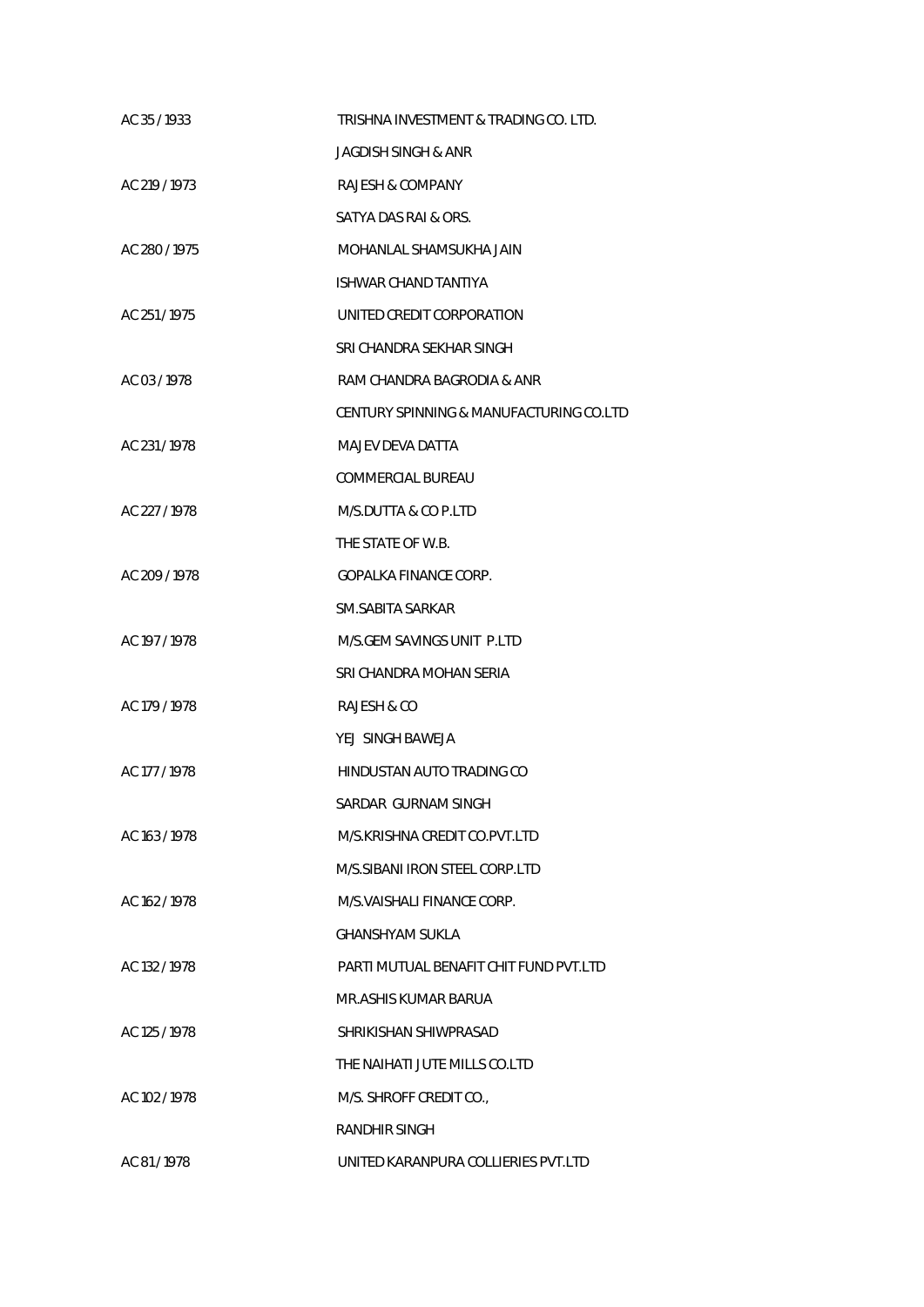|               | BHARAT MINING CORP.LTD             |
|---------------|------------------------------------|
| AC 73/1978    | SURESH KUMAR RAJGARHIA             |
|               | SARDAR PISHORA SINGH               |
| AC 40/1978    | SHRI SAKTIPADA DEY                 |
|               | THE PRESIDENT OF INDIA             |
| AC 32/1978    | ONKARMUL SHANKARLAL                |
|               | SHIEW PRASAD JOSHI                 |
| AC 36 / 1978  | M/S. BHARTIYA PARINAHAM NIGAM      |
|               | SANDAN GURDEV SINGH                |
| AC 86/1979    | MADHU CHIT FUND & TRADING PVT.LTD. |
|               | DILIP ROY                          |
| AC 155 / 1979 | BINOD KUMAR KEJARILAL              |
|               | SHRI JUDHISTHIR JHA                |
| AC 181/1979   | HINDUSTAN AUTO TRADING COMPANY     |
|               | BADRI PRASAD GUPTA                 |
| AC 124 / 1979 | M/S.GANESHNARAYAN BRIJLAL LTD.     |
|               | SHRI MANSHI SHAW                   |
| AC 119 / 1979 | M/S.SINDH JIVAN STORE WORKS        |
|               | THE UNION OF INDIA                 |
| AC 2/1979     | M/S.GANESH NARAYAN BRIJLAL LTD.    |
|               | SHRI CHANDRIPA RAI                 |
| AC 1/1979     | SATYANARAYAN KAMAL KUMAR           |
|               | BIDYUT BARAN GHOSH                 |
| AC 218 / 1979 | SHRI PROBHULAL GOVIND              |
|               | UNION OF INDIA                     |
|               |                                    |
| AC 103/1979   | CHANDMAL & SONS PVT.LTD.           |
|               | MUSTAFA KHAN                       |
| AC 98/1979    | UNION OF INDIA                     |
|               | SHANKARI PRASAD KUNDU              |
| AC 203 / 1979 | M/S.GANESH NARAYAN BRIJLAL LTD.    |
|               | SHRI DHARAM NATH SINGH             |
| AC 202/1979   | AUTO CREDIT CORPORATION            |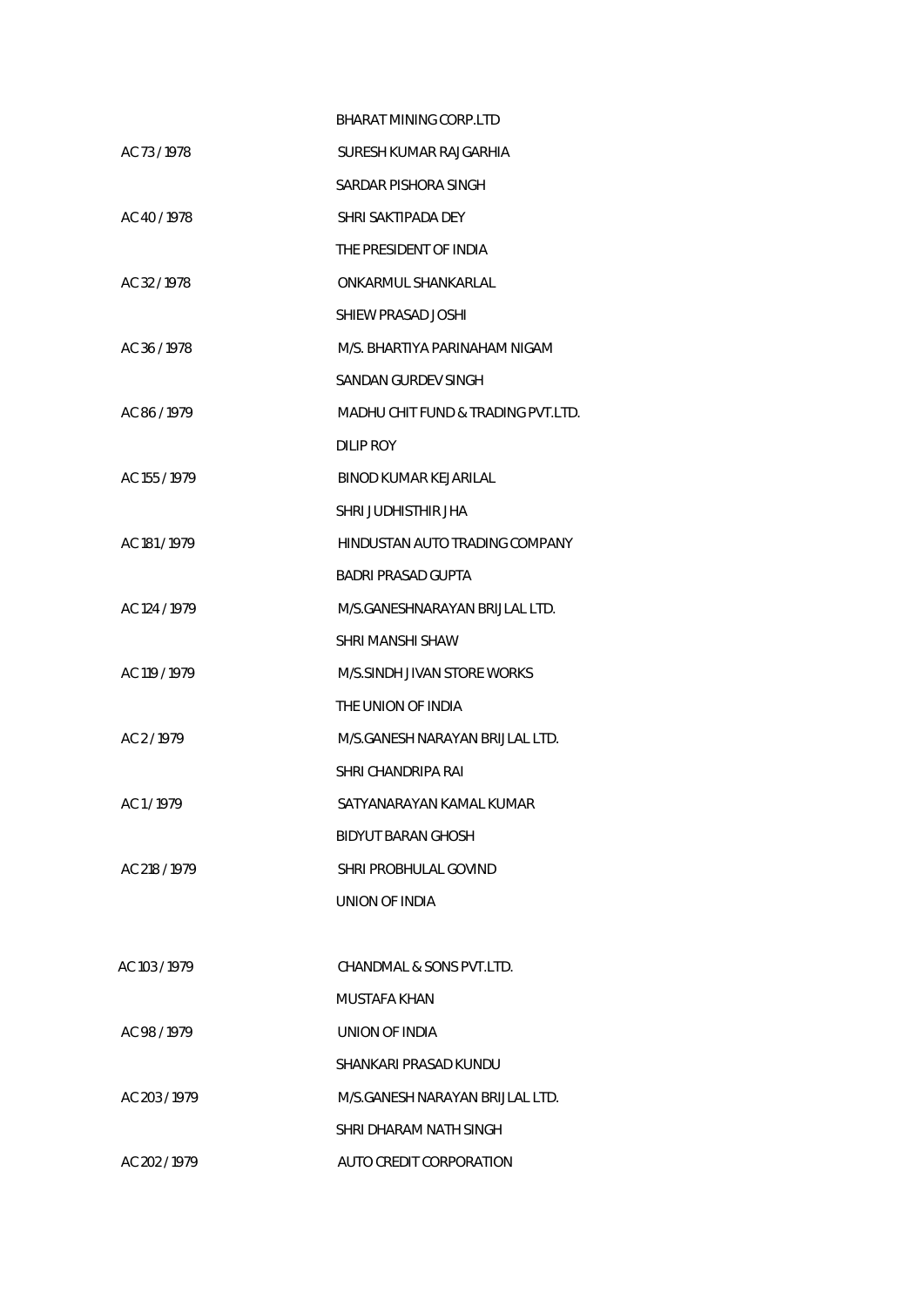|                | SARDAR PREM SINGH                           |
|----------------|---------------------------------------------|
| AC 148 / 1979  | M/S.MUNDA BUILDERS                          |
|                | UNION OF INDIA                              |
| AC 145 / 1979  | M/S.KRISHNA CREDIT CO.PVT.LTD.              |
|                | MR.RAM PAL TODI                             |
| AC 87/1979     | RADHA SHYAM KEDIA                           |
|                | <b>HARBANS SINGH</b>                        |
| AC 156 / 1979  | LOUIS DREYFUS & CO.LTD.                     |
|                | THE GANGES MANUFACTURING CO.LTD.            |
| AC 85/1979     | MADHU CHIT FUND & TRADING PVT.LTD.          |
|                | MR.K.K.KUTTU                                |
| AC 84 / 1979   | MADHU CHIT FUND & TRADING PVT.LTD.          |
|                | MR.SANTOSH SINGH                            |
| AC 650/1980    | UNION OF INDIA                              |
|                | <b>UNION BUILDERS</b>                       |
| AC 171 / 1981  | <b>SALIL K.ROY</b>                          |
|                | <b>RUPMANI SHROFF</b>                       |
| AC 13 / 1981   | M/S. PARADISE GARRAGE                       |
|                | THE GOVT. OF W.B.                           |
| AC 65/1981     | GANESH NARAYAN BRIJLAL LTD.                 |
|                | KRISHNAPADA BAG & ANR.                      |
| AC 2172 / 1982 | S.N.AGARWALLA                               |
|                | CESC LTD.                                   |
| AC 43/1984     | <b>GANESH NARAYAN BRIJLAL LTD.</b>          |
|                | SARDAN MANJIT SINGH & ORS.                  |
| AC 176 / 1984  | MUKLANIA SONS & CO.                         |
|                | THE HOOGHLY MILLS CO.LTD.                   |
| AC 329 / 1984  | SATYA NARAYAN KAMAL KUMAR                   |
|                | SK. MOYAZZAN & ORS.                         |
| AC 410 / 1984  | M/S. DAMODAR ENGENEERING & CONSTRUCTION CO. |
|                | THE CALCUTTA PORT TRUST                     |
| AC 493/1984    | GANESH NARAYAN BRIJLAL LTD.                 |
|                | SASHI BHUSAN PUBLIC & ORS.                  |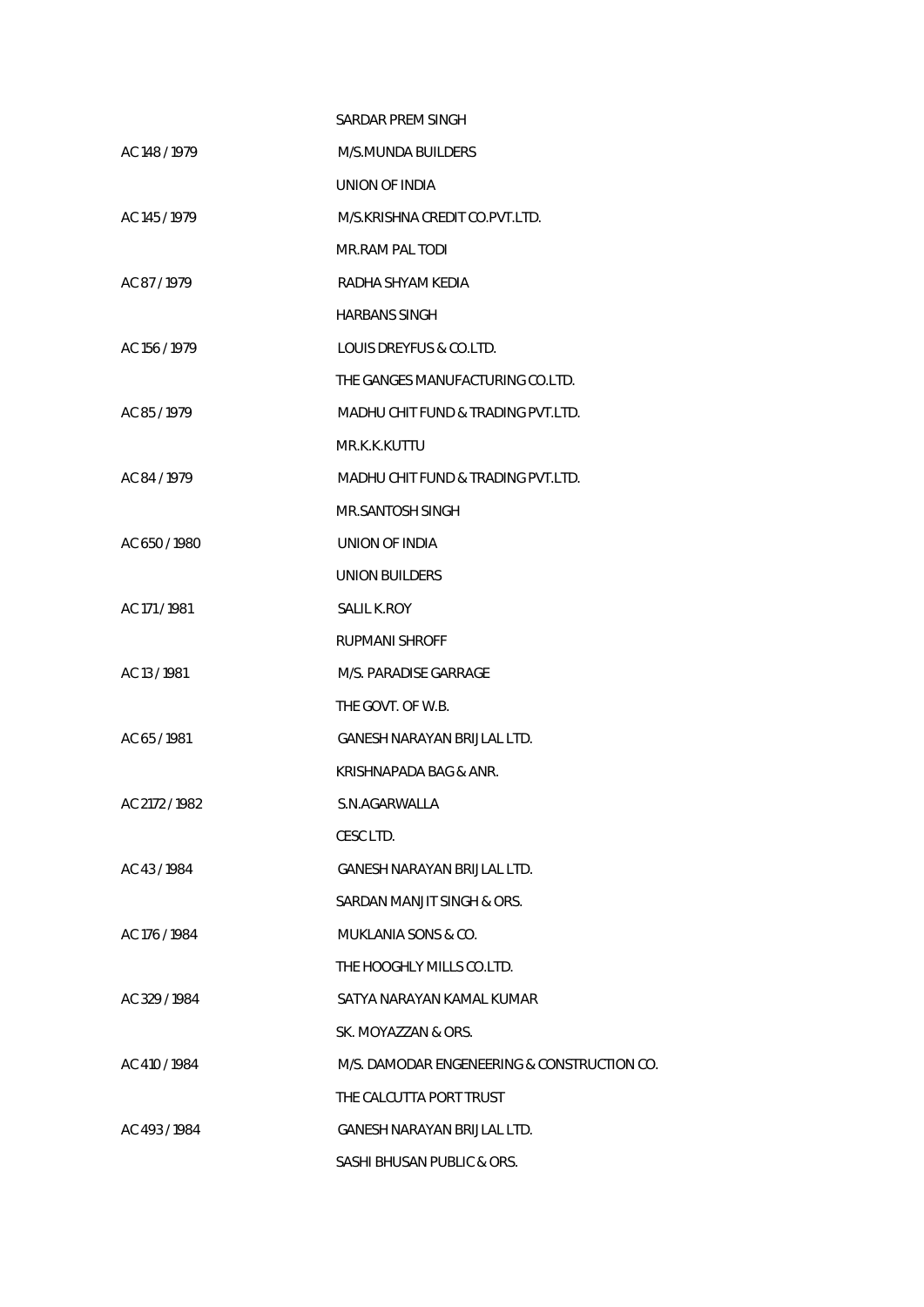| AC 409/1984   | DAMODAR ENG. & CONSTRUCTION CO.   |
|---------------|-----------------------------------|
|               | THE CALCUTTA PORT TRUST           |
| AC 408/1984   | M/S. MOHANLAL ASHWINI KUMAR       |
|               | SRI KANHAI RAM & ORS.             |
| AC 425/1984   | M/S. MAKHAN LAL DEORA             |
|               | ASHOK KUMAR MONDAL & ORS.         |
| AC 393/1984   | QUICK FINANCE & INVESTMENT LTD.   |
|               | MADHUSUDAN SHARMA & CO.           |
| AC 252/1984   | GANESHNARAYAN BRIJLAL LTD.        |
|               | SRI GAYATRI CHOWDHYR & ORS.       |
|               |                                   |
| AC 169 / 1984 | BOHRA CONSTRUCTION (P) LTD.       |
|               | UNION OF INDIA                    |
| AC 67/1984    | J.J.DOSHI & CO.                   |
|               | PRABHAT KUMAR CHOWDHURY & ANR.    |
| AC 102 / 1984 | UNION OF INDIA                    |
|               | M/S. KINNISON JUTE MILSL CO. LTD. |
| AC 499/1986   | ASHOK KUMAR KEJRIWAL              |
|               | NITYANAND KUMAR                   |
| AC 534 / 1986 | <b>TODI INVESTORS</b>             |
|               | SANJAY KUMAR SAH                  |
| AC 555 / 1986 | SRI SANKAR LAL MITTAL             |
|               | UNION OF INDIA                    |
| AC 526 / 1986 | GANESH NARAYAN BRIJLAL LTD.       |
|               | ASHOKE KUMAR GHOSH                |
| AC 210 / 1986 | M/S.SATYANARAYAN KAMAL KUMAR      |
|               | SRI SAKSHI GOPAL MONDAL           |
| AC 207/1986   | RAJESH & CO                       |
|               | ARATI DAS                         |
| AC 603/1986   | M/S.ANIL FINANCE CORPORATION      |
|               | SRI RAMDEO VISHWAKARMA            |
| AC 602/1986   | MANISHA FILM COMBINES             |
|               | M/S.CHITRANJALI                   |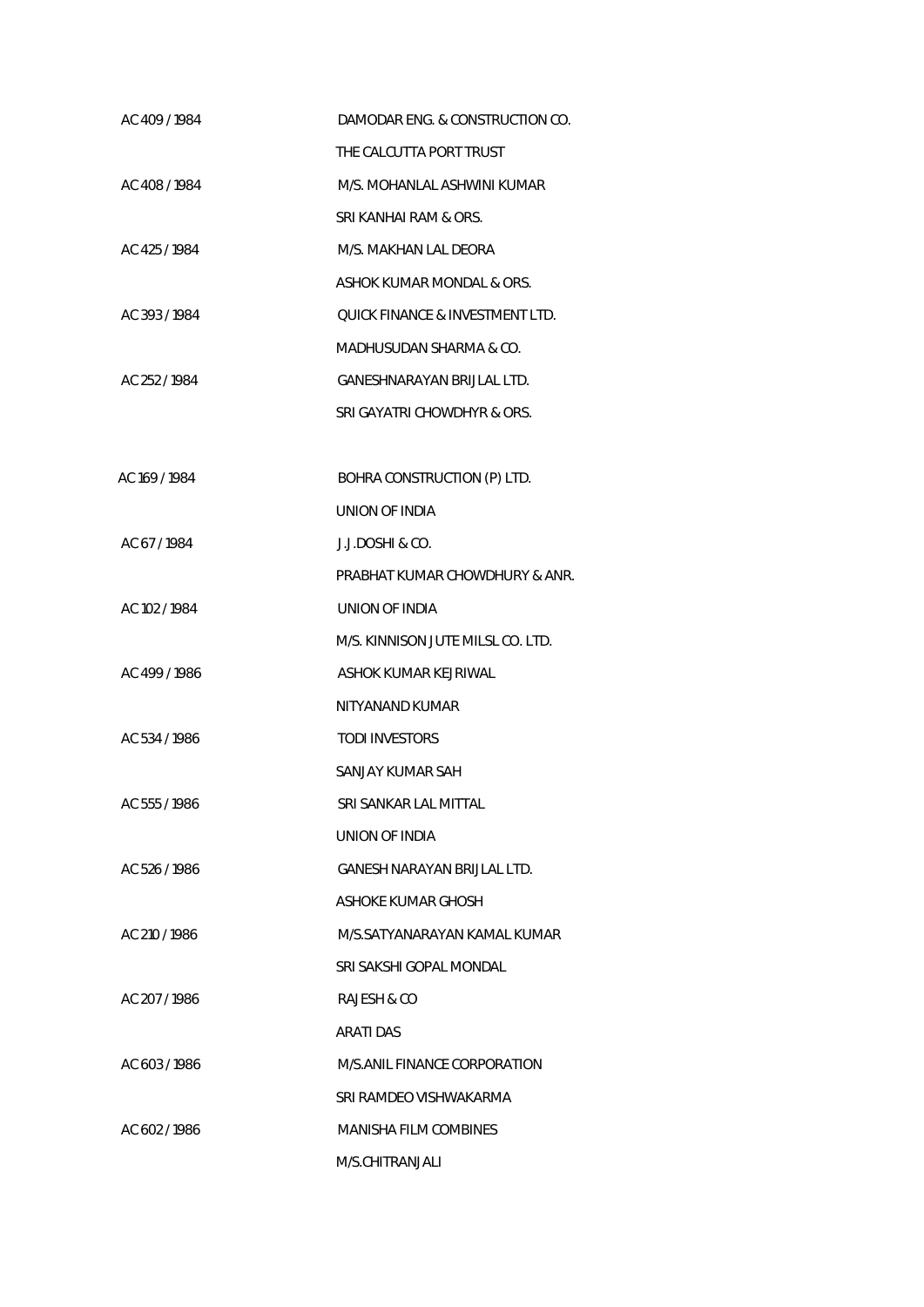| AC 594 / 1986 | AUTO DEALERS PRIVATE LTD.             |
|---------------|---------------------------------------|
|               | SIDHARTHA KUMAR LAHA                  |
| AC 576/1986   | <b>SAHA ENTERPRISE</b>                |
|               | SASANKAR SANKAR PAUL                  |
| AC 575 / 1986 | SHREE SHYAM CORPORATION               |
|               | MD.YASIN KHAN                         |
| AC 311/1986   | SATYANARAYAN KAMAL KUMAR              |
|               | SM.MIRA RANI BISWAS                   |
| AC 299/1986   | SUDHIR KUMAR DAS                      |
|               | TEGA INDIA LTD.                       |
| AC 278 / 1986 | M/S.COMMERCIAL SERVICE                |
|               | SRI DADAN SINGH                       |
| AC 123 / 1986 | ASIM KUMAR SARKAR & ANR.              |
|               | HOWRAH IMPOROVEMENT TRUST             |
| AC 121/1986   | M/S. JIWANI ENGINEERING WORKS P. LTD. |
|               | THE UNION OF INDIA                    |
| AC 363/1986   | M/S.LAXMI INVESTORS                   |
|               | SARDAR NIRANJAN SINGH                 |
| AC 357/1986   | ONKERMALL SHANKAR LAL                 |
|               | BISWANATH KASHIPRASAD                 |
| AC 202/1986   | ACHITE CO-OH HOUSING SOCIETY LTD.     |
|               | RAMSAN & CO                           |
| AC 187 / 1986 | M/S.GHOSH & CO                        |
|               | WEST BENGAL HOUSING BOARD             |
| AC 107 / 1986 | ZENITH EXPORTS LTD.                   |
|               | SMT. SOMA GORAI                       |
| AC 100 / 1986 | GANESHNARAYAN BRIJLAL LTD.            |
|               | SRI ARVIND KUMAR SINGH                |
| AC 158 / 1986 | SATYANARAYAN KAMAL KUMAR              |
|               | ABDUL SAMAD                           |
| AC 147 / 1986 | M/S.JALAN FINANCE CO                  |
|               | AXMAT HUSSAIN ANSARI                  |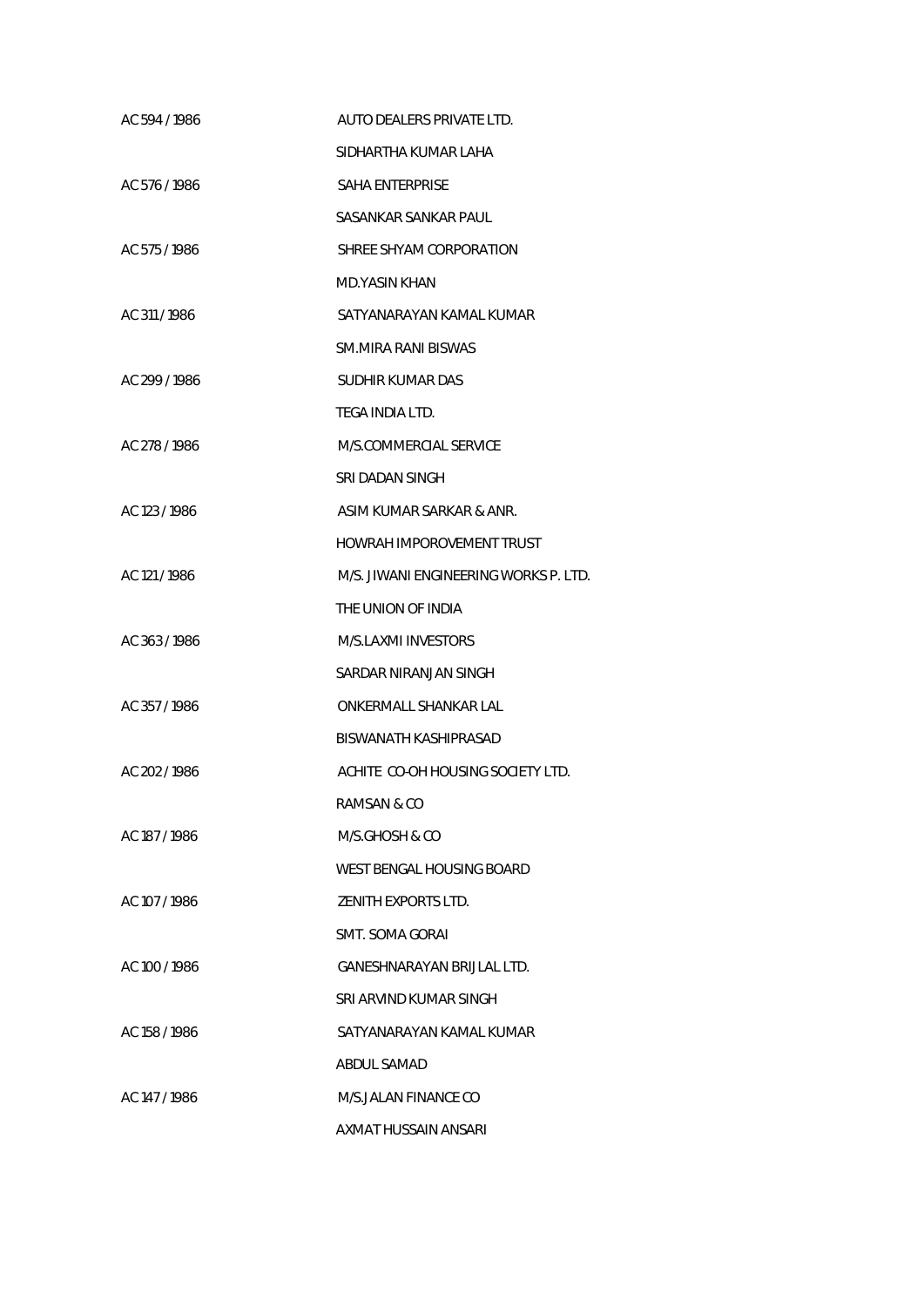| AC 95/1986    | ASHOK KUMAR AGARWAL             |
|---------------|---------------------------------|
|               | UNION OF INDIA                  |
| AC 82/1986    | SMT. MAHARANI DANA              |
|               | ORINDIAN OIL CORPORATION LTD.   |
| AC 80/1986    | M/S. GANESHNARAYAN BRIJLAL LTD. |
|               | M/S. BIPADTARINI TRANSPORT      |
| AC 72/1986    | TRIBEG CONSTRUCTION             |
|               | F.C.I.                          |
| AC 462/1986   | DULI CHAND & SONS               |
|               | SUDHISH NARAYAN SINGH           |
| AC 435/1986   | J.J.DOSHI & CO                  |
|               | RAM CHANDRA BANERJEE            |
| AC 431/1986   | SHYAM OIL INDUSTRIES            |
|               | SURENDRA TIWARI                 |
| AC 37/1986    | QUICK FINANCE INVESTMENT        |
|               | SASHI BHUSAN [R. SINGH          |
| AC 46/1986    | ZENITH EXPORTS LTD.             |
|               | S.M.AMIM                        |
| AC 390/1986   | VEHICLE CREDIT CORPORATION      |
|               | ASHOKE KUMAR BADURI             |
| AC 20 / 1986  | M/S. SATYANARAYAN K. KUMAR      |
|               | PANCHANAN JAISWAL               |
| AC 262/1986   | SOUTH PACIFIC FINANCE           |
|               | SMT.S.BANERJEE                  |
| AC 254 / 1986 | GANESH NARAYAN BRIJLAL LTD.     |
|               | <b>BASUDEV PAUL</b>             |
| AC 253/1986   | M/S.ENGINEERING SYNDICATE       |
|               | THE UNION OF INDIA              |
| AC 979/1986   | UTKAL BOARD & PAPER MILLS LTD.  |
|               | <b>BIMAL SINGH</b>              |
| AC 294/1986   | GANESH NARAYAN BRIJLAL LTD.     |
|               | <b>BASUDEV PAL</b>              |
| AC 248 / 1986 | M/S. NARESH NATH MUKHERJEE      |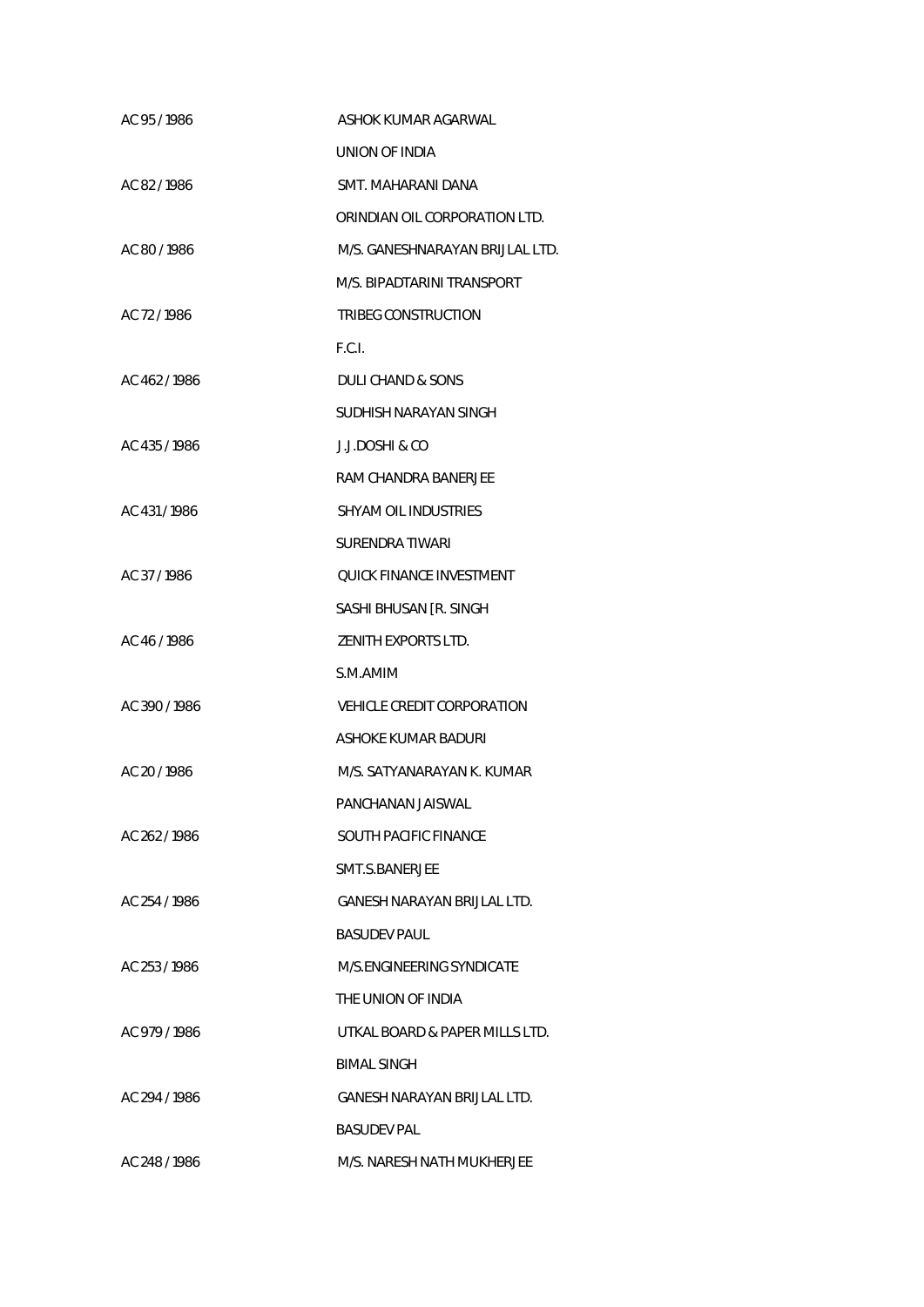|               | FCI                             |
|---------------|---------------------------------|
| AC 433/1986   | M/S. SATYANARAYAN KAMAL KUMAR   |
|               | SUBRATA MUKHERJEE & ORS.        |
| AC 40/1987    | TODI INVESTMENT LTD.            |
|               | RADHESHYAM SINGH                |
| AC 36 / 1987  | BIMLA DEVI BANKA                |
|               | P.SHANKARAN                     |
| AC 35/1987    | S.DAYAL & CO                    |
|               | SARDER GURVINDER SINGH          |
| AC 197 / 1987 | INDIAN FINANCE COMPANY.         |
|               | SRI BANKE BEHARI SINGH          |
| AC 268/1987   | ASHIM INVESTMENT CORPORATION.   |
|               | TARAPADA GHOSH                  |
| AC 198 / 1987 | ONKARMULL SHANKARLAL            |
|               | M/S.N.S.CHANDHARI BUILDERS      |
| AC 264 / 1987 | RAJESH & COMPANY                |
|               | <b>ASHOK KR.ROY</b>             |
| AC 262/1987   | LAXMI FINANCE CORPORATION.      |
|               | ASHOKE KUMAR SINGH              |
| AC 96 / 1987  | ASHOK FINANCE CORPORATION       |
|               | MD.M.ALI                        |
|               |                                 |
| AC 102 / 1987 | SARA-OGI SALES CORPORATION      |
|               | SRI CHINTAMONI BHAGAT           |
| AC 191/1987   | ASHISH FINANCE CORPORATION.     |
|               | SURESH KUMAR SINGH              |
| AC 183 / 1987 | GANESH NARAYAN BRIJLAL LTD.     |
|               | SHYAM NANDAN RAI                |
| AC 182 / 1987 | M/S.GANESH NARAYAN BRIJLAL LTD. |
|               | SRI JAGADISH RAI                |
| AC 172/1987   | SHYAM SUNDER SURESH KUMAR       |
|               | SARDAR PUNAM SINGH              |
| AC 165 / 1987 | ONKERMULL SHANKARMULL           |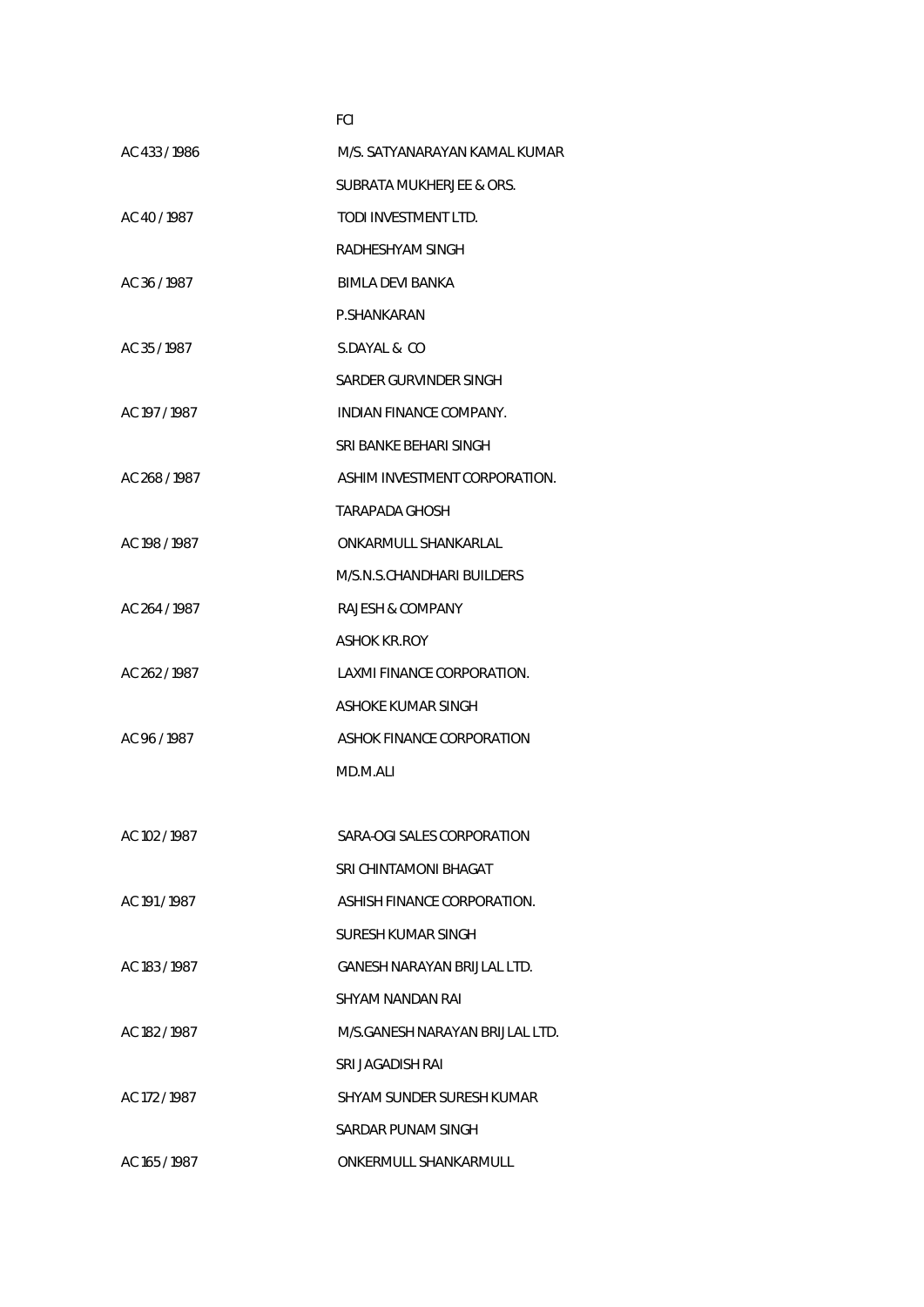|               | SHRI KRISHNA KHANNA                  |
|---------------|--------------------------------------|
| AC 163 / 1987 | <b>GANESH NARAYAN BRIJLAL LTD.</b>   |
|               | MD.ANWARUL HAQUE                     |
| AC 429/1987   | KESHAV FINANCE CORPORATION           |
|               | DULAL CH.MUKHERJEE                   |
| AC 428/1987   | LAXMI FINANCE CORPORATION            |
|               | <b>BHAGWAN PRASAD GUPTA</b>          |
| AC 424 / 1987 | SUPREME CREDIT CORPORATION           |
|               | PRADIP KR.SINGH                      |
| AC 527/1987   | CHINAR BUILDERS & CONTRACTORS P.LTD. |
|               | KAPIL DEO DUBEY                      |
| AC 518 / 1987 | <b>GOPAL &amp; SONS</b>              |
|               | SACHINDRA NATH MUKHERJEE             |
| AC 515 / 1987 | ASHOKA FINANCE CORPORATION.          |
|               | AWADH BEHARI ROY                     |
| AC 514 / 1987 | M/S.DAS CONSULTANTS P.LTD.           |
|               | C.M.D.A                              |
| AC 511 / 1987 | S.S.INVESTMENTS                      |
|               | TAPAN KR.PARAMANICK                  |
| AC 509 / 1987 | <b>HIRALAL SOMANI</b>                |
|               | V.SOMANI & ANR                       |
| AC 417 / 1987 | CHAND MAL & SONS P.LTD.              |
|               | UMESH SHARMA                         |
| AC 501/1987   | WEST BENGAL LAMINATORS PVT.LTD.      |
|               | DELTA JUTE & INDUSTRIES LTD.         |
| AC 494 / 1987 | G.N.BRIJLAL LTD.                     |
|               | ADYA PRATAP SINGH                    |
| AC 488/1987   | S.N.KAMAL KUMAR                      |
|               | DWARIKA SINGH                        |
| AC 486/1987   | M/S.BOHRA & CO.PVT.LTD.              |
|               | UNION OF INDIA                       |
| AC 478 / 1987 | <b>BRISCO PRIVATE LTD.</b>           |
|               | <b>BHUPEN WAGHELA</b>                |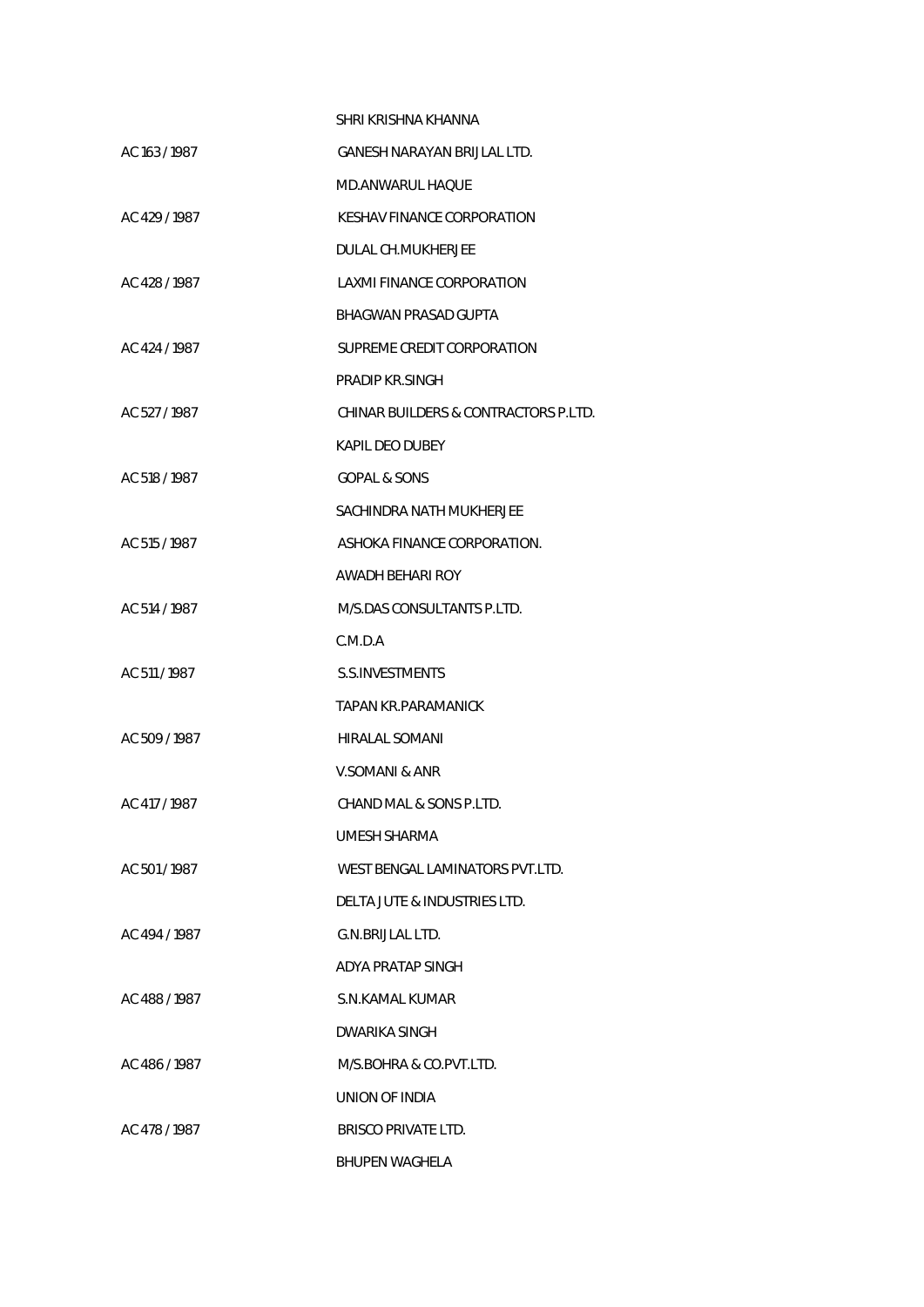| AC 477/1987   | <b>FERRO CONCRETE ENGINEERS</b>      |
|---------------|--------------------------------------|
|               | CALCUTTA STATE TRANSPORT CORPORATION |
| AC 463/1987   | M/S.OM FINANCE CORPORATION.          |
|               | <b>SRI JITEN GHOSH</b>               |
| AC 573/1987   | GANESH NARAYAN BRIJLAL LTD.          |
|               | SRI ASHOK KUMAR CHOUDHURY            |
| AC 448 / 1987 | LAXMI FINANCE CORPORATION.           |
|               | UPENDRA GUPTA                        |
| AC 447/1987   | JAISHREE CREDIT CORPORATION          |
|               | SURENDRA SINGH                       |
|               |                                      |
| AC 442/1987   | WELLINGTON COMMERCIAL LTD.           |
|               | ASOKE KR.SUKLA                       |
| AC 438/1987   | ASHWINI KR.BHOJMAGARWALA             |
|               | SHANKAR KHALIFA                      |
| AC 566/1987   | RUNJHUN BONDS & HOLDINGS LTD.        |
|               | MONOJ KUMAR                          |
| AC 407/1987   | TODI INVESTMENTS LTD.                |
|               | RADHEY SHYAM SINGH                   |
| AC 398/1987   | UTKAL BOARD & PAPER MILLS LTD.       |
|               | SRI DHIRAJ KUNDU                     |
| AC 390 / 1987 | J.J.DOSHI & CO                       |
|               | MD.PYRAROO                           |
| AC 387/1987   | GANESH NARAYAN BRIJLAL LTD.          |
|               | SMT.MADHURI DEVI                     |
| AC 385/1987   | RADHA SHYAM KEDIA                    |
|               | PRASANJIT KR.MITRA                   |
| AC 244 / 1987 | GAYAPRASAD HIRALAL                   |
|               | SURESH KUMAR SUKLA                   |
| AC 239/1987   | KRISHNA CREDIT CORPORATION.          |
|               | LAXMI NARAYAN BHARTI                 |
| AC 238/1987   | M/S.BALGOPAL CONSTRUCTION            |
|               | M/S.HINDUSTAN STEEL WORKS CONS.LTD.  |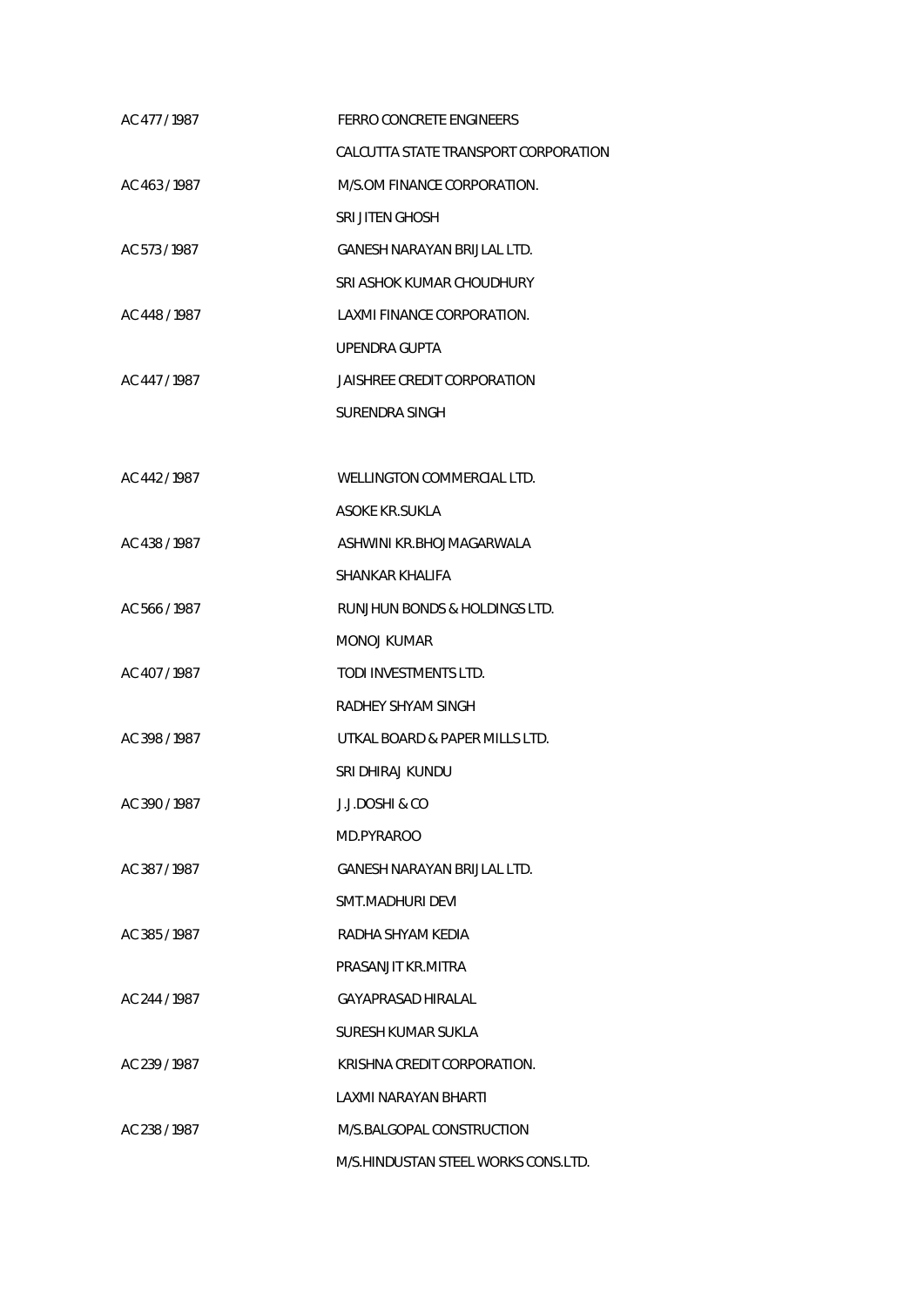| AC 258 / 1987 | JAISHREE CREDIT CORPORATION                |
|---------------|--------------------------------------------|
|               | ANIL KUMAR UPADHAYA                        |
| AC 255 / 1987 | ASHOKE FINANCE CORPORATION                 |
|               | SMT.FOOLMATI DEVI                          |
| AC 137 / 1987 | M/S.LUXMI INVESTORS                        |
|               | JOYNANDAN SHAHI                            |
| AC 136 / 1987 | MESSRS.CANODIA & CO                        |
|               | SARDAR GOPAL SINGH                         |
| AC 134 / 1987 | M/S.SARAF ENTERPRISES                      |
|               | <b>UNION OF INDIA</b>                      |
| AC 129 / 1987 | <b>OUICK FINANCE &amp; INVESTMENT LTD.</b> |
|               | SYEED MD.SABIR                             |
| AC 202/1987   | M/S.CHATTERJEE BROS                        |
|               | THE BOARD OF TRUSTEES FOR THE IMP OF CAL   |
| AC 314 / 1987 | <b>PREMIER INVESTORS</b>                   |
|               | MD.SAHABUDDIN                              |
| AC 311/1987   | SATYA NARAYAN KAMAL KUMAR                  |
|               | SHIV SHANKAR TEWARI                        |
| AC 318 / 1987 | M/S.S.HODA & BROS                          |
|               | UNION OF INDIA                             |
| AC 20 / 1987  | SRI ASHOK KUMAR AGARWAL                    |
|               | UNION OF INDIA                             |
| AC 365/1987   | M/S.UNICON ENGINEERING CO.                 |
|               | UNION OF INDIA                             |
| AC 360/1987   | KESHAV FINANCE CORPORATION.                |
|               | SAHID ALI KHAN                             |
| AC 358/1987   | NATIONAL JUTE MANUFACTURING CORPORATION.   |
|               | KRISHNA LAMINATING INDUSTRIES              |
| AC 356/1987   | SARAOGI SALES CORPORATION.                 |
|               | <b>BASANT KR.MONDAL</b>                    |
| AC 286/1987   | REHMATALI KURBANHUSEN PAREKH               |
|               | <b>MOHSIN BHAI AHMEDALLY MESI</b>          |
| AC 105 / 1987 | <b>GENERAL FINANCING CORPORATION</b>       |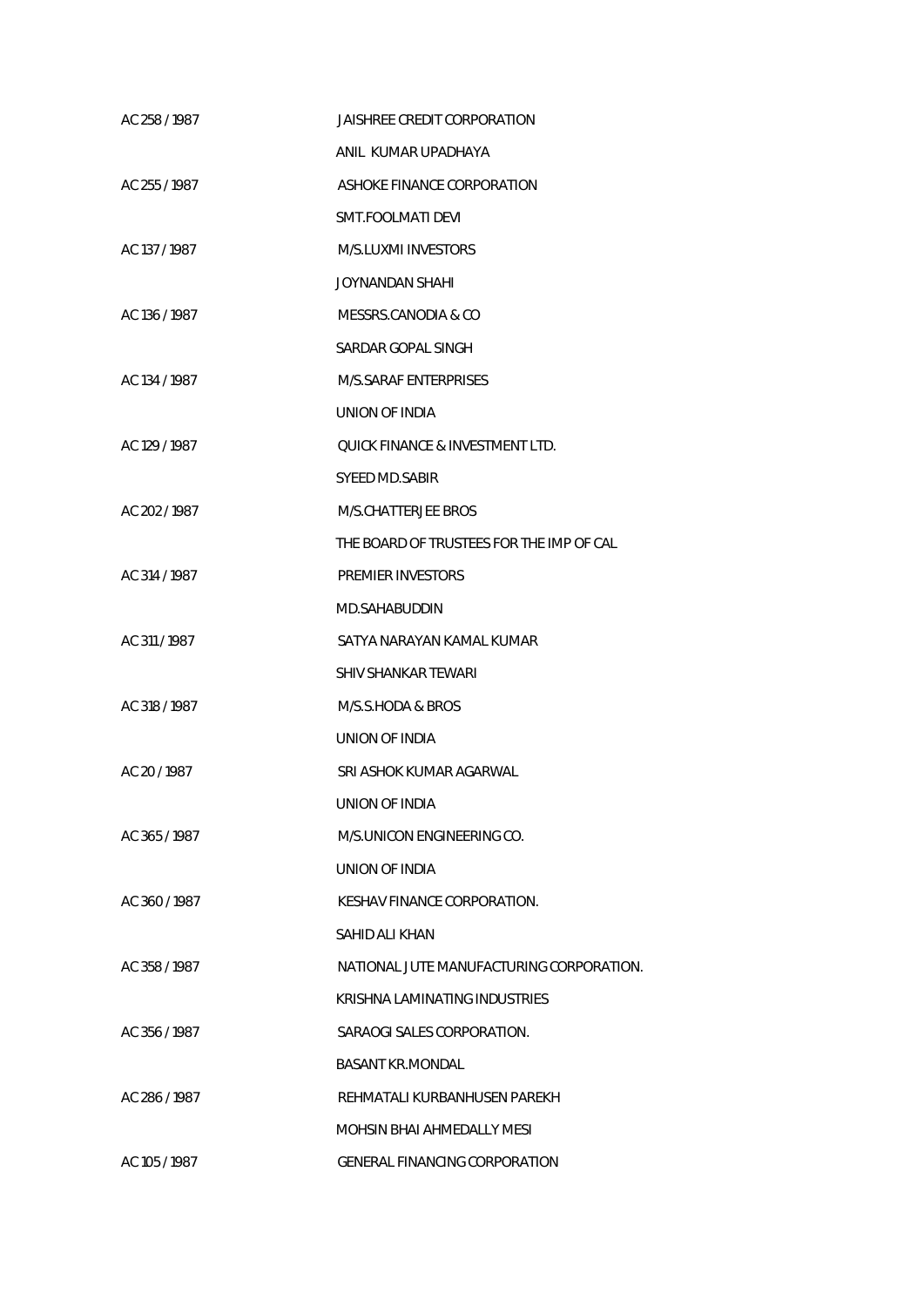|                | BIPIN BEHARI HOTA                        |
|----------------|------------------------------------------|
| AC 103 / 1987  | <b>S.S.INVESTMENTS</b>                   |
|                | PARITOSH GANA                            |
| AC 301/1987    | IDEAL FINANCING CORPORATION              |
|                | <b>ISPAT CONSTRUCTION CORPORATION</b>    |
| AC 300/1987    | SRI ASHUTOSH MITRA                       |
|                | CALCUTTA PORT TRUST                      |
| AC 361/1987    | LAXMI FINANCE CORPORATION                |
|                | SANTOSH KR.CHOWRASIA                     |
| AC 229/1987    | GANESH NARAYAN BRIJLAL LTD.              |
|                | RADHESHYAM PRASAD                        |
| AC 158 / 1987  | P.C.ENTERPRISES                          |
|                | PASUPATI KUMAR PODDAR                    |
| AC 155 / 1987  | SUNIL FINANCE CORPORATION                |
|                | SRI JAGDISH PRATAP SINGH                 |
| AC 153 / 1987  | MR.P.R.BUBNA                             |
|                | <b>SRI GOPAL</b>                         |
| AC 326/1987    | SHYAMAL ROY CHOWDHURY                    |
|                | <b>FCI</b>                               |
| AC 1123 / 1987 | INDIAN RAYON & INDUSTRIES LIMITED        |
| AC 427/1988    | M/S.COMMERCIAL SERVICES                  |
|                | SRI UMA SHANKAR SINGH                    |
| AC 102 / 1988  | MOTOR FINANCE CORPORATION                |
|                | RABINDRA PRASAD GUPTA                    |
| AC 260/1988    | SOUTHERN ENGG. & CARRIERS.               |
|                | NATIONAL PROJECT CONSTRUCTION CORPN.LTD. |
| AC 395/1988    | UNION OF INDIA TH. G.N.S.E. RLY.         |
|                | NATWAR IRON & STEEL WORKS                |
| AC 4624 / 1988 | RESERVE BANK OF INDIA & ORS              |
|                | TIMEX FINANCE & INV.CO.LTD.              |
| AC 295/1989    | OM PRAKASH SAXENA & ANR                  |
|                | J.K.SETH                                 |
| AC 87/1989     | M/S.CHITRANJALI                          |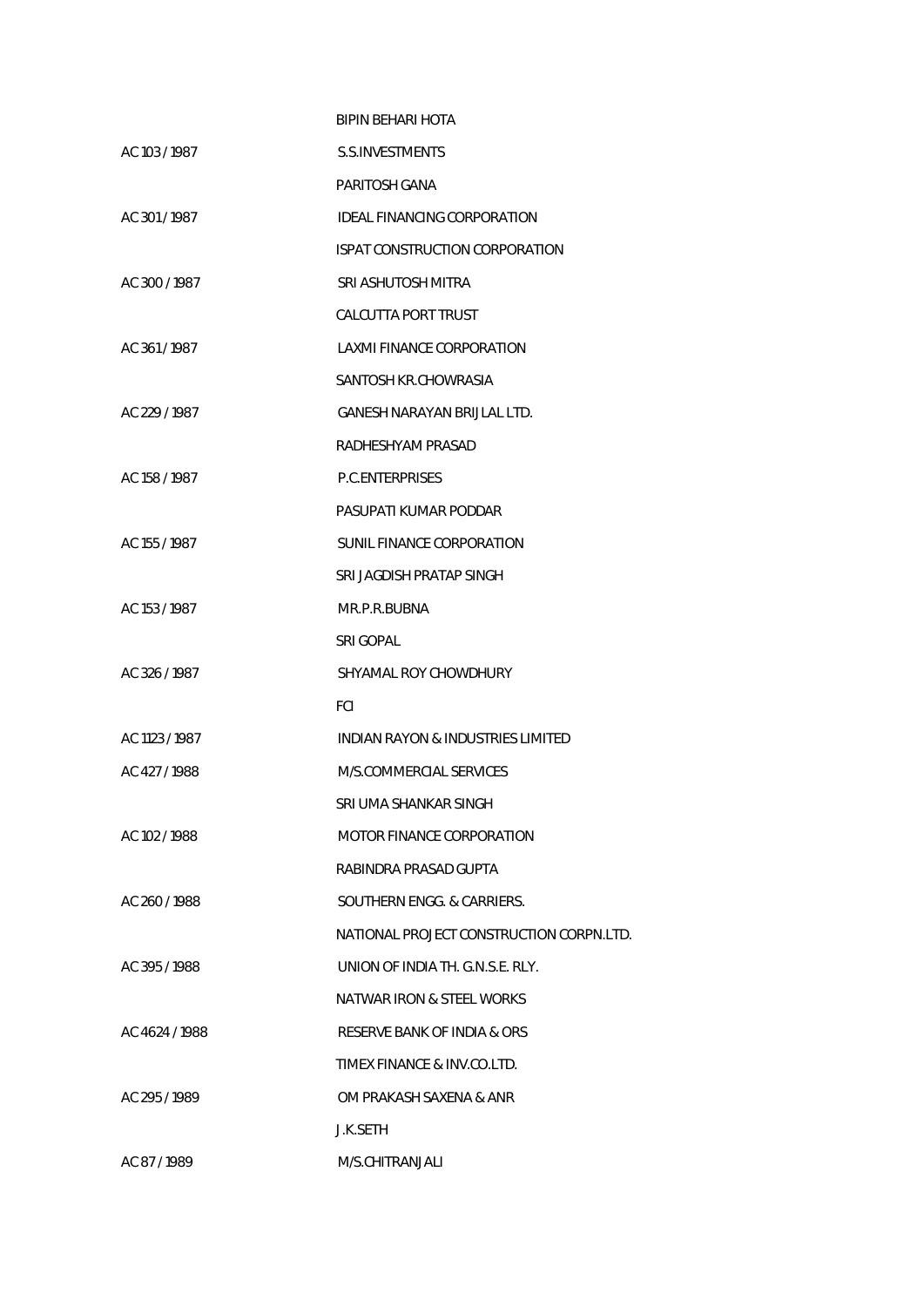|               | <b>BASARA MOVIES P.LTD</b>               |
|---------------|------------------------------------------|
| AC 21/1989    | <b>G.N.BRIJLAL LTD</b>                   |
|               | CHHABILA MAJHI                           |
| AC 262/1989   | M/S.MADANLAL SARAF                       |
|               | <b>W.B.STATE ELECTRICITY BOARD</b>       |
| AC 237/1989   | R.N.TRADING CO                           |
|               | NAND KISHORE SINGH                       |
| AC 177 / 1989 | ROYAL PROJECTS LTD                       |
|               | <b>DINESHWAR SINGH</b>                   |
| AC 255 / 1989 | VASHALI FINANCE CORP.                    |
|               | <b>MONILAL</b>                           |
| AC 08 / 1989  | TAMPATI COMMERCIALS                      |
|               | RABI SHARMA                              |
| AC 428 / 1989 | <b>G.N.BRIJLAL LTD</b>                   |
|               | RAM ASHRAY PD.GUPTA                      |
| AC 425 / 1989 | GANESH NARAYAN BRIJLAL LTD               |
|               | RAJESH KUMAR SINGH                       |
| AC 424 / 1989 | <b>L.J. ENTERPRISES</b>                  |
|               | SANJAY CHANDRA                           |
| AC 220 / 1989 | BHANWARLAL BHANDARI<br>(S/A)             |
|               | UNIVERSAL HEAVY MECHANICAL LIFTING ENTPR |
| AC 217 / 1989 | THE DESIGN GROUP                         |
|               | W.B.HOUSING BOARD                        |
| AC 117 / 1989 | M/S.JAISHNE ENTERPRISE                   |
|               | M/S.INDIAN OIL CORP.                     |
| AC 459 / 1989 | <b>AUTO INVESTO</b>                      |
|               | MD.YUSUF                                 |
| AC 456 / 1989 | M/S.SARAF ENTERPRISES                    |
|               | UNION OF INDIA                           |
| AC 435 / 1989 | <b>G.N.BRIJLAL LTD</b>                   |
|               | ANIL KUMAR SINGH                         |
| AC 333/1989   | MR.T.K.SARKAR                            |
|               | STATE OF W.B.                            |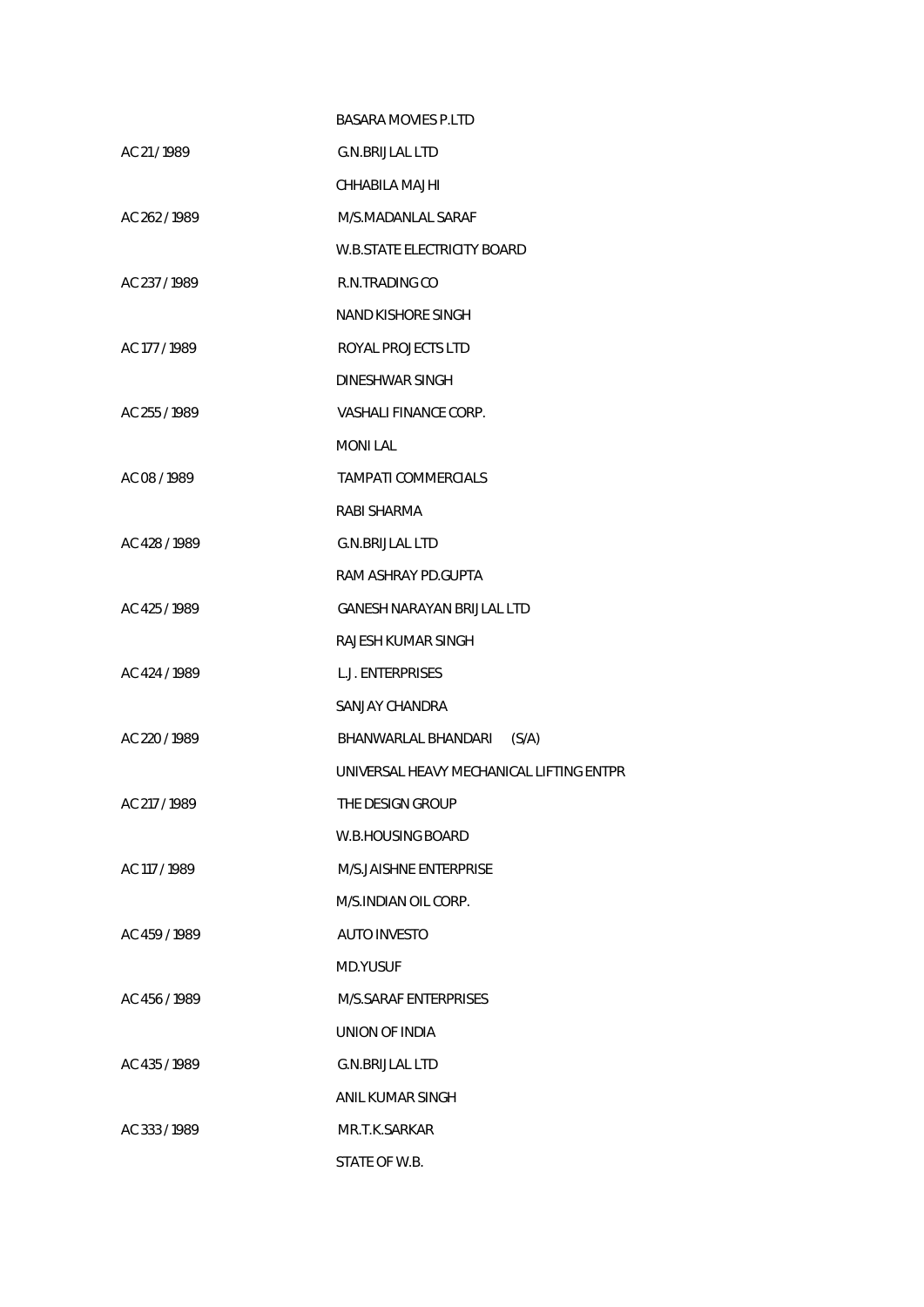| AC 502/1989   | FOOD CORP.OF INDIA                   |
|---------------|--------------------------------------|
|               | M/S.KHANDELWAL JUTE LAMINATORS       |
| AC 501/1989   | <b>FOOD CORP.OF INDIA</b>            |
|               | M/S.BHARAT LAMINATING CORP.          |
| AC 500 / 1989 | UNION OF INDIA                       |
|               | M/S.PATRONABIS & CO                  |
| AC 493 / 1989 | M/S.SMITH FAB ENGENEERS              |
|               | THE UNION OF INDIA                   |
| AC 610 / 1989 | M/S.G.C.M.BRICK BUILDERS & SUPPLIERS |
|               | <b>CALCUTTA PORT TRUST</b>           |
| AC 464 / 1989 | ZENITH CREDIT CORP.                  |
|               | RAM NAGAR CANE & SAGAR CO LTD        |
| AC 463/1989   | ZENITH CREDIT CORP.                  |
|               | RAM NAGAR CANE & SAGAR CO.LTD        |
| AC 462/1989   | <b>ZENITH EXPARTS LTD</b>            |
|               | RAM NAGAR CANE & SAGAR CO.LTD        |
| AC 461/1989   | <b>ZENITH EXPERTS LTD</b>            |
|               | RAM NAGAR CANE & SAGAR CO LTD        |
| AC 369/1989   | <b>G.N.BRIJLAL LTD</b>               |
|               | MAHABIR PRASAD KEDIA                 |
| AC 367/1989   | BENGAL HIRE PURCHASE CORP.           |
|               | DASARATHI LAL                        |
| AC 366/1989   | VAISHALI FINANCE CORP.               |
|               | <b>FULESHWAR MAHATA</b>              |
| AC 361/1989   | S.N.KAMAL KUMAR                      |
|               | MD.AKBAR HOSSAN SARDAR               |
| AC 565/1989   | M/S.SNEHIL TRADES ASSOCIATES LTD     |
|               | JANARDAN SINGH                       |
| AC 559/1989   | M/S. MOHANLAL ASHWINI KUMAR          |
|               | AJOY KUMAR SAHA                      |
| AC 636/1989   | RAJESH & CO                          |
|               | <b>BIMAL TOPPO</b>                   |
| AC 405/1989   | <b>G.N.BRIJLAL LTD</b>               |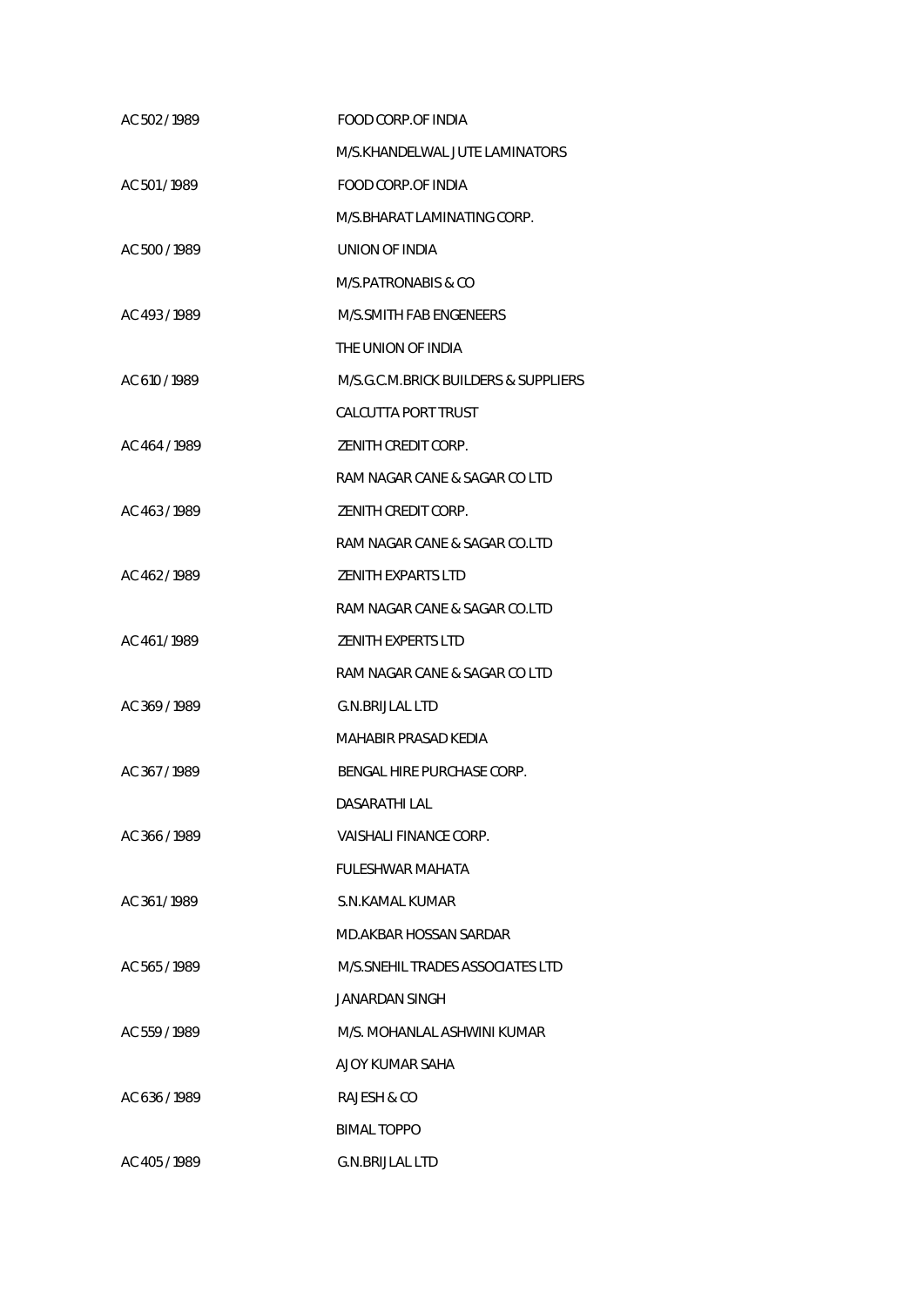|               | DHRUV NARAYAN CHOUDHURY             |
|---------------|-------------------------------------|
| AC 400 / 1989 | STEWARTS & LLOYDS OF INDIA LTD      |
|               | FERTILIZERS CORP. OF INDIA LTD      |
| AC 103 / 1989 | S.K.ENTERPRISES                     |
|               | <b>SUMITRA DAVI</b>                 |
| AC 53/1989    | W.J.MCOCK & CO P.LTD                |
|               | UNION OF INDIA                      |
| AC 153 / 1989 | GEETLAL GUPTA MEEFLAL GUPTA         |
|               | UNION OF INDIA                      |
| AC 186 / 1989 | RADHA SINGH CHOUDHURI               |
|               | THE UNION OF INDIA                  |
| AC 189 / 1989 | M/S.BANERJEE & BANERJEE             |
|               | STATE OF W.B                        |
| AC 638 / 1990 | PUSPANJALI LEASING FINANCE PVT.LTD. |
|               | <b>SHIV SHANKAR SINGH</b>           |
| AC 637/1990   | <b>M/S FRIENDS UNION</b>            |
|               | M/S LAXMI CINEMA CHAKDEH            |
| AC 282 / 1990 | ASHIS COMMERCIAL CO.                |
|               | MR. HIRA SINGH                      |
| AC 201/1990   | SUPREME CREDIT CRPN.LTD.            |
|               | SHEO BALAK PRASAD                   |
| AC 188 / 1990 | BELACO PVT. LTD.                    |
|               | WEST BENGAL HOUSING BOARD           |
| AC 469/1990   | SURYA CREDIT LTD.                   |
|               | KRISHNA NANDAN SINGH                |
| AC 591/1990   | M/S COMMERCIAL SERVICES             |
|               | RABINDRA NARAYAN SAHU               |
| AC 589/1990   | NAVNUT UDYOG                        |
|               | KARAN KUMAR MAITY                   |
| AC 588/1990   | SUPREME CREDIT CRPN.LTD.            |
|               | MR. DINESH KUMAR                    |
| AC 568/1990   | CHINAR BUILDERS & CONSTRUCTORS LTD. |
|               | MD. AZIZUR RAHAMAN                  |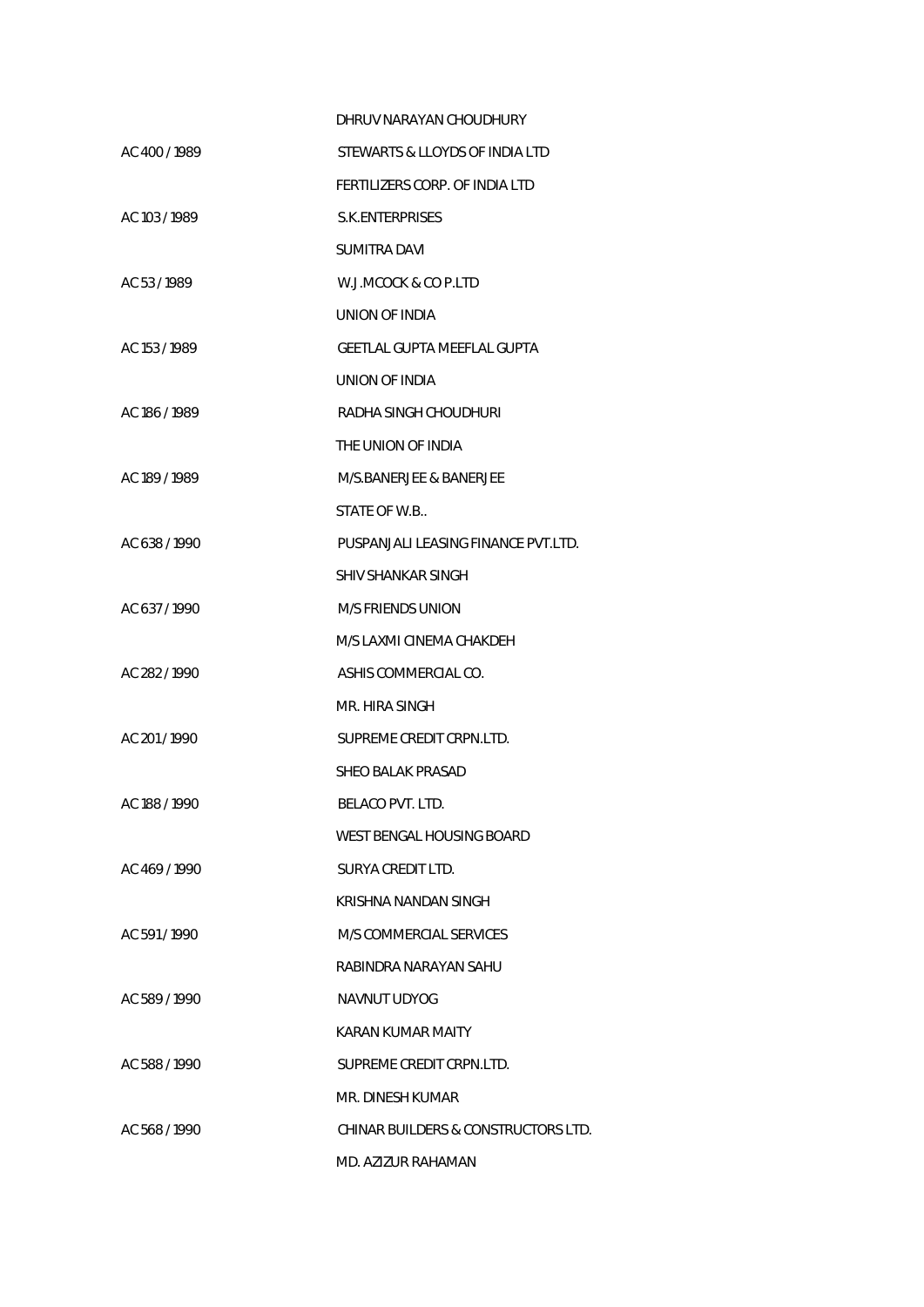| AC 559/1990   | M.L. GUPTA & ORS                         |
|---------------|------------------------------------------|
|               | <b>BABULAL GUPTA</b>                     |
| AC 551/1990   | SRI ADYA ENTERPRISE                      |
|               | SUDH NARAYAN SINGH                       |
| AC 547/1990   | TODI INVESTMENT LTD.                     |
|               | RAM PRATAP SINGH                         |
| AC 545/1990   | INDIA WATER PROOFING & DYING WORKS       |
|               | UNION OF INDIA                           |
| AC 543/1990   | GANESH NARAYAN BRIJLAL LTD.              |
|               | SURESH CHANDRA DASH                      |
| AC 539 / 1990 | INDUSTRIAL ENTERPRISES                   |
|               | AKHILESH PRASAD SINGH                    |
| AC 536 / 1990 | KAMAL CREDIT PVT.LTD.                    |
|               | DEOKI NANDAN PRASAD                      |
| AC 534 / 1990 | UTKAL BOARD & PAPER MILLS LTD.           |
|               | PELLY NEHA                               |
| AC 59/1990    | GANESH NARAYAN BRIJLAL LTD.              |
|               | SUBRATA SARKAR                           |
| AC 173 / 1990 | CENITED CREDIT CRPN.                     |
|               | PROFULLA KR. DAS                         |
| AC 02/1990    | <b>EASTERN FINANCE CO.</b>               |
|               | MD. ABDUL LATIF                          |
| AC 625/1990   | M/S INDIAN OIL CRPN. LTD.                |
|               | SHALIGRAM RAM PROPRITOR                  |
| AC 620 / 1990 | M.L. GUPTA & ORS                         |
|               | APURBA KR. DEY                           |
| AC 610 / 1990 | INDIAN OIL CRPN. LTD.                    |
|               | MURULIDHAR NAYAK                         |
| AC 503/1990   | M/S SHRAMAN TRADES & INDUSTRIAL PVT.LTD. |
|               | ANIRUDH SINGH                            |
| AC 602/1990   | PUSPANJALI LEASING & FINANCE PVT.LTD.    |
|               | SHYAM SUNDER CHOUDHURY                   |
| AC 500 / 1990 | UNION OF INDIA                           |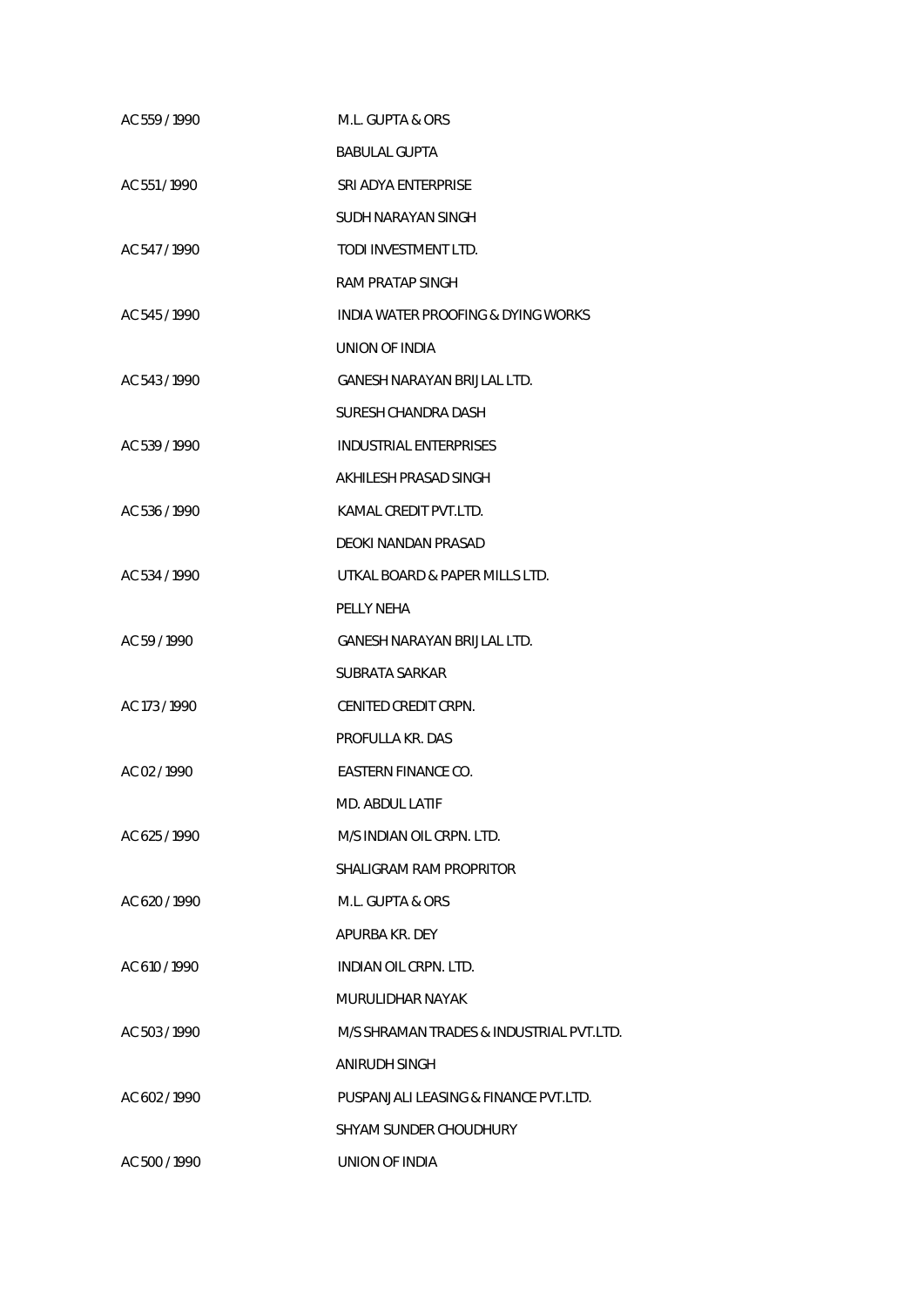|               | M/S WESTERN FERRO SLLOYS PVT.LTD.   |
|---------------|-------------------------------------|
| AC 663/1990   | BHASKAR CREDIT CRPN.LTD.            |
|               | SATYENDRA NARAYAN SINGH             |
| AC 660/1990   | RAJENDRA KUMAR VINOY KUMAR          |
|               | RABINDRA NATH SAHA                  |
| AC 657/1990   | RAJENDRA KUMAR VINOY KUMAR          |
|               | KAMALA RANI SARKAR                  |
| AC 655/1990   | RAJENDRA KUMAR VINOY KUMAR          |
|               | AKHIL CHANDRA DAS                   |
| AC 654/1990   | RAJENDRA KUMAR VINOY KUMAR          |
|               | SOMSER ALI MULLICK                  |
| AC 120 / 1990 | KASHARAM INDUSTRIES LTD.            |
|               | WEST BENGAL STATE ELECTRICITY BOARD |
| AC 325/1990   | JAISHREE CREDIT CRPN.               |
|               | RAM BABU SINGH                      |
| AC 317 / 1990 | IDEAL FINANCING CRPN.               |
|               | SAGAR MOHAN JHA                     |
| AC 203/1990   | ASHOK LAYLAND FINANCE LTD.          |
|               | SAKH PAL SINGH                      |
| AC 237 / 1990 | ASHISH COMMERCIAL CO.               |
|               | SUNIL CH. GUCHAIT                   |
| AC 64 / 1990  | KUMAR INVESTMENTS                   |
|               | RAM ISWAR SENSATION                 |
| AC 387/1990   | M/S AMIT KUMAR SARKAR               |
|               | THE STATE OF WEST BENGAL            |
| AC 227/1990   | S.R. COMMERCIAL CO.                 |
|               | ARBIND KR. AHELA                    |
| AC 255/1990   | BENGAL SALT CO. LTD.                |
|               | W.B. STATE ELECTRICITY BOARD        |
| AC 234/1990   | S.K. ENTERPRISE                     |
|               | <b>BEBHISION KUMAR</b>              |
| AC 231/1990   | BHASKAR CREDIT PVT.LTD.             |
|               | SMT. SAVANA BANERJEE                |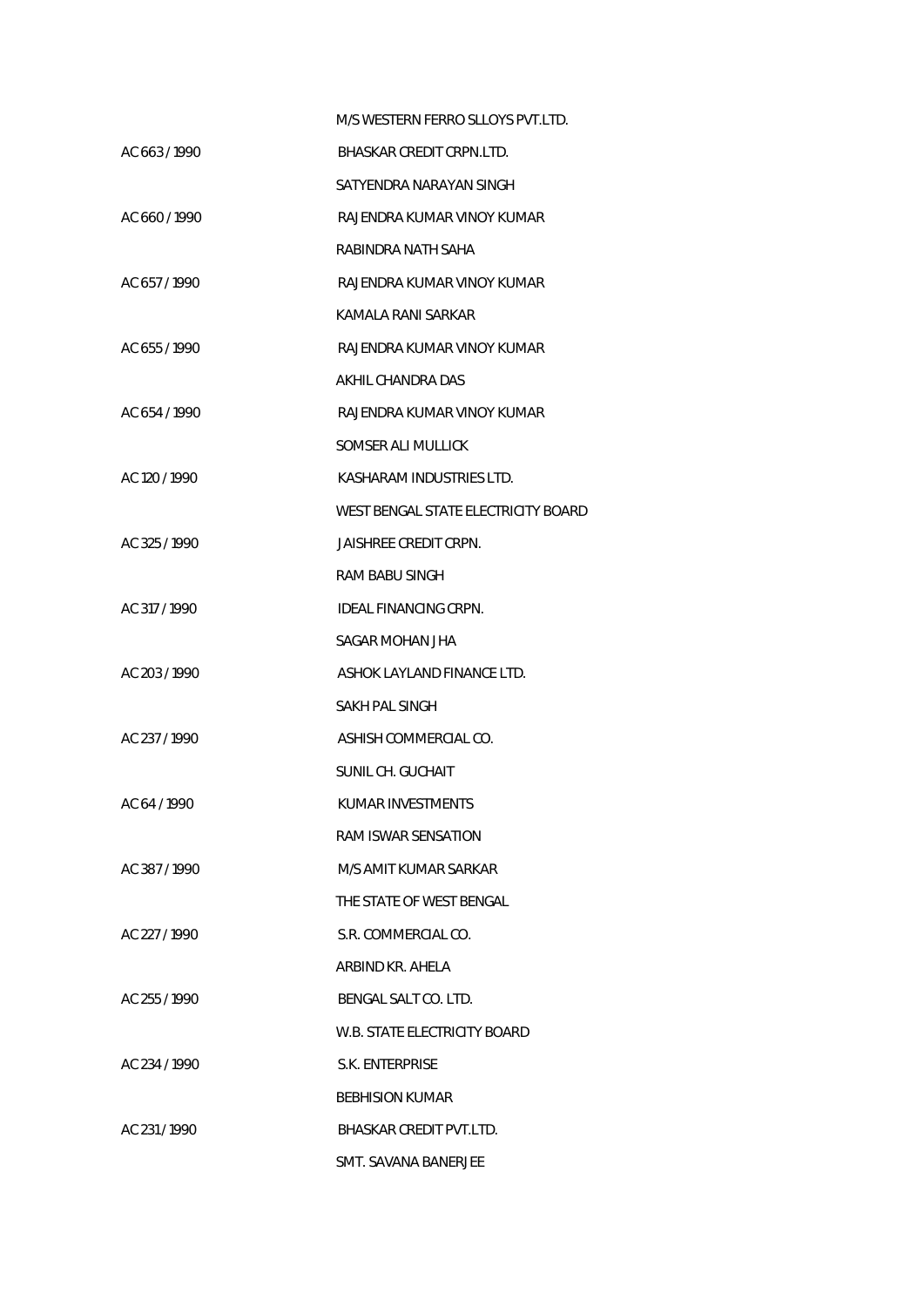| AC 1477 / 1990 | <b>GOPAL CREDIT CRPN.</b>      |
|----------------|--------------------------------|
|                | DILIP SINGH PHAULSARGO DEVI    |
| AC 138 / 1990  | G.G. LEASING & HIRING LTD.     |
|                | DEBASHISH SAHA                 |
| AC 360/1990    | RAJENDRA KR. VINOY KUMAR       |
|                | SMT. GITA DEVI                 |
| AC 350/1990    | <b>SHRI SUBHAS SINGH</b>       |
|                | DULICHAND & SONS               |
| AC 527/1990    | BHASKAR CREDIT LTD.            |
|                | <b>GAGAN BEHARI DAS.</b>       |
| AC 552/1990    | CHANDRA MOHAN (P) LTD.         |
|                | AFTAB ALAM & ANR.              |
| AC 264 / 1991  | <b>VEHICLE CREDIT CORPN</b>    |
|                | ANIL BARAN MISRA               |
| AC 585/1991    | EASTERN COAL FIELDS LTD.       |
|                | DEEPSIKHA & CO.                |
| AC 185 / 1991  | SURYA CREDIT LTD.              |
|                | ABHIMUNYA LAL ROY              |
| AC 180 / 1991  | M/S. D. ROY                    |
|                | EASTERN COALFIELDS LTD.        |
| AC 190/1991    | KAMAL CREDIT PVT. LTD.         |
|                | ASHOK KUMAR MOHURI             |
| AC 188 / 1991  | CHANDRA MOHAN PVT. LTD.        |
|                | MURARI SINGH                   |
| AC 187 / 1991  | MOHINI MANSION LTD.            |
|                | HARENDRA KR. CHOUDHURY         |
| AC 186/1991    | TODI INVESTMENT LTD.           |
|                | MD, ISHAQUE                    |
| AC 273/1991    | SURYA CREDIT LTD.              |
|                | HIMANGSHU SEKHAR GIRI          |
| AC 203/1991    | SM. BIJALI SUNDARI SEN         |
|                | <b>BHOLANATH DATTA</b>         |
| AC 132 / 1991  | RATAN TRADING & INVESTMENT CO. |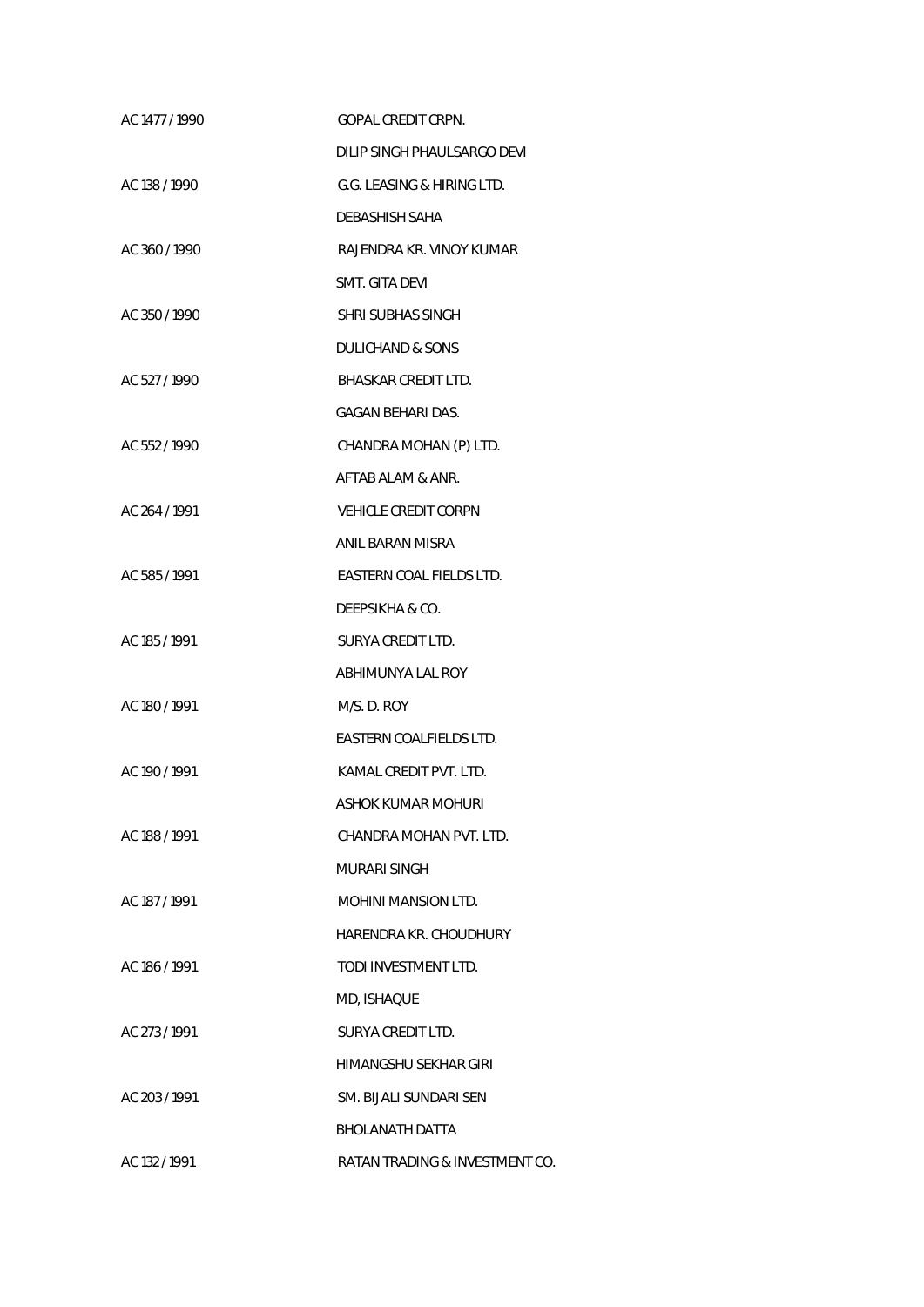|               | <b>EJAZUL AHMED</b>                      |
|---------------|------------------------------------------|
| AC 289 / 1991 | M/S. SNEHIL TRADERS & ASSOCIATES LTD.    |
|               | DILIP KR. SHARMA                         |
| AC 71/1991    | JANAPRIYA FINANCE & INDUS. INVT.(I) LTD. |
|               | PRADEEP SAHA                             |
| AC 68/1991    | M/S. S.G.CONSTRUCTION CO. P. LTD.        |
|               | M/S. INDIAN OIL CORPORATION              |
| AC 303/1991   | MANAS CREDIT LTD.                        |
|               | RANA DUTTA                               |
| AC 306/1991   | <b>B.S.JAIRETH</b>                       |
|               | S.P.SINHA                                |
| AC 34 / 1991  | BHASKAR CREDIT LTD.                      |
|               | RAJENDRA PRASAD SHAH                     |
| AC 25/1991    | M/S. MOHANLAL ASWINI K                   |
|               | UMAKANT SEHU                             |
| AC 299 / 1991 | NATIONAL CONSTRUCTION & TRADING CO.      |
|               | W.B.S.E.B.                               |
| AC 119 / 1991 | M/S. SARAOGI SALES CORPN.                |
|               | NIRMAL KR. DAS                           |
| AC 107 / 1991 | SURYA CREDIT LTD.                        |
|               | JOY PRAKASH GUPTA                        |
| AC 332/1991   | M/S. MONDAL ICE & COLD STORAGE           |
|               | W.B.S.E.B.                               |
| AC 99/1991    | BOARD OF TRUSTEES FOR THE PORT OF CAL.   |
|               | INDIAN TRANSPORT SERVICE                 |
| AC 97/1991    | <b>BHASKAR CREDIT LTD.</b>               |
|               | MONORAN JAN GHOSH                        |
| AC 328 / 1991 | SURYA CREDIT LTD.                        |
|               | FAKRUDDIN ALI AHMED                      |
| AC 324/1991   | RAMNIWAS PODDAR                          |
|               | SMT. SHEELA DEVI PODDAR                  |
| AC 87/1991    | KIRON INVESTMENT CORPN.                  |
|               | SRI MUKTA SINGH                          |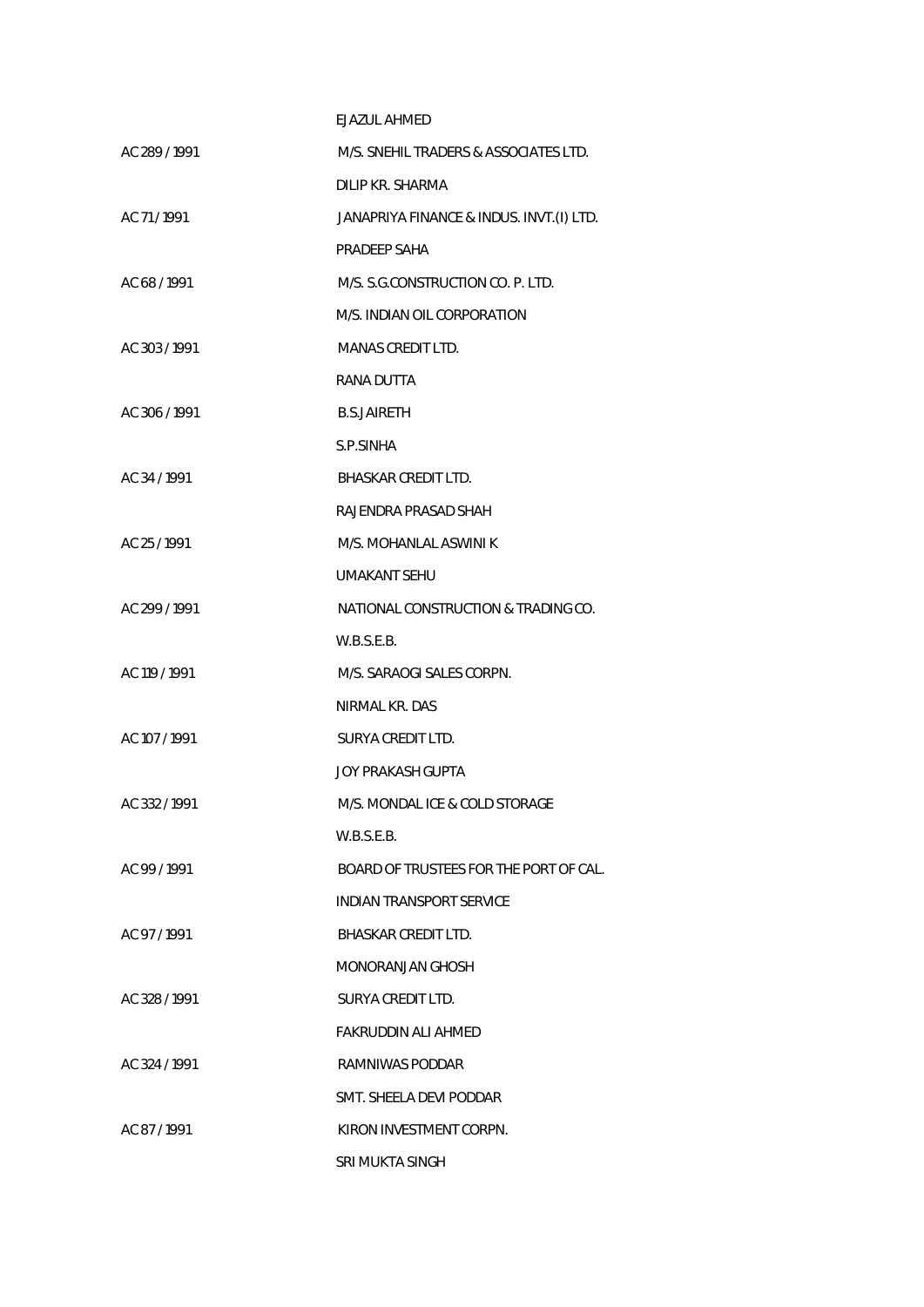| AC 67/1991    | M/S. S.G.CONSTRUCTION CO. P. LTD. |
|---------------|-----------------------------------|
|               | M/S. INDIAN OIL CORPORATION LTD.  |
| AC 83/1991    | RADHA KRISHAN PODDAR              |
|               | SARDAR HARPAL SINGH               |
| AC 82/1991    | CALICUT ENGG. WORKS LTD.          |
|               | SARDAR HARPAL SINGH               |
| AC 79 / 1991  | SRI ADYA ENTERPRISE               |
|               | JEEET NARAYAN SINGH               |
| AC 78 / 1991  | SUPREME LEASING LTD.              |
|               | SAMBHU NATH VARMA                 |
| AC 73/1991    | M/S. HINDUSTHAN CREDIT CORPN.     |
|               | M/S. UNIOUE CONSTRUCTION          |
| AC 123 / 1991 | <b>MANASH CREDIT LTD.</b>         |
|               | SARDAR DILBAGH SINGH              |
| AC 271/1991   | SURYA CREDIT LTD.                 |
|               | MAHESH SINGH                      |
| AC 263 / 1991 | <b>BHASKAR CREDIT LTD.</b>        |
|               | <b>BHASKAR ALI MULLIK</b>         |
| AC 262 / 1991 | BHASKAR CREDIT CORPORATION        |
|               | BLUE HITH TRAVELS (I) LTD.        |
| AC 260 / 1991 | <b>DULICHAND &amp; SONS</b>       |
|               | KAMALA SINGH                      |
| AC 175 / 1991 | BENGAL HIRE PURCHASE CORPN.       |
|               | MD. MAJIDAR RAHAMAN               |
| AC 170/1991   | SNEHIL TRADERS ASSOCIATES LTD.    |
|               | SRI SIKANDAR YADAV                |
| AC 168 / 1991 | SHIVA FINANCE CO.                 |
|               | RAJENDRA SINGH                    |
| AC 166 / 1991 | NATRAJ FINANCE CORPORATION        |
|               | RAM ASHISH RAI                    |
| AC 165 / 1991 | TODI INVESTMENT LTD.              |
|               | MOKARRAM JHA                      |
| AC 162 / 1991 | <b>BHASKAR CREDIT LTD.</b>        |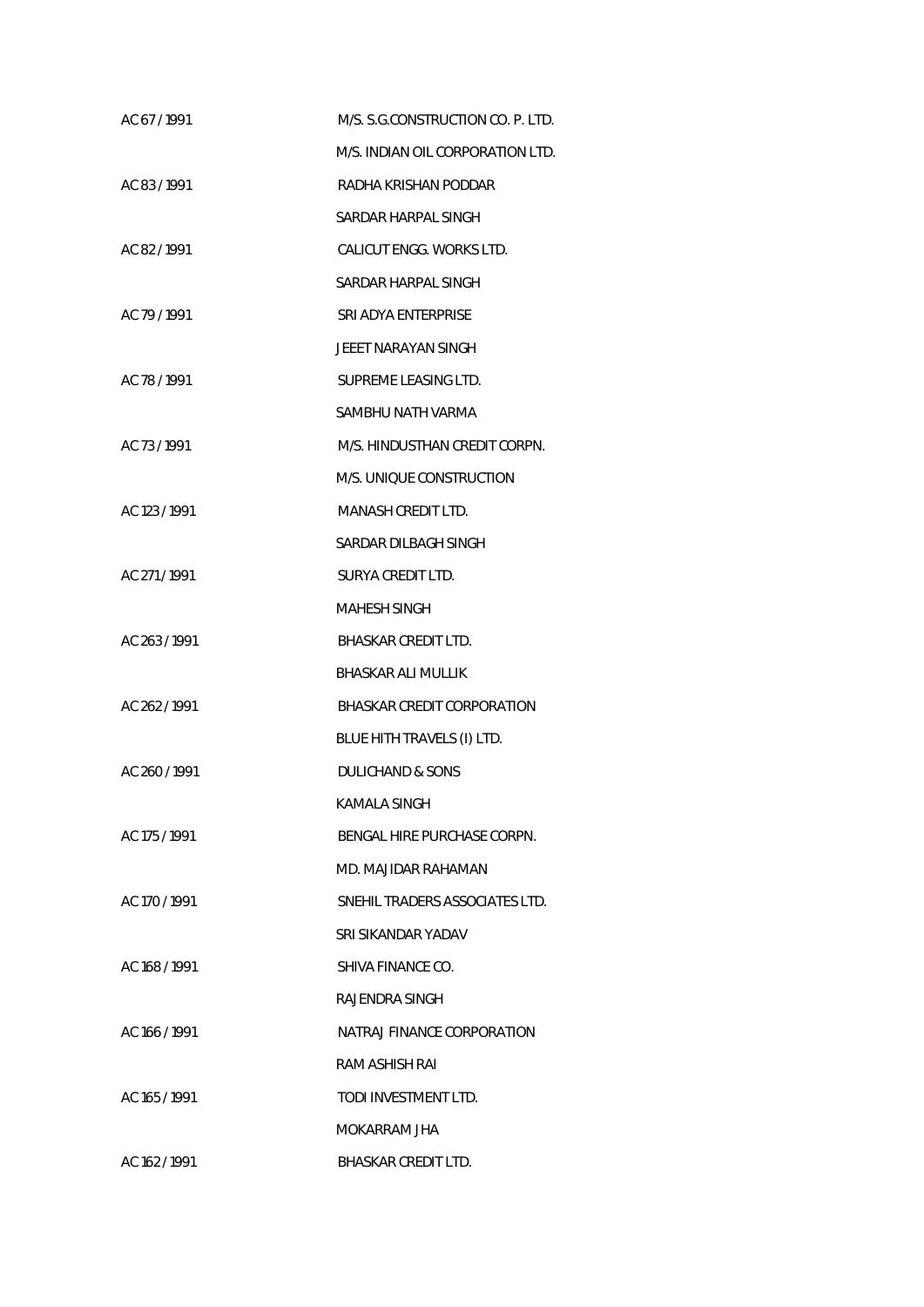|               | <b>SUKDEV SINGH</b>                       |
|---------------|-------------------------------------------|
| AC 274 / 1991 | BHASKAR CREDIT LTD.                       |
|               | <b>BRAHMADEO KUMAR BANERJEE</b>           |
| AC 230/1991   | SUPREME LEASING LTD.                      |
|               | SACHIKANTA MULLICK                        |
| AC 228 / 1991 | SHIV KUMAR & CO.                          |
|               | DWARIKA PD. SINGH                         |
| AC 219 / 1991 | ROYAL PROJECTS LTD.                       |
|               | SRIKANTA KR. SINGH                        |
| AC 217 / 1991 | <b>B.M.ENTERPRISES</b>                    |
|               | STATE OF W.B.                             |
| AC 212 / 1991 | SARAOGI SALES CORPN.                      |
|               | M/S. MAA TRANSPORT SERVICE                |
| AC 369/1991   | TRADING FINANCE CORPN.                    |
|               | NIRMAL KUMAR SINGH                        |
| AC 364 / 1991 | M/S. EASTERN FINANCE CORPORATION          |
|               | SETHI TRANSPORT                           |
| AC 600 / 1991 | RAJA CONSTRUCTION                         |
|               | STATE OF WEST BENGAL & ORS.               |
| AC 2/1991     | INDIAN PAPER MECHINERY & ENGG. WORKS LTD  |
|               | UNION OF INDIA                            |
|               |                                           |
| AC 1/1991     | INDIAN PAPER MEECHINERY & ENGG. WORKS LTD |
|               | UNION OF INDIA                            |
| AC 359/1991   | ARC MODELLERS & SERVICES LTD.             |
|               | MOHAMMED IRSHAD                           |
| AC 358/1991   | TRADING & FINANCING CORPORATION           |
|               | JAGDISH PRASAD                            |
| AC 357/1991   | J.J.DOSHI                                 |
|               | LAKSHMI BHAGAT                            |
| AC 352/1991   | JAISHREE CREDIT CORPN.                    |
|               | KAVINDRA KR. CHOWDHURY                    |
| AC 346/1991   | <b>BHASKAR CREDIT CORPN.</b>              |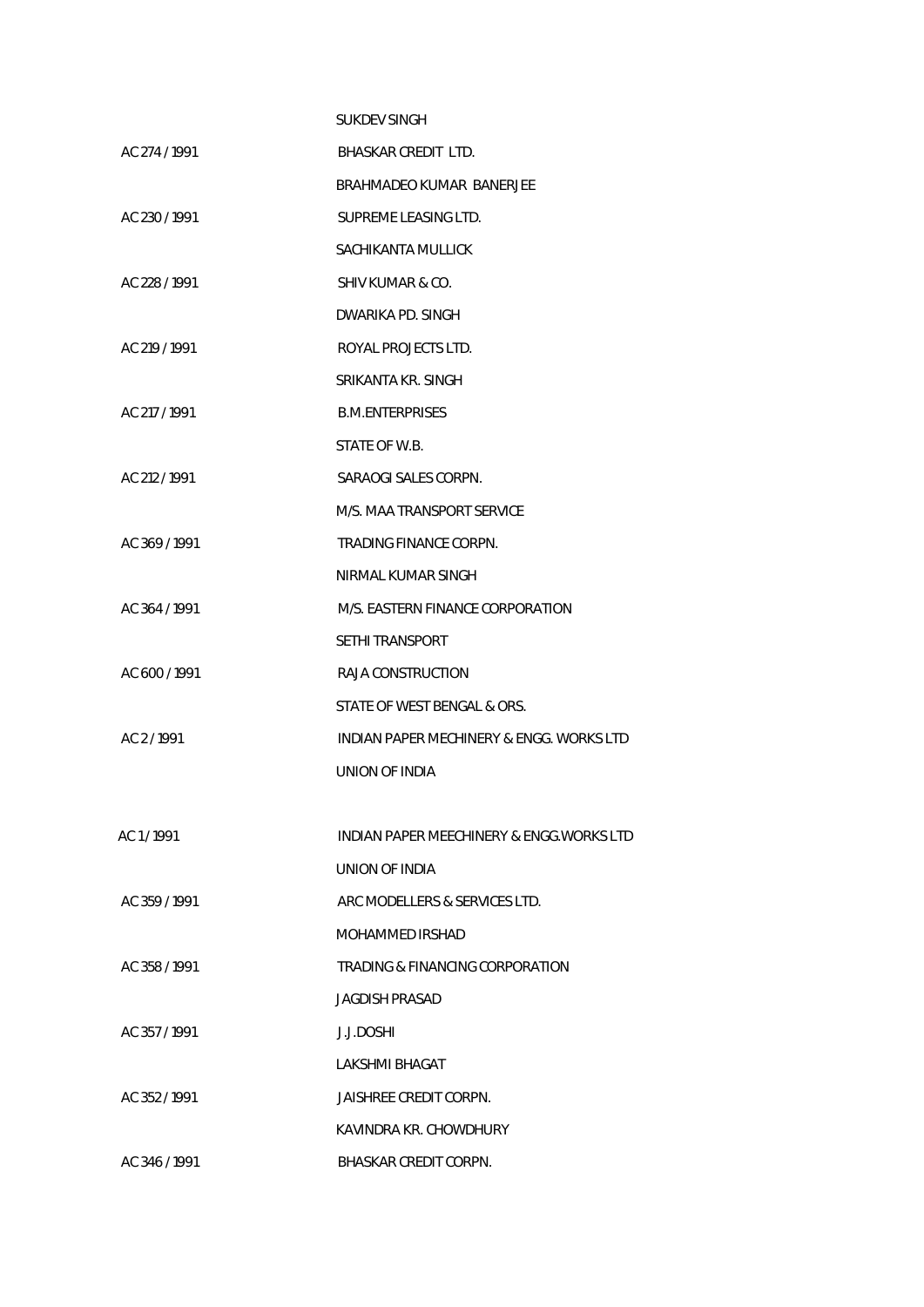|               | SHAMBHU PRASAD GUPTA                     |
|---------------|------------------------------------------|
| AC 427/1991   | GADHADHAR BHARATI                        |
|               | NATIONAL INSURANCE CO. LTD.              |
| AC 398 / 1991 | SURYA CREDIT LTD.                        |
|               | SURENDRA UPADHYAY                        |
| AC 397/1991   | KAMAL CREDIT PVT. LTD.                   |
|               | RAJENDRA PANJIAVA                        |
| AC 396/1991   | KAMAL CREDIT PVT. LTD.                   |
|               | PARMESHWAR SINGH                         |
| AC 407/1991   | M/S. MOHANLAL ASHSINI KUMAR              |
|               | SMT. BHAGWATI GOSWAMI                    |
| AC 458 / 1991 | M/S. CHINORS NUILDERS & CONTRUCTORS LTD. |
|               | KALIPADA MONDAL                          |
| AC 366/1991   | THE GREAT EASTERN SHIPPING CO. LTD.      |
|               | UNION OF INDDIA/F.C.I.                   |
| AC 479 / 1991 | MOHANLAL ASHWINI KUMAR                   |
|               | <b>GOUTAM DAS</b>                        |
| AC 471/1991   | 1/S. BENGAL TRADERS                      |
|               | W.B.S.E.B.                               |
| AC 469/1991   | PATEL AUTO FINANCE & INVEST. PVT. LTD.   |
|               | CHANDRASWAR PRASAD                       |
| AC 442 / 1991 | GOPAL CREDIT CORPN.                      |
|               | DHAMESH DHARI SINGH                      |
| AC 438 / 1991 | M/S. BLEM GROUP OF PRODUCTION            |
|               | M/S. NIRMALA MOVIES                      |
| AC 144 / 1991 | <b>GANESH NARAYAN BRIJLAL LTD.</b>       |
|               | SUBRATA KR. ROY & ORS.                   |
| AC 143/1991   | GANESH NARAYAN BRIJLAL LTD.              |
|               | UTTAM KR. SHARMA                         |
| AC 142/1991   | GANESH NARAYAN BRIJLAL LTD.              |
|               | <b>DILIP KR. BISWAS</b>                  |
| AC 239/1991   | SURYA CREDIT LTD.                        |
|               | MD.AMINUDDIN                             |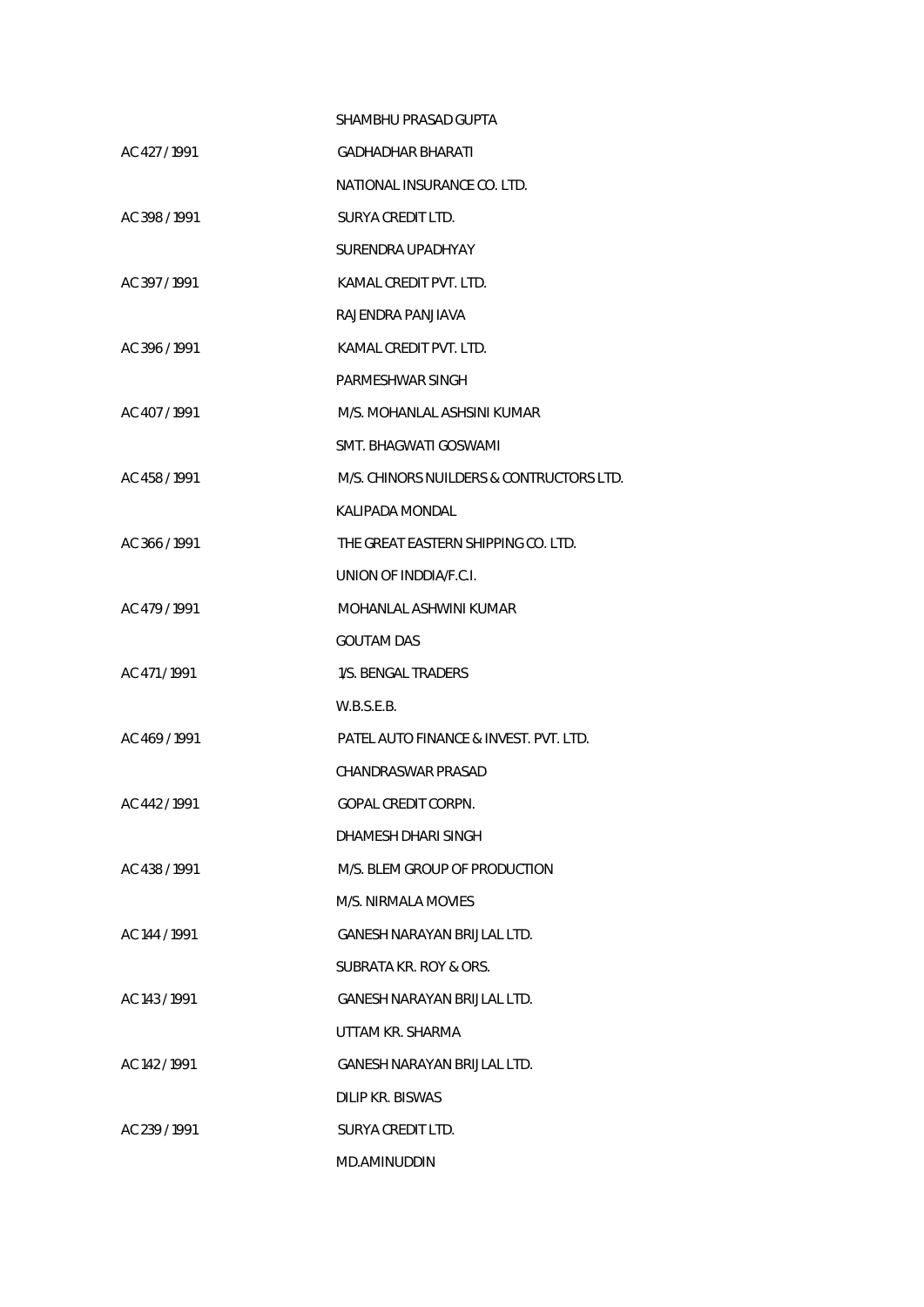| AC 254 / 1991 | SURYA CREDIT LTD.                        |
|---------------|------------------------------------------|
|               | UPENDRA PRASAD YADAV                     |
| AC 604 / 1991 | M/S. ONKAR INVESTO                       |
|               | M/S. PRONTODEL ENIGNEERING SYSTEM P. LTD |
| AC 602/1991   | MULCHANDANI CONSTRUCTION CO. P. LTD.     |
|               | INDIAN TELIPHONE INDUSTRIES LTD.         |
| AC 591/1991   | B.K.TODI & CO.                           |
|               | ABINASH KR. SINGH                        |
| AC 571/1991   | NORTHERN TRADER CO. LTD.                 |
|               | UNION OF INDIA / F.C.I.                  |
| AC 536 / 1991 | <b>SEBABRATA BOSE</b>                    |
|               | STATE OF W.B.                            |
| AC 534 / 1991 | NIGHTENGALE ENGG. INDUSTRIES P. LTD.     |
|               | RANADHIR KR. SINGH                       |
|               |                                          |
| AC 530 / 1991 | SARAOGI SALES CORPN.                     |
|               | M/S. ANGIKAR TRANSPORT                   |
| AC 529 / 1991 | KESHAV FINANCE CORPORATION               |
|               | RAM BAHADUR SINGH                        |
| AC 570 / 1991 | NORTHERN TRADERS CO. LTD.                |
|               | UNION OF INDIA / F.C.I.                  |
| AC 560 / 1991 | M/S. G.L.AGARWAL                         |
|               | HINDUSTAN PAPER CORPN. LTD.              |
| AC 558 / 1991 | UDITA FINANCIAL & LEASING CO. LTD.       |
|               | <b>MADAN PANDIT</b>                      |
| AC 557/1991   | VIJAY GAURAV RASAYAN P. LTD.             |
|               | <b>SUBIR DAS</b>                         |
| AC 556 / 1991 | G.N.BRIJLAL LTD.                         |
|               | <b>BIJOY BARUAH</b>                      |
| AC 555/1991   | G.N.BRIJLAL LTD.                         |
|               | ALOK KUMAR ROY                           |
| AC 550 / 1991 | G.N.BRIJLAL LTD.                         |
|               | SARDAR DARSHAN SINGH                     |
|               |                                          |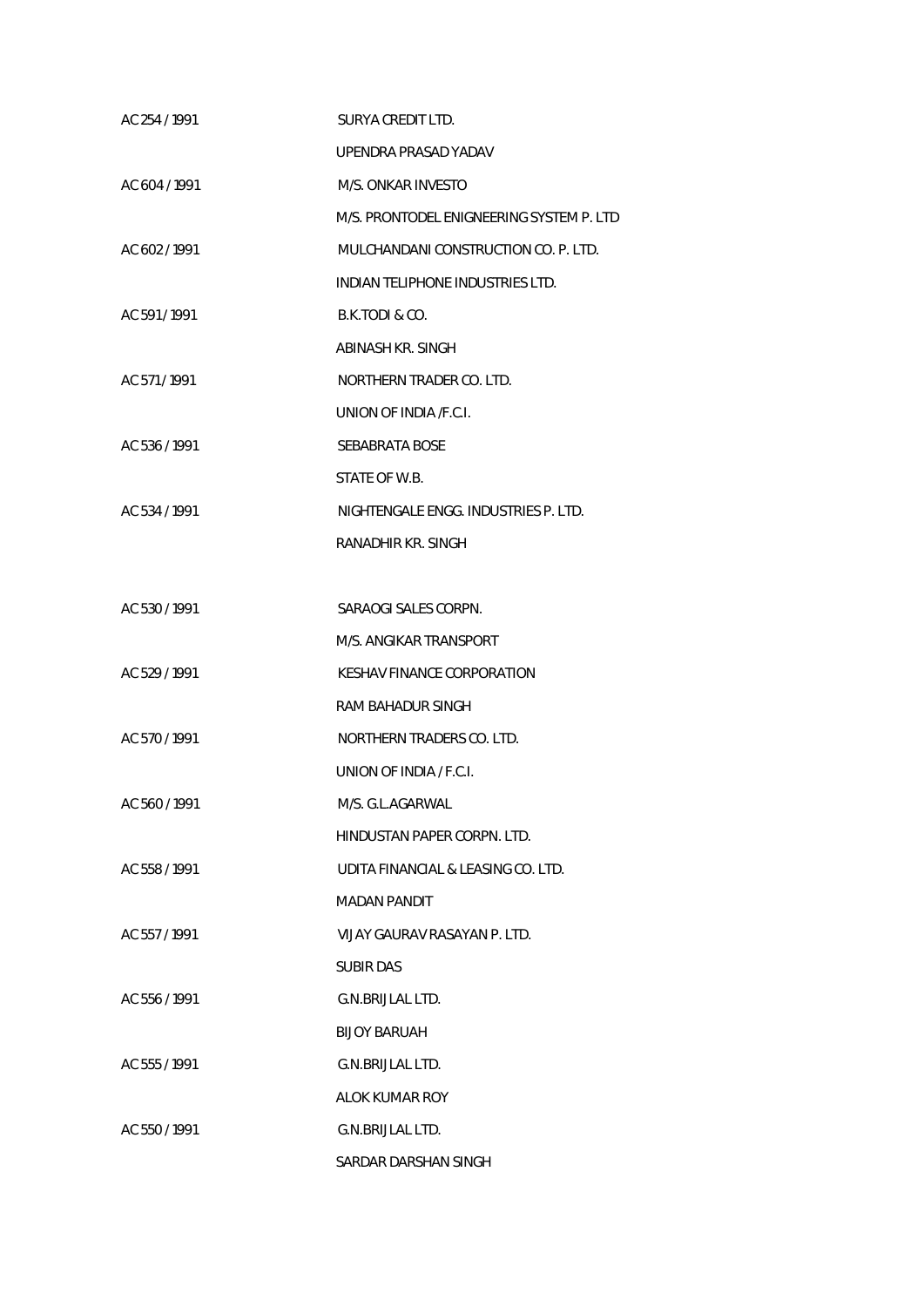| AC 549 / 1991 | ZENITH CREDIT CORPORATION              |
|---------------|----------------------------------------|
|               | HEMANT CREDIT TEWARI                   |
| AC 545 / 1991 | VRAIJLAL MADHABJI DATTANI              |
|               | BALDEO PRASAD TANDON                   |
| AC 521/1991   | TODI INVESTMENTS LTD.                  |
|               | RANJIT KUMAR MISHRA                    |
| AC 482/1991   | RAMESH KUMAR RAJGARIA                  |
|               | RAM BASHEST CHOUDHURY                  |
| AC 517 / 1991 | M/S. THE GOODWILL & CO.                |
|               | W.B. HOUSING BOARD                     |
| AC 513 / 1991 | SURYA CREDIT LTD.                      |
|               | <b>SAMIR DEY</b>                       |
| AC 512 / 1991 | SURYA CREDIT LTD.                      |
|               | SUNIL KEDIA                            |
| AC 505 / 1991 | BHAGAWATI PRASAD JHUNJHUNWALA          |
|               | RAM DOYAL ROY                          |
| AC 502 / 1991 | N.L.TODI & COMPANY                     |
|               | RAMENDRA TEWARY                        |
| AC 497/1991   | OM MOTOR FINANCE                       |
|               | <b>BHUMESHWAR SINGH</b>                |
| AC 487/1991   | BASANT KUMAR BAID                      |
|               | <b>SUSHIL KR. NANDI</b>                |
| AC 449 / 1991 | <b>BIJOY SINGH BAID</b>                |
|               | MD. KALIM                              |
| AC 457/1991   | S.B.R. CREDIT PVT. LTD.                |
|               | ARJUN PRASAD SINHA                     |
| AC 420 / 1991 | UTKAL BOARD & PAPER MILLS LTD.         |
|               | SARDAR GURMENT SINGH                   |
| AC 415 / 1991 | <b>MAHALAXMI OIL MILLS</b>             |
|               | W.B.S.E.B.                             |
| AC 345/1991   | NIGHTINGALE ENGINEERING INDUS. P. LTD. |
|               | <b>BINOD PRASAD</b>                    |
| AC 281/1991   | M/S. ASSOCIATED COAL AGENCY            |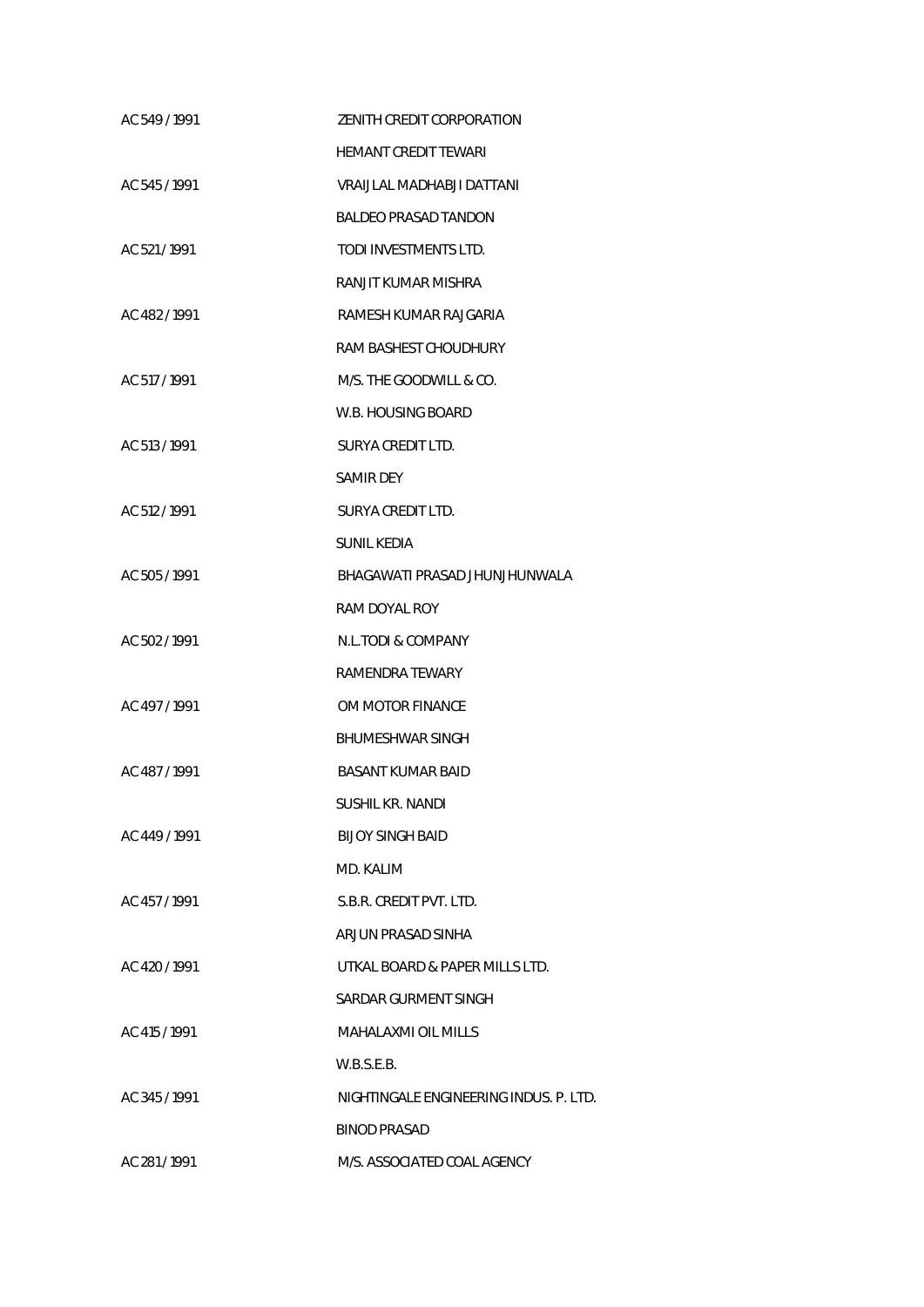|               | M/S. COAL INDIA LTD.             |
|---------------|----------------------------------|
| AC 280/1991   | M/S. SARAOGI SALES CORPN.        |
|               | TARAK CH. DEY                    |
| AC 198 / 1991 | RAJESH & COMPANY                 |
|               | MENAKSHI DAS                     |
| AC 615/1992   | PIYUS LTD.                       |
|               | RAJENDRA SAROGI                  |
|               |                                  |
| AC 256/1992   | MOHINI MANSION LTD.              |
|               | SHYAM SUNDER KAPUR               |
| AC 240/1992   | AUTO TRADE & FINANCE CORPORATION |
|               | MANOJ KUMAR SINGH                |
| AC 614 / 1992 | UMA SHANKAR.                     |
|               | R.SARAOGI                        |
| AC 587/1992   | RATANLAL PODDAR                  |
|               | SARDAR JASWANT SINGH             |
| AC 442/1992   | KARTICK CHANDRA PAUL             |
|               | MONOJ KUMAR DEY                  |
| AC 371/1992   | M/S. S B R CREDIT PVT.LTD.       |
|               | SRI BAIDYA NATH PD.GUPTA         |
| AC 351/1992   | IDEAL AUTO CREDIT PVT.LTD.       |
|               | RATNESH SINGH                    |
| AC 350/1992   | M/S. GENERAL FINANCIERS.         |
|               | SRI MATIUR RAHAMAN               |
| AC 343/1992   | SMT. MOHINI BHALOTIA             |
|               | SRI AJAY KUMAR SADHUKHAN         |
| AC 340/1992   | RADHA KRISHAN PODDAR             |
|               | DARSHAN SINGH                    |
| AC 333/1992   | CALICUT ENGINEERING WORKS LTD.   |
|               | SARDAR KARAMJIT SINGH            |
| AC 325 / 1992 | UDITA FINANCE & LEASING CO.LTD.  |
|               | RANJAY KUMAR SINGH               |
| AC 323/1992   | M/S.GANESH NARAYAN BRIJLAL LTD.  |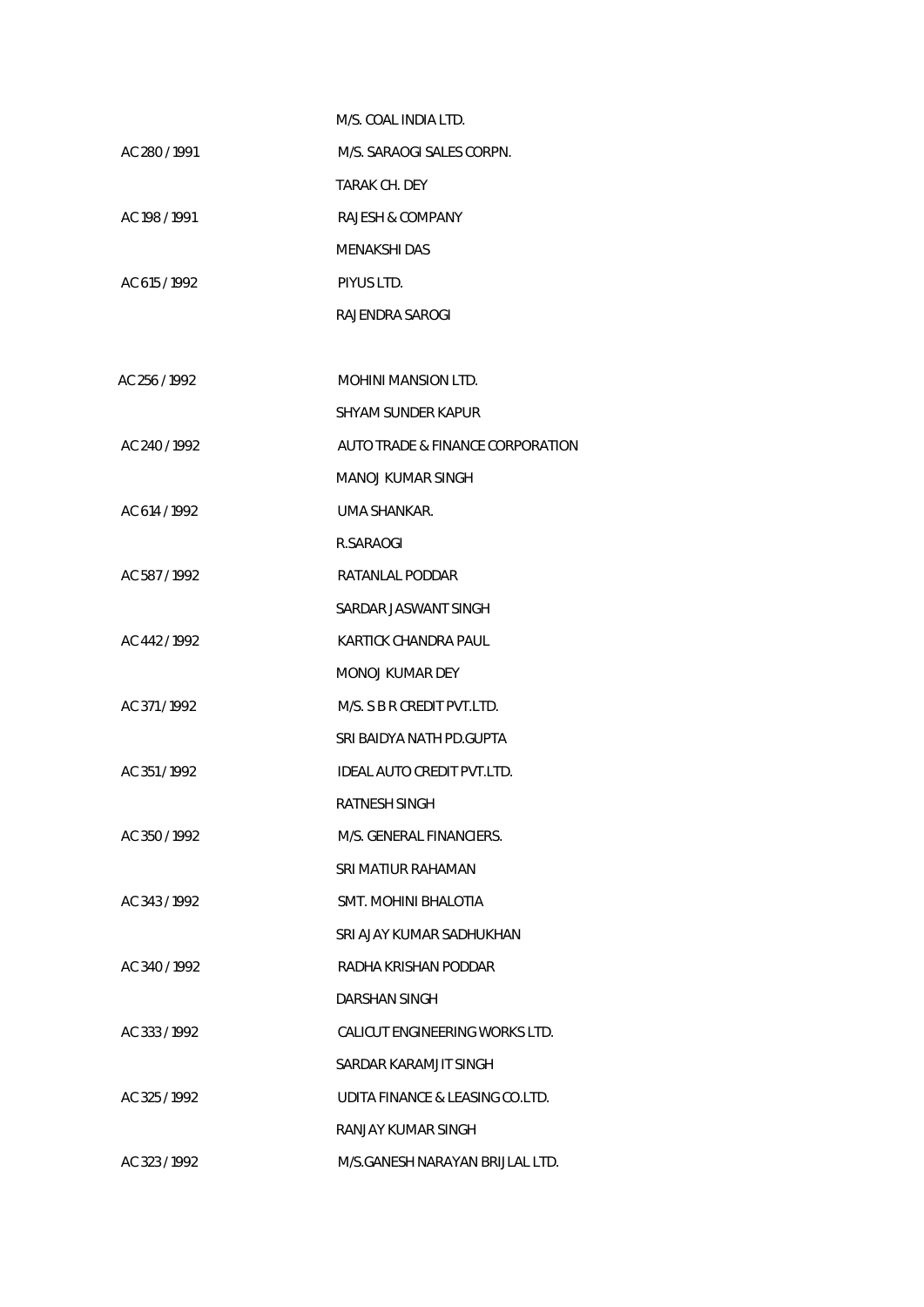|               | SRI JADU NANDAN ROY                   |
|---------------|---------------------------------------|
| AC 322/1992   | M/S. R.K.FINANCE LTD.                 |
|               | JOYDEV SAHA                           |
| AC 318 / 1992 | PIONEER CONSTRUCTION CO.              |
|               | DAMODAR VALLEY CORPN.                 |
| AC 317 / 1992 | PIONEER CONSTRUCTION CO.              |
|               | DAMODAR VALLEY CORPN.                 |
| AC 316 / 1992 | PIONEER CONSTRUCTION CO.              |
|               | DAMODAR VALLY CORPORATION             |
| AC 315 / 1992 | M/S.J.N.CHOUDHURY & CO.               |
|               | STATE OF WEST BENGAL                  |
| AC 314 / 1992 | RADHA KRISHNA EXPORT INDUS. LTD.      |
|               | SUBIR KUNDU                           |
| AC 2/1992     | SHRI RAM FIBRES & FINANCE LIMITED     |
|               | NIRANJAN PANDIT & OTHERS              |
| AC 77 / 1992  | HINDUSTHAN CREDIT CORPORATION         |
|               | KASHINATH MAL                         |
| AC 68 / 1992  | <b>BHAWRILAL SANUI</b>                |
|               | <b>NAND KR. SINGH</b>                 |
| AC 66/1992    | CHINAR BUILDERS & CONSTRACTORS LTD.   |
|               | RAM RATAN SINGH                       |
| AC 57/1992    | SARAOGI SALES CORPN.                  |
|               | SUBODH KR. JENA                       |
| AC 296/1992   | M/S. POPULAR BUILDERS                 |
|               | STATE OF WEST BENGAL                  |
| AC 51/1992    | GANESH NARAYAN BRIJLAL LTD.           |
|               | SUMITRA ROY                           |
| AC 50/1992    | NIGHTINGALE ENGG INDUSTRIES PVT. LTD. |
|               | SATYA CHARAN MANNA                    |
| AC 44 / 1992  | SRIRAM FIBRES FINANCE LTD.            |
|               | PRADIP KR. DUTTA                      |
| AC 38/1992    | KESHAV FINANCE CORPN.                 |
|               | <b>GOBIND KR. AGARWALLA</b>           |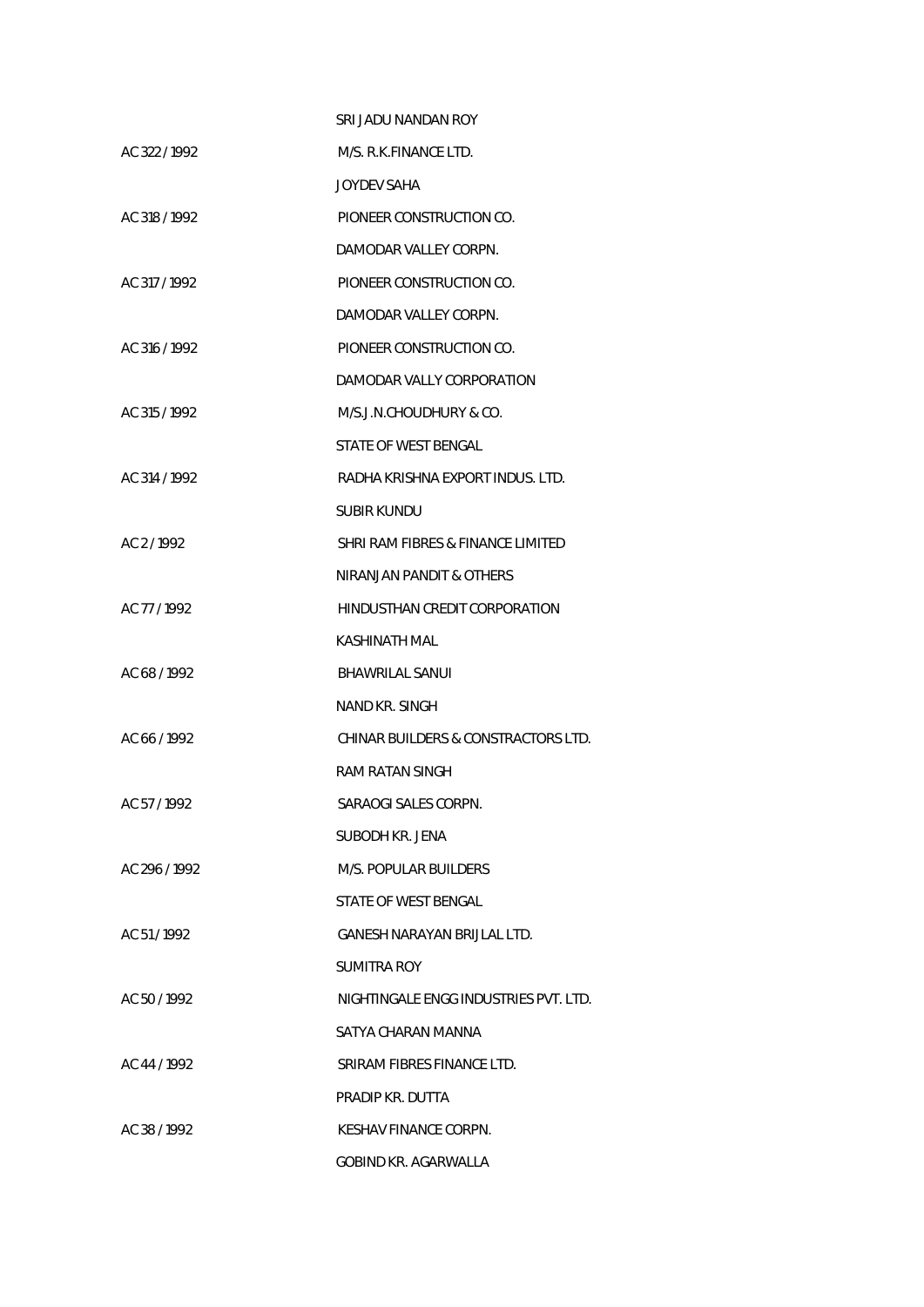| AC 36/1992    | BHASKAR CREDIT LTD.                    |
|---------------|----------------------------------------|
|               | MAHENDRA SINGH                         |
| AC 30 / 1992  | ZENITH EXPORTS LTD.                    |
|               | KABIL ALI MONDAL                       |
| AC 28 / 1992  | CESC LTD.                              |
|               | PRONTODAL ENGG. SYSTEM P. LTD.         |
| AC 26 / 1992  | SURYA CREDIT CORPN.                    |
|               | BHUPENDRA NARAYAN SINGH                |
| AC 287/1992   | PREM NATH RAMESH KUMAR                 |
|               | SANDEEP SARAF                          |
| AC 278/1992   | M/S. BENGAL STEEL ASSOCIATION          |
|               | THE UNION OF INDIA.                    |
| AC 25/1992    | MANASH CREDIT LTD.                     |
|               | SRI RAM SINGH                          |
| AC 23 / 1992  | ZENITH INTERNATIONAL                   |
|               | RAM RUP PANDAY                         |
| AC 22 / 1992  | <b>HERBART HOLDING LTD.</b>            |
|               | DEEPAK KUMAR GUPTA & ORS               |
| AC 19 / 1992  | N.P.R. FINANCE LTD.                    |
| AC 9/1992     | BHASKAR CREDIT LTD.                    |
|               | MARKENDEY PANDAY                       |
| AC 275 / 1992 | N.L.TODI & CO.                         |
|               | SM.JOYTSHNA DUTTA                      |
| AC 265 / 1992 | THE GENERAL BEOPAR CO.P.LTD.           |
|               | <b>HARI RAM SHAW</b>                   |
| AC 251/1992   | SMT. INDRA DEVI KANODIA                |
|               | <b>SRI ARJUN SINGH</b>                 |
| AC 499 / 1992 | <b>MANASH CREDIT LTD.</b>              |
|               | AMIYA KUMAR DEY                        |
| AC 82/1992    | SIMPLEX CONCRETE PILES PVT. (IND) LTD. |
|               | HINDUSTHAN PAPER CORPN. LTD.           |
| AC 81/1992    | <b>GOUR CHANDRA PAL</b>                |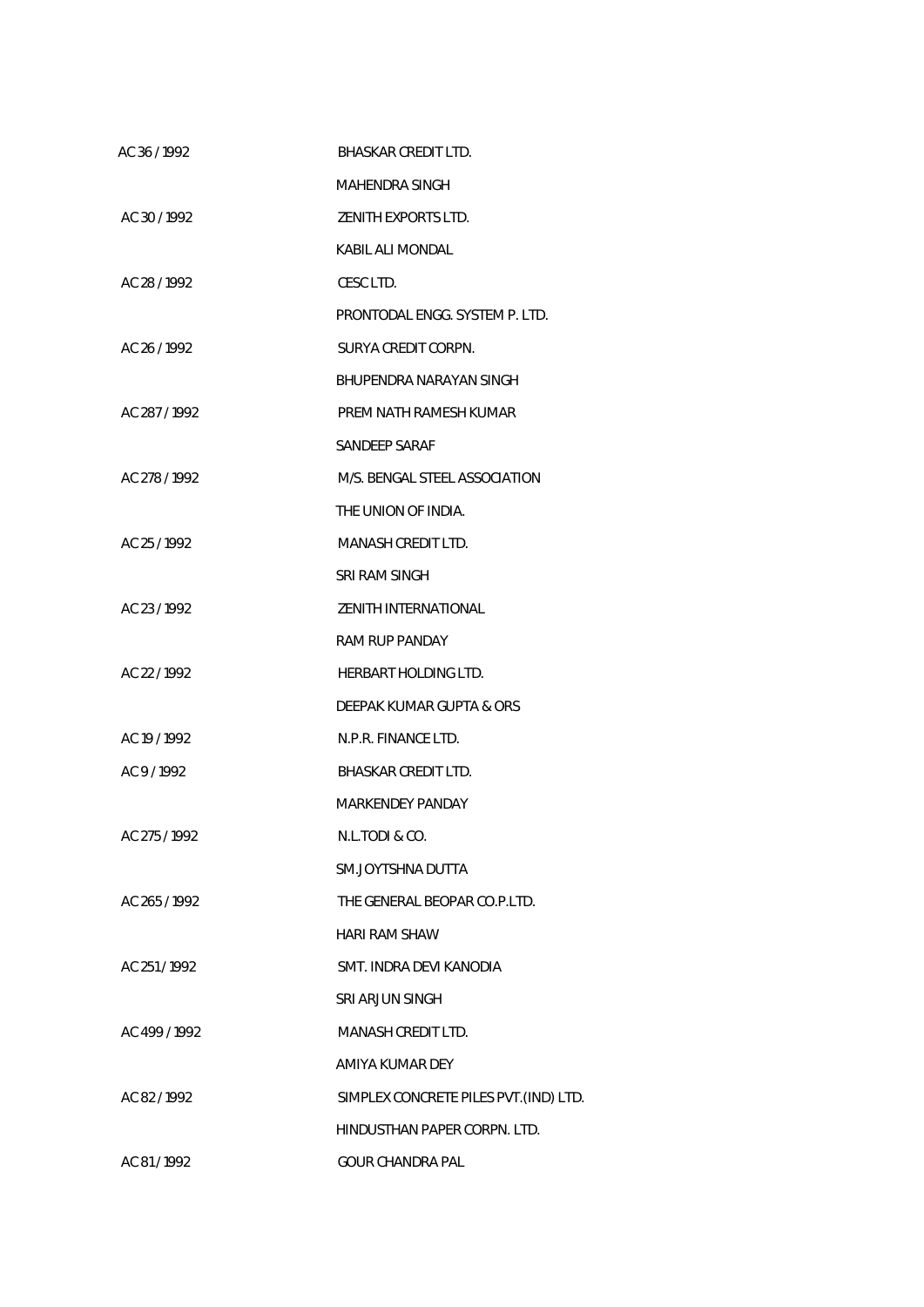|               | BENGAL ESSENTIAL COMDT.SUP.CORPN. LTD.   |
|---------------|------------------------------------------|
| AC 234 / 1992 | ROYAL PROJECTS LTD.                      |
|               | SITA RAM SINGH                           |
| AC 229 / 1992 | CHINAR BUILDERS & CONTRACTORS LTD.       |
|               | BAIDYA NATH PRASAD                       |
| AC 153 / 1992 | SMT. INDRA DEBI KANODIA                  |
|               | KRISHNA DEY                              |
| AC 151/1992   | SUPREME CREDIT CORPN. LTD.               |
|               | DILIP KR. SINGH                          |
| AC 146/1992   | AUTO DEALERS PVT. LTD.                   |
|               | AMIT KUMAR SHARMA                        |
| AC 143 / 1992 | M/S. MAHABIR TRUST                       |
|               | DEBYENDU KUMAR SETH                      |
| AC 217/1992   | <b>DEEPAK ENTERPRISES</b>                |
|               | RAGHU NATH SWAINE                        |
| AC 205/1992   | LAXMI FINANCE CORPN.                     |
|               | KASHI NATH VERMA                         |
| AC 640/1992   | M/S. N.P.R.FINANCE LTD.                  |
|               | RAM KISHORE SINGH                        |
| AC 638/1992   | CHINAR BUILDERS & CONSTRACTORS LTD.      |
|               | SURESH PRASAD YADAV                      |
| AC 636/1992   | LOTUS CREDIT PVT.LTD.                    |
|               | DEVENDRA MOHAN JHA                       |
| AC 635/1992   | <b>MANASH CREDIT LTD.</b>                |
|               | BINOD BEHARI MANDAL                      |
| AC 632/1992   | M/S. SAMANTA & CO.                       |
|               | CEMENT CORPN. OF INDIA LTD.              |
| AC 576/1992   | M/S. LYNX INDIA LTD.                     |
|               | SRI SUBIR KANTI DASGUPTA                 |
| AC 575 / 1992 | LYNX INDIA LTD.                          |
|               | MRS. BINA MONDAL                         |
| AC 573/1992   | A.C.ROY & CO.                            |
|               | CENTRAL INLAND WATER TRANSPORT CORPN.LTD |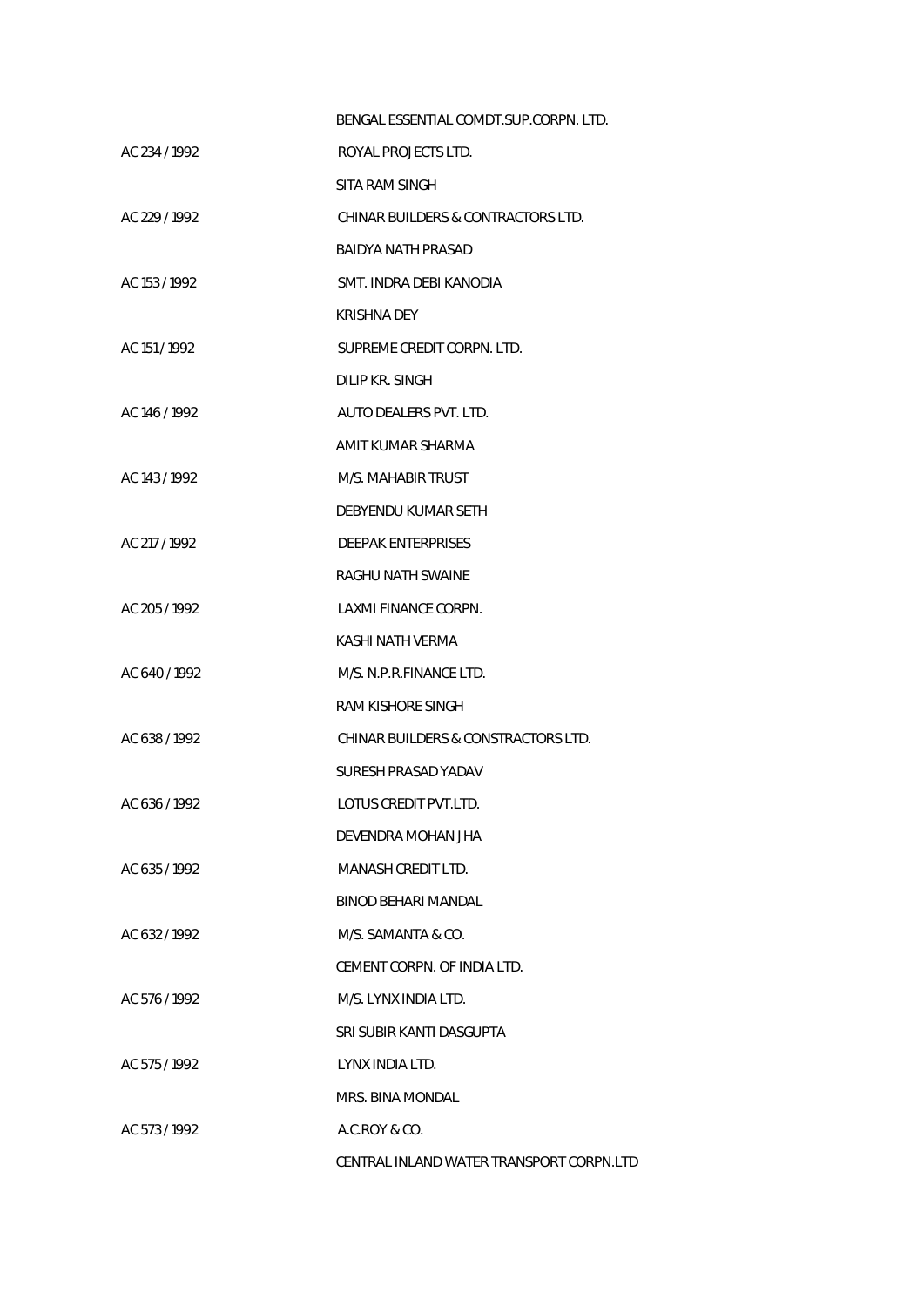| AC 569/1992   | TODI INVESTMENTS LTD.                    |
|---------------|------------------------------------------|
|               | RAJESH KUMAR SINGH                       |
| AC 497/1992   | <b>MANASH CREDIT LTD.</b>                |
|               | SUSHANKAR GHOSH                          |
| AC 622/1992   | CALICUT ENGINEERING WORKS LTD.           |
|               | <b>VIDEO PALACE</b>                      |
| AC 611/1992   | NIGHTINGALE ENGINEERING INDS. PVT.LTD.   |
|               | RAJENDRA SINGH                           |
| AC 604 / 1992 | IDEAL HOLDINGS PVT.LTD.                  |
|               | RAJESH KUMAR                             |
| AC 595/1992   | M/S. S.N.MITRA & CO.                     |
|               | THE STATE OF WEST BENGAL                 |
| AC 584 / 1992 | M/S. SHREE SHYAM CREDIT CORPORATION      |
|               | SRI BISWANATH PRAMANIK                   |
| AC 563 / 1992 | H.R.MODI                                 |
|               | UNION OF INDIA                           |
| AC 554 / 1992 | M/S. UTKAL BOARD & PAPER MILLS LTD.      |
|               | <b>BIMAL SINGH</b>                       |
| AC 547 / 1992 | SURYA CREDIT LTD.                        |
|               | PAL GOODS TRANSPORT CO.                  |
| AC 546/1992   | M/S. R.V.FINANCE CO.                     |
|               | SRI SATWANT SINGH.                       |
| AC 544 / 1992 | M/S. ASHOKA FINANCE CORPN.               |
|               | KHUDIRAM GANGOL                          |
| AC 536/1992   | M/S. J.P.R.FINANCE CO.                   |
|               | SRI PIRU PADA DAS                        |
| AC 510 / 1992 | M/S. NIGHTINGALE ENGG.INDUSTRIES PVT.LTD |
|               | SAJJAD HAIDER                            |
| AC 507/1992   | MANASH CREDIT LTD.                       |
|               | RANJEET KUMAR SHARMA                     |
| AC 506/1992   | A R C MODELLORS & SERVICES LTD.          |
|               | ABDUR RASHID MONDAL                      |
| AC 411 / 1992 | SHYAMAL KUMAR BISWAS                     |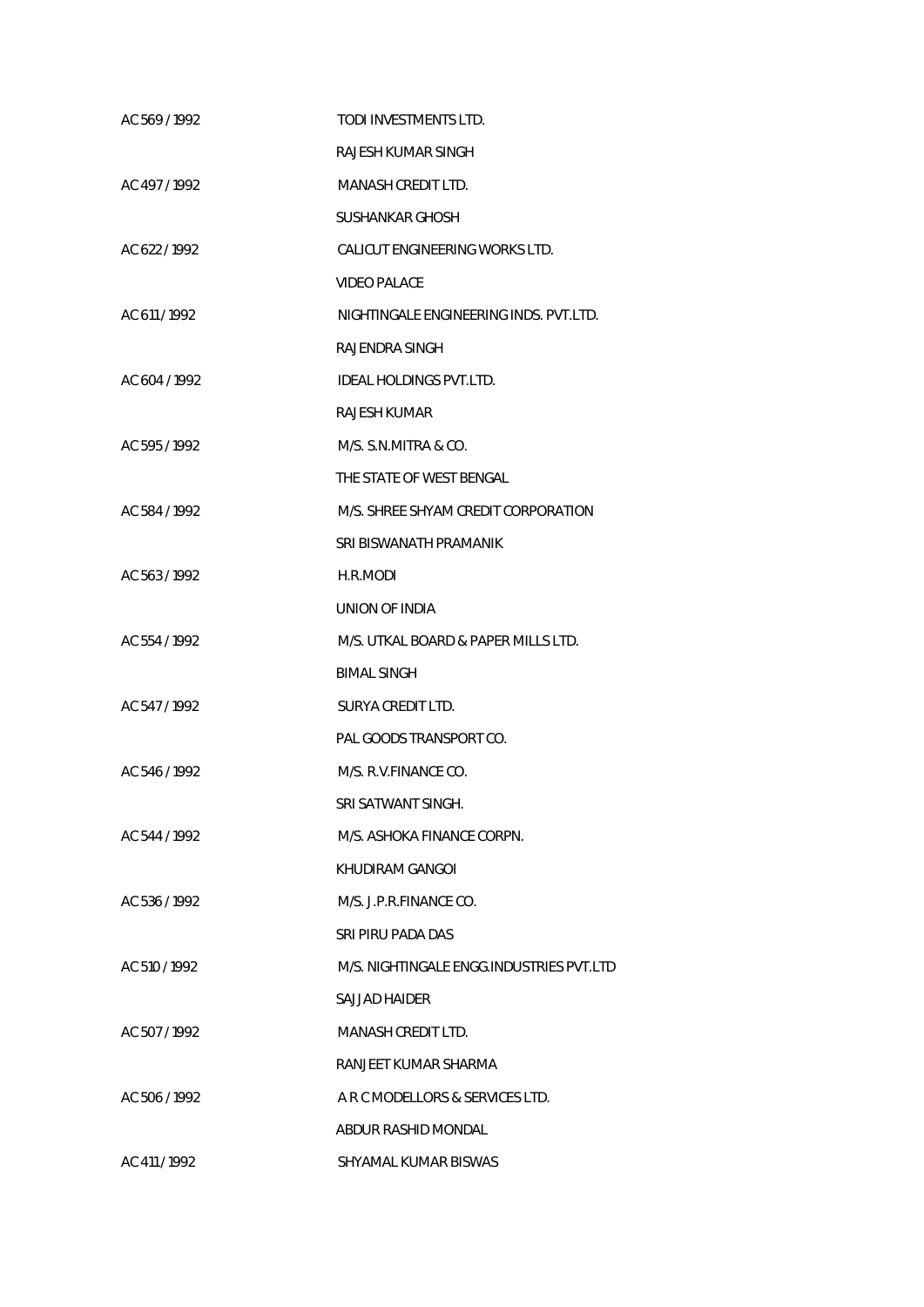|               | W.B.STATE MINOR IRRIGATION CORPN. LTD. |
|---------------|----------------------------------------|
| AC 413/1992   | R.V.FINANCE CO.                        |
|               | MR. JAY PRAKASH MISHRA                 |
| AC 388/1992   | NICCO UCO FINANCIAL SERVICES LTD.      |
|               | SM. SABITRI DEBNATH                    |
| AC 199 / 1992 | M/S. RAJ KUMAR DYING & PRINTING WORKS. |
|               | UNION OF INDIA                         |
| AC 192 / 1992 | NEW BHARAT STEEL CORPN.                |
|               | HEAVY ENGINEERING CORPN.LTD.           |
| AC 376/1992   | ROYAL PROJECTS LTD.                    |
|               | DASRATH PRASAD MEHTA                   |
| AC 375/1992   | INDIA STEAMSHIP CO.LTD.                |
|               | UNION OF INDIA/FOOD CORPN. OF INDIA.   |
| AC 379/1992   | <b>BHASKAR CREDIT LTD.</b>             |
|               | SURENDRA KUMAR SINGH                   |
| AC 458 / 1992 | ASHOK LEYLAND FINANCE LTD.             |
|               | SRI SANT PRAKASH SRIVASTAVA            |
| AC 445/1992   | MANASH CREDIT LTD.                     |
|               | KAUSHAL KISHORE THAKUR                 |
|               |                                        |
| AC 434 / 1992 | ANAND FINANCING CORPORATION            |
|               | LAL BAHADUR SINGH                      |
| AC 523/1992   | N.P.R.FINANCE LTD.                     |
|               | GYANENDRA NATH DAS & ORS.              |
| AC 431/1992   | M/S. MAA TARA CONSTRUCTION CO.         |
|               | THE UNION OF INDIA                     |
| AC 495/1992   | <b>BHASKAR CREDIT LTD.</b>             |
|               | BIRENDRA ROY                           |
| AC 494 / 1992 | RADHESHYAM KEDIA                       |
|               | MR.PRASENJIT SARKAR                    |
| AC 492/1992   | KUNJILAL HARIRAM & SONS.               |
|               | PRADEEPTA KUMAR PATNAYAK               |
| AC 491/1992   | M/S. STERLILNG FINANCE CORPN.          |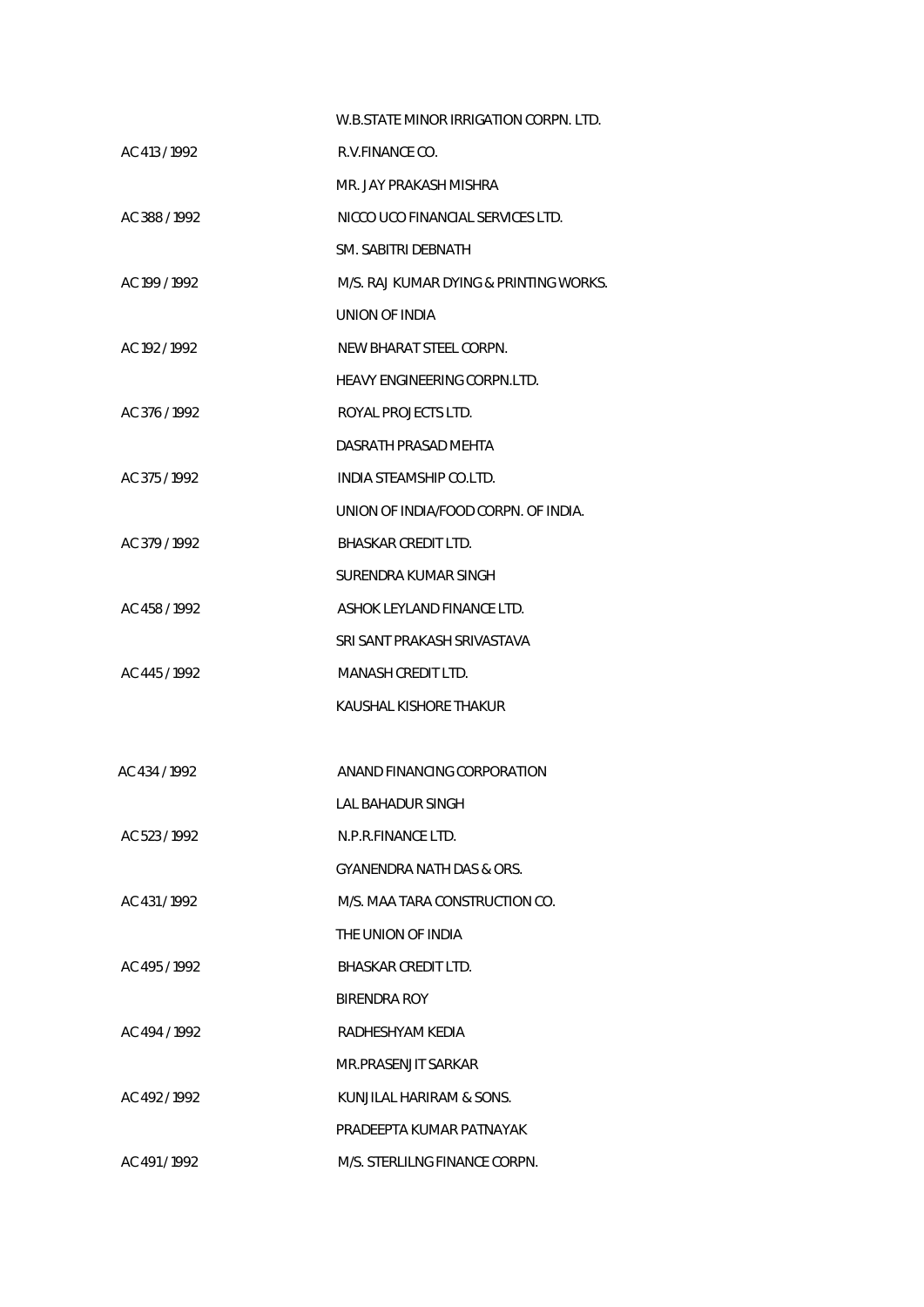|               | <b>SMT. KIRAN DEVI</b>                   |
|---------------|------------------------------------------|
| AC 485/1992   | M/S. HINDUSTAN MOTOR FINANCE CORPN.LTD.  |
|               | MD.RANAJEET HAQUE                        |
| AC 480/1992   | BANARAS ELECTRIC LIGHT & POWER CO.LTD.   |
|               | UTTAR PRADESH STATE ELECTRICITY BOARD.   |
| AC 471/1992   | UTKAL BOARD & PAPER MILLS LTD.           |
|               | MD. SAFDAR IMAM                          |
| AC 465/1992   | BHASKAR CREDIT LTD.                      |
|               | <b>BANSIDHAR DAS</b>                     |
| AC 463/1992   | TODI INVESTMENTS LTD.                    |
|               | DIGANTA BHARATI                          |
| AC 462/1992   | AMITABHA BHATTACHARYYA                   |
|               | ANUPAM BHATTACHARYYA                     |
| AC 459/1992   | M/S. S.K.ENTERPRISES.                    |
|               | MR. SAHAJANAND SHARMA                    |
| AC 337/1992   | TODI INVESTMENTS LTD.                    |
|               | GOUR CHANDRA DAS                         |
| AC 134 / 1992 | M/S. GOPAL & SONS.                       |
|               | KAMAL DUTTA                              |
| AC 124 / 1992 | <b>MARUTI ENTERPRISES</b>                |
|               | BIPLAB KUMAR DAS                         |
| AC 123 / 1992 | MAHESH LAL SA                            |
|               | W.B.ESSENTIAL COMMODITIES SUP. CORPN.LTD |
| AC 184 / 1992 | J.J.DOSHI & CO.                          |
|               | TAPAN ACHARJEE                           |
| AC 180 / 1992 | ZENITH CREDIT CORPN.                     |
|               | <b>BALI SHAW</b>                         |
| AC 93/1992    | SIMPLEX CONCRETE PILES (I) PVT. LTD.     |
|               | HINDUSTHAN PAPER CORPN. LTD.             |
| AC 92/1992    | SIMPLEX CONCRETE PILES (I) PVT. LTD.     |
|               | HINDUSTHAN PAPER CORPN. LTD.             |
| AC 91/1992    | SIMPLEX CONCRETE PILES (I) PVT. LTD.     |
|               | HINDUSTHAN PAPER CORPN.LTD.              |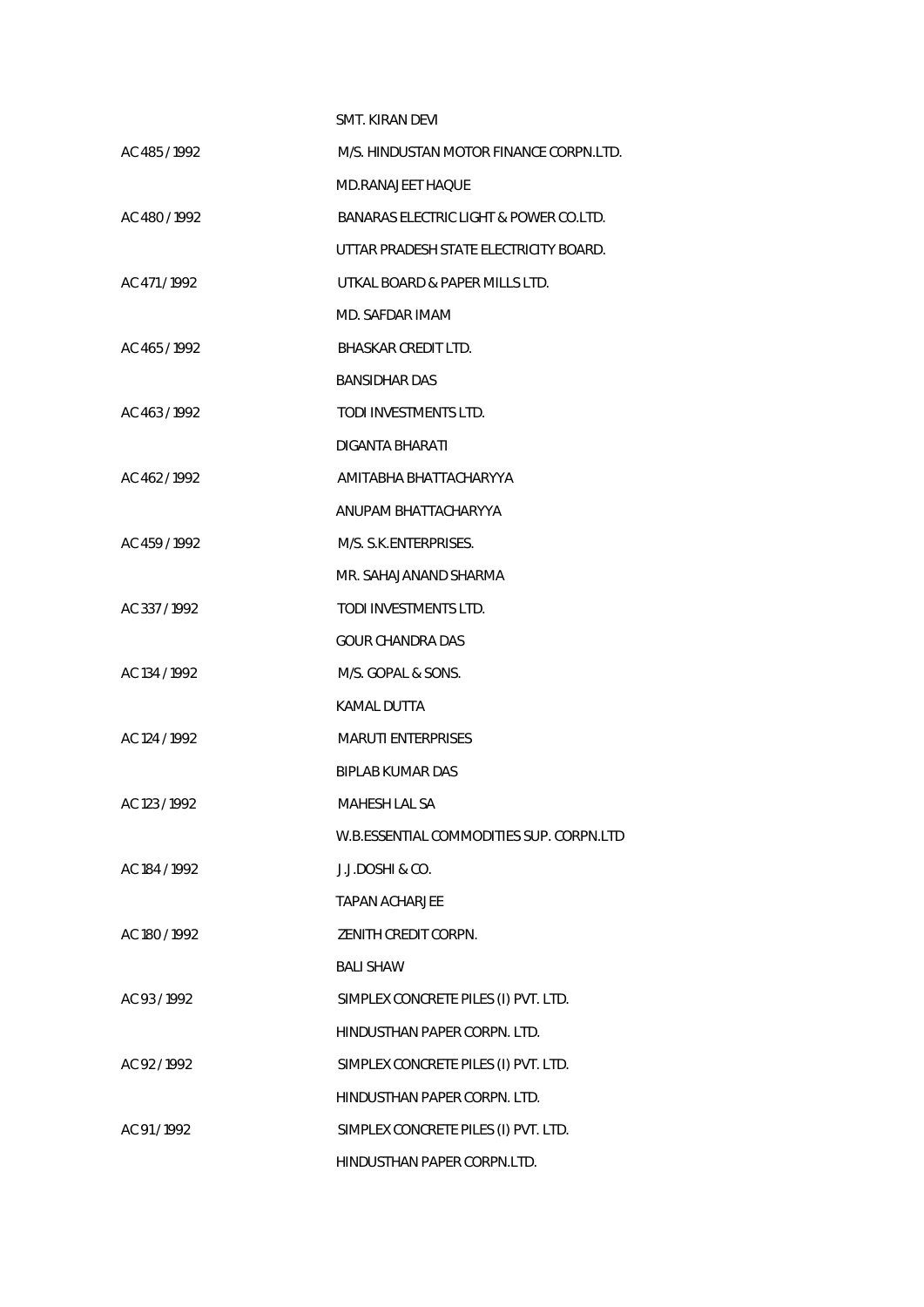| AC 90/1992    | SIMPLEX CONCRETE PILES (I) PVT. LTD.  |
|---------------|---------------------------------------|
|               | HINDUSTHAN PAPER CORPN. LTD.          |
| AC 89 / 1992  | SIMPLEX CONCRETE PILES (I) PVT.LTD.   |
|               | HINDUSTHAN PAPER CORPN. LTD.          |
| AC 86 / 1992  | SIMPLEX CONCRETE PILES (I) PVT. LTD.  |
|               | HINDUSTHAN PAPER CORPORATION LTD.     |
| AC 85/1992    | SIMPLEX CONCRETE PILES (I) PVT. LTD.  |
|               | HINDUSTHAN PAPER CORPORATION LTD.     |
| AC 84 / 1992  | SIMPLEX CONCRETE PILES (I) LTD.       |
|               | HINDUSTHAN PAPER CORPORATION LTD.     |
| AC 83/1992    | SIMPLEX CONCRETE PILES (I) PVT. LTD.  |
|               | HINDUSTHAN PAPER CORPORATION LTD.     |
|               |                                       |
| AC 249 / 1992 | M/S. KILLY FINANCIERS                 |
|               | MRS. RUBY KUMARI                      |
| AC 62/1992    | SREE HAMBRA STEEL INDIA               |
|               | UNION OF INDIA                        |
| AC 193 / 1992 | NATIONAL BUILDING CONSTN. CORPN.LTD.  |
|               | M/S. J. S. ENTERPRISES                |
| AC 628 / 1992 | ANATH CHANDRA                         |
|               | <b>INDIAN OIL CORP.LTD.</b>           |
| AC 65 / 1992  | BHASKAR CREDIT LTD.                   |
|               | ASHOK KUMAR SINGH                     |
| AC 24 / 1992  | M/S.AUTO TRADE & FINANCE CORPN.       |
|               | MANAJ KUMAR SINGH.                    |
| AC 334/1992   | STATE OF W.B.                         |
|               | N.BHAKET & CO.                        |
| AC 552/1993   | SURYA CREDIT LTD.                     |
|               | HIRA DEVI                             |
| AC 194 / 1993 | PLANTES AIRWAYS LTD.                  |
|               | ORIENTAL INSURANCE CO. LTD.           |
| AC 166 / 1993 | BUILD INDIA CONSTRUTION COMPANY.      |
|               | HINDUSTAN FERTILISER CORPORATION LTD. |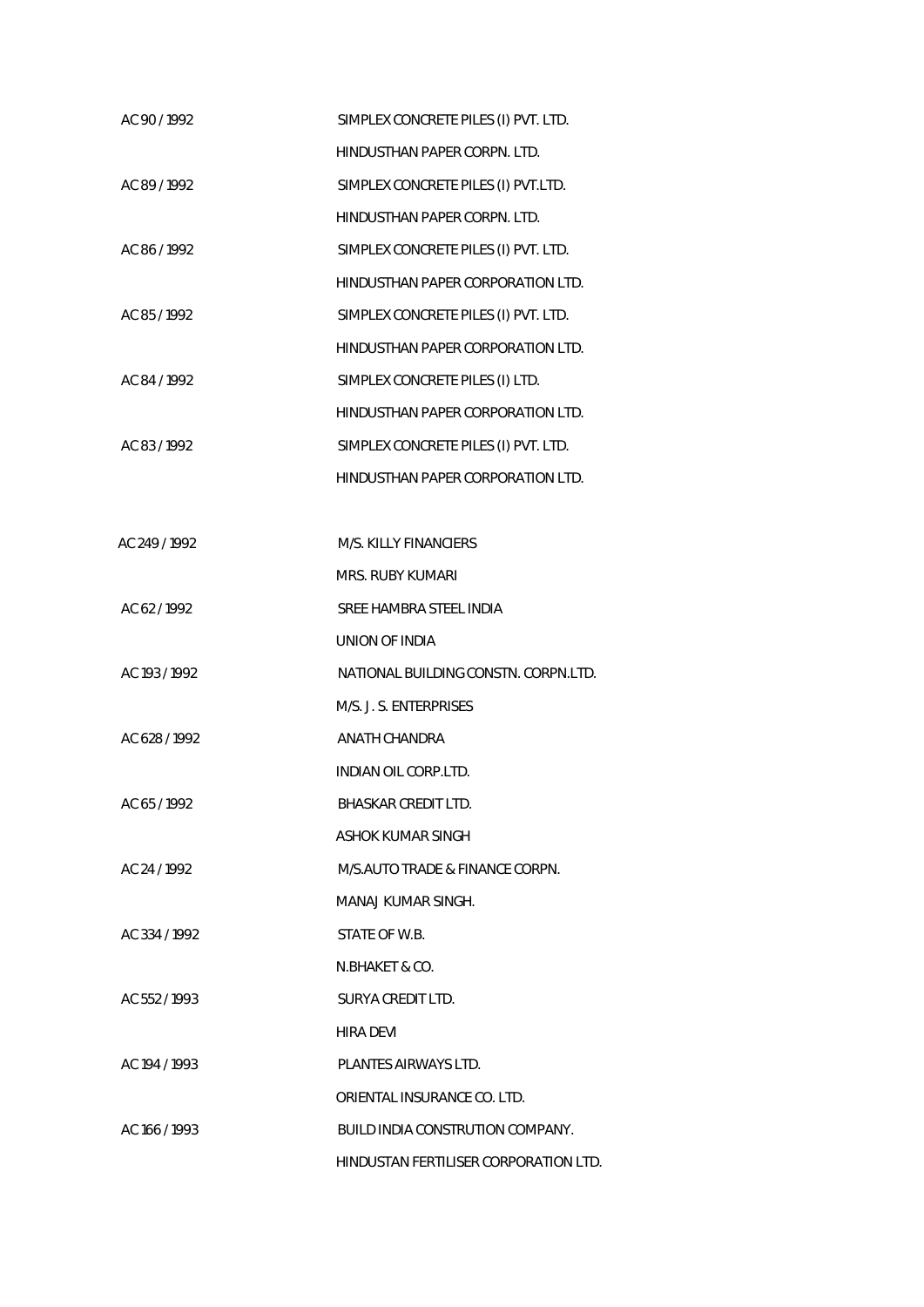| AC 196A / 1993 | SHYAM SUNDER ROY. (C.A.V)         |
|----------------|-----------------------------------|
|                | <b>GOPAL CHANDRA ROY.</b>         |
| AC 119 / 1993  | MADHUMITA CONSTRUCTION PVT.LTD.   |
|                | STEEL AUTHORITY OF INDIA LTD.     |
| AC 100 / 1993  | ASHOKE KR. YADAV                  |
|                | CHITRA DEVI YADAV                 |
| AC 93/1993     | ASHOKE LEYLAND FINANCE LTD.       |
|                | SRI HRIDAY NARAIN ROY             |
| AC 92/1993     | M/S SURYA CREDIT LTD.             |
|                | SRI DILIP HAZRA                   |
| AC 87/1993     | KESOMET PVT.LTD.                  |
|                | SUBRATA SHASMAL & CO.             |
| AC 83/1993     | GENERAL FINANCING CORPN.          |
|                | ANIL KR. DAS                      |
| AC 82/1993     | NICCO UCO FINANCIAL SERVICES LTD. |
|                | SURESH KR. PANIGRAHY              |
| AC 56 / 1993   | KESOMET PVT.LTD.                  |
|                | KULWANTSINGH                      |
| AC 53/1993     | J.J. DOSHI & CO.                  |
|                | SRI KEDAR NATH SINGH              |
| AC 50/1993     | <b>AUTO FINANCIERS</b>            |
|                | SRI PRASAD INDU BISWAS            |
| AC 49/1993     | KRISHNA NANDA GOSWAMI             |
|                | FOOD CORPORATION OF INDIA         |
| AC 46/1993     | M/S J.N. BHATTACHARJEE & CO.      |
|                | M/S EASTERN COALFIELDS LTD.       |
| AC 44 / 1993   | TODI INVESTMENT LTD.              |
|                | MUHI MOHAN                        |
| AC 43/1993     | DULICHAND FINANCE & LEASING       |
|                | NIRAJ KUMAR & SON                 |
| AC 42/1993     | GITIKA CHEMICALS & FINANCE        |
|                | DHARMENDRA SINGH                  |
| AC 16 / 1993   | M/S ZENITH CREDIT CRPN.           |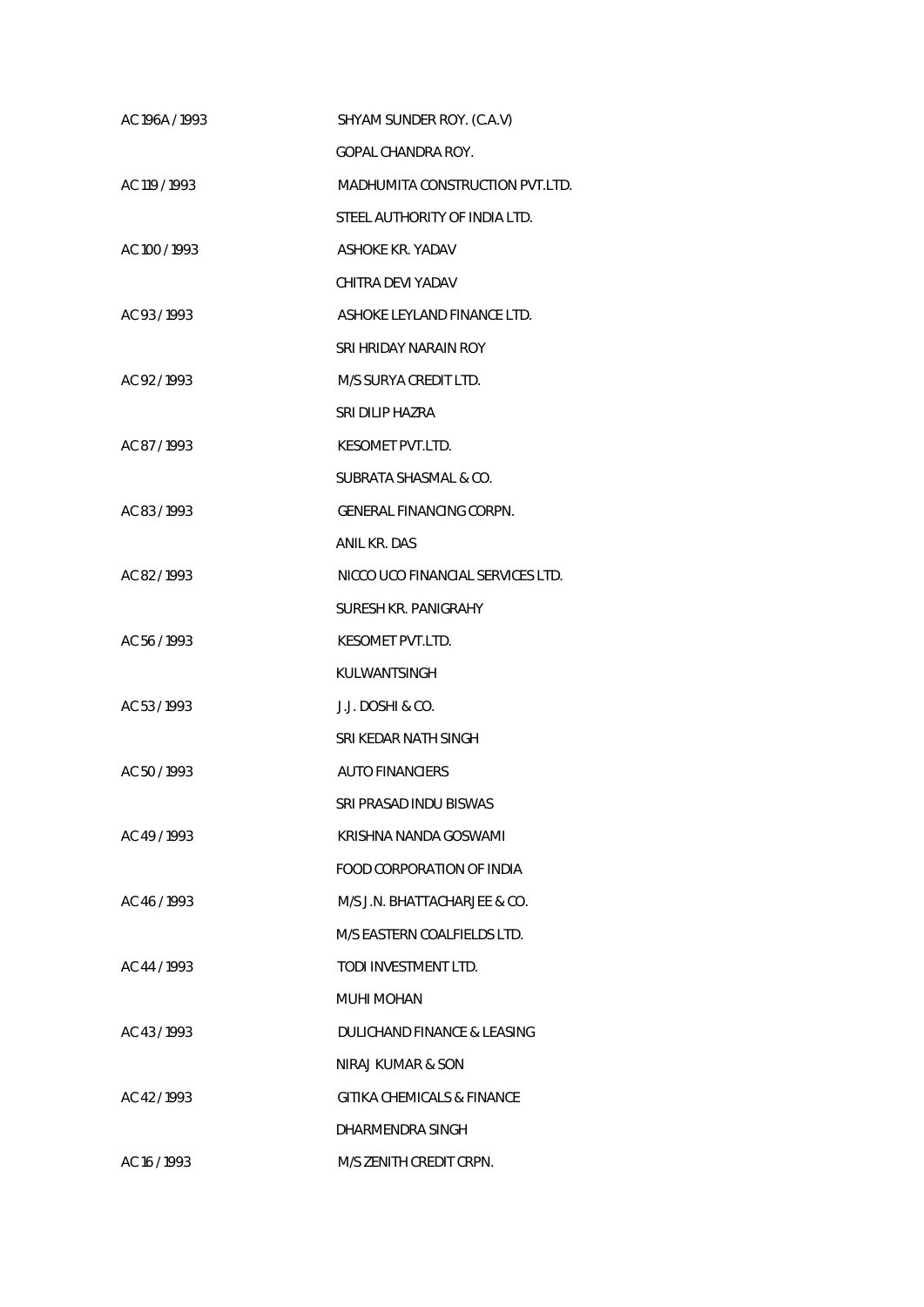|               | <b>ZEO SHANKAR SINGH</b>                 |
|---------------|------------------------------------------|
| AC 37/1993    | SUPREME LEASING LTD.                     |
|               | <b>HARBACHU SINGH</b>                    |
| AC 35/1993    | TRISHNA INVESTMENT & TRADING CO. LTD.    |
|               | <b>JAGADISH SINGH</b>                    |
|               |                                          |
| AC 33/1993    | ASHOKE LEYLAND FINANCE LTD.              |
|               | M/S AJANTA TRANSPORT CO. PVT.LTD.        |
| AC 30/1993    | M/S SIMPLEX CONERATE PILE PVT.LTD.       |
|               | INTERNATIONAL AIRPORT AUTHORITY OF INDIA |
| AC 24 / 1993  | SURYA CREDIT LTD.                        |
|               | ATAUR RAHAMAN                            |
| AC 23/1993    | <b>GAYA PRASAD HIRALAL LTD.</b>          |
|               | <b>RAMJEE SHAW</b>                       |
| AC 21/1993    | TRISHNA INVESTMENT & TRADING CO. LTD.    |
|               | RAMAVTAR PRASAD                          |
| AC 469/1993   | BANWARILAL PASARI                        |
|               | R.K.BISWAS                               |
| AC 14 / 1993  | ZENITH CREDIT CRPN.                      |
|               | <b>BACHAN SINGH GILL</b>                 |
| AC 13/1993    | R.V. FINANCE CO.                         |
|               | PRABIR MAJUMDAR                          |
| AC 11/1993    | M/S SHIV KUMAR & CO.                     |
|               | SRI GOURI SHANKAR RAI                    |
| AC 2/1993     | M/S GAYATRI ENG. CO.                     |
|               | UNION OF INDIA                           |
| AC 1/1993     | M/S GAYATRI ENGINEERING CO.              |
|               | UNION OF INDIA                           |
| AC 203/1993   | IDEAL GENERAL FISLAL PVT. LTD.           |
|               | MD. ILIYAS                               |
| AC 198 / 1993 | STATE TRADING CRPN. OF INDIA LTD.        |
|               | UNITED VEGETABLE MANUFACTURERS           |
| AC 193 / 1993 | M/S.J.S.ENTERPRISES                      |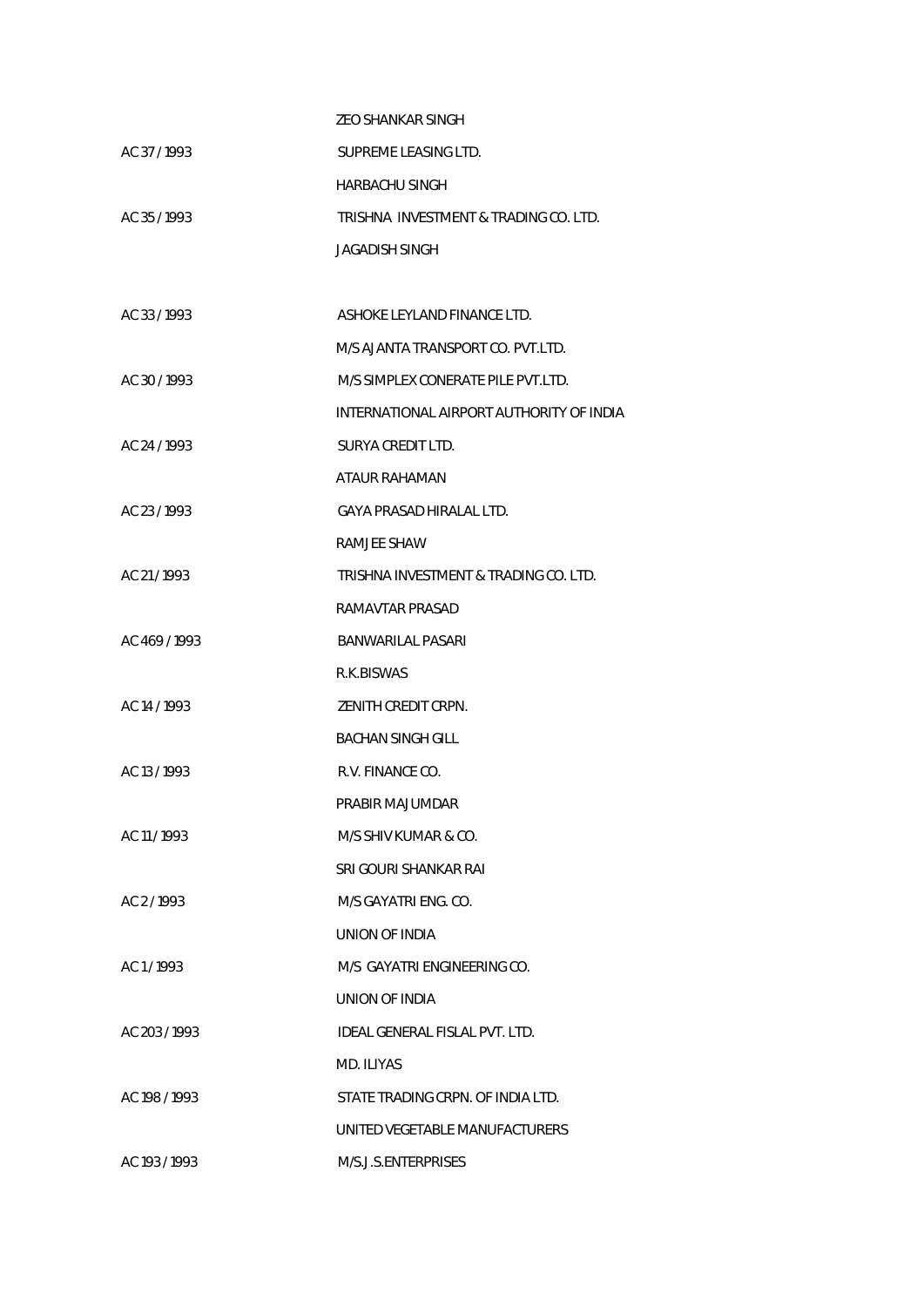|               | NATIONAL BUILDINGS CONS.CORP.LTD. |
|---------------|-----------------------------------|
| AC 185 / 1993 | BHASKAR CREDIT LTD.               |
|               | SARDAR DADAN PRASAD SINGH         |
| AC 154 / 1993 | SHRI CHETAN DAS                   |
|               | UNION OF INDIA                    |
| AC 153 / 1993 | <b>IDEAL SERVICES PVT.LTD.</b>    |
|               | RAMESH KR. SINGH                  |
| AC 150 / 1993 | SRI ADYA ENTERPRISES              |
|               | PRADIP GHOSH                      |
| AC 149 / 1993 | WILLINGTON COMMERCIAL LTD.        |
|               | DHIRENDRA KR. SINGH               |
| AC 148 / 1993 | SHRI G.K. BASU                    |
|               | UNION OF INDIA                    |
| AC 145 / 1993 | M/S BHARAT BARREH & DRUM MFG.CO.  |
|               | M/S INDIAN OIL CRPN. LTD.         |
| AC 144 / 1993 | ASHOKE LEYLAND FINANCE LTD.       |
|               | SAJAL PANIGRAHI                   |
| AC 142/1993   | GENERAL INVESTMENT CRPN.          |
|               | SHALIGRAM YADAV                   |
| AC 140 / 1993 | IDEAL CREDIT PVT.LTD.             |
|               | SUDHIR RANJAN KUMAR SINGH         |
| AC 139 / 1993 | <b>BHASKAR CREDIT LTD.</b>        |
|               | SRIDAM CHANDRA PAUL               |
| AC 128 / 1993 | M/S GANESH NARAYAN BRIJLAL LTD.   |
|               | SRI NARAYAN SAHOO                 |
| AC 135 / 1993 | M/S EMERGENCY CONSTRUCTION        |
|               | M/S INDIAN OIL CORPORATION LTD.   |
| AC 129 / 1993 | M/S PIONEER TRANSPORT CO.         |
|               | M/S INDIAN OIL CRPN. LTD.         |
| AC 124 / 1993 | M/S BHAGWANLAL FINANCE CO.        |
|               | MODAN MOHAN JHA                   |
|               |                                   |

AC 121 / 1993 M/S CENTRAL CONCRETE & ALLIED PRDCTS.LTD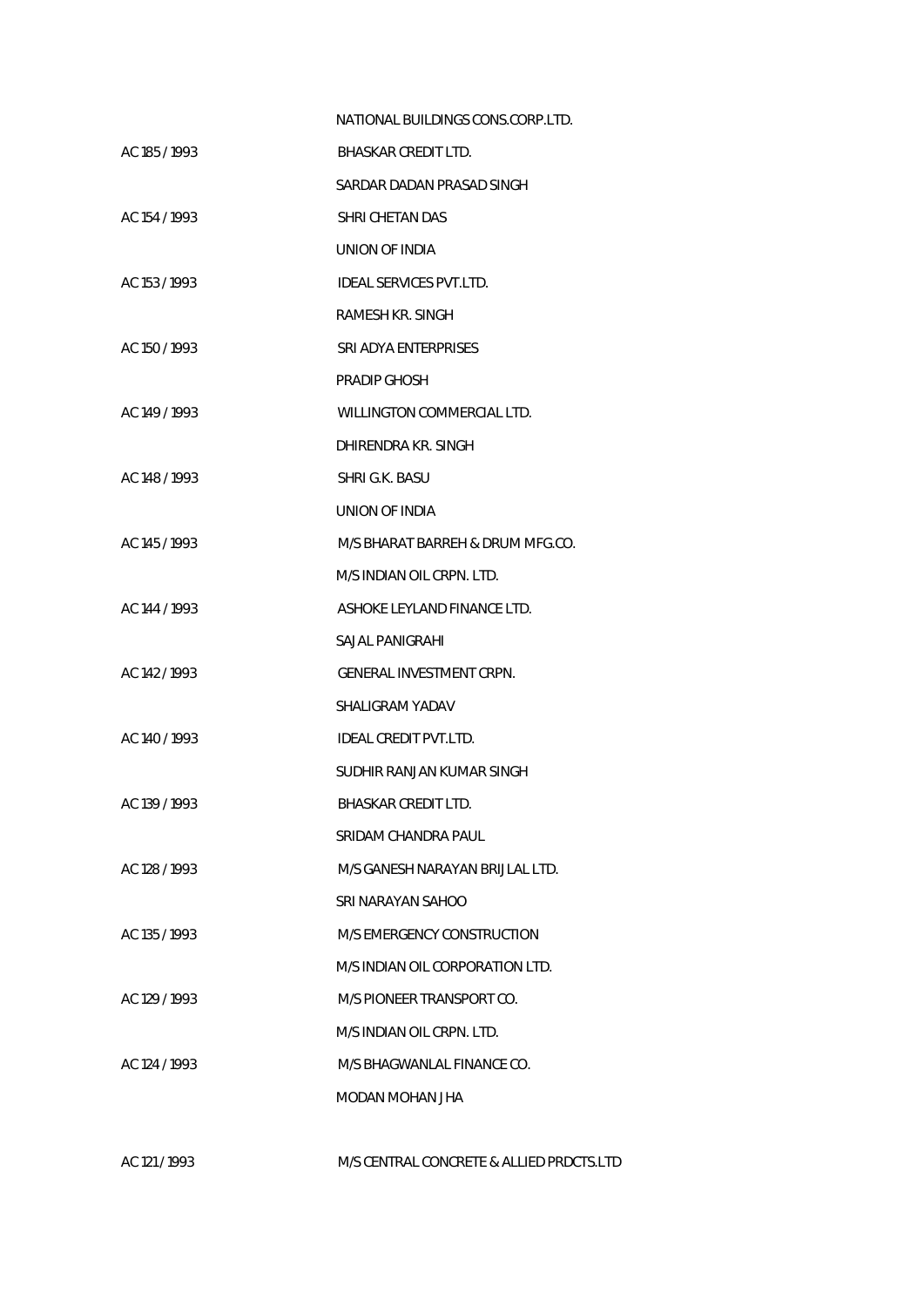|               | UNION OF INDIA                         |
|---------------|----------------------------------------|
| AC 120 / 1993 | SM. SAROJ SARAOGI                      |
|               | M/S A.K. SAMANTARAY & CO.              |
| AC 184 / 1993 | WELLINGTON COMMERCIAL LTD.             |
|               | RAM CHANDRA YADAV                      |
| AC 177 / 1993 | SHRI A.K. GHOSH                        |
|               | THE UNION OF INDIA                     |
| AC 176 / 1993 | DULICHAND & SONS                       |
|               | DEO NARAYAN PRASAD                     |
| AC 192/1993   | M/S PRASANT LEASING & FINANCING P.LTD. |
|               | ABHOY KR. SINGH                        |
| AC 174 / 1993 | BHARAT VANIYYA FASTERN PVT LTD.        |
|               | <b>STATE OF WEST BENGAL</b>            |
| AC 173 / 1993 | WELLINGTON COMMERCIAL LTD.             |
|               | BAIDYANATH UPADHYAY                    |
| AC 171/1993   | WELLINGTON COMMERCIAL LTD.             |
|               | <b>BENGALI SINGH</b>                   |
| AC 162/1993   | WELLINGTON COMMERCIAL LTD.             |
|               | UMESH PRASAD SINGH                     |
| AC 161/1993   | WELLINGTON COMMERCIAL LTD.             |
|               | <b>GASPAL SINGH</b>                    |
| AC 158 / 1993 | IDEAL FINANCING CRPN. PVT.LTD.         |
|               | NITYANANDA BHAGAT                      |
| AC 157/1993   | <b>IDEAL CREDIT PVT.LTD.</b>           |
|               | DINESH DOKANIA                         |
| AC 156 / 1993 | IDEAL GENERAL FISCAL PVT.LTD.          |
|               | <b>GOLDY KUMAR</b>                     |
| AC 155 / 1993 | WILLINGTON COMMERCIAL LTD.             |
|               | DEO NARAYAN SAHINU                     |
| AC 57/1993    | <b>IDEAL FINANCING CORPN. PVT.LTD.</b> |
|               | <b>SURAJ NATH KAWARE</b>               |
| AC 59/1993    | ANIL CREDIT COMMERCIAL (P) LTD.        |
|               | <b>HARIHAR SINGH</b>                   |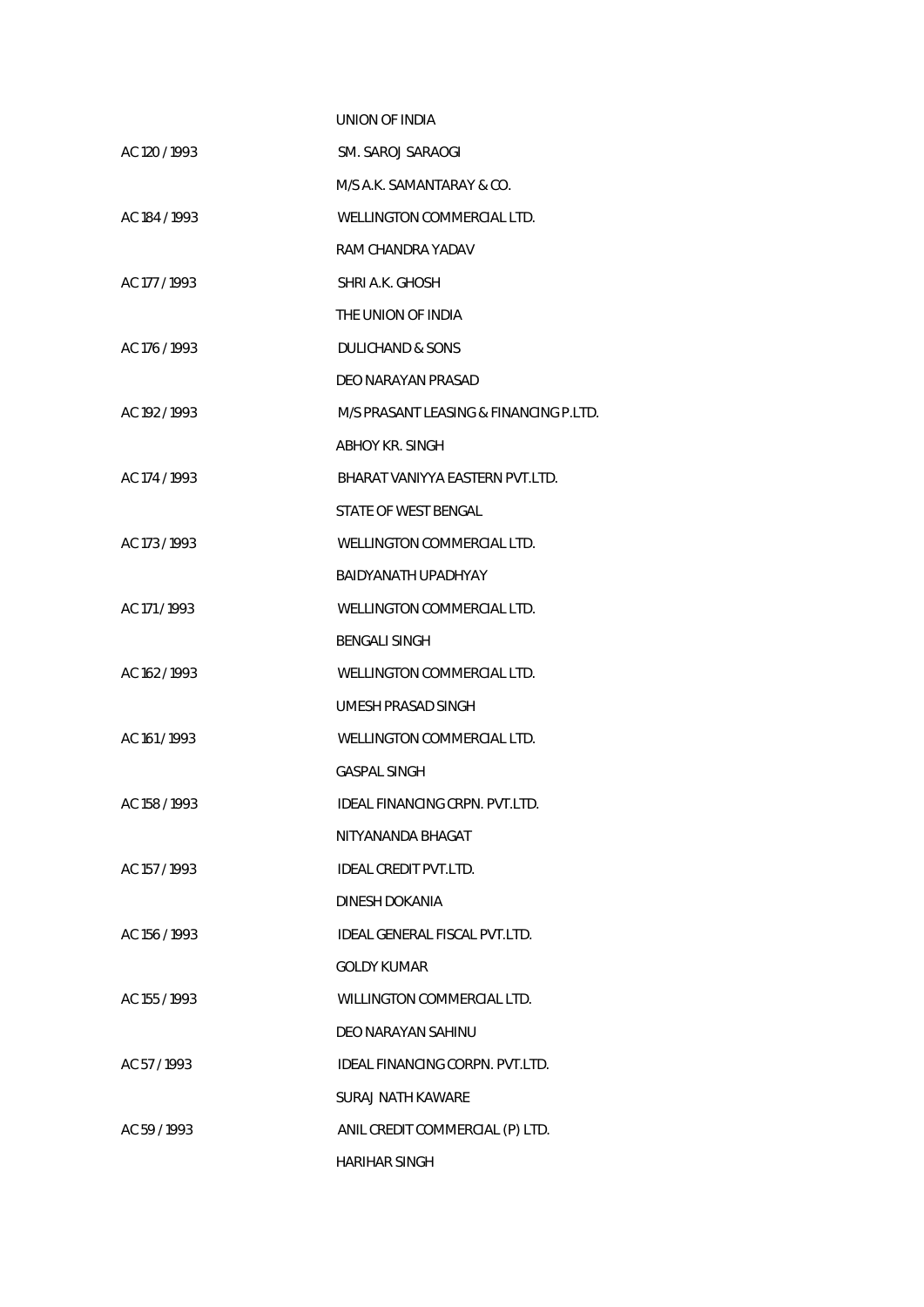| AC 58 / 1993  | IDEAL HOLDINGS PVT.LTD.                  |
|---------------|------------------------------------------|
|               | <b>BASUDEO SAHU</b>                      |
| AC 103/1993   | JAYASHREE CREDIT CORPN.                  |
|               | <b>SURESH RAI</b>                        |
| AC 10 / 1994  | SHIV KUMAR & CO.                         |
|               | SHRI SAMBHU NATH JHA                     |
| AC 141 / 1994 | M/S JNANENDRA NATH CHOUDHURY             |
|               | STATE OF WEST BENGAL                     |
| AC 130 / 1994 | THE W.B.ESSANTIAL COMMODITIES SPLY.CRPN. |
|               | M/S OM BHANDER                           |
| AC 128 / 1994 | THE UNION OF INDIA                       |
|               | THE GREAT EASTERN SHIPPING CO.LTD.       |
| AC 119 / 1994 | SHYAM SUNDAR CHOWDHURY                   |
|               | M/S STEEL AUTHORITY OF INDIA             |
| AC 113 / 1994 | NIKHIL CREDIT PVT.LTD.                   |
|               | KAMESH KR. & SON                         |
| AC 108 / 1994 | M/S NIGHTINGALE ENGG. INDO PVT.LTD.      |
|               | <b>BASANT KR. NAYAK</b>                  |
| AC 106 / 1994 | M/S UNITED TANK & SAFE MFG. CO.          |
|               | M/S WESTERN COALFIELD LTD.               |
| AC 105 / 1994 | M/S GANESH NARAYAN BRIJLAL LTD.          |
|               | RAM NARAYAN SINGH                        |
| AC 95/1994    | KOMAL DUTT MEHTA                         |
|               | SM. SOMAWANTI MEHTA                      |
|               |                                          |
| AC 85/1994    | JAI SINGH MEHTA                          |
|               | MRS. TALET IRSHAD                        |
| AC 82/1994    | <b>GULMOHAR PAPERS LTD.</b>              |
|               | ORIENTAL INSURANCE CO. LTD.              |
| AC 34 / 1994  | SRI R.N. GHOSH                           |
|               | UNION OF INDIA                           |
| AC 44 / 1994  | SHRI KAMAL NAYAN SARAOGI                 |
|               | M/S SANJUKTA VENIYOG PVT.LTD.            |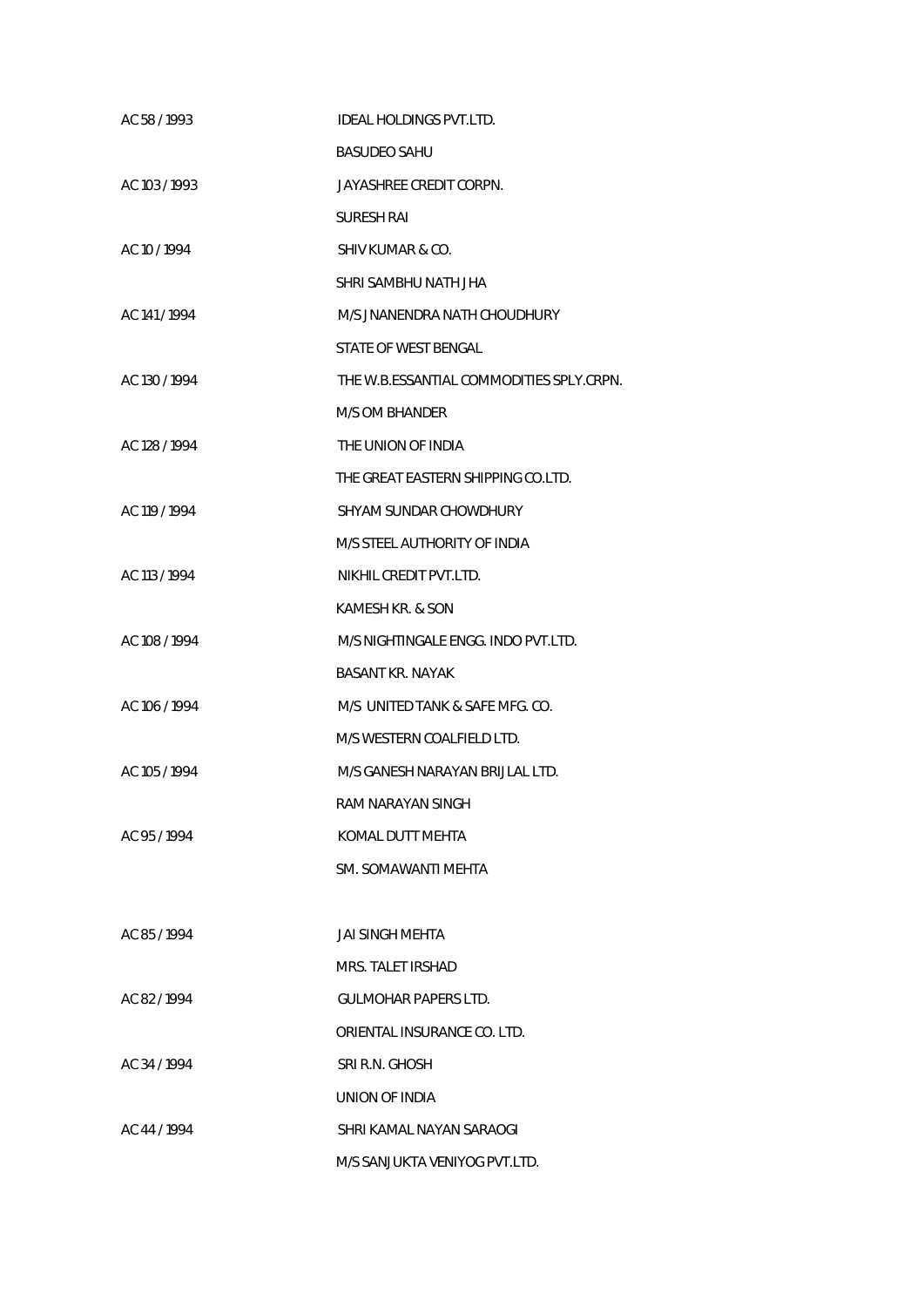| AC 4 / 1994   | UNION OF INDIA/FOOD CRPN LTD.            |
|---------------|------------------------------------------|
|               | WEE HOONG SHIPPING PVT.LTD.              |
| AC 3/1994     | M/S MOHABIR SUPPLY CO.                   |
|               | WEST BENGAL STATE ELECTRICITY BOARD      |
| AC 27 / 1994  | RADHA KRISHNA EXPORT INDUSTRIES LTD.     |
|               | <b>SUSANTA SAHA</b>                      |
| AC 26 / 1994  | SURYA CREDIT LTD.                        |
|               | <b>BIPLOB BISWAS</b>                     |
| AC 33/1994    | NEPTUNE CREDIT CO.                       |
|               | <b>SUNIL KR.PATHAK</b>                   |
| AC 62/1994    | M/S AJANTA CONSTRUCTION CO.              |
|               | UNION OF INDIA                           |
| AC 61/1994    | M/S ARYCON ENTERPRISE                    |
|               | CALCUTTA METROPOLITAN DEVELOPMENT AUTHRY |
| AC 78 / 1994  | SRI BISWANATH CHATTERJEE                 |
|               | COAL INDIA LTD.                          |
| AC 72/1994    | <b>MADHUMILA CONSTRUCTION</b>            |
|               | WEST BENGAL INDSTRL.INFA STRC.DEVL.CONS. |
| AC 70/1994    | KOREA TONGEE SHIPPING CO.                |
|               | <b>UNION OF INDIA</b>                    |
| AC 69/1994    | STEEL AUTHORITY OF INDIA LTD.            |
|               | MADHUMITA CONSTRUCTION PVT.LTD.          |
| AC 24 / 1994  | BHAGIRATHI BRIDGE CONSTRUCTION1          |
|               | HOOGHLY RIVER BRIDGE COMMISSION          |
| AC 21/1994    | <b>BHASKAR CREDIT LTD.</b>               |
|               | <b>BLUE HILL TRAVELS PVT.LTD.</b>        |
| AC 55/1994    | M/S.AUTO TRADE & FINANCE CORPN.          |
|               | RAGHUBANS TIWARI                         |
| AC 38 / 1994  | <b>BHARAT CONSTRUCTION</b>               |
|               | UNION OF INDIA                           |
| AC 64 / 1994  | PRADIP CHAND KAPOOR.                     |
|               | SMT.KIRAN KAPOOR                         |
| AC 115 / 1994 | UNION OF INDIA.                          |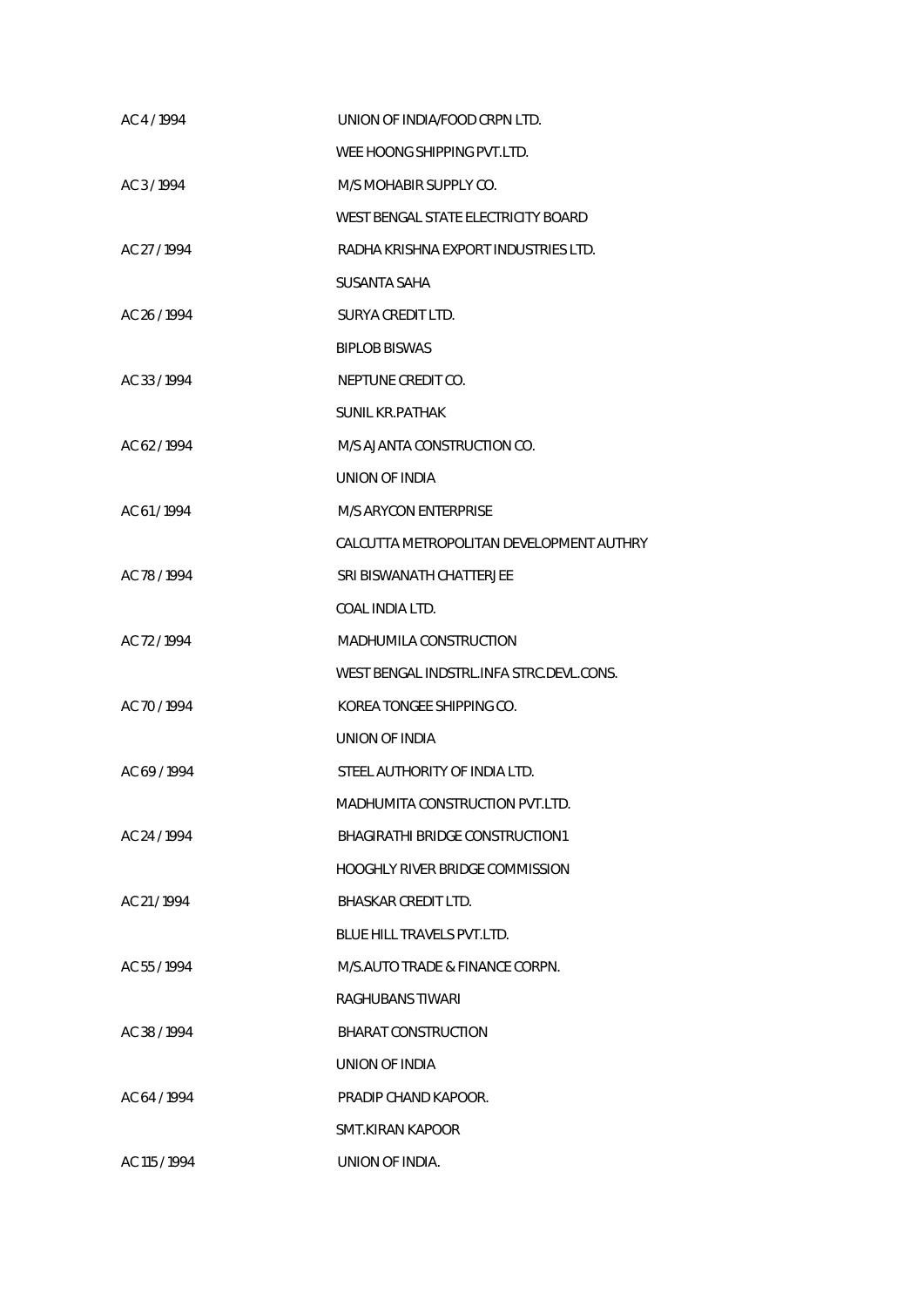|              | <b>KAINTH BROS.</b>                   |
|--------------|---------------------------------------|
| AC 22 / 1994 | B. C. L. FINANCIAL SERVICES LTD.      |
|              | ANJANA GHOSH                          |
| AC 13/1995   | SINHA CONSTRUCTION                    |
|              | UNION OF INDIA                        |
| AC 64 / 1995 | <b>BHAWRILAL SANEL</b>                |
|              | BHOLA PRASAD GUPTA                    |
| AC 56 / 1995 | M/S BINA CONSTRACTION                 |
|              | UNION OF INDIA                        |
| AC 43/1995   | M/S PIONEER TRANSPORT CO.             |
|              | THE UNION OF INDIA                    |
| AC 24 / 1995 | M/S MOHANLAL ASHWINI KUMAR            |
|              | RAJ KUMAR SHARMA                      |
| AC 59/1995   | JAGANATH AGARWAL & ANR.               |
|              | MAHABIR PRASAD AGARWAL & ANR.         |
| AC 29 / 1995 | FOOD CORPN. OF INDIA                  |
|              | M/S.BHARAT GENERAL DISTRIBUTORS       |
|              |                                       |
| AC 22 / 1995 | BCL FINANCIAL SERVICES LTD.           |
|              | MR. ANJAN GHOSH.                      |
| AC 7/1995    | M/S.GANESH NARAYAN BRIJLAL LTD. & ANR |
|              | ASHOK KR.DAS.                         |
| AC 67/1995   | M/S P.K.MAITY                         |
|              | M/S EASTERN COALFIELDS LTD.           |
| AC 39 / 1995 | ANIL BARAN CHATTERJEE                 |
|              | HINDUSTHAN FERTILIZER CORPN.LTD.      |
| AC 58/1995   | SURYA CREDIT LTD.                     |
|              | <b>BAKUL DEWIRE</b>                   |
| AC 74 / 1995 | N.K.DASGUPTA                          |
|              | UNION OF INDIA                        |
| AC 26/1996   | M/S.SHALIGRAM MODI & CO.              |
|              | UNION OF INDIA (E.RLY.)               |
| AC 12/1996   | A.K.JAIN                              |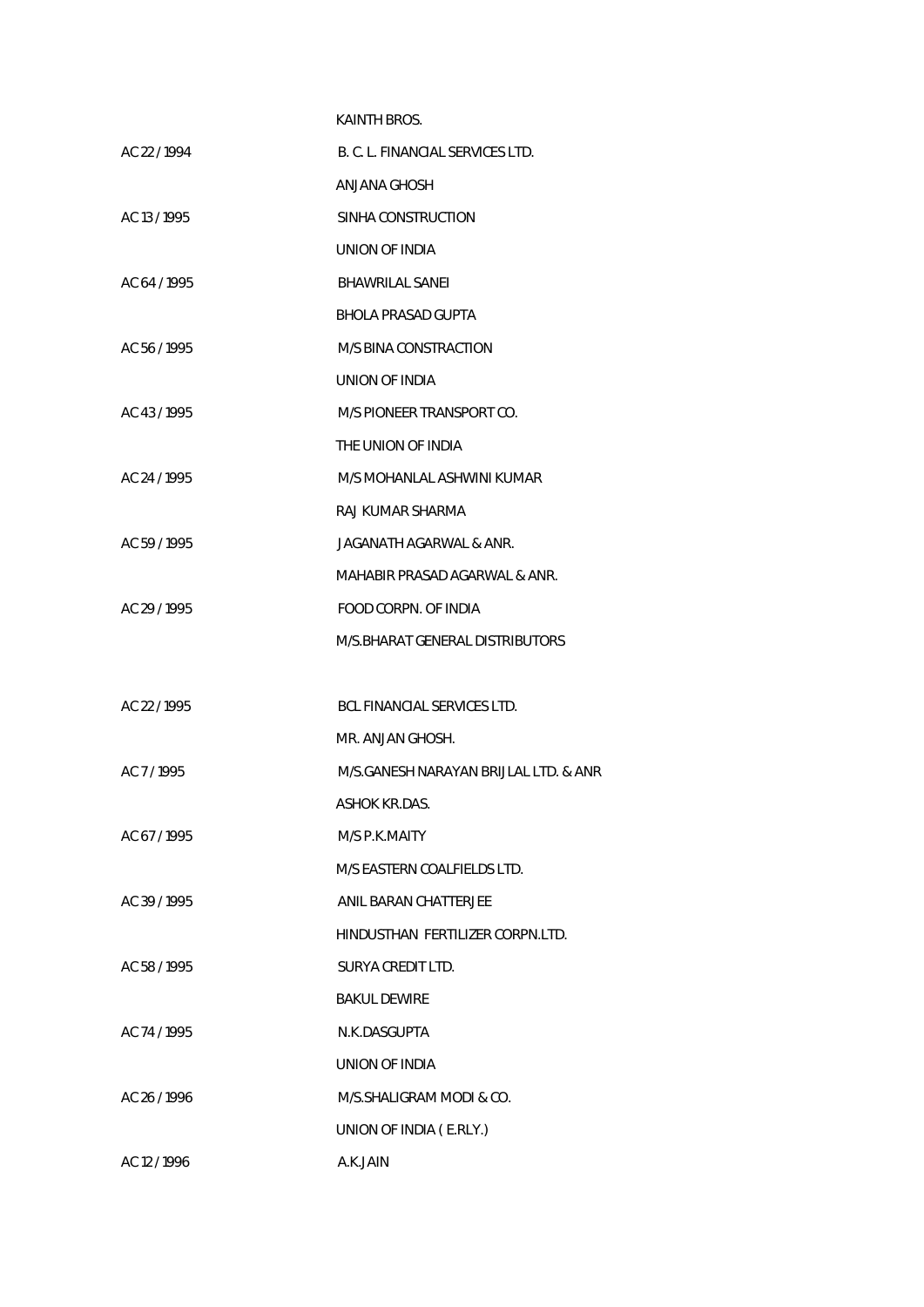|              | UNION OF INDIA                        |
|--------------|---------------------------------------|
| AC 48/1996   | <b>D.BOSE &amp; BROTHERS</b>          |
|              | UNION OF INDIA                        |
| AC 14 / 1996 | M/S GREAVES COTTON & CO.              |
|              | C.M.D.A                               |
| AC 9/1996    | INDIAN IRON & STEEL CO.LTD.           |
|              | BENGAL BONDED WAREHOUSE ASSOCIATION   |
| AC 55 / 1996 | STEELAUTHORITY OF INDIA LTD           |
|              | M/S.SHRI DURGA CRANE CO.              |
| AC 42/1996   | M/S.AMIYA CORPN.                      |
|              | M/S.BHARAT COKING COAL LTD.           |
| AC 39/1996   | <b>GLOBAL EXPORTS &amp; MARKETING</b> |
|              | EXCELLENT CASHEW PRODUCTS PVT. LTD.   |
| AC 38/1996   | MERCHANTILE CORPORATION, CALCUTTA.    |
|              | UNION OF INDIA.                       |
| AC 37/1996   | M/S BHAGEERATHA ENGINEERING LTD.      |
|              | UNION OF INDIA                        |
| AC 36/1996   | U.I.C INDUSTRIES LTD.                 |
|              | M/S BANARAS ENGINEERING CO.           |
| AC 30/1996   | M/S UTKAL BOARD & PAPER MILLS LTD.    |
|              | PREMIER TRANSPORT OF INDIA            |
| AC 40/1996   | ASHOK LEYLAND FINANCE LTD.            |
|              | GOURI SHANKAR CHOWDHURY               |
| AC 50/1996   | AHMED REZA                            |
|              | MURTAZA AHMED                         |
| AC 53/1996   | GODHADHAR BHARATI                     |
|              | NATIONAL INSURANCE CO.                |
| AC 80/1996   | MACMET INDIA LIMITED                  |
|              | STEEL AUTHORITY OF INDIA              |
| AC 54 / 1996 | P.K.MAITY                             |
|              | EASTERN COAL FIELDS LTD.              |
| AC 19 / 1996 | M/S.AREOG INDUSTRIES                  |
|              | M/S.HINDUSTAN STEEL WORKS CO.LTD.     |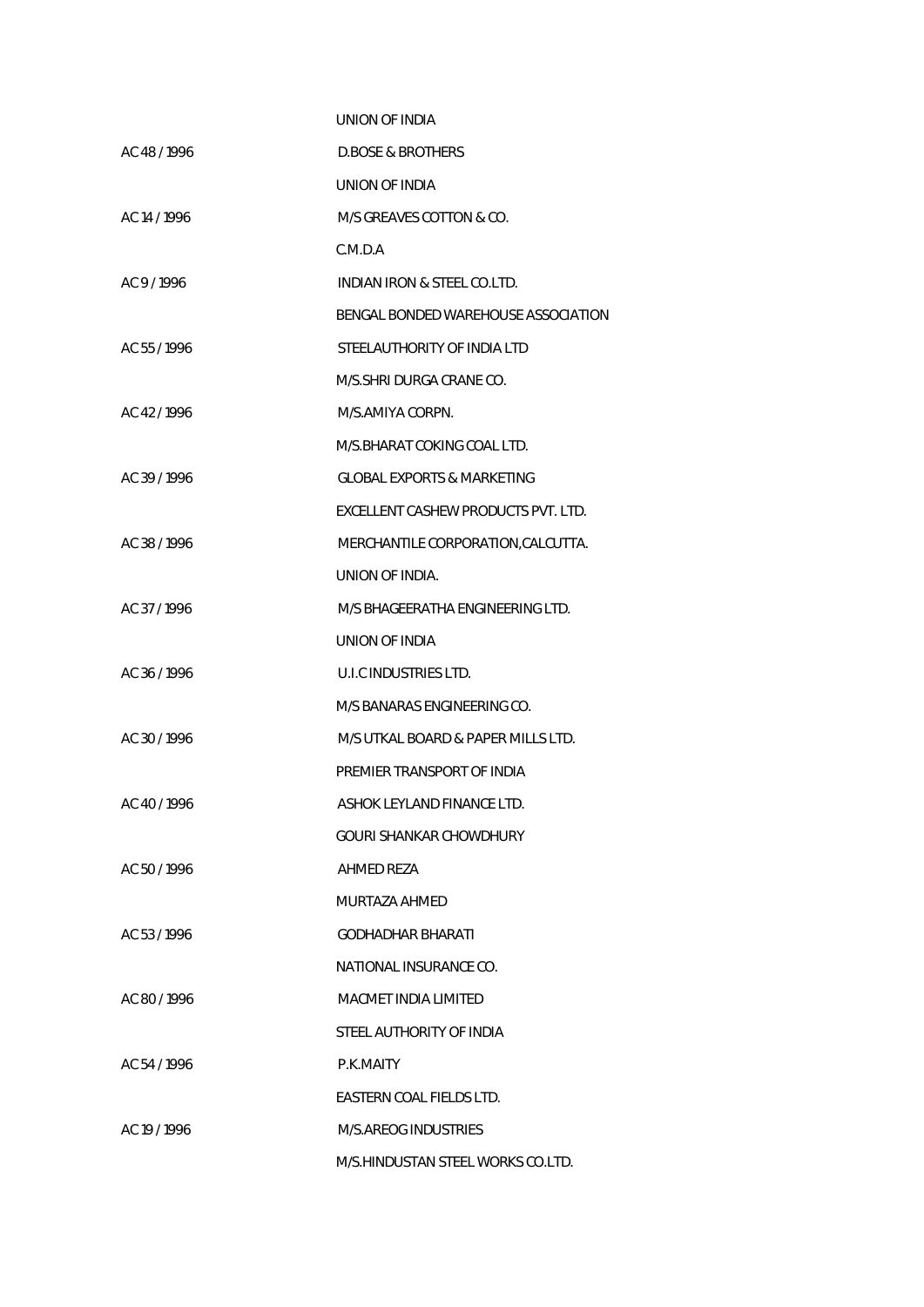| AC 49/1996    | M/S.DILIP CONSTRUCTION                |
|---------------|---------------------------------------|
|               | ONGCLTD.                              |
| AC 46/1996    | MAGMA DEVELOPMENT PVT. LTD.           |
|               | PINK CITY CARPETS PVT. LTD.           |
| AC 28 / 1996  | M/S.UTKAL BOARD OFPAPER MILLS LTD.    |
|               | BIMAL KANTA & SREEKANTA ROY           |
| AC 57/1996    | SMT. SAVITRI DEBI SUREKA              |
|               | SRI RISHI KR SUREKA                   |
| AC 64 / 1996  | HOWRAH CHEMICAL WORKS                 |
|               | UNION OF INDIA                        |
|               |                                       |
| AC 597 / 1997 | KAMRUP INDUSTRIAL GASES LTD.          |
|               | UNION OF INDIA                        |
| AC 31/1997    | PROMOTESH BANERJEE                    |
|               | EASTERN COAL FIELDS LTD.              |
| AC 45/1997    | <b>B.S.JAIRETH</b>                    |
|               | S.P.SINHA                             |
| AC 7/1997     | PREMIER ENGG.CORPORATION              |
|               | UNION OF INDIA                        |
| AC 51/1997    | A.K.ENTERPRISES                       |
|               | AIRPORT AUTHORITY OF INDIA            |
| AC 75 / 1997  | BISWANATH MURAKA.                     |
|               | UNION OF INDIA                        |
| AC 39 / 1997  | M/S.B.M.J.ENTERPRISES                 |
|               | THE NATIONAL THERMAN POWER CORPN.LTD. |
| AC 96 / 1997  | DULAL CHANDRA MONDAL                  |
|               | UNION OF INDIA                        |
| AC 71/1997    | <b>GOPI CHAND GUPTA</b>               |
|               | UNION OF INDIA                        |
| AC 60/1997    | DULAL CHANDRA MONDAL                  |
|               | UNION OF INDIA                        |
| AC 59 / 1997  | SREI INTERNATIONAL FINANCE LTD.       |
|               | GOUNDERS RICE EXPORTS PVT.LTD.        |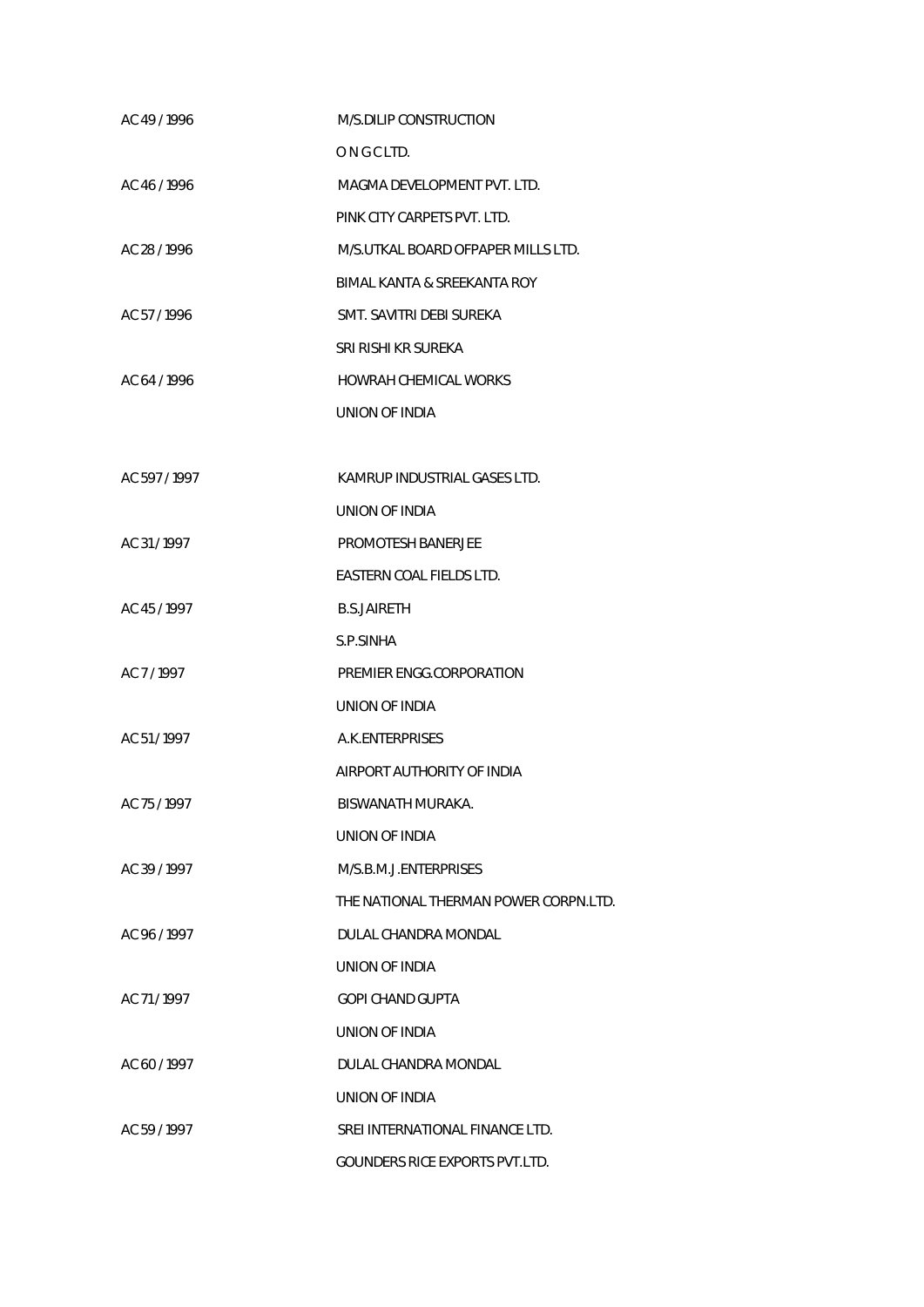| AC 58/1997   | SREI INTERNATIONAL FINANCE LTD.          |
|--------------|------------------------------------------|
|              | DEVE SUGARS LTD.                         |
| AC 54 / 1997 | SUPREME LEASING LTD.                     |
|              | USHA ATLAS HYDRAULIC EQUIPMENT LTD.      |
| AC 70 / 1997 | <b>CENTEX INDIA</b>                      |
|              | UNION OF INDIA                           |
| AC 36 / 1997 | THE INDIAN IRON & STEEL CO.LTD.          |
|              | <b>GORA CHAND MUKHERJEE</b>              |
| AC 30 / 1997 | NEO BUILT CORPORATION                    |
|              | STATE OF WEST BENGAL                     |
| AC 24 / 1997 | W.B.DEVELOPMENT CORPN. LTD.              |
|              | JIBAN GHOSH                              |
| AC 21/1997   | CENTRAL CONCERETE & ALLIED PRODUCTS LTD. |
|              | THE STATE OF W.B.                        |
| AC 69/1998   | ASITA RANJAN CHOWDHURY                   |
|              | STATE OF WEST BENGAL                     |
| AC 18 / 1998 | JENSON & NICHOLSON FINANCIAL SERVICES    |
|              | JINDEL STEEL PRODUCTS                    |
| AC 72 / 1998 | PAM DEVLOPMENT PVT.LTD.                  |
|              | STATE OF WEST BENGAL                     |
| AC 60/1998   | CLASSIC LEASING & FINANCE LTD.           |
|              | SRI ALOKE KUMAR BISWAS                   |
| AC 36/1998   | JENSONS NICHOLSON FINANCIAL SERVICES     |
|              | <b>GRAPCO INDUSTRIES LIMITED</b>         |
| AC 61/1998   | KRISHANLAL AGARWAL                       |
|              | RADHE MOHAN AGARWAL                      |
| AC 56 / 1998 | CHITTARANJAN LOCOMOTIVE WORKS            |
|              | M/S.VANDANA INDUSTRIES                   |
| AC 58/1998   | CHITTARNJAN LOCOMOTIVE WORKS             |
|              | M/S.S.K.TRADERS                          |
| AC 57/1998   | CHITTARANJAN LOCOMOTIVE WORKS            |
|              | M/S.SUPPLY EMPORIUM                      |
| AC 54/1998   | STATE OF WEST BENGAL                     |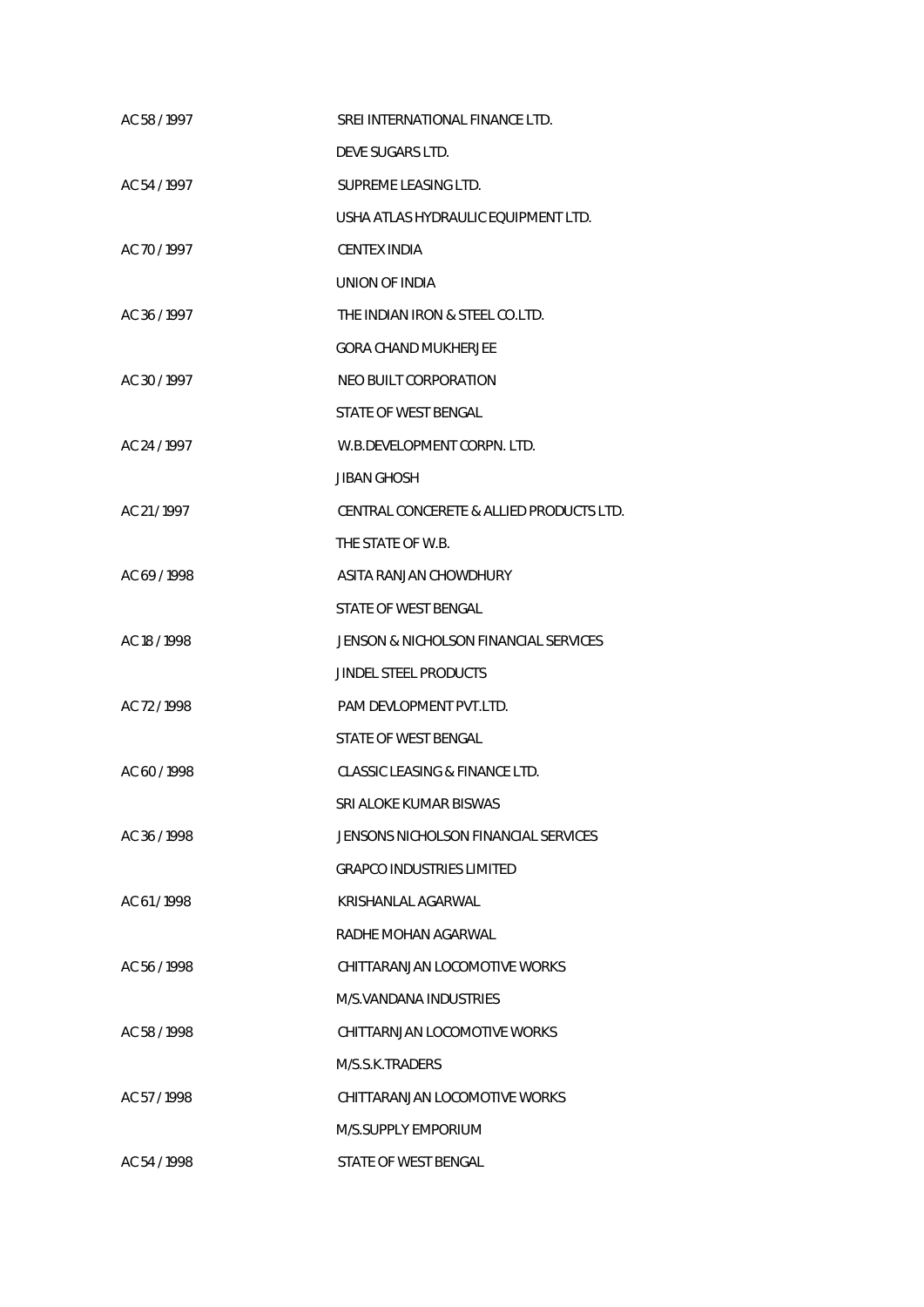|              | LARSEN & TOUBRO LTD.                     |
|--------------|------------------------------------------|
| AC 52/1998   | STATE OF WEST BENGAL                     |
|              | LARSEN & TOUBRO LTD.                     |
|              |                                          |
| AC 53/1998   | STATE OF WEST BENGAL                     |
|              | LARSEN &TOUBRO CO. LTD.                  |
| AC 68/1998   | CHOWDHURY CONSTRUCTION                   |
|              | UNION OF INDIA                           |
| AC 46/1998   | SREI INTERNATIONAL FINANCE LTD.          |
|              | <b>GRAPCO MINING CO.LTD.</b>             |
| AC 47/1998   | SREI INTERNATIONAL FINANCE LTD.          |
|              | <b>GRAPCO INDUSTRIES LTD.</b>            |
| AC 45/1998   | SREI INTERNATIONAL FINANCE LTD.          |
|              | <b>DEVI DAS GORAKH PATIL</b>             |
| AC 41/1998   | M/S.ANSHUR                               |
|              | S.L.MANIK LAL INDUSTRIES LTD.            |
| AC 49/1998   | M/S.DEECON INDIA                         |
|              | UNION OF INDIA                           |
| AC 11/1998   | UNION OF INDIA                           |
|              | M/S AMBICA CONSTRUCTION CO.              |
| AC 17/1998   | JENSON & NICHOLSON FINANCIAL             |
|              | JINDAL STEEL PRODUCTS                    |
| AC 33/1998   | SREI INTERNATIONAL FINANCE LTD.          |
|              | KHAZANA PROJECTS & IND. LTD.             |
| AC 20 / 1998 | SREI INTERNATIONAL FINANCE LTD.          |
|              | PECOCK INDUSTRIES LTD.                   |
| AC 19 / 1998 | JENSON & NICHOLSON FINANCIAL SERVICES LT |
|              | <b>JINDAL STEEL PRODUCTS</b>             |
| AC 5/1998    | HINDUSTAN MONARK P.LTD.                  |
|              | THE PRESIDENT OF INDIA                   |
| AC 15 / 1999 | S.NEOGI & CO.(FOODGRAINS) PVT.LTD.       |
|              | W.B.ESSENTIONAL COMMODITIESM SUPPLY COR. |
| AC 21/1999   | UNION OF INDIA (FARAKKA BARAJE PROJECT)  |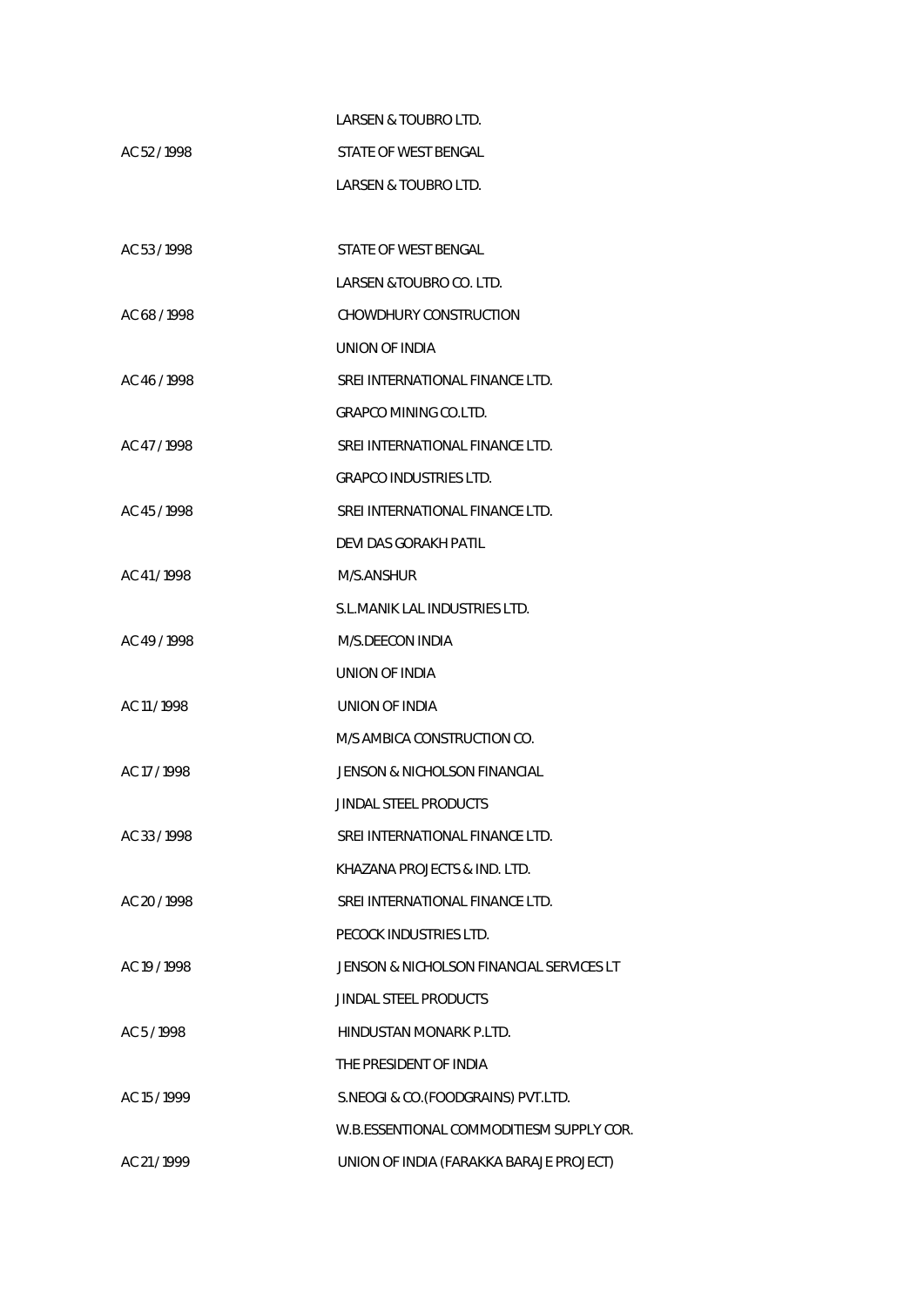|              | M/S JAIN & ASSOCIATES                    |
|--------------|------------------------------------------|
| AC 17 / 1999 | <b>SEBABRATA BOSE</b>                    |
|              | STATE OF W.B.PUBLIC HEALTH ENGG.DEPT.    |
| AC 14 / 1999 | HINDUSTHAN STEEL WORKS CONSTRUCTIONS LTD |
|              | ARVIND CONSTRUCTION CO.LTD.              |
| AC 40/1999   | PASUPATI NATH DAS                        |
|              | SM.PURNIMA RANI DAS                      |
| AC 39/1999   | M/S AMBICA CONSTRUCTION                  |
|              | UNION OF INDIA (S.E.RLY.)                |
| AC 37/1999   | A.K.GHOSH & CO.                          |
|              | STATE OF W.B. (J/A)                      |
| AC 34 / 1999 | M/S M.MULJEE                             |
|              | UNION OF INDIA (S.E.RLY.)                |
| AC 31/1999   | R.K.SARKAR                               |
|              | UNION OF INDIA                           |
| AC 52/1999   | WIRTSCHAFTLICHE VEREININGUNG DEUTSCHER   |
|              | M/S.MACHINEWORKS (INFORMATION) LIMITED   |
| AC 41/1999   | <b>UNION OF INDIA</b>                    |
|              | RADHESHYAM SHAW                          |
| AC 10 / 1999 | A.C.ROY & CO.                            |
|              | SHIPPING CREDIT & INVESTMENT CO.LTD.     |
| AC 8/1999    | HARANDRALAL BHATTACHARJEE                |
|              | STATE OF WEST BENGAL                     |
| AC 6/1999    | ASHOK LEY LAND FINANCE LTD.              |
|              | <b>JAIN &amp; ASSOCIATES J/A</b>         |
| AC 57/1999   | AMBICA CONSTRUCTION                      |
|              | UNION OF INDIA (S.E.RLY.)                |
| AC 13/1999   | UNION OF INDIA                           |
|              | <b>M/S.PRINCE TILES</b>                  |
|              |                                          |
| AC 11/1999   | SREI INTERNATIONAL FINANCE LTD.          |
|              | <b>GANESH SHANKAR PANDEY &amp; CO.</b>   |
| AC 24 / 1999 | MCDERMOTT INTERNATIONAL INC              |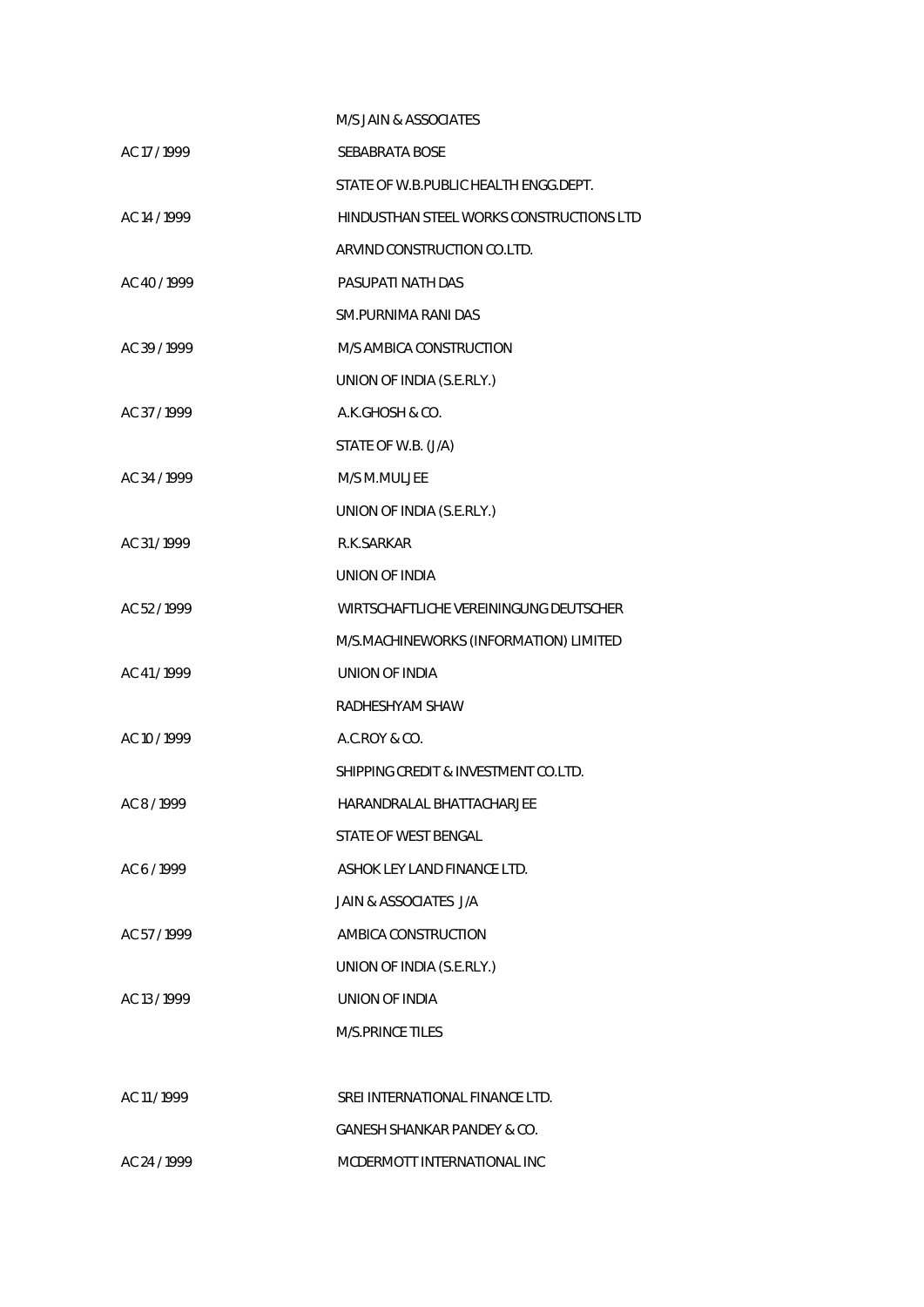|              | BURN STANDARD CO.LTD.                      |
|--------------|--------------------------------------------|
| AC 18 / 1999 | A.C.RAY & CO.                              |
|              | SHIPPING CREDIT & INVESTMENT CO. INDIA LTD |
| AC 49/2000   | M/S. DILIP KUMAR MITRE                     |
|              | EASTERN COALFIELDS LTD.                    |
| AC 44 / 2000 | UNION OF INDIA(EXE.ENGR.KRISHNAGAR CD-I    |
|              | SHRI MADHUSUDAN GARAI                      |
| AC 43 / 2000 | UNION OF INDIA (EXE.ENGR.KRISHNAGAR CD-I   |
|              | SHRI MADHUSUDAN GARAI                      |
| AC 31/2000   | UNION OF INDIA                             |
|              | S.K.KUNDU                                  |
| AC 40 / 2000 | UNION OF INDIA(EXE.ENGR.KRISHNAGAR DVN.)   |
|              | SHRI MADHUSHUDAN GARAI<br>1                |
| AC 27 / 2000 | STATE OF W B.                              |
|              | <b>J &amp; S INDUSTRIES.</b>               |
| AC 11 / 2000 | UNION OF INDIA                             |
|              | UNI NAVIGATION PTE LTD.                    |
| AC 19 / 2000 | PAM DEVELOPERS PVT LIMITED & ANR           |
|              | THE BOARD OF TRUSTEES FOR THE PORT OF      |
| AC 3/2000    | PREMIER PILES LTD.                         |
|              | W.B.HOUSING BOARD                          |
| AC 2/2000    | SRI LAXMI NARAYAN (HUF)                    |
|              | <b>UNION OF INDIA</b>                      |
| AC 32 / 2000 | NEYCER INDIA LTD.                          |
|              | <b>GNB CERMICS LTD.</b>                    |
| AC 30 / 2000 | ASHOK LEYLAND LTD.                         |
|              | BOARD OF TRUSTEES FOR THE PORT OF CAL.     |
| AC 48 / 2000 | DHUTJOTI BANMERJEE.                        |
|              | STATE OF W B                               |
| AC 25 / 2000 | <b>GOPAL BROTHERS</b>                      |
|              | BHARAT HEAVY ELECTRICALS LTD.              |
|              |                                            |

ACA 1131 / 1976 THE COMPANY LAW BOARD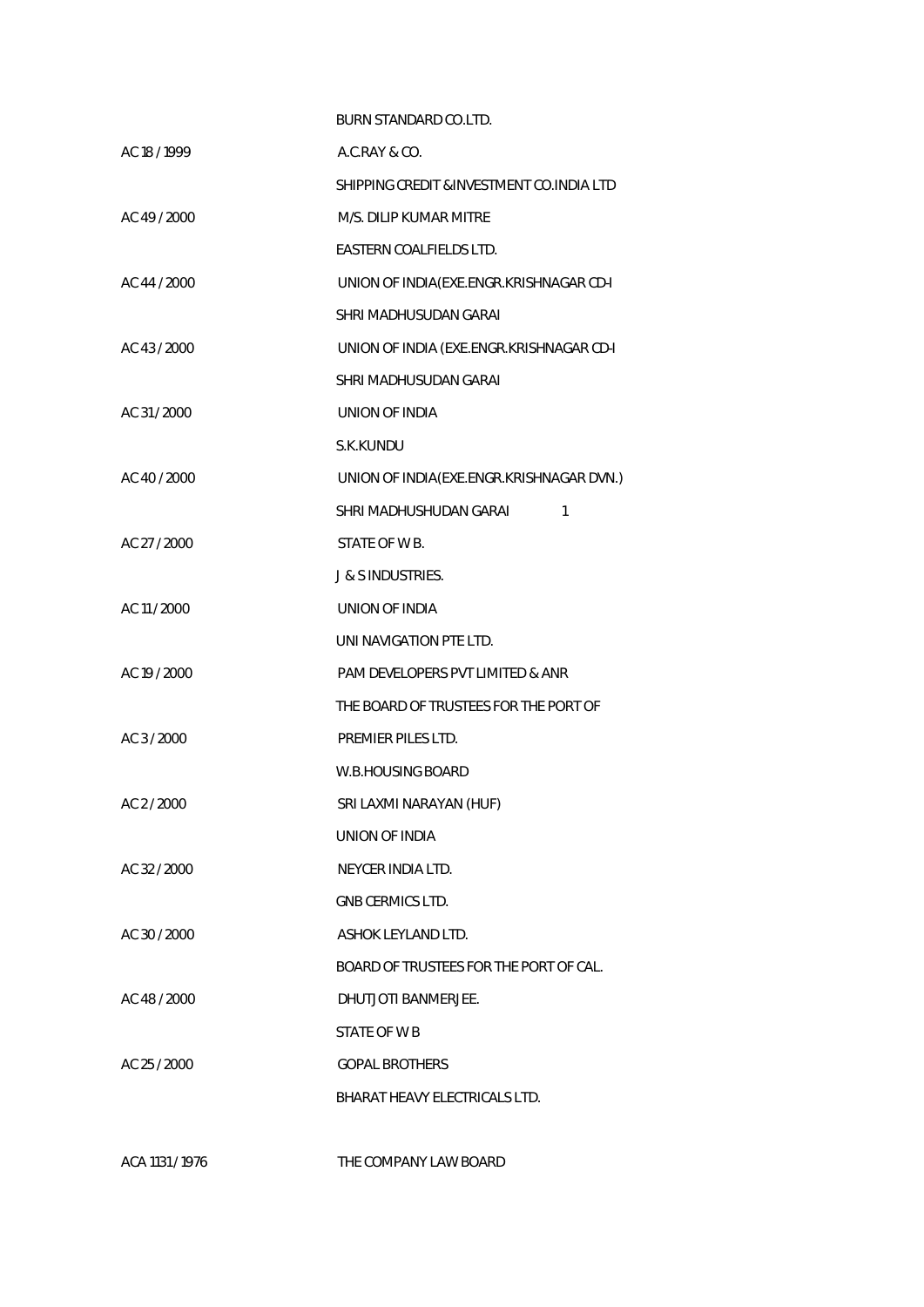## SHRI D.N. BANERJEE, F.I.C.W.A

## ACA 1 / 1996 **PRODEEP KUMAR LODHA** INSTITUTE OF CHARTERED ACCOUNTANT OF IND

| ACO 86/1998     | MONOHAR RAJARAM CHHABARIA                     |
|-----------------|-----------------------------------------------|
|                 | UNION OF INDIA                                |
| ACO 181/1999    | SOUTH WIND TRAVEL AGENTS PVT.LTD.             |
|                 | <b>BFL SOFTWARE LTD.</b>                      |
|                 |                                               |
| ACR 202 / 1985  | SRI SRI ISWAR RADHAKANTA JEW                  |
|                 | <b>MURARI MOHAN SEN &amp; ORS</b>             |
| ACR 76/1986     | IN THE MATTER OF : RANJAN KANTA SADHUKHAN & O |
|                 |                                               |
| ACR 1478 / 1987 | SHEW SHANKAR BHARTIYA                         |
|                 | <b>RAJIV KAUL</b>                             |
| ACR 2051 / 1987 | SM. KANAKLATA DEBI & ORS                      |
|                 |                                               |
| ACR 2214 / 1987 | <b>MONOJ ROY &amp; ORS</b>                    |
|                 | SMT. CHARUSILA TRUST ESTATES                  |
| ACR 4137 / 1990 | SREE SREE ISWAR RADHA MADAN MOHAN JEW         |
|                 | ASHOKE KUMAR CHANDRA                          |
| ACR 4445 / 1991 | SRI SRI MONGAL CHANDI THAKURANI & ORS         |
|                 |                                               |
| ACR 4443 / 1991 | SRI SRI MANGAL CHANDI THAKURA & ANR.          |
|                 |                                               |
| ACR 2493 / 1992 | KARUANMOY BHATTACHARJEE & ORS                 |
|                 | DEPUTY COMMR. DEOGHAR                         |
| ACR 789 / 1992  | REBECCA ISAAC RAPHAL BELILIOS                 |
|                 | NARINDER NATH BINDANI                         |
| ACR 787/1992    | REBECCA ISSAC RAPHEL BELILIOS                 |
|                 | NARINDER NATH BIDANI                          |
| ACR 791/1992    | REBECCA ISSAC RAPHAEL BILILIOS                |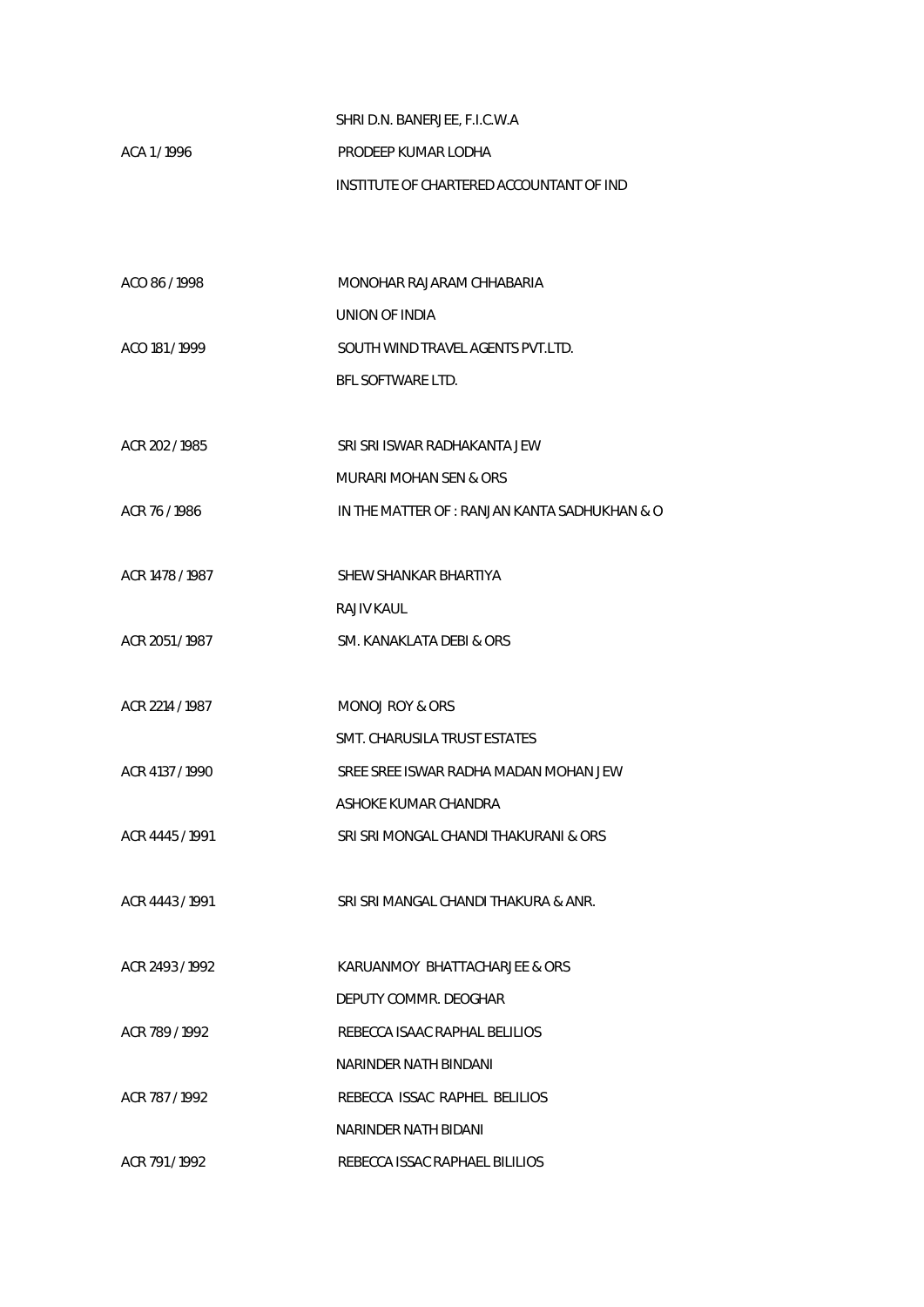|                 | NARINDER NATH BIDANI                    |
|-----------------|-----------------------------------------|
| ACR 795/1992    | JOSEPH ABRAHAM SOLOMON                  |
|                 | NARINDER NATH BIDANI                    |
| ACR 793/1992    | JOSEPH ABRAHAM SOLMON                   |
|                 | NARINDER NATH BIDANI                    |
| ACR 1378 / 1993 | SHREE SHREE RADHA GOBINDA JEW           |
|                 | GOBINDA DAS MUPANI                      |
| ACR 2249 / 1993 | RAI SOORAJMULL BAHADUR CHARITABLE TRUST |
|                 | JAGADISH PRASAD TULSIAN                 |
| ACR 2305 / 1994 | RATHINDRA MULLICK                       |
|                 | RAJA RAJENDRA MULLICK BAHADUR           |
| ACR 2180 / 1994 | NEMAI CHAND AUDDY & ANR.                |
|                 | NANDA LAL ANDDY                         |
| ACR 3/1995      | RATHINDRA MULLICK                       |
|                 | THE TRUST ESTATE OF R.R.MULLICK BAHADUR |
| ACR 4/1995      | GANESH CH. MULLICK & ORS.               |
|                 | D R GUPTA ALIAS DAYARAM GUPTA.          |
| ACR 6/1995      | NAWAL KISHORE MANICKLAL DAGA CHARITABLE |
|                 | PANNALAL DAGA                           |
| ACR 1718 / 1995 | SREE SHREE ISWAR RADHA SHYAM SUNDAR JEW |
|                 |                                         |
| ACR 2 / 1995    | AJIT KR.DAWN & ANR.                     |
|                 | ANATH NATH DAWN & ORS.                  |
| ACR 2/1998      | SREE PURUSHOTTAM BHAGWAN                |
|                 | VISHNU NARAYAN KASHYAP                  |
| ACR 6/1998      | ALOK KUMAR DUTTA & ORS.                 |
|                 |                                         |
| ACR 4 / 1999    | RAMA RANI BASAK & ORS.                  |
|                 | GANESH CHANDRA BASAK                    |
| ACR 2/1999      | SUSHIL KUMAR DAGA                       |
|                 |                                         |

ACRP 1 / 1997 MADUMALA CHOKRABARTY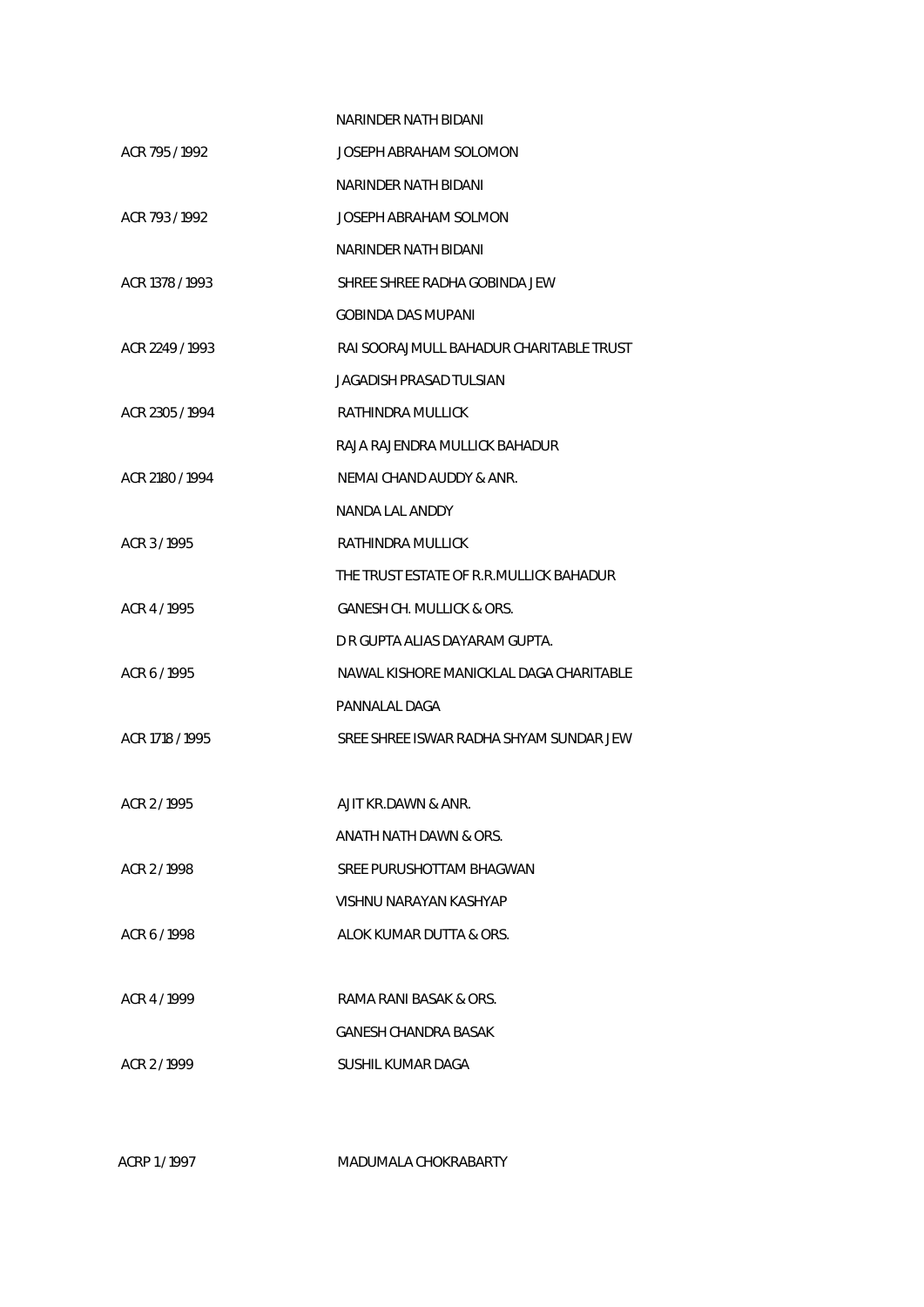|                 | STATE OF WEST BENGAL                     |
|-----------------|------------------------------------------|
| ACRP 1/2000     | VISWANATH BHAGIRATH BEHEDE               |
|                 | MAHESH SHAH                              |
|                 |                                          |
| AGA 3076 / 1992 | ASSETS OF PRADIP BANERJEE                |
|                 | DIPTI GANGULI                            |
| AGA 7/1996      | SMT KAMALA BISWAS                        |
|                 |                                          |
| AGA 8/1996      | SMT. KIRON SASHI DEBI                    |
|                 |                                          |
| AGA 1/1996      | SNIGDHA BOSE                             |
|                 | ADMINISTRATOR GENERAL OF WEST BENGAL     |
| AGA 5/1996      | <b>BHUTHNATH OJHA</b>                    |
|                 | THE ADMINISTRATOR GENERAL OF WEST BENGAL |
| AGA 9/1996      | <b>SUSHMA SARKAR</b>                     |
|                 | ADMINISTRATOR GENERAL OF WEST BENGAL     |
| AGA 6/1996      | ATINDRA MOOKHERJEE & ANR.                |
|                 | ADMINISTRATOR GENERAL OF WEST BENGAL     |
| AGA 3/1996      | RINA DUTTA                               |
|                 | ADMINISTRATOR GENERAL OF WEST BENGAL     |
| AGA 4 / 1996    | ELA GUPTA                                |
|                 | THE ADMINISTRATOR GENERAL OF WEST BENGAL |
| AGA 10 / 1996   | PRASANTA KUMAR MITRA                     |
|                 | ADMINISTRATOR GENERAL OF WEST BENGAL     |
| AGA 01/1997     | SHREE SHREE ISWAR BIJOY RADHAMADHAV JIN  |
|                 | ADMINISTRATOR GENERAL OF WEST BENGAL     |
| AGA 1/1997      | SRI SRI ISWAR BIJOY RADHA MADHAB JEW     |
|                 | ADMINISTRATOR GENERAL OF W.B.            |
|                 |                                          |
| AGT 1577 / 1986 | SRI N.L.IANTIA CAL.                      |
|                 | COMNR. OF GIFT TAX CENTRAL CAL.          |
| AGT 1845 / 1986 | COMMR. OF GIFT TAX                       |
|                 | K.K.KHEMKA                               |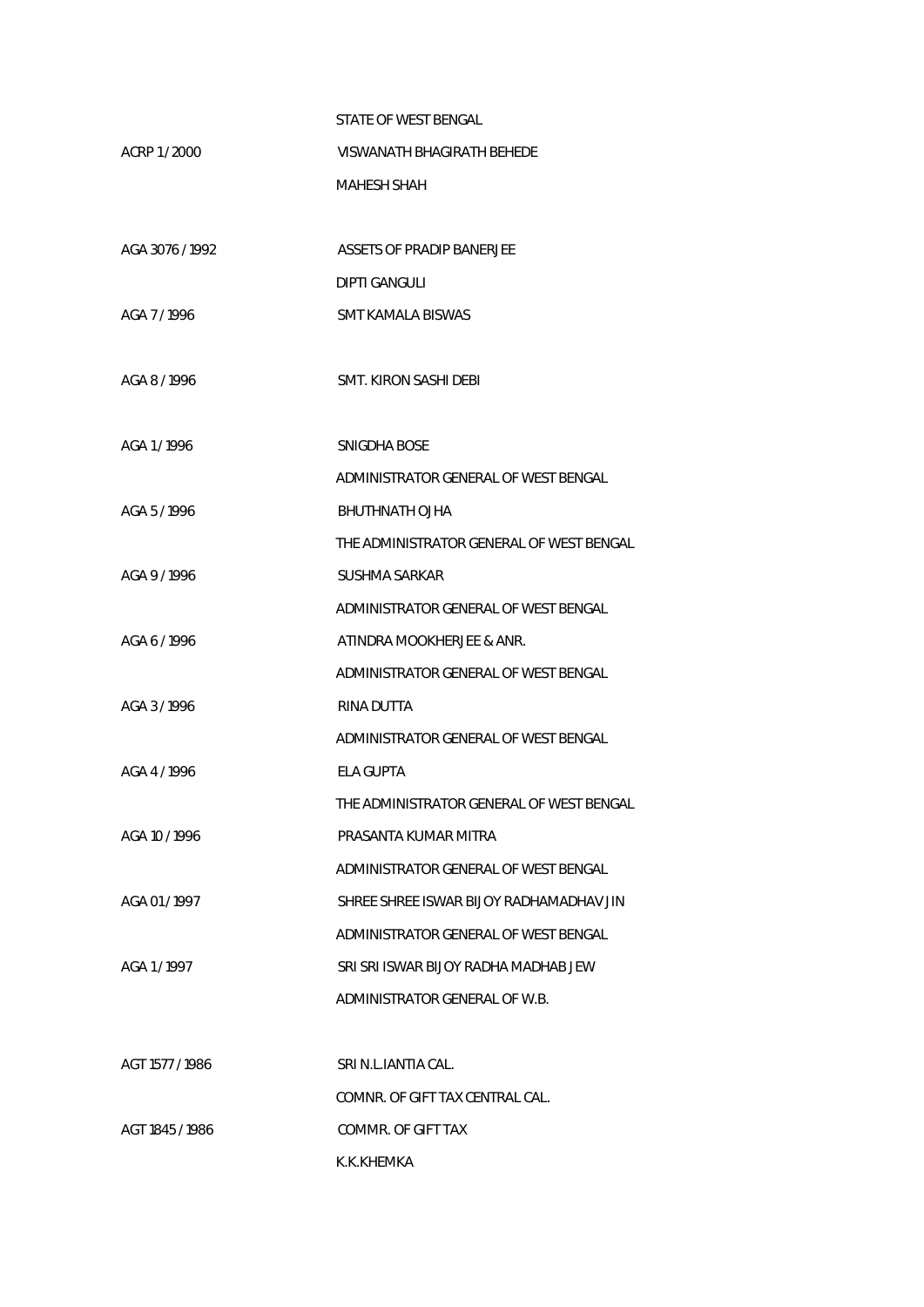| AGT 2642 / 1986 | COMMR. OF GIFT TAX                       |
|-----------------|------------------------------------------|
|                 | <b>GOUTAM KHANDELWAL</b>                 |
| AGT 2658 / 1991 | <b>MADAN LAL PATODIA.</b>                |
|                 | COMM. OF GIFT TAX, W B CAL. (S/A)        |
| AGT 1519 / 1992 | M/S.AMINCHAND PYARALAL.                  |
|                 | COMM. OF GIFT TAX.                       |
| AGT 3808 / 1994 | M/S GIT POUL & ORS (HUF)                 |
|                 | C.I.T. GIFT TAX CENTRAL-I, CSL           |
| AGT 541/1994    | AMIRCHAND PAYARELAL                      |
|                 | COMM OF GIFT TAX CENTAL-I, CAL           |
| AGT 1231 / 1995 | COMMNR. OF GIFT TAX W.B.-IV              |
|                 | SUSHILA GOENKA                           |
| AGT 3/1997      | COMM. OF GIFT TAX.                       |
|                 | SMT. ICHU DEVI CHORASIA.                 |
| AGT 2/1997      | C.G.T.WB-V                               |
|                 | ANJALIKA SOMANI                          |
| AGT 1/1997      | C.G.T.WB-II CAL.                         |
|                 | SWARAJ RANJAN MUKHERJEE                  |
| AGT 3/1998      | C.G.T.WB-I CAL.                          |
|                 | SMT.ICHU DEVI CHORARIA                   |
| AGT 1/1999      | BIKASH CHANDRA SINHA                     |
|                 | COMMNR OF GIFT TAX, WB-IX CAL            |
| AGT 1/2000      | <b>BIKASH CHANDRA SINHA</b>              |
|                 | COMMNR.OF GIFT TAX, WB-IX CAL.           |
|                 |                                          |
| AGWA 1/1998     | IN THE GOODS OF - SOMNATH CHOWDHURY-DECD |
|                 |                                          |
| AGWA 1/1999     | <b>SAGAR MAL MALL</b>                    |
|                 |                                          |
| AHC 1/2000      | <b>HAJI UMAR</b>                         |
|                 | OFFICER-IN-CHARGE ANTI BURGLER SECTION   |
|                 |                                          |
| AID 5/1996      | SMITHKLINE BEECHAM PLC(DESIGN NO.164202) |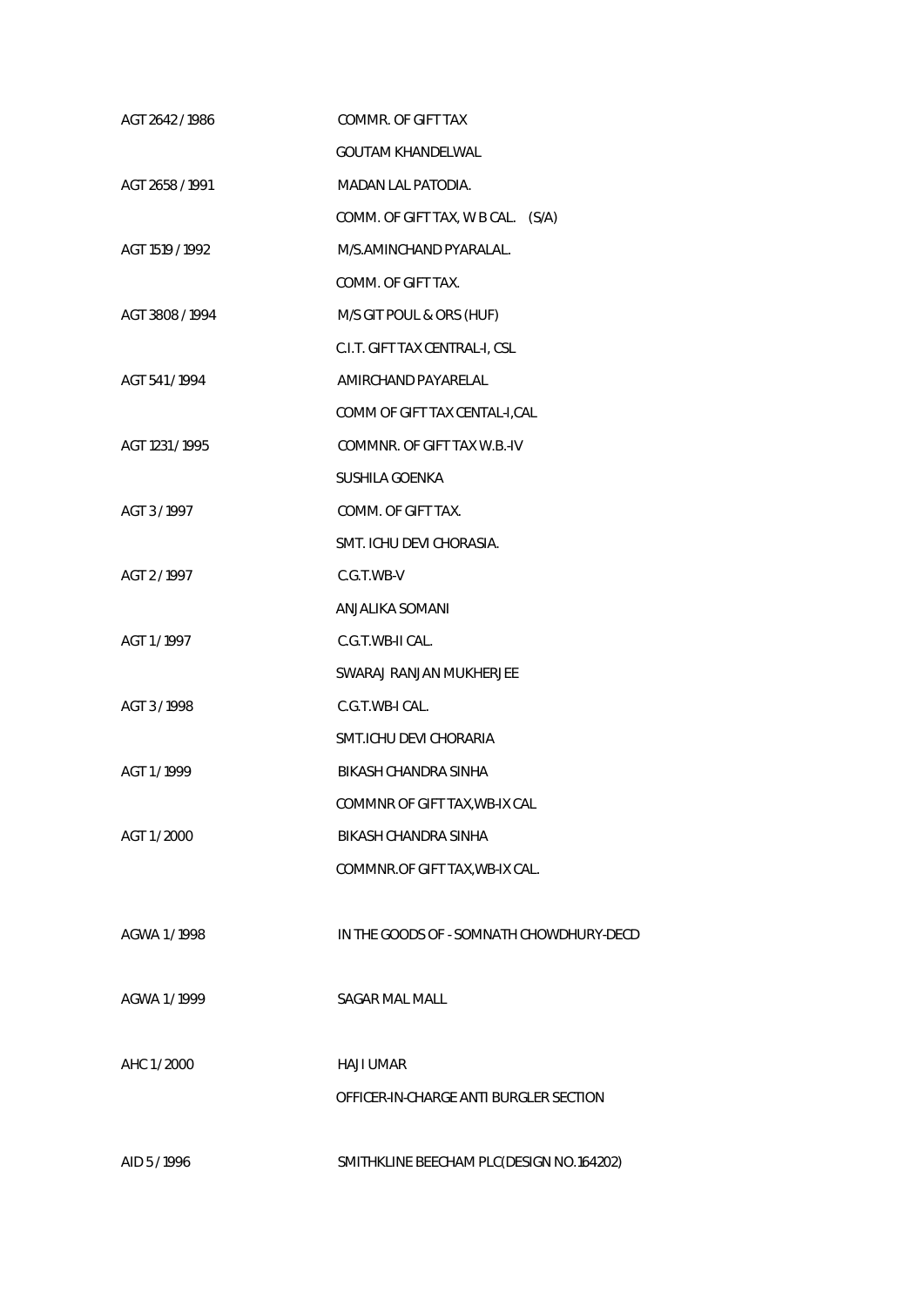|                  | KIPRIL PRODUCTS & PACKAGING NPVT. LTD.   |
|------------------|------------------------------------------|
| AID 12/1998      | JUKI CORPORATION & ANR.                  |
|                  | FRIENDS MECHANICAL WORKS INDIA           |
| AID 9/1998       | TEGA INDIA LTD.                          |
|                  | THEJO ENGINEERING SERVICES PVT.LTD.      |
|                  |                                          |
| AIDR 1053 / 1993 | INDUSTRIAL RECONSTRUCTION BANK OF INDIA  |
|                  | BENGAL POTTERIES LTD. (IN LIQUIDATION)   |
| AIDR 3726 / 1994 | INDUSTRIAL RECONSTRUCTION BANK OF INDIA  |
|                  | SREE ENGINEERING PRODUCTS LTD.           |
| AIDR 1/1996      | INDUSTRIAL RECONSTRUCTION BANK OF INDIA  |
|                  | <b>MOHINI MILLS LTD.</b>                 |
|                  |                                          |
| AIFC 198 / 1983  | INDUSTRIAL FINANCE CORPORORATION         |
|                  | STEEL & ALLIED PRODUCTS LIMITED          |
| AIFC 847/1985    | INDUSTRIAL RECONSTRUCTION BANK OF INDIA. |
|                  | BANGODAYA COTTON MILLS LTD.              |
| AIFC 1729 / 1985 | INDUSTRIAL BANK OF INDIA                 |
|                  | ASSOCIATED AESBY INDUSTRIES PVT. LTD.    |
| AIFC 3398 / 1988 | INDUSTRIAL RECONSTURCTION BANK OF INDIA  |
|                  | REPUBLIC ENGINEERING CORPN. LTD.         |
| AIFC 1843 / 1993 | INDUSTRIAL RECONSTRUCTION BANK OF INDIA  |
|                  | CALCUTTA FAN WORKS LTD (INDIA)           |
| AIFC 3727 / 1994 | INDUSTRIAL RE CONSTRUCTION BANK OF INDIA |
|                  | BENGAL TOOLS & ENGG.CO.PVT.LTD.          |
| AIFC 3736 / 1994 | INDUSTRIAL RECONSTRUCTION BANK OF INDIA  |
|                  | SREE ENGINEERING PRODUCTS LIMITED        |
| AIFC 826 / 1995  | INDUSTRIAL FINANCIAL CORPORATION OFINDIA |
|                  | STEEL & ALLIED PRODUCTS LIMITED          |
|                  |                                          |
| AIRB 3726 / 1994 | INDUSTRIAL RECONSTRUCTION BANK OF INDIA  |
|                  | SHREE ENGINEERING PRODUCTS LTD.          |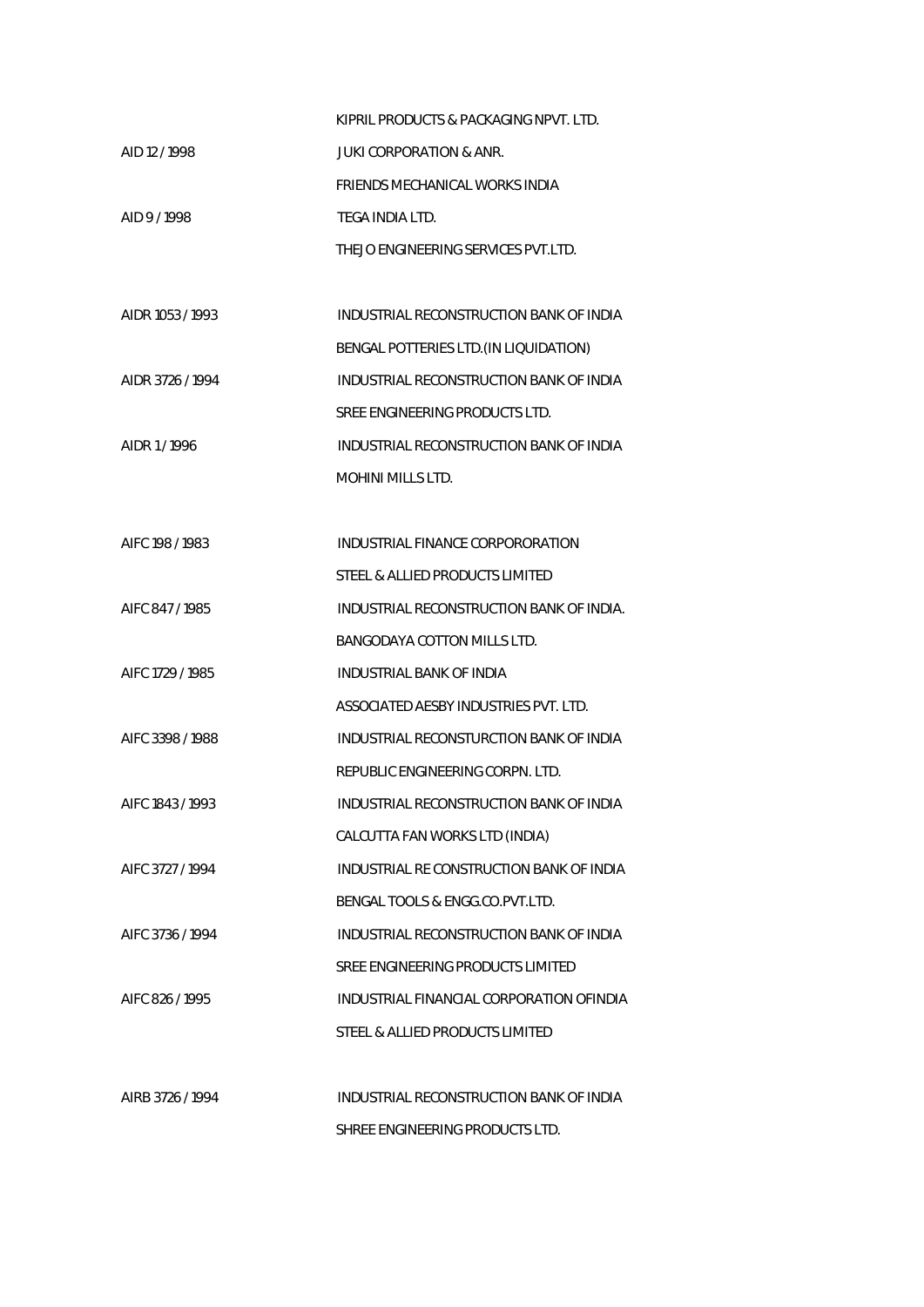| ALP 1087 / 1976 | KHARDAH CO. LTD.                       |
|-----------------|----------------------------------------|
|                 | THE KINNISON JUTE MILLS CO. LTD.       |
| ALP 23 / 1978   | LALITA ALMAL                           |
|                 | EXTRACOST P.LTD.                       |
| ALP 706 / 1979  | DEVENDRA KUMAR SOMANI                  |
|                 | SM. SAROJ SOMANI                       |
| ALP 995 / 1985  | KRISHNA PRASAD BAGARIA                 |
|                 | JAIN PRASAD BAGARIA &                  |
| ALP 41/1986     | RAJENDRA KUMAR PODDAR                  |
|                 | UNITED BANK OF INDIA                   |
| ALP 595/1986    | D.L.MITTER & COMPANY LTD.              |
|                 | SMT.AMITA CHOWDHURY                    |
| ALP 897/1986    | SALIGRAM MOHTA                         |
|                 | SAVETRI DEVI PATODIA                   |
| ALP 832/1986    | NOBLE SYNTHETICS LTD.                  |
|                 | KOLORITE COATINGS & CHEMICALS PVT.LTD. |
| ALP 1176 / 1986 | SALIGRAM MOTHA                         |
|                 | SHREE PRAKASH PATODIA                  |
| ALP 1995 / 1986 | SMT. SUPRIYA BANERJEE & ANR.           |
|                 | SMT. RAJYASHREE MUKHERJEE              |
| ALP 2267/1986   | HIRENDRA KUMAR MITTER & ORS.           |
|                 | PURUSOTTAM DAS MODI                    |
| ALP 672/1986    | M/S.STARLING INVESTORS                 |
|                 | JAGROOP SINGH                          |
| ALP 630 / 1986  | SALIGRAM MOTHA                         |
|                 | MANJU KUMARI PATODIA                   |
| ALP 2324 / 1986 | DC-SOUZA & DOUCETT CHARITIES           |
|                 | SRI KHURSHED BUKHT CHOWDHURY           |
| ALP 603/1986    | DINENDRA KUMAR MUKHERJEE               |
|                 | SURESH RANJAN GHOSH                    |
| ALP 2471/1986   | SM GEETA KUNDU                         |
|                 | ARUN KR. CHOWDHURY                     |
| ALP 5290 / 1987 | MODERN JUTE TEXTILES PVT. LTD.         |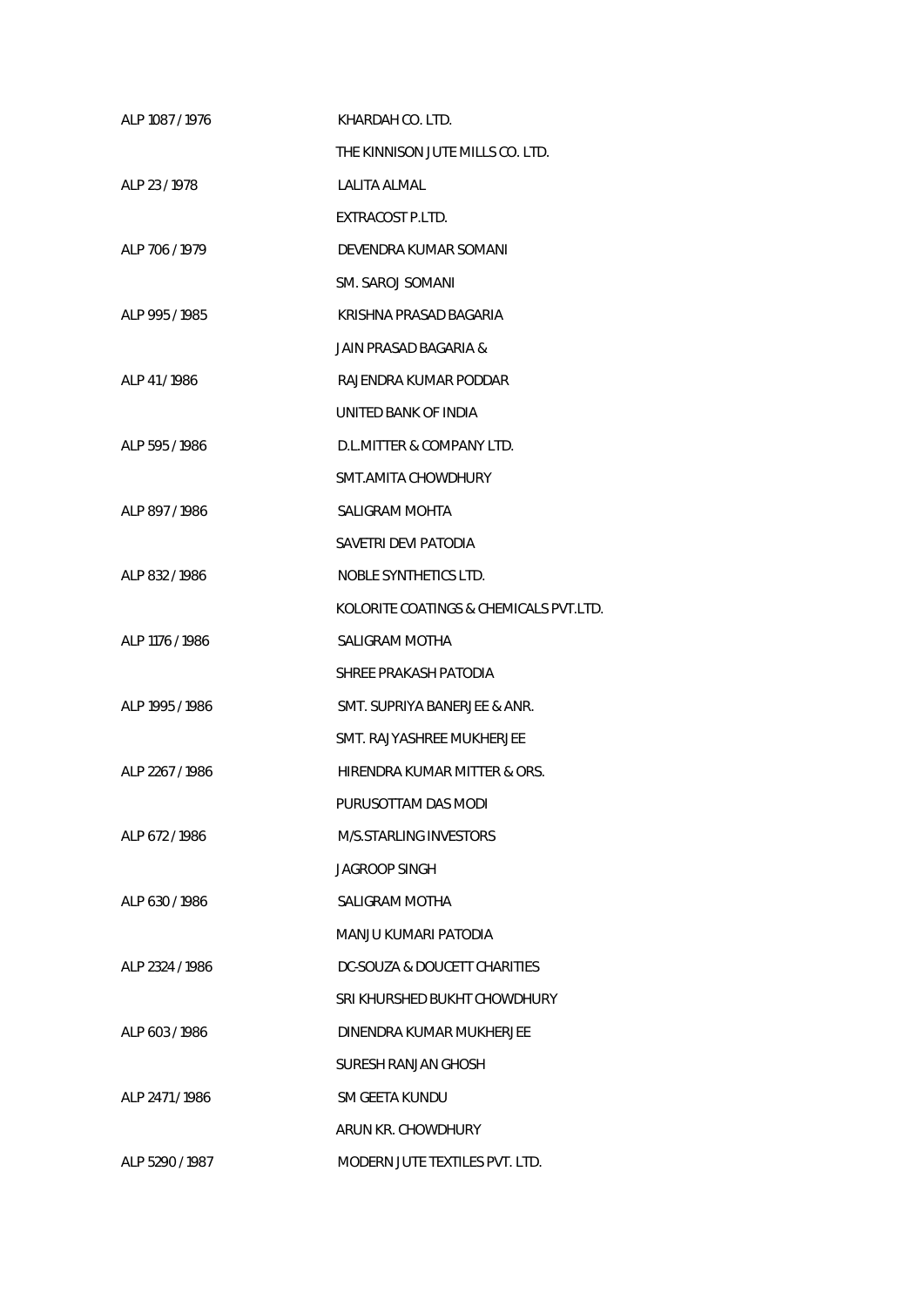|                 | KANHAIYALAL PATWARI                  |
|-----------------|--------------------------------------|
| ALP 5582 / 1987 | THE COOCH BIHAR OIL MILLS LTD.       |
|                 | STATE GOVT. OF W.B.                  |
| ALP 5581/1987   | THE COOCH BIHAR OIL MILLS LTD.       |
|                 | STATE GOVERNMENT WEST BENGAL         |
| ALP 5335 / 1987 | SM. ARUNA KUNDANANI                  |
|                 | M/S. CHOWRINGHEE TALKIES (P) LTD.    |
| ALP 2135 / 1987 | PERIN STEEL & ALLOY PVT. LTD.        |
|                 | STATE BANK OF INDIA                  |
| ALP 2474 / 1987 | SUSHANTA KR. BAGCHI                  |
|                 | DON BOSCO SCHOOL                     |
| ALP 3436 / 1987 | PROMOD KRISHNA MITRA & ORS.          |
|                 | RANJIT KRISHNA MITRA                 |
| ALP 2599 / 1987 | JYOTSNA KUNUL                        |
|                 | SRI BRINDABAN KUNU                   |
| ALP 2986 / 1987 | <b>GOUR ROY CHOUDHURY</b>            |
|                 | SMT. IRA MUKHERJEE                   |
| ALP 3202 / 1987 | UNITED BANK OF INDIA                 |
|                 | M/S. BEEKAY ENTERPRISE               |
| ALP 1534 / 1987 | DINENDRA KUMAR MUKHERJEE             |
|                 | SURESH RANJAN GHOSH                  |
|                 |                                      |
| ALP 3619 / 1987 | AMERICAN EXPRESS BANK LTD.           |
|                 | <b>B.S.INDUSTRIES P.LTD.</b>         |
| ALP 2427 / 1987 | SHRI BIRENDRA NATH DUTTA             |
|                 | SHRI GOVIND TODI                     |
| ALP 2721/1987   | SANJIB KR. DUTT                      |
|                 | SMT. SRILA MOITRA                    |
| ALP 2720 / 1987 | DELTA INTERNATIONAL LTD.             |
|                 | M/S MALLIKA INVESTMENT CO. PVT. LTD. |
| ALP 2091/1987   | <b>HELEN WILSON</b>                  |
|                 | MANAK CH. MUNDRA                     |
| ALP 2074 / 1987 | BHARAT CH. MONDAL & ORS              |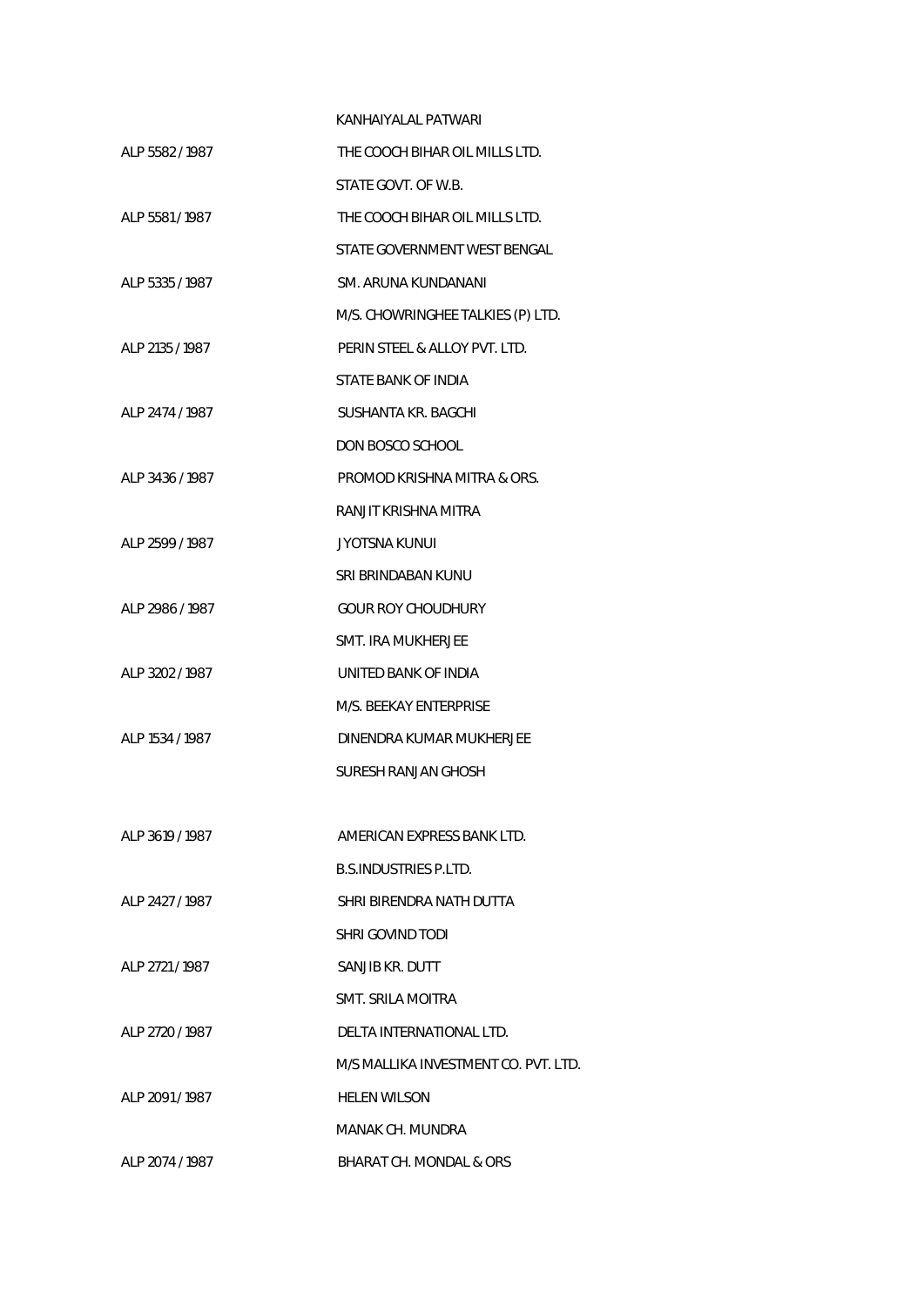|                 | SM. ANJANA BHADRA                |
|-----------------|----------------------------------|
| ALP 3345 / 1987 | M/S. ASHOK T.TRADING CO.         |
|                 | ARUN KUMAR CHOWDHURY             |
| ALP 3343 / 1987 | SMT. ARUNA RANI DUTTA            |
|                 | ARDHENDU SEKHER DUTT             |
| ALP 3276 / 1987 | AJOY KUMAR DUTTA                 |
|                 | SMT.CHITRITA DUTTA               |
| ALP 1589 / 1987 | SK.MONIRUDDIN                    |
|                 | HAZI ABDUL KARIM                 |
| ALP 1579 / 1987 | SK.MONIRUDDIN                    |
|                 | MUSSTT ASIA KHATOON              |
| ALP 1575 / 1987 | NATIONAL SWIMMING ASSOCIATION    |
|                 | SWIMMING FEDERATION OF INDIA     |
| ALP 2537 / 1987 | DUNLOP INDIA LTD.                |
|                 | STATE OF THE WEST BENGAL         |
| ALP 1952 / 1987 | PINAKI CHANDRA GHOSE             |
|                 | RABINDAR NATH BOSE               |
| ALP 2834 / 1987 | <b>HARADHAN MUKHERJEE</b>        |
|                 | SM. RAMA ROY CHOWDHURY           |
| ALP 1921 / 1987 | GILLANDERS A. & CO LTD.          |
|                 | HONG KONG BANK (AGENCY) PVT.LTD. |
| ALP 2366 / 1987 | SMT. CHITRALEKHA BANSALI         |
|                 | T.E. THOMSON & CO. LTD.          |
| ALP 3781/1987   | P FNGINFFRING S.P.I TD           |
|                 | UCO BANK                         |
| ALP 1261 / 1987 | SM.ANITA PAL & ORS               |
|                 | SHRI SUKUMAR RAHA                |
| ALP 1260 / 1987 | UNITED BANK OF INDIA             |
|                 | THE EASTERN PAPER MILLS LTD.     |
| ALP 3495/1987   | SRI PRADIP MITTRA                |
|                 | SM.PARBATI BANERJEE              |
| ALP 1877 / 1987 | ATISH CHANDRA SINHA              |
|                 | HINDUSTHAN GAS INDUSTRIES LTD    |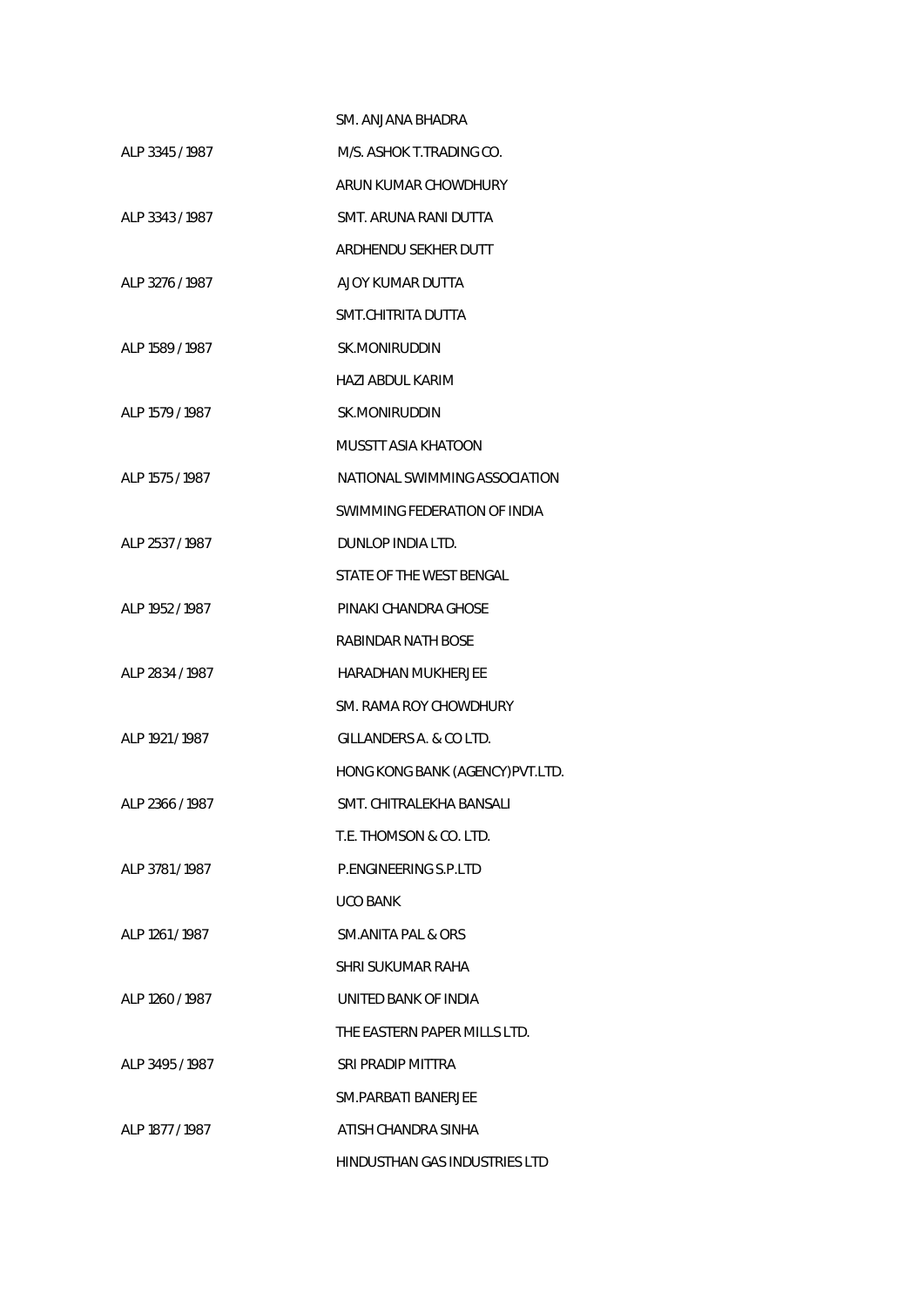| ALP 2328 / 1987 | G.ATHERTON & CO. PVT.LTD. & ANR       |
|-----------------|---------------------------------------|
|                 | <b>ABHIJIT BOSE</b>                   |
| ALP 3033 / 1987 | S.R. KANODIA                          |
|                 | VIRENDRA SINGH                        |
| ALP 1141 / 1987 | SK.MONIRUDDIN                         |
|                 | MUSSTT ASIA KHATOON                   |
| ALP 2470 / 1987 | MOHANLAL PANDIT                       |
|                 | AMAR CHARN LAW                        |
| ALP 5203 / 1988 | SHARON ANN CHAKRABORTY                |
|                 | RANJAN CHAKRABORTY                    |
|                 |                                       |
| ALP 4183 / 1988 | UNITED BANK OF INDIA                  |
|                 | ULTRA PHARMA PVT.LTD                  |
| ALP 6085 / 1988 | SRI PRABIR CH. SEN                    |
|                 | SRI AMARENDRA NATH SEN                |
| ALP 4167 / 1988 | VISHWANATH KEDIA                      |
|                 | SIDHARTHA SEN                         |
| ALP 4248 / 1988 | SITARAM AGARWAL & ORS                 |
|                 | NIHAR KUMAR MUKHERJEE                 |
| ALP 5136 / 1988 | UNITED BANK OF INDIA                  |
|                 | PROBHAT KUMAR SHAW (JAISWAL)          |
| ALP 3705 / 1988 | SRI SUNIL KUMAR SARKAR                |
|                 | SRI SUBHAS KUMAR PAL                  |
| ALP 1809 / 1988 | UNITED BANK OF INDIA                  |
|                 | THE PEOPLES ENGG. & MOTOR WORK LTD    |
| ALP 2161 / 1988 | NIRMAL KUMAR JAIN & ANR               |
|                 | KRISHNA KUMAR SINGHANIA               |
| ALP 2789 / 1988 | GARDEN REACH SHIPBUILDERS & ENG. LTD. |
|                 | ELECTRICAL MANUFACTURING CO.LTD.      |
| ALP 3609 / 1988 | STATE BANK OF INDIA                   |
|                 | OKAYTI TEA COMPANY LTD.               |
| ALP 3194 / 1988 | M/S. M.K.SHIPPING & CHARTING. CO.     |
|                 | BILASPUR SPINNING MILLS  LTD.         |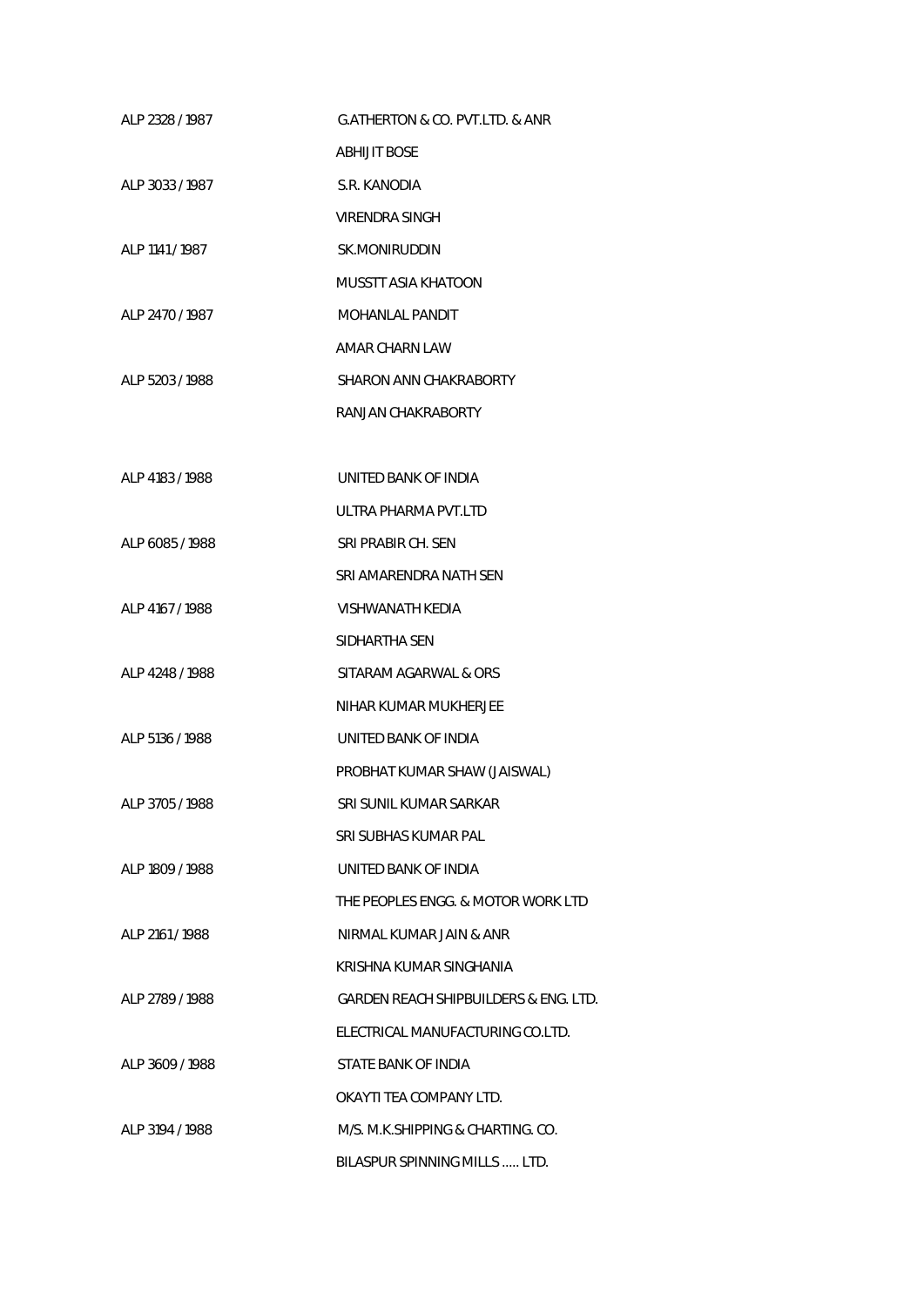| ALP 4812 / 1988 | <b>MUSAMMET</b>                   |
|-----------------|-----------------------------------|
| ALP 5714 / 1988 | MURARI MOHAN DE                   |
|                 | SM. RAM DULARI SHAW               |
| ALP 1790 / 1988 | BHUMESH CHANDRA ADDY & ORS        |
|                 | "AMAR'S GYMNASIUM"                |
| ALP 3028 / 1988 | TAPAN THEATRE (PVT.) LTD. & ANR.  |
|                 | UNITED BANK OF INDIA              |
| ALP 4906 / 1988 | SK.MANIRUDDIN                     |
|                 | BHARAT PETROLEUM CORPORATION LTD. |
| ALP 2470 / 1988 | LAKHANPAL NATIONAL LTD.           |
|                 | <b>SREE SATI DISTRIBUTORS</b>     |
| ALP 4188 / 1988 | UNITED BANK OF INDIA              |
|                 | SRIMATI SHANTI DEVI               |
| ALP 3321/1989   | SHRI ASHIM KUMAR BISWAS           |
|                 | SHRI AMARENDRA NATH MAJUMDER      |
| ALP 1514 / 1989 | <b>GURUDAS WADHWA &amp; ANR</b>   |
|                 | <b>BALU PUNJABI</b>               |
| ALP 3054 / 1989 | NARENDRA NATH SETHI               |
|                 | <b>KALINDRI DEVI</b>              |
| ALP 3081/1989   | <b>INDRANI CHATTERJEE</b>         |
|                 | DWIJENDRA NATH CHATTERJEE         |
| ALP 4478 / 1989 | DILIP KR.MUKHERJEE & ORS          |
|                 | TARAK NATH CHATTERJEE             |
| ALP 1762 / 1989 | SM. SAGARIKA DALEO                |
|                 | MADAN MOHAN JALAN                 |
| ALP 855/1989    | ARVIND KUMAR GOENKA & ORS         |
|                 | M/S.SITA WORLD TRAVELS PVT.LTD.   |
| ALP 2670 / 1989 | KAMALA DEVI MANTRI                |
|                 | BIKANT MANTRI                     |
| ALP 2570 / 1989 | MADAN GOPAL CHOWDHURY             |
|                 | <b>SMT. RUMA SIRKAR</b>           |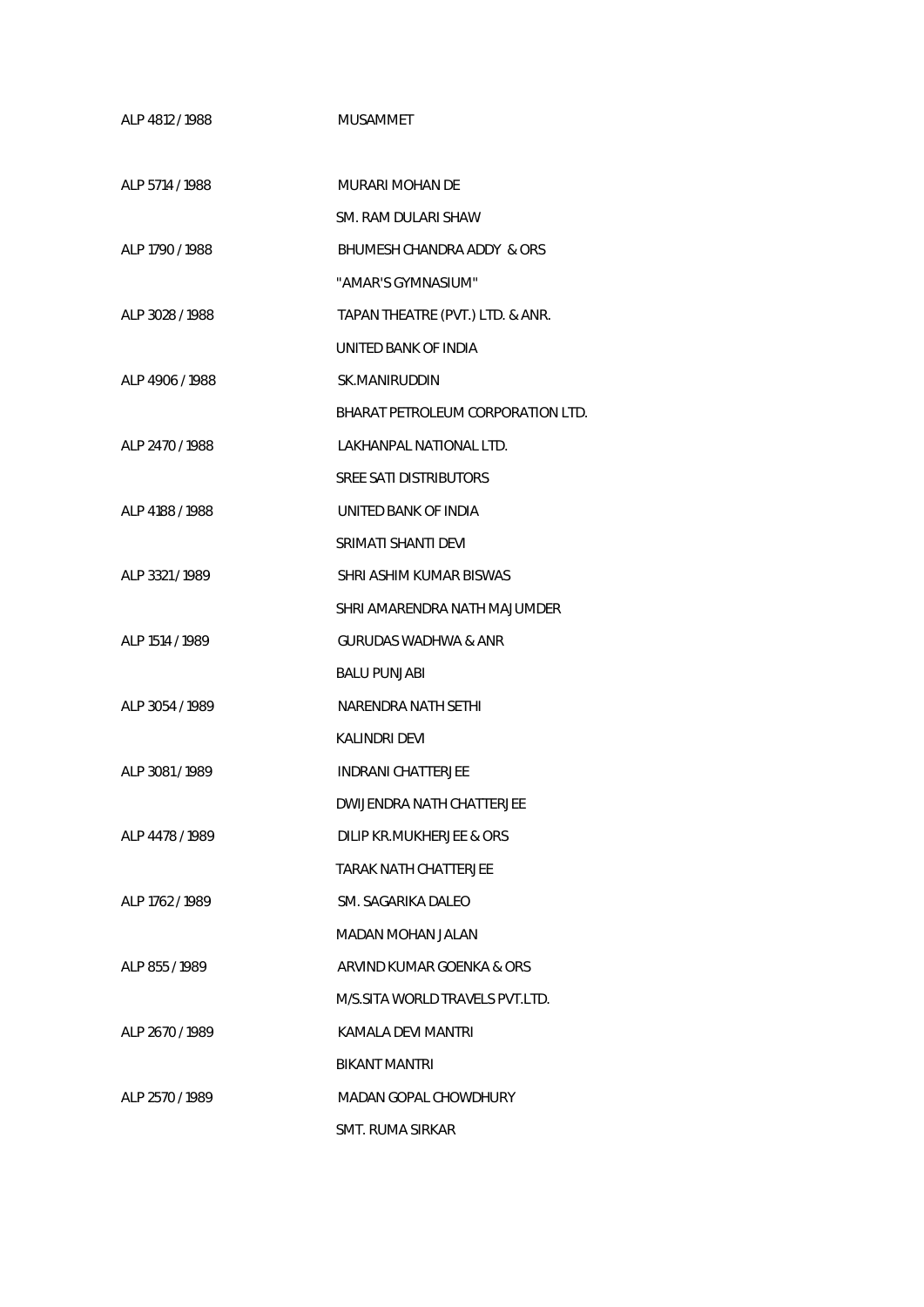| ALP 106 / 1989   | UNION BANK OF INDIA            |
|------------------|--------------------------------|
|                  | BIHAR MERCHANDISE P.LTD.       |
| ALP 2769 / 1989  | SRI PRADIP KUMAR DUTTA & ANR.  |
|                  | SRI RAJESH CHANDRA GHOSH       |
| ALP 4265 / 1989  | SM.KUSUM AGARWAL               |
|                  | SRI RANENDRA KISHORE MAJUMDAR  |
| AI P 1327 / 1989 | <b>GORACHAND MULLICK</b>       |
|                  | MOLLA MOHD. SAIFUDDIN          |
| ALP 3055 / 1989  | M/S. SATYANARAYAN REJESHKUMAR  |
|                  | M/S. PAWAN KUMAR ANIL KUMAR    |
| ALP 3033 / 1989  | <b>TARACHAND ROY</b>           |
|                  | ABUL HASNATH                   |
| ALP 3327 / 1989  | SMT. SAROJ PACHASIA & ORS.     |
|                  | RADHESHYAM AGARWALLA           |
| ALP 525 / 1990   | UNITED BANK OF INDIA           |
|                  | EASTERN DOCKING & ENGG. CO.    |
| ALP 375 / 1990   | MAKALU TRADING (P) LTD. & ANR. |
|                  | MR.SINHA                       |
| ALP 44 / 1990    | ALLAHABAD BANK                 |
|                  | MOTILALL AGARWALLA             |
| ALP 2490 / 1990  | UNITED BANK OF INDIA & ORS     |
|                  | SMT. SUCHITA CHAUDHURY         |
| ALP 764 / 1990   | KALYAN KUMAR DASGUPTA          |
|                  | <b>ANALENDU DE</b>             |
| ALP 832/1990     | SMT.SHYAMALI SIRCAR            |
|                  | ASHIM KR.SIRCAR                |
| ALP 351/1990     | OMAZI FAZLUR RAHMAN            |
|                  | AYUB KHANM                     |
| ALP 3277 / 1990  | MRS. MEENA TALUKDAR            |
|                  | PARTHA TALUKDARE               |
| ALP 4050 / 1990  | SURESH GUPTA & ORS             |
|                  | RAM BILAS SINGH                |
| ALP 3309 / 1990  | RANJIT BHATTACHARYA            |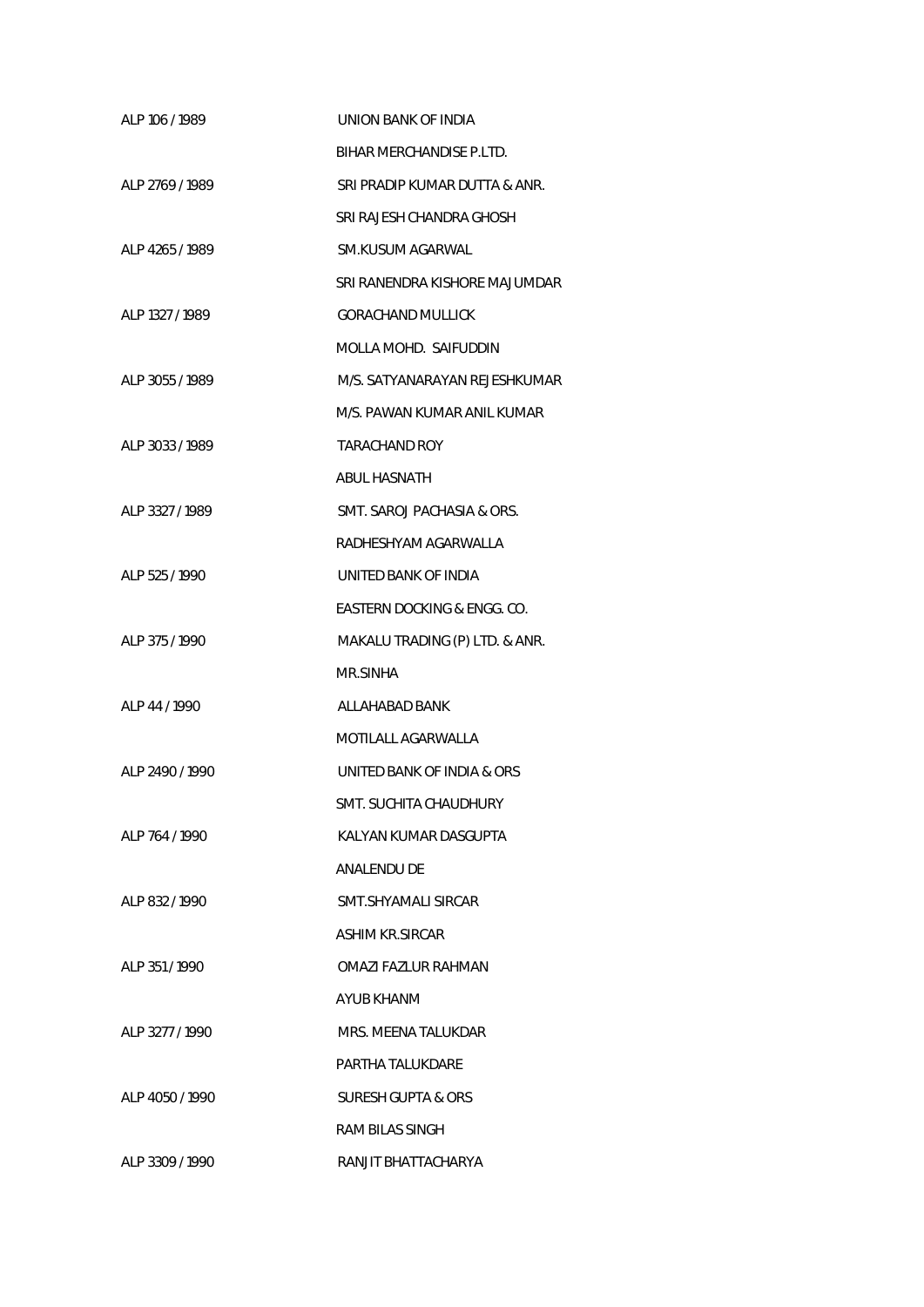|                 | NEW DARJEELING UNION TEA CO.LTD           |
|-----------------|-------------------------------------------|
| ALP 1322 / 1990 | WEST BENGAL STATE ELECTRICITY BOARD & ANR |
|                 | PATIT PABAN BERA                          |
| ALP 1315 / 1990 | SRI SAILENDRA PARESKH & ORS               |
|                 | MRS.ANIS FATMA BEGUM, MUTWALLA            |
| ALP 3288 / 1990 | <b>VISHAWANATH PUROHIT</b>                |
|                 | <b>GAYA PRASAD TRIVEDI</b>                |
| ALP 725 / 1991  | SHRI NARAYAN DAS MULLICK & ORS.           |
|                 | SRI BISWANATH PANDIT                      |
| ALP 1977 / 1991 | MINTO PARK SYNDICATE & ORS                |
|                 | GENERAL ELECTRIC CO. OF INDIA LTD.        |
| ALP 312 / 1991  | THE BANK OF TOKYO & MITSUBISHI LTD.       |
|                 | M/S. SILVER SHIP MARITIME AGENCIES P.LTD  |
| ALP 1130 / 1991 | TAPAN KUMAR BISWAS & ANR                  |
|                 | CALCUTTA NAIR SERVICE SOCIETY             |
| ALP 2218 / 1991 | THE BENGAL DOOARS NATIONAL TEA CO.LTD.    |
|                 | SUKUMAR ROY                               |
| ALP 314 / 1991  | SMT. CHAYA CHANDRA                        |
|                 | SHRI KAJAL KR. CHANDRA                    |
| ALP 202 / 1991  | MRS. DIVYA JALAN                          |
|                 | M/S. CHAMARIA PROPERTIES PVT. LTD.        |
|                 |                                           |
| AI P 201 / 1991 | <b>AMITAVA MITTER</b>                     |
|                 | <b>FERRAZZINIS BAKERY</b>                 |
| ALP 917 / 1991  | CRYSTAL PROPERTIES PVT LTD. & ANR         |
|                 | SHRI DEPENDRANATH                         |
| ALP 2037 / 1991 | SHRI NIRANJAN MONDAL & ANR                |
|                 | ARDHENDU SEKHAR DUTTA                     |
| ALP 3747 / 1992 | RATAN CHAND BURMAN & ORS                  |
|                 | SHRI DINDAYAL AGARWALA                    |
| ALP 2110 / 1992 | PHANI BHUSAN DAS                          |
|                 | BARINDRA KR. DHAR                         |
| ALP 3722 / 1992 | RATHINDRA NATH DEY & ANR                  |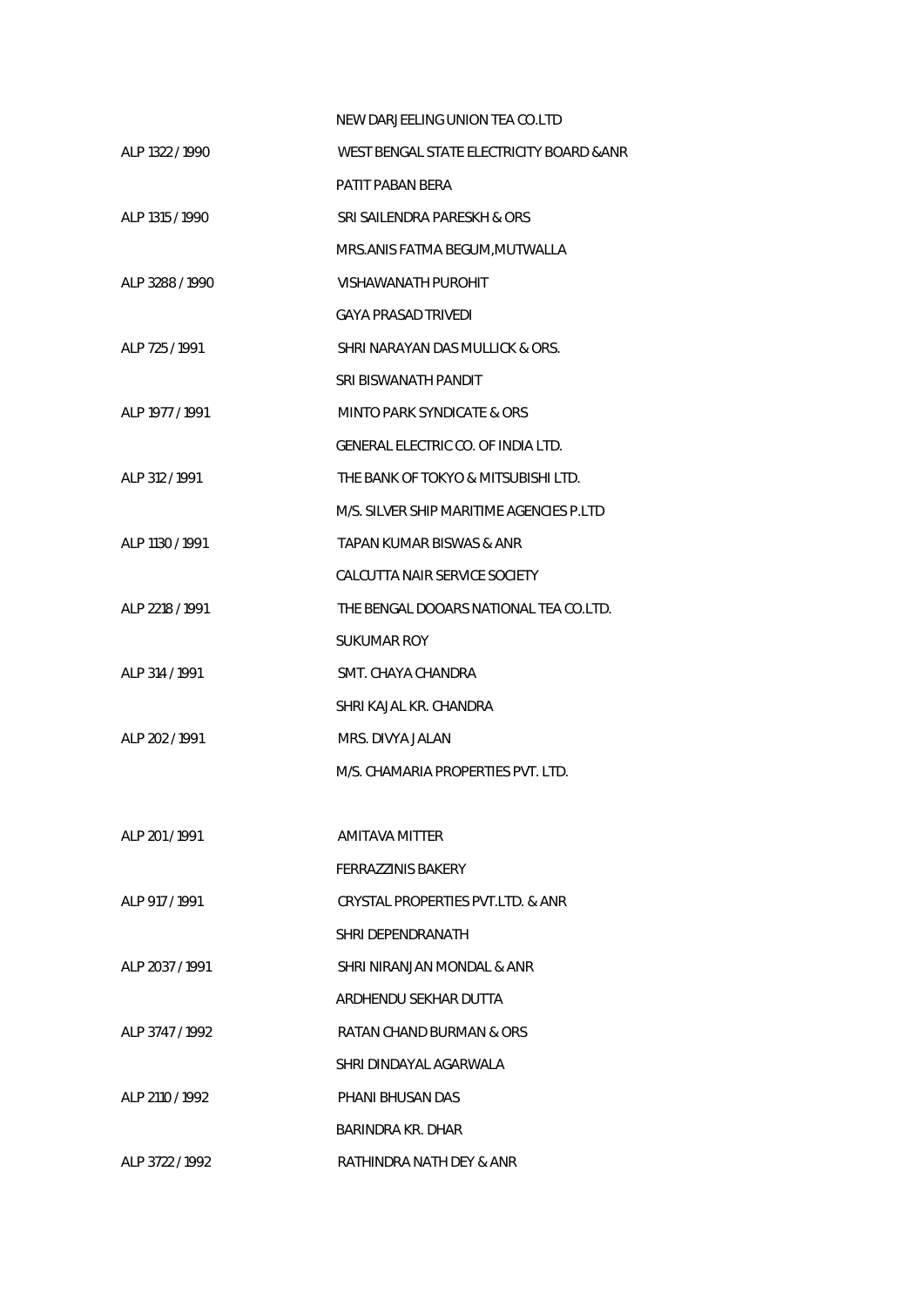|                  | DILIP KUMAR DEY                      |
|------------------|--------------------------------------|
| ALP 2184 / 1992  | BHARAT OVERSEAS BANK LTD.            |
|                  | PUSHKAR MALHOTRA                     |
| ALP 1466 / 1992  | INDUSTRIAL DEVELOPMENT BANK OF INDIA |
|                  | PAPYRUS PAPERS LTD.                  |
| AI P 2148 / 1992 | RABINDRA NATH BISWAS & ORS           |
|                  | PANCHU GOPAL CHATTAPADHYAY           |
| ALP 1229 / 1992  | DELTA INDUSTRIES LTD & ANR           |
|                  | UNITED BANK OF INDIA                 |
| ALP 505/1992     | SM.RITA KUNDU                        |
|                  | ARUP KUNDU                           |
| ALP 1652 / 1992  | SM. RANU BANERJEE & ANR.             |
|                  | SHRI SUDHIR KUMAR CHAKRABORTY        |
| AI P 688 / 1993  | BIRENDRA NATH DUTT & ANR.            |
|                  | SMT. SHUSHILA CHOUDHURY              |
| ALP 1167 / 1993  | SMT. RENU BALA GHOSH                 |
|                  | SHRI ARUN PRAKASH KHAN               |
| ALP 65/1993      | ASOK RAHUT                           |
|                  | <b>BISWAJIT BASU</b>                 |
| ALP 1259 / 1993  | SMT. KRISHNA BHATTACHARJEE           |
|                  | SRI SURESH CHANDRA BHOWMICK          |
| ALP 1261 / 1993  | <b>SMT. PARBATI SEN</b>              |
|                  | SMT. MANDIRA KR. BHOJNAGARWALLA      |
| ALP 1652 / 1993  | UN CHUNG CHAIN                       |
|                  | <b>TEMPA LANDU</b>                   |
| ALP 1923 / 1993  | SRI KUMARESH CHANDRA BOSE            |
|                  | SMT.RADHARANI SAHA                   |
| ALP 1316 / 1993  | SRI KAMAL SETH                       |
|                  | CITI BANK N.A.                       |
| ALP 1330 / 1993  | G.E.C. ALSTHOM INDIA LTD. & ORS.     |
|                  | <b>GENELEC LTD.</b>                  |
| ALP 1263 / 1993  | <b>TOOLS SUPPLIERS PVT. LTD.</b>     |
|                  | MRS. MANJULA SHAH                    |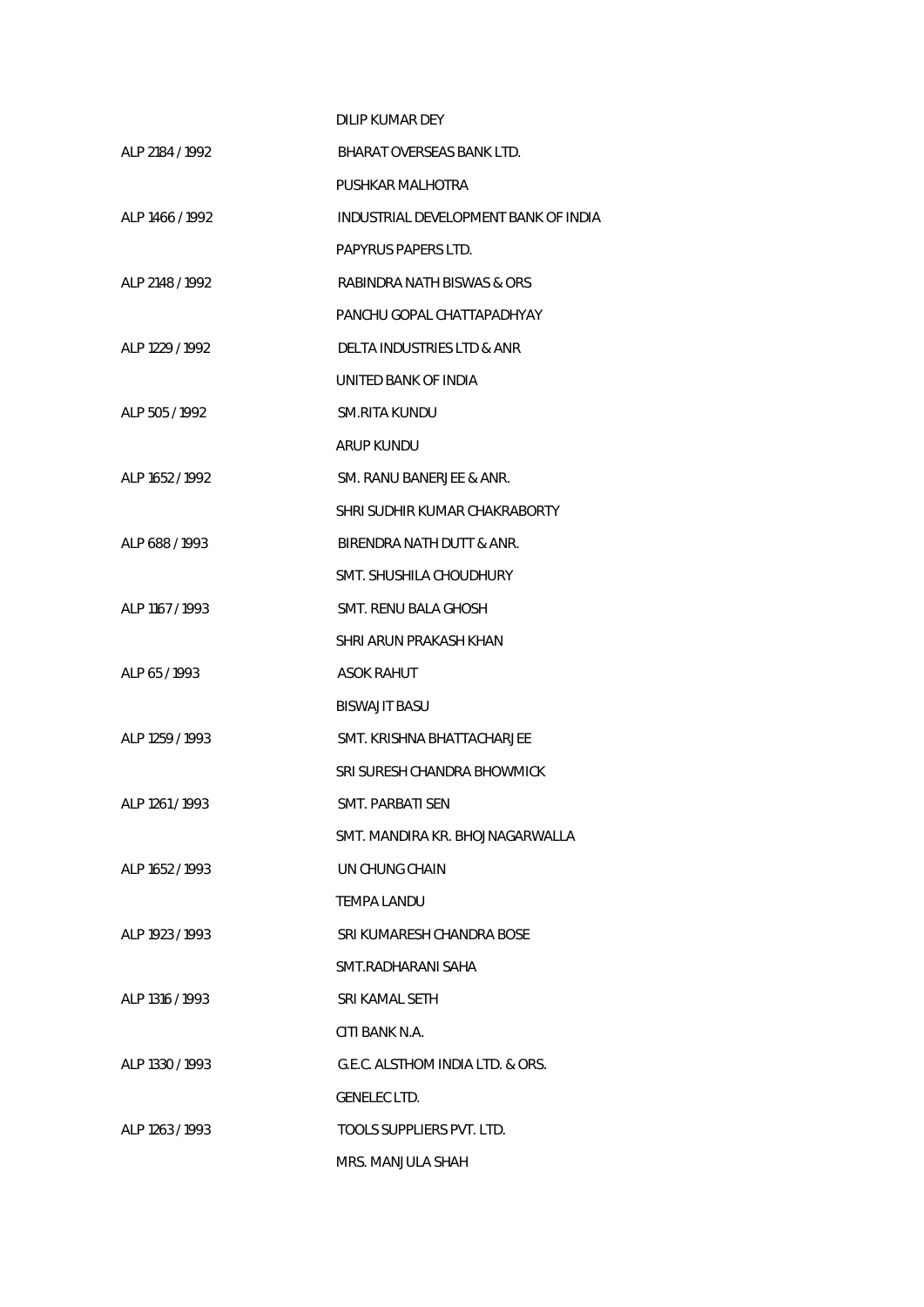| ALP 16 / 1993    | <b>SM.USHA BAGCHI</b>                   |
|------------------|-----------------------------------------|
|                  | PANKAJ KUMAR MITRA                      |
| ALP 15 / 1993    | THE MORAN TEA CO. (INDIA) LTD.          |
|                  | <b>SUDHIR PRAKASH</b>                   |
| ALP 1446 / 1993  | NARAYAN CHANDRA GHOSHAL & ANR           |
|                  | RATNA RASHID BANERJEE                   |
| ALP 317 / 1993   | SUNIL INVESTMENTS PVT.LTD.              |
|                  | METAL BOX INDIA LTD.                    |
| ALP 239 / 1993   | PROMOD KUMAR BHAGAT                     |
|                  | JESSOP & CO. LTD.                       |
|                  |                                         |
| ALP 185 / 1993   | M/S.NOBLE ALLOYS MANUFACTURES           |
|                  | M/S.MAA TARA ROADLINES                  |
| ALP 162 / 1993   | <b>MANGILAL PARAKH</b>                  |
|                  | SMT.SHYAMADEVI AGARWALA                 |
| ALP 2254 / 1993  | GLITTER LEASINGS & FINANCE CO. (P) LTD. |
|                  | <b>UPENDRA MONI TRIPATHI</b>            |
| ALP 3015 / 1993  | <b>TAPAS DASGUPTA &amp; ANR</b>         |
|                  | DHRUBA SEN                              |
| ALP 3635 / 1993  | <b>PULAK LAHIRI</b>                     |
|                  | <b>TRAFFIC JYMNASIUM</b>                |
| ALP 3793 / 1993  | SOTAC CORPN.                            |
|                  | THE SCIENTIFIC OFFICER                  |
| ALP 750 / 1993   | <b>MANOTOSH DAS GUPTA</b>               |
|                  | SRI SUPRIYA DAS GUPTA                   |
| AI P 2253 / 1993 | A JOY SANKAR ROY                        |
|                  | SRI SAKTI SANKAR ROY                    |
| ALP 644 / 1993   | <b>INDIA FOILS LTD.</b>                 |
|                  | <b>BISHNU BOSE</b>                      |
| ALP 639/1993     | UNITED BANK OF INDIA                    |
|                  | WESTING HOUSE SEXBY FARMERS LTD.        |
| ALP 2035 / 1993  | AMAR'S GYMNASIUM CLUB                   |
|                  | PRASANTA DUTTA                          |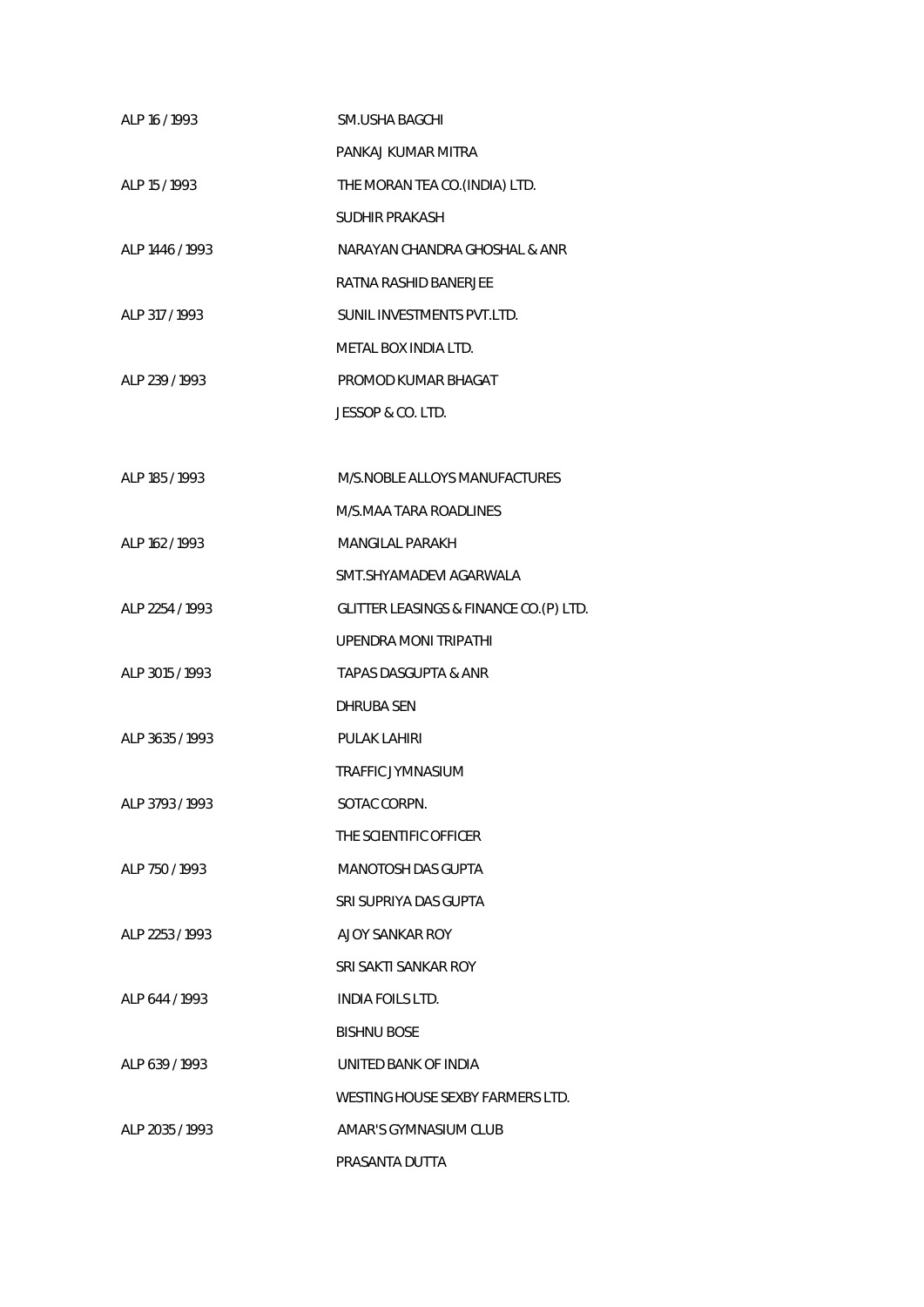| ALP 1260 / 1993 | SM. KRISHNA BHATTACHARJEE                |
|-----------------|------------------------------------------|
|                 | SRI SURESH CHANDRA BHOWMICK              |
| ALP 2485 / 1994 | KAMALA MITRA & ORS.                      |
|                 | SMT. ANIMA DASTIDAR                      |
| ALP 407/1994    | YASHOWARDHAN KHEMKA                      |
|                 | ORS.                                     |
| ALP 1238 / 1994 | SMT.LALMONI DEVI JAISWAL                 |
|                 | CHANDEW RAM                              |
| ALP 795/1994    | SMT.LALMONI DEVI JAISWAL                 |
|                 | SRI RAM JIBAN                            |
| AI P 794 / 1994 | SMT. LALMONI DEVI JAISWAL                |
|                 | SHRI MADAN MOHAN DAS                     |
| ALP 202 / 1994  | UNITED BANK OF INDIA                     |
|                 | PURBACHAL TRADERS BUREAU PVT. LTD.       |
| ALP 2678 / 1994 | INDIAN SEAMLESS FINANCIAL SERTIUS LTD.   |
|                 | DAMODAR CHAKRABORTY                      |
| ALP 2175 / 1994 | AMARENDRA NATH DUTTA & ANR.              |
|                 | DILIP KUMAR GHOSH                        |
| ALP 3128 / 1994 | RENUKA GUHA                              |
|                 | NITA GUHA                                |
| ALP 2928 / 1994 | SAMARENDRA NATH MITRA                    |
|                 | <b>SUSANTA DAS</b>                       |
| ALP 726 / 1994  | PROMOD STEEL INDUSTRIES PVT.LTD.         |
|                 | SM.SUMITRA DEVI JAISWAL                  |
| AI P 335 / 1994 | NISSAN DEVELOPERS & PROPERTIES PVT. LTD. |
|                 | DILIP BISWAS                             |
| ALP 332/1994    | NISSAN DEVELOPERS & PROPERTIES PVT. LTD. |
|                 | SMT. APARNA MALAKAR                      |
| ALP 1520 / 1994 | <b>GLAMDORF APARTMENTS LTD.</b>          |
|                 | SRI SHYAM BEHARI SINGH                   |
| ALP 2076 / 1994 | THE HONGKONG & SHANGHAI BANKG. CORPN.LTD |
|                 | SAMIRAN COONDOO                          |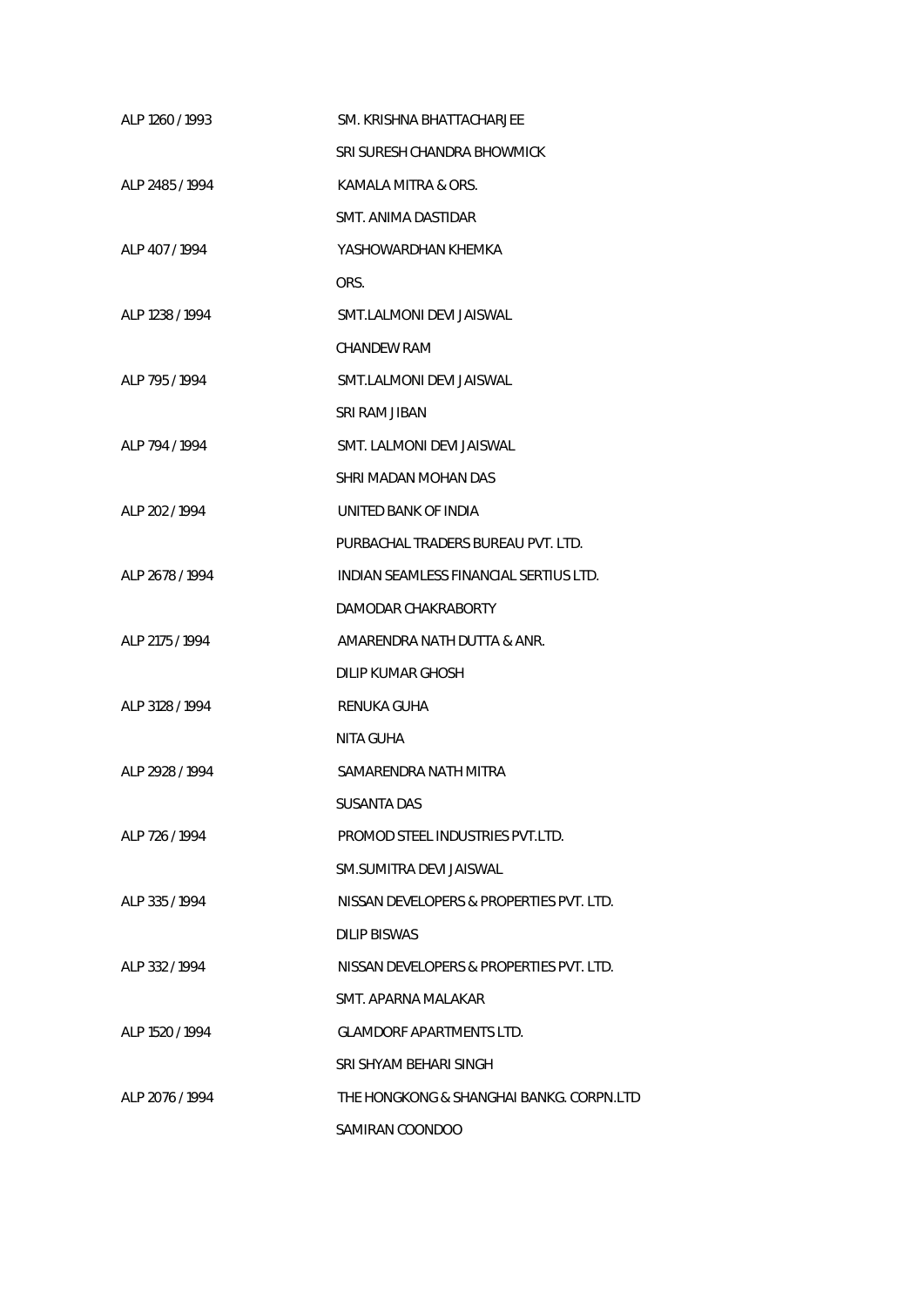| ALP 1954 / 1994 | HEMANT KUMAR GOENKA                      |
|-----------------|------------------------------------------|
|                 | SAVITRI DEVI SHARMA                      |
| ALP 1355 / 1994 | RAM GOPAL AGARWALA                       |
|                 | DHARAM PAL PREMRAJKA                     |
| ALP 1354 / 1994 | SREE SREE MADAN GOPAL JEW ETC ETC.       |
|                 | VINOD KUMAR AGARWALLA                    |
| ALP 76/1994     | SMT. LALMONI DEVI JAISWAL                |
|                 | SRI SIPHAI SHOW                          |
| ALP 270/1994    | SMT. LALMONI DEVI JAISWAL                |
|                 | SHRI JAGLAL YADAV                        |
| ALP 269 / 1994  | SMT. LALMONI DEVI JAISWAL                |
|                 | SHRI PANNALAL SHAW                       |
| ALP 268 / 1994  | SMT. LALMONI DEVI JAISWAL                |
|                 | SHRI RAMLAL KAIRI                        |
| ALP 2294 / 1994 | <b>MAYALATA SARDAR</b>                   |
|                 | KRISHNA CH.SARDAR                        |
| ALP 1239 / 1994 | SMT.LALMONI DEVI JAISWAL                 |
|                 | SHRI HARBANS THAKAR                      |
| ALP 2359 / 1994 | M/S. PODDAR SERVICES LTD.                |
|                 | M/S. INTERNATIONAL BLENDING & WERG.CORPN |
| ALP 2358 / 1994 | PALLAV KUMAR BANERJEE                    |
|                 | DEBASHISH BAJPAIE                        |
| ALP 403/1994    | PUNJAB NATIONAL BANK                     |
|                 | M/S. ELECTRICAL INDUSTRIES CORPN.        |
| ALP 2499 / 1994 | <b>PROTIMA BHOSE &amp; ANR.</b>          |
|                 | BOWREAH COTTON MILLS CO. LTD.            |
| ALP 1021 / 1994 | BOJOYNAGAR TEA CO.LTD.                   |
|                 | NARSINGDAS GUPTA                         |
| ALP 8 / 1995    | SEAROCK COMMERCE LTD.                    |
|                 | STATE BANK OF INDORE                     |
| ALP 901/1995    | DEVLMT. CONSULTANT (P) LTD.              |
|                 | <b>BELVED ENTERPRISES</b>                |
| ALP 1279 / 1995 | <b>HARA PRASAD MUKHERJEE</b>             |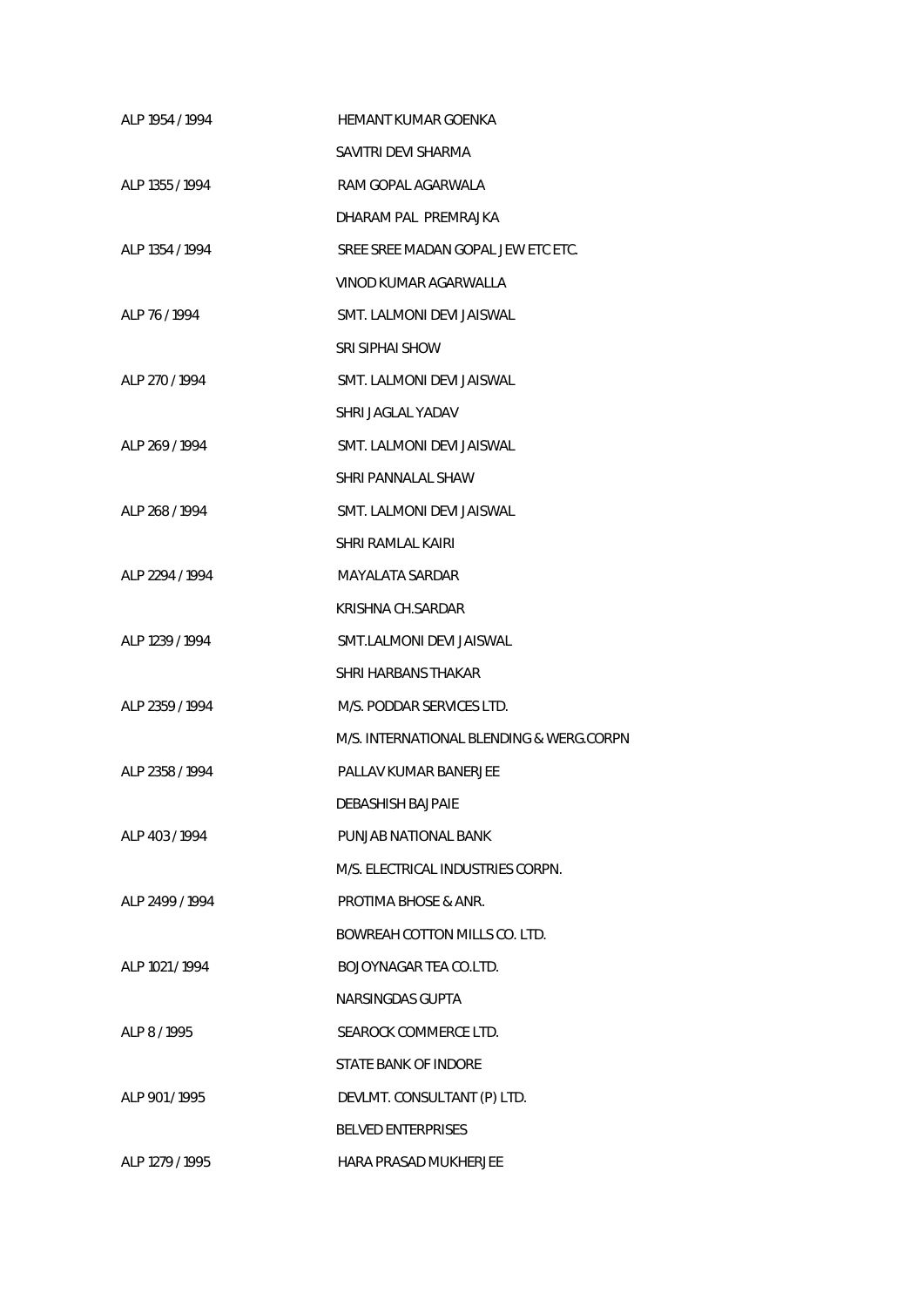|                 | M/S ALCOBEX METAL PVT LTD                |
|-----------------|------------------------------------------|
| ALP 1877 / 1995 | PARITOSH KUMAR MALLIK & ORS              |
|                 | CHATTURAM HARILRAM (P) LTD.              |
| ALP 1252 / 1995 | ASHOK KUMAR RAIDONI                      |
|                 | SM.SUSHILA KANODIA                       |
| ALP 5/1995      | GURU ISPAT LTD.                          |
|                 | STATE BANK OF INDIA                      |
| ALP 804 / 1995  | SMT. BHARATI CHAKRABORTY                 |
|                 | DEBDAS CHAKRABORTY                       |
| ALP 1798 / 1995 | SAMAR CHAUDHURY & ANR                    |
|                 | SM.SHYAMALI CHOUDHURY                    |
| ALP 746 / 1995  | SMT. INDRA JALAN                         |
|                 | ARUN KR. JALAN                           |
| ALP 1200 / 1995 | SRI RAMENDRA CHANDRA DEB & ANR           |
|                 | VISWA BHARATI                            |
| ALP 738 / 1995  | SMT.INDRA JALAN                          |
|                 | SRI PRAKASH JALAN                        |
| ALP 617 / 1995  | M/S PRIYA DARSHINI & ORS                 |
|                 | M/S INDODEEP LAND DEVLMT.& HOUSING CMPLX |
| ALP 4 / 1995    | SWASTIK EXTRUSIONS LTD.                  |
|                 | STATE BANK OF INDIA                      |
|                 |                                          |
| ALP 484 / 1995  | VINAY B.KAPADIA                          |
|                 | SAMIR S.PAREKH                           |
| ALP 20 / 1995   | HOWRAH FLOOR MILLS LTD.                  |
|                 | FRENCH MOTOR CAR LTD.                    |
| ALP 567/1995    | DILIP KR. CHAKRABORTY                    |
|                 | SRI SARAT CH. PADHI                      |
| ALP 40 / 1996   | KANAK PROJECTS LTD.                      |
|                 | LARSEN & TUBRO LTD.                      |
| ALP 49 / 1996   | KANAK PROPERTIES LTD.                    |
|                 | LARSEN & TOUBRO LTD.                     |
| ALP 32 / 1996   | JAYASHREE INDUSTRIES & ORS.              |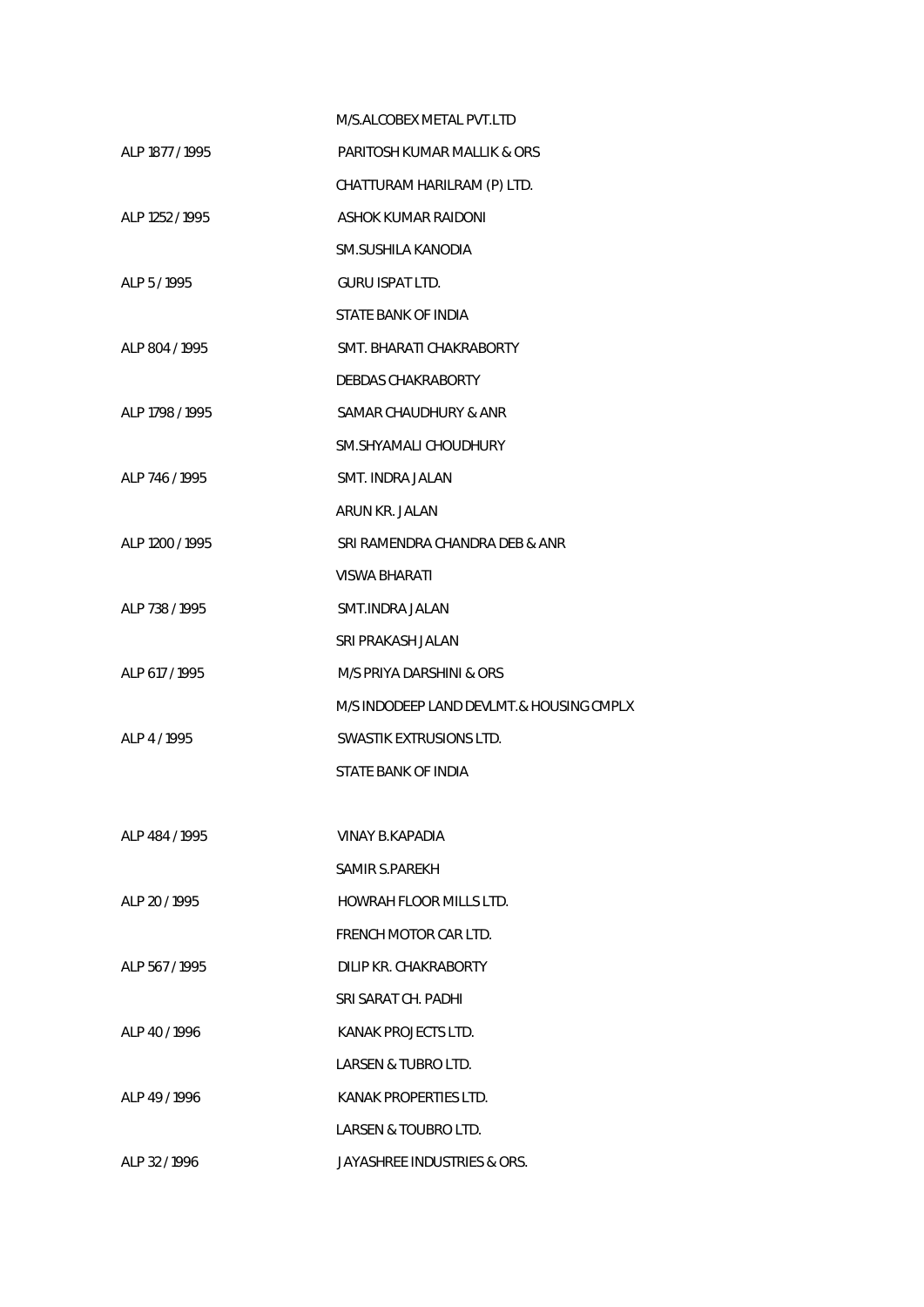|                | VIJAYA BANK                         |
|----------------|-------------------------------------|
| ALP 44 / 1997  | BHAG CHAND JAIN                     |
|                | SHRI PRASAD NATH THAKUR             |
| ALP 132 / 1997 | PRAHLAD RAI KHAITAN & ANR.          |
|                | DANKHA DEVI AGARWAL                 |
| ALP 82/1997    | VIJAY KEDIA                         |
|                | THE FEDERAL BANK                    |
| ALP 78 / 1997  | MD.KAMRUDDIN                        |
|                | <b>NURUL HUDA</b>                   |
| ALP 73/1997    | B.C.PAUL & SONS PVT.LTD.            |
|                | U.B.I.                              |
| ALP 86 / 1997  | RITU DROLIA                         |
|                | PLAZA PANCHSIL ESTATES P.LTD.       |
| ALP 85/1997    | RAJIB DROLIA                        |
|                | PLAZA PANCHSIL ESTATES P.LTD.       |
| ALP 15 / 1997  | <b>CHATTERJEE BROTHERS</b>          |
|                | UNITED BANK OF INDIA                |
| ALP 68/1997    | KAMAL COLD STORAGE PVT.LTD.         |
|                | STATE BANK OF INDIA                 |
| ALP 66 / 1997  | CALCUTTA PREMIER T.V. PVT. LTD.     |
|                | STATE BANK OF INDORE                |
| ALP 47/1997    | LAKHSMI NARAYAN JAISWAL ALIAS GUPTA |
|                | <b>UCO BANK</b>                     |
| ALP 9/1997     | REV.DR.D.C.GARAI & ORS              |
|                | <b>SM.MALA ROY CHOWDHURY</b>        |
| ALP 75A / 1997 | PRANAB KR.GANGULY                   |
|                | STATE BANK OF INDIA                 |
| ALP 56 / 1997  | M/S.B.M.INDUSTRIES                  |
|                | STATE BANK OF INDIA                 |
| ALP 7/1997     | <b>JUI BHATTACHARJEE</b>            |
|                | DEBABRATA SAHA                      |
| ALP 22 / 1997  | SURJAN LAL                          |
|                | <b>BALESWAR SHAW</b>                |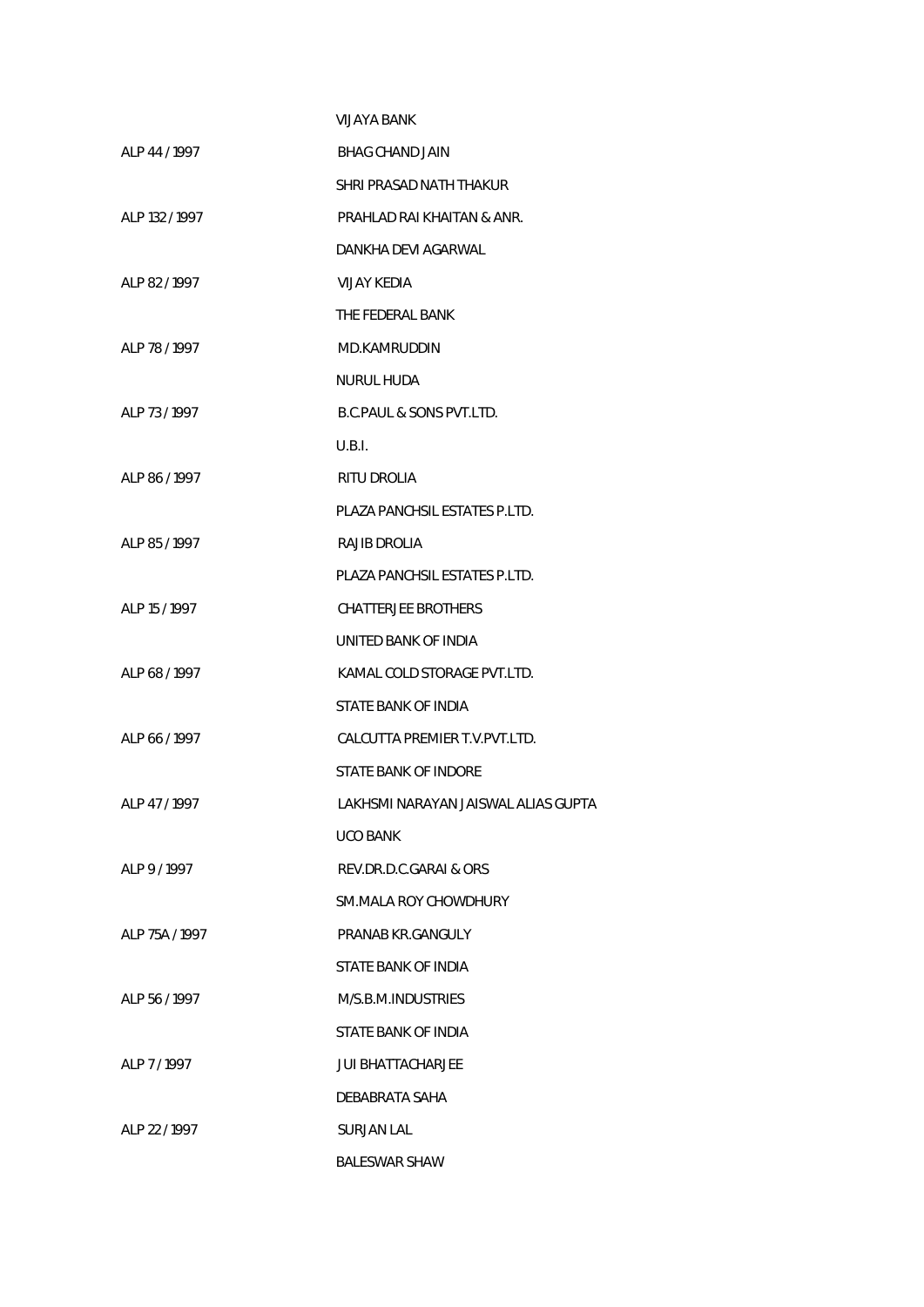| ALP 4 / 1997  | DR. ADITI NANDAN BERA                     |
|---------------|-------------------------------------------|
|               | <b>SMT.RENU BERA</b>                      |
| ALP 34 / 1997 | KARNATAKA AGRO CHEMICALS                  |
|               | SRI DURGA PADO PANDA                      |
| ALP 89 / 1997 | HINDUSTHAN RING GEARS & ANR.              |
|               | <b>DENA BANK</b>                          |
| ALP 94 / 1997 | CROWN RUBBER INDUSTRIES PVT. LTD. & ANR.  |
|               | PUNJAB NATIONAL BANK & ANR.               |
| ALP 91/1997   | O C KRISHNAN.                             |
|               | PUNJUB NATIONAL BANK.                     |
|               |                                           |
| ALP 22 / 1998 | GANGADHAR BANERJEE & CO.PVT.LTD.& ORS.    |
|               | ALLAHABAD BANK                            |
| ALP 69 / 1998 | THE WELLAND GOULDSMITH EDUCATIONAL&CHARIT |
|               | <b>JAGADISH RAJAK</b>                     |
| ALP 63/1998   | <b>LAKMIPAT KOTHARI</b>                   |
|               | <b>SAKTI BANERJEE</b>                     |
| ALP 56 / 1998 | SRI RADHA RAMAN JEW THAKUR MAHARAJ        |
|               | M/S CEICO PVT.LTD.                        |
| ALP 60/1998   | AMAR MILLS CO.PVT.LTD.                    |
|               | <b>MAYFAIR NURSING HOME PVT.LTD.</b>      |
| ALP 78 / 1998 | RAM KARAN BHUWALKA                        |
|               | BANARSHI LAL BHUWALKA                     |
| ALP 74 / 1998 | RAHUL BUSINESS PVT.LTD.                   |
|               | UNITED BANK OF INDIA                      |
| ALP 71/1998   | JAYANTA CHATTERJEE                        |
|               | KUMAR EXPORTS PVT.LTD.                    |
| ALP 70/1998   | <b>JAYANTA CHATTERJEE</b>                 |
|               | KUMAR EXPORTS PVT.LTD.                    |
| ALP 73/1998   | ODEON COSMETIC PVT.LTD.                   |
|               | THE CATHOLIC SYRIAN BANK LTD.             |
| ALP 67/1998   | UMESH COLD STORAGE & ORS.                 |
|               | <b>BANK OF BARODA</b>                     |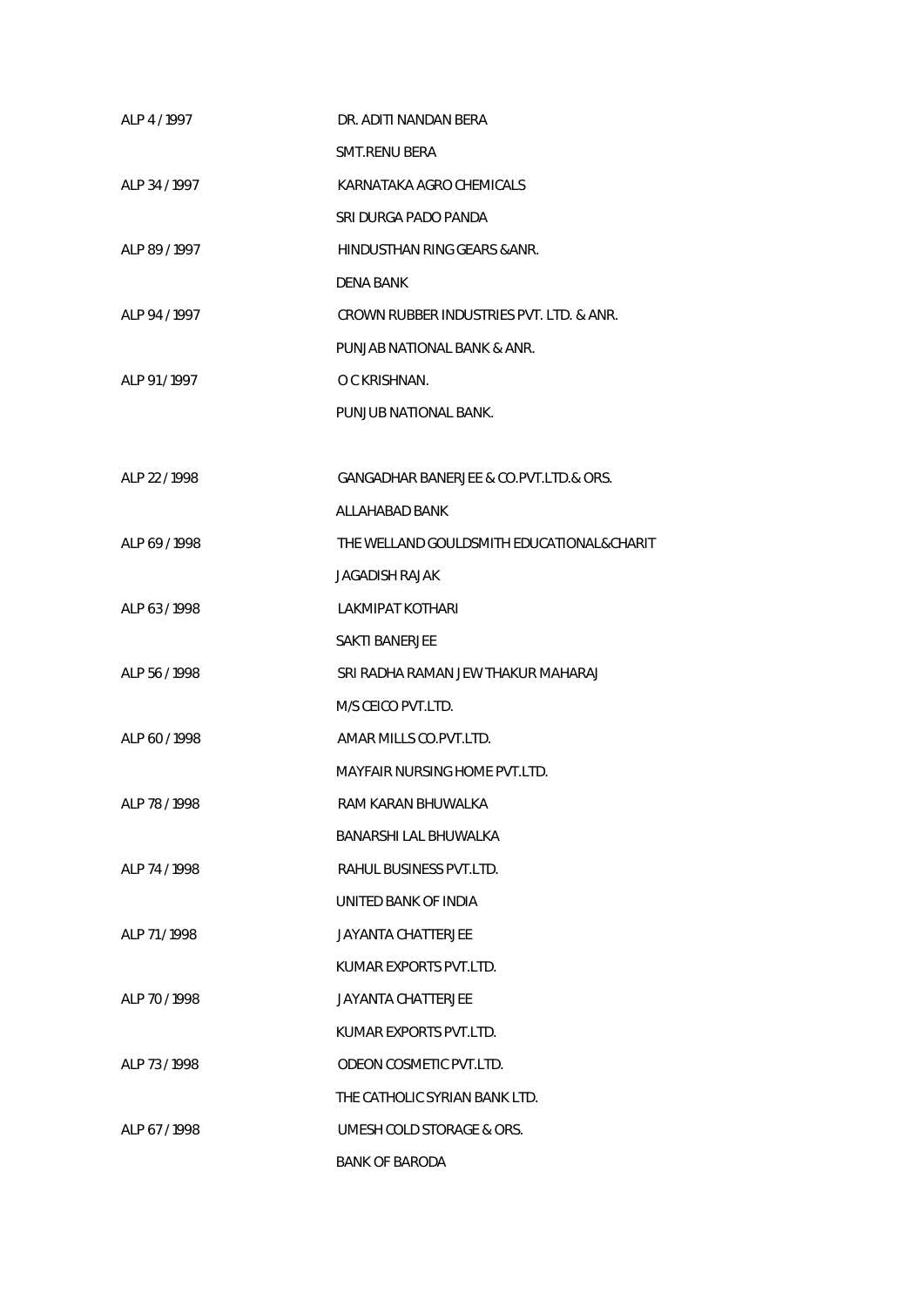| ALP 26 / 1998  | TEA PACKS SPECIALITY LTD.          |
|----------------|------------------------------------|
|                | CENTRAL BANK OF INDIA              |
| ALP 51/1998    | REV.P.S.TINGLOO & ANR.             |
|                | CHURCH OF NORTH INDIA ASSON.       |
| ALP 29 / 1998  | AMAR DUTTA                         |
|                | UNITED BANK OF INDIA               |
| ALP 3/1998     | ABN AMRO BANK                      |
|                | UNITED BANK OF INDIA               |
| ALP 13 / 1998  | NATIONAL INSURANCE CO. LTD.        |
|                | SALIMAR COLD STORAGE PVT.LTD.      |
| AI P 33/1999   | HINDUSTAN LEVER LTD.               |
|                | THE REGISTRAR OF TRADE MARKS       |
| ALP 37 / 1999  | MOUSHUMI DAS (BHOWMIK)             |
|                | <b>DEBASISH DAS</b>                |
| ALP 35/1999    | USHA INDUSTRIES & ORS.             |
|                | UCO BANK                           |
| ALP 70/1999    | SAWAL RAM JHUNJHUNWALA             |
|                | LAXMINARAYAN TARACHAND             |
| ALP 41/1999    | EASTERN COIL PVT.LTD.              |
|                | UNION OF INDIA                     |
| ALP 236 / 1999 | SWAIKA VANASPATI PRODUCTS LIMITED. |
|                | UNITED BANK OF INDIA               |
| ALP 162 / 1999 | CRYSTAL PLYWOOD PVT.LTD.           |
|                | THE FEDERAL BANK LTD.              |
| ALP 152 / 1999 | KALPANA LAMP & COMPONENTS LTD.     |
|                | PRABIN CHOWDHURY                   |
| ALP 151/1999   | M/S PUNAM BRIGHT STEEL CO.         |
|                | STATE BANK OF INDORE               |
| ALP 149 / 1999 | ATAUR RAHMAN                       |
|                | STATE BANK OF MYSORE               |
| ALP 150 / 1999 | SREE NARAYAN PANDAY                |
|                | STATE BANK OF INDORE               |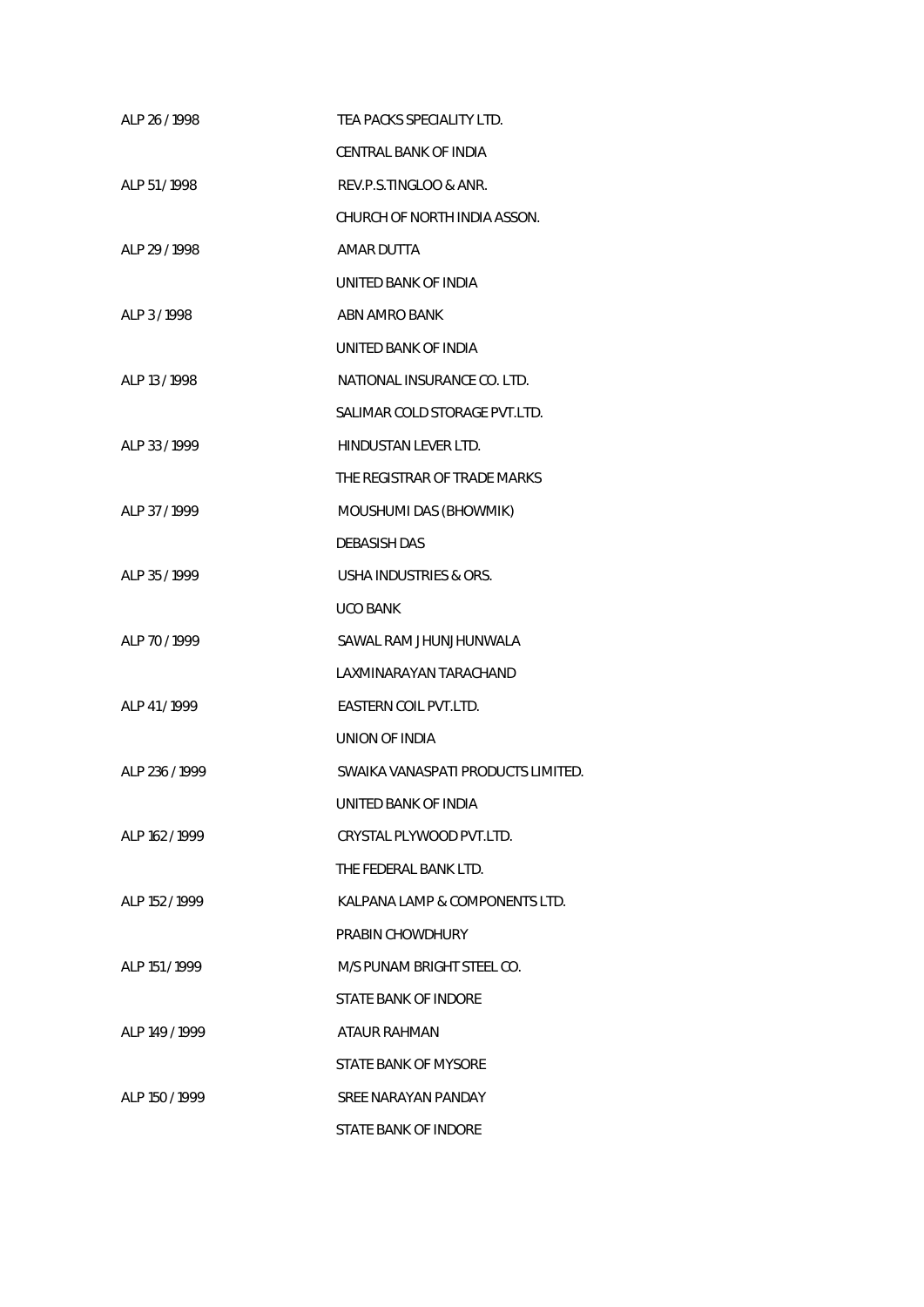| ALP 165 / 1999  | STATE BANK OF INDIA                  |
|-----------------|--------------------------------------|
|                 | THE FEDERAL BANK LTD.                |
| AI P 164 / 1999 | <b>ASHOKE PAUL &amp; ANR.</b>        |
|                 | <b>KAUSHIK PAL</b>                   |
| ALP 128 / 1999  | PLATINUM FINANCE LIMITED & ANR       |
|                 | DHANALAKSHMI BANK LIMITED            |
| ALP 129 / 1999  | EAST INDIA RUBBER WORKS (P) LIMITED  |
|                 | ALLAHABAD BANK                       |
| ALP 169 / 1999  | SHREE TIR UPATI EXPORTS              |
|                 | PUNJAB & SIND BANK                   |
| ALP 210 / 1999  | SARVESH CHOWDHURY                    |
|                 | SAMBHU CHARAN GHOSH                  |
| AI P 207 / 1999 | SARVESH KUMAR CHOUDHURY & ANR        |
|                 | SAMBHU CHARAN GHOSH                  |
| ALP 190 / 1999  | EASTERN PAPER MILLS LTD.             |
|                 | <b>UNITED BANK</b>                   |
| ALP 175 / 1999  | SANTOSH KUMAR TULSIYAN               |
|                 | VIJAYA BANK                          |
| ALP 174 / 1999  | MODI KOREA TELE COMUNICATION LTD.    |
|                 | APCON CONSULTANTS PVT. L.TD.         |
| AI P 173 / 1999 | LG.ENGINEER PVT. LTD.                |
|                 | STATE BANK OF INDIA                  |
| ALP 172 / 1999  | DR.SUNIL KUMAR MONDAL                |
|                 | PUSPA DEVI SAROFF                    |
| AI P 126 / 1999 | MANJU SARKAR & ANR.                  |
|                 | STATE BANK OF INDIA                  |
| AI P 134 / 1999 | SREE VENKATESWARA ENTERPRISE LIMITED |
|                 | <b>BANK OF INDIA</b>                 |
| ALP 137 / 1999  | ARUN KUMAR JAGATRAMKA                |
|                 | JAGAT COMMERCIAL CORPORATION         |
| ALP 122 / 1999  | M.P.CARBIDE & CHEMICALS LTD.         |
|                 | ALLAHABAD BANK                       |
| ALP 123 / 1999  | TATA FINANCE LTD.                    |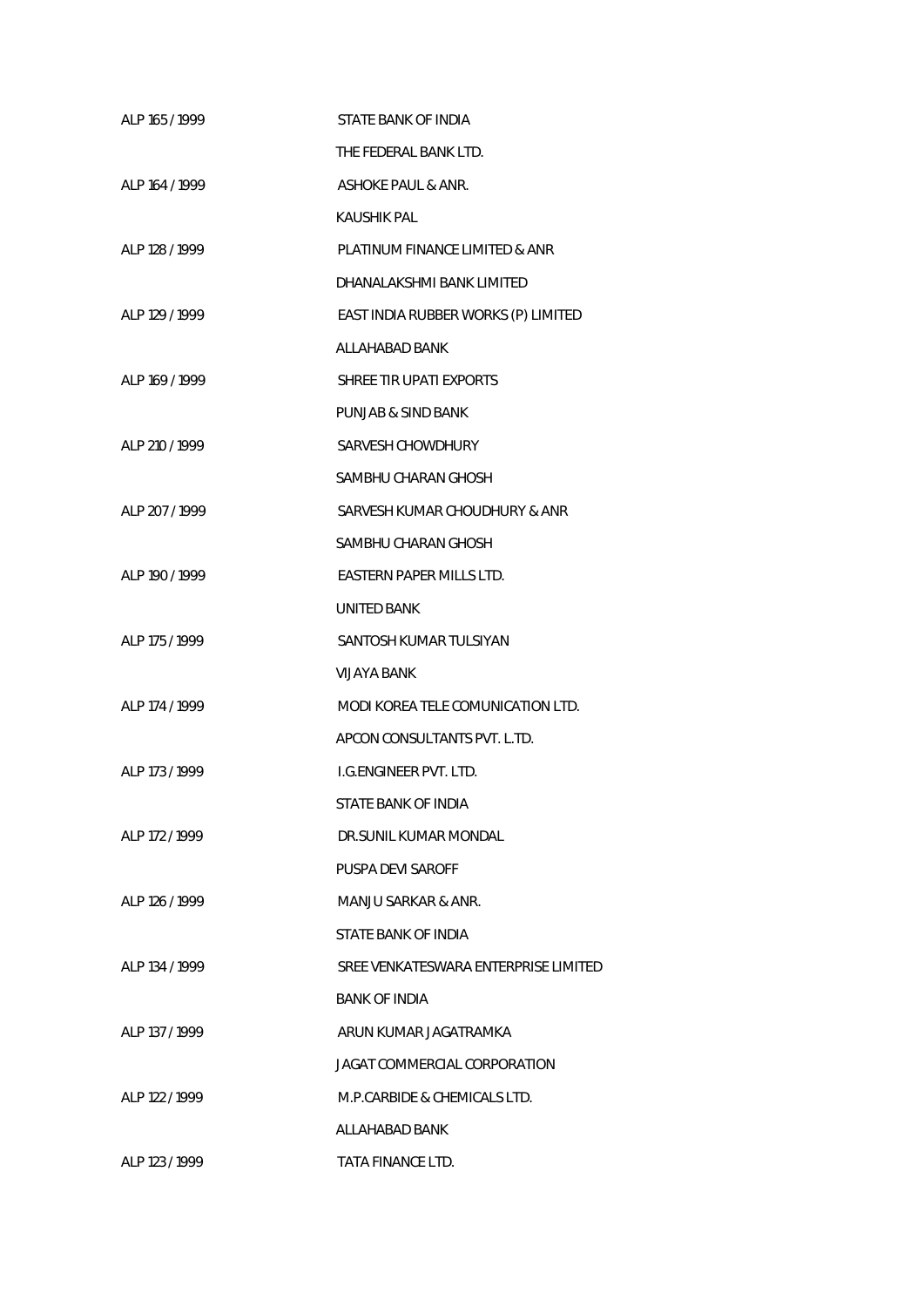|                | KAUSHIK CHATTERJEE                       |
|----------------|------------------------------------------|
| ALP 124 / 1999 | KASHI NATH ROY                           |
|                | ALLAHABAD BANK                           |
| ALP 117 / 1999 | M/S D.S.DISTRIBUTING HOUSE               |
|                | UNION BANK OF INDIA                      |
| ALP 121 / 1999 | BAGLA & CO.                              |
|                | THE BANK OF RAJASTHAN LTD.               |
| ALP 209 / 1999 | AJAY KR.BASU                             |
|                | PRASANTA KR.BASU.                        |
| ALP 143 / 1999 | SAMANTA MILLING & MANUFACTURING PVT.LTD. |
|                | STATE BANK OF INDIA                      |
| ALP 145 / 1999 | BAIJNATH AGARWAL                         |
|                | IMPERIAL AGRO FOODS (PVT) LTD.           |
| ALP 146 / 1999 | SRI DIPAK DE & ANR                       |
|                | RAMENDRA KUMAR DUTTA                     |
| ALP 147 / 1999 | ATARI ELECTRONICS PRIVATE LIMITED        |
|                | <b>BANQUE NATIONALE DE PARIS</b>         |
| ALP 205 / 1999 | RAMA KRISHNA NATH & ORS.                 |
|                | SRI AMAL KRISHNA BANIK                   |
| ALP 30/1999    | DREDGING & DESILTATION CO. PVT.LTD.      |
|                | <b>BANK OF BARODA</b>                    |
|                |                                          |
| ALP 98/1999    | NARESH CHOWDHURY                         |
|                | SOLAR (OVERSEAS) ENG.CO.                 |
| ALP 29 / 1999  | DR.SUNIL KUMAR MONDAL                    |
|                | PRADIP KUMAR MONDAL                      |
| ALP 27 / 1999  | PAM DEVELOPMENT PVT.LTD.                 |
|                | UNION OF INDIA                           |
| ALP 26 / 1999  | JAMNALAL DEPURA                          |
|                | <b>BALLABH BHUTRA</b>                    |
| ALP 25 / 1999  | <b>G.L.MODI &amp; SONS</b>               |
|                | THE VYSYA BANK LTD.                      |
| ALP 7/1999     | STATE OF W.B.                            |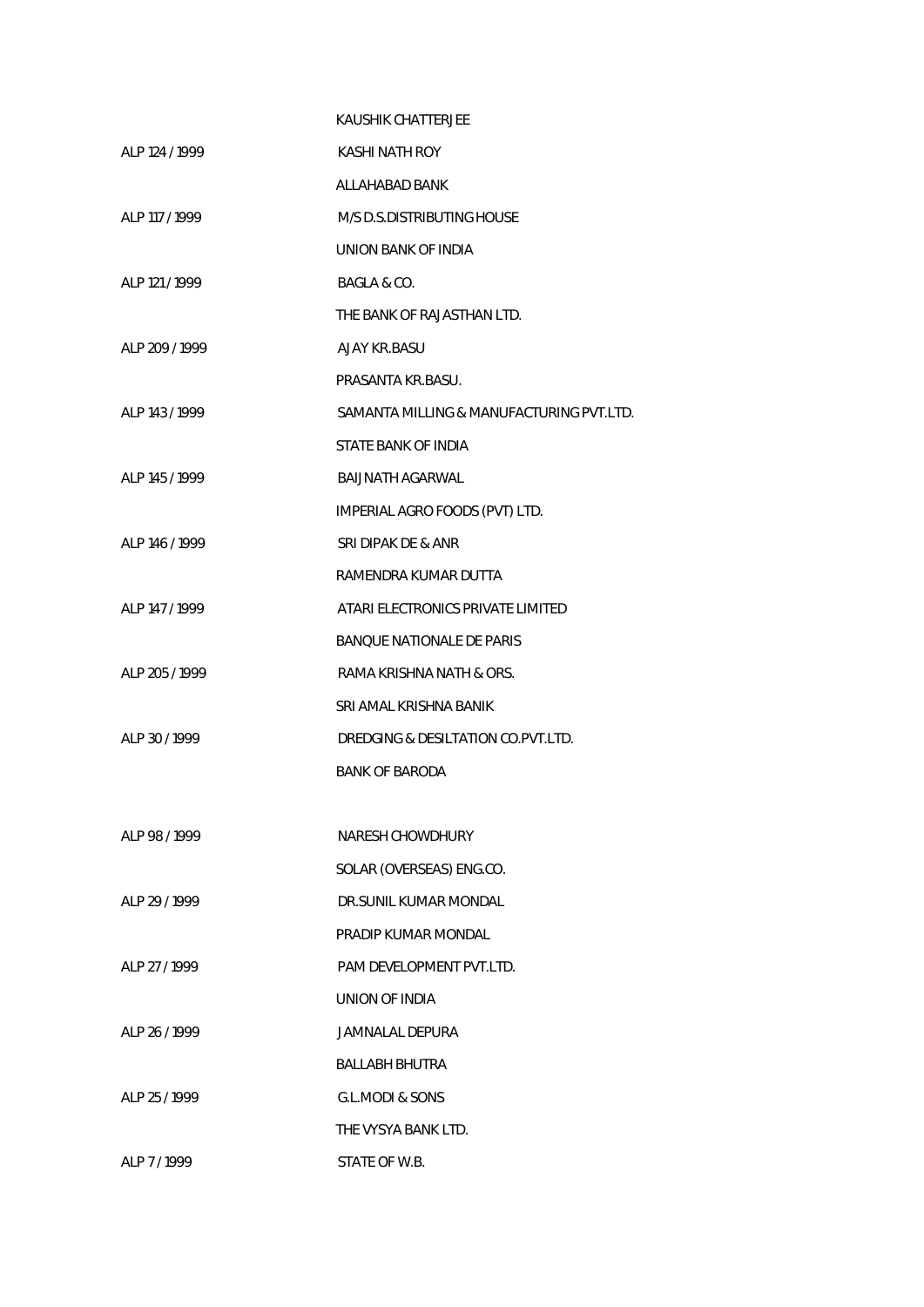|                | M.R.MONDAL                             |
|----------------|----------------------------------------|
| ALP 22/1999    | PUNJAB & SIND BANK                     |
|                | RAJINDER SINGH                         |
| AI P 9/1999    | M/S.SCRAP FLOW & ORS.                  |
|                | <b>INDIAN BANK</b>                     |
| ALP 10/1999    | M/S.MURARI MOHAN AGARWALA & ORS.       |
|                | INDIAN BANK                            |
| ALP 19 / 1999  | FIRE & SAFETY APPLIANCES COMPANY & ANR |
|                | ALLAHABAD BANK                         |
| ALP 5/1999     | PUNJAB & SIND BANK                     |
|                | <b>NAGESH MEHTA</b>                    |
| ALP 6/1999     | SUBRANA BANIK SAMAJ OF CALCUTTA        |
|                | <b>DIPAK KR.DUTTA</b>                  |
| ALP 3/1999     | M/S.NATIONAL STARCH PRODUCTS PVT.LTD.  |
|                | <b>BANK OF INDIA</b>                   |
| ALP 4/1999     | PUNJAB & SIND BANK                     |
|                | PRIYAVART CHOUDHURY                    |
| ALP 11 / 1999  | PRABIR ROY CHOWDHURY                   |
|                | PUNJAB & SIND BANK                     |
| ALP 12 / 1999  | SEARSOLE CHEMICALS LTD.& ORS.          |
|                | <b>BANK OF INDIA</b>                   |
| ALP 233/1999   | PARTHA KUMAR MITRA                     |
|                | AURORA ATHLETIC ASSN.                  |
| ALP 234 / 1999 | GOBARDHAN LAL MANDHANA                 |
|                | RANJAN BANERJEE                        |
| ALP 227 / 1999 | SAKTI RANJAN MISRA                     |
|                | STATE BANK OF INDIA                    |
| ALP 230 / 1999 | AMARENDRA NATH DAWN                    |
|                | RAMDULAL GHOSH                         |
| ALP 228 / 1999 | ASHIM KUMAR BANERJEE                   |
|                | SMT.MADHURI AGARWAL                    |
| ALP 224 / 1999 | CENTRAL BANK OF INDIA                  |
|                | AMIYA KUMAR SAHU                       |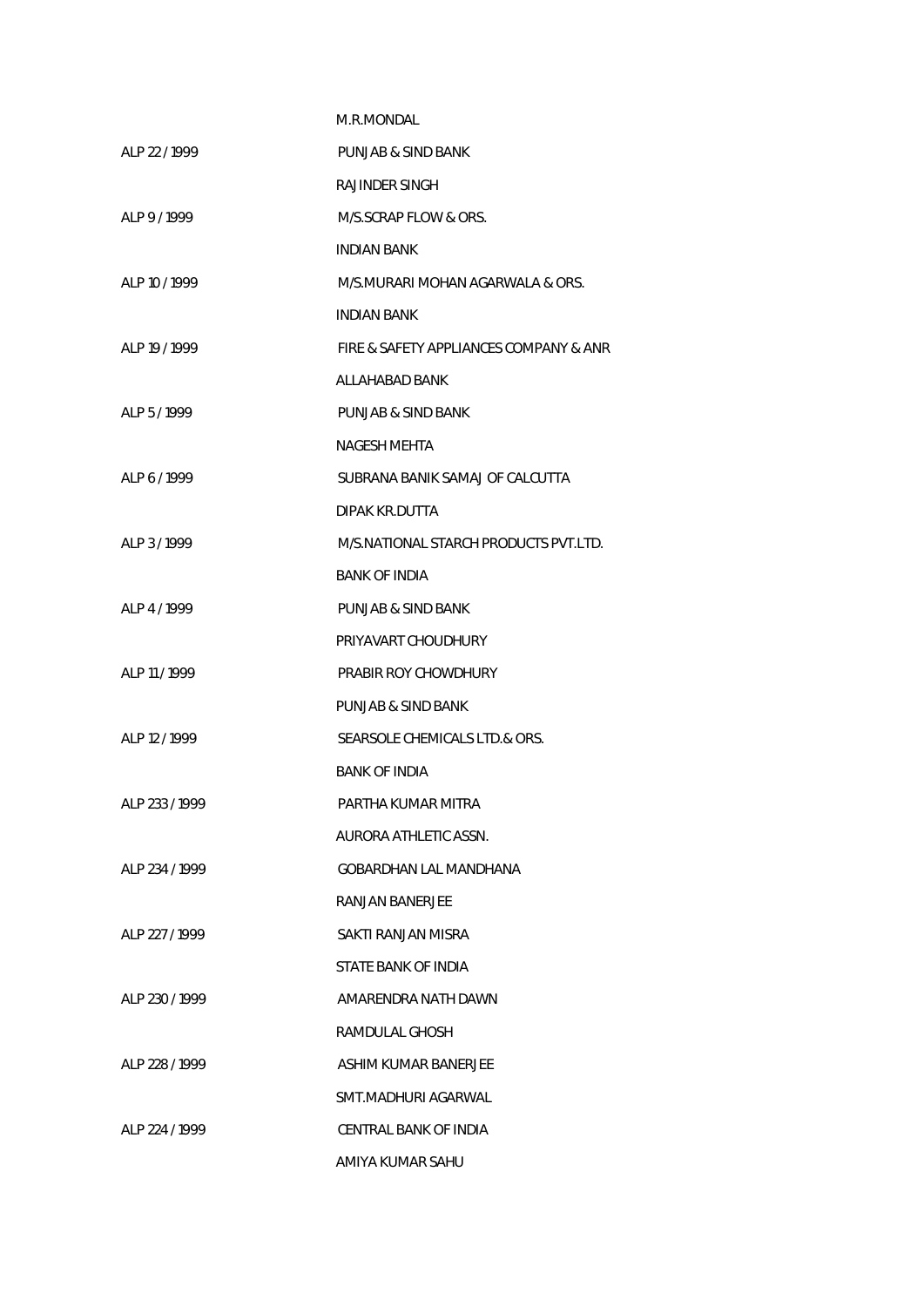| ALP 221/1999    | HANUMAN FOUNDRY & ENGINEERING CO.LTD.   |
|-----------------|-----------------------------------------|
|                 | THE VYSYA BANK LTD.                     |
| ALP 222 / 1999  | PRADYUT KUMAR SAHA @ PRADYUT KUMAR SHAW |
|                 | SOUMIN SHAW AND SOUMEN SAHA             |
| ALP 141 / 1999  | MAPLE CIRCUITS LTD                      |
|                 | STATE OF WEST BENGAL                    |
| AI P 142 / 1999 | BHAGAWATI DEVELOPERS PRIVATE LIMITED    |
|                 | ALLAHABAD BANK                          |
| ALP 166 / 1999  | KAMAL CHOWDHURY & ORS.                  |

| ALP 161 / 1999 | HOWRAH MOTOR CO.LTD.                     |
|----------------|------------------------------------------|
|                | UNITED BANK OF INDIA                     |
| ALP 154 / 1999 | SEAROCK COMMERCE LTD.                    |
|                | THE BANK OF TOKYO LTD.                   |
| ALP 170 / 1999 | MODI KOREA TELE COMMUNICATIONS LTD.      |
|                | Y.P. INDIA PVT. LTD.,                    |
| ALP 138 / 1999 | K.N.GUTGUTIA & CO                        |
|                | <b>USHA NAYAR</b>                        |
| ALP 197 / 1999 | KAMAL COLD STORAGE P.LTD.                |
|                | STATE BANK OF INDIA                      |
| ALP 182 / 1999 | NECTOR TRADING & INVESTMENT PVT. LTD.    |
|                | PUNJAB NATIONAL BANK                     |
| ALP 181 / 1999 | UMA WIRES & WIRE PRODUCTS PVT.LTD.& ANR. |
|                | PUNJAB NATIONAL BANK                     |
| ALP 180 / 1999 | SIDHARTHA ENTERPRISES                    |
|                | PUNJAB NATIONAL BANK                     |
| ALP 184 / 1999 | CEEN INTERNATIONAL P.LTD.                |
|                | NIRENDU BHUSAN BASU                      |
| ALP 183 / 1999 | CEEN INTERNATIONAL P.LTD.                |
|                | BENOYENDU BHUSAN BASU                    |
| ALP 130 / 1999 | STATE BANK OF INDIA                      |
|                | <b>GLOBAL TRUST BANK LIMITED</b>         |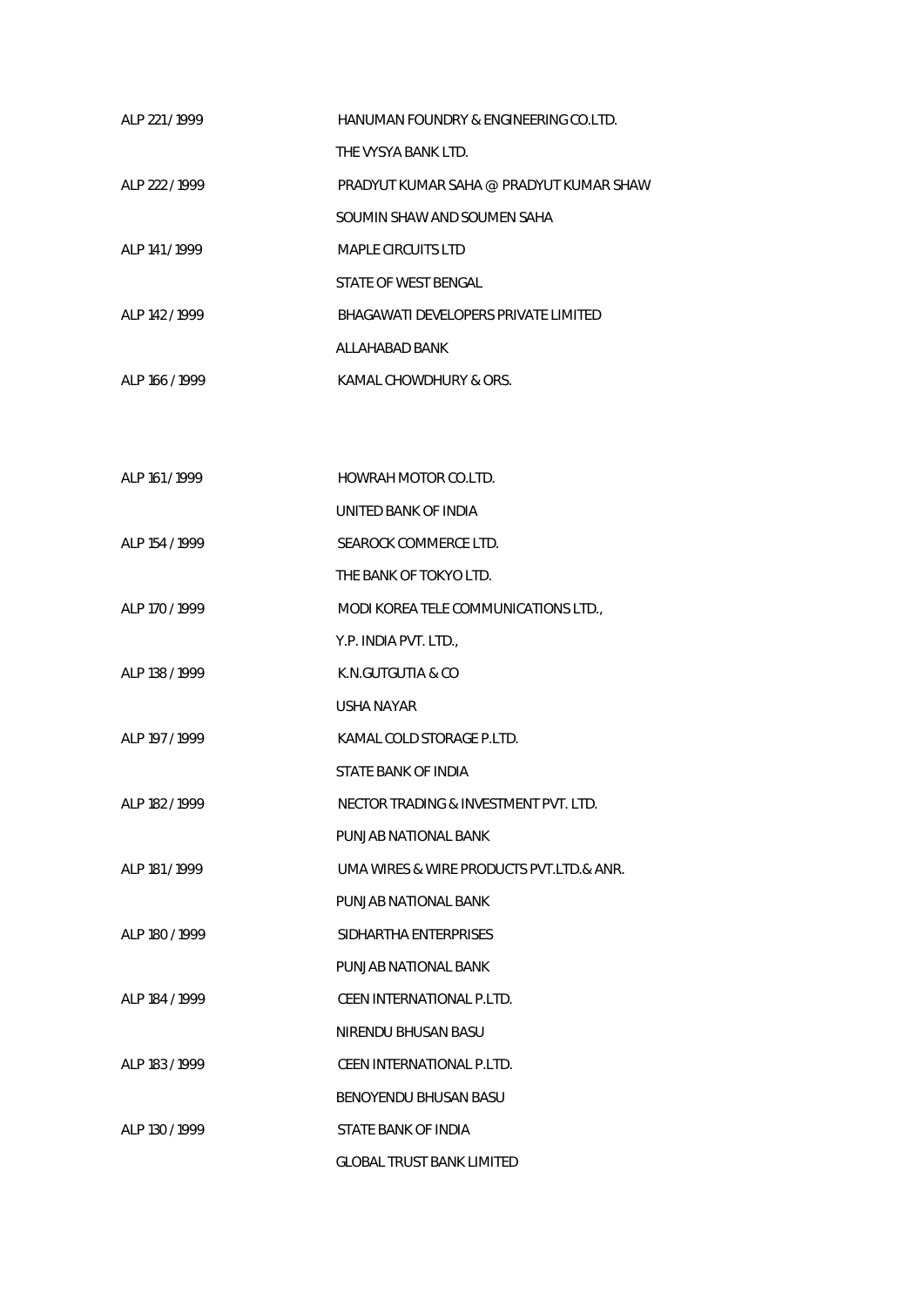| ALP 131/1999   | SRI SANKAR MAJUMDAR              |
|----------------|----------------------------------|
|                | STATE BANK OF INDIA              |
| ALP 196 / 1999 | THE NEW RED BANK TEA CO.PVT.LTD. |
|                | UNITED BANK OF INDIA             |
| ALP 195 / 1999 | M/S LAL BABA TUBE CO.PVT.LTD.    |
|                | ALLAHABAD BANK                   |
| ALP 155 / 1999 | SWASTIK EXTRUSIONS LTD.          |
|                | THE BANK OF TOKYO LTD.           |
| ALP 96/1999    | KEDAR NATH MOOKHERJEE & ORS.     |
|                | STATE BANK OF INDIA              |
| ALP 97/1999    | MAPLE CIRCUTS LTD.               |
|                | STATE BANK OF INDIA              |
| ALP 86/1999    | SEKHAR NATH BANERJEE             |
|                | UNITED BANK OF INDIA             |
| ALP 81/1999    | STATE BANK OF INDIA              |
|                | UTI BANK LTD.                    |
| ALP 235 / 1999 | SHIV PRAKASH TOSHNIWAL           |
|                | <b>BANK OF MAHARASTRA</b>        |
| ALP 223 / 1999 | SRI JAGNESWAR DAS                |
|                | SRI SOUMENDRA NATH SARKAR        |
| ALP 225 / 1999 | AJIT KUMAR GHOSH                 |
|                | ASHOK KUMAR ROY                  |
| ALP 62/1999    | DEBAPROSAD GHOSE & ANR.          |
|                | SHYAMAPROSAD GHOSE               |
| ALP 59 / 1999  | SATYA NARAYAN GOYAL              |
|                | ALLAHABAD BANK                   |
| ALP 114 / 1999 | GURU ISPAT LTD.                  |
|                | ALLAHABAD BANK                   |
| ALP 57/1999    | GOPAL CHANDRA CHAKRAVARTI        |
|                | ANJAN CHAKRAVORTY                |
| ALP 39 / 1999  | SMT.SWAPNA LAHIRI                |
|                | TEAM CONSULTANTS PVT.LTD.        |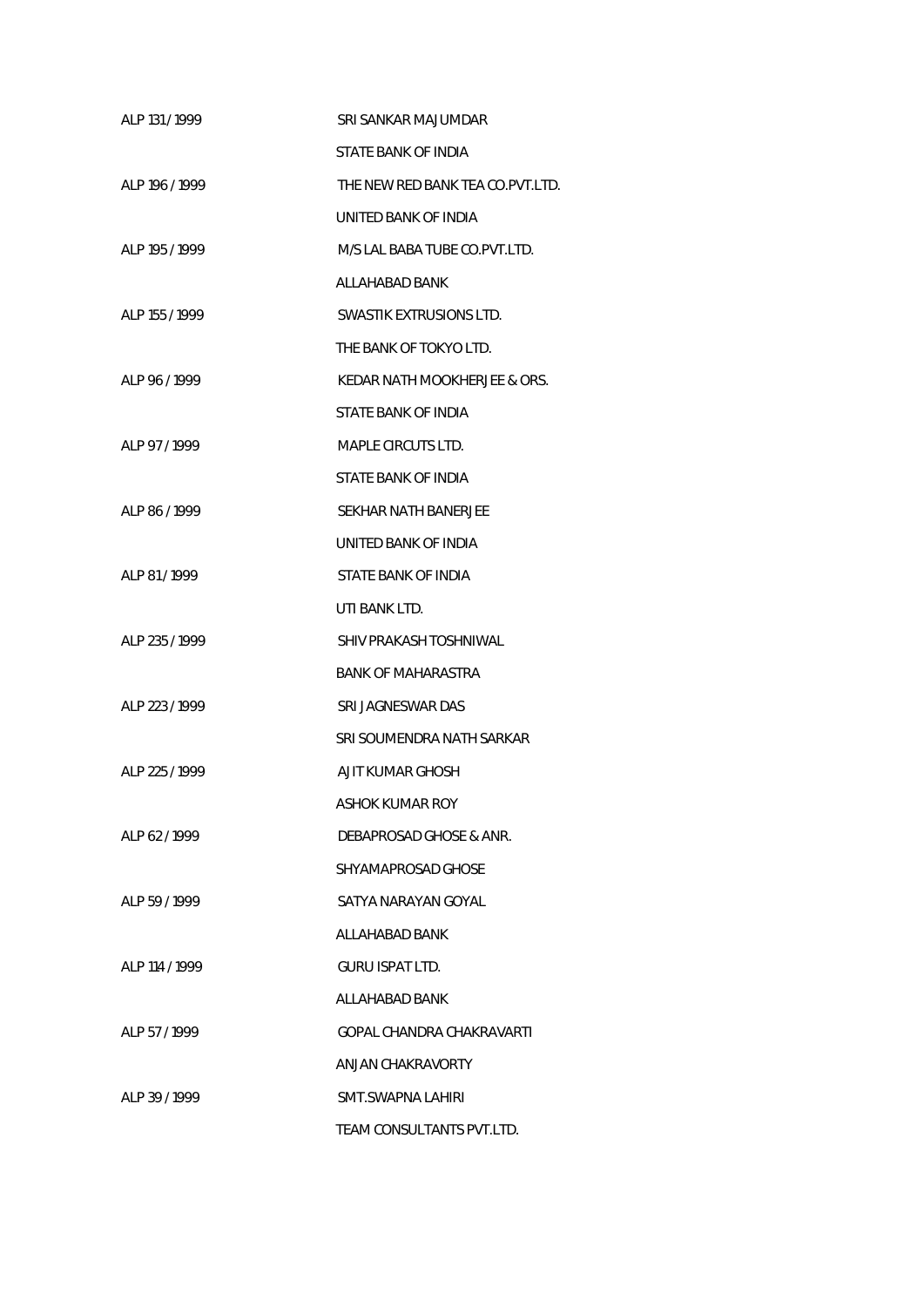| ALP 104 / 1999 | RANAJIT SAHA                         |
|----------------|--------------------------------------|
|                | <b>BISWAJIT SAHA</b>                 |
| ALP 34 / 1999  | VINAY MANSINHKA & ANR.               |
|                | CENTRAL BANK OF INDIA                |
| ALP 65 / 1999  | KERALA ROADWAYS LTD.                 |
|                | KOLMAK CHEMICALS LTD.                |
| ALP 42/1999    | ANANDI LAL PODDAR & SONS LTD.        |
|                | <b>JOGESWAR MULLICK</b>              |
| ALP 108 / 1999 | SURESH BROTHERS & CO.(P) LTD.        |
|                | ALLAHABAD BANK                       |
| ALP 110 / 1999 | SANJAY SARAF                         |
|                | PUNJAB NATIONAL BANK                 |
| ALP 113 / 1999 | JUG MOHAN JATHIA                     |
|                | ALLAHABAD BANK                       |
| ALP 36/1999    | USHA INDUSTRIES & ORS.               |
|                | CENTRAL BANK OF INDIA                |
| ALP 32 / 1999  | DR.PURNENDU DUTTA                    |
|                | <b>DIBYENDU DUTTA</b>                |
| ALP 100 / 1999 | INDIAN EXPO ACQUININ (P) LTD.        |
|                | PUNJAB NATIONAL BANK                 |
| ALP 25 / 2000  | BERKEFELD-FILTERANLAGEMBAUGMBH.      |
|                | THE REGISTRAR OF TRADE MARKS         |
| ALP 209 / 2000 | AJOY KR.BASU                         |
|                | DR.PRASANTA KR.BASU                  |
| ALP 16 / 2000  | RECKITT & COLMAN OF INDIA LTD.       |
|                | RENKIT INDUSTRIES PVT.LTD.           |
| ALP 6 / 2000   | RAMALA SAMAMTA                       |
|                | ASHIM KR.HAIT                        |
| ALP 4 / 2000   | ASIT KUMAR SHAW                      |
|                | STATE OF W.B.                        |
| ALP 38 / 2000  | HINDUSTHAN MELLABLES & FORGINGS LTD. |
|                | WESMAN ENGINEERING CO.LTD.           |
| ALP 36 / 2000  | <b>MAYA RANI BANERJEE</b>            |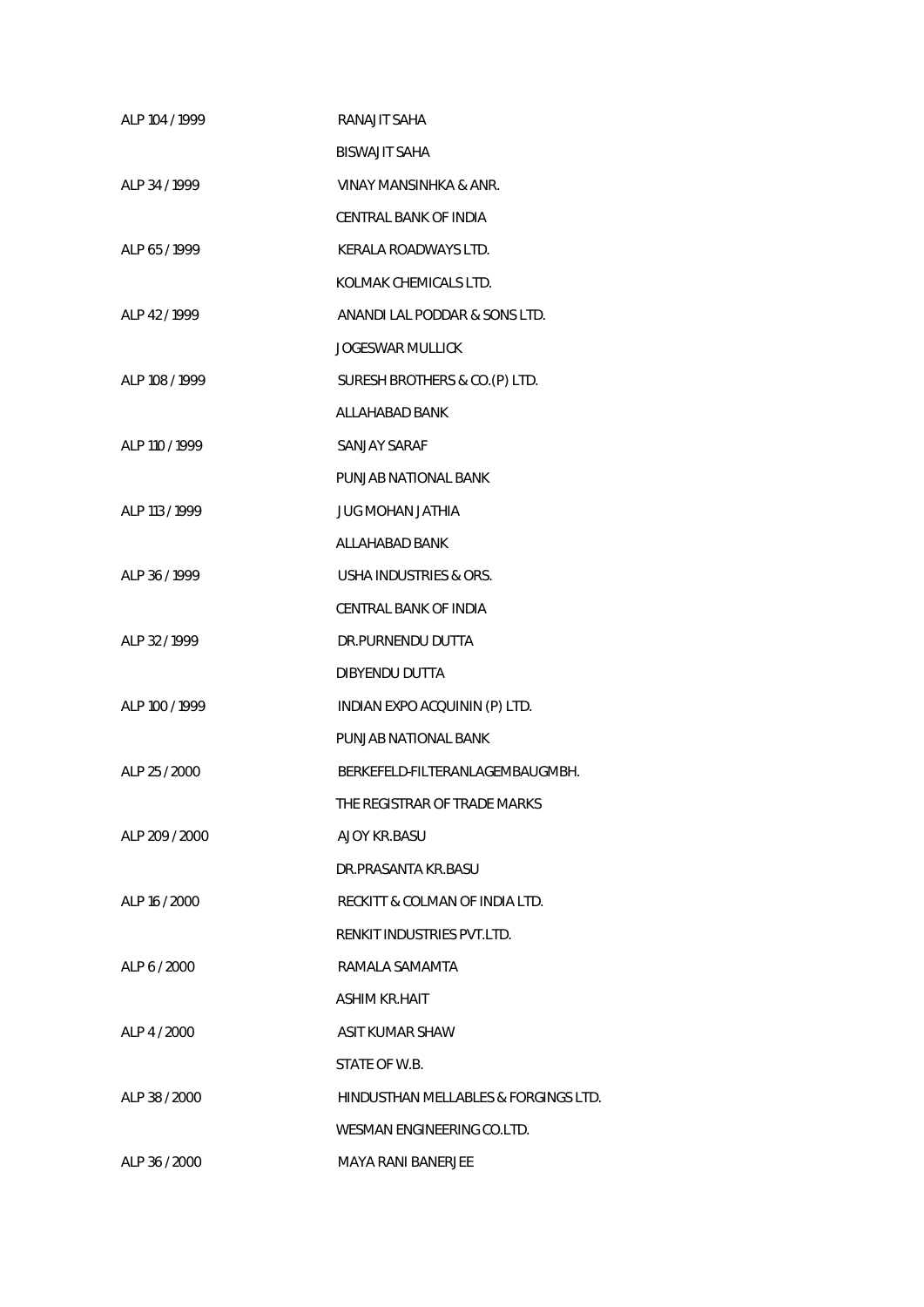## TAPAN BANERJEE

 ALP 24 / 2000 PROBASH KANTI GHOSH EMCO GENERAL PLASTIC INDUSTRIES(P)LTD.

| ALP.ITL 4 / 1964 | IN THE MATTER OF MISS. GEORGETTA THEODORA LO |
|------------------|----------------------------------------------|
| AORC 2/1800      | MS. NIRAJ SARAF @ GOENKA & ORS.              |
|                  | DAYANATH MASKARA & ORS.                      |
| AOT 34 / 1901    | NUT BEHARI GHOSH                             |
|                  | OFFICIAL TRUSTEE OF W.B.                     |
| AOT 7/1999       | WALTER MICHAEL STEWART.                      |
|                  | THE ADMINISTRATOR GENERAL & OFFICIAL         |
| AOT 1/1999       | WALTER MICHAEL STEWART (S/A)                 |
|                  | ADMT.GENERAL & OFFICIAL TRUSTEE OF W.B.      |
| AOT 2/1999       | SRIMATI INDUMATI ROY                         |
|                  | THE ADMINISTRATOR GENERAL OF W.B.            |
| AOT 4 / 2000     | <b>SAMAR MULLICK</b>                         |
|                  | OFFICIAL TRUSTEES, W.B.                      |
|                  |                                              |
| AP 428 / 1978    | HINDUSTHAN STEEL WORKS CONST. LTD.           |
|                  | ARVIND KUMAR SINGH                           |
| AP 198 / 1983    | INDUSTRIAL FINANCE CORPN. OFINDIA & ANR      |
|                  | STEEL & ALLIED PRODUCTS LTD.                 |
| AP 25 / 1983     | IN THE GOODS OF: SMT. SUKUMARI DHAR          |
|                  |                                              |
| AP 1370 / 1985   | MESSRS. THE INDO-ASAHI GLASS COMPANY LTD.    |
|                  | MESSERS. M. N. NANDY & SONS                  |
| AP 2214 / 1987   | MANOJ KUMAR RAY                              |
|                  | CHARUSILA TRUST ESTATE                       |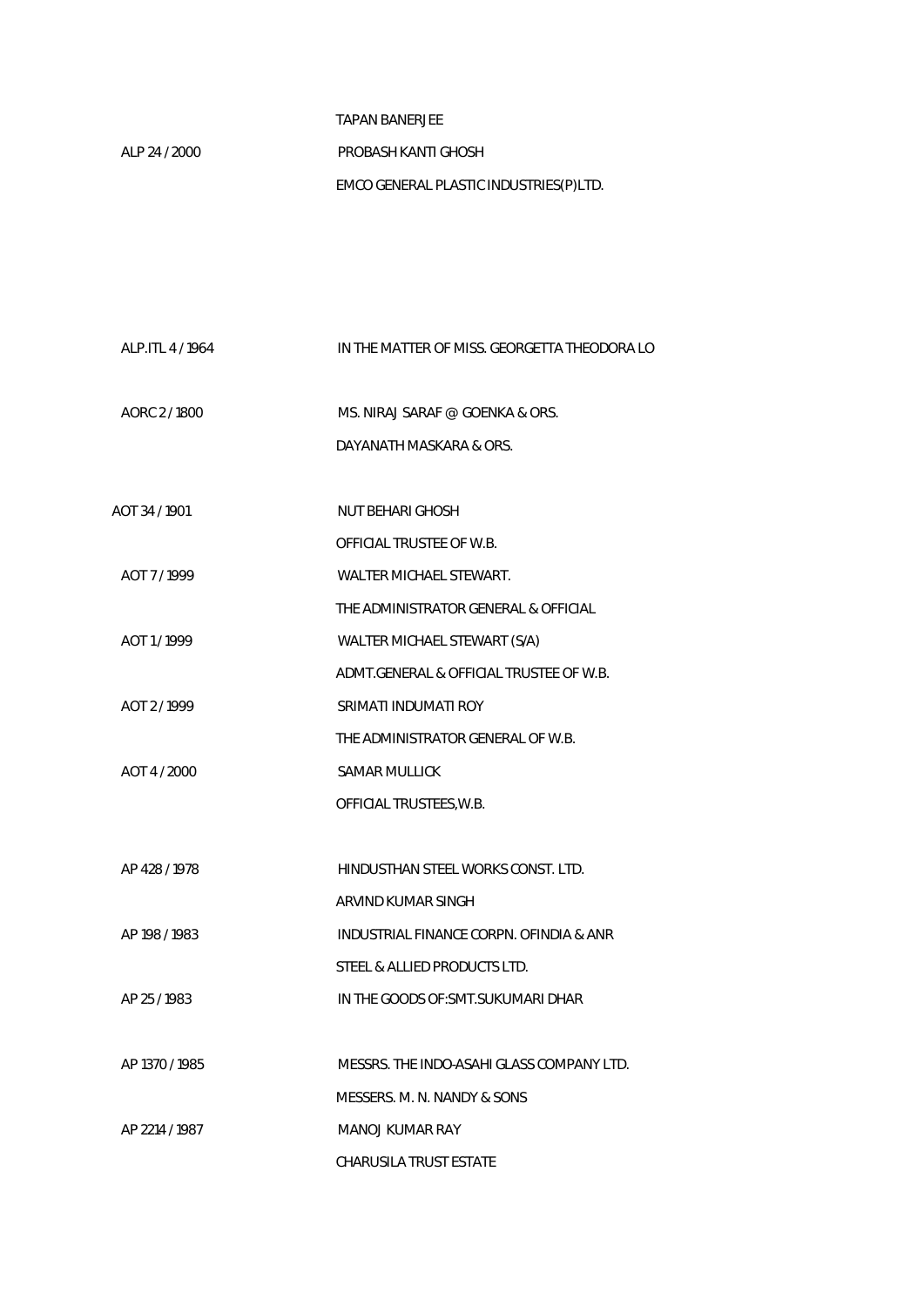| AP 263/1987    | GANESHNARAYAN BRIJLAL LTD.               |
|----------------|------------------------------------------|
|                | SATYENDRA KR. DUBEY & ORS.               |
| AP 5777 / 1988 | BOHRA CONSTRUCTION (PVT) LTD.            |
|                | UNION OF INDIA                           |
| AP 4866/1988   | KHULBHUSAN KHANNA & ORS.                 |
|                | OMPRAKASH KHANNA & ORS.                  |
| AP 3266/1988   | LAXMI FINANCE                            |
|                | <b>GANESH SINGHA &amp; ORS.</b>          |
| AP 6083/1988   | TEXMACO LTD.                             |
|                |                                          |
| AP 4067/1988   | <b>BASANT KUMAR BAID</b>                 |
|                | JAGADHARI MORIA & ANR.                   |
| AP 5407/1988   | NEPTUNE CREDIT CO. PVT. LTD.             |
|                | BAIDYANATH JHA & ORS.                    |
| AP 5938 / 1988 | GANESHNARAYAN BRIJLAL LTD.               |
|                | RAM PADARATH SINGH & ANR.                |
| AP 3306 / 1988 | BIMALA DEVI BANKA                        |
|                | RAM ANUGRAH SINGH & ORS.                 |
| AP 5882/1988   | <b>BIJAY SINGH BAID</b>                  |
|                | HARIBHUSHAN KARAK & ANR.                 |
| AP 5913 / 1988 | S. GHOSE DASTIDAR                        |
|                | OIL AND NATURAL GAS COMMISSION           |
| AP 6086 / 1988 | PHANI BHUSAN KALI                        |
|                | TAPAN KUMAR SINHA                        |
| AP 5400 / 1988 | KESHAV FINANCE CORPORATION               |
|                | SHYAM DEO SINGH AND ORS.                 |
| AP 6035/1988   | KARTIC CHANDRA DUTTA                     |
|                | SUMIRUL ISLAM MONDAL                     |
| AP 5024 / 1988 | <b>BANWARI LAL PASARI</b>                |
|                | AGARWAL IRON & GENERAL ENGINEERING WORKS |
| AP 3514 / 1988 | MOTILAL BOTHRA                           |
|                | SOHANLAL BOTHRA & ORS.                   |
| AP 5408 / 1988 | NEPTUNE CREDIT CO. PVT. LTD.             |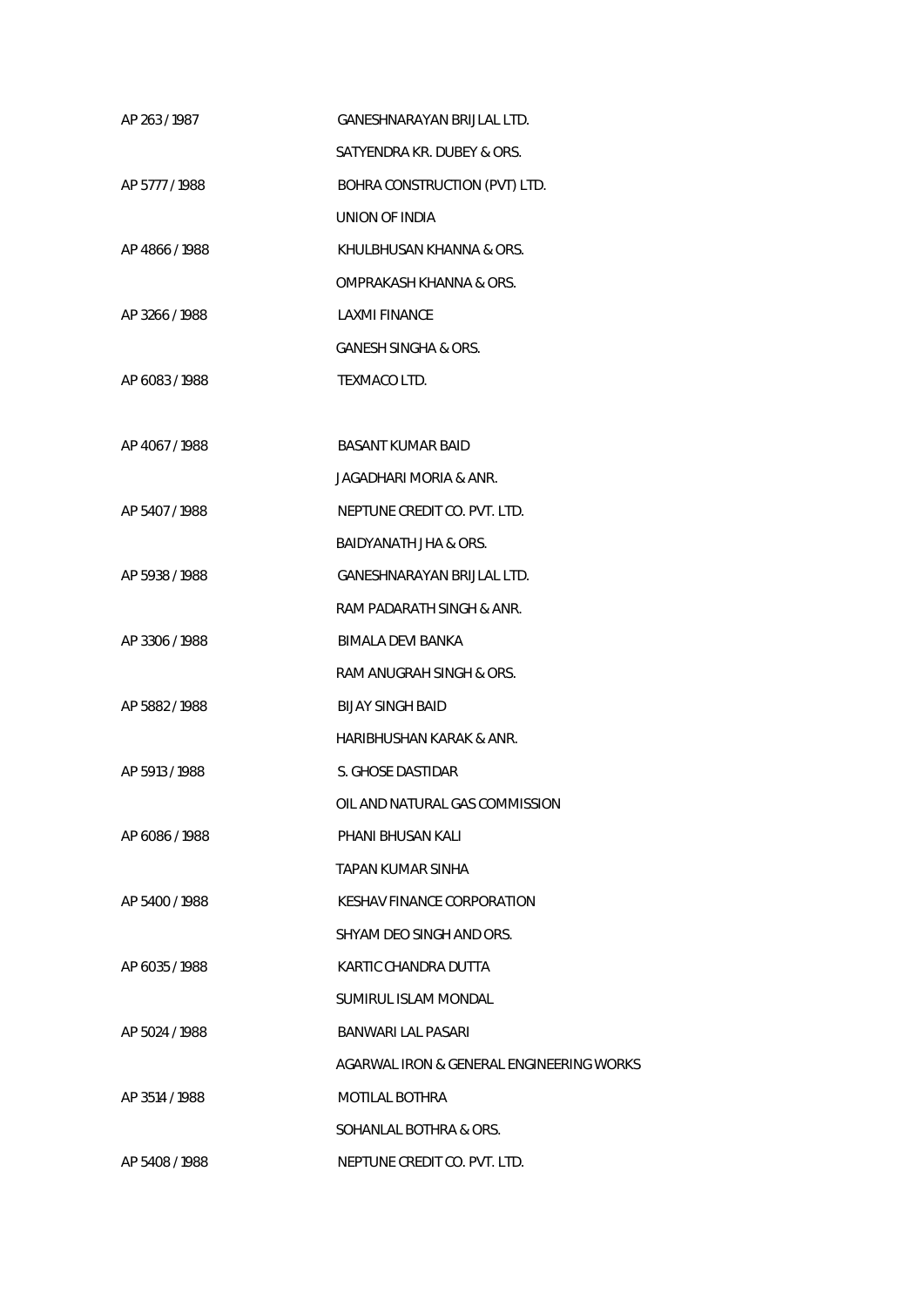|                | SHRI HARI DAS AND ANOTHER                     |
|----------------|-----------------------------------------------|
| AP 5871/1988   | PAWAN KUMAR MORE                              |
|                | <b>MADHU PATEL &amp; ORS.</b>                 |
| AP 5935 / 1988 | SURANA COMMERCIAL CORPORATION                 |
|                | RAMASHISH PRASAD & ANR.                       |
| AP 5096 / 1988 | M/S. MOHANLAL ASHWINI KUMAR                   |
|                | KRISHNA CHANDRA JHA & ANR.                    |
| AP 5886 / 1988 | ASHOK LEYLAND FINANCE LIMITED                 |
|                | JASWINDERS SINGH GREWAL AND ANOTHER           |
| AP 4929 / 1988 | <b>MOHAN FINANCE CORPORATION</b>              |
|                | ZUVED KHAN & ANR.                             |
|                |                                               |
| AP 5948 / 1988 | P. K. TRADERS                                 |
|                | WEST BENGAL ESSENTIAL COMMODITIES SUPPLY CORP |
| AP 5395 / 1988 | SAMPATLAL BAID                                |
|                | KHESTRA MOHAN DINDA & ANR.                    |
| AP 5187 / 1988 | M/S. STANDARD ENGINEERING CO. LTD.            |
|                | DIVISIONAL ENGINEER, CALCUTTA TELEPHONES & OR |
| AP 5401/1988   | <b>KESHAV FINANCE CORPORATION</b>             |
|                | BHAGWAN GIRI & ANR.                           |
| AP 5700 / 1988 | M/S DEBNATH & CO                              |
|                | EASTERN COAL FILEDS CO. LTD                   |
| AP 3848 / 1988 | GAYAPRASAD HIRAI AI                           |
|                | MOHINDER SINGH AND ANR                        |
| AP 5873/1988   | HARSH JHUNJHUNWALLA                           |
|                | MD. HASAN & ORS                               |
| AP 5420 / 1988 | CHANDMAL & SONS PVT LTD                       |
|                | RAM SURAT YADAV & ANR                         |
| AP 3965/1988   | T.T. DOSHI & CO.                              |
|                | CILIP KUMAR SHARMA AND ANR                    |
| AP 4885/1988   | MOTILAL BOTHRA                                |
|                | SOHANLAL BOTHRA & ANR                         |
| AP 5446 / 1988 | ROYAL PROJECT LTD                             |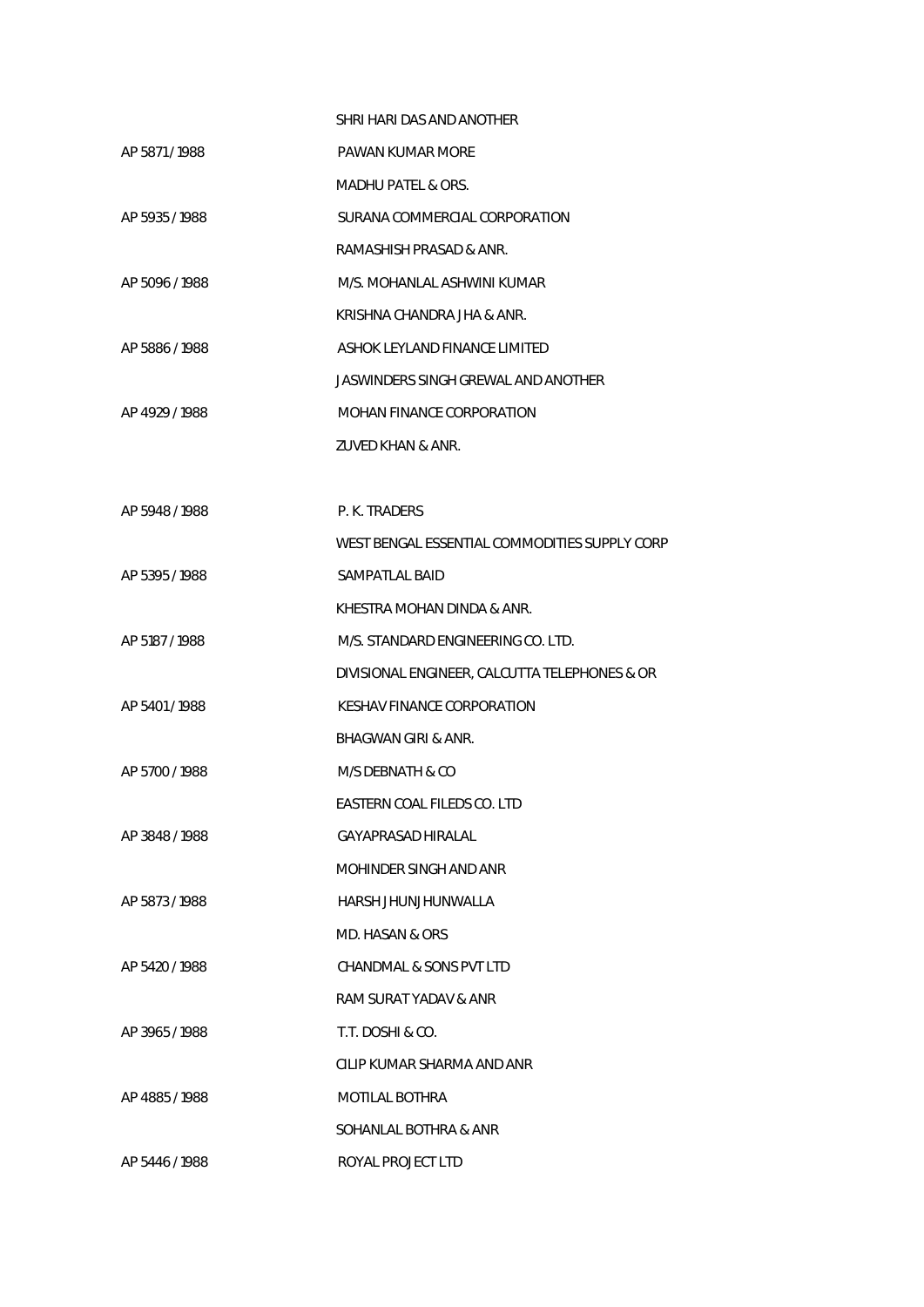|                | DINESHWAR SINGH & ANR                   |
|----------------|-----------------------------------------|
| AP 5946 / 1988 | <b>JALAN INVESTMENTS</b>                |
|                | SRI BIPIN KUMAR SAH & ORS               |
| AP 5414 / 1988 | DULICHAND & SONS                        |
|                | MAJAHAR ALI MONDAL & ANR                |
| AP 5442/1988   | <b>GANESHNARAYAN BRIJLAL LTD</b>        |
|                | SRI DILIP KUMAR MISHRA & ORS            |
| AP 5744 / 1988 | PARITOSH KUMAR DAS                      |
|                | SARAJ KUMAR SENGUPTA & ORS              |
| AP 5418 / 1988 | M/S ABHILASHA TRADING COMPANY           |
|                | SHRI MAHENDRA PRASAD SINGH & ORS        |
| AP 2352 / 1988 | TATIA INVESTMENT (P) LTD.               |
|                | RAMPRASAD JOARDAR & ANR                 |
| AP 2354 / 1988 | M/S MOHANLAL ASHWINI KUMAR              |
|                | HARI SHANKAR SAH & ORS                  |
| AP 2397/1988   | SHREE DURGA COKE PRIVATE LTD            |
|                | STEEL AUTHORITY OF INDIA LTD            |
| AP 2630 / 1988 | M/S MOHANLAL ASHWINI KUMA               |
|                | RAM NIHORE SINGH & ANR                  |
| AP 2532 / 1988 | <b>P.C. ENTERPRISE</b>                  |
|                | SRI DWARIKA MAHTO & ANR                 |
| AP 677/1988    | CHANDMAL & SONS (P) LTD                 |
|                | <b>GANESH MISHRA &amp; ANR</b>          |
| AP 5396 / 1988 | <b>SAMPATLAL BAID</b>                   |
|                | SUBHAS CHANDRA MAHATO & ANR.            |
| AP 5876 / 1988 | UDITA FINANCE & LEASING CO. LTD.        |
|                |                                         |
| AP 2090 / 1988 | INDUSTRIAL RECONSTRUCTION BANK OF INDIA |
|                | TITAGARH JUTE FACTORY CO.PLC LTD        |
| AP 5748 / 1988 | RAHUL FINANCE CORPORATION               |
|                | <b>BABA TRANSPORT AGENCY</b>            |
| AP 5364 / 1988 | M/S.ROAD CARRIER FINANCE                |
|                | SRI HIRAK CHANDRA DAS & ORS.            |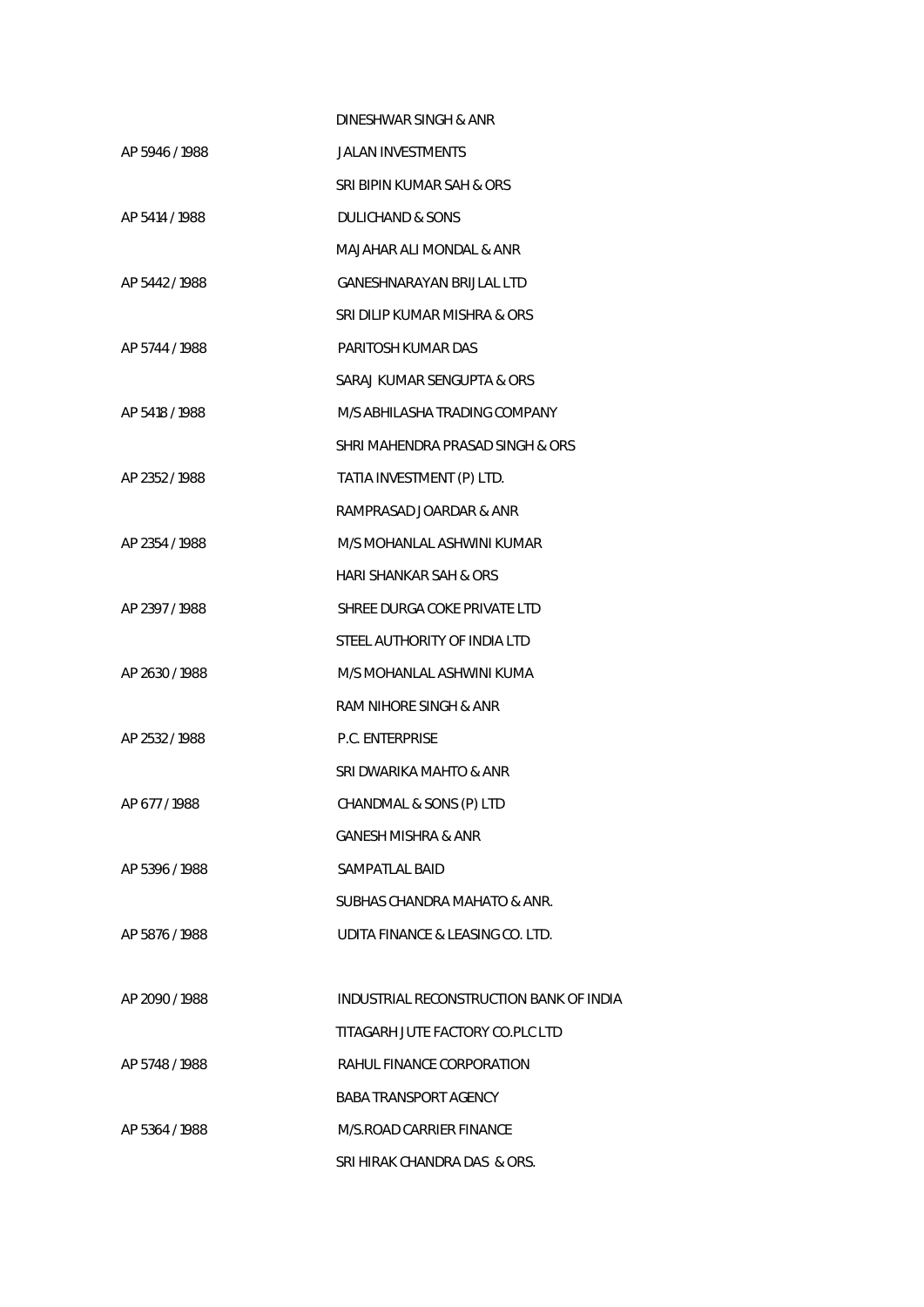| AP 768/1989    | CHANDMAL & SONS PVT. LTD.            |
|----------------|--------------------------------------|
|                | SATYA PRAKASH ARYA & ANR.            |
| AP 171/1989    | M/S. SHEO SHAKTI FINANCE CORPORATION |
|                | MD. HABIBULLA MOLLA & ANR.           |
| AP 759/1990    | ONKARMULL GOENKA                     |
|                | BHOLA NATH PANDEY                    |
| AP 529 / 1990  | M/S.BHASKAR CREDIT LIMITED           |
|                | SRI SARJU DUBEY                      |
| AP 219 / 1990  | <b>ONKER INVESTO</b>                 |
|                | EAST INDIA TANNERY CO.               |
| AP 2901/1990   | SARAF AUTO FINANCE                   |
|                | KARTICK MUKHERJEE                    |
| AP 201/1990    | SHRI RAM FIBRES FINANCE LTD.         |
|                | D.N.CHAKRABORTY                      |
| AP 1582 / 1990 | GANESH NARAYAN BRIJLAL LTD.          |
|                | TAPAN KUMAR ADHIKARI                 |
| AP 2182 / 1990 | BHAGWATI PRASAD JHUNJHUNWALA         |
|                | <b>KARAZ SINGH</b>                   |
| AP 2177 / 1990 | CHANDMAL & SONS PVT.LTD.             |
|                | SATYA PRAKASH ARYA                   |
| AP 1580 / 1990 | M/S.AUTO CREDIT CORPORATION          |
|                | SMT USHA KIRAN YADAV                 |
| AP 1581 / 1990 | TODI INVESTMENTS LTD.                |
|                | RAHAMAT ALI SHEIKH                   |
| AP 1579 / 1990 | M/S. VEHICLE CREDIT CORPORATION.     |
|                | SRI SHASI KUMAR TIWARI               |
| AP 1578 / 1990 | ONKARMULL SHANKARLAL                 |
|                | DINESH KUMAR                         |
| AP 3553/1990   | SUPREME LEASING LTD                  |
|                | SARDAR T.S.GUJRAL                    |
| AP 1577 / 1990 | ANIL FINANCE CORPORATION             |
|                | KRISHNA CHANDRA MONDAL               |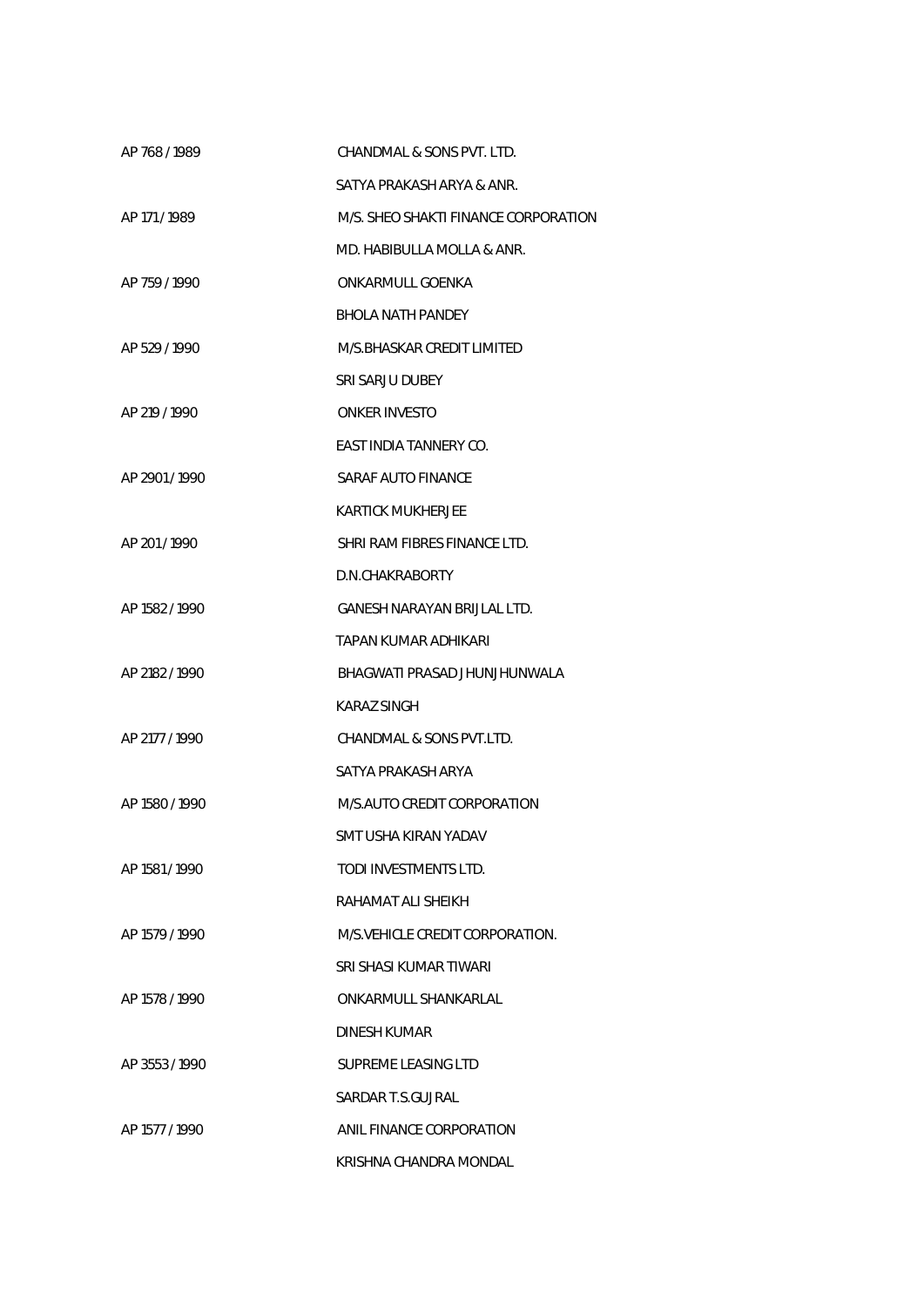| AP 1574 / 1990 | SHRI RAM FIBRES FINANCE LTD.            |
|----------------|-----------------------------------------|
|                | MR.PATIT PABAN SAHA                     |
| AP 1573 / 1990 | SHRI RAM FIBRES FINANCE LTD.            |
|                | MR.CHINMOY BANIK                        |
| AP 1571 / 1990 | SHRI RAM FIBRES FINANCE LTD.            |
|                | SOUMYA KANTA DAS                        |
| AP 122 / 1990  | <b>UNION OF INDIA</b>                   |
|                | RATNAKAR SHIPPING CO.LTD.               |
| AP 1553 / 1990 | SHRI RAM FIBRES FINANCE LTD.            |
|                | MR.SOMENDRA CHANDRA SARKAR              |
| AP 1550 / 1990 | M/S. SNEHIL TRADES ASSOCIATES LTD.      |
|                | SRI UMA SHANKAR MISHRA                  |
| AP 114 / 1990  | SARKAR & SARKAR                         |
|                | STATE OF WEST BENGAL                    |
| AP 460/1990    | SUKUMAR DUTTA                           |
|                | STATE OF WEST BENGAL                    |
| AP 3840/1990   | DAVAL S.A.                              |
|                | MINERALS & METALS TRADING CORP.OF INDIA |
| AP 1545 / 1990 | PAWAN KUMAR MORE                        |
|                | SMT.SWATI CHAKRABORTY                   |
| AP 112 / 1990  | M/S. J.K.AGARWALA                       |
|                | UNION OF INDIA                          |
|                |                                         |
| AP 1543 / 1990 | M/S.UNITED CREDIT CORPORATION.          |
|                | SRI MONI PAUL                           |
| AP 1523 / 1990 | ANIL FINANCE CORPORATION.               |
|                | CHABI CHATTERJEE                        |
| AP 1522 / 1990 | RAM KISHOR RATNA                        |
|                | INDIAN FINANCE CO.                      |
| AP 1515 / 1990 | <b>GOPALKA FINANCE CORPORATION.</b>     |
|                | <b>SHIV SHANKAR PANDEY</b>              |
| AP 1479 / 1990 | AMBIKA PRASAD PODDAR                    |
|                | <b>KARTICK KUMAR</b>                    |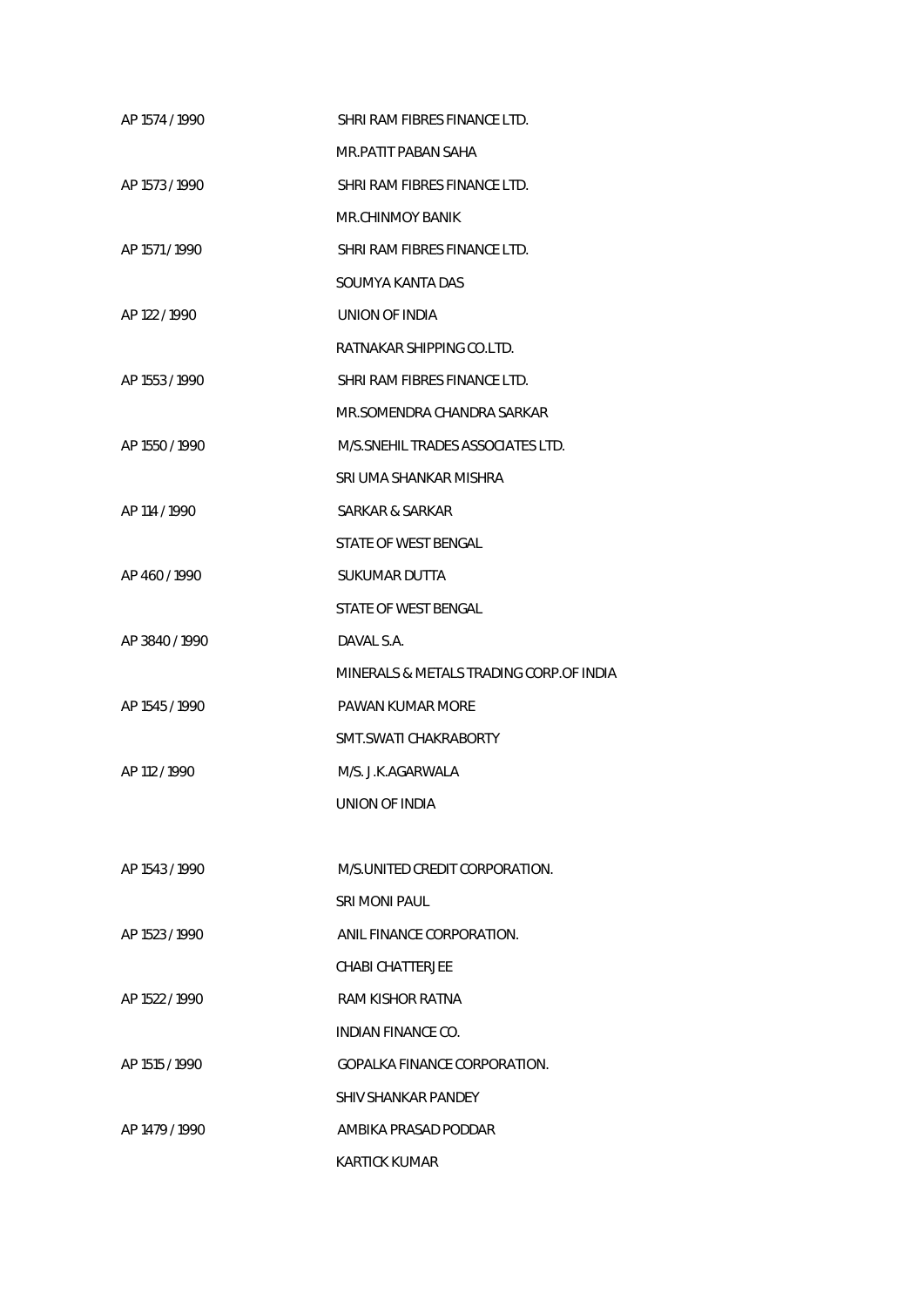| AP 1478 / 1990 | SURYA CREDIT LTD.                     |
|----------------|---------------------------------------|
|                | <b>JYOTIRMOY SHOME</b>                |
| AP 1475 / 1990 | <b>SUBHAS BISWAS &amp; ANR</b>        |
|                | SRI RAM FIBRES FINANCE LTD.           |
| AP 1473 / 1990 | M/S.GENERAL FINANCIES                 |
|                | <b>SRI MANICK MULLICK</b>             |
| AP 1451 / 1990 | PUSPANJALI LEASING & FINANCE PVT.LTD. |
|                | <b>MR.MOKD ELIAS</b>                  |
| AP 1450 / 1990 | <b>B.K.INVESTMENTS</b>                |
|                | KAILASH NATH PANDEY                   |
| AP 4206 / 1990 | <b>NAMSHAD ALI</b>                    |
|                | MD.IBRAHIM ALIAS CHAMOO ALI           |
| AP 1416 / 1990 | <b>BHASKAR CREDIT LTD.</b>            |
|                | RAJENDRA PRASAD SHAH                  |
| AP 437/1990    | M/S.TERUPATI CREDIT CORPN.            |
|                | SMT.MANKESARI DEVI                    |
| AP 422 / 1990  | SHRI RAM FIBRES FINANCE LTD.          |
|                | ANILENDU NAG                          |
| AP 411/1990    | SRI ADYA ENTERPRISE                   |
|                | <b>UMESH KR.SINGH</b>                 |
| AP 582/1990    | SANTHALIA TRADING CORPN.              |
|                | SARASWATI DAS                         |
| AP 577/1990    | JAYBHARAT FINANCE CO.                 |
|                | SRI NIRANJAN MONDAL                   |
| AP 573/1990    | M/S.BAHETY BROTHERS                   |
|                | M/S. VISHAL CARRIES                   |
| AP 561/1990    | SRI SACHIN CHATTERJEE & ORS.          |
|                | M/S. SARAF AUTO FINANCE               |
| AP 541/1990    | SHARDA INTERNATIONAL                  |
|                | SMT. RINTU MONDAL                     |
| AP 539 / 1990  | STAR IRON WORK PVT.LTD.               |
|                | UNION OF INDIA                        |
| AP 538 / 1990  | STAR IRON WORK PVT.LTD.               |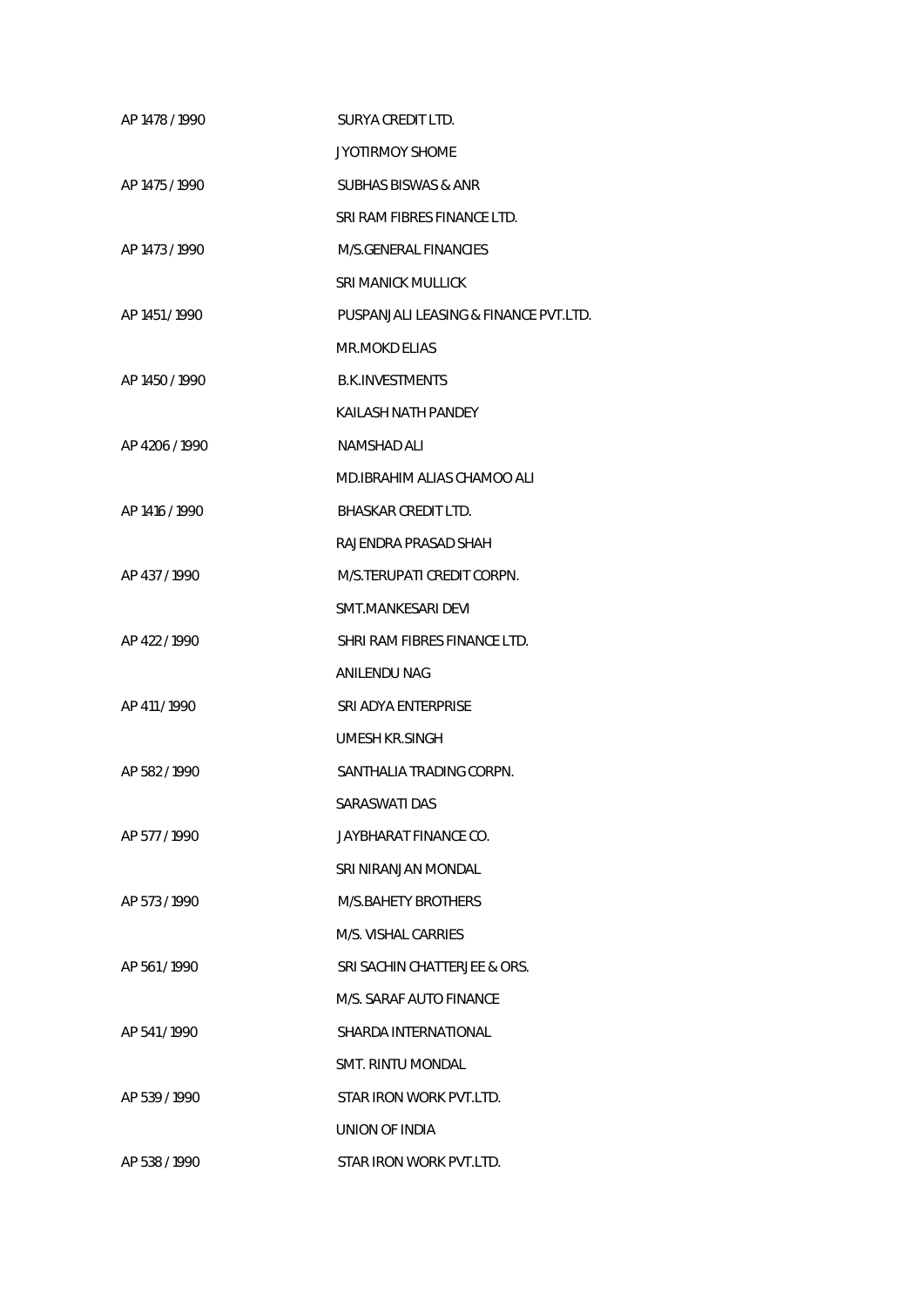|                | UNION OF INDIA                          |
|----------------|-----------------------------------------|
| AP 536 / 1990  | STAR IRON WORK PVT.LTD.                 |
|                | UNION OF INDIA                          |
| AP 533 / 1990  | <b>BHASKAR CREDIT LTD.</b>              |
|                | MR. N. IBOMCHA SINGH                    |
| AP 532 / 1990  | <b>BHASKAR CREDIT LTD.</b>              |
|                | SRI AMIT SAHA                           |
| AP 531/1990    | BHASKAR CREDIT LTD.                     |
|                | SRI BHANU CHANDRA DAS                   |
| AP 505 / 1990  | <b>L.J.ENTERPRISES</b>                  |
|                | <b>LAL BABU SINGH</b>                   |
|                |                                         |
| AP 502 / 1990  | <b>GANESH NARAYAN BRIJLAL LTD.</b>      |
|                | <b>RANDHIR KR.SINGH</b>                 |
| AP 29 / 1990   | HINDUSTHAN EXPORT & IMPORT CORPN P.LTD. |
|                | JESSOP & CO. LTD.                       |
| AP 744 / 1990  | M/S. SHREE AGENCIES                     |
|                | SRI MUNNA PRASAD                        |
| AP 739 / 1990  | <b>IDEAL FINANCING CORPORATION</b>      |
|                | SHIV PUJAN JHA                          |
| AP 728 / 1990  | <b>PREMIER INVESTORS</b>                |
|                | NARINDER SINGH PARMAR                   |
| AP 726 / 1990  | KUMAR INVESTMENTS                       |
|                | <b>MOCHHABIR ALI</b>                    |
| AP 716 / 1990  | ANIL FINANCE CORPN                      |
|                | BHIM BAHADUR SINGH                      |
| AP 703 / 1990  | <b>GANESH NARAYAN BRIJLAL LTD.</b>      |
|                | RANENDRA KR. ROY                        |
| AP 697/1990    | SUPREME CREDIT CORPN.LTD.               |
|                | <b>KESHORE PRASAD</b>                   |
| AP 688/1990    | K.K.CHURIWALA & CO.                     |
|                | SITA RAM GOUR                           |
| AP 2658 / 1990 | FERRO COATINGS & COLOURS LTD.           |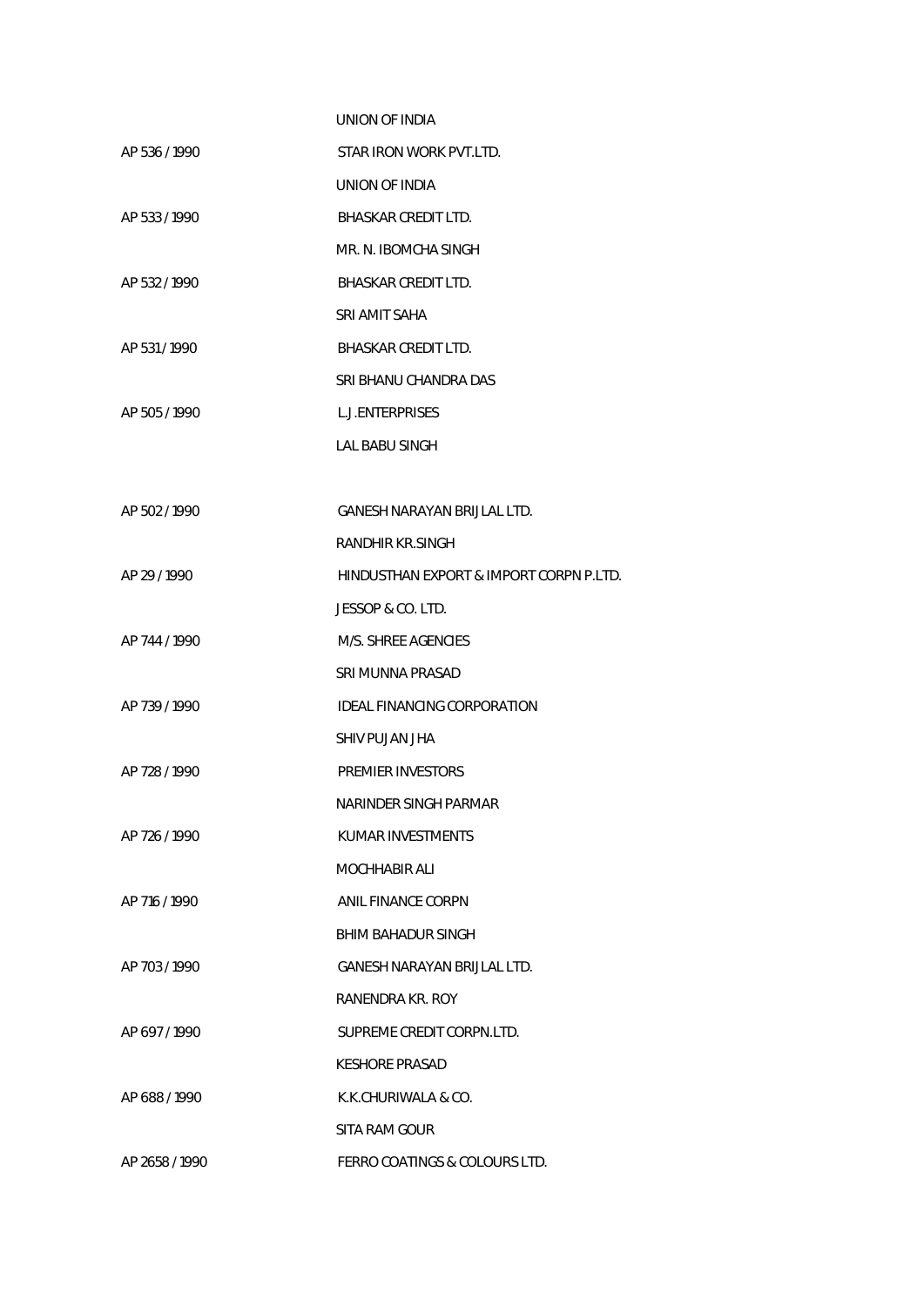|                | W.B.S.E.B.                              |
|----------------|-----------------------------------------|
| AP 51/1990     | SAGAR MOHAN JAHA                        |
|                | IDEAL FINANCING CORPORATION             |
| AP 1047 / 1990 | ASHOK FINANCE CORPORATION.              |
|                | SARDAR JASMINDER SINGH                  |
| AP 2657/1990   | BANWARILALL PASARI                      |
|                | DASARATHI PALAI                         |
| AP 1007 / 1990 | KESHAV FINANCE CORPORATION.             |
|                | SHYAM KISHORE SINGH                     |
| AP 2656 / 1990 | KAMARHATTY CO. LTD.                     |
|                | SHREE HANUMAN JUTE & LAMINATING         |
| AP 999/1990    | PREMIER FINANCE & TRADING CORPORATION   |
|                | MRS.NAMITA DUTTA                        |
| AP 1700 / 1990 | <b>NAVNEET UDYOG</b>                    |
|                | ABHA MUKHERJEE                          |
| AP 1694 / 1990 | SAMPAT LAL BAID                         |
|                | UJJAL MUKHERJEE                         |
| AP 1688 / 1990 | SURYA CREDIT LTD.                       |
|                | SALGOSHEM INGO SINGH                    |
| AP 4148 / 1990 | B.M.PAL CHOUDHURY & CO PVT. LTD         |
|                | RESERVE BANK OF INDIA                   |
| AP 1681 / 1990 | UTKAL BOARD & PAPER MILLS LTD.          |
|                | <b>BARUN KR. BERA</b>                   |
| AP 4147 / 1990 | <b>TODI INVESTMENTS LTD</b>             |
|                | RAJ KUMAR GHOSH                         |
| AP 34/1990     | SAGAR MOHON JHA                         |
|                | <b>IDEAL FINANCING CORPORATION</b>      |
| AP 32/1990     | CENTRAL CONCRETE ALLIED PRODUCTS P.LTD. |
|                | CAL. METROPOLITION DEVT. AUTHORITY      |
| AP 2514 / 1990 | NIHON NIRMAN LTD.                       |
|                | UNIQUE PROJECT FEBRICATORS PVT. LTD.    |
| AP 881/1990    | RIDHKARAN & CO                          |
|                | LAXMI CHANDRA MONDAL                    |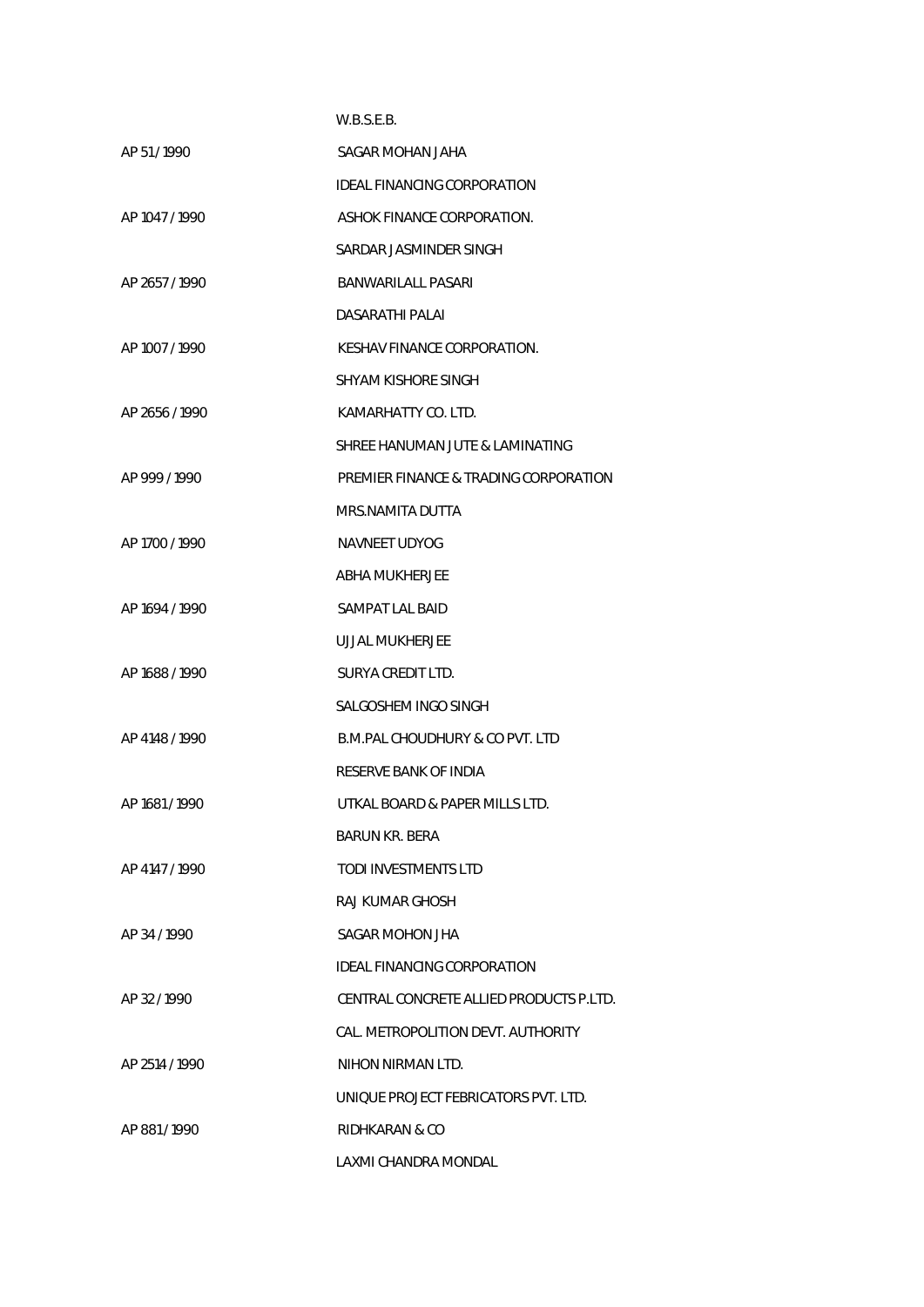| AP 499/1990    | BHASKAR CREDIT LTD.                 |
|----------------|-------------------------------------|
|                | SRI MAYAM GLAMBAM MANI SINGH        |
| AP 498/1990    | ASHISH COMMERCIAL COMPANY           |
|                | MANJEET SINGH                       |
| AP 2997/1990   | <b>BIJOY SINGH BAID</b>             |
|                | MD. KALIM                           |
| AP 3915 / 1990 | M/S.GRAPHIC INDUSTRICS CO           |
|                | <b>EASTERN RAILWAY</b>              |
| AP 2247 / 1990 | RABINDRA NATH MUKHERJEE             |
|                | NORTH BENGAL DOLMITE LTD.           |
| AP 2246 / 1990 | <b>RAJESH &amp; CO.</b>             |
|                | SHIBPADA SADHUKHAN                  |
| AP 2244 / 1990 | KESHAV FINANCE CORPN.               |
|                | <b>BINOD SINGH</b>                  |
| AP 2242 / 1990 | KESHAV FINANCE CORPN.               |
|                | <b>GANGA SAGAR PATHAK</b>           |
| AP 1675 / 1990 | M/S.UDITA FINANCE & LEASING CO.LTD. |
|                | CHANDRA DEB YADAV                   |
| AP 1674 / 1990 | <b>BHASKAR CREDIT LTD.</b>          |
|                | RAI BHADUR SINGH                    |
| AP 2235 / 1990 | AMBIKA PRASAD PODDAR                |
|                | FEROZE STEELS PVT. LTD.             |
| AP 1671 / 1990 | SAMPAT LAL BAID                     |
|                | M/S.RADHA BALLAV TRANSPORT          |
| AP 1649 / 1990 | KUMAR INVESTMENTS                   |
|                | MOHENDRA KUMAR                      |
| AP 1648 / 1990 | GOPALKA FINANCE CORPORATION.        |
|                | AKHILESH PRASAD SHUKLA              |
| AP 2910 / 1990 | SMT. MADHULIKA SHROFF               |
|                | ATANU KARMAKAR                      |
| AP 1647 / 1990 | KUMAR INVESTMENTS                   |
|                | <b>RAMEN DUTTA</b>                  |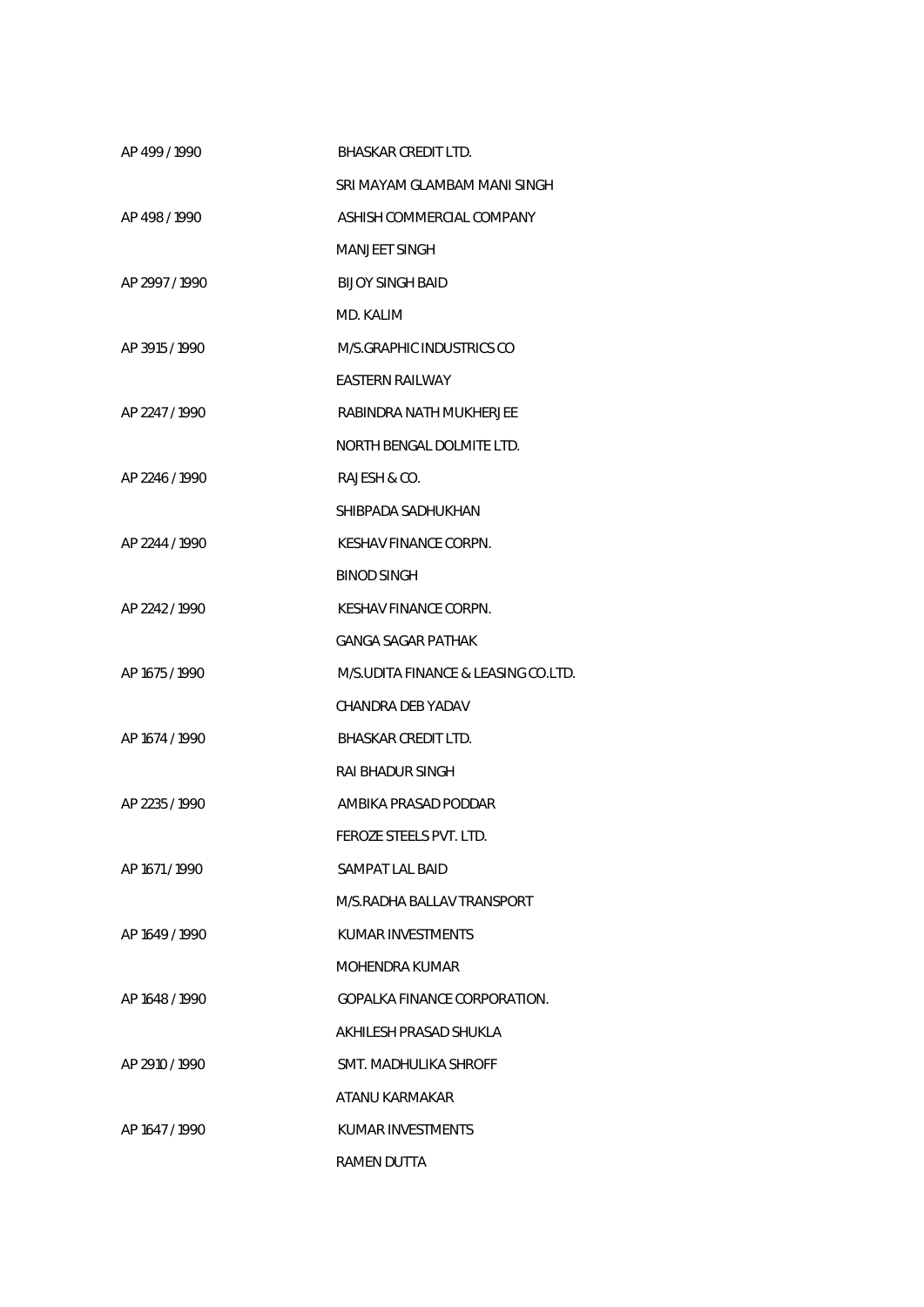| AP 2905 / 1990 | M/S. PREM NATH RAMESH KUMAR       |
|----------------|-----------------------------------|
|                | SANDEEP SARAF                     |
| AP 2189 / 1990 | M/S SARAOGI SALES CORPN.          |
|                | SRI DURGA TRANSPORT               |
| AP 659 / 1990  | MAYO INVESTMENT PVT.LTD.          |
|                | ZAMIR UDDIN                       |
| AP 655 / 1990  | GAURI SHANKAR CHOWDHURY & SONS.   |
|                | DIPANWITA MITRA                   |
| AP 628 / 1990  | GAYAPRASAD HIRALAL                |
|                | ALOK MITRA                        |
| AP 624 / 1990  | M/S. SHREE AGENCIES               |
|                | SRI DHARAM NATH SINGH             |
| AP 618 / 1990  | KILLY FINANCE                     |
|                | SRI RAJENDRA SINGH                |
| AP 3252 / 1990 | SOMNATH MUKHERJEE                 |
|                | STATE OF WEST BENGAL              |
| AP 612 / 1990  | BEEKAY AUTO FINANCE               |
|                | BIRENDRA SINGH                    |
| AP 1676 / 1990 | UTKAL BOARD & PAPER MILLS LTD.    |
|                | SARAJ RAI                         |
| AP 235 / 1990  | SRI RAM FIBRES FINANCE LTD.       |
|                | SUJOY KUMAR CHAKRABORTY           |
|                |                                   |
| AP 3696 / 1990 | M/S.COMML SERVICES                |
|                | SRI BAIDYANATH MANDAL             |
| AP 221 / 1990  | <b>ONKARMULL GOENKA</b>           |
|                | MURLIDHAR NAYAK                   |
| AP 1415 / 1990 | <b>INDIAN FINANCE COMPANY</b>     |
|                | SMT.GURBAX KAUR                   |
| AP 1414 / 1990 | KIRAN INVESTMENTS CORPORATION.    |
|                | M/S.HARYANA FLOUR MILLS(PVT) LTD. |
| AP 1412 / 1990 | RAJENDRA KUMAR VINAY KUMAR        |
|                | KHONDEKAR RAFIKUL ALAM            |
|                |                                   |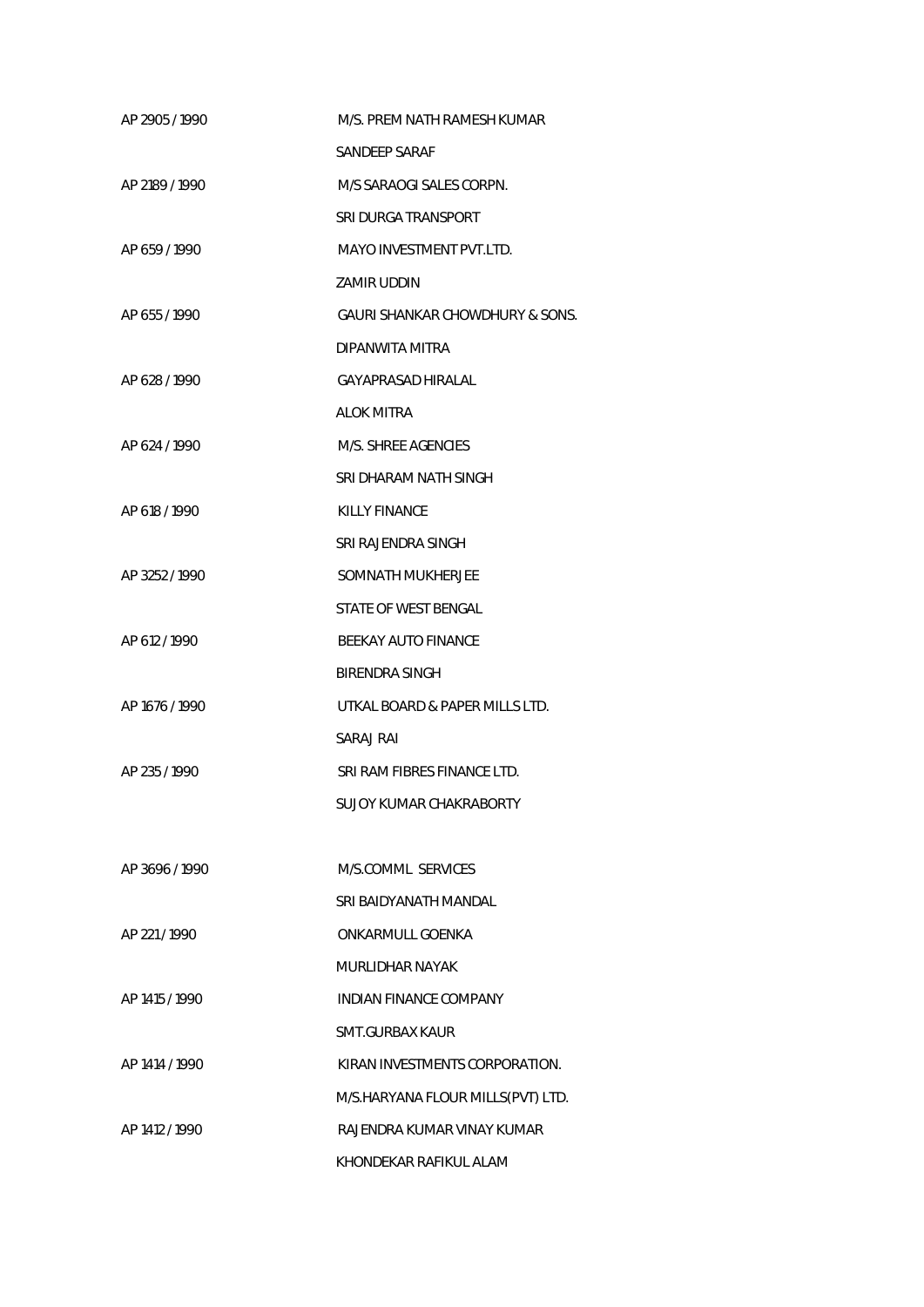| AP 1376 / 1990 | KUNJILAL HARIRAM & SONS                  |
|----------------|------------------------------------------|
|                | GITA DEVI & ORS.                         |
| AP 1882 / 1990 | M/S ANAND TRADING CO.                    |
|                | K.A. PRODUCTS                            |
| AP 1330 / 1990 | IDEAL FINANCING CORPORATION.             |
|                | SATYENDRA KUMAR ARVIND PRASAD            |
| AP 1319 / 1990 | SOUTH PACIFIC FINANCE CONSTRUCTION       |
|                | UMA SANKAR CHAKRABORTY                   |
| AP 1867 / 1990 | GAYA PRASAD HIRALAL                      |
|                | <b>VIJAY PANDEY</b>                      |
| AP 1295 / 1990 | ASHOK LEYLAND FINANCE LTD.               |
|                | MRS.RAMA CHATTERJEE                      |
| AP 337/1990    | ZENITH INDSTL.FINANCE & LEASING (P) LTD. |
|                | SMT. KALYANI BHADRA CHOWDHURY            |
| AP 333 / 1990  | SRI RAM BIBRES FINANCE LTD.              |
|                | SRI ATINDRA NARAYAN ROY                  |
| AP 327 / 1990  | M/S. GOPAL CREDIT CORPN.                 |
|                | <b>SRI SHANKAR PAUL</b>                  |
| AP 320 / 1990  | ASHOKE LEYLAND FINANCE LTD.              |
|                | <b>BABU SINGH</b>                        |
| AP 314 / 1990  | SRI NARAYAN SHARMA                       |
|                | COAL INDIA LTD.                          |
| AP 300 / 1990  | M/S. BIJOY K. BHALOTIA                   |
|                | SRI AWADH NARAYAN DUBEY                  |
| AP 3213/1990   | MRS. UNITED CREDIT CORPORATION           |
|                | SRI AJIT SINGH                           |
| AP 299 / 1990  | M/S. BHALOTIA AGENCIES P.LTD.            |
|                | SRI VIJAY SHANKAR DUBEY                  |
| AP 298 / 1990  | M/S.UNITED CREDIT CORPORATION            |
|                | SM. PAPIA GHOSH                          |
| AP 719 / 1990  | CURSETJEE MANACKJEE RUSTEMJEE            |
|                | LIBRARY SERVICES DEPTT.W.B.              |
| AP 781/1990    | ASHISH COMMERCIAL COMPANY                |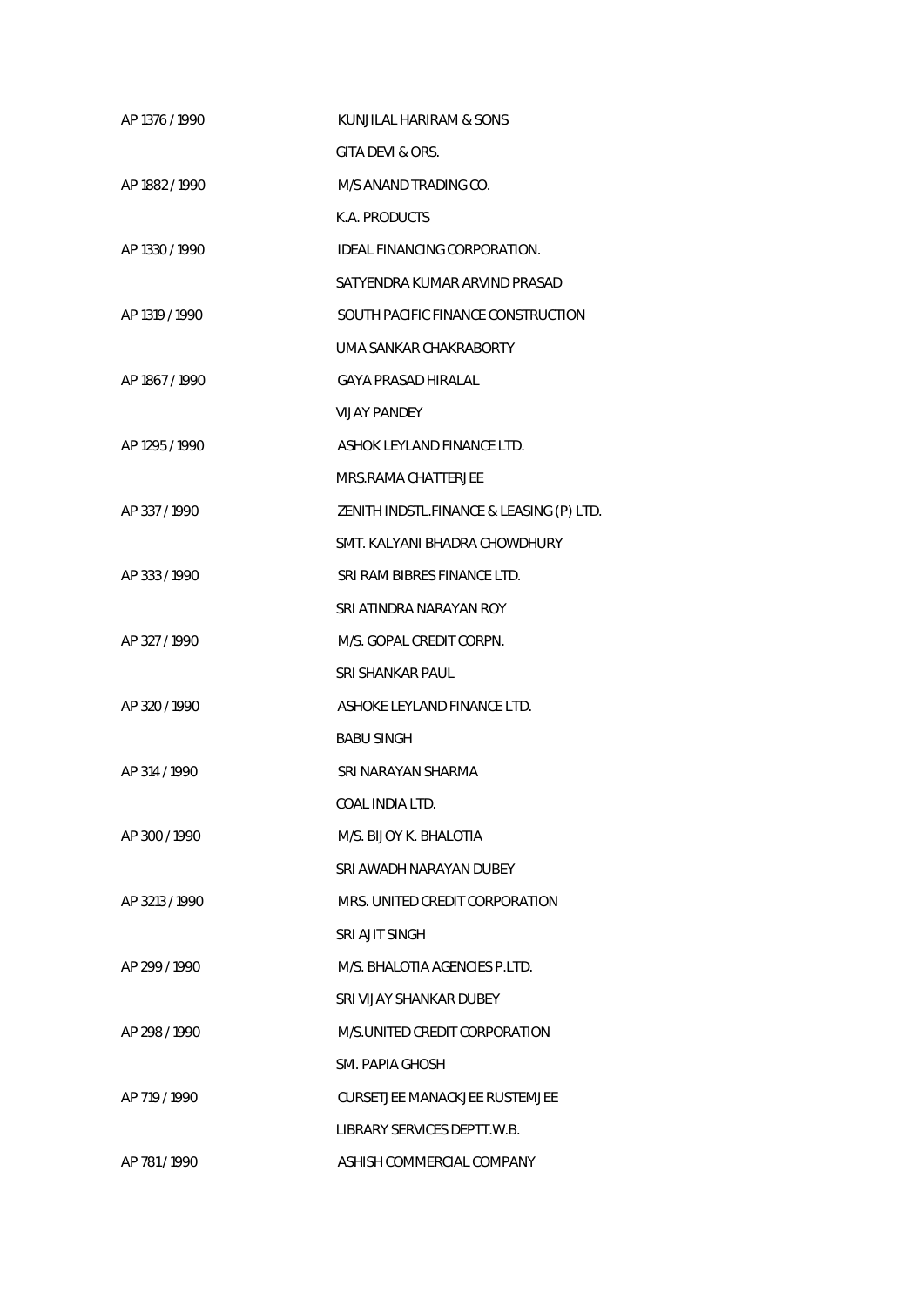|                | MR. DEVENDRA SINGH                       |
|----------------|------------------------------------------|
| AP 778 / 1990  | DULICHAND & SONS.                        |
|                | RAM PRASAD SAHU                          |
| AP 770 / 1990  | WEST BENGAL STATE ELECTRICITY BOARD      |
|                | S.N.CHATTERJEE & CO.                     |
| AP 758 / 1990  | M/S. AUTO TRADE & FINANCE CORPORATION    |
|                | <b>MD.IDRISH</b>                         |
| AP 754 / 1990  | LAXMI FINANCE                            |
|                | JANADAN TRIPATHY                         |
| AP 751 / 1990  | SUPREME CREDIT CORPORATION LTD.          |
|                | SRI KESHAR PRASAD                        |
|                |                                          |
| AP 4072/1990   | DELTA JUTE & INDUSTRIES LTD              |
|                | NATIONAL INSURANCE CO.LTD                |
| AP 1294 / 1990 | <b>INDUSTRIAL ENTERPRISES</b>            |
|                | AKHILESH PRASAD SINGH                    |
| AP 1231 / 1990 | ASHOK LEYLAND FINANCE LTD.               |
|                | <b>SMT.SUPARNA BAG</b>                   |
| AP 1785 / 1990 | SHRI RATANLAL GUPTA                      |
|                | W.B.ESSENTIAL COMMODITIES SPLY. CRPN.LTD |
| AP 1133 / 1990 | S.K.ENTERPRISES                          |
|                | SHAMSHADUL HAOUE                         |
| AP 1070 / 1990 | SHARDA INTERNATIONAL                     |
|                | SRI PRANAB KANTI PAUL                    |
| AP 275/1990    | IDEAL FINANCING CORPORATION              |
|                | SAGAR MOHAN JHA                          |
| AP 274 / 1990  | IDEAL FINANCING CORPORATION              |
|                | SAGAR MOHAN JHA                          |
| AP 255 / 1990  | ZENITH INDSTL.FINANCE & LEASING PVT.LTD. |
|                | SMT. RATAN KAUR                          |
| AP 3104 / 1990 | JAISHREE CREDIT CORPN.                   |
|                | RAM VIJAY SHARMA                         |
| AP 253 / 1990  | ZENITH INDSL.FINANCE & LEASING PVT.LTD.  |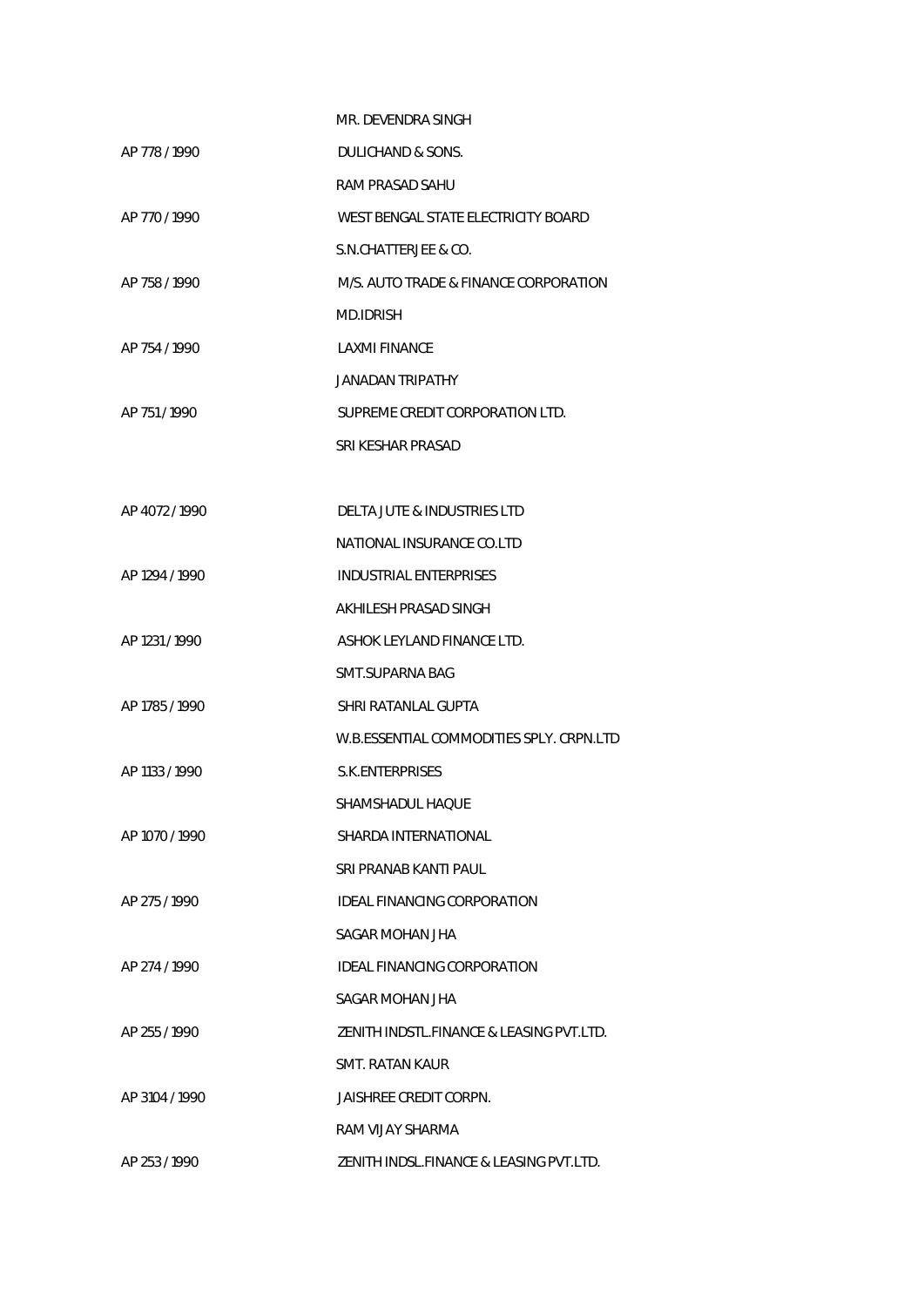|                | SMT. KATYANI BHADRA CHOWDHURY         |
|----------------|---------------------------------------|
| AP 3092/1990   | HINDUSTHAN MOTOR FINANCE CORPN. LTD.  |
|                | M/S. M/S. JANATA OPERA                |
| AP 3079 / 1990 | M/S. AUTO TRADE & FINANCE CORPN.      |
|                | RAM PARAMHANS SINGH                   |
| AP 3258 / 1990 | <b>BHASKAR CREDIT LTD.</b>            |
|                | <b>MUSTAK ALI MULLICK</b>             |
| AP 3448 / 1990 | <b>MOHINI MANSION LTD.</b>            |
|                | HARENDRA KUMAR CHAKROBORTY            |
| AP 63/1991     | SRI VISHNU COMMERCIAL (P).LTD.        |
|                | M/S.STREAMLINE SHIPPING CO.LTD.       |
| AP 3999 / 1991 | M/S TODI INVESTMENT LTD. (DISMISSED)  |
|                | <b>KAVINDER SINGH</b>                 |
| AP 728 / 1991  | SHRI RAM FIELORES FINANCE LTD.        |
|                | SM. KALYANI BHATTACHARJEE             |
| AP 3380 / 1991 | <b>SURYA CREDIT LTD.</b>              |
|                | <b>ALOKE ADHIKARY</b>                 |
| AP 2140 / 1991 | JAIN FINANCE CORP.                    |
|                | DEBENDRA KR. SINGH                    |
| AP 2350 / 1991 | ANIL BARAN MISRA                      |
|                | VEHICLE CREDIT CORPORATION            |
| AP 3735 / 1991 | BCL FINANCIAL SERVICES LTD.           |
|                | GOURL SHANKAR SINGH                   |
| AP 911/1991    | M/S.SURYA CREDIT LTD.                 |
|                | SMT REBA DAS                          |
| AP 906/1991    | MANASH CREDIT LTD.                    |
|                | M/S.DAS & PATRA ENTERPRISES           |
| AP 878/1991    | SATYANARAYAN KAMAL KUMAR              |
|                | SHYAMAL BOSE                          |
| AP 2850 / 1991 | UNION OIL CO. OF CALIFORNIA U.S.A.    |
|                | THE M.& M. TRADING CORPN.OF IND. LTD. |
| AP 4301/1991   | M/S. J.J.DOSHI & CO.                  |
|                | SK. TAFIJUL HAK.                      |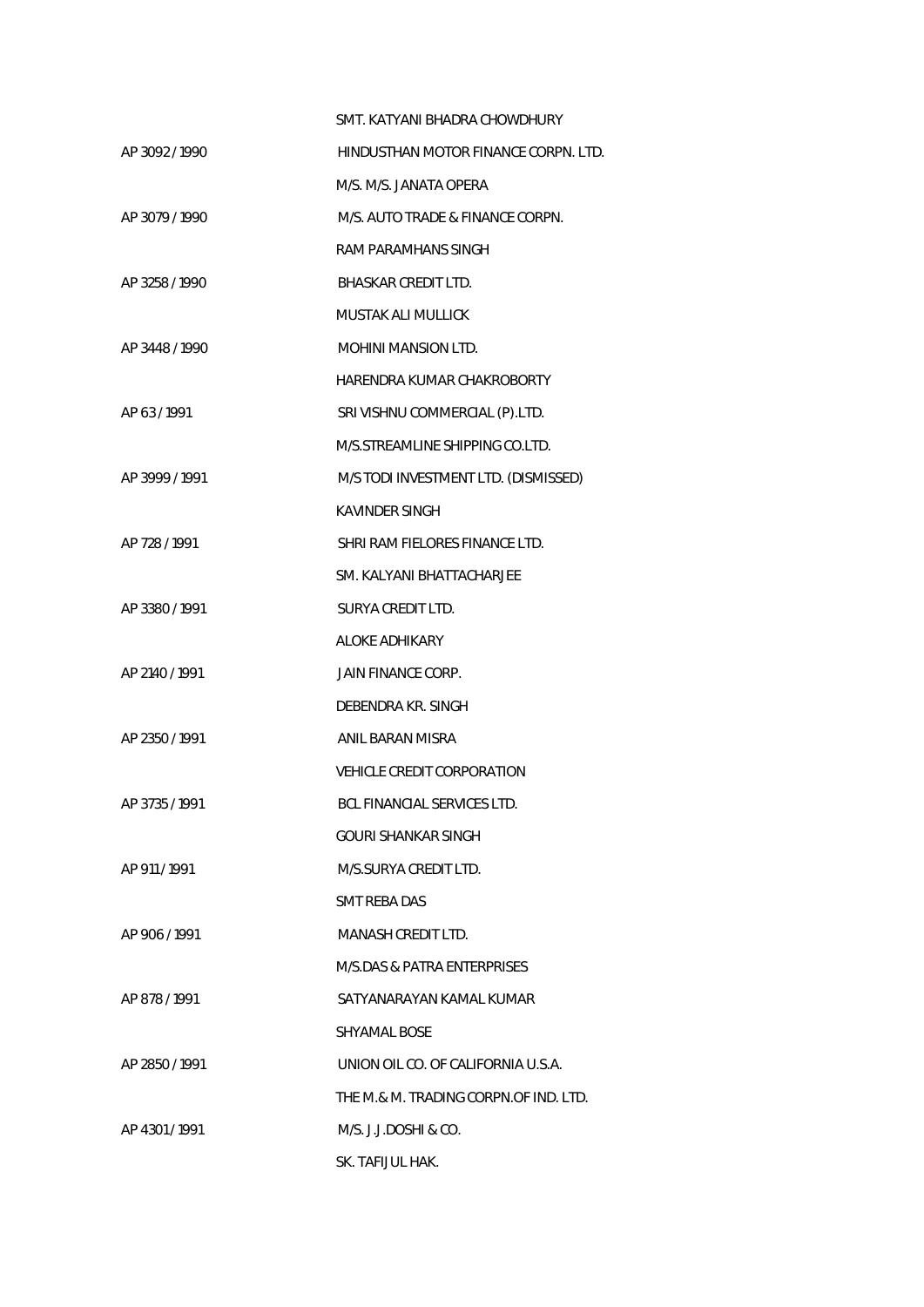| AP 3853/1991   | M/S.ASHOKA FINANCE CORPORATION           |
|----------------|------------------------------------------|
|                | KHUDI RAM GANGOL                         |
| AP 4230/1991   | M/S. TIRUPATI FINANCE CO.                |
|                | SK. HAIDER ALL                           |
| AP 4299 / 1991 | MRS. VEHICLE CREDIT CORPN.               |
|                | SMT. RUPA CHOWDHURY                      |
| AP 4298 / 1991 | SMT. INDRA DEVI KANODIA                  |
|                | MD. SARAFAT ALI                          |
| AP 2861/1991   | SIDDHARTH CONSTN. & TRADING PVT.LTD.     |
|                | M/S. N.P.R.FINANCE LTD.                  |
| AP 2716 / 1991 | <b>M/S.KLIPCON &amp; ASSOCIATES</b>      |
|                | UNIOIN OF INDIA                          |
| AP 1315 / 1991 | KESHAV FINANCE CORPORATION               |
|                | TARUN CHANDRA PRAMANICK                  |
| AP 4069 / 1991 | NICCO UCO FINANCIAL SERVICES LTD.        |
|                | K.S.SHUKLA                               |
| AP 4063/1991   | SARAF AUTO FINANCE                       |
|                | SRI ALOKE KUMAR GHOSH                    |
| AP 4062/1991   | SHIVA FINANCE COMPANY                    |
|                | RAJENDRA SINGH                           |
| AP 4048 / 1991 | M/S.PUSPANJALI LEASING & FINANCE(P) LTD. |
|                | SRI SAMIR KUMAR DAS                      |
| AP 4031/1991   | M/S.PUSPANJALI LEASING & FINANCE (P) LTD |
|                | SRI LAXMI RAI                            |
| AP 4029 / 1991 | M/S. SWETA DITYA INDUSTRIAL DEV. LTD.    |
|                | SANJEEB CHELLIA                          |
| AP 3528 / 1991 | KEJRIWAL & SONS                          |
|                | DASARATH PRASAD SAH                      |
| AP 3256 / 1991 | R.V.FINANCE COMPANY                      |
|                | SRI AWATER SINGH                         |
| AP 2437 / 1991 | SMT. SHUKLA BISWAS & ANR                 |
|                | SHREE BALAJI CREDIT CORPN.               |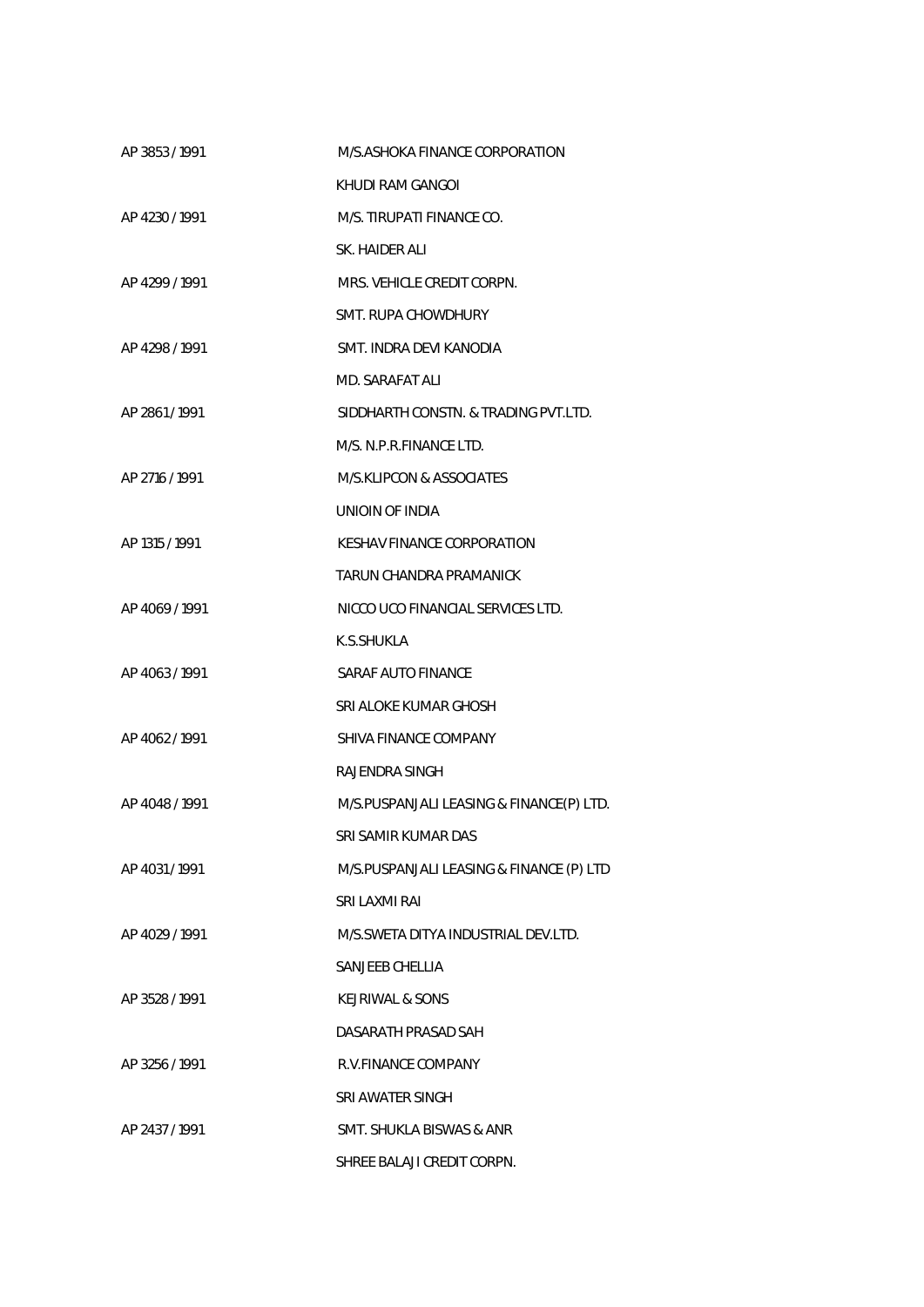| AP 2433 / 1991 | SURYA CREDIT LTD.                    |
|----------------|--------------------------------------|
|                | <b>FIDA HAIDER</b>                   |
| AP 2432 / 1991 | M/S SHREE BALAGI CREDIT CORPN.       |
|                | DIPAK GHOSH                          |
| AP 2421/1991   | M/S GANESH NARAYAN BRIJLAL LTD.      |
|                | SRI SUKHEN ROY                       |
| AP 3244 / 1991 | M/S. HINDUSTAN CREDIT CORPORATION    |
|                | SRI NIRMALJEET SINGH                 |
| AP 2420 / 1991 | M/S BHALOLIA LEASING & HIRING P.LTD. |
|                | SRI BANSIDHAR TIWARI                 |
| AP 2406 / 1991 | M/S LAXMI INVESTORS                  |
|                | RAZWANA PARREZ                       |
| AP 2402 / 1991 | M/S GANESH NARAYAN BRIJLAL LTD.      |
|                | MR. SIYARAM SINGH                    |
| AP 2400 / 1991 | BHASKAR CREDIT LTD.                  |
|                | UMA SHANKAR RAI                      |
| AP 3233 / 1991 | M/S. S.K.ENTERPRISES                 |
|                | MD. MAQBOOL HASSAIN                  |
| AP 1338 / 1991 | N.P.R.FINANCE LTD.                   |
|                | NARAYAN PRUSTY                       |
| AP 1803 / 1991 | M/S ANAND FINANCING CORPN.           |
|                | RAJENDRA PRASAD SHARMA               |
|                |                                      |
| AP 1325 / 1991 | M/S.RELIABLE FINANCE & TRADING CO.   |
|                | SRI CHIRAJII AL GOENKA               |
| AP 1323 / 1991 | M/S.RELIABLE FINANCE & TRADING CO    |
|                | SRI SUKAMAL KANTI GHOSH              |
| AP 1322 / 1991 | SURYA CREDIT LTD.                    |
|                | RAJEEV KUMAR                         |
| AP 1320 / 1991 | SARAOGI SALES CORPORATION.           |
|                | SRI RANJIT KUMAR MIDYA               |
| AP 3024 / 1991 | M/S. SARAOGI SALES CORPN.            |
|                | SRI KAMALESHWAR PRASAD               |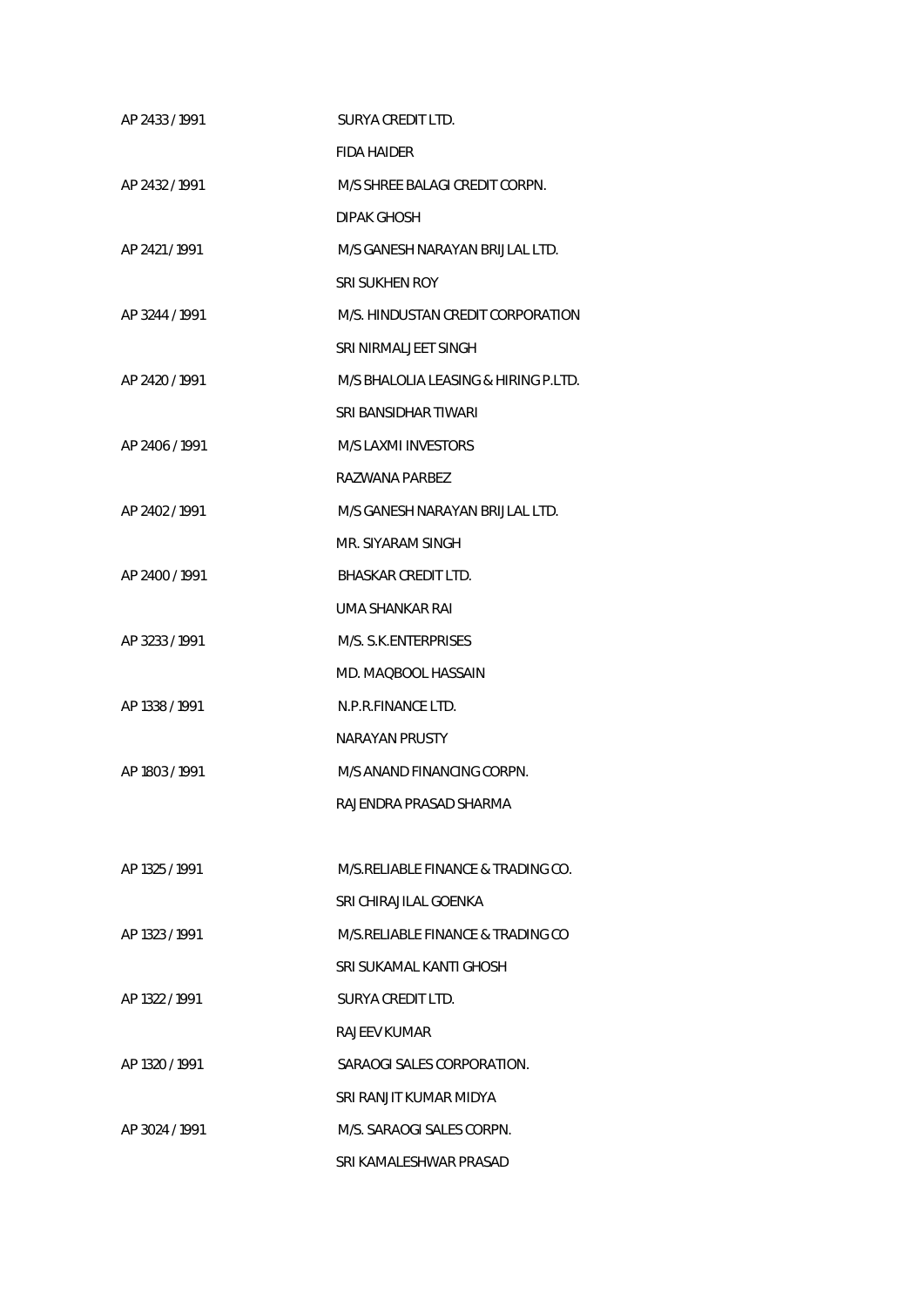| AP 3494 / 1991 | BEJOY KUMAR AGARWAL & ORS           |
|----------------|-------------------------------------|
|                | RATAN LAL BAGARIA                   |
| AP 2180 / 1991 | M/S J.J. DOSHI & CO.                |
|                | SHYAMAL KHAN                        |
| AP 3012 / 1991 | <b>GURMEJ SINGH ATWAL</b>           |
|                | UNION OF INDIA                      |
| AP 3493/1991   | BEJOY KUMAR AGARWAL & ORS           |
|                | RATAN LAL BAGARIA                   |
| AP 3492/1991   | BEJOY KUMAR AGARWAL & ORS           |
|                | RATAN LAL BAGARIA                   |
| AP 2993/1991   | M/S. KILLY FINANCIFRS               |
|                | MRS.RUBY KUMARI                     |
| AP 974 / 1991  | ZENITH PROJECT (P) LTD.             |
|                | SARAT CHANDRA BISWAS                |
| AP 969/1991    | SNEHA COMMR LTD.                    |
|                | MR.SWAPAN KR.GHOSH                  |
| AP 963 / 1991  | HARSH JHUNJHUNWALA                  |
|                | SATYENDRA KR.SINGH                  |
| AP 960/1991    | M/S.GANESH NARAYAN BRIJLAL LTD.     |
|                | SMT.SAVITRI DEVI                    |
| AP 955/1991    | <b>RAJEN RATHORE</b>                |
|                | UNION OF INDIA                      |
| AP 185/1991    | IDEAL FINANCING CORPORATION         |
|                | PRAVIN KUMAR SHUKLA                 |
| AP 953 / 1991  | <b>TODI INVESTORS</b>               |
|                | SD.GIAN SINGH SUDAN                 |
| AP 180 / 1991  | <b>VINECT INVESTMENTS</b>           |
|                | KAPILDEO SINGH                      |
| AP 952/1991    | <b>TODI INVESTORS</b>               |
|                | SD.GIAN SINGH SUDAN                 |
| AP 178 / 1991  | SUPREME LEASING LIMITED             |
|                | M/S. LIGHT OFFSET (INDIA) PVT. LTD. |
| AP 951/1991    | TRADING & FINANCING CORPORATION.    |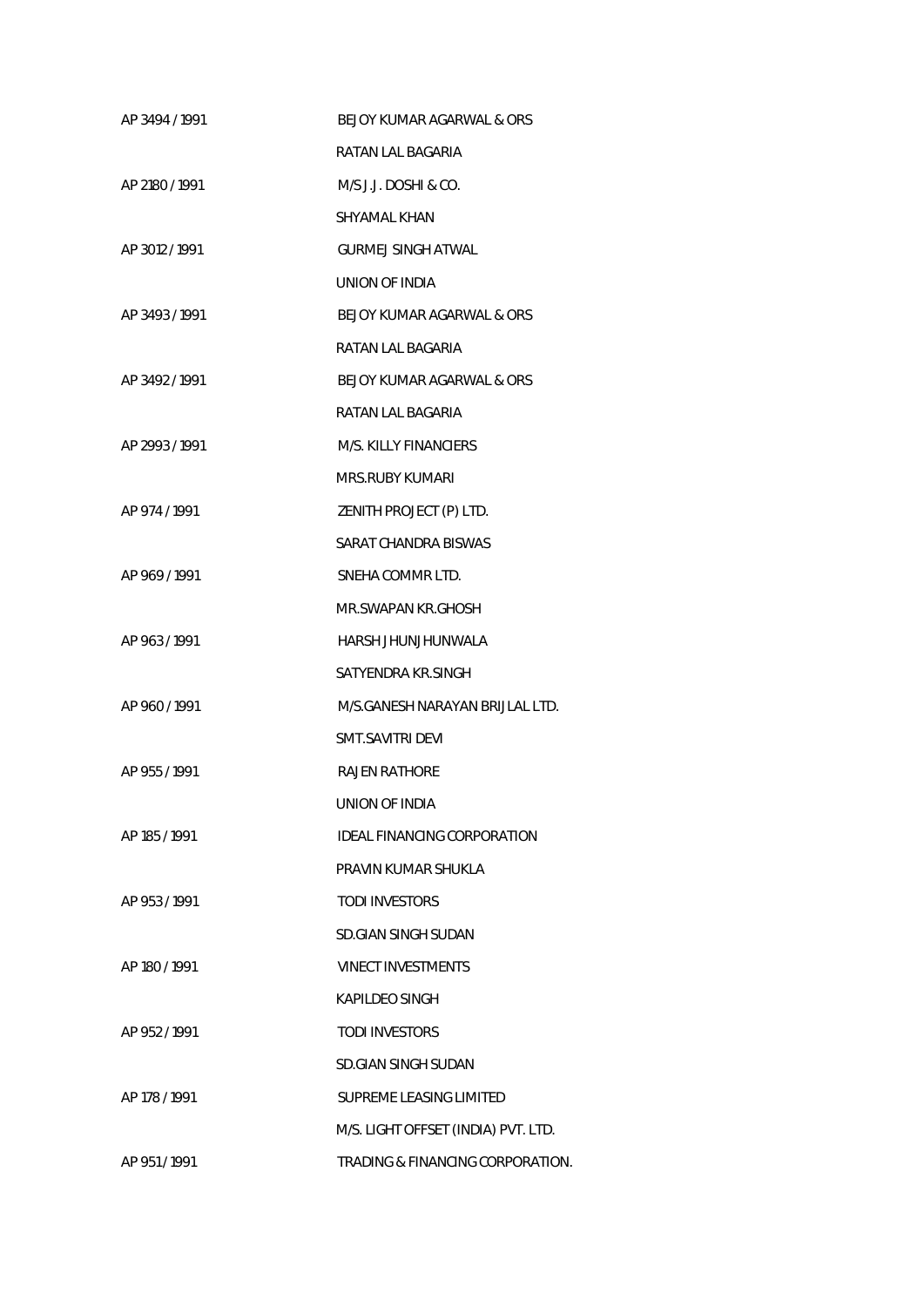|                | NIRMAL KR.SINGH                          |
|----------------|------------------------------------------|
| AP 166 / 1991  | <b>BALAJI CORPN.</b>                     |
|                | MRS. LAXMI KHATE                         |
| AP 946 / 1991  | NIGHTINGALE ENGG.INDUSTRIES (P) LTD.     |
|                | ASHOK BARAN MONDAL                       |
| AP 942/1991    | KANIYALAL SHYAMSUNDER                    |
|                | <b>TARUN KUMAR BISWAS</b>                |
| AP 2104 / 1991 | M/S GOPAL CREDIT CORPN.                  |
|                | SRI SISIR KR. MONDAL                     |
| AP 3383/1991   | <b>SUNIL KUMAR BANKA</b>                 |
|                | NARENDRA PRASAD GUPTA                    |
| AP 2455 / 1991 | M/S STERLLING PHRMCLS. PRODCTS. CO.P.LTD |
|                | <b>REGIONAL DIRECTOR</b>                 |
| AP 3290 / 1991 | <b>BINODE KUMAR JALAN</b>                |
|                | RAMA KANTA PANDEY                        |
| AP 2454 / 1991 | M/S SINGHANIA INVESTOR                   |
|                | BIRENDRA KR. TIWARY                      |
| AP 3289 / 1991 | <b>BIPLAB KUMAR DAS</b>                  |
|                | <b>MARUTI ENTERPRISES</b>                |
| AP 2449 / 1991 | <b>M/S ONKAR INVESTO</b>                 |
|                | MR. NAND KISHORE BAL                     |
| AP 2446 / 1991 | M/S DEEPAK ENTERPRISES                   |
|                | SRI SITA RAM PANDEY                      |
| AP 3264 / 1991 | M/S. PREMIER AUTO FINANCE LTD. & ANR.    |
|                | SARDAR GURMUKH SINGH                     |
| AP 3257/1991   | M/S. AUTO CREDIT CORPORATION             |
|                | SMT. SAVITRI DEVI                        |
| AP 1426 / 1991 | <b>LAXMI FINANCE CORPORATION</b>         |
|                | SK.RUSTAM ALI                            |
| AP 3067/1991   | KAXMI FINANCE                            |
|                | <b>RAM DULAL PAUL</b>                    |
| AP 3540/1991   | S.B.R.CREDIT (P) LTD.                    |
|                | ABLENDU KUMAR                            |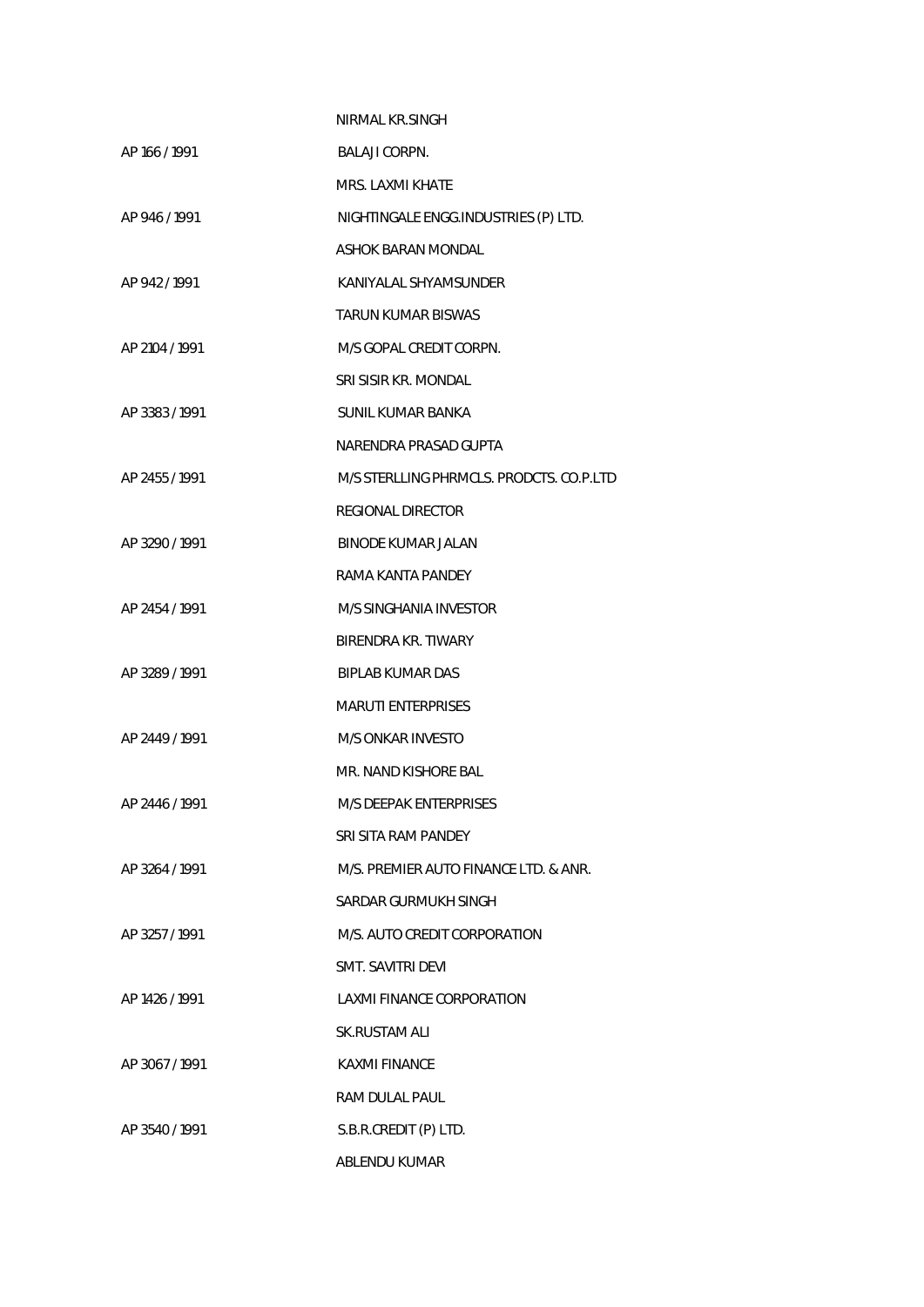| AP 3043/1991   | RAJESH & CO.                             |
|----------------|------------------------------------------|
|                | <b>IBRAR AHMED</b>                       |
| AP 2205 / 1991 | THE BOARD OF TRUSTE.FOR THE PORT OF CAL. |
|                | MAHALAKSHNI CONSTRUCTIONS                |
| AP 3534 / 1991 | RADHA KRISHNA PODDAR                     |
|                | <b>SRI PRABHU SHAW</b>                   |
| AP 3533 / 1991 | RADHA KRISHAN PODDAR                     |
|                | AVTAR SINGH KAKHA                        |
| AP 2523 / 1991 | <b>MARUTI ENTERPRISE</b>                 |
|                | M/S. EXPRESS ROAD TRANSPORT              |
| AP 223/1991    | JOYA PRASAD HIRALALL LTD.                |
|                | RAM NARAYANGHA                           |
| AP 2507 / 1991 | N.L.TODDY & CO.                          |
|                | MRS. MALATI MITRA                        |
| AP 1013 / 1991 | ZENITH INDUSTRIAL FINANCE & LEASING P.LD |
|                | VIRENDRA GIRI                            |
| AP 1012 / 1991 | SHREE BALAJI CREDIT CORPORATION          |
|                | ANAMITRA CHAKRABORTY                     |
| AP 4665/1991   | SANJIV KUMAR KAPOOR & ANR.               |
|                | R.L.PLATATION PVT. LTD.                  |
| AP 3922 / 1991 | SAMPATLAL BAID                           |
|                | <b>BINOD PRASAD</b>                      |
| AP 1390 / 1991 | JAI SINGH MEHTA                          |
|                | <b>GURU RAMAWTAR SINGH</b>               |
| AP 1387 / 1991 | M/S.BHALOTIA AGENCIES (P) LTD.           |
|                | SRI LAKSHMI PRASAD ROY                   |
| AP 2730 / 1991 | M/S. SHREE AGENCIES                      |
|                | SRI SWARAJYA PD. SINGH                   |
| AP 2729 / 1991 | N.P.R.FINANCE LTD.                       |
|                | SIDHARTH CONSTN. & TRADING PVT.LTD.      |
| AP 1380 / 1991 | M/S.J.K.FINANCE CORPORATION              |
|                | SRI SATILAL YADAV                        |
| AP 2726 / 1991 | GANESHNARAYAN BRIJLAL LTD.               |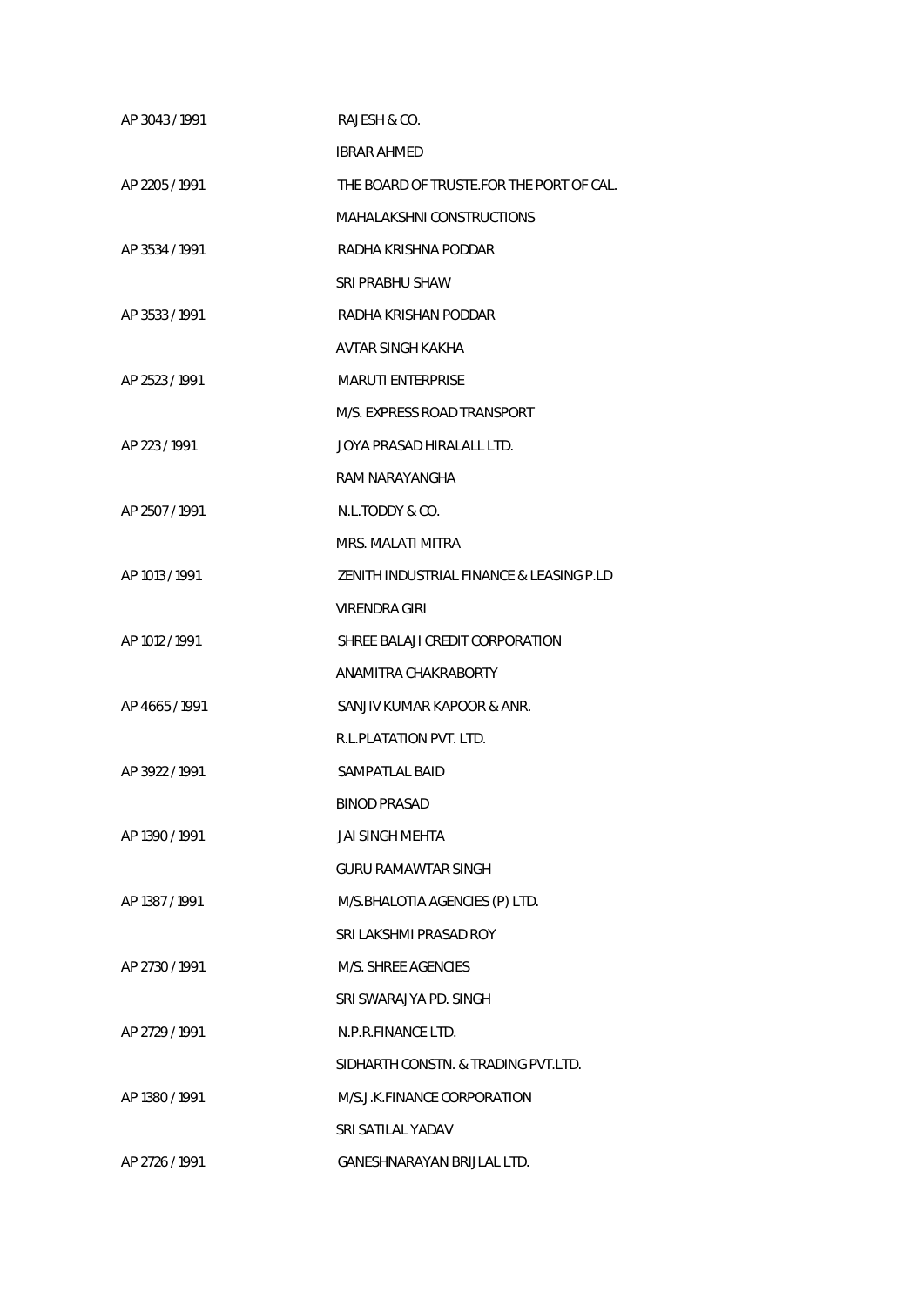|                | M/S. SIDHARTH CONSTN. TRADING (PVT)LTD. |
|----------------|-----------------------------------------|
| AP 2725 / 1991 | M/S. GANESHNARAYAN BRIJLAL LTD.         |
|                | MD.MUSTAFA                              |
| AP 1812 / 1991 | UDITA FINANCE & LEASING CO. LTD.        |
|                | <b>JAI PRAKASH JAISWAL</b>              |
| AP 1811 / 1991 | SUPREME LEASING LTD.                    |
|                | MD. IRFAN ALAM                          |
| AP 1343 / 1991 | M/S.ZOOM INDUSTRIAL SERVICES LTD.       |
|                | M/S.GOBIND INDUSTRIAL GASES LTD.        |
| AP 69/1991     | DULICHAND FINANCE & LEASING P. LTD.     |
|                | MD. SARAJUDDIN                          |
| AP 1007 / 1991 | <b>ONKAR INVESTO</b>                    |
|                | <b>SUMITRA &amp; SONS</b>               |
| AP 983 / 1991  | M/S.KAMAL CREDIT (P) LTD.               |
|                | MD.KARU                                 |
| AP 203/1991    | IDEAL HOLDINGS (P) LTD.                 |
|                | <b>ALI AKBAR</b>                        |
| AP 4754 / 1991 | AMBICA PROCESSING INDUSTRIES            |
|                | UNION OF INDIA                          |
| AP 4734 / 1991 | SINGHANIA FINANCING CORPN.              |
|                | SK. ARFATUDDIN                          |
| AP 3910 / 1991 | M/S.SHREE KRISHNA FINANCE CORPORATION   |
|                | SRI KESHAB BOSE                         |
| AP 3905/1991   | SMT. INDRA DEVI KANODIA                 |
|                | ASHOK KR.NANDY                          |
| AP 3375 / 1991 | M/S. VEHICLE CREDIT CORPORATION         |
|                | SRI AMIR HOSSAIN                        |
| AP 3346/1991   | GITIKA CHEMICALS & FINANCE LTD.         |
|                | SMT LAXMI DEVI                          |
| AP 4841/1991   | ROADWINGS INTERNATIONAL                 |
|                | HARYANA CONCAST LTD.                    |
| AP 4103 / 1991 | M/S.MANAS CREDIT LTD.                   |
|                | ASHOK KUMAR & BINOD KUMAR               |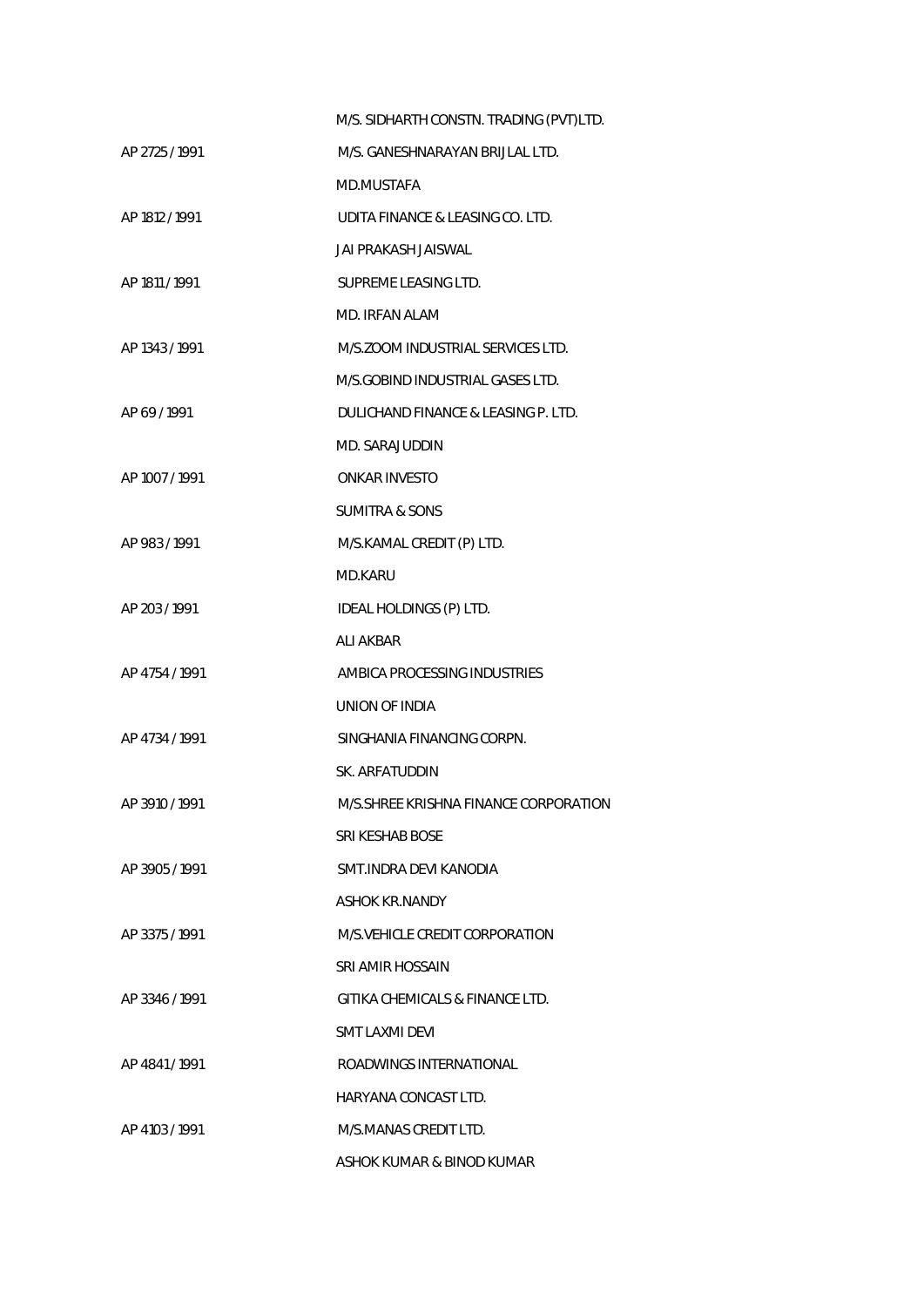| AP 4102 / 1991 | M/S.SURYA CREDIT LTD.                    |
|----------------|------------------------------------------|
|                | <b>BAKUL DOWARI</b>                      |
| AP 4100 / 1991 | M/S.TODI INVESTMENTS LTD.                |
|                | <b>MD.OMIVM ALAM</b>                     |
| AP 3786 / 1991 | SMT.INDRA DEVI KANODIA                   |
|                | SRI GIRILAL SINGH                        |
| AP 3767 / 1991 | M/S.MANASH CREDIT LTD.                   |
|                | <b>GIRIJA PD.SINHA</b>                   |
| AP 3766 / 1991 | M/S.PRASHANT LEASING & FINANCING (P) LTD |
|                | <b>ABDUL MANAN</b>                       |
| AP 3756 / 1991 | UTKAL BOARD & PAPER MILLS LTD.           |
|                | SHYAM SOREN                              |
| AP 3752 / 1991 | M/S.SURYA CREDIT LTD.                    |
|                | <b>GULAM RASUL</b>                       |
| AP 3165 / 1991 | RADHA KRISHNA EXPORT INDUSTRIES LTD.     |
|                | <b>SUBIR KUNDU</b>                       |
| AP 2284 / 1991 | M/S GOPAL FINANCE CRPN.                  |
|                | SRI PIJUSH KR. GHOSH                     |
| AP 4967/1991   | <b>SANTOSH THAKUR</b>                    |
|                | <b>BANWARI LAL PASARI</b>                |
| AP 4966 / 1991 | BIJOY KUMAR AGARWAL & ORS.               |
|                | RATANLAL BAGARIA                         |
| AP 3729 / 1991 | M/S.MANASH CREDIT LTD.                   |
|                | <b>JOGENDRA MANDOL</b>                   |
| AP 3727 / 1991 | M/S.MANINDER FINANCE PVT.LTD.            |
|                | RAMINDER NATH BINDU                      |
| AP 3158 / 1991 | KANHAIYAJEE                              |
|                | KALICHARAN RAMCHANDER                    |
| AP 3719 / 1991 | THE JAYABHARAT CREDIT INVESTMENT CO.LTD. |
|                | PARASHURAM SHAH                          |
| AP 3156 / 1991 | M/S. GOPAL & SONS.                       |
|                | KASHI NATH MAL                           |
| AP 3717 / 1991 | THE JAYABHARAT CRD.& INVESTMENT CO.LTD   |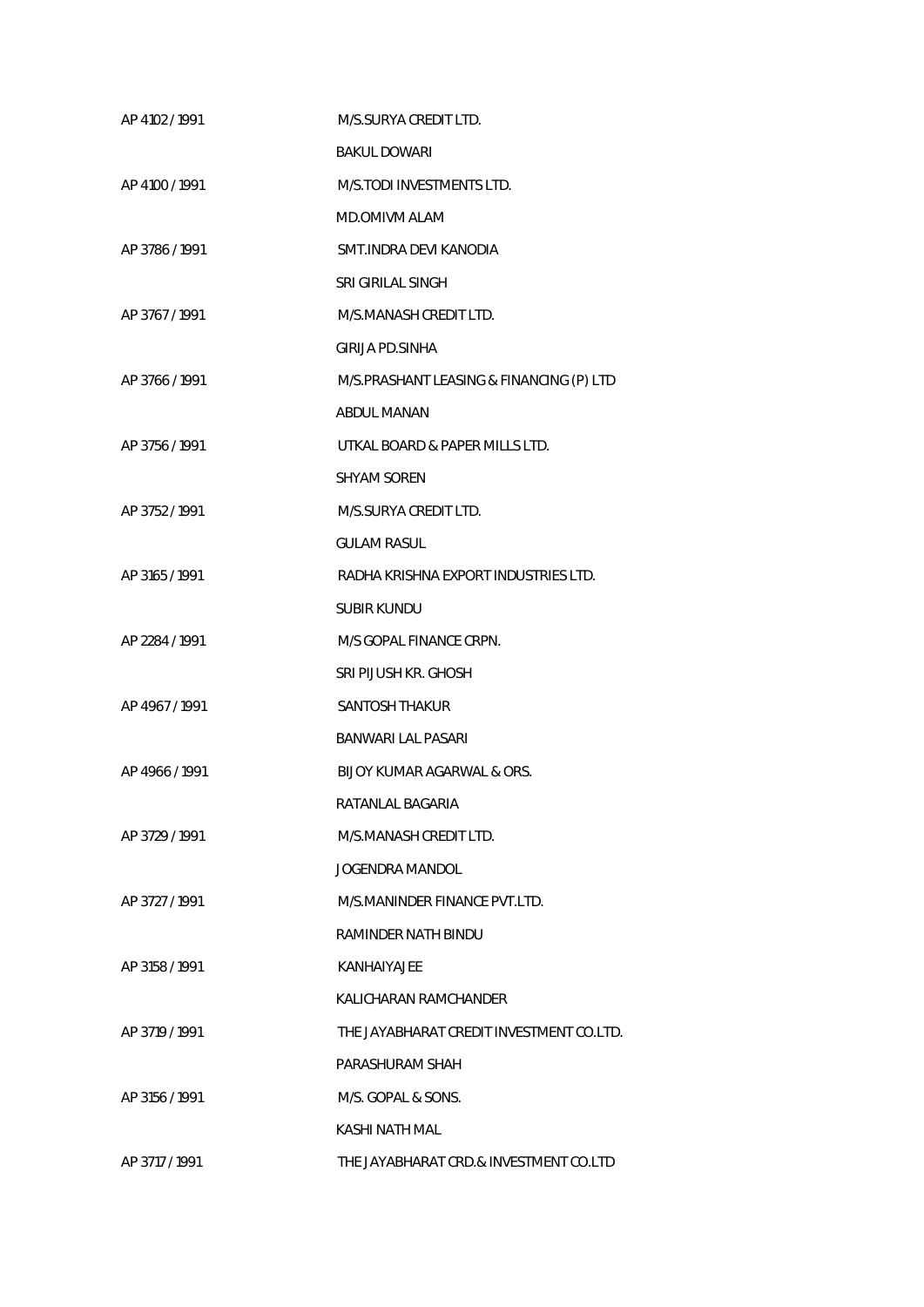|                | AJOY KUMAR PANDEY                        |
|----------------|------------------------------------------|
| AP 3713 / 1991 | GANESH NARAYAN BRIJLAL LTD.              |
|                | SRI SATYENDRA KR.SINGH                   |
| AP 3712 / 1991 | M/S.GOPAL FINANCE CORPORATION            |
|                | SRI BAPI ROY                             |
| AP 1182 / 1991 | AUTO FINANCE CORPORATION                 |
|                | RAJENDRA PRATAP SINGH                    |
| AP 1150 / 1991 | M/S.UNITED CREDIT CORPORATION            |
|                | SMT.MALATI MUKHERJEE                     |
| AP 287/1991    | M/S. TIRUPATI FINANCE CO.                |
|                | SRI ASHOK KR. SHAW                       |
| AP 2799 / 1991 | GANESH NARAYAN BRIJLAL LTD.              |
|                | SIDHARTH CONSTRUCTION & TRADING P.LTD.   |
| AP 2798 / 1991 | GANESH NARAYAN BRIJLAL LTD.              |
|                | SIDHARTH CONSTRUCTION & TRADING P.LTD.   |
| AP 2796 / 1991 | M/S. GANESH NARAYAN BRIJLAL LTD.         |
|                | M/S. SIDHARTH CONSTN. & TRADING PVT.LTD. |
| AP 525/1991    | <b>IDEAL HOLDINGS PVT. LTD.</b>          |
|                | <b>SURESH KUMAR GUPTA</b>                |
| AP 2794 / 1991 | M/S.NIGHTINGLE ENGINEERING INDS.PVT.LTD. |
|                | PARAMJEET SINGH                          |
| AP 1926 / 1991 | IDEAL AUTO CREDIT PVT.LTD.               |
|                | DURGANANDAN SINGH                        |
| AP 1923 / 1991 | EAST INDIA MANUFACTURING & MARKTNG. LTD. |
|                | SURINDER KUMAR                           |
| AP 2762 / 1991 | M/S. GOPAL CREDIT CORPORATION            |
|                | SRI ALOK BHATTACHARJEE                   |
| AP 270/1991    | BHASKAR CREDIT LTD.                      |
|                | ABDUL HASHIM                             |
| AP 1114 / 1991 | M/S.SHREE AGENCIES                       |
|                | SMT.JULEKHA KHATOON                      |
| AP 1721 / 1991 | ONKARMULL SHANKARLAL                     |
|                | SUNIL KR. MADAN                          |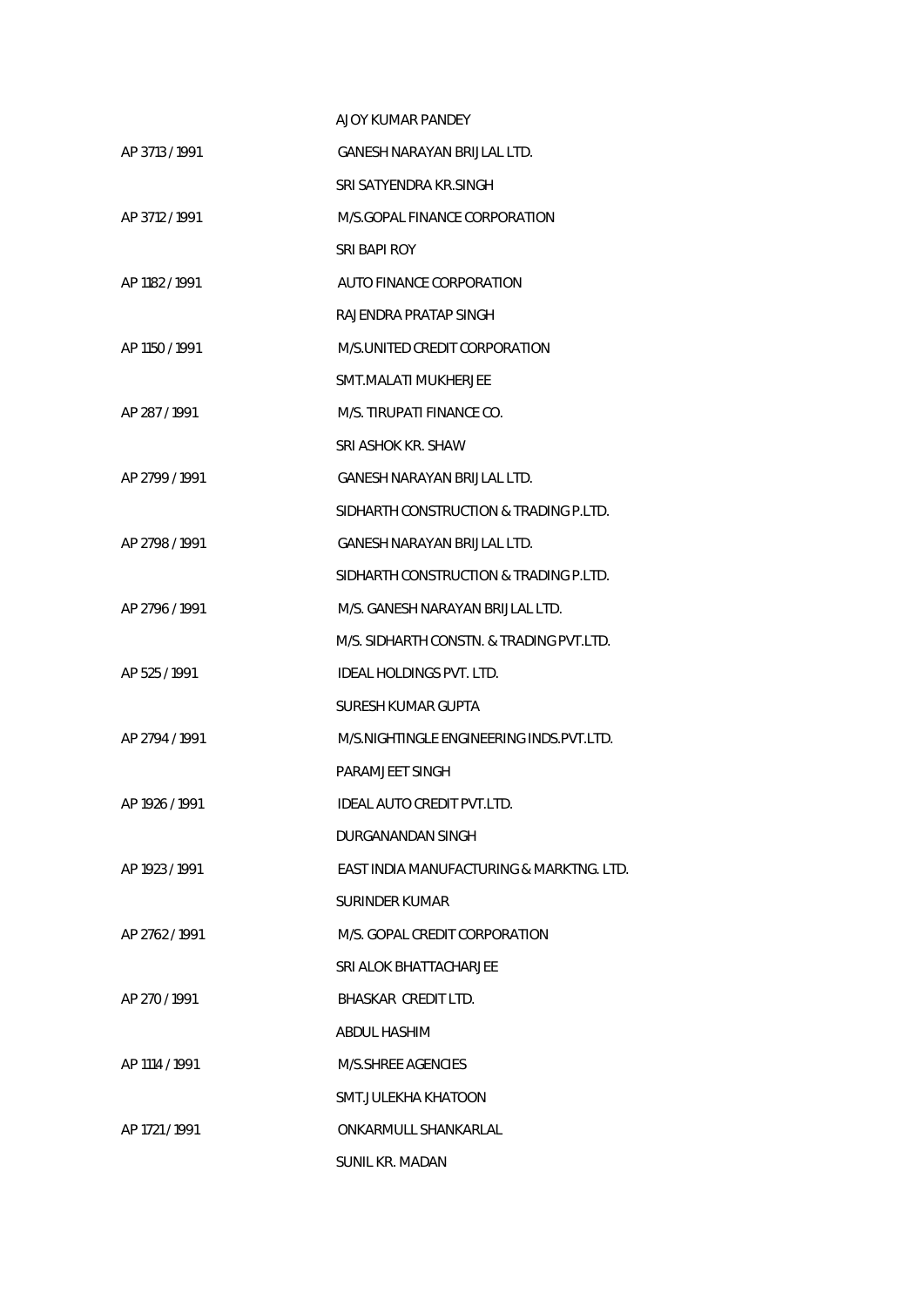| AP 1102 / 1991 | RAMESH KUMAR RAJGARIA             |
|----------------|-----------------------------------|
|                | RAM BASHIST CHOWDHURY             |
| AP 1085 / 1991 | ASHOK FINANCE CORPORATION         |
|                | <b>HANUMAN SAH</b>                |
| AP 1084 / 1991 | M/S.ASHOK LEYLAND FINANCE LTD.    |
|                | BHUPENDRA PRASAD SINGH            |
| AP 3694 / 1991 | NICCO UCO FINANCIAL SERVICES LTD. |
|                | SM.SABITRI DEBNATH                |
| AP 3693/1991   | MD.FIROZ                          |
|                | TODI INVESTMENTS LTD.             |
| AP 3691/1991   | KAMALESH AGARWAL                  |
|                | <b>UNION OF INDIA</b>             |
| AP 3732 / 1991 | M/S.PRASANTA LEASING & FINANCING  |
|                | SRI SARDER SUDARSHAN SINGH        |
| AP 3731/1991   | M/S.PRASANT LEASING & FINANCING   |
|                | M/S.TANU AGENCY                   |
| AP 1518 / 1991 | <b>COUNCIL SERVICE STATION</b>    |
|                | SRI NIRANJAN PD.SINGH             |
| AP 2745 / 1991 | MRS. DEEPAK ENTERPRISES           |
|                | SRI TULSI CHATTERJEE              |
| AP 3141/1991   | SHRI KHUDIRAM GANGOI              |
|                | ASHOKA CREDIT LTD.                |
| AP 3137 / 1991 | SRI BADRI NARAYAN MEHTA           |
|                | M/S. GANESH NARAYAN BRIJLAL LTD.  |
| AP 3655/1991   | SHRI KHUDIRAM MAITY               |
|                | SRI RAM FIBRES FINANCE LTD.       |
| AP 3135 / 1991 | NATIONAL INS. CO.LTD.             |
|                | GADADHAR BHARATI                  |
| AP 3129 / 1991 | SUPREME LEASING LTD.              |
|                | MIR ABDUL RAUF                    |
| AP 3127 / 1991 | M/S. R.K. INVESTMENTS             |
|                | SRI INDRAMANI PANDAY              |
| AP 3105 / 1991 | M/S. MOHANLAL ASHWINIKUMAR        |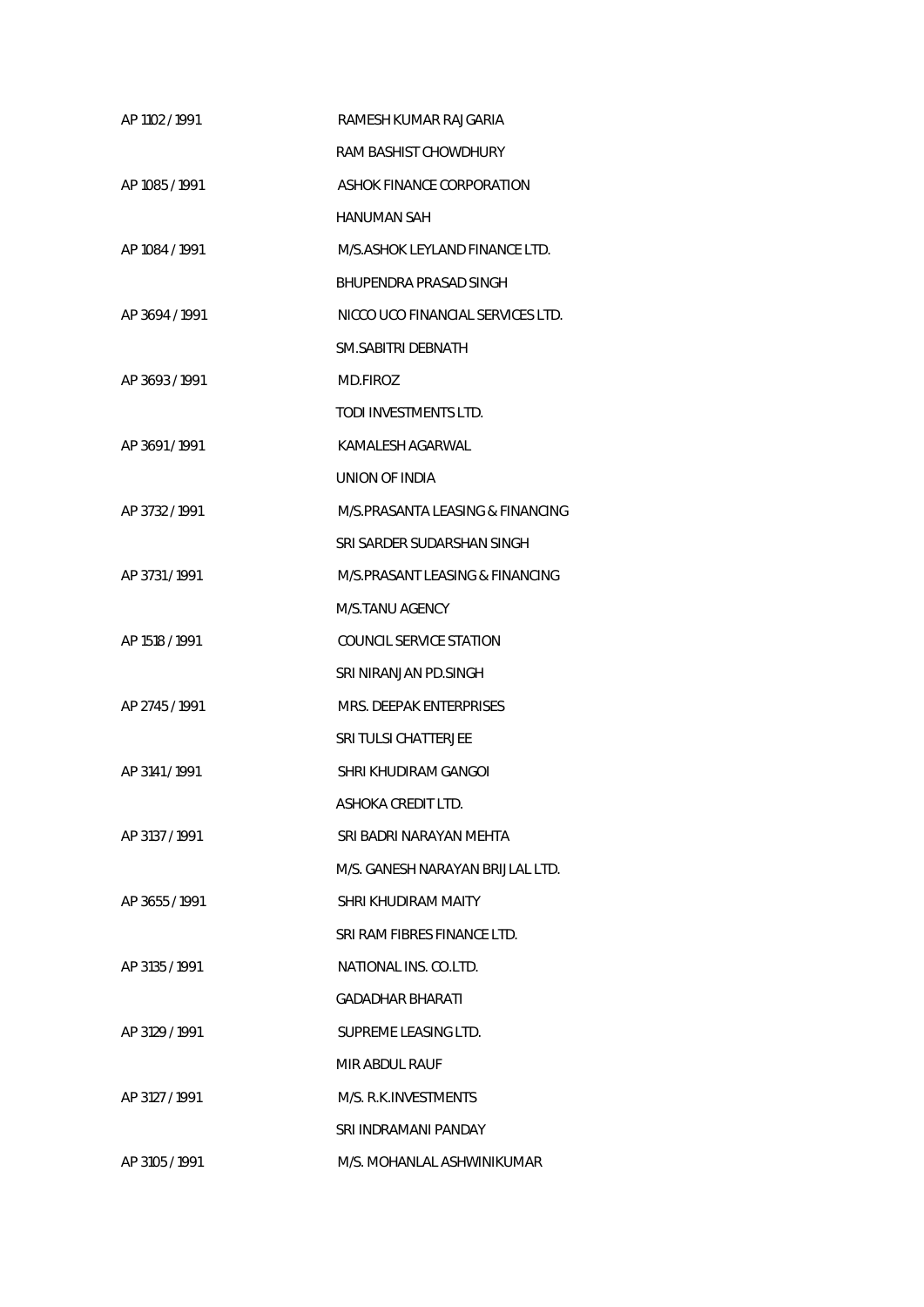|                | MD. MASHIUDDIN                         |
|----------------|----------------------------------------|
| AP 3101/1991   | JANARDAN SINGH                         |
|                | M/S. SNEHIL TRADES ASSOCIATES LTD.     |
| AP 3100 / 1991 | M/S. TIRUPATI CREDIT CORPN.            |
|                | RAMINDER NATH BINDU                    |
| AP 3639/1991   | <b>MOHINI MANSION LTD.</b>             |
|                | VIJOY NARAYAN GUPTA                    |
| AP 3638 / 1991 | MANASH CREDIT LTD.                     |
|                | SARDAR LACHMAN SINGH                   |
| AP 3087/1991   | PUNAMCHAND CHANDMAL & CO.              |
|                | SRI CHUNGKHAM KULACHANDRA SINGH        |
| AP 3618 / 1991 | M/S.BHALOTIA LEASING & HIRING PVT.LTD. |
|                | MD SHAFI                               |
| AP 3078 / 1991 | SUPREME LEASINGS LTD.                  |
|                | <b>MOHAN KUMAR</b>                     |
| AP 3609 / 1991 | ASHOK KUMAR KEJRIWAL                   |
|                | <b>MD.MOIN KHAN</b>                    |
| AP 1081 / 1991 | TRUMALA FINANCE CORPORATION            |
|                | DEB CHANDRA THAKUR                     |
| AP 1719 / 1991 | <b>ONKAR INVESTO</b>                   |
|                | <b>WHEELS INTERNATIONAL</b>            |
| AP 1080 / 1991 | SHRI RAM FEBRES FINANCE LTD.           |
|                | <b>BHAJAN CHOWDHURY</b>                |
| AP 1717 / 1991 | M.A TRADING & FINANCING PVT.LTD.       |
|                | NAGENDRA YADAR                         |
| AP 1073 / 1991 | BANWARI LALL PASARI                    |
|                | <b>UTTAM KAKATY</b>                    |
| AP 1070 / 1991 | SRI ADYA ENTERPRISES                   |
|                | M/S.RAMA TRANSPORT CO.                 |
| AP 254 / 1991  | <b>VENECT INVESTMENTS</b>              |
|                | RAJAN KUMAR NAGI                       |
| AP 1065 / 1991 | CALCUTTA BECON ENGG.CO.LTD.            |
|                | SARDAR TWINDERJIT SINGH GUJRAL         |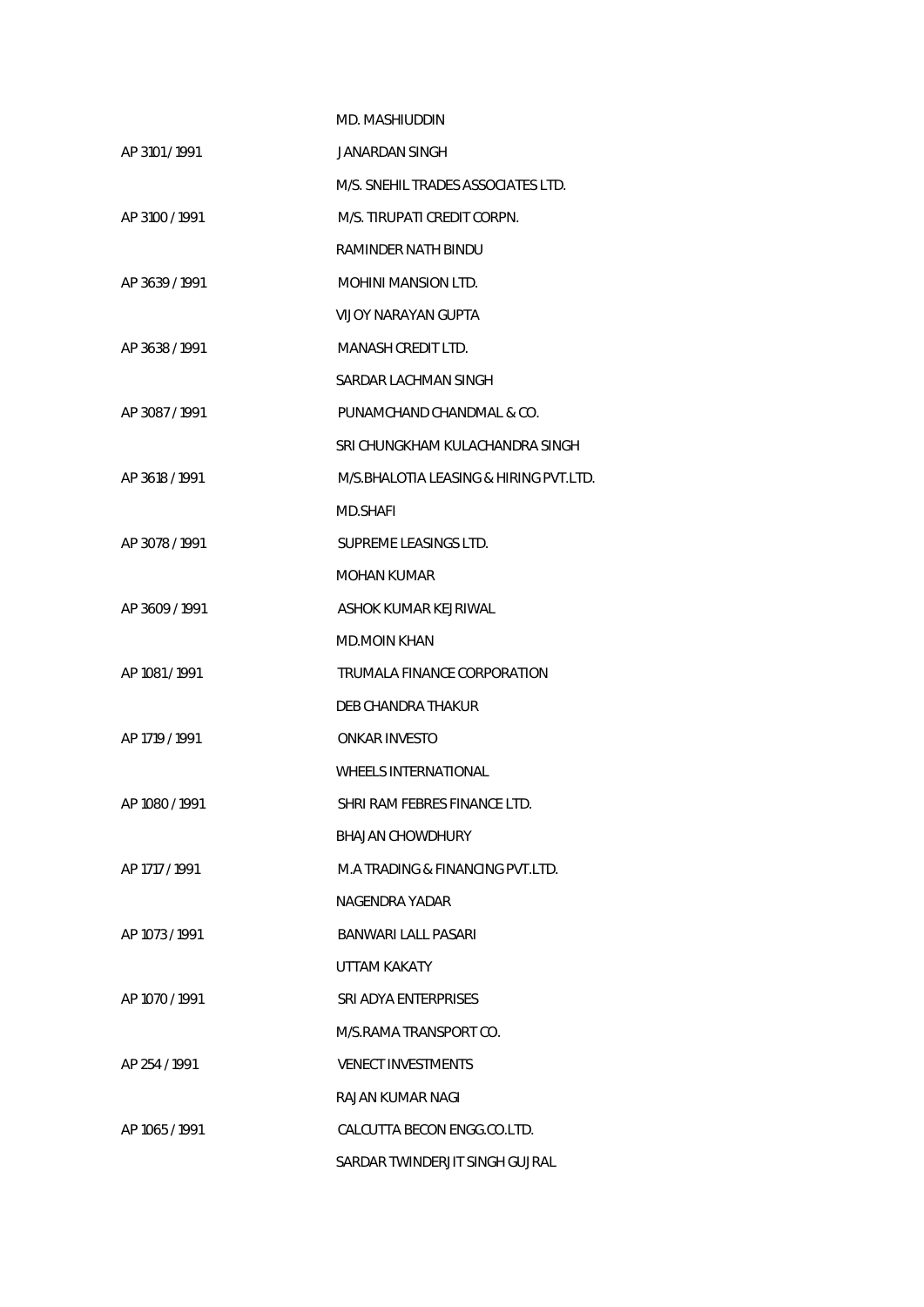| AP 249/1991    | <b>GOPAL &amp; SONS</b>                  |
|----------------|------------------------------------------|
|                | HAKIM SK.                                |
| AP 246/1991    | <b>GOPAL &amp; SONS</b>                  |
|                | DEBAL GHOSH                              |
| AP 4676 / 1991 | SEVOKE SERVICE STATION                   |
|                | INDIAN OIL CORPN. LTD.                   |
| AP 3953/1991   | M/S.ONKARMULL GOENKA                     |
|                | BICHITRANAND PUJARI                      |
| AP 2744 / 1991 | MRS. DEEPAK ENTERPRISE                   |
|                | SRI AMAR NATH DAW                        |
| AP 1508 / 1991 | SATYANARAYAN KAMAL KUMAR                 |
|                | SRI RAM PROSAD PARNI                     |
| AP 2743 / 1991 | MRS. DEEPAK ENTERPRISE                   |
|                | SRI RAGHUNATH SWING                      |
| AP 408/1991    | GEN. BEOPAR CO. (P) LTD.                 |
|                | PRATAP YADAV                             |
| AP 376/1991    | JAIN FINANCE CORPN.                      |
|                | MR. TEJA SINGH                           |
| AP 1429 / 1991 | M/S.R.K.COMMLCO.                         |
|                | SRI GAYA PRASAD PANDEY                   |
| AP 1428 / 1991 | ONKARMULL SHANKARLAL                     |
|                | ABHAY RAJ SINGH                          |
| AP 4859 / 1991 | THE ADMNST. GEN. OF W.B.                 |
|                | THE OFFICER IN CHARGE BUSTOLLA P.S. CAL. |
| AP 1058 / 1991 | IDEAL HOLDINGS (P) LTD.                  |
|                | MD.IQUBAL                                |
| AP 1056 / 1991 | HIRA LAL LUNIA & SONS (HUF)              |
|                | SRI DILIP KUMAR JAIN                     |
| AP 1055 / 1991 | <b>DULICHAND &amp; SONS</b>              |
|                | DHANANJAY KUMAR                          |
| AP 2545 / 1991 | LADHULAL SARAOGI                         |
|                | <b>JAISUDDIN MOLLA</b>                   |
| AP 1682 / 1991 | M/S JAIN FINANCE CORPN.                  |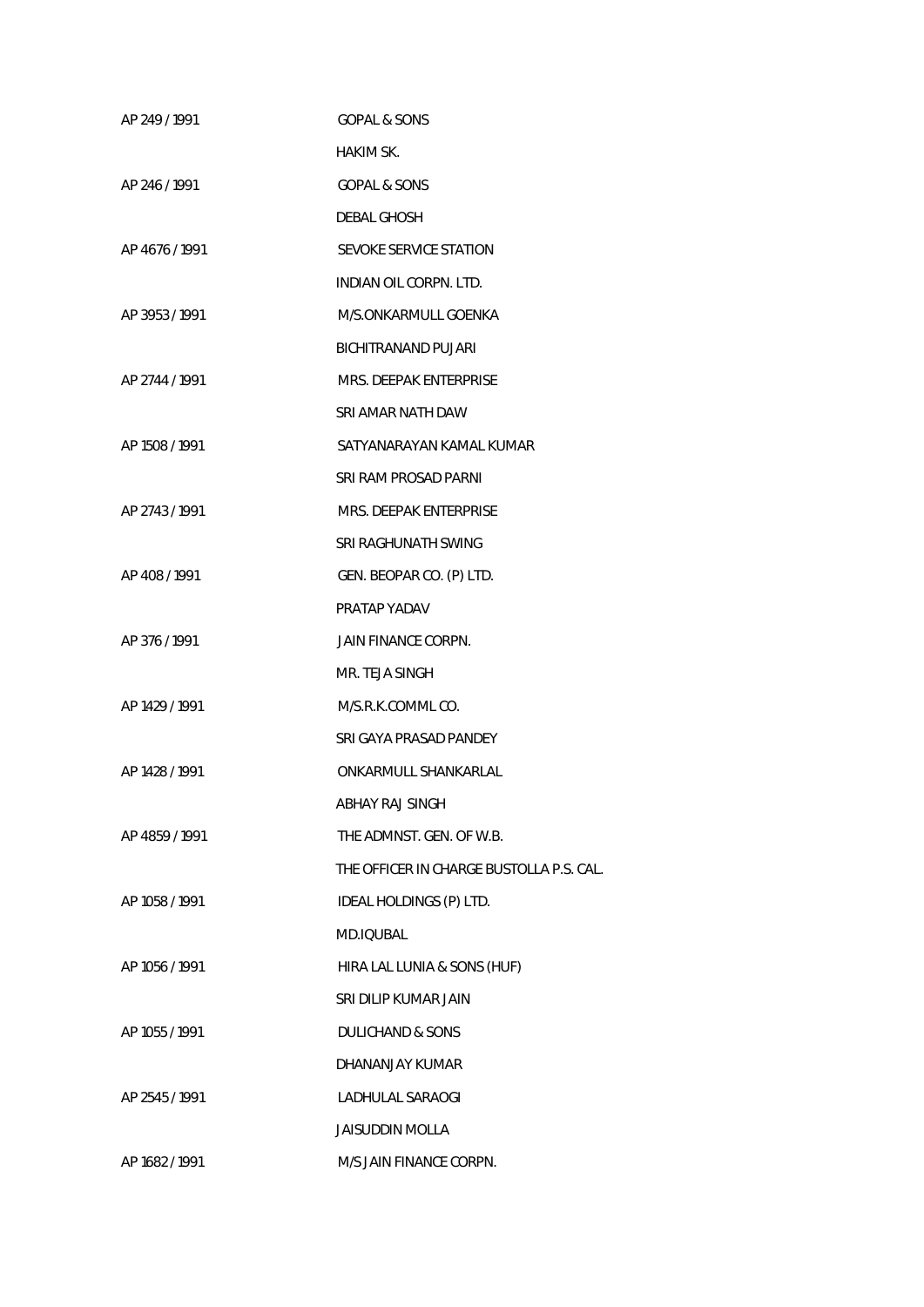|                | MUSARAF ALI                             |
|----------------|-----------------------------------------|
| AP 1036 / 1991 | SARDAR RAJENDRA SINGH                   |
|                | M/S.S.S.INVESTMENTS                     |
| AP 4781/1991   | SARAOGI SALES CORPN.                    |
|                | SMT. MAMATA BANERJEE                    |
| AP 4775/1991   | BHIMJI GHELABHAI PALAN                  |
|                | UNION OF INDIA                          |
| AP 3949/1991   | M/S.ONKARMULL GOENKA                    |
|                | ARJUN PUJARI                            |
| AP 3947/1991   | M/S.ONKAR INVESTO                       |
|                | <b>BIJOY PODDAR</b>                     |
| AP 3939 / 1991 | SRILEKHA FINANCE CO.PVT.LTD.            |
|                | SUDHIR CHANDRA GHOSH                    |
| AP 3936 / 1991 | VARDHAN ENTERPRISE                      |
|                | SRI RAMDULAR PATHAK                     |
| AP 4327 / 1991 | SIDHARTHA CONSTRUCTION & TRADG. P. LTD. |
|                | M/S. GANESH NARAYAN BRIJLAL LTD.        |
| AP 4326 / 1991 | SIDHARTHA CONSTRUCTION & TRADG. P. LTD. |
|                | M/S. GANESH NARAYAN BRIJLAL LTD.        |
| AP 3928 / 1991 | DIVERSE PROJECTS & SERVICES INDIA       |
|                | ASHOKE PAUL                             |
| AP 4324 / 1991 | SIDHARTHA CONSTRUCTION & TRADG. P. LTD. |
|                | M/S. GANESHNARAYAN BRIJLAL LTD.         |
| AP 2133 / 1991 | M/S AUTO TRADE & FINANCE CORPN.         |
|                | SMT. MONGALA DAS                        |
| AP 3404 / 1991 | SMT.INDRA DEVI KANODIA                  |
|                | SRI THAKUR TEWARI                       |
| AP 3402/1991   | THE ORIENT ENGG.CONSTRUCTION            |
|                | THE UNION OF INDIA                      |
| AP 3401/1991   | THE ORIENT ENGG.CONSTRUCTION            |
|                | THE UNION OF INDIA                      |
| AP 795/1991    | UDITA FINANCE & LEASING CO. LTD.        |
|                | MALA DEVI                               |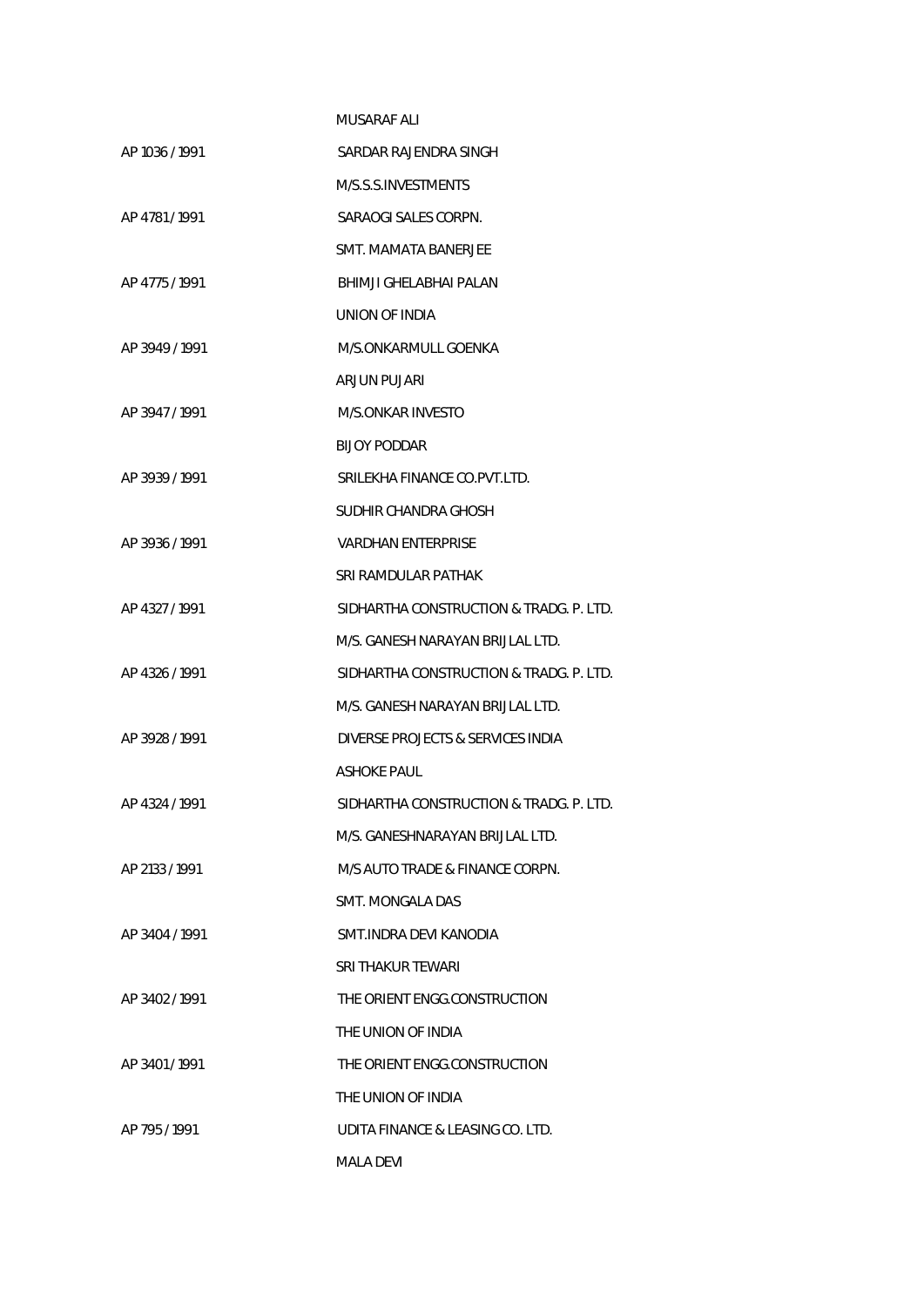| AP 3399 / 1991 | SHRI NIRMAL KUMAR RUIA                   |
|----------------|------------------------------------------|
|                | SHRI PRODYUT KR.MONDAL                   |
| AP 794 / 1991  | SWETADITYA INDUSTRIAL & DEVT. LTD.       |
|                | PRADIP KR. JAIN                          |
| AP 792/1991    | SURYA CREDIT LTD.                        |
|                | MAHESH SINGH                             |
| AP 3582/1991   | NIRMAL KUMAR RUIA                        |
|                | MD.SULEMAN PURKAIT                       |
| AP 4020 / 1991 | N.P.R.FINANCE LTD.                       |
|                | SRI MONKANDEY MISHRA                     |
| AP 4016 / 1991 | PREM NATH RAMESH KUMAR                   |
|                | MIHIRLAL DHAR                            |
| AP 4007/1991   | M/S.HIND ELECTRICAL & GNL INDUSTRIES LTD |
|                | SRI BAIDYA NATH PRASAD GUPTA             |
| AP 4005/1991   | M/S.MANAS CREDIT LTD.                    |
|                | SHALIGRAM SINGH                          |
| AP 3997/1991   | M/S.SURYA CREDIT LTD.                    |
|                | SRI ALI AFSAR                            |
| AP 3993/1991   | M/S.VARDHAN ENTERPRISE                   |
|                | ANWAR ONAZI                              |
| AP 3988 / 1991 | M/S.KALI CHARAN RAM CHANDA               |
|                | PRADIP SAIKIA                            |
| AP 3985/1991   | M/S.RUMJHUM BONDS & HOLDINGS LTD.        |
|                | SRI SANJAY KUMAR SINGH                   |
| AP 3980/1991   | M/S.MANAS CREDIT LTD.                    |
|                | JAGADISH PD.YADAV                        |
| AP 3977 / 1991 | M/S.SURYA CREDIT LTD.                    |
|                | SRI KABINDER SINGH                       |
| AP 3976 / 1991 | M/S.SURYA CREDIT LTD.                    |
|                | CHANDAN KUMAR                            |
| AP 3955 / 1991 | M/S.LAXMI INVESTORS                      |
|                | SRI AWADH KISHORE YADAV                  |
| AP 3461/1991   | <b>SMT.MADHU MORE</b>                    |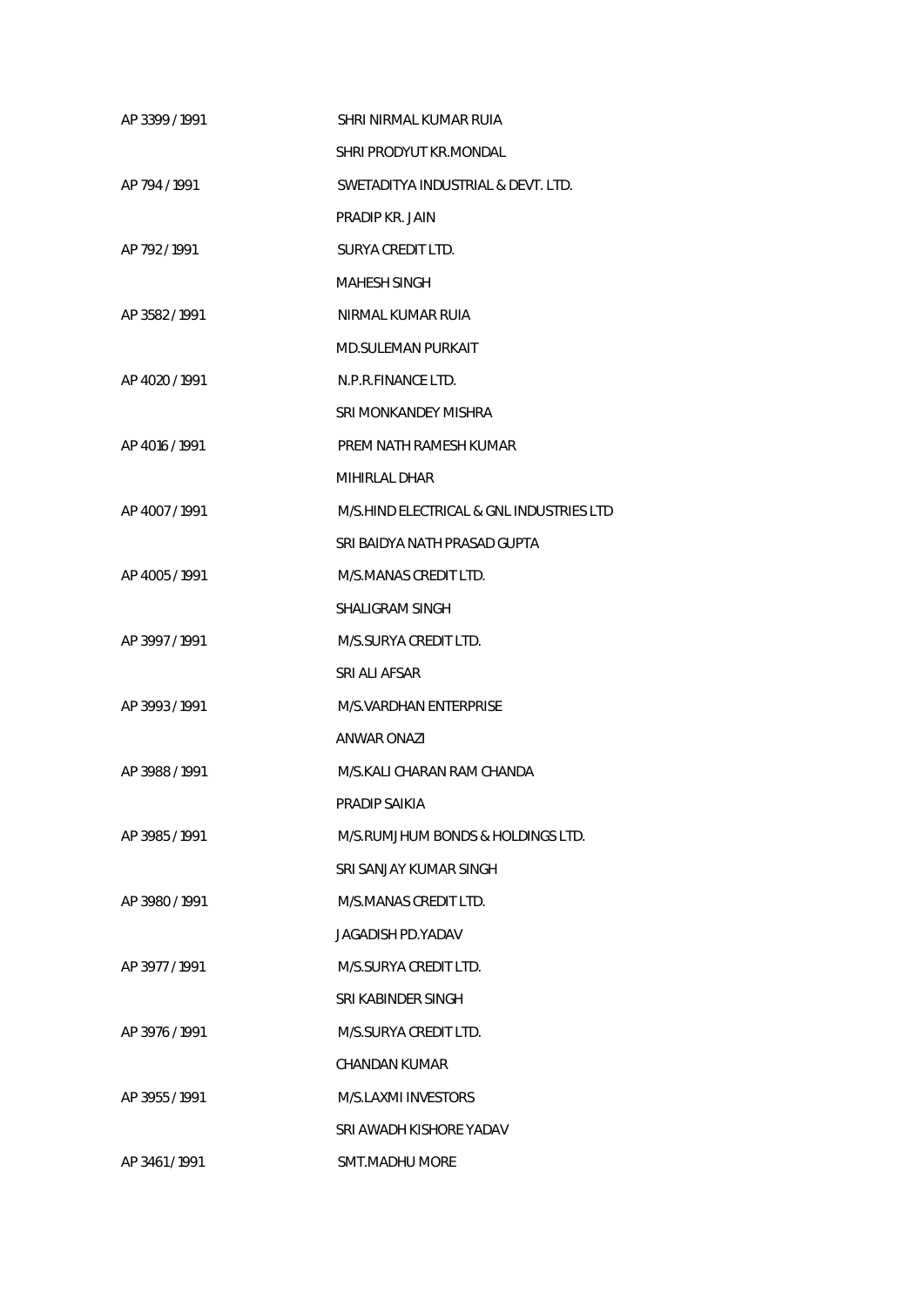|                | ANISUDDIN MULLICK                       |
|----------------|-----------------------------------------|
| AP 3458 / 1991 | M/S.J.J.DOSH & CO                       |
|                | KEDAR NATH SINGH                        |
| AP 849 / 1991  | M/S. AUTO TRADE & FINANCE CORPN.        |
|                | SMT. DIPTY DEBNATH                      |
| AP 2963 / 1991 | M/S. S.K.ENTERPRISES                    |
|                | MR. H.N.SINGH                           |
| AP 2960 / 1991 | M/S. S.K.ENTERPRISES                    |
|                | MR. RAJESH KUMAR SINGH                  |
| AP 828 / 1991  | RISHI COMML. (P) LTD.                   |
|                | UDAI SHANKAR PRASAD SINGH               |
| AP 821/1991    | <b>GENRAL FINANCIERS</b>                |
|                | MD. SAHIDUR ROHMAN                      |
| AP 2150 / 1991 | M/S SUPREME CREDIT CORPN. LTD.          |
|                | MR.DILIP KR. SINGH                      |
| AP 2136 / 1991 | EAST INDIA MANUFACTURING & MRKTNG. LTD. |
|                | KAUSHALYA GUPTA                         |
| AP 3410 / 1991 | M/S. VEHICLE CREDIT CORPORATION.        |
|                | SMT.SHANKARI BHOWMIK                    |
| AP 2948 / 1991 | M/S. JAIN FINANCE CORPN.                |
|                | KANAI LAL DAS                           |
| AP 3406 / 1991 | SMT.INDRA DEVI KANODIA                  |
|                | SRI KRISHNA KAMAL BOSE                  |
| AP 874 / 1991  | UTKAL BOARD & PAPER MILLS LTD.          |
|                | RAMPRAKASH CHOWDHURY                    |
| AP 867/1991    | BANWARILAL PASARI                       |
|                | JAYANTA GOGOI                           |
| AP 862/1991    | PUNAM CHAND CHANDMAL & CO               |
|                | HARDEO NARAYAN SINGH                    |
| AP 135 / 1991  | ZENITH INTERNATIONAL                    |
|                | <b>RAM RUP PANDEY</b>                   |
| AP 132/1991    | M/S. COMMR. FINANCE                     |
|                | SM. JYOTSNA BERA                        |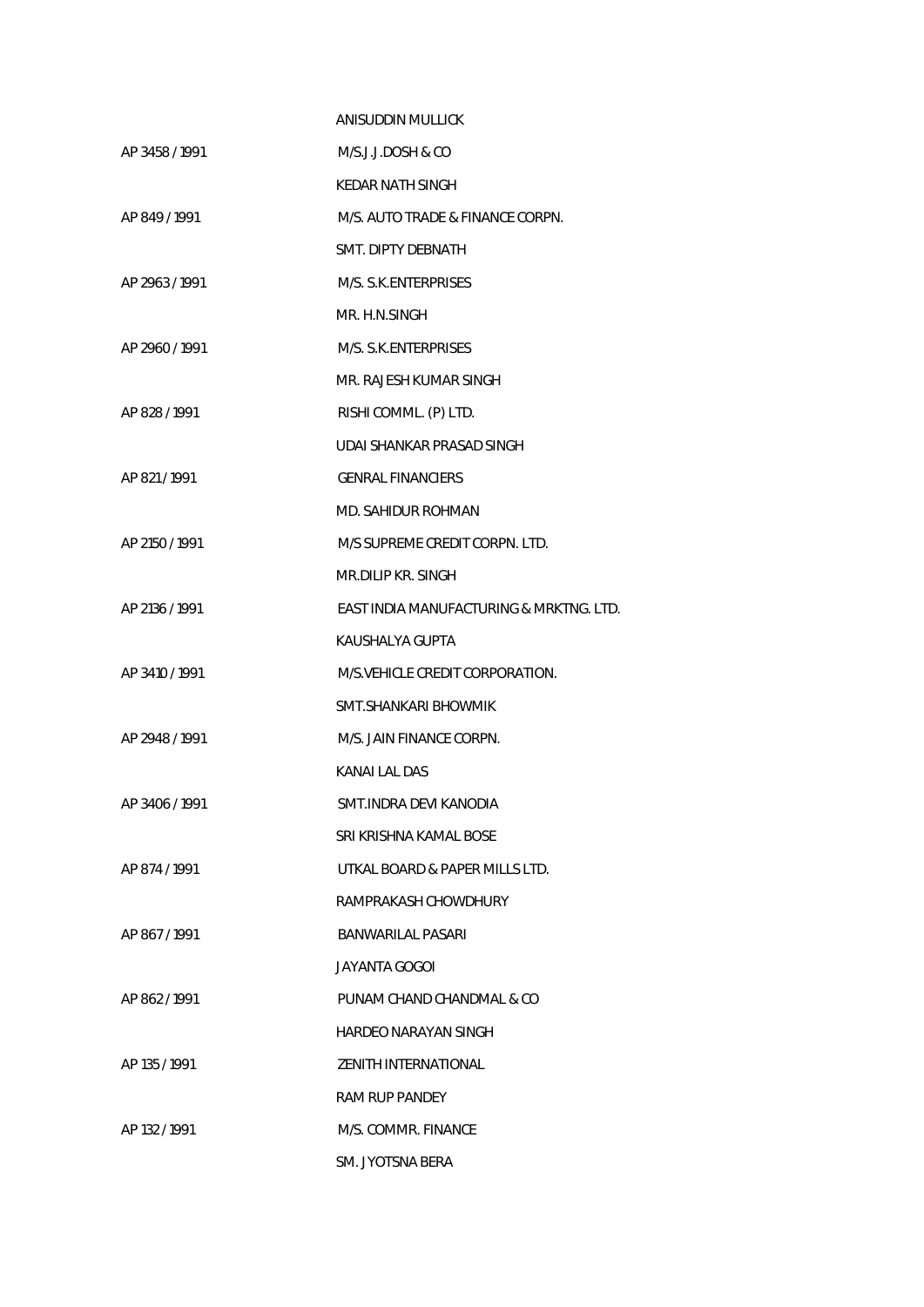| AP 74 / 1991   | TODI INVESTMENTS LTD.                      |
|----------------|--------------------------------------------|
|                | PRAKASH SINGH                              |
| AP 50/1991     | SURYA CREDIT LTD.                          |
|                | <b>JUGAL KISHORE AGARWAL</b>               |
| AP 47/1991     | LAXMI FINANCE CORPORATION                  |
|                | LAKSHMAN LAL DAS                           |
| AP 3821/1991   | <b>SETHI TRANSPORT</b>                     |
|                | EASTERN FINANCE CO                         |
| AP 2833 / 1991 | SIDHARTHA CONSTN. & TRADING PVT.LTD.       |
|                | M/S. GANESH NARAYAN BRIJLAL LTD.           |
| AP 4177 / 1991 | R.K. INVESTMENTS                           |
|                | SRI ADHIR KUMAR GHOSH                      |
| AP 3206 / 1991 | LYNX INDIA LTD.                            |
|                | SURAJIT MASCHATAK                          |
| AP 2364 / 1991 | UTKAL BOARD & PAPER MILLS LTD.             |
|                | KAMESHWAR SINGH                            |
| AP 3182 / 1991 | BHASKAR CREDIT LTD.                        |
|                | BRAHMADEO CREDIT LTD.                      |
| AP 4136 / 1991 | M/S. NAUTAN DAS & CO.                      |
|                | W.B.I.INGRASTRUCTURE DEVT. CORPN.          |
| AP 1791 / 1991 | CHINAR BUILDERS & CONSTRUCTION LTD.        |
|                | <b>B.ENGINEERS &amp; BUILDERS PVT.LTD.</b> |
| AP 1788 / 1991 | NIGHTINGLE ENGINEERING INDS.PVT.LTD.       |
|                | SADHU MISHRA                               |
| AP 2637 / 1991 | GANESHNARAYAN BRIJLAL LTD.                 |
|                | M/S. SIDDHARTH CONSTN. & TRADING PVT.LTD   |
| AP 2635 / 1991 | GANESH NARAYAN BRIJLAL LTD.                |
|                | SIDDHARTH CONSTN. & TRADING PVT.LTD.       |
| AP 2595 / 1991 | M/S. SRI RAM FIBRES FINANCE LTD.           |
|                | MRS. NILIMA CHOUDHURY                      |
| AP 2832 / 1991 | SIDHARTH CONSTRUCTION & TRADING P.LTD.     |
|                | GANESH NARAYAN BRIJLAL LTD.                |
| AP 2830 / 1991 | SIDHARTH CONSTN. & TRADING PVT.LTD.        |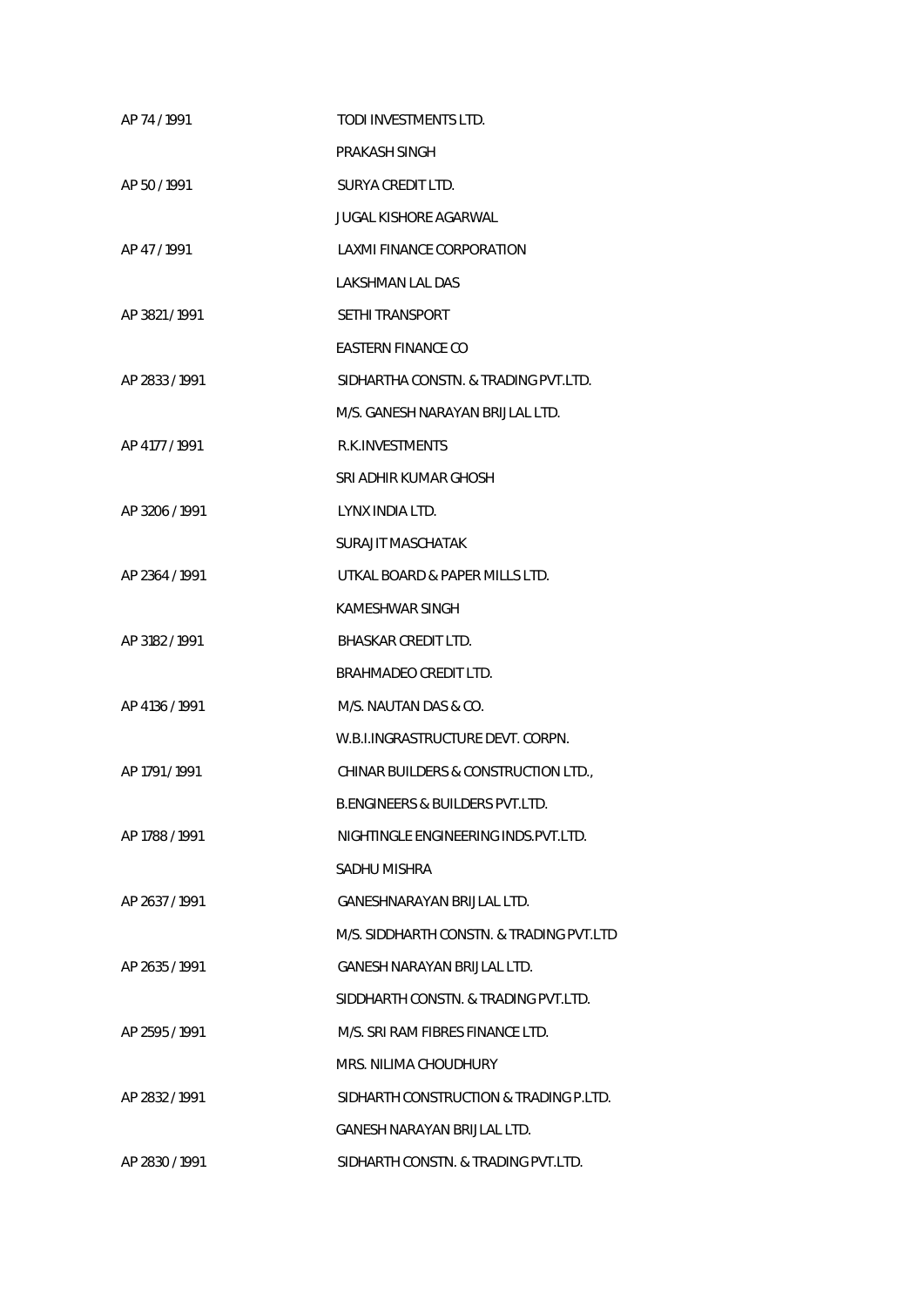|                | GANESH NARAYAN BRIJLAL LTD.              |
|----------------|------------------------------------------|
| AP 2829 / 1991 | SIDHARTHA CONSTN. & TRADING PVT.LTD.     |
|                | M/S. GANESH NARAYAN BRIJLAL LTD.         |
| AP 1761 / 1991 | <b>BHAWRILAL SANEI</b>                   |
|                | NAND KR. SINGH                           |
| AP 4304 / 1991 | TODI INVESTMENT LTD.                     |
|                | MD. FEROZ                                |
| AP 3865/1991   | M/S.SNEHIL TRADES ASSOCIATES LTD.        |
|                | <b>MD.ASIF ALI</b>                       |
| AP 4303/1991   | MRS. VEHICLE CREDIT CORPN.               |
|                | SIR PRASANTA CHOWDHURY                   |
| AP 4302/1991   | MRS. VEHICLE CREDIT CORPN.               |
|                | SIR AKSHAY KUMAR PATRA                   |
| AP 1282 / 1991 | SAGAR MOHAN JHA                          |
|                | GANESH NARAYAN BRIJLAL LTD               |
| AP 1257 / 1991 | ZENITH INDUSTRIAL FINANCE & LEASING(P)LD |
|                | SMT.KALYANI BHADRA CHOWDHURY             |
| AP 929 / 1991  | SURYA CREDIT LTD.                        |
|                | SURENDRA UPADHYAY                        |
| AP 923/1991    | JAISHREE CREDIT CORPORATION              |
|                | KAVINDRA KR.CHOWDHURY                    |
| AP 1984 / 1991 | CHINAR BUILDERS & CONTRUCTORS LTD.       |
|                | RAM RATAN SINGH                          |
| AP 2837 / 1991 | SIDHARTHA CONSTN. & TRADING PVT.LTD.     |
|                | M/S.GANESH NARAYAN BRIJLAL LTD.          |
| AP 1972 / 1991 | M/S ZENITH EXPORTS LTD.                  |
|                | KABIL ALI MONDAL                         |
| AP 2836 / 1991 | SIDHARTH CONSTN. & TRADING PVT.LTD.      |
|                | GANESH NARAYAN BRIJLAL LTD.              |
| AP 658/1991    | PIONEER FINANCING CORPN.                 |
|                | MOHAN SINGH                              |
| AP 2835 / 1991 | SIDHARTH CONSTN. & TRADING PVT.LTD.      |
|                | M/S. GANESH NARAYAN BRIJLAL LTD.         |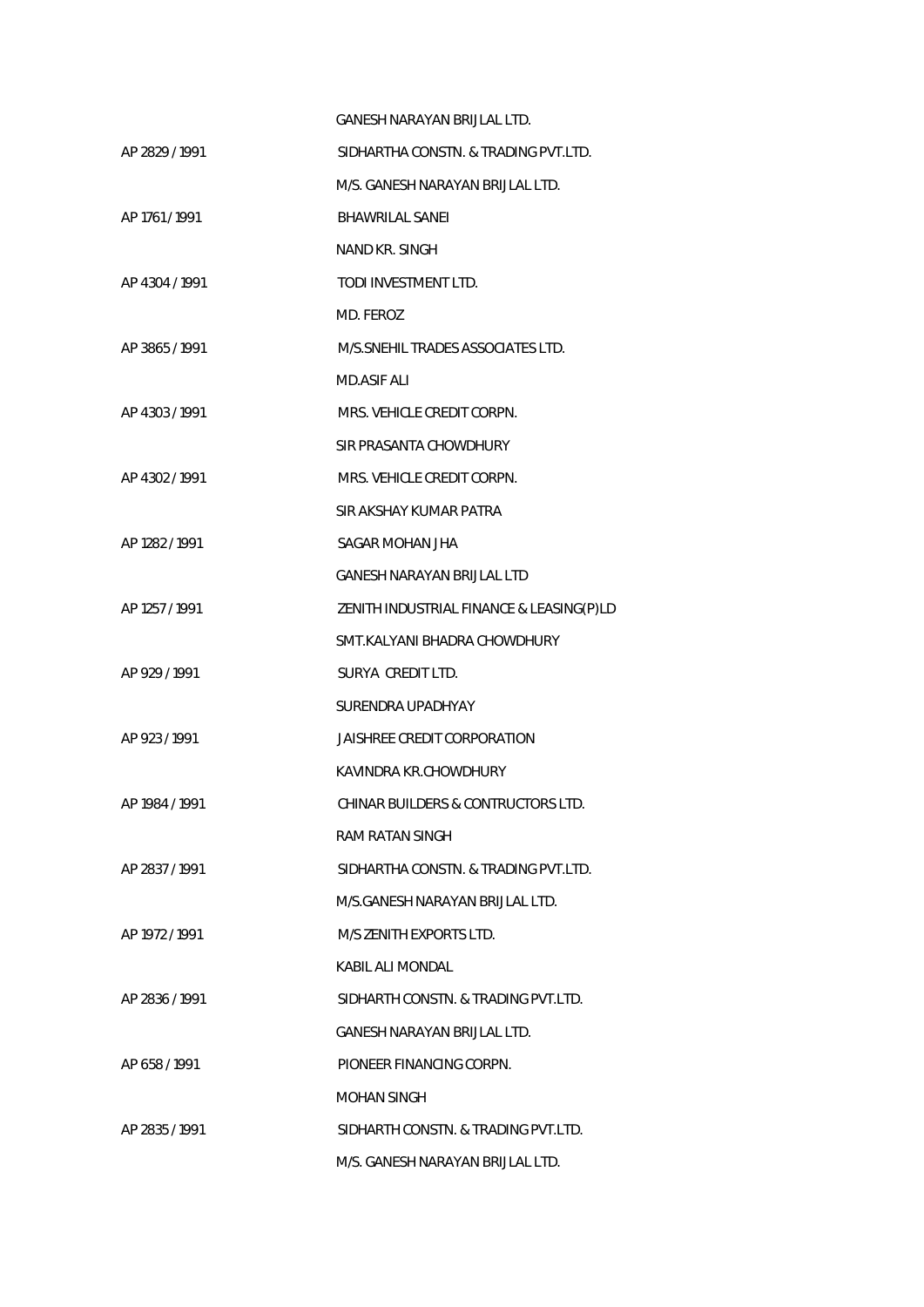| AP 2834 / 1991 | SIDHARTHA CONSTN. & TRADING PVT.LTD.   |
|----------------|----------------------------------------|
|                | GANESH NARAYAN BRULAL LTD.             |
| AP 3343/1991   | M/S.CHINAR BUILDERS & CONTRACTORS LTD. |
|                | ALAMGIR ROHOMAN CHOWDHURY              |
| AP 2869/1991   | KUMAR INVESTMENTS                      |
|                | MR.NURUL SHAIKH                        |
| AP 2864 / 1991 | SIDHARTH CONSTN. & TRADING PVT.LTD.    |
|                | N.P.R.MOTORS                           |
| AP 2863/1991   | SIDDHARTHA CONSTN. & TRADING PVT.LTD.  |
|                | M/S. N.P.R.FINANCE LTD.                |
| AP 2862/1991   | SIDDHARTHA CONSTN. & TRADING PVT.LTD.  |
|                | M/S. N.R.P. MOTORS                     |
| AP 3612/1991   | BHASKAR CREDIT LTD                     |
|                | APURBA KR. RAUT                        |
| AP 2845 / 1991 | B.C.Z. FINANCIAL SERVICES LTD.         |
|                | <b>SEFALI BISWAS</b>                   |
| AP 3378 / 1991 | BADRI PRASAD AGARWALLA                 |
|                | INDIAN OIL CORPN. LTD.                 |
| AP 85 / 1991   | PREMANGSU KUMAR BHANJA                 |
|                | <b>BANKIM LOHAR</b>                    |
| AP 3583/1992   | ADYA ENTERPRISES                       |
|                | PRADIP GHOSH & ORS.                    |
| AP 3592/1992   | M/S. AUTO TRADE & FINANCE CORPN.       |
|                | KALIKA YADAV & ORS.                    |
| AP 3537/1992   | IDEAL GENERAL FISCAL (P) LTD.          |
|                | <b>GOLDY KUMAR &amp; ORS.</b>          |
| AP 3553/1992   | UDITA FINANCE & LEASING CO. LTD.       |
|                | JAGAT NARAYAN DUBEY & ORS.             |
| AP 3516 / 1992 | WELLINGTON COMMERCIAL LTD.             |
|                | ARVIND KUMAR SINGH & ORS.              |
| AP 3596 / 1992 | IDEAL CREDIT (P) LTD.                  |
|                | DEO RANJAN KUMAR SINGH & ORS.          |
| AP 3560 / 1992 | SHRIRAM TRANSPORT FINANCE CO. LTD.     |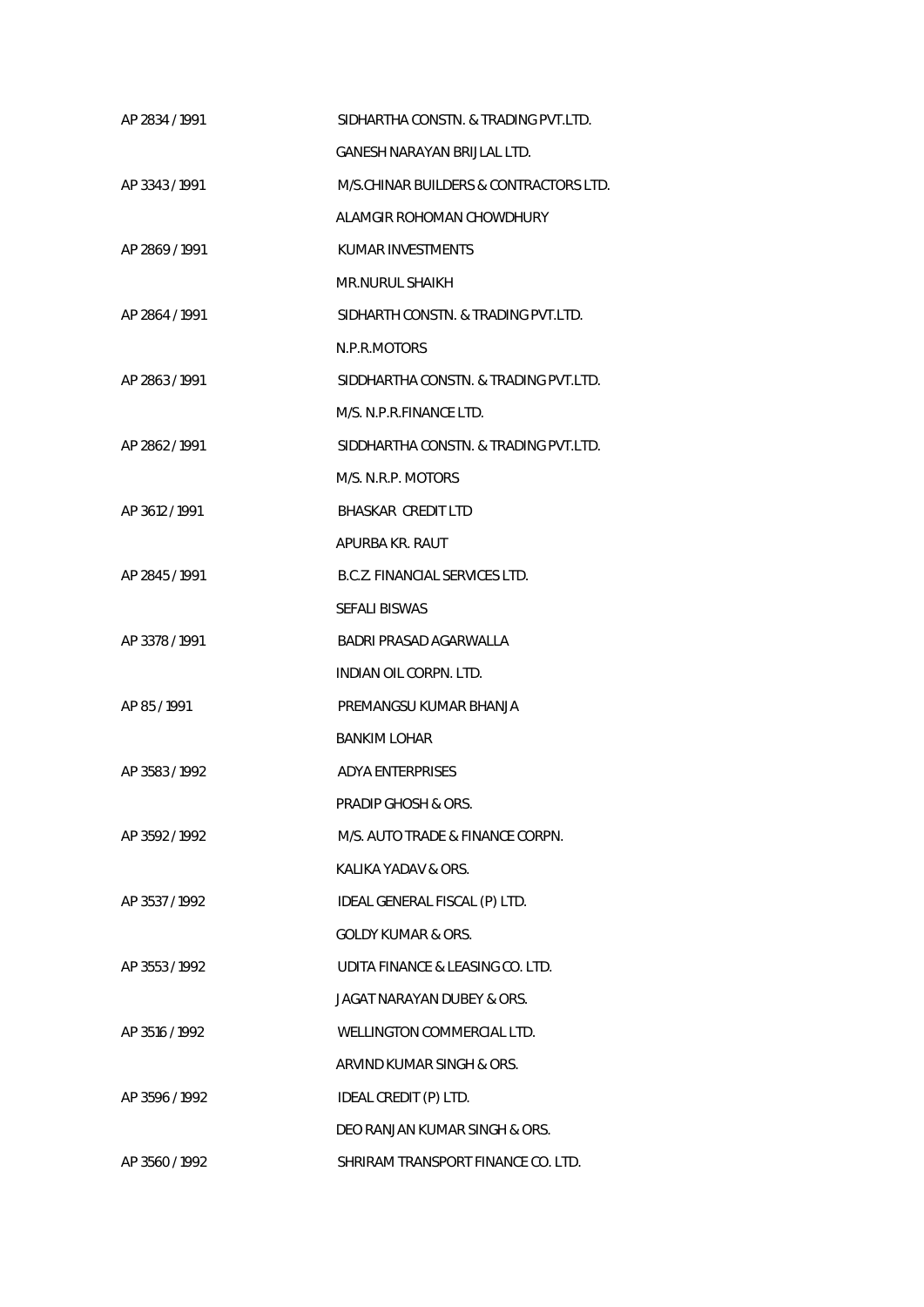|                 | MITA GHOSH & ANR.                            |
|-----------------|----------------------------------------------|
| AP 3613/1992    | KESOMET PVT. LTD.                            |
|                 | SUBRATA SASHMAL & COMPANY & ANR.             |
| AP 3549 / 1992  | PARAGON FINANCE & PLYWOOD INDUSTRIES LTD.    |
|                 | WAQUIL YADAV & ORS.                          |
| AP 3590/1992    | M/S. AUTO TRADE & FIANCE CORPN.              |
|                 | RAGHUBANS TIWARI & ORS.                      |
| AP 3541/1992    | WELLINGTON COMMERCIAL LTD.                   |
|                 | ANUP KUMAR JAIN & ORS.                       |
| AP 2423 / 1992  | RAIPUR BRIGHT STEEL AND WIRE WELD INDUSTRIES |
|                 | UNION OF INDIA                               |
| AP 2299 / 1992  | <b>MOHINI MANSION LIMITED</b>                |
|                 | PRADIP KUMAR KHATANIAR & ORS.                |
| AP 2655/1992    | M/S. GLITTER LEASING & FINANCE CO. LTD.      |
|                 | RAJESH KUMAR MISHRA & ANR.                   |
| AP 2484 / 1992  | <b>MOHAN FINANCIERS</b>                      |
|                 | PRAKASH KAUR & ORS.                          |
| AP 2601A / 1992 | DULICHAND & SONS                             |
|                 | MAHATAMA PRASAD & ORS.                       |
| AP 2265/1992    | HARYANA JUTE & LAMINATING WORKS              |
|                 | FOOD CORPORATION OF INDIA & ANR.             |
| AP 2266 / 1992  | HARYANA JUTE & LAMINATING WORKS              |
|                 | FOOD CORPORATION OF INDIA & ANR.             |
| AP 2063/1992    | SARDAR JAGWINDER SINGH                       |
|                 | RADHA KRISHAN PODDAR & ANR.                  |
| AP 2641/1992    | IDEAL AUTO CREDIT (P) LTD.                   |
|                 | BINOD KUMAR SHARMA & ORS.                    |
| AP 2874 / 1992  | SHRI RAM FIBRES FINANCE LTD.                 |
|                 | D. DOLRI & ORS.                              |
| AP 1047 / 1992  | M/S. OMKARMALL                               |
|                 | <b>F VIDEO</b>                               |
| AP 3591/1992    | M/S. AUTO TRADE & FINANCE CORPN.             |
|                 | MD. NOUSHAD AHMED & ORS.                     |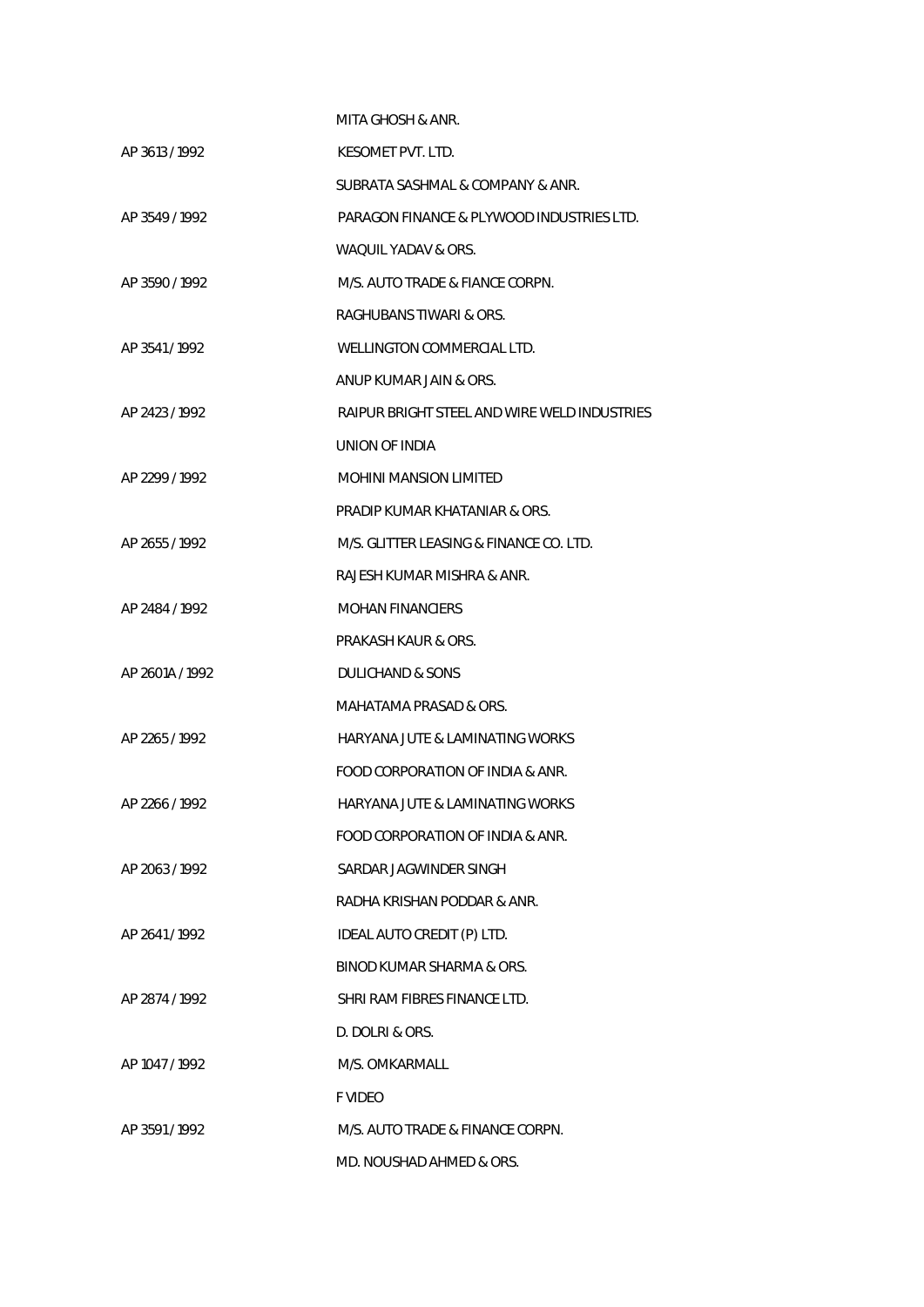| AP 3514 / 1992 | TRADING FINANCING CORPORATION                 |
|----------------|-----------------------------------------------|
|                | KAMLESH KUMAR & ORS.                          |
| AP 3534 / 1992 | <b>DULICHAND &amp; SONS</b>                   |
|                | ANAND SINGH & ANR.                            |
| AP 3594 / 1992 | GAYAPRASAD HIRALAL LTD.                       |
|                | BALIRAM YADAV & ORS.                          |
| AP 3547/1992   | JAISHREE CREDIT CORPORATION                   |
|                | SANJAY KUMAR JAISWAL & ORS.                   |
| AP 2346 / 1992 | THE BOARD OF TRUSTEES FOR THE PORT OF CALCUTT |
|                | MESSRS S. NAG & COMPANY AND ANOTHER           |
| AP 1474 / 1992 | BINAGURI TEA CO. (P) LTD.                     |
|                | W.B.S.E.B.                                    |
| AP 3850 / 1992 | S. I. PVT.LTD.                                |
|                | U.I.O                                         |
| AP 1294 / 1992 | P.S. PVT. LTD.                                |
|                | <b>ONLINE</b>                                 |
| AP 1025 / 1992 | M/S. G FINICAS                                |
|                | G. SAHA & ANR                                 |
| AP 1774 / 1992 | BINAGURI TEA CO. (P) LTD.                     |
|                | W.B.S.E.B.                                    |
| AP 2925 / 1992 | M. L. AGARWAL                                 |
|                | UNION OF INDIA                                |
| AP 1550 / 1992 | J. ENTERPRISE WORKS PVT. LTD.                 |
|                | H. STEEL WORKS LTD.                           |
| AP 1280/1992   | JAYBHARAT CREDIT & INVESTMENT CO. LTD.        |
|                | N.K.SINGH & ORS.                              |
| AP 1504 / 1992 | <b>HARIYANA S &amp; L WORKS</b>               |
|                | F.C.I & ANR                                   |
| AP 58 / 1992   | T. COMMERCIAL                                 |
|                | H. COPPER LTD.                                |
| AP 3858 / 1992 | S. I. PVT.LTD.                                |
|                | U.I.O                                         |
| AP 66 / 1992   | M/S. R.V. FINANCE CO.                         |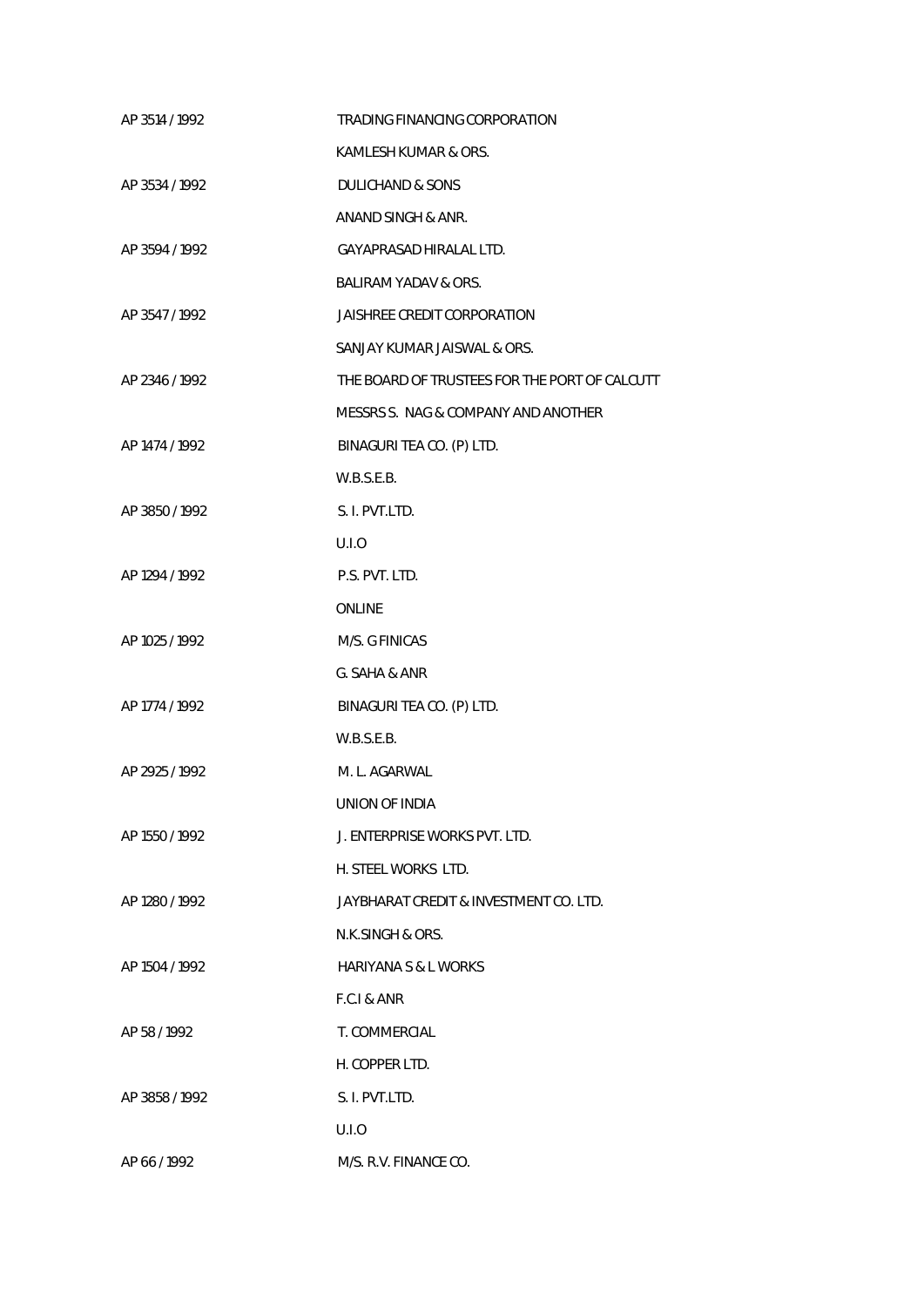|                | MD. MOHIUDDIN & ANR.                        |
|----------------|---------------------------------------------|
| AP 202 / 1992  | M. PANDIT & ORS.                            |
|                | U. FINANCE & LEASING CO. & ORS.             |
| AP 1480 / 1992 | A. LAYLAND FINANCE LTD.                     |
|                | P.K.GUPTA & ANR                             |
| AP 1418 / 1992 | S.K.NEOTIA & ANR.                           |
|                | <b>B. VEDERA &amp; ORS</b>                  |
| AP 219 / 1992  | M/S GUPTA FINANCE CO.                       |
|                | MD. ESHAK & ANR.                            |
| AP 2909 / 1992 | M. K. DEY                                   |
|                | K. C. PAUL & ORS.                           |
| AP 1694 / 1992 | LYNX INDIA LTD                              |
|                | CONSOLE BUSINESS SYSTEM LTD                 |
| AP 332/1992    | J.D.M. UDYOG                                |
|                | S.K.Y & ANR                                 |
| AP 3849 / 1992 | S.I. WORKS PVT.LTD.                         |
|                | U.O.I                                       |
| AP 1420 / 1992 | U.O.I                                       |
|                | AMALGUMATED ENTERPRISE (C) PVT. LTD. & ANR. |
| AP 2934 / 1992 | SINGHANIA INVESTORS                         |
|                | <b>GURU BACHAN SINGH &amp; ORS.</b>         |
| AP 1051 / 1992 | M/S. ONKARMULL GOENKA                       |
|                | JAMA ALAND & Y,. P. DEWAN                   |
| AP 3020 / 1992 | IDEAL AUTO CREDIT (P) LTD.                  |
|                | SASHI KANT SINGH                            |
| AP 1606 / 1992 | AMIT CREDIT CO. PVT. LTD.                   |
|                | SHALIGRAM CHOWDHURY                         |
| AP 2933 / 1992 | SINGHANIA INVESTORS                         |
|                | P. DUTTA MITRA & ANR.                       |
| AP 1099 / 1992 | NAVNEET UDYOG                               |
|                | R. N. MUKHERJEE& ANR.                       |
| AP 3586 / 1992 | <b>VINEET INVESTMENTS</b>                   |
|                | MANILAL YADAV & ORS.                        |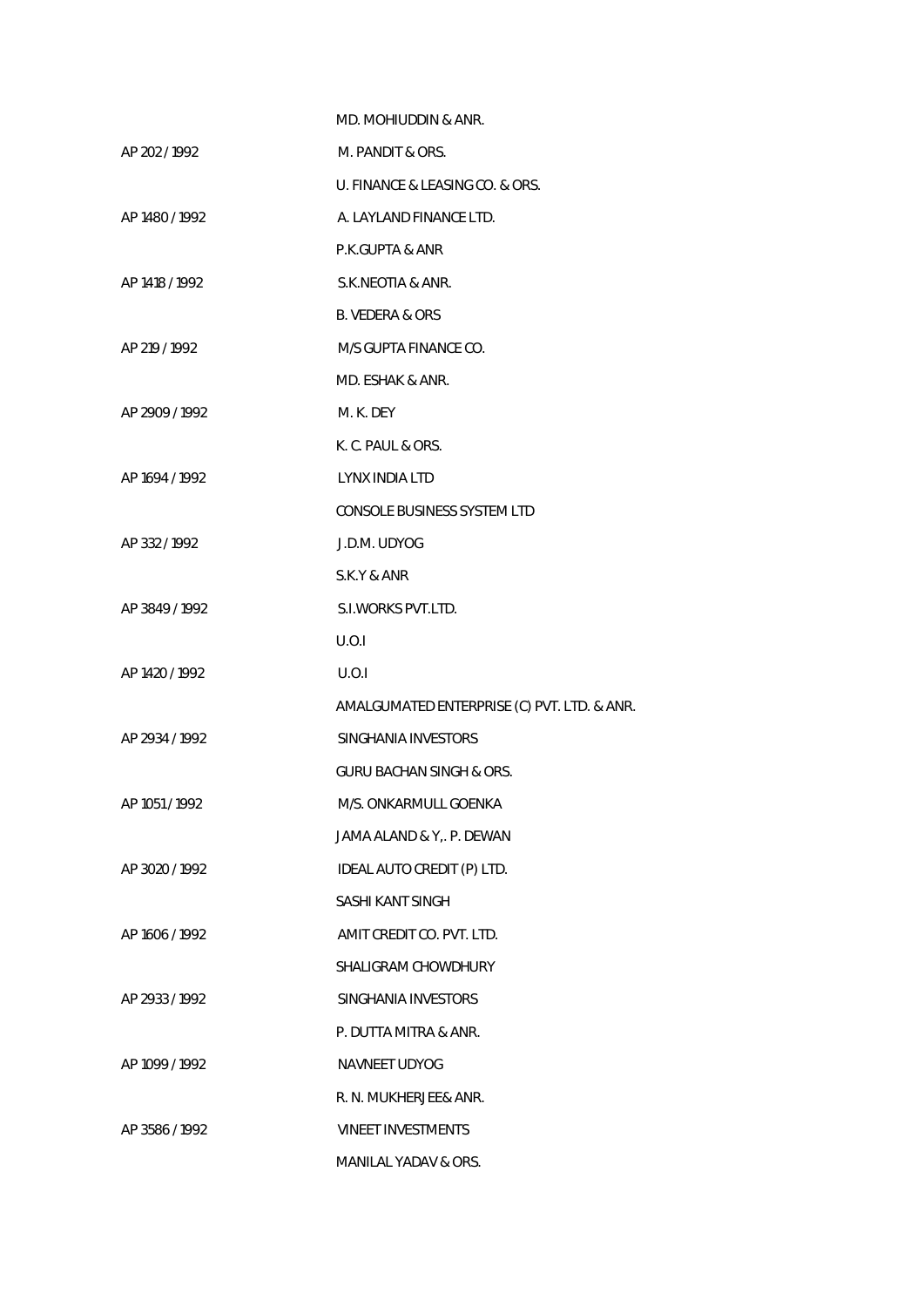| AP 3585/1992   | IDEAL CREDIT (P) LTD.                |
|----------------|--------------------------------------|
|                | SUDHIR RANJAN KUMAR SINGH & ORS.     |
| AP 3597/1992   | IDEAL CREDIT (PVT). LTD.             |
|                | AWADESH SINGH & ORS.                 |
| AP 3584 / 1992 | DULICHAND & SONS                     |
|                | ANANT KUMAR SINGH & ORS.             |
| AP 3555/1992   | WELLINGTON COMMERCIAL LTD.           |
|                | <b>VED PRAKASH PATHAK &amp; ORS.</b> |
| AP 3554 / 1992 | WELLINGTON COMMERCIAL LTD.           |
|                | DHIRENDRA KUMAR SINGH & ORS.         |
| AP 1103 / 1992 | RIDHKARAN & CO.                      |
|                | SRI BALJIT SINGH                     |
| AP 3216 / 1992 | WELLINGTON COMMERCIAL LTD.           |
|                | <b>JASPAL SINGH</b>                  |
| AP 1250 / 1992 | THE INDIAN IRON & STEEL CO.LTD.      |
|                | <b>GORACHAND MUKHERJEE</b>           |
| AP 1220 / 1992 | IDEAL HOLDINGS (P) LTD.              |
|                | RAJESH KUMAR                         |
| AP 3085 / 1992 | D.R.TRADING CO.                      |
|                | YOGENDRA PRASAD SHARMA               |
| AP 1218 / 1992 | M/S. HERBERT HOLDING LTD.            |
|                | MR.RAMUDAY KUMAR                     |
| AP 1381 / 1992 | SRI S.P.GHOSH                        |
|                | THE STATE OF W.B.                    |
| AP 768/1992    | SRI GOUTAM ROY & ORS.                |
|                | RAJENDRA KUMAR VINOY KUMAR           |
| AP 1347 / 1992 | MRS.GOPAL CREDIT CORPN.              |
|                | SRI RABINDRA CHANDRA DAS             |
| AP 1331 / 1992 | SURYA CREDIT LTD                     |
|                | SAYED ALI AKBAR RAJA                 |
| AP 1329 / 1992 | SURYA CREDIT LTD                     |
|                | BIDYA P.GUPTA                        |
| AP 730/1992    | M/S. MASKARA FINANCE CORPORATION     |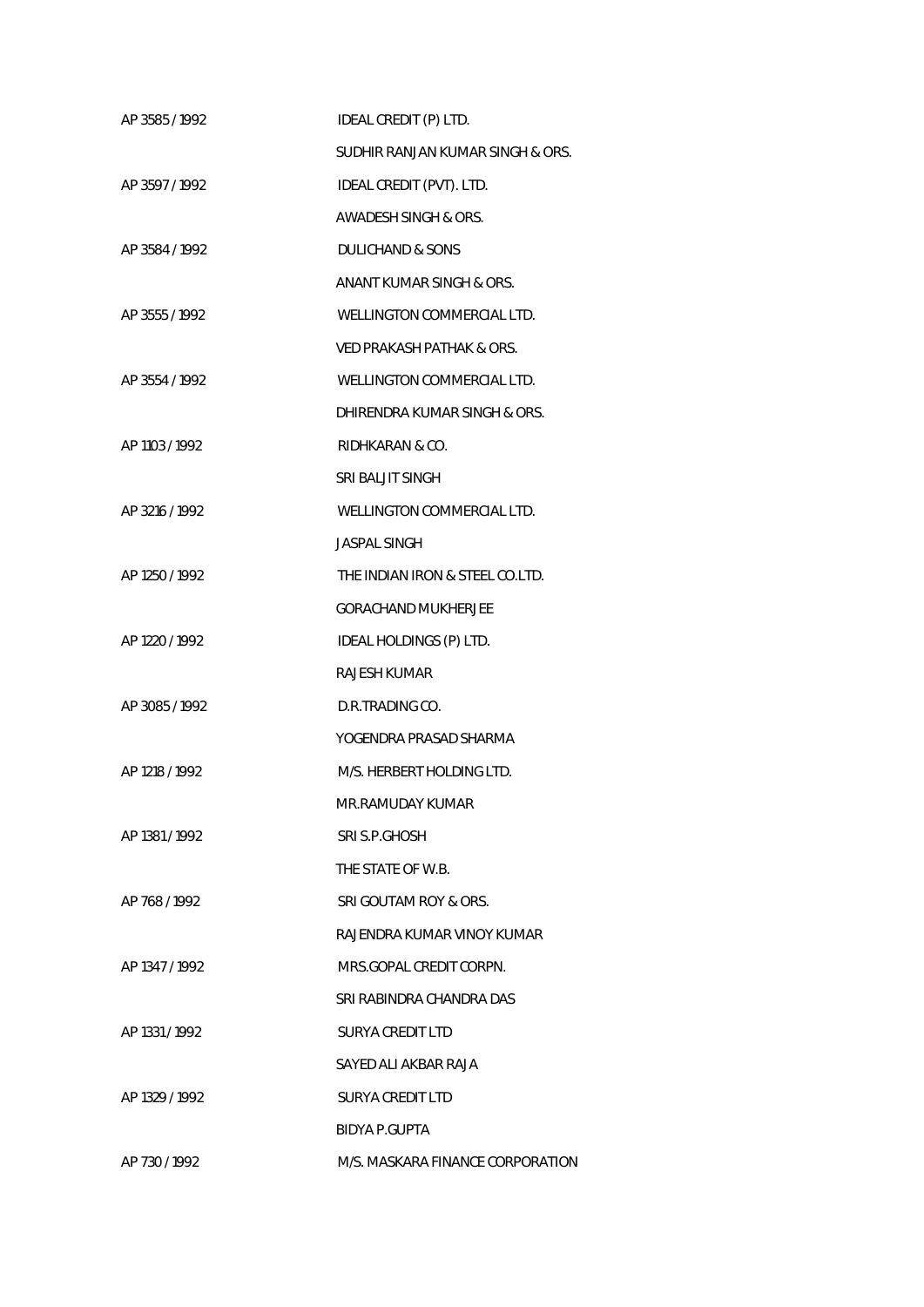|                | MR.KAMAL HANSUWA                         |
|----------------|------------------------------------------|
| AP 2993/1992   | SINGHANIA INVESTORS                      |
|                | CHANDER DEO PRASAD SING                  |
| AP 726/1992    | CLASSIC FINANCIAL SERVICES & ENTP. LTD.  |
|                | SANJEEV KUMAR SARMA THAKUR               |
| AP 1214 / 1992 | <b>GOPAL CREDIT CORPN.</b>               |
|                | SRI SAMIR MAJUMDER                       |
| AP 675/1992    | HIRALAL LUNIA                            |
|                | SATYA DEO GIRI                           |
| AP 657/1992    | MATIUR RAHAMAN                           |
|                | M/S.GENERAL FINANCIER                    |
| AP 619 / 1992  | MRS.IDEAL HOLDINGS PVT.LTD               |
|                | SHOBH NATH SINGH                         |
| AP 444 / 1992  | M/S. MANASH CREDIT LTD.                  |
|                | SK.GOLAM ALI MULLICK                     |
| AP 605/1992    | SMT.MADHU MORE                           |
|                | SRI VIJOY KUMAR MEHRA                    |
| AP 571/1992    | SAMPATLAL BAID                           |
|                | KABITA REFRACTORIES PVT.LTD              |
| AP 495/1992    | GAYAPRASAD HIRALAL LTD                   |
|                | <b>FIDA HAIDER</b>                       |
| AP 2991 / 1992 | IDEAL AUTO CREDIT PVT.LTD.               |
|                | PHUCHO PRASAD SING                       |
| AP 2990/1992   | IDEAL HOLDINGS PVT.LTD.                  |
|                | <b>BALDEV SHARMA</b>                     |
| AP 20 / 1992   | M/S. HIND ELECTRICAL & GENERAL INDS.LTD. |
|                | SRI BRIJ KISHORE SINGH                   |
| AP 18 / 1992   | M/S. HIND ELECTRICAL & GENERAL INDS.LTD. |
|                | SRI DINESH PRASAD SINGH                  |
| AP 1014 / 1992 | M/S. GANESH NARAYAN BRIJLAL LTD.         |
|                | SRI PINKU KUMAR SINGH                    |
| AP 2047 / 1992 | BENGAL FERRO ALLOYS & STEEL LTD.         |
|                | W.B. STATE ELECTRICITY BOARD             |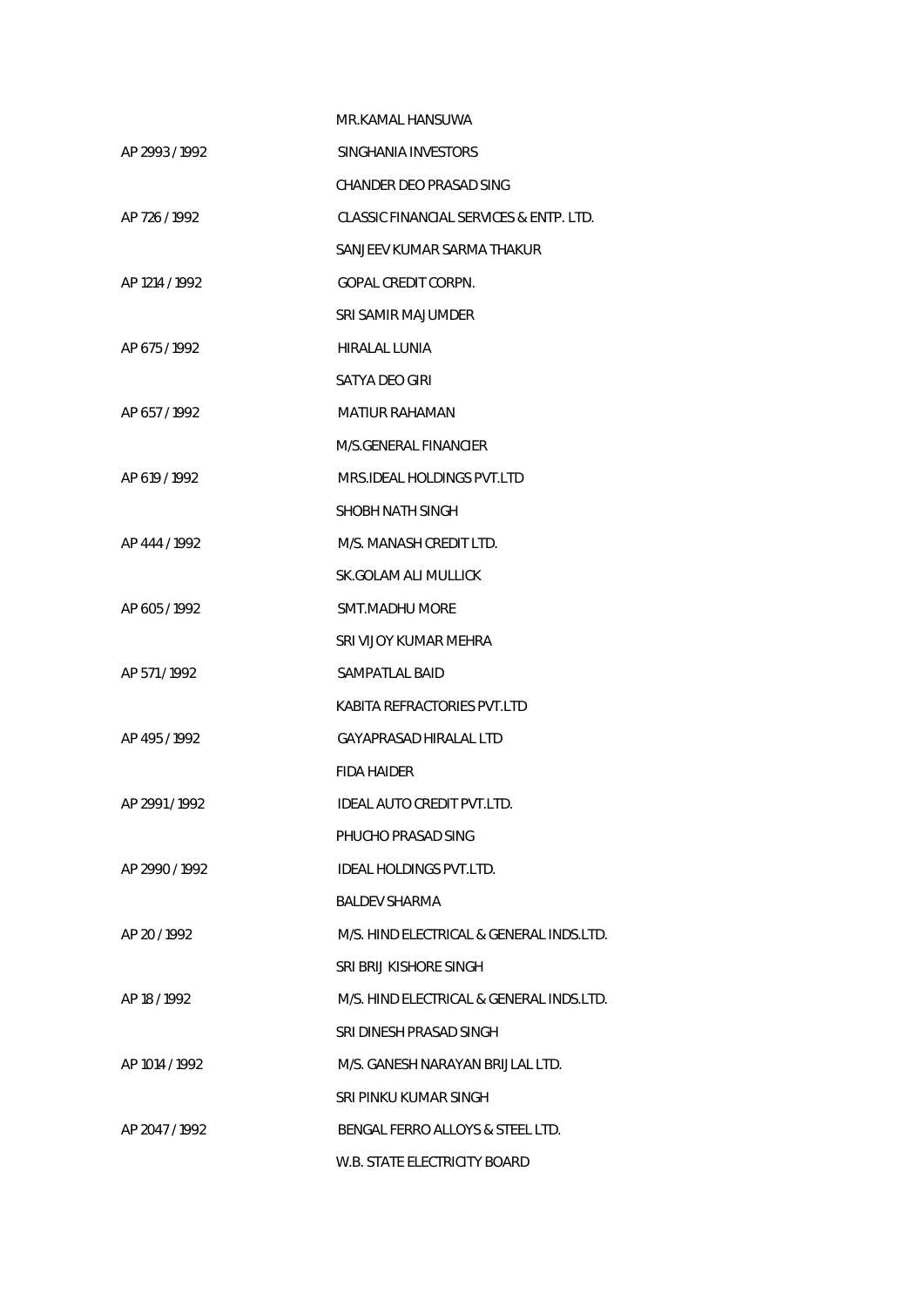| AP 1008 / 1992 | <b>R.K.INVESTMENTS</b>                             |
|----------------|----------------------------------------------------|
|                | SUBRATA ADHYA                                      |
| AP 2037 / 1992 | STRENGTH & SUPPORT BUILDERS LTD.                   |
|                | HINDUSTHAN STEEL WORKS CONSTITUTION LTD.           |
| AP 976 / 1992  | SRI SANTANY KUMAR DASS                             |
|                | M/S. BANWARI LAL PASARI                            |
| AP 3165 / 1992 | M/S.GOLDEN TRANSPORT AGENCY                        |
|                | ASHOKE LEYLAND FINANCE LTD.                        |
| AP 305 / 1992  | M/S.B. ENGINEERS & BUILDERS PVT. LTD & ORS         |
|                | CAL BECON ENGINEERING CO.LTD                       |
| AP 1208 / 1992 | M/S.NIGHTINGALE ENGG.INDUSTRIES (P)LTD.            |
|                | MR.RANAJIT BANERJEE                                |
| AP 303 / 1992  | <b>B.ENGINEER &amp; BUILDERS PVT.LTD &amp; ORS</b> |
|                | <b>CHINAR BUILDERS &amp; CONTRUCTORS LTD</b>       |
| AP 287/1992    | <b>SMT.MADHU MORE</b>                              |
|                | <b>ASHOK JAIN</b>                                  |
| AP 272 / 1992  | JENSON & NICHOLSON (I) LTD.                        |
|                | CELLIER S.A.                                       |
| AP 696/1992    | CLASSIC FINANCIAL SERVICES & ENTP.LTD.             |
|                | SRI UJJAL DUTTA                                    |
| AP 2985 / 1992 | BANAWARILAL PASARI                                 |
|                | BIRENDRA KUMAR SINHA                               |
| AP 1217 / 1992 | UTKAL BOARD & PAPER MILLS LTD                      |
|                | SIKANDAR SINGH                                     |
| AP 2982 / 1992 | IDEAL FINANCING CORPORATION.PVT.LTD.               |
|                | ANIL MISSIR                                        |
| AP 694/1992    | SARASGI SALES CORPORATION                          |
|                | SK.MD.MUKUL                                        |
| AP 1205 / 1992 | <b>JAGJIT SINGH</b>                                |
|                | THE MOTOR & GENERAL FINANCE LTD                    |
| AP 692/1992    | CHANDRA MOHAN PRIVATE LTD.                         |
|                | SACHIDANAND SINGH                                  |
| AP 674/1992    | PAWAN KUMAR SAH                                    |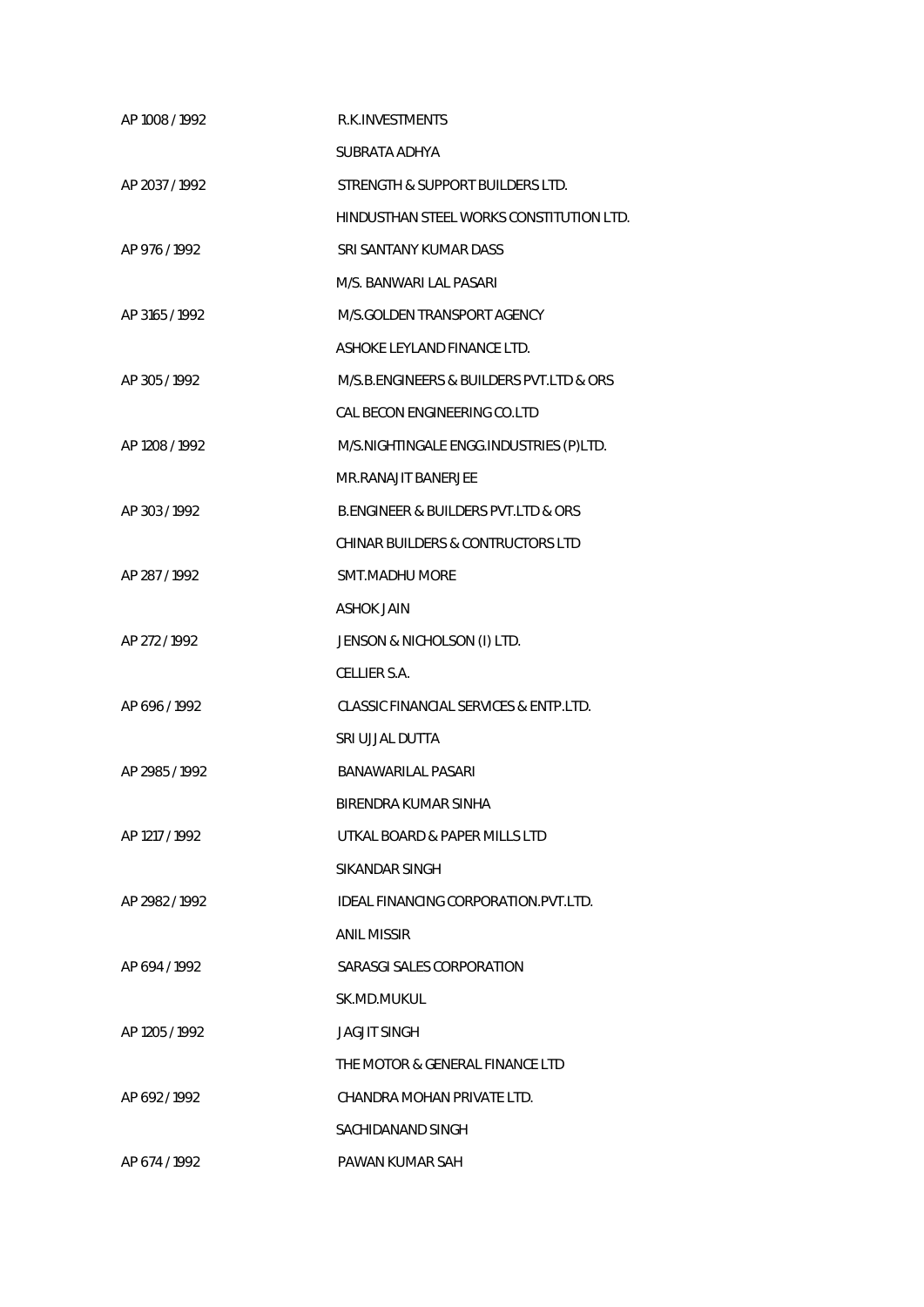|                | CHANDRAVATI DEVI                         |
|----------------|------------------------------------------|
| AP 672/1992    | M/S. PRASHANT LEASING & FINANCING P.LTD. |
|                | JORA SINGH & HARJEET SINGH               |
| AP 666/1992    | <b>MOHINI MANSION LTD.</b>               |
|                | SRI RAMAN KUMAR                          |
| AP 1139 / 1992 | RADHA KRISHNA PODDAR                     |
|                | SARDAR MANJIT SINGH                      |
| AP 1131 / 1992 | <b>CALICUT ENGG. WORKS LTD</b>           |
|                | SARDAR KARAMJIT SINGH                    |
| AP 1121 / 1992 | SRI RADHA KRISHAN PODDAR                 |
|                | SARDAR JASWANT SINGH                     |
| AP 654/1992    | M/S. PRAGATI FINANCE TRADING CO.         |
|                | HARMINDAR SINGH                          |
| AP 644 / 1992  | M/S. TODI INVESTMENTS LTD.               |
|                | SD.RASPAL SINGH                          |
| AP 2106 / 1992 | BHUDEO PRASAD AGARWALLA & ANR            |
|                | BENI PRASAD AGARWALLA                    |
| AP 406/1992    | W.B.STATE ELECTRICITY BOARD.             |
|                | <b>INDIAN PLASTICS LTD.</b>              |
| AP 392/1992    | SURENDRA COMML.SYNDICATE                 |
|                | U.P.CO. - OPERATIVE FEDERATION LTD.      |
| AP 347/1992    | M/S.CLASSIC FINANCIAL SERVICES & ENTP.LT |
|                | MR.RAJIV BURMAN                          |
| AP 341/1992    | THE JAYABHARAT CREDIT & INVESTMENT CO.LT |
|                | RAM UTICH ROY                            |
| AP 2608 / 1992 | SARAOGI SALES CORPN.                     |
|                | SRI LAKSHMI KANTA DEY                    |
| AP 974 / 1992  | SUNIL KUMAR BANKA                        |
|                | JHULAN RAI                               |
| AP 972 / 1992  | SUNIL KUMAR BANKA                        |
|                | SRI BABUL LODH                           |
| AP 2607/1992   | M/S S.K. ENTERPRISE                      |
|                | DEVENDRA PRASAD YADAV                    |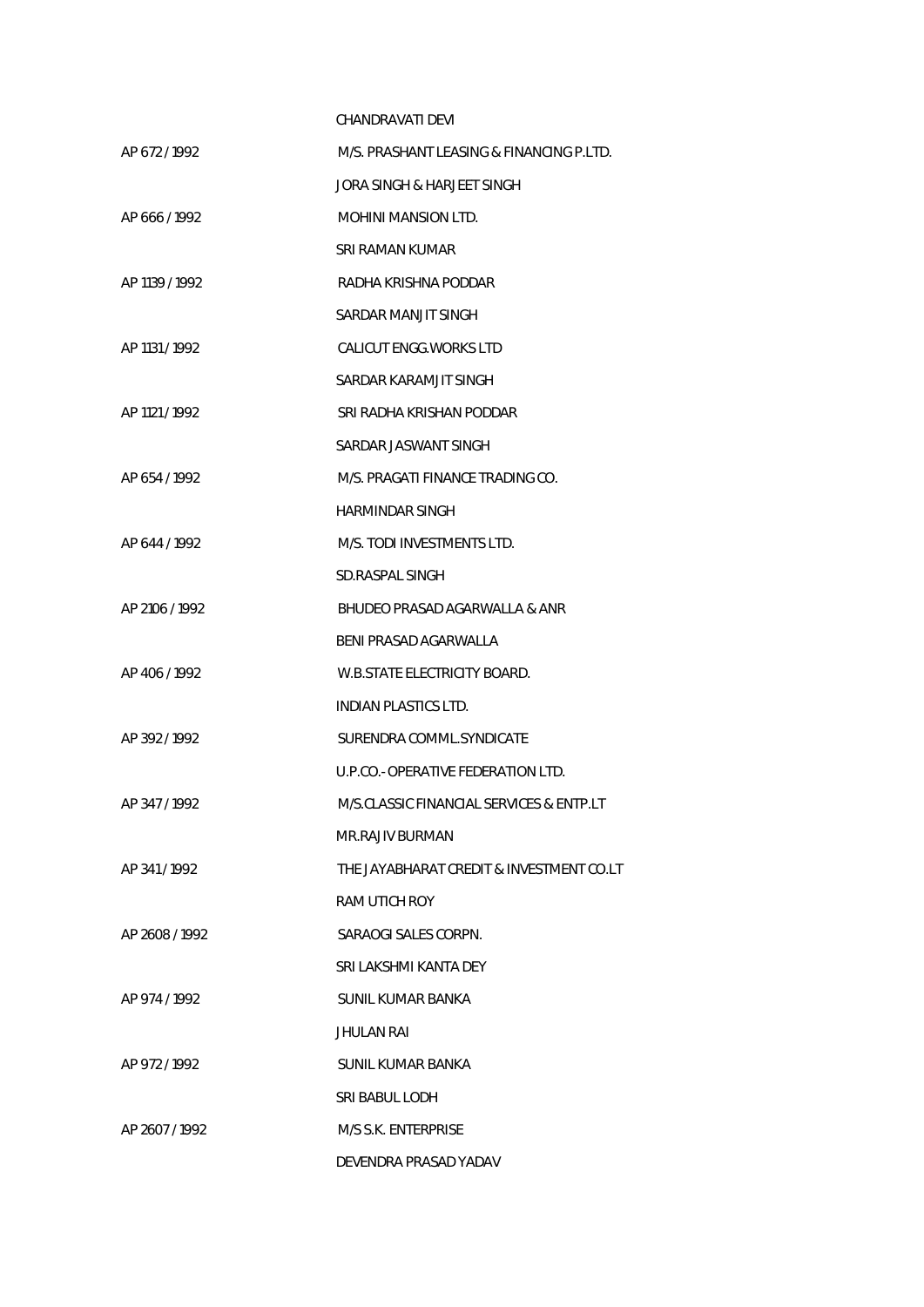| AP 1535 / 1992 | M/S. CHABRIA ENGINEERING CO              |
|----------------|------------------------------------------|
|                | <b>UNION OF INDIA</b>                    |
| AP 2645/1992   | M/S AUTO TRADE & FINANCE CORPN.          |
|                | SUNIL KR. SINGH                          |
| AP 2644 / 1992 | M/S AUTO TRADE & FINANCE CORPN.          |
|                | KALYAN KR. GHOSH                         |
| AP 851/1992    | KANHAIYALAL SHYAMSUNDAR                  |
|                | HARESH RAHAMAN SEKH                      |
| AP 849/1992    | M/S.SHREE DURGA FINANCE CORP.            |
|                | SMT.MANTI DEVI                           |
| AP 847 / 1992  | M/S. LAXMI INVESTORS                     |
|                | SRI BABU CHAND                           |
| AP 845/1992    | ASOKE KUMAR BISWAS & ORS                 |
|                | <b>FOOD CORP.OF INDIA</b>                |
| AP 843/1992    | <b>MADHU MORE</b>                        |
|                | SRI PINTU CHANDRA                        |
| AP 2639 / 1992 | ZENITH INDSTRL.FINANCE & LEASING PVT.LTD |
|                | M/S ENTERPRISES PVT.LTD.                 |
| AP 813 / 1992  | M/S.OPTILON ZIPPERS PVT.LTD              |
|                | M/S.OPTI WERK GMBH & CO                  |
| AP 811/1992    | M/S.OPTILON ZIPPERS PVT.LTD              |
|                | M/S.OPTIWERK GRUBH & CO                  |
| AP 805/1992    | MAHESH KUMAR SHARMA & ANR                |
|                | <b>IDEAL AUTO CREDIT PVT.LTD</b>         |
| AP 797/1992    | ARC MODELLERS & SERVICES LTD             |
|                | ADHIR GHOSH                              |
| AP 1529 / 1992 | CENTRAL INLAND WATER TRANSPORT CORP.LTD  |
|                | A.C.ROY & CO                             |
| AP 912/1992    | SANJIV KUMAR KAPOOR & ANR.               |
|                | R.L.PLANTATION PVT.LTD.                  |
| AP 117 / 1992  | SRI RADHA KRISHAN PODDAR                 |
|                | SRI ARUN KUMAR ROY                       |
| AP 109 / 1992  | M/S. AUTO CREDIT CORP.                   |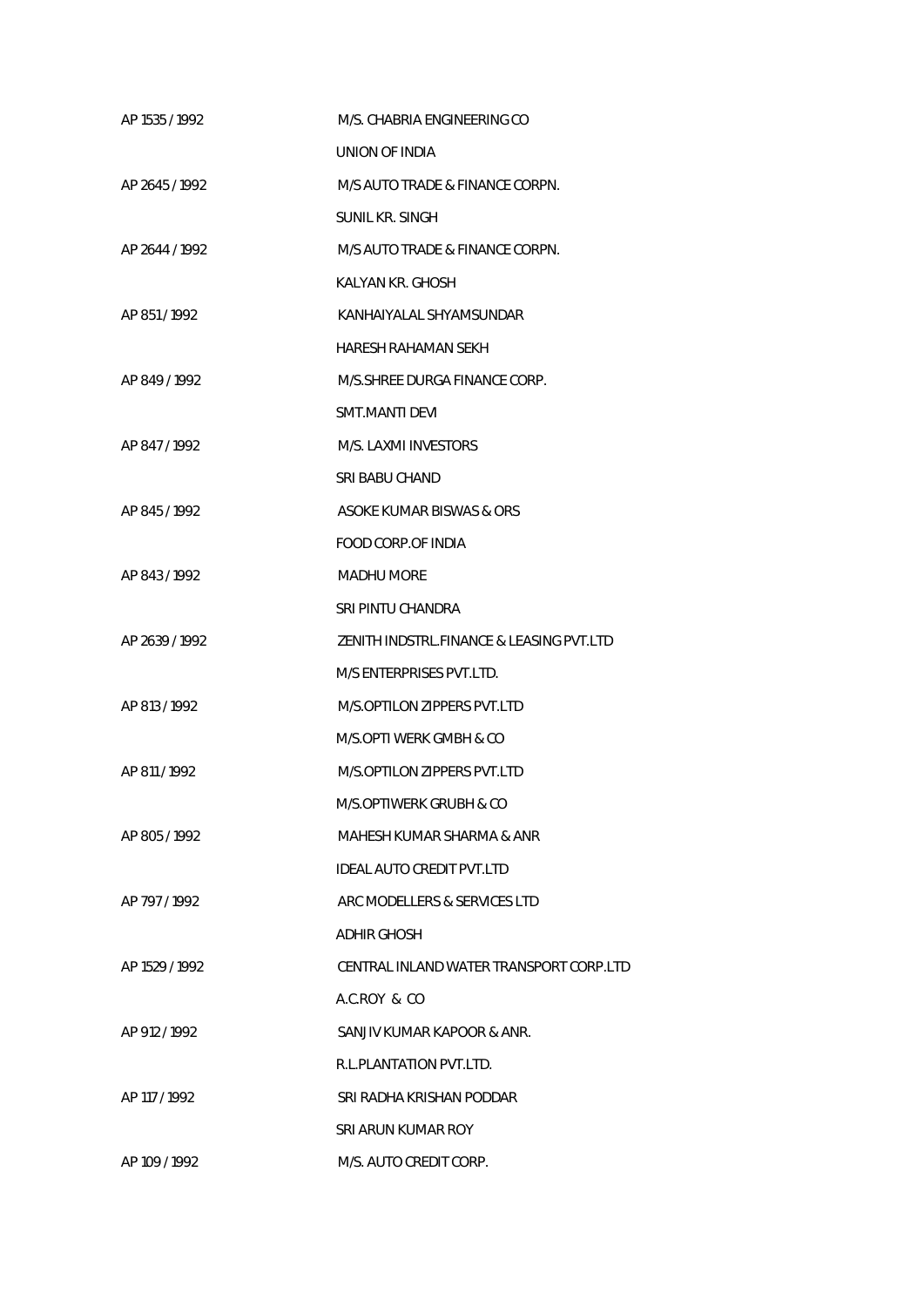|                | SRI AJOY KUMAR CHONBEY                   |
|----------------|------------------------------------------|
| AP 103 / 1992  | M/S.I AXMI INVESTORS                     |
|                | SHRI KASHI SHARMA                        |
| AP 95/1992     | SRI ADYA ENTERPRICE                      |
|                | LAXMI PRASAD ROY                         |
| AP 87/1992     | SMT.MADHU MORE                           |
|                | SRI MADAN MOHAN OJHA                     |
| AP 190 / 1992  | M/S.CLASSIC FINANCIAL SERVICES & ENT.LTD |
|                | SRI BHASKAR DUTTA                        |
| AP 188 / 1992  | M/S.CLASSIC FINANCIAL SERVICES & ENTP.LD |
|                | SRI MUKUT KALIKA                         |
| AP 186 / 1992  | M/S. KIRAN INVESTMENT CORPN.             |
|                | SWARAN SINGH                             |
| AP 79 / 1992   | SHARDA INTERNATIONAL                     |
|                | RACHPAL SINGH                            |
| AP 67/1992     | M/S.R.V.FINANCE CO.                      |
|                | MD.MOHIUDDIN & ANR.                      |
| AP 3050 / 1992 | <b>IDEAL AUTO CREDIT PVT.LTD.</b>        |
|                | ARBIND KUMAR SINGH                       |
| AP 890/1992    | M/S. PRASANTA LEASING & FINANCE P.LTD.   |
|                | SMT. RAM SAHA                            |
| AP 1521 / 1992 | BHASKAR CREDIT CO.LTD                    |
|                | <b>INDU SINGH</b>                        |
| AP 2679/1992   | THE BOARD OF TRUSTEES FOR THE PORT. CAL. |
|                | M/S BHASIN ASSOCIATES LTD.               |
| AP 834/1992    | M/S. S.M.ENTERPRISES                     |
|                | SRI KAMLESHWAR SINGH                     |
| AP 828/1992    | IDEAL AUTO CREDIT (P) LTD.               |
|                | AMRESH PRASAD SINGH                      |
| AP 816 / 1992  | <b>PANNALAL SHAW</b>                     |
|                | UNION OF INDIA                           |
| AP 2180 / 1992 | M/S DUKART & CO. PVT.LTD.                |
|                | UNION OF INDIA                           |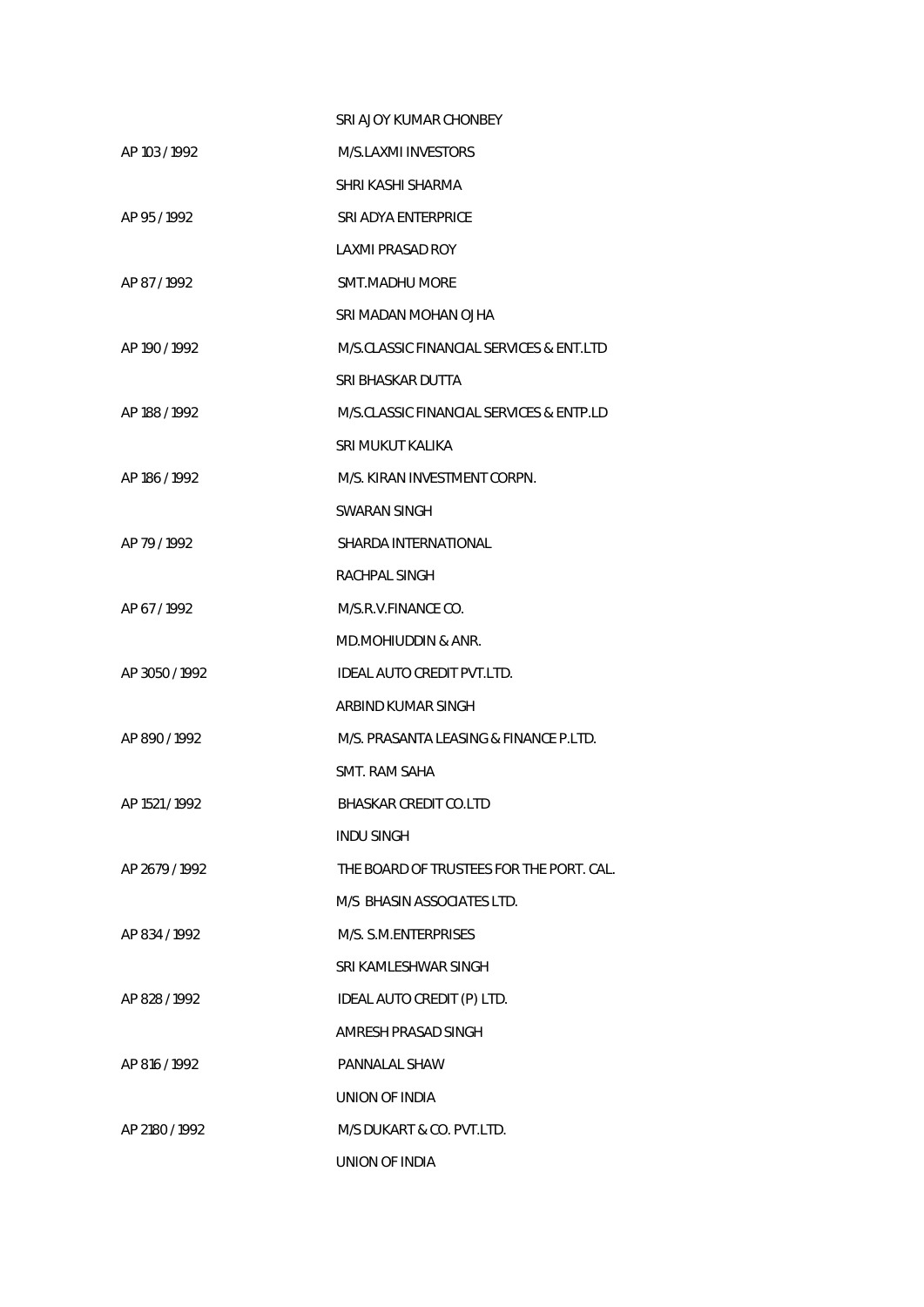| AP 777 / 1992   | DULICHAND & SONS                       |
|-----------------|----------------------------------------|
|                 | NAGESHWAR RAI                          |
| AP 508/1992     | NICCO UCO FINANCIAL SERVICES LTD.      |
|                 | SK. RIZWAN                             |
| AP 753/1992     | M/S.VIJOY GAURAV RASAYAN PVT.LTD       |
|                 | SRI TARUN BHATTACHAR JFF               |
| AP 741/1992     | M/S.OM MOTOR FINANCE PVT.LTD           |
|                 | SRI GHANSHYAM DUBEY                    |
| AP 2618 / 1992  | <b>BHAWRILAL SANEI</b>                 |
|                 | <b>HARFRAM PRASAD</b>                  |
| AP 496 / 1992   | M/S. AUTO CREDIT CORPN.                |
|                 | SRI PRABHAT KUMAR NAYAK                |
| AP 458/1992     | M/S. R.P.GUPTA                         |
|                 | UNION OF INDIA                         |
| AP 711/1992     | <b>VEHICLE CREDIT CORP.</b>            |
|                 | <b>BABLU SHEKH</b>                     |
| AP 2617A / 1992 | M/S ARJUN SHYAM & CO. PVT. LTD.        |
|                 | BINOD KR. AGARWAL                      |
| AP 697/1992     | DULI CHAND & SONS                      |
|                 | SUNIL KUMAR SHARMA                     |
| AP 170 / 1992   | SWETADITYA INDUSTRIAL DEVP.LTD.        |
|                 | KAMESHWAR RAI                          |
| AP 140 / 1992   | CLASSIC FINCL.SERVICES & ENTERPS. LTD. |
|                 | <b>BIPUL CHOWDHURY</b>                 |
| AP 59/1992      | <b>IDEAL HOLDINGS P.LTD</b>            |
|                 | SACHIDANAND PRASAD SATISH              |
| AP 126 / 1992   | RANI LEASING & FINANCE LTD.            |
|                 | SK.MD. JAKIR HOSSAIN                   |
| AP 57/1992      | IDEAL FINANCING CORP.P.LTD             |
|                 | ARUN KUMAR THAKUR                      |
| AP 124 / 1992   | M/S. R.V.FINANCE COMPANY               |
|                 | MR. JAY PRAKASH MISHRA                 |
| AP 41/1992      | <b>VIJAY GAURAV RASAYAN PVT.LTD</b>    |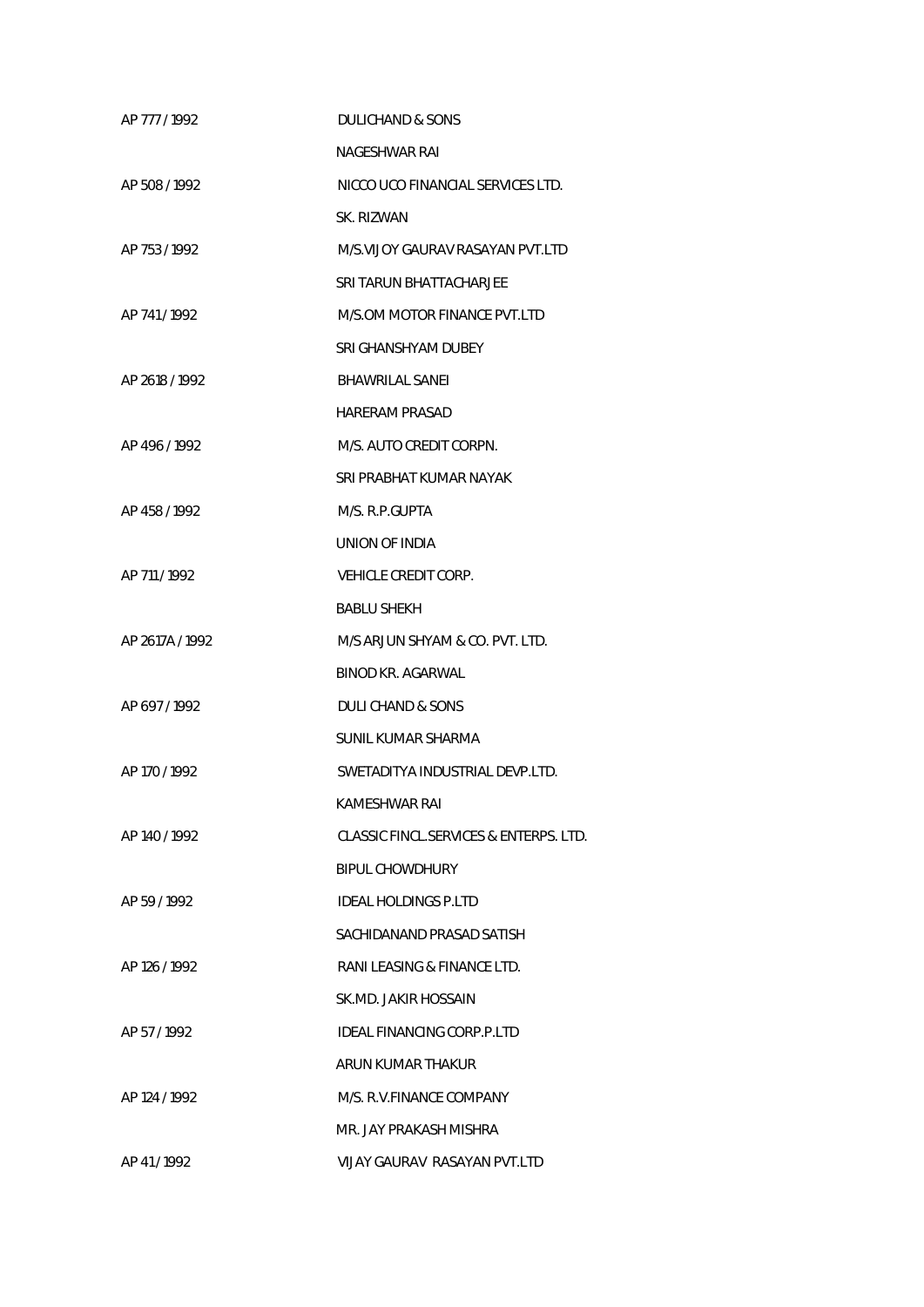|                | SRI RAMPADA MANDAI                       |
|----------------|------------------------------------------|
| AP 118 / 1992  | N.L.TODI & CO.                           |
|                | BIKASH KUMAR SAHA                        |
| AP 112 / 1992  | GANESHNARAYAN BRIJLAL LTD.               |
|                | M/S. JAYANTA DASGUPTA & CO.              |
| AP 90/1992     | M/S. HIND ELECTRICAL & GENERAL INDS.LTD. |
|                | SRI BAIDYA NATH PRASAD GUPTA             |
| AP 40/1992     | RELIABLE FINANCE & TRADING CO.           |
|                | <b>MD.WARIS AHMED</b>                    |
| AP 38/1992     | M/S. RELIABLE FINANCE & TRADING CO.      |
|                | RAJIV KUMAR SRIVASTAVA                   |
| AP 1076 / 1992 | M/S. GANESH NARAYAN BRIGLAL LTD.         |
|                | SRI RAJIV KUMAR SINGH                    |
| AP 3224 / 1992 | J.D.M.UDYOG                              |
|                | SANJAY KUMAR JADAV                       |
| AP 1042 / 1992 | PAWAN KUMAR MORE                         |
|                | MR.BHOPINDER SINGH                       |
| AP 1040 / 1992 | SRI RAJENDRA KUMAR PODDAR                |
|                | SRI ANANT KUMAR HALDAR                   |
| AP 1034 / 1992 | LYNX INDIA LIMITED                       |
|                | SUBIR KANTI DASGUPTA                     |
| AP 3219 / 1992 | R.PRADEEP & CO                           |
|                | M/S.TECHNO CARRIERS                      |
| AP 1024 / 1992 | N.P.R.FINANCE LIMITED                    |
|                | MR.DHARAM SINGH                          |
| AP 1803 / 1992 | <b>BALDEV SINGH VOHRA</b>                |
|                | THE MOTOR & GENERAL FINANCE LTD.         |
| AP 346/1992    | M/S. R.K.COMML.COMPANY                   |
|                | M/S. JAMBO ROADLINES CORPN.              |
| AP 344 / 1992  | R.V.FINANCE CO.                          |
|                | SRI RAM JALAN BHAGAT                     |
| AP 2602/1992   | GAYAPRASAD HIRALAL                       |
|                | AMAL BISWAS                              |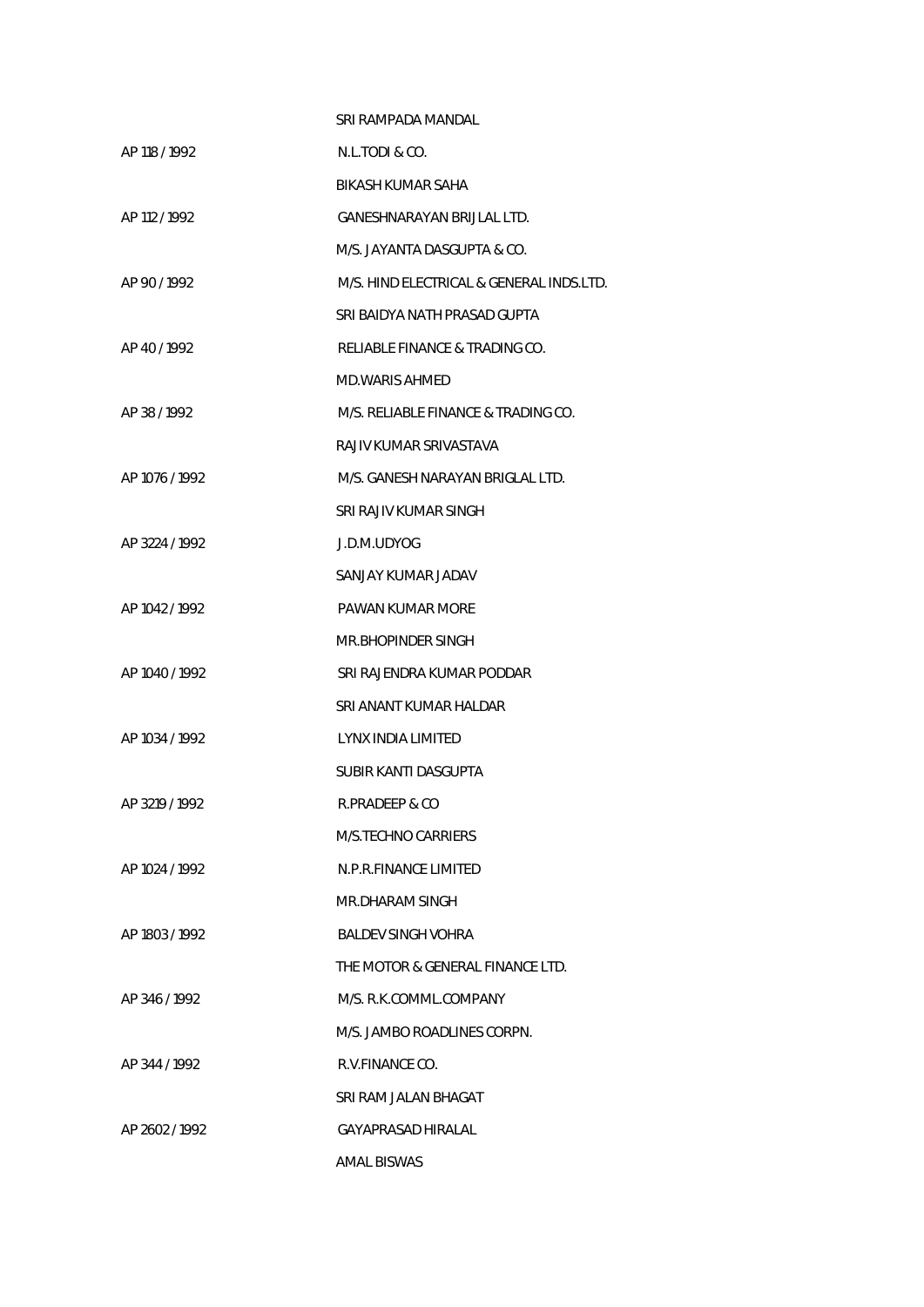| AP 2601/1992   | MR. SAHAJANAND SHARMA                    |
|----------------|------------------------------------------|
|                | M/S S.K. ENTERPRISES                     |
| AP 948/1992    | M/S. MOHANLAL ASHWINI KUMAR              |
|                | <b>SMT. SUMITRA DEVI</b>                 |
| AP 946/1992    | LOKNATH ASHWINI KUMAR                    |
|                | SMT. CHANDRAVATI DEVI                    |
| AP 3110 / 1992 | R.PRADEEP & CO                           |
|                | SRI SATYANARAYAN PROSAD                  |
| AP 3087/1992   | J.M.D.UDYOG                              |
|                | <b>RAMESH PRASAD</b>                     |
| AP 1059 / 1992 | M/S.CLASSIC FINANCIAL SERVICES & ENP.LTD |
|                | CAPITAL CARRIERS OF INDIA                |
| AP 6555 / 1992 | M/S GLITTER LEASING & FINANCE CO. LTD.   |
|                | RAJESH KR. MISHRA                        |
| AP 1017 / 1992 | <b>SUNIL KUMAR BANKA</b>                 |
|                | SHAMIM AHMED KHAN                        |
| AP 1015 / 1992 | SUNIL KUMAR BANKA                        |
|                | VINOD KUMAR CHWLA                        |
| AP 2650 / 1992 | <b>GENERAL INVESTMENT CORPN.</b>         |
|                | SHAI IGRAM YADAV                         |
| AP 975/1992    | MASKARA FINANCE CORP                     |
|                | MD.SONJAN ALI                            |
| AP 971/1992    | MRS.GENERAL FINANCEERS                   |
|                | SRI RAGHUBIR SINGH                       |
| AP 2648 / 1992 | KEJRIWAL & SONS                          |
|                | GOPAL SARAH SINGH                        |
| AP 963/1992    | M/S.ONKARMULL GOENKA                     |
|                | NIOUNIHAL SINGH                          |
| AP 955/1992    | M/S. ONKAR INVESTO                       |
|                | MANJIT KAUR                              |
| AP 1567 / 1992 | SHREE KRISHNA FODDER MILLS & H.C.PODDAR  |
|                | BIJOY KUMAR GUTGUTIA                     |
| AP 1563 / 1992 | SMT. SABITRI DEBNATH                     |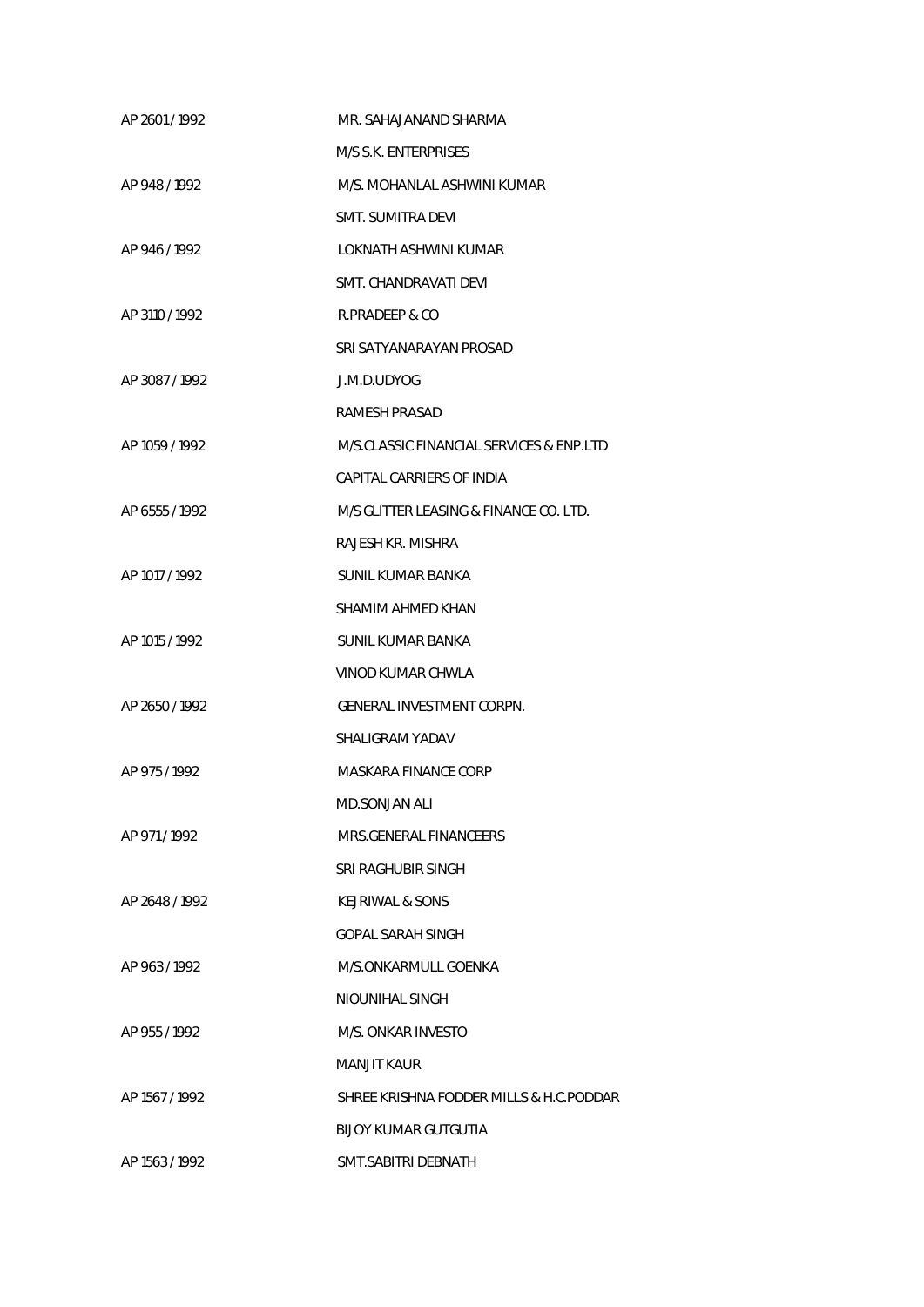|                | NICCO UCO FINANCIAL SERVICES LTD    |
|----------------|-------------------------------------|
| AP 127 / 1992  | SRILEKHA FINANCE CO.PVT.LTD         |
|                | BISWAJIT ROYCHOWDHURY               |
| AP 123 / 1992  | BENGAL HIRE PURCHASE CORP.          |
|                | SRI BIJOY KUMAR PATRA               |
| AP 121/1992    | NIGHTINGALE ENGG.INDUSTRIES PVT.LTD |
|                | SMT.TRIPTI DEBNATH                  |
| AP 2264 / 1992 | HARYANA JUTE & LAMINATING WORKS     |
|                | FOOD CORPN. OF INDIA                |
| AP 1559 / 1992 | ASHOK KUMAR BAID                    |
|                | UNION OF INDIA                      |
| AP 1981 / 1992 | SRI BAIDYA NATH PRASAD GUPTA FTC.   |
|                | M/S S.B.R. CREDIT PVT.LTD. CO.      |
| AP 1970 / 1992 | M/S SREI INTERNATIONAL LTD.         |
|                | M/S SUDHA ENTERPRISES PVT.LTD.      |
| AP 970/1992    | RAIGARH JUTE & TEXTILE MILLS LTD.   |
|                | JAYNARAYAN SHREE GOPAL              |
| AP 2715 / 1992 | UNION OF INDIA                      |
|                | SHRI K. KHAN                        |
| AP 952/1992    | NICCO UCO FINANCIAL SERVICES LTD.   |
|                | KANHIYALAL SHARMA                   |
| AP 2577 / 1992 | MINI METAL WORKS PVT.LTD.           |
|                | UNION OF INDIA                      |
| AP 2095 / 1992 | DALSUKH RAI R. SETH & ANR           |
|                | M/S RAJDA CONSTRUCTION CRPN.        |
| AP 1671/1992   | BRAJA GOPAL KAR                     |
|                | STATE OF W.B.                       |
| AP 1192 / 1992 | M/S. SURYA CREDIT LTD.              |
|                | BHAGIRATHI SINGH                    |
| AP 1188 / 1992 | NEMAI CHANDRA SASMAL                |
|                | SHRI RAM FIBRES FINANCE LTD.        |
| AP 1176 / 1992 | M/S. BHASKAR CREDIT LTD.            |
|                | SAVITA CHOWLA                       |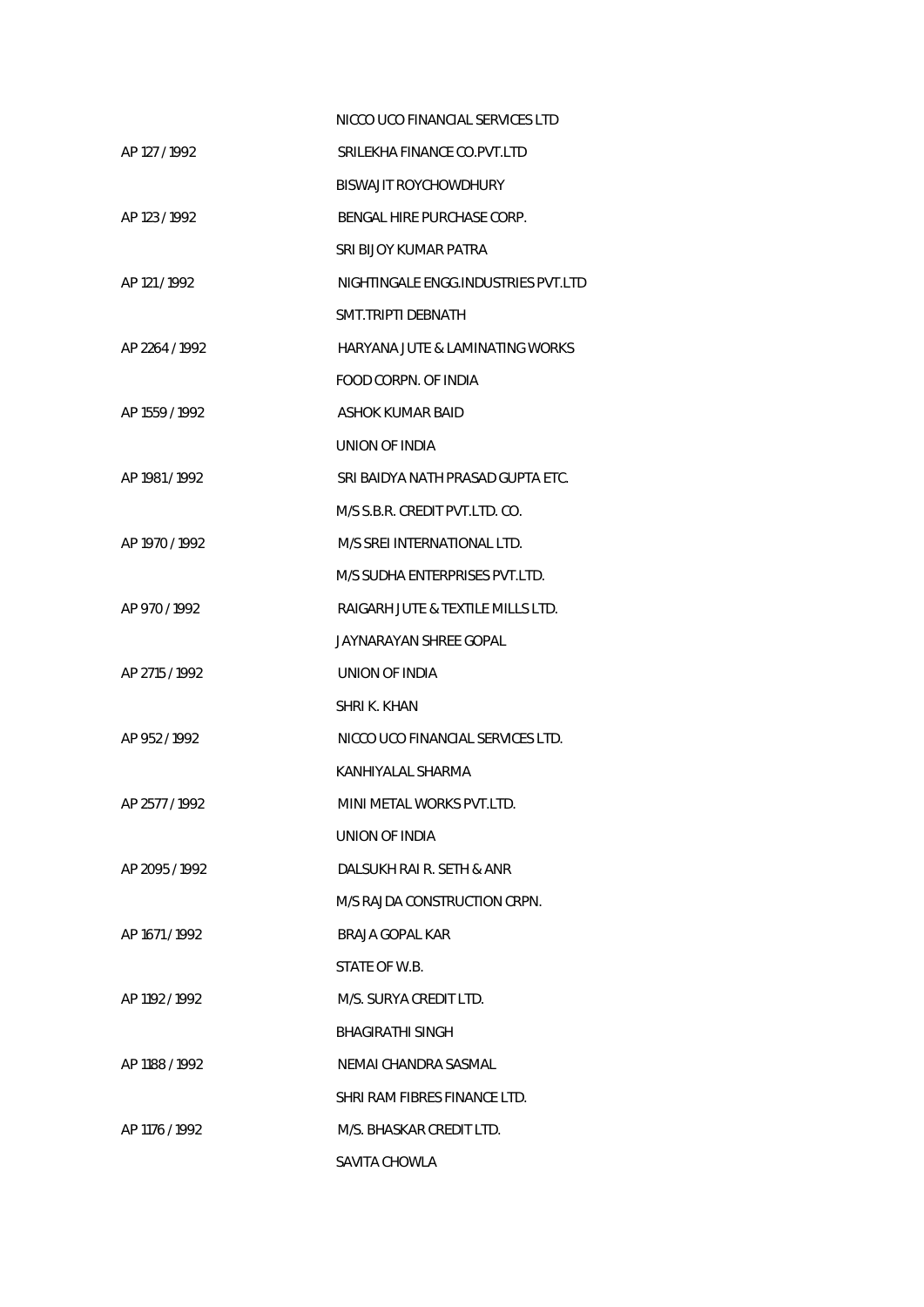| AP 1118 / 1992 | M/S. SATYANARAYAN KAMAL KUMAR          |
|----------------|----------------------------------------|
|                | PRAGATI PARIBAHAN                      |
| AP 34 / 1992   | RAJESH & CO.                           |
|                | SIRAJUL HAQUE                          |
| AP 1673 / 1992 | RADHA KRIHSNA PODDAR                   |
|                | <b>BINDU DEVI</b>                      |
| AP 1510 / 1992 | EXPO SALES CORPORATION & ANR. (GO OUT) |
|                | <b>METRO RAILWAY</b>                   |
| AP 354/1992    | STATE OF WEST BENGAL                   |
|                | CONSTRUCTOR CO.                        |
| AP 416 / 1992  | UNION OF INDIA (GO OUT)                |
|                | <b>SUKBINDAR ATWA</b>                  |
| AP 380/1992    | EASTERN COAL FIELD LTD.                |
|                | DEEPSIKHA LTD.                         |
| AP 219 / 1993  | M/S.GUPTA FINANCE CO.                  |
|                | MD.ESHAK                               |
| AP 3288 / 1993 | UNION OF INDIA                         |
|                | <b>ENTEDEE</b>                         |
| AP 4353/1993   | $I.R.B.I.$ & $ANR.$                    |
|                | ARVIND BENELLI LTD.                    |
| AP 3823 / 1993 | X                                      |
|                |                                        |
| AP 136 / 1993  | IDEAL CREDIT (P) LTD                   |
|                | SANJAY KUMAR SINGH & ORS               |
| AP 1650 / 1993 | NPR FINANCE LTD.                       |
|                | <b>JAYANTA DASGUPTA</b>                |
| AP 65/1993     | MACHINE WORKS (INT.)LTD.               |
|                | HEAVY ENGINEERING CORPN. LTD.          |
| AP 4494 / 1993 | SADHAN CH. DAS                         |
|                | U.B.I.                                 |
| AP 4834 / 1993 | SATYANARAYAN KOTHARI                   |
|                | <b>CHAND RATAN RATHI</b>               |
| AP 139 / 1993  | <b>ALLIED STEEL</b>                    |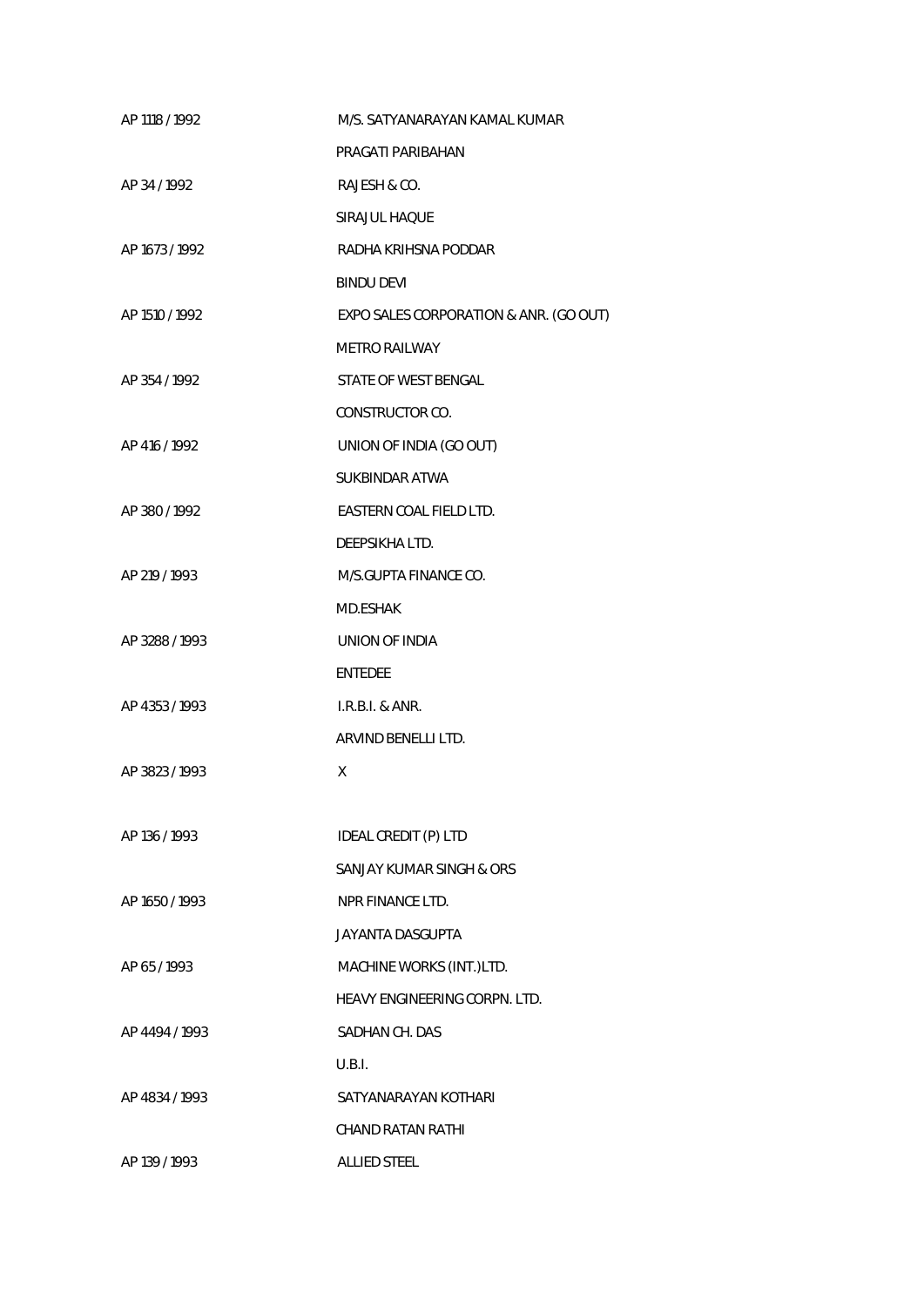|                | <b>IOL LTD</b>                     |
|----------------|------------------------------------|
| AP 600/1993    | SITARAM AGARWAL (GO OUT)           |
|                | <b>UNION OF INDIA</b>              |
| AP 119 / 1993  | ASHOK LEYLAND FIN. LTD             |
|                | M/S SUBHAM COMM. & ORS             |
| AP 2235/1993   | SRI MANOTOSH BOSE                  |
|                | <b>W.B.STATE ELECTRICITY BOARD</b> |
| AP 29 / 1993   | RAJESH KUMAR & ANR                 |
|                | IDEAL HOLDING PVT LTD.             |
| AP 4294 / 1993 | SRI JHARAESWAR GIRI AND ORS        |
|                | SRI RAM FIBRES FINANCE LTD         |
| AP 36/1993     | IDEAL CREDIT (P) LTD               |
|                | SANJOY KR. SINGH AND ORS           |
| AP 142 / 1993  | MARUTI ROADWAYS                    |
|                | SRI DEV KARAN GARG AND ORS         |
| AP 141/1993    | M/S MARUTI ROAD WAYS               |
|                | SRI ANIL KR. SINGH AND ORS         |
| AP 145 / 1993  | <b>VINEET INVESTMENTS</b>          |
|                | RAM MOORAT YADAV AND ORS           |
| AP 188 / 1993  | DULICHAND FINANCE LEASING PVT LTD  |
|                | AND SHEO SHANKAR PROSAD AND ORS    |
| AP 155 / 1993  | CEMENT CORP. OF INDIA LTD.         |
|                | M/S SAMANTA AND CO.                |
| AP 143 / 1993  | <b>MARUTI ENTERPRISES</b>          |
|                | SRI DEV KARAN GARG & ORS           |
| AP 4404/1993   | COAL INDIA LTD.                    |
|                | RAYMOND WOOLEN MILLS LTD. AND ORS  |
| AP 443/1993    | ANJU SINGH AND ANR                 |
|                | IDEAL GENERAL FISCAL PVT. LTD.     |
| AP 4486/1993   | RAM CHARITRA SHARMA                |
|                | INDIAN OIL CORP LTD                |
| AP 4455/1993   | M/S BHAKAT & CO                    |
|                | STATE OF W.B. & ORS                |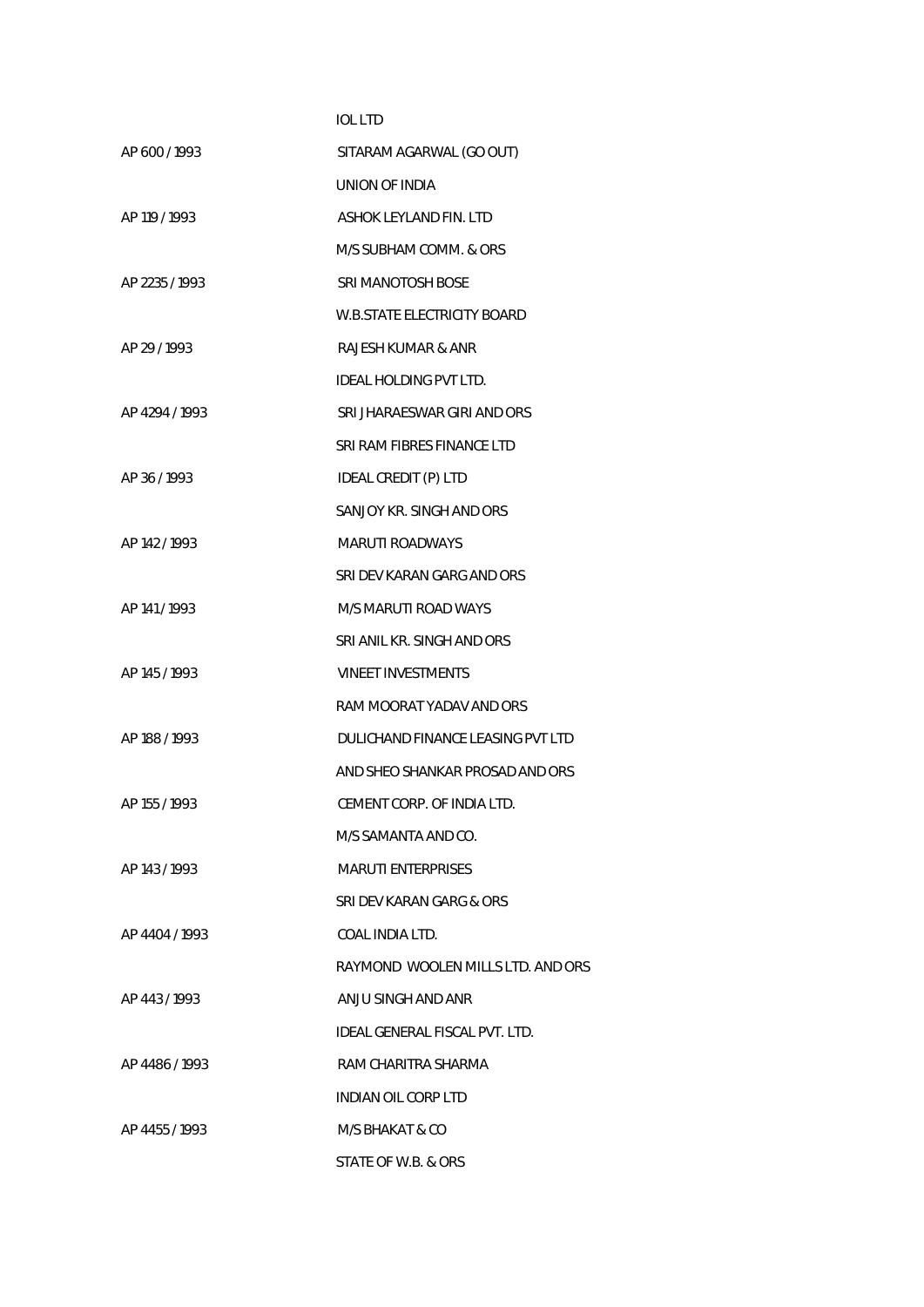| AP 2641/1993   | INDIA STEAM SHIP CO. LTD.                   |
|----------------|---------------------------------------------|
|                | UNION OF INDIA                              |
| AP 2884 / 1993 | ALOK TODI AND ANR                           |
|                | SMT. PRAMILA GUTGUTIA AND ANR               |
| AP 134 / 1993  | M/S BAHETY BRO                              |
|                | SARDAR JAGGEET SINGHAND ORS                 |
| AP 2914 / 1993 | UNION OF INDIA AND ANR                      |
|                | INDIA STEAMSHIP CO. LTD. AND ORS            |
| AP 4431/1993   | ANJU SINGH AND ANR                          |
|                | IDEAL GENERAL FISCAL PVT. LTD               |
| AP 208 / 1993  | MESSERS M. L. GUPTA & ORS.                  |
|                | RAGHUBANS RAI & ORS.                        |
| AP 207/1993    | M/S. PRASHANT LEASING & FINANCING PVT. LTD. |
|                | ABHAY KUMAR SINGH & ANR.                    |
| AP 122 / 1993  | IDEAL GENERAL FISCAL (P) LTD.               |
|                | MD. ILIYAS & ANR.                           |
| AP 242/1993    | CEMSTEEL BUILDERS (INDIA) PVT. LTD.         |
|                | BURN STANDARD CO. LTD. & ANR.               |
| AP 206 / 1993  | M/S. TIRUPATI BUSINESS PROMOTIONS (P) LTD.  |
|                | ASHOKE KUMAR SINGH & ANR.                   |
| AP 205/1993    | <b>MESSRS MARUTI ROADWAYS</b>               |
|                | BASISTHA PRASAD & ORS.                      |
| AP 243/1993    | CEMSTEEL BUILDERS (INDIA) PVT. LTD.         |
|                | BURN STANDARD COMPANY LTD.                  |
| AP 199 / 1993  | IDEAL HOLDINGS (P) LTD.                     |
|                | BINDESWARI PRASAD SINGH & ORS.              |
| AP 222 / 1993  | UNION OF INDIA                              |
|                | MULCHAND AGARWALA                           |
| AP 4496 / 1994 | PREMIER ENGINEERING CORPORATION             |
|                | UNION OF INDIA & ORS.                       |
| AP 3845/1994   | <b>HOOGHLY RIVER BRIDGE COMMISSIONERS</b>   |
|                | CEMENT CORPORATION OF INDIA LTD. & ORS.     |
| AP 2086 / 1994 | <b>LARSEN &amp; TOUBRO LIMITED</b>          |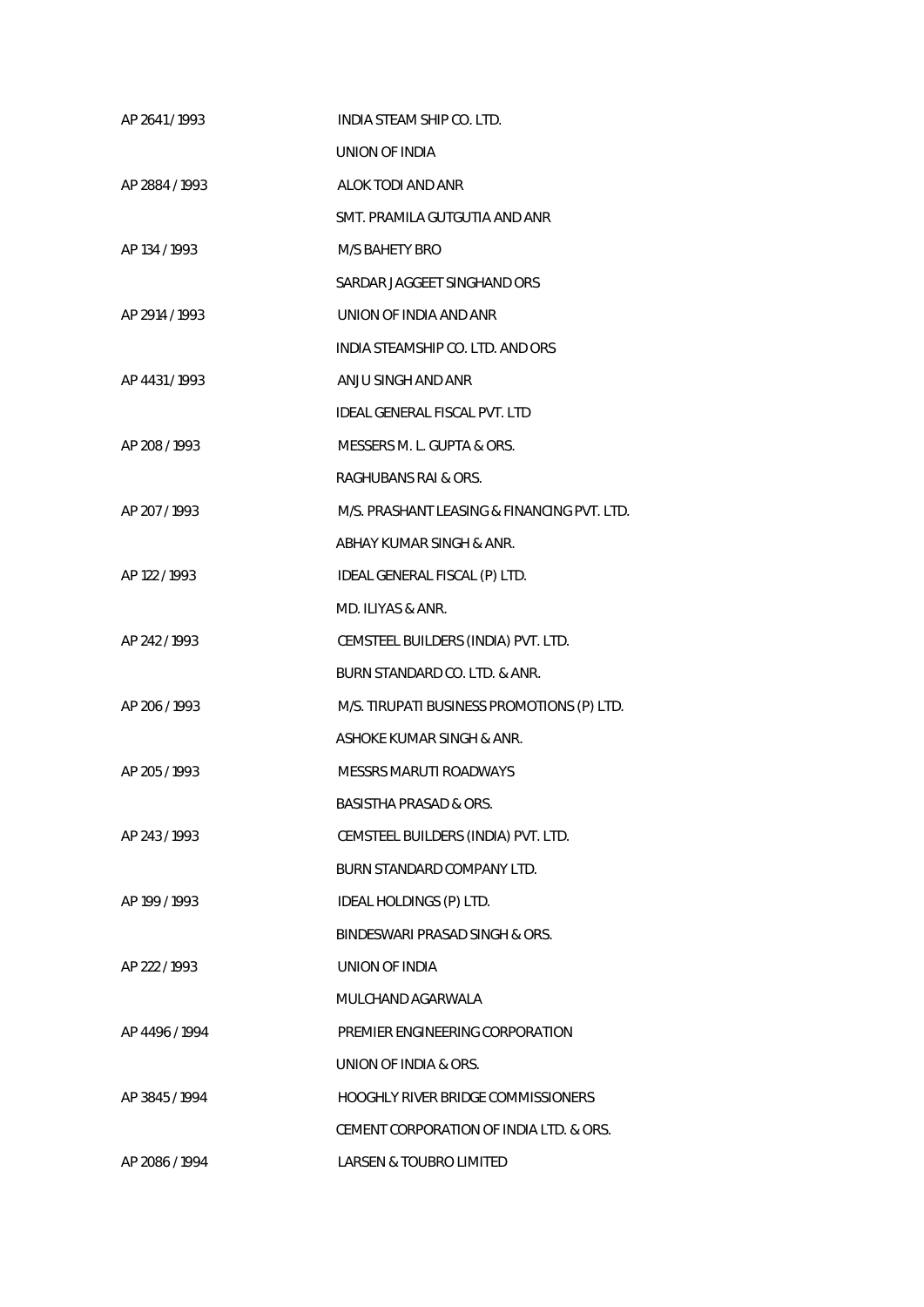| <b>JESSOP &amp; COMPANY LIMITED</b>             |
|-------------------------------------------------|
| MADHUMITA CONSTRUCTION (P) LTD.                 |
| STATE OF WEST BENGAL & ORS.                     |
| UNION OF INDIA & ORS.                           |
| M/S CLIP CON & ASS                              |
| SRI TAPAN KR. GHOSH                             |
| STATE OF W.B.                                   |
| M.S.J. J. DOSHI & CO                            |
| SAMAR GANGULY & ANR                             |
| RABINDRA NATH BOSE                              |
| ENGINEERING PROJECTS (INDIA) LTD                |
| RABINDRA NATH BOSE                              |
| ENGINEERING PROJECTS (INDIA) LTD.               |
| SUSHIL KUMAR SINGH                              |
| JAIN FINANCE CORP.                              |
| MADHUMITA CONSTRUCTION PVT. LTD.                |
| STEEL AUTHORITY OF INDIA LIMITED                |
| INCAB INDUSTRIES LTD.                           |
| MESSRS. ANAND AGENTUR AC.                       |
| <b>GORACHAND MUKHERJEE</b>                      |
| THE INDIAN IRON & STEL CO. LTD. & ANR.          |
| RAJESH & COMPANY                                |
| RAM KISHAN MAHTO & ORS.                         |
| WEST BENGAL STATE ELECTRICITY BOARD             |
| RAMENDRA NATH PAUL AND OTHERS                   |
| BORUN V. CHANDA & ORS.                          |
| RAVI AUTO LIMITED                               |
| MADHUMITA CONSTRUCTION (P) LTD.                 |
| RAIL INDIA TECHNICAL AND ECONOMIC SERVICES LTD. |
| <b>GANGA DEVI SINGH &amp; ORS.</b>              |
| <b>MAHENDRA SINGH &amp; ORS.</b>                |
| SM. NEERA SHARMA                                |
| RAJENDRA SHARMA & ANR.                          |
|                                                 |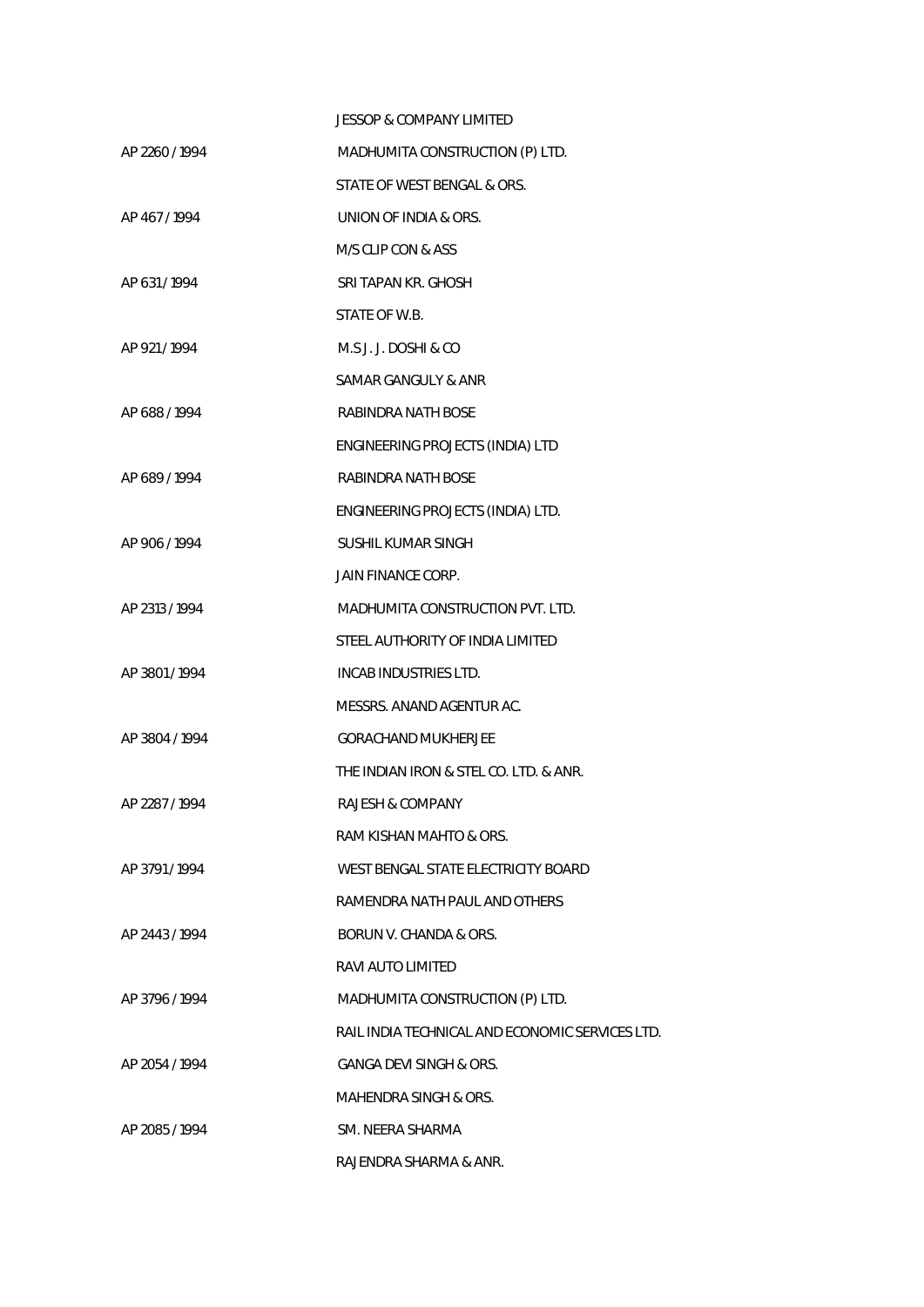| AP 3795 / 1994 | MADHIMITA CONSTRUCTION (P) LTD.                 |
|----------------|-------------------------------------------------|
|                | RAIL INDIA TECHNICAL AND ECONOMIC SERVICES LTD. |
| AP 77/1994     | THE OFFICIAL TRUSTEES OF WEST BENGAL            |
|                | THE SUB POST MASTER (H.S.G-II) KALIGHAT.        |
| AP 2635 / 1994 | <b>IDEAL AUTO CREDIT PVT. LTD.</b>              |
|                | PRASUN CHOWDHURY                                |
| AP 201/1994    | ASHOK KUMAR SINGH                               |
|                | NIGHTINGLE ENGINEERING INDUSTRIES PVTLTD        |
| AP 2691/1994   | STATE OF W.B.                                   |
|                | <b>DILIP KR.GHOSH</b>                           |
| AP 1522 / 1994 | <b>JPC ENGINEERING CONCERN</b>                  |
|                | STATE OF W.B.                                   |
| AP 3352 / 1994 | I.R.B.I. & ANR.                                 |
|                | SWAIKA VANASPATI PRODUCTS LTD.                  |
| AP 1477 / 1994 | MADHUMITA CONST.P.LTD.                          |
|                | SAIL                                            |
| AP 1970 / 1994 | UMA SANKAR GOENKA                               |
|                | R.SARAOGI & CO.                                 |
| AP 1969 / 1994 | PIYUS LTD.                                      |
|                | R.SARAOGI & CO.                                 |
| AP 3496 / 1994 | <b>BALARAM NATH</b>                             |
|                | STATE OF WEST BENGAL                            |
| AP 90A / 1994  | IN THE GOODS OF: SURENDRA KR BANERJEE-DEC       |
|                |                                                 |
| AP 1137 / 1994 | UNITED INDIA PERIODICALS PVT. LTD.              |
|                | UNION OF INDIA                                  |
| AP 630/1994    | BENGAL FORRO ALLOY & STEEL LTD.                 |
|                | W.B.STATE ELECTRICITY BOARD                     |
| AP 1728 / 1994 | STATE OF W.B.                                   |
|                | KALYAN BHATTACHARJEE                            |
| AP 431A / 1994 | PARTHA BOSE ROY                                 |
|                | CAL TRAMWAYS CO.(1978) LTD.                     |
| AP 3793 / 1994 | CAL.INDUSTRIAL SUPPLY CORPN.                    |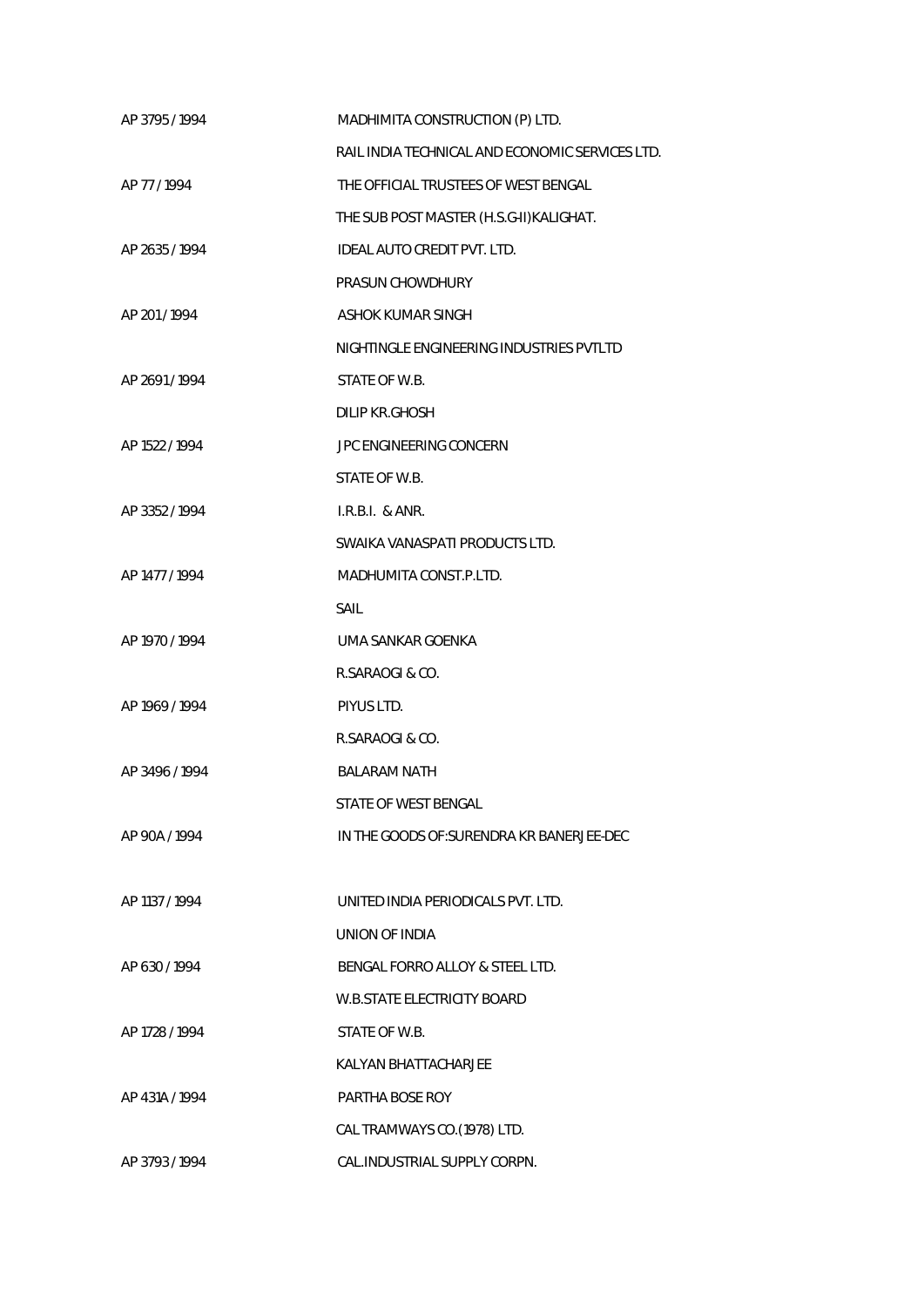|                | DURGAPUR PROJECTS LTD.                   |
|----------------|------------------------------------------|
| AP 2176 / 1994 | BANK OF MADURA LTD.                      |
|                | SMT. SAKUNTALA JAIN                      |
| AP 1961 / 1994 | BCL FINANCIAL SERVICES LTD.              |
|                | <b>MEENA KETAN SAHOO</b>                 |
| AP 221/1994    | <b>KLIPCON &amp; ASSOCIATES</b>          |
|                | UNION OF INDIA                           |
| AP 1157 / 1994 | SHRI RADHA KRISHNA EXPORT INDUSTRIES LTD |
|                | SUSANTA SAHA                             |
| AP 1925 / 1994 | PRAHLADRAI SONI                          |
|                | SAMIR SARKAR                             |
| AP 1971 / 1994 | THE TATA IRON & STEEL COMPANY LTD.       |
|                | M/S. PODDAR & SHAROF                     |
| AP 1928 / 1994 | <b>BHARAT CONSTRUCTION</b>               |
|                | UNION OF INDIA                           |
| AP 2390/1994   | INDIA CARBON LTD.                        |
|                | <b>INDIAN OIL CORPN.</b>                 |
| AP 268/1994    | LALMONI DEVI JAISWAL                     |
|                | RAMLAL KAIRI                             |
| AP 1238 / 1994 | LALMONI DEVI JAISWAL                     |
|                | <b>CHANDEW RAM</b>                       |
| AP 270/1994    | LALMONI DEVI                             |
|                | JAGLAL YADAV                             |
| AP 1239 / 1994 | LALMONI DEVI LAISWAL                     |
|                | SRI HARSBANS THAKUR                      |
| AP 1240 / 1994 | LALMONI DEVI JAISWAL                     |
|                | KEDAR SHOW                               |
| AP 73/1994     | RAJ K.CHOWDHURY                          |
|                | UNION OF INDIA                           |
| AP 2567/1994   | H.D. MUKHERJEE & CO. PVT. LTD.           |
|                | HINDUSTHAN FERTILISER CORPN. LTD.        |
| AP 76/1994     | LALMONI DEVI JAISWAL                     |
|                | SIPHAI SHOW                              |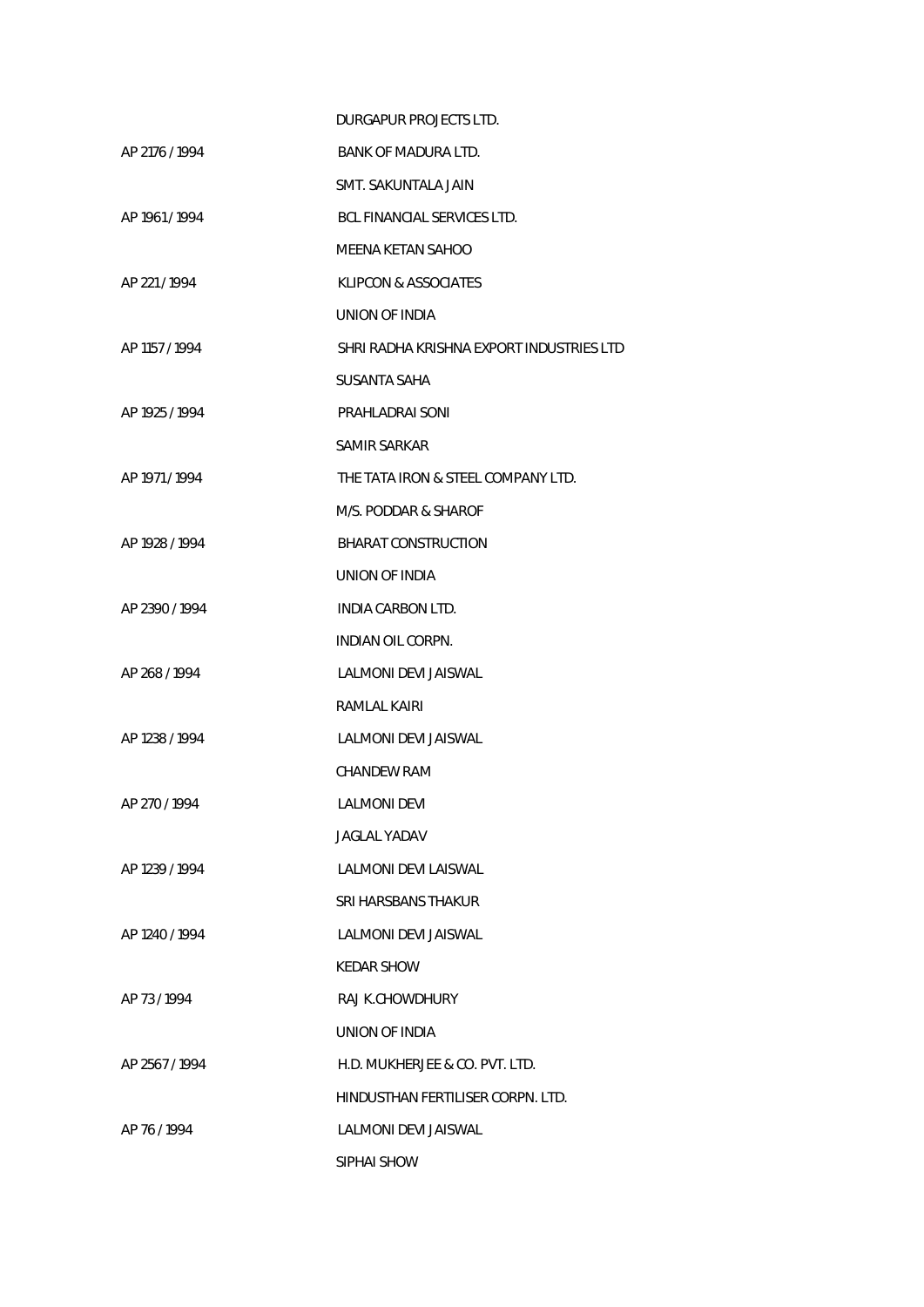| AP 2/1995      | COAL INDIA LTD.                          |
|----------------|------------------------------------------|
|                | PIONEER COAL CORPORATION                 |
| AP 5/1995      | <b>GURU ISPAT LTD.</b>                   |
|                | STATE BANK OF INDORE                     |
| AP 6/1995      | SRI BROJOGOPAL KAR                       |
|                | THE STATE OF WEST BENGAL                 |
| AP 36 / 1995   | <b>INDIAN IRON &amp; STEEL CO.</b>       |
|                | <b>GORACHAND MUKHERJEE</b>               |
| AP 3128 / 1995 | RENUKA GUHA (GO OUT)                     |
|                | <b>NITA GUHA</b>                         |
| AP 1634 / 1995 | <b>MAIDAN INVEST PVT.LTD.</b>            |
|                | HAJI MINNA MIAN CO.                      |
| AP 1400 / 1995 | B.C.L. FINANCIAL SERVICES LTD.           |
|                | P.L.MURTY                                |
| AP 1780 / 1995 | SRI RAM FIBRES FINANCE LIMITED           |
|                | MANORANJAN JANA                          |
| AP 2895 / 1995 | PRADYUT KR.GHOSH                         |
|                | W.B.HOUSING BOARD (S/A)                  |
| AP 1854 / 1995 | <b>INDIAN FINANCE CO.</b>                |
|                | CHANDRAWATI THAKUR                       |
| AP 2116 / 1995 | AC                                       |
|                | 2116                                     |
| AP 55 / 1995   | <b>EUREKA TRADERS PVT LTD</b>            |
|                | <b>JYOTSNA DAS</b>                       |
| AP 13/1995     | IDEAL FINANCING CORPORATION (P) LTD.     |
|                | VEERU CARRIERS (EX-SERVICEMEN) PVT. LTD. |
| AP 19 / 1995   | <b>SHIV KUMAR SINGH</b>                  |
|                | <b>GANESH NARAYAN BRIJLAL LTD.</b>       |
| AP 2033 / 1995 | BIRENDRA SINGH & ORS.                    |
|                | <b>GANGA DEBI SINGH</b>                  |
| AP 257 / 1995  | <b>BISWANATH AGARWAL</b>                 |
|                | W.B.E.C.SUPPLY CORPN.                    |
| AP 245 / 1995  | LOVELY TRANSPORT CORPORATION             |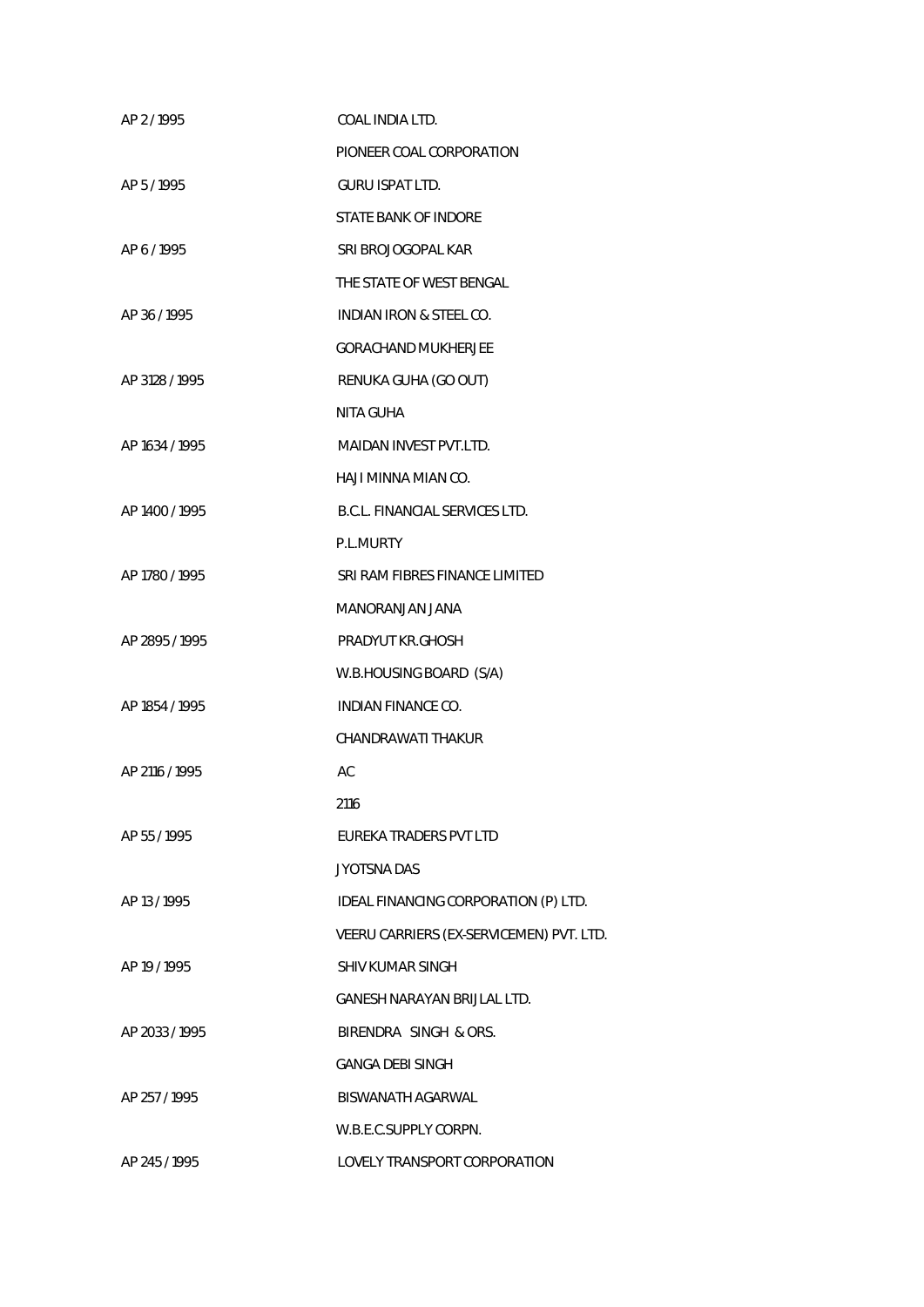|                | WIRES & FABRICS (S.A.) LTD. & ANR.         |
|----------------|--------------------------------------------|
| AP 1111 / 1995 | <b>SANKAR DUTTA</b>                        |
|                | UNION OF INDIA                             |
| AP 255 / 1995  | TRAFALGAR HOUSE CONSTRUCTION INDIA LTD.    |
|                | BOARD OF TRUSTEES FOR THE PORT OF CALCUTTA |
| AP 423/1996    | SHARCHI SERVICES LTD.                      |
|                | THE SHITAPUR PLYWOOD MANUFACTURING LTD.    |
| AP 441/1996    | X                                          |
|                |                                            |
| AP 52/1996     | JENSEN & NICHOLSEN FINANCIAL SERVICES LTD  |
|                | <b>IISC ENGINEERS P.I TD.</b>              |
| AP 28 / 1996   | <b>SRF FINANCE LTD</b>                     |
|                | SHAW WALLACE & CO. LTD.                    |
| AP 5/1996      | <b>LOUIS DREYFUS SUGAR</b>                 |
|                | <b>P.P.ENTERPRISES</b>                     |
| AP 55 / 1996   | M/S. MERCENTILE CONSTRUCTION CO.           |
|                | STEEL AUTHORITY OF INDIA                   |
| AP 53/1996     | AVERY INDIA LTD.                           |
|                | <b>GOVINDA PRECISION</b>                   |
| AP 54 / 1996   | AVERY INDIA LTD.                           |
|                | <b>GOVINDA ENTERPRISE</b>                  |
| AP 23/1996     | INDIAN RECORD MFG. CO.LTD.                 |
|                | PRADIP LAMP WORKS                          |
| AP 47/1996     | <b>BCL FINANCIAL SERVICE LIMITED</b>       |
|                | PANKAJ KUMAR PATEL                         |
| AP 143 / 1996  | SRF FINANCE LTD.                           |
|                | <b>GOLDEN ROADLINES CORP.</b>              |
| AP 223/1996    | UNITED CONSTRUCTION                        |
|                | BHARAT HEAVY ELECTRICALS LTD.              |
| AP 221/1996    | BCL FINANCIAL SERVICES LTD.                |
|                | VASANTHA SPINING MILLS                     |
| AP 3502/1996   | TODI INVESTMENT LTD.                       |
|                | MOKARAM JAIN                               |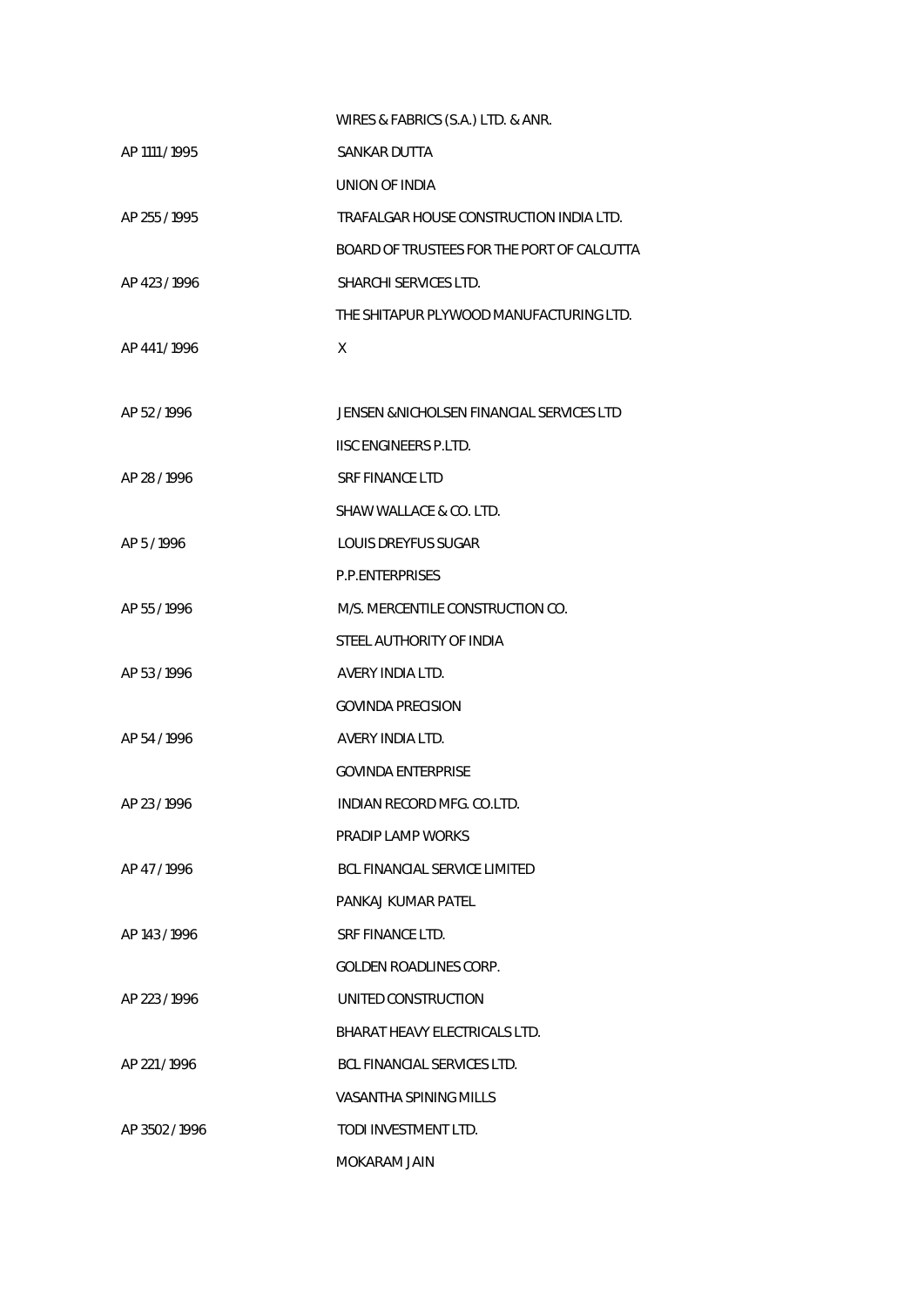| AP 203/1996    | <b>PRAVEEN CH.KESHOWJEE &amp; ORS</b>    |
|----------------|------------------------------------------|
|                | RAJA KHAN CHOWDHURY                      |
| AP 891/1996    | <b>JOSHI TRANSPORT CORPN.</b>            |
|                | <b>HEAVY ENGG.CORPN. LTD.</b>            |
| AP 202 / 1996  | M/S.ALLIED CONSTRUCTION CO.              |
|                | UNION OF INDIA (S.E.RLY.)                |
| AP 199 / 1996  | SREI INTERNATIONAL FINANCE               |
|                | <b>GRAPCO MINING &amp; CO.</b>           |
| AP 1146 / 1996 | SARKAR & SARKAR                          |
|                | STATE OF W.B.                            |
| AP 230/1996    | <b>BIMAL KUMAR SEN</b>                   |
|                | WEST BENGAL HOUSING BOARD                |
| AP 192/1996    | EASTERN COAL FIELDS LTD.                 |
|                | P.K.MAITY                                |
| AP 310/1996    | CHANDRA SEKHAR SHARMA                    |
|                | JATINGA TEA LTD.                         |
| AP 169 / 1996  | <b>JOY GURU ENTERPRISE</b>               |
|                | UNION OF INDIA                           |
| AP 162 / 1996  | JITENDRA KUMAR NAG                       |
|                | PRONIT KUMAR BANERJEE                    |
| AP 121 / 1996  | BURN STANDARD CO. LTD.                   |
|                | MCDERMOTT INTERNATIONAL INCTORS (S/A)    |
| AP 2488 / 1996 | RUNJHUN BONDS & HOLDINGS LTD.            |
|                | <b>MANOJ KUMAR</b>                       |
| AP 181/1996    | <b>IFB FINANCE LTD.</b>                  |
|                | APS- STAR INDUSTRIES                     |
| AP 94 / 1996   | SURANA COMMERCIAL CORPORATION            |
|                | AYODHYA PRASAD ROY                       |
| AP 100 / 1996  | W.B.S.E.B.                               |
|                | NORTHERN CONSTRUCTION & ENGG.CO.(1973)   |
| AP 248 / 1996  | SHAW WALLACE & CO. LTD.                  |
|                | NIPPON DENRO ISPAT LTD.                  |
| AP 39 / 1996   | DAMODAR ROADWAYS & CONSTRUCTION CO.P.LTD |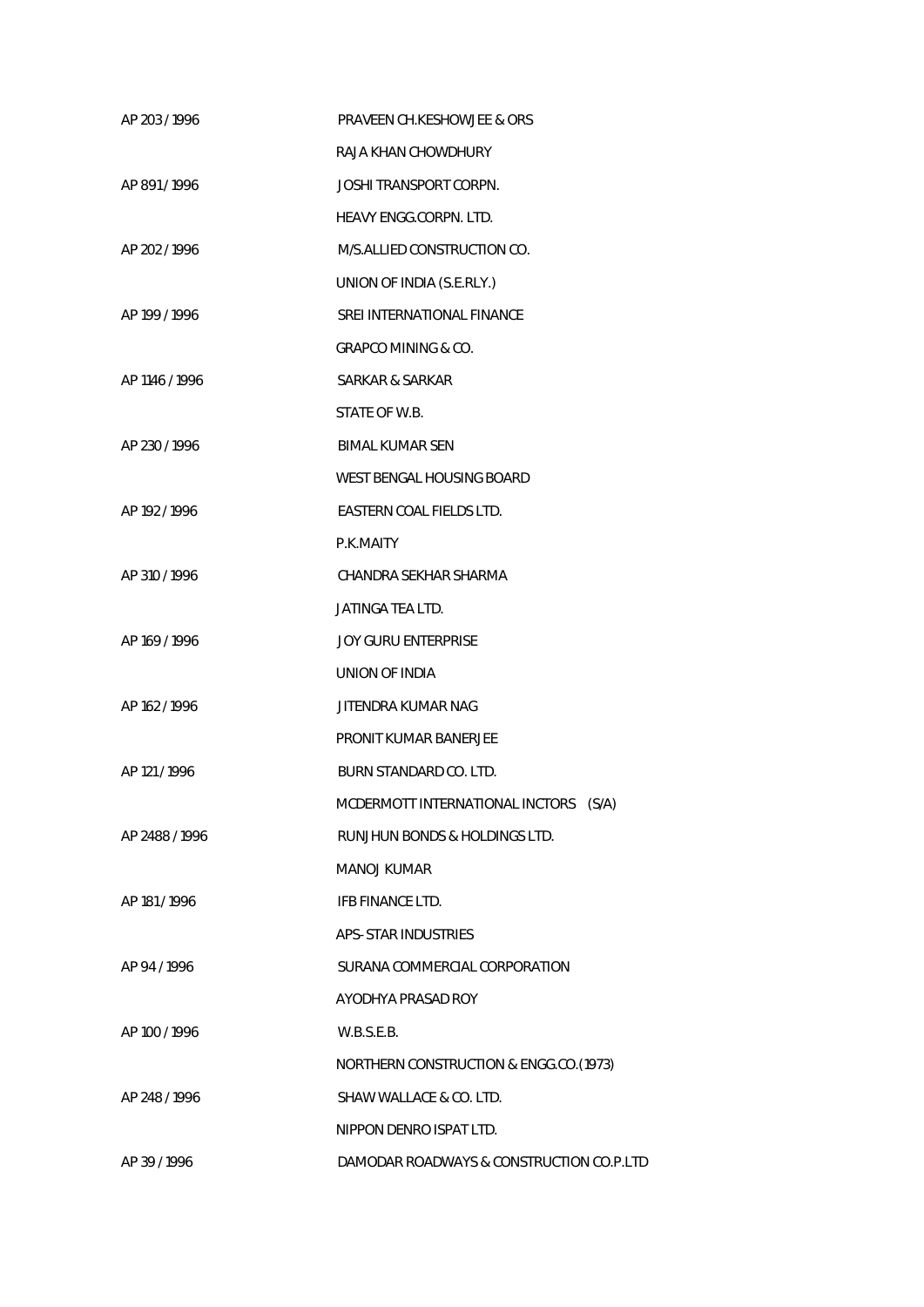|               | URANIUM CORPN. OF INDIA LTD.            |
|---------------|-----------------------------------------|
| AP 21/1996    | SR & FINANCIAL LTD                      |
|               | SHAW WALLACE & CO.LTD                   |
| AP 37/1996    | P K MAITY                               |
|               | EASTERN COALFIELDS LIMITED              |
| AP 27 / 1996  | SREI INTERNATIONAL FINANCE LTD.         |
|               | SWAPNA DAS                              |
| AP 24/1996    | SREI INTERNATIONAL FINANCE LTD.         |
|               | PRABHAT BHUSAN KANANGO                  |
| AP 25/1996    | SREI INTERNATIONAL FINANCE LTD.         |
|               | PRABHAT BHUSAN KANANGO                  |
| AP 82/1996    | SREI INTERNATIONAL FINANCE LTD.         |
|               | MADRAS MOTOR FINANCE GUARANTEE CO. LTD. |
| AP 15/1996    | W.B.ESSENTIAL COMMODITIES SUPPLY CORPN. |
|               | <b>MAHASH LAL</b>                       |
| AP 487/1997   | VIJAY GAURAV RASAYAN (P) LTD.           |
|               | <b>GANESH CHANDRA SADHUKHAN</b>         |
| AP 257 / 1997 | SUPRIYA KUMAR SAHA                      |
|               | UNION OF INDIA                          |
| AP 6/1997     | <b>G.G.RATHORE</b>                      |
|               | UNION OF INDIA                          |
| AP 251/1997   | ENGINEERING PROJECTS INDIA LTD.         |
|               | M/S.S.T.P.LTD                           |
| AP 993/1997   | MD.JAMALUDDIN                           |
|               | <b>M/S.KILLY FINANCIERS</b>             |
| AP 239/1997   | TARUN SETHIA                            |
|               | <b>BOSS TECHNOLOGIES LTD.</b>           |
| AP 238/1997   | BIMAL KUMAR GHOSH                       |
|               | <b>BOSS TECHNOLOGIES LTD.</b>           |
| AP 197 / 1997 | BCL FINANCIAL SERVICE LTD.              |
|               | <b>JASBIR SINGH</b>                     |
| AP 244 / 1997 | AIR CONDITION CORPN. LTD.               |
|               | MINING ALLIED MACHINE CORPN. LTD.       |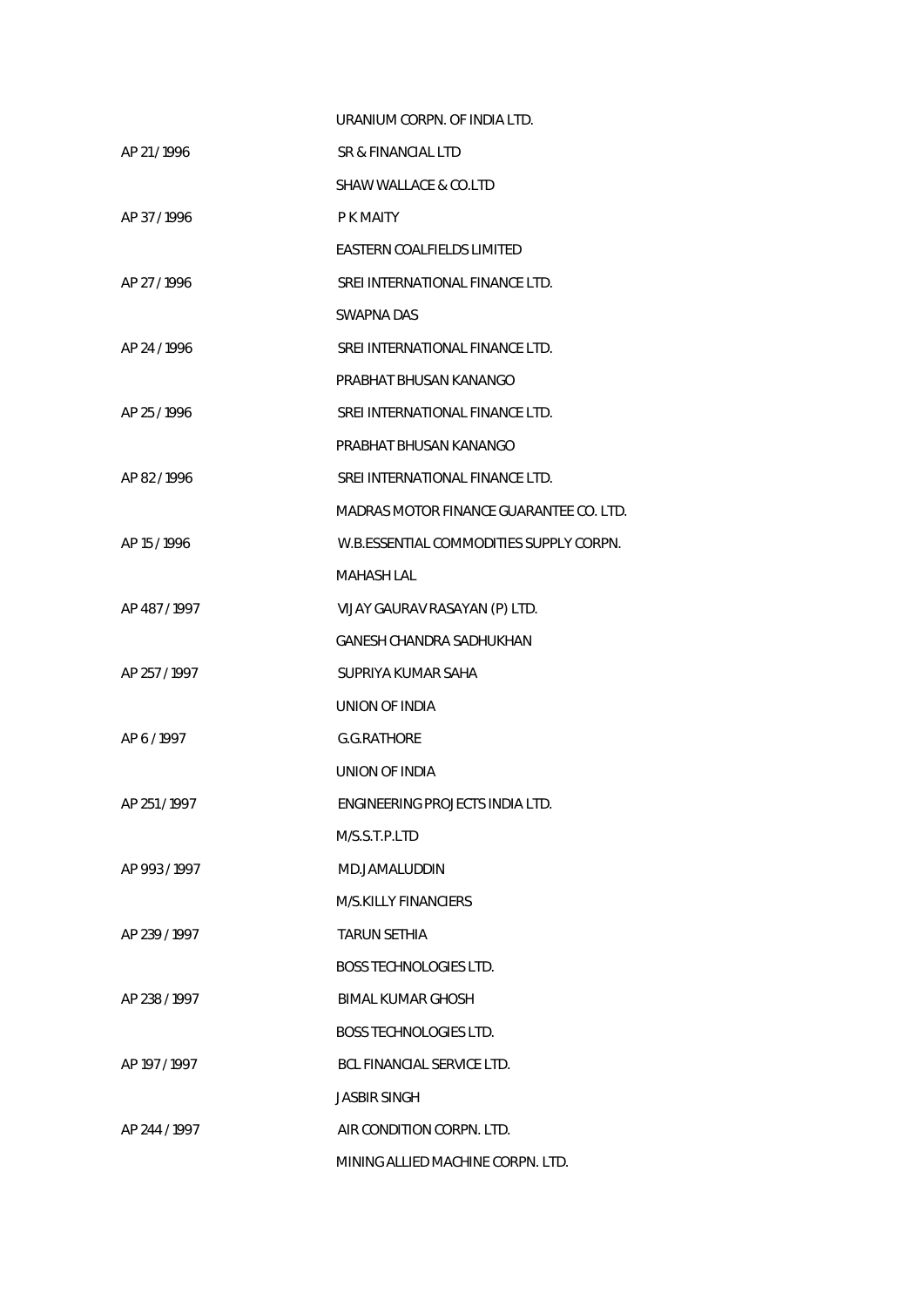| AP 100 / 1997 | WBSEB                                   |
|---------------|-----------------------------------------|
|               | NORTHERN CASTING CO. LTD.               |
| AP 159 / 1997 | O.N.G.C.                                |
|               | DILIP CONSTRUCTION.                     |
| AP 262/1997   | GE CAPITALTRANS FINLAND                 |
|               | M/S.JINDAL STEEL PRODUCTS               |
| AP 261/1997   | <b>GECAPITAL TRANS FINLAND</b>          |
|               | M/S.JINDAL STEEL PRODUCTS               |
| AP 235/1997   | CIRCULAR CONSTRUCTION PVT.LTD.          |
|               | <b>GAIN WELL INTERNATIONAL PVT.LTD.</b> |
| AP 234 / 1997 | CIRCULAR CONSTRUCTION PVT.LTD.          |
|               | <b>BUILD WELL INDIA PVT.LTD.</b>        |
| AP 233/1997   | CIRCULAR CONSTRUCTION PVT.LTD.          |
|               | TRADE WELL INDIA PVT.LTD.               |
| AP 363/1997   | M/S.DEECON INDIA PVT.LTD.               |
|               | UNION OF INDIA                          |
| AP 327 / 1997 | IDEAL FINANCIAL CORPORATION LTD.        |
|               | JITENDRA KUMAR GUPTA                    |
| AP 311 / 1997 | CLASSIC LEASING & FINANCIAL LTD.        |
|               | <b>ALOKE KUMAR BISWAS</b>               |
| AP 313 / 1997 | SRIRAM INVESTMENTS LTD.                 |
|               | TIKAMONI TRANSPORT LTD. (AT 2.00 P.M.)  |
| AP 380/1997   | SHISHIR GUPTA PRODUCTION PVT. LTD,      |
|               | NIMBUS COMMUNCATION                     |
| AP 379/1997   | JENSON & NICHOLSON FINANCIAL SERVICES   |
|               | PURNI ELECTRONICS LTD.                  |
| AP 339/1997   | ASHOK LEYLAND FINANCE LTD.              |
|               | K.H.S.L.INDUSTRIES LTD.                 |
| AP 218 / 1997 | M/S. PAWAN CONSTRUCTION CO.             |
|               | UNION OF INDIA                          |
| AP 217 / 1997 | JAYATI CONSTRUCTION CO.                 |
|               | UNION OF INDIA                          |
| AP 190 / 1997 | PITAMBAR NAYAK                          |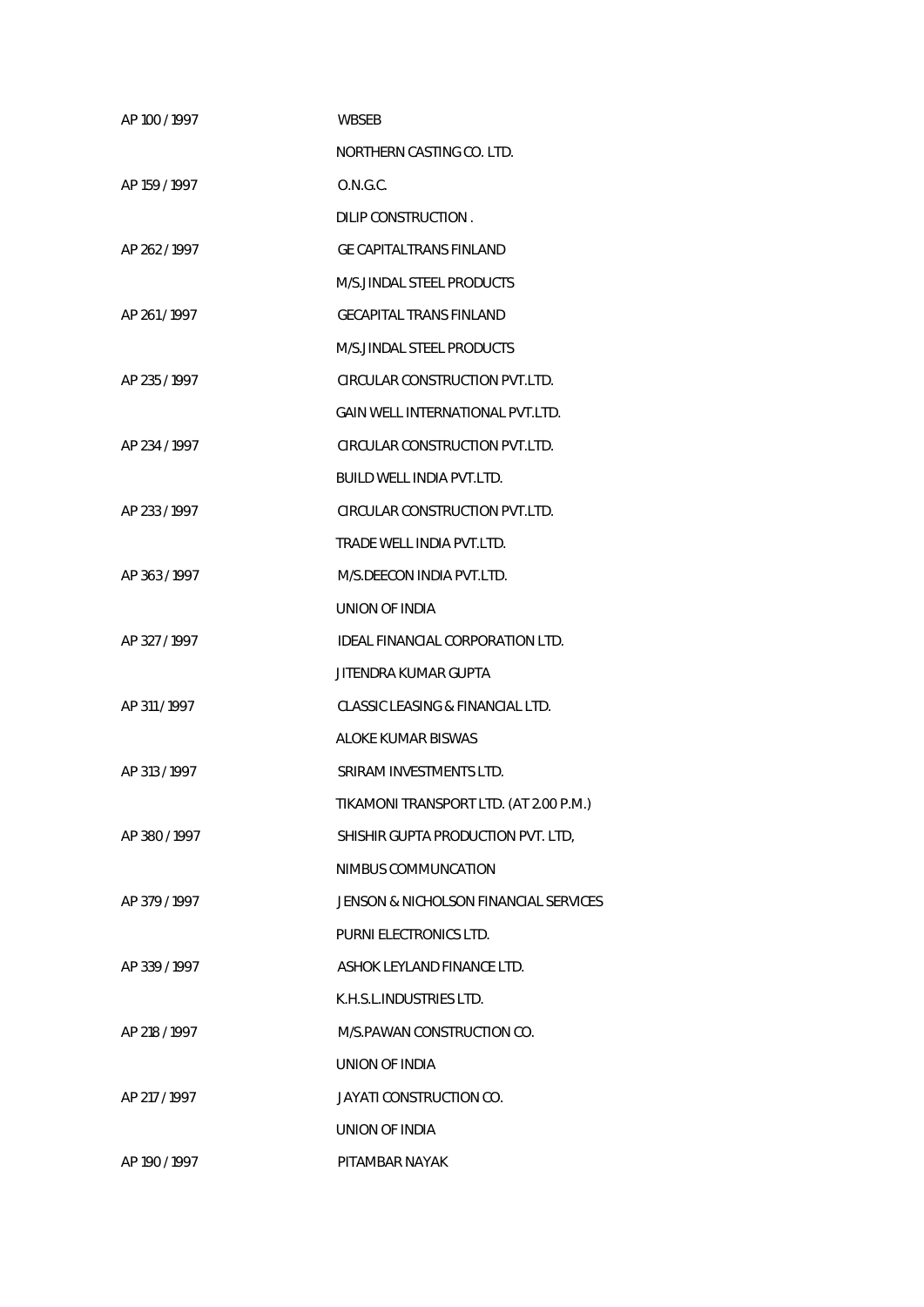|                | UNION OF INDIA(S.E.RLY.)               |
|----------------|----------------------------------------|
| AP 117 / 1997  | MD. ALI AZHAR                          |
|                | MILAN KR. BHATIA                       |
| AP 306/1997    | SRF FINANCE LTD.                       |
|                | M/S. SILVER SCREEN MAGNETIC DIAGNOSTIC |
| AP 263 / 1997  | SRE FINANCE LTD.                       |
|                | M/S.NIROG MR DIAGNOSTICS PVT.LTD.      |
| AP 336/1997    | SREI INTERNATIONAL FINANCE             |
|                | NURIT INDOIA LTD.                      |
| AP 315 / 1997  | DRILL CO                               |
|                | UNION OF INDIA                         |
| AP 397/1997    | KRISHNA KUMAR                          |
|                | UNION OF INDIA (S.E. RLY)              |
| AP 399 / 1997  | DRILL & CO.                            |
|                | UNION OF INDIA                         |
| AP 402 / 1997  | SREI INTERNATIONAL FINANCE LTD.        |
|                | CHOTA NAGPUR GRAPHITE INDUSTRIES       |
| AP 374 / 1997  | KLIPCON & ASSOCIATES                   |
|                | UNION OF INDIA                         |
| AP 210 / 1997  | INDIV INDIA PVT. LTD.                  |
|                | REHABILITATION INDUSTRIES CORPN.LTD.   |
| AP 1137 / 1997 | UNITED INDIA PERRIAL PVT. LTD.         |
|                | UNION OF INDIA                         |
| AP 346/1997    | SUMEDHA FISCAL SERVICES LTD.           |
|                | SANDERSONS INDUSTRIES LTD& ORS.        |
| AP 361/1997    | RAMPALIT                               |
|                | UNION OF INDIA                         |
| AP 23/1997     | UNITED INDUSTRIES SYNDICATE            |
|                | ENGG.PROJECT INDIA LTD.                |
| AP 21/1997     | INDIV INDIA PVT. LTD.                  |
|                | REHABILITATION INDUSTRIES CORPN. LTD.  |
| AP 90/1997     | P.V.HIREPURCHASE & LEASING LTD.        |
|                | K.H.S.L.INDIA LTD.                     |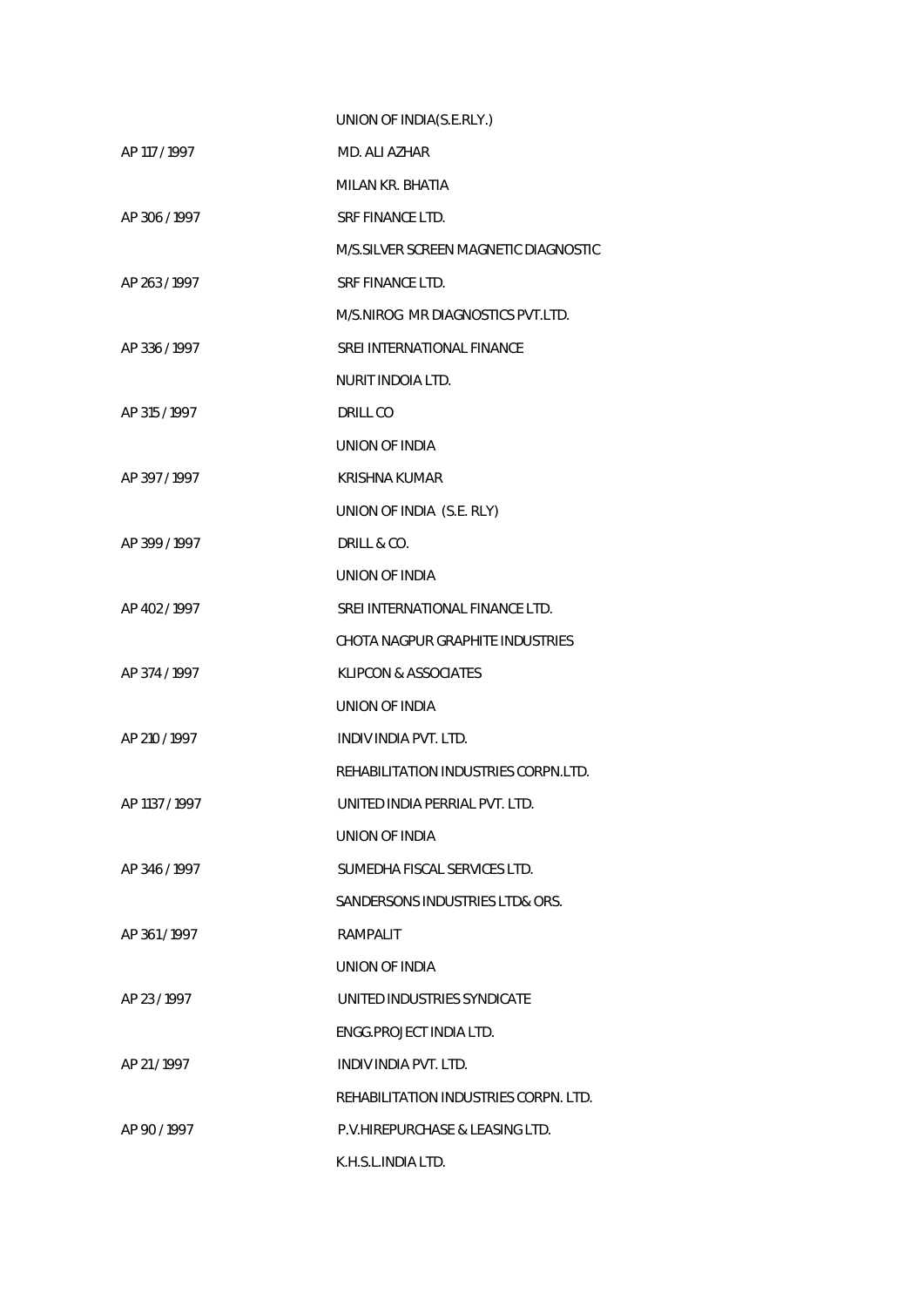| AP 193 / 1997 | THE W.B.SMALL INDUSTRIES CORP.LTD.        |
|---------------|-------------------------------------------|
|               | M/S.ROYCHOWDHURY & CO.                    |
| AP 225 / 1997 | CHANDANA DEY & ANR.                       |
|               | MINA DEY                                  |
| AP 195 / 1997 | ASHOK LAYLAND LTD.                        |
|               | THE BOARD OF TRUSTEES FOR THE PORT OF CA  |
| AP 146 / 1997 | ALPIC FINANCE LTD.                        |
|               | MAYFAIR NURSING HOME (P) LTD              |
| AP 147 / 1997 | <b>KALINDI EMPLOYEES</b>                  |
|               | EXECUTIVE ENGINEER, N.F.RAILWAYS          |
| AP 220 / 1997 | <b>UNION OF INDIA</b>                     |
|               | MANJU GUHA                                |
| AP 58 / 1997  | <b>SHROFF METAL WORKS</b>                 |
|               | UNION OF INDIA                            |
| AP 80 / 1997  | UNION OF INDIA                            |
|               | USHA BELTRON LTD.                         |
| AP 104 / 1998 | DEECON INDIA PVT.LTD.                     |
|               | UNION OF INDIA                            |
| AP 2377/1998  | CITYSCAPE DEVELOPERS PVT. LTD.            |
|               | AKLA BUILDERS PVT. LTD.                   |
| AP 4601/1998  | JESSOP & CO. LTD.                         |
|               | L& T LTD                                  |
| AP 27 / 1998  | M/S.DECON INDIA PVT.LTD.                  |
|               | UNION OF INDIA                            |
| AP 98/1998    | RATAN LAL DAS                             |
|               | M/S BRAITHWAITE COMPANY LIMITED           |
| AP 288 / 1998 | BCL FINANCIAL SERVICES LTD.               |
|               | VASANT KUMAR ALWE                         |
| AP 508/1998   | HARIHAR YADAV                             |
|               | THE DURGAPUR PROJECTS LTD.                |
| AP 514 / 1998 | HARIHAR YADAV                             |
|               | THE DURGAPUR PROJECTS LTD.                |
| AP 539/1998   | HINDUSTHAN CONSTRUCTION & COMMERCIAL CORP |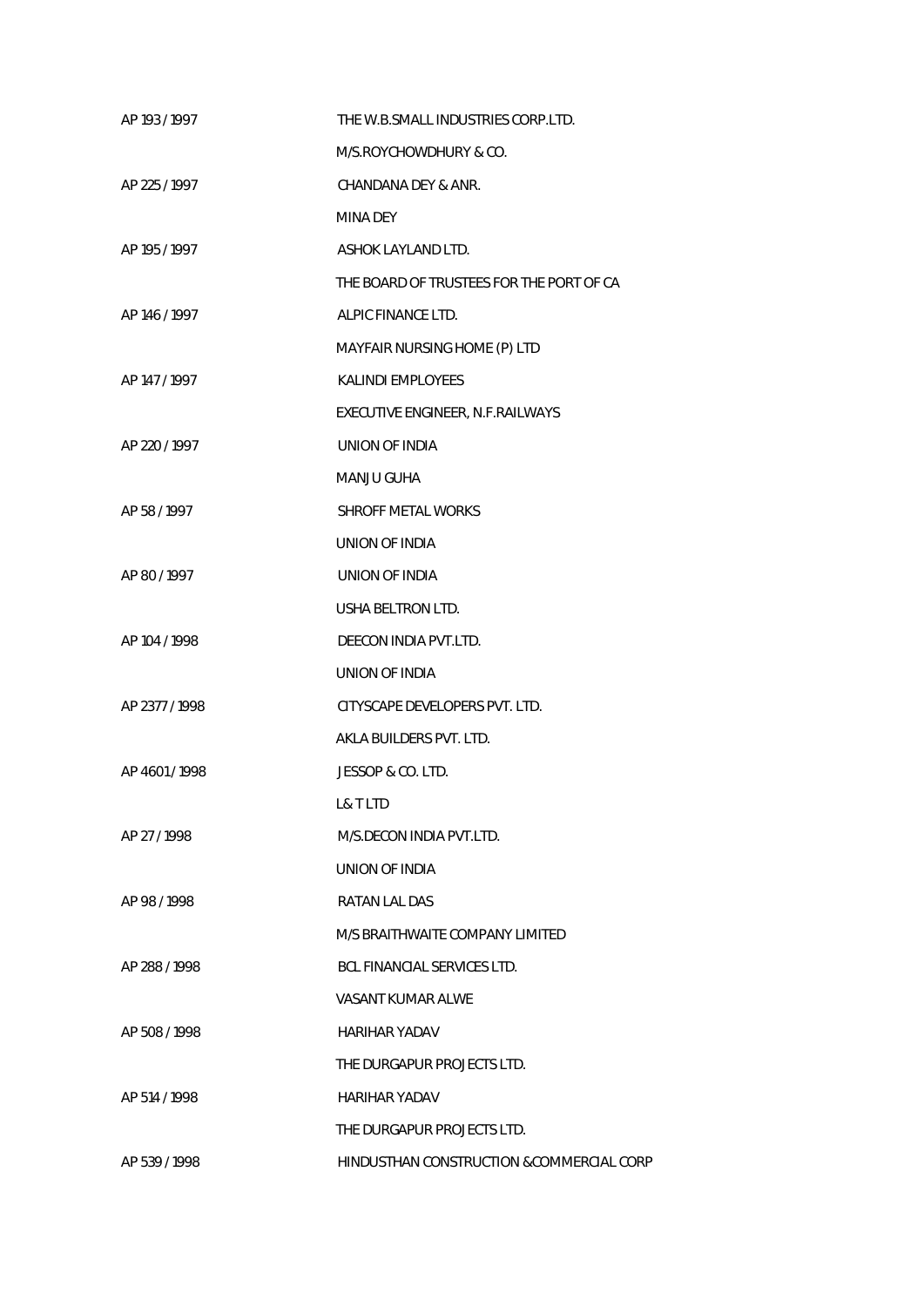|                | UNION OF INDIA                  |
|----------------|---------------------------------|
| AP 562/1998    | <b>M/S.GUIN BROTHERS</b>        |
|                | INDIAN OIL CORPORATION LTD.     |
| AP 537/1998    | CIVCON CONSTRUCTION PVT.LTD.    |
|                | <b>MONO VIKASH KENDRA</b>       |
| AP 501/1998    | SREI INTERNATIONAL FINANCE LTD. |
|                | GSL (INDIA) LTD.                |
| AP 560/1998    | <b>AVINASH TEWARI</b>           |
|                | G.M., S.E.RLY.                  |
| AP 556/1998    | <b>GENERAL MEDITERRANEAN</b>    |
|                | KEDIA DISTILLERIES LTD.         |
| AP 538 / 1998  | OM PRAKASH AGARWAL              |
|                | UNION OF INDIA                  |
| AP 534 / 1998  | SUBHAS CHANDRA BOSE             |
|                | UNION OF INDIA                  |
| AP 535/1998    | ALEXANDERS DRYRON S.A.          |
|                | ARABIAN EXPRESS LINE LTD.       |
| AP 583 / 1998  | <b>LABH SINGH</b>               |
|                | <b>ESCORTS FINANCE LTD.</b>     |
| AP 533 / 1998  | <b>LABH SINGH</b>               |
|                | <b>ESCORT FINANCE LTD.</b>      |
| AP 770/1998    | ARORA MATHEWS LTD.              |
|                | COMM. OF CENTRAL EXCISE         |
| AP 1023 / 1998 | PRATIMA RANI MANNA              |
|                | UNION OF INDIA                  |
| AP 426 / 1998  | <b>MRIDULA GHOSH</b>            |
|                | SRI NEPAL CHANDRA GHOSH         |
| AP 425/1998    | <b>SHIVA CARRIERS</b>           |
|                | ROYAL PROJECTS LTD.             |
| AP 500 / 1998  | M/S DEECON INDIA                |
|                | UNION OF INDIA & (C.P.W.D.)     |
| AP 499 / 1998  | PATALJAL ROCK DRILLER           |
|                | THE UNION OF INDIA (S.E.RLY.)   |
|                |                                 |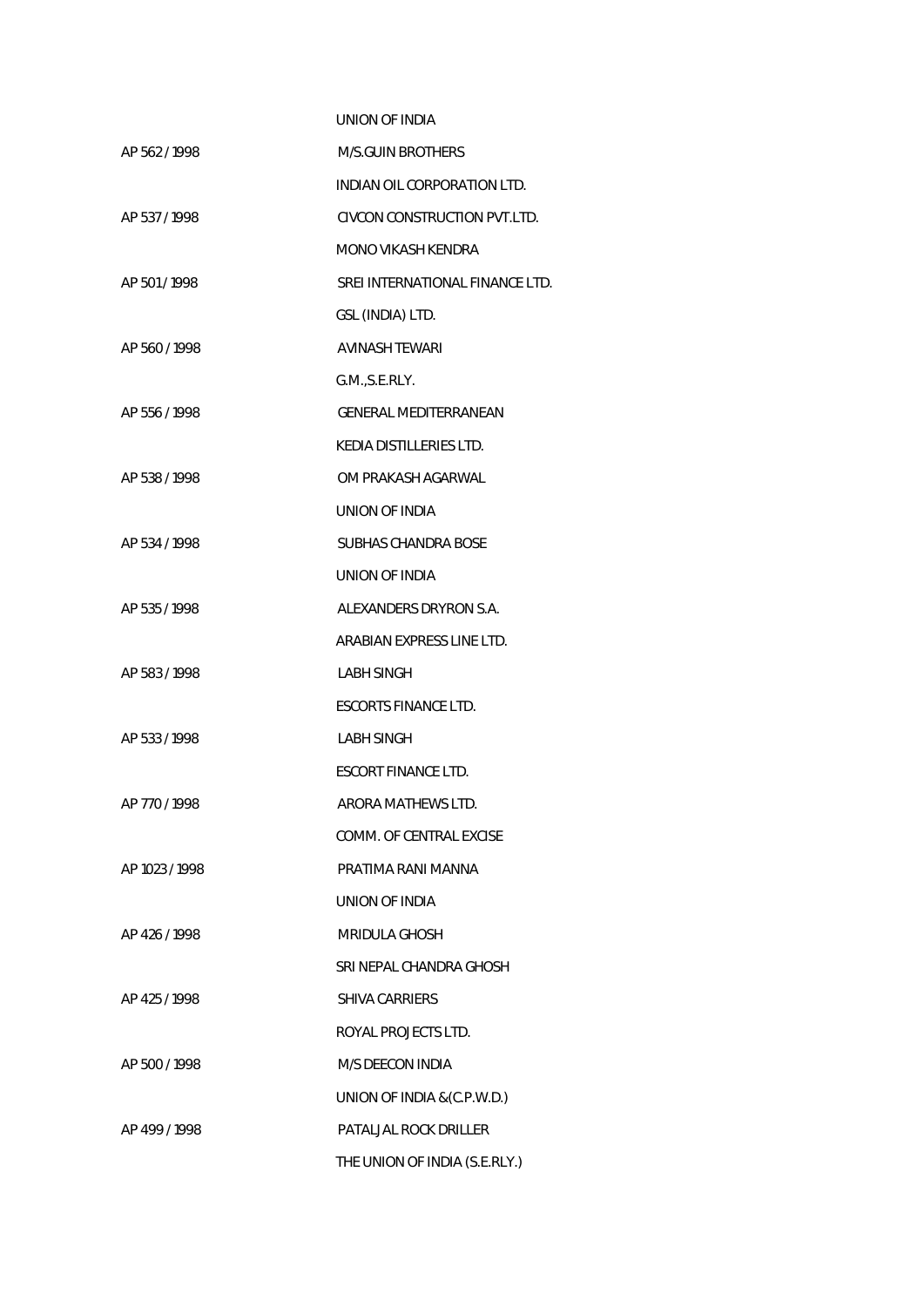| AP 388 / 1998 | BOARD OF TRUSTEES FOR THE PORT OF CAL. |
|---------------|----------------------------------------|
|               | M/S.MISTRY CONSTRUCTION CO.PVT.LTD.    |
| AP 390/1998   | <b>TAMAL KANTI DEY</b>                 |
|               | UNION OF INDIA                         |
| AP 559 / 1998 | SONAL KANAI                            |
|               | LAKSHMI NARAYAN PROJECTS (P) LTD.      |
| AP 558 / 1998 | DEEPTI PROMOTERS (P) LTD.              |
|               | LAKSHMI NARAYAN PROJECTS (P) LTD.      |
| AP 561/1998   | PREMCHAND JUTE MILLS LTD.              |
|               | SHREE SHYAM SAKAMBARY GRANITE PVT LTD. |
| AP 550 / 1998 | <b>CEMENTONE</b>                       |
|               | UNION OF INDIA (E.RLY.)                |
| AP 549 / 1998 | <b>INDRAJIT TEWARI</b>                 |
|               | M/S.ESCORTS FINANCIAL LTD.             |
| AP 548 / 1998 | <b>INDRAJIT TEWARI</b>                 |
|               | SUMMIT USHA MARTIN FINANCE LTD.        |
| AP 497/1998   | JENSON & NICHOLSON FINANCIAL SERVICES  |
|               | <b>JDG ADVERTISING PVT.LTD.</b>        |
| AP 408/1998   | M/S.G.S.ATWAL & CO.(ASANSOL)           |
|               | UNION OF INDIA                         |
| AP 360/1998   | M/S.MANGAL FINANCE LTD.                |
|               | HIMATSU BIMET LTD.                     |
| AP 359/1998   | M/S.MANGAL FINANCE LTD.                |
|               | HIMATSU BIMET LTD.                     |
| AP 532/1998   | <b>FLORENCE INDIA</b>                  |
|               | STAMAC PRODUCTS                        |
| AP 531/1998   | <b>FLORENCE INDIA</b>                  |
|               | STAMAC PRODUCTS                        |
| AP 530/1998   | SUBIR SAHA & ANR.                      |
|               | THE CHIEF MATERIAL MANAGER             |
| AP 521/1998   | SOMNATH SEN & ANR.                     |
|               | DEBABRATA SEN                          |
| AP 524 / 1998 | SUSHIL KUMAR SAHA                      |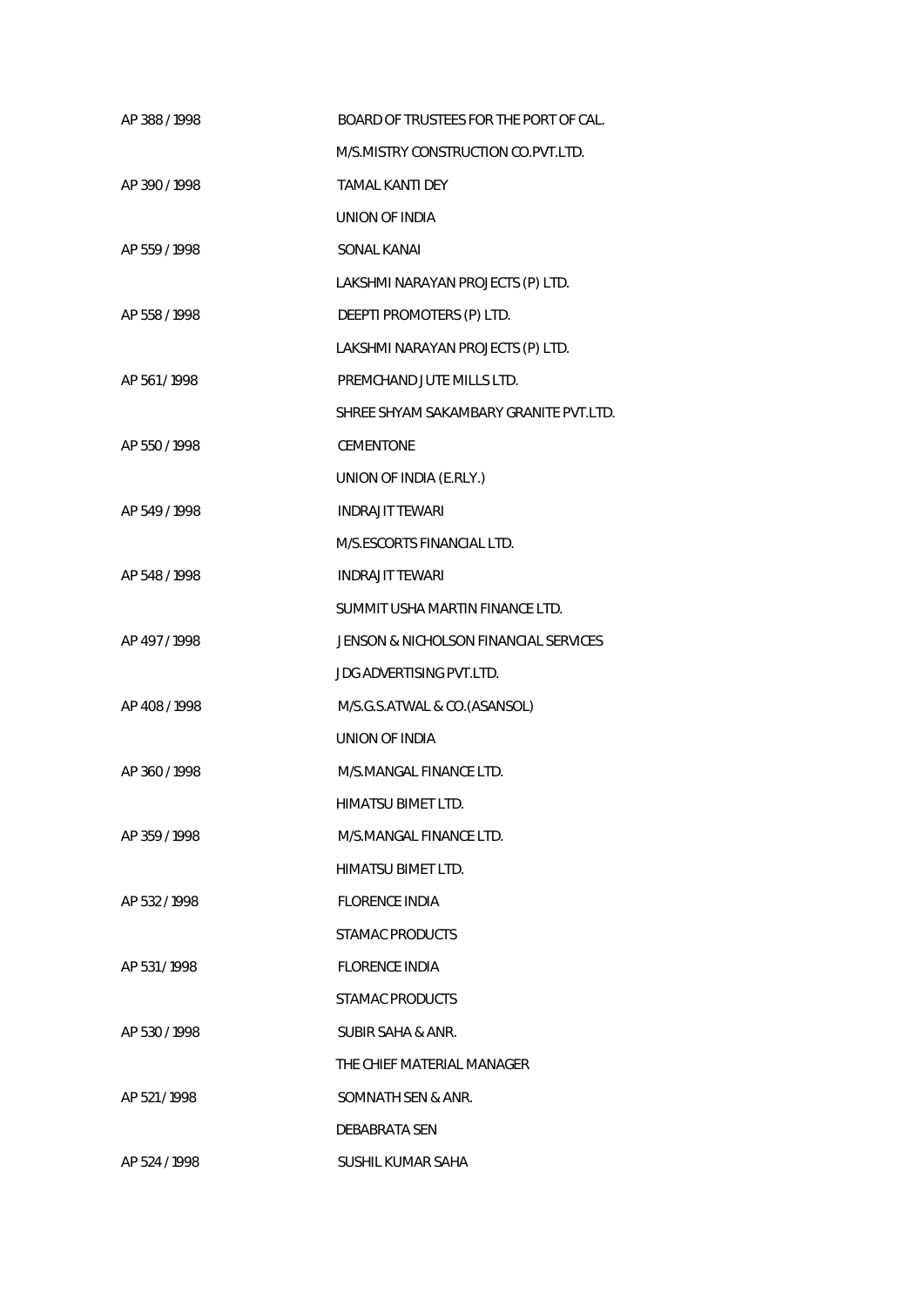|                | INDIAN OIL CORPORATION LTD.                  |
|----------------|----------------------------------------------|
| AP 2307 / 1998 | AKLA BUILDERS PVT.LTD.                       |
|                | <b>CITY SCAPE</b>                            |
| AP 520 / 1998  | SREI INTERNATIONAL FINANCE LTD.              |
|                | DUNLOP INDIA LTD.                            |
| AP 518 / 1998  | SHIVAJI GHOSH                                |
|                | PARTHA SARATHI ROY CHOUDHURY                 |
| AP 547/1998    | <b>GOURANGA LAL CHATTERJEE</b>               |
|                | STATE OF WEST BENGAL                         |
| AP 552 / 1998  | <b>TARAPADA MONDAL</b>                       |
|                | UNION OF INDIA                               |
| AP 545 / 1998  | M.M.T.C.LTD.                                 |
|                | SK.ABDUL SABUR                               |
| AP 193 / 1998  | DRILL CO.                                    |
|                | UNION OF INDIA (S.E.RLY.)                    |
| AP 418 / 1998  | MAGMA LEASING LTD.                           |
|                | CL.NICK ALLOYS (I) LTD.                      |
| AP 386 / 1998  | SREI INTERNATIONAL FINANCE LTD.              |
|                | DUNLOP INDIA LTD.                            |
| AP 441/1998    | THE INDUSTRIAL & MANUFACTURING CO.ORS.       |
|                | UNION OF INDIA                               |
| AP 440 / 1998  | MUKHERJEE & MUKHERJEE PVT.LTD.               |
|                | UNION OF INDIA (A.I.R)                       |
| AP 438/1998    | M/S. TIRUPATI MERCANTILE & TRADING CO.LTD.   |
|                | M/S MAYFAIR NURSING HOME PVT LTD.            |
| AP 439/1998    | PREM CHAND BOHRA                             |
|                | RAJESH MINNI                                 |
| AP 405/1998    | RAJASTHAN BANK FINANCIAL SERVICES LTD.       |
|                | <b>INDIAN STEEL &amp; IRON PRODUCTS LTD.</b> |
| AP 469/1998    | IFB FINANCE LTD.                             |
|                | TRIDENT STEEL LTD.                           |
| AP 336/1998    | <b>GOUTAM ELECTRICALS</b>                    |
|                | OTTO INDIA LTD.                              |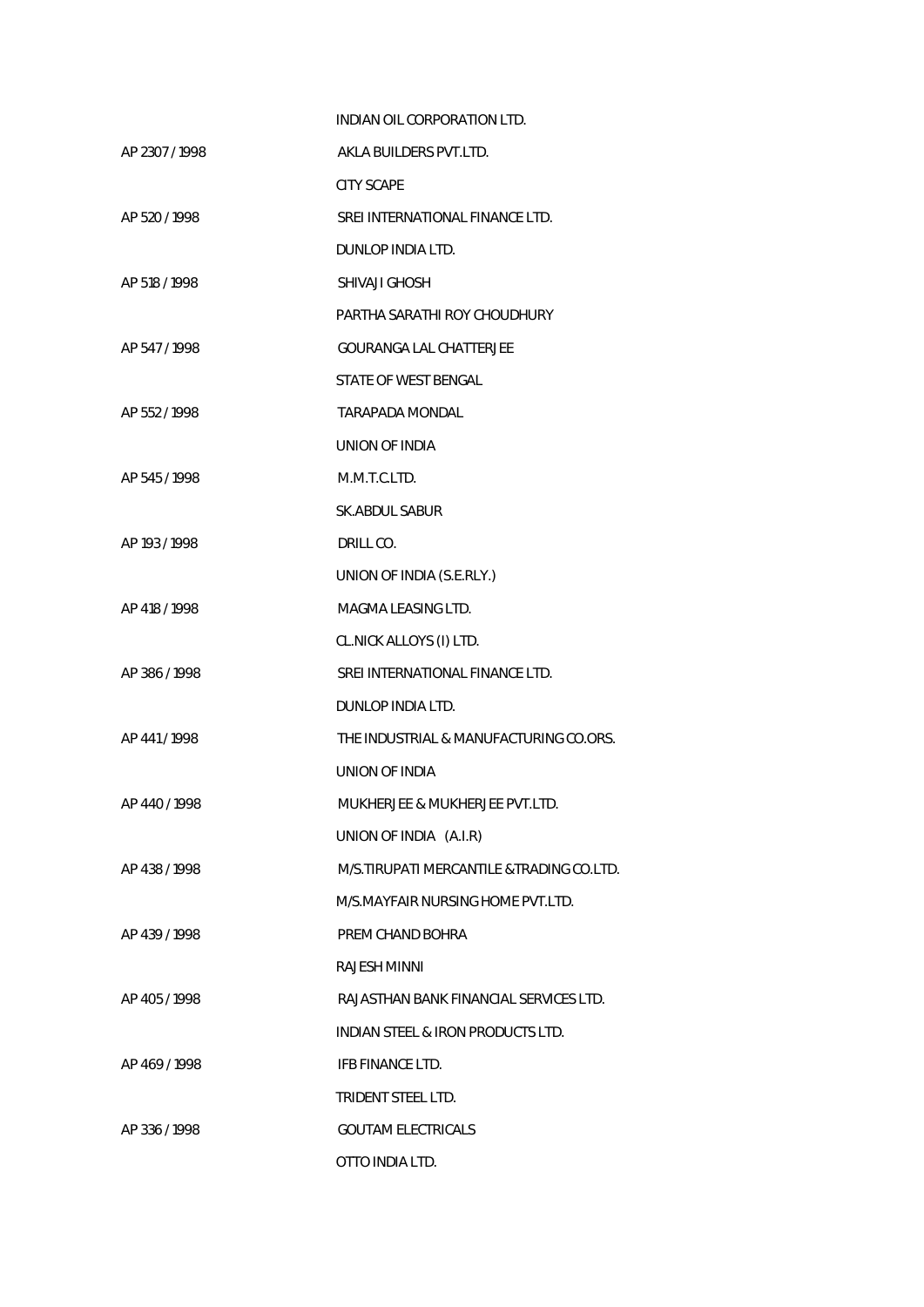| AP 189 / 1998 | SOUMYA KUMAR BANERJEE                    |
|---------------|------------------------------------------|
|               | SAMIR KUMAR BANERJEE                     |
| AP 320/1998   | GSL INDIA LTD.& ANR.                     |
|               | SREI INTERNATIONAL FINANCE LTD.          |
| AP 460/1998   | M/S. YOUNG BENGAL CO-OP. LABOUR CONTRACT |
|               | <b>CAL.PORT TRUST</b>                    |
| AP 207/1998   | SREI INTERNATIONAL FINANCE LTD.          |
|               | KHAZANA PROJECTS & INDUSTRIES LTD.       |
| AP 217 / 1998 | <b>JAIN &amp; ASSOCIATES</b>             |
|               | STATE OF MANIPUR                         |
| AP 218 / 1998 | <b>SUSABHAN RAY</b>                      |
|               | SHYAMAL KUMAR DE SARKAR                  |
| AP 211/1998   | <b>H.BANERJEE</b>                        |
|               | UNION OF INDIA                           |
| AP 212 / 1998 | DULAL CH. MONDAL                         |
|               | UNION OF INDIA                           |
| AP 213 / 1998 | SMT.SADHANA SAHA                         |
|               | MADHAB CHANDRA SAHA                      |
| AP 18 / 1998  | PRASANTA KUMAR SAHA                      |
|               | ARABINDA SAHA & ORS.                     |
| AP 175 / 1998 | INTERNATIONAL MERCHANDISING CORPORATION  |
|               | ALL INDIA FOOTBALL FEDERATION            |
| AP 177 / 1998 | M/S.G.K.SENGUPTA                         |
|               | STATE OF WEST BENGAL                     |
| AP 176 / 1998 | ALOKE NATH GHOSH                         |
|               | UNION OF INDIA                           |
| AP 274 / 1998 | KOSI FINANCE CO.& ANR.                   |
|               | <b>KARYANAND KUMAR</b>                   |
| AP 273/1998   | DULAL CHANDRA MONDAL                     |
|               | UNION OF INDIA (S. E. RLY)               |
| AP 42/1998    | <b>JOYDEEP PAUL</b>                      |
|               | NATIONAL BUILDING CONST.CORP.LTD.        |
| AP 45/1998    | SATADAL HAZRA                            |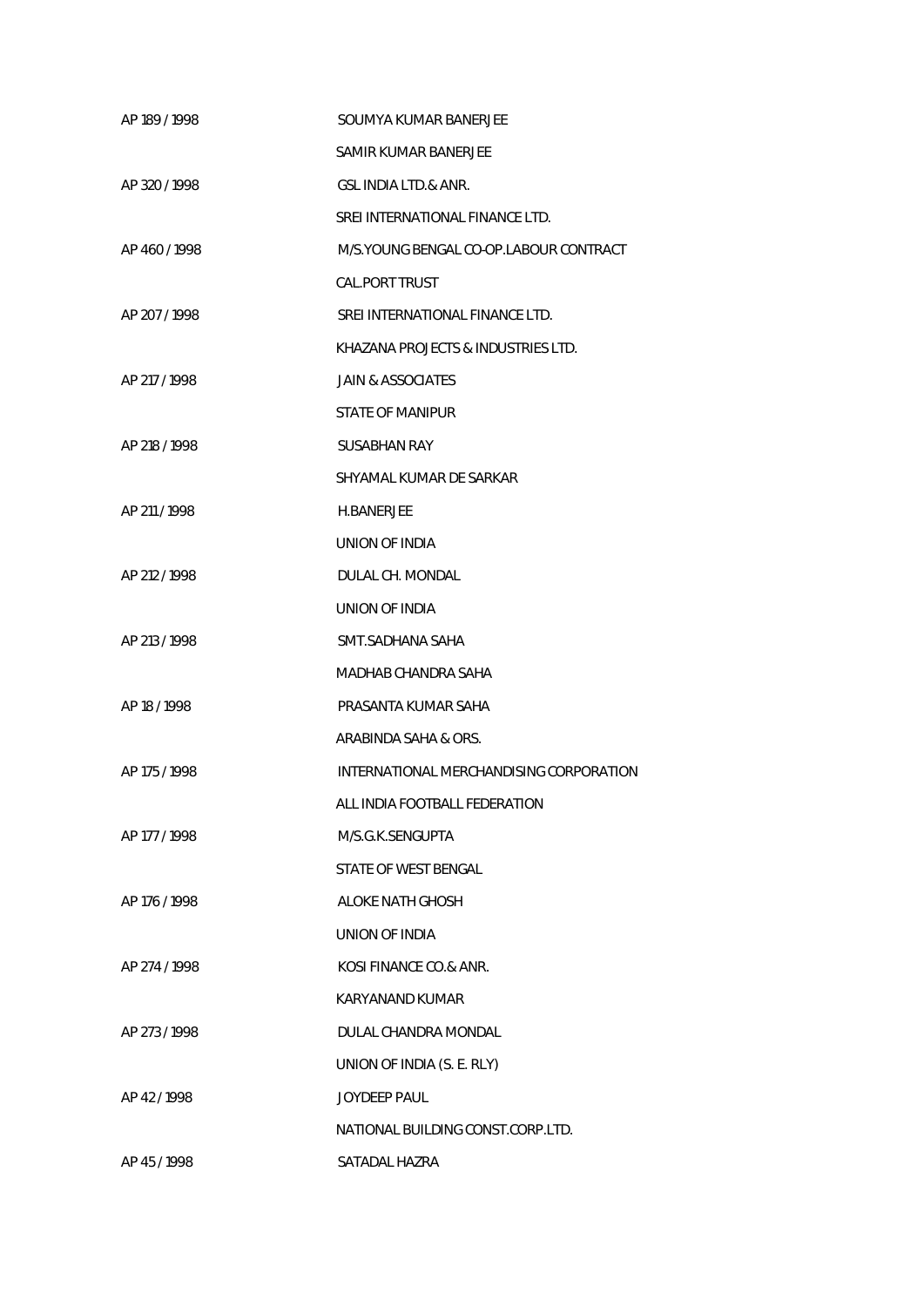|               | UNION OF INDIA                           |
|---------------|------------------------------------------|
| AP 246/1998   | DULAL CHANDRA MONDAL                     |
|               | UNION OF INDIA (S.E.RLY)                 |
| AP 240 / 1998 | HINDUSTHAN CABLES LTD.                   |
|               | SUBHASH PROJECTS & MARKETING LTD.        |
| AP 243/1998   | SURJI CONSULTANTS (I) PVT.LTD.           |
|               | GOODMAN PHARMACEUTICALS (I) PVT.LTD.     |
| AP 204 / 1998 | JENSON & NICHOLSON FINANCIAL SERVICES LT |
|               | <b>RAJINDER PIPES LTD.</b>               |
| AP 268 / 1998 | <b>BCL FINANCIAL SERVICES LTD.</b>       |
|               | M/S ONKAR ENTERPRISES                    |
| AP 238 / 1998 | SUDITI APARTMENTS PVT.LTD.               |
|               | <b>MAMATA GHOSH</b>                      |
| AP 345/1998   | ANURADHA SEN                             |
|               | RISHI PANDEY                             |
| AP 365/1998   | M/S.BHABADEV GARRI                       |
|               | THE STATE OF WEST BENGAL                 |
| AP 367/1998   | <b>BHOLANATH COLD STORAGE</b>            |
|               | <b>W.B.STATE ELECTRICITY BOARD</b>       |
| AP 488/1998   | M/SMEDPATFINANCE LTD.                    |
|               | <b>S.MANJEET SINGH</b>                   |
| AP 491/1998   | BAIDYANTH<br>STEEL (BIHAR) PVT.LTD       |
|               | UNION OF INDIA                           |
| AP 239 / 1998 | SUNDERBAN AOUATIC FARM LTD.              |
|               | UNIVERSAL FISHERIES                      |
| AP 459/1998   | VINOD KUMAR SARAF                        |
|               | LAKSHMI NARAYAN PROJECT                  |
| AP 423/1998   | SHRACHI SECURITIES LTD.                  |
|               | M/S.SITAPUR PLYWOOD MANUFACTURERS LTD.   |
| AP 484/1998   | <b>EASTERN DISTRIBUTORS</b>              |
|               | MR.ASHISH DEY                            |
| AP 377/1998   | PRAHLADRAI SATNARAIN & CO.PVT.LTD.       |
|               | UNION OF INDIA                           |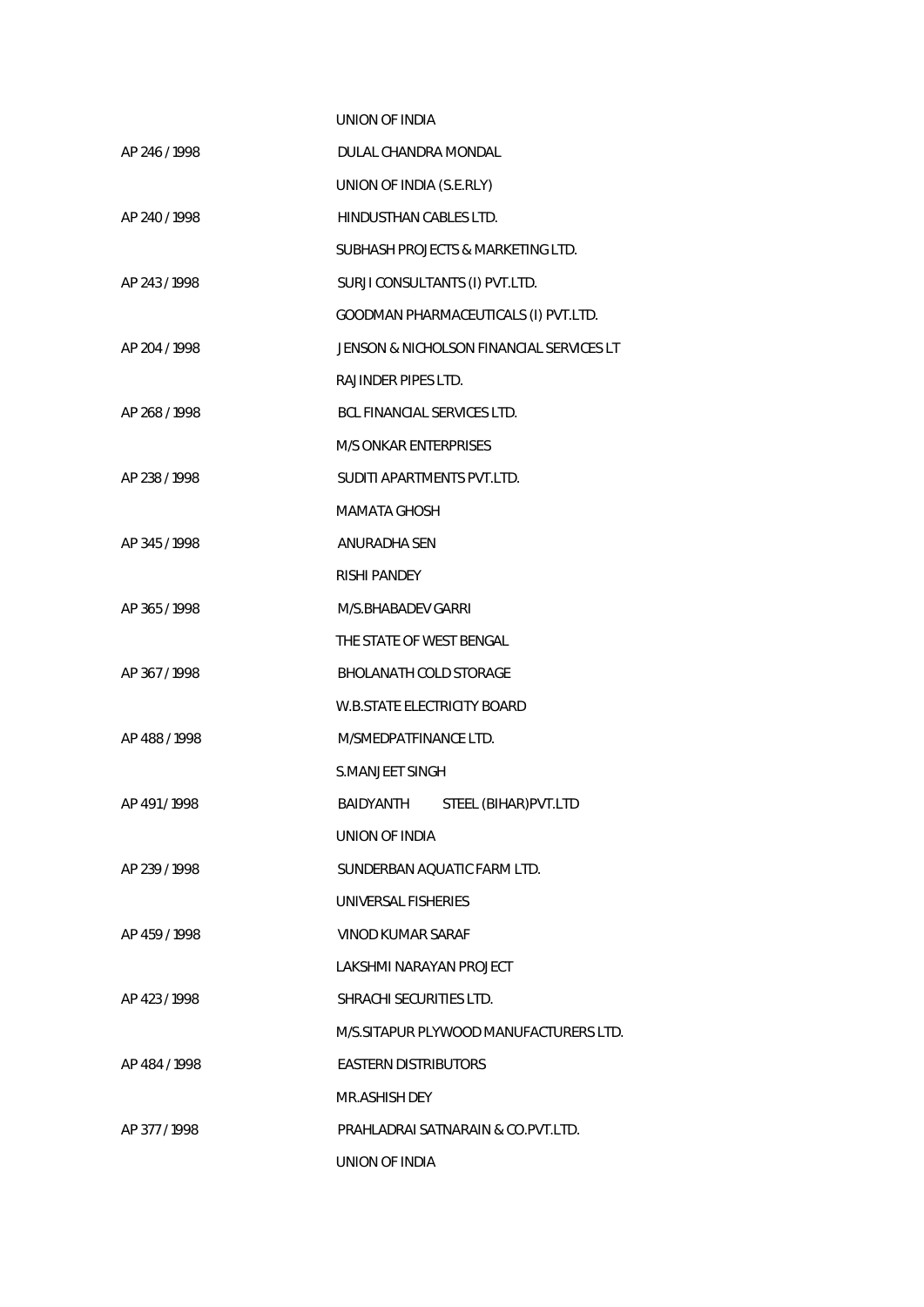| AP 378/1998   | M/S. NAV BHARAT VANIJA UDYOG             |
|---------------|------------------------------------------|
|               | UNION OF INDIA                           |
| AP 385/1998   | <b>BHOLANATH COLD STORAGE &amp; ANR.</b> |
|               | <b>W.B.STATE ELECTRICITY BOARD</b>       |
| AP 339/1998   | M/S, ORRISA SPINNING MILLS LIMITED       |
|               | M/S.ABS SPINNING MISSA LIMITED           |
| AP 446/1998   | <b>BHOLANATH COLD STORAGE</b>            |
|               | WEST BENGAL STATE ELECTRICITY BOARD      |
| AP 31/1998    | DIPAK KUMAR HIMATSINGHA & ANR.           |
|               | RAKESH KUMAR HIMATSINGHKA                |
| AP 34 / 1998  | <b>B.C.L.FINANCIAL SERVICES LTD.</b>     |
|               | DEWAKAR MISHRA                           |
| AP 36 / 1998  | <b>J.J.LEASING &amp; HIRING LTD.</b>     |
|               | JANGALPARA FARM PRODUCTS PVT.LTD.        |
| AP 140 / 1998 | <b>J.G. ENGINEERS PVT.LTD.</b>           |
|               | B.K.BISWAS (CHIEF ENGG.) C.P.W.D.        |
| AP 143 / 1998 | SHREE MAHAKALI COMMERCIAL PVT.LTD.       |
|               | GANESH SHANKER PANDEY & CO.              |
| AP 461/1998   | YOUNG BENGAL CO-OPERATIVE LABOUR CONTRAC |
|               | THE CALCUTTA PORT TRUST                  |
| AP 416 / 1998 | <b>SHIVA CARRIERS</b>                    |
|               | ROYAL PROJECTS LTD.                      |
| AP 464 / 1998 | KISHORILAL AGARWAL                       |
|               | THE W.B.STATE WAREHOUSING CORPORATION    |
| AP 264 / 1998 | MAYFAIR NURSING HOME                     |
|               | MPMC LEASING & FINANCE                   |
| AP 263/1998   | FALTA STEEL PVT.LTD.                     |
|               | W.B.STATE ELECTRICITY BOARD              |
| AP 373/1998   | RAJENDRA KUMAR BAID                      |
|               | SURENDRA KUMAR BAID                      |
| AP 403/1998   | SUBIR GUHA                               |
|               | UNION OF INDIA                           |
| AP 355/1998   | SUBHAM COMMUNICATIONS.                   |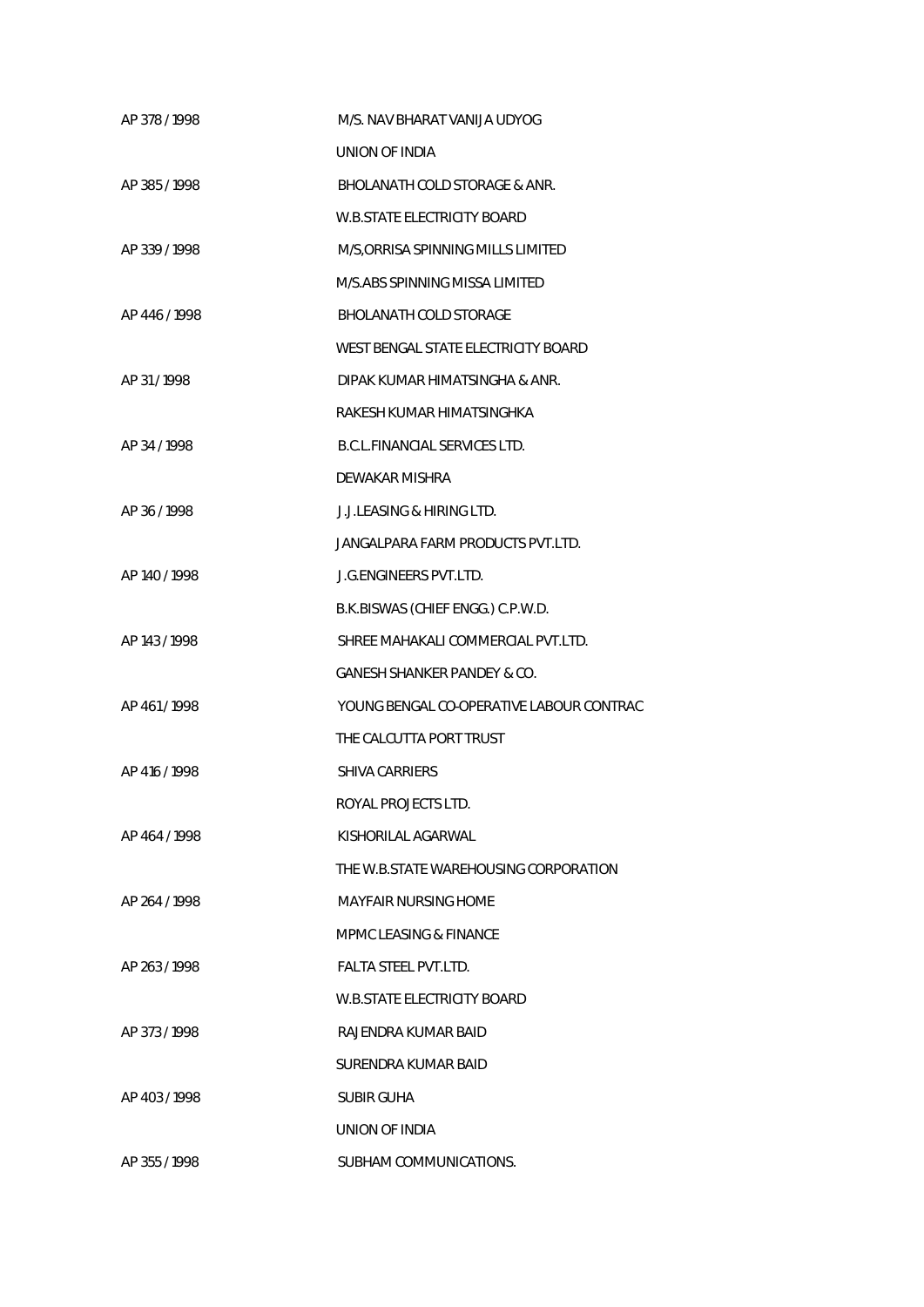|                | ELGA WELDING WORKS                      |
|----------------|-----------------------------------------|
| AP 186 / 1998  | SPS OVERSEAS PRIVATE LIMITED.           |
|                | PHULCHAND EXPORTS LIMITED               |
| AP 331/1998    | M/S.MOHANLAL JAIN                       |
|                | UNION OF INDIA                          |
| AP 315 / 1998  | <b>CONSUMERS POINTS LTD.</b>            |
|                | PRASAR BHARATI BROAD CASTING CORP.INDIA |
| AP 316 / 1998  | ASSOCIATED CONTRACTORS                  |
|                | STATE OF WEST BENGAL                    |
| AP 312/1998    | SREI INTERNATIONAL FINANCE LTD.         |
|                | <b>B.D.SAHOO ENTERPRISES</b>            |
| AP 311/1998    | BHOLA TATA COLD STORAGE                 |
|                | <b>W.B.STATE ELECTRICITY BOARD</b>      |
| AP 313 / 1998  | SREI INTERNATIONAL FINANCE LTD.         |
|                | <b>BIDYADHAR SAHOO</b>                  |
| AP 308/1998    | SM.ILA DEY                              |
|                | <b>MADHUSUDHAN DEY</b>                  |
| AP 397/1998    | PAM DEVELOPMENT PVT. LTD.               |
|                | STATE OF W.B.                           |
| AP 396/1998    | WELLMAN INCANDESCENT (I) LTD.           |
|                | <b>HYDERABAD INDUSTRIES LTD.</b>        |
| AP 395/1998    | K.K.DESIGNS (P) LTD.                    |
|                | THE STATE TRADING CORPN OF INDIA LTD.   |
| AP 185 / 1998  | SANDEEP KUMAR JHUNJHUNWALA              |
|                | SRI BIONOD KUMAR JALAN & CO             |
| AP 1283 / 1998 | ABDUL GAFFAR                            |
|                | SRI JAICHANLAL ASOKE KUMAR & CO.LTD.    |
| AP 457/1998    | J.J.FINANCE LTD.                        |
|                | SHREE DIGVIJAY CEMENT CO.LTD.           |
| AP 414 / 1998  | STP LIMITED                             |
|                | CALCUTTA IMPROVEMENT TRUST              |
| AP 415/1998    | DWARKESH ENGINEERING WORKS PVT.LTD.     |
|                | W.B.STATE ELECTRICITY BOARD             |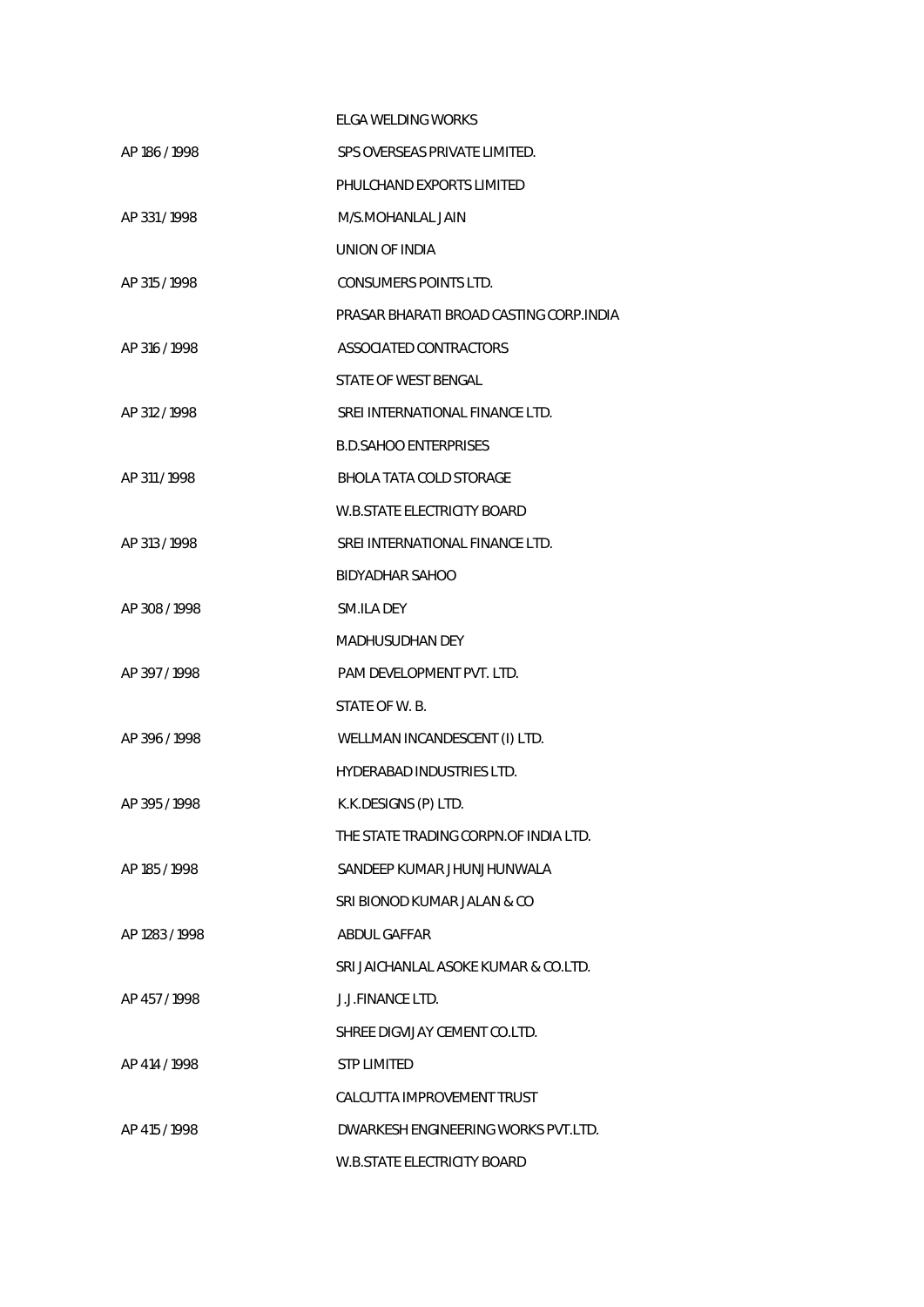| AP 370/1998   | APEEJAY FINANCE GROUP LTD.                       |
|---------------|--------------------------------------------------|
|               | RAJINDER STEELS LTD.                             |
| AP 326/1998   | UNITED ENGINEERS CO-OPT SOCIETY LTD.             |
|               | THE STATE OF WEST BENGAL                         |
| AP 399/1998   | NATIONAL PROJECTS CONST.CORPORATION LTD          |
|               | W.B.POWER DEVLOPMENT CORP.LTD.                   |
| AP 353/1998   | <b>SHIV ENTERPRISES</b>                          |
|               | UNION OF INDIA                                   |
| AP 271/1998   | IFB FINANCE LTD.                                 |
|               | SONIC EXPORTS (I) PVT.LTD.                       |
| AP 220 / 1998 | <b>EASTERN STARS TURNKEY</b>                     |
|               | UNION OF INDIA                                   |
| AP 242/1998   | FALTA STEEL (P) LTD.                             |
|               | W.B.S.E.B.                                       |
| AP 146 / 1998 | <b>THAKUR PRASAD &amp; SONS</b>                  |
|               | UNION OF INDIA (S.E.RLY.)                        |
| AP 413 / 1998 | M/S.GAUTAM ELECTRICALS                           |
|               | M/S.OTTO INDIA LTD.                              |
| AP 436 / 1998 | NIRKON INTERNATIONAL LTD.                        |
|               | IWL INDIA LTD.                                   |
| AP 435 / 1998 | <b>SHIV ENTERPRISES</b>                          |
|               | UNION OF INDIA (E.RLY)                           |
| AP 434 / 1998 | BRILL CO.                                        |
|               | UNION OF INDIA (S.E.RLY)                         |
| AP 433/1998   | DRILL CO.                                        |
|               | UNION OF INDIA (S.E.RLY)                         |
| AP 202 / 1998 | <b>DIPAK SARKAR</b>                              |
|               | <b>GARDENREACH SHIP.BUILDERS &amp; ENGG.LTD.</b> |
| AP 201/1998   | S.T.D.INDUSTRIES & ANR.                          |
|               | UNION OF INDIA                                   |
| AP 200 / 1998 | <b>MANGILAL TOORI</b>                            |
|               | UNION OF INDIA                                   |
| AP 259 / 1998 | DULAL CHANDRA MONDAL                             |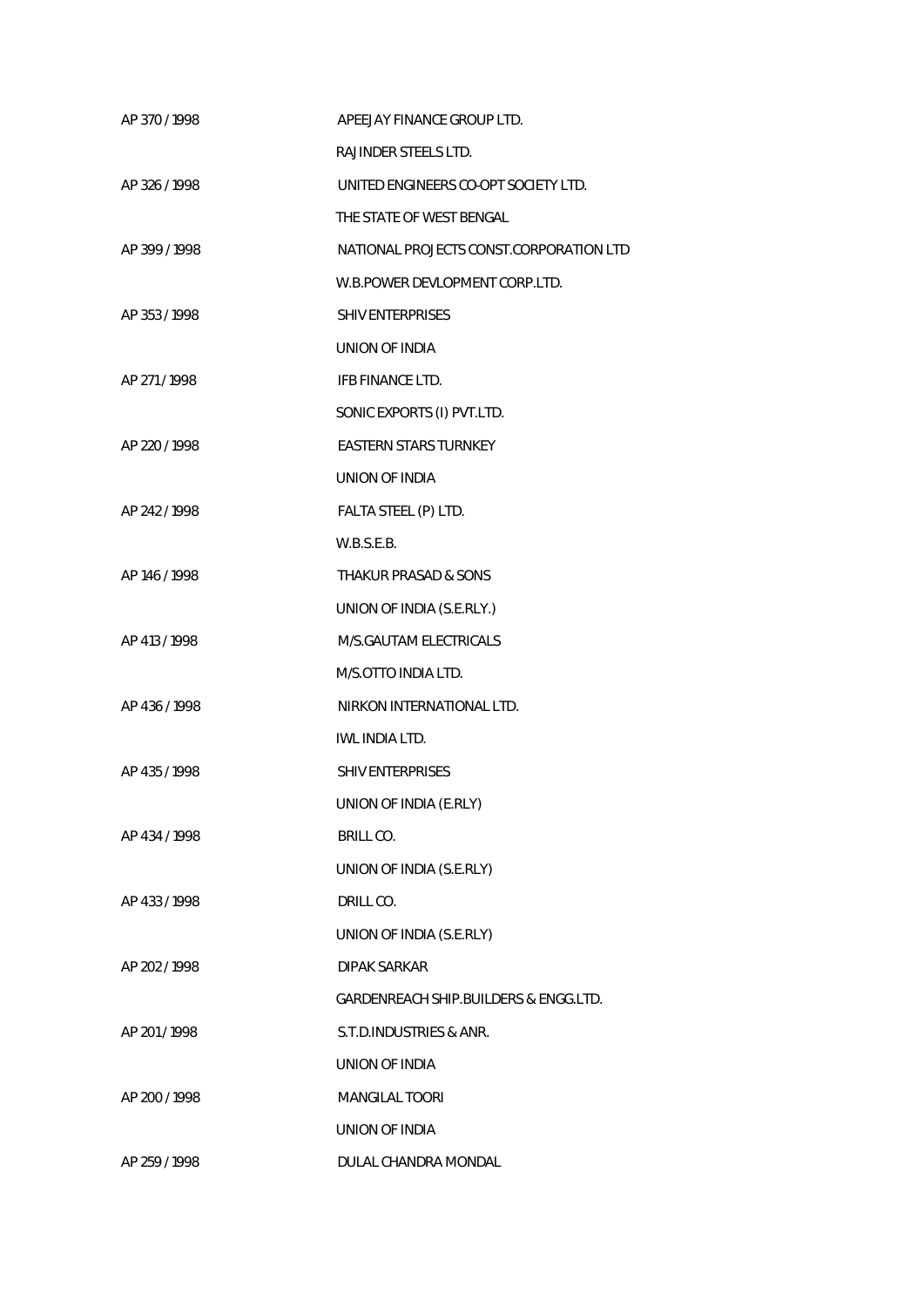|               | UNION OF INDIA: S.E.RLY                  |
|---------------|------------------------------------------|
| AP 224 / 1998 | JENSON NICHOLSON FINANCIAL SERVICES LTD. |
|               | PAN CLOTHING & CONSOLIDATED CO.LTD.      |
| AP 225 / 1998 | FIRST DEBT MANAGMENT CO.OF (I)LTD.       |
|               | DEBRAJ JHA                               |
| AP 323/1998   | M/S EVERGREEN CONSTRUCTION               |
|               | NATIONAL BUILDING CONSTRUCTION CORP.LTD. |
| AP 350/1998   | SREI INTERNATIONAL FINANCE LTD.          |
|               | DAMODAR PRASAD AGARWALA                  |
| AP 269/1998   | JENSON & NICHOLSON ANCIAL SERVICES LTD.  |
|               | <b>IONIC SHIPPING SERVICES PVT.LTD.</b>  |
| AP 181 / 1998 | MD-HATIM                                 |
|               | ASIAN FINANCIAL SERVICE                  |
| AP 411/1998   | V.R.C.CONITINENTAL PVT.LTD.              |
|               | GENERAL MANAGER WESTERN RLY.             |
| AP 412/1998   | V.R.C.CONTINENTAL PVT.LTD.               |
|               | GENERAL MANAGER WESTERN RLY.             |
| AP 306 / 1998 | UMESH COLD STORAGE                       |
|               | <b>W.B.STATE ELECTRICITY BOARD</b>       |
| AP 5/1998     | SHRACHI SECURITIES LTD.                  |
|               | ASHIM KUMAR DAS                          |
| AP 3/1998     | MPMC LEASING & FINANCE LTD.              |
|               | MAYFAIR NURSING PVT.LTD.                 |
| AP 205 / 1998 | SURESH KUMAR JAIN                        |
|               | NIRANJAN KUMAR AGARWAL                   |
| AP 38/1998    | J.J.LEASING & HIRING LTD.                |
|               | <b>MAYFAIR NURSING HOME</b>              |
| AP 130 / 1998 | <b>BCL FINANCIAL SERVICES LTD.</b>       |
|               | SIDDHARTH CONSTRUCTION & TRADING LTD.    |
| AP 129 / 1998 | LLOYDS FINANCE LTD.                      |
|               | LILAN CREATION                           |
| AP 72/1998    | MACKINTOSH BURN LTD.                     |
|               | NORTH BENGAL STATE TRANSPORT CORP.       |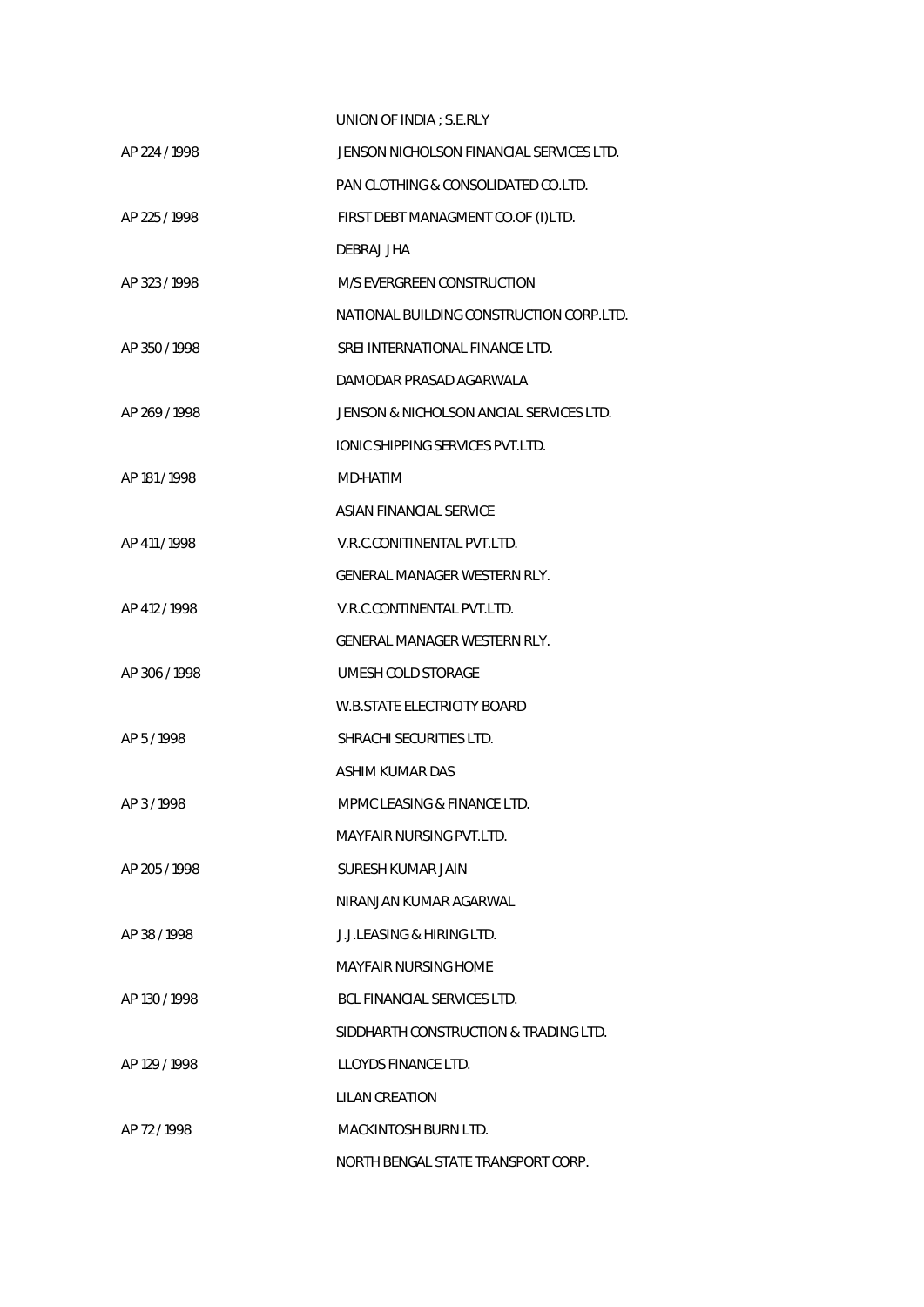| AP 282/1998   | DULAL CH. MONDAL                             |
|---------------|----------------------------------------------|
|               | UNION OF INDIA                               |
| AP 284 / 1998 | M/S.TOWER CONSTRUCTION & ORS.                |
|               | ENGINEERING PROJECT (I) LTD.                 |
| AP 283/1998   | M/S.TOWER CONSTRUCTION & ORS                 |
|               | ENGINEERING PROJECTS (I) LTD.                |
| AP 68/1998    | RAM CHANDRA DAS                              |
|               | UNION OF INDIA                               |
| AP 141/1999   | <b>GOPAL MOITRA</b>                          |
|               | UNION OF INDIA (S.E.RLY.)                    |
| AP 89 / 1999  | <b>NARENDRA SINGH</b>                        |
|               | UNION OF INDIA                               |
| AP 90 / 1999  | NARENDRA SINGH                               |
|               | UNION OF INDIA                               |
| AP 66/1999    | INDO POWER PROJECTS LTD.                     |
|               | FRIGERIO CONSERVA ALLANA LTD.                |
| AP 114 / 1999 | PIONEER AUTO SALES AGENCY                    |
|               | USHA MARTINE FINANCE CORP.LTD.               |
| AP 115 / 1999 | ASHOK LAYLAND FINANCE LTD.                   |
|               | SHUBHAM COMMUNICATION LTD.                   |
| AP 113 / 1999 | <b>MAYFAIR NURSING HOME PVT.LTD.</b>         |
|               | ALPIC FINANCE LTD.                           |
| AP 100 / 1999 | <b>VENUS STEEL TRADERS</b>                   |
|               | UNION OF INDIA                               |
| AP 93/1999    | SHREE BHUMI STEEL PVT.LTD.                   |
|               | UNION OF INDIA                               |
| AP 92/1999    | SHREE BHUMI STEEL PVT.LTD.                   |
|               | UNION OF INDIA                               |
| AP 91/1999    | <b>BALMER LAWRIE FREIGHT CONTAINERS LTD.</b> |
|               | <b>NATHANI STEELS LTD.</b>                   |
| AP 110 / 1999 | MD ABBAS ABDUL RAHIM                         |
|               | ALI RAJA ABDUL RAHIM                         |
| AP 130 / 1999 | LYNX (INDIA) LTD.                            |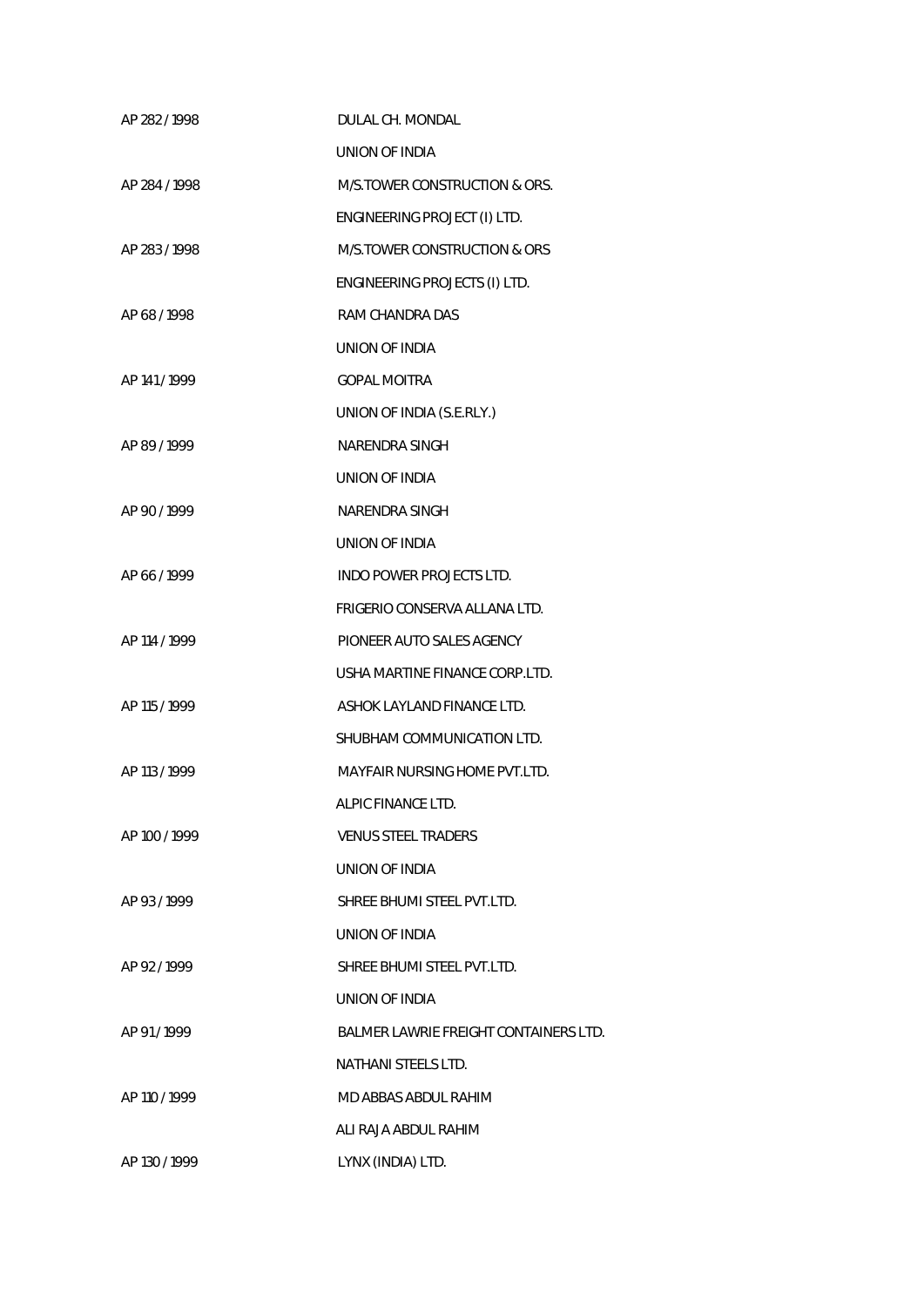|                | SIMON CHEMICAL INDUSTRIES LTD.           |
|----------------|------------------------------------------|
| AP 117 / 1999  | M/S INLAND CONSTRUCTION CO.              |
|                | UNION OF INDIA (CHIEF ENGINEER (CPWD)    |
| AP 103 / 1999  | TOTAL FINANCIAL SERVISES LTD.            |
|                | SITAPUR PLYWOOD MANUFACTURING LTD.       |
| AP 124 / 1999  | <b>MUKHDEO PRASAD</b>                    |
|                | SUMIT USHA MARTIN FINANCE LTD.           |
| AP 2707 / 1999 | Α                                        |
|                |                                          |
| AP 472/1999    | GODAVARI COMMODITIES LTD.                |
|                | LAXMAN RAM KALWA                         |
| AP 1461/1999   | THAKAR PRASAD & SONS.                    |
|                | UNION OF INDIA                           |
| AP 118 / 1999  | M/S INLAND CONSTRUCTION CO.              |
|                | UNION OF INDIA (CHIEF ENGINEER) C.P.W.D. |
| AP 135 / 1999  | TOTAL FINANCIAL SERVICES LTD.            |
|                | SHEEL INTERNATIONAL LTD.                 |
| AP 74 / 1999   | <b>TAMAL KANTI DEY</b>                   |
|                | UNION OF INDIA                           |
| AP 126 / 1999  | <b>MUKHDEO PRASAD</b>                    |
|                | SUMMIT USHA MARTIN FINANCE LTD.          |
| AP 125 / 1999  | MUKHDEO PRASAD                           |
|                | SUMMIT USHA MARTIN FINANCE LTD.          |
| AP 127 / 1999  | <b>MUKHDEO PRASAD</b>                    |
|                | SUMMIT USHA MARTIN FINANCE LTD.          |
| AP 70/1999     | M/S CHATTERJEE ENGINEERING CO.           |
|                | UNION OF INDIA (S.E.RLY.)                |
| AP 57/1999     | <b>BASHISHTH SINGH</b>                   |
|                | UNION OF INDIA                           |
| AP 2/1999      | M/S.DEECON INDIA                         |
|                | UNION OF INDIA (S.E.RLY.)                |
| AP 4/1999      | M/S.DEECON INDIA                         |
|                | UNION OF INDIA (S.E.RLY.)                |
|                |                                          |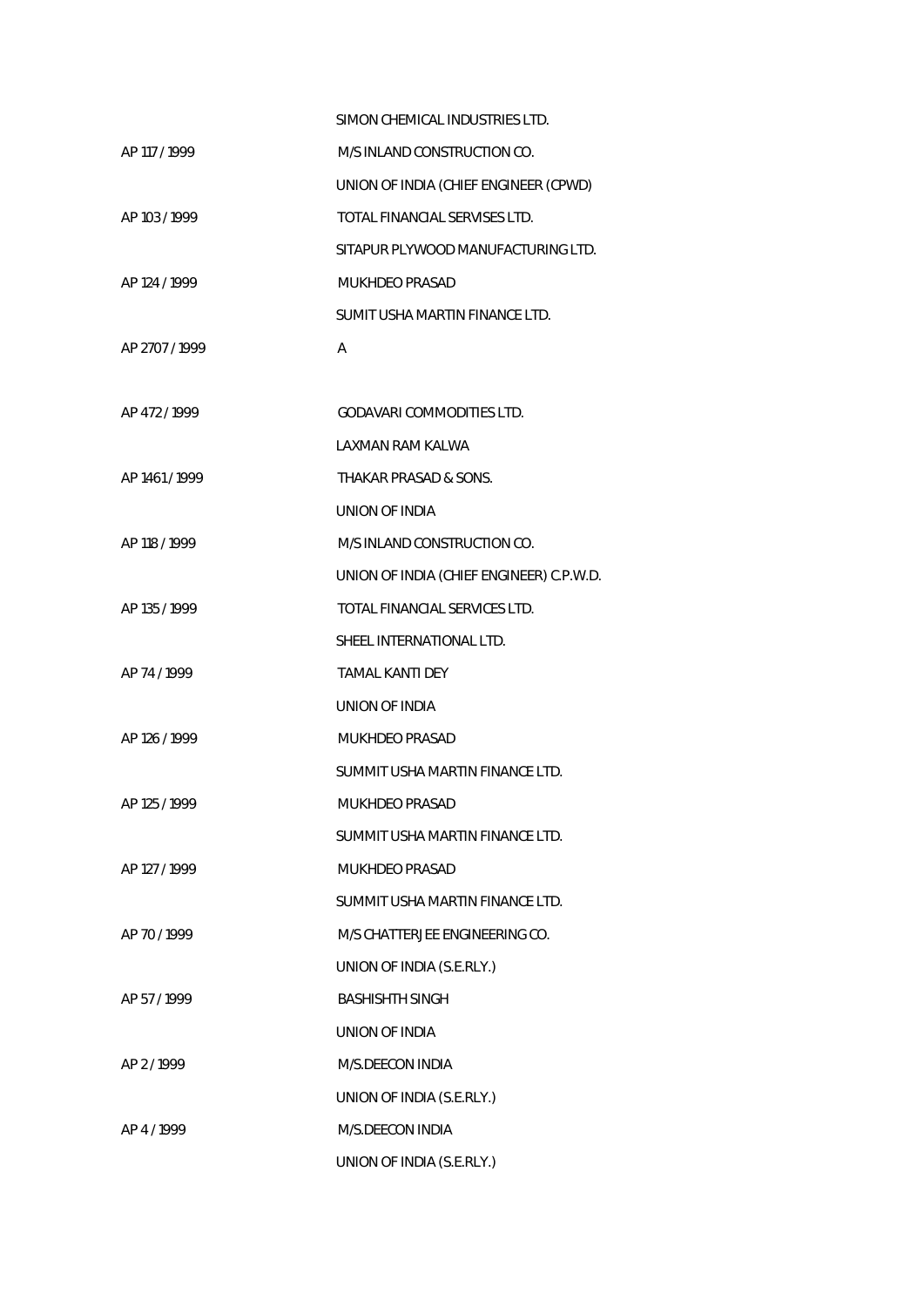| AP 3/1999     | <b>DEECON INDIA</b>                       |
|---------------|-------------------------------------------|
|               | UNION OF INDIA (S.E.RLY.)                 |
| AP 47/1999    | <b>SANJAY SINHA</b>                       |
|               | PINAKI CHOWDHURY                          |
| AP 28 / 1999  | <b>VIVEK AGARWAL</b>                      |
|               | NARKELDANGA ROLLERS FLOUR MILLS PVT.LTD.  |
| AP 44 / 1999  | <b>ABDUL HAKIM</b>                        |
|               | UNION OF INDIA (S.E.RLY)                  |
| AP 52/1999    | MAGMA LEASING LIMITED                     |
|               | BHAGYALAKSHMI VEGETABLE PRODUCTS LIMITED  |
| AP 23 / 1999  | M/S.DRILLCO                               |
|               | UNION OF INDIA (S E RLY)                  |
| AP 24 / 1999  | M/S.DRILLCO                               |
|               | UNION OF INDIA (S.E.RLY)                  |
| AP 18 / 1999  | PHOENIX INTERNATIONAL FINANCE LTD.        |
|               | JANGALPARA FARM PRODUCTS PVT.LTD.         |
| AP 19 / 1999  | PHOENIX INTERNATIONAL FINANCE LTD.        |
|               | D. WERN INTERNATIONAL LTD.                |
| AP 40/1999    | INDIV INDIA PVT.LTD.                      |
|               | REHABILITATION INDUSTRIES CORPN.LTD.      |
| AP 31/1999    | M/S.NAV BHARAT CONSTRUCTION               |
|               | G M SOUTH EASTERN RLY.                    |
| AP 12 / 1999  | JENSON & NICHOLSON FINANCIAL SERVICES LTD |
|               | RAVI SHANKAR INDUSTRIES PVT.LTD.          |
| AP 1/1999     | SAGARSONS (P) LTD.                        |
|               | RAM CHANDRA GOENKA CHARITABLE TRUST       |
| AP 551/1999   | MAGMA LEASING LTD.                        |
|               | ELECTROCFART TELECOMMUNICATIONS (P) LTD.  |
| AP 357/1999   | <b>JAIN &amp; ASSOCIATES</b>              |
|               | ASHOK LEYLAND FINANCE LTD.                |
| AP 314 / 1999 | M/S ALPIC FINANCE LTD.                    |
|               | COMPUTERISED MFG.ENGR.& TRANS.PVT.LTD.    |
| AP 468 / 1999 | M.P.NIHALANI & CO. ANR.                   |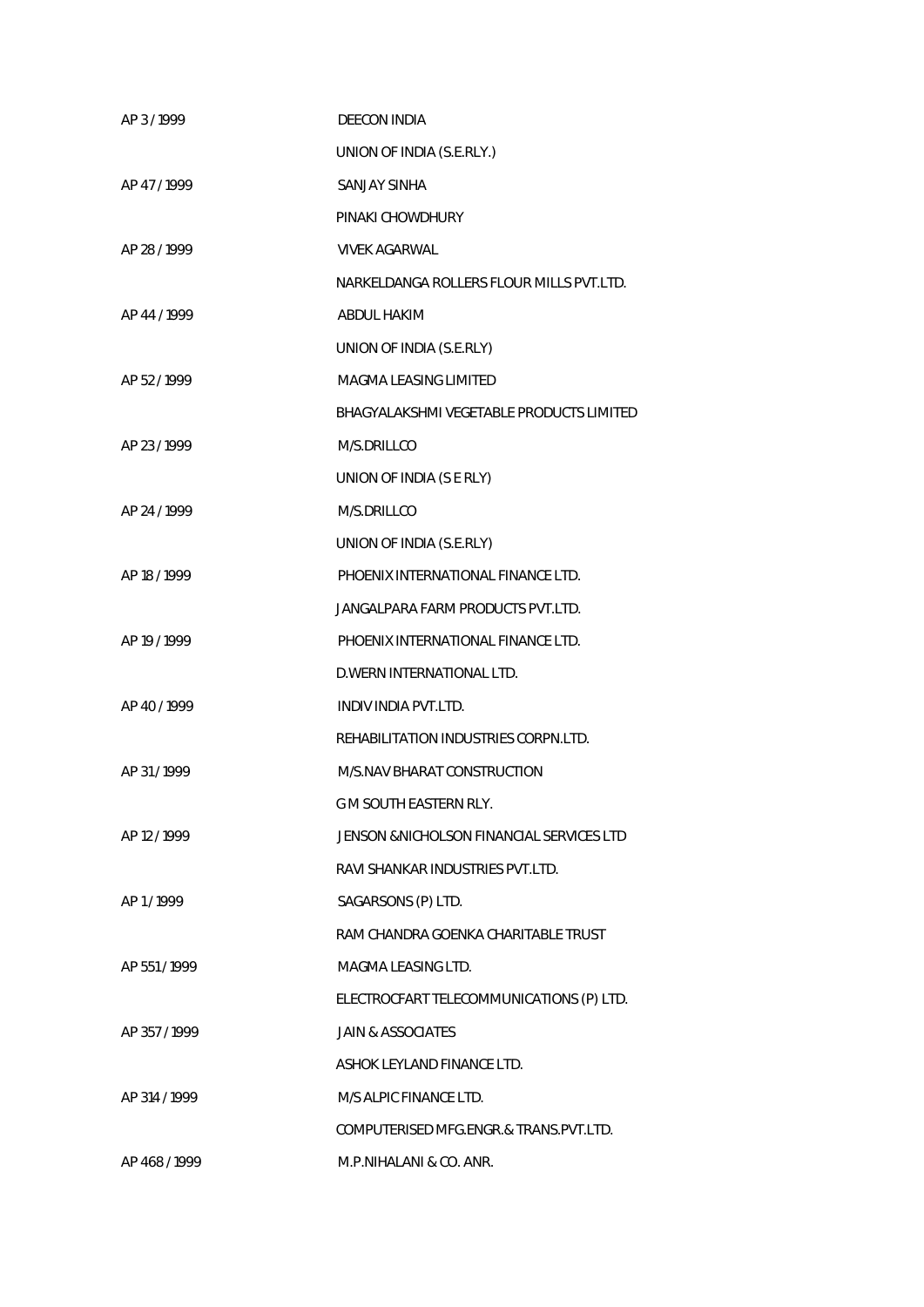|               | UNION OF INDIA & ANR.                    |
|---------------|------------------------------------------|
| AP 467/1999   | BAJRANGLAL AGARWALLA                     |
|               | RAMSAKAL PASI                            |
| AP 464 / 1999 | BUDHLANI ENGINEERS (P) LTD.,             |
|               | HINDUSTAN STEELWORKS CONSTRUCRTION LTD., |
| AP 411/1999   | MAGMA LEASING LTD.                       |
|               | ELECTROCRAFT TELECOMMN.& SOFTWARE P.LTD. |
| AP 458/1999   | DAYA TECHNICAL SERVICES (P) LTD.         |
|               | UNION OF INDIA SERVICE TH.G.M.S.E.R.     |
| AP 457/1999   | SONA WIRES PVT.LTD.                      |
|               | UNION OF INDIA                           |
| AP 356 / 1999 | DHEERAJ CONSTRUCTION LTD.                |
|               | <b>MARSHALL SONS &amp; CO.</b>           |
| AP 355 / 1999 | W.B.FINANCIAL CORP.                      |
|               | DISPUTE VEST SETTLEMENT TRUST            |
| AP 354 / 1999 | W.B.FINANCIAL CORP.                      |
|               | DISPUTE VEST SETTLEMENT TRUST            |
| AP 312 / 1999 | IFB INDUSTRIES LTD.                      |
|               | ASSOCIATED CEMENT COMPANIES LTD.         |
| AP 408/1999   | SREI INTERNATIONAL FINANCE LTD.          |
|               | CALCUTTA INDUSTRIAL SUPPLY CORP.         |
| AP 456/1999   | DILIP KUMAR SARKAR                       |
|               | PRAVAT KUMAR MUKHERJEE.                  |
| AP 455/1999   | S.G.CONSTRUCTION                         |
|               | STATE OF W.B.                            |
| AP 353/1999   | <b>DEVINDER S.PURI</b>                   |
|               | MRS.SHEILA KUMAR                         |
| AP 351/1999   | SUMMIT USHA MARTIN FINANCE LTD.          |
|               | JAGJIT SINGH                             |
| AP 350/1999   | SUMMIT USHA MARTIN FINANCE LTD.          |
|               | <b>JAGJIT SINGH</b>                      |
| AP 349/1999   | SUMMIT USHA MARTIN FINANCE LTD.          |
|               | DAMANJIT SINGH BATH                      |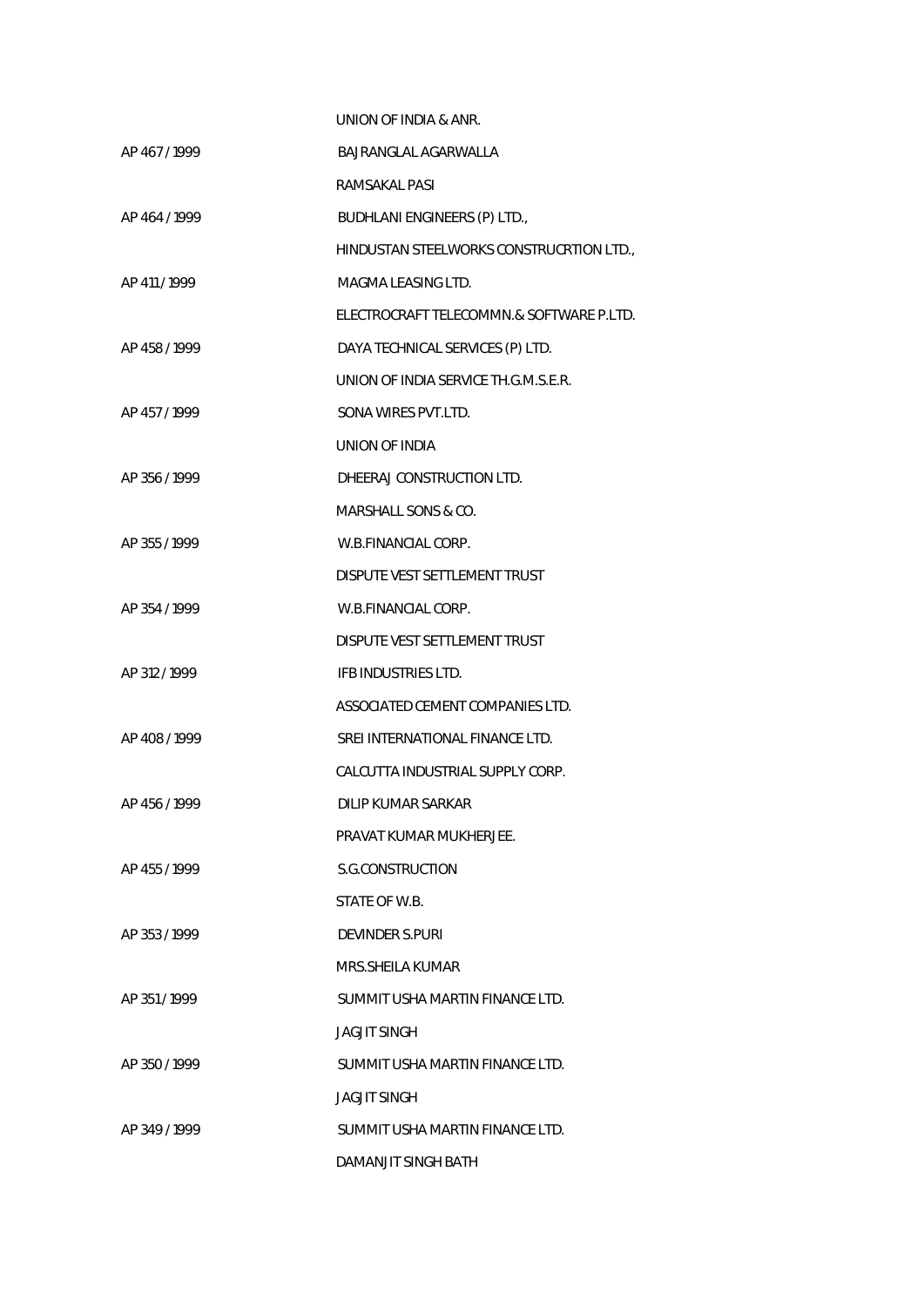| AP 348 / 1999 | SUMMIT USHA MARTIN FINANCE LTD.           |
|---------------|-------------------------------------------|
|               | <b>BALAJEE MINING &amp; TRANSPORT CO.</b> |
| AP 347/1999   | SUMMIT USHA MARTIN FINANCE LTD.           |
|               | <b>GANESH BENZOPLAST LTD.</b>             |
| AP 346/1999   | <b>IDEAL FINANCING CORP. LTD.</b>         |
|               | <b>MOHTA PRASAD &amp; CONSTRUCTION</b>    |
| AP 471/1999   | <b>ANADI SARKAR</b>                       |
|               | CHITTARANJAN DAS                          |
| AP 309/1999   | <b>SARAS INDIA</b>                        |
|               | UNION OF INDIA                            |
| AP 307/1999   | <b>NATH INDUSTRIES</b>                    |
|               | UNION OF INDIA                            |
| AP 306/1999   | BANSAL TRADING CO.                        |
|               | UNION OF INDIA                            |
| AP 304 / 1999 | <b>ESKAY STEEL FABRICATORS</b>            |
|               | UNION OF INDIA                            |
| AP 317 / 1999 | M/S J.G. ENGINEERS PVT. LTD.              |
|               | NATIONAL BUILDINGS CONSTRUCTION CO.LTD.   |
| AP 322/1999   | RAJKUMAR SARAOGI                          |
|               | M/S SIDDHATHA CONSTN. & TRADING PVT. LTD  |
| AP 493/1999   | PATALJAL POLE DRILLER                     |
|               | UNION OF INDIA                            |
| AP 406/1999   | SREI INTERTIONAL FINANCE LIMITED          |
|               | H.P.S.INDIA PVT LIMITED                   |
| AP 372/1999   | <b>MELTON FURNACES P.LTD.</b>             |
|               | PRAKASH INDUSTRIES LTD.                   |
| AP 416 / 1999 | SRI VIVEK AGARWAL                         |
|               | NARKEL DANGA ROLLER & FLOUR MILLS P.LTD.  |
| AP 381/1999   | CALCUTTA INDUSTRIAL CORP.                 |
|               | UNION OF INDIA                            |
| AP 378/1999   | M/S CHANDUAR UDYOG                        |
|               | UNION OF INDIA                            |
| AP 358 / 1999 | SMT. JAMUNA SAHA & ORS.                   |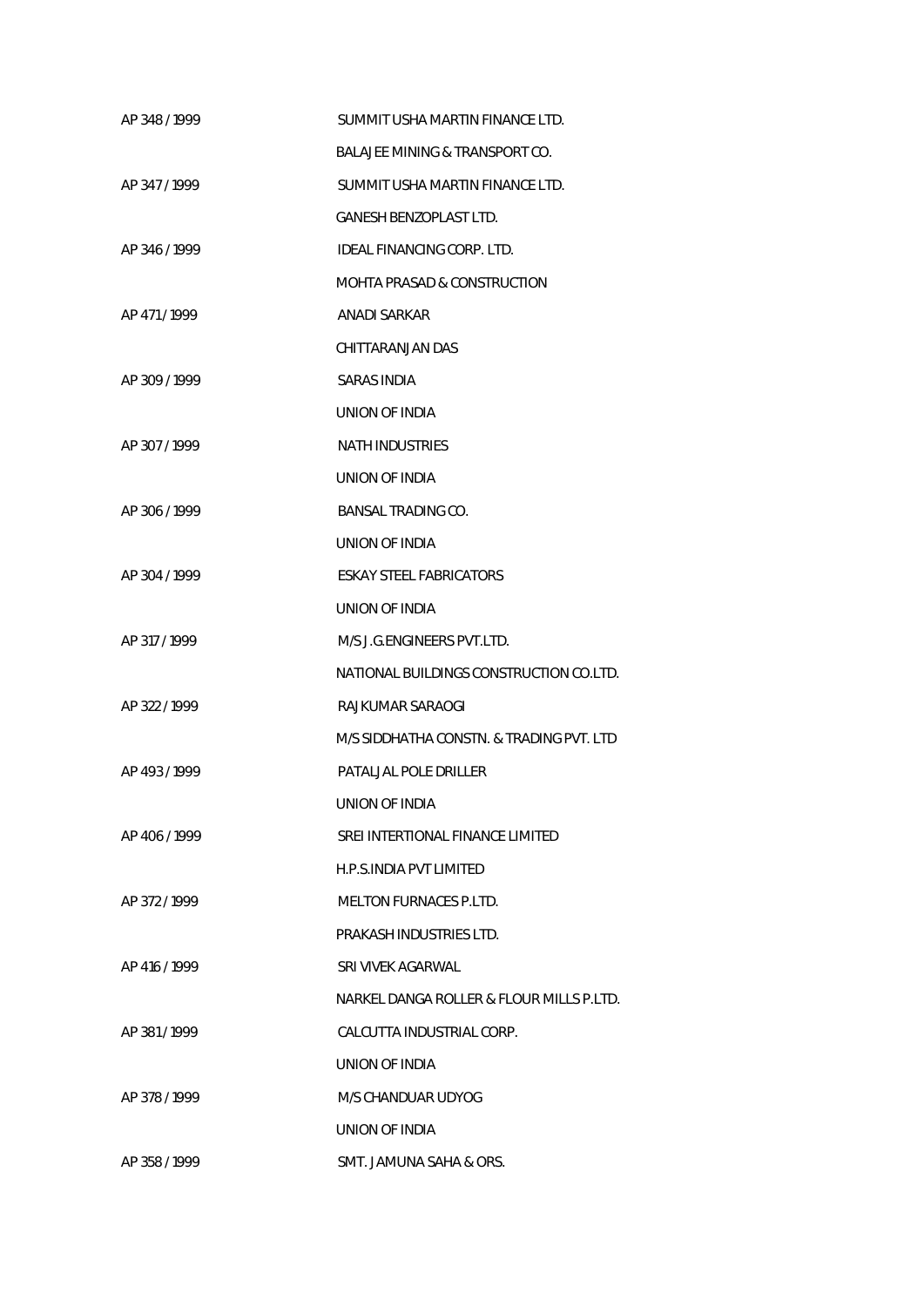|               | SRI RAMENDRA NARAYAN SAHA                |
|---------------|------------------------------------------|
| AP 302 / 1999 | AMARENDRA NATH NEOGI                     |
|               | UNION OF INDIA                           |
| AP 337/1999   | M/S YULE FINANCING & LEASING CO.LTD.     |
|               | M/S PEACOCK INDUSTRIES LTD.              |
| AP 338 / 1999 | M/S YULE FINANCING & LEASING CO.LTD.     |
|               | M/S GSL (INDIA) LTD.                     |
| AP 340/1999   | THE PREMCHAND JUTE MILLS LTD.            |
|               | SHREE SHYAM SAKAMBARI GRANITE PVT.LTD.   |
| AP 300 / 1999 | JENSON & NICHOLSON FINANCIAL SERVICE LTD |
|               | DEBABRATA GUPTA                          |
| AP 417 / 1999 | PRAGATI ENGINEERING (P) LTD.             |
|               | CH.ENGG.(ELECTRICAL) S.ZONE CENTRAL PWD. |
| AP 334 / 1999 | MOHAMMED OBAID UL HAOUE                  |
|               | MOHAMMED SAFI UL HAQUE                   |
| AP 360 / 1999 | <b>INDIAN OIL CORP.LTD.</b>              |
|               | SRI KUMAR NAIK                           |
| AP 320/1999   | <b>INDO EAST CORP.</b>                   |
|               | UNION OF INDIA                           |
| AP 319 / 1999 | <b>GALAXY INDUSTRIES</b>                 |
|               | UNION OF INDIA                           |
| AP 328 / 1999 | SREE LAXMI IRON & STEEL WORKS PVT.LTD.   |
|               | UNION OF INDIA                           |
| AP 326/1999   | SREI INTERNATIONAL FINANCE LTD.          |
|               | TRISHAKTI ELECTRONICS & INDUSTRIES LTD.  |
| AP 383/1999   | P.V.HIRE PURCHASE & LEASING LIMITED      |
|               | HOTEL HORIZON PVT LIMITED                |
| AP 386/1999   | PONTIAC LEASING LIMITED                  |
|               | HOTEL HORIZON PVT LIMITED                |
| AP 387/1999   | REMINGTON RAND OF INDIA LIMITED          |
|               | UNION OF INDIA                           |
| AP 393/1999   | B.N.GHOSH                                |
|               | UNION OF INDIA                           |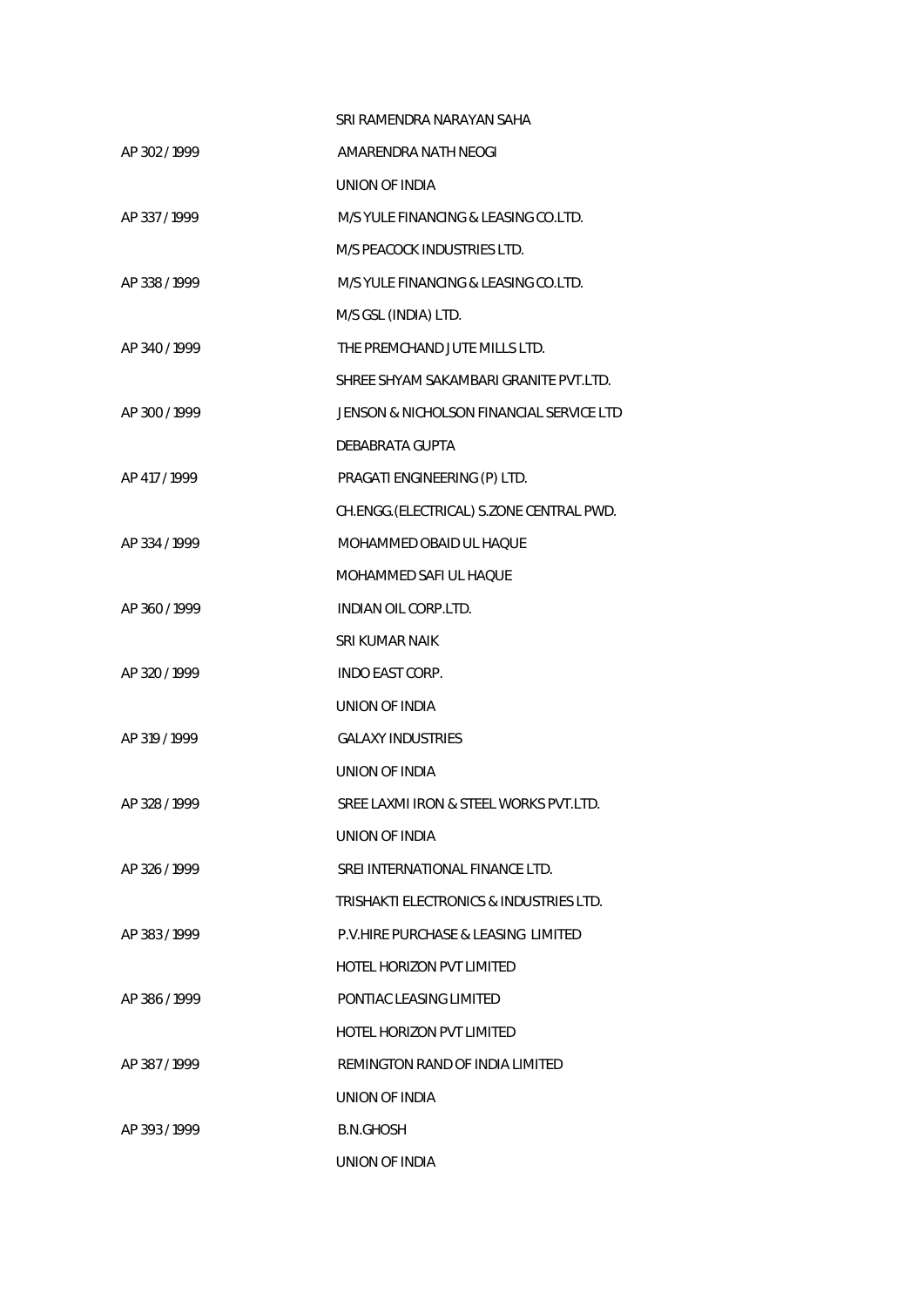| AP 384 / 1999 | EASTERN LAW HOUSE PVT. LTD.,              |
|---------------|-------------------------------------------|
|               | AJIT BHUSAN MAJUMDAR                      |
| AP 367/1999   | CONCRETE DEVELOPERS LTD.                  |
|               | GYANIRAM & SONS PVT.LTD.                  |
| AP 364/1999   | BASANT KUMAR CHIRIMAR                     |
|               | GYANIRAM & SONS PVT.LTD.                  |
| AP 363/1999   | GKW LTD.                                  |
|               | DURGAPUR PROJECTS LTD.                    |
| AP 362/1999   | BLAZE COMMERCIAL PVT.LTD.                 |
|               | SUBODH KUMAR PAUL                         |
| AP 323/1999   | SREI INTERNATIONAL FINANCE LTD.           |
|               | PRADEEP BHATTA                            |
| AP 440 / 1999 | AVERY INDIA LTD.                          |
|               | PRESSWELL                                 |
| AP 441/1999   | MMTCLTD.                                  |
|               | VRIDHISHREE MARKETING & SERVICES          |
| AP 401/1999   | PULAK K. CHATTERJEE & ORS.                |
|               | EASTERN RAILWAY                           |
| AP 435/1999   | SREI IN TERNATIONAL FINANCE LIMITED       |
|               | MR. R AJENDER SINGH SAINI                 |
| AP 268/1999   | EASTERN MINERALS & TRADING AGENCY,        |
|               | <b>INDIAN IRON &amp; STEEL CO.LIMITED</b> |
| AP 278 / 1999 | UNION OF INDIA                            |
|               | PROGRESSIVE CONSTRUCTION CO.              |
| AP 271/1999   | HINDUSTHAN VEGETABLE OIL CORP.LTD.        |
|               | W.B.S.E.B.                                |
| AP 207 / 1999 | PAM DEVELOPMENTS PVT. LTD.                |
|               | THE STATE OF WEST BENGAL                  |
| AP 275/1999   | PRAGATI ENGINEERING (P) LTD.              |
|               | <b>INDIAN OIL CORP.LTD.</b>               |
| AP 274 / 1999 | ASHOK LEYLAND FINANCE LTD.                |
|               | <b>GURDIP SINGH</b>                       |
| AP 273 / 1999 | ASHOK LEYLAND FINANCE LTD.                |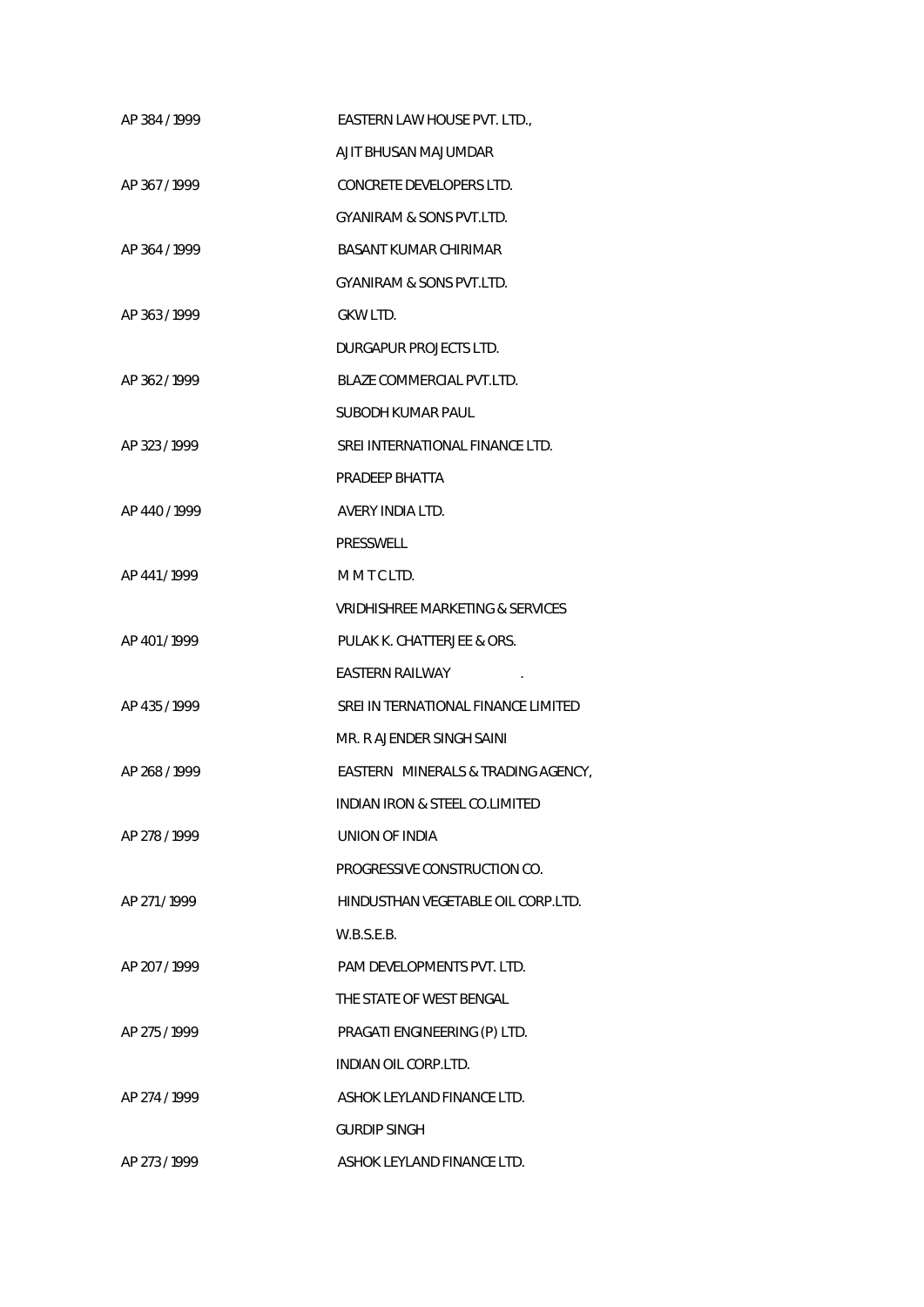|               | <b>SAYED MUBARAK</b>                     |
|---------------|------------------------------------------|
| AP 270/1999   | ALPIC FINANCE LTD.                       |
|               | ADITYA HEALTH RESEARCH FOUNDATION (P)LTD |
| AP 474 / 1999 | <b>SUPPLIERS SYNDICATE</b>               |
|               | UNION OF INDIA                           |
| AP 174 / 1999 | <b>INDIV INDIA PVT.LTD.</b>              |
|               | REHABILITATION CORPN.LTD.                |
| AP 246/1999   | CENTRAL CONCRETE & ALLIED PRODUCTS LTD.  |
|               | DAMODAR VALLEY CORP.                     |
| AP 232 / 1999 | SUMIT USHA MARTIN FINANCE LTD.           |
|               | JAYA BARIK                               |
| AP 229 / 1999 | <b>BENGAL TOOLS LTD.</b>                 |
|               | MAYFAIR NURSING HOME PVT.LTD.            |
| AP 228 / 1999 | M/S YULE FINANCING & LEASING CO.LTD.     |
|               | M/S GSL (INDIA) LTD.                     |
| AP 221/1999   | MAGMA LEASING LTD.                       |
|               | ELECTROCRAFT TELECOM.& SOFTWARE PVT.LTD. |
| AP 195 / 1999 | SREI INTERNATIONAL FINANCE LTD.          |
|               | KRISHNA PLASTOCHEM LTD.                  |
| AP 204 / 1999 | M/S YULE FINANCING & LEASING CO.LTD.     |
|               | M/S STIEFEL UND SCHUH (INDIA) LTD.       |
| AP 205/1999   | SUMEDHA FISCAL SERVICE LTD.              |
|               | UNIK ACCURATE PVT.LTD.                   |
| AP 196 / 1999 | SRI DURGADAS SEN                         |
|               | UNION OF INDIA                           |
| AP 215 / 1999 | M/S YULE FINANCING & LEASING CO.LTD.     |
|               | M/S PAN CLOTHING & CONSOLIDATED CO.LTD.  |
| AP 194 / 1999 | MEENAKSHI INTL LTD.                      |
|               | STATE BANK OF INDIA                      |
| AP 192/1999   | W.B.STATE ELECTRICITY BOARD              |
|               | KISHORILAL AGARWAL                       |
| AP 191/1999   | <b>M/S MODERN BUILDERS</b>               |
|               | GARISAN ENGINEER PANAGARH DIVISION       |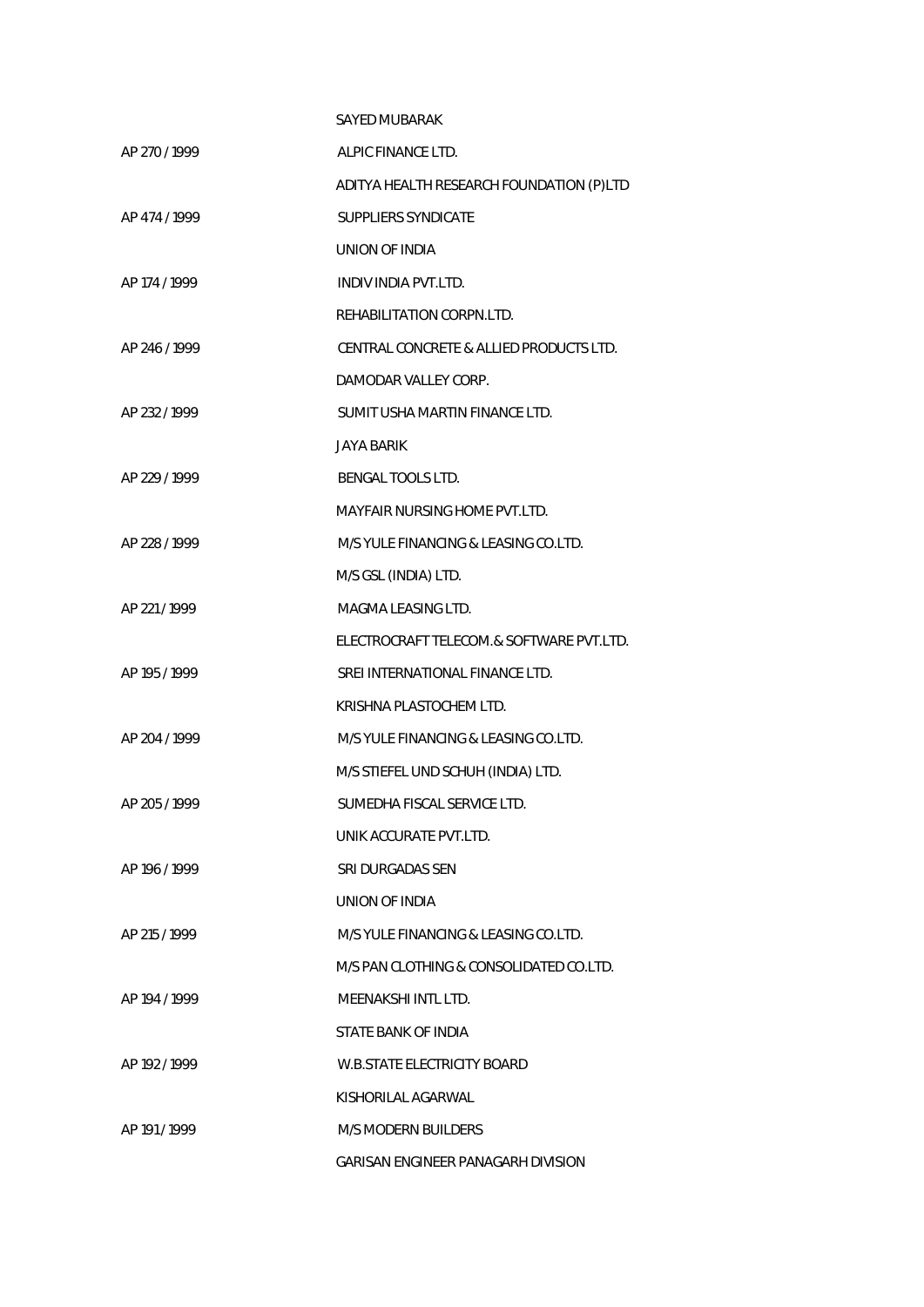| AP 172 / 1999 | <b>GEE PEE PLUS FILMS PVT LIMITED</b>    |
|---------------|------------------------------------------|
|               | PLUS CHANNEL (INDIA) LIMITED             |
| AP 173 / 1999 | <b>GEE PEE FILMS PVT LIMITED</b>         |
|               | PLUS CHANNEL (INDIA)_ LIMITED            |
| AP 168 / 1999 | M/S.SHAKAMBARI & COMPANY                 |
|               | UNION OF INDIA (S.E.RLY)                 |
| AP 170 / 1999 | <b>UNITED BUILDERS</b>                   |
|               | INDIA TOURISM DEVELPMENT CORPORATION     |
| AP 244 / 1999 | M/S MONOJ CONSTRUCTION CO.               |
|               | UNION OF INDIA                           |
| AP 241/1999   | M/S PAWAN CONSTRUCTION CO.               |
|               | UNION OF INDIA                           |
| AP 212 / 1999 | HARSHBARDHAN TRADE & AGENCIES PVT.LTD.   |
|               | DHANOOLALL & SONS EXPORT (P) LTD.        |
| AP 159 / 1999 | M/S ONKARMULL GOENKA                     |
|               | M/S ORISSA MANGANESE & MINERALS P.LTD.   |
| AP 153 / 1999 | KIRLOSKAR OIL ENGINES LIMITED            |
|               | S.P.L.LIMITED                            |
| AP 152 / 1999 | HINDUSTHAN PETROLEUM CORPORATION LTD     |
|               | SHYAM SUNDER GANERIWALA                  |
| AP 157 / 1999 | SUMMIT USHA MARTIN FINCE LTD.            |
|               | APPOLLO STONE LTD.                       |
| AP 156 / 1999 | ASHOK LAYLAND FINANCE.                   |
|               | MD.AKHIL HABIBI                          |
| AP 202 / 1999 | SREI INTERNATIONAL FINANCE LTD.          |
|               | SUDHA SATYA BASU                         |
| AP 200 / 1999 | SREI INTERNATIONAL FINANCE LTD.          |
|               | PRIYADARSHINI FABS LTD.                  |
| AP 188 / 1999 | Y/S. PARAGON FINANCE LTD.,               |
|               | M/S. SHREE SHYAM SALT PRODUCTS LTD & ANR |
| AP 189 / 1999 | PARAGON FINANCE LTD                      |
|               | SHREE S.SALT PRODUCTS                    |
| AP 169 / 1999 | BENGAL TOOLS PVT.LTD.                    |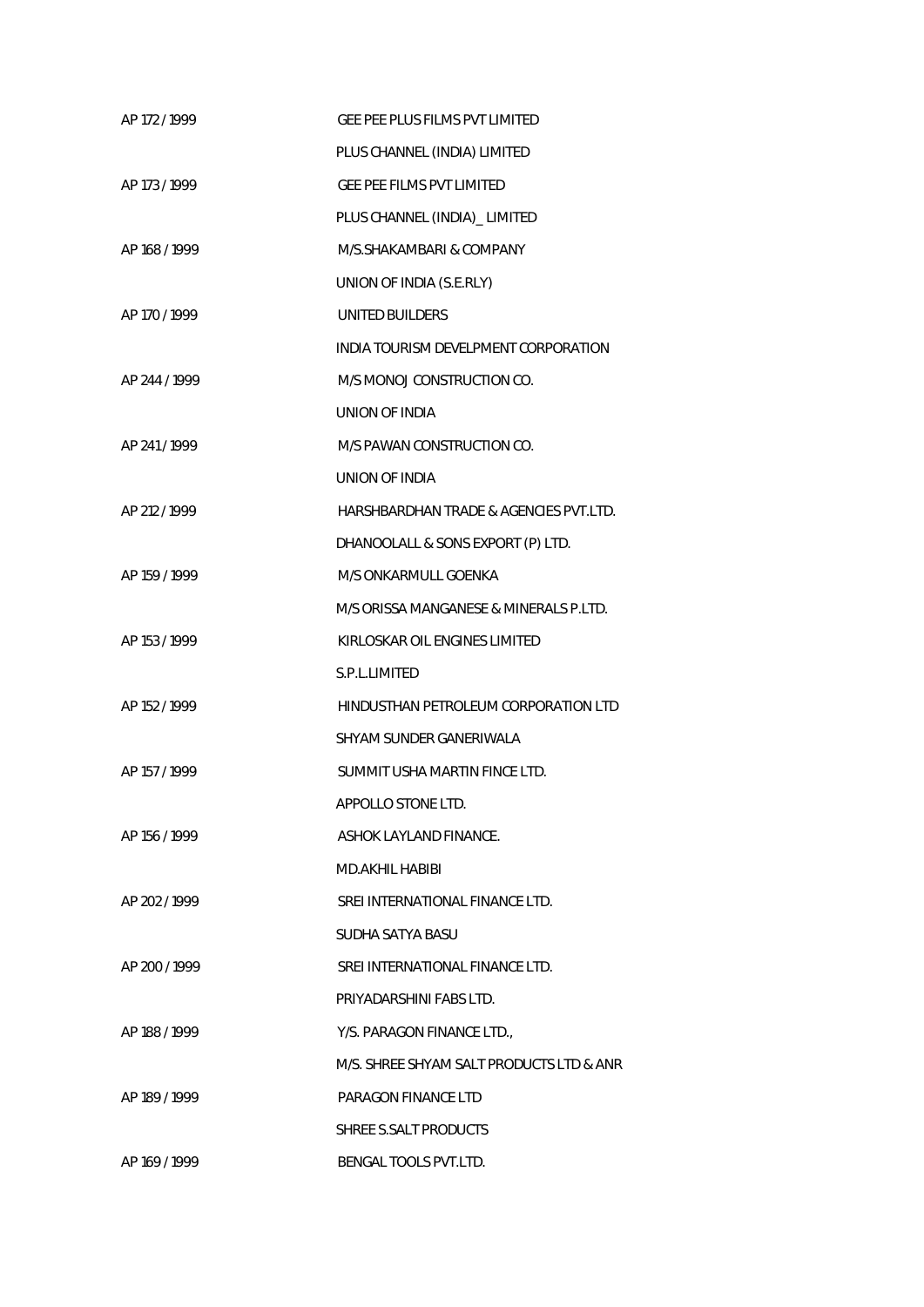|               | <b>MAYFAIR NURSING HOME</b>              |
|---------------|------------------------------------------|
| AP 167 / 1999 | KM.CONSTRUCTION                          |
|               | EASTERN RAILWAY THROUGH GENERAL MANAGER  |
| AP 166/1999   | K.M.CONSTRUCTION                         |
|               | NATIONAL BUILDING CONSTRUCTION CORPN LTD |
| AP 236/1999   | SHRI R.N.DEY                             |
|               | UNION OF INDIA                           |
| AP 255 / 1999 | SUPREME LEASING LTD.                     |
|               | <b>ALOK BISWAS</b>                       |
| AP 253/1999   | KHAZANA PROJECTS & INDUSTRIES LTD.       |
|               | ALOK BISWAS                              |
| AP 288 / 1999 | AIRO ENERGY LIMITED                      |
|               | PRAKASH INSDUSTRIES LIMITED              |
| AP 289/1999   | MD.ALI AZHAR                             |
|               | MR.MOSHER MULLICK                        |
| AP 290/1999   | MD.ALI AZHAR                             |
|               | MR.MESBAHUR RAHAMAN                      |
| AP 297/1999   | MD. ALI AZHAR AND ANOTHER                |
|               | MESBAHUR RAHMAN                          |
| AP 296/1999   | MD.ALI AZHAR                             |
|               | MR.ZAFARULLA MULLICK                     |
| AP 295/1999   | MD.ALI AZHAR                             |
|               | SRI TARAK BISWAS                         |
| AP 150 / 1999 | W.B.ESSENTIAL COMMODITIES SUPPLY COR.LTD |
|               | M/S S.NEOGI (FOODGRAINS) PVT.LTD.        |
| AP 211/1999   | YULE FINANCING & LEASING CO.LTD.         |
|               | PEACOCK INDUSTRIES LTD.                  |
| AP 210 / 1999 | NARENDRA HEMRAJ THAKKAR                  |
|               | UNION OF INDIA                           |
| AP 294 / 1999 | <b>MD.ALI AZHAR &amp; ANR</b>            |
|               | MR.JAHARUL HAQUE MALLCIK                 |
| AP 293/1999   | <b>MD.ALI AZHAR</b>                      |
|               | MR.SWAPAN KUMAR GHOSH                    |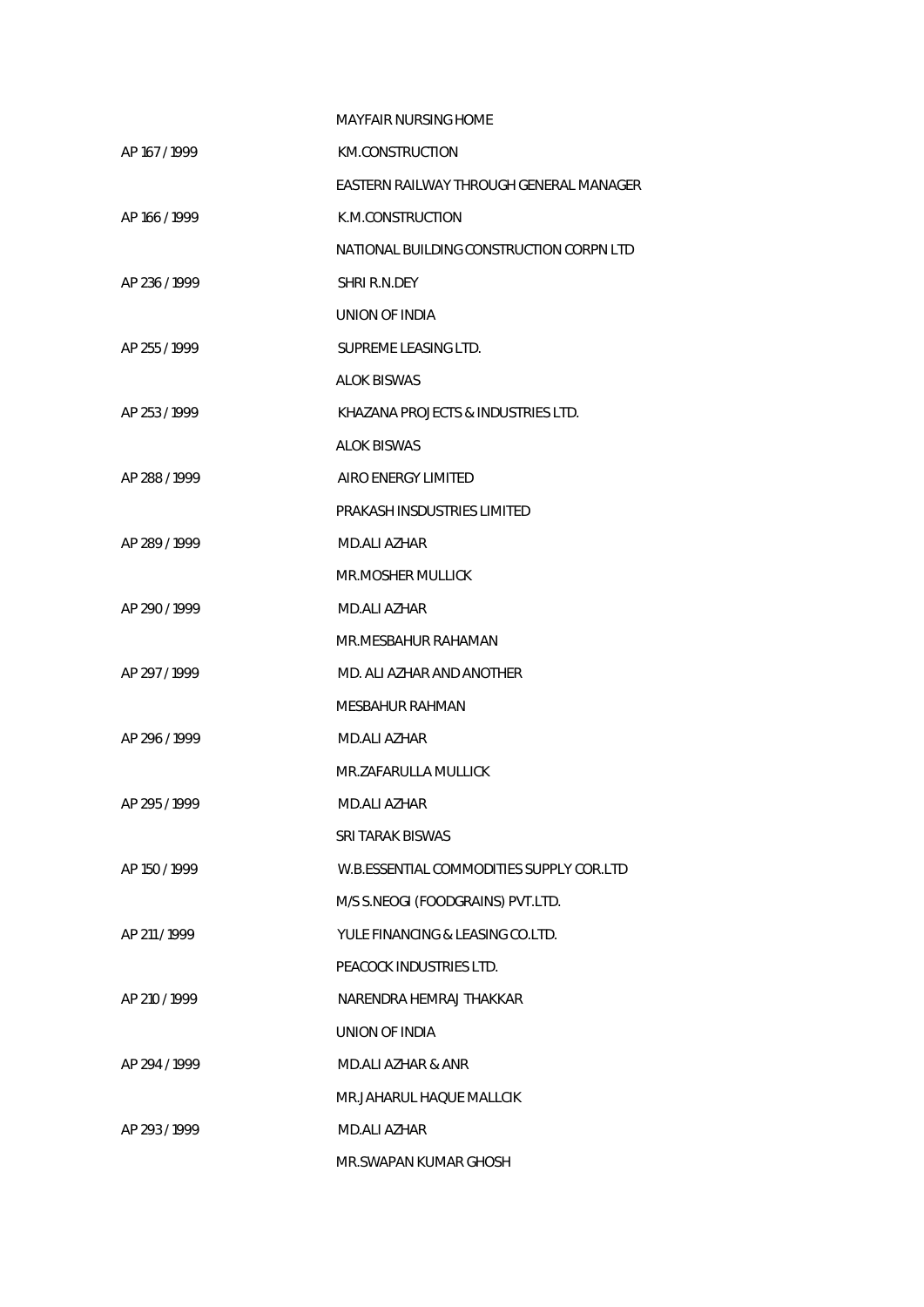| AP 292/1999   | MD.ALI AZHAR                             |
|---------------|------------------------------------------|
|               | SRI AMAR GHOSH                           |
| AP 291/1999   | MD.ALI AZHAR                             |
|               | SRLSWAPAN ROY                            |
| AP 147 / 1999 | CKROMA BUSINESS LTD.                     |
|               | KND ENGINEERING TECHNOLOGIES LTD.        |
| AP 208/1999   | ANDREW YUIE & CO.LTD.                    |
|               | ORISSA CEMENT LTD.                       |
| AP 250 / 1999 | SAGARMULL AGARWALLA                      |
|               | THE ASSOCIATED CEMENT COMPANIES LTD.     |
| AP 251/1999   | <b>G.S.FERTILISERS PVT.LTD.</b>          |
|               | DHANALAXMI ENGINEERING ENTERPRISES       |
| AP 281/1999   | NEW CENTRAL POWER & PROCESS PVT LTD      |
|               | ECODYNE CORPORATION & CO                 |
| AP 280 / 1999 | SREI INTERTIONAL FINANCE LIMITED         |
|               | <b>BOROPLAST LIMITED</b>                 |
| AP 178 / 1999 | S.K.OIL CO.                              |
|               | NAHAR INDUSTRIAL ENTERPRISES LTD.        |
| AP 179 / 1999 | M/S JOARDER & JOARDER                    |
|               | STATE OF W.B.                            |
| AP 180 / 1999 | M/S JOARDER & JOARDER                    |
|               | STATE OF W.B.                            |
| AP 249 / 1999 | VIJAY INDUSTRIES PROJECTS LTD.           |
|               | NATIONAL ENGINEERING INDUSTRIES LTD.     |
| AP 222 / 1999 | VENUS ENGINEERING CONCERN PVT.LTD.       |
|               | UNION OF INDIA                           |
| AP 223 / 1999 | SUNREDHA FISCAL SERVICES LTD.            |
|               | UNIK ACCURATE PVT.LTD.                   |
| AP 269/1999   | NIRUPAMA BHATTACHARYA                    |
|               | SUPRAKASH DUTTA                          |
| AP 265/1999   | NATIONAL BUILDING CONSTRUCTION CORP.LTD. |
|               | BHARAT PETROLEUM CORP.LTD.               |
| AP 261/1999   | M/S SARKAR TRANSPORT                     |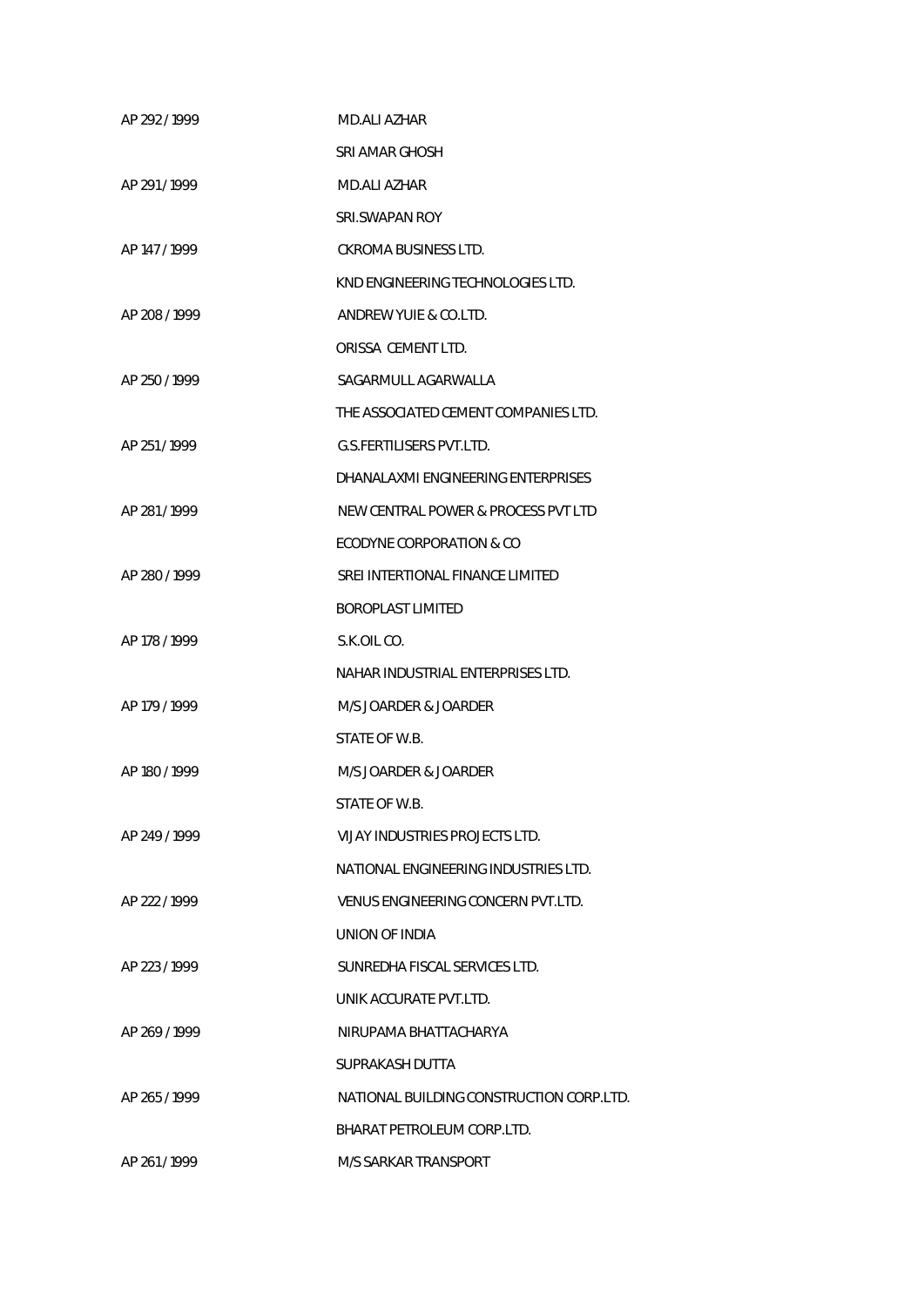|               | INDIAN OIL CORP.                        |
|---------------|-----------------------------------------|
| AP 64 / 1999  | <b>SURENDER NATHANI</b>                 |
|               | SRI RAM TRANSPORT FINANCE CO.LTD.       |
| AP 59 / 1999  | SHIV NARAYAN ROY                        |
|               | EXECUTIVE ENGINEER F.B.PROJECT          |
| AP 96/1999    | R.P.SINGH                               |
|               | UNION OF INDIA                          |
| AP 95/1999    | SHREE BHUMI STEEL PVT.LTD.              |
|               | UNION OF INDIA                          |
| AP 94 / 1999  | SHREE BHUMI STEEL PVT.LTD.              |
|               | UNION OF INDIA                          |
| AP 265 / 2000 | INDIAN FOOTBALL ASSN.                   |
|               | ALL INDIA FOOTBALL FEDERATION           |
| AP 426 / 2000 | MAHESWARY STEEL SUPPLY CO.              |
|               | S.R. GLOBAL (P) LTD.                    |
| AP 425 / 2000 | UNIVERSAL PAPER MILLS LTD.              |
|               | HOWRAH CHEMICALS WORKS                  |
| AP 421/2000   | UNION OF INDIA                          |
|               | PABSCON                                 |
| AP 422 / 2000 | SIVA METAL INDUSTRIES                   |
|               | BHARAT SANCHAR NIGAM LTD.               |
| AP 424 / 2000 | M/S. GODAWARI PROJECTS PVT. LTD.        |
|               | SMT. MIRA KHAITAN                       |
| AP 416 / 2000 | <b>IDEAL FINANCING CORPORATION LTD.</b> |
|               | M/S.B.D.MOHTA CONSTRUCTION (P)LTD.      |
| AP 166 / 2000 | SUMMIT USHA MARTIN FINANCE LTD.         |
|               | MAHALAKSHMI SUGAR MILLS CO.LTD.         |
| AP 252 / 2000 | <b>BANK OF INDIA</b>                    |
|               | RAM KUMAR TEWARI                        |
| AP 88 / 2000  | RATHINDRA MOHAN CHOUDHURY               |
|               | SASHI BHUSAN PRASAD SHAW (AT 2 P.M.)    |
| AP 216 / 2000 | ASHOK LEYLAND FINANCIAL SERVICES LTD.   |
|               | PURNIMA TRADING CO.                     |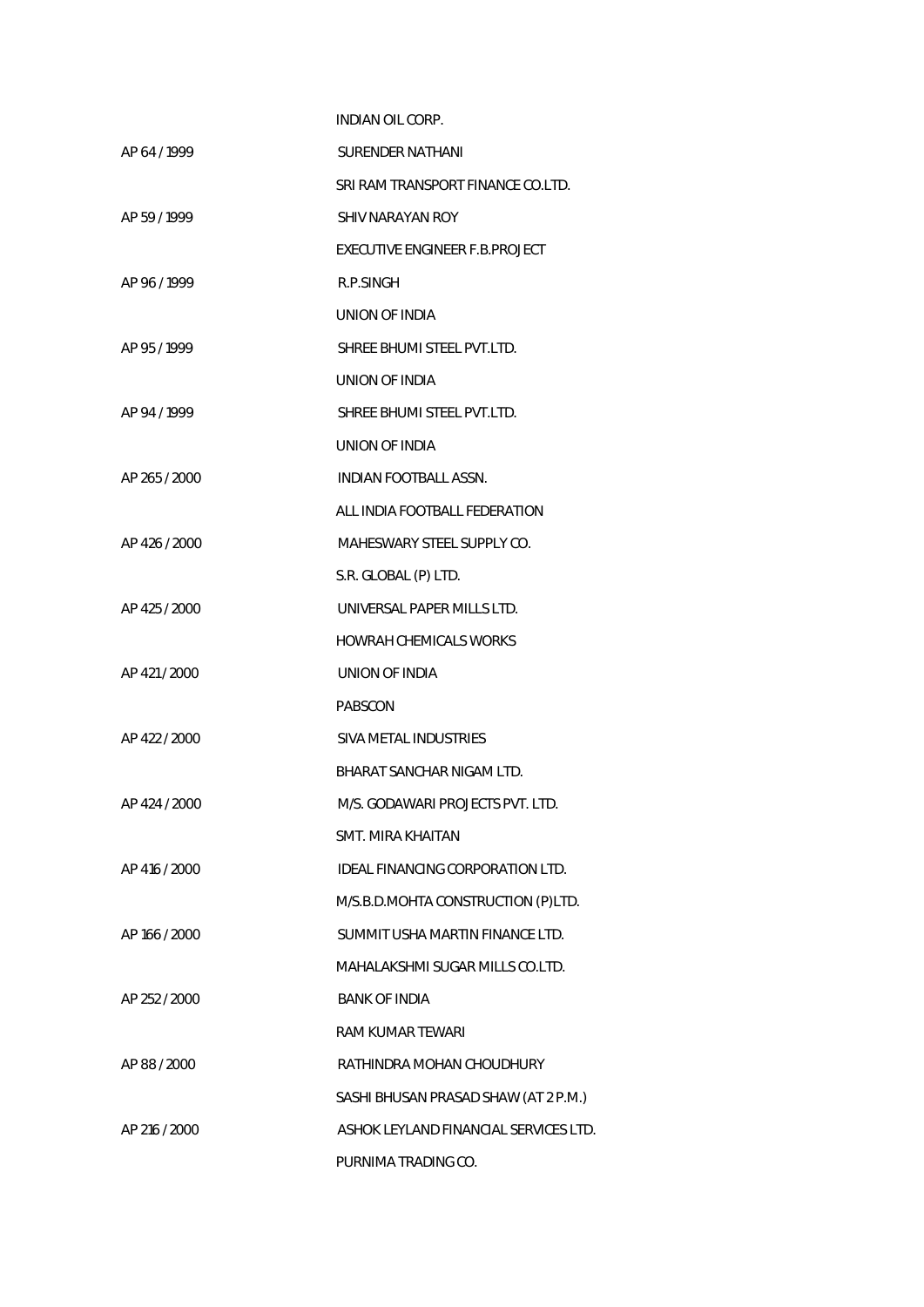| AP 214 / 2000  | EXTERIOR INTERIOR PVT.LTD.                |
|----------------|-------------------------------------------|
|                | EDIT SYSTEMS PVT.LTD.                     |
| AP 188 / 2000  | SMNATH CHATTERJEE                         |
|                | TELCO DEALERS LEASING & FINANCE CO LTD    |
| AP 165 / 2000  | <b>DEER BROTHERS</b>                      |
|                | UNION OF INDIA                            |
| AP 164 / 2000  | ANDREW YULE & CO.LTD.                     |
|                | AMBALAL PHULABHAI PATEL                   |
| AP 163 / 2000  | ANDREW YULE & CO.LTD.                     |
|                | <b>BADSHAH INDUSTRIAL ENTERPRISES</b>     |
| AP 246 / 2000  | RANGI ROY                                 |
|                | <b>ESCORT FINANCE LTD.</b>                |
| AP 381/2000    | SAHAI SONS                                |
|                | <b>GIGGLES PVT. LTD</b>                   |
| AP 306 / 2000  | BHOWMICK ENTERPRISE (INDIA)               |
|                | ENGINEER-IN-CHIEF ARMY HEAD QUARTER       |
| AP 364 / 2000  | <b>MANOHAR LAL RAJDEV</b>                 |
|                | UNION OF INDIA                            |
| AP 362 / 2000  | DHANVARSHA MARKETING PRIVATE LTD.,        |
|                | <b>MOHATTA BROTHERS</b>                   |
| AP 332 / 2000  | <b>SMT.BANI NATH</b>                      |
|                | SRI AJIT KUMAR NATH                       |
| AP 331 / 2000  | SREI INTERNATIONAL FINANCE LTD.           |
|                | DEKA CONSULTANCY & AGENCY SERVICES        |
| AP 146 / 2000  | SIMPLEX PROJECTS LTD.                     |
|                | DOCTORS ASSN.FOR MEDICAL AID LONDON, U.K. |
| AP 203 / 2000  | <b>BIRLA CORPN.LTD.</b>                   |
|                | STEEL AUTHORITY OF INDIA                  |
| AP 180 / 2000  | ANURAG ARORA                              |
|                | ROHIT ARORA & ANR.                        |
| AP 200 / 2000  | KLIPCON & ASSOCIATES                      |
|                | UNION OF INDIA                            |
| AP 1143 / 2000 | <b>R.K.INSTRUMENTS</b>                    |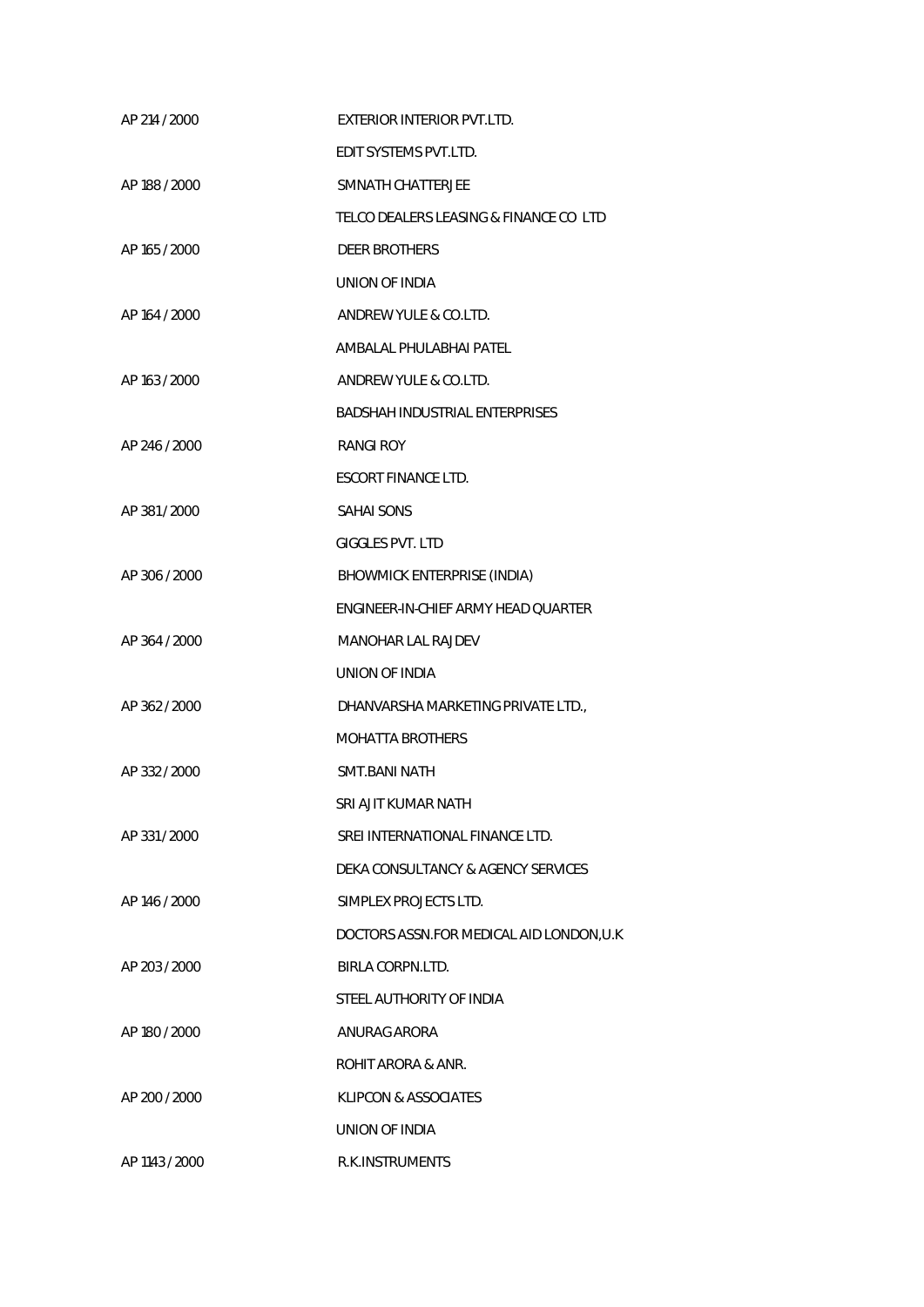|                | SREE PROBIR GHOSH                  |
|----------------|------------------------------------|
| AP 199 / 2000  | BHARAT MARGARINE LTD.              |
|                | GOURI SANKAR DUTTA                 |
| AP 176 / 2000  | SUPRIYA KUMAR SAHA                 |
|                | UNION OF INDIA                     |
| AP 172 / 2000  | M/S KRISHAN CONSTRUCTION           |
|                | UNION OF INDIA                     |
| AP 295 / 2000  | M/S.B.D.SAHOO ENTERPRISES          |
|                | UNION OF INDIA (S.E.RLY)           |
| AP 294 / 2000  | M/S.B.D.SAHOO ENTERPRISES          |
|                | UNION OF INDIA (S.E.RLY)           |
| AP 350 / 2000  | SANDHYA CINEMA CORPN.              |
|                | MRS.BINA BHAR                      |
| AP 2409 / 2000 | <b>GREEN STEEL CONSTRUCTION</b>    |
|                | WEST BENGAL PROJECT LTD.           |
| AP 327 / 2000  | PRITTISH KUMAR RAY                 |
|                | <b>ASIT KUMAR SEN</b>              |
| AP 326 / 2000  | EVEREST COAL SALES PVT.LTD.& ANR.  |
|                | ASHOK LAYLAND FINANCE LTD.         |
| AP 402 / 2000  | SHIV SHANKAR COKE INDUSTRIES       |
|                | G.M.EASTERN RLY.FAIRLIE PLACE,CAL. |
| AP 396 / 2000  | <b>J.J.SPECTRUM SILK LTD.</b>      |
|                | TECHNA CONSULTANCY PRIVATE LTD.    |
| AP 325 / 2000  | A.T.V. PROJECTS INDIA LIMITED.     |
|                | SREI INTERNATIONAL FINANCE LIMITED |
| AP 395 / 2000  | UNITED CONSTRUCTION/DIPANKAR BOSE  |
|                | UNION OF INDIA (S.E.RLY.)          |
| AP 352 / 2000  | <b>BHARAT CONSTRUCTION</b>         |
|                | UNION OF INDIA                     |
| AP 324 / 2000  | FORTUNE MULTITRADERS (P) LTD.      |
|                | APPLE FINANCE LTD.                 |
| AP 321/2000    | R.D.MISHRA & CONS                  |
|                | UNION OF INDIA (S.E.RLY.)          |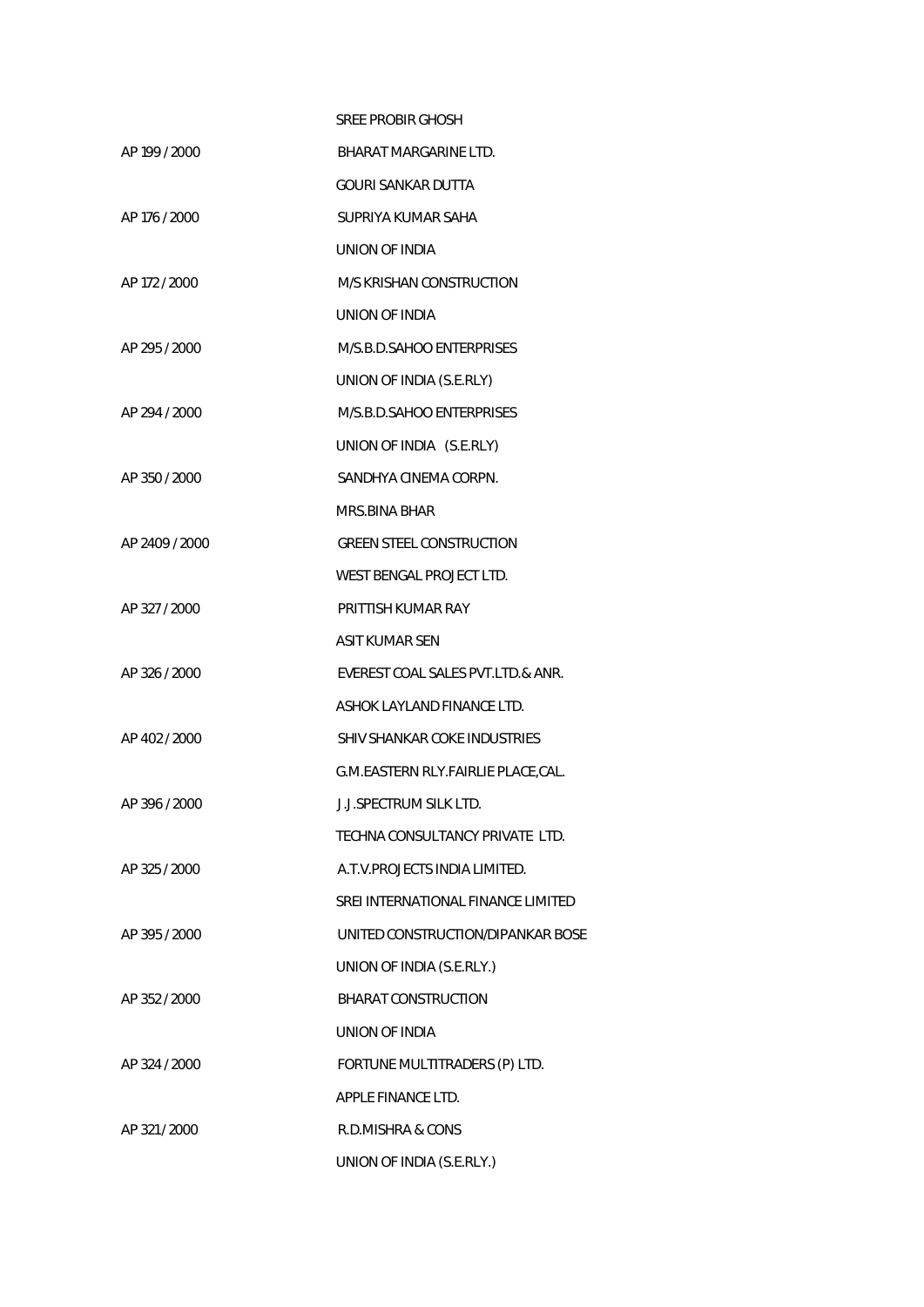| AP 317 / 2000 | XL TELECOM LTD.                                     |
|---------------|-----------------------------------------------------|
|               | UNION OF INDIA                                      |
| AP 187 / 2000 | ASHOK LEYLAND FINANCE LIMITED                       |
|               | M/S.CHOTANAGAR CONSTRUCTION                         |
| AP 122 / 2000 | SREI INTERNATIONAL FINANCE LTD.                     |
|               | <b>GOVERDHAN SINGH CHOUHAN</b>                      |
| AP 235 / 2000 | <b>PRATAP DESAI</b>                                 |
|               | SMT.KAJAL MAJUMDAR                                  |
| AP 150 / 2000 | HMP ENGINEERS LTD.                                  |
|               | ASHOK LEYLAND FINANCE LTD.                          |
| AP 124 / 2000 | <b>GEE PEE FILMS PVT.LTD.</b>                       |
|               | PLUS CHANNEL (I) LTD.                               |
| AP 123 / 2000 | GEE PEE FILMS PVT.LTD.                              |
|               | <b>PLUS CHANNEL</b>                                 |
| AP 208 / 2000 | SREI INTERNATIONAL FINANCE LTD                      |
|               | M/S.SU-SAGAR EXPORTS PVT LIMITED                    |
| AP 157 / 2000 | JG PROPERTIES PVT.LTD.                              |
|               | MANGAL FINANCE LTD.                                 |
| AP 156 / 2000 | <b>MADHUSUDAN GARAI</b>                             |
|               | STATE OF W.B.                                       |
| AP 184 / 2000 | UNITED CREDIT (BOMBAY) LTD.                         |
|               | <b>BORUN CHANDA</b>                                 |
| AP 182 / 2000 | NABIN HOUSE & HOME PVT.LTD.                         |
|               | <b>GEN.MEDICAL &amp; SCIENTIFIC RESEARCH CENTRE</b> |
| AP 209 / 2000 | SREI INTERNATIONAL FINANCE LTD                      |
|               | MR.B.D.MOHTA                                        |
| AP 138 / 2000 | SRREE SHREE ISWAR BIJOY RADHAMADHAV JIN             |
|               | ADMINISTRATOR GENERAL OF WEST BENGAL                |
| AP 483/2000   | TAPAN ADHIKARI                                      |
|               | UNION OF INDIA                                      |
| AP 35 / 2000  | <b>GOPAL BROTHERS</b>                               |
|               | BHARAT HEAVY ELECTRICALS LTD.POWER S.E.R            |
| AP 414 / 2000 | SHAKAR LAL SARAF                                    |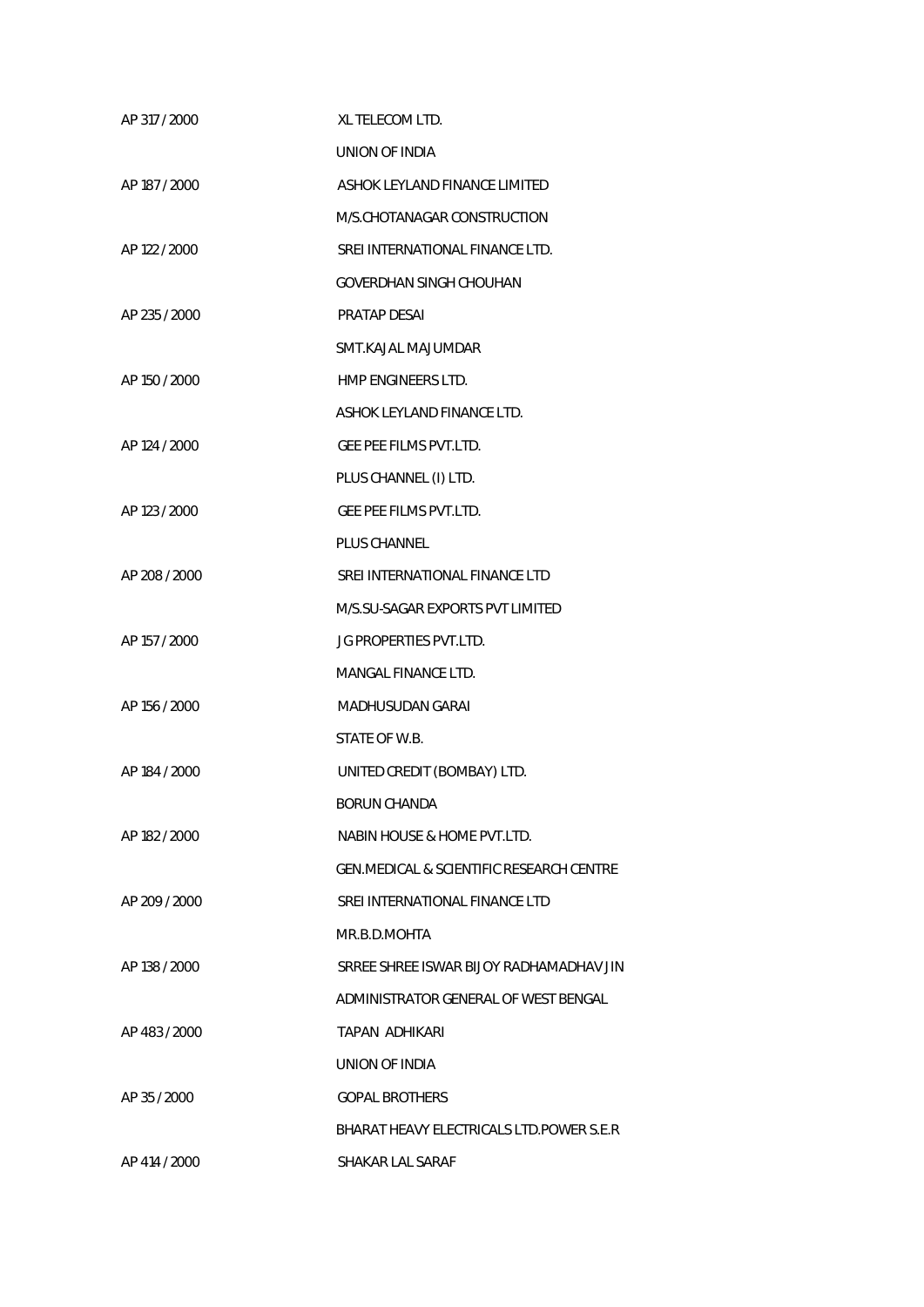|               | PRUDENTIAL SUGAR CORPORATION LTD.        |
|---------------|------------------------------------------|
| AP 74 / 2000  | G.E.CAPITAL TRANSPTN.FINANCIAL SERV.LTD. |
|               | EKO-EX-RAY                               |
| AP 73/2000    | G.E.CAPITAL TRANSPTN.FINANCIAL SERV.LTD. |
|               | EKO DIAGNOSTIC P.LTD.                    |
| AP 52 / 2000  | ASHOK LEYLAND FINANCE LTD.               |
|               | UNIVERSAL HEVY MECH.LIFTG.ENTERPRISES    |
| AP 345 / 2000 | SHEO PRASAD SURENDRA KUMAR LTD.          |
|               | TEA TRADING CORPN.OF INDIA               |
| AP 384 / 2000 | ASHOKA TUBEWELL & ENGINEERING CORP.LTD.  |
|               | V.K.AGENCIES                             |
| AP 355 / 2000 | HUMAAYUN PROPERTIES LTD.,                |
|               | THE SIMULBARIE TEA COMPANY PVT. LTD.,    |
| AP 337 / 2000 | ALPIC FINANCE LTD.                       |
|               | <b>BHARAT MARGARINE LTD.</b>             |
| AP 299 / 2000 | CITYSCAPE DEVELOPERS PVT.LTD.            |
|               | AKLA BUILDERS PVT.LTD.                   |
| AP 168 / 2000 | SUKUMAR KUMAR DAS                        |
|               | UNION OF INDIA                           |
| AP 167 / 2000 | T.C.I.FINANCE                            |
|               | ANALYTIQUE                               |
| AP 655/2000   | SHAPOORJI PALLONJI & CO.LTD.             |
|               | VIDESH SANCHAR NIGAM LTD.                |
| AP 69 / 2000  | <b>J.J.SEPCTRUM SILK LTD.</b>            |
|               | TECHNA CONSULTANCY PVT.LTD.              |
| AP 115 / 2000 | SARWAN KUMAR CHOWDHURY                   |
|               | F.C.I.                                   |
| AP 45 / 2000  | HINDUSTHAN INDUSTRIES & MINING CORP.     |
|               | UNION OF INDIA                           |
| AP 78 / 2000  | PROMOD KUMAR AGARWAL                     |
|               | UNION OF INDIA                           |
| AP 98 / 2000  | LOHIA REAL ESTATE PVT.LTD.               |
|               | JITENDRA KUMAR MEHTA                     |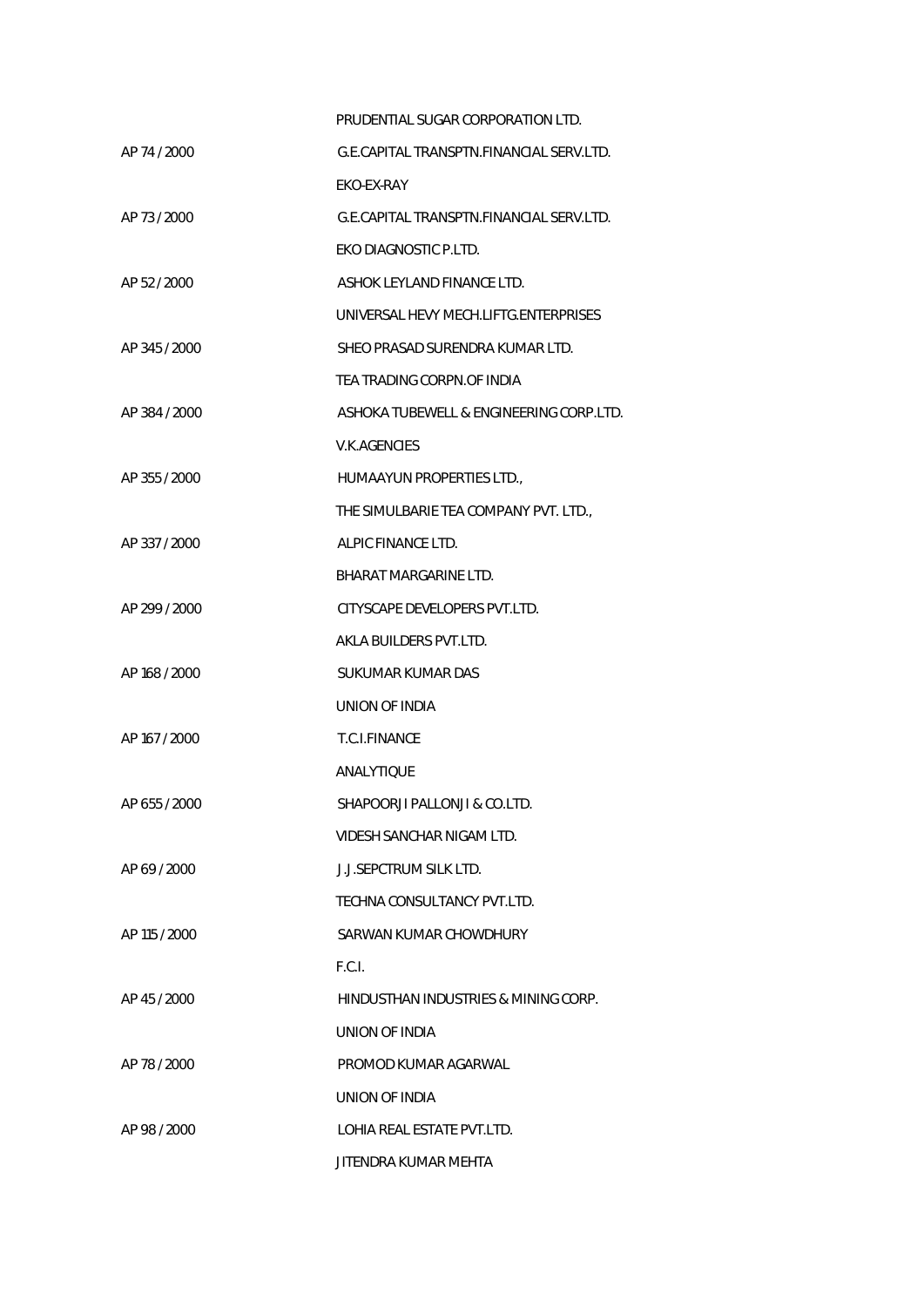| AP 271 / 2000  | NABIN HOUSE & HOMES PVT.LTD.            |
|----------------|-----------------------------------------|
|                | <b>INDIAN OVERSEAS BANK</b>             |
| AP 287 / 2000  | MAGMA LEASING LIMITED                   |
|                | KUMAR WIRE CLOTH MANUFACTUTING CO LTD.  |
| AP 286 / 2000  | ANURAG KUMAR SHARMA                     |
|                | GAMMA CENTAURI HEALTH CARE PVT LIMITED. |
| AP 285 / 2000  | ANIRAG KUMAR SHARMA                     |
|                | M/S.GAMMA CENTAURI HEALTH CARE          |
| AP 428 / 2000  | SMIFS CAPITAL MARKETS LIMITED           |
|                | SANGHI TEXTILES LIMITED                 |
| AP 410 / 2000  | <b>CEAT FINANCIAL SERVICES</b>          |
|                | BILATI (ORISSA) LTD.                    |
| AP 280 / 2000  | DEKA CONSULTANCY & AGENCY SERVICES      |
|                | INDIAN OIL CORPORATION LTD.             |
| AP 289 / 2000  | PACIFIC COTSPIN LIMITED.                |
|                | KALIPADA DAS.                           |
| AP 276 / 2000  | S.K.OIL CO.                             |
|                | R.B.T.INDUSTRIES LTD.                   |
| AP 419 / 2000  | IDEAL FINANCING CORPORATION LTD.        |
|                | B.D. MOHTA CONSTRUCTION (P) LTD.        |
| AP 418 / 2000  | SRI. PARITOSH KUMAR SHAW                |
|                | DILIP KUMAR SHAW                        |
|                |                                         |
| APD 111 / 1977 | NARAYAN PRASAD RUIA & ORS               |
|                | SUJAN KUMAR RUIA                        |
| APD 178 / 1978 | STATE OF UTTAR PRADESH                  |
|                | STEELCRETE P.LTD.                       |
| APD 549 / 1990 | <b>INDIAN BANK</b>                      |
|                | M/S ARORA & SONS                        |
| APD 55/1991    | KRISHNA CH. CHATTERJEE.                 |
|                | PRABIR KR. GUPTA.                       |
| APD 304 / 1992 | BISWANATH ROY.                          |
|                | OFFICIAL TRUSTEE                        |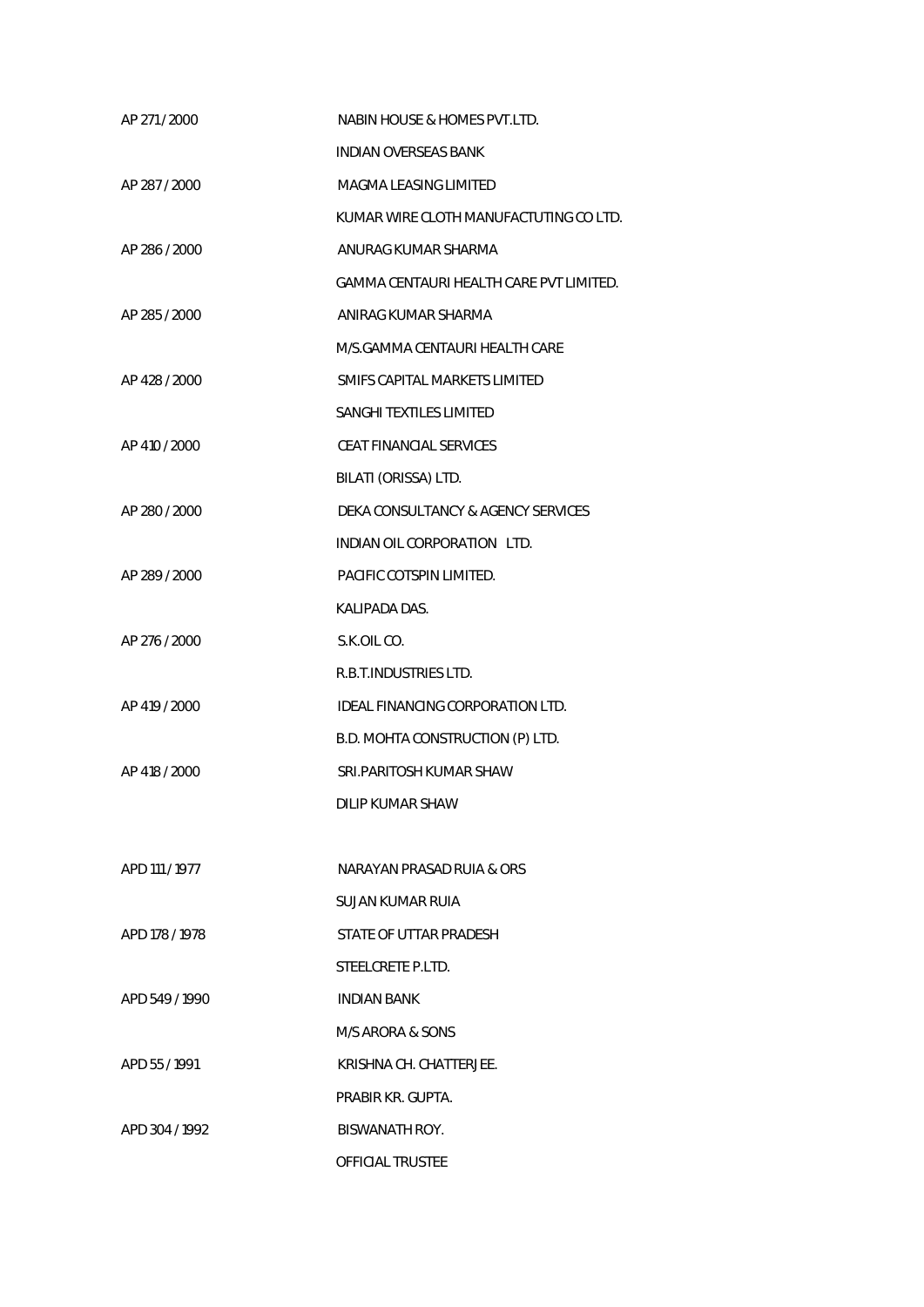| APD 313/1996   | GAUTAM MAJUMDAR & ORS                  |
|----------------|----------------------------------------|
|                | MAGHAN ABOTH YASHEEBATH JACOB BENJAMIN |
| APD 207 / 1996 | STATE OF W.B. & ORS.                   |
|                | M/S. PAUL & CO.                        |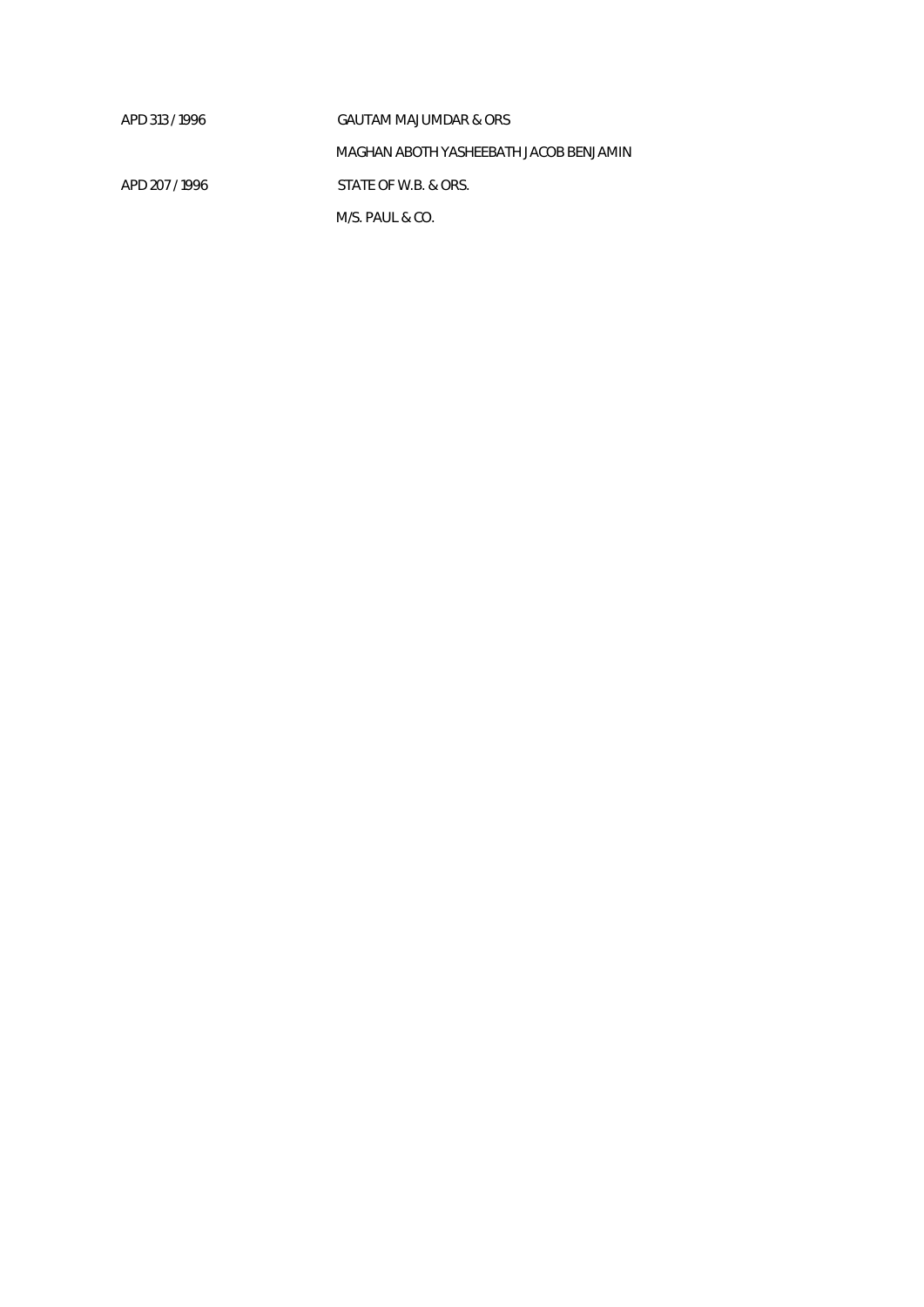| APDT 30/1997   | STATE OF WEST BENGAL                          |
|----------------|-----------------------------------------------|
|                | <b>VIKASH TRADING</b>                         |
| APDT 12 / 2000 | CALCUTTA MUNICIPAL CORP.                      |
|                | R.S.CONSTRUCTION CO.                          |
|                |                                               |
| APO 381/1983   | UNION OF INDIA & ORS.                         |
|                | PARASEA COLLIERIES LIMITED & ORS.             |
| APO 517 / 1985 | OWNERS & PARTIES INT. IN M.V. "VALI PERO"     |
|                | FERNANDO LOPEZ & ORS.                         |
| APO 455/1986   | SHAMBHUNATH GHOSH & ORS.                      |
|                | PROF. BISHNU PADA MUKHERJEE                   |
| APO 544 / 1988 | <b>GOVIND KR.SARDA &amp; ORS.</b>             |
|                | O/L                                           |
| APO 338 / 1988 | S.A.S (INDIA) PVT. LTD.                       |
|                | AMALGAMATED DRUGS & PHHARMACEUTICALS PVT      |
| APO 232 / 1988 | ASSOCIATED SUPPLY CORPORATION (I) & ANR       |
|                | STEEL AUTHORITY OF INDIA LTD                  |
| APO 2/1989     | RADHA KRISHNA BIMAL KUMAR P.LTD.              |
|                | THE COMMNR. OF SANCHAITA INVESTMENTS.         |
| APO 45/1989    | SUNIL KUMAR GHOSH                             |
|                | PHILIPS WORKERS & ORS                         |
| APO 29 / 1989  | <b>CHANDIDAS GHOSH</b>                        |
|                | STATE OF WEST BENGAL &ORS                     |
| APO 621/1989   | DOMESTIC FAN ENGINEERING PRIVATE LTD          |
|                | ASIA INSULATED WIRES PVT.LTD                  |
| APO 453/1989   | <b>F.C.I. &amp; ORS.</b>                      |
|                | F.C.I , PARIBAHAN THIKADARI KARMACHARI SAMITY |
| APO 475/1989   | DARJEELING CONSOLIDATED (I) LTD               |
|                | RINGTONT TEA CO PVT LTD                       |
| APO 261/1990   | RANJIT KUMAR GUPTA                            |
|                | OFFICIAL LIQUIDATOR, HIGH COURT, CAL.         |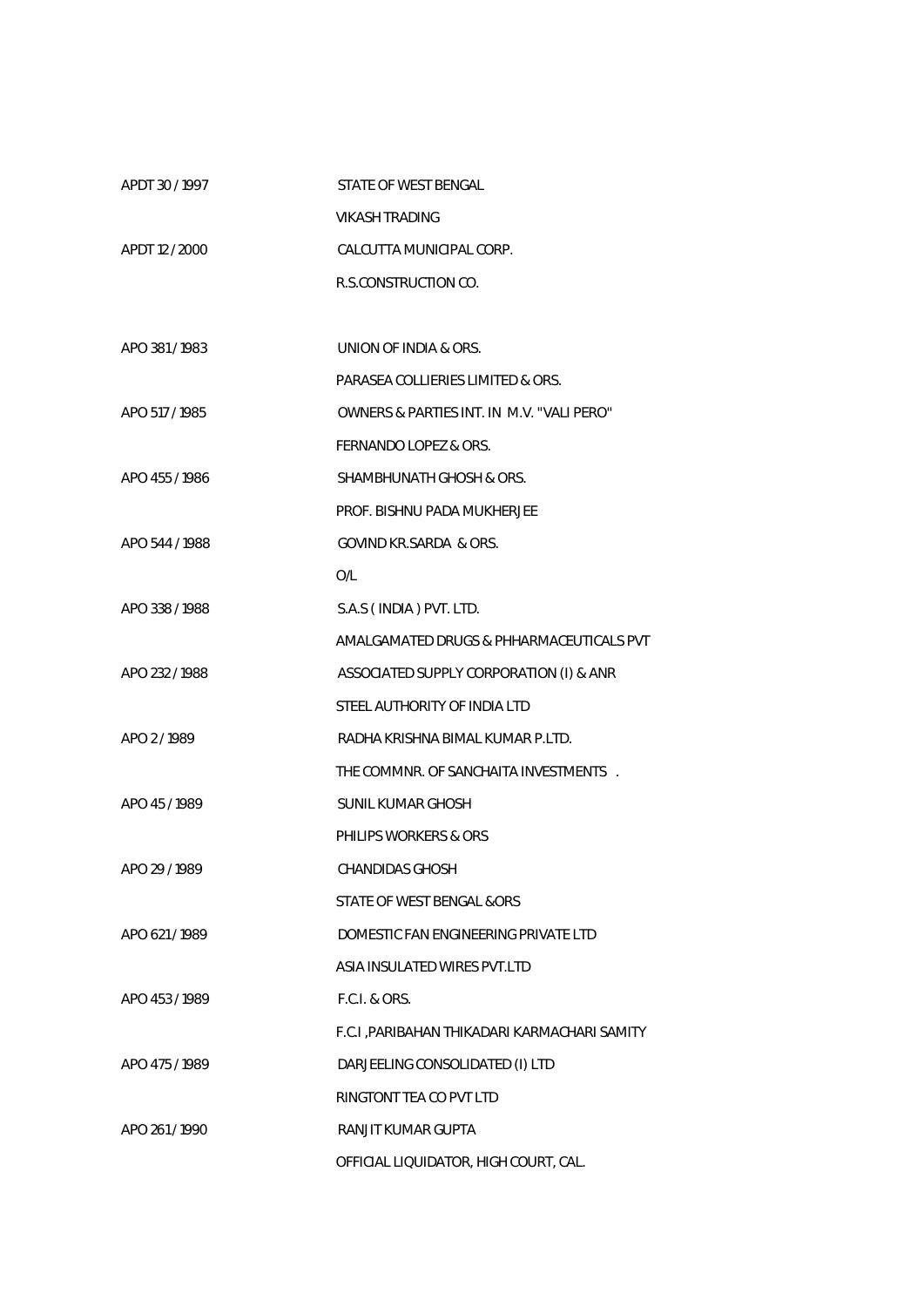| APO 130 / 1990 | <b>ASHIT ROY</b>                        |
|----------------|-----------------------------------------|
|                | THE PEERLESS TEA & INDUSTRIES LTD.      |
| APO 63 / 1990  | ALLAHABAD BANK                          |
|                | NATIONAL DEVELOPMENT & INVESTMENT TRUST |
| APO 49/1990    | TYPE CORPORATION OF INDIA LTD.          |
|                | M.B. FREIGHT MOVERS PVT. LTD.           |
| APO 88 / 1990  | KARUNA GUPTA                            |
|                | WORTHINGTON PUMP INDIA LTD.             |
| APO 573 / 1991 | SMT MANJU DEY & ORS.                    |
|                | <b>SUSHANTA DEY</b>                     |
| APO 87/1991    | DEORIA SUGAR MILLS LIMITED              |
|                | UNION OF INDIA                          |
| APO 74/1991    | SREE SITARAM SUGAR COM. LTD.            |
|                | UNION OF INDIA                          |
| APO 197 / 1991 | S.C. SARKAR & SONS P. LTD.              |
|                | PRABHAS CHANDRA SARKAR & ORS            |
| APO 446 / 1991 | INDIAN HEALTH PHARMACEUTICAL LTD        |
|                | DOWEL (I) PRIVATE LTD                   |
| APO 546 / 1991 | M/S.GOLDEN RIVER TRANSPORT CORPORATION  |
|                | SEAROCK COMMERCE LTD.                   |
| APO 364 / 1991 | THE AGARPARA JUTE MILLS LTD             |
|                | M/S.G.L.MODI & SONS                     |
| APO 650 / 1991 | STATE OF W.B.                           |
|                | A.K.GHOSH & CO.                         |
| APO 587 / 1992 | PEERLESS TEA & INDUSTRIES LTD.          |
|                | ASIT ROY.                               |
| APO 851/1992   | SANJOY KR. BASU                         |
|                | REGL. ENGINEERS ASSOCIATES (P) LTD.     |
| APO 749 / 1992 | SMT. KASHI DEVI KOTHARI & ORS.          |
|                | SMT. JAMUNA DEVI KOTHARI                |
| APO 345 / 1992 | UNION OF INDIA.& ORS.                   |
|                | INDIAN RAYON & INDUSTRIES LTD.          |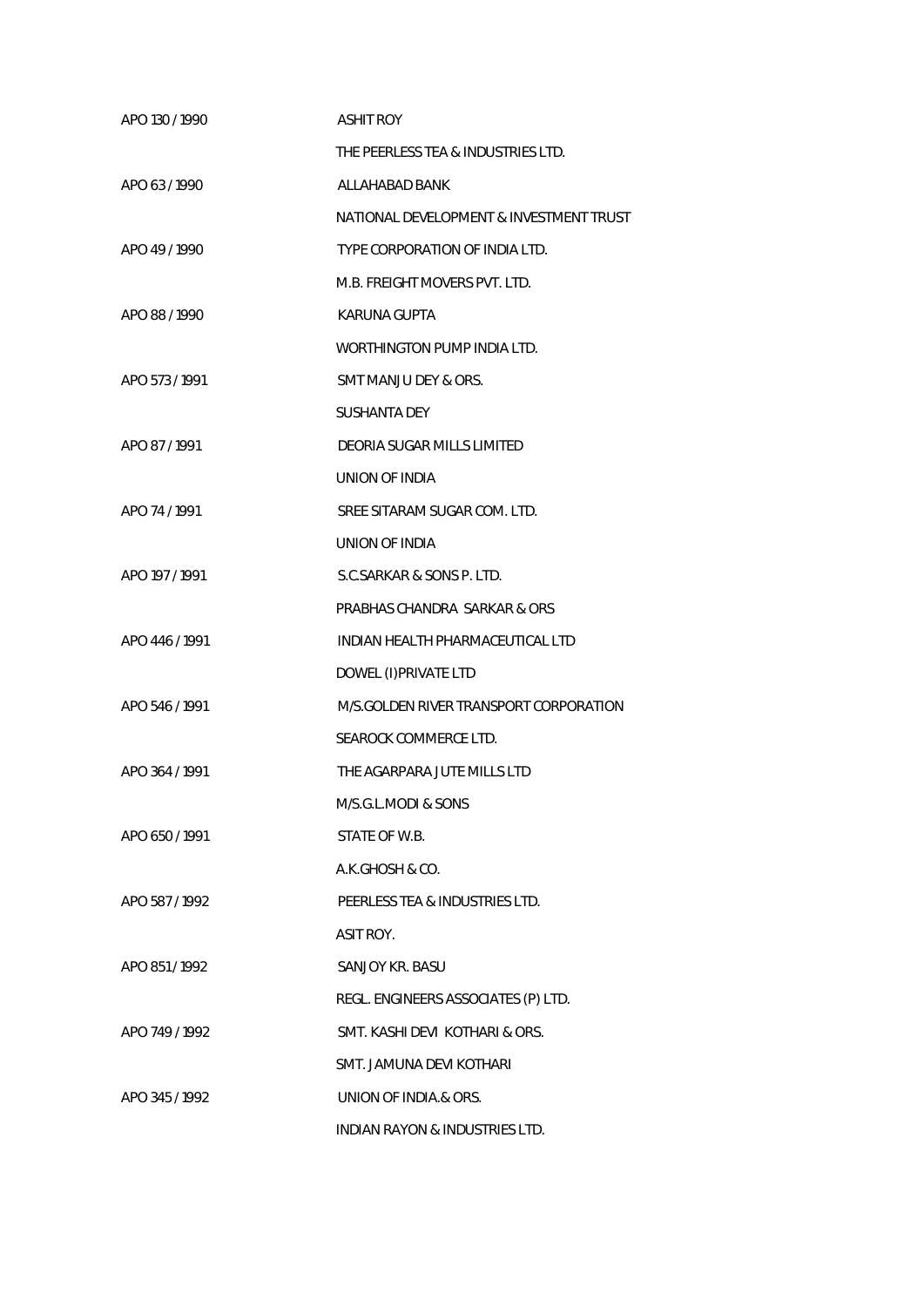| APO 636 / 1992  | <b>DEBOTOSH BRAHMA</b>                      |
|-----------------|---------------------------------------------|
|                 | ANUP KR.MITRA                               |
| APO 559 / 1992  | ALLAHABAD BANK                              |
|                 | SRI PRABHAT CH. PANDEY                      |
| APO 930 / 1992  | HINDUSTHAN STEEL WORKS LTD.                 |
|                 | S.P.TRADING CO.                             |
| APO 537/1993    | DR. JABED ALI SHAIKH                        |
|                 | MAHESH CHAND L.& RE. &AGR. IMPVT.CO.PVT.    |
| APO 1053 / 1993 | INDUSTRIAL RECONSTRUCTION BANK OF INDIA.    |
|                 | O.L.BENGAL POTTERIES LTD. (IN LIQN)         |
| APO 053 / 1993  | CENTRAL COALFIELDS LTD.                     |
|                 | M/S BHILAI CHEMICAL INDUSTRIES & ORS        |
| APO 971/1993    | M.SRIPATHI                                  |
|                 | STATE OF W.B.                               |
| APO 825 / 1993  | M/S. ASHIRBAD MOVERS (P) LTD                |
|                 | OFFICIAL LIQUIDATOR, HIGH COURT CAL.        |
| APO 744 / 1993  | <b>QUALITY TEA ALANTATIONS PVT.LTD</b>      |
|                 | <b>COMPANY LAW BOARD</b>                    |
| APO 760 / 1993  | KRISHNA KUMAR SINGHANIA                     |
|                 | O/L, HIGH COURT, O.S. CAL.                  |
| APO 447/1993    | <b>JAMILUR RAHAMAN</b>                      |
|                 | C.E.S.C. LTD.                               |
| APO 174 / 1993  | NATIONAL DISTILLERY & CHEMICAL CORPN.LTD/HA |
|                 | OFFICIAL LIQUIDATOR                         |
| APO 467/1993    | ASHISH COMMERCIAL COMPANY                   |
|                 | SRI ARUN KUMAR PRASAD & ORS.                |
| APO 459 / 1993  | CHEMCROWN (INDIA) LTD                       |
|                 | SANDOZ (INDIA) LTD                          |
| APO 683/1994    | NAZMA KHATOON                               |
|                 | MESSRS. LAXMI INVESTORS                     |
| APO 409 / 1994  | BINAY FABRICATORS.                          |
|                 | SWAIKA VANASPATI PRODUCTS LTD.              |
| APO 352 / 1994  | M/S. BAGLA ENGINEERING CO. LTD.             |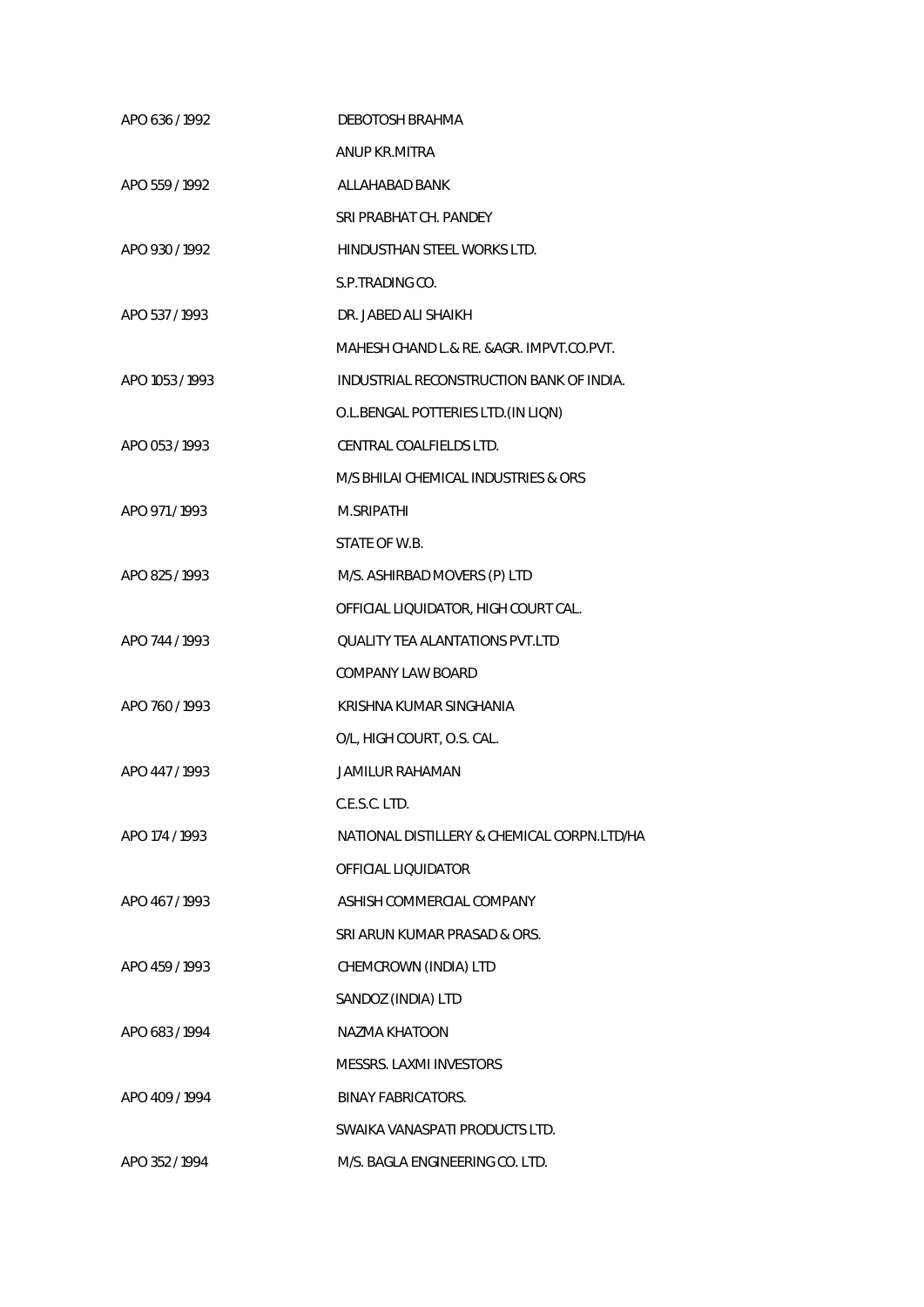|                 | CENTRAL INLAND WATER TRANSPORT CORP      |
|-----------------|------------------------------------------|
| APO 119 / 1994  | IN THE MATTER OF CRESSWELL BREWERIES LTD |
|                 | SANTIMOY MULLICK O/LHIGH COURT           |
| APO 439 / 1994  | <b>SYNDICATE BANK</b>                    |
|                 | NATIONAL SCREW & WIRE PRODUCTS LTD.      |
| APO 724 / 1994  | MANICK CHAND CHAND JAJODIA & ORS.        |
|                 | LALCHAND AGARWAL                         |
| APO 424 / 1994  | <b>SMT. SUSMITA GHOSH</b>                |
|                 | M/S BURROUGHS WELCOME (INDIA) LTD.       |
| APO 197 / 1994  | <b>SMT.BIVA CHATTERJEE</b>               |
|                 | BANK OF CALCUTTA (IN LIQN.)              |
| APO 243A / 1994 | TEXTILE PROCESSING CORPN OF IND LTD E.U  |
|                 | O/L                                      |
| APO 506 / 1994  | STATE OF WEST BENGAL & ORS.              |
|                 | SHYAMAL GUPTA                            |
| APO 682 / 1994  | SMT. INDIRA DEVI KANODIA                 |
|                 | RAM SWARUPE GOPE                         |
| APO 83/1994     | O/L, HIGH COURT, CAL                     |
|                 | M/S. ACCHURAM KALKHOF & CO.(SHELLAC)P.L. |
| APO 34 / 1995   | S. ROYCHOWDHURY & CO.                    |
|                 | RANGA JABA SOAP AND CHEMICALS WORKS(P)LT |
| APO 109 / 1995  | STATE OF W.B. & ORS.                     |
|                 | JAYANTA GOHO                             |
| APO 498/1995    | BALAI CH. PAUL & ANR.                    |
|                 | SMT. ARATI BASU                          |
|                 |                                          |
| APO 102 / 1995  | UNIVERSAL PAPER MILLS LIMITED            |
|                 | UNION OF INDIA & OTHERS                  |
| APO 2560 / 1995 | SHAHDAT HOSSAIN & ORS                    |
|                 | R.D.B.IND.LTD.                           |
| APO 790 / 1995  | M/S.BHARAT COAL CONCERN & ANR.           |
|                 | EASTERN COAL FIELDS LTD                  |
| APO 487/1995    | BIMAL KUMAR NOPANY                       |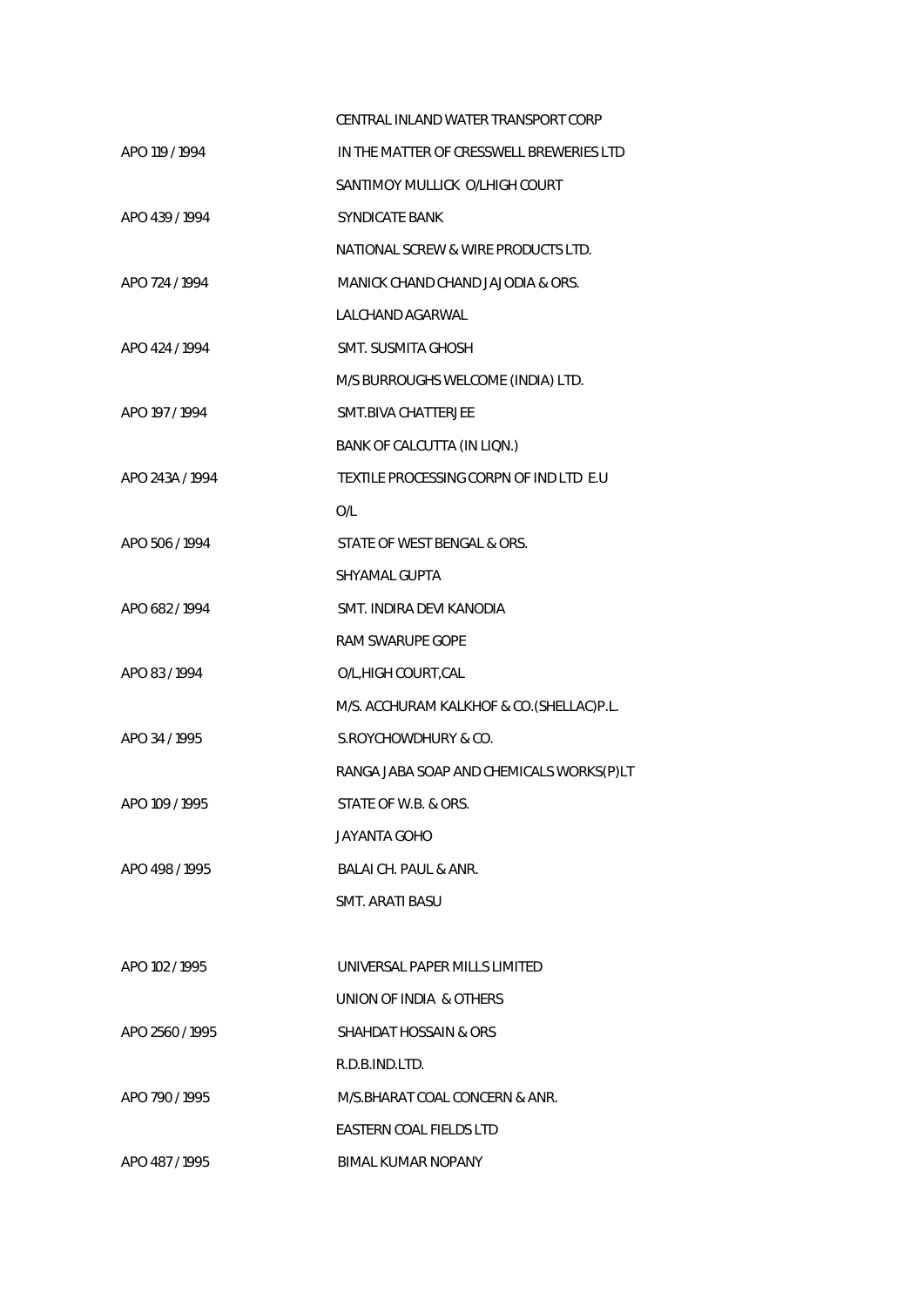|                | BIBHAS CHANDRA LAHA                          |
|----------------|----------------------------------------------|
| APO 365/1995   | MCLEOD & CO. LTD.                            |
|                | BHAGAWATI PRASAD @ B.P.SARAF                 |
| APO 62/1995    | COLLECTOR OF CUSTOMS & ANR                   |
|                | KAMAL KOTHARI & ORS.                         |
| APO 74/1995    | BROOKE BOND LIMTON INDIA LTD.                |
|                | KWALITY ICE CREAMS (INDIA) LTD.              |
| APO 14 / 1995  | GOVT.OF INDIA/BHARAT SARKAR/MIN.OF HOME      |
|                | PARESH CHANDRA DAS                           |
| APO 68 / 1995  | SRI TAM CHANDRA DEY                          |
|                | <b>INDIAN OIL CORPN. &amp; ORS.</b>          |
| APO 11/1996    | REGIONAL PROVIDENT FUND COMMISSIONER, W.B.,  |
|                | W.E.CRESWELL & CO. PVT. LTD.                 |
| APO 467/1996   | COMM. OF INCOME TAX, W.B.-II & ORS.          |
|                | MINING MACHINERY & EXPLOSIVE PVT. LTD.       |
| APO 257 / 1996 | CAPRI HOME PRODUCTS LTD. & ORS.              |
|                | REGL. P.F. COMM.                             |
| APO 5/1996     | SANDHYA NASKAR                               |
|                | THE STATE OF W.B.                            |
| APO 468/1996   | DY.COMMR.OF LTAX SPL. RANGE -22 CAL          |
|                | PODDAR UDYOG LTD.                            |
| APO 362 / 1996 | KABUSHIKI KAISHA TOSHIBA (TOSHIBA CORPORATIO |
|                | TOSHIBA APPLINCES COMPANY                    |
| APO 633/1997   | MERCANTILE CONSTRUCTION COMPANY & ANR.       |
|                | STEEL AUTHORITY OF INDIA LTD.                |
| APO 178 / 1997 | <b>GILLETTE INTERNATIONAL</b>                |
|                | R.K.MALHOTRA                                 |
| APO 75/1997    | TRIUMPH INVESTMENTS LTD. & ANR.              |
|                | P.P.SINGH                                    |
| APO 208 / 1998 | EDEN COSMETICS LTD.                          |
|                | SMITHKLINE BEECHAM CONSUMER HEALTH GMBH      |
| APO 972 / 1998 | W.B.PHARMACEUTICAL & PHYTO.DEV.CORP.LTD.     |
|                | M/S RUNGAJAUN TEA & PLANTATION IND.P.LTD     |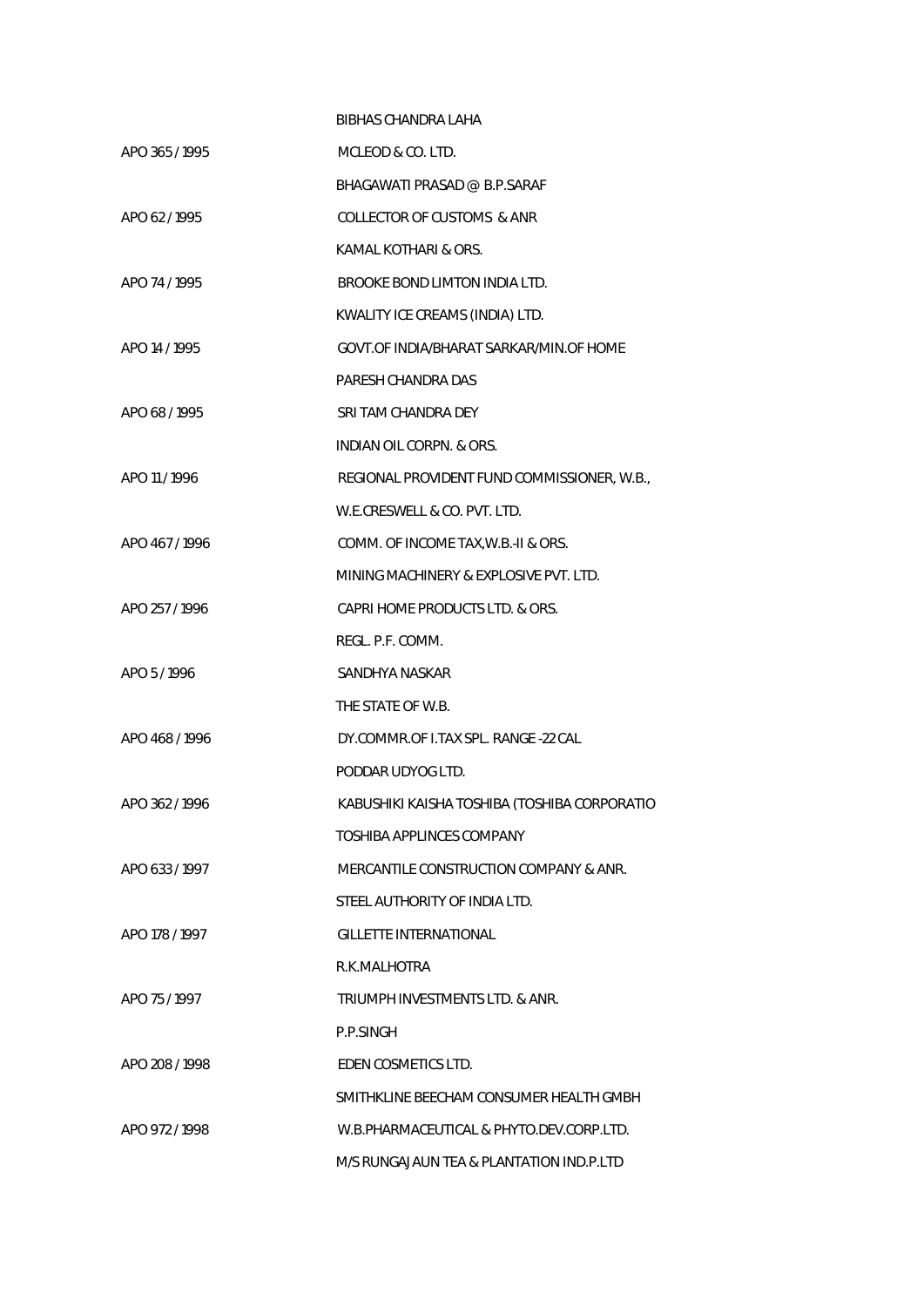| APO 736 / 1998 | EASTERN ENGINEERING WORKS                     |
|----------------|-----------------------------------------------|
|                | <b>HOOGHLY DOCK &amp; PORT ENGINEERS LTD.</b> |
| APO 721/1998   | W.B. CHEMICAL INDUSTRIES LTD.                 |
|                | SMT. KRISHNA SAHA                             |
| APO 641/1998   | CLASSIC GLOBAL SECURITIES LTD                 |
|                | <b>JUGAL KISHOR MODI</b>                      |
| APO 23/1998    | BIHAR STATE INDUSTRIAL DEV CORPN LTD          |
|                | <b>ASIATIC OXYGEN LTD</b>                     |
| APO 252 / 1998 | <b>GRAVURE PRESS LTD.</b>                     |
|                | CASTLE DELLON INDUSTRIES LTD.                 |
| APO 160 / 1998 | BENGAL RIVER SERVICE CO.LTD.                  |
|                | SMT. MANJU ROY                                |
| APO 3/1998     | BOWREAH COTTON MILLS CO.LTD.                  |
|                | PAPER PACK INDUSTRIES                         |
| APO 1/1998     | M/S BOWREAH COTTON MILLS CO.LTD.              |
|                | M/S PAPER PACK INDUSTRIES                     |
| APO 674 / 1998 | <b>BHARAT BRAKES &amp; VALVES LTD</b>         |
|                | SRI KEWAL KRISHNA JOSHI                       |
|                |                                               |
| APO 804 / 1998 | SUNIL KR. RUDRA & ORS.                        |
|                | JYOTIRMOY RUDRA                               |
| APO 394 / 1998 | STATE BANK OF INDIA                           |
|                | S.P.ARORA & SONS.P.LTD.                       |
| APO 101/1998   | LYNX INDIA LTD.                               |
|                | DIPANKAR MUKHERJEE                            |
| APO 435/1998   | AURORA ATHLETICS ASSOCIATION & ANR.           |
|                | STATE OF WEST BENGAL                          |
| APO 274 / 1998 | MAHENDRA MISHRA                               |
|                | SABYASACHI RAKSHIT                            |
| APO 747/1999   | RADHA KRISHNA RAI                             |
|                | ALLAHABAD BANK                                |
| APO 277 / 1999 | KEJRIWAL TRADING CO. LTD.                     |
|                | JAN TIPS P.LTD.                               |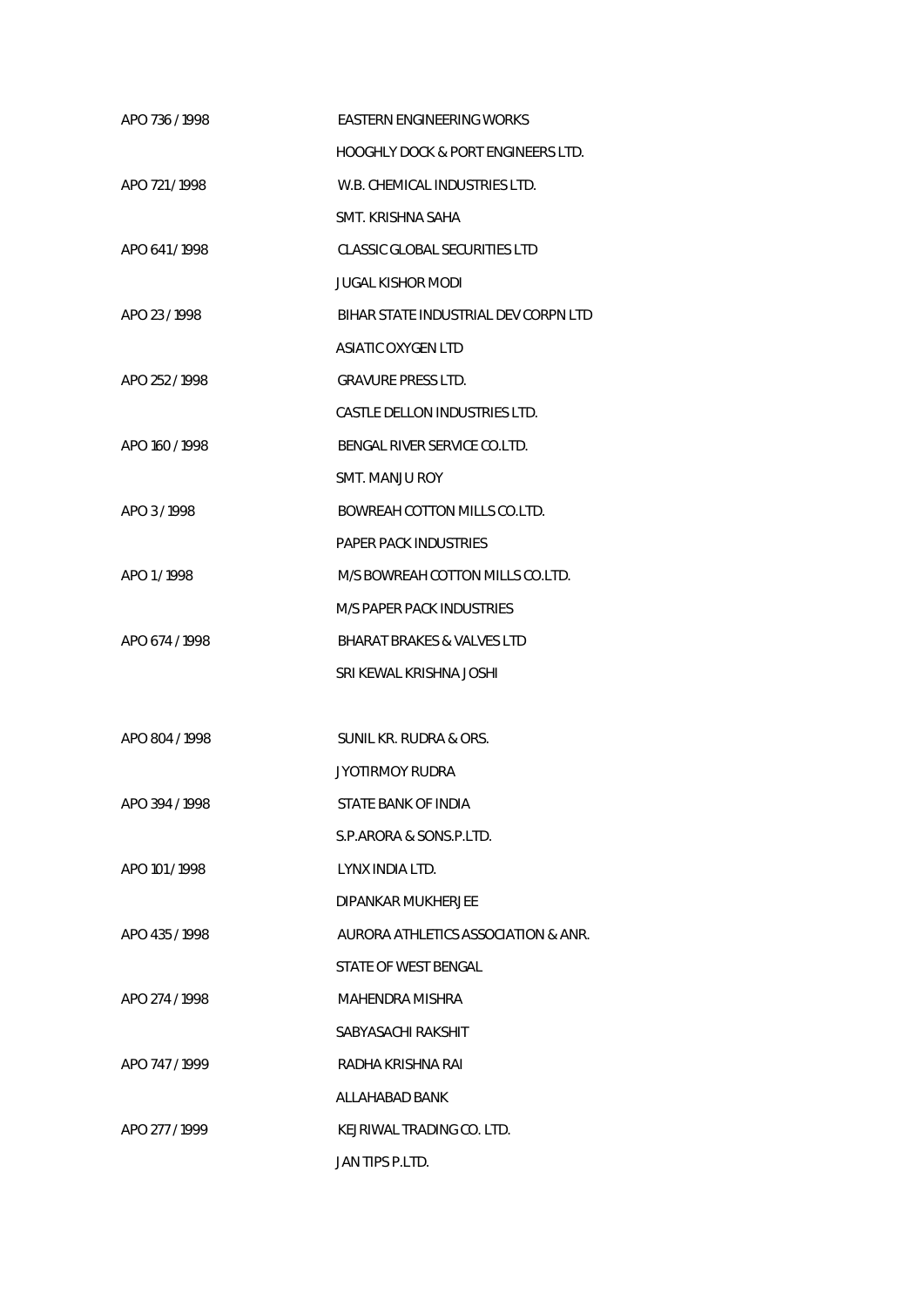| APO 119 / 1999 | SHAWKAT KAMAL                        |
|----------------|--------------------------------------|
|                | ESKAY LEATHER PRODUCTS               |
| APO 763/1999   | CONCRETE DEVELOPERS LTD.             |
|                | <b>GYANIRAM &amp; SONS PVT. LTD.</b> |
| APO 738 / 1999 | DIPAK KUMAR HIMATSINGKA & ANR        |
|                | RAKESH HIMATSINGKA                   |
| APO 709 / 1999 | PROBHAT C. GOENKA.                   |
|                | DIPAK KUMAR HIMATSINGKA              |
| APO 133 / 1999 | ALLAHABAD BANK                       |
|                | ASHOKE INDUSTRIES LTD & ORS          |
| APO 472 / 1999 | EASTERN MINERAL & TRADING AGENCY     |
|                | STEEL AUTHORITY OF INDIA LTD         |
| APO 563 / 1999 | ANGURBALA SHAW & ORS,                |
|                | SATYA HOTELS (P) LTD.                |
| APO 611 / 1999 | NATIONAL TEXTILE CORP.U.P.LTD.       |
|                | NARENDRA NATH ADI                    |
| APO 335/1999   | M/S A.SREENIVASAN                    |
|                | RAMESH DOSHI                         |
| APO 89 / 2000  | JENSON & NICHOLSON (INDIA) LTD.      |
|                | UNION BANK OF INDIA                  |
| APO 78 / 2000  | SHRIRAM INVESTMENTS LTD.             |
|                | <b>JWALA PRASAD TIWARI</b>           |
| APO 446 / 2000 | VINOD KR. CHAMARIA                   |
|                | THE OFFICIAL LIQUIDATOR              |
| APO 155 / 2000 | TESKON FOOTWEAR PVT. LTD.            |
|                | OFFICIAL LIOUIDATOR                  |
| APO 42 / 2000  | MANOHAR LAL MOHTA & ORS.             |
|                | SRI GANESH PROPERTIES PVT.LTD.       |
| APO 41/2000    | MANOHAR LAL MOHTA & ORS.             |
|                | SRI GANESH PROPERTIES PVT.LTD.       |
| APO 483 / 2000 | ABHIYAN CARRIERS P.LTD.              |
|                | EAST INDIA UDYOG LTD.                |
| APO 256 / 2000 | ARC HOLDING LTD. & ANR.              |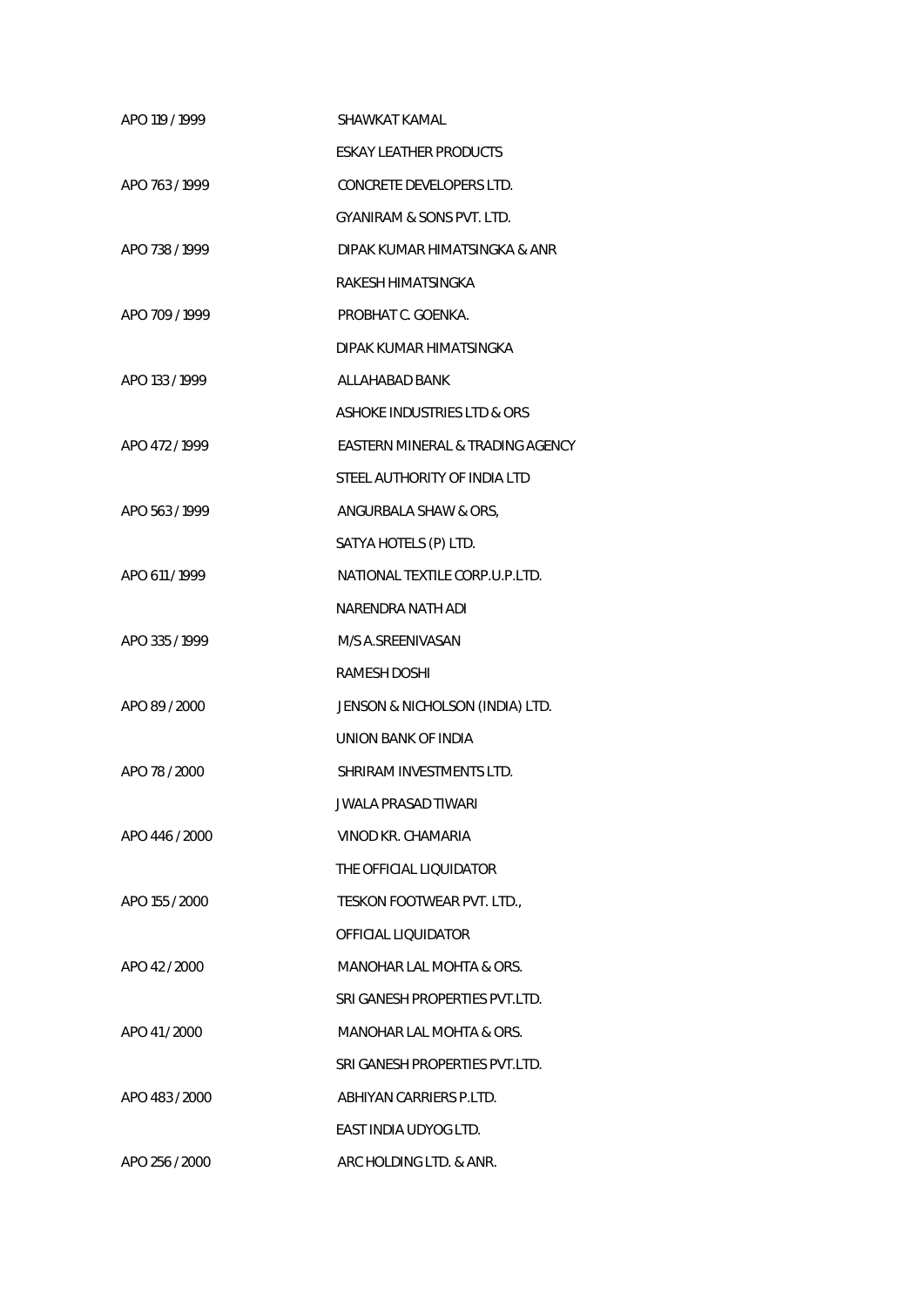|                 | RISHRA STEEL LTD.                               |
|-----------------|-------------------------------------------------|
| APO 484 / 2000  | ASHFAQUE AHMED KHAN & ORS.                      |
|                 | SHAIKH HABIBULLAH                               |
| APO 577 / 2000  | SHIVA TECHNOCOM P.LTD.                          |
|                 | THE SMALL TOOLS MANUFACTURING CO.OF IND.        |
| APO 576 / 2000  | SHIVA TECHNOCOM P.LTD.                          |
|                 | SMALL TOOLS MANUFACTURING CO.OF INDIA           |
| APO 230 / 2000  | VEEDOL INTERNATIONAL LTD.                       |
|                 | TIDE WATER OIL CO. (INDIA) LTD.                 |
| APO 534 / 2000  | NUCENT FINANCE LTD.                             |
|                 | <b>VECEE CEMENTOLITES &amp; INDUSTRIES LTD.</b> |
|                 |                                                 |
| APO 526 / 2000  | THE OWNERS &PART.INT.IN V.M.V.PR.VALUE          |
|                 | MITSUI OSK LINES LTD.                           |
| APO 522 / 2000  | MERCANTILE CONSTRUCTION CO. & ANR.              |
|                 | STEEL AUTHORITY OF INDIA LTD.                   |
| APO 521 / 2000  | HOWRAH MILLS CO. LTD. & ANR.                    |
|                 | STATE OF W.B.                                   |
| APO 1/2000      | JITENDRA KUMAR SINGH                            |
|                 | <b>LAJJARAM SINGH &amp;ORS</b>                  |
| APO 93 / 2000   | M.D.C.S.T.C. & ORS.                             |
|                 | SANTI RANJAN DAS                                |
| APO 227 / 2000  | <b>GRASIM INDUSTRIES LTD.</b>                   |
|                 | RAGHUNATH BASUDEV SOMANI (S/A)                  |
| APO 29 / 2000   | HELIOS FINANCE & INVESTMENTS LTD. & ORS.        |
|                 | UNION OF INDIA                                  |
| APO 40 / 2000   | MANOHAR LAL MOHTA & ORS.                        |
|                 | SRI GANESH PROPERTIES PVT.LTD.                  |
|                 |                                                 |
| APOT 159 / 1995 | STATE BANK OF BIKANEER.                         |
|                 | OFFFICIAL LIQUIDATOR.                           |
| APOT 151 / 1995 | COAL INDIA LTD.                                 |
|                 | <b>MANISH TRADERS</b>                           |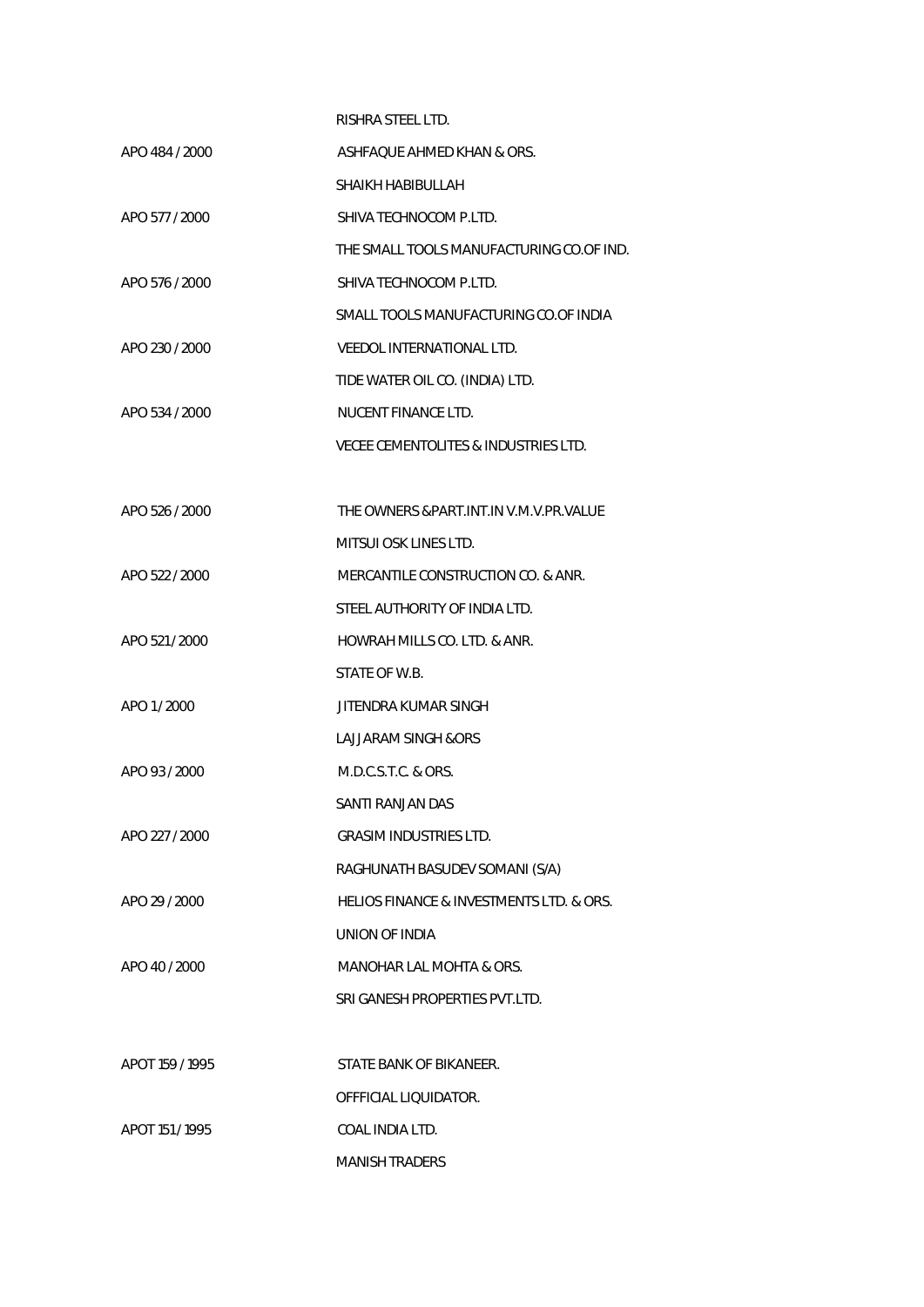| APOT 114 / 1995 | SOUMENDRA BANERJEE                       |
|-----------------|------------------------------------------|
|                 | METROPOLITAN LABORATORY NURSING HOME     |
| APOT 66/1996    | BOARD OF TRUSTEES FOR THE PORT OF CAL    |
|                 | INDIA TRIDENT MARITIME (P) LTD.          |
| APOT 202 / 1996 | EAST INDIA PHARMACEUTICAL WORKS LTD.     |
|                 | E.S.I.                                   |
| APOT 432/1996   | ANUSHREE JALAN.                          |
|                 | BAJRANG PRASAD JALAN.                    |
| APOT 588 / 1996 | COMMR. OF I.TAX; W.B.-II; CAL. & ORS.    |
|                 | M/S.MINIG MACHINERY & EXPLOSIVE P.LTD.   |
| APOT 516 / 1996 | EASTERN COALFIELDS LTD.                  |
|                 | CEN.GOVN.INDUSTRIAL TRIBUNAL AND ORS     |
| APOT 671/1996   | UNITED BANK OF INDIA                     |
|                 | OFFICIAL LIQUIDATOR                      |
| APOT 593/1996   | <b>JAYANTA PAUL</b>                      |
|                 | THE STATE OF WEST BENGAL & ORS.          |
| APOT 677 / 1996 | <b>ICON ELECTRONICS PVT LTD</b>          |
|                 | <b>G S PROPERTY PVT LTD</b>              |
| APOT 542/1996   | ALL INDIA SHAW WALLACE EMPLOYEES FED.    |
|                 | SHALL WALLACE & CO. LTD.                 |
| APOT 173 / 1996 | SABRA KHATOON                            |
|                 | THE STATE OF W.B.                        |
| APOT 43/1996    | SUBHASH CH BASAK                         |
|                 | <b>TAPAS KR.SETH</b>                     |
| APOT 15/1996    | REGIONAL PROVIDENT FUND COMMISSIONER WB. |
|                 | W.B.CRENWELL & CO (P)LTD, PROVIDENT INST |
| APOT 116 / 1997 | PANKAJ KUMAR DUBEY                       |
|                 | <b>IDEAL CRADIT PVT.LTD.</b>             |
| APOT 228 / 1997 | R.B.MARINA P.LTD.                        |
|                 | THE DAVID PAUL CHARLES TRUST             |
| APOT 196 / 1997 | <b>S.CHATTERJEE &amp; SONS</b>           |
|                 | STATE OF W.B.                            |
| APOT 960 / 1997 | STATE OF W.B. & ORS.                     |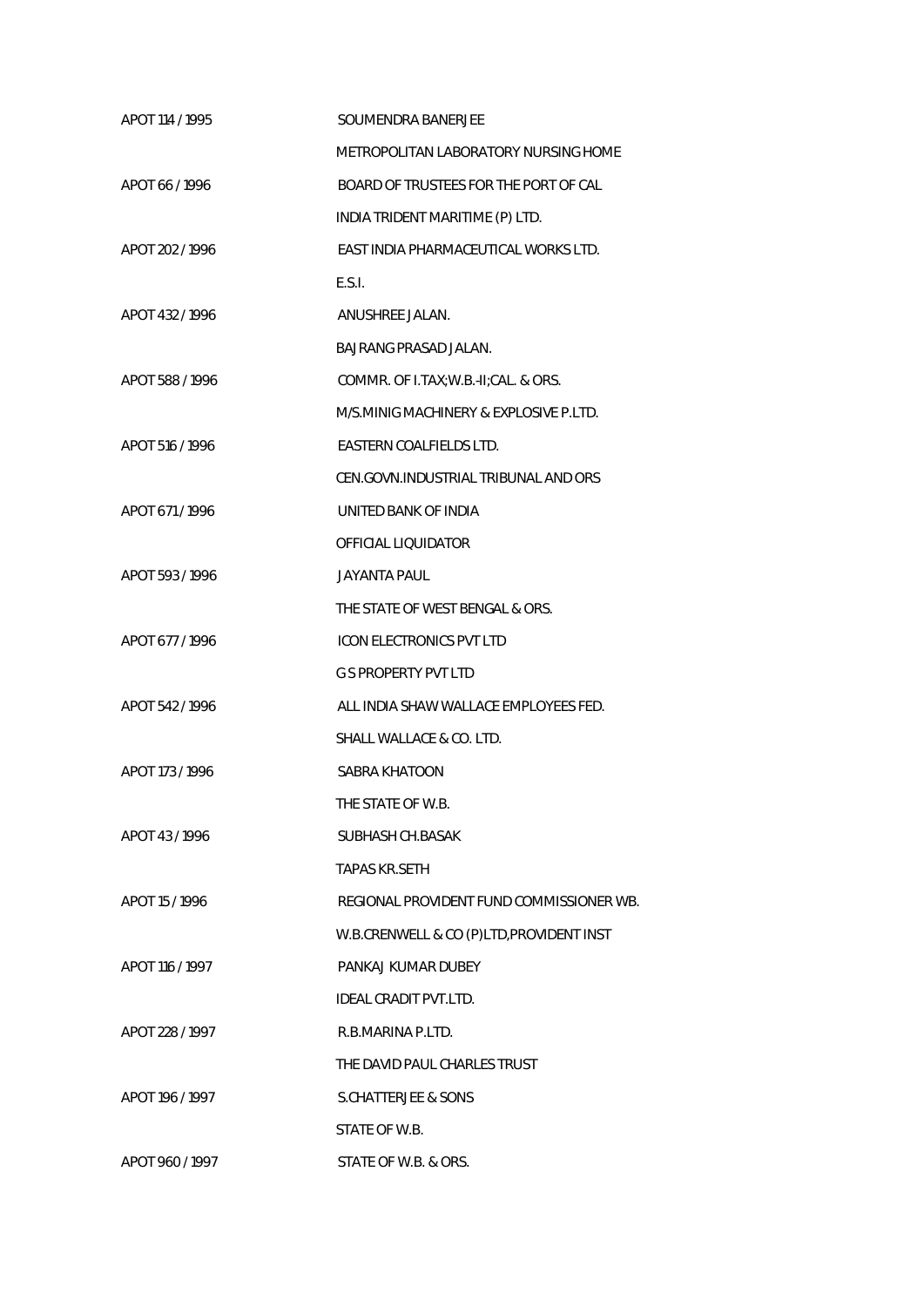|                 | <b>SILA ROY</b>                             |
|-----------------|---------------------------------------------|
| APOT 729 / 1997 | <b>DILIP KUMAR DAS</b>                      |
|                 | DIPAK KUMAR SEN                             |
| APOT 547 / 1997 | MACKINON MACKENZIE & CO.LTD. AND ANR        |
|                 | CAL MUNICIPAL CORPORATION AND ORS           |
| APOT 575 / 1997 | SANTOSH KUMAR BAGDI                         |
|                 | STATE OF WEST BENGAL                        |
| APOT 608 / 1997 | BHARAT COKING COAL LTD.                     |
|                 | MADAN MOHAN PRASAD                          |
| APOT 323 / 1997 | EXPORT CREDIT GUARANTEE CORPN. OF INDIA AND |
|                 | ASSAM BROOK EXPORTS LTD AND ORS             |
| APOT 28 / 1997  | <b>UCO BANK</b>                             |
|                 | AMULYADHAN PAUL                             |
| APOT 234 / 1997 | <b>BIDYUT KR.GUPTA</b>                      |
|                 | W.B.STATE WERE HOUSING CORP. AND ORS        |
| APOT 540 / 1997 | EASTERN COALFIELDS LTD.                     |
|                 | KARI RAJBHAR                                |
| APOT 539 / 1997 | EASTERN COALFIELDS LTD.                     |
|                 | SHIBNATH RAJBHAR                            |
| APOT 240 / 1997 | SHANE ELAHI & ANR.                          |
|                 | RESERVE BANK OF INDIA                       |
|                 |                                             |
| APOT 464 / 1997 | UMESH COLD STORAGE.                         |
|                 | W B STATE ELECTRICITY BOARD                 |
| APOT 687/1997   | CASION FINANCE & INVESTMENT INDIA LTD       |
|                 | MS/MRS MOITRALI MUKHERJEE                   |
| APOT 672 / 1997 | THE CAL MUNICIPAL CORPORATION               |
|                 | SABIR HAQUE MOLLAH                          |
| APOT 561/1997   | ICI INDIA LTD.                              |
|                 | NAFFAR CHAND JUTE MILLS LTD.                |
| APOT 560 / 1997 | ICI INDIA LTD.                              |
|                 | NAFFAR CHAND JUTE MILLS LTD.                |
| APOT 586 / 1997 | BISWAKARMA BRASS BELL METAL MFR.ASSON.      |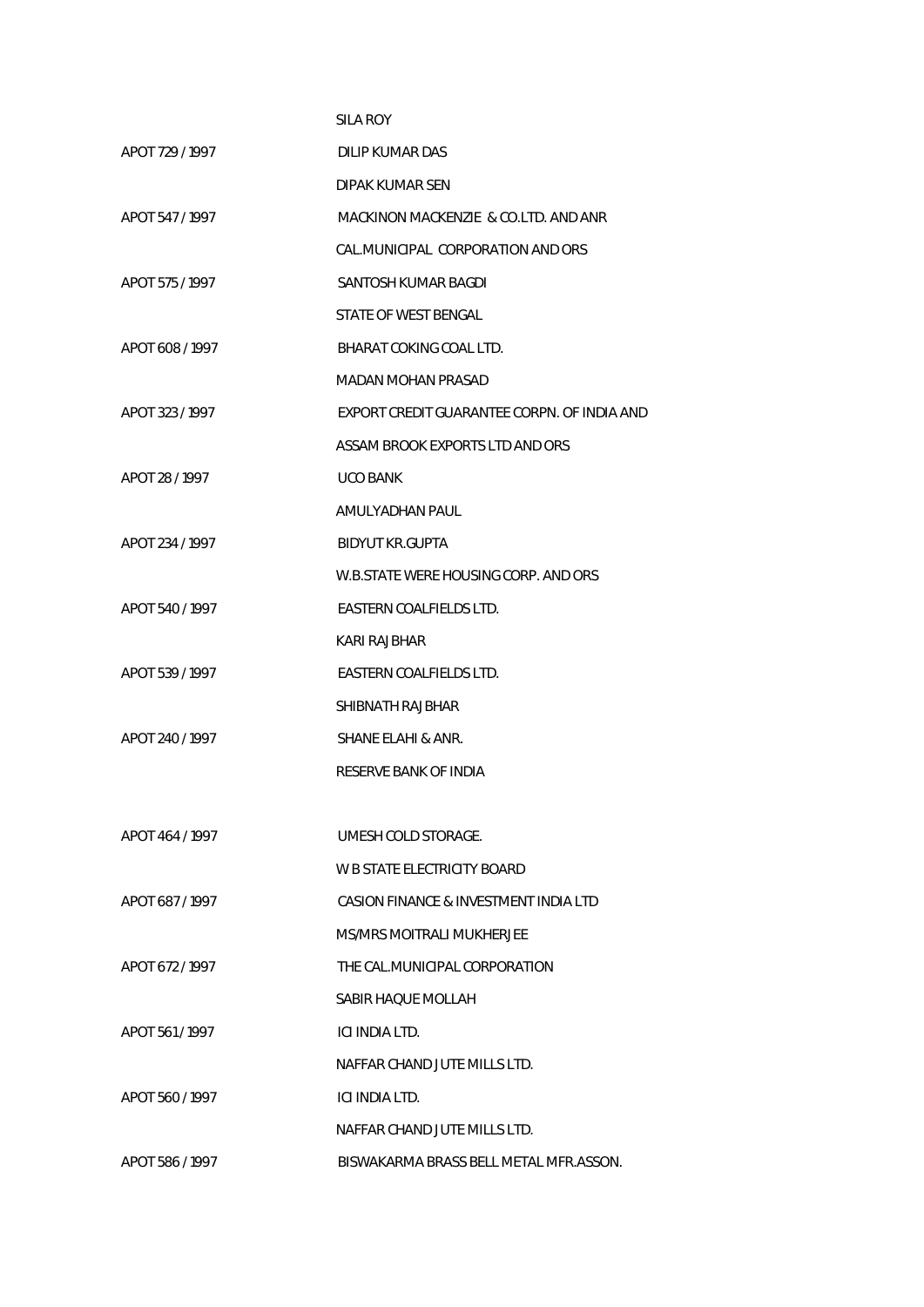|                 | EASTERN COALFIELDS LTD.                  |
|-----------------|------------------------------------------|
| APOT 449 / 1997 | <b>BIMAL KUMAR KEJRIWAL</b>              |
|                 | DUNCANE LEASING & FINANCIAL SERVICES LTD |
| APOT 448 / 1997 | SUPRA EXPORTS                            |
|                 | DUNCAN LEASING & FINANCIAL SERVICES LTD. |
| APOT 15 / 1997  | <b>MANTU DEY</b>                         |
|                 | SUNIL CH. BORAL                          |
| APOT 447/1997   | SHYAM SUNDER KEJRIWAL                    |
|                 | DUNCAN LEASING FINANCIAL SERVICES LTD.   |
| APOT 46/1997    | <b>GOODRICKE GROUP LTD. &amp; ANR.</b>   |
|                 | THE AGRICULTURAL INCOME TAX OFFICER.     |
| APOT 78 / 1997  | ALLERGAN INC.                            |
|                 | MILMETCT THO INDUSTRIES                  |
| APOT 140 / 1997 | UNION OF INDIA & ORS.                    |
|                 | STEEL FABS (I) LTD.                      |
| APOT 254 / 1997 | SHEKH RAHMAN                             |
|                 | THE STATE OF WEST BENGAL AND ORS         |
| APOT 97/1997    | BHARAT COKING COAL LTD.                  |
|                 | M/S FAIRDEAL SUPPLIERS (P) LTD.          |
| APOT 432 / 1997 | BHAGABATI DALMIA                         |
|                 | KUSHAL CHANDRA PANDEY                    |
| APOT 345 / 1997 | W.B MINERAL DEVELOPMENT & TRADING CORP   |
|                 | PRANAB KUMAR CHAKRABARTY                 |
| APOT 186 / 1997 | RANADHIR KR. SINHA                       |
|                 | UNITED CREDIT LTD.                       |
| APOT 73/1997    | M/S PODDAR UDYOG LTD.                    |
|                 | STATE OF W.B.                            |
| APOT 129 / 1997 | ASSAMBROOK EXPORTS LTD. & ANR.           |
|                 | EXPORT CREDIT GURANTEE CORP.OF INDIA LTD |
| APOT 193 / 1998 | KALPANA POLYTEC INDIA LTD.               |
|                 | UNION OF INDIA                           |
| APOT 64/1998    | RT.REV.DINESH CHANDRA GARAI & ORS.       |
|                 | M.P.NIHALINI & CO.                       |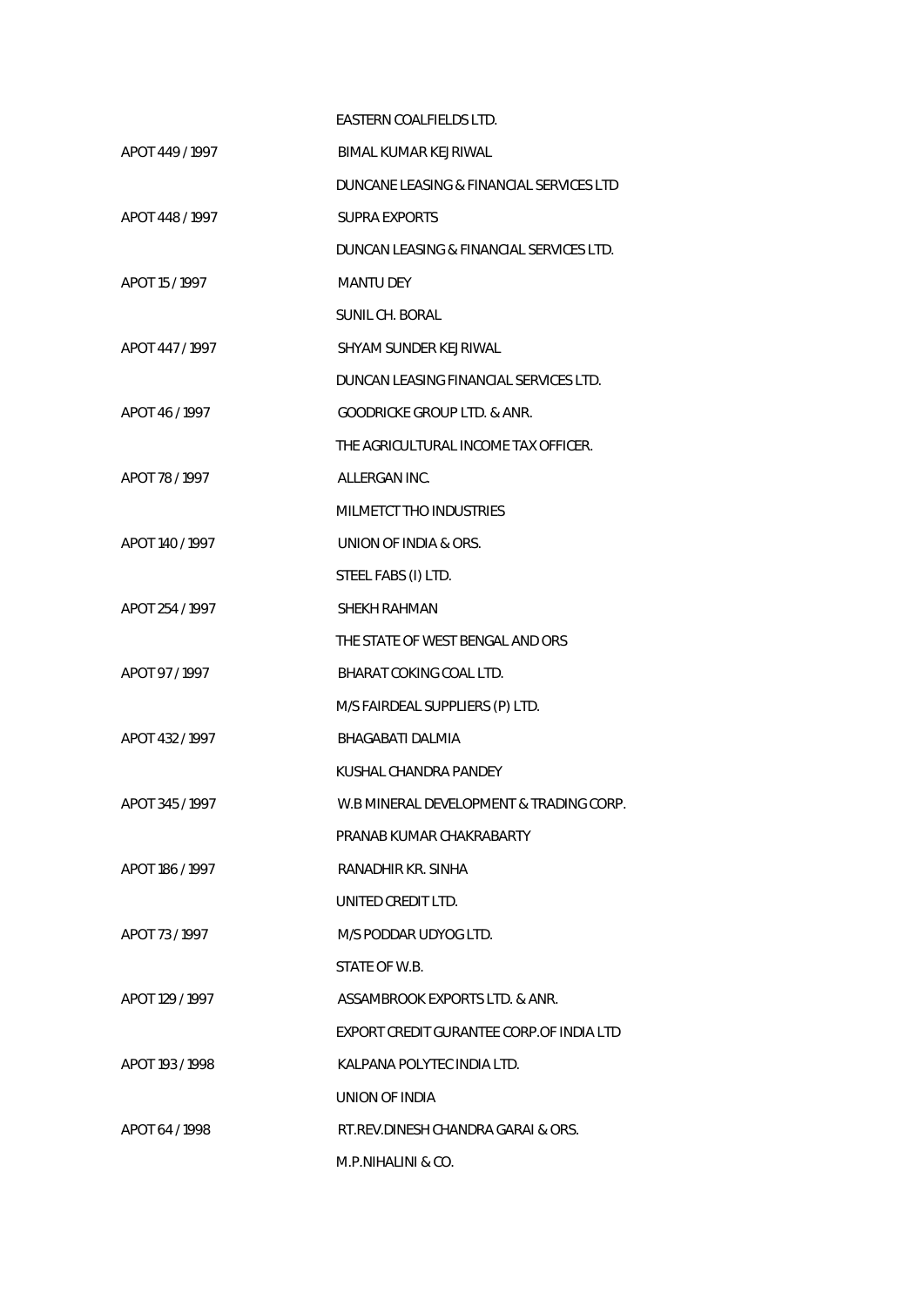| APOT 350 / 1998 | KANCHAN OILINDUSTRIES LTD.                 |
|-----------------|--------------------------------------------|
|                 | W.B.ESSENTIAL SUPPLY COMMODITIES CORP.     |
| APOT 42/1998    | ABDUL KASEM.                               |
|                 | THE WEST BENGAL MADRASAH EDUCATION BOARD & |
| APOT 222 / 1998 | <b>DEBASHISH GHOSE</b>                     |
|                 | ALOKE KUMAR MONDAL                         |
| APOT 217 / 1998 | SUPRINTENDENT OF POLICE, CENTRAL           |
|                 | <b>SUSHIR KUMAR ROY</b>                    |
| APOT 343/1998   | MAHENDRA MISHRA                            |
|                 | MR.SABYASACHI RAKSHIT                      |
| APOT 162 / 1998 | DR.R.C.SHARMA                              |
|                 | THE TRUSTEES OF THE INDIAN MUSEUM AND ORS  |
| APOT 137 / 1998 | SAMARESH MUKHERJEE & ANR.                  |
|                 | STATE OF WEST BENGAL AND ANR               |
|                 |                                            |
| APOT 361/1998   | HIRU BHABWANDAS HIRA NANDIES               |
|                 | UNION OF INDIA                             |
| APOT 51/1998    | GEEKAYEXIM (INDIA) LTD.                    |
|                 | DCM DAEWOO MOTORS LTD.                     |
| APOT 132 / 1998 | BRIGHT CNSUMER CO-OPERATIVE & STORES LTD   |
|                 | THE CHIF COMMISSIONER OF CUSTOMS           |
| APOT 499 / 1998 | PHEROZE ENGINEER & ORS                     |
|                 | NICCO UCO FINANCIAL SERVICES LIMITED       |
| APOT 284 / 1998 | BISWANATH HANSDA                           |
|                 | <b>UNION OF INDIA</b>                      |
| APOT 128 / 1998 | GOPAL CHANDRA DEBNATH                      |
|                 | UNION OF INDIA                             |
| APOT 690 / 1998 | S.B. INTERNATIONAL LTD.                    |
|                 | A.TOSH & SONS INDIA PVT.LTD.               |
| APOT 452/1998   | WEST BENGALBOARD OF SECONDARY EDUCATION    |
|                 | SUBHANKAR GHATAK                           |
| APOT 574 / 1998 | <b>BENGAL ROADWAYS</b>                     |
|                 | STATE BANK OF SAURASTHA                    |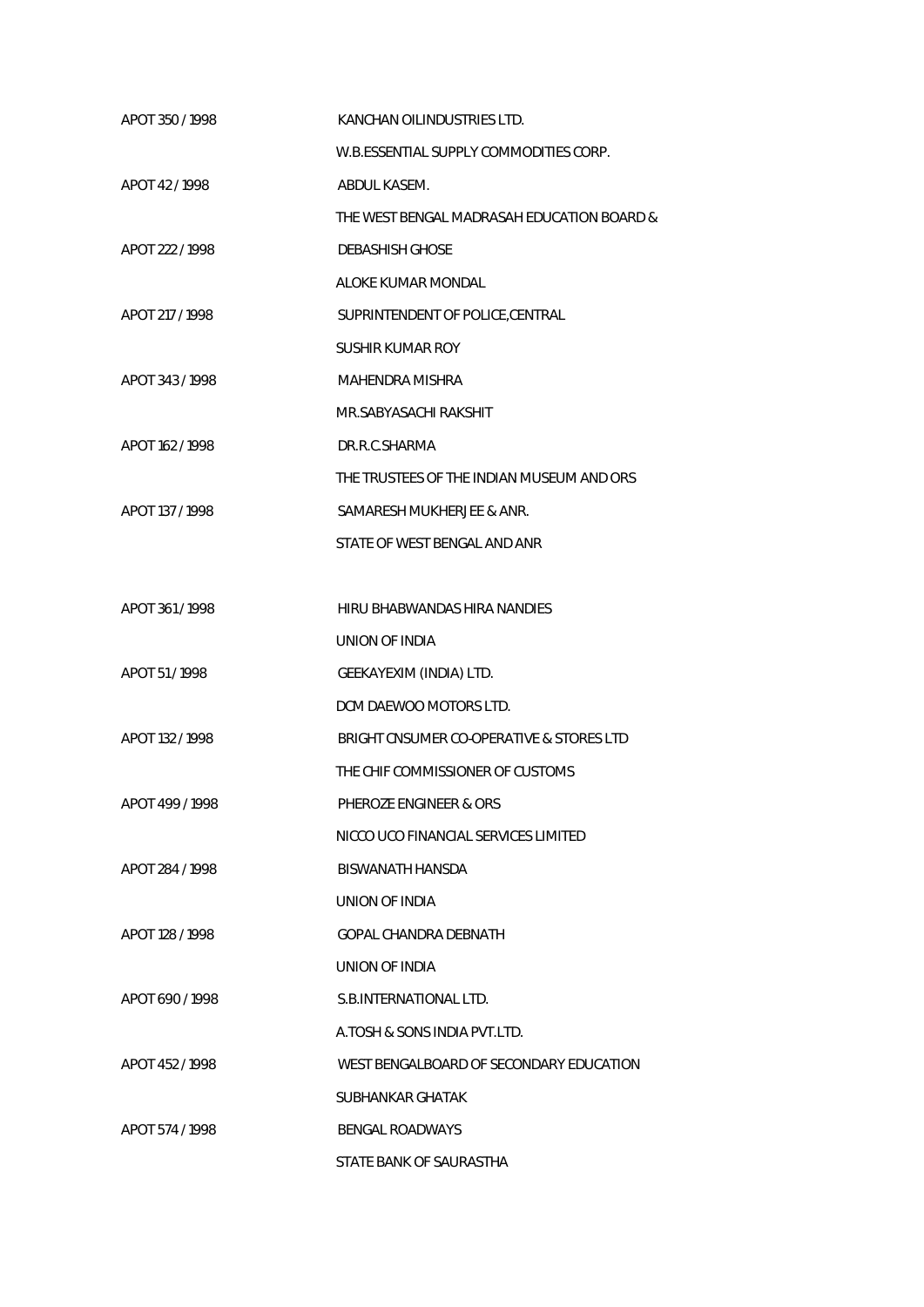| APOT 281/1998    | STATE TRANSPORT AUTHORITY W.B.           |
|------------------|------------------------------------------|
|                  | MILAN KR.PURI                            |
| APOT 645/1998    | KANHAIYA MISHRA                          |
|                  | HINDUSTHAN STEEL WORKS CONSTRUCTION LTD. |
| APOT 609 / 1998  | JT.DIR.GENERAL OF FOREIGN TRADE & ORS.   |
|                  | <b>GANAPATI EXPORTS LTD.</b>             |
| APOT 796 / 1998  | CLASSIC GLOBAL SECURITIES LTD.           |
|                  | JUGAL KRISHNA MODI                       |
| APOT 874 / 1998  | M/S.CONTINENTAL STEEL STAR               |
|                  | CESC LTD.                                |
| APOT 872 / 1998  | W.B.STATE WARE HOUSING CORP. & ORS.      |
|                  | PRASANTA CHAKRABARTY                     |
| APOT 981/1998    | <b>WILKIN PLASTICS PVT. LTD.</b>         |
|                  | C.E.S.C. LTD.                            |
| APOT 904 / 1998  | EASTERN COALFIELDS LTD.                  |
|                  | RAJENDRA PRASAD RAWANI AND ORS           |
| APOT 606A / 1998 | STATE OF WEST BENGAL                     |
|                  | <b>MRINMOY DAS</b>                       |
| APOT 887/1998    | TRIVENI BYPER CO.LTD.                    |
|                  | OWN.& PART.INT.IN VESSEL M.V.MARIA-G     |
| APOT 910 / 1998  | SC."JOHNSON JUNIOR"SRL                   |
|                  | TRIVENI BYAPAR CO.                       |
| APOT 894 / 1998  | UDAY CHAND SARKAR                        |
|                  | THE STATE OF WEST BENGAL                 |
| APOT 843/1998    | JARDINE HENDERSON LTD.                   |
|                  | BARANAGAR JUTE FACTORY PLC (IN LIQN.)    |
| APOT 818 / 1998  | M/S BRAITHWAITE & CO. LTD.               |
|                  | M/S AGARWAL CONSTRUCTION CO.             |
| APOT 560/1998    | ELSCINT LIMITED                          |
|                  | DIASCANS (INDIA) LTD                     |
| APOT 415 / 1998  | UNION OF INDIA                           |
|                  | PODDAR UDYOG LTD.                        |
| APOT 422 / 1998  | SMT. CHITRA ROY & ORS.                   |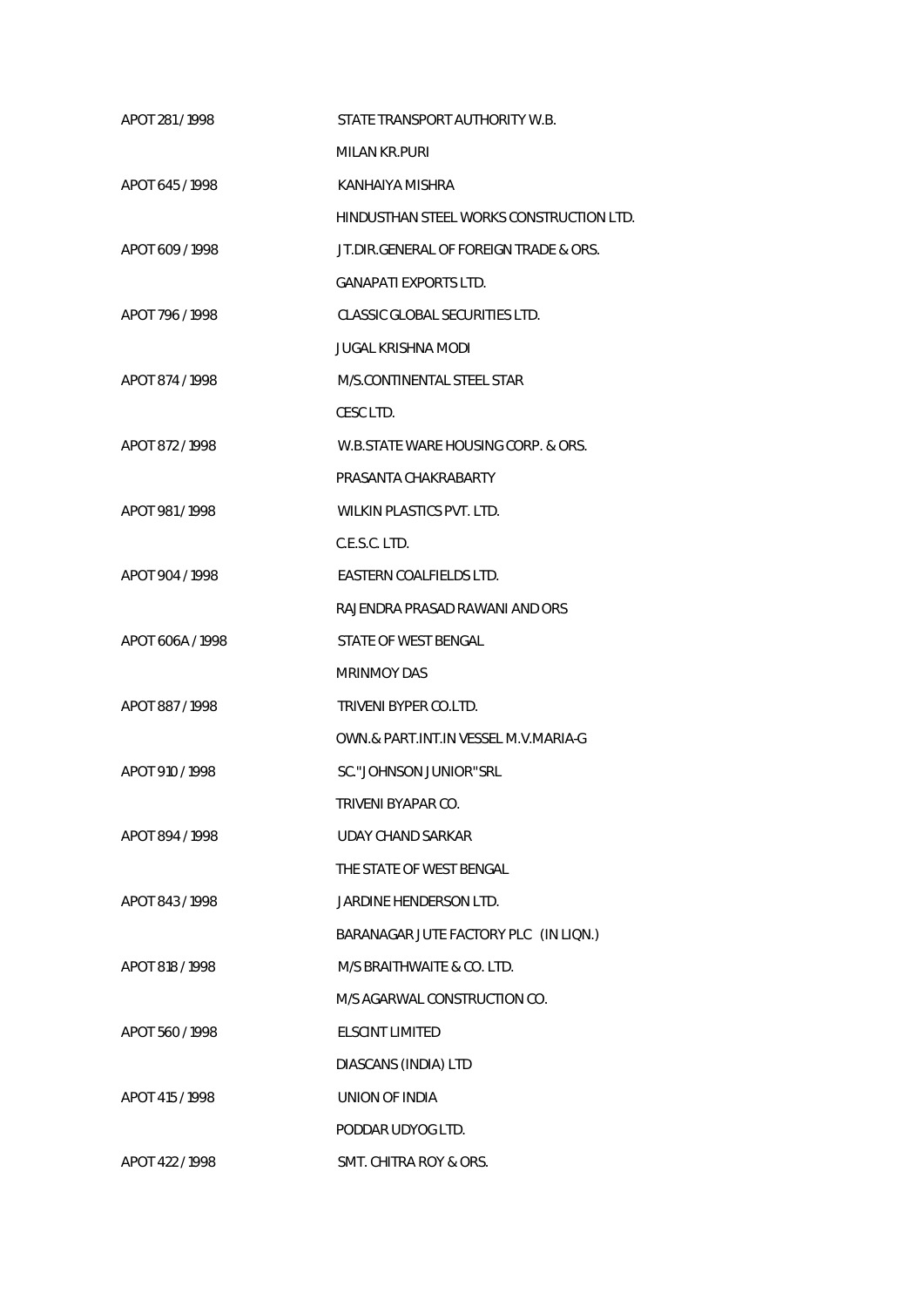| APOT 684 / 1998  | KHURSHID ANWAR &ORS                      |
|------------------|------------------------------------------|
|                  | HASHEEB AHMED                            |
| APOT 665/1998    | GEETA GANESH PROMOTERS LTD. & ANR.       |
|                  | STATE OF W.B. AND ORS                    |
| APOT 34 / 1998   | MIRZA AHMED ISPHANI & ORS.               |
|                  | AGA MD.SHIRAJEE                          |
|                  |                                          |
| APOT 4/1998      | RATHINDRA NARAYAN BASU                   |
|                  | SAROJ PODDAR                             |
| APOT 3/1998      | M/S.BAWREAH COTTON MILLS CO LTD.         |
|                  | M/S.PAPER PACK INDUSTRIES                |
| APOT 1000 / 1998 | BARINDRALAL CHAKRABORTY                  |
|                  | POWER TOOLS & APPLIANCES CO.LTD.         |
| APOT 1343 / 1998 | SMT. IRA MUKHERJEE                       |
|                  | HIRENDRANATH BHATTACHARJEE               |
| APOT 999 / 1998  | <b>UCO BANK</b>                          |
|                  | SRI P.K.BARAI                            |
| APOT 837/1998    | RAJORSHI DE                              |
|                  | UNIVERSITY OF CALCUTTA                   |
| APOT 211 / 1998  | DEVENDRA PRASAD SINGH                    |
|                  | UNION OF INDIA AND ORS                   |
| APOT 945 / 1998  | NARAYAN PRASAD LOHIA.                    |
|                  | NIKUNJ KUMAR LOHIA.                      |
| APOT 940 / 1998  | NARAYAN PRASAD LOHIA                     |
|                  | NIKUNJ KUMAR LOHIA                       |
| APOT 222 / 1999  | BHARAT COKING COAL LTD.                  |
|                  | SURENDRA PRATAP NARAYAN SINGH            |
| APOT 631/1999    | NISIT KUMAR MUKHERJEE                    |
|                  | STATE OF W.B.                            |
| APOT 539 / 1999  | <b>DIPTEN BANERJEE</b>                   |
|                  | STATE OF W.B. AND ORS                    |
| APOT 297 / 1999  | CASSION FINANCE & INVESTMENT (INDIA) LTD |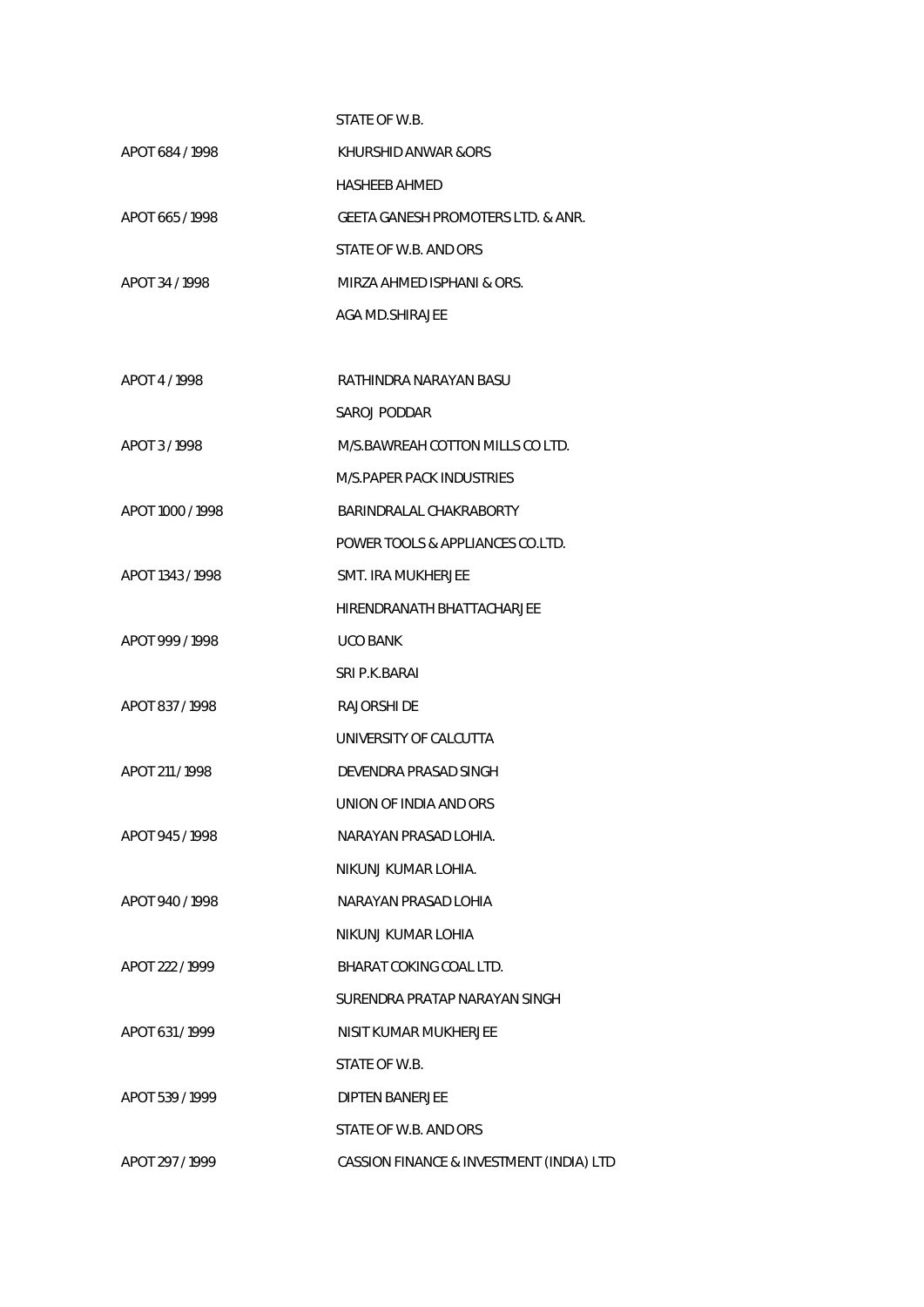|                 | MOITRALI MOOKHERJEE                      |
|-----------------|------------------------------------------|
| APOT 282 / 1999 | CASSION FINANCE & INVESTMENT (I) LTD.    |
|                 | MOITRALI MOOKHERJEE                      |
| APOT 275 / 1999 | <b>GOBINDA LAL SAHA</b>                  |
|                 | S.BISWAS                                 |
| APOT 256 / 1999 | SAGUN CHEMICAL PVT.LTD.                  |
|                 | METAL SCRAP TRADE CORP. LTD.             |
| APOT 235 / 1999 | COMM. OF CUSTOMS & ORS.                  |
|                 | NAVNEET KR.DIDWANI                       |
| APOT 646 / 1999 | SANCHAYANI SAVINGS INVESTMENTS (I) LTD.  |
|                 | STATE OF W.B.                            |
| APOT 439 / 1999 | SMT. DEBJANI GHOSH                       |
|                 | SMT. KABERI DAS                          |
| APOT 596 / 1999 | W.B.COLLEGE SERVICE COMMISSION           |
|                 | ASIM KUMAR RAY                           |
| APOT 201 / 1999 | INDIAN EXPRESSNEWS PAPERS (BOMBAY)P.LTD. |
|                 | <b>B.G.SAMPAT</b>                        |
| APOT 572 / 1999 | KUMKUM MITTAL & ORS.                     |
|                 | <b>MR.ROBIN PAUL</b>                     |
| APOT 505 / 1999 | <b>BHASKAR JYOTI DEB</b>                 |
|                 | UNION OF INDIA                           |
| APOT 504 / 1999 | S.N.ENTERPRISES PVT. LTD.                |
|                 | KANAK PROJECTS LTD.                      |
| APOT 456/1999   | EASTERN COAL FIELDS LTD. & ORS.          |
|                 | SRI MADHU BAGDI                          |
| APOT 380/1999   | UNION OF INDIA                           |
|                 | DUNLOP INDIA LIMITED                     |
| APOT 555 / 1999 | EASTERN MINERAL & TRADING AGENCY         |
|                 | STEEL AUTHORITY OF INDIA LTD. (S/A)      |
| APOT 138 / 1999 | NANDY MOTORS & PARTNERSHIP FIRM          |
|                 | C.E.S.C.LTD. AND ORS                     |
| APOT 82/1999    | PRADIP SAHA                              |
|                 | PRADIP KUMAR SOM                         |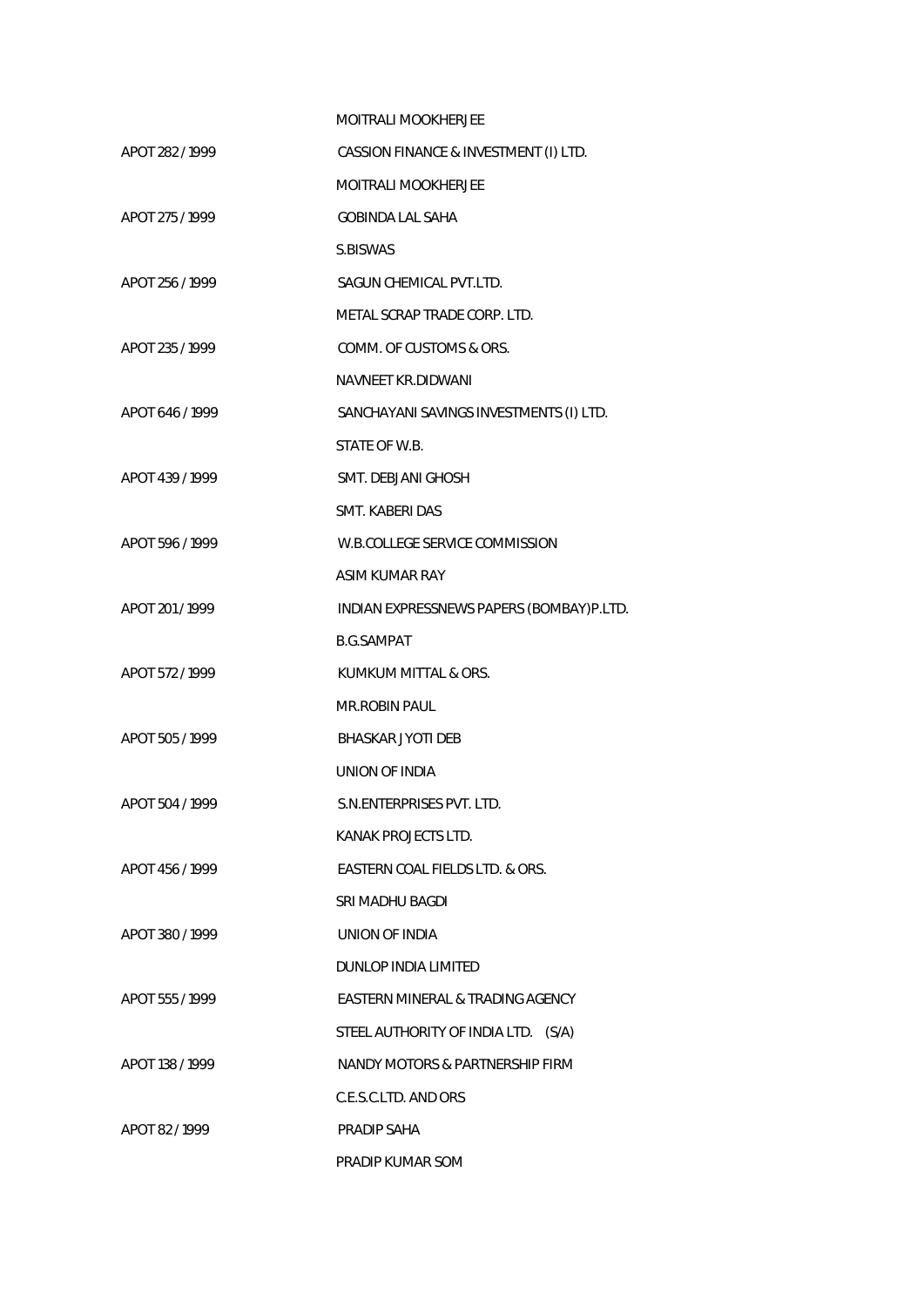| APOT 6/1999     | OIL & NATURAL GAS CORPORATION LTD.       |
|-----------------|------------------------------------------|
|                 | M/S.DILIP CONSTRUCTION                   |
| APOT 121 / 1999 | PRADIP MITRA & ORS                       |
|                 | STATE OF WEST BENGAL AND ORS             |
| APOT 4/1999     | STATE OF W.B. & ORS.                     |
|                 | SUDHAMOY BISWAS                          |
| APOT 30 / 1999  | STATE BANK OF INDIA                      |
|                 | <b>SANTI GOPAL BISWAS</b>                |
| APOT 29 / 1999  | ARABINDO MAHAPATRA AND ORS               |
|                 | DIRECTORATE OF EMPLOYMENT AND ORS        |
| APOT 98/1999    | GANGADHAR MONDAL                         |
|                 | ABANI KR.MONDAL                          |
| APOT 716 / 1999 | TAPAS KUMAR MANNA                        |
|                 | CALCUTTA PORT TRUST AND ORS              |
| APOT 669/1999   | STATE OF WEST BENGAL AND ORS             |
|                 | AKHIL KUMAR GHOSH AND ORS                |
| APOT 678 / 1999 | KRISHNA DULAL MUKHERJEE                  |
|                 | UNIVERSITY OF CALCUTTA                   |
| APOT 673 / 1999 | R.G. SALES PVT. LTD. & ANR               |
|                 | C.M.C. AND ORS                           |
| APOT 629 / 1999 | COMMNR.OF CUSTOMS, DESIGNATED AUTHORITY  |
|                 | AMAR STEEL INDUSTRIES                    |
| APOT 623/1999   | CHIEF COMMNR.OF CUSTOMS, EASTERN REGION  |
|                 | <b>P.G.MODAK &amp; SONS</b>              |
| APOT 513 / 1999 | ELECTROCRAFT TELECOM.& SOFTWARE LTD.     |
|                 | MAGMA LEASING LTD.                       |
| APOT 484 / 1999 | MANOR FLOATEL LTD.                       |
|                 | THE BOARD OF TRUSTEE FOR THE PORT OF CAL |
| APOT 950/1999   | CITYSCAPE PVT.LTD.                       |
|                 | AKLA BUILDERS PVT.LTD.                   |
| APOT 701 / 1999 | SHREE BALAJI TRACKS PVT.LTD.             |
|                 | STATE BANK OF BIKANER & JAIPORE          |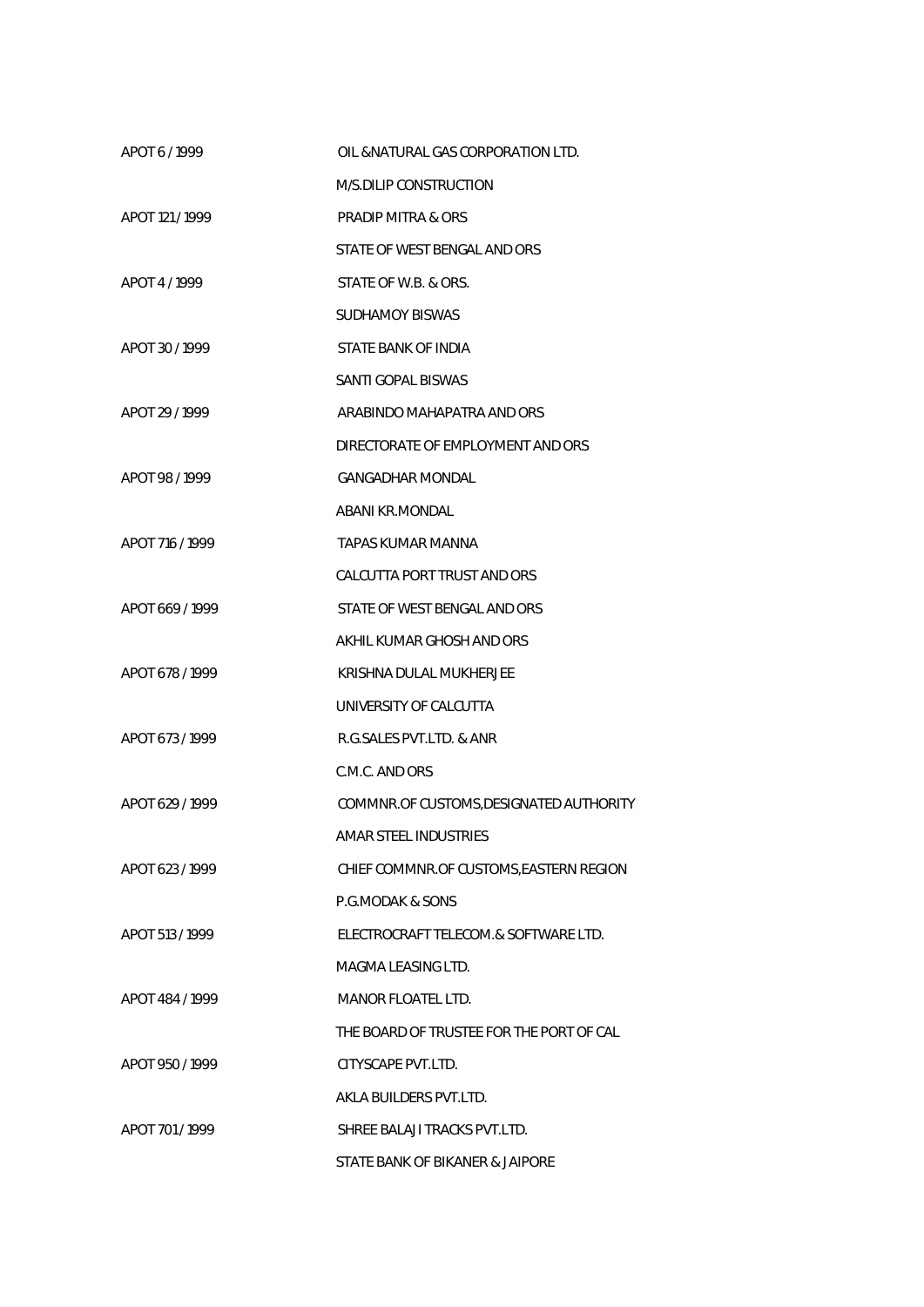| APOT 700 / 1999 | SHREE HANUMAN TRADING & IRON CO.PVT.LTD. |
|-----------------|------------------------------------------|
|                 | STATE BANK OF BIKANER & JAIPORE          |
| APOT 699 / 1999 | NEWAR TREXIM PVT.LTD.                    |
|                 | STATE BANK OF BIKANER & JAIPORE AND ORS  |
| APOT 887/1999   | PROBIR CHANDRA DAS                       |
|                 | SMT.SIBANI DAS                           |
| APOT 874 / 1999 | ASSAM CARBON PRODUCTS LTD.               |
|                 | DIPAK KR.HIMATSINGKA                     |
| APOT 879 / 1999 | THE BOARD OF TRUSTEES FOR PORT OF CAL.   |
|                 | KIVESERVER DOCUMENTATION INDIA LTD.      |
| APOT 867/1999   | PRABHAT C.GOENKA                         |
|                 | DIPAK KR.HIMATSINGKA                     |
| APOT 766 / 1999 | STATE OF W.B. AND ORS                    |
|                 | PACHERIA CASTING PVT.LTD.                |
| APOT 914 / 1999 | DENA BANK                                |
|                 | DENA BANK EMPLOYES ASSOCIATION           |
| APOT 906 / 1999 | CONCRETE DEVELOPERS LTD.                 |
|                 | <b>GYANIRAM &amp; SONS PVT.LTD.</b>      |
| APOT 830 / 1999 | <b>ISPAT INDUSTRIES LTD.</b>             |
|                 | THE TATA IRON & STEEL CO.LTD.            |
| APOT 930/1999   | G.S.GLOBAL PROJECTS (P) LTD.             |
|                 | O/L                                      |
| APOT 819 / 1999 | COAL INDIA LTD. & ORS.                   |
|                 | DINESH KR. SINGH                         |
| APOT 752 / 1999 | VINAYAK OIL & FATS PVT.LTD.              |
|                 | SEVENADE TRADING LTD.,                   |
|                 |                                          |
| APOT 677 / 1999 | ORIENTAL MOTOR ACCESSORIES AGENCY P.LTD. |
|                 | C.M.C.                                   |
| APOT 477 / 1999 | BAID (INDIA) PVT.LTD.                    |
|                 | THE COMMISSIONER OF CUSTOMS              |
| APOT 198 / 1999 | SOMANI FERRO ALLOYS LTD & ORS.           |
|                 | UNION OF INDIA                           |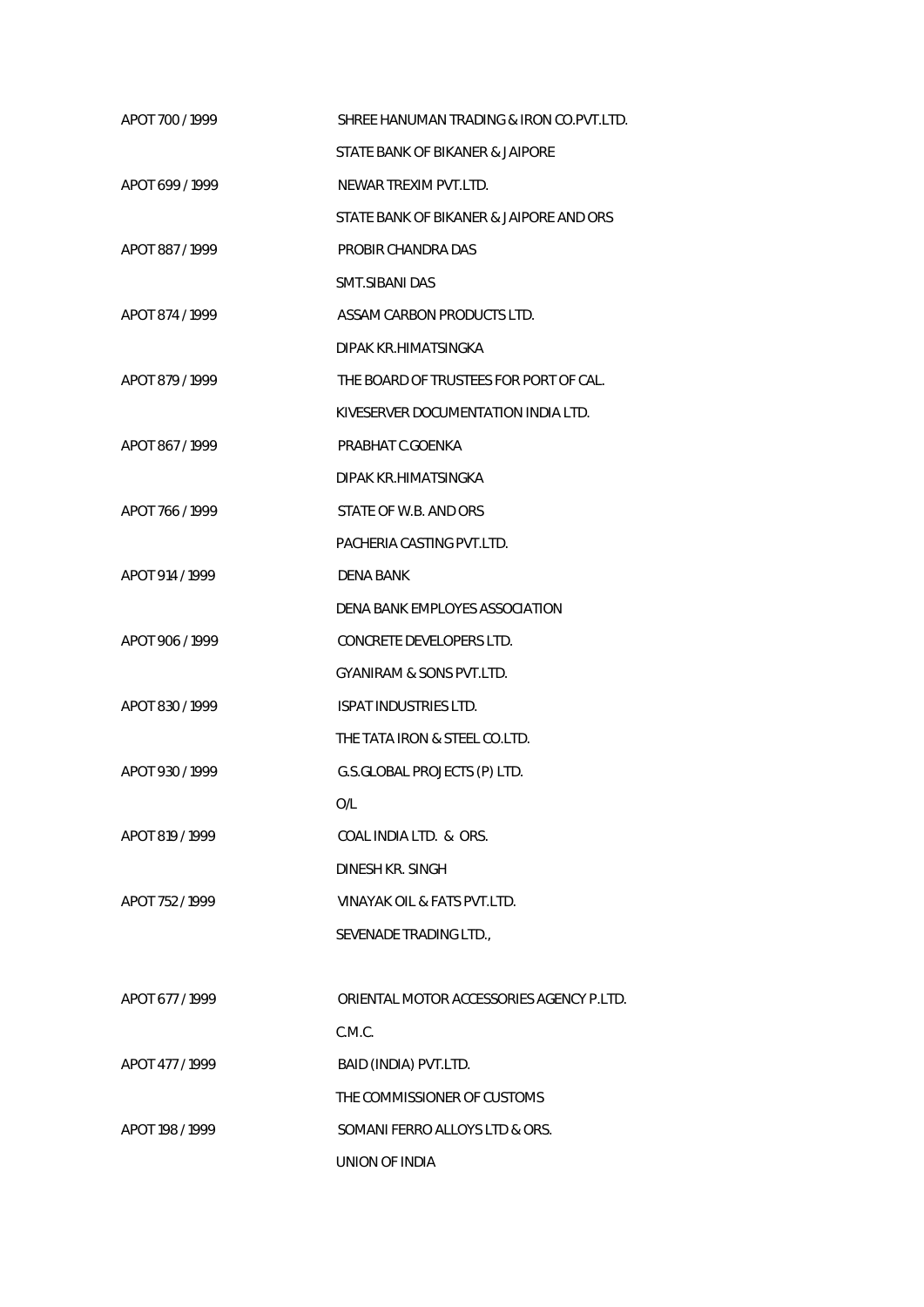| APOT 250 / 1999 | ORIENTAL MOTOR ACCESSORIES AGENCY (P)LTD AN |
|-----------------|---------------------------------------------|
|                 | CALCUTTA MUNICIPAL CORPORATION AND ORS      |
| APOT 339 / 1999 | <b>VIJAY SANKAR TIWARI</b>                  |
|                 | STATE OF W.B.                               |
| APOT 382 / 1999 | SWISS SINGAPORE OVERSEAS AND PVT LTD        |
|                 | OWNERS PARTIES INTD INTHE VESSEL M.V.NEL    |
| APOT 629 / 2000 | UNION OF INDIA & ANR.                       |
|                 | BILASH CHAND JAIN                           |
| APOT 699 / 2000 | BEEKASSO JUEX PVT.LTD.                      |
|                 | KALYANI VINIMAY PVT.LTD.                    |
| APOT 579 / 2000 | M/S.ENTER PRISES HOUSE DEVELOPMENT LTD      |
|                 | THE SMALL TOOLS MANUFACTURING CO I LTD.     |
| APOT 361/2000   | C.M.C.                                      |
|                 | <b>BIDYUT KUMAR MONDAL</b>                  |
| APOT 9 / 2000   | AMAR CHAND BAID                             |
|                 | CALEDONIAN JUTE & INDUSTRIES LTD.           |
| APOT 20 / 2000  | STATE OF W.B.                               |
|                 | ASSOCIATED CONTRACTORS                      |
| APOT 45 / 2000  | <b>ANADI SARKAR</b>                         |
|                 | CHITTARANJAN DAS                            |
| APOT 397 / 2000 | STATE OF W.B.& ORS.                         |
|                 | MD.ABDUR RAHIM                              |
| APOT 695 / 2000 | PAWAN KUMAR AGARWALA                        |
|                 | O/L.HIGH COURT CAL.                         |
| APOT 660 / 2000 | STATE OF W.B.                               |
|                 | HIGH COURT, CALCUTTA                        |
| APOT 687 / 2000 | CINE SUPPLY CORPN.PVT.LTD.                  |
|                 | PALAK KUMAR MONDAL                          |
| APOT 817 / 2000 | BESTLEY GOODS TRANSPORT CORP. (REGD)        |
|                 | SUMMIT USHA MARTIN FINANCE LTD.             |
| APOT 832 / 2000 | DEBABRATA BOSE                              |
|                 | O/L.HIGH COURT, CAL.                        |
| APOT 871 / 2000 | C.I.W.T.C. LTD.                             |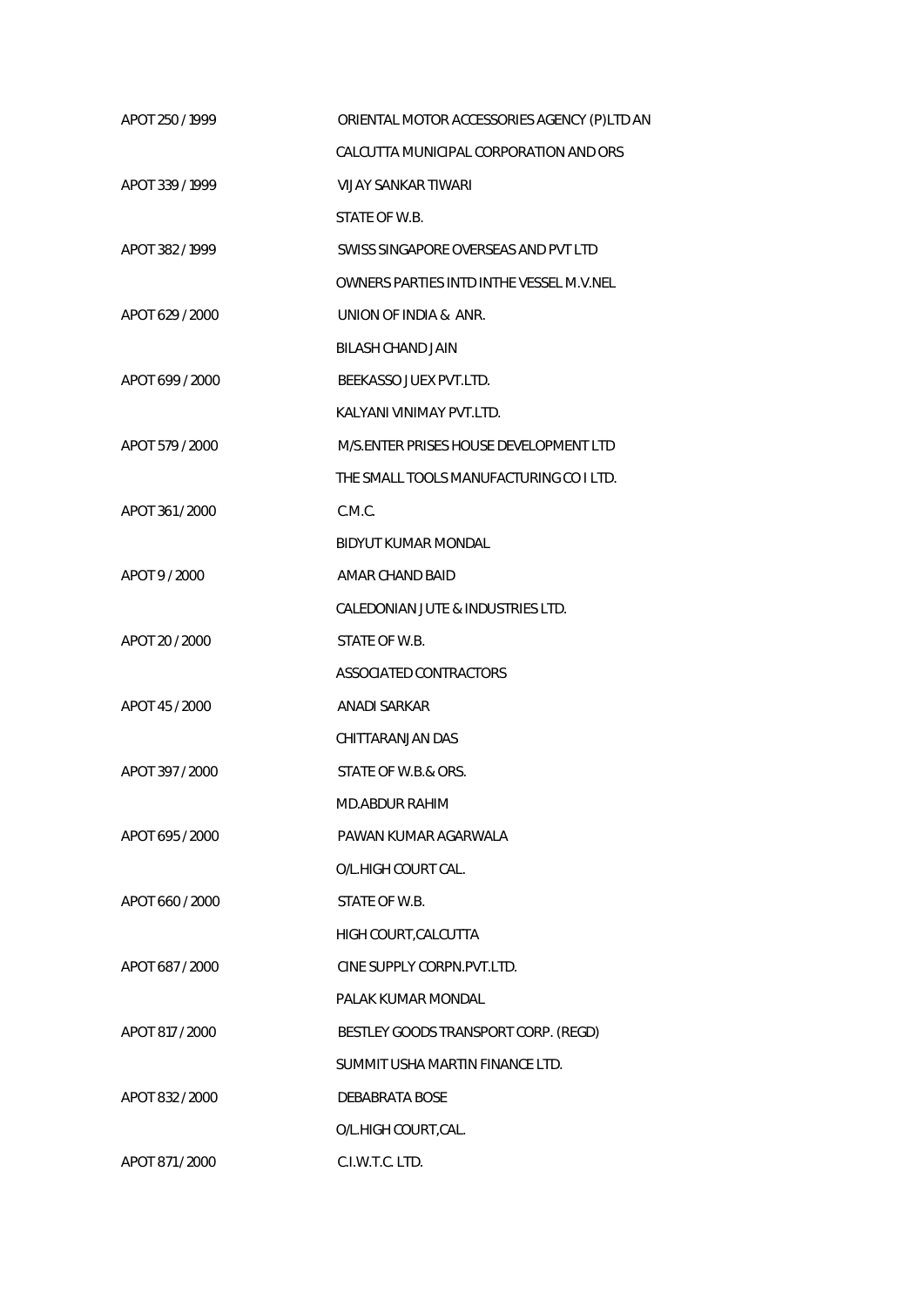## ABDUL SAMAD SARDAR

| AS 15 / 1984 | <b>ANIL KR. SEN</b>                      |
|--------------|------------------------------------------|
|              | THE OWNER OF VESSEL M.V.CHARISMA -N      |
| AS 7A / 1985 | PRADIP AND COMPANY                       |
|              | OWNERS AND PARTIES INTERESTED IN M.V.VIC |
| AS 6/1985    | FERNANDO LOPEZ & ORS.                    |
|              | O & P INT. IN M.V. VALI PERO             |
| AS 9/1985    | HARRIER MARITIME S.A.                    |
|              | THE OWNERS & PARTIES INTERESTED IN M.V.A |
| AS 8/1985    | ALL SHIPS SUPPLY TRADING & ORS.          |
|              | M.V.AFGIS-BREVERY                        |
| AS 2/1987    | NATIONAL IRON & STEEL COMPANY LIMITED.   |
|              | JUGOLINIJA REJIKA                        |
| AS 5/1987    | SUDERSHAN DOORS PVT.LTD. & ANR.          |
|              | AFFINITY SHIPPING (PTE) LTD.             |
| AS 1/1988    | SHANTI KANT JHINGHAN                     |
|              | <b>INDERS PERTAMA</b>                    |
| AS 3/1988    | SHANTIKANT JHINGHAN                      |
|              | INDERA PERTAMA                           |
| AS 2/1988    | R.PIYARILAL IMPORT & EXPORT PVT.LTD.     |
|              | M.V.BLACK WHOLE                          |
| AS 6/1988    | R. PYARILAL IMPORT & EXPORT PVT. LTD.    |
|              | M.V.DARIALOK                             |
| AS 6/1989    | YUGOSLAVIA BASIC ORGA.OF ASS.LABOUR      |
|              | THE INDIAN STEAMSHIP CO. LTD.            |
| AS 7/1989    | ASHIM PROKASH MAJUMDAR                   |
|              | M.V.BLUESTAR                             |
| AS 1/1989    | HULAS WIRE INDUSTRIES PVT.LTD            |
|              | OWNERS AND PARTIES INTER. IN THE VESSEL  |
| AS 3/1991    | B.GHOSE & CO.PVT.LTD.                    |
|              | EGYPTIAN NARIGATION CO.                  |
| AS 2/1991    | TRAMP OIL SCHIFFANTS, UND H.M & CO.K.G.  |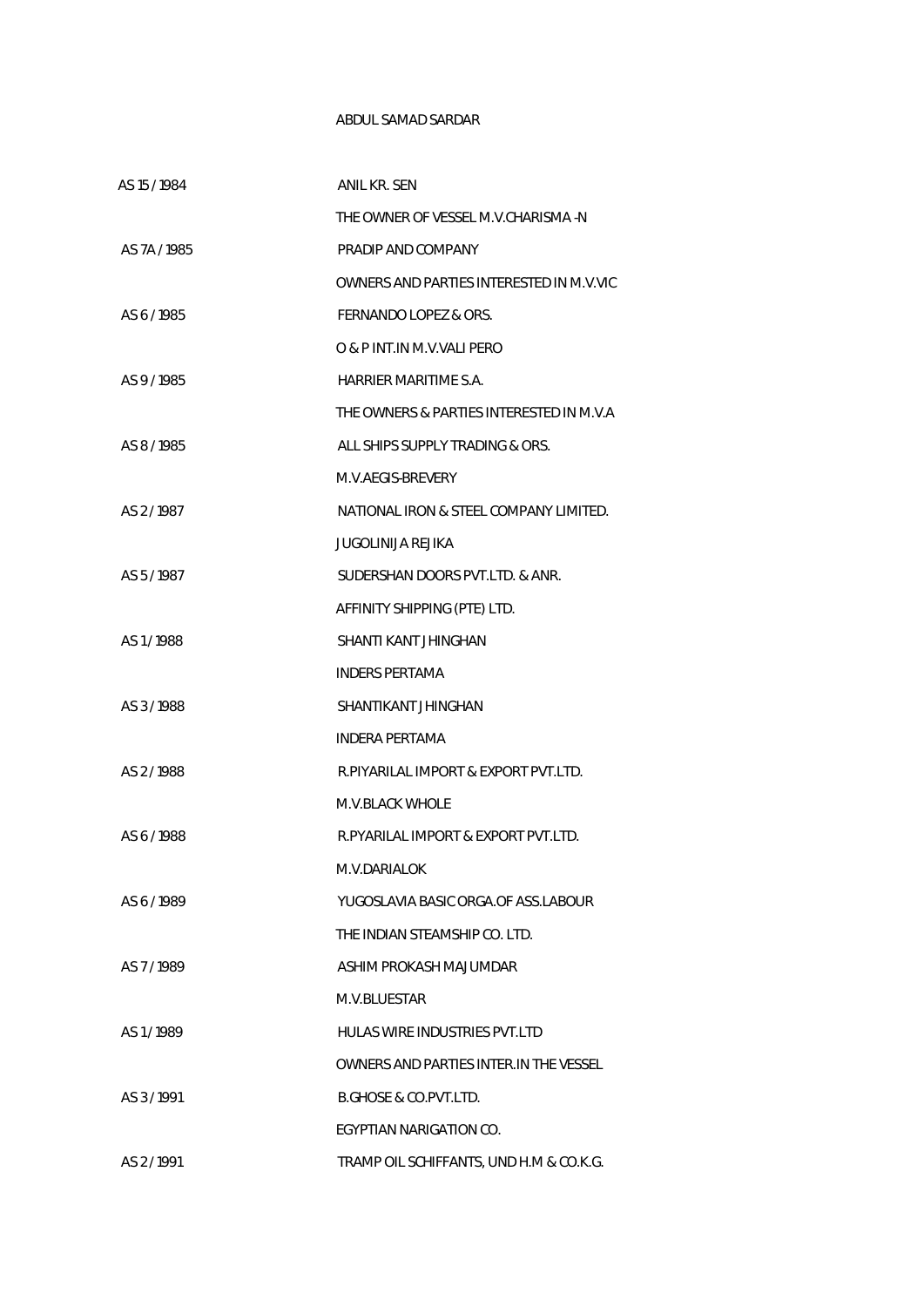|              | OWNERS & PARTIES INTERESTED IN M.V. T.R.    |
|--------------|---------------------------------------------|
| AS 2A / 1993 | UNION OF INDIA                              |
|              | <b>VESSEL SANFOOT-II</b>                    |
| AS 2/1993    | DEPENDABLE INDUSTRIAL PVT.LTD.              |
|              | THE O & P INT. IN THE BARGE "PAGAH"         |
| AS 3A / 1993 | <b>EMEC PVT LTD</b>                         |
|              | THE OWNERS & PARTIES INTERSTED IN VESSEL    |
| AS 1/1994    | CHEVAL INTERNATIONAL LTD.                   |
|              | OWNERS & PARTIES INT. M.V. "GHEORGHIENI     |
| AS 5/1996    | M.J.SCRAP (P) LTD.                          |
|              | OWENERS & PARTIES OF M.V. PANAGIA TINOU     |
| AS 3/1996    | THE TINPLATE CO. OF INDIA LIMITED           |
|              | OWN.& PARTIES INT.VESSEL ESPERANZA-III      |
| AS 1/1997    | THE OCEAN MARIN PROTECTION & INDEMINITY     |
|              | THE O & P INTERESTED IN THE VIESEL AL KA    |
| AS 19 / 1997 | HINDUSTHAN FERRO & INDUSTRIES LTD.          |
|              | OWNER & PARTIES INTERESTED IN THE VESSEL    |
| AS 17 / 1997 | THE STATE TRADING CORPORATION OF INDIA      |
|              | OWNERS & PARTIES IN THE VESSL M.V.BALTIC    |
| AS 4/1998    | M/S UNITED LINER & AGENICES INDIA PVT.LTD   |
|              | OWN & PART INTR IN THE VESSEL "STELLATH"    |
| AS 2/1998    | ALUMINIUM DE GRECES S.A.                    |
|              | OWN.& PART.INT.IN THE VES.M.V.STELLAH"      |
| AS 10/1998   | NARENDRA KUMAR BHURA                        |
|              | OWNERS & PARTIES IN VESSEL M.V.ALSALAMAS    |
| AS 16/1998   | MD. SHAFIOUE KHAN                           |
|              | OWNS.& PARS.INT.IN VESL.M.V.TOYVOANTIKAYNEN |
|              |                                             |
| AS 16/1999   | RAMESH KUMAR & CO.                          |
|              | OWN.& PARTIES INT.IN VESSEL M.V.DONGDO      |
| AS 5/1999    | AL BADOOR SHIPPING & SHIPCHANDLING CO       |
|              | THEOWNERS&PARTIESINTD.INTHEVESSESMVVINTA    |
| AS 25/1999   | G-FUEL PTE LTD.                             |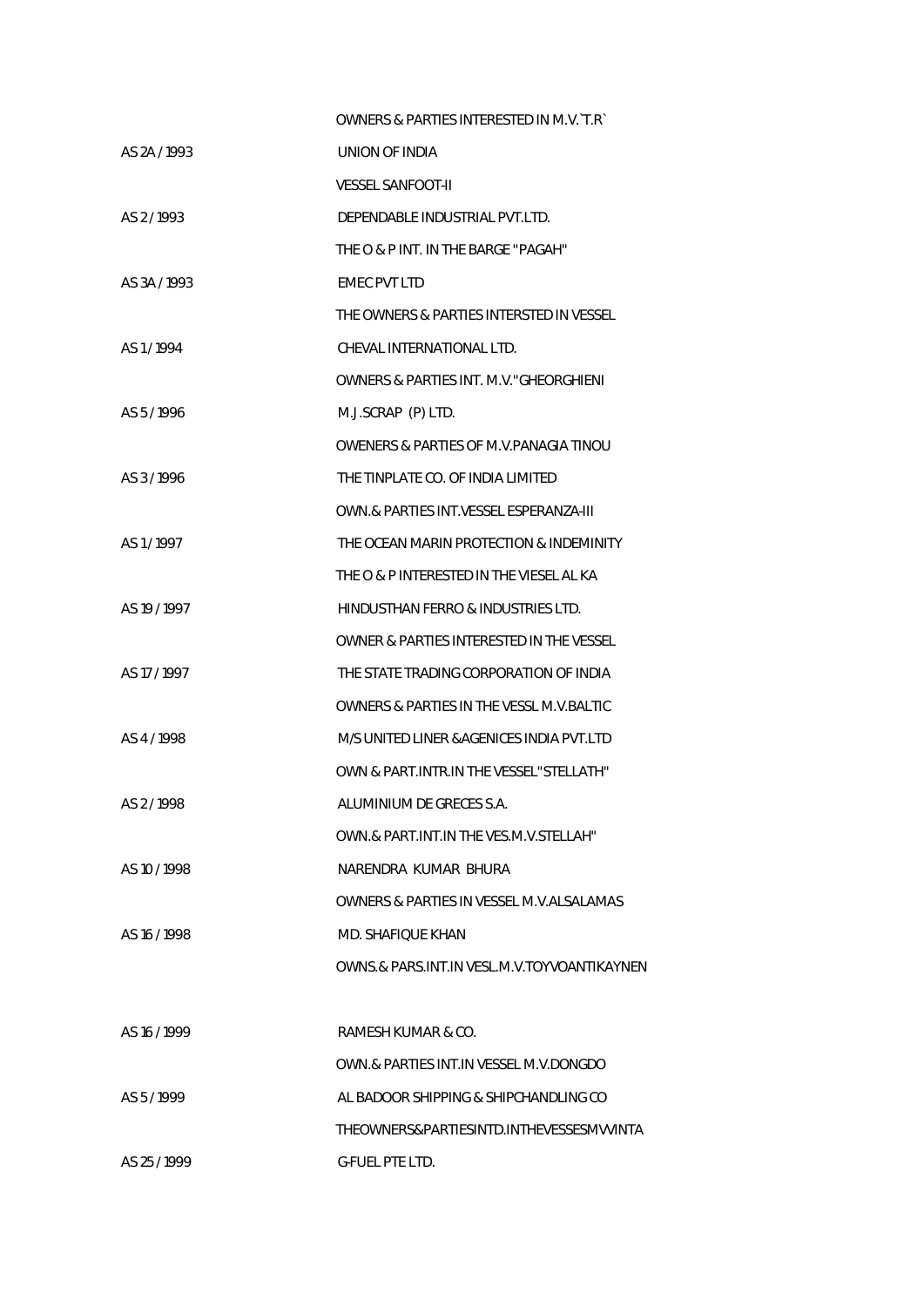| OWNS & PART INT IN V.M.T.NEW NANYANG-I     |
|--------------------------------------------|
| <b>MOHD TARIQUEKHAN</b>                    |
| THEOWNERS&PARTIESINTDINTHEVESSEL.M.V.VIN   |
| PRIME SHIPPING INC SIX                     |
| ALL PERSONS & ENTITIES M.V. PRIME VALUE    |
| OSIL LIMITED,                              |
| OWN.& PAR.INTERESTED VESSEL M.V.SIMA EXP   |
| RUCHI WORLD WIDE LTD.                      |
| OWNERS & PART.INT.IN VESS.M.V.NAVAL GENT   |
| MAYAR (H.K.) LTD.                          |
| OWN.& PARTIES INT.IN V.M.V.FORTUNE EXP.    |
| MALLIPILLY CHIRANJEEV                      |
| OWN.& PART.INT.IN VESSEL M.V.NIKOLAOS-S    |
| <b>BERGEN BUNKERS A.S.</b>                 |
| OWN.& PARTIES INT.IN. VESS.M. V. MASHRAQ 5 |
| DEBLINES LTD.                              |
| OWN.& PART.INT IN. VESSEL M.V. BANANN      |
| STEPHEN COMMERCE PVT.LTD.                  |
| OWN.& PARTIES INT.IN VESSEL M.V. WISEKING  |
| RUCHI WORLD WIDE LTD.,                     |
| OWN.& PART.INT.IN VESSEL M.V.ALEX          |
| MITSUI OSK LINES LTD.                      |
| OWN.& PARTIES INT.IN V.M.V.PRIME VALUE     |
|                                            |
| INDUSTRIAL FINANCE CORP. OF INDIA          |
| (N) BIHAR PULP & PAPERS MILLS LTD.         |
| INDUSTRIAL RECONSTRUCTION BANK OF INDIA    |
| REPUBLIC ENGINEERING CORPORATION           |
| BIHAR STATE FINANCIAL CORPORATION          |
| KUMARDHUBI FIRECLAY & SILICA WORKS LTD     |
| W.B.FINANCIAL CORP.                        |
| VIDEOPAN INDIA P.LTD.                      |
| W.B.FINANCIAL CORPORATION                  |
|                                            |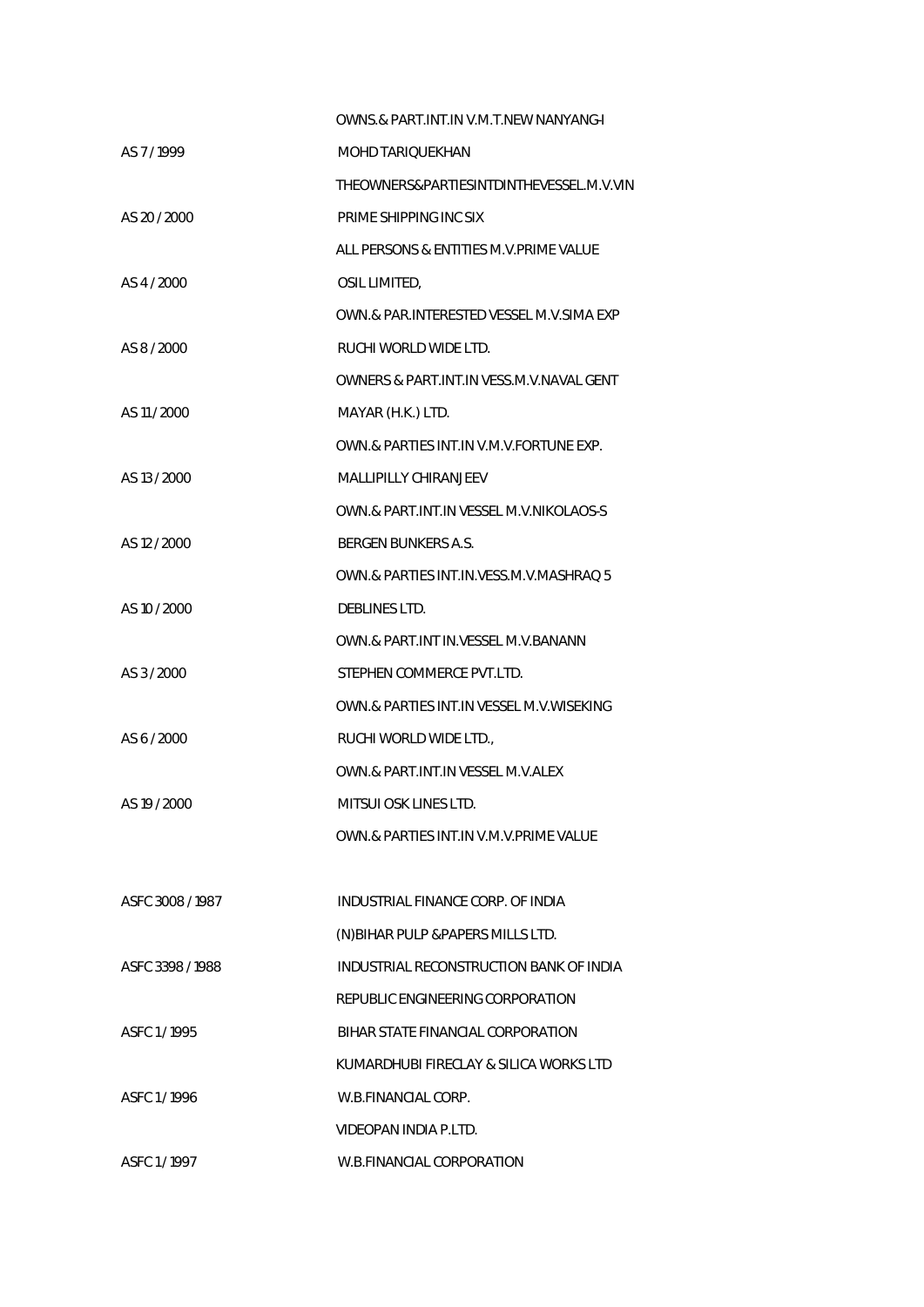|                 | VIDEOPAN INDIA (P) LTD.                    |
|-----------------|--------------------------------------------|
| ASFC 2/1999     | WEST BENGAL FINANCIAL CORPORATION          |
|                 | APPU INDUSTRIES LTD.                       |
| ASFC 3/1999     | WEST BENGAL FINANCIAL CORPORATION          |
|                 | APPU COMPUTORS INDUS.COUNSELLORS PVT.LTD   |
|                 |                                            |
| ASM 981/1984    | TAPAN GUHA.& SHREE BAJARANG ELECTRIC STEE  |
|                 | COMM.OF SANCHAITA INVESTMENT, N C DUTTA    |
| ASM 122 / 1987  | RADHA KRISHNA BIMAL KR. PVT. LTD.          |
|                 | THE COMMISSIONER OF SANCHAITA INVESTMENT   |
| ASM 6469 / 1988 | X                                          |
|                 |                                            |
| ASM 2610 / 1989 | PUSPA KHANNA & ORS.                        |
|                 | N C DUTTA, COMM. OF SANCHAITYA INVESTMENT  |
| ASM 2/1989      | UNITED AGENCY                              |
|                 | COMMISSIONER OF SANCHAITA INVESTMENTS      |
| ASM 6469/1989   | X                                          |
|                 |                                            |
| ASM 3968 / 1990 | S.A.RAJAMANNAR                             |
|                 | THE COMM. SANCHAITA INVESTMENTS            |
| ASM 263 / 1993  | MRIGANKA SEKHAR GHOSH.                     |
|                 | COMM.OF SANCHAITA INVESTMENT.              |
| ASM 2/1995      | ASOKE KUMAR GANDHI                         |
|                 | COMM. SANCHAITA INVESTMENT                 |
|                 |                                            |
| ATA 133 / 1957  | IN THAE MATTER OF AMIT KUMAR AGARWALLA     |
|                 |                                            |
| ATA 18 / 1963   | SMT. KAMSUNDARI DEVI                       |
|                 | RESIDUARS EASTATE AT MAHARAJADHIRAJ KAMESW |
| ATA 359/1969    | X                                          |
|                 |                                            |
| ATA 177 / 1974  | <b>PASHUPATI ROY</b>                       |
|                 | THE OFFICIAL TRUSTEE OF WEST BENGAL        |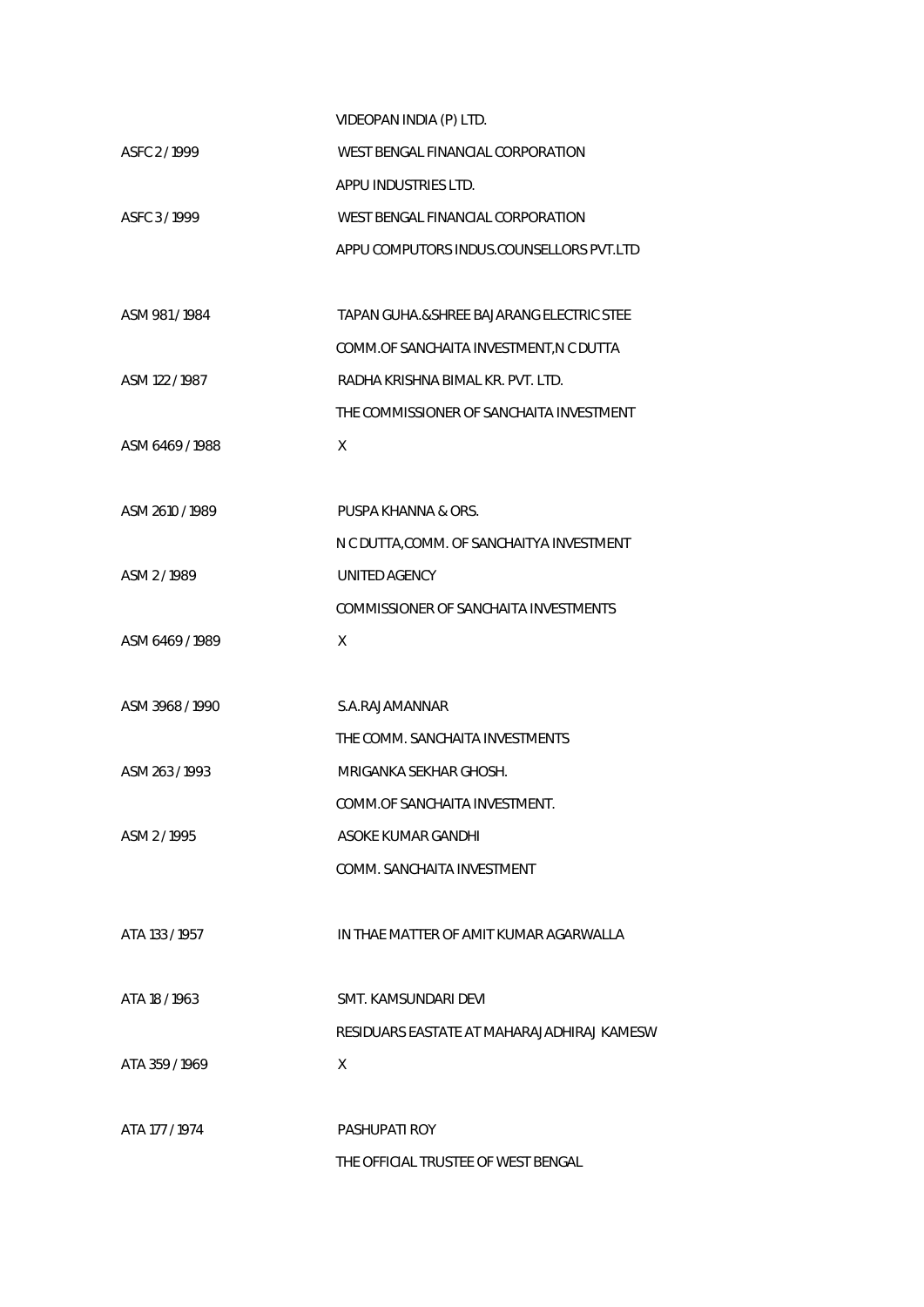| ATA 1777 / 1974 | <b>PASHUPATI ROY</b>             |
|-----------------|----------------------------------|
|                 | THE OFFICIAL TRUSTEES OF W.B.    |
| ATA 202 / 1985  | SRI SRI ISWAR RADHAKANTA JEW     |
|                 | MURARI MOHAN SEN & ORS.          |
| ATA 1057 / 1986 | SYED MEHEDI                      |
|                 | SAYED AKTAR HOSSAIN              |
| ATA 1349 / 1986 | ANADI SANKAR MUKHOPADHYA         |
|                 | BANI SANKAR MUKHOPADHYA          |
| ATA 2770 / 1986 | GORA CHAND MULLICK & ORS         |
|                 | THE OFFICIAL TRUSTEE OF W.B      |
| ATA 2214 / 1987 | MONOJ KUMAR ROY                  |
|                 | CHARUSHILA TRUST ESTATE          |
| ATA 1461 / 1987 | OFFICIAL TRUSTEE OF W.B.         |
|                 | SRI SUDHA NATH ROY               |
| ATA 1071 / 1987 | SRIMANTA CHAKRABORTY & ORS       |
|                 | SM.SABITA CHAKRABORTY            |
| ATA 2737 / 1987 | THE OFFICIAL TRUSTEE OF W.B.     |
|                 |                                  |
| ATA 6070 / 1988 | DIPAK KORURI & ANR.              |
|                 | <b>RAJAT KORURI &amp; ORS.</b>   |
| ATA 5412 / 1988 | RAI ISWAR CHUNDER MITTER BAHADUR |
|                 | SMT.SANDHA BASU MALLICK          |
| ATA 3646 / 1988 | MOHAN LAL SEAL                   |
|                 | CHANDI CHARAN AUDDY              |
| ATA 1384 / 1989 | RABINDRA NATH DUITTA             |
|                 | RASH BEHARI DUTTA                |
| ATA 900 / 1990  | SREE SREE RADHA RAMAN JEW        |
|                 | KRIPA SARKAR SINGH               |
| ATA 4203/1990   | BATA KIRISTA TRUST               |
|                 | <b>BATA BRISTA DUTT</b>          |
| ATA 2791/1990   | THE ESTATE OF GOBINDALAL DUTTA   |
|                 | SANT KUMAR DUTTA                 |
| ATA 3260/1990   | SATYENDRA NATH KUNDU             |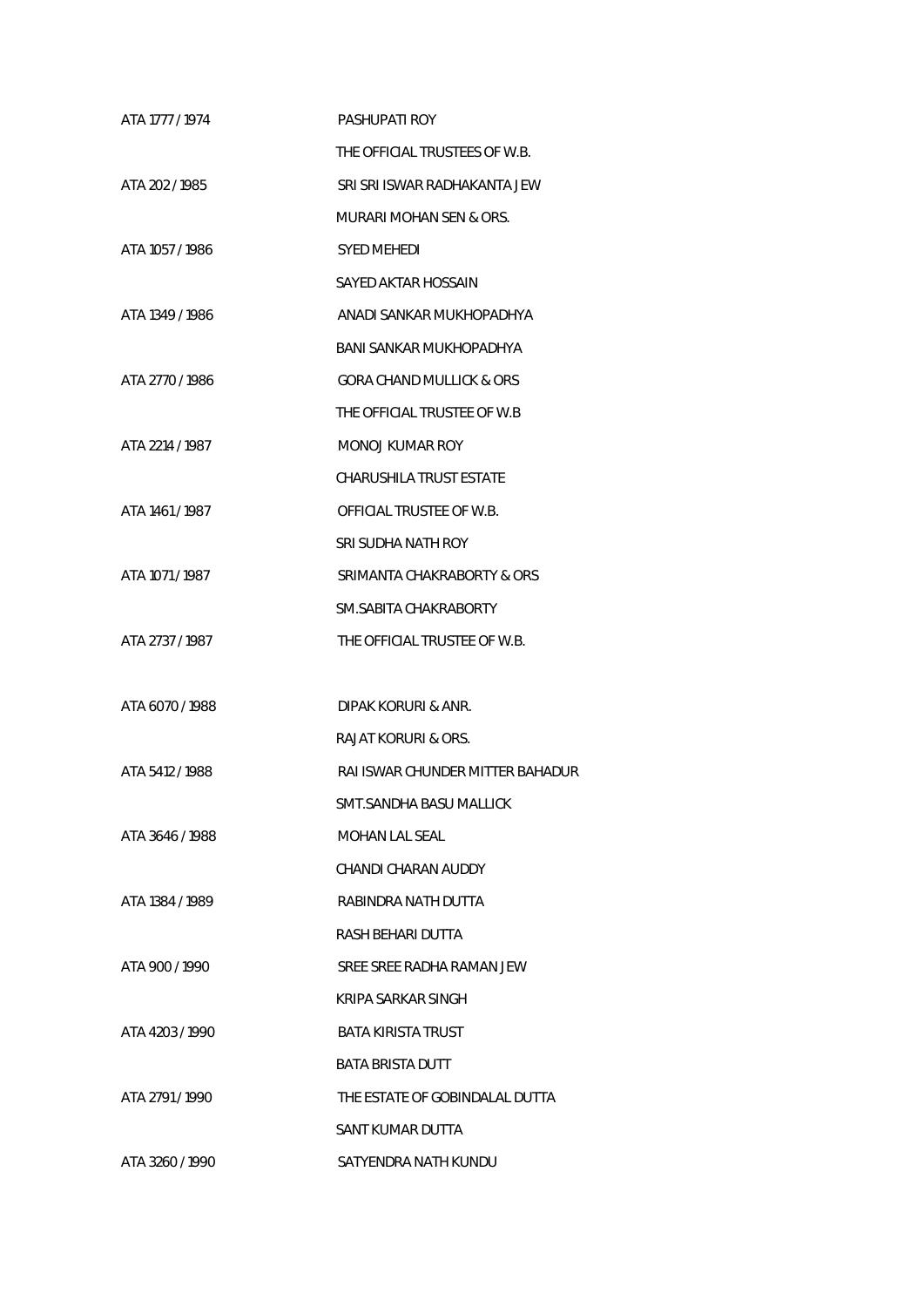| ATA 4037 / 1990 | SRI V.L.TIBREWAL & ORS                   |
|-----------------|------------------------------------------|
|                 | SRI BHAVANA FATEHPURIA                   |
| ATA 4028 / 1990 | <b>INDRA NARAYAN BISWAS TRUST ESTATE</b> |
|                 | SHREE SHREE ISWAR LAKSHMI JANARDAN JEW   |
| ATA 22 / 1990   | ANUPAMA DASI                             |
|                 | BROJO GOPAL NAYAK                        |
| ATA 959 / 1990  | SOMNATH BANERJEE                         |
|                 | SAMBHU NATH BANERJEE                     |
| ATA 2216 / 1990 | SATYABROTA GHOSH                         |
|                 | <b>SUBRATA GHOSH</b>                     |
| ATA 2018 / 1990 | INSTRUMENT OF ARPANNAMA GANESH JEW & ORS |
|                 |                                          |
| ATA 195 / 1991  | SATYACHARAN CHUNDER                      |
|                 | THE OFFICIAL TRUSTEE OF W.B.             |
| ATA 4414 / 1991 | <b>GOBINDA DAS MULLICK</b>               |
|                 | THE OFFICIAL TRUSTEES OF W.B.            |
|                 |                                          |
| ATA 3854 / 1992 | RATHINDRA NATH ADDY                      |
|                 | SMT. SNEHLATA ADHYA                      |
| ATA 900 / 1992  | SREE SREE RADHA RAMAN JEW.               |
|                 |                                          |
| ATA 1932 / 1993 | SRI JIBAN KRISHNA MITTER                 |
|                 | N.Y.A                                    |
| ATA 1033 / 1993 | SHIV YOGASHRAM TRUST ETC.                |
|                 | THE HON'BLE JUSTICE MR. AJIT K. SENGUPTA |
| ATA 385/1993    | SAIBAL KR. DUTTA                         |
|                 |                                          |
| ATA 1032 / 1993 | <b>GORACHAND MULLICK &amp; ORS.</b>      |
|                 | THE OFFICIAL TRUSTEE OF W.B.             |
| ATA 1277 / 1993 | THE OFFICIAL TRUSTEE OF W.B.             |
|                 | KAMAL KRISHNA BANERJEE                   |
| ATA 3698 / 1993 | LILABATI SEAL                            |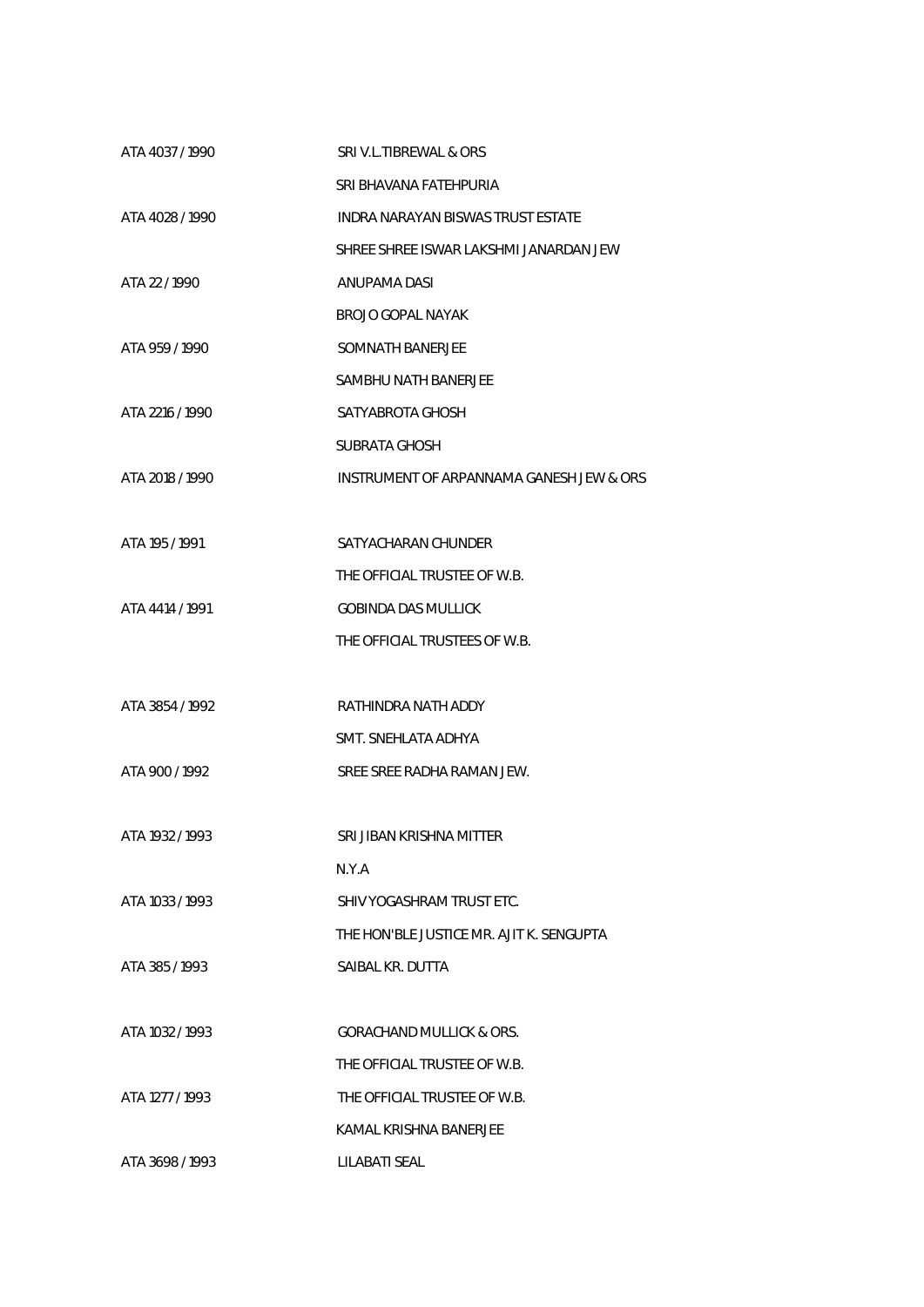|                 | <b>GOURI RANI SEAL</b>                   |
|-----------------|------------------------------------------|
| ATA 2646 / 1994 | SRI DHIRENDRA NATH BHATTACHARYA          |
|                 | SRI KRISHNA KR. KHEMKA                   |
| ATA 77/1994     | THE OFFICIAL TRUSTEE OF W.B.             |
|                 | THE SUB POSTMASTER (H.S.G) KALIGHAT CAL. |
| ATA 2080 / 1994 | SMT. DIPTI MOOKHERJEE & ORS.             |
|                 | <b>LADY RANU PRITI MOOKERJEE</b>         |
| ATA 2866 / 1994 | DAVID ELEAN NAHOUM & ORS                 |
|                 | <b>OFFICIAL TRUSTEE</b>                  |
| ATA 473/1995    | SUNIL KUMAR BANERJEE & ANR               |
|                 | ALOKE DAS GUPTA                          |
| ATA 1785 / 1995 | NILIMA GHOSH                             |
|                 | CRUICKSHANT INDUSTRIAL FINANCE PVT. LTD. |
| ATA 3/1996      | DIPTI MOOKHERJEE & ORS.                  |
|                 | <b>LADY RANU PRITI MOOKHERJEE</b>        |
| ATA 6 / 1996    | SRI RAMENDRA NATH BASU                   |
|                 | KALYAN KUMAR GHOSH                       |
| ATA 7/1996      | IN THE GOODS OF DULAL CHAND NANDI (DECD. |
|                 |                                          |
| ATA 2/1996      | KALYANI PAL & ORS                        |
|                 | SATYA SUBHA PAL                          |
| ATA 2 / 1997    | SRI SRI RADHA BRINDABAN CH. JEW THAKUR   |
|                 |                                          |
| ATA 1/1997      | KHAITAN &CO.                             |
|                 | SREI INTERNATIONAL FINANCE LTD.          |
| ATA 24 / 1997   | SREE SREE RADHA BRINDABAN CH JEW THAKUR  |
|                 |                                          |
| ATA 8/1997      | THOMAS DUFF GROUP JUTE MILLS STAFF ASSON |
|                 | THOMAS DUFF & CO.(I)LTD.                 |
| ATA 9 / 1997    | SOMENDRA CHANDRA NANDY & ORS             |
|                 | BASUDEV PAL CHOWDHURY                    |
| ATA 6 / 1997    | SHREE SHREE ISWAR BAMANDEV JEW THAKUR    |
|                 | <b>AMARNATH DAS</b>                      |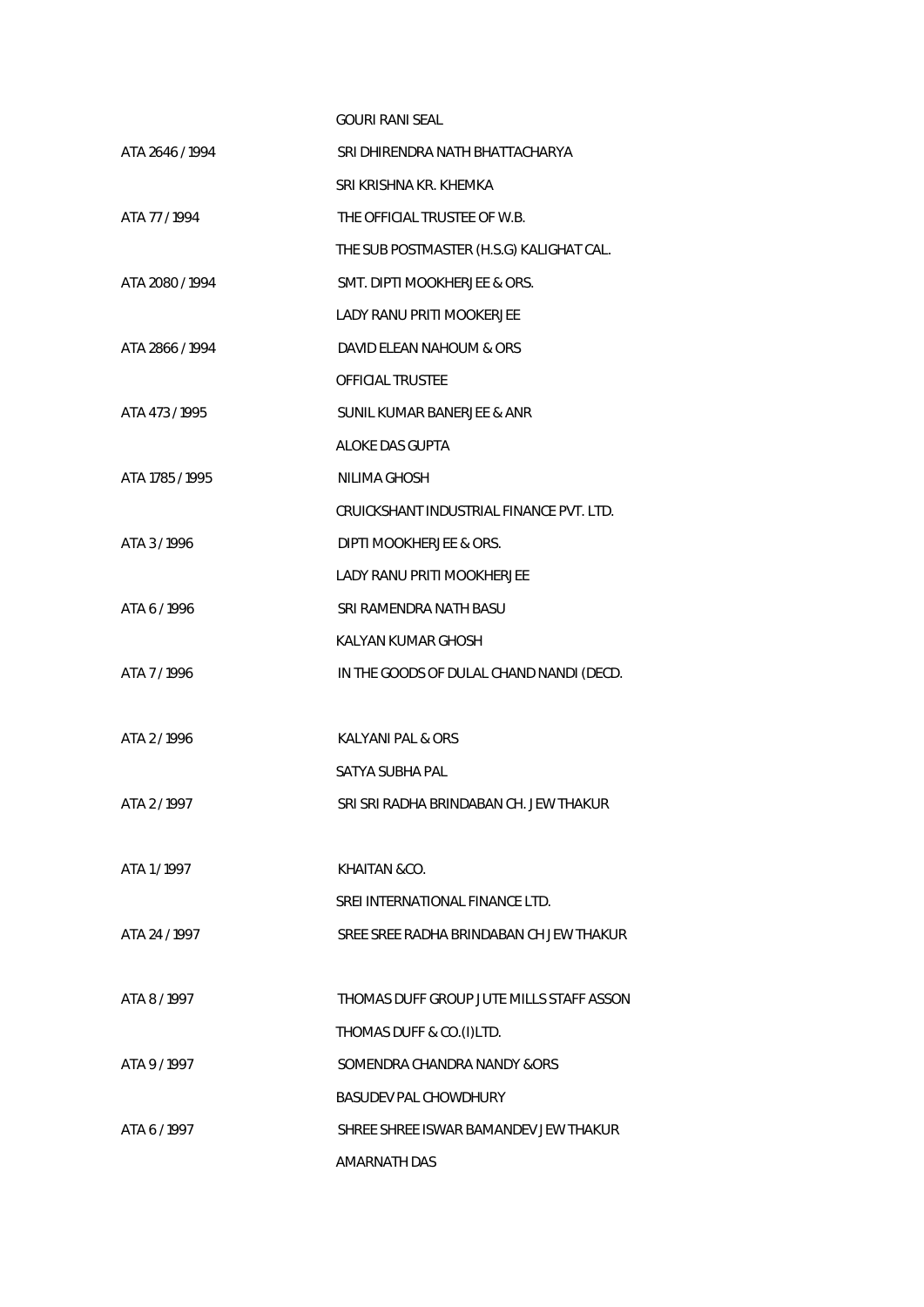| ATA 3/1997    | SHREE SHREE RADHE BRINDABAN CH.JEW THAKU  |
|---------------|-------------------------------------------|
| ATA 12 / 1998 | BHAGYALAKSHMI COMMERCIAL CO.PVT.LTD.      |
|               | OFFICIAL TRUSTEE OF W.B.                  |
| ATA 13 / 1998 | INDIAN NATIONAL SHIP OWNERS ASS.LTD.      |
| ATA 5/1998    | DIPTI MOOKERJEE & ORS                     |
|               | <b>LADY RANU PRITI MOOKHERJEE</b>         |
| ATA 2/1998    | NIRMALENDU KUMAR BOSE                     |
|               | <b>AMALENDU BOSE</b>                      |
| ATA 8/1998    | <b>MOHAN LALL SEAL</b>                    |
|               | CHANDI CHARAN AUDDY                       |
| ATA 4 / 1998  | IN THE MATTER OF RATHINDRA KUMAR DEY & AN |
|               |                                           |
| ATA 8/1999    | BALADEB CH. MULLICK & ORS.                |
|               | OFFICIAL TRUSTEE OF W.B.                  |
| ATA 1/1999    | RAMESWAR GUHA (TRUSTEE)                   |
|               |                                           |
| ATA 3/1999    | SRI KALYAN KUMAR GHOSH                    |
|               | SM.ANIMA DUTTA                            |
| ATA 4 / 1999  | SRI RABINDRA NATH MITRA                   |
|               |                                           |
| ATA 7/1999    | <b>GANGA PROSAD ROY</b>                   |
|               | AMAR NATH ROY                             |
| ATA 9/2000    | MOHANI AI DE                              |
|               | SMT.MAYALATA DE                           |
| ATA 6 / 2000  | SHIBO NATH MULLICK                        |
|               | SOMNATH MULLICK                           |
| ATA 7/2000    | NIRMALENDU KUMAR BOSE                     |
|               | AMALENDU BOSE                             |
|               |                                           |
| ATM 61/1965   | AMERICAN HOME PRODUCTS CORP.              |
|               | MAC LABORATORIES P.LTD.                   |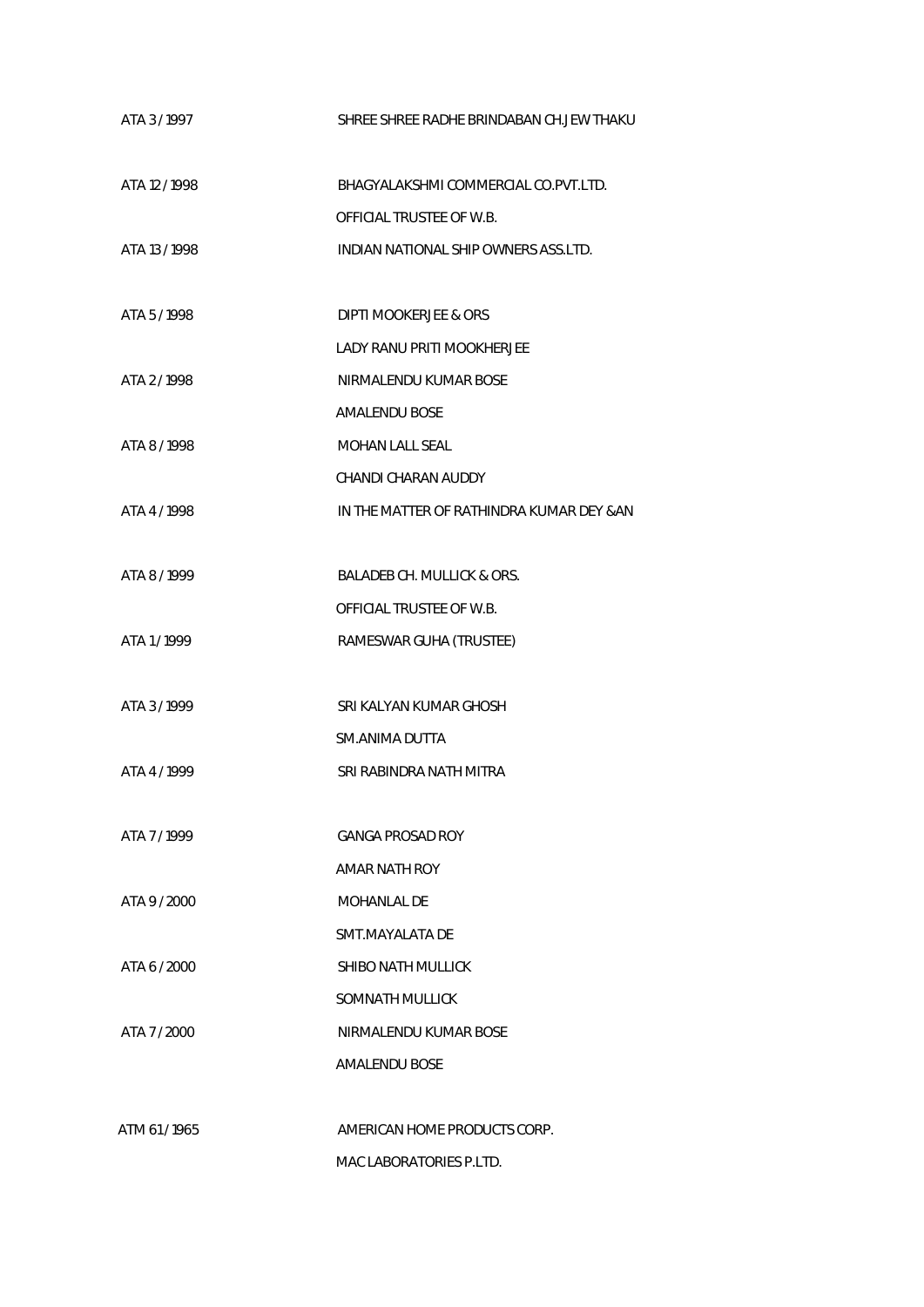| ATM 266 / 1982  | CYCLE CORPORATION OF INDIA LTD.   |
|-----------------|-----------------------------------|
|                 | T.I.RALEIGN INDUSTRIES LTD.       |
| ATM 595 / 1987  | KANTI BHALLALUBHAL                |
|                 | DOLPHIN LABORATORIES PVT LTD.     |
| ATM 306 / 1988  | SPENCER & CO. LTD.                |
|                 | REGISTRAR OF TRADE MARK & ORS.    |
| ATM 1875 / 1992 | LAND LABORATORIES PVT. LTD.       |
|                 | ARMOUR PHARMACEUTICALS            |
| ATM 2670 / 1993 | TIDE WATER OIL CO. I. LTD.        |
|                 | TIDE WATER ASSOCIATED OIL CO.LTD. |
| ATM 160 / 1995  | ABDUL MAJID ABDUL WAJID PVT. LTD. |
|                 | AL QUISES TOBACCO PVT. LTD.       |
| ATM 161/1995    | MOHAMMAD ABDULLAH BAESHEN         |
|                 | SHAMSAD AHMED                     |
| ATM 146 / 1995  | <b>MD.ASIF AKHTAR</b>             |
|                 | PINJAL SOAP FACTORY               |
| ATM 3/1995      | DOLPHIN LABORATORIES P.LTD.       |
|                 | DEPUTY REGISTRAR OF TRADE MARKS   |
| ATM 1/1996      | <b>S.S.ROY CHOWDHURY</b>          |
|                 | RANGA JAVA SOAP & CHEMICALS WORKS |
| ATM 2/1996      | I.T.C. LTD.                       |
|                 | THE REGISTRAR OF TRADE MARKS      |
| ATM 3/1996      | I.T.C. LTD.                       |
|                 | THE REGISTRAR OF TRADE MARKS      |
| ATM 4/1996      | <b>WAGESHWARI INDUSTRIES</b>      |
|                 | HITACHI LTD.                      |
| ATM 1/1997      | DINABANDU LAHA                    |
|                 | OXFORD PAPER PRODUCTS P.LTD.      |
| ATM 9/1997      | NIRMAL KANTI SARKAR               |
|                 | SADHAN NANDY                      |
| ATM 5/1997      | RAJENDRA KUMAR                    |
|                 | RAM RATAN VARMA                   |
| ATM 4/1997      | WIMPY INTERNATIONAL LTD.          |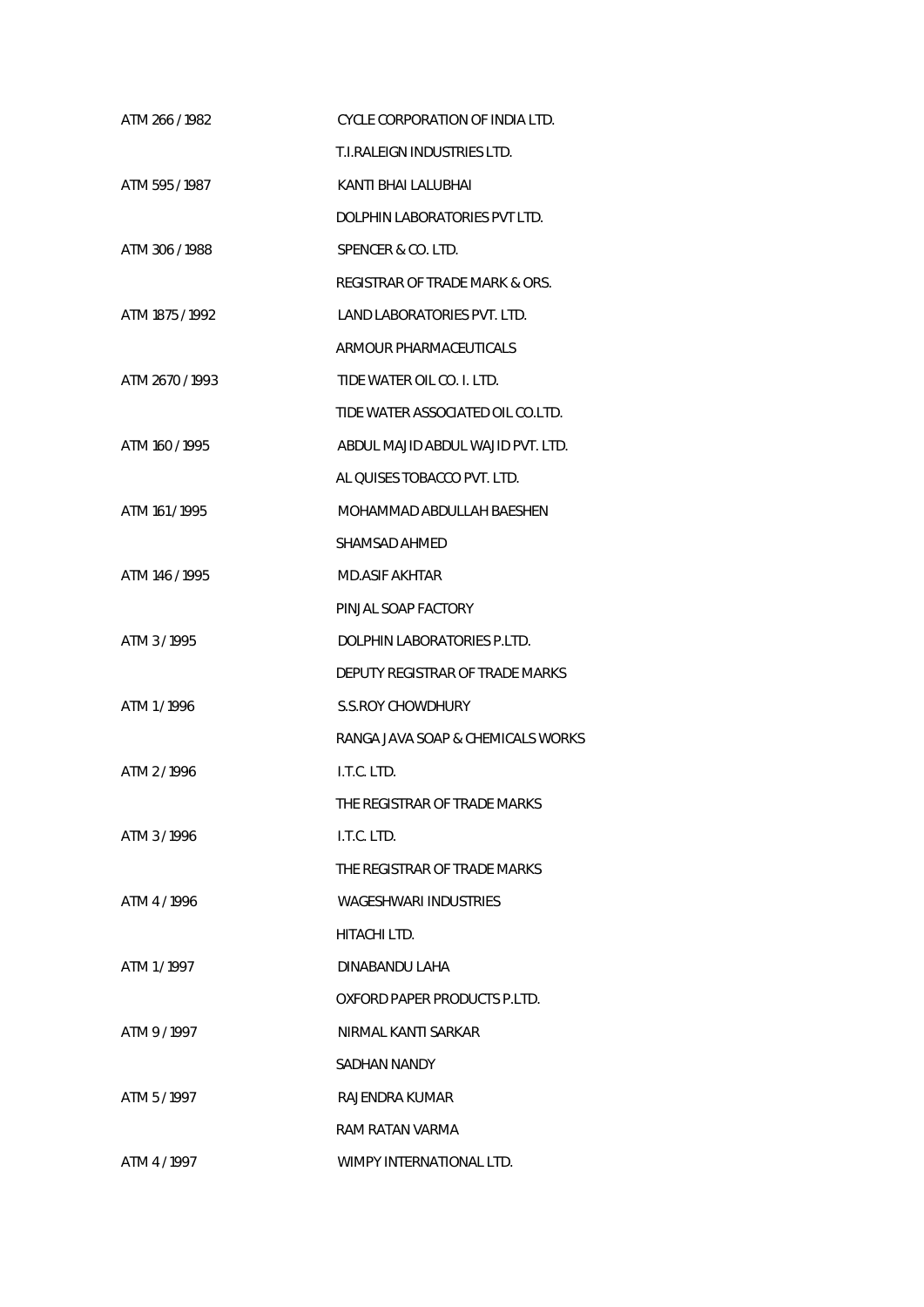|                | THE REGISTRAR OF TRADE MARKS                |
|----------------|---------------------------------------------|
| ATM 3/1997     | AL CN INDUSTRIES PVT. LTD.                  |
|                | ALUMINIUM CO CANDA LTD.                     |
| ATM 10F / 1998 | PRZEDSTEBIOTWO HANBHU ZAGRANICZNEGO AGRO    |
|                | <b>REGISTRAR OF TRADE MARKS</b>             |
| ATM 3/1998     | DURGA PADA GHOSH                            |
|                | MAHAMAYA ENGINEERING WARKS                  |
| ATM 7/1998     | EXIDE CORPORATION                           |
|                | <b>EXIDE INDUSTRIES LTD.</b>                |
| ATM 5/1998     | <b>EXIDE CORPORATION</b>                    |
|                | <b>EXIDE INDUSTRIES LTD.</b>                |
| ATM 10 / 1998  | SHAMBHU NATH AND BROTHERS                   |
|                | ALSTOM LTD.                                 |
| ATM 9/1998     | MRINAL KANTI SARKAR                         |
|                | SADHAN NANDY                                |
| ATM 6 / 1998   | EXIDE CORPORATION                           |
|                | <b>EXIDE INDUSTRIES LTD.</b>                |
| ATM 8 / 1998   | <b>EXIDE CORPORATION</b>                    |
|                | <b>EXIDE INDUSTRIES LTD.</b>                |
| ATM 4/1998     | HINDUSTHAN LEVER LIMITED                    |
|                | BISWANATH HOSIERY MILLS PRIVATE LIMITED     |
| ATM 1/1998     | PRZEDSTEBIOSTWO HANDLUZAGRANID ZENGO        |
|                | REGISTRAR OF TRADE MARKS                    |
|                |                                             |
| ATM 2/1998     | KHADIM SHOE (P) LTD.                        |
|                | BATA (I)LTD.                                |
| ATM 4/1999     | <b>EXIDE CORPORATION</b>                    |
|                | <b>FXIDE INDUSTRIES</b>                     |
| ATM 5/1999     | <b>EXIDE CORPORATION</b>                    |
|                | <b>EXIDE INDUSTRIES</b>                     |
| ATM 8 / 1999   | J & P COATS LTD.                            |
|                | <b>HAZI S.K.RAZAQUE BHATI</b>               |
| ATM 3/1999     | <b>INDUS FOOD PRODUCTS &amp; EQUIPMENTS</b> |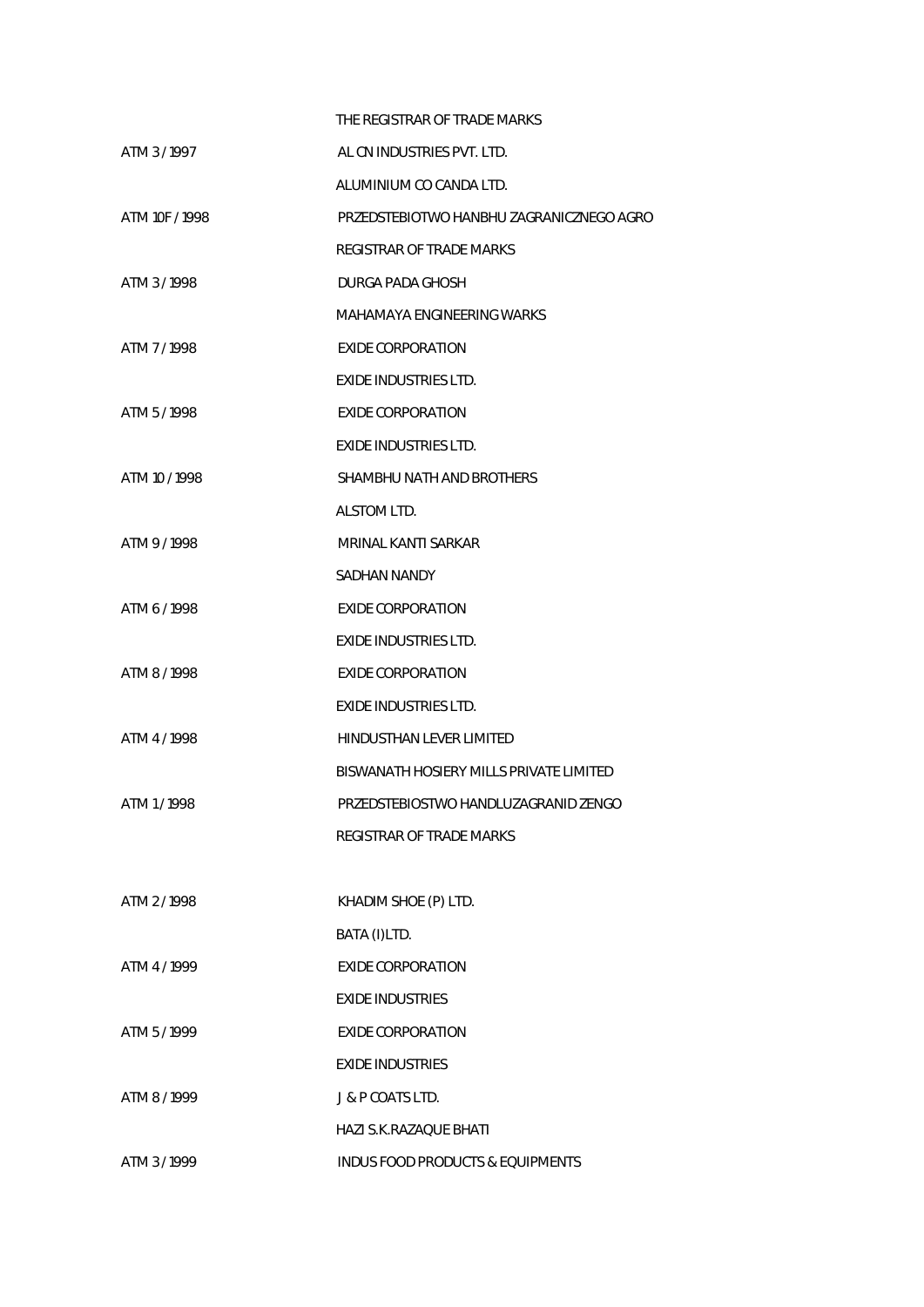|                 | THE REGISTRAR OF TRADE MARKS           |
|-----------------|----------------------------------------|
| ATM 2/1999      | JAWA PHARMACEUTICALS (I) LTD           |
|                 | KILAS SHEN (P) LTD.                    |
| ATM 1/1999      | NEEL RATNAKAR DONGRE                   |
|                 | WHIRLPOOL CORPORATION                  |
| ATM 266/1999    | CYCLE CORPORATION OF INDIA LTD.        |
|                 | T. I. RALEIGH INDUSTRIES LTD.          |
| ATM 7/1999      | MADURA COATS LTD.                      |
|                 | HAZI S.K.RAZAQUE BHATI                 |
| ATM 4 / 2000    | AL-OAISER TOBACCO PVT.LTD.             |
|                 | AHMED KHAN & SONS                      |
| ATM 1/2000      | FENA LTD.                              |
|                 | H.A.G.SOAP & CHEMICAL WORKS (PVT) LTD. |
| ATM 3 / 2000    | KITKAT FOOD PRODUCTS                   |
|                 | SOCIETE DES PRODUCTS NESTLE            |
|                 |                                        |
| AWT 879 / 1978  | COMMISSIONER OF WEALTH TAX CENT I CAL  |
|                 | SM.SWSHI PROVA BAJORIA 1968-69         |
| AWT 1258 / 1979 | COMNR.OF WEALTH TAX, CENT.CAL.         |
|                 | SHRI SHEW SHANKAR BAJORIA              |
| AWT 619 / 1979  | COMMR. OF WEALTH TAX W.B.-VIII, CAL.   |
|                 | MRS RIPSY GULSTANN                     |
| AWT 625/1979    | COMMR.OF WEALTH TAX W.B.-VIII, CAL.    |
|                 | <b>MRS RIPSY GULSTANN</b>              |
| AWT 1262 / 1979 | COMNR. OF WEALTH TAX, CENT-CAL.        |
|                 | SHRI SHEW SHANKAR BAJORIA              |
| AWT 735/1986    | COMMR.OF WEALTH-TAX, W.B.-IV           |
|                 | THE CHARTERED BANK                     |
| AWT 271/1986    | COMMR. OF WEALTH TAX W.B.              |
|                 | L.P.BHATIA                             |
| AWT 3018 / 1987 | COMMR. OF WEALTH TAX                   |
|                 | G.C. SUR MEMORIAL CHARITABLE SOCIETY   |
| AWT 3017/1987   | COMMR. OF WEALTH TAX                   |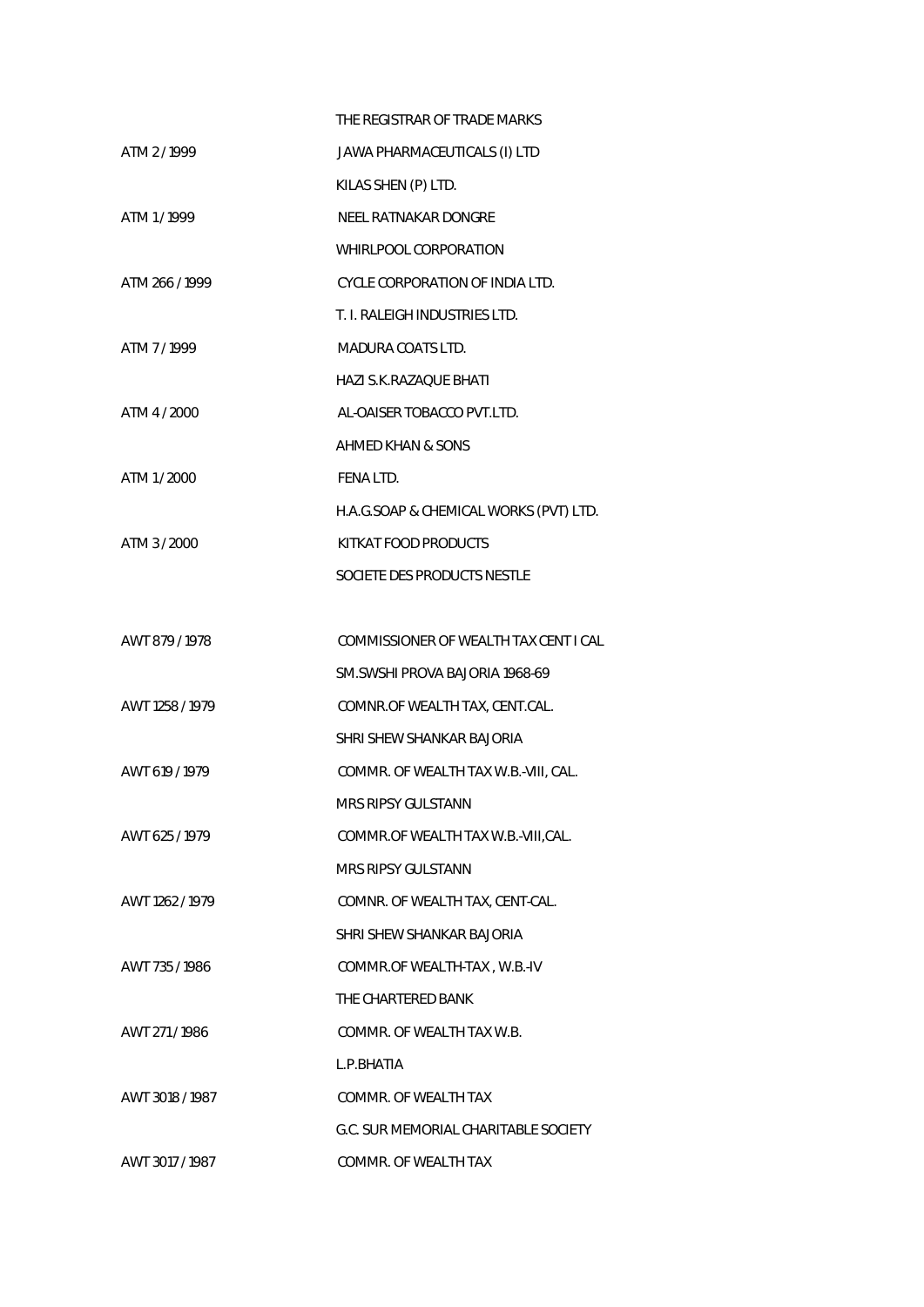|                 | G.C. SUR MEMORIAL CHARITABLE SOCIETY       |
|-----------------|--------------------------------------------|
| AWT 2968 / 1987 | COMMR. OF WEALTH TAX W.B.                  |
|                 | G.C. SUR MEMORIAL CHARITABLE SCY.          |
| AWT 2967 / 1987 | COMMR OF WEALTH TAX                        |
|                 | G.C. SUR MEMORIAL CHARITABLE SOCIETY       |
| AWT 3098 / 1987 | COMMISSIONER OF WEALTH TAX, W.B.-VII, CAL. |
|                 | <b>G.C.SUR MEMORIAL CHARITABLE SOCIETY</b> |
| AWT 3099 / 1987 | COMMISSIONER OF WEALTH TAX W.B.            |
|                 | <b>G.C.SUR MEMORIAL CHARITABLE SOCIETY</b> |
| AWT 3097 / 1987 | COMMISSIOINER OF WEALTH TAX-VII, CAL.      |
|                 | G.C.S.MEMORIAL CHARITABLE SOCIETY          |
| AWT 3044 / 1987 | COMMR. OF WEALTH TAX                       |
|                 | G.C. SUR MEMORIAL CHARITABLE SOCIETY       |
| AWT 1866 / 1987 | COMM .OF WEALTH TAX, W B-XII.              |
|                 | KUMARI TRUST, TRUSTEE SMT. P KEJRIWAL.     |
| AWT 5544 / 1987 | COMNR. OF INCOME TAX W.B.                  |
|                 | BURLOP COMMERCIAL (P) LTD.                 |
| AWT 5542 / 1987 | COMNR. OF W. TAX                           |
|                 | M/S. SHREEPRASAD JAIPRAKASH                |
| AWT 5538 / 1987 | COMNR. OF W.TAX, W.B.                      |
|                 | AJOY KUMAR MITTER                          |
| AWT 3079 / 1987 | COMMR. OF WEALTH TAX                       |
|                 | SRI H.P. MUKHERJEF                         |
| AWT 5568/1987   | SMT. SHARDA DEVI SINGHANIA                 |
|                 | COMNR. OF WEALTH TAX                       |
| AWT 5539 / 1988 | COMMR. OF WEATH TAX                        |
|                 | SRI JOY KR. KANKARIA                       |
| AWT 973/1988    | BANAMALI DUTTA.                            |
|                 | COLLECTOR OF CENTRAL EXCISE CAL-I.         |
| AWT 5555 / 1988 | BIRESWAR SIRKAR                            |
|                 | COMMR. OF WEALTH TAX                       |
| AWT 2778 / 1989 | COMNR. OF W. TAX                           |
|                 | A.V.BIRLA                                  |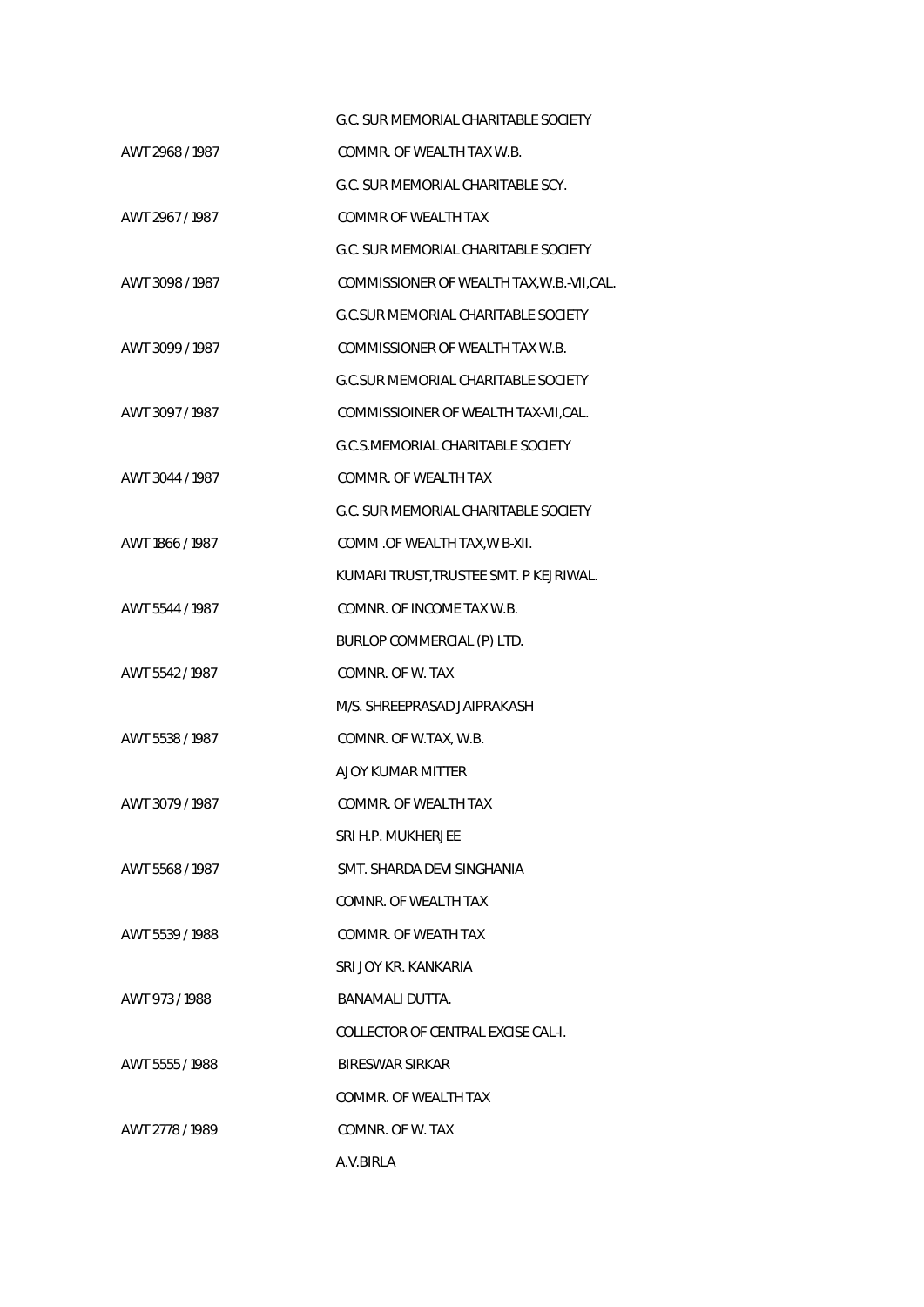| AWT 3381/1989   | SHRI RAGHUPATI SINGHANIA (H.U.F)           |
|-----------------|--------------------------------------------|
|                 | THE ASST.COMMR OF W.T.CENT VI CAL          |
| AWT 2891/1989   | COMNR. OF WEALTH -TAX W.B.                 |
|                 | KAMALA JINDAL                              |
| AWT 3068 / 1989 | SACHINDRA CHANDHURI                        |
|                 | THE ASSTT, COMNR, OF W.TAX                 |
| AWT 2912 / 1989 | COMNR. OF WEALTH -TAX                      |
|                 | SMT. KAMALA JINDAL                         |
|                 |                                            |
| AWT 546 / 1990  | COMMISSIONER OF W.-TAX,CENTRAL-I,CAL.      |
|                 | SRI K.K.BIRLA                              |
| AWT 2171 / 1990 | COMMUNICATION OF WEALTHTAX CENTRE-II CAL   |
|                 | <b>LALIT MOHAN THAPAR</b>                  |
| AWT 2522 / 1990 | COMMISSIONER OF WELTH TAX W.B. (VII) CAL   |
|                 | MRS. E.E.EROTOON                           |
| AWT 3739 / 1990 | COMMISSIONER OF W.TAX CENTRAL CAL          |
|                 | M/S.SURENDRA PAUL                          |
| AWT 2833 / 1990 | THE COMMISSIONER OF W.TAX. CAL.            |
|                 | SRI ADITYA VIKRAM BIRLA                    |
| AWT 2521/1990   | COMMISSIONER OF W.TAX W.B.-(VII) CAL.      |
|                 | MRS. V.D.CORSTORPHINE                      |
| AWT 2842 / 1990 | COMMISSIONER OF W.TAX                      |
|                 | DR. MOTILAL SAHA                           |
| AWT 564 / 1990  | COMMR.OF WEALTH-TAX, CENTRAL-I             |
|                 | SRI K.K.BIRLA                              |
| AWT 547/1990    | COMMR. OF WEALTH-TAX, CENTRAL-I, CALCUTTA. |
|                 | SMT.MONORAMA DEVI BIRLA                    |
| AWT 563/1990    | COMMR.OF WEALTH-TAX,CENTRAL-I,CALCUTTA.    |
|                 | SMT.MONARAMA DEVI BIRLA                    |
| AWT 297 / 1991  | C W T W B -VI, CALCUTTA.                   |
|                 | MRS.E E ARRATOON.                          |
| AWT 213 / 1992  | DIRECTOR OF WEALTH TAX (EXEMPTION) W.B.    |
|                 | ESTATE OF R.P.KAYAN TRUST                  |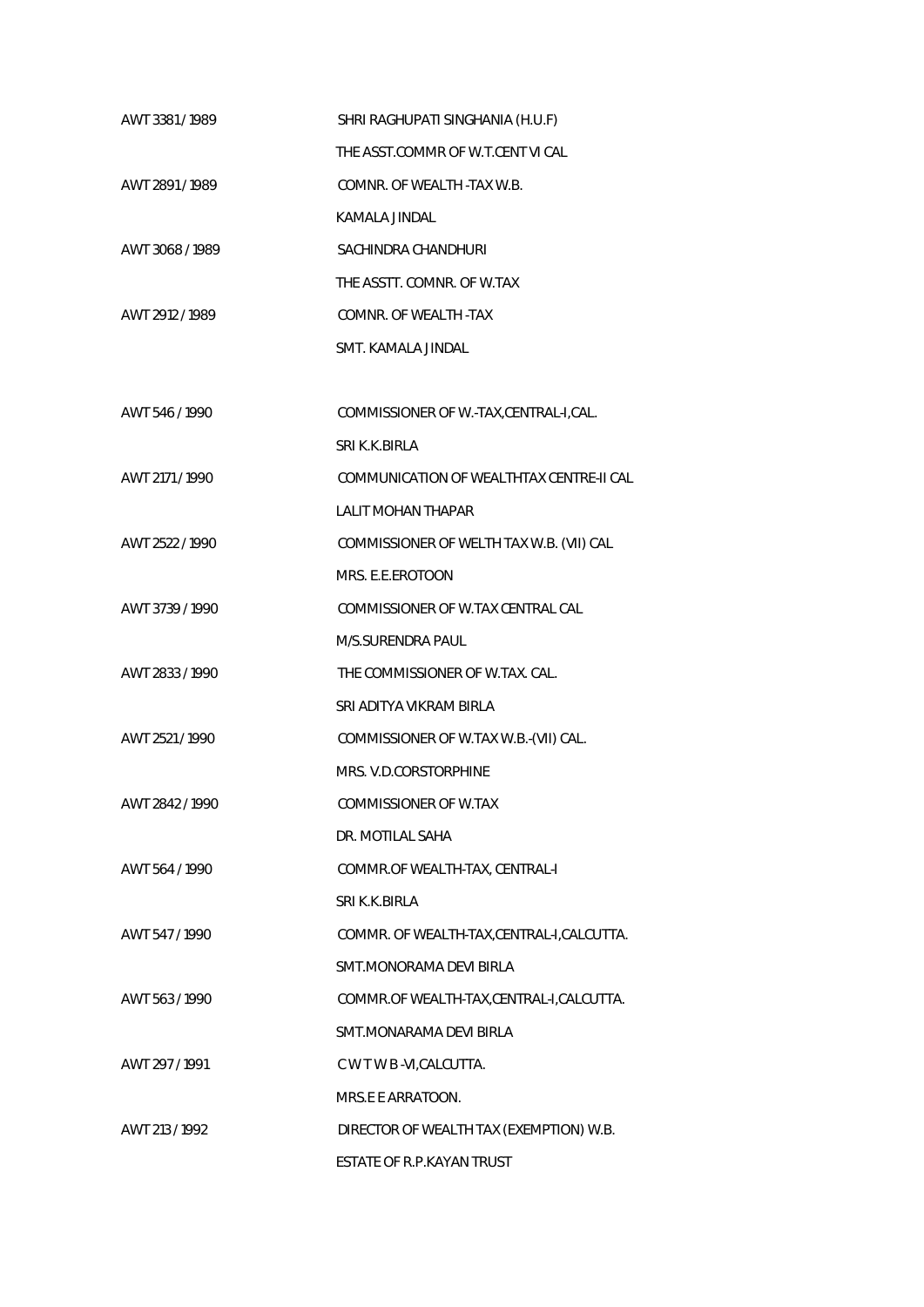| AWT 201/1992    | DIRECTOR OF WEALTH TAX EXEMPTION W.B.    |
|-----------------|------------------------------------------|
|                 | ESTATE OF R.P.KAYAN TRUST                |
| AWT 179 / 1992  | DIRECTOR OF WEALTH TAX W.B.              |
|                 | ESTATE OF R.P.KAYAN TRUST                |
| AWT 177 / 1992  | DIRECTOR OF WEALTH TAX W.B.              |
|                 | ESTATE OF R.P.KAYAN TRUST                |
| AWT 374 / 1992  | DIRECTOR OF WEALTH TAX W.B.              |
|                 | ESTATE OF R.P.KAYAN TRUST                |
| AWT 173 / 1992  | DIRECTOR OF WEALTH - TAX W.B.            |
|                 | ESTATE OF R.P.KAYAN TRUST                |
| AWT 2273 / 1992 | COLLECTOR OF CUSTOMS CAL.                |
|                 | M/S.ARORA MATHEY LTD.                    |
| AWT 891/1992    | C W T W B IV, CALCUTTA.                  |
|                 | <b>SUJIT SINGH ATWAL.</b>                |
| AWT 165 / 1992  | DIRECTOR OF WEALTH - TAX                 |
|                 | ESTATE R.P.KAYAN TRUST                   |
| AWT 1202 / 1993 | THE COMNR. OF WEALTH TAX, W.B.           |
|                 | <b>SUNIL KUMAR DAS</b>                   |
| AWT 1413 / 1993 | COMM. OF WEALTH TAX, CENTRAL-II, CAL.    |
|                 | <b>VIKRAM SWARUP.</b>                    |
| AWT 61/1993     | C W T CENTRAL-II, CAL.                   |
|                 | HARSH BARDHAN KANORIA.                   |
| AWT 428 / 1994  | COMNR. OF WEALTH TAX, CENTRAL - II       |
|                 | SHRI VIKRAM SWARUP                       |
| AWT 543/1994    | SUMITRA DEVI ALMAL.                      |
|                 | C W T W B-I, CAL.                        |
| AWT 542/1994    | COMMISSIONER OF WEALTH TAX, CENTRAL-IICA |
|                 | <b>MAHENDRA SWARUP</b>                   |
| AWT 3961/1994   | C W T W B-VIII, CAL.                     |
|                 | BRIJLAL LOHIA & TRUST OF K L LOHIA       |
| AWT 610 / 1995  | ARIJIT CHAUDHURI                         |
|                 | C.W.TAX, WB-I CAL.                       |
| AWT 1/1996      | STEEL CRETE PVT LTD.                     |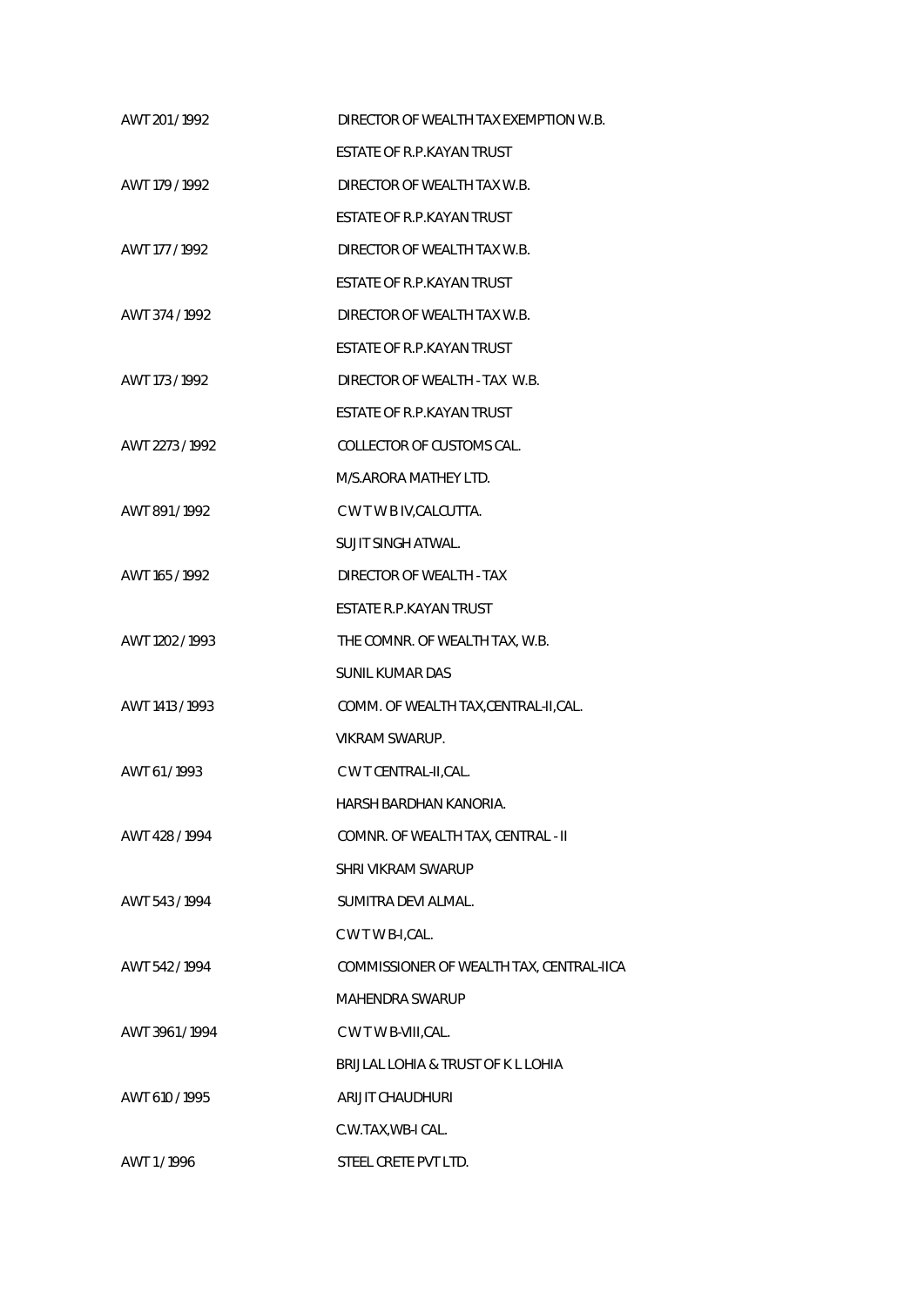## COMMISSIONER OF WEALTH TAX

| AWT 3/1997    | COMMR. OF WEALTH TAX; W.B.-IV; CAL.      |
|---------------|------------------------------------------|
|               | M/S.RATAN STEEL LTD.                     |
| AWT 27/1997   | C.W.T.WB-VI CALCUTTA                     |
|               | NIRMALA BANERJEE                         |
| AWT 15/1997   | C.W.T. W.B.-III CAL.                     |
|               | PEERLESS GENERAL FINANCIAL INVESTMENT CO |
| AWT 20 / 1997 | MR.ARIJIT CHAUDHURI                      |
|               | COMMNR.OF WEALTH TAX WB-I CALCUTTA       |
| AWT 2/1997    | COMMR. OF WEALTH TAX CENTRAL-I, CAL      |
|               | APEEJAY PVT.LTD.                         |
| AWT 14 / 1997 | COMNR. OF WEALTH TAX W.B.-1X CAL.        |
|               | BANWARILAL SAJJAN KUMAR                  |
| AWT 13 / 1997 | COMNR.OF WEALTH TAX W.B.-1 CAL           |
|               | G.K.UDYOG LTD.                           |
| AWT 12 / 1997 | C.W.T.W.B.II,CAL.                        |
|               | SURESH KR.ALMAL MARRIAGE TRUST           |
| AWT 10 / 1997 | C.W.T., W.B.II CAL.                      |
|               | SMT.BHAGWATI TALWAR                      |
| AWT 4 / 1998  | C.W.T.WB-VI CAL.                         |
|               | M/S.KISHAN LAL & SONS.UDYOG PVT.LTD.     |
| AWT 7/1998    | C.W.T.WB-III CAL.                        |
|               | SRI GANESH PROPERTIES LTD.               |
| AWT 11/1998   | C.W.T.WB-II CAL.                         |
|               | SRI KUMAR MANGAL BIRLA                   |
| AWT 2/1998    | C.W.T.WB-I CAL.                          |
|               | SM.JYOTSHNA PODDAR                       |
| AWT 22 / 1998 | C.W.T.(CENTRAL-I) CAL                    |
|               | M/S.HEMRAJ MAHABIR PROSAD LTD.           |
| AWT 18 / 1998 | CWT CENTRAL-II CAL.                      |
|               | <b>ARJUN KUMAR</b>                       |
| AWT 17 / 1998 | COMMISSIONER OF W.T.W.B.IV CAL.          |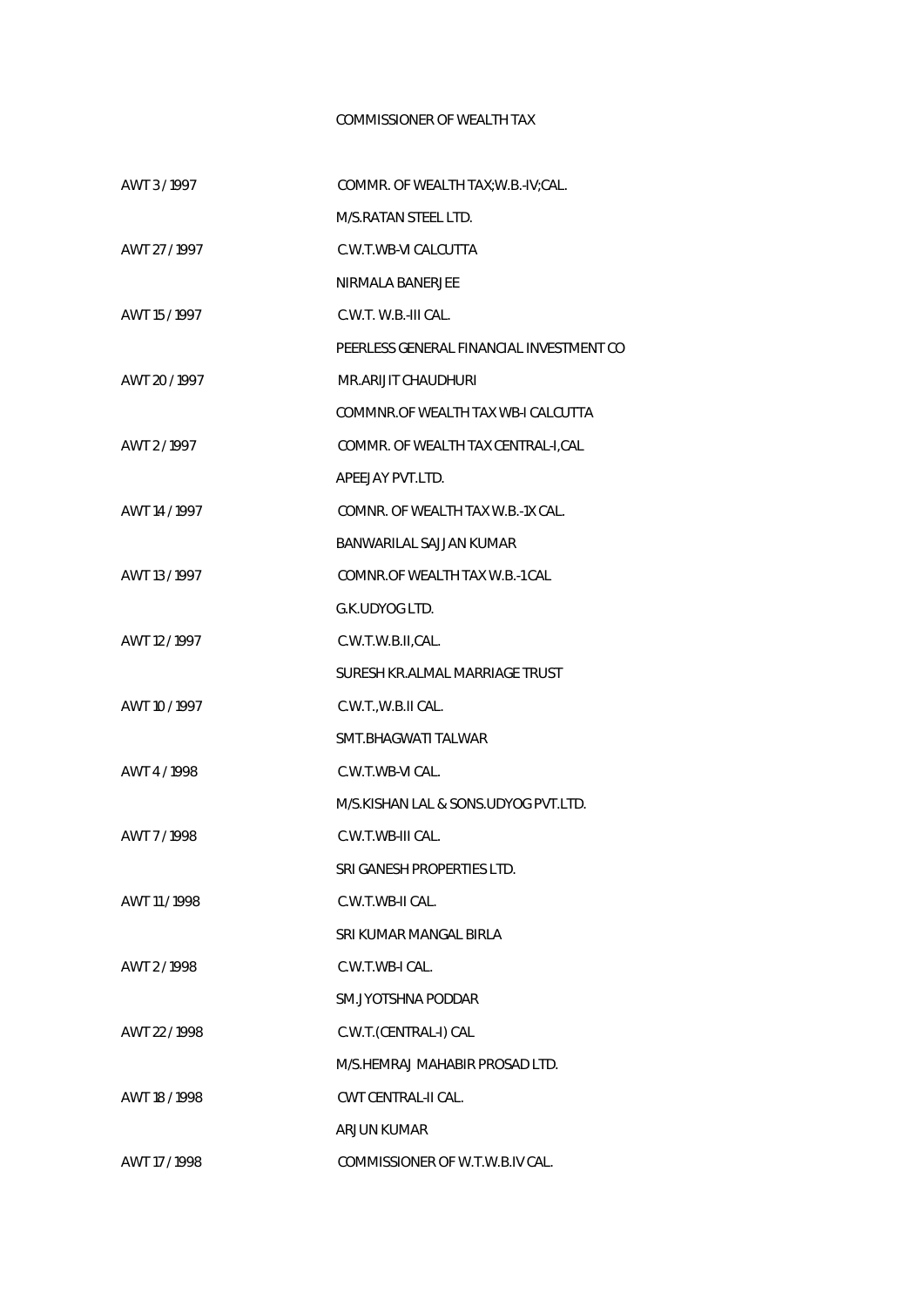|                 | SMT.DHANUKA DEVI AGARWAL                  |
|-----------------|-------------------------------------------|
| AWT 14 / 1998   | C.W.T.CENTRAL-1 CAL.                      |
|                 | MD.JAMILUDDIN                             |
| AWT 3/1998      | C.W.T.WB-III CAL.                         |
|                 | SHRI GANESH PROPERTIES PVT.LTD.           |
| AWT 9/1998      | C.W.T.WB-VI CAL.                          |
|                 | M/S.KISHANLAL & SONS UDYOG PVT.LTD.       |
| AWT 10 / 1998   | <b>GENERAL FIBRE DEALERS PVT.LTD.</b>     |
|                 | C.W.T.WB-II CAL.                          |
| AWT 4/1999      | COMMNR.OF WEALTH TAX, WB-VI CAL.          |
|                 | M/S KISHENLAL & SONS (UDYOG) P.LTD.       |
| AWT 3/1999      | COMMNR.OF WEALTH TAX, WB-VI CAL.          |
|                 | M/S KISHENLAL & SONS (UDYOG) P.LTD.       |
| AWT 5/1999      | C W T.                                    |
|                 | CHANDRA KANTA FOGLA.                      |
| AWT 1/2000      | COMMNR.OF WEALTH TAX WB-VI CAL.           |
|                 | KISHENLAL & SONS (UDYOG) P.LTD.           |
| AWT 2/2000      | COMMNR.OF WEALTH TAX, WB-VI CAL.          |
|                 | KISHENLAL & SONS (UDYOG) P.LTD.           |
| AWT 3/2000      | COMMNR.OF WEALTH TAX, CENTRAL (I) CAL.    |
|                 | HEMRAJ MAHABIR PROSAD LTD.                |
|                 |                                           |
| BBA 25/1992     | DEBABRATA DOLUI                           |
|                 | SHRI RAM FIBRES FINANCE LTD. & ORS.       |
| BBA 49/1995     | <b>BADAL ADHIKARY</b>                     |
|                 | MUMTAZ AHMED & ORS                        |
|                 |                                           |
|                 |                                           |
| BIFR 52/1980    | SHREE MANJUSHA PAPER MILLS LTD. (IN LIQN. |
|                 |                                           |
| BIFR 103 / 1982 | TATA CONSTRUCTIONS & PROJECTS LTD. (INLIQ |
|                 | M/S TATA STEEL LTD.                       |

BIFR 520 / 1982 BHARAT PROCESSING & MECHANICAL ENGINEERI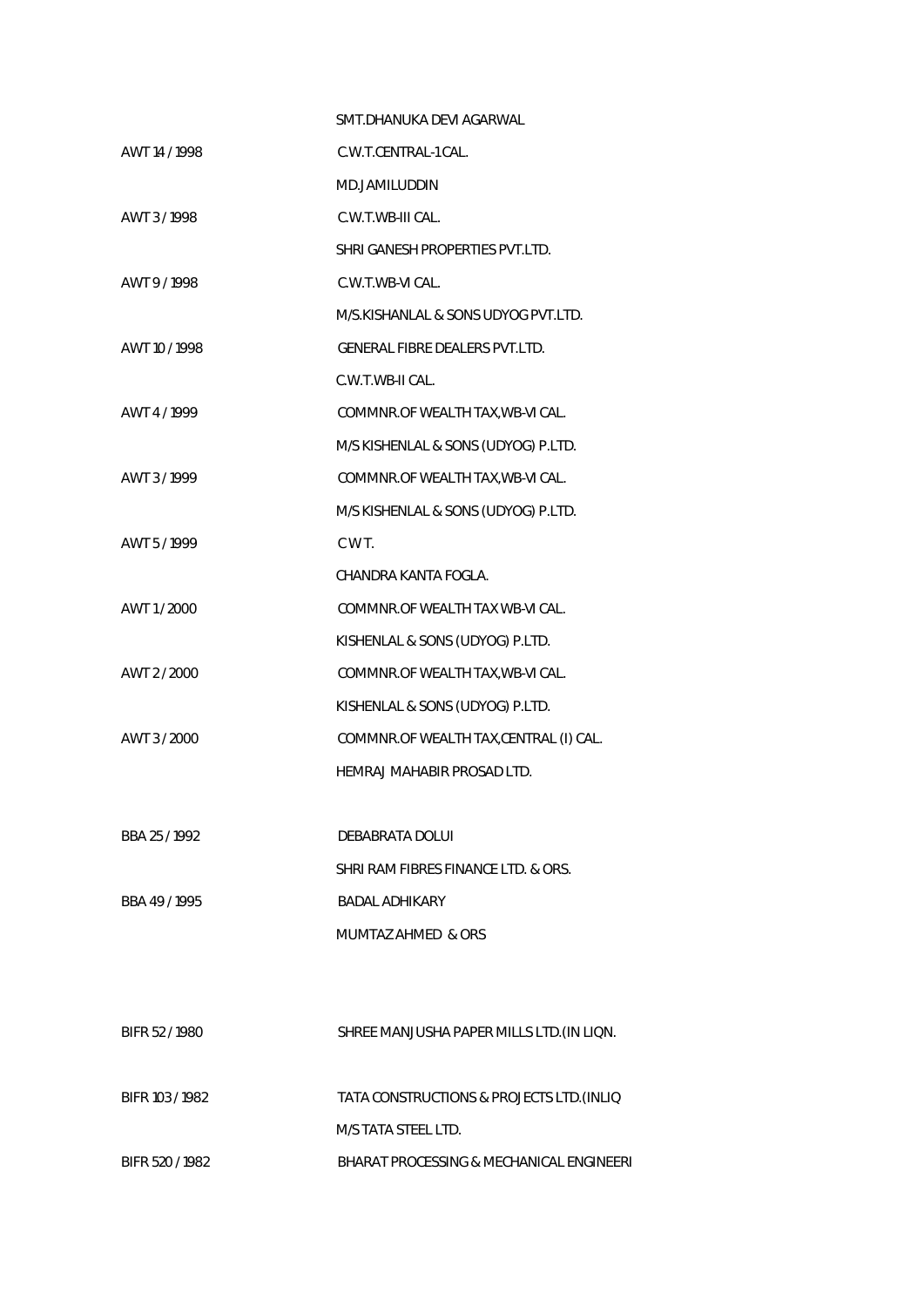| BIFR 88 / 1987  | M/S SMALL TOOLS MFG. CO. OF INDIA LTD.                 |
|-----------------|--------------------------------------------------------|
| BIFR 153 / 1987 | IN THE MATTER OF TATA CONSTRUCTION & PROJECTS L<br>O/L |
| BIFR 266/1987   | HARRY REFACTORY & CERAMIC WORKS (P) LTD.               |
| BIFR 304 / 1987 | <b>INDIAN FIBRES LTD.</b>                              |
| BIFR 165 / 1987 | E.A.P. INDUSTRIES LTD.                                 |
| BIFR 3/1987     | REGIONAL PROVIDENT COMMISSION                          |
|                 | EASTERN PAPER MILLS LTD.                               |
| BIFR 101 / 1987 | HIM CONTAINERS LTD.                                    |
| BIFR 117 / 1987 | CONCUST PRODUCT LTD. (IN LIQN)                         |
|                 | NAFFAR CHANDRA JUTE MILLS LTD.                         |
| BIFR 53/1988    | KOLEY IRON & STEEL CO. LTD. (IN LIQN.)                 |
|                 | KANAILAL DAS - VS- O/L                                 |
| BIFR 246 / 1988 | IN THE MATTER OF EASTEND PAPER INDUSTRIES LTD.         |
|                 | O/L & ORS                                              |
| BIFR 13 / 1988  | CENTRAL BANK OF INDIA                                  |
|                 | O/L                                                    |
| BIFR 259 / 1988 | IN THE MATTER OF ANANTAPUR TEXTILES LTD.               |
| BIFR 11 / 1988  | IN THE MATTER OF TIRUPATI WOOLEN MILLS PVT. LTD        |
|                 | O/L UNION OF INDIA                                     |
| BIFR 120 / 1988 | M/S. DEWAS SYNTHETICS (P) LTD. (IN LIQN.)              |
| BIFR 55/1988    | MANJUSHA PAPER MILLS LTD&IFCI LTD. & ORS               |
|                 | THE OFFICIAL LIQUIDATOR, H. C. CAL.                    |
| BIFR 299 / 1988 | DIELES FORGE LTD.                                      |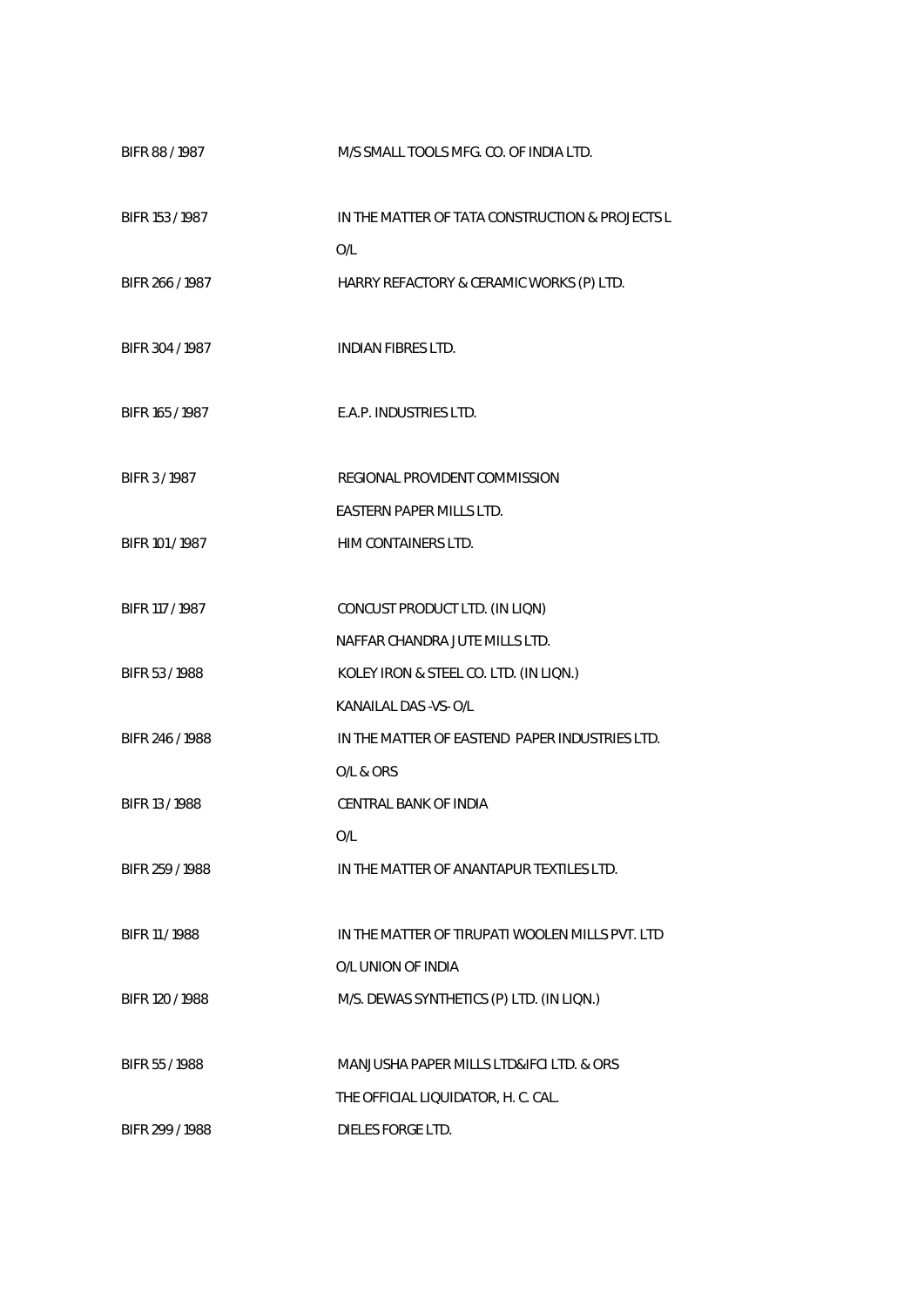| BIFR 278 / 1988 | IN THE MATTER OF: DEBIKAY ELECTRONICS INDUST. L |
|-----------------|-------------------------------------------------|
|                 | O/L, HIGH COURT CALCUTTA                        |
| BIFR 114 / 1988 | X                                               |
|                 |                                                 |
| BIFR 30 / 1988  | M/S. KANKNARRAH CO.LTD.                         |
|                 |                                                 |
| BIFR 172 / 1988 | M/S.CALCUTTA SILK MFG.CO.LTD.                   |
| BIFR 41/1988    | KANORIA WISCONSIN CENTRIFUGAL LTD.              |
|                 |                                                 |
| BIFR 273 / 1988 | KUSUM ENGINEERING CO.LTD.& U.B.I.               |
|                 | O/L                                             |
| BIFR 274 / 1988 | WEBELSEN CAPACITORS LTD.                        |
|                 |                                                 |
| BIFR 279 / 1988 | BENGAL FERRO ALLOY STEEL LTD.                   |
|                 |                                                 |
| BIFR 256 / 1988 | EASTEND PAPER INDUSTRIES LTD.                   |
|                 |                                                 |
| BIFR 79 / 1989  | S.B.I.                                          |
|                 | O/L                                             |
| BIFR 15 / 1989  | M/S. GRAPHITECH INDIA LTD. & ANR.               |
|                 | <b>ICICI LTD.</b>                               |
| BIFR 114 / 1989 | INDUS ELECTRONICS LTD. (IN LIQN.)               |
|                 | SRI ARVIND KUMAR JAIN                           |
| BIFR 10 / 1989  | HIM CONTAINERS LTD.                             |
|                 |                                                 |
| BIFR 94/1989    | CHANGIA FOOD PROCESSING CO.LTD.                 |
| BIFR 3/1989     | <b>EASTERN PAPER MILLS LTD.</b>                 |
|                 | GOVT. OF W B & ORS.                             |
| BIFR 41/1989    | M/S. SHREE GOURI SHANKAR JUTE MILLS LTD.        |
|                 |                                                 |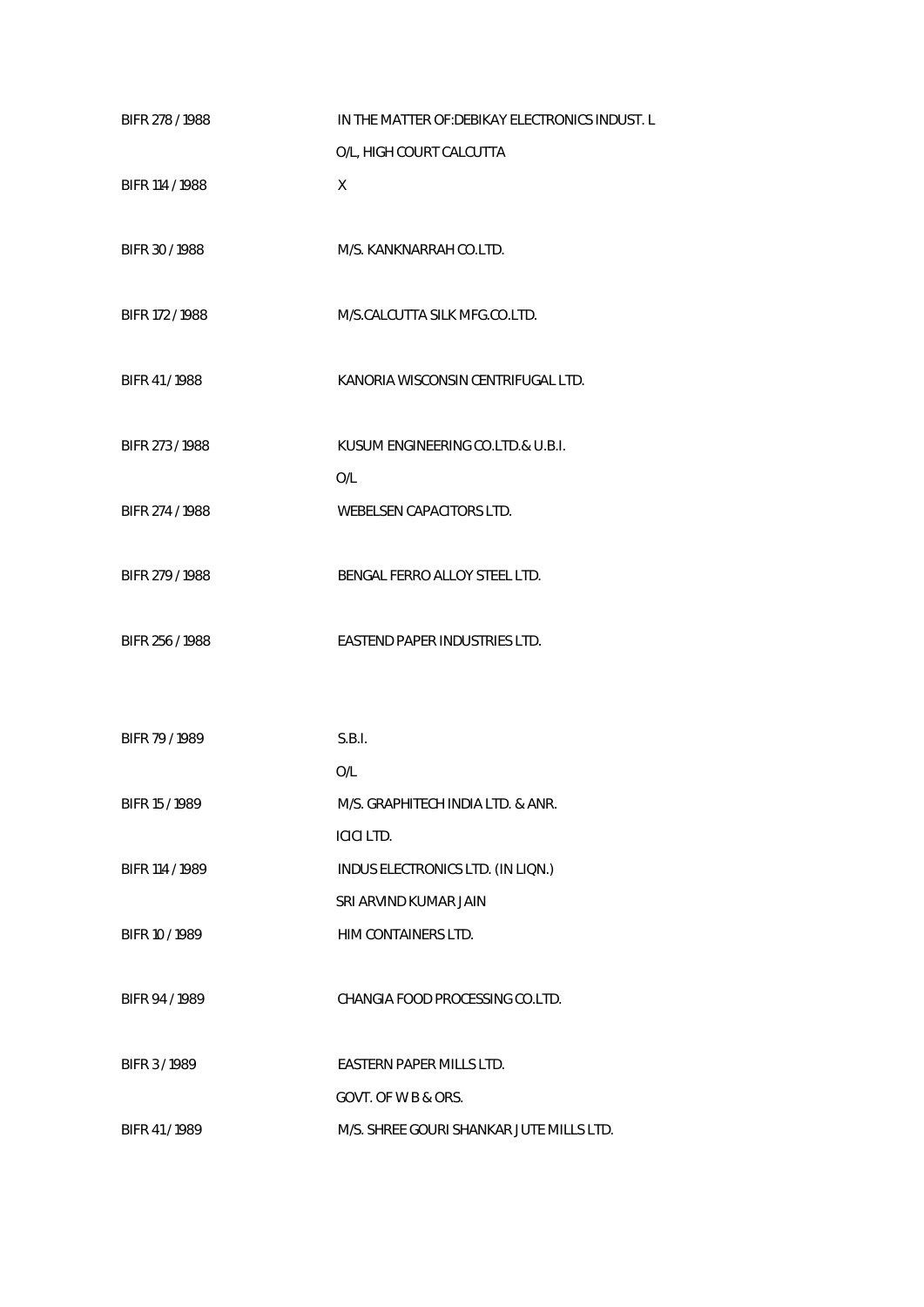| BIFR 24 / 1990  | IN THE MATTER OF THE EAGLE LITHOGRAPHING CO. P    |
|-----------------|---------------------------------------------------|
| BIFR 75 / 1990  | HISCO STEEL P.LTD.                                |
| BIFR 88 / 1990  | SILIGURI STEEL LTD                                |
|                 | O/L                                               |
| BIFR 119 / 1990 | RECON CASTINGS(P) LTD.                            |
|                 | BOARD OF INDUSTRIAL & FINANCIAL RECONS.           |
| BIFR 69 / 1990  | M.M.EXPORTS                                       |
|                 | <b>INDO JAPAN STEEL LTD.</b>                      |
| BIFR 13 / 1991  | RE: BALAJI STEEL CASTINGS LTD (IN LIQN)           |
|                 |                                                   |
| BIFR 34 / 1991  | BHAGAWATI VANASPATI INDUSTRIES LTD.               |
|                 | O/L                                               |
| BIFR 108 / 1991 | E.SEFTON CO.(P) LTD.                              |
|                 |                                                   |
| BIFR 100 / 1991 | IN THE MATTER OF SCIL INDIA LTD. (IN LIQN.)-AND-  |
|                 | SIVESWAR ROY                                      |
| BIFR 259 / 1991 | X                                                 |
|                 |                                                   |
| BIFR 77 / 1991  | KHETWAL CHEMICALS LTD.                            |
|                 |                                                   |
| BIFR 113 / 1991 | ASSAM VALLEY PLYWOODS PVT. LTD.                   |
|                 |                                                   |
| BIFR 95/1991    | IN THE MATTER OF BENGAL ENAMEL WORKS LTD. (IN     |
|                 | L.I.C.I. - VS- O/L, HIGH COURT, CALCUTTA          |
| BIFR 529 / 1992 | IN THE MATTER OF SMIT STANISTREET PHARMACEUTIC    |
|                 | LIQN.) - AND- M/S. MARTIN BURN LTD. - VS- THE O/L |
| BIFR 531/1992   | M/S. NATIONAL INSTRUMENTS LTD.                    |
|                 |                                                   |
| BIFR 610 / 1992 | X                                                 |
|                 |                                                   |
| BIFR 508 / 1992 | CYCLE CORPORATION OF INDIA LTD. (IN LIQN)         |
|                 |                                                   |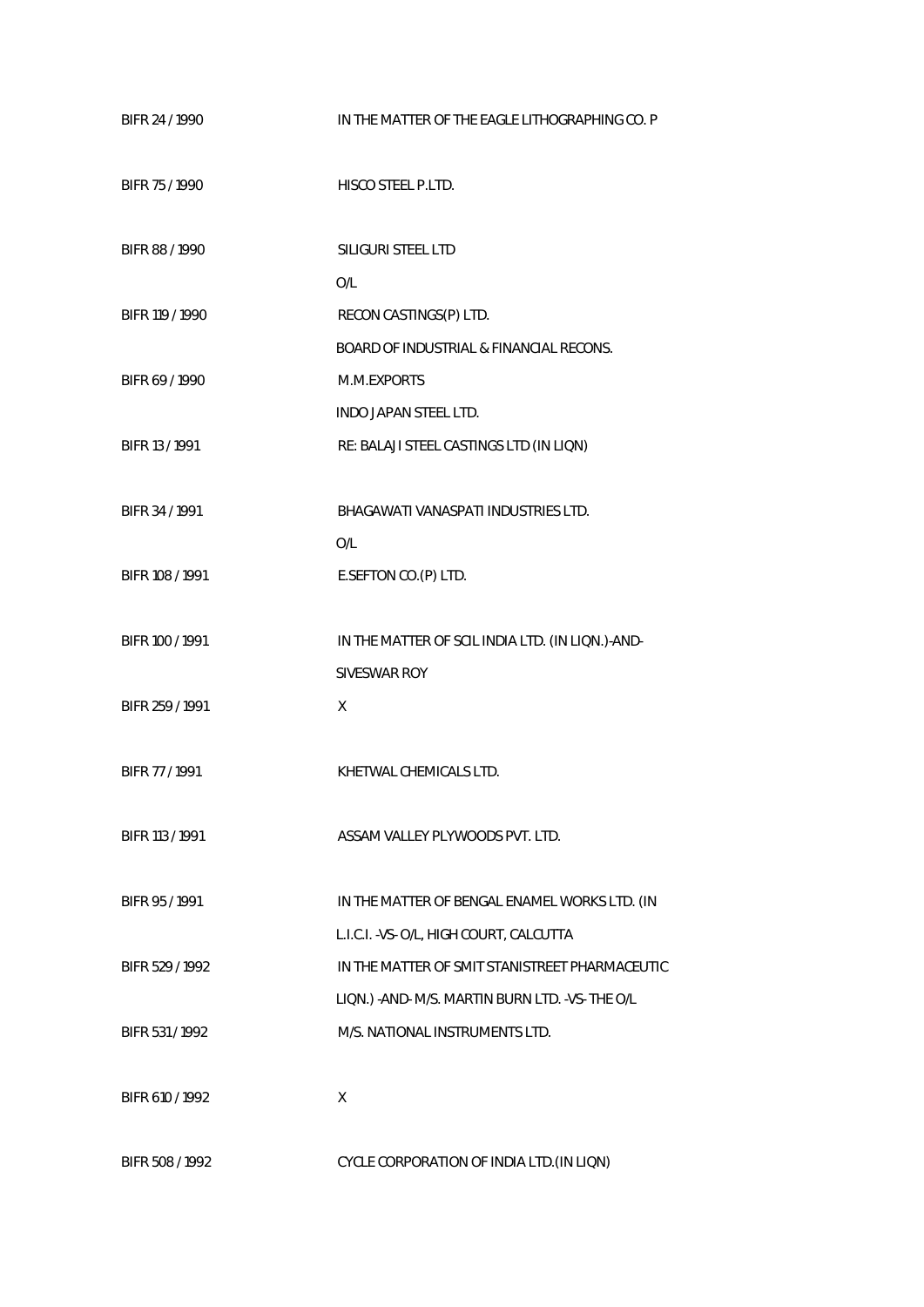|                 | THE OFFICIAL LIQUIDATOR - VS-W.B.S.I. DEV. CORPN.  |
|-----------------|----------------------------------------------------|
| BIFR 520 / 1992 | IN THE BHARAT PROCESS & MECHANICALS ENG. LTD.      |
|                 | O.L.                                               |
| BIFR 3/1992     | X                                                  |
|                 |                                                    |
| BIFR 51/1992    | IN THE MAT.OF-MANIKCHANDRA GHOSH DASTIDA           |
|                 | O/L HIGH COURT CAL                                 |
| BIFR 87/1992    | IN THE MATTER OF CALCAR PRODUCTS LTD.              |
|                 | MONOJ AGARWAL O/L                                  |
| BIFR 532 / 1992 | IN THE MATTER OF BHARAT OPTHALMIC GLASS LTD. (I    |
|                 |                                                    |
| BIFR 538 / 1992 | M/S. BENGAL IMMUNITY LTD (IN LIQN.)                |
|                 | UNION OF INDIA - VS- O/L                           |
| BIFR 259 / 1992 | M/S BHARAT METAL STORES                            |
|                 | ANANTAPUR TEXTILES LTD. (IN LIQDN.)                |
| BIFR 510 / 1992 | RE: MINING & ALLIED MACHINERY CORPN.LTD. (IN LI    |
|                 | SNIGDHENDU BANERJEE                                |
| BIFR 524 / 1992 | IN THE MATTER OF M/S WEIGHBIRD (I) LTD. (IN LIQN.) |
|                 | THE O/L                                            |
| BIFR 45/1994    | EASTEND PAPER INDUSTRIES LTD. (IN LIQN)            |
|                 | S. K. DUTTA                                        |
| BIFR 503 / 1994 | IN THE MATTER OF IISCO UJJAIN PIPE & FOUNDATION L  |
|                 | O/L                                                |
| BIFR 506 / 1994 | IN THE MATTER OF REYROLLE BURN LTD. (IN LIQN.)     |
|                 |                                                    |
| BIFR 2/1994     | ANANTA UDYOG P.LTD.                                |
|                 |                                                    |
| BIFR 159 / 1994 | M/S INDO AMERICAN ELECTRICALS LTD                  |
|                 | NILMANI CHATTERJEE                                 |
| BIFR 6 / 1995   | IN THE MATTER OF M/S. POLY ART INDUSTRIES LD. (IN  |
|                 |                                                    |
| BIFR 290 / 1995 | EASTERN EXPLOSIVES & CHEMICALS                     |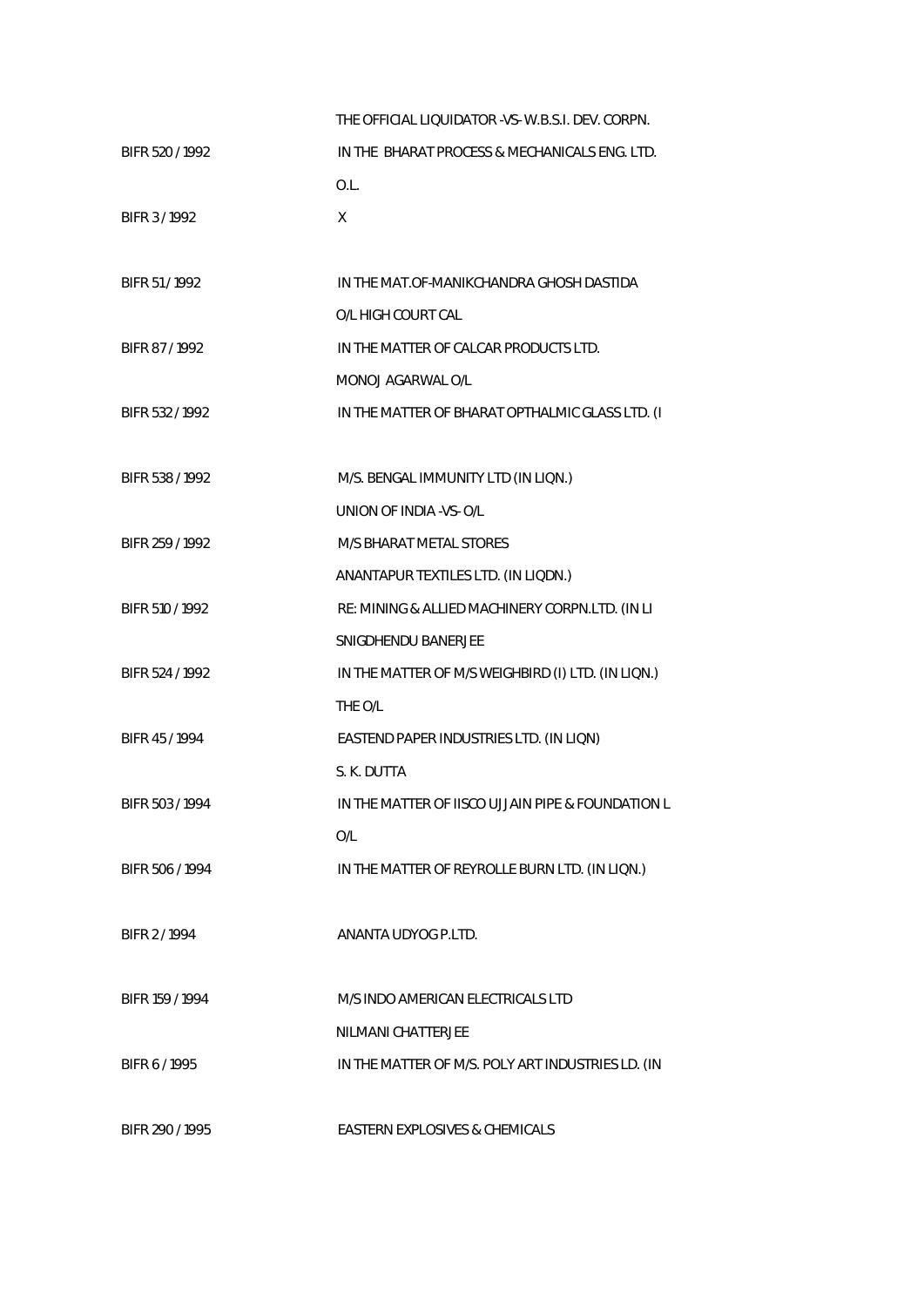| BIFR 63/1995    | E.M.R. POLYTEX LTD.                             |
|-----------------|-------------------------------------------------|
| BIFR 29 / 1995  | IN THE MATTER OF EASTERN EXPLOSIVE & CHEMICALS  |
|                 | THE O/L                                         |
| BIFR 154 / 1995 | BRITISH INDIA STEEL LTD. (IN LIQN)              |
| BIFR 69/1995    | IN THE MATTER OF A.S.ROTOTECH LTD. (IN LIQN.)   |
| BIFR 504 / 1995 | IISCO UJJAIN PIPES & FOUNDRY CO. LTD.           |
| BIFR 81/1995    | IN THE MATTER OF M/S SHARDA FERTILISER LTD. (IN |
|                 | APPELLATE AUTHORITY FOR INDU. & FINANCE         |
| BIFR 5 / 1995   | M/S AGARPARA JUTE MILLS LTD.                    |
| BIFR 44/1995    | IN THE MATTER OF THE ASIATIC OXYGENS ACCETELI   |
| BIFR 27/1996    | M/S SHANKER TUBES LTD. (IN LIQN.)               |
|                 | SRI BANWARILAL DALMIA                           |
| BIFR 52/1996    | EAST INDIA COTTON MFG. CO. LTD.                 |
| BIFR 3/1996     | ASSETS RECONSTRUCTION CO. LTD.<br>O/L           |
| BIFR 506 / 1996 | PAYROLLE BROWN LTD (IN LIQN)                    |
| BIFR 20 / 1996  | X                                               |
| BIFR 63 / 1996  | M/S. HMP SUGARS LTD.                            |
| BIFR 53/1996    | M/S.CHEM CROWN INDIA LTD.                       |
| BIFR 109 / 1997 | DEWRANCE MACNEIL&CO.LTD(INLIQN).U.B.I.          |
|                 | THE OFFICIAL LIQUIDATOR, HIGH COURT, CAL        |
| BIFR 11 / 1997  | IN THE MATTER OF SARAIKELA GLASS WORKS LTD. (IN |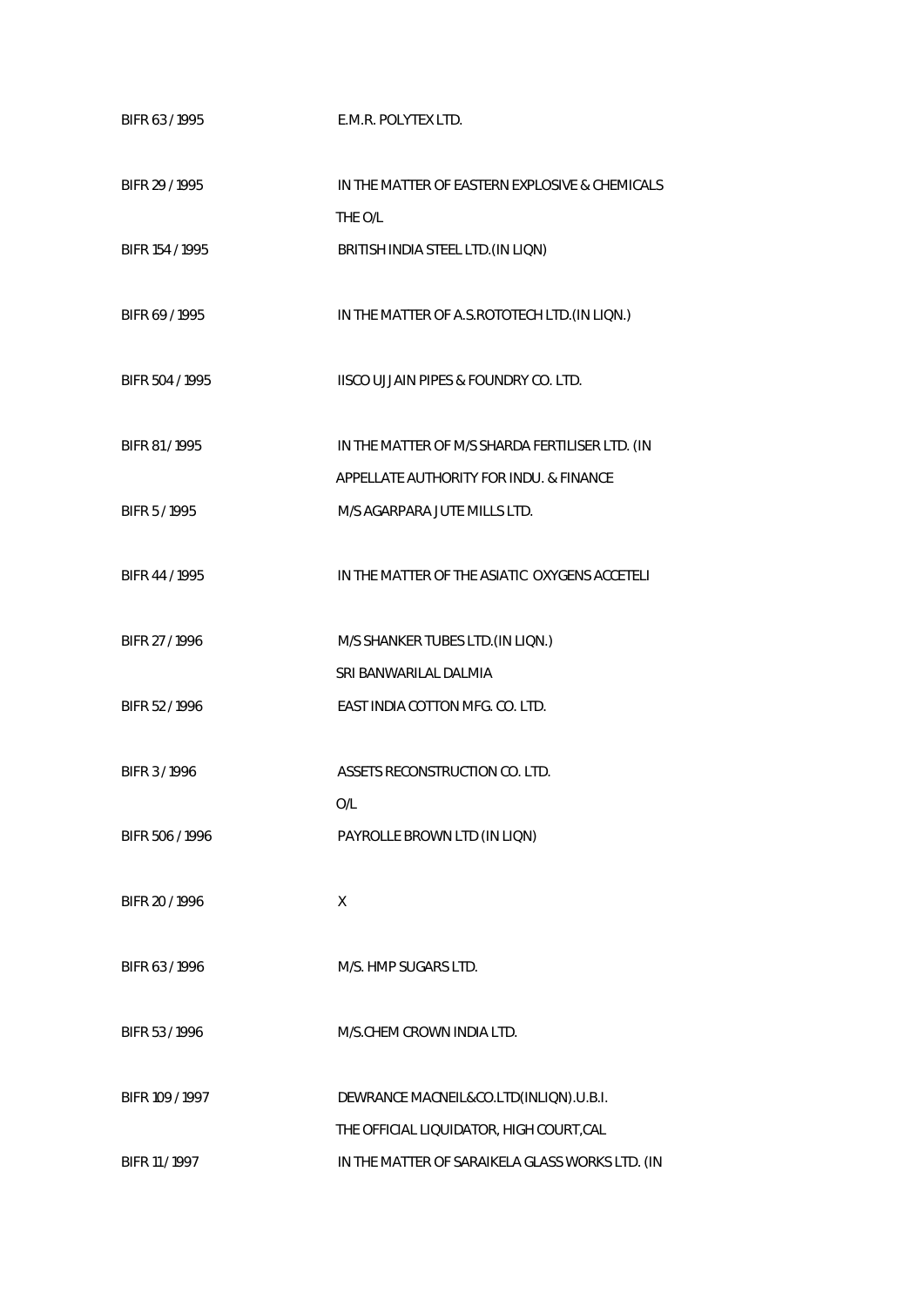|                 | THE O/L                                            |
|-----------------|----------------------------------------------------|
| BIFR 46/1997    | M/S AUTO POLY PLAST LTD                            |
|                 |                                                    |
| BIFR 88 / 1997  | THE SMALL TOOLS MFG. CO. OF INDIA LTD.             |
|                 | OFFICIAL LIQUIDATOR                                |
| BIFR 20 / 1997  | M/S SEARSALE CHEMICALS LTD.                        |
|                 |                                                    |
| BIFR 114 / 1997 | M/S. SHREE SYNTHETICS LTD. (IN LIQN.)              |
|                 | <b>RE: SALE OF ASSET</b>                           |
| BIFR 209 / 1997 | M/S SINGH ALLOYS & STEEL LTD. (IN LIQDN.)          |
|                 | O/L                                                |
| BIFR 52/1998    | IN THE MATTER OF SHREE MANJUSA PAPER MILLS LTD.    |
|                 | <b>INDIAN OVERSEAS BANK VS O/L</b>                 |
| BIFR 13 / 1998  | IN THE MATTER OF: A.V.J WIRES LTD.                 |
|                 |                                                    |
| BIFR 130 / 1998 | M/S. GRAPCO MINING & CO. LTD. (IN LIQN.)           |
|                 | THE O/L, HIGH COURT, CALCUTTA -VS- R. P. JHUNJH    |
| BIFR 273 / 1998 | UNITED BANK OF INDIA                               |
|                 | O/L (IN THE MATTER OF KUSUMENGNR. CO LTD           |
| BIFR 11 / 1998  | UNION BANK OF INDIA                                |
|                 | O/L, H.C.                                          |
| BIFR 244 / 1998 | M/S.SARALA GEMS LTD.                               |
|                 | <b>BOARD FOR INDUSTRIAL &amp; FINANCIAL RECONS</b> |
| BIFR 164 / 1998 | HMP ENGINERS LTD.                                  |
|                 |                                                    |
| BIFR 278 / 1998 | DEBIKAY ELECTRONICS EMPLOYEES UNION                |
|                 | THE OFFICIAL LIQUIDATOR                            |
| BIFR 293 / 1998 | IN THE MATTER OF M/S CASTLE BREWERIES LTD. (IN L   |
|                 |                                                    |
| BIFR 157 / 1998 | M/S EXTRUSIONS (1985) PVT. LTD                     |
|                 |                                                    |
| BIFR 65/1998    | MCNALLY BHARAT ENGINEERING CO.LTD.                 |
|                 | O/L                                                |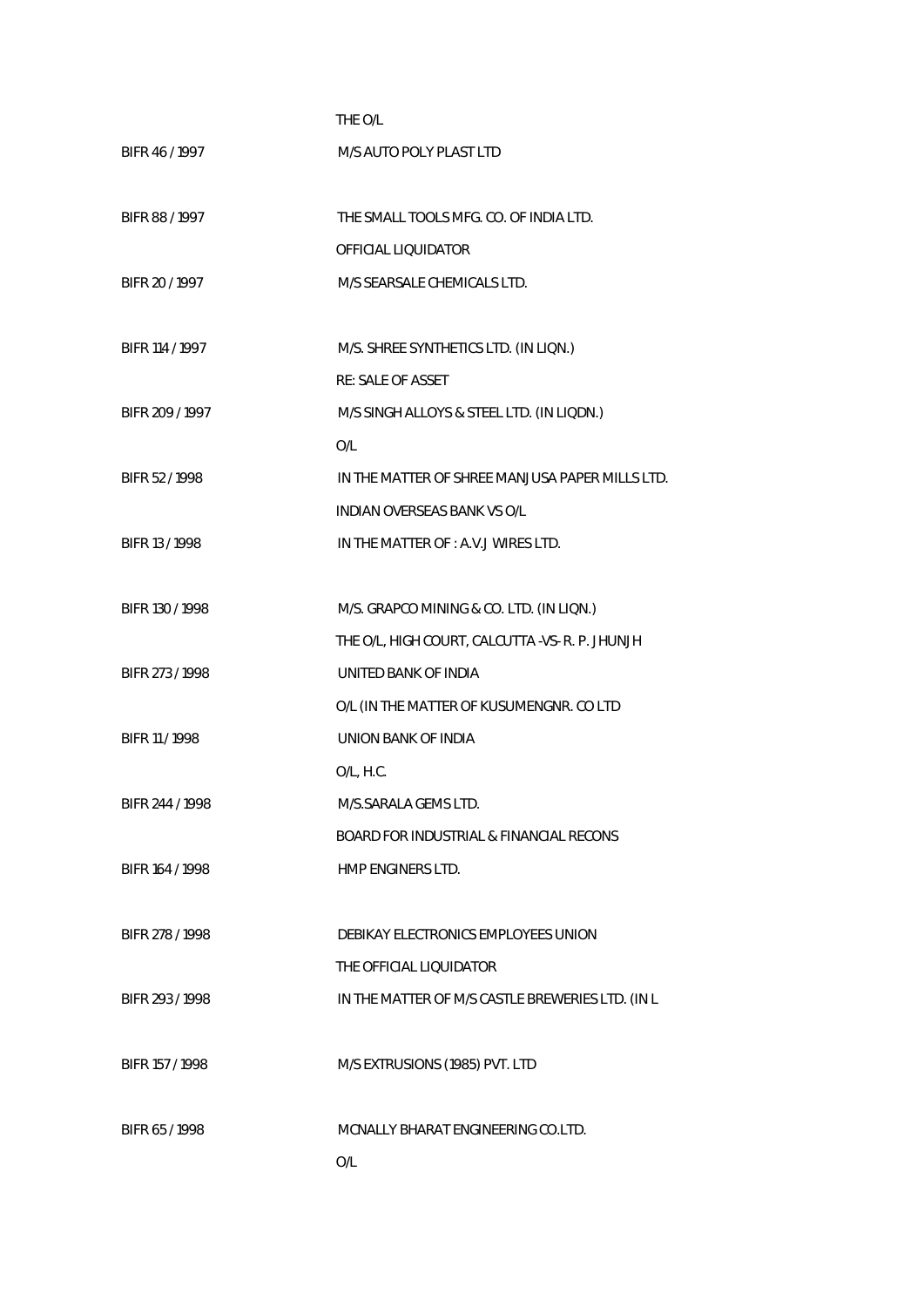| BIFR 224 / 1998 | SARALIA GEMS LTD. & ANR.                        |
|-----------------|-------------------------------------------------|
|                 | BOARD OF INDUSTRIES & FINANCIAL RECONST         |
| BIFR 23/1998    | ALLIANCE BOARDS LTD.                            |
|                 | NIKUNJ KR. LOHIA                                |
| BIFR 1/1998     | M/S LEMOS CEMENTS LTD.                          |
|                 |                                                 |
| BIFR 132 / 1998 | M/S. VISHWA INDUSTRIEAL CO. P.LTD.              |
|                 |                                                 |
| BIFR 58 / 1998  | IN THE MATTER OF CARBON COMPOSITES (INDIA) LTD. |
|                 |                                                 |
| BIFR 199 / 1998 | NIPHA STEEL LTD.                                |
|                 |                                                 |
|                 |                                                 |
|                 |                                                 |
| BIFR 55/1998    | M/S. WELLMAN INCANDESCENT INDIA LTD. (IN LIQN.) |
|                 | O/L                                             |
| BIFR 202 / 1998 | M/S. SHAKTIGARH TEXTILE & INDUSTRIES LTD.       |
|                 |                                                 |
| BIFR 101 / 1999 | M/S.HIM CONTAINERS LTD.                         |
|                 | BOARD FOR INDUSTRIAL FINANCE RECONSTRUCT        |
| BIFR 195 / 1999 | AUTO POLYPLAST LTD. (IN LIQN.)                  |
|                 | SATYA PRAKASH GOYAL                             |
| BIFR 390 / 1999 | IN THE MATTER OF INCAB IND. LTD                 |
|                 |                                                 |
| BIFR 258 / 1999 | M/S AMBE SNEYD OXIDES LTD.                      |
|                 |                                                 |
| BIFR 93/1999    | M/S KHAITAN PAPER MACHINES LTD.                 |
|                 |                                                 |
| BIFR 363/1999   | <b>INDIA JUTE &amp; INDUSTRIES LTD.</b>         |
|                 |                                                 |
| BIFR 274 / 1999 | IN THE MATTER OF DRUID PHARMA LTD. (IN LIQN.S.  |
|                 | O/L, HIGH COURT, CALCUTTA                       |
| BIFR 275 / 1999 | M/S. SANJAY PAPERS & CHEMICALS INDUS.LTD        |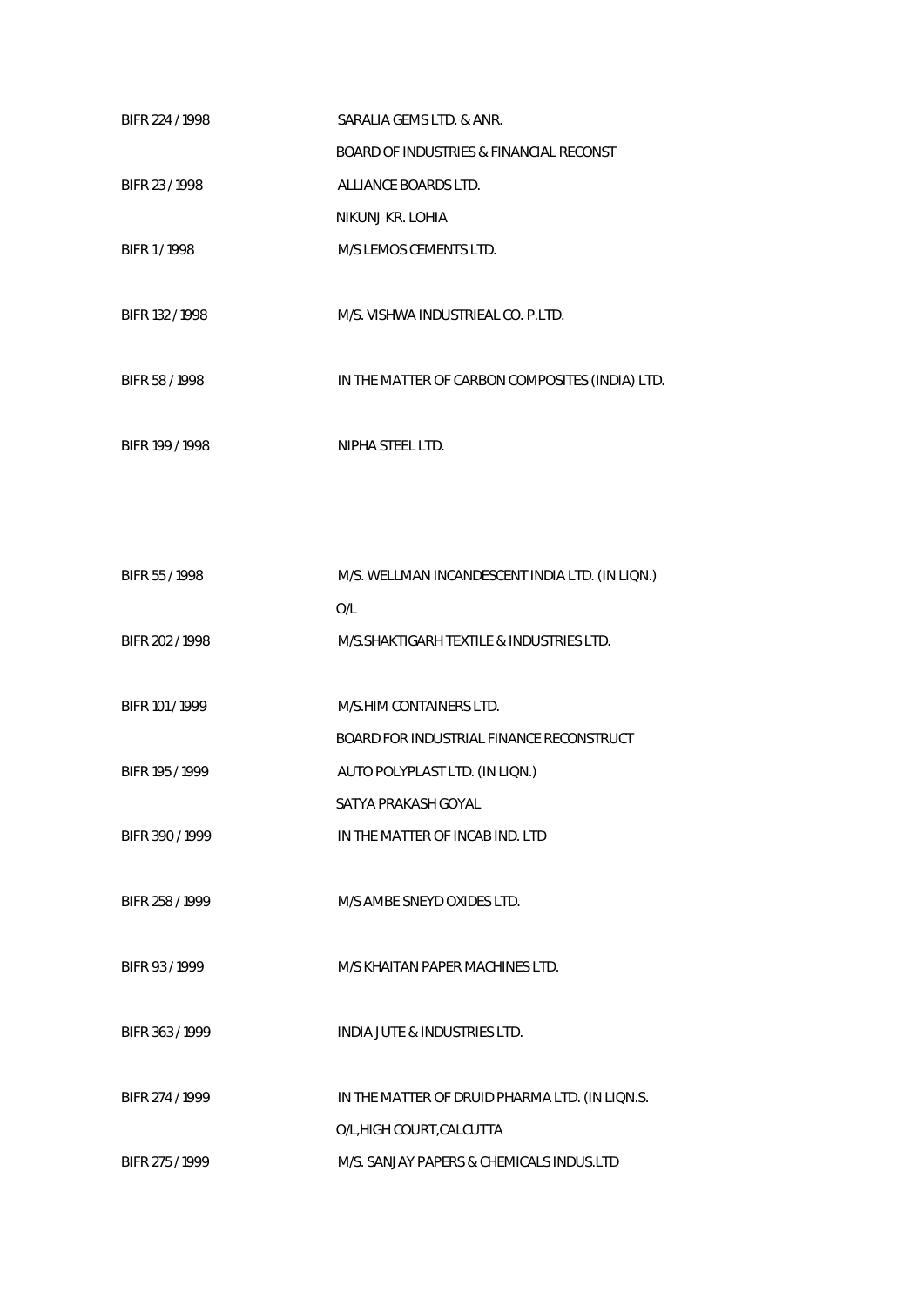| BIFR 538 / 1999 | <b>BENGAL IMMUNITY LTD</b>                      |
|-----------------|-------------------------------------------------|
| BIFR 126 / 1999 | RELIANCE ISPAT INDUSTRIES LTD. (IN LIQD)        |
|                 | (AT 3 P.M.)                                     |
| BIFR 42/1999    | <b>GUJARAT INDUSTRIAL INVESTMENT CORPN. LTD</b> |
|                 | M/S. HIFAZAT CHEMICALS LTD. (IN LIQN.) THE O/L  |
| BIFR 185 / 2000 | M/S INDIAN MARINE FREIGHT CONTAINERS            |
|                 | EXPORT IMPORT BANK OF INDIA VS. O/L, HC         |
| CA 58 / 1947    | RAM CHANDRA GOENKA CHARITABLE TRUST             |
|                 | O/L                                             |
| CA 53/1949      | BANK OF CALCUTTA (IN LIQN.)                     |
|                 | PRASANTA SINGHA ROY                             |
| CA4/1956        | ALLAHABAD BANK                                  |
|                 | THE OFFICIAL LIQUIDATOR; HIGH COURT; CAL.       |
| CA 180 / 1959   | KURSEONG HYDRO ELECTRIC SUPPLY CO.LTD.          |
|                 | (IN LIQN.)                                      |
| CA89/1962       | LOHAR VALLEY TEA CO. LTD                        |
|                 | SACHINDRA NATH CHATTERJEE                       |
| CA 269 / 1968   | SHYAM SUNDER JHUNJHUNWALA                       |
|                 | O.L.                                            |
| CA 180 / 1968   | IN RE: BHUSAN CHANDRA BHAR                      |
| CA 210 / 1973   | THAKURDAS SUREKA IRON FOUNDRY LTD.              |
|                 | (IN LIQN.)                                      |
| CA 464/1982     | PUNJAB NATIONAL BANK                            |
|                 | CALCUTTA BURLAP LTD. (IN LIQUIDATION)           |
| CA 165 / 1982   | BARASAT BASHIRHAT LIGHT RAILWAY CO.LTD.         |
| CA 543/1983     | PARTHA SARATHI GHOSH                            |
|                 | EASTERN DRUG CO. LTD.                           |
| CA 65/1984      | AMBICA MULTIFIBRES LTD                          |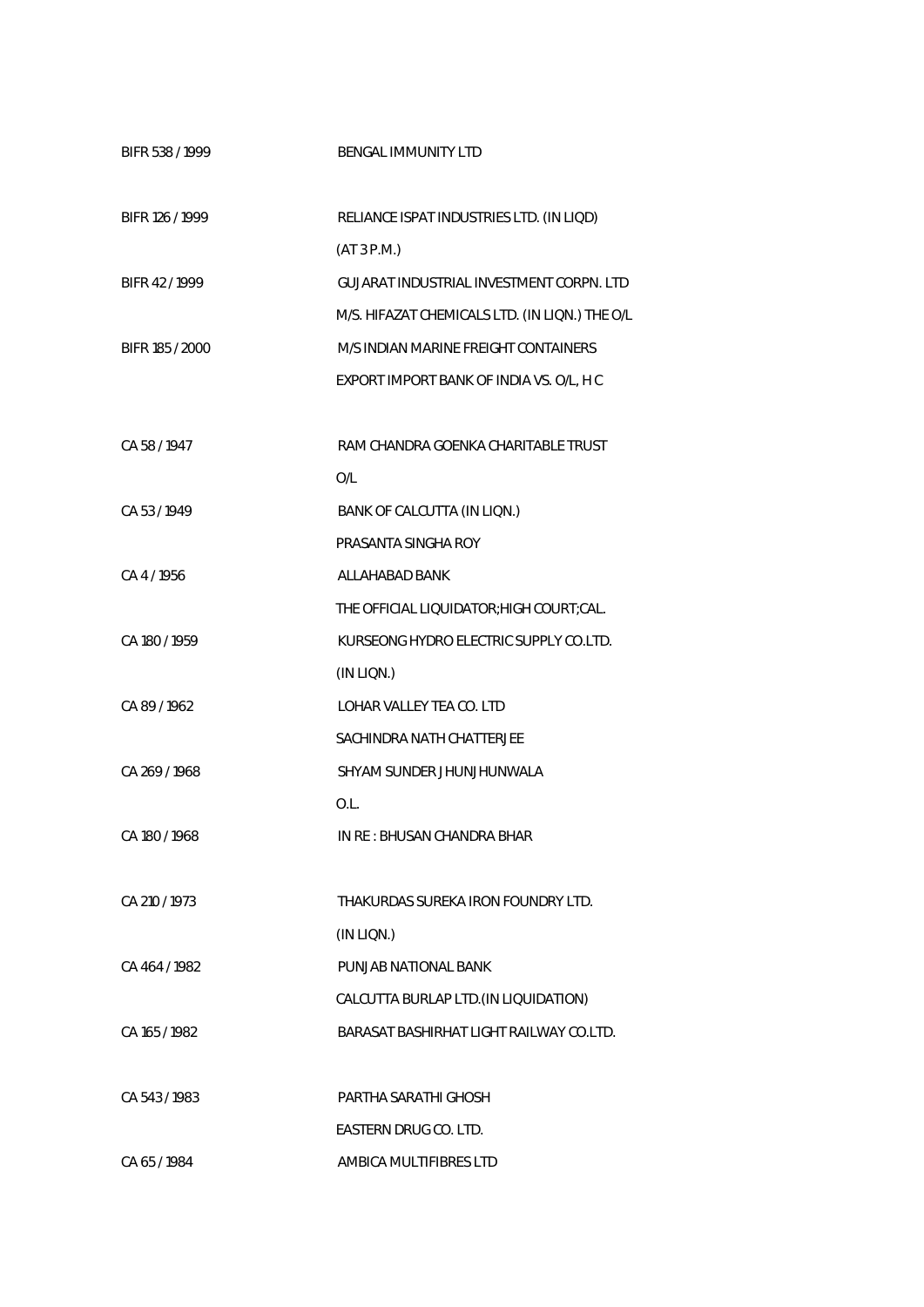|                | O.L.                                     |
|----------------|------------------------------------------|
| CA 435/1985    | M/S.G.S.ATWALA & CO.                     |
|                | OFFICIAL LIQUIDATOR, HIGH COURT          |
| CA 342/1986    | ORIENTAL METAL INDUSTRIES LTD. & O/L.    |
|                | SAMARJIT KR. SEN.                        |
| CA 243/1987    | SRI VINOD KR.AGARWALLA                   |
|                | OFFICIAL LIQUIDATOR                      |
| CA 21/1987     | SREE DURGA COTTON & SPINNING MILLS LTD.  |
| CA 63/1987     | RE: BARANAGORE JUTE FACTORY PLC(IN LIQN) |
| CA 486 / 1987  | <b>E.S.I. &amp; ORS</b>                  |
|                | O/L                                      |
| CA 477/1988    | ABN FOOD & BREVERAGE PVT. LTD.           |
|                | THAKURDAS BASU                           |
| CA 1135 / 1988 | UNITED BANK OF INDIA                     |
|                | <b>BHASKAR ENGG.PVT.LTD.</b>             |
| CA 53/1988     | ALLAHABAD BANK                           |
|                | THE OFFICIAL LIQUIDATOR, HIGH COURT, CAL |
| CA 279 / 1989  | LIFE INSURANCE CORPORATION OF INDIA.     |
|                | <b>BANK OF CLACUTTA &amp; ORS.</b>       |
| CA 72 / 1990   | BAJRANG PRASAD JALAN                     |
|                | RAIGARH JUTE & TEXTILE MILLS LIMITED     |
| CA 3/1990      | HEMALAYA RUBBER PVT. LTD.                |
|                | C.R.SENGUPTA                             |
| CA 275/1990    | UNITED BANK OF INDIA                     |
|                | HIND REFRACTORIES (P) LTD. (IN LIQN)     |
| CA 189 / 1990  | KANKESWAR IRON & STEEL CO. (P) LTD.      |
|                | P.MAHENDRA & CO.                         |
| CA 284 / 1990  | <b>GENESIS EXPORTS LTD.</b>              |
|                |                                          |

CA 230 / 1990 EXCELLON AGENCIES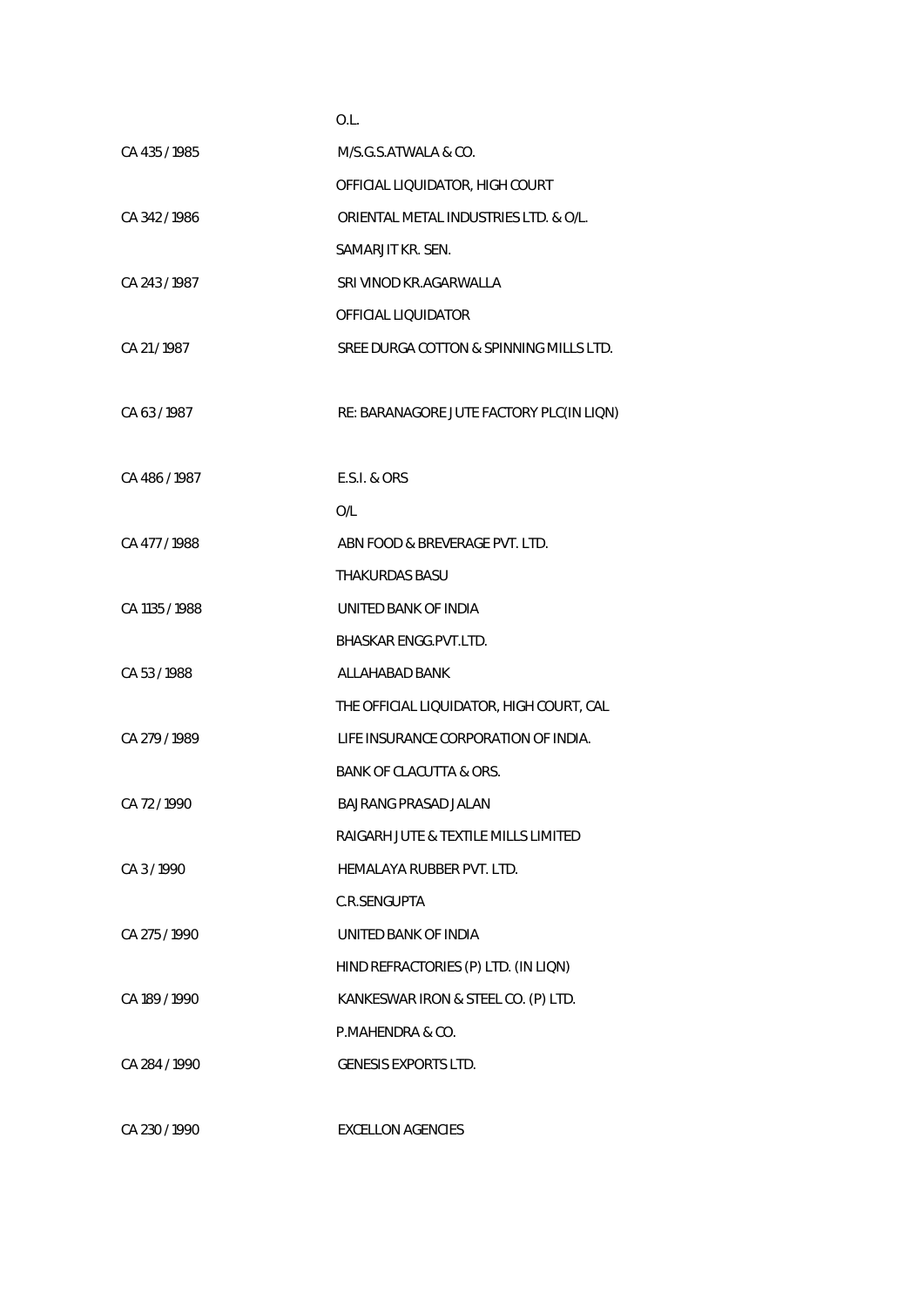| CA 194 / 1990 | <b>MUKTI DAS</b>                       |
|---------------|----------------------------------------|
|               | OFFICIAL LIQUIDATOR                    |
|               |                                        |
| CA 281/1990   | BHARAT BRAKES & VALUES LTD. (IN LIQN.) |
|               | O/L                                    |
| CA 124 / 1991 | PALLAB ROY                             |
|               | AMRITA BAZAR PATRIKA LTD.              |
| CA 158 / 1991 | NEW TOBACCO CO. LTD. (IN LIQN)         |
|               | STAND MARKETING SALES (P) LTD.         |
| CA 3/1991     | CHALIHA ROLLING MILLS PVT. LTD.        |
|               | <b>SUKDEV SAHA</b>                     |
| CA 140 / 1991 | THE O/L BRIGHT WIRES LTD.              |
|               | SALYANARIN AGARWALLA                   |
| CA 256 / 1991 | <b>VALLEY VIEW HOTEL SERVICES</b>      |
|               | THE O/L                                |
| CA 117 / 1992 | <b>ISWAR DEVI</b>                      |
|               | CRISTIAN MIKA INDUSTRIES LTD.          |
| CA 282/1992   | <b>BSES LTD</b>                        |
|               |                                        |
| CA 15 / 1992  | <b>ISWAR DEVI.</b>                     |
|               | CHRISTAN MICA INDUSTRIES.              |
| CA 158 / 1993 | ABHIMANU HOLDINGS P. LTD.              |
|               |                                        |
| CA 278 / 1993 | SHANTI TEA ESTATES PVT.LTD & ANR.      |
|               |                                        |
| CA 375 / 1993 | <b>SUNIL KUMAR SEN</b>                 |
|               | GIRDHARDAS BHIMJI MANSATA              |
| CA 439/1993   | HINDUSTHAN LEVER LTD.                  |
|               | DY.COMM.OF INCOME TAX                  |
| CA 197 / 1993 | BIHARIJI CONSULTANTS.(P) LTD.          |
|               | ANNUDEEP CREDIT CONSULTANTS (P) LTD.   |
| CA 218 / 1993 | BIRENDRA KUMAR JATIA                   |
|               | THE OFFICIAL LIQUIDATOR                |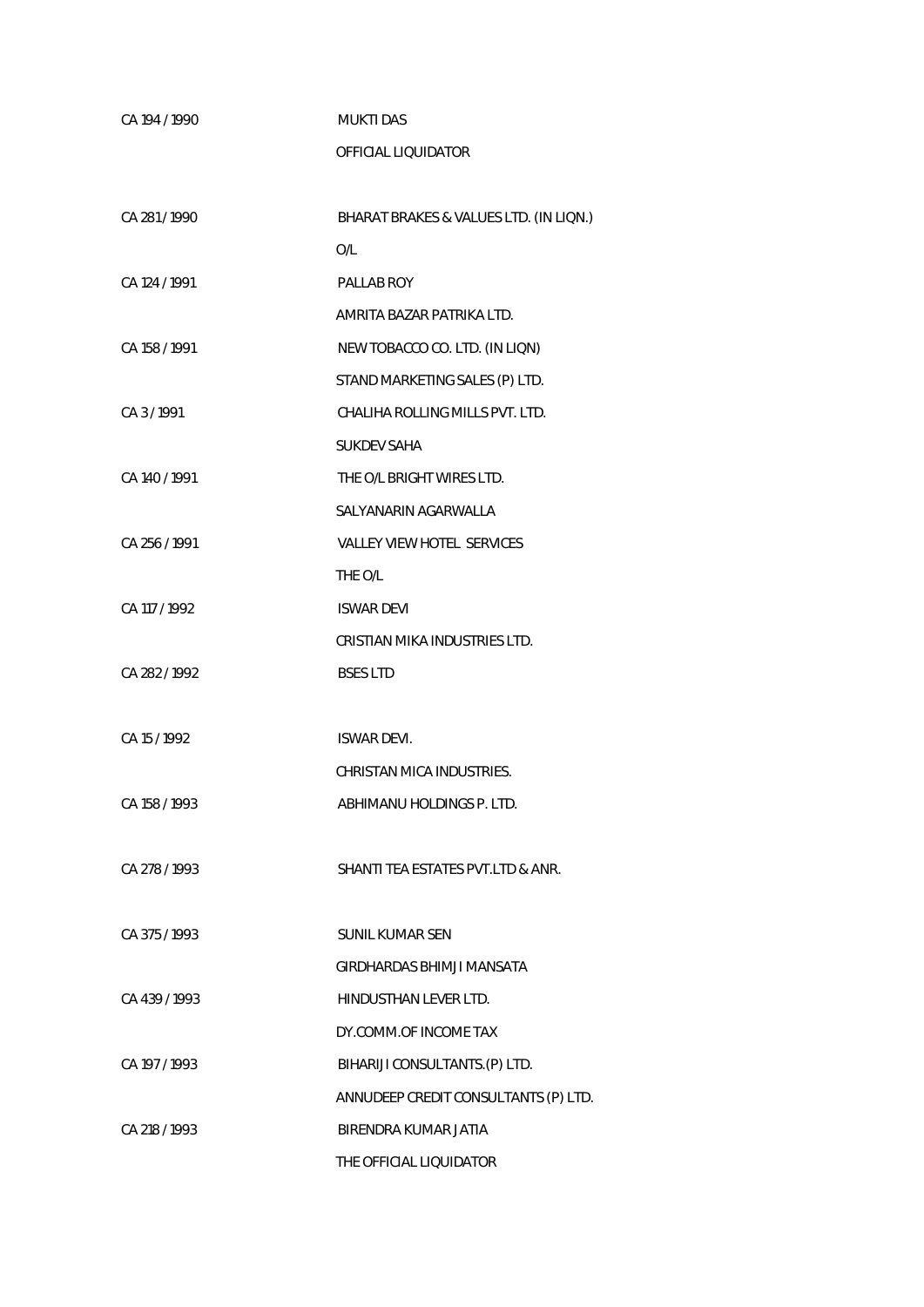| CA 152 / 1993 | O.L. & IN THE MATTER OF-FINVEST PVT.LTD. |
|---------------|------------------------------------------|
|               | <b>VALLEY VIEW HOTEL SERVICES</b>        |
| CA 361/1993   | STONE INDIA LTD. AND GANAPATI & CO.      |
|               |                                          |
| CA 291/1994   | RE:CEREW PHIPSON LTD.                    |
|               | MC DOWELL & CO P.LTD.                    |
| CA 94 / 1994  | ASHOKA AGENCY                            |
|               | <b>BUSINESS FORMS LTD</b>                |
| CA 189 / 1994 | E.I.T.A LIMITED                          |
|               |                                          |
| CA 222 / 1994 | NEW TOBACCO CO. LTD. (IN LIQN.)          |
|               | R.D.BUILDERS & DEVELOPERS LTD.           |
| CA 187 / 1994 | PROVA AGARWALLA.                         |
|               | SUPREME PAPER MILLS LTD.                 |
| CA 343/1994   | RECALLING APPLICAN                       |
|               |                                          |
| CA 257 / 1994 | <b>HARI RAM CHAMARIA</b>                 |
|               | O/L                                      |
| CA 274 / 1994 | NEW TOBACCO CO.                          |
|               |                                          |
| CA 399 / 1994 | MEDPAT FINANCE LTD.                      |
|               | D.R.LEASING & SERVICES LTD.              |
| CA 64 / 1994  | AMRIT VILLA INVESTMENT LTD.              |
|               |                                          |
| CA 167 / 1995 | MSC INDUSTRIES LTD & ORS                 |
|               |                                          |
| CA 279 / 1995 | I.R.B.I. (DISPOSED OFF ON 31.07.95)      |
|               | BENGAL POTTERIES LTD (IN LIQN) & ANR     |
| CA 283 / 1995 | I.R.B.I. (DISPOSSED OFF ON 31.07.95)     |
|               | THE OFFICIAL LIQUIDATOR                  |
| CA 284 / 1995 | I.R.B.I. & ANR (DISPOSED OFF ON 31JUL95) |
|               | THE OFFICIAL LIQUIDATOR & ANR            |
| CA 264 / 1995 | I.R.B.I.& ANR                            |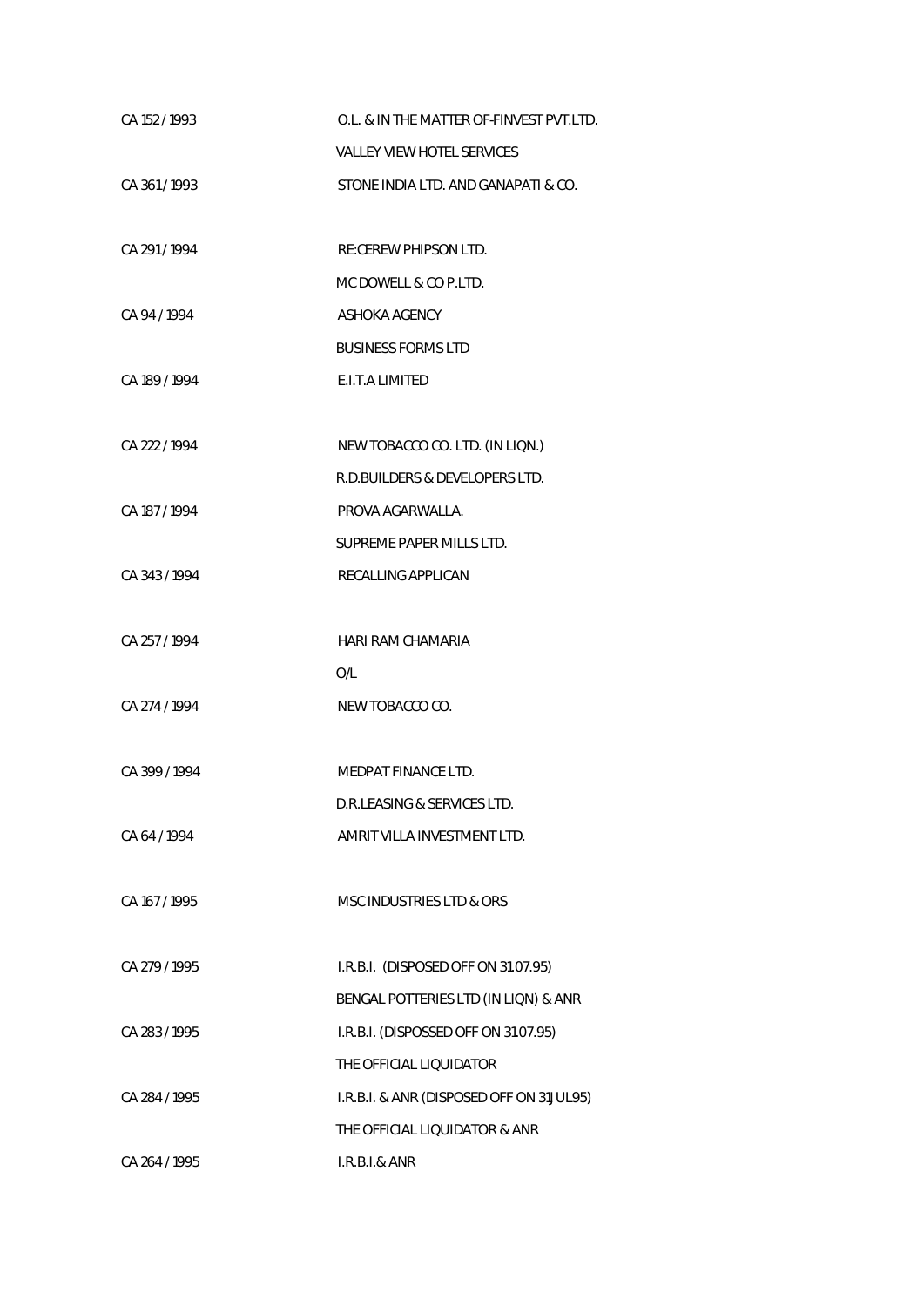|                | THE OFFICIAL LIQUIDATOR & ANR           |
|----------------|-----------------------------------------|
| CA 417 / 1995  | NAFAR CHANDRA JUTE MILLS                |
|                | CONCAST PRODUCTS LTD. (IN LIQN)         |
| CA 388/1995    | SHYAM SUNDER GUPTA                      |
|                | <b>TATA TEA LTD</b>                     |
| CA 447/1995    | <b>BANK OF INDIA</b>                    |
|                | OFFICIAL LIQUIDATOR                     |
| CA 2560 / 1995 | AMICIOUS STEEL (INDIA) PVT. LTD.        |
|                | ROB INDUSTRIES LTD                      |
| CA 472/1995    | SMT. SINDU AJMERA.                      |
|                | M/S. ASIAN PAINTS (I) LTD.              |
| CA 271/1995    | <b>MD KAMRUDDIN</b>                     |
|                | O/L                                     |
| CA 323/1995    | R.P.F.C.                                |
|                | UNITED BANK OF INDIA & ORS.             |
| CA 488 / 1995  | NEW TOBACCO CO.                         |
|                |                                         |
| CA 251 / 1995  | NEW TOBACCO CO. LTD. (IN LIQN)          |
|                | K.K.DUTT                                |
| CA 541/1995    | HUNGERFORT INVESTMENT TRUST LTD.        |
|                | O.L.                                    |
| CA 206 / 1995  | GOPESWAR PRASAD AGARWAL.                |
|                | S.P.SEREMICS.                           |
|                |                                         |
| CA 17/1995     | CHEMCROWN (INDIA) LIMITED & ORS         |
|                | SANDOZ (INDIA) LIMITED                  |
| CA 126 / 1995  | <b>UCO BANK</b>                         |
|                | OFFICIAL LIQUIDATOR                     |
| CA 217 / 1995  | <b>COLLECTOR OF CUSTOMS &amp; ANR</b>   |
|                | DYTRON (INDIA) LIMITED (IN LIQUIDATION) |
| CA 667/1995    | INDUSTRIAL FINANCE CORPN.OF INDIA LTD.  |
|                | O/L, HIGH COURT, CAL.                   |
| CA 368 / 1995  | PULLMAN ENGINEERING CO P.LTD.           |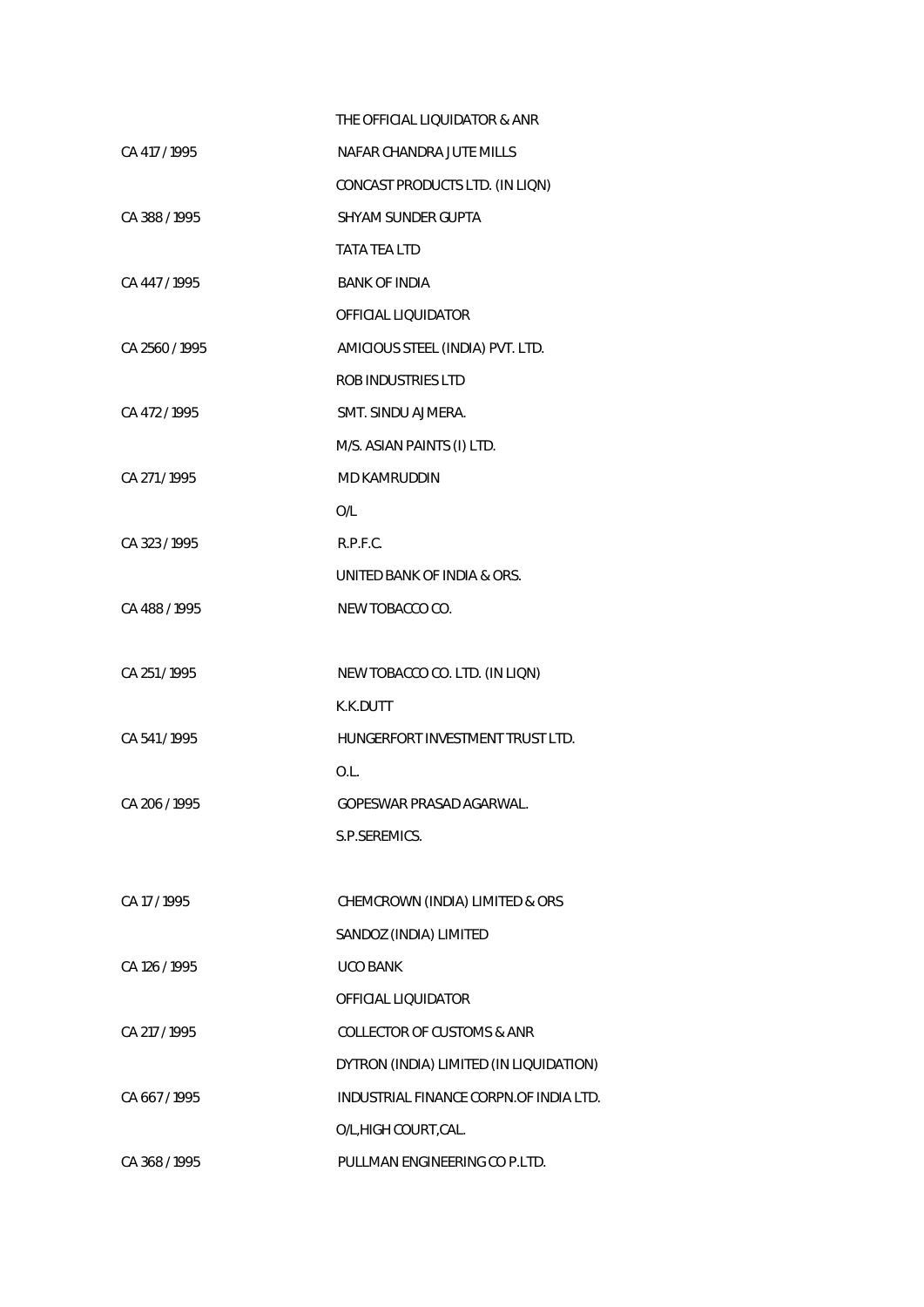|               | THE HONGKONG & SHANGHAI BANKING CORPN      |
|---------------|--------------------------------------------|
| CA 517 / 1995 | <b>J.K.STEEL MAZDOOR UNION</b>             |
|               | RISHRA STEEL LTD.                          |
| CA 127 / 1995 | YN V FINVEST PVT LTD                       |
|               |                                            |
| CA 152 / 1995 | ALLIANIC MANAGEMENT & FINACES SEDRVICE.    |
|               |                                            |
| CA 689/1995   | STATE OF WEST BENGAL                       |
|               | RANJIT KR. PAL;                            |
| CA 245/1995   | <b>BANIBRATA BASU</b>                      |
|               | O/L                                        |
| CA 510 / 1995 | <b>HARA KR.SINGHA ROY</b>                  |
|               | BANK OF CALCUTTA LTD. (IN LIQN)            |
| CA82/1995     | NEW TOBACCO CO.                            |
|               |                                            |
| CA 39 / 1995  | RDB INDUSTRIES LTD.                        |
|               | O/L                                        |
| CA 451 / 1995 | PREMIER METALLURGTICALS (P) LIMITED        |
|               | VIKRANT ALLOYS & FORGINS (P) LTD.          |
| CA 228 / 1995 | UCO BANK.                                  |
|               | CONCAST PRODUCT LTD.                       |
| CA 25 / 1995  | BANK OF CALCUTTA (IN LIQN)                 |
|               | PRASANTA SINGHA ROY                        |
| CA 258 / 1995 | BANK OF CALCUTTA LTD.                      |
|               | <b>HARA K.SINHA ROY</b>                    |
| CA 308 / 1995 | K K SAHA & CO.                             |
|               | <b>SUKDEB SAHA</b>                         |
| CA 213 / 1995 | EXCEL TEA MACHINERY (P) LTD.               |
|               | O/L                                        |
| CA 316 / 1995 | MURARILAL TULSYAN.                         |
|               | GUJRAT AMBUJA CEMENT LTD.                  |
| CA 315 / 1995 | RANJANA DEVI TULSYAN.                      |
|               | <b>GUJRAT AMBUJA CEMENT LTD &amp; ANR.</b> |
|               |                                            |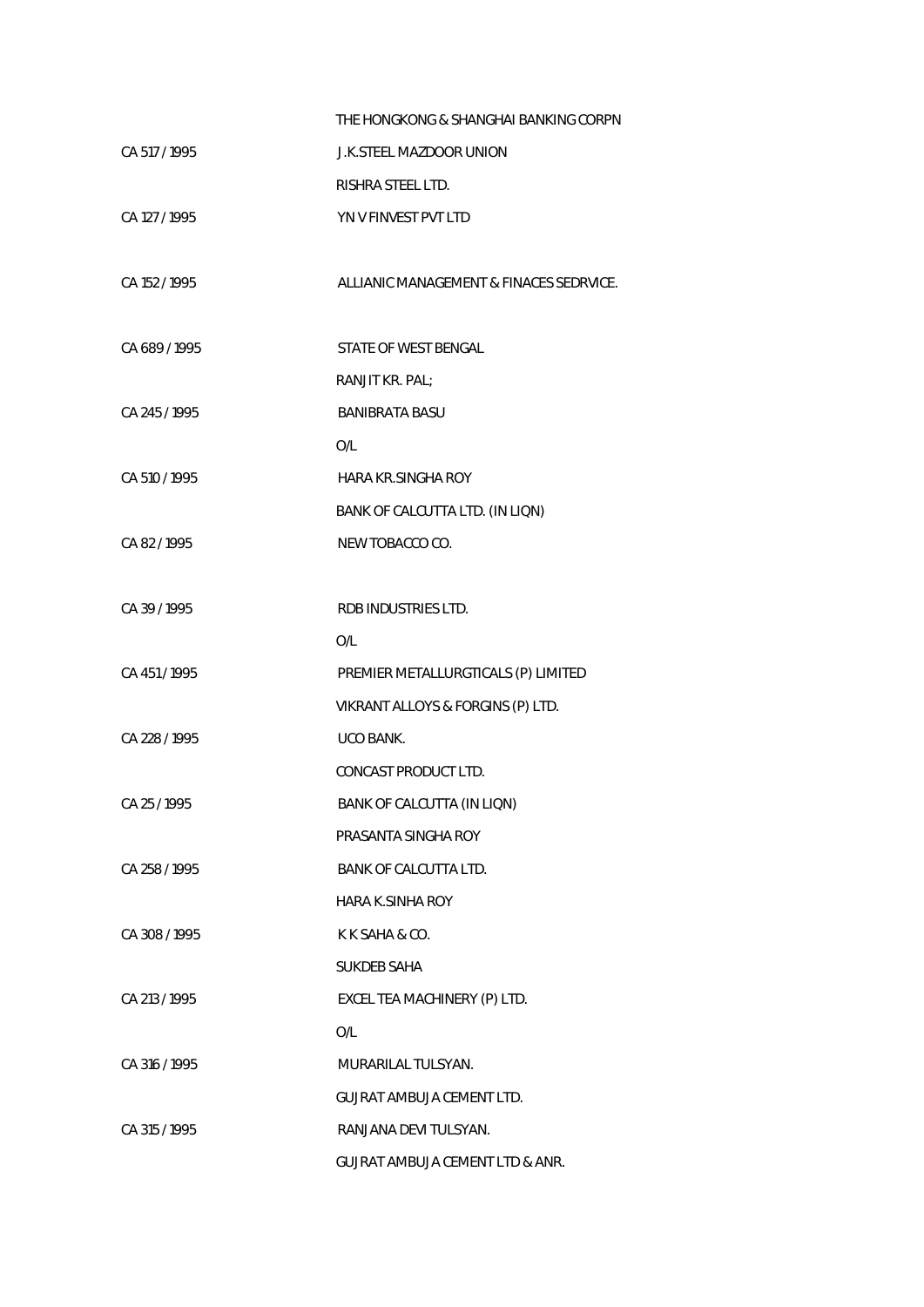| CA 22 / 1995    | <b>RE: BRIJ KUNJ TRADERS LTD</b>         |
|-----------------|------------------------------------------|
| CA 21/1995      | SUDERA ENTERPRISE P. LTD.                |
|                 | JUTE CORPN. OF INDIA LTD.                |
| CA 551/1995     | BHARAT VANIJYA EASTERN PVT LTD.          |
|                 | THE BOARD OF TRUSTEES FOR THE PORT OFCAL |
| CA 342/1995     | SUBANSINI (I) LTD.                       |
|                 |                                          |
| CA 93/1995      | <b>BANK OF INDIA</b>                     |
|                 | OFFICIAL LIQUIDATOR                      |
| CA 87695 / 1995 | <b>RTRTRTRTRTRTRTRTRTRTRTRTR</b>         |
|                 | FGFGFGFGFGFGFGFGF                        |
|                 |                                          |
| CA 526/1996     | M/S. JAGANNATH BUSINESS SERVICES P.LTD.  |
|                 | THE OFFICIAL LIQUIDATOR                  |
|                 |                                          |
| CA 390/1996     | STATE BANK OF INDIA                      |
|                 | SREE JAIRAMPUR STEEL UDYOG P.LTD.        |
| CA 667/1996     | INDUSTRIAL FINANCE CORP.OF INDIA LTD.    |
|                 | O/L                                      |
| CA 72/1996      | BAJRANG PRASAD JALAN                     |
|                 | RAIGARH JUTE TEXTILE MILLS LTD.          |
| CA 380/1996     | O.L., HIGH COURT, CAL.                   |
|                 | S.K.JHAWAR                               |
| CA 423/1996     | NATIONAL ENGINEERING INDUSTRIES LTD      |
|                 | <b>A P R INDUSTRIES</b>                  |
| CA 3437/1996    | NORTH PORT TRUSTTENANTS ASSOCIATION &ORS |
|                 | UNION OF INDIA                           |
| CA 276 / 1996   | BENGAL ARC STEEL LTD.                    |
|                 | DHANRAJ RAYGHARIA                        |
| CA 308/1996     | TOM INVESTMENT LTD.                      |
|                 |                                          |
| CA 346 / 1996   | M/S SCOTT & SAXBY LTD.                   |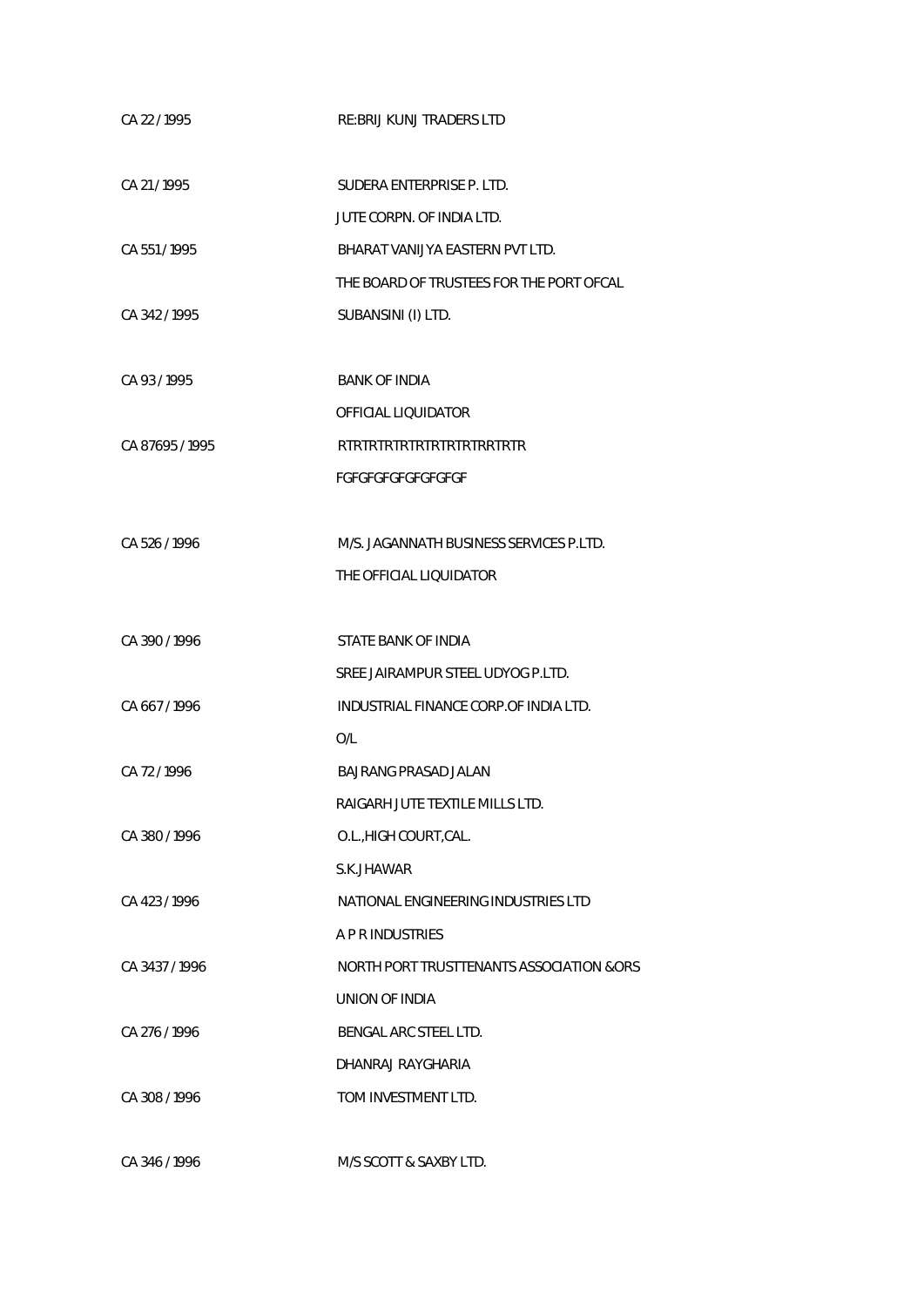|               | M/S BHARAT MARGARINE LTD.                |
|---------------|------------------------------------------|
| CA 449/1996   | 5INPOWER HINDUSTHAN P.LTD.               |
|               | PEOCO ENGG. WORKS                        |
| CA 300/1996   | <b>GLADSTONE LYALL CO.</b>               |
|               | VICE ADM.V.A.KAMATH                      |
| CA 375/1996   | <b>SCOTT &amp; SAXBY LTD.</b>            |
|               | M/S S.P.CONST.CORP.                      |
| CA 505 / 1996 | SHAW WALLACE & CO.                       |
|               | <b>SRF FINANCE LTD.</b>                  |
| CA 350/1996   | SHALIMAR WORKS LTD.                      |
|               | O.L.                                     |
| CA 570/1996   | SHREE AMBICA JUTE MILLS                  |
|               | MOHENDRA KR.AGARWAL                      |
| CA 357/1996   | NEPTUNE PAPER MILLS LTD.                 |
|               | O.L.                                     |
| CA 359/1996   | MADAN MOHAN SAHA & ORS.                  |
|               | SUKDEB SAHA                              |
| CA 537/1996   | PRASANTA KUMAR NASKAR                    |
|               | OFFICIAL LIQUIDATER                      |
| CA 371/1996   | INEAL INDUSTRIES LTD.                    |
|               |                                          |
| CA 145 / 1996 | SHALIMAR ROPE WORKS STAFF WORKERS & ORS. |
|               | O/L                                      |
| CA 162 / 1996 | THE GENERAL SECRETARY                    |
|               | THE OFFICIAL LIQUIDATOR                  |
| CA 182/1996   | CHATTISGARH ENG.PVT. LTD (IN LIQN)       |
|               |                                          |
| CA 19 / 1996  | <b>BASUDEB MUKHERJEE</b>                 |
|               | OFFICIAL LIQUIDATOR                      |
| CA 118 / 1996 | PLACE SIDDON & GOUGH P.LTD. (IN LIQDN.)  |
|               | KHITISH CH.BASU                          |
| CA 94 / 1996  | <b>KAMAL ARNAB</b>                       |
|               | O/L                                      |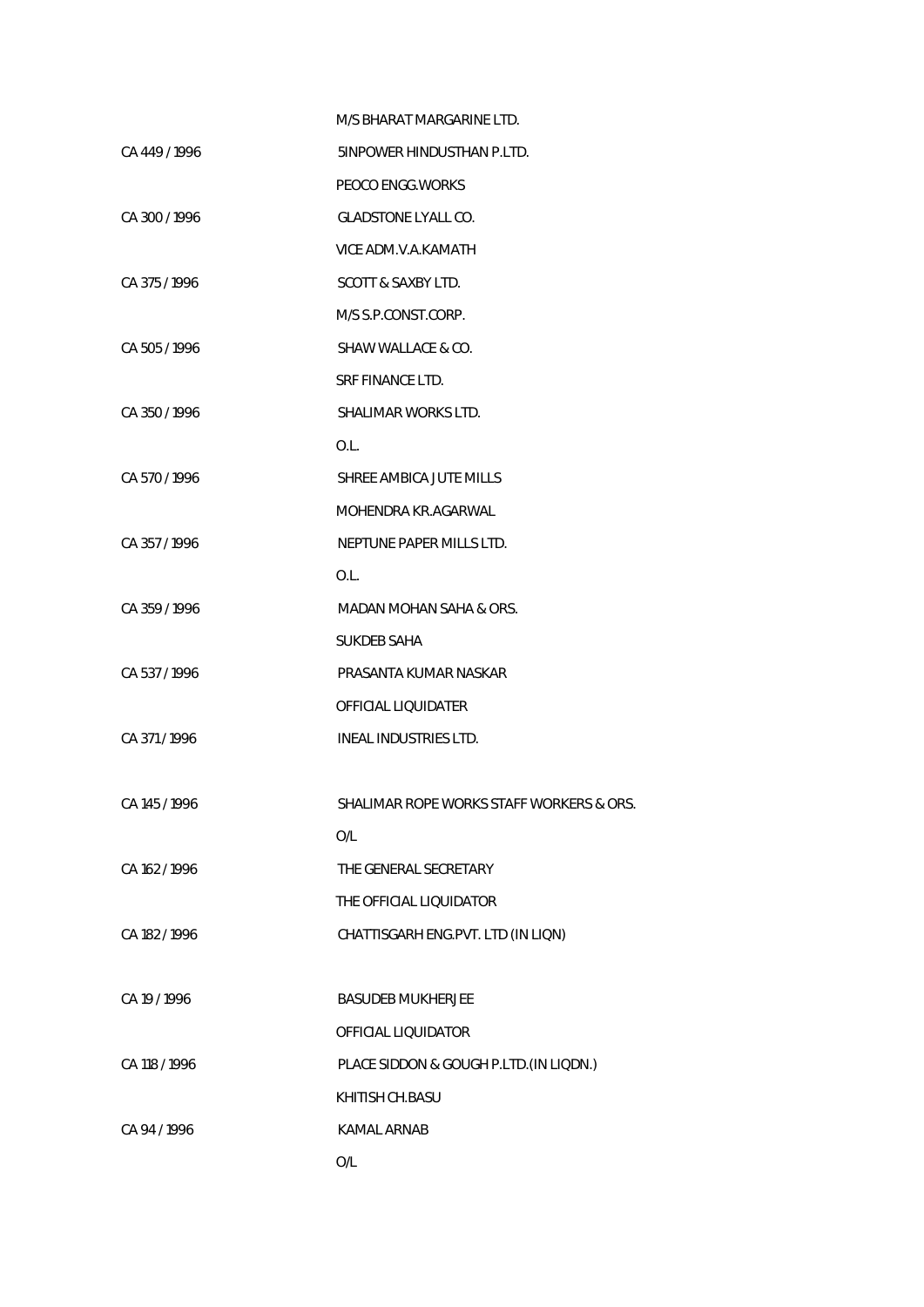| CA 56 / 1996  | SUNIL FINANCIAL & INVESTMENT CONSULTANTS |
|---------------|------------------------------------------|
| CA 244 / 1996 | RENOX COMMERCIALS LTD.                   |
|               | EXCEL FINANCE (P) LTD.                   |
| CA 286 / 1996 | BENI LTD. (IN LIQN)                      |
|               | PROVAT BHATTACHARYAY                     |
| CA 401/1996   | SUBHYOJ CHEMICAL INDUSTRIES LTD.         |
|               | O/L                                      |
| CA 397/1996   | IN RE: INDUS ELECTRONICS LTD. (IN LIQDN. |
|               | O/L VS ARVIND KUMAR JAIN                 |
| CA 377/1996   | RIDHI SIDHI PORTFOLIO FUND LTD.          |
|               | SPENTON COMMERCE LTD.                    |
| CA 677/1996   | BENGAL & ASSAM CO.LTD.                   |
|               | HOYLES' PAINTS LTD. (IN LIQN.)           |
| CA 211 / 1996 | PRUDENTIAL EQUITY FUND LTD,              |
|               | <b>GANAPATI EXPORTS LTD.</b>             |
| CA 639/1996   | TOPAZ COMMUNICATION LIMITED & ANR        |
|               | DED SOLVEX & INDUSTRAIES LIMITED         |
| CA 341/1996   | NEW TOBACCO CO. LTD. (IN LIQN)           |
|               | N.T.C. MAZDOOR UNION                     |
| CA 197 / 1996 | SERAIKELLA GLASS WORKS LTD               |
|               | SHREE RADHA KRISHNA TRADING CO.          |
| CA 337/1996   | O/L                                      |
|               | <b>NARAYAN SINGH</b>                     |
| CA 632/1996   | IN THE MATTER OF:                        |
|               | SORR NEOGI COOMER & CO. LTD              |
| CA 340/1996   | IN RE:                                   |
|               | INDIAN RUBBER MFG. CO. LTD (IN LIQUN.)   |
| CA 403/1996   | NEPTUNE PAPER MILLS LTD. WORKER & EMP.   |
|               | O/L                                      |
| CA 682/1996   | PAHARIMATA IRON WORKS                    |
|               | O/L                                      |
| CA 487/1996   | IN THE MATTER OF BAJRANG PRASAD JALAN    |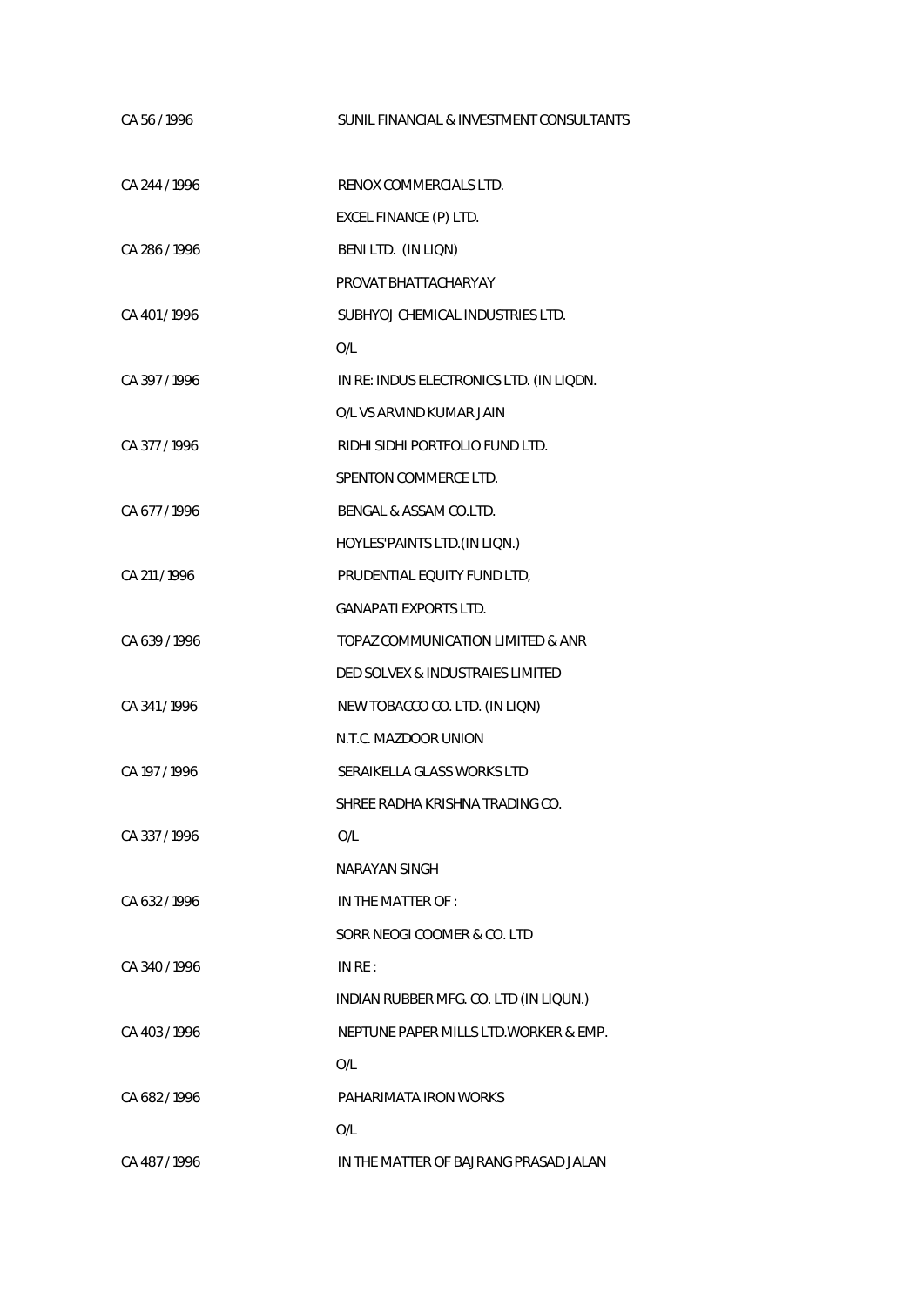|               | A.N.LTD. & F.I.D.A.LTD.                  |
|---------------|------------------------------------------|
| CA 661/1996   | PARTHA SARATHI GHOSH                     |
|               | EASTERN DRUG CO. LTD.                    |
| CA 307/1996   | SAILENDRA KR.ROY CHOWDHURY               |
|               | <b>B.K.MAITY</b>                         |
| CA 696 / 1996 | HOWRAH IRON&STEEL WORKS(P)LTD&B.K.ROY    |
|               | O/L                                      |
| CA 115 / 1996 | S.P.JEWELLERS                            |
|               | S.P.JEWELLERS & CO.                      |
| CA 320 / 1996 | TABLIGHT COMMERCIAL LTD.                 |
|               |                                          |
| CA 136 / 1996 | MALIN CHANDRA DEY & ORS.                 |
|               | O/L                                      |
| CA 114 / 1996 | <b>BUSINESS FORMS LTD.</b>               |
|               | <b>ASHOKA AGENCIES</b>                   |
| CA 170 / 1996 | M/S. YOUNG & CO.                         |
|               | OFFICIAL LIQUIDATOR, HIGH COURT CALCUTTA |
| CA 62/1996    | <b>LAL THANHAWALA</b>                    |
|               | RAJENDRA PRASAD BORA                     |
| CA 506 / 1996 | MCGOCORP FINANCE LTD                     |
|               |                                          |
| CA 152 / 1996 | OFFICIAL LIQUIDATOR                      |
|               | NATIONAL TEXTILE CORPORATION             |
| CA 243/1996   | RAMA CAST LTD.                           |
|               | VIJAYA BANK                              |
| CA 175 / 1996 | RABINDRA KUMAR BHALOTIA                  |
|               | BARANAGAR JUTE FACTORY PLC               |
| CA 64/1996    | SWATANTRA BHARAT TRADING CO.LTD.         |
|               | $O/L$ .                                  |
| CA 93/1996    | G.E.C. ALSTHAM INDIA LTD.                |
|               | CASTEX PVT. LTD.                         |
| CA 68/1996    | BENGAL DRUG HOUSE LTD.                   |
|               | O/L                                      |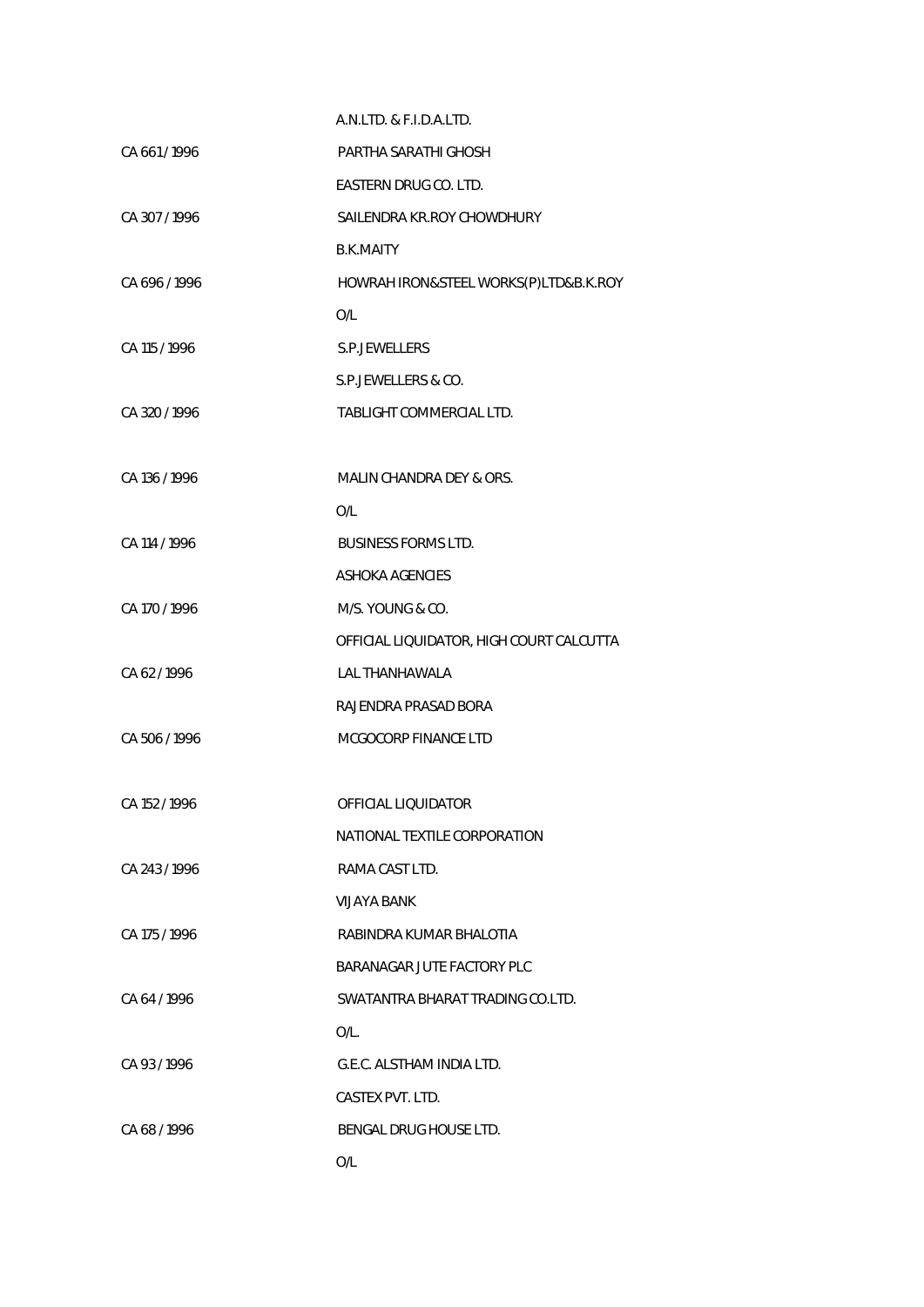| CA 174 / 1996 | <b>GANESH RAM DUBE</b>                |
|---------------|---------------------------------------|
|               | BARANAGAR JUTE FACTORY PLC            |
| CA 52/1996    | I.C.D.C. LTD                          |
|               | O/L                                   |
| CA 167 / 1996 | STATE BANK OF INDIA                   |
|               | <b>HARISH MOTORS PVT LTD</b>          |
| CA 30 / 1996  | STATE BANK OF BIKANIR & JAIPUR.       |
|               | UNION PAPER BOARD MILLS.              |
| CA 744 / 1997 | UNION OF INDIA                        |
|               | HINDOCK (IN LIQN)                     |
| CA 311 / 1997 | NEW TOBACCO CO. LTD. (IN LIQN.)       |
|               | NTC MAZDOOR UNION                     |
|               |                                       |
| CA 202 / 1997 | BENGAL RIVER SERVICE CO. LTD.         |
|               | <b>MANJU ROY</b>                      |
| CA 45/1997    | M/S DUDHORIA CONSTRUCTION             |
|               |                                       |
| CA 38 / 1997  | P.RAJ LAMINATION P.LTD.               |
|               |                                       |
| CA 55/1997    | W.B.FINANCIAL CORP.                   |
|               | O/L                                   |
| CA 107 / 1997 | SHAW WALLACE & CO.LTD.                |
|               | M/S RANBAXY LABORATORIES LTD.         |
| CA 147 / 1997 | <b>ABHOY KR.DAS</b>                   |
|               | CAL-JOLE PRESS PVT. LTD.              |
| CA 142/1997   | SHAW WALLACE & CO.LTD.                |
|               | ITW SIGNODS INDIA LTD.                |
| CA 21/1997    | M/S VIDEOCON NARMADA ELECTRONICS LTD. |
|               | SHAW WALLACE & CO.LTD.                |
| CA 90 / 1997  | BENI LTD. (IN LIQN.)                  |
|               | <b>BENI EMPLOYEES UNION</b>           |
| CA 190 / 1997 | <b>GOURI DEVI RANA</b>                |
|               | DALHOUSIE PROPERTIES LTD.             |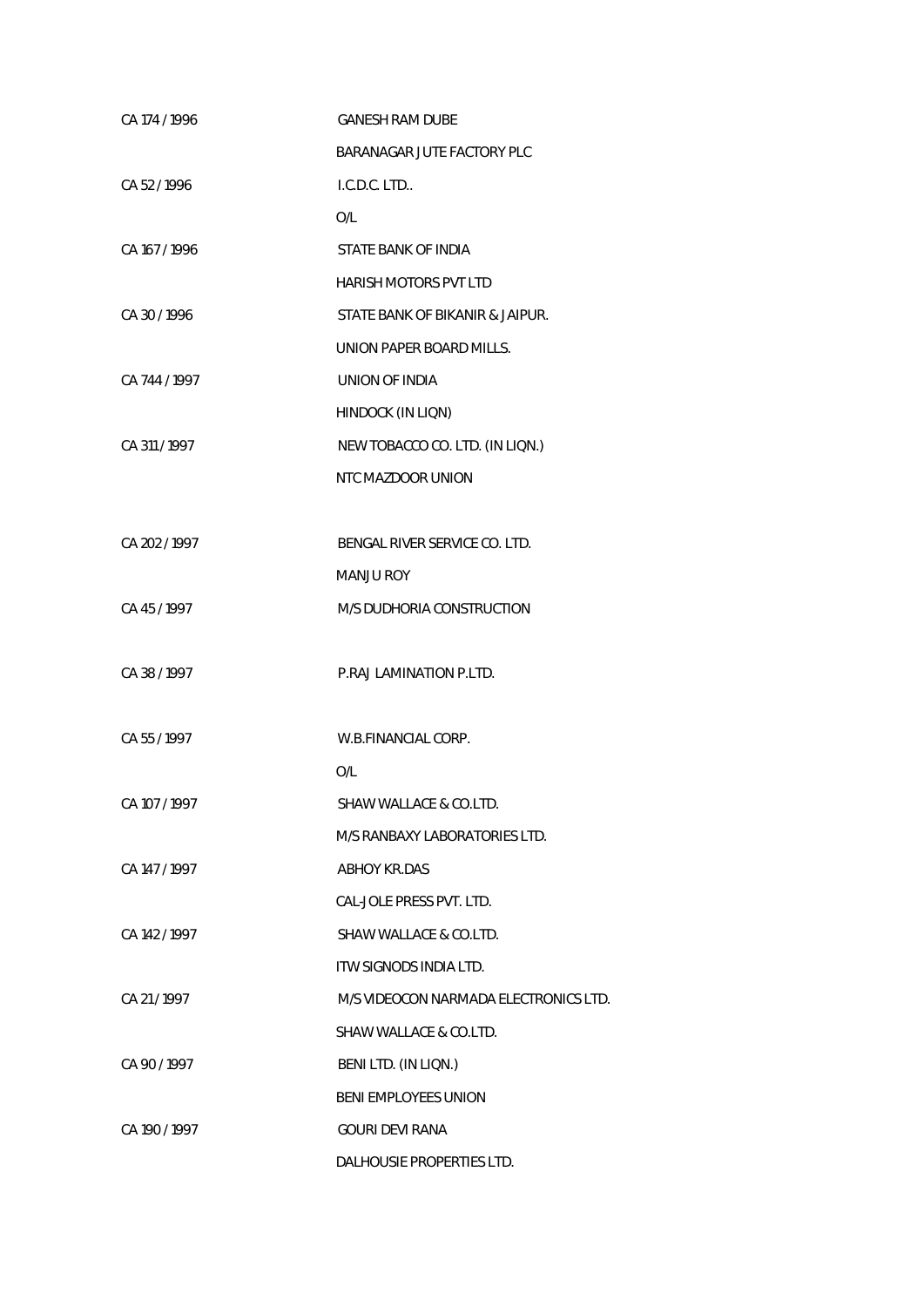| CA 358 / 1997 | KUMARDHUBI FIRECLAY & SILICA WORKS LTD. |
|---------------|-----------------------------------------|
|               | DANIEL YATESHAGU                        |
| CA 117 / 1997 | RATNAGIRI ENG.P.LTD.                    |
|               | O/L                                     |
| CA 343 / 1997 | BIJOY SHANKAR BAJORIA                   |
|               | MANTON & CO. LTD.                       |
| CA 89/1997    | <b>BENI MAZDOOR UNION</b>               |
|               | <b>BENILTD.</b>                         |
| CA 87/1997    | BENI BNS KANTHAL EMPLOYEES UNION        |
|               | O/L                                     |
| CA 88 / 1997  | BENI LTD. (IN LIQN.)                    |
|               | <b>BENI WORKMEN UNION</b>               |
| CA 95/1997    | R.D.B. TEXTILES LTD.                    |
|               | THE O/L                                 |
| CA 693 / 1997 | TEA TRADING CORPN.OF INDIA LTD.         |
|               | STATE TRADING CORPN.OF INDIA.           |
| CA 713 / 1997 | DEBONAIR AGENCIES LTD. & ANR. (S/A)     |
|               | <b>BAJRANG PRASAD JALAN</b>             |
| CA 236 / 1997 | CHAIN & SPROKET (I) PVT. LTD.           |
|               | PRASANTA KR.MITRA                       |
| CA 756 / 1997 | SHAW WALLACE & CO.LTD.                  |
|               |                                         |
| CA 490/1997   | KRISHNA KUMAR                           |
|               | THE CAL NATIONAL BANK LTD.              |
| CA 481/1997   | PUNEET HOLDINGS LTD.                    |
|               | ALTIMA PRPERTIES PVT.LTD.               |
| CA 471/1997   | NEW TOBACCO CO. LTD.                    |
|               | RAJ DEO SINGH                           |
| CA 470/1997   | NEW TOBACCO CO LTD.                     |
|               | RAJ DEO SINGH                           |
| CA 472/1997   | NEW TOBACCO CO. LTD                     |
|               | PINAKI KANTI PAUL                       |
| CA 442/1997   | <b>R.L.PURBEY</b>                       |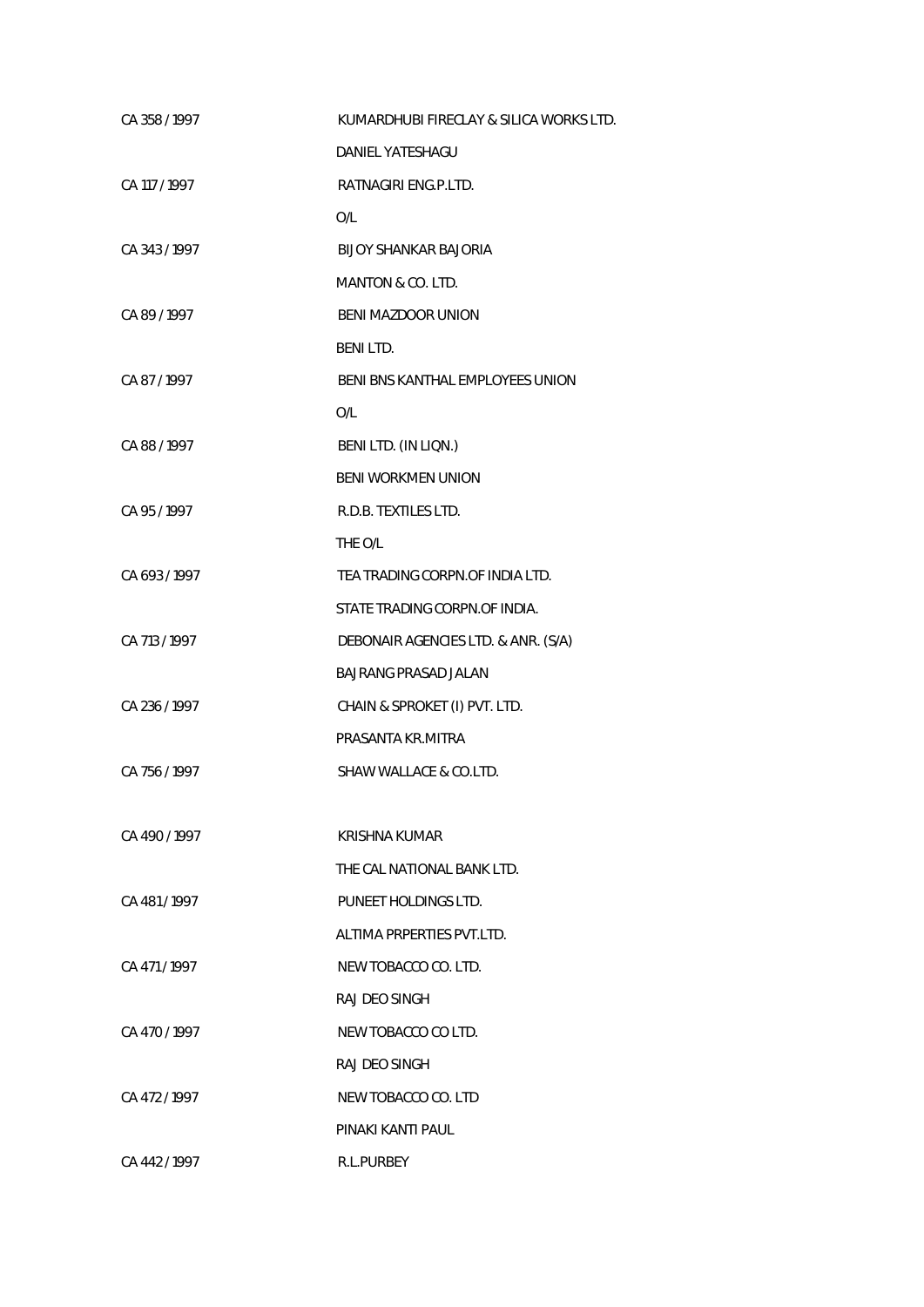NEW TOBACCO CO. LTD.

| CA 609 / 1997 | BHAGWATI VANASPATI INDUSTRIES LTD.       |
|---------------|------------------------------------------|
| CA 302/1997   | ON TIME CARGO & COURIERS PVT. LTD.       |
|               | SPARK DEALERS PVT LTD.                   |
| CA 642/1997   | M/S.SRI ANANTH UDYOG PVT.LTD.            |
| CA 637/1997   | STATE BANK OF INDIA                      |
|               | BRITISH INDIA STATE LTD.                 |
| CA 282/1997   | BHAGIRATH AGARWAL & ORS.                 |
|               | CHANDRA PRAKASH AGARWAL                  |
| CA 463/1997   | RAM NIWAS AGARWAL.                       |
|               | THE OFFICIAL LIOUIDATOR.                 |
| CA 634/1997   | MAGMA MARKETING PVT.LTD.& ORS.           |
| CA 572/1997   | MANJU DEVI DALMIA                        |
|               | O/L                                      |
| CA 451/1997   | TITAGARH PLC & ORS.                      |
|               | ALLWORTH SALES PROMOTION PVT. LTD.       |
| CA 563/1997   | SHAW WALLACE & CO.LTD.                   |
|               | INDIAN SEAMLESS FINANCIAL SERVICES CO.LT |
| CA 545 / 1997 | W.B.INDUSTRIAL DEVLOPMENT CORP.LTD.      |
|               | O/L.                                     |
| CA 544 / 1997 | M/S.BRITISH INDIA STEEL LTD.             |
|               | O/L                                      |
| CA 653/1997   | ROSHAN HOLDINGS PVT.LTD.                 |
| CA 565/1997   | TITAGARH PLC.                            |
|               | LOOMTEX ENGG.PVT. LTD.                   |
| CA 509/1997   | SPARK DEALERS P.LTD.                     |
|               | PREMLAL JAIN                             |
| CA 594 / 1997 | BRIJ MOHAN AGARWALL                      |
|               | KAMAL KUMAR LADHA                        |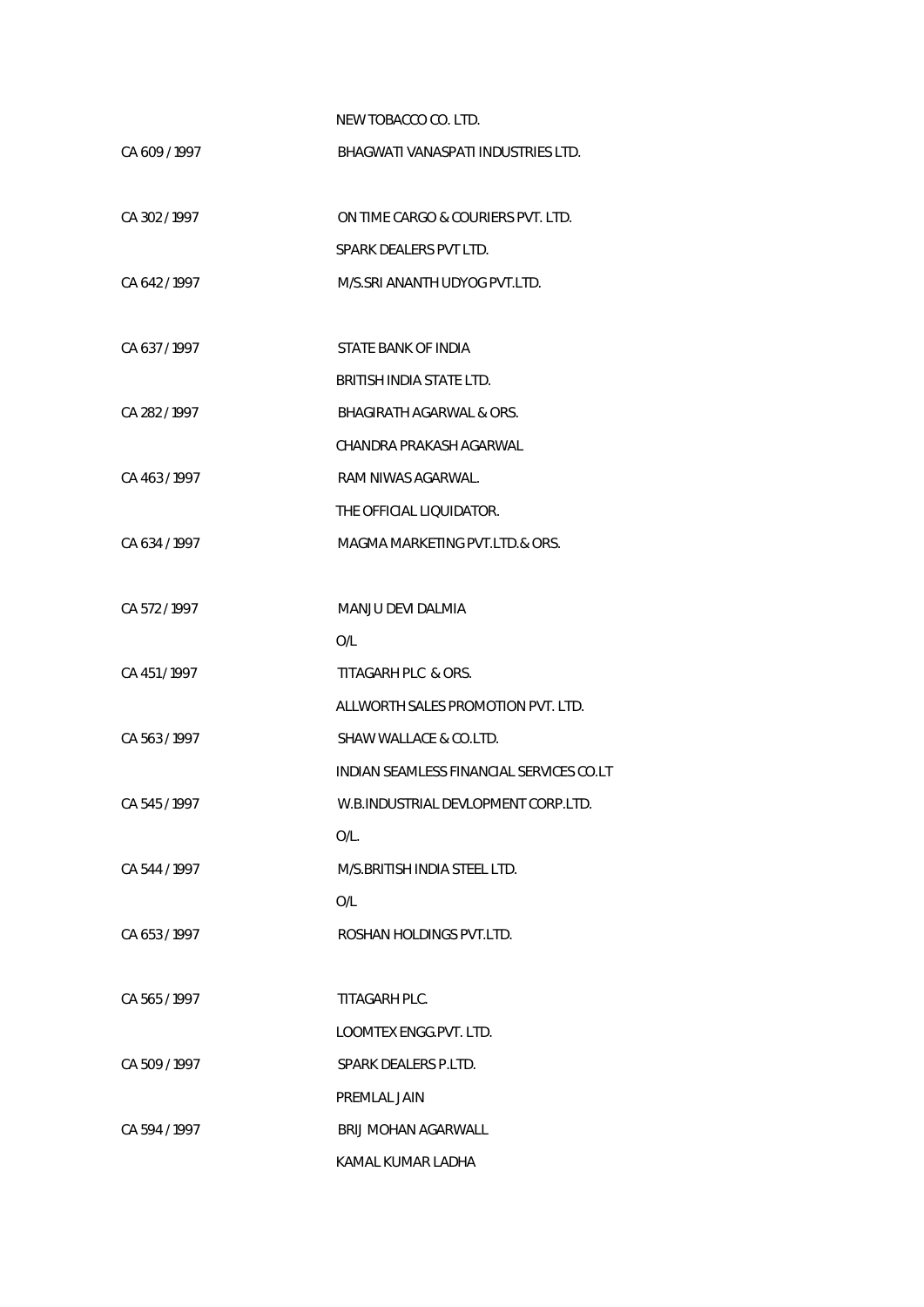| CA 714 / 1997  | M/S.METFLOW CORPORATION PVT.LTD.       |
|----------------|----------------------------------------|
|                | SANATAN DHARA                          |
| CA 670/1997    | TARAKESHWAR SINGH & 138 ORS.           |
|                | KUMAR DHUBI FIRE CLAY                  |
| CA 689/1997    | MAHABIR PRASAD JALAN                   |
|                | <b>BAJRANG PRASAD JALAN</b>            |
| CA 406/1997    | LAKE AVENUE AGENCY LTD. (IN LIQN.)     |
|                | O/L                                    |
| CA 702 / 1997  | SRI SAGARMAL JHANWAR                   |
|                | M/S RATNAGIRI ENGINEERING (P) LTD      |
| CA 705/1997    | <b>BENGAL FABRICS LIMITED</b>          |
|                |                                        |
| CA 663/1997    | HAZARDI BANK LTD.                      |
|                | <b>ASIT KUNDU</b>                      |
| CA 434 / 1997  | <b>GRAPCO MINING CO.LTD.</b>           |
|                | PRIME SECURITIES LTD.                  |
| CA 83/1997     | <b>BUSINESS FORMS LTD. &amp; ORS.</b>  |
|                | <b>BUSINESS FORMS LTD.</b>             |
| CA 166 / 1997  | <b>SRF FINANCE LTD.</b>                |
|                | GOLDEN ROADLINES CORP.                 |
| CA 34 / 1997   | STATE BANK OF BIKANAIR& JAIPUR         |
|                | OFFICIAL LIQUADATES HIGH COURT CAL.    |
| CA 310 / 1997  | <b>MARUTI BREAL ESTATE P.LTD.</b>      |
|                | RISHRA STEELS LTD.                     |
| CA 220 / 1997  | NEW TOBACCO CO. LTD. (IN LIQN)         |
|                | CIGIFIL LTD.                           |
| CA 188 / 1997  | <b>GOUR DEVI RANA</b>                  |
|                | DALSOUSIE PROPERTIES LTD.              |
| CA 404 / 1997  | TITAGHUR JUTE MILL MAZDOOR UNION & ORS |
|                | TITAGHUR PLC.                          |
| CA 49/1997     | LALCHAND ROY & CO. PVT. LTD.           |
|                | T.C.DUTTA                              |
| CA 1169 / 1997 | ELIAS MEYER FREE SCHOOL & TALMUD TORAH |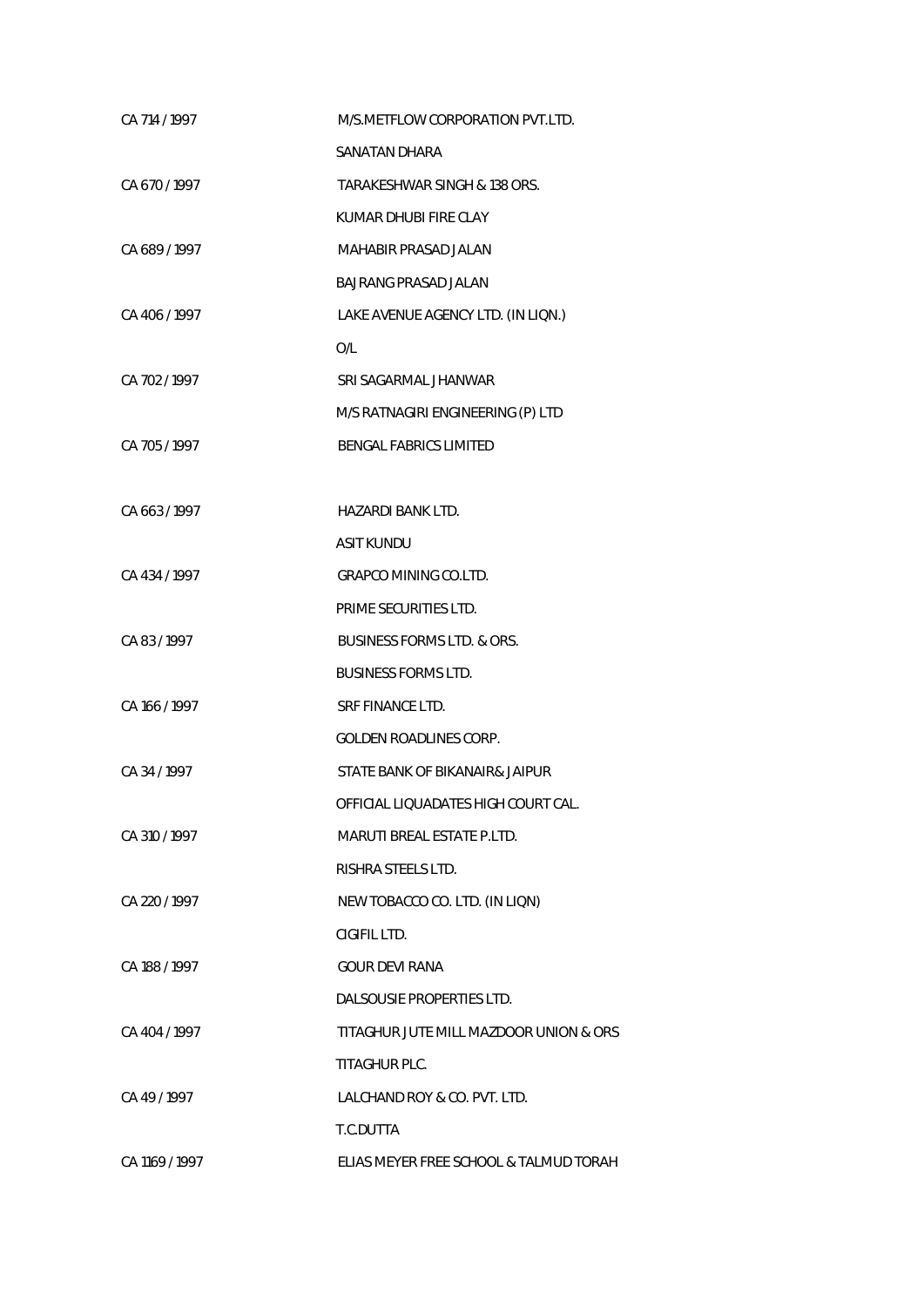|               | BENI LTD.<br>(S/A)                       |
|---------------|------------------------------------------|
| CA 745/1997   | SYLVAIN COMMERCIAL PVT. LTD.             |
|               | O/L ( IN RE RISHRA STEEL LTD.)           |
| CA 73/1997    | MAGMA LEASING LTD.                       |
|               | <b>VHEL INDUSTRIES LTD.</b>              |
| CA 47/1997    | SYLVAN COMMERCIAL PVT. LTD.              |
|               | RISHRA STEEL LTD.                        |
| CA 583/1997   | ABS MARINE PRODUCT PVT. LTD.             |
|               | JENSON & NICHOLSON FINANCIAL SERVICES LT |
| CA 739/1997   | INCAB INDUSTRIES LTD.                    |
|               | PATTIT PABAN MULLICK                     |
| CA 327/1997   | BARANAGAR JUTE FACTORY                   |
|               | UNITED ENGG. CO.                         |
| CA 590 / 1997 | SPARK DEALERS P.LTD.                     |
|               | O/L                                      |
| CA 605/1997   | SPARK DEALERS P.LTD.                     |
|               | PREMLAL JAIN                             |
| CA 626 / 1997 | ONTIME CARGO COURIERS P.LTD.             |
|               | SPARK DEALERS P.LTD.                     |
| CA 743/1997   | SHREYA CARGO & CARRIERS PVT. LTD.        |
|               | O/L                                      |
| CA 712 / 1997 | SHALIMAR ROPE WORKS LTD.                 |
|               | O/L                                      |
| CA 270 / 1997 | SUPER SEVEN FISCAL SERVICES LTD.         |
|               |                                          |
| CA 367/1997   | HOWRAH CITY ENGINEERING CO.PVT.LTD.      |
|               | COMMERCIAL TAX OFFICER HOWRAH            |
| CA 126 / 1997 | KEYMAR BAGSHAW MFG.CO.(P) LTD.(IN LIQN.) |
|               |                                          |
| CA 122 / 1997 | DEBABRATA MUKHERJEE                      |
|               | O/L                                      |
| CA 397/1997   | UNION BANK OF INDIA                      |
|               | THE OFFICIAL LIQUIDATOR                  |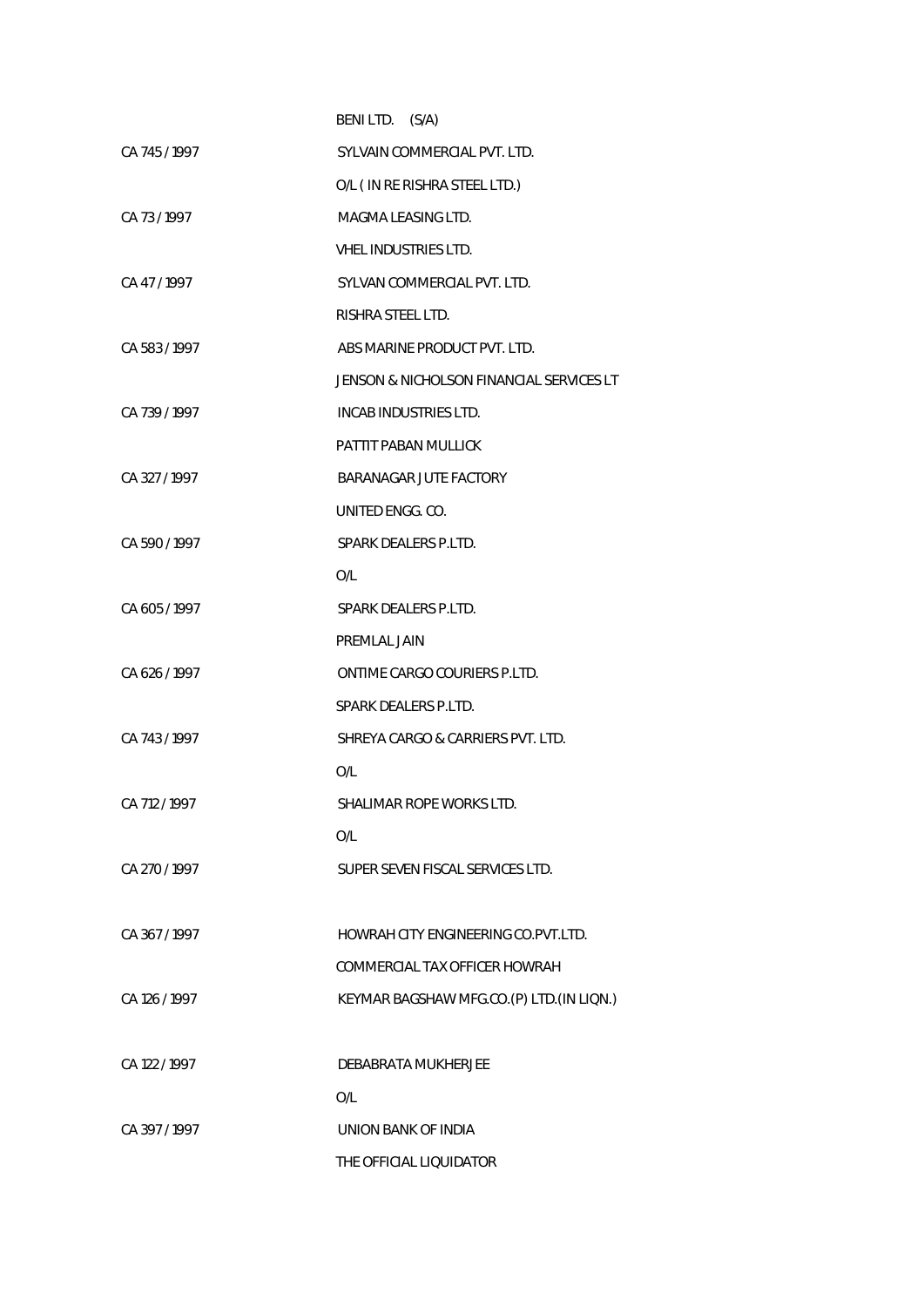| CA 342 / 1997 | M/S.ASSAM BROOK EXPORT LTD.              |
|---------------|------------------------------------------|
|               | M/S.ASSAM BROOK INVESTMENTS LTD          |
| CA 306/1997   | COMMITTEE OF MANAGEMENT & ANR.           |
|               | O/L                                      |
| CA 414 / 1997 | DURGA TRADING CO. LTD.                   |
|               | <b>TITAGARH PLC</b>                      |
| CA 116 / 1997 | <b>BENILTD.</b>                          |
|               |                                          |
| CA 96 / 1997  | SHREE AMBICA JUTE MILLS (IN LIQN)        |
|               |                                          |
| CA 782/1997   | SMT. JEEWANI DEVI SINGHVI & ANR.         |
|               | <b>CMC</b>                               |
| CA 502/1997   | SPARK DEALERS P.LTD.                     |
|               | O/L                                      |
| CA 331/1997   | <b>GOUR DEVI RANA</b>                    |
|               | DALHOUSIE PROPERTIES LTD.                |
| CA 533/1997   | SPARK DEALERS P.LTD.                     |
|               | O/L                                      |
| CA 582/1997   | SPARK DEALERS P.LTD.                     |
|               | O/L                                      |
| CA 279 / 1997 | SPARK DEALERS P.LTD.                     |
|               | O/L                                      |
| CA 542 / 1997 | PUNJUB NATIONAL BANK.                    |
|               | O/L.                                     |
| CA 194 / 1998 | SPARK DEALERS PVT. LTD.                  |
|               | O/L                                      |
|               |                                          |
| CA 457/1998   | SAVERA & CO.LTD.                         |
|               |                                          |
| CA 538 / 1998 | SAVERA & CO.LTD.                         |
|               |                                          |
| CA 105 / 1998 | ABS MARINE PRODUCTS PVT. LTD.,           |
|               | M/S. JENSON & NICHOLSON FINANCIAL SERVIC |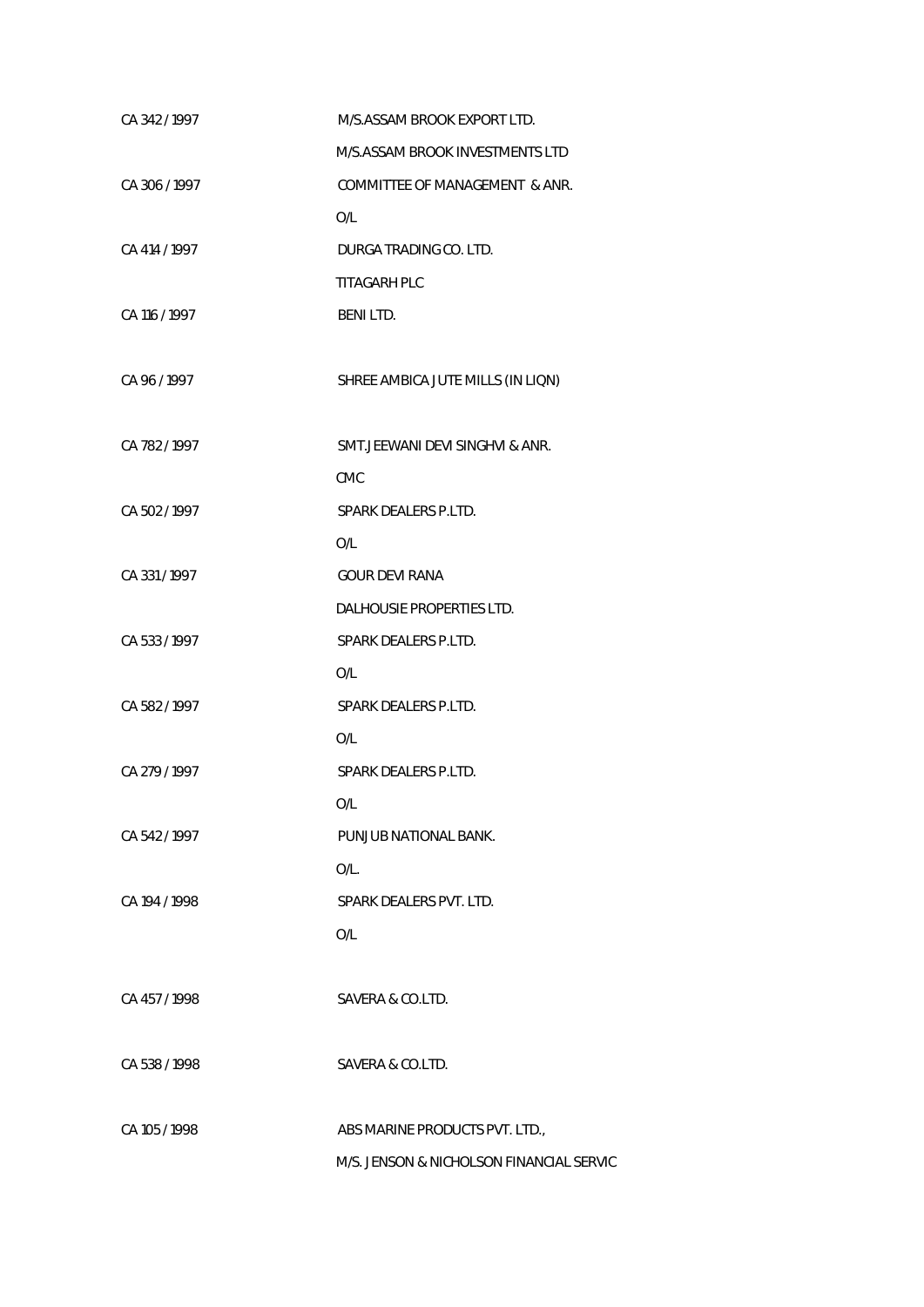| CA 328 / 1998 | SPARK DEALERS P.LTD.                     |
|---------------|------------------------------------------|
|               | O/L                                      |
| CA 719 / 1998 | REMINGTON RAND OF INDIA LTD.             |
|               | <b>GSKO ENTERPRISES</b>                  |
| CA 450 / 1998 | SPARK DEALERS P.LTD.                     |
|               | O/L                                      |
| CA 423 / 1998 | SPARK DEALERS P.LTD.                     |
|               | PREMLAL JAIN                             |
| CA 602 / 1998 | <b>AJIT NAIR</b>                         |
|               | $O/L$ .                                  |
|               |                                          |
| CA 184 / 1998 | SHAW WALLACE & CO.                       |
|               | TAPTI MACHINE PVT.LTD.                   |
| CA 762/1998   | MELCAST (INDIA) LTD. (IN LIQN.)          |
|               | O/L, H.C., NANDALAL MAITY                |
| CA 176 / 1998 | ISPAT INDUSTRIES LTD.                    |
|               | SHAW WALLACE & CO.                       |
|               |                                          |
| CA 240 / 1998 | KUSUM ENGG.CO.LTD.                       |
|               | SRI BHUBANESWAR KANT SAHA                |
| CA 241/1998   | SILARIA INVESTORS & TRADERS LTD.         |
|               |                                          |
| CA 274 / 1998 | SARVESWARI DAIMONDS & FINANCE LTD.       |
|               | OFFICIAL LIQUIDATOR                      |
| CA 140 / 1998 | PUNJAB NATIONAL BANK                     |
|               | O/L                                      |
| CA 336/1998   | SPRING VALLEY FINANCIAL SERVICES PVT.LTD |
|               |                                          |
| CA 321/1998   | PERTECH COMPUTERS LTD.                   |
|               |                                          |
| CA 322 / 1998 | <b>JAHAR GHOSH</b>                       |
|               | PERTECH COMPUTER PVT.LTD.                |
| CA 301/1998   | <b>GRAPCO MINING CO. LTD.</b>            |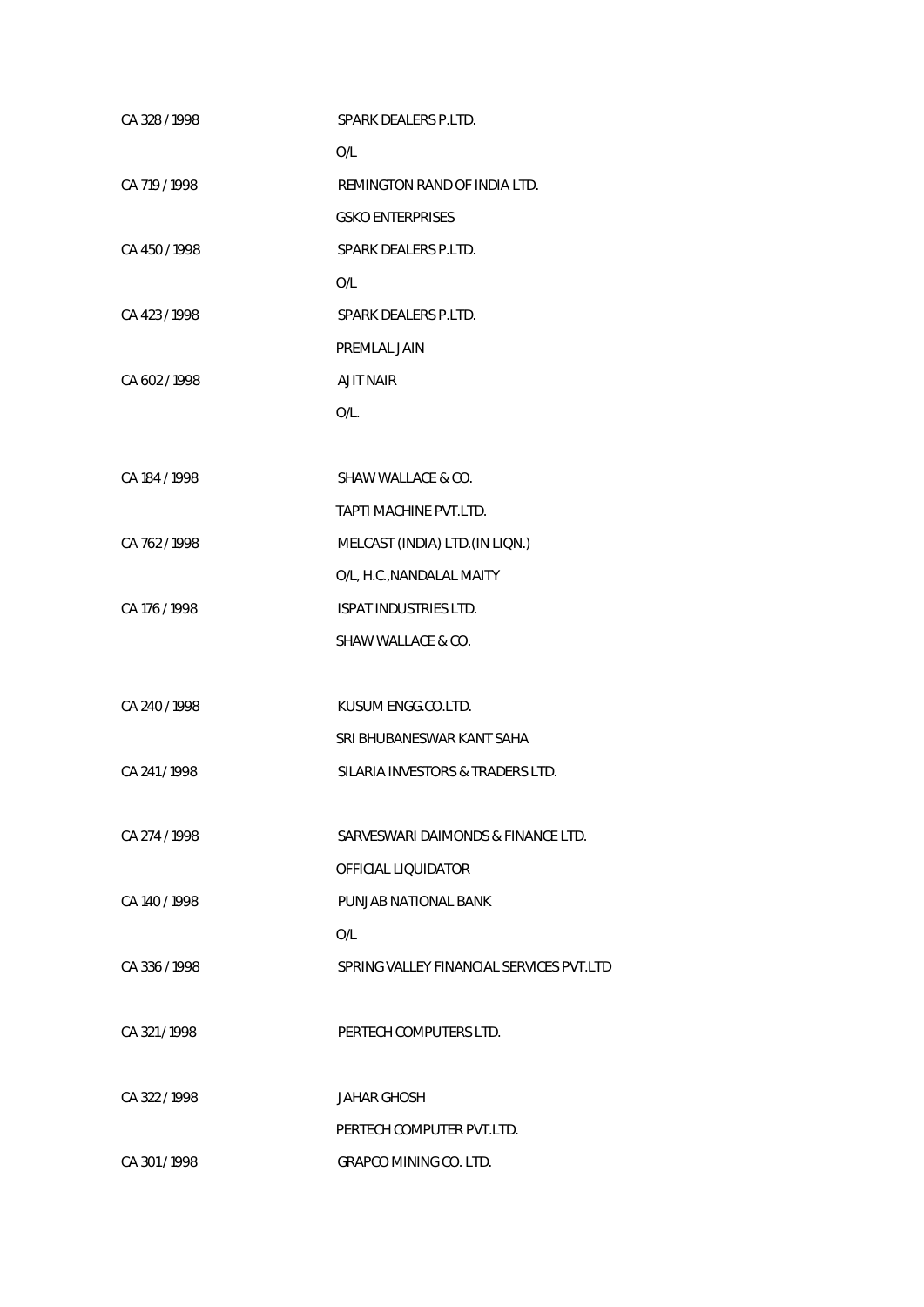| U.T.I. BANK LTD. |
|------------------|
|                  |

| CA 250 / 1998 | CORNET VYAPAAR PVT.LTD.                  |
|---------------|------------------------------------------|
| CA 39/1998    | PRECIOUS FRUIT & PACKED FOODS PRODUCTS   |
|               | <b>J.M.ENTERPRISES</b>                   |
| CA 536 / 1998 | WOOD CRAFT PRODUCTS LTD.                 |
| CA 116 / 1998 | GODWIN SMALL SAVINGS & INVESTMENTS LTD.  |
| CA 618 / 1998 | RISHRA STEEL LTD. (IN LION.)             |
|               | ALLAHABAD BANK                           |
| CA 495 / 1998 | MANGAL FINANCE LTD.                      |
|               | O/L                                      |
| CA 624 / 1998 | <b>JAHAR GHOSH</b>                       |
|               | OMAN INTERNATIONAL BANK SAOG             |
| CA 544/1998   | USHA AUTOMOBILES LTD.                    |
|               | DIRECTOR GENERAL, ASSAM RIFLES           |
| CA 372/1998   | KIRLOSKAR INVESTMENT & FINANCE LTD.      |
|               | SHAW WALLACE & CO. LTD.                  |
| CA 583 / 1998 | ASHOKE STEEL CORPN. LTD. (IN LIQDN.)     |
|               | <b>SHYAM SUNDAR GANDHI</b>               |
| CA 396 / 1998 | KIROLSKAR INVESTMENT & FINANCE LIMITED   |
|               | SHAW WALLACE & CO LIMITED                |
| CA 167/1998   | USHA AUTOMOBILES & ENGG. LTD.            |
|               | USHA AUTOMOBILES & ENGG. STAFF ASSON.    |
| CA 304 / 1998 | EFFECTIVE HOLDINGS & TRADING LTD.        |
|               | BANKE BIHARI HOLDINGS LTD.               |
| CA 363/1998   | HINDOCK ENGINEERING CO. PVT. LTD. (IN LI |
|               |                                          |
| CA 100 / 1998 | NEW TOBACO CO. PVT LTD.                  |
|               | NTC MAZDOOR UNION O/L                    |
| CA 342/1998   | MARTIN BURN LTD.                         |
|               | O/L                                      |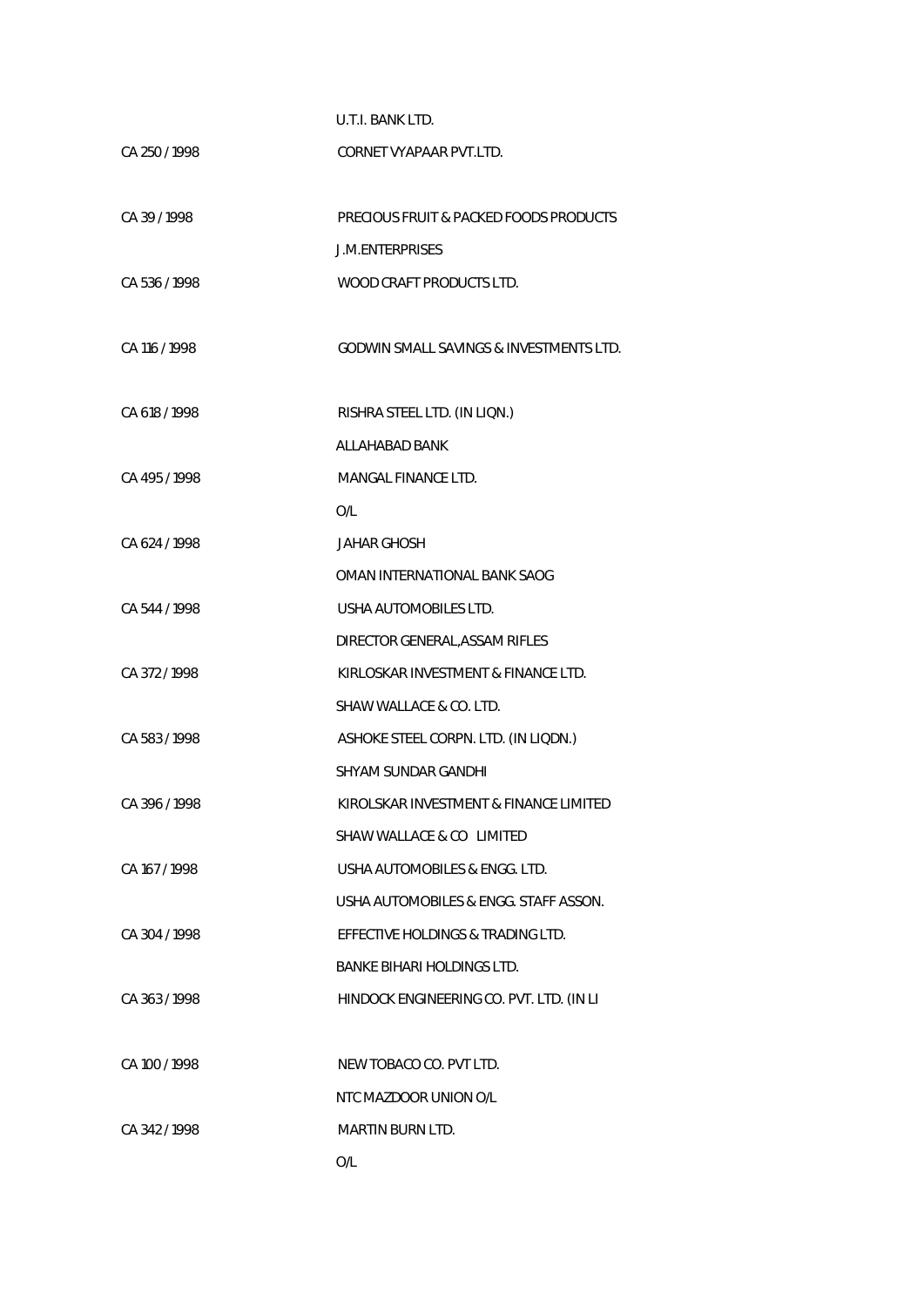| CA 469/1998   | PERTECH COMPUTERS LTD.                     |
|---------------|--------------------------------------------|
|               | INDUSTRIAL DEVLOPMENT BANK OF INDIA        |
|               |                                            |
| CA 463/1998   | A.R.C. HOLDINGS LTD.                       |
|               | RISHRA STEEL LTD.                          |
| CA 110 / 1998 | UNITED BANK OF INDIA                       |
|               |                                            |
| CA 747/1998   | ALLIANCE CREDIT & INVESTMENTS LTD.         |
|               |                                            |
| CA 758 / 1998 | RIPON FISCAL SERVICES LTD.                 |
|               |                                            |
| CA 736 / 1998 | M/S. VARELI TREXIM PVT. LTD. & ORS.        |
|               |                                            |
| CA 746/1998   | LAMBOSAR FINANCE PVT.LTD.                  |
|               |                                            |
| CA 138 / 1998 | KUSUM ENGINEERING CO. LTD.                 |
|               |                                            |
| CA 757/1998   | LUKEWARM TRADING CO.PVT.LTD.               |
|               |                                            |
| CA 761/1998   | <b>GREENTECH ADCONS PVT.LTD.&amp; ORS.</b> |
|               | CANDLEWOOD & HOLDINGS LTD.                 |
| CA 741/1998   | SADHURAM BANSAL & SONS LTD.                |
|               | VISHAL EQUITY SERVICES PVT.LTD.            |
| CA 742/1998   | BHALOTIA TIMBER CO.PVT.LTD.& ANR.          |
|               |                                            |
| CA 740 / 1998 | THE GILLAPUKRI TEA INDUSTRIES LTD.         |
|               | DHENDAI TEA & INDUSTRIES LTD.              |
| CA 728 / 1998 | <b>B.B.BHAGAT &amp; SONS PVT.LTD.</b>      |
|               | BIERMANS CARD CO.PVT.LTD.                  |
| CA 663/1998   | INCAB INDUSTRIES LTD.                      |
|               | M/S ANAND AGENTURAG                        |
| CA 668/1998   | BONANZA TRADING CO.LTD.                    |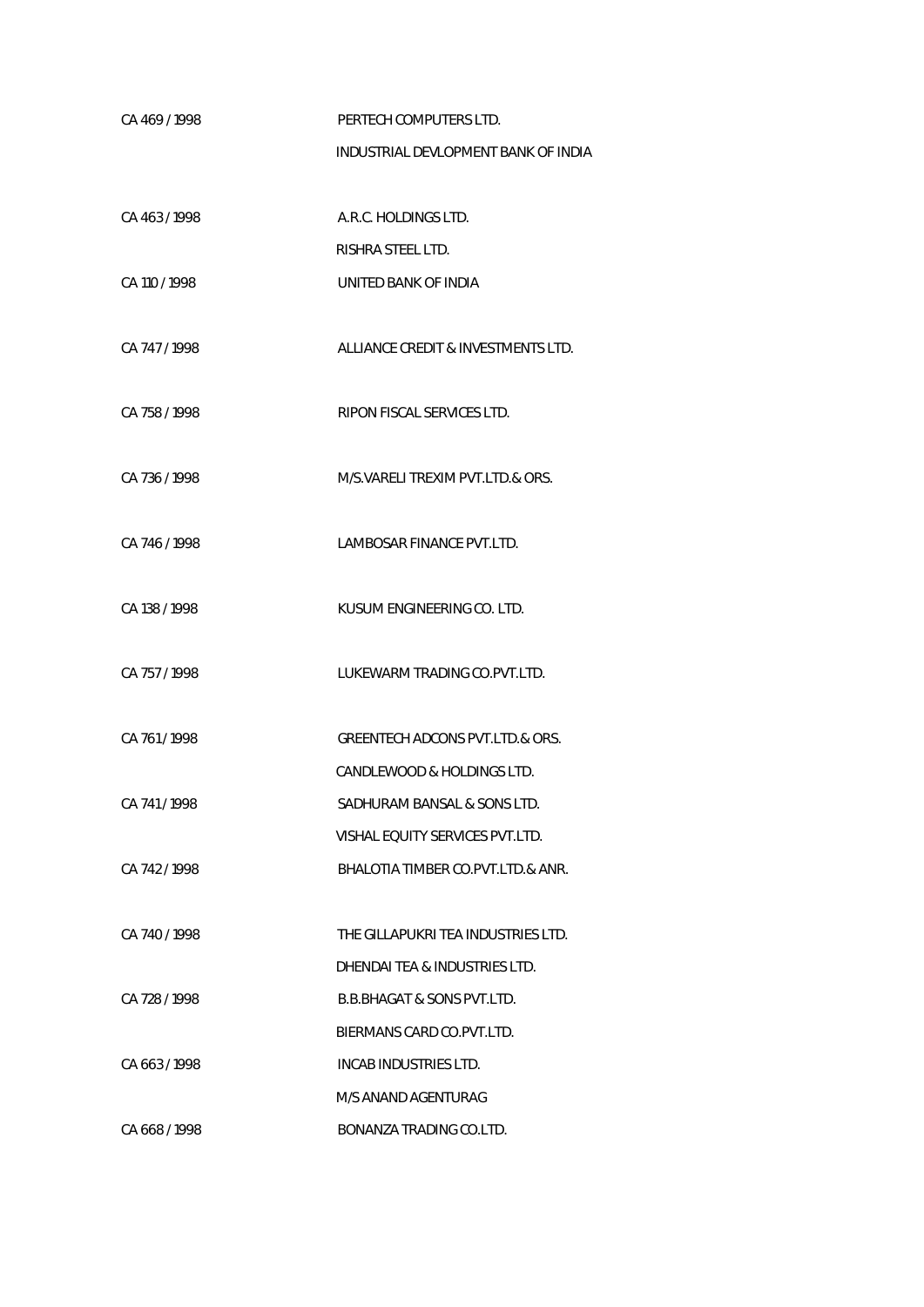| CA 756/1998   | M/S.NITSON RETAILS PVT.LTD.             |
|---------------|-----------------------------------------|
|               | M/S.PARAKRAMCOMMERCE PVT.LTD.           |
| CA 727 / 1998 | ARPITA OVERSEAS PVT.LTD.& ORS.          |
|               |                                         |
| CA 660/1998   | ROBERT TRADERS LTD.                     |
|               |                                         |
| CA 748 / 1998 | KHANDELWAL ODD SHARES PVT.LTD.& ANR.    |
|               |                                         |
| CA 750/1998   | RASHMI VINIYOG PVT.LTD.                 |
| CA 609 / 1998 | M/S RED TRADING PVT.LTD.                |
|               | M/S SHIVNERI MANAGEMENT PVT.LTD.        |
|               | SHAW WALLACE CO. LTD.                   |
| CA 180 / 1998 |                                         |
|               | PEERLESS GENERAL FINANCIAL & INVESTMENT |
| CA 374 / 1998 | SHAW WALLACE & CO. LTD.                 |
|               | M.L.BERNARD                             |
| CA 555 / 1998 | <b>BUSINESS FORMS LTD.</b>              |
|               | <b>JAINTA PROTECHS</b>                  |
| CA 642 / 1998 | <b>GANESH RAM DUBEY</b>                 |
|               | THE O/L                                 |
| CA 47/1998    | RISHRA STEEL LTD. (IN LIQDN.)           |
|               |                                         |
| CA 142/1998   | THE GOURIPUR & CO. LTD.                 |
|               | THE BENGAL CHATKAL MAZDOOR UNION        |
| CA 147 / 1998 | AMARNATH FRUIT PRODUCTS PVT. LTD.       |
|               |                                         |
| CA 109 / 1998 | MRS. SANTA DASGUPTA                     |
|               | NEW TOBACCO CO. LTD.                    |
| CA 119 / 1998 | NRC LTD.                                |
|               | DUNLOP INDIA LTD.                       |
| CA 293/1998   | KUSUM ENGINEERING CO.LTD. (IN LIQDN.)   |
|               | O/L                                     |
| CA 66/1998    | INDIA FOILS LIMITED.                    |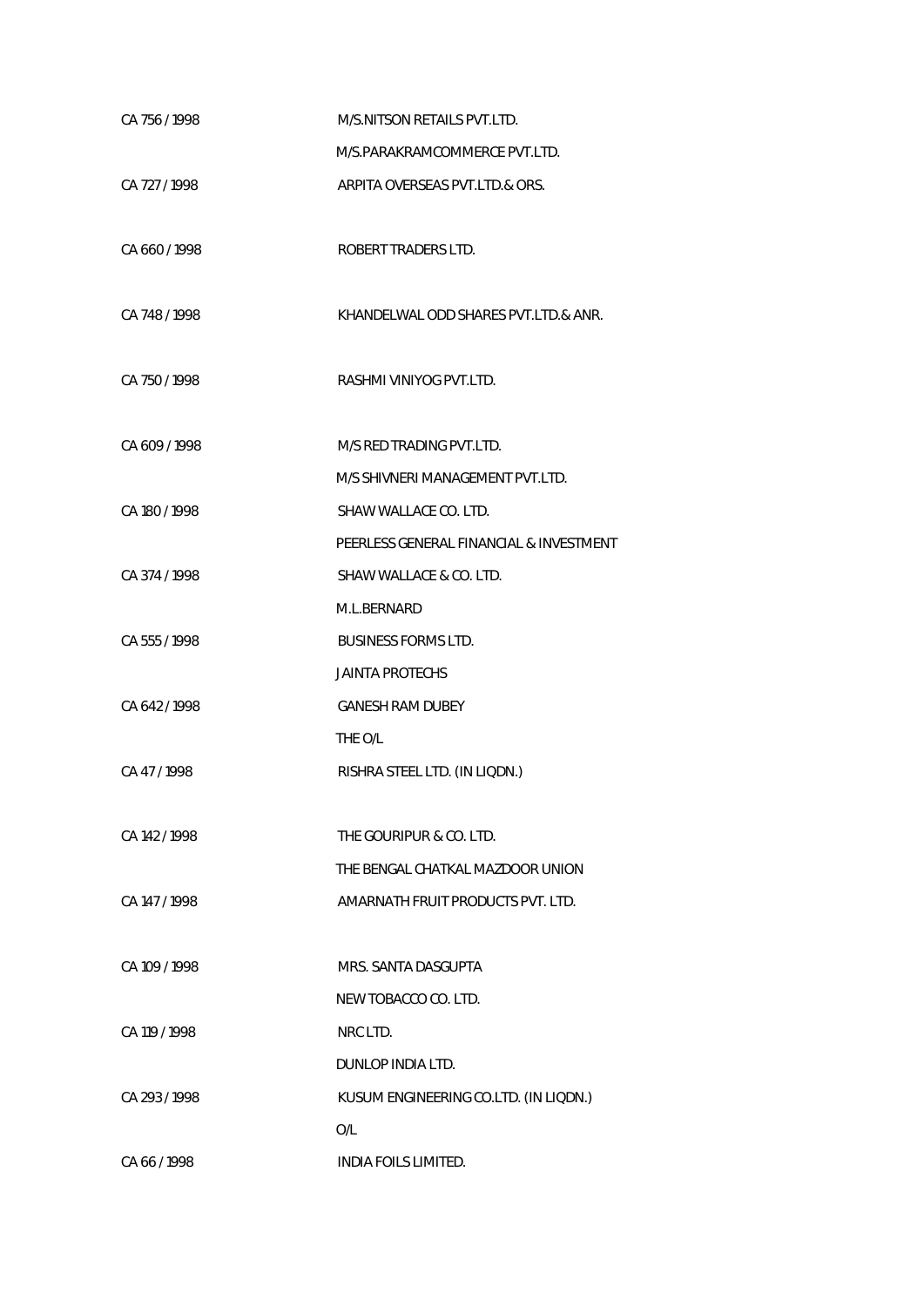|               | SHAW WALLACE COMPANY LIMITED.          |
|---------------|----------------------------------------|
| CA 347/1998   | BENGAL PORCELAIN CO. PVT. LTD.         |
|               | O/L                                    |
| CA 45/1998    | NEW TOBACCO EMPLOYEES UNION            |
|               | O/L                                    |
| CA 121 / 1998 | USHA MARTIN INDUSTRIES LTD.            |
|               |                                        |
| CA 229 / 1998 | AWADH CHEMICALS & PRODUCTS LTD.        |
|               |                                        |
| CA 275 / 1998 | <b>SUVIJAY EXPORTS LIMITED</b>         |
|               | OFFICIAL LIQUIDATOR                    |
| CA 276 / 1998 | CHOKHANI INVESTMENTS LIMITED & ANR     |
|               | OFFICIAL LIQUIDATOR                    |
| CA 277 / 1998 | AJAY INDUSTRIAL CORPORATION PVT LTD.   |
|               | OFFICIAL LIQUIDATOR                    |
| CA 94 / 1998  | ORIENTAL BANK OF COMMERCE (KID BAR)CAL |
|               |                                        |
| CA 46/1998    | DHUP CHAYA LTD.                        |
|               |                                        |
| CA 25 / 1998  | BHAGWATI VANASPATI INDUSTRIES LTD.     |
|               |                                        |
| CA 205 / 1998 | UNITED BANK OF INDIA                   |
|               | O/L                                    |
| CA 2/1998     | HIGHLAND COMMODITIES PVT.LTD.          |
|               |                                        |
| CA 185 / 1998 | VIDEOCONE LEASING & INDUSTRIES FINANCE |
|               | SHAW WALLACE & CO.LTD.                 |
| CA 455/1998   | PERTECH COMPUTERS LTD.                 |
|               | OMAN INTERNATIONAL BANK                |
| CA 528 / 1998 | <b>SPARK DEALERS</b>                   |
|               | $O/L$ .                                |
| CA 653/1998   | RAMRAJYA FINVEST PVT.LTD.              |
|               | LANCASTER TRADING PVT.LTD.             |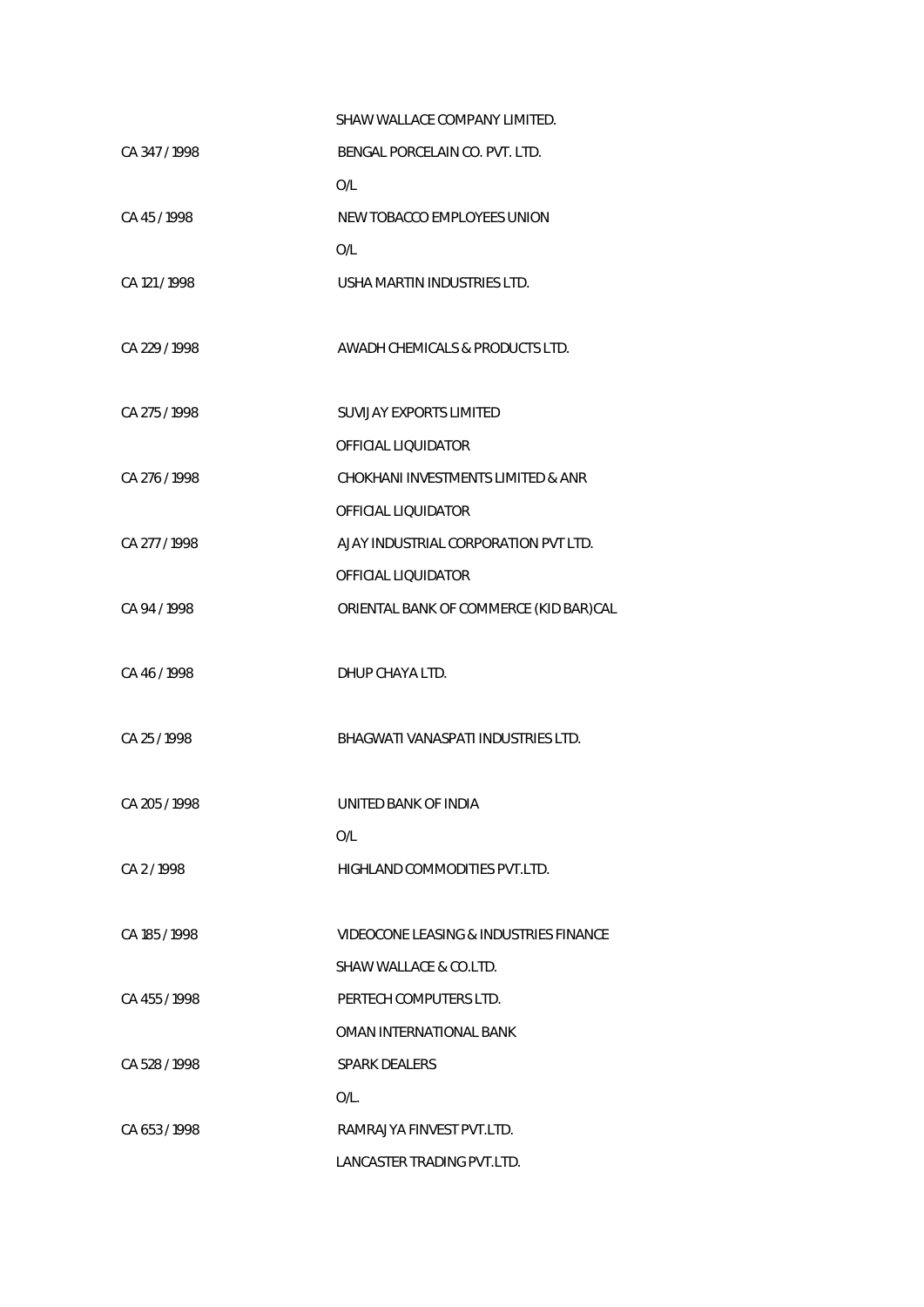| CA 518 / 1998 | SAVERA CO.LTD. (IN LIQN) BYCHEM INDIA LTD |
|---------------|-------------------------------------------|
|               | O/L, HIGH COURT, CALCUTTA                 |
| CA 130 / 1999 | WEST BENGAL FINANCIAL CORPN.              |
|               | O/L                                       |
| CA 124 / 1999 | JARDIN HANDERSONS LTD. & ORS.             |
|               | BARANAGAR JUTE FACTORY PLC (IN LIQN.)     |
| CA 189 / 1999 | INDIAN PAPER PULP P. INSTITUTION          |
|               | INDIAN PAPER PULP CO.LTD. (IN LIQN.)      |
| CA 199 / 1999 | SCROGGIE BROTHERS (I) P.LTD.              |
|               | O/L                                       |
| CA 198 / 1999 | UTEX INDUSTRIES                           |
|               | O/L                                       |
| CA 197 / 1999 | <b>UTEX MACHINERY</b>                     |
|               | O/L                                       |
| CA 185 / 1999 | <b>GOURIPORE CO. LTD.</b>                 |
|               | SAPPLINE MERCHANDISE PVT. LTD.            |
| CA 205 / 1999 | SOHANLALL CHANDERMALL & CO.               |
|               | THE COMMITTEE OF MANAGEMENT               |
| CA 206 / 1999 | JUTE UDYOG CO.                            |
|               | THE COMMITTEE OF MANAGEMENT               |
| CA 208 / 1999 | BHUTORIA TRADING CORP.                    |
|               | THE COMMITTEE OF MANAGEMENT               |
| CA 207/1999   | EASTERN JUTE TRADING CO.                  |
|               | THE COMMITTEE OF MANAGEMENT               |
| CA 196 / 1999 | SURESH CONSTRUCTION P.LTD.                |
|               | O/L                                       |
| CA 126 / 1999 | LAVRED FINANCE LTD.                       |
|               |                                           |
| CA 108 / 1999 | WORKMEN EMPLOYEES OF INDIA PAPER PULP LT  |
|               |                                           |
| CA 28 / 1999  | RE NEW TOBACCO CO. LTD. AMIT SENGUPTA     |
|               | O/L                                       |
| CA 10 / 1999  | M/S NIRAJ TRADING CO.                     |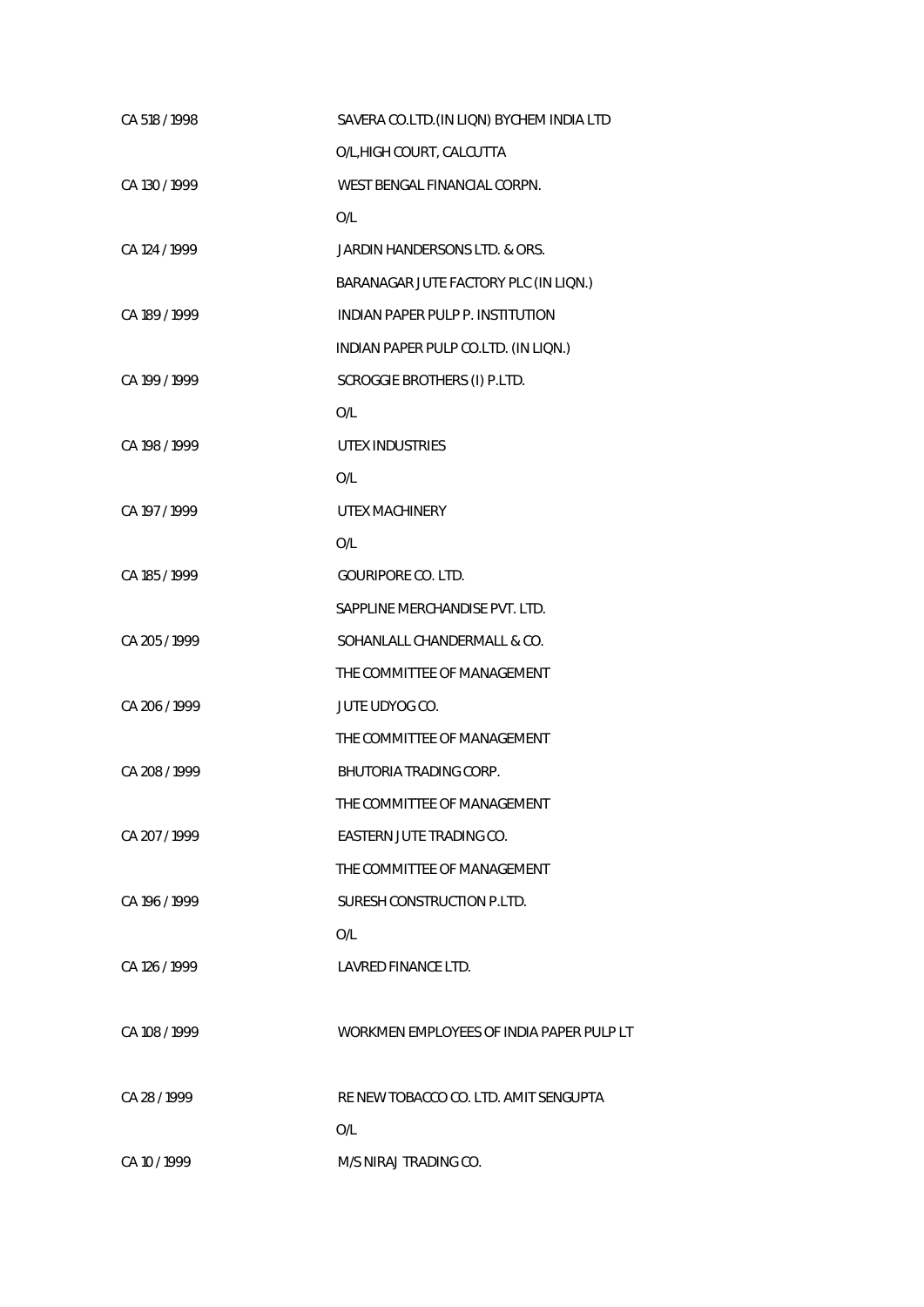|               | O/L                                             |
|---------------|-------------------------------------------------|
| CA 5/1999     | M/S KANT & CO.LTD.                              |
|               | O/L, H.C. CAL                                   |
| CA87/1999     | DIANA TEA CO.LTD.                               |
|               |                                                 |
| CA 334 / 1999 | ROMA SENGUPTA.                                  |
|               | ANANDA BAZAR PATRIKA.                           |
| CA 422 / 1999 | JAHAR GHOSH                                     |
|               | PERTECH COMPUTORS LTD.                          |
| CA 292 / 1999 | <b>BINANI INDUSTRIES LIMITED</b>                |
|               |                                                 |
| CA 320 / 1999 | YANDERDSON INDUSTRIES LIMITED,                  |
|               |                                                 |
| CA 318 / 1999 | SNM ESTATES PRIVATE LIMITED,                    |
|               |                                                 |
| CA 322 / 1999 | SANDERSON INDUSTRIES LIMITED,                   |
|               |                                                 |
| CA 321/1999   | <b>GUJARAT COMPOSITE LIMITED,</b>               |
|               | <b>GUJARAT RESEARCH &amp; MEDICAL INSTITUTE</b> |
| CA 324 / 1999 | SNAP PACK PRIVATE LIMITED                       |
|               |                                                 |
| CA 249 / 1999 | SAVERA & CO. LTD. (IN LIQDN.)                   |
|               | AJIT NAIN VS O/L                                |
| CA 478 / 1999 | M/S.B L S INVESTMENT PVT.LIMITED                |
|               | M/S. KAPIRAJ SUPPLY PRIVATE LIMITED,            |
| CA 476 / 1999 | HINDUSTHAN PILKINGTON GLASS WORKS LTD           |
|               | MAZHARAJA SECURITY & ALLIED SERVICE,            |
| CA 32/1999    | SAVERA ASSOCIATS & CO. LTD.                     |
|               | O/L                                             |
| CA 528 / 1999 | LEVCON TRADING P.LIMITED,                       |
|               | SIDH CAPITAL RESEARCH P.LTD.,                   |
| CA 520 / 1999 | SPARK DEALERS P.LTD.                            |
|               | PREM LAL JAIN                                   |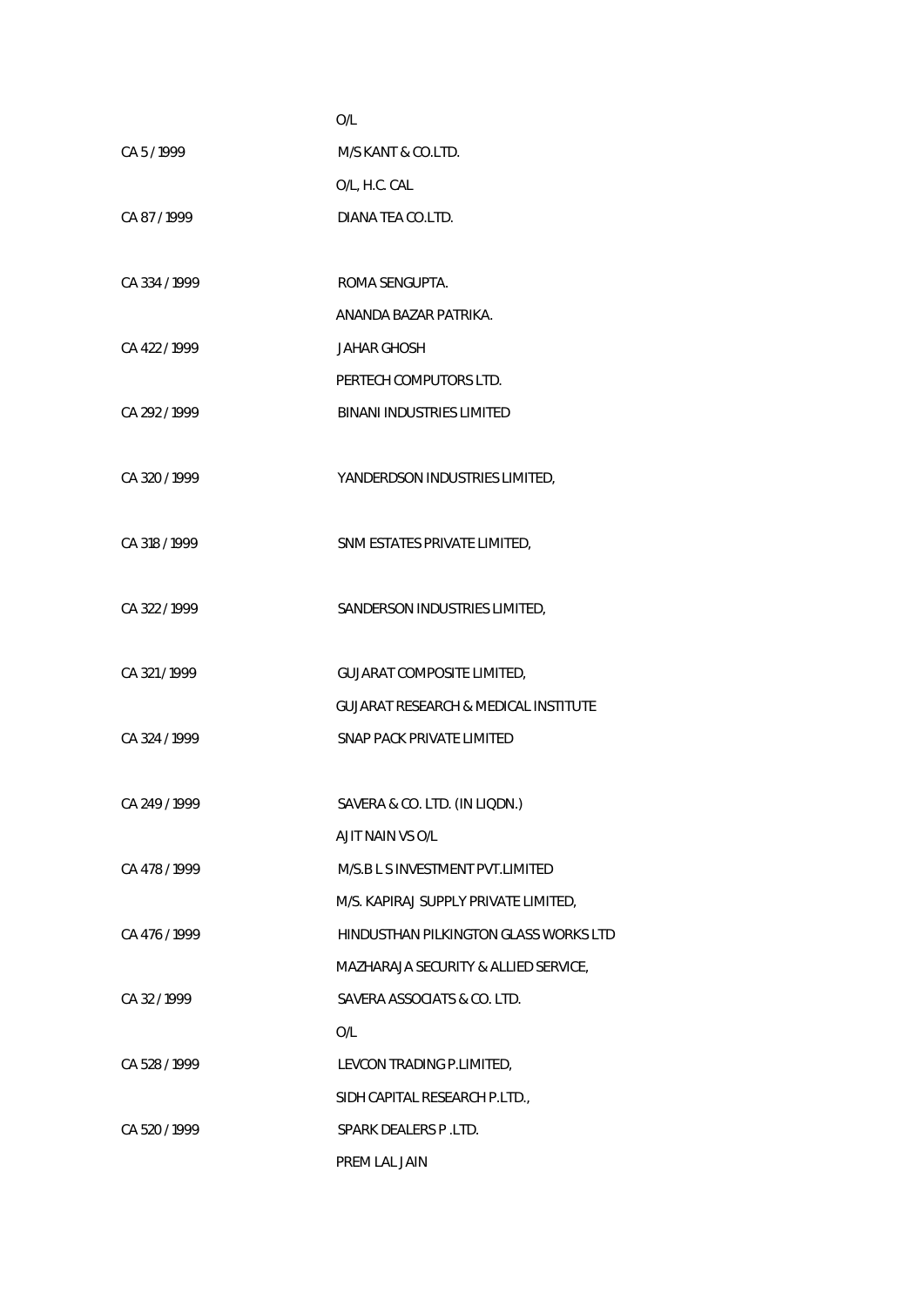| CA 311 / 1999  | SANTI PRASANNA KONAR                       |
|----------------|--------------------------------------------|
|                | O/L                                        |
| CA 382/1999    | RAPTI LEASING LTD.                         |
|                |                                            |
| CA 195 / 1999  | SATYA PRAKASH GOYAL                        |
|                | O/L                                        |
| CA 123 / 1999  | LAXMI NARAYAN                              |
|                | <b>INVESTMENT CO.LTD.</b>                  |
| CA 3033 / 1999 | RADHESHYAM AGARWALLA                       |
|                | STATE OF W.B.                              |
| CA 553 / 1999  | <b>GOURI SHANKAR DUTTA</b>                 |
|                |                                            |
| CA 494 / 1999  | THE O/L SEN AND PANDIT P. LTD. (IN LIQDN,) |
|                | <b>SANJAY SEN</b>                          |
| CA 192 / 1999  | SAVERA ASSOCIATES P.LTD.                   |
|                |                                            |
| CA 638 / 1999  | KADEX SYSTEMS LTD.                         |
|                |                                            |
| CA 138 / 1999  | RAMLAKHAN PURBLEY                          |
|                | NEW TOBACO CO.LTD.(1) LIQUD.               |
| CA 450/1999    | IN THE MATTER OF UNIVERSAL ELEC LTD.       |
|                |                                            |
| CA 538/1999    | ALLAHABAD BANK                             |
|                | O/L                                        |
| CA 558 / 1999  | THE DHEKLAPARA TEA CO. LTD.                |
|                | HANUMAN TEA CO. LTD.                       |
| CA 590/1999    | HUKUM CHAND JUTE & INDUSTRIES LTD.         |
|                |                                            |
| CA 452/1999    | THE BARANAGORE JUTE FACTORY PLC            |
|                | IN THE MAT.OF-TAX RECOVERY OFFICER-I CAL   |
| CA 587/1999    | DELTA INTERNATIONAL LTD.                   |
|                |                                            |
| CA 287 / 1999  | RISHRA STEEL LTD.(IN LIQN.) & O/L          |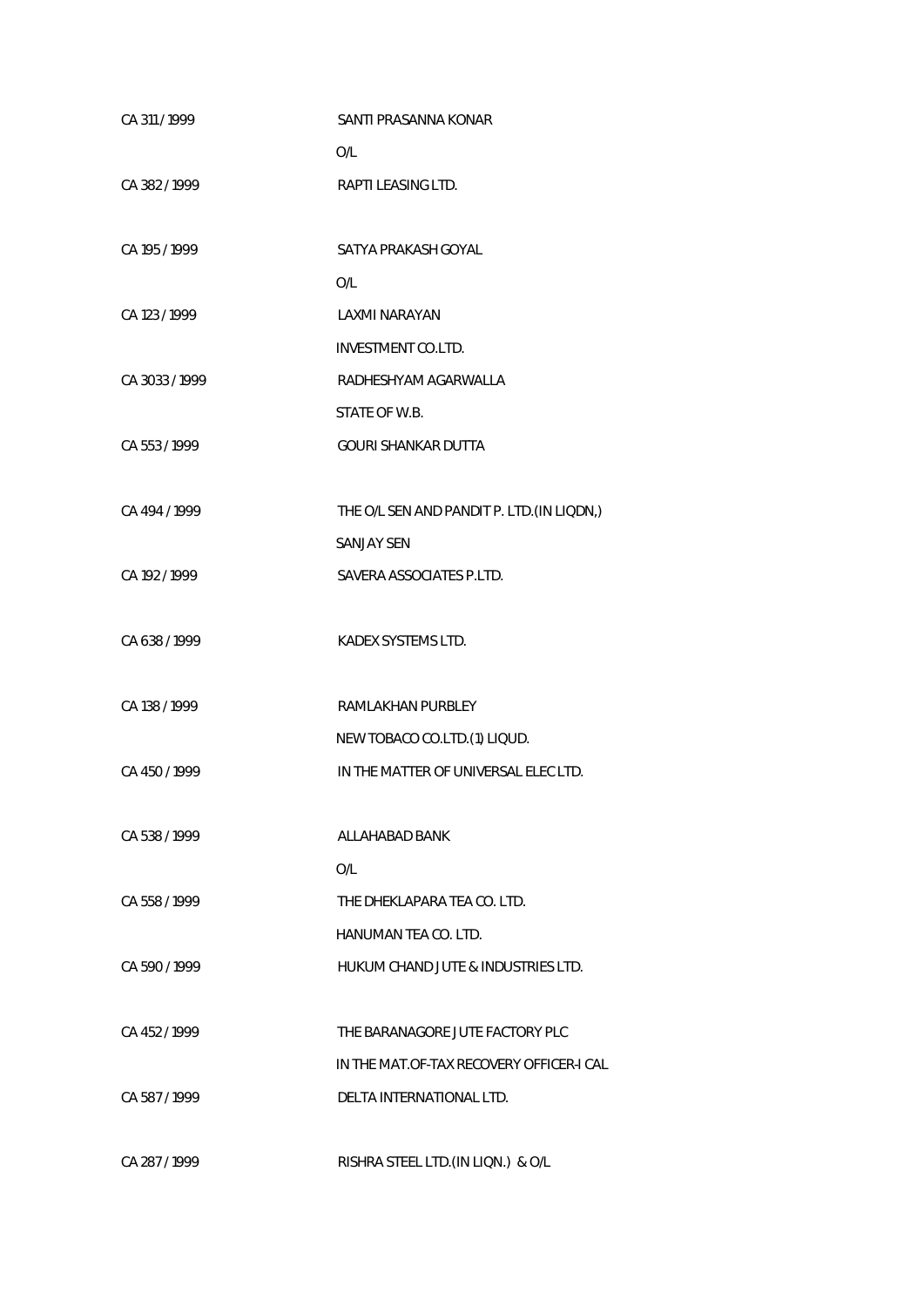|               | ALLAHABAD BANK                            |
|---------------|-------------------------------------------|
| CA 384 / 1999 | JAYDEB MUKHERJEE & ORS                    |
|               | O/L                                       |
| CA 572/1999   | TITAGARH P L C                            |
|               | M/S LOOMTEX ENGNR. PVT. LTD. (S/A)        |
| CA 584 / 1999 | <b>MODY BUILDING LTD.</b>                 |
| CA 593/1999   | CANDLE WOOD HOLDINGS LTD.                 |
| CA 579 / 1999 | KEYSTONE TRADELINK PVT.LTD.& ORS.         |
| CA 581 / 1999 | KMS CONAINERS (P) LTD.                    |
| CA 710 / 1999 | NILASREE TRADERS PVT.LTD.                 |
| CA 709/1999   | HINDUSTHAN DEVELOPMENT CORP.LTD.          |
|               | PUNJAB NATIONAL BANK                      |
| CA 589 / 1999 | ALPIC FINANCE CO.                         |
|               | O/L                                       |
| CA 737/1999   | ORIENTAL MINES PVT. LTD.,                 |
|               | ORIENTAL SOAP STONE PVT. LTD.,            |
| CA 715 / 1999 | USHA ATLAS HYDALIC EQUIPMENTS LTD.        |
| CA 276 / 1999 | SANTOSH KR.CHATTERJEE                     |
|               | COMMITTEE OF MAN. OF BARANAGAR JUTE FACT. |
| CA 646/1999   | DHEKLA PARA TEA CO. LTD.,                 |
|               | HANUMAN TEA CO. LTD.,                     |
| CA 614 / 1999 | MIRBAN SERVICES PVT.LTD.                  |
|               | CELICA DEVELOPERS PVT.LTD.                |
| CA 569/1999   | M/S.ALPIC FIRM LTD. & ORS.                |
|               | $O/L$ .                                   |
| CA 644 / 1999 | ISPAT INDUSTRIES LTD.,                    |
|               | TATA IRON & STEEL CO.LTD.,                |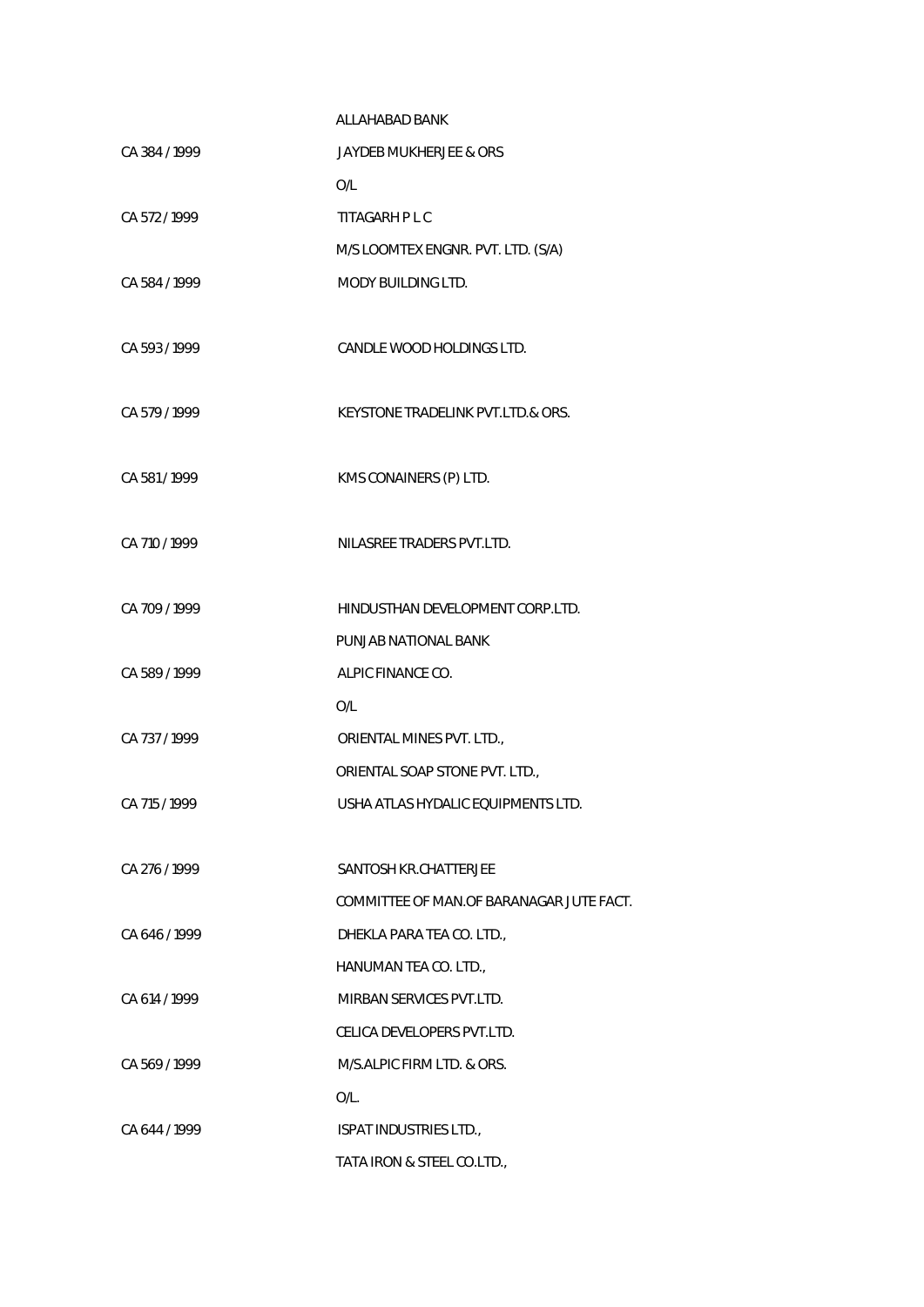| CA 643/1999   | SHAW WALLACE & CO. LTD.,                 |
|---------------|------------------------------------------|
|               | INDIAN SEAMLESS FINANCIAL CO.LTD.,       |
| CA 612 / 1999 | <b>JAHAR GHOSH</b>                       |
|               | PERTECH COMPUTER LTD.                    |
|               |                                          |
| CA 596 / 1999 | <b>IPCCA FINANCE SERVICES PVT.LTD.</b>   |
|               |                                          |
| CA 258 / 1999 | O/L                                      |
|               | SPARK DEALERS P.LTD.                     |
| CA 550 / 1999 | SPARK DEALERS P.LTD.                     |
|               | O/L                                      |
| CA 610 / 1999 | PRUDENTIAL CAPITAL MARKETS LTD.          |
|               |                                          |
| CA 609 / 1999 | PRUDENTIAL CAPITAL MARKETS LTD.          |
|               |                                          |
| CA 608 / 1999 | ESSEL MINING & INDUSTRIES LTD.           |
|               | VIDARBHA COMMODITIES PVT.LTD.            |
| CA 598 / 1999 | SHAW WALLACE & CO.LTD.                   |
|               |                                          |
| CA 601/1999   | NOPANY MARKETING CO. P LTD.              |
|               | PEERLESS GENERAL FINANCE & INVESTMENT CO |
| CA 527 / 1999 | HINDUSTHAN DEVELOPMENT CORP.LTD.         |
|               | PUNJAB NATIONAL BANK                     |
| CA 573/1999   | RAPTI NIDHI LTD.                         |
|               |                                          |
| CA 574/1999   | RAPTI NIDHI LTD.                         |
|               |                                          |
| CA 611/1999   | MEGA SPA                                 |
|               | BALMER LAW RIE FREIGHT CONTAINERS LTD    |
| CA 706 / 1999 | SRI SUPPLY SYNDICATE                     |
|               | BARANAGORE JUTE FACTORY (IN LIQN.)       |
| CA 705 / 1999 | <b>JYOTI INTERNATIONAL</b>               |
|               | THE COMMITTEE OF MANAGEMENT              |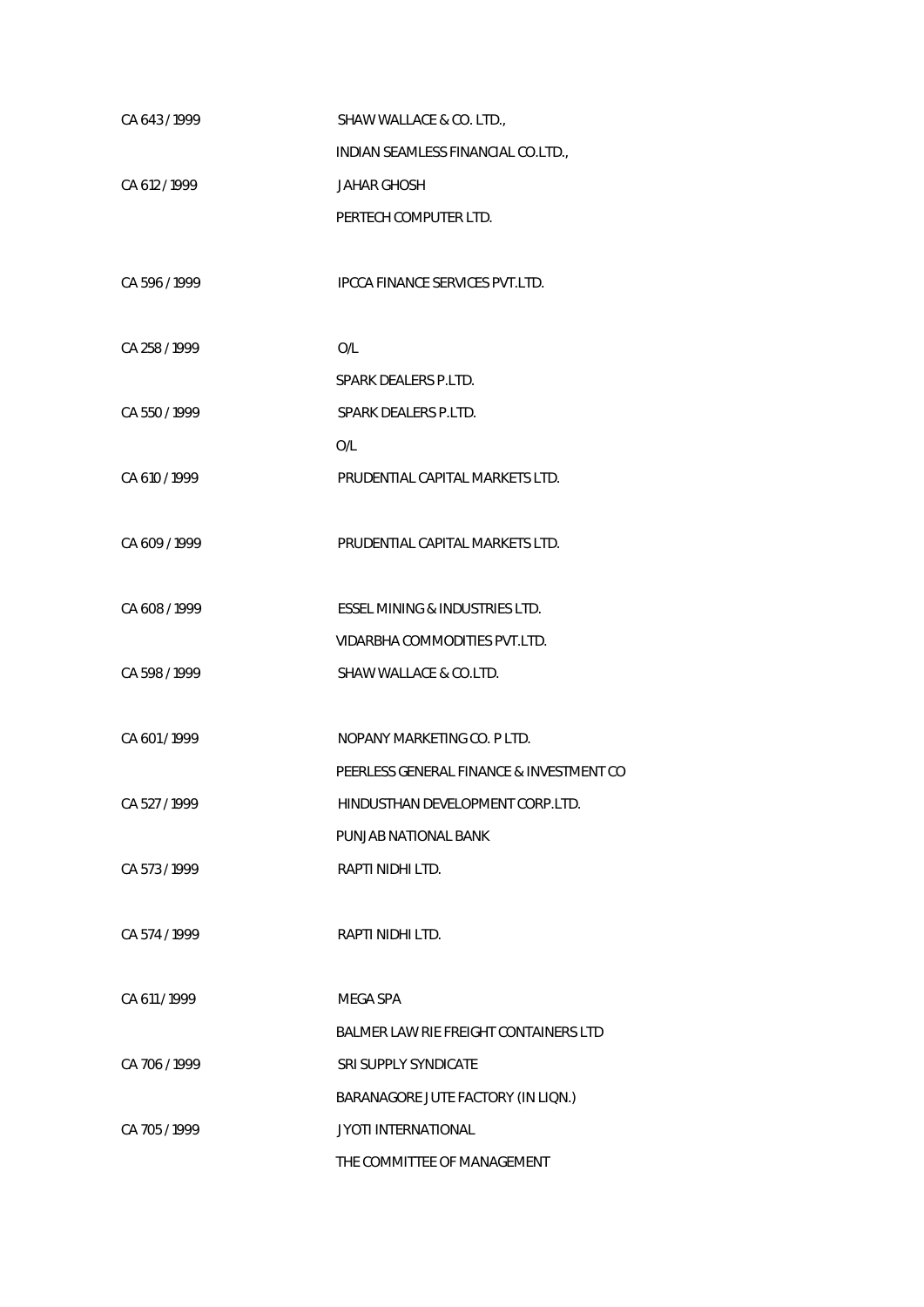| CA 704 / 1999 | PRAGATI INDUSTRIES                        |
|---------------|-------------------------------------------|
|               | THE COMMITTEE OF MANAGEMENT               |
| CA 708 / 1999 | SRI HANUMAN TRADING CO.                   |
|               | BARANAGORE JUTE FACTORY P.LTD. (IN LIQN.) |
| CA 707 / 1999 | JAI GLASS CHEMICALS P.LTD.                |
|               | O/L                                       |
| CA 691/1999   | KALYAN PUR CEMENTS LTD                    |
|               | I.C.I.C.I. LIMITED                        |
| CA 692/1999   | ASSOCIATED PIGMENTS LTD.,                 |
|               | MADHURI DEBI HIMATSINGKA                  |
| CA 213 / 1999 | СA                                        |
|               |                                           |
| CA 379 / 1999 | CALCUTTA NATIONAL BANK LTD & B.C.RAY      |
|               |                                           |
| CA 436 / 1999 | M/S PURABI MOOKHERJEE                     |
|               | <b>BANK OF CALCUTTA</b>                   |
| CA 349 / 1999 | IFB INDUSTRIES LTD.                       |
|               | PRESSMAN LTD.                             |
| CA 357/1999   | APURVA FINANCE LTD.                       |
|               | SYNDROME ADVISORS P.LTD.                  |
| CA 356 / 1999 | NOVEL FINVEST P.LTD.                      |
|               | ELANZA DEALCOM P.LTD.                     |
| CA 355/1999   | GRAVITY FINANCIAL SERVICE (P) LTD.        |
|               | BONANZA STATIONERS (P) LTD.               |
| CA 283 / 1999 | SHREE DURGA COTTON MILLS EMPLOYEES UNION  |
|               | OFFICIAL LIQUIDATOR                       |
| CA 284 / 1999 | <b>BANK OF INDIA</b>                      |
|               | PERTECH COMPUTERS                         |
| CA 331/1999   | ICICILTD.                                 |
|               | O/L                                       |
| CA 177 / 1999 | PANORAMA ELECTRONICS (P) LTD.             |
|               | ULKA ADVERTISING (P) LTD.                 |
| CA 131 / 1999 | <b>JAHAR GHOSH</b>                        |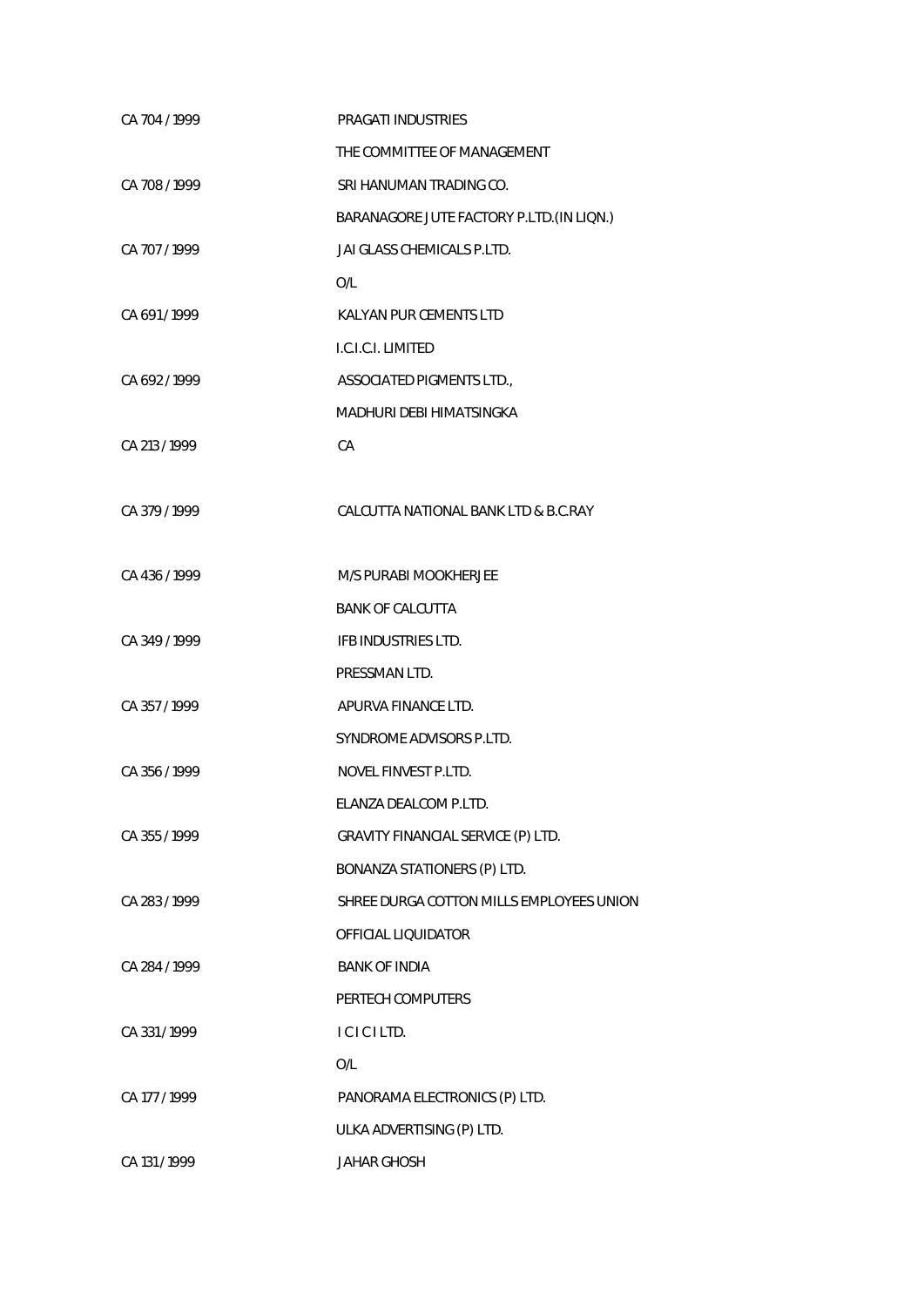## PERTECH COMPUTORS LTD.

| CA 768 / 2000 | PREMA DEVITY                         |
|---------------|--------------------------------------|
| CA 594 / 2000 | BANTRA CO-OPERATIVE BANK LTD.        |
|               | O/L                                  |
| CA 741/2000   | IISCO UJJAN PIPES & FOUNDRY CO. LTD. |
| CA 756 / 2000 | BARANAGAR JUTE FACTORY PLC           |
|               | RATANLAL MALOO/ O/L                  |
| CA 782 / 2000 | UBI                                  |
|               | O/L                                  |
| CA 779 / 2000 | UBI                                  |
|               | O/L                                  |
| CA 456 / 2000 | KANCHANJANGA COMMOTODE PVT.LTD.      |
|               | SHIVAPAN ENGG.PVT.LTD.               |
| CA 229 / 2000 | SHRIMATI MALATI DEVI AGARWALLA       |
|               | BANSIDHAR AGARWALLA & CO.LTD.        |
| CA 228 / 2000 | VIKRAM FINANCIAL SERVICES LTD.       |
| CA 333 / 2000 | ALLAHABAD BANK                       |
|               | <b>GOURIPUR CO.LTD.</b>              |
| CA 247 / 2000 | BARANAGORE JUTE FACTORY PLC(IN LIQN) |
|               | NATHMAL JHANWAR - VS- O/L            |
| CA 418 / 2000 | THE HOWRAH MOTOR CO. LTD.            |
|               | <b>SMT. RINKI DEY</b>                |
| CA 269 / 2000 | GOUREPORE CO.LTD. (IN LIQDN.)        |
|               | O/L.                                 |
| CA 267 / 2000 | PRESSMAN PROPERTIES LTD.             |
|               | SAGAR DEALERS (PVT) LTD.& ORS.       |
| CA 455 / 2000 | RAJ ASSOCIATES (P) LTD.              |
| CA 133 / 2000 | PALLAN EXPORT & IMPORT CO.           |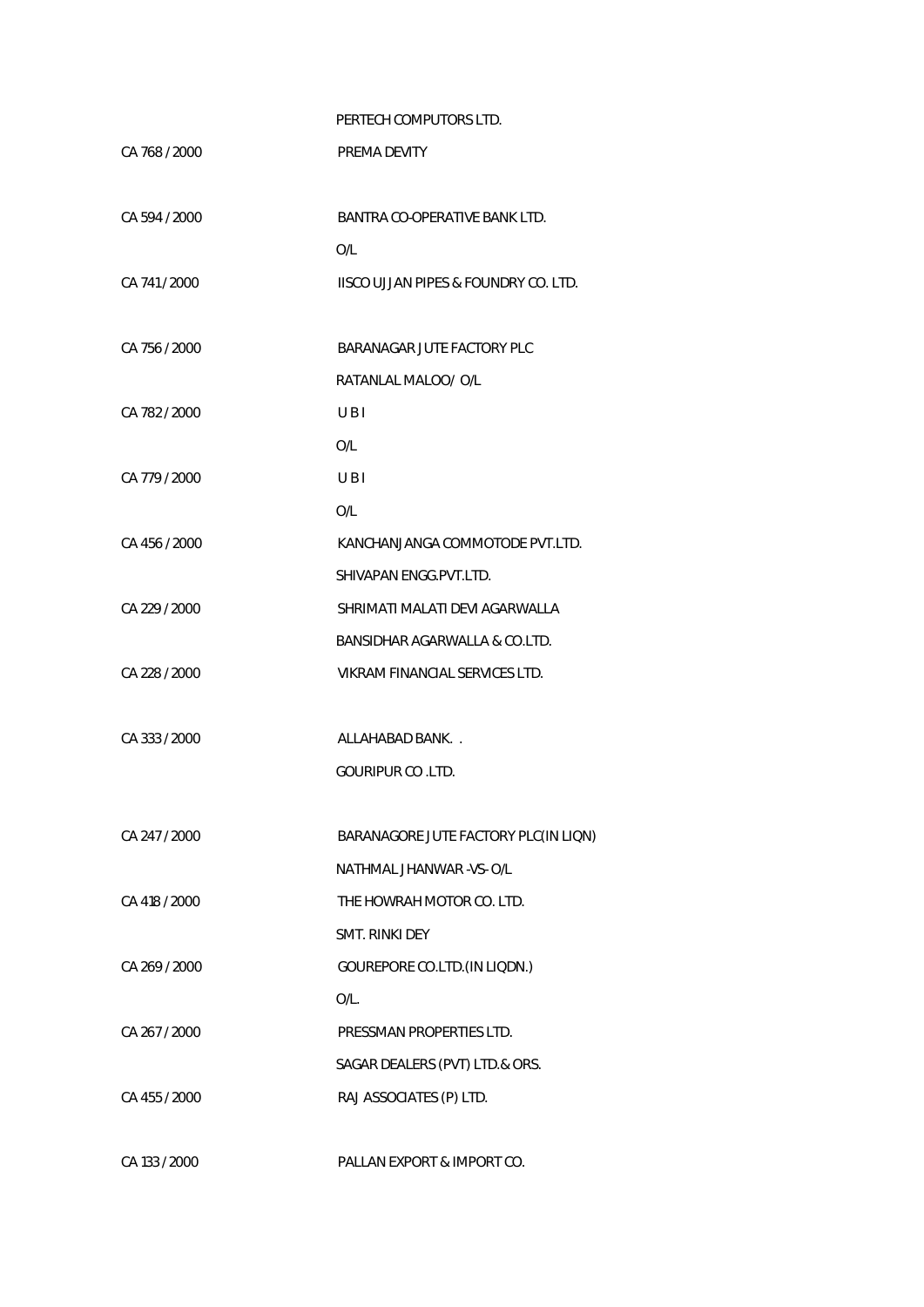|               | GANAPATI EXPORTS LTD. (I) LTD.           |
|---------------|------------------------------------------|
| CA 615 / 2000 | <b>BRIGHT WIRES LTD.</b>                 |
|               | BHAGWANDAS AGARWALLA                     |
| CA 736 / 2000 | BUSINESS FORMS LTD (IN LIQDN.)           |
|               |                                          |
|               |                                          |
| CA 461/2000   | <b>MATHRAN ESTATES PVT.LTD.</b>          |
|               |                                          |
| CA 313 / 2000 | PERTECK COMPUTERS LTD.                   |
|               | <b>BHARAT BHUSAN EOUITY TRADERS LTD.</b> |
| CA 176 / 2000 | DAULATRAM RAWATMUL (P) LTD.              |
|               | PEERLESS GENERAL FINANCE CO.LD.          |
| CA 349 / 2000 | SHIV PRASAD JHANWAR                      |
|               | COMMITTEE OF MANAGEMENT                  |
| CA 359 / 2000 | SANTOSH KUMAR JAIN                       |
|               | <b>COMMITTEE OF MANAGMENT</b>            |
| CA 360 / 2000 | M/S.DAULAT RAI SANDEEP KUMAR             |
|               | <b>COMMITTEE OF MANAGMENT</b>            |
| CA 348 / 2000 | M/S AARKEO CORPORATION                   |
|               | <b>COMMITTEE OF MANAGEMENT</b>           |
| CA 347 / 2000 | M/S RAMPROSAD BISWANATH                  |
|               | COMMITTE OF MANAGEMENT                   |
| CA 342 / 2000 | LILA DEVI MUNDHRA                        |
|               | <b>COMMITTEE OF MANAGMENT</b>            |
| CA 355 / 2000 | U.L.PATNI & SONS. (H.U.F.)               |
|               | COMMITTEE OF MANAGMENT                   |
| CA 352 / 2000 | HARIRAM SURADRA KUMAR                    |
|               | <b>COMMITTEE OF MANAGEMENT</b>           |
| CA 351/2000   | SMT. SAVITRI DEBI SARDA                  |
|               | <b>COMMITTEE OF MANAGEMENT</b>           |
| CA 357 / 2000 | BHAWARLAL LARDA                          |
|               | <b>COMMITTE OF MANAGMENT</b>             |
| CA 350 / 2000 | LOOMKARAN MALOO & SONS                   |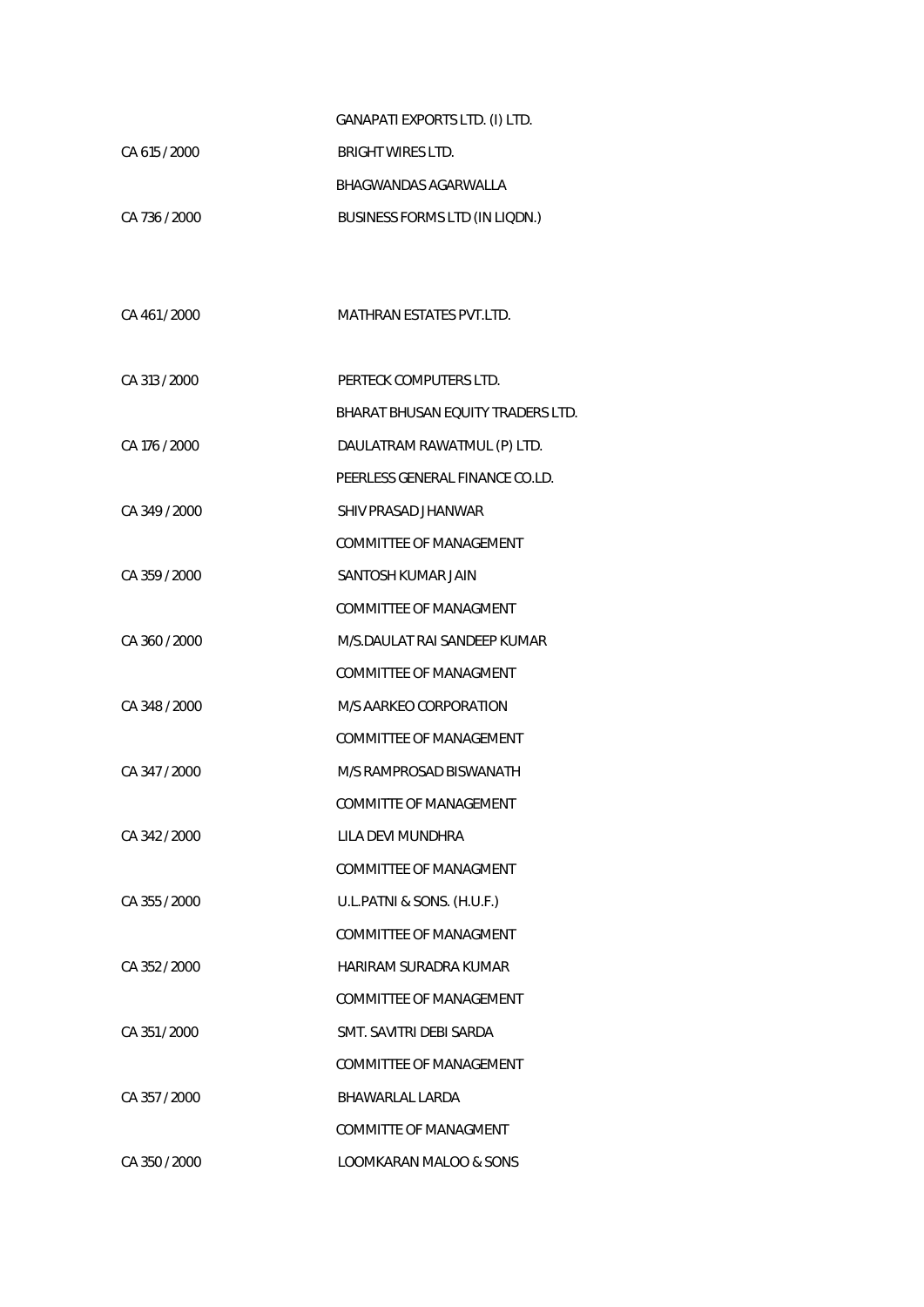|               | <b>COMMITTEE OF MANAGEMENT</b>   |
|---------------|----------------------------------|
| CA 358 / 2000 | BHAUWARLAL BOTHRA                |
|               | COMMITTE OF MANAGMENT            |
| CA 416 / 2000 | IFB INDUSTRIES LTD.              |
| CA 417 / 2000 | IFB INDUSTRIES LTD.              |
| CA 196 / 2000 | <b>G.S.PROPERTIES PVT.LTD.</b>   |
|               | <b>ICON ELECTRONICS PVT.LTD.</b> |
| CA 409 / 2000 | <b>M/S STEEL EMPORIUM</b>        |
|               | COMMITTEE OF MANAGEMENT          |
| CA 407 / 2000 | AJIT KR. BACHAYAT                |
|               | COMMITTEE OF MANAGEMENT          |
| CA 406 / 2000 | <b>MANMALL JAIN</b>              |
|               | <b>COMMITTEE OF MANAGEMENT</b>   |
| CA 405 / 2000 | M/S SHRIYA TRADE LINKERS         |
|               | COMMITTEE OF MANAGEMENT          |
| CA 403 / 2000 | M L G CORPORATION                |
|               | COMMITTEE OF MANAGEMENT          |
| CA 404 / 2000 | BIJAY KUMAR AGARWALLA            |
|               | COMMITTEE OF MANAGEMENT          |
| CA 381 / 2000 | BISHWANATH KUMAR                 |
|               | <b>SUPROVAT KUMAR</b>            |
|               |                                  |
| CA 538 / 2000 | M/S. SWIL LTD.                   |
|               | ANANT RAJ INDUSTRIES LTD.        |
| CA 413 / 2000 | MERRY VIEW TEA CO.LTD.           |
|               | TEZPORE TEA CO.                  |
| CA 402 / 2000 | NIRMAL KUMAR JALAN               |
|               | THE O/L                          |
| CA 375 / 2000 | BUSINESS FORMS LTD. (IN LIQN)    |
|               | O/L                              |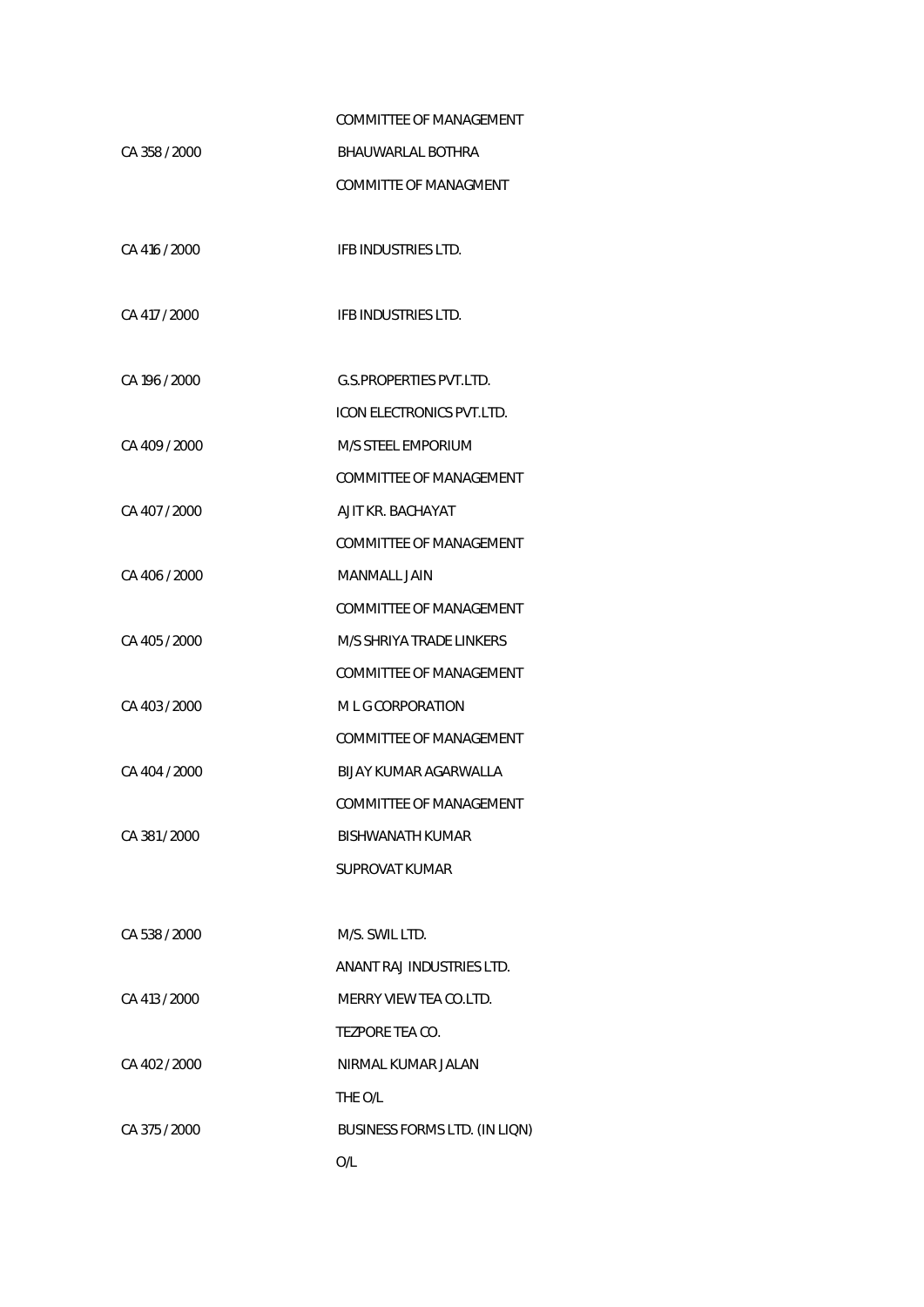| CA 419 / 2000 | TRANS CIRCUIT SYSTEMS (P) LTD.           |
|---------------|------------------------------------------|
|               | <b>SANJAY DUTTA</b>                      |
| CA 728 / 2000 | M/S. ARDEE (INDIA) PVT. LTD.             |
|               |                                          |
| CA 372 / 2000 | PURULIA STEEL LTD. (IN LIQN.)            |
|               |                                          |
| CA 650 / 2000 | NIRMALA DEVI MASKARA                     |
|               | THE COMMT.OF MANGT.BARANAGORE JUTE FACT  |
| CA 649 / 2000 | <b>GALAXY COMMERCIALS LTD.</b>           |
|               | THE COMMT.OF MANGT.BARANAGORE JUTE FACT  |
| CA 251/2000   | RAVINDRA KUMAR BHALOTIA                  |
|               | THE O/L                                  |
| CA 356 / 2000 | LOON KARAN DAGA                          |
|               | THE COMMITTEE OF MANAGEMENT              |
|               |                                          |
| CA 648 / 2000 | KAVERI ULTRA POLYMERS                    |
|               | THE COMMT.OF MANGT.BARANAGORE JUTE FACT  |
| CA 647 / 2000 | <b>VIJOY ENTERPRISES</b>                 |
|               | THE COMM.OF MANGT.BARANAGORE JUTE FACT.  |
| CA 646 / 2000 | BELIEVE INDUSTRIES LTD.                  |
|               | THE COMM.OF MANGT.BARANAGORE JUTE FACT.  |
| CA 622 / 2000 | SUSHIL KUMAR MASKARA                     |
|               | THE COMMITTEE OF MANAGEMENT              |
| CA 464 / 2000 | RADHA GOBINDA CHANDRA                    |
|               | THE COMMITTEE OF MANAGEMENT              |
| CA 652 / 2000 | PURAN PRAKASH KESHARI                    |
|               | THE COMM.OF MANGT.BARANAGORE JUTE FACTO  |
| CA 653 / 2000 | <b>LAXMI PAT JAIN</b>                    |
|               | THE COMM.OF MANGT.BARANAGORE JUTE FACTOR |
| CA 651/2000   | BISWAJIT DAS                             |
|               | THE COMMITTEE OF MANAGEMENT, BARANAGORE  |
| CA 361/2000   | M/S.GOKAL CHAND RAMGOPAL                 |
|               | COMMITTEE OF MANAGMENT                   |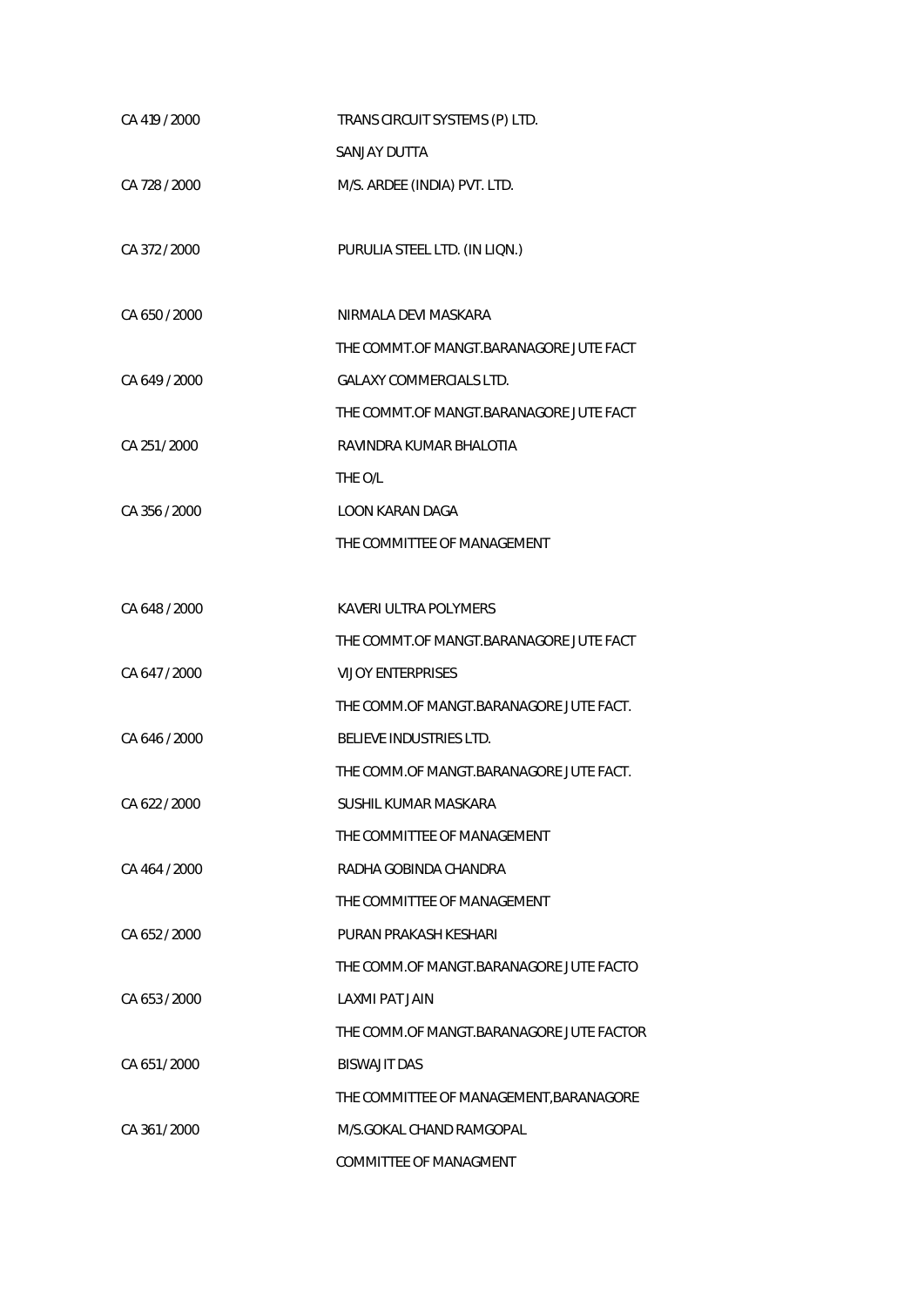| CA 354 / 2000 | SUKUMAR SAMANTA                           |
|---------------|-------------------------------------------|
|               | THE COMMITTEE OF MANAGEMENT               |
| CA 346 / 2000 | <b>MANGILAL BANGANI</b>                   |
|               | <b>COMMITTE OF MANAGEMENT</b>             |
| CA 362 / 2000 | LAXMIKANT DAGA                            |
|               | COMMITTEE OF MANGEMENT                    |
| CA 353 / 2000 | <b>GANPAT RAI BAID</b>                    |
|               | THE COMMITTEE OF MANAGEMENT               |
| CA 345 / 2000 | SMT. KIRAN DEVI DAGA                      |
|               | COMMITTEE OF MANAGEMENT                   |
| CA 363 / 2000 | M.K.UDYOG                                 |
|               | REGISTRAR O.S.                            |
| CA 343 / 2000 | IN THE MAT. OF BENGAL PAPER MILLS CO.LTD. |
|               | P.N.B., THE O/L, GOKUL BAGRI              |
| CA 47/2000    | TITAGARH PLC /TITAGARH JUTE MILLS         |
|               | LOOMTIA ENGNR. PVT. LTD.                  |
| CA 238 / 2000 | ALUMINEIM CABLES & CONDUCTORS (U.P)       |
|               | RIKHAB CHANDRA SEN                        |
| CA 14 / 2000  | BARANAGAR JUTE FACTORY PLC                |
|               | TAX RECOVERY OFFICER-I, CALCUTTA & 24 PGS |
| CA 145 / 2000 | SARADA FERTILIZERS WORKER UNION           |
|               | AUTHORITY FOR I.F.& CONSTRUCTION          |
| CA 248 / 2000 | SANDEEP CHOUDHURY                         |
|               | O/L                                       |
| CA 1/2000     | VIJAY PAPER CORP.LTD.& ANR.               |
|               |                                           |
| CA 786 / 2000 | KAILASH FISCAL P.LTD. & ORS. AND          |
|               | SOUTH INDIA PROJECTS LTD.                 |
| CA 765 / 2000 | BENGAL PAPER MILLS LTD & ORS              |
|               |                                           |
| CA 613 / 2000 | HOPE CARDAMOM ESTATES LTD. AND            |
|               | CARISTRAP SYSTEM LTD.                     |
| CA 273 / 2000 | UNITED FLOUR PRODUCTS LTD. (IN LIQN)      |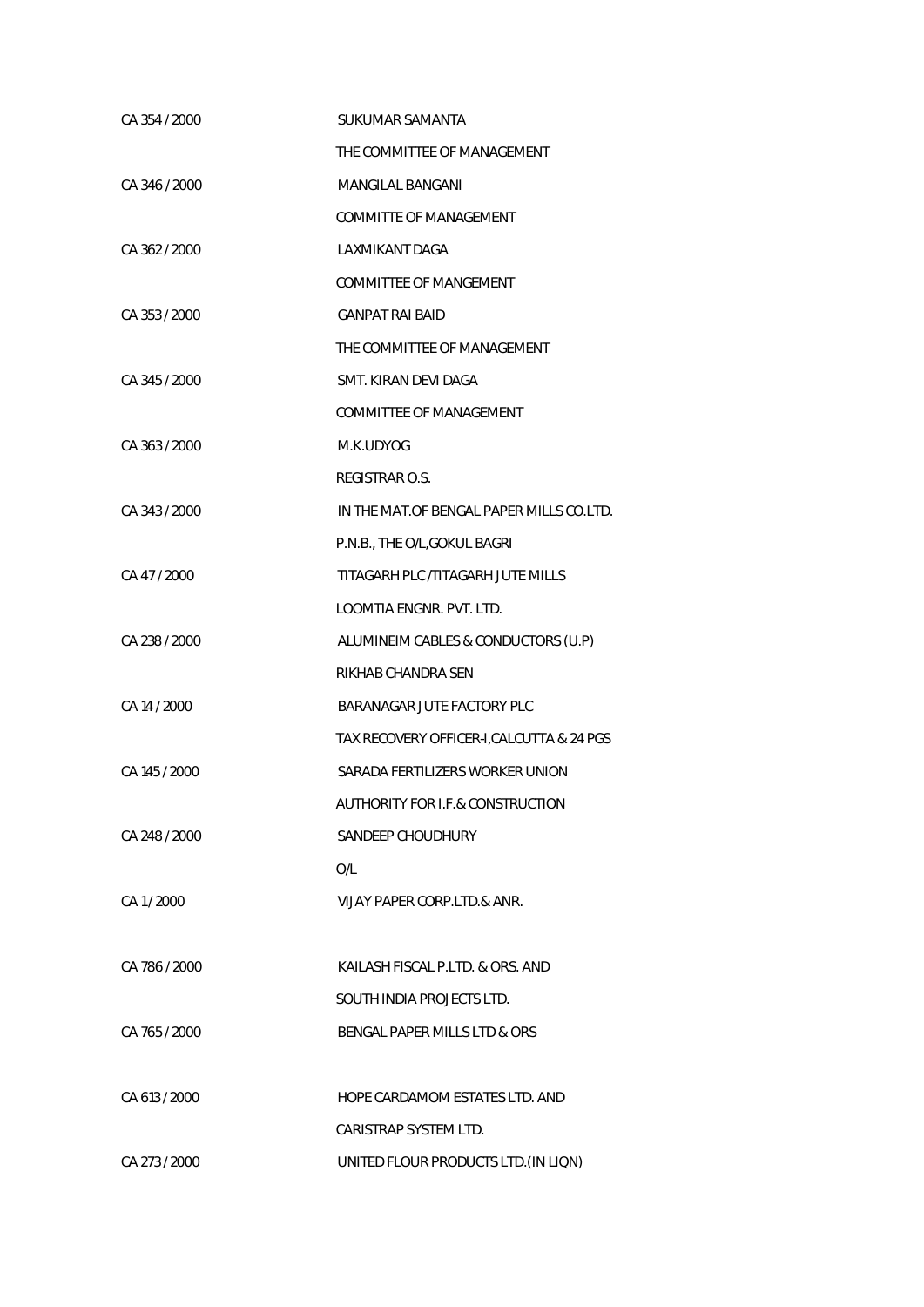| CA 668 / 2000 | 1N MATTER OF BENI LTD. (IN LIQN)          |
|---------------|-------------------------------------------|
|               | O/L                                       |
| CA 656/2000   | M/S. CAPS MICROPGRAPHIC (P) LTD.,         |
|               | M/S. AVON POLYTEK INDUSTRIES LTD.,        |
| CA 664 / 2000 | MONOTYPE INDIA LTD.,                      |
|               | CANARAN BANK LTD.,                        |
| CA 523 / 2000 | IN THE MATTER OF ALUMUNIAM CABLES         |
|               |                                           |
| CA 474 / 2000 | INDUSTRIAL INVESTMENT BANK OF INDIA LTD.  |
|               | O.L                                       |
| CA 703 / 2000 | IN THE MATTER OF MOTOR MRG LTD. (IN LIQN) |
|               |                                           |
| CA 659 / 2000 | THE TAX RECOVERY OFFICER, XXXIV, CAL.     |
|               | THE OFFICIAL LIQUIDATOR,                  |
| CA 42 / 2000  | PHOOL CHAND                               |
|               | SHREE MANJUSHA PAPER MILLS (IN LIQN)      |
| CA 168 / 2000 | AUTO POLY PLAST LTD., WORKMEN!S UNION     |
|               | OFFICIAL LIQUIDATOR                       |
| CA 49/2000    | ARTEX ENGG. WORKS P.LTD.                  |
| CA 40 / 2000  | <b>BAIDYANATH GLASS WORKS P.LTD.</b>      |
|               |                                           |
| CA 655/2000   | KANORIA JUTE & INDUSTRIES                 |
|               | AND SHIV SHANKAR PASARI                   |
| CA 657/2000   | KANCHANGA COMMOTRADE PVT. I TD.           |
|               | O/I                                       |
| CA 525 / 2000 | IN THE MATTER OF GOUREPUR CO. LTD. (IN LO |
|               | JAWARLAL SHARMA                           |
| CA 730 / 2000 | ASHOK KUMAR JHUNJHUNWALLA                 |
|               | INDIA JUTE & INDUSTRIES LTD.              |
| CA 734 / 2000 | SANJOY HOLDING P.LTD.                     |
|               | THE O/L H.C. CALCUTTA                     |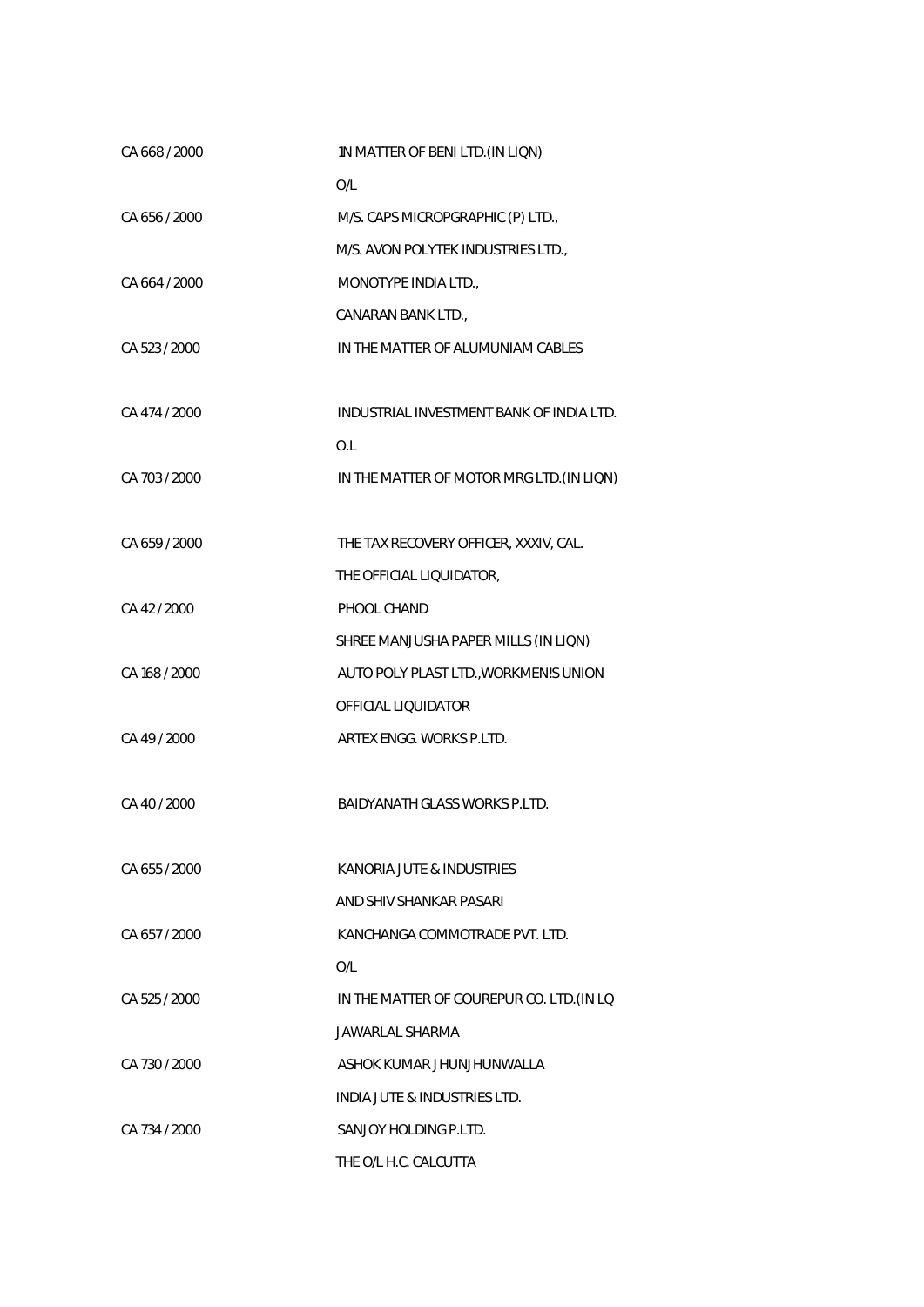| CA 733 / 2000  | W B FIN CORPN.                           |
|----------------|------------------------------------------|
|                | O/L                                      |
| CA 747 / 2000  | SMT. MANJUSREE DUTTA                     |
|                | 0/L                                      |
| CA 618 / 2000  | SHREYSTHI TRADE-COM PVT LTD.             |
|                |                                          |
| CA 591 / 2000  | JUBILEE DEVELOPERS (PVT) LTD.AND         |
|                | EVEREST AGRO INDUSTRIES (PVT) LTD.       |
| CA 509 / 2000  | M/S SUPARSHWA DISTRIBUTORS PVT.LTD.      |
|                |                                          |
| CA 472 / 2000  | EAST INDIA OIL INDUSTRIES LTD.           |
|                | <b>ASHIT GHOSH</b>                       |
| CA 675 / 2000  | EXPORT IMPORT BANK OF INDIA.             |
|                | HINDUSTHAN DEVELOPEMENT CORPN. LTD       |
| CA 2138 / 2000 | TURNER MORRISON COMPANY LTD.             |
|                | HUNGERFORD INVESTMENT TRUST LTD.         |
|                |                                          |
| CC 214 / 1979  | UNITED COMMERCIAL BANK                   |
|                | RAJMACH ENGINERS (P) LTD                 |
| CC 1910 / 1980 | RADHESHYAM SUREKA                        |
|                | DVSNL. RLY. MANAGER, E.RLY.              |
| CC 1785 / 1980 | VISHWANATH PUROHIT                       |
|                | JADU NANDAN TRIVEDI                      |
| CC 1878 / 1986 | PREMIUM COKE MANUFACTURING CO. P.LTD.ANR |
|                | TARACHAND SACHDEVA                       |
| CC 249/1986    | <b>ASHIT ROY</b>                         |
|                | KAMALESH BOSE                            |
| CC 680/1986    | M/S.PREMIUM COKE MFG.CO.PVT.LTD.& ANR    |
|                | TARACHAND SACHDEVA                       |
| CC 534/1986    | NANDRAM CHARITABLE TRUST & ANR           |
|                | SHRI SUNIL CHOWDHURY                     |
| CC 5277/1987   | KRISHAN KUMAR AGARWAL & ANR.             |
|                | <b>REVA VYAS</b>                         |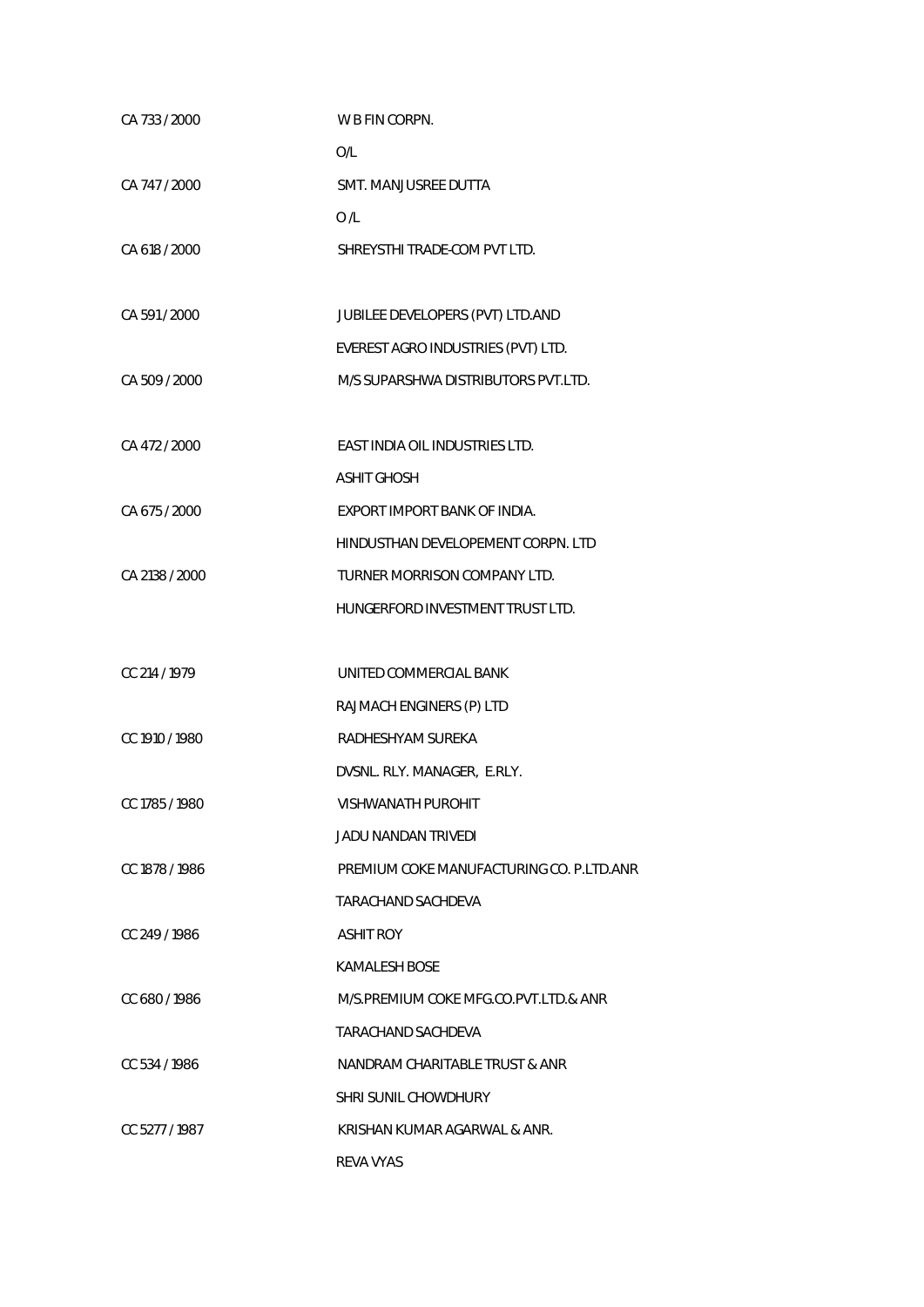| CC 3160 / 1987 | THE COMMR.OF WAKFS                       |
|----------------|------------------------------------------|
|                | <b>MD.KASSIM PAREKH</b>                  |
| CC 3646/1987   | SHRI DHRUBA GOPAL BOSE                   |
|                | STATE OF W.B.                            |
| CC 2319 / 1987 | N.C. ROY & ORS                           |
|                | <b>FAIZBUX MANSOORI</b>                  |
| CC 2121 / 1987 | SHRI SUBHAS CH. BERA                     |
|                | SHRI JONARDHAN DAS                       |
| CC 3192/1987   | NIRUPAM GUHA THAKURATA                   |
|                | SARBESH CHANDRA, DP.COMMR. OF P. (S)CAL. |
| CC 3624 / 1987 | DEBA PRASAD CHAKROBORTY                  |
|                | SRI SABYASACHI BANERJEE                  |
| CC 1348 / 1987 | GOUR MOHAN BHATTACHARJEE                 |
|                | THE STATE OF WEST BENGAL                 |
| CC 2900 / 1987 | DIPANKAR DUTTA                           |
|                | SHRI SABYASACHI RAKSHIT                  |
| CC 2168/1987   | KHAIKATILAL KHANNA                       |
|                | THE STATE OF W.B.                        |
| CC 5187/1987   | SHRI RAM KRIPAL SINGH                    |
|                | SHRI KAMAL KUMAR MAJUMDAR                |
| CC 4168 / 1988 | MUKUNDA CH.CHATTERJEE & ORS              |
|                | STATE OF W.B.                            |
| CC 14 / 1988   | SHAIKH GULAM RASUL                       |
|                | KIRTI SHAW                               |
| CC 3180/1988   | CHHATTAR SINGH & ANR.                    |
|                | SRI BIKAS KALI BASU (C.P)                |
| CC 3407/1988   | RAM DULARI DEBI & ORS.                   |
|                | <b>SAMAR CHATTERJEE</b>                  |
| CC 5436 / 1988 | <b>BEHDIHI FERRONS LTD.</b>              |
|                | MR.ADITYA PRATAP MOHANTY                 |
| CC 3162/1988   | KARETIK CHANDRA BANDOPADHYAY             |
|                | SHRI RATHINDRA NATH SENGUPTA             |
| CC 3000 / 1988 | DR.BUDHADEB DASGUPTA                     |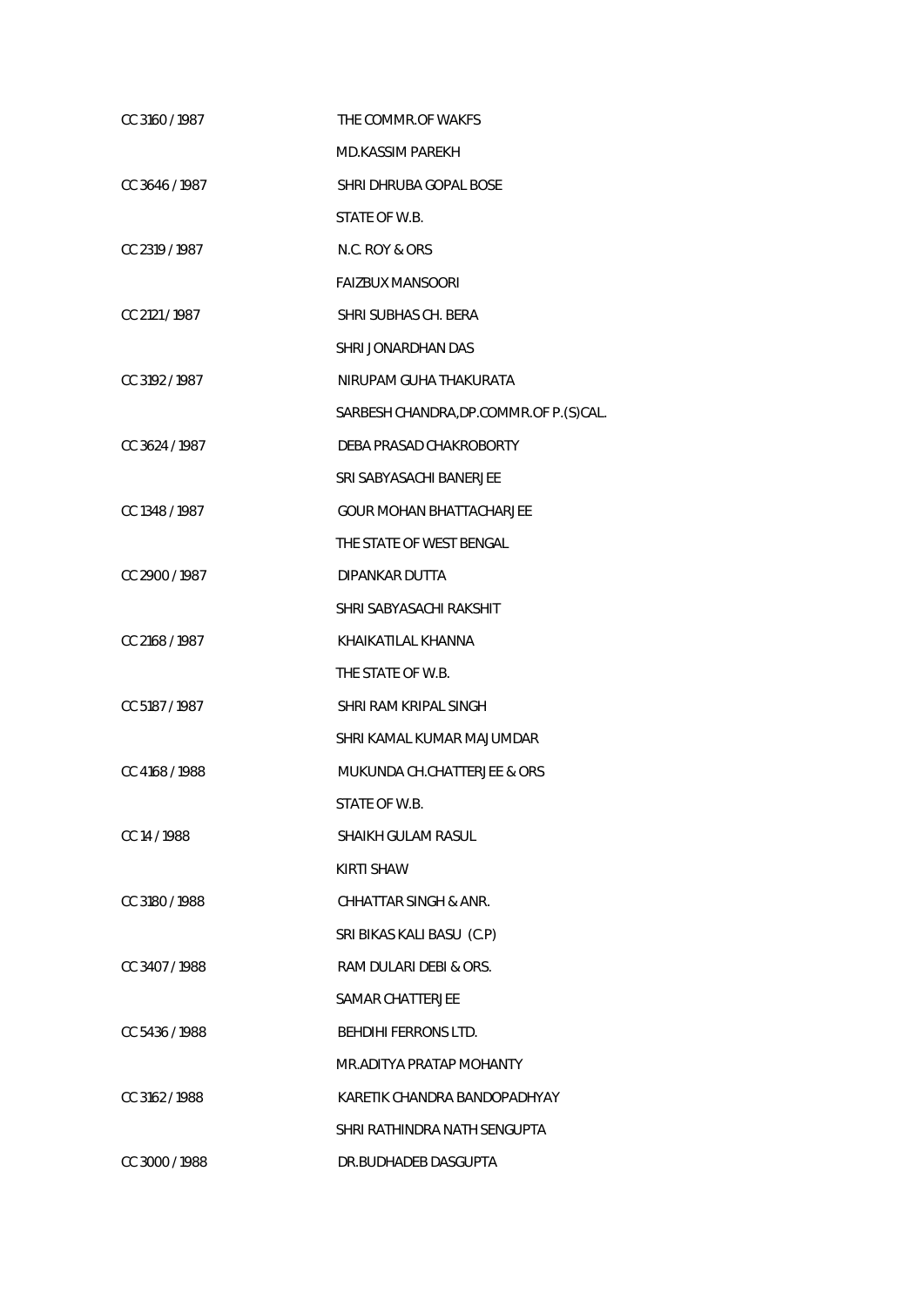|                | DR. BHASKAR ROY CHOWDHURY                 |
|----------------|-------------------------------------------|
| CC 2995 / 1988 | SRI TRIDIB GHOSH CHOWDHURY                |
|                | MR.S.CHAKRABORTY, SEC.R.T. AUTHORITY, CAL |
| CC 2856 / 1988 | SIBORAM DEY                               |
|                | N.SOM                                     |
| CC 2855/1988   | <b>GANGA SAGAR RAI</b>                    |
|                | SRI S.K. BATABYAL                         |
| CC 2849/1988   | SMT.BANDANA BERA                          |
|                | THE STATE OF W.B.                         |
|                |                                           |
| CC 2841/1988   | ASIT KUMAR SENGUPTA                       |
|                | MR.A.THAKUR,EX.O.CAL.W.CONS.CO-OP.S.LTD.  |
| CC 2839/1988   | <b>JAGANNATH GOSWAMI</b>                  |
|                | SUNIL KUMAR BARDHAN                       |
| CC 2813 / 1988 | M/S. INDO BRITISH CYCLE CO. & ANR.        |
|                | STATE OF W.B.                             |
| CC 3356/1988   | ASHOK KUMAR CHOWDHURY & ORS.              |
|                | P.K.MUKHERJEE (I.P.S)                     |
| CC 3355/1988   | SMT. SENJUTI DAS (PAL) & ORS.             |
|                | SRI SUVRANGSHU GHOSH                      |
| CC 3151/1988   | SRINIVAS ENVIRO SYSTEMS PVT. LTD.         |
|                | R.N.MURTHY                                |
| CC 3139/1988   | BHUMESH CHANDRA ADDY & ORS.               |
|                | RABINDRA NATH DEY                         |
| CC 1840 / 1988 | SM. SHYAMPEARI MISRA                      |
|                | SRI R.N.MUKHERJEE                         |
| CC 2972/1988   | AMAL KUMAR BHAUMIK                        |
|                | SRI AJIT KUMAR MUKHERJEE, DIR.W.B.S.E.B.  |
| CC 3053/1988   | RATAN KUMAR BARUA                         |
|                | SRI SUVRANGSHU GHOSH                      |
| CC 2974 / 1988 | M/S. MURLIDHAR RATAN LAL                  |
|                | <b>PUNJAB &amp; SIND BANK</b>             |
| CC 2767/1988   | SRI JOYDEB SAMANTA                        |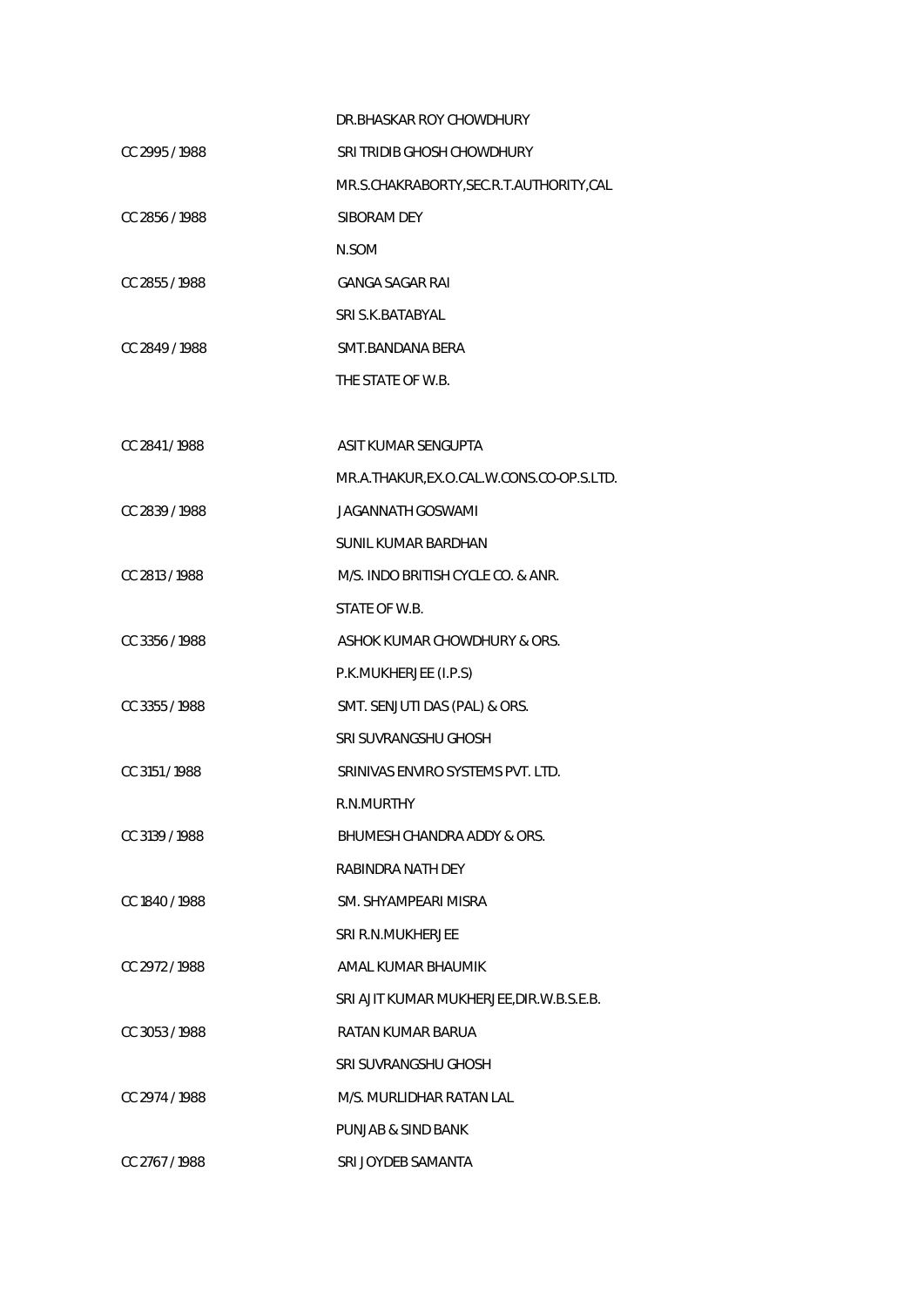|                | SRI MANISH GUPTA                          |
|----------------|-------------------------------------------|
| CC 3034/1988   | SRI BIMAL KUMAR CHATTERJEE                |
|                | DIST.ENGINEER (N), C.E.S.C.               |
| CC 3033/1988   | <b>SK.ABDUL SALIM</b>                     |
|                | SRI J.K.HOHLI, SE.LAND & LAND R.DEPTT.    |
| CC 1489 / 1988 | PRABIR KUMAR DEY                          |
|                | MR DEBABRATA BHATTACHARJEE                |
| CC 2238 / 1988 | M/S.BENGAL BUS SYDICATE & ORS             |
|                | SHRI SWAPAN KUMAR MUKHERJEE               |
| CC 3486/1988   | MRINAL KANTI DE                           |
|                | <b>P.K.ROY MUKHERJEE</b>                  |
| CC 4514 / 1988 | RAMSANKAR GAYEN & ANR                     |
|                | KANOWAL JIT SINGH, DEPUTY COMN. OF POLICE |
| CC 2935 / 1988 | SMT. ALPANA BHATTACHARYA                  |
|                | SRI SISIR KUMAR CHAKRABORTY               |
| CC 3198 / 1988 | BIBEKANANDA BHATTACHARJEE                 |
|                | <b>SUBRASUNGSU GHOSH</b>                  |
| CC 3105/1988   | ABDUL KHALEQUE KHAN & ANR.                |
|                | MD. NIZAM                                 |
| CC 2701/1988   | SMT.SANDHYA CHAKRABORTY                   |
|                | SHRI BHOLANATH BANERJEE                   |
| CC 2700 / 1988 | DEBENDRA NATH DAS MAHAPATRA               |
|                | STATE OF W.B.                             |
| CC 3975/1988   | LAKSHMI PRASAD GUPTA                      |
|                | RAJ KUMARI GUPTA                          |
| CC 4599/1988   | JOGNARAYAN SINGH                          |
|                | UNION OF INDIA                            |
| CC 4592/1988   | SM.RAMALA BISWAS                          |
|                | THE CAL. MUNICIPAL CORPN.                 |
| CC 4946/1988   | SURESH KUMAR                              |
|                | THE FINAN.ADV.& CHIEF ACCT.OFFFICER P.T   |
| CC 308/1988    | ASHOKA INDUSTRIES LTD. & ORS.             |
|                | M.S.BHARAT                                |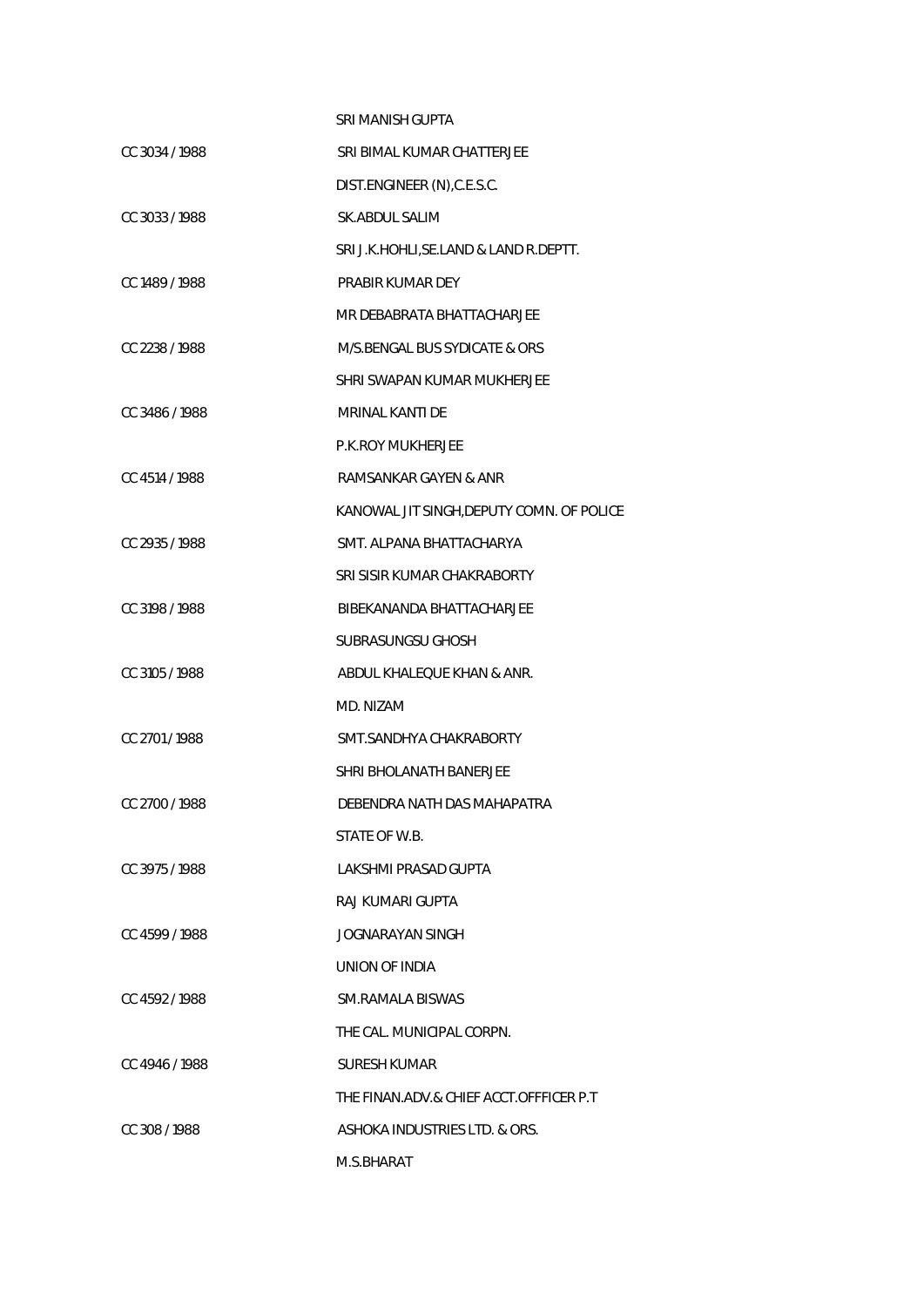| CC 4774/1988   | ISHWARI PRASAD PODDAR                    |
|----------------|------------------------------------------|
|                | <b>SMT.LATA BISWAS</b>                   |
|                |                                          |
| CC 4773/1988   | SHREE MADHUSUDAN MILLS LTD.              |
|                | MR.SURESH KUMAR                          |
| CC 3913 / 1988 | YEO FAH TANNERY PVT.LTD & ANR            |
|                | THE STATE OF W.B.                        |
| CC 2379/1988   | EXIMPO COMMERCIALS LTD. & ORS.           |
|                | S.C.GHOSH                                |
| CC 5252/1988   | DOOTERIAH & KALEJVALLEY TEA ESTATE(P)LTD |
|                | DAMAN KUMAR MEHRA                        |
| CC 5194 / 1988 | SRI ABHINATH MAJHI & 28 ORS              |
|                | <b>MR.SUNIL SINGH ROY</b>                |
| CC 5163 / 1988 | UNION CARBIDE INDIA LIMITED              |
|                | <b>SUKUMAR DUTTA</b>                     |
| CC 4099 / 1988 | DINESH SINGH ROY                         |
|                | <b>HAZRAT NABI PRAMANIK</b>              |
| CC 6004 / 1988 | <b>TAXTILE MAZDOOR SANGH</b>             |
|                | CANARA BANK                              |
| CC 3174 / 1988 | <b>BARID BARAN BANERJEE</b>              |
|                | COAL CONTROLLER                          |
| CC 346 / 1988  | LICENSEPRAPTA P.B.HUSKING MILL STY. ANR. |
|                | MODHU SUDAN MUKHERJEE DIV. ENGINEER      |
| CC 1046 / 1989 | SM.ALORANI BHAKTA                        |
|                | MR.B.N.CHAKRABORTY                       |
| CC 1017 / 1989 | SYED ANSUR RAHIM & ORS                   |
|                | PRASANT BANERJEE                         |
| CC 150/1989    | <b>BLJOYGARH MONIMELA</b>                |
|                | SMT. LEENA CHAKRABORTY                   |
| CC 94/1989     | SM.NIRMALA DEBI & ORS.                   |
|                | SRI MANISH GUPTA                         |
| CC 2183 / 1989 | DEB KR. MUKHERJEE & ORS                  |
|                | S.GUPTA                                  |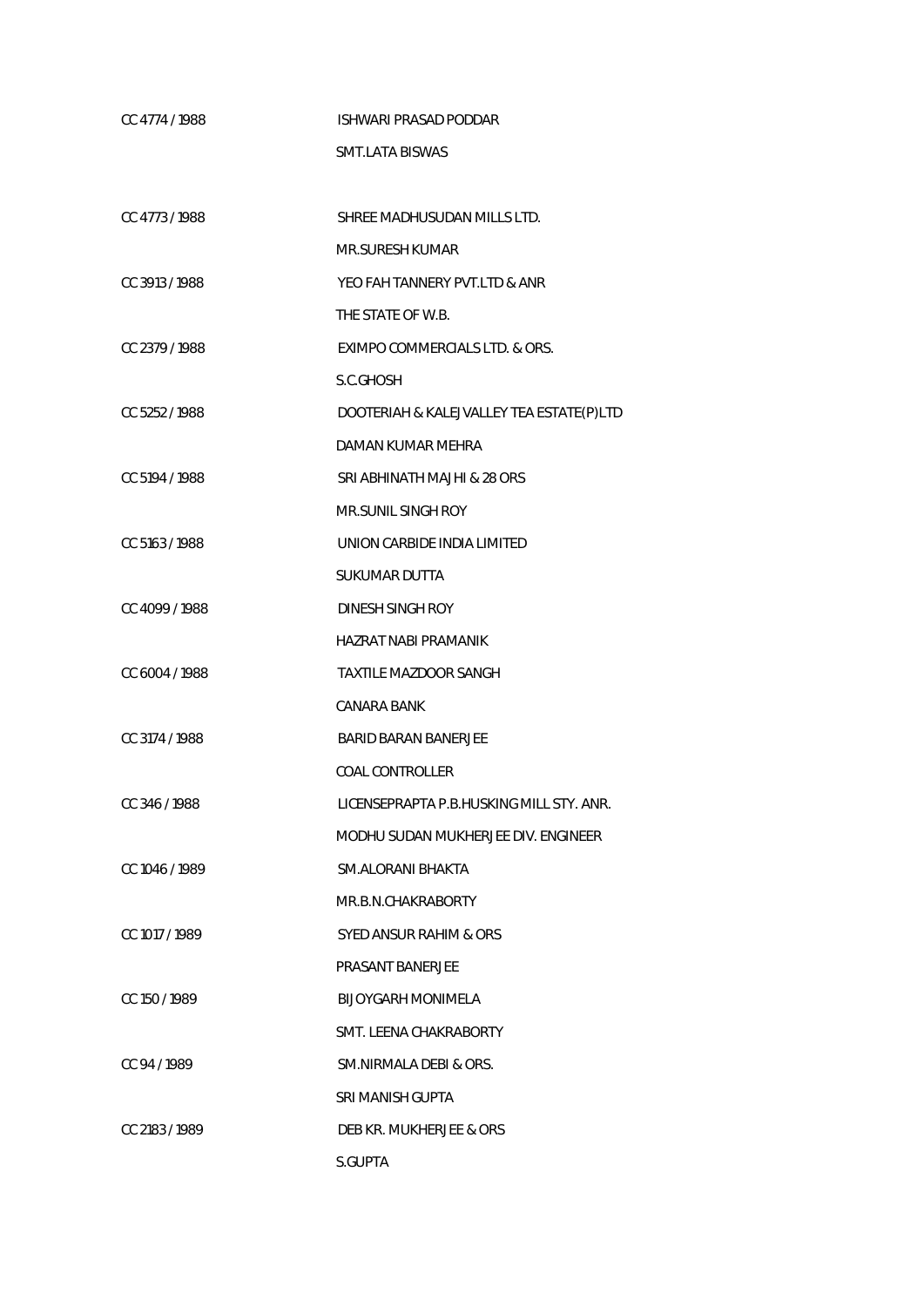| CC 957/1989    | <b>V.I.CHACKO</b>                       |
|----------------|-----------------------------------------|
|                | MR.RAM GOPAL SINGH                      |
| CC 2806/1989   | MOHAMMED REZAUL HAQUE & ORS.            |
|                | KAILASH PATI DALMIA                     |
| CC 1880 / 1989 | RAM J. BHATIA                           |
|                | SHRI P.B. GHOSH                         |
| CC 2750 / 1989 | ARUNA KUNDANANI                         |
|                | M/S. CHOWRINGHEE TALKIES P. LTD.        |
| CC 96/1989     | KABAL CHANDRA DAS                       |
|                | SRI, S.K. CHAKRABORTY                   |
| CC 722/1989    | <b>SUKUMAR CHATTERJEE</b>               |
|                | TARUN DATTA I.A.S.                      |
| CC 688/1989    | RABINDRA NATH SINHA                     |
|                | P.K.MITRA                               |
| CC 1588 / 1989 | SRI JAYDEB SAMANTA                      |
|                | SRI SUHAS CH. CHOUDHURY                 |
| CC 4127 / 1989 | BAIDYA NATH DAS                         |
|                | SRI RAJAT BARUA                         |
| CC 1299 / 1989 | RAM KUMAR AGARWAL & ORS                 |
|                | P.K.SARKAR                              |
| CC 2293/1989   | MNG.CMMTT.OF MAHESWARI BALIKA VIDYALAYA |
|                | PROF. SUDIN CHATTOPADHYAYA              |
| CC 362/1989    | SRI SUDHAMOY BISWAS                     |
|                | SRI N.KRISHNAMURTY                      |
| CC 3786/1989   | THE W.B.REGISTRATION SERVICE ASSN.& ORS |
|                | SHRI TARUN CHANDRA DUTT                 |
| CC 592/1990    | NARENDRA KR.BAKSHI                      |
|                | C.E.S.C. LTD.                           |
|                |                                         |
| CC 3940/1990   | SYED MONIRUDDIN AHMED & ORS             |
|                | MRS.KAMRUNISSA BEGAM                    |
| CC 3927/1990   | M/S.SANCHETI FOOD PRODUCTS LTD          |
|                | THE REGISTRAR OF SHIPS                  |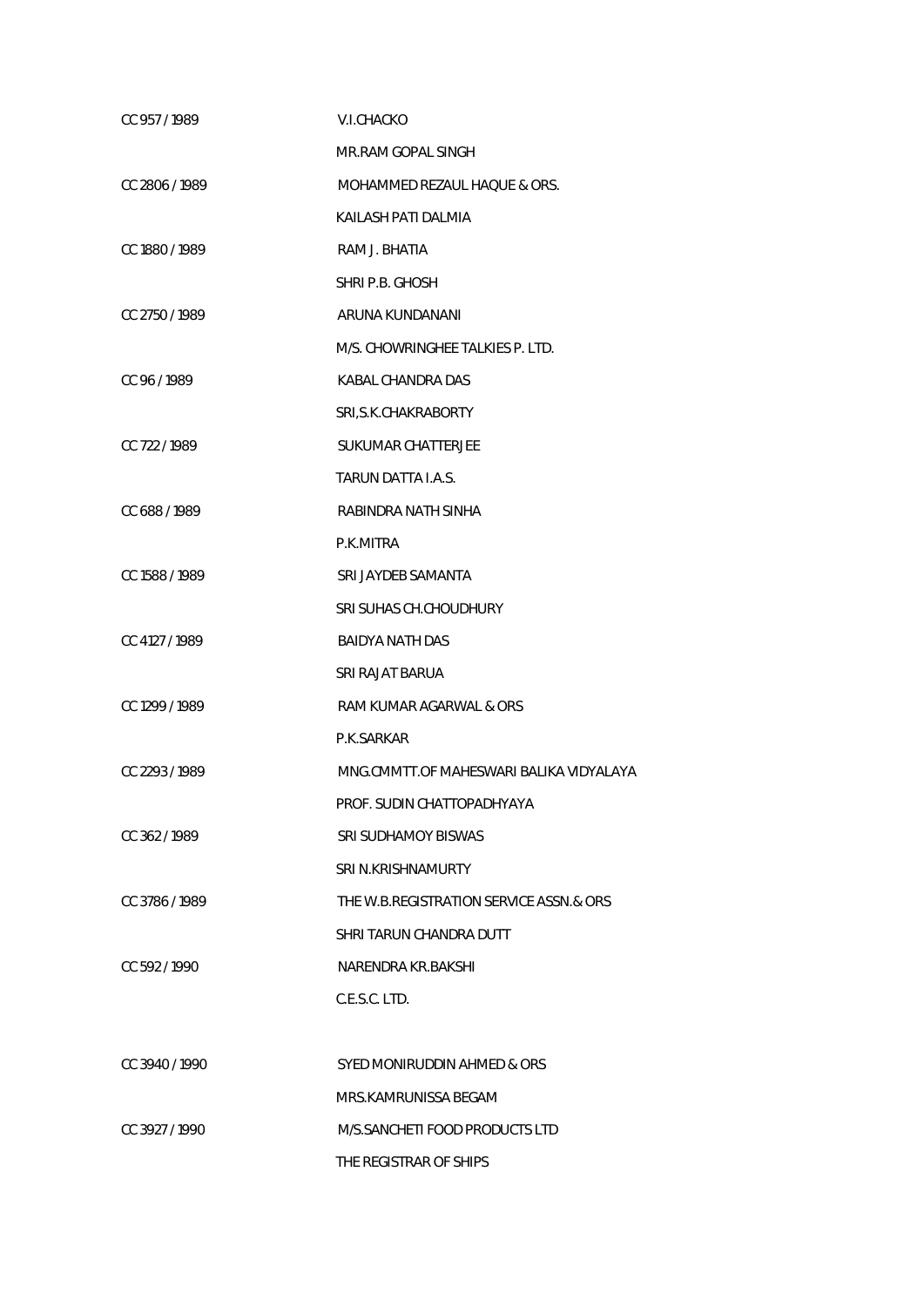| CC 3166 / 1990 | SANJAY CHANDIRAM                          |
|----------------|-------------------------------------------|
|                | P.N.MALHOTRA                              |
| CC 4170 / 1990 | SWAPAN BISWAS & ANR                       |
|                | THE STATE OF W.B.                         |
| CC 2407/1990   | INSUF ABDUL ALI KHAIMLLA                  |
|                | HOWRAH MUNICIPAL CORPN.                   |
| CC 961/1990    | BHARAT PROCESS & MECH.ENGG.LTD.ASSN & ORS |
|                | S.R.CHOWDHURY & ORS                       |
| CC 2021/1990   | RAJENDRA MAHATO                           |
|                | CHAYAN MUKHERJEE, SUPT. OF POLICE         |
| CC 698 / 1991  | MRS. FARHAT SHEIKH                        |
|                | DETENERS PVT. LTD.                        |
| CC 2677 / 1991 | SAMARENDRA NATH GHATTAK & ANR.            |
|                | SOURENDRA NATH GHATTAK                    |
| CC 139 / 1991  | SURESH ENTERPRISES & ORS.                 |
|                | <b>DILIP BHATTACHARJEE</b>                |
| CC 123 / 1991  | NILLIMARLA JUTE MILLS CO. LTD. & ORS.     |
|                | REGISTRAR OF COMPANIES W.B.               |
| CC 1239 / 1991 | KALNA INVESTORS PVT.LTD. & ANR            |
|                | <b>SWAPAN KR.MAITY</b>                    |
| CC 17/1991     | <b>HARADHAN MUKHERJEE</b>                 |
|                |                                           |
| CC 577/1991    | SM. MAI AYA BHATTACHARYA                  |
|                | BIRENDRA KUMAR BHATTACHARYA               |
| CC 1228 / 1991 | RAM JANAM ROY & ORS                       |
|                | SRI BIMAL CHANDRA GHOSH                   |
| CC 4906/1991   | SUBODH KUMAR MAITY                        |
|                | DR. K.P.MALAKAR                           |
| CC 4478 / 1991 | S.P. JAISWAL ESTATE PVT. LTD. & ORS.      |
|                | R.L.MUKHERJEE                             |
| CC 3116 / 1991 | JALDACCA TEA PLANTATIONS PVT.LTD.         |
|                | PRABH DAS                                 |
| CC 4402/1991   | EASTERN RAILWAY CATERERS & VENDROS ASSON  |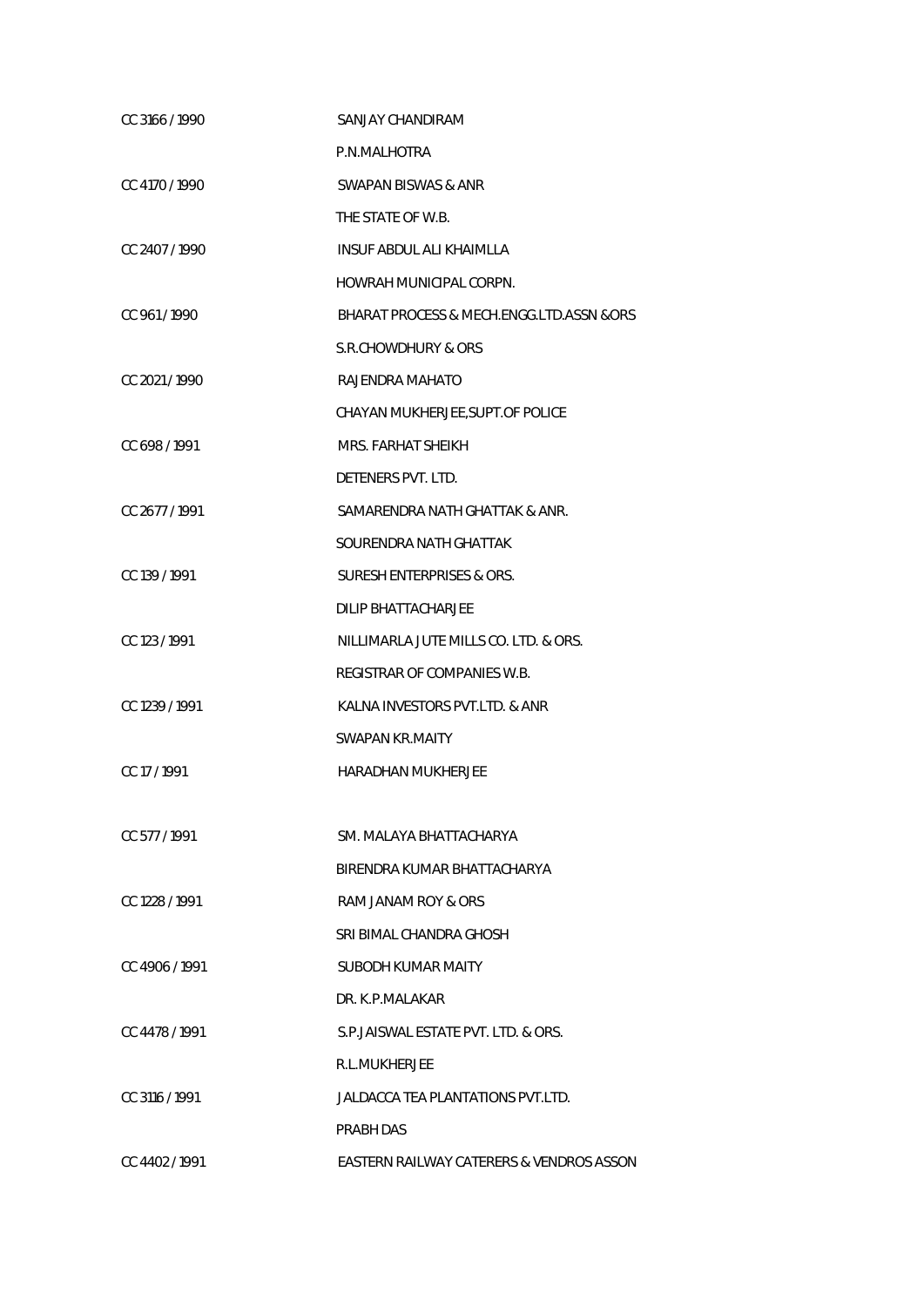|                | SRI R.M.MALHOTRA                           |
|----------------|--------------------------------------------|
| CC 2506 / 1991 | MIHIR KUNDU SAHA                           |
|                | SRI V.P.RAMCHANDRAN                        |
| CC 2500 / 1991 | DEORA & PAREEKH & ORS.                     |
|                | C.I.T.                                     |
| CC 3372/1991   | SURESH CHANDRA SHAW                        |
|                | <b>GUNADHAR ROUTH</b>                      |
| CC 4539 / 1991 | SHRI AMIR H. MAKHODA                       |
|                | UNION OF INDIA                             |
| CC 4186 / 1991 | M/S. PROJECT LTD. & ANR.                   |
|                | SAMARENDRA NARAYAN CHOWDHURY               |
| CC 4185 / 1991 | TAPAN KUMAR ADHIKARI                       |
|                | SRI S.N.CHOWDHURY                          |
| CC 3314 / 1991 | SMT.DURGA BHATTACHARJEE                    |
|                | ASIM KR.SARKAR                             |
| CC 3337/1991   | NALINI KUMAR BARAPANDA                     |
|                | MR.KSHETRA MOHAN MONDAL                    |
| CC 1506 / 1992 | SK.MUSTAWUE AHMED & ORS.                   |
|                | PRASANTA CHATTERJEE                        |
| CC 4036 / 1992 | PRABIR KUMAR NAHA                          |
|                | DIPAN RUDRA, CHAIRMAN                      |
|                |                                            |
| CC 296 / 1992  | TAPAN KUMAR DAS & ORS.                     |
|                | MR.B.S.SINGH, SEC. IRRIGN.& WATERW.DEPT.   |
| CC 372/1992    | SMT. MANIKUNTALA SARKAR                    |
|                | SMT. SUPRIYA ACHARYA                       |
| CC 4344 / 1993 | PRADIP KUMAR DEY                           |
|                | SHRI S.V.M.TRIPATHY                        |
| CC 3795/1993   | SMT. SHARMISTHA BANERJEE                   |
|                | SRI G.LAL MOONDRA, SR.P. THE I.R.CORPN.LTD |
| CC 1664 / 1994 | <b>INDIAN OVERSEAS BANK</b>                |
|                | UJJAL RAY                                  |
| CC 1011 / 1994 | ALLHAJ MOLLAH SIRAZUL HAQUE                |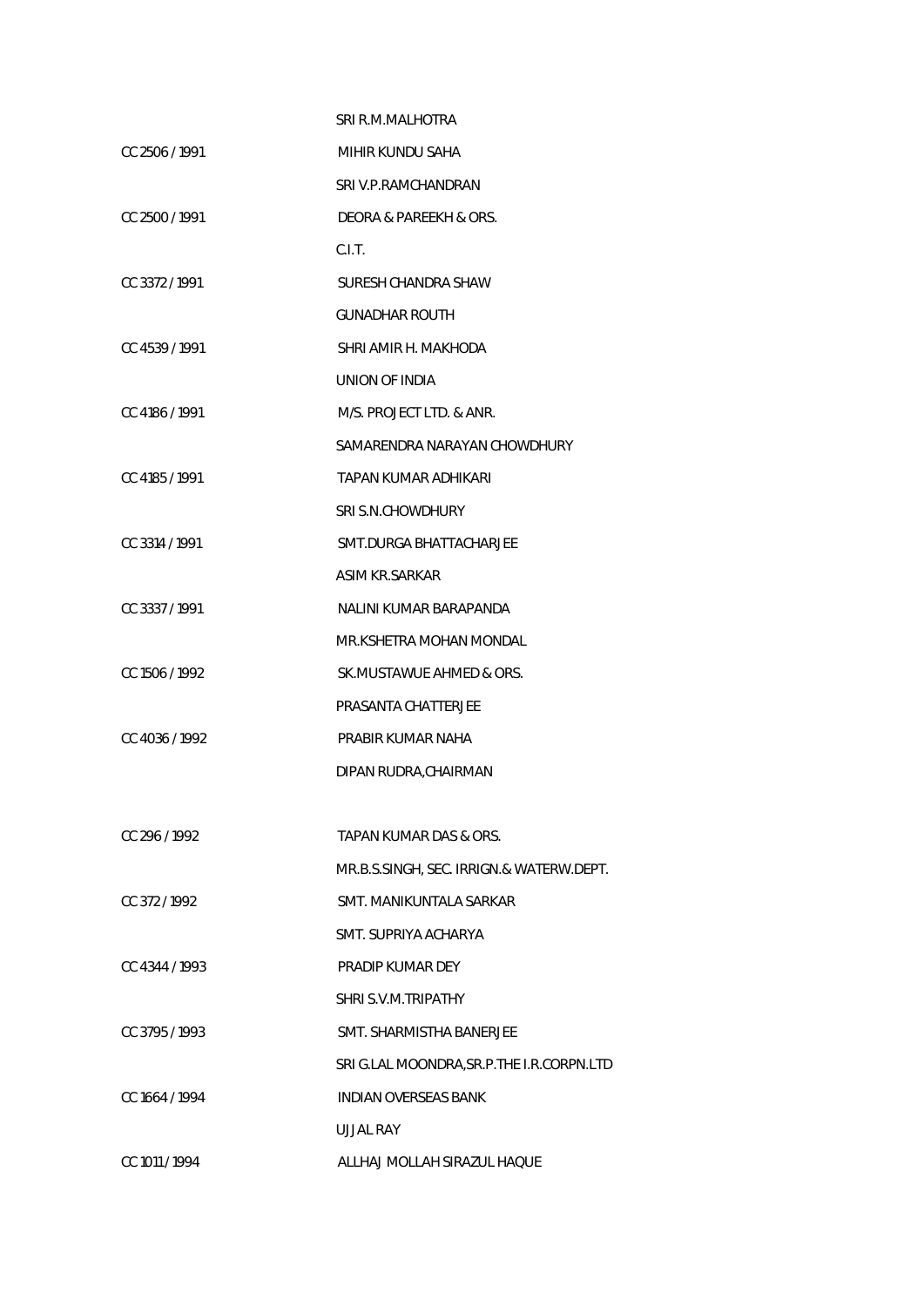|                | MR.S.CHOWDHURY                           |
|----------------|------------------------------------------|
| CC 2875/1994   | RANJAN KR.DUTTA                          |
|                | <b>B.N.SINHA ROY</b>                     |
| CC 1944 / 1994 | S R E I INTERNATIONAL LTD.               |
|                | ANIL KUMAR TODI                          |
| CC 3482/1994   | RABINDRA NATH GHOSH & ORS.               |
|                | THE STATE OF W.B.                        |
| CC 3906 / 1994 | SM.NANDITA BANERJEE & ANR.               |
|                | THE CAL.MUNICIPAL CORPN.                 |
| CC 3894 / 1994 | SM.PURNIMA CHATTACHARYYA (CHAKRABORTY)   |
|                | MR.SAMARENDRA BANERJEE                   |
| CC 3927/1994   | SAROGI INDUSTRIAL CORPORATION & ANR.     |
|                | STEEL AUTHORITY OF INDIA LTD.            |
| CC 13 / 1995   | <b>BINA HALDER</b>                       |
|                | SAMAR DAS/DIRECTOR OF FISHERIES.         |
| CC 295 / 1995  | SAIFUZZAMAN                              |
|                | RAMKRISHNA BANDOPADHYAY                  |
| CC 24 / 1995   | SMT.MITRA BHATTACHARJEE.                 |
|                | <b>TUSHAR TALUKDAR.</b>                  |
| CC 60 / 1995   | W.B.VIDEO CINEMA HALL OWNERS ASSON.& ANR |
|                | STATE OF W.B.                            |
| CC 972 / 1995  | KWALITY ICE CREAM (I) LTD.               |
|                | BROOK BOND LIPTON (I) LTD.               |
| CC 49/1996     | TULSIDAS PARAMANAND & ANR.               |
|                | J.BHATTACHARJEE                          |
| CC 53/1996     | SMT KHANIKA DAS.                         |
|                | D.P.PATRA.                               |
| CC 71/1996     | DULAL RANJAN BISWAS                      |
|                | MANISH GUPTA, SEC. HOME DEPT.            |
| CC 55 / 1996   | S.C.SONS (P) LTD. & ANR.                 |
|                | ASHIM BARMAN & ANR(COMMISSIONER OF CMC)  |
| CC 75/1996     | PIJUS MOHAN CHAKRABORTY                  |
|                | PRASAD ROY                               |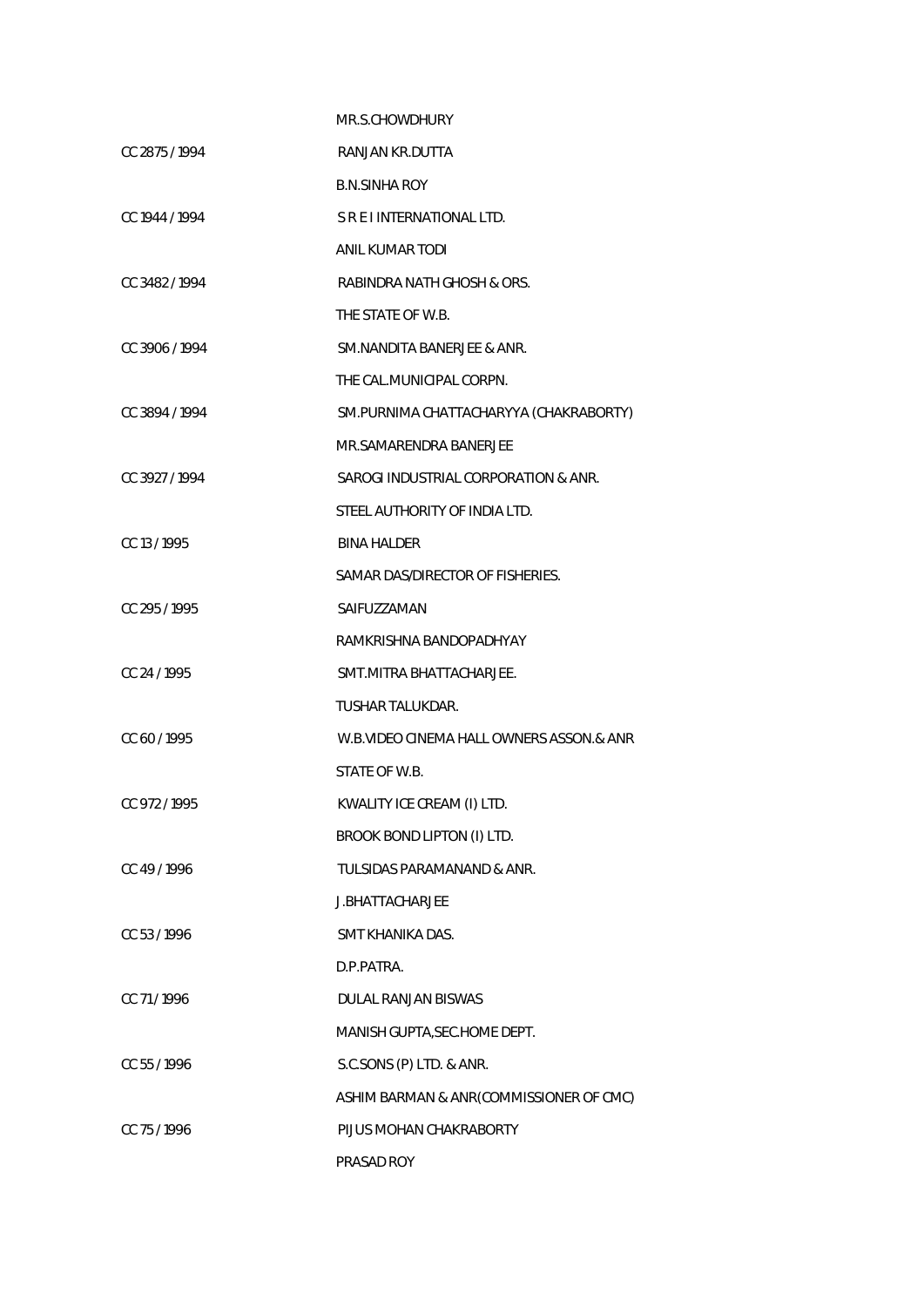| CC 48/1996    | PARITOSH SAHOO.                          |
|---------------|------------------------------------------|
|               | JAYDEB JANA DIS.CONTRACTOR, MIDNAPORE    |
| CC 62/1996    | PURNENDU BIKASH MUKHERJEE                |
|               | KAMAL DASGUPTA                           |
| CC 113 / 1996 | GOEL ROADWAYS & ANR                      |
|               | KRISHNA PROSAD MONDAL                    |
| CC 109 / 1996 | JANAKDEO TEWARI & ORS.                   |
|               | C.M.C.                                   |
| CC 114 / 1996 | PAWAN KUMAR KASURE.                      |
|               | S RAMANI                                 |
| CC 11/1996    | SRI RAM NARAYAN GUPTA                    |
|               | STATE OF WEST BENGAL                     |
| CC 82/1996    | SALIM MALLICK.                           |
|               | A K KAPAS                                |
|               |                                          |
| CC 112 / 1996 | M/S SHREE LAKSHMI FLOUR MILLS LTD. & ORS |
|               | KRISHNA PRASAD MONDAL                    |
| CC 60/1996    | SOUMITRA KR.ADHIKARY                     |
|               | S.K.SARKAR                               |
| CC 151/1996   | <b>GURUPADA SARKAR</b>                   |
|               | STATE OF W.B.                            |
| CC 172 / 1996 | RAM SHANKAR SINGH                        |
|               | THE CHIEF CATERING SERVICE MANAGER       |
| CC 254 / 1996 | SHYAMALI MUKHERJEE                       |
|               | M.K.RAO, GENERAL MANAGER, E.RLY.CAL.     |
| CC 202/1996   | NIKHIL RANJAN BOSE                       |
|               | D.BANERJEE                               |
| CC 302/1996   | RAM LAKHAN SHAW                          |
|               | DEBASIS BANDOPADHYAY C.E.S.C. LTD.       |
| CC 294/1996   | <b>GAYATRI ROY</b>                       |
|               | ASHOKE GUPTA                             |
| CC 160 / 1996 | RAMKRISHNA SEN & ANR                     |
|               | ARUN CHANDRA SEN                         |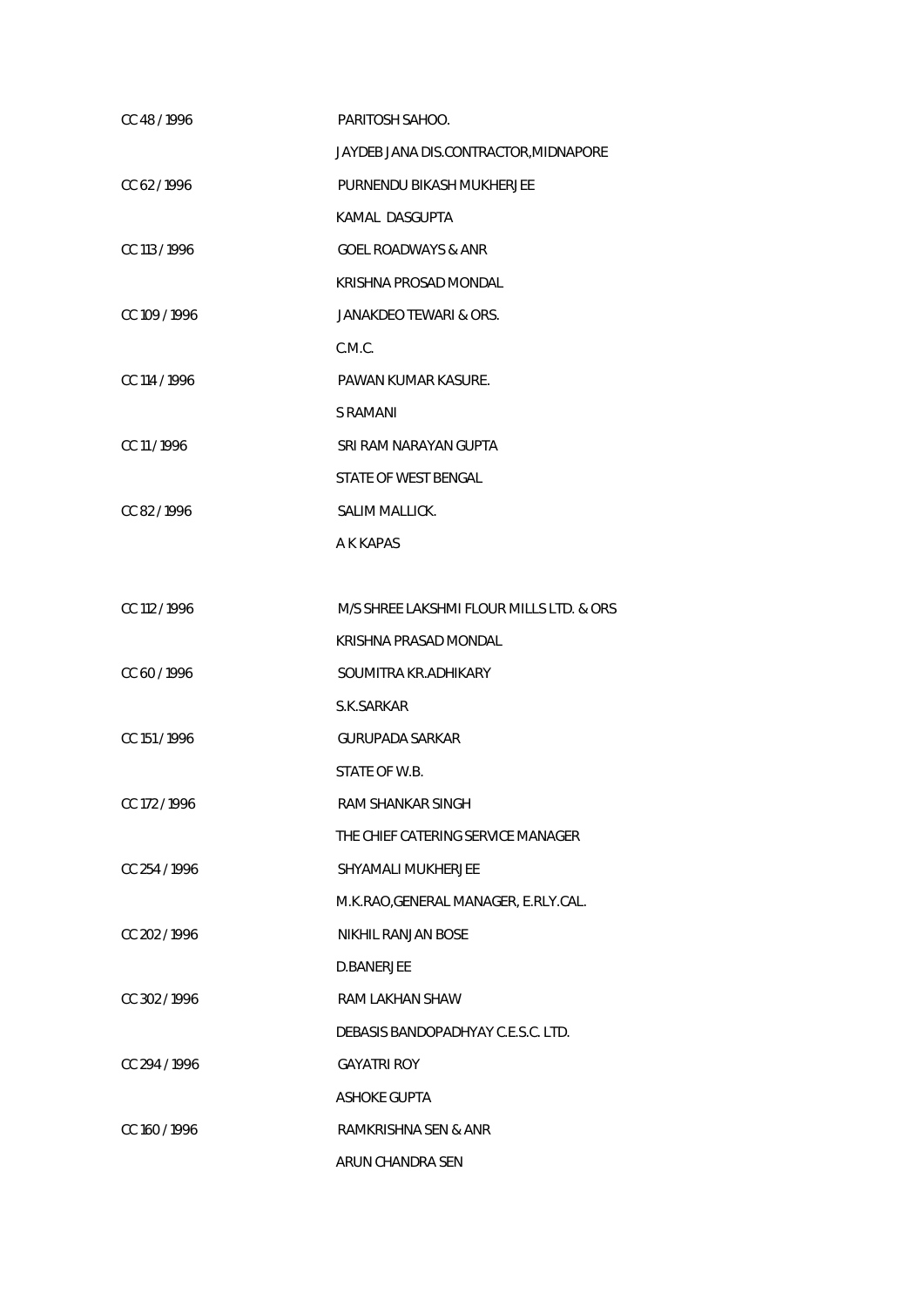| CC 223 / 1996 | RAMBALI YADAV                         |
|---------------|---------------------------------------|
|               | A.K.SOOR                              |
| CC 288 / 1996 | <b>DILIP KR.PAL</b>                   |
|               | S.B.SIL                               |
| CC 279/1996   | HELARAM GHOSE.                        |
|               | KAMAL MAJUMDER.                       |
| CC 184 / 1996 | P.KADER MOHINDEER GONI                |
|               | C.M.C.                                |
| CC 181 / 1996 | <b>BABLU MITRA</b>                    |
|               | STATE OF W.B.                         |
| CC 127 / 1996 | PANCHAM KHATICK                       |
|               | <b>BAKRAM SARKAR</b>                  |
| CC 314 / 1996 | WEST BENGAL VIDEO CINEMA HALL OWNERS  |
|               | ARUN MISRA, D.M., NORTH 24 PARGANAS.  |
| CC 283/1996   | AMBICA MULTIFIBRES LIMITED            |
|               | SHREE DIPAK SENGUPTA                  |
| CC 303/1996   | BAGARIA CHARITABLE TRUST              |
|               | C M C                                 |
| CC 316 / 1996 | ANYA SAMAJ & ORS                      |
|               | SOMDEO GUPTA                          |
| CC 309 / 1996 | AMARENDRA NATH SANYAL.                |
|               | ANIRUDHA MUKHERJEE.                   |
| CC 238/1996   | VIJAY HASMATRAI PUNWANI               |
|               | C.M.C.                                |
| CC 204 / 1996 | KAILASH CHAND GOYAL                   |
|               | SARBAPARI STEEL (P) LTD.              |
| CC 207/1996   | JAINCO PROJECTS (I) LTD.              |
|               | PANKAJ POLYMERS LTD.                  |
| CC 203/1996   | JENSON & NICHOLSON FINANCIAL SERVICES |
|               | <b>GRAPCO INDUSTRIES</b>              |
| CC 178 / 1996 | DIPAK DASGUPTA                        |
|               | DIPAK RUDRA                           |
| CC 227 / 1996 | REKHA JAIN                            |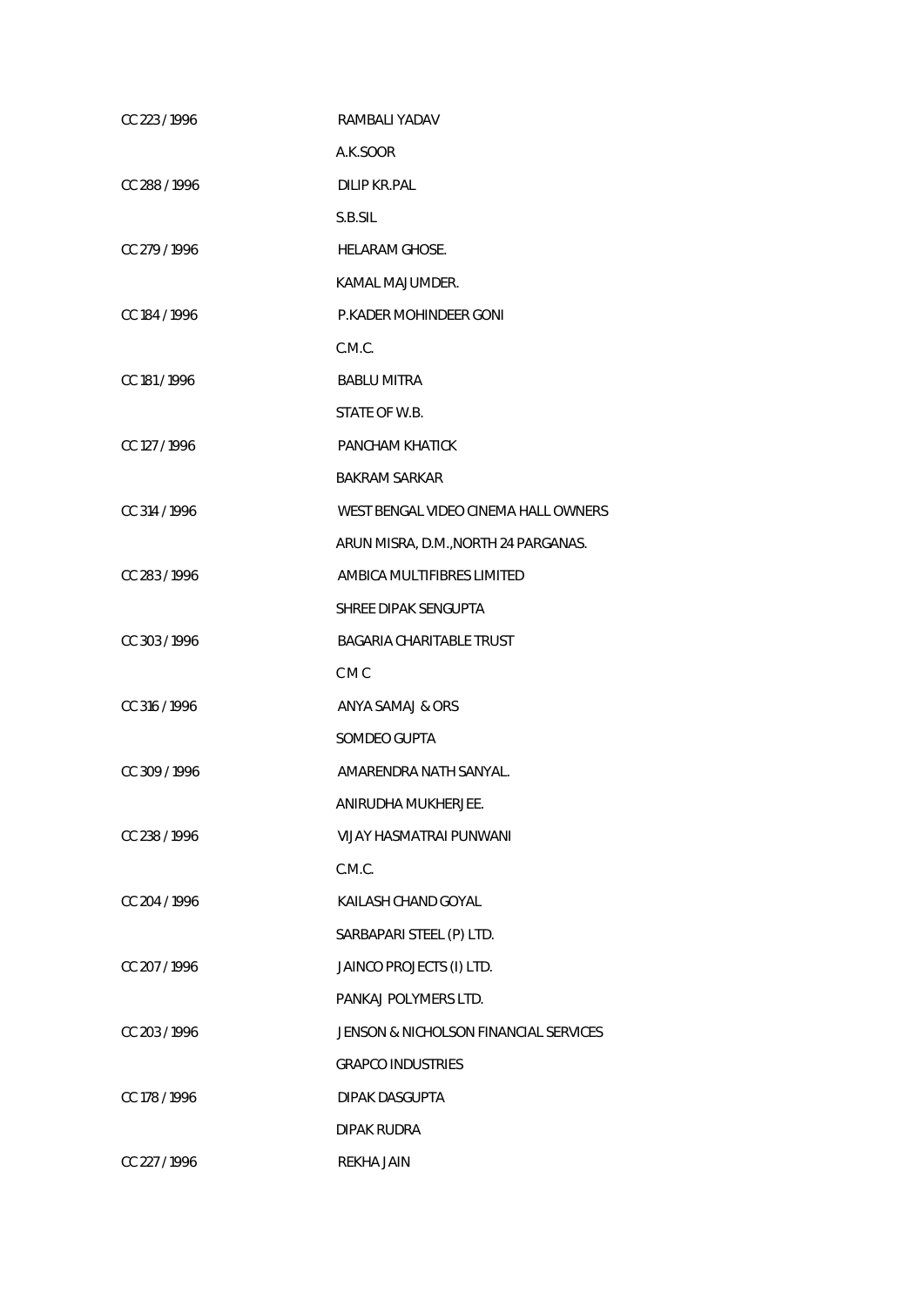|               | SUNIL CHAKRABORTY, MAYOR-IN-COUNCIL, C.M.C |
|---------------|--------------------------------------------|
| CC 165 / 1996 | AMITABHA BHATTACHARJEE                     |
|               | NITYANANDA SAHA                            |
| CC 239 / 1996 | M/S STORES & SPARES CORPN.                 |
|               | <b>BISHNU PADA PAL</b>                     |
| CC 156 / 1996 | <b>SWAPAN DHAR</b>                         |
|               | ASHIM BURMAN                               |
|               |                                            |
| CC 194 / 1996 | JALAN & CO.                                |
|               | A.K.SARAF                                  |
| CC 118 / 1996 | DIPANKAR NASKAR                            |
|               | DEBARSHI RANJAN HALDER                     |
| CC 175 / 1996 | UMA SHANKAR YADAV                          |
|               | S.K.HIMATSINGKA                            |
| CC 167 / 1996 | <b>VENKATARAMA MURLIDHAR SHENOY</b>        |
|               | <b>SYNDICATE BANK</b>                      |
| CC 244 / 1996 | SONEX BUILDERS PVT.LTD.& ANR               |
|               | ASIM KUMAR BURMAN                          |
| CC 152 / 1996 | CROSLANDS RESEARCH LABORATORIES LTD.       |
|               | <b>TARUN KR.CHAKRABORTY</b>                |
| CC 191/1996   | LATIKA MAJUMDER.                           |
|               | R S CHANDRAKANTA.                          |
| CC 24/1996    | <b>BAIJNATH SINGH</b>                      |
|               | MINING & ALLIED MACHINERY CORPN.           |
| CC 25/1996    | PRECISION WOLLEN MILLSP.LTD.               |
|               | <b>SUKUMAR SHANKAR</b>                     |
| CC 77/1996    | SM JYOTSNA SEN                             |
|               | SRI S.SEN                                  |
| CC 102/1996   | SHYAMAL KR. BHATTACHARYA                   |
|               | ARABINDA BARKANDAJ                         |
| CC 83/1996    | MAHARANI DURGESWARI SAHA & ANR.            |
|               | ASHIM BARMAN, COMMNR., C.M.C.              |
| CC 68 / 1996  | DAYANATH MASKARA & ANR                     |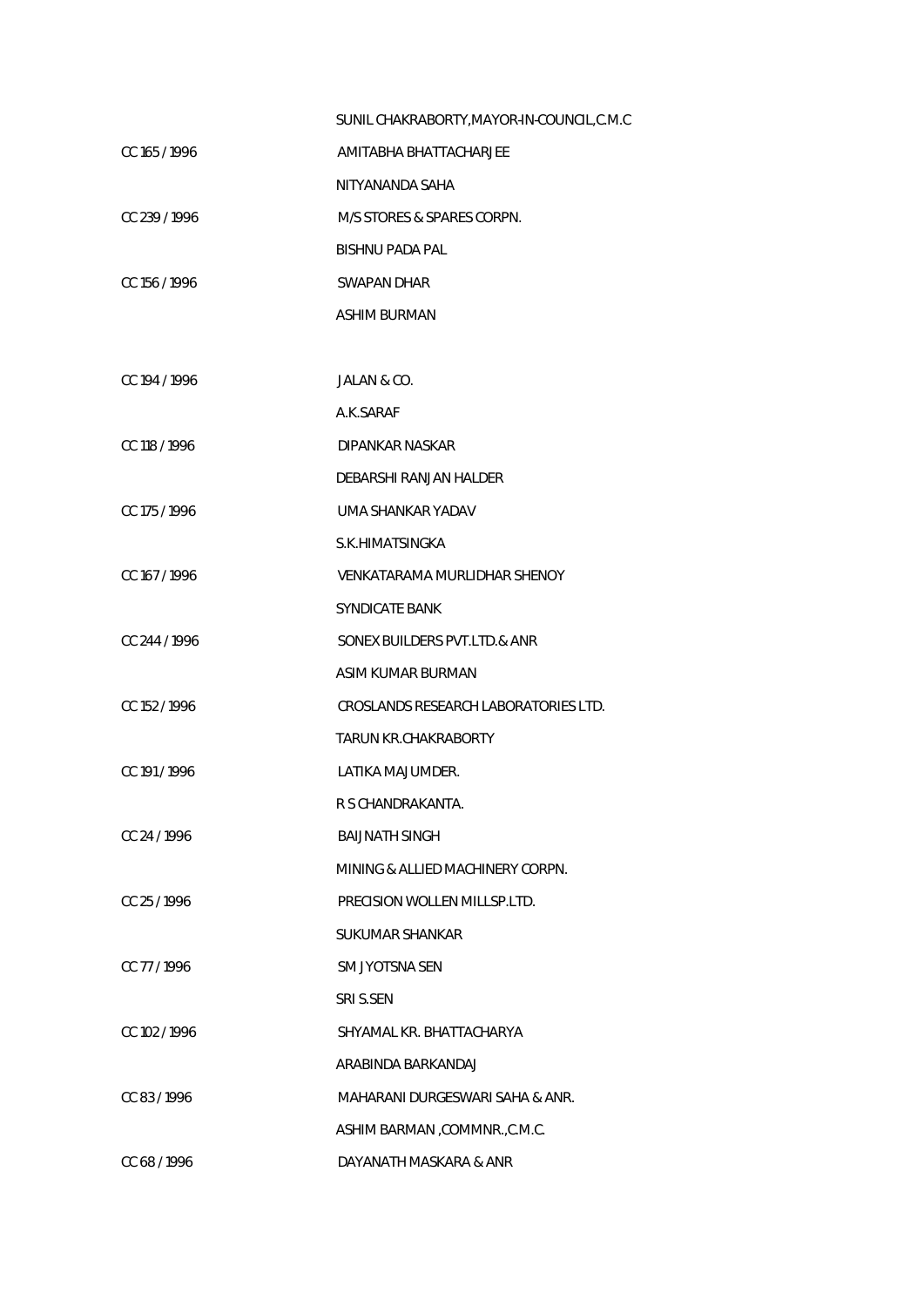|               | KRISHNA PRASAD MONDAL                      |
|---------------|--------------------------------------------|
| CC 72/1996    | SHAKUNTALA OIL INDUSTRIES                  |
|               | GOPAL KRISHNA, DIR. COTTAGE & SMALL IND.   |
| CC 38/1996    | <b>HARMONY HOUSE &amp; ANR.</b>            |
|               | <b>TUSHAR TALUKDAR</b>                     |
| CC 145/1996   | NAMITA SAHA                                |
|               | S.K.SAHA, CHIEF POST MASTER GENERAL (W.B.) |
| CC 45/1996    | BCL FINANCIAL SERVICES LTD.                |
|               | ANJAN GHOSH.                               |
| CC 134 / 1996 | SMT.CHAMPA SARKAR (MANNA)                  |
|               | <b>ALOK KR. BASU</b>                       |
| CC 56/1996    | SANKAR BHATTACHARYA                        |
|               | CHAYAN K.MUKHERJEE                         |
| CC 30/1996    | <b>MOHINI MOHAN ROY</b>                    |
|               | SUBRATA MAITY                              |
| CC 27/1996    | PELLUCID PLASTIC PVT LTD.                  |
|               | <b>COMMISSIONER OF CUSTOMS</b>             |
| CC 116 / 1996 | PAWAN KUMAR KASERA.                        |
|               | S RAMANI & ORS.                            |
| CC 98 / 1996  | PROMODE KR.AGARWAL                         |
|               | <b>HIRANMOY BANERJEE</b>                   |
| CC 62/1997    | DEEPAK KR.PRAHLADKA                        |
|               | AJIT KR.PANJA (S/A)                        |
| CC 65/1997    | DEFPAK KUMAR PRAHI ADKA                    |
|               | MISS DEBJANI SENGUPTA (S/A)                |
| CC 91/1997    | DR.ASHA RAM DAMANI & ORS                   |
|               | <b>BROOTI BHUSAN MAJUMDAR</b>              |
| CC 85/1997    | ABDUL SAMAD SANDAR                         |
|               | <b>C.S.MURTHY</b>                          |
| CC 22 / 1997  | HARI PRAGATI CREDIT CORPN.SOCIETY LTD.     |
|               | ASISH KR.MONDAL, ASST.REG.COOPERATIVE      |
| CC 150 / 1997 | SMT. SUSHILA DEVI AGARWALA & ORS           |
|               | <b>ASIM BURMAN</b>                         |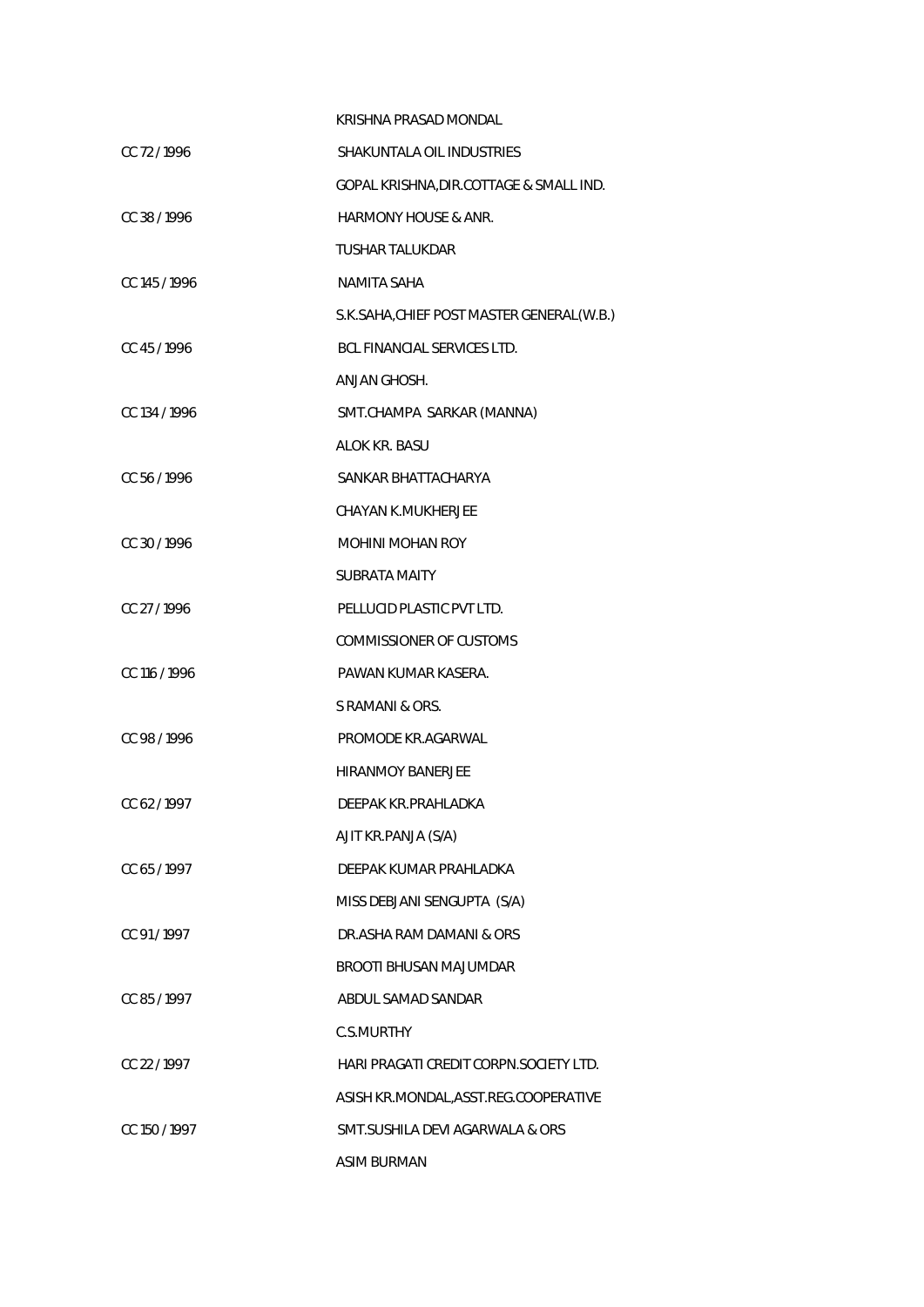| CC 149 / 1997 | THE CHAIRMAN CALCUTTA PORT TRUST |
|---------------|----------------------------------|
|               | UNITED BANK OF INDIA             |
| CC 30/1997    | CONTINENTAL STEEL STAR           |
|               | MR.P.S.DUTTA                     |
| CC 168 / 1997 | SRI SRI GOPAL THAKUR JEW         |
|               | SHRI AMAR NATH DAS (AT 2 P.M.)   |
| CC 135 / 1997 | OPULENT FISCAL SERVICES LTD.     |
|               | SANDERSONS INDUSTRIES LTD.       |
| CC 125 / 1997 | MADAN LAL AGAEWAL                |
|               | PLASOPAN ENGNR. (I) PVT. LTD.    |
| CC 180 / 1997 | TRIUMPH INVESTMENT LTD.& ANR.    |
|               | MRS.ANITA AGNIHOTRI              |
| CC 179 / 1997 | SMT.HIRA DEVI KHANDELWAL         |
|               | SRI AMAR NATH KHANDELWAL         |
| CC 176 / 1997 | BRANCH MANAGER BANK OF RAJASTHAN |
|               | MEWAR GROWTH LTD.                |
| CC 31/1997    | <b>VINEET ENTERPRISES</b>        |
|               | SWAPAN KUMAR SHARMA              |
| CC 48 / 1997  | <b>BADAL K.SAHA &amp; ORS.</b>   |
|               | SRI ASHOKE GUPTA                 |
| CC 47/1997    | REKHA MUKHERJEE & ORS.           |
|               | SRI ASHOKE GUPTA                 |
| CC 33/1997    | S.NAZZUDDIN                      |
|               | C.M.C.                           |
| CC 27/1997    | <b>SUNIL KUMAR MONDAL</b>        |
|               | MD.SIDDIQUE                      |
| CC 140 / 1997 | SUCHA SINGH                      |
|               | R.C.PARATI (S/A)                 |
| CC 139 / 1997 | RAJESWAR SINGH & ORS.            |
|               | SUNIL CHAKRABARTY                |
| CC 202 / 1997 | <b>BATUL GOPE</b>                |
|               | D.K.DASGUPTA C.M.D, E.C.L.       |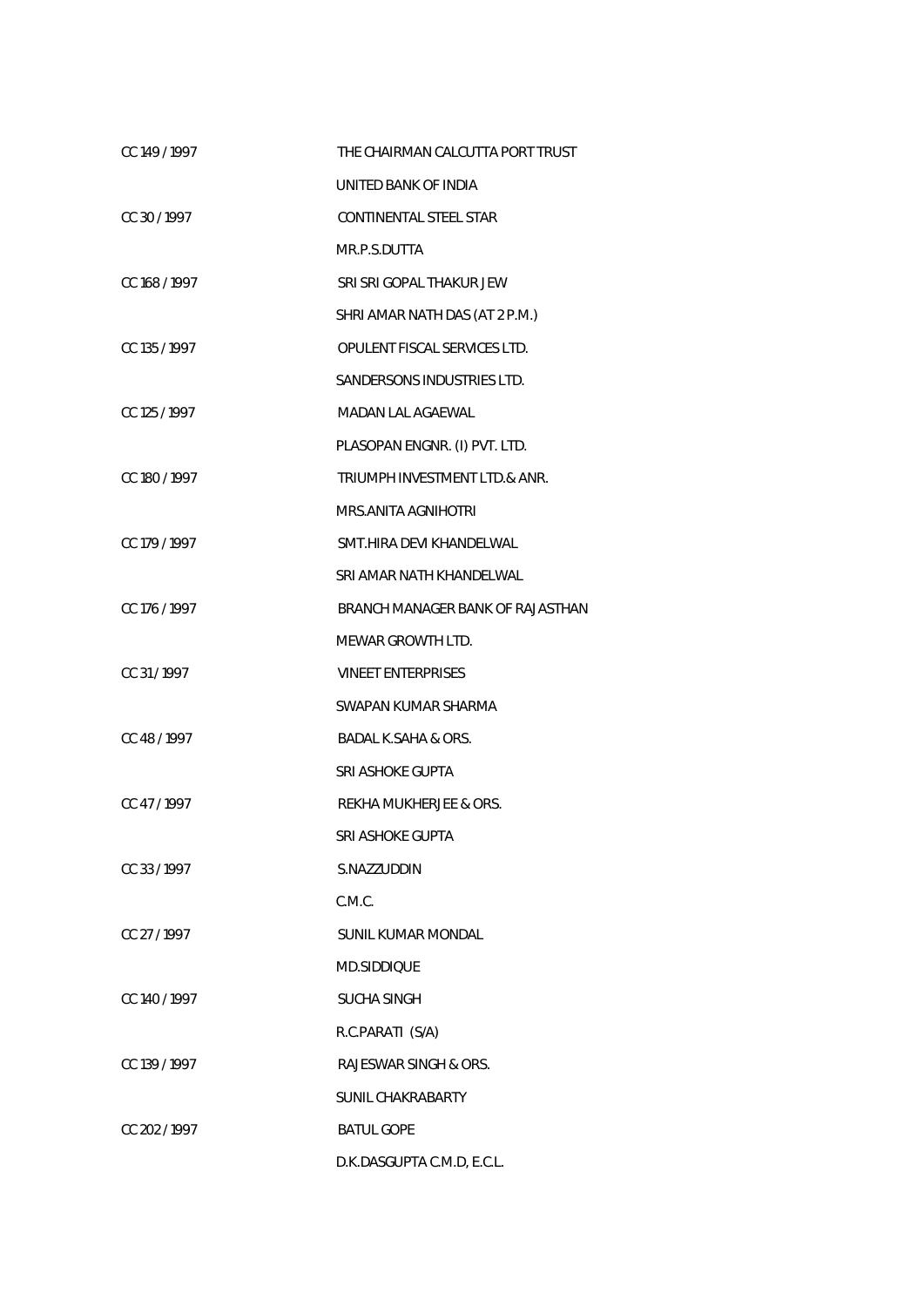| CC 122/1997   | KANTILAL KAKKAD                       |
|---------------|---------------------------------------|
|               | THE COMMISSIONER .CM.C.               |
| CC 120 / 1997 | M/S.B.B.BOSE & SONS                   |
|               | S.P.S.PUNDIR                          |
| CC 200 / 1997 | <b>SAMIT BOSE</b>                     |
|               | RATHINDRA NATH BOSE                   |
| CC 194 / 1997 | <b>INTERSTATE ROAD CARRIERS</b>       |
|               | A.K.SAHAY                             |
| CC 193 / 1997 | MARWARI RELIEF SOCIETY                |
|               | SRI RATINDRA NATH DE                  |
| CC 66 / 1997  | BIKAL CHANDRA MAHATO                  |
|               | S.BANDHOPADHAYA                       |
| CC 64 / 1997  | DEEPAK KOMAR PRAHLADKA                |
|               | KALYAN KR.BANDOPADHYAY (S/A)          |
| CC 69 / 1997  | <b>ASIT KR.DAS</b>                    |
|               | RATISH CHANDRA DASGUPTA               |
| CC 192/1997   | SANJAYSREE CORPORATION & ANR.         |
|               | A.K.CHAKRABARTY                       |
| CC 2/1997     | SREI INTERNATIONAL FINANCIAL LTD.     |
|               | MURALIDHAR ALMAL                      |
| CC 99 / 1997  | MOHANLAL DUNGARMAL FUTNANI            |
|               | VISHANJI DUNGARMAL FUTNANI            |
| CC 191/1997   | MRINAL KANTI SAHA & ORS               |
|               | <b>BIPUL KUMAR SAHA</b>               |
| CC 63/1997    | STONE INDIA LTD.                      |
|               | SEWAL MANDHANI                        |
|               |                                       |
| CC 159 / 1997 | BCL FINANCIAL SERVICES LTD.           |
|               | K.V.SIVAPRAKASHAN                     |
| CC 189 / 1997 | INDIAN BOARD OF ALTERNATIVE MEDICINES |
|               | ABHIK SARKAR                          |
| CC 188 / 1997 | DWARKA PRASAD GUPTA                   |
|               | DINESH CHANDRA BAJPAYEE               |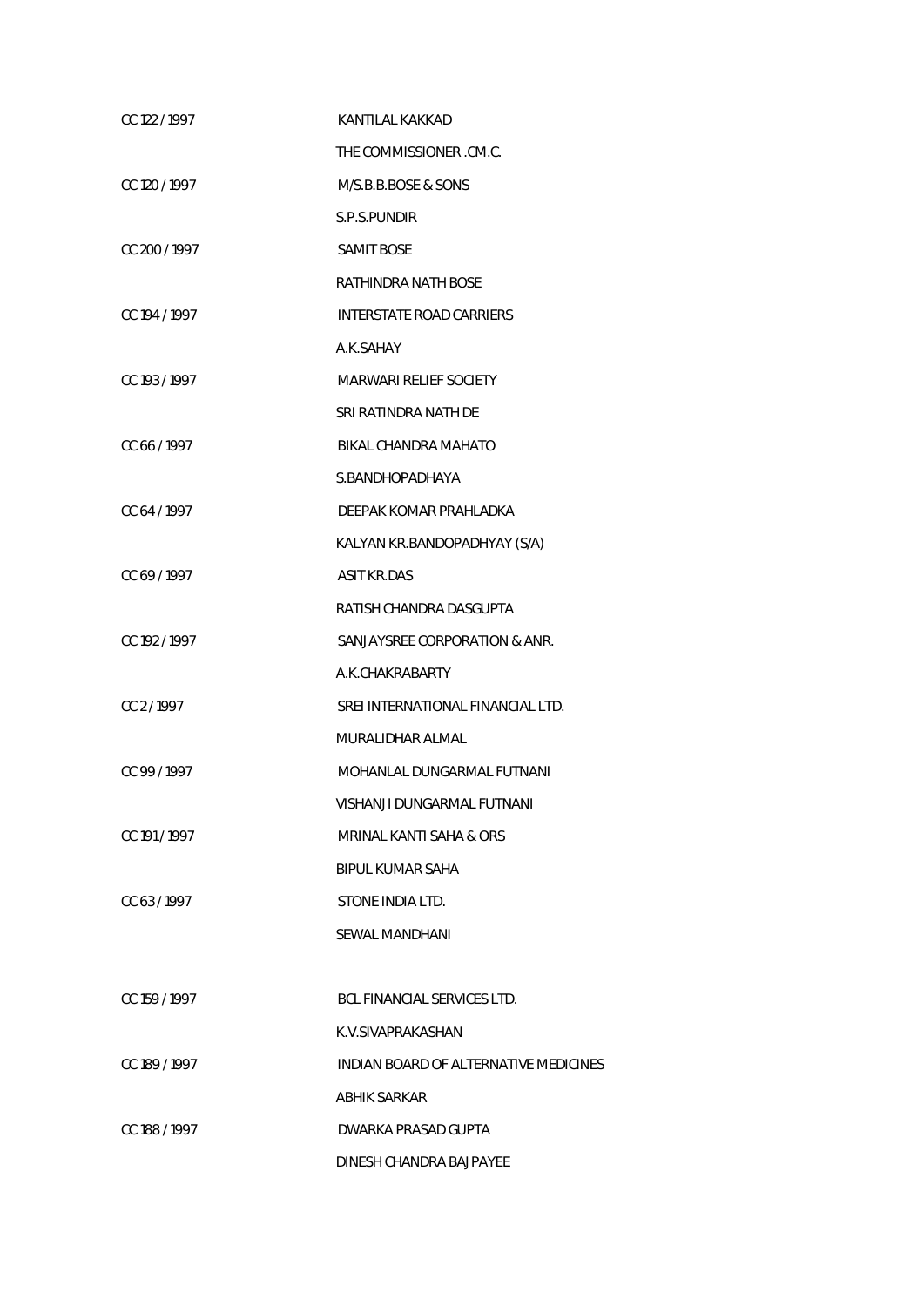| CC 21/1997    | SHAIKH MOHAMMAD                |
|---------------|--------------------------------|
|               | DINESH CH.BAJPAYEE             |
| CC 187/1997   | TERAI OVERSEAS LTD.            |
|               | M.K.SIL                        |
| CC 76/1997    | SUBADH CHANDRA GHOSH           |
|               | KALYAN KR.CHAKRABARTY          |
| CC 58/1997    | BAHARUDDIN REZA                |
|               | A.BHATTACHARYA                 |
| CC 212 / 1997 | SMT.SABITRI CHAKRABARTY & ORS  |
|               | SRI ANIRUDHA MUKHERJEE         |
| CC 264 / 1997 | SHREE KUMAR MAJAJI & ORS.      |
|               | DINESH CHANDRA VAIJPAYEE       |
| CC 231/1997   | <b>BASUDEB SUBUDDHY</b>        |
|               | SRI SADHAN PATRA               |
| CC 230/1997   | <b>BYOMKESH PATRA</b>          |
|               | MR.D.N.KATARIA                 |
| CC 229 / 1997 | PRITHVI NATH DUBEY             |
|               | JAGANNATH DUBEY                |
| CC 310 / 1997 | RADHA NATH SIRKAR              |
|               | ARINDEM TARAFDAR               |
| CC 300/1997   | PRAVIN KUMAR JALAN             |
|               | <b>ANUPAM BARIK</b>            |
| CC 175 / 1997 | IFB FINANCE LTD.               |
|               | SABTAR FOOD & BENERAGES LTD.   |
| CC 276/1997   | <b>BROADWAY CENTRE</b>         |
|               | <b>GOPAL DAS BAGREE</b>        |
| CC 128 / 1997 | MAGMA LEASING LTD.             |
|               | SAJJAN KUMAR KAJARIA           |
| CC 127 / 1997 | S.K.OIL & CO.                  |
|               | RBT INDUSTRIES LTD.            |
| CC 223/1997   | RAJENDRA KANDOI                |
|               | HANUMAN PRASAD KANDOI<br>(S/A) |
| CC 224 / 1997 | SANWARMAL BAGARIA              |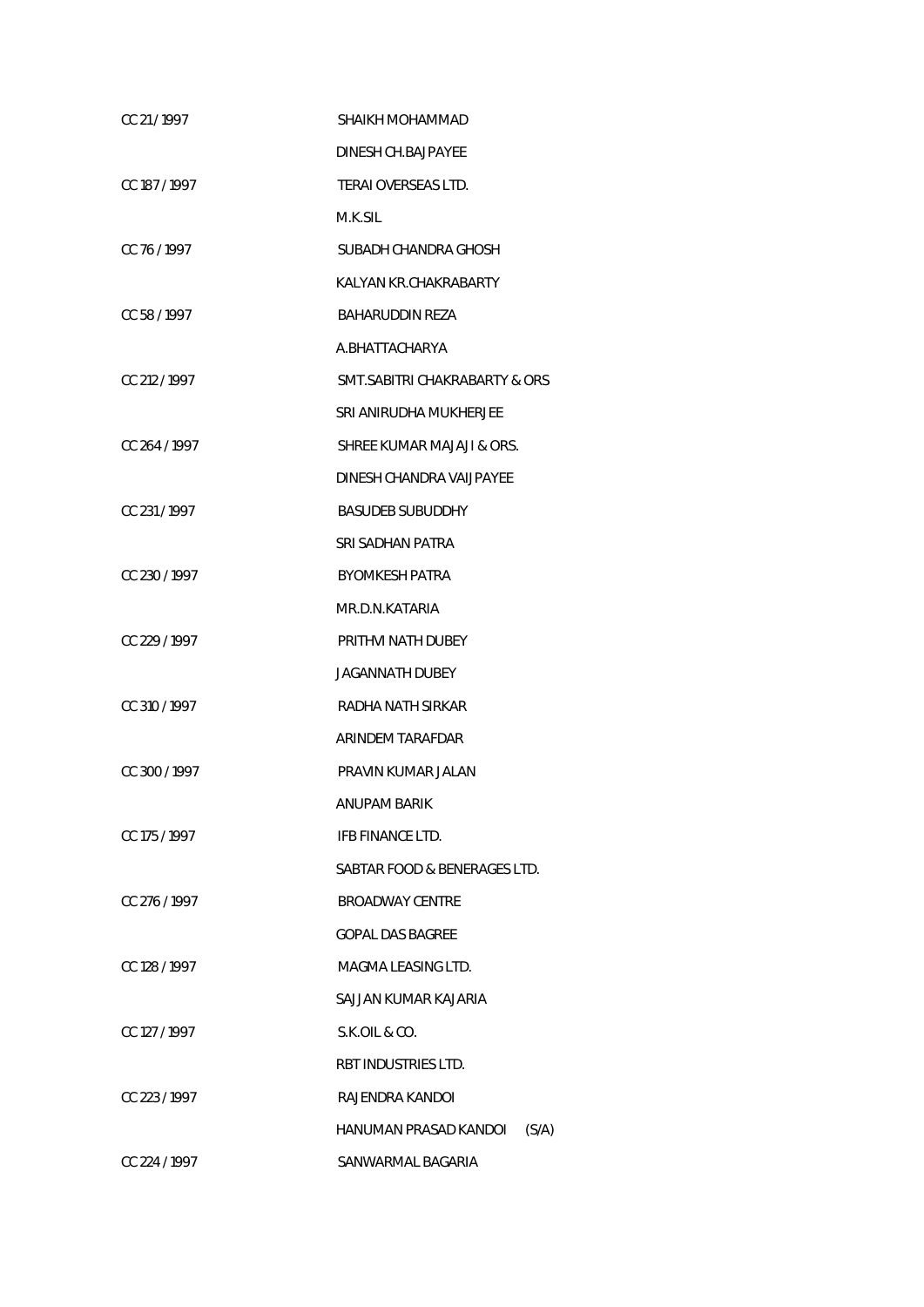|               | JEETMAL BAGARIA                 |
|---------------|---------------------------------|
| CC 320/1997   | <b>MOHAN THEATRES &amp; ANR</b> |
|               | SRI.DINESH CHANDRA VAJPAI       |
| CC 146 / 1997 | JANMENJOY BANIK                 |
|               | RADHA KANTA TRIPATHY            |
| CC 126 / 1997 | AJOY KUMAR DAS                  |
|               | ANISH KUMAR MAJUMDAR            |
| CC 299/1997   | RUSDAY SECURITIES LTD.          |
|               | UNION OF INDIA                  |
| CC 298/1997   | SANJAY KUMAR & CO.PVT.LTD.      |
|               | SRI B.BHATTACHERJEE             |
| CC 321/1997   | <b>DEBESH GHOSH</b>             |
|               | MATRURA NATH BANERJEE           |
| CC 330/1997   | GAUTAM ROY & ORS.               |
|               | R N DEY & ORS.                  |
| CC 334 / 1997 | ASHA STIMEX LTD.                |
|               | MID-EAST INTEGRATED STEELS LTD. |
| CC 108 / 1997 | ANITA ENTERPRISES & ANR.        |
|               | JOYRAM NARYAN BANDOPADHYAY      |
|               |                                 |
| CC 170 / 1997 | <b>HAMIMUL HODA</b>             |
|               | MD.SAMIDUDDIN                   |
| CC 174 / 1997 | HOWRAH FLOWR MILLS LTD.         |
|               | MR.DEB GUPTA                    |
| CC 284/1997   | RATANLAL TAMAKHUWALA            |
|               | GIRDHARILAL JAGATRAMKA          |
| CC 245/1997   | <b>MARFARI RELIEF SOCIETY</b>   |
|               | SATYA NARAYAN RATHI             |
| CC 341/1997   | SUDESHNA CHATTERJEE             |
|               | S.K.MAGAN                       |
| CC 354 / 1997 | ASOKE KUMAR DAS & ORS.          |
|               | M/S.TODI INVESTMENT PVT.LTD.    |
| CC 347/1997   | SRI DHIRENDRA MALLICK           |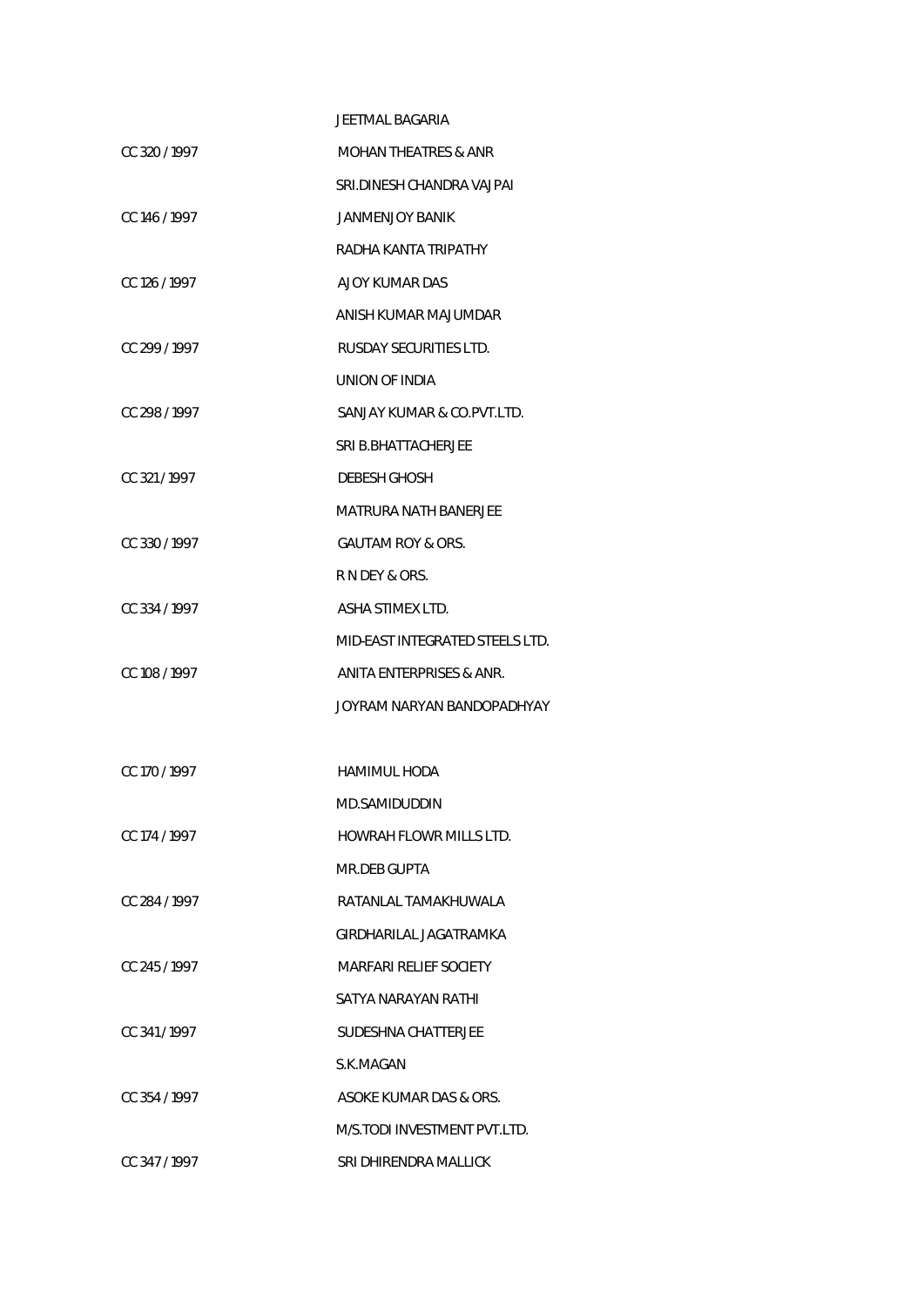|               | SRI DEBAPRASAD SEAL                        |
|---------------|--------------------------------------------|
| CC 349/1997   | RABINDRA NATH SARKAR                       |
|               | STATE OF W B                               |
| CC 281/1997   | BAJRANG BALI HARD COKE PVT.LTD.            |
|               | SRI S.C.KHERA                              |
| CC 316 / 1997 | M/S. JAUHAR FIRE BRICKS REFRECTRIES WORKS  |
|               | MR.S.GHOSH                                 |
| CC 315 / 1997 | M/S.S.K.KHANSONS & CO.& ANR.               |
|               | MR.SUBIR GHOSH                             |
| CC 314 / 1997 | R.J. INDUSTRIES CO.& ORS.                  |
|               | <b>MR.SUBIR GHOSH</b>                      |
| CC 254 / 1997 | ALAM ANSARI                                |
|               | SRI S.MAJUMDAR                             |
| CC 218 / 1997 | <b>MD.SIRAJ</b>                            |
|               | S.S.RAMANATHAN                             |
| CC 312 / 1997 | <b>ESCORTS CONSTRUCTION EQUIPMENT LTD.</b> |
|               | ACTION CONSTRUCTION EQUIPMENT PVT.LTD.     |
| CC 217 / 1997 | ORCHID SECURITIES                          |
|               | SRISTHI VIDEO CORP.LTD.                    |
| CC 240/1997   | BHAKTIRAM BHALOTIA                         |
|               | MD.A.RAZZAOUE                              |
| CC 236 / 1997 | SAILESH KUMAR BISWAS                       |
|               | <b>MANISH GUPTA</b>                        |
| CC 235/1997   | OM PRAKAS AGARWALLA                        |
|               | R.PRAKAS                                   |
| CC 286/1997   | SURAJIT KUMAR MITRA & ANR.                 |
|               | SALIL KUMAR MITRA                          |
| CC 279/1997   | VIJAY SHANKAR SUREKA & ORS.                |
|               | SMT.SHUKUNTALA HADA                        |
| CC 252/1997   | UDAY CHANDRA MONDAL                        |
|               | STATE OF W.B.                              |
| CC 213/1997   | ARUM KUMAR JAGATRAMAKA                     |
|               | RATAN LAL TAMAKHUWALA                      |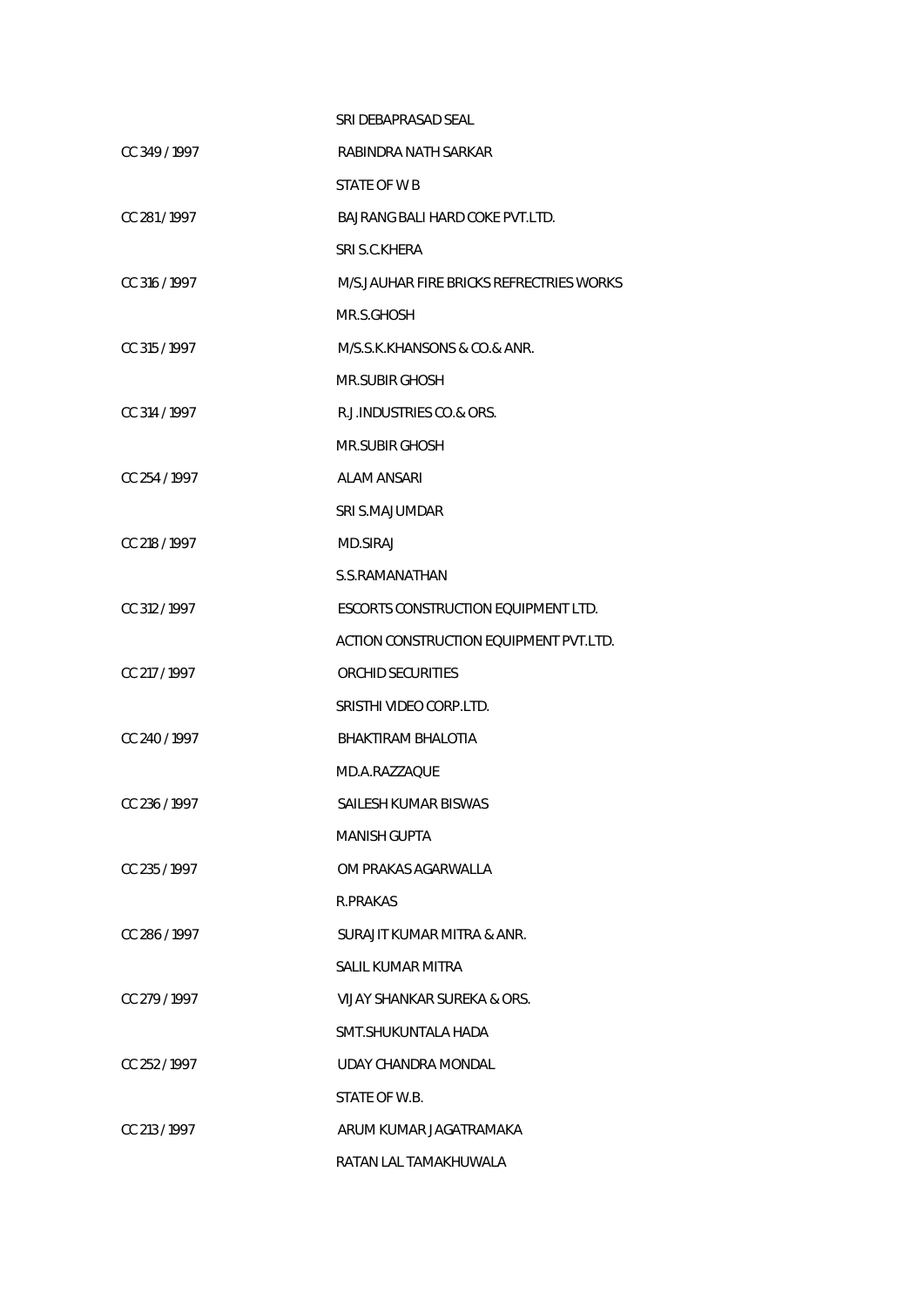| CC 215 / 1997 | HIRADEVI KHANDELWAL                       |
|---------------|-------------------------------------------|
|               | AMAR NATH KHANDELWAL                      |
| CC 265/1997   | KISHORILAL TULSIAN                        |
|               | <b>GAUTAM PAUL REG.PASSPORT OFFICER</b>   |
| CC 234 / 1997 | ALLIANCE CREDIT & INVESTMENTS LTD.        |
|               | B.P.JHUNJHUNWALA                          |
| CC 206 / 1997 | SREI INTERNATIONAL FINANCE LTD.           |
|               | KANNAM GRANITES                           |
| CC 205 / 1997 | SREI INTERNATIONAL FINANCE LTD.           |
|               | KANNAM GRANITES                           |
| CC 288 / 1997 | NARAYAN CHANDRA MONDAL                    |
|               | EASTERN COAL FIELDS LTD.                  |
|               |                                           |
| CC 287/1997   | SMT.PRASITA PAL                           |
|               | EASTERN COAL FIELDS LTD.                  |
| CC 345/1997   | <b>BANKIM CHANDRA ROY</b>                 |
|               | <b>B.D.SHARMA</b>                         |
| CC 171/1997   | <b>BROADWAY CENTRE</b>                    |
|               | BHIKAM CHAND MARKET TRADERS & TENENT      |
| CC 211 / 1997 | EASTERN SILK INDUSTRIES LTD.              |
|               | SARDAR BALBANT SINGH                      |
| CC 210 / 1997 | SRI SUDHIR CHANDRA BARUA                  |
|               | A.K.PATTANYAK/CAL STATE TRANSPORT CO.     |
| CC 294/1997   | LIAO KUAN & ANR.                          |
|               | NAGENDRA RAM                              |
| CC 325 / 1997 | <b>BUDDHA DEB SAIN</b>                    |
|               | SECY.W.B.COLLEGE SERVICE COMMISSION       |
| CC 255 / 1997 | <b>ALOKE KR.BOSE</b>                      |
|               | NIRMAL KUMAR BOSE                         |
| CC 220/1997   | JAI NATH PANDEY & ORS.                    |
|               | SUSANTA KUMAR DUTTA, D.I.OF SCHOOLS, W.B. |
| CC 305/1997   | PANKAJ KUMAR SAHA                         |
|               | PRADIP KUMAR BHADURI                      |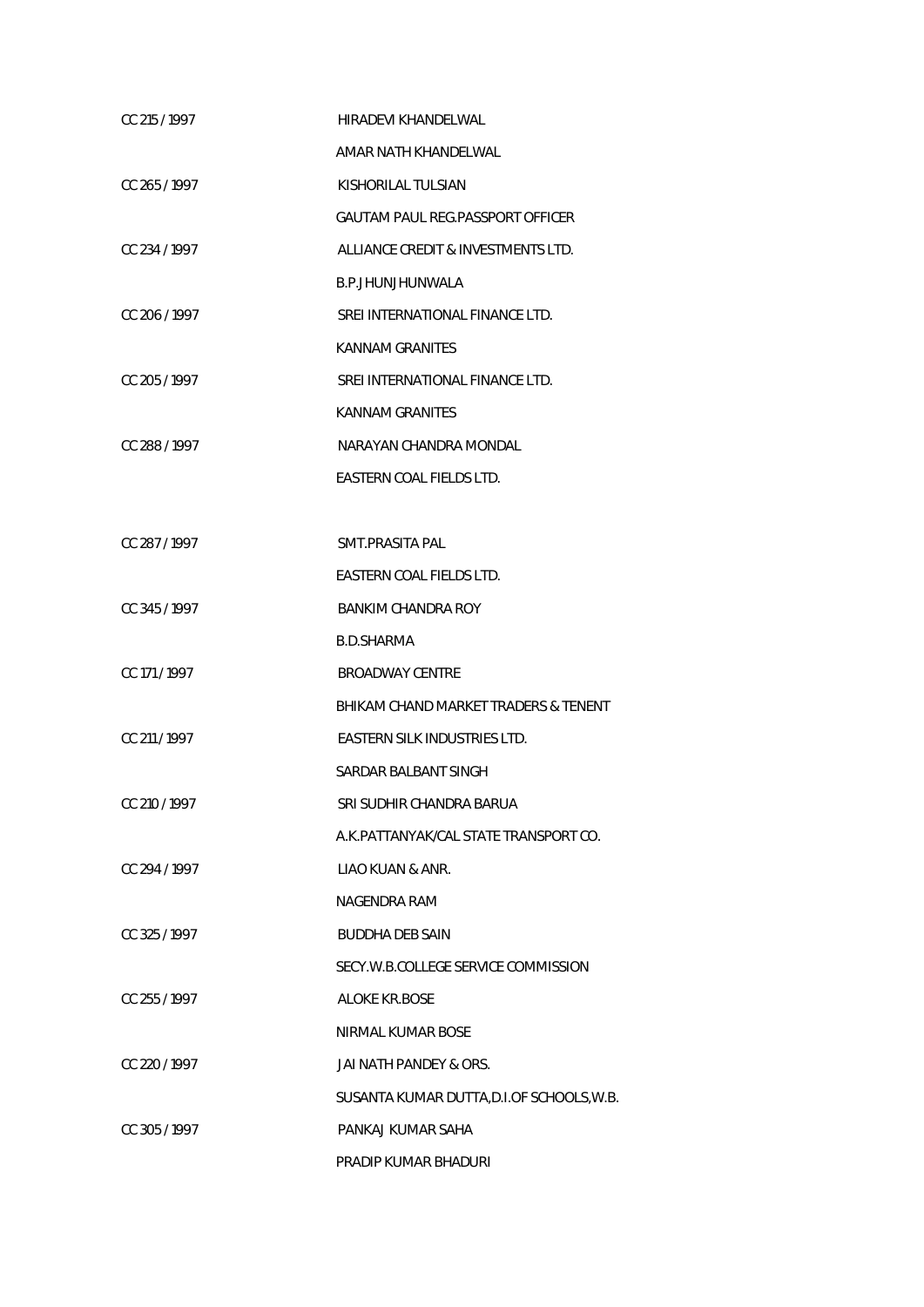| CC 136 / 1997 | NAWAL KISHOR THARAD                   |
|---------------|---------------------------------------|
|               | SM.MEERA DUTTA                        |
| CC 166 / 1997 | DEVENDRA KUMAR GARG                   |
|               | <b>SUSHIL SARKAR</b>                  |
| CC 115 / 1997 | <b>INFOEYS TECHNOLOGY LTD.</b>        |
|               | A.K.CHOWDHURY                         |
| CC 54/1997    | RABI KUMAR AGARWAL                    |
|               | DR.KUMAR PRADHAN                      |
| CC 164 / 1997 | NIKHIL RANJAN BOSE                    |
|               | SMT.GITA MANNA                        |
| CC 94 / 1997  | <b>ARATI SEN</b>                      |
|               | CHANDRA MOHINI KHULLER                |
| CC 152 / 1997 | GIRDHARILAL JAGATRASH                 |
|               | RATAN LAL TAMAKHUWALA                 |
| CC 10 / 1997  | ENAKSHI BISWAS (ROYCHOWDHURY) & ORS.  |
|               | SAMARENDRA BHATTACHARYA               |
| CC 124 / 1997 | DR.SAMIRAN DASGUPTA                   |
|               | T.K.MUKHERJEE                         |
| CC 36/1997    | PANKAJ KR.NEWALIA                     |
|               | <b>MAHABIR PR.PODDAR</b>              |
| CC 162 / 1997 | CALCUTTA PORT SHRAMIK UNION           |
|               | M.SUBRAMUNIUM                         |
| CC 57/1998    | SMT.KAMALA DEBI GUPTA                 |
|               | MR.ASIM BARMAN                        |
| CC 291/1998   | TEA TRADING CORPORATION OF INDIA LTD. |
|               | NISHIT KUMAR CHATTERJEE               |
| CC 363/1998   | M/S NEW SUPPLY SYNDICATE              |
|               | MR.N.K.S.JHALA                        |
| CC 368/1998   | OVERSEAS RESTAURANT                   |
|               | <b>FREDERICK GLEICH</b>               |
| CC 65/1998    | OMPRAKASH AGARWAL                     |
|               | SURJET SINGH BHATRA                   |
| CC 66 / 1998  | SRI INDU BHUSAN ROUTH                 |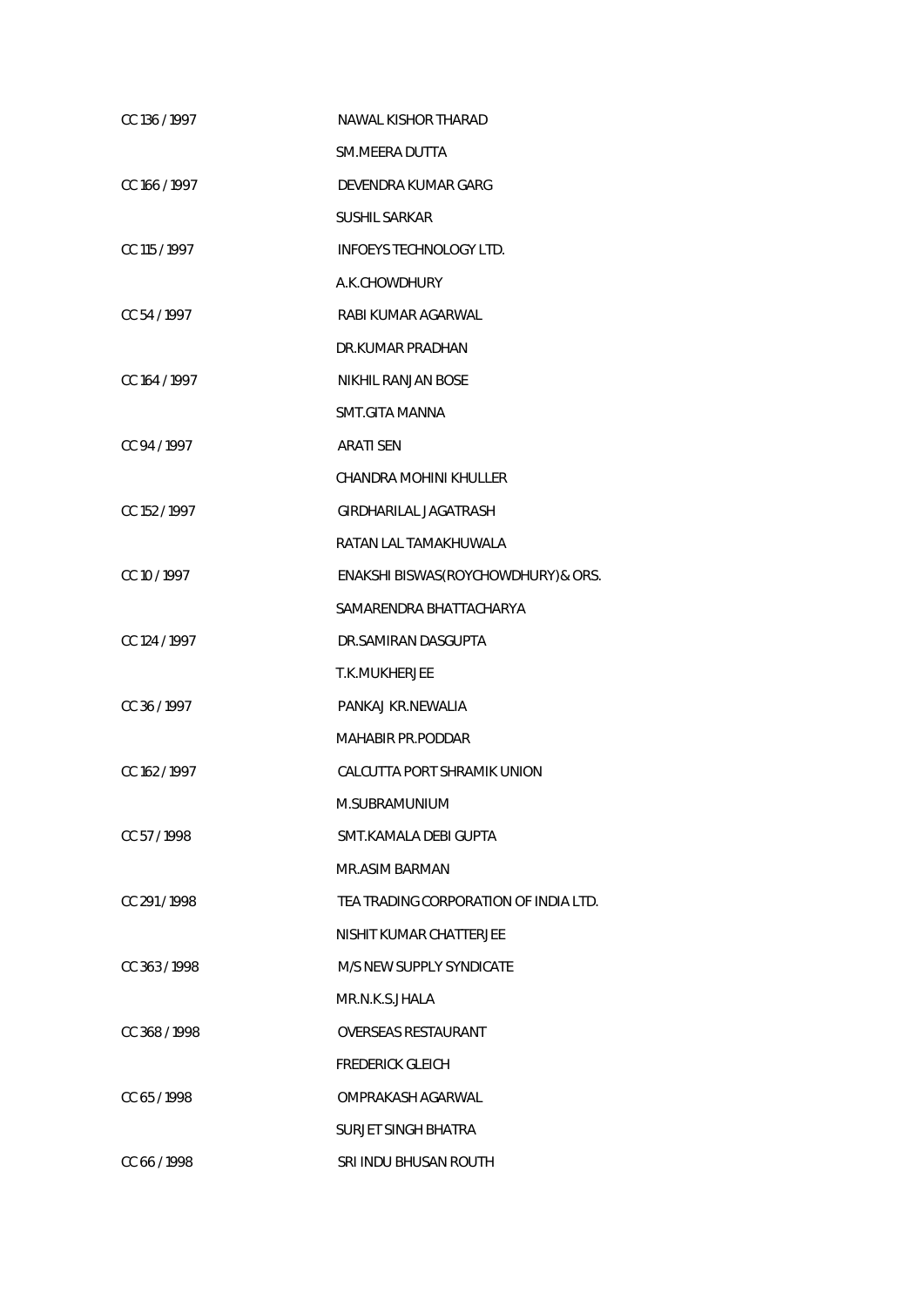|               | MR.ARUN KUMAR BHATTACHARJEE             |
|---------------|-----------------------------------------|
| CC 67/1998    | <b>SRI.MILON KUMAR PURI</b>             |
|               | ARU KUMAR BHATTACHARJEE                 |
| CC 145 / 1998 | <b>FALTA STEEL PVT.LTD.</b>             |
|               | MR.N.BANERJEE                           |
|               |                                         |
| CC 146/1998   | SAGARDIN PRASAD & ORS                   |
|               | <b>BHASKAR BANERJEE</b>                 |
| CC 184 / 1998 | MIDNAPORE DIST. NON GOVT.SCHOOL         |
|               | STATE OF W.B.                           |
| CC 92/1998    | PARTHA SARATHI GUPTA                    |
|               | MD.NURULABSAR, ADM (DEVELOPMENT)        |
| CC 81/1998    | AVASH KUMAR BOSE & ANR                  |
|               | MILAN SHATARAJ @ GAJARAJ                |
| CC 84 / 1998  | RAJ TRADING COMPANY & ANR.              |
|               | MR.Y.N.BABU                             |
| CC 83/1998    | GOURI SHANKAR AGARWAL                   |
|               | MR.Y.N.BABU                             |
| CC 82/1998    | E&N.E. RAILWAY JUNIOR CO-OP SOCIETY LTD |
|               | U.K.DASGUPTA                            |
| CC 301/1998   | MANG.COMM.SIKSHA BHARATI(JR)HIGH SCHOOL |
|               | STATE OF WEST BENGAL                    |
| CC 299/1998   | KEDAR NATH SEN                          |
|               | SMT.SULEKHA SEN                         |
| CC 334/1998   | DEEPAK KUMAR PRAHLADKA                  |
|               | GANASHAKTI PRINTERS PVT.LTD.            |
| CC 324/1998   | SRI ASISH KUMAR DUTTA                   |
|               | G.D.GAUTAMA                             |
| CC 325/1998   | SUDHIR KUMAR ROY                        |
|               | SUBIR AHAMED                            |
| CC 343/1998   | NARAYAN CHANDRA DAS                     |
|               | CHANDAN BASU                            |
| CC 345/1998   | NAVNEET KUMAR DIBWANI                   |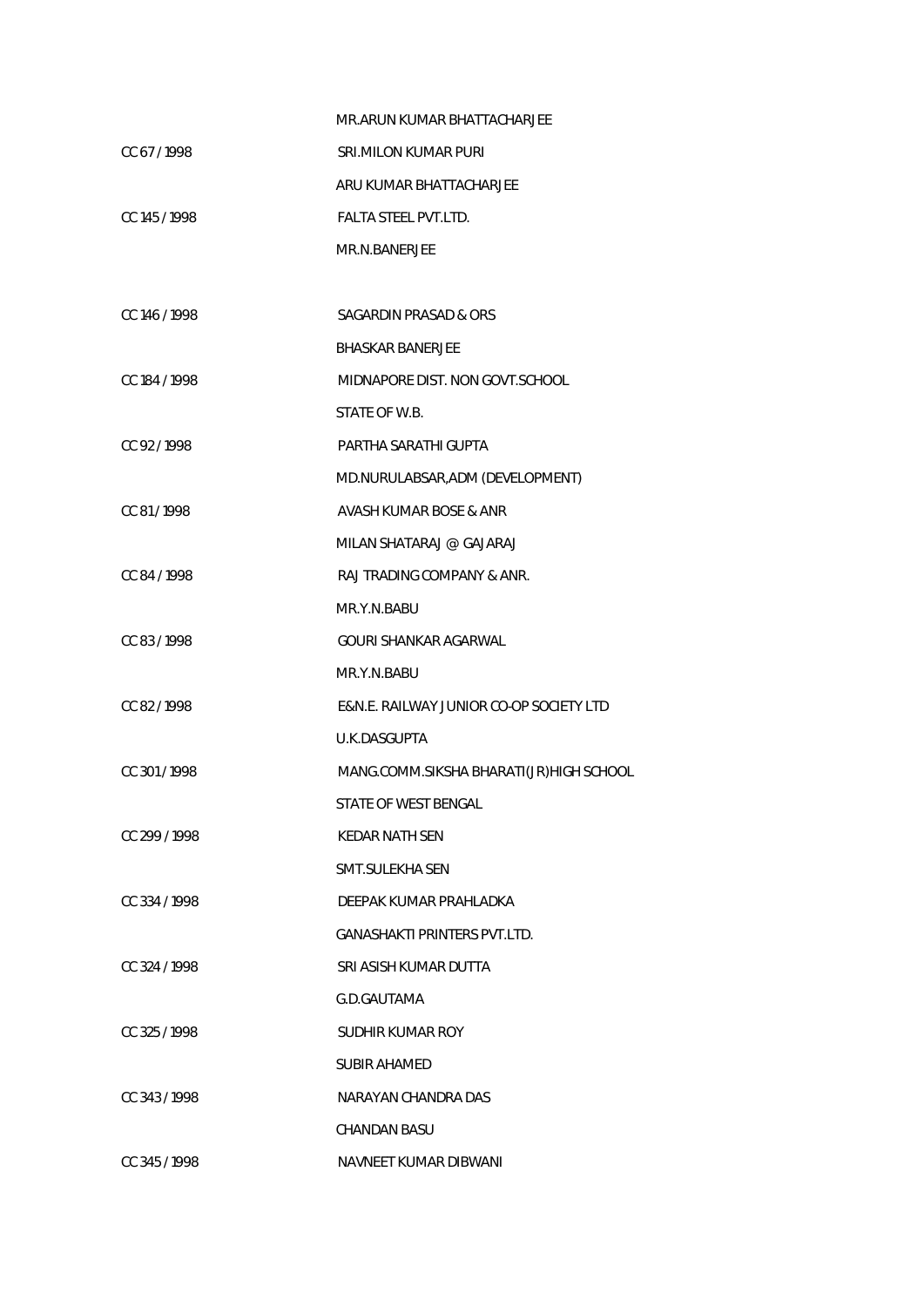|               | GALAXY MFG. & TRADING CO. PVT. LTD.    |
|---------------|----------------------------------------|
| CC 296/1998   | W.B.EXCERCISE; SUB-INSPECTOR ASSCN.    |
|               | <b>ASOK GUPTA</b>                      |
| CC 311/1998   | SAMIR KUMAR PAUL                       |
|               | S.P.HOOGHTY                            |
| CC 321/1998   | AMAR TRADERS & FINANCE CO.LTD.         |
|               | THE HOWRAH MOTOR CO.LTD.               |
| CC 330/1998   | <b>GASNESH LALL SADANI</b>             |
|               | RAM NARAIN SADANI                      |
| CC 294/1998   | SHAMBHU NATH & BROTHERS                |
|               | AMAN MARKETING & CO.                   |
| CC 361/1998   | PARTHA SARATHI ROYCHOWDHURI            |
|               | SHIVAJI GHOSH                          |
| CC 133/1998   | SARITA DEVI BHALOTIA                   |
|               | BALLABH DASS DAGA                      |
| CC 131/1998   | <b>FALTA STEEL PVT.LTD.</b>            |
|               | MR.N.BANERJEE                          |
| CC 270 / 1998 | ANGAD OJHA                             |
|               | DINESH SARKAR                          |
| CC 197 / 1998 | DURGAPADA ROY                          |
|               | <b>SAILESH DEY</b>                     |
| CC 195/1998   | JALAN & CO.                            |
|               | ASHOK SARAF                            |
| CC 193 / 1998 | CHAITALI BHATTACHARYA                  |
|               | R.K.JAISWAL                            |
| CC 281/1998   | J.G.S.S.SWARUPANANDA SARASWATI MAHARAJ |
|               | SRI S.C.DAS                            |
| CC 109 / 1998 | SUKANTA KUMAR MANDAL                   |
|               | D.C.SARKAR D.I.SCHOOLS (S.E),24PGS(S)  |
| CC 362 / 1998 | <b>BASANT KUMAR CHATTERJEE</b>         |
|               | S.K.JALAN                              |
|               |                                        |

CC 336 / 1998 DR.PURNENDU DUTTA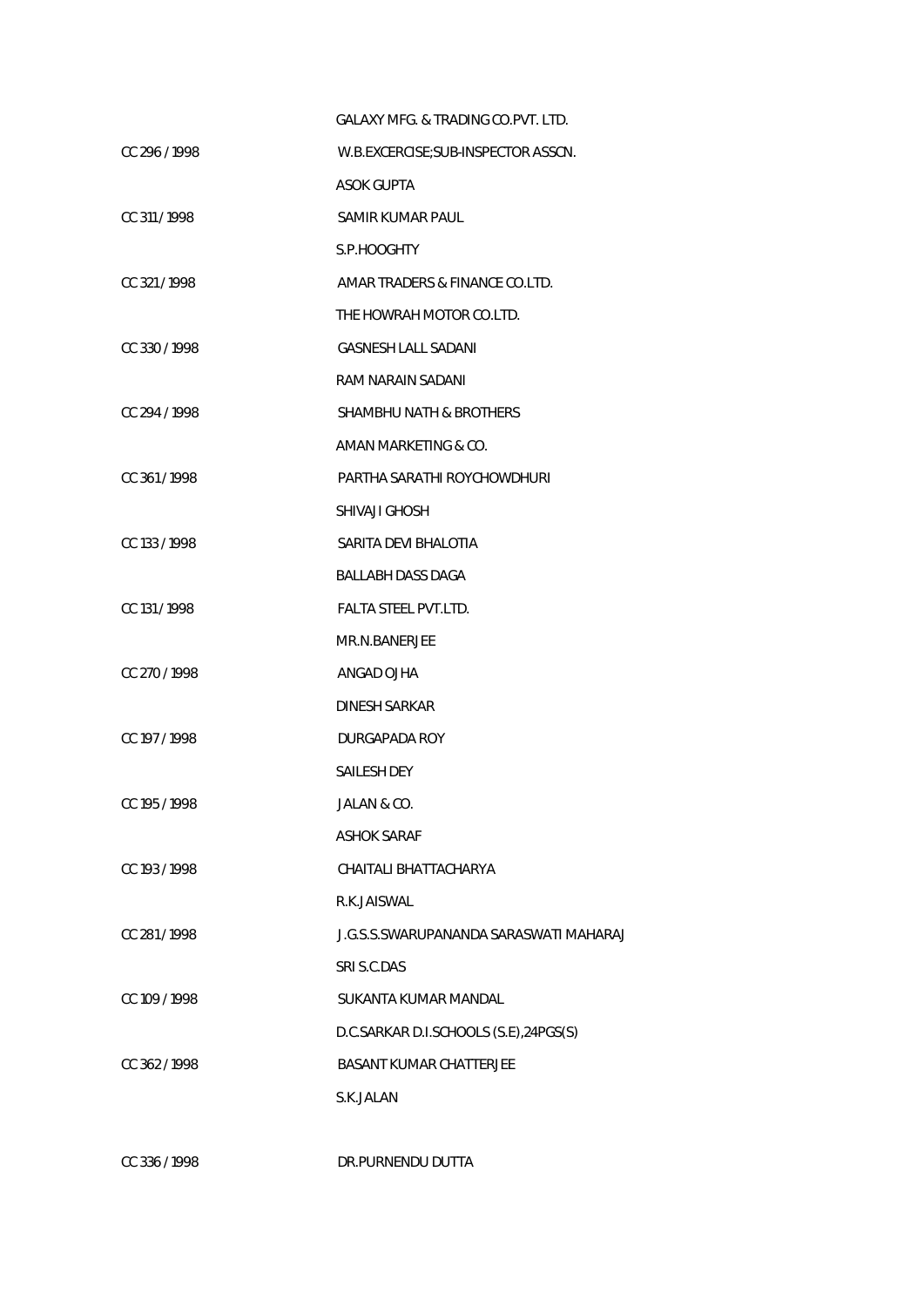## DIBENDU DUTTA CC 339 / 1998 AWAGAMAN ROAD CARRIERS LTD. AWAGAMAN ROADWAYS PVT.LTD. CC 337 / 1998 SUNDARBAN SEAFOOD PVT.LTD. P.RADHAKRISHNA CC 302 / 1998 OVERSEAS RESTAURANT PVT.LTD. FREDRICK GLEICH CC 303 / 1998 SUDHINDRA NATH MAITY THE STATE OF WEST BENGAL CC 304 / 1998 NABA KUMAR GHOSAL STATE OF WEST BENGAL CC 158 / 1998 ALOKE KUMAR GHOSH DILIP CHATTERJEE CC 230 / 1998 ANANDA GOPAL TEWARY ALOKE KUMAR BOSE CC 274 / 1998 UMESH COLD STORAGE W.B.STATE ELECTRICITY BOARD CC 106 / 1998 SK.MD.MONIR DR.RATHINDRA NATH BOSE CC 267 / 1998 ADAIR DUTT INSTRUMENTS PVT.LTD. K.KRISHNAMURTHY CC 69 / 1998 ASIT RANJAN GHOSH ARUN KUMAR BHATTACHARYYA CC 248 / 1998 ABHUDYA TRADING LTD. O/L. CC 272 / 1998 THE ANGUS CO.LTD. BENGAL CHATKAL MAZDOOR UNION CC 271 / 1998 PRANAB KUMAR NATH R.C.GOEL C.M.D. CC 275 / 1998 SATYA JYOTI GHOSHAL DR.NETAI CHANDA BAGCHI CC 276 / 1998 VICE ADMIRAL HARINDER SINGH

ADMIRAL BHAGWAT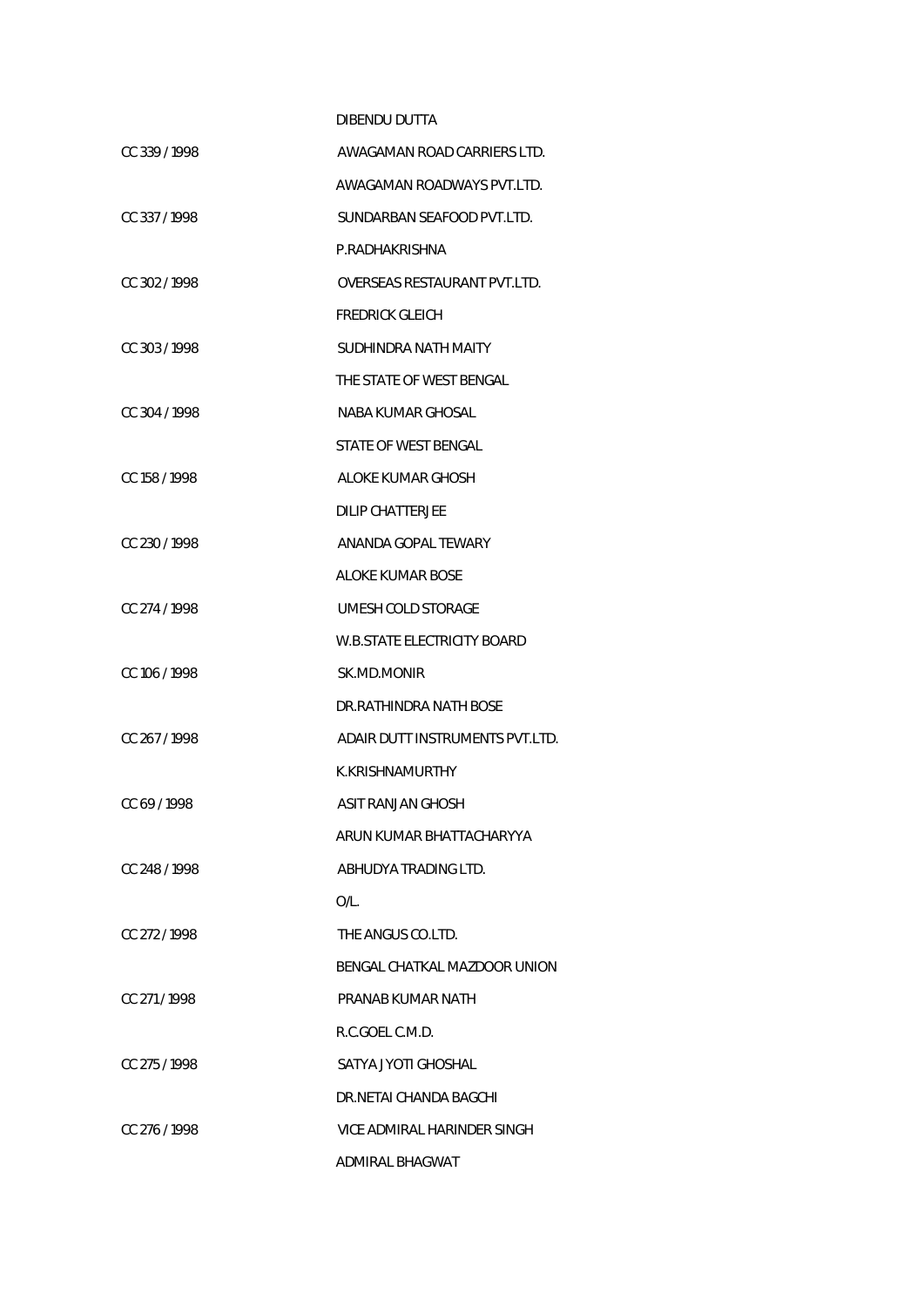| CC 156 / 1998 | MD.AKBAR                                 |
|---------------|------------------------------------------|
|               | SHRI ARUN KUMAR DAS. CHF COMMR MANG S.E. |
| CC 232/1998   | <b>COATES OF INDIA LTD.</b>              |
|               | DIBAKAR CHATERJEE                        |
| CC 68/1998    | M/S.SUPREME ENTERPRISES & ANR.           |
|               | MR.ASIM BURMAN                           |
| CC 246/1998   | NATIONAL PROJECTS CONST.CORPN.           |
|               | B.K.PAUL                                 |
| CC 245/1998   | TRANS CREDIT PVT.LTD.                    |
|               | FORTUNE CAPITAL CITY OF TOWERS PVT.LTD.  |
| CC 284 / 1998 | RADHESHYAM DUBEY                         |
|               | RAMESH CHANDRA                           |
| CC 285/1998   | BAIDYA NATH KHOTEL & ANR.                |
|               | S.P.S.PUNDRI                             |
| CC 264 / 1998 | GHOSHPARA CONSUMERS'CO-OP.STORES LTD.    |
|               | P.K.SINGH                                |
| CC 142/1998   | ANIRUDDHA BHATTACHARYA                   |
|               | DIBYA GOPAL GHATAK                       |
| CC 123 / 1998 | MAGMA LEASING LTD.                       |
|               | JYOTI KUMAR RAJGHARIA                    |
| CC 88/1998    | MUNNA SINGH                              |
|               | MR.SUKAMAL RAKSHIT                       |
| CC 89/1998    | SWAPAN KUMAR SINHA                       |
|               | MR.ARUN KUMAR BHATTACHARYYA              |
|               |                                          |
| CC 141/1998   | PALLY DUTTA                              |
|               | SUNIL DASGUPTA                           |
| CC 164 / 1998 | MAGHEN ABOTH & YESHABATH JACOB BENJAMIN  |
|               | SUBHAS CHANDRA MAJUMDAR                  |
| CC 139/1998   | LOHIA JUTE PRESS                         |
|               | RITONA CONSULTANCY PVT.LTD.              |
| CC 75/1998    | J.C.C. INDIA.                            |
|               | <b>MR.JIBAN GHOSH</b>                    |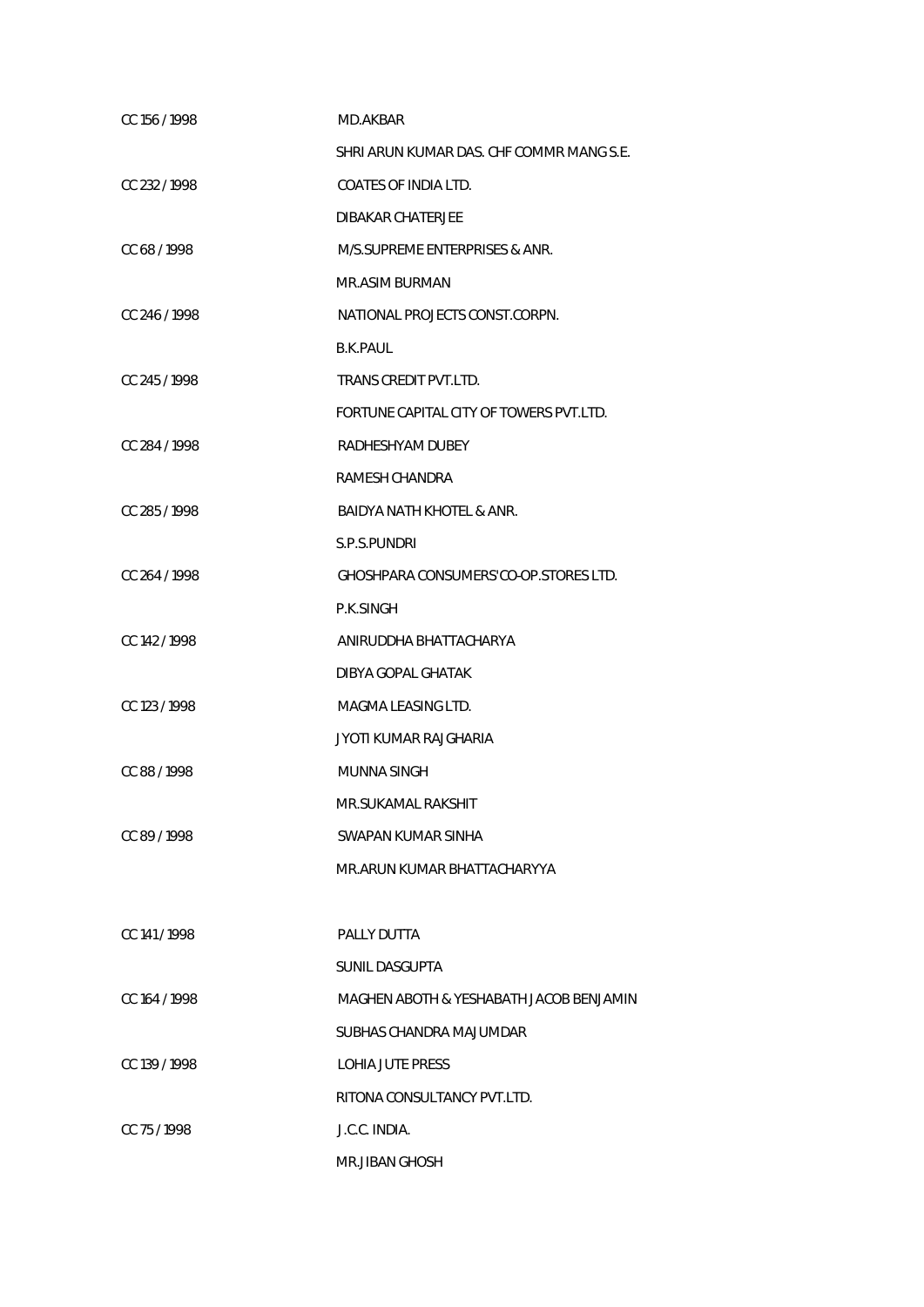| CC 153/1998   | SUSANTA SANTRA                           |
|---------------|------------------------------------------|
|               | S.N.ROY                                  |
| CC 152/1998   | RABINDRA NATH GARANG                     |
|               | S.N.ROY                                  |
| CC 151 / 1998 | SAJAL KUMAR KOLEY                        |
|               | S.N.ROY                                  |
| CC 225 / 1998 | POWER TOOLS & APPLIANCE CO.LTD.          |
|               | NANDINI CHAKRABARTY, SUB DIV.OFFICER,    |
| CC 217/1998   | DEEPAK KUMAR PRAHLADKA                   |
|               | SUBRATA MUKHERJEE                        |
| CC 216 / 1998 | DEEPAK KUMAR PRAHLADKA                   |
|               | THE STATESMAN LTD.                       |
| CC 72/1998    | MIRJA BASIR HOSSAIN                      |
|               | MASVAIR RAHAMAN                          |
| CC 163/1998   | ASHOKE KUMAR MAHAPATRA                   |
|               | MANISH GUPTA                             |
| CC 206/1998   | FALTA STEEL PVT.LTD.                     |
|               | A.C.DAS                                  |
| CC 244 / 1998 | MD.AKBAR                                 |
|               | R.N.BHATTACHARYA C.C.M.EASTERN RLY.      |
| CC 243/1998   | ANUP KUMAR MAITY                         |
|               | ARUN BHATTACHARYA                        |
| CC 260/1998   | M/S.BHOLA NATH COLD STORAGE & ANR.       |
|               | <b>W.B.STATE ELECTRICITY BOARD</b>       |
| CC 126/1998   | RAJ KUMAR DYEING & PRINTING WORKS PVT.LT |
|               | SITANGSHU LAHIRI                         |
| CC 127 / 1998 | <b>BAIDYANATH BANERJEE</b>               |
|               | SRI JATIN CHAKRABARTY                    |
| CC 222/1998   | SIBANI SENGUPTA                          |
|               | CHANCHALI GANGULY                        |
| CC 203/1998   | SMT.KAMALA JAISWAL & ORS.                |
|               | ALOKE KUMAR BASU                         |
| CC 71/1998    | SOHRAB ALI SARDAR                        |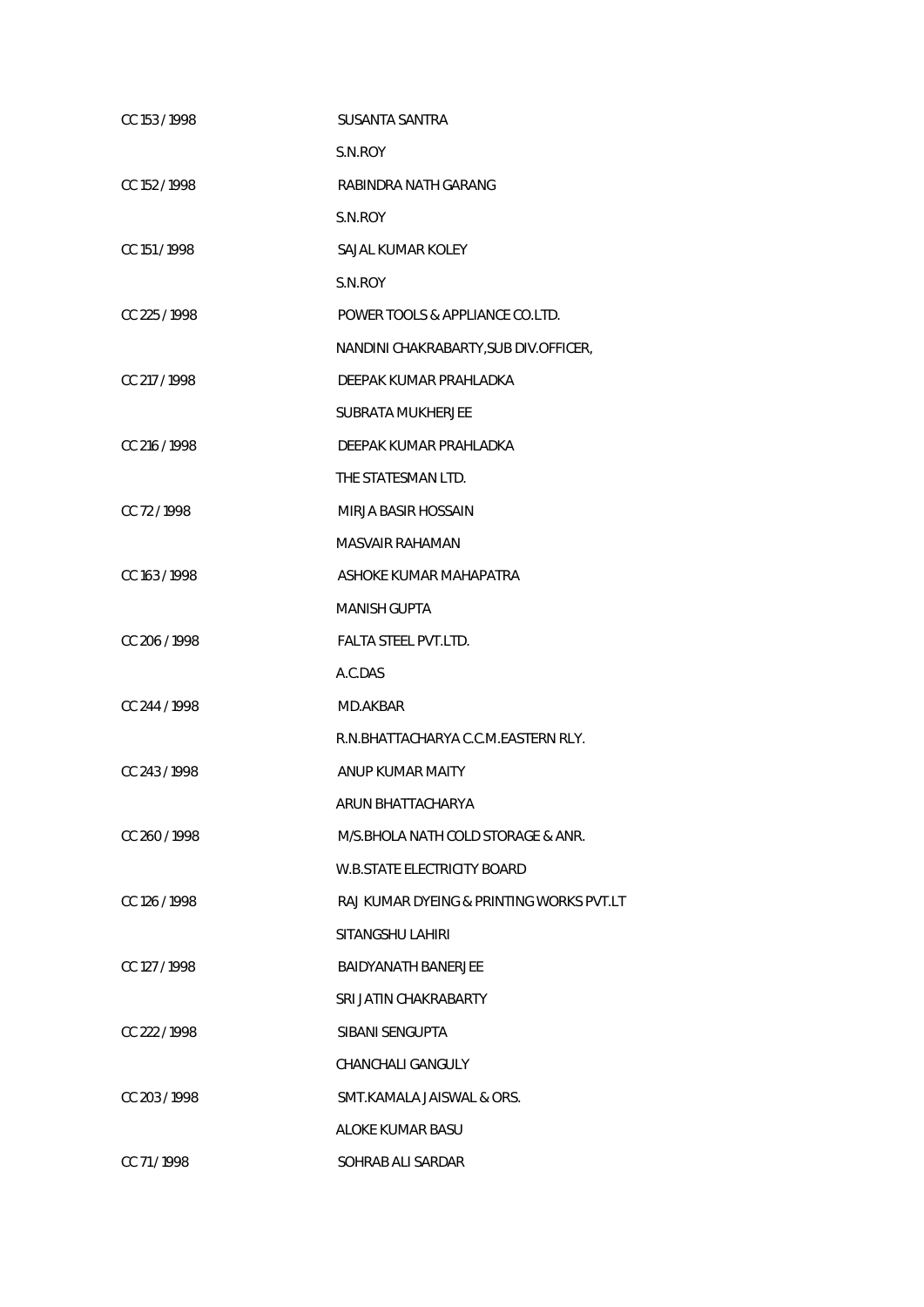|               | SAMIR KUMAR DUTTA                        |
|---------------|------------------------------------------|
| CC 268 / 1998 | SPARK DELEARS PVT.LTD.                   |
|               | ASHIT BARMAN SEAL                        |
| CC 289 / 1998 | HIRANYA GARVA PROPERTIES PVT.LTD.        |
|               | WELLESLY STREET SATYAM SHIVAM SUNDARAM   |
| CC 288 / 1998 | NARAYAN CHANDRA MONDAL                   |
|               | R.C.GOEL                                 |
| CC 286/1998   | PRADIP KR. SAHA                          |
|               | A.AHAD                                   |
| CC 73/1998    | SHYAM SUNDER RAY.                        |
|               | BIREN CHANDRA ROY.                       |
| CC 220/1998   | SAYED HAMID HASAN                        |
|               | S.P.S.PUNDIR                             |
| CC 77/1998    | ARUN KUMAR BASU                          |
|               | SHRI UTPAL MUKHERJEE                     |
| CC 76/1998    | SANTRAGACHI COOP. STORES LTD. & ANR.     |
|               | N. K. GHOSH                              |
|               |                                          |
| CC 367/1998   | SENBO ENGINEERING LTD.                   |
|               | ANANDA BAZAR PATRIKA                     |
| CC 366/1998   | SENBO ENGINEERING LTD.                   |
|               | ANANDA BAZAR PATRIKA                     |
| CC 292/1998   | SMT.SUSHILA BAJORIA                      |
|               | <b>JAIDER RAHAMAN</b>                    |
| CC 185 / 1998 | HIRANYA GARVA PROPERTIES & INVESTMENT    |
|               | WELLESBY ST. SATYAM SHIVAM SUNDARAM      |
| CC 87/1999    | RITA SAHA                                |
|               | CAPT S.B. KATRIAR                        |
| CC 158 / 1999 | PULSAR COMMERCE PVT.LTD.                 |
|               | ORISSA WEAVERS COOPERATIVE SPNG MILLS F. |
| CC 159 / 1999 | SK MOZAHARUL ISLAM                       |
|               | MR.MANINDRA KUMAR SOM                    |
| CC 73/1999    | PULSER COMMERCE PVT. LTD.                |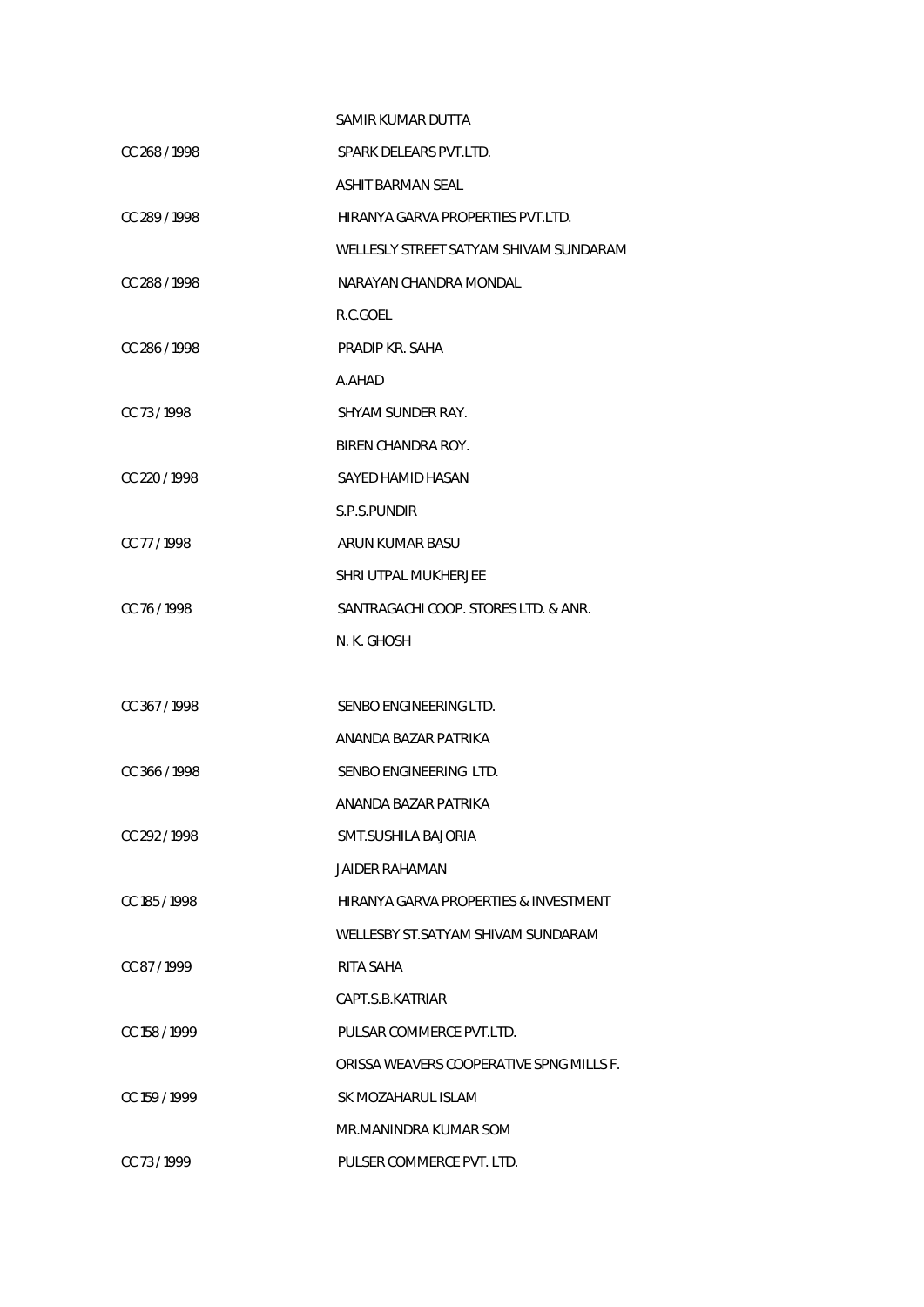|               | ORRISSA WEAVERS CO-OPERATIVE SPIN. MILLS |
|---------------|------------------------------------------|
| CC 92/1999    | M/S RABINDRA ENTERPRISES                 |
|               | R.C.GOEL                                 |
| CC 163 / 1999 | SRI PRAHLAD ROY TIBREWAL                 |
|               | C.M.C.                                   |
| CC 89 / 1999  | RUMA BHOWMICK                            |
|               | MALA DHAR                                |
| CC 160 / 1999 | <b>PARIMAL SUR</b>                       |
|               | LALCHAND ROY CO. (P) LTD.                |
| CC 97/1999    | A.K.GUHA & CO.                           |
|               | SRI S.DAS                                |
| CC 98 / 1999  | DIPAK KUMAR HIMATSINGKA                  |
|               | <b>INDIA CARBON LTD.</b>                 |
| CC 95/1999    | BHOLA NATH COLD STORAGE & ANR.           |
|               | <b>W.B.STATE ELECTRICITY BOARD</b>       |
| CC 114 / 1999 | SANKAR NATH KAR & ANR.                   |
|               | <b>ALOKE KUMAR BOSE</b>                  |
| CC 112 / 1999 | BADURIA BRICK FIELD OWNERS ASSOCIATION   |
|               | PRADIP KR.GHOSH                          |
| CC 139 / 1999 | RANJIT KUMAR LAHERI                      |
|               | SUNIL KUMAR CHATURBEDI                   |
| CC 140 / 1999 | SUKUMAR BHATTACHARYYA                    |
|               | W.B.B.S.E.                               |
| CC 131/1999   | BIDYUT KUMAR GUHAROY                     |
|               | DINESH BAJPAYEE COMMNR.OF POLICE         |
| CC 132/1999   | MOHENDRA KUMAR GOURISARIA                |
|               | NILESH DOSHI                             |
| CC 152/1999   | NEWAR ISPAT PVT LTD.                     |
|               | <b>W.B.STATE ELECTRICITY BOARD</b>       |
| CC 85/1999    | RAM SWARUP BALMIKI                       |
|               | TAPAN KUMAR MUKHERJEE                    |
| CC 70 / 1999  | ZAFAR IQBAL                              |
|               | SHAWKET KAMAL                            |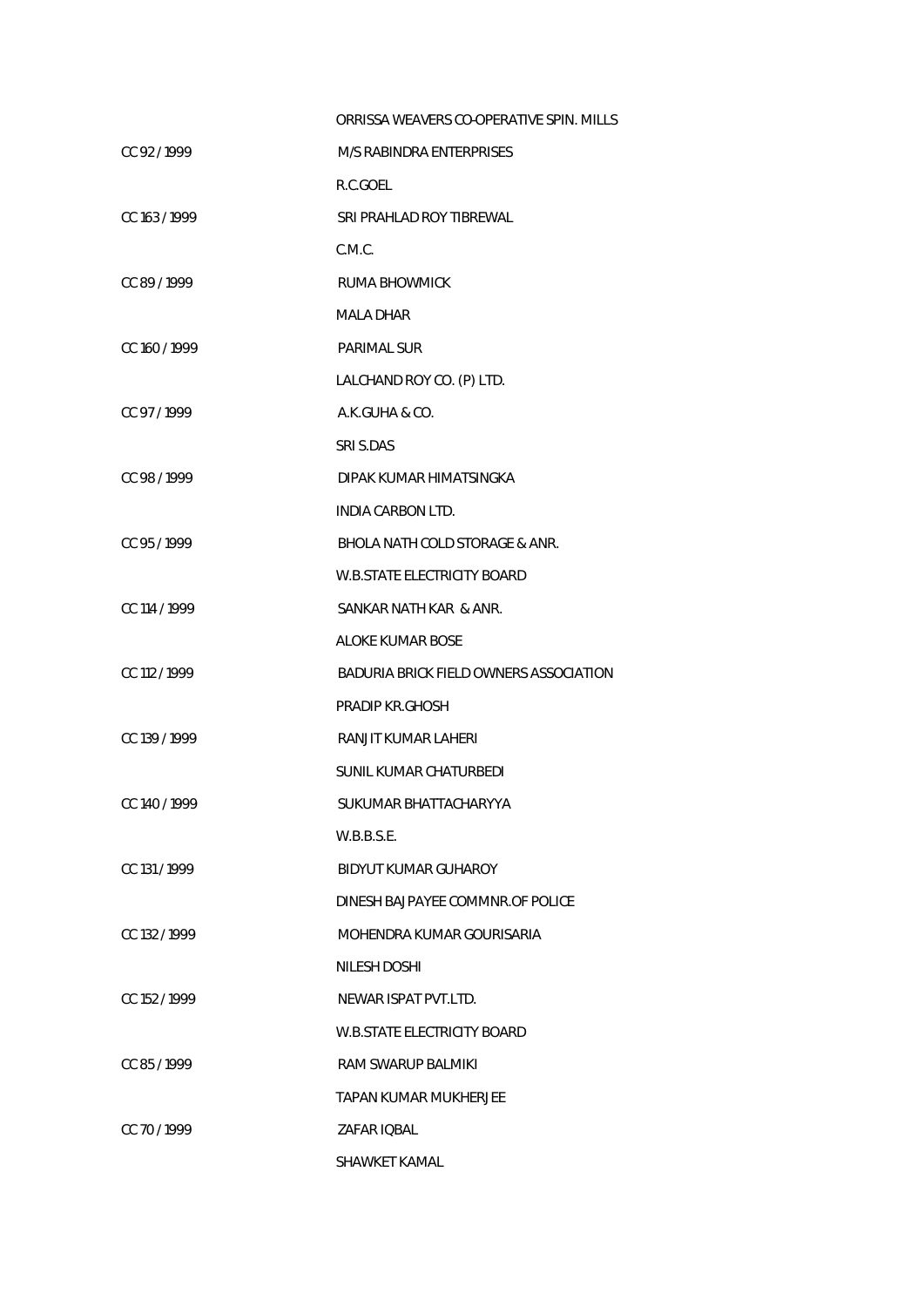| CC 295 / 1999 | H.G.I. INDUSTRIES LTD.,                  |
|---------------|------------------------------------------|
|               | SRAWAN KUMAR GUPTA                       |
| CC 194 / 1999 | SPARK DEALERS PVT.LTD.                   |
|               | R.K.GUPTA                                |
| CC 275 / 1999 | ARYA PRATINIDHI SABHA, BENGAL            |
|               | <b>BACHCHAJI SINGH</b>                   |
| CC 265/1999   | M/S MA TARA TRANSPORT CO.                |
|               | MR.ARUN KUMAR BHATTACHERJEE              |
| CC 356 / 1999 | SMT.ROMA DEY                             |
|               | JAYANTA KUMAR DEY                        |
|               |                                          |
| CC 354 / 1999 | TEGA INDIA LTD.                          |
|               | THEJO ENGINEERING SERVICES (P) LTD.      |
| CC 326/1999   | JENSON & NICHOLSON FINANCIAL SERV.LTD.   |
|               | DR.ASHOK KUMAR GUPTA                     |
| CC 325 / 1999 | IFB FINANCE LTD.                         |
|               | SONIC EXPORTS (I) PVT.LTD.               |
| CC 420 / 1999 | DEBAJIT CHOWDHURY                        |
|               | MRINAL KANTI CHANDRA                     |
| CC 187 / 1999 | ANAJLI CHOUDHURY                         |
|               | MR.P.PRODHAN                             |
| CC 230 / 1999 | ANIMA SEN SHARMA                         |
|               | ASHIM BARMAN, MUNICIPAL COMMISSIONER     |
| CC 231/1999   | SNEHANGSHU BHATTACHARYYA                 |
|               | <b>SHYAMAL GHOSE</b>                     |
| CC 177 / 1999 | M/S.MACHINO TECHNO SALES LIMITED         |
|               | ASIM BARMAN                              |
| CC 175 / 1999 | M/S.DRIVER CONDUCTOR HELPER TRANSPORT CO |
|               | THE STATE OF WEST BENGAL                 |
| CC 191/1999   | SUMIT USHA MARTIN FINANCE LTD.           |
|               | MUKHDEO PRASAD                           |
| CC 223/1999   | HALDIRAM BHUJIAWALA PVT.LTD.             |
|               | <b>W.B.STATE ELECTRICITY BOARD</b>       |
|               |                                          |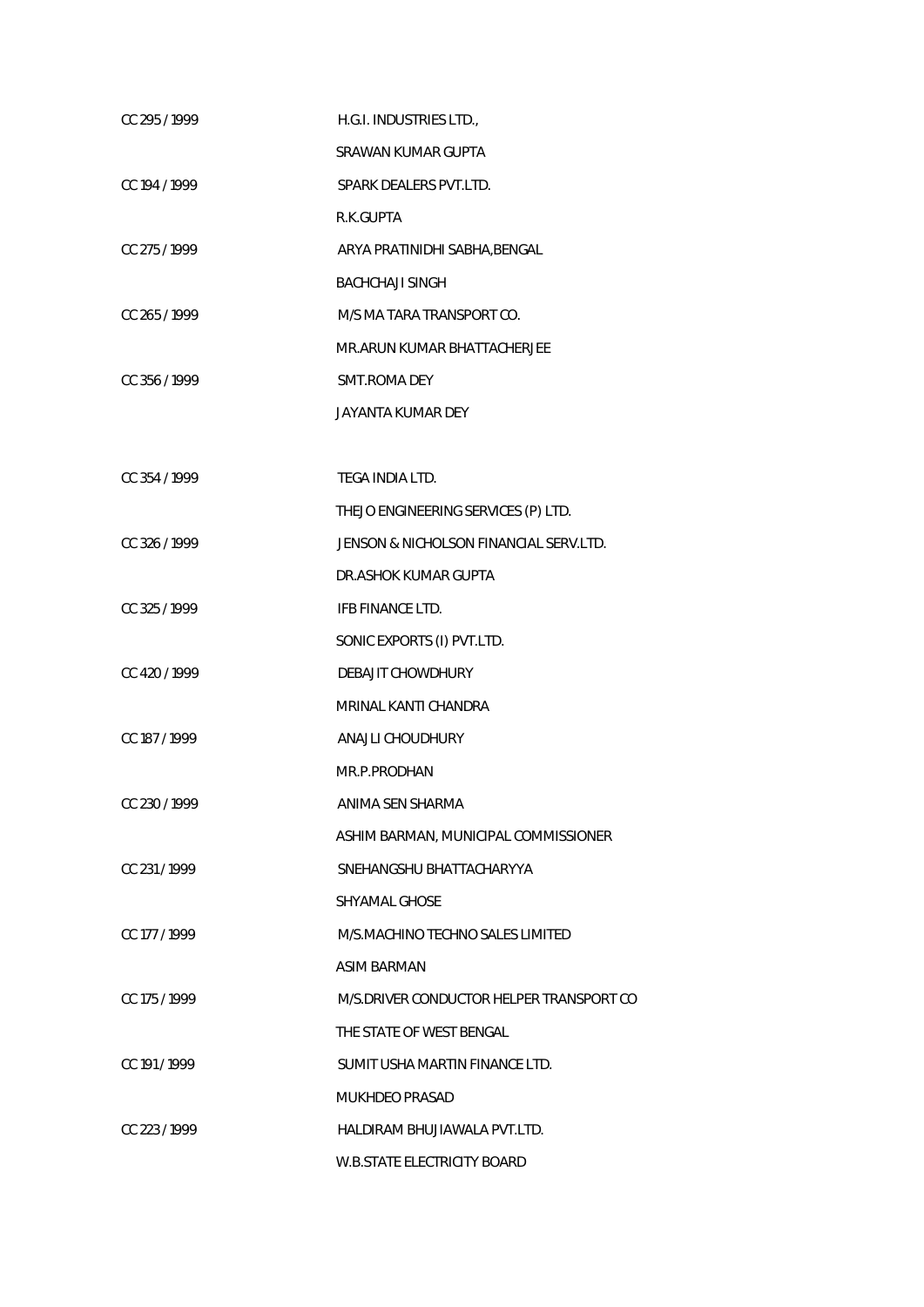| CC 199 / 1999 | M/S. THE NEW SUPLLY SYNDICATE            |
|---------------|------------------------------------------|
|               | MR. N.K.S. JHALA & ORS.                  |
| CC 240 / 1999 | S.S.HOGG MARKET SHOPKEEPERS WELFARE ASSN |
|               | C.M.C.                                   |
| CC 241/1999   | <b>KALU SHAHU</b>                        |
|               | SRI P.K.SEN                              |
| CC 244 / 1999 | SMT.SHYAMALI DAS                         |
|               | SRI S.N.ROY                              |
| CC 212 / 1999 | HARE KRISHNA PAUL                        |
|               | P.K.PRADHAN                              |
| CC 200 / 1999 | <b>TAMAL BAGDI</b>                       |
|               | RATHINDRA NATH KAR                       |
| CC 181/1999   | S.N.BANGLA& CO                           |
|               | SHIV KUMAR AGARWALLA                     |
| CC 172/1999   | W.B.GOVT.STENOGRAPHER ASSN.              |
|               | STATE OF W.B.                            |
| CC 170 / 1999 | <b>SMT.BELA CHANDRA &amp; ORS</b>        |
|               | NIRMAL KUMAR JAHALA                      |
| CC 167 / 1999 | THE GRAMAPHONE COMPANY OF INDIA LTD      |
|               | MARS RECORDING COMPANY PVT LIMITED       |
| CC 169 / 1999 | SMT.GITA DEY (DAS)                       |
|               | CHAIRMAN, CALCUTTA DISTRICT PRIMARY S.C. |
| CC 254 / 1999 | SMT.GITA DEBI RATHI                      |
|               | D.RAHA                                   |
| CC 269 / 1999 | AMAR KUMAR & ANR.                        |
|               | R.C.GOEL                                 |
| CC 303 / 1999 | RAM SHAKAL RAM                           |
|               | <b>GORACHAND DEY</b>                     |
| CC 198 / 1999 | UPAWAN HORTICULTURAL (RESORTS) PVT.LTD.  |
|               | <b>ABDUL ROB</b>                         |
| CC 234 / 1999 | M/S S.C.SONS (P) LTD.                    |
|               | <b>ASIM BARMAN</b>                       |
| CC 302 / 1999 | SUBIR KUMAR BASU                         |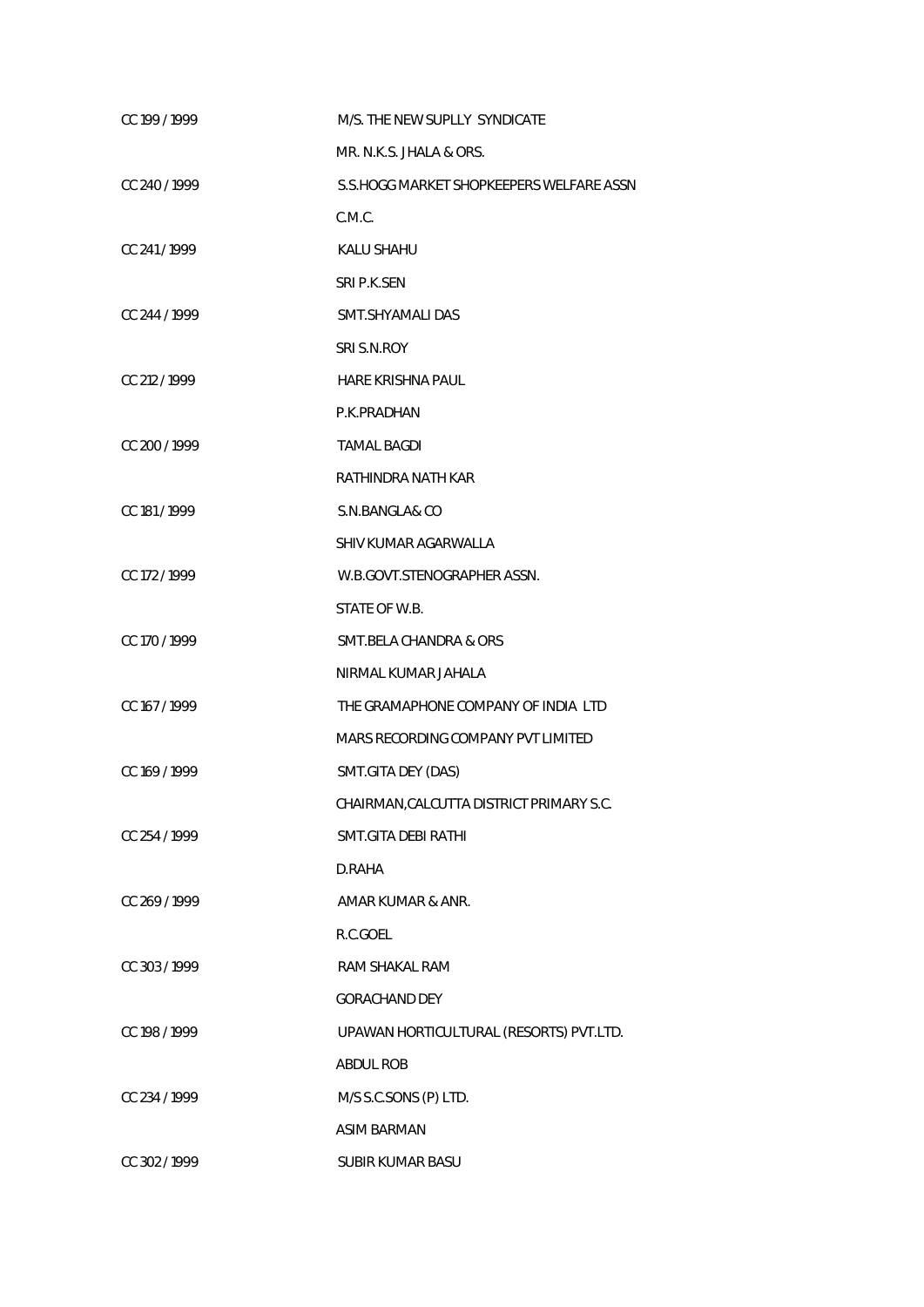|                  | <b>GARIA INDUSTRIES PRIVATE LIMITED</b>  |
|------------------|------------------------------------------|
| CC 300 / 1999    | <b>IFTAKARUL HAQUE</b>                   |
|                  | T.V.S.VENKATASARAM                       |
|                  |                                          |
| CC 165 / 1999    | <b>GITA DEB</b>                          |
|                  | SUBRATA CHAKRABORTY                      |
| CC 59/1999       | SHAMBHU NATH & BROTHERS                  |
|                  | AMAN MARKETING CO.                       |
| CC 57/1999       | AGARWAL ENGINEERING CO.& ANR.            |
|                  | ARABINDA SANTRA, CHIEF ENGG., C.M.C.     |
| CC 42/1999       | <b>INDRAJIT BISWAS</b>                   |
|                  | DEEPAK BHARGAVA                          |
| CC 50/1999       | <b>KESTO DUTTA</b>                       |
|                  | DR.SACHIN CHATTERJEE                     |
| CC 40/1999       | BEGRAJ SATYANARAYAN & ORS.               |
|                  | MP STATE COOPERATIVE LTD.OIL SEED G.FEDN |
| CC 22/1999       | M/S.A.K.ENTERPRISES                      |
|                  | D.N.SARKAR                               |
| CC 31/1999       | KALYAN KUMAR CHATTOPADHYAYA & ORS.       |
|                  | DEBENDRA NATH PEGU                       |
| CC 26 / 1999     | BIJAY KUMAR AGARWAL & ORS.               |
|                  | <b>ASHOK THAKKAR</b>                     |
| $CC$ , 24 / 1999 | SRI JATINDRA NARAYAN ROYCHOWDHURY        |
|                  | CITY ARCHITECT CAL MUNICIPAL CORPN.      |
| CC 6/1999        | RAJESH KUMAR DARUKA                      |
|                  | SRI ARUN BHATTACHARYYA                   |
| $CC$ 33 / 1999   | SPARK DEALERS P.I TD.                    |
|                  | K.K.SINGHANIA                            |
| CC 28/1999       | SHRACHI SECURITIES LTD.                  |
|                  | MR.ARVIND KUMAR                          |
| CC 4/1999        | ARUN KUMAR GHOSH                         |
|                  | ANIRUDDHA MUKHERJEE                      |
| CC 347/1999      | SOMNATH BANERJEE                         |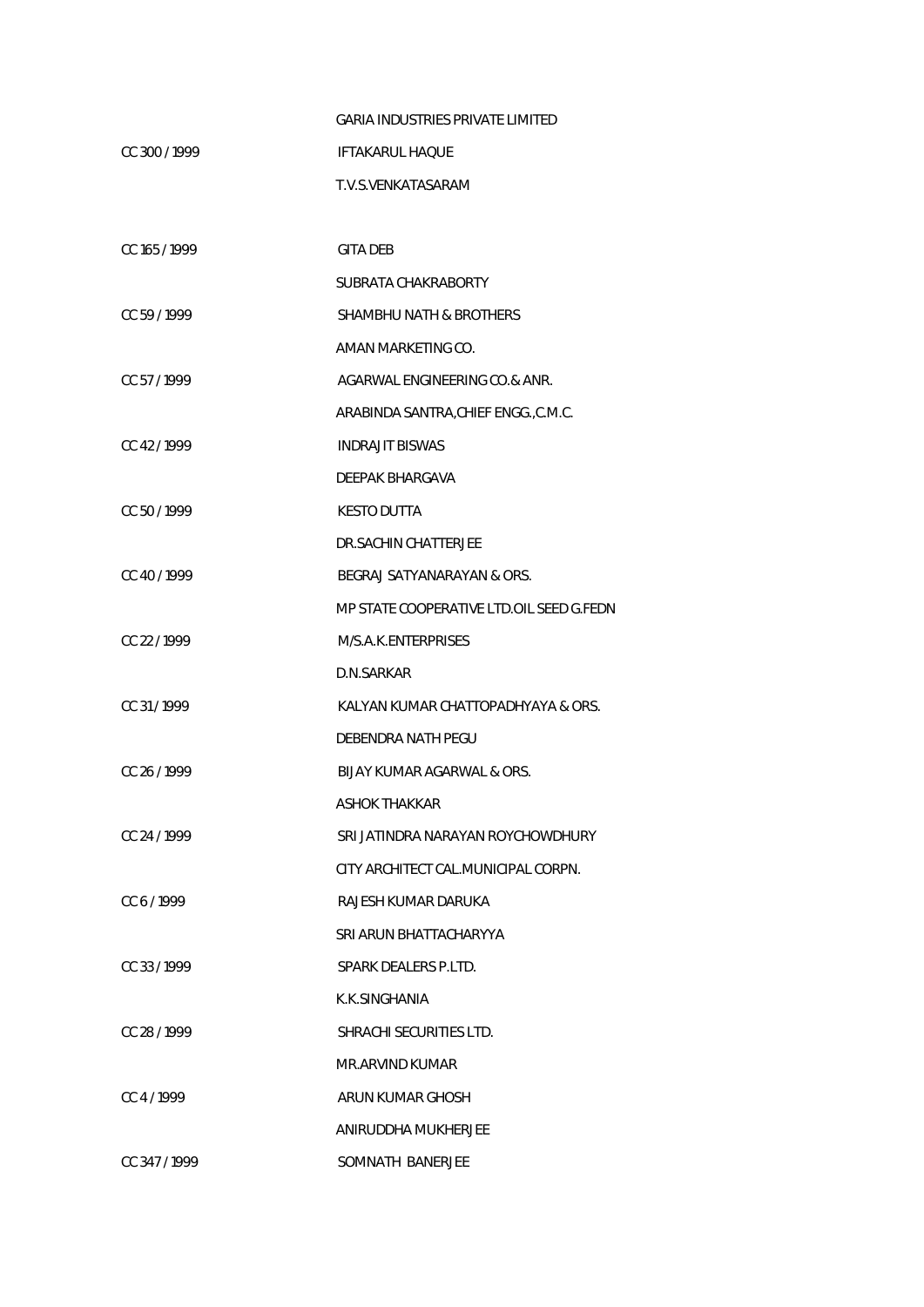|               | S.NARAYAN                               |
|---------------|-----------------------------------------|
| CC 316/1999   | <b>IFTARKARUL HAQUE</b>                 |
|               | T.V.S.VENKATARAMAN                      |
| CC 375/1999   | KANIKA RANI SAHOO                       |
|               | CHINMOYEE PATTANAYAK                    |
| CC 343/1999   | OMPRAKASH SHAH                          |
|               | H.P.ROY                                 |
| CC 315 / 1999 | SPS OVERSEAS PVT.LTD.                   |
|               | SANVI SHIPPING PVT.LTD.                 |
| CC 367/1999   | <b>BIPLAB KUMAR SINHA</b>               |
|               | ASIM BARMAN (MUNICIPAL COMMISSIONER)    |
| CC 441/1999   | SM. UMA ROY MAHASAY                     |
|               | <b>ASIM BURMAN</b>                      |
| CC 323/1999   | <b>BIJAY KR.SINGH</b>                   |
|               | <b>GOPAL CHANDRA PAL</b>                |
| CC 324 / 1999 | GE CAPITAL TRANS FINANCIAL SERVICE LTD. |
|               | <b>BISWAJIT DAS</b>                     |
| CC 388 / 1999 | <b>JHANTU KUMAR DAS</b>                 |
|               | <b>ABDUL AHAD</b>                       |
| CC 378 / 1999 | MADAN MOHAN GHOSH                       |
|               | ARUN KR.ROY                             |
| CC 377/1999   | KANHAIYALAL DHARIWAL                    |
|               | R.G.(SALES) PVT.LTD.                    |
| CC 376 / 1999 | <b>ASHIJTOSH MONDAL</b>                 |
|               | DEBENDRA MOHAN KANWARS                  |
| CC 337/1999   | BENGAL ROWING CLUB STAFFS WORKERS UNION |
|               | <b>ASHOK CHAKROBARTY</b>                |
| CC 338 / 1999 | <b>BHAJAHARI CHATTERJEE</b>             |
|               | R.C.GOEL                                |
|               |                                         |
| CC 425 / 1999 | SRI GANESH BHANDAR & ANR.               |
|               | STATE OF W.B.                           |
| CC 430/1999   | <b>DUGAI KUMAR</b>                      |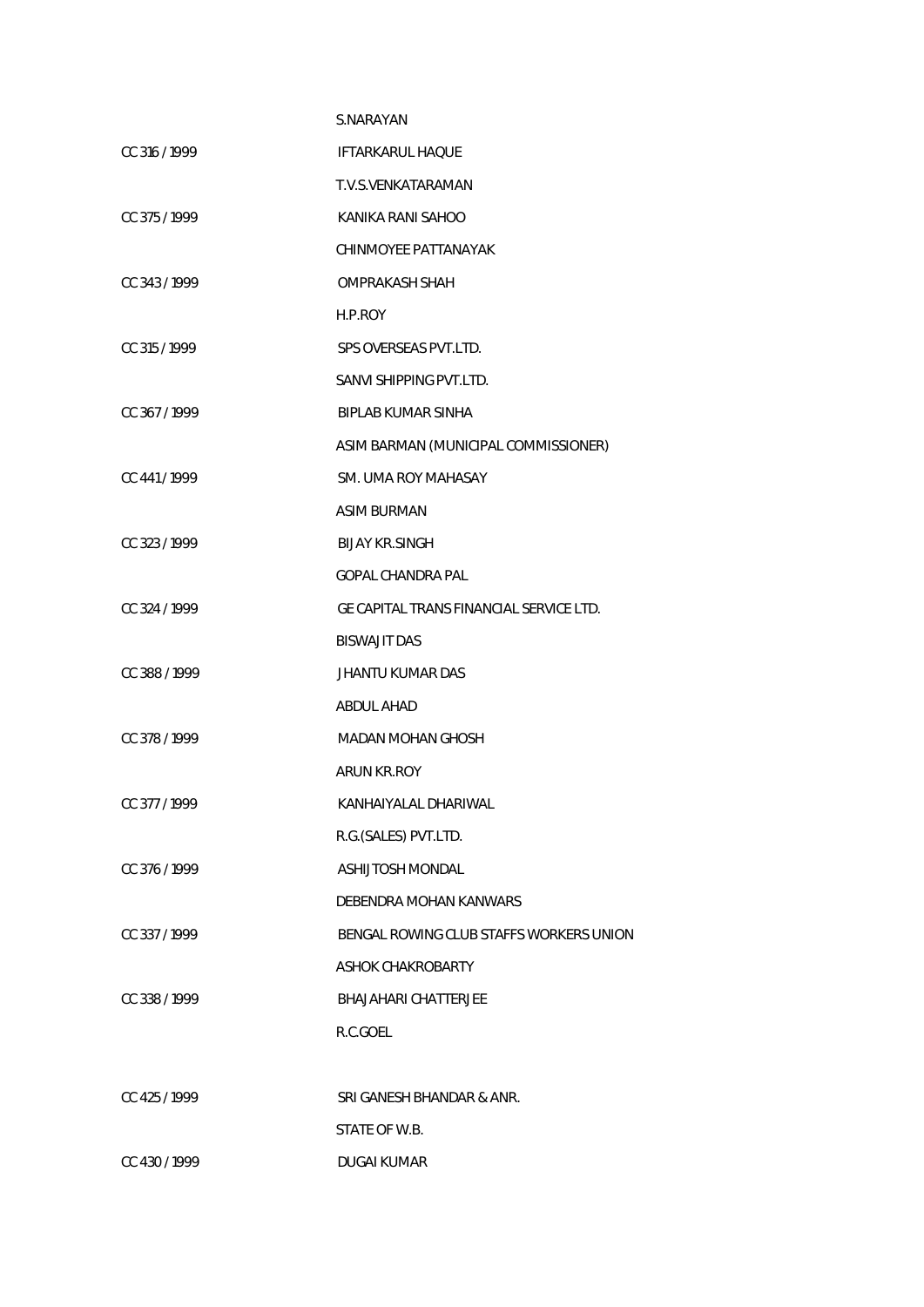|               | T.K.VERMA                                   |
|---------------|---------------------------------------------|
| CC 434 / 1999 | A.K.M.A.FARUQUE & ORS.                      |
|               | PROGRESSIVE COMMERCIALS INVESTMENT P.LTD    |
| CC 319 / 1999 | ALLAHABAD BANK                              |
|               | <b>SMT.BIJOLY SHIL</b>                      |
| CC 321/1999   | BHUDEB SEN & SUNIL GANGULY.                 |
|               | STATE OF W B                                |
| CC 438 / 1999 | PANKAJ KUMAR MANNA                          |
|               | CALCUTTA PORET TRUST,                       |
| CC 442 / 1999 | <b>SHANKAR BAJPAYEE</b>                     |
|               | ASIM BARMAN                                 |
| CC 411/1999   | <b>MYSORE GUEST HOUSE</b>                   |
|               | C.M.C.                                      |
| CC 311 / 1999 | <b>INLAND VIKASH LTD.</b>                   |
|               | H.P.RAY                                     |
| CC 312 / 1999 | <b>SUBIR ROY &amp; ANR.</b>                 |
|               | V.G.SAXENA, CHIEF SUPDT., DEPT. OF TELECOM. |
| CC 405 / 1999 | W.H.TARGETT INDIA LTD.                      |
|               | MR.S.ASHRAF ORS                             |
| CC 403/1999   | SEEMA MUKHERJEE                             |
|               | ARUN KR.BHATTACHARYA                        |
| CC 332/1999   | BISWANATH SADHUKHAN                         |
|               | SRI SWAPAN DASGUPTA                         |
| CC 397/1999   | NIRANJAN PANDA                              |
|               | MR.DEBENDRA MOHAN KAWWAR                    |
| CC 396 / 1999 | AJAY KUMAR RATHOD                           |
|               | RATHINDRA NATH DE                           |
| CC 308/1999   | TERAI OVERSEAS LTD.                         |
|               | D.K. BHOWMICK ASSTT.COMMR. OF CUSTOMS.CAL   |
| CC 395/1999   | MAHESH KUMAR GOYAL                          |
|               | SUJOY ROY COMMERCE, CAL-II,                 |
| CC 360/1999   | <b>BIMAL CHANDRA GHOSH</b>                  |
|               | <b>S.SURESH KUMAR</b>                       |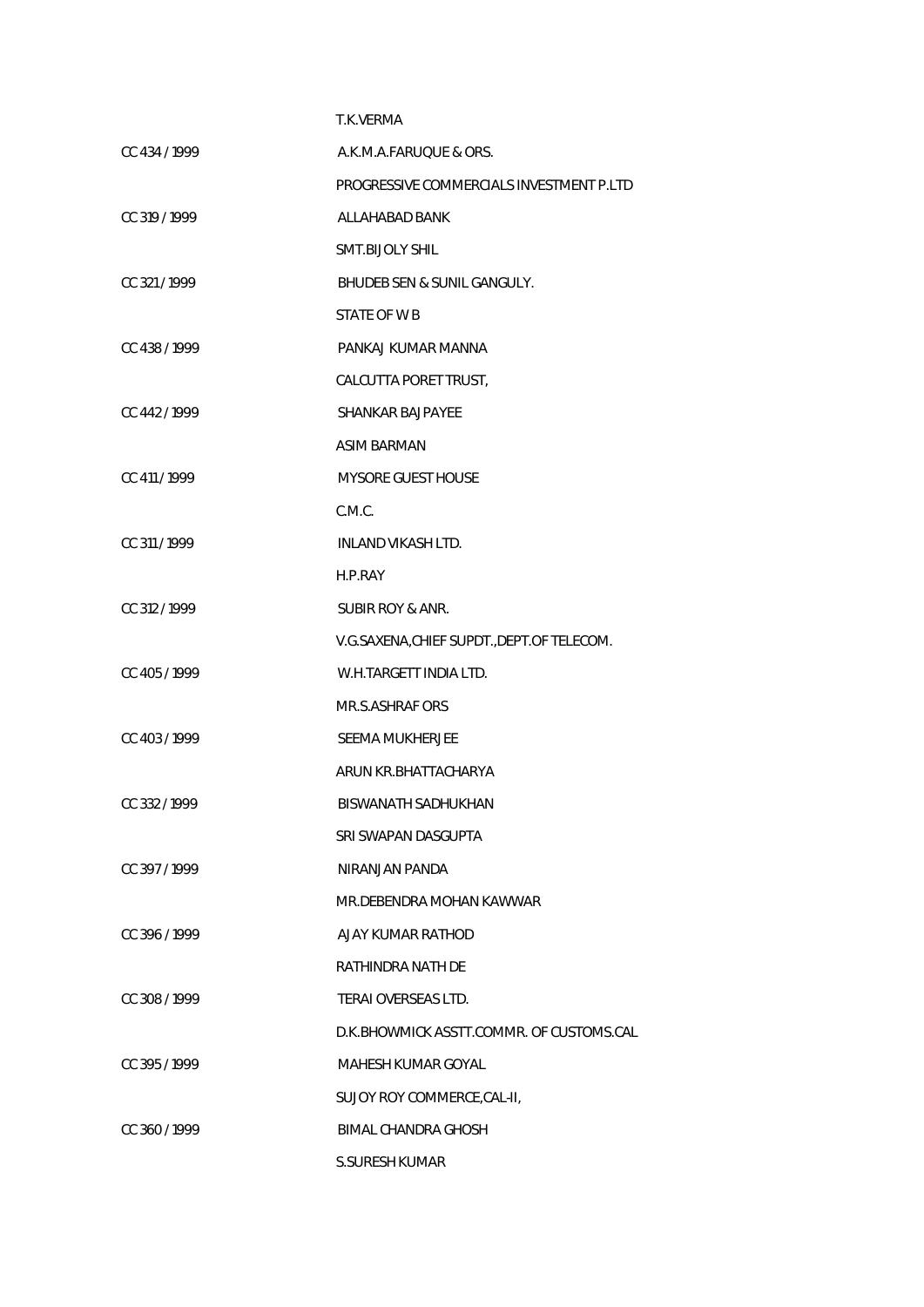| CC 328 / 1999 | <b>BIPUL KUMAR SAHA</b>                  |
|---------------|------------------------------------------|
|               | MRINAL KANTI SAHA                        |
| CC 352/1999   | <b>DINESH BURMAN</b>                     |
|               | PUNJAB & SIND BANK                       |
| CC 350 / 1999 | A.K.M.FARUQUE & ORS.                     |
|               | PROGRESSIVE COMMERCIAL INVESTMENT P.LTD. |
| CC 342/1999   | <b>GOUR PATRA &amp; ORS.</b>             |
|               | P.K.SENGUPTA                             |
| CC 436 / 1999 | ADAIR DUTT INSTRUMENTS PVT.LTD.          |
|               | SHYAM DUBEY                              |
| CC 307/1999   | SATYA NARAIN & CO.                       |
|               | INDIAN OIL CORP.                         |
| CC 382/1999   | SATYANARAYAN & CO.,                      |
|               | INDIAN OIL CORPORATION & ORS.,           |
| CC 357/1999   | INDIA AUTOMOBILES (1960) LTD.& ANR.      |
|               | SAILESH CHANDRA DEY                      |
| CC 304 / 1999 | INDU BHUSAN ROUTH                        |
|               | ARUN KUMAR BHATTACHARJEE                 |
| CC 305/1999   | KAKALI BHATTACHERJEE                     |
|               | ARUN KUMAR BHATTACHERJEE                 |
| CC 418 / 1999 | SOVAN KANTI BASU                         |
|               | K.K. PROSAD                              |
|               |                                          |
| CC 384 / 1999 | M/S. SHROFF CLEARING AGENCY              |
|               | S.DUTTA MAZUMDAR                         |
| CC 383/1999   | SK LUTFAR RAHAMAN                        |
|               | STATE OF WEST BENGAL                     |
| CC 417 / 1999 | VIJAY LAXMI JHAWAR                       |
|               | <b>BHUPAL BHATTACHARJEE</b>              |
| CC 416 / 1999 | SWAPAN KUMAR SINHA                       |
|               | DEBENDRA MOHAN KANWAR                    |
| CC 340/1999   | SMT. AMIYA PAL                           |
|               | BADAL SENGUPTA (CHAIRMAN W.B.S.E.B.)     |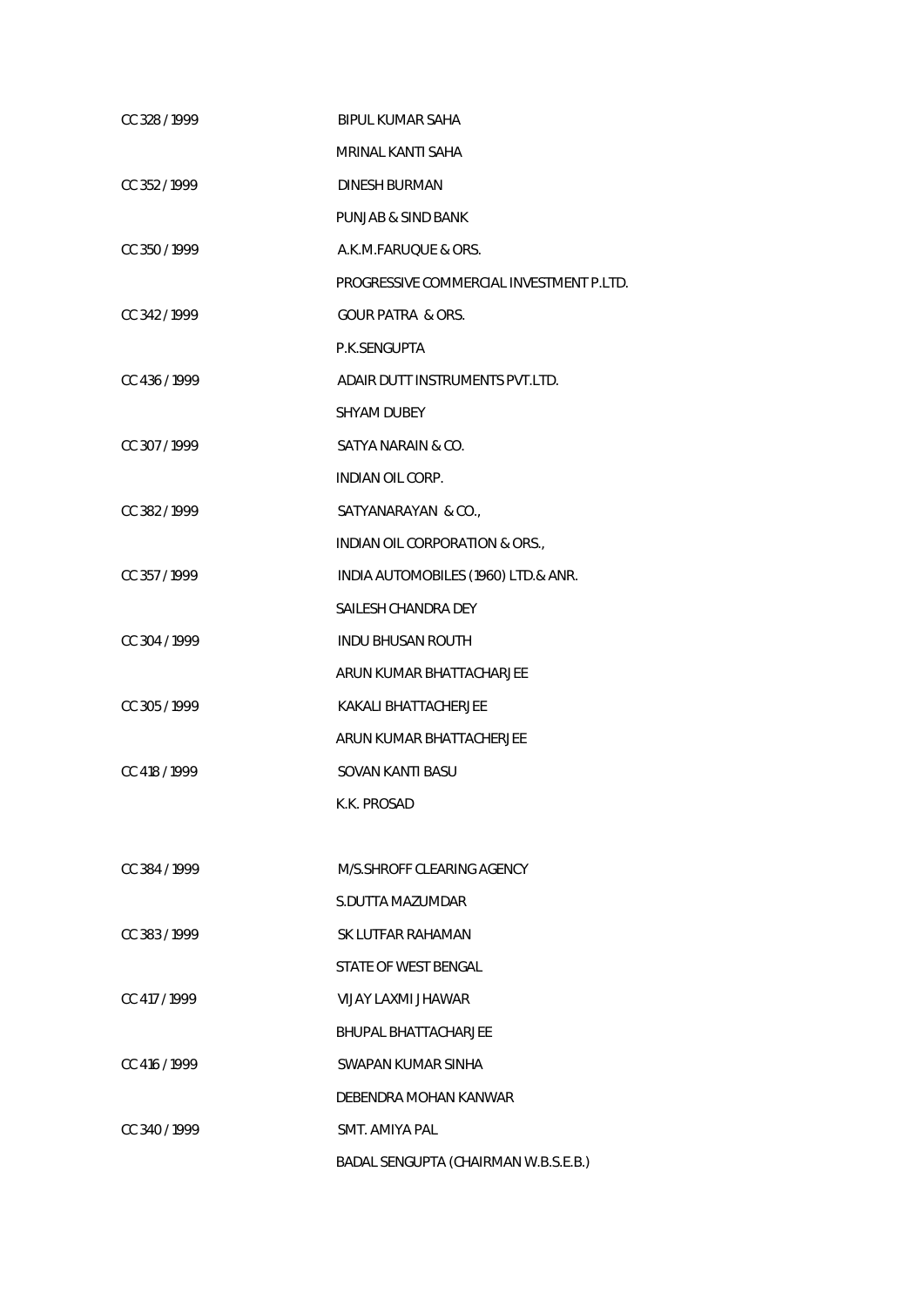| CC 335/1999   | HIRANYA GARVA PROPERTIES & INVEST. (P)LTD |
|---------------|-------------------------------------------|
|               | <b>SUMANTRA BANERJEE</b>                  |
| CC 288/1999   | NIRANJAN KHAN                             |
|               | R.C.GOEL                                  |
| CC 287/1999   | PRIYABRATA MUKHERJEE                      |
|               | R.C.GOEL                                  |
| CC 292/1999   | SUSANTA KR. BHUNIA                        |
|               | ARUN KR. BHATTACHARJEE                    |
| CC 250/1999   | MAULANA KAZI ESRARI KHADAM                |
|               | <b>SYED ABUL MD.ESMAIL</b>                |
| CC 206/1999   | <b>ACHHELALL KUMHAR</b>                   |
|               | R.C.GOEYAL                                |
| CC 204 / 1999 | SAROJ KUMAR MAITY                         |
|               | P.K.GANGULY & CO.                         |
| CC 209 / 1999 | <b>BALESWAR SINGH</b>                     |
|               | R.C.GOEYAL                                |
| CC 211/1999   | SRI BIJAN KUMAR SARKAR                    |
|               | THE SECRETARY MINISTRY GOVT.OF INDIA      |
| CC 291/1999   | THE GREAT EASTERN SHIPPING CO.LTD.        |
|               | R.PERIASAMI                               |
| CC 290/1999   | KAMALESH ADHIKARY                         |
|               | SK. ABDUL SOBUR                           |
| CC 189/1999   | DEBASHIS BHATTACHARJEE                    |
|               | <b>BIMAL KUMAR PANDEY</b>                 |
| CC 263/1999   | <b>MD.NASIM AKHTER</b>                    |
|               | B.RAMU SUB-INSPECTOR RPF POST S.E.RLY.    |
| CC 284 / 1999 | DEBJANI BERA                              |
|               | ARUN KUMAR BHATTACHARJEE,                 |
| CC 246/1999   | BRIGHT CONSUMER CO-OPERATIVE STORES LTD.  |
|               | S.K.CHOWDHURY                             |
| CC 249/1999   | SHATRUGHAN RAJAK                          |
|               | A.K. BASU DIR. OF SCHOOL EDUCATION W.B.   |
| CC 216 / 1999 | SYED MUSTAQUE ALI                         |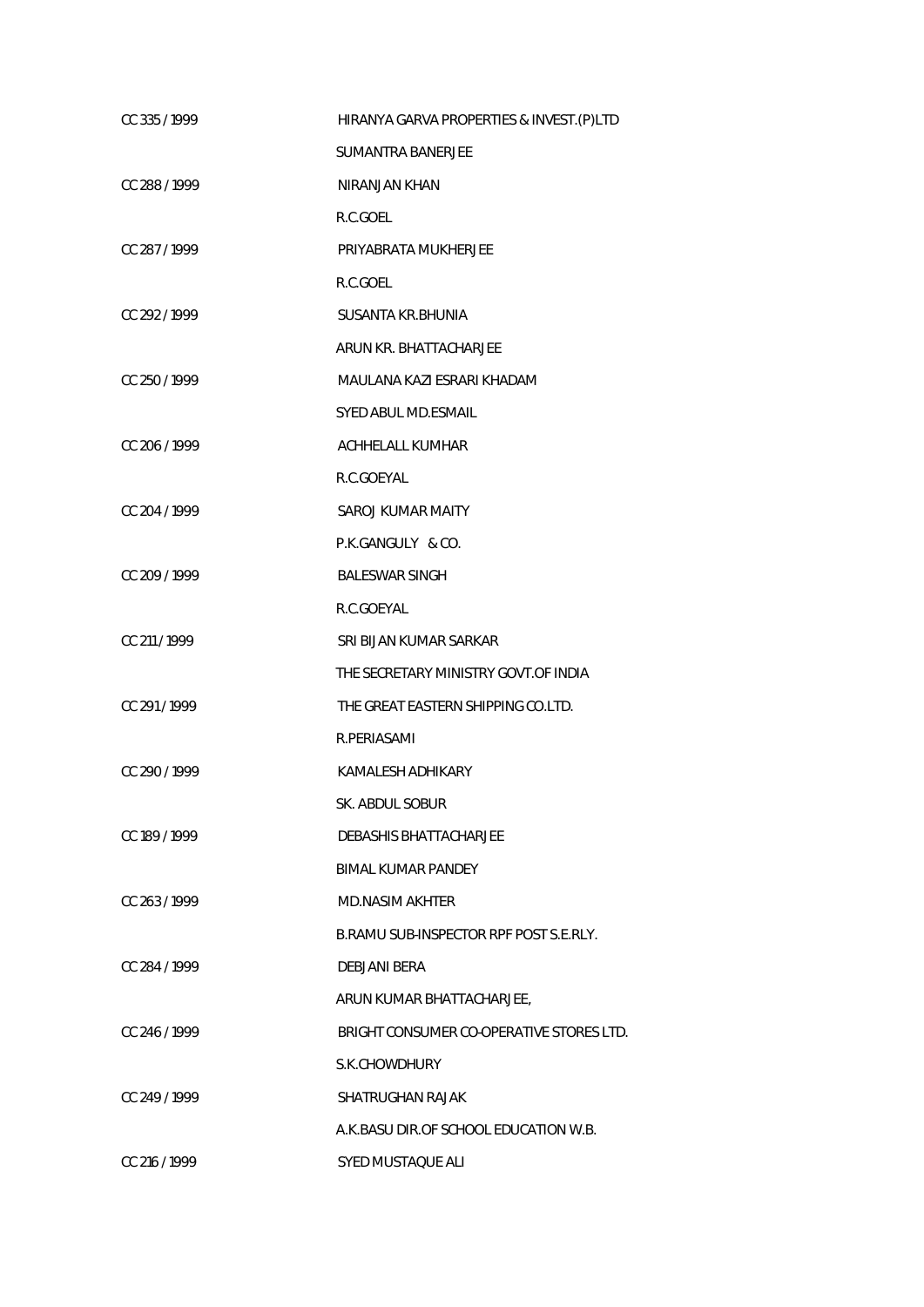|                 | MR.ALOKE KUMAR BASU D.S.E.W.B.           |
|-----------------|------------------------------------------|
| CC 201/1999     | JOYDEEP PAUL                             |
|                 | NATIONAL BUILDINGS CONSTRUCTION CORP.    |
| CC 259/1999     | SRI BIDYAPROSAD SINGH                    |
|                 | R.C.GOEL                                 |
| CC 258 / 1999   | <b>RAMESH DASHI</b>                      |
|                 | A.SREENIVASAN                            |
| CC 279/1999     | M.D.G.TRANSPORT SERVICE                  |
|                 | MR.DEPENDRANTH KANWAR                    |
| CC 253/1999     | <b>MD.IDRISH ALI SHEIK</b>               |
|                 | UDAY MUKHERJE                            |
| CC 251/1999     | BAIDYA NATH KHOTEL & ANR.                |
|                 | S.DASGUPTA                               |
| CC 264/1999     | M/S MRITYUNJOY TRANSPORT CO.             |
|                 | MR.ARUN KUMAR BHATTACHERJEE              |
|                 |                                          |
| CC 238/1999     | KLAR SEHEN PVT.LTD.                      |
|                 | MRS.SANOTSH JAWA                         |
| CC 239/1999     | NEMAI CHAND KUNDU                        |
|                 | MR.N.C.MAZUMDAR                          |
| CC 146 / 1999   | UNIVERSAL CONSORTIUM OF ENGINEERS P.LTD. |
|                 | BHARAT MARGARINE LTD.                    |
| $CC$ 147 / 1999 | THE GRAMOPHONE CO.OF INDIA               |
|                 | MARS RECORDING CO.PVT.LTD.               |
| CC 134 / 1999   | LAXMI KANTA JHA & ORS.                   |
|                 | STATE OF W.B.                            |
| CC 148 / 1999   | <b>J.J.I FASING &amp; HIRING LTD.</b>    |
|                 | <b>BUYLBIN MAIR GHOSH</b>                |
| CC 149/1999     | J.J.LEASING & HIRING SERVICES LTD.       |
|                 | JANGAL PARA FARM PRODUCTS P.LTD.         |
| CC 80/1999      | <b>JYOTI SINGHI</b>                      |
|                 | PRAKASH KUMAR SINGHI                     |
| CC 81/1999      | ASSESSING OFFICER TEXTILE COMMITTEE      |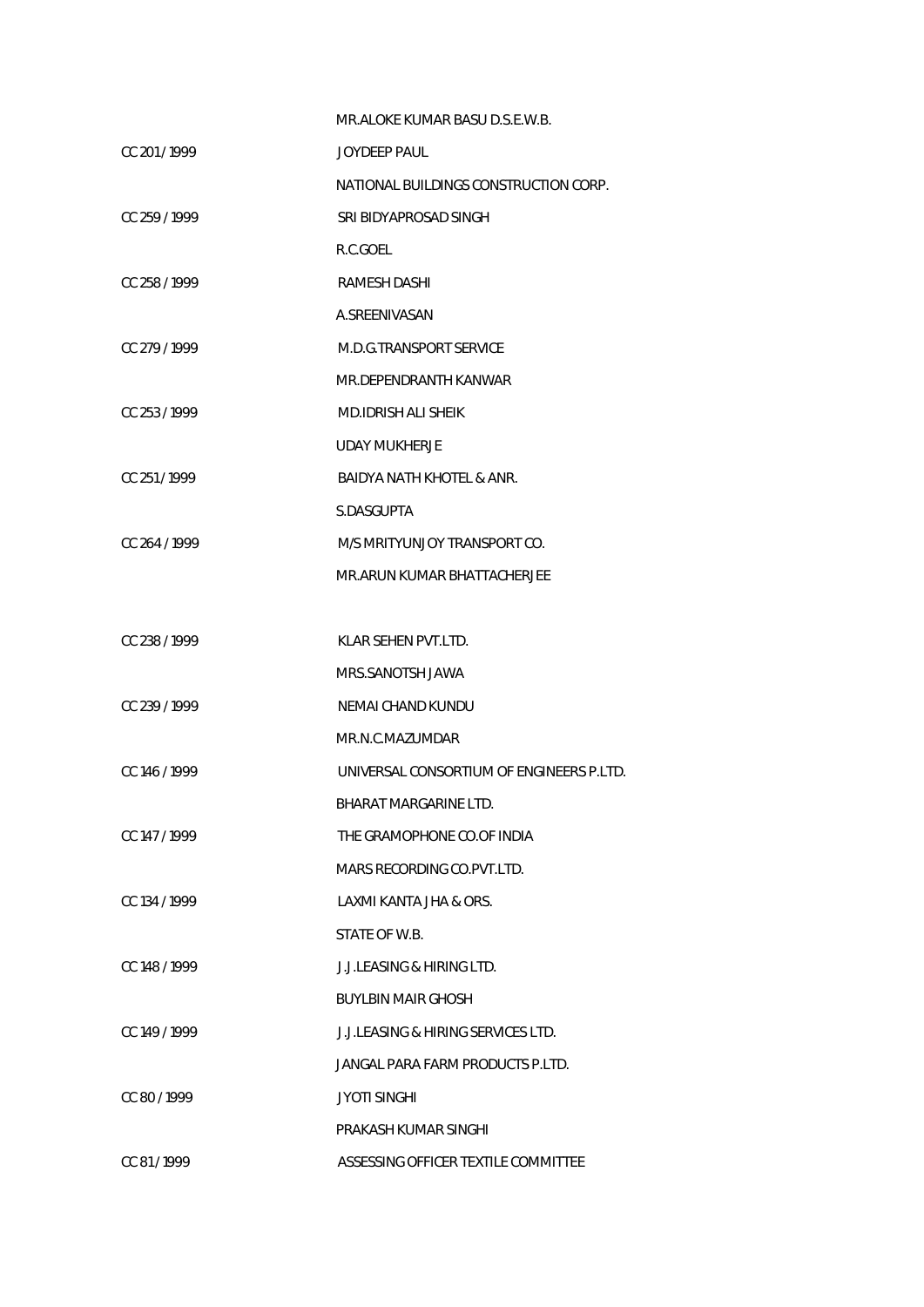|               | TARUN TEXTILES PVT.LTD.                 |
|---------------|-----------------------------------------|
| CC 83/1999    | ELLITE PROJECT CONSTRUCTION PVT.LTD.    |
|               | SRI DIBENDU ROY CHOWDHURY               |
| CC 82/1999    | PRERNA REX P.LTD.                       |
|               | INDUSTRIAL RECONSTRUCTION BANK OF INDIA |
| CC 136 / 1999 | NURUL HODA                              |
|               | ZAFRUL HASSAN                           |
| CC 77/1999    | JAGJIT SINGH                            |
|               | <b>BALJIT SINGH</b>                     |
| CC 107/1999   | BIDYUT KUMAR CHAKRABORTI                |
|               | SRI ABDUL BARI                          |
| CC 115 / 1999 | KUMAR TRADING CO.PLC                    |
|               | A.K.RAHA                                |
| CC 117 / 1999 | SRI SUBODH KUMAR DAS                    |
|               | ASIM BARMAN COMMNR.C.M.C.               |
| CC 96 / 1999  | PLATINUM FINANCE LTD.                   |
|               | NATWAR KUMAR DALMIA                     |
| CC 384 / 2000 | ARANI MUKHOPADHYAY                      |
|               | C.R.IRANI                               |
| CC 385 / 2000 | BRIJNANDAN PRASAD                       |
|               | ARUN KUMAR CHAKRABORTY                  |
| CC 326 / 2000 | SREEJAIN SWETAMBER TERPATI VIDYALAYA    |
|               | MAHASARI & OTHERS                       |
| CC 285/2000   | M.M.EXPORT                              |
|               | B.P.VERMA                               |
| CC 338 / 2000 | SMT.KAKALI BHATTACHARJEE                |
|               | DEBENDRA MOHAN KANWAR                   |
| CC 378 / 2000 | AROMA COKE LTD.                         |
|               | SHRI ASHOK MEHTA                        |
| CC 377 / 2000 | M/S. ASIAN FREIGHTS & ANR.              |
|               | SRI J.S.R.KHATTING                      |
| CC 350 / 2000 | TECHNO ELECTRIC & ENGG.CO.LTD.& ANR.    |
|               | C.M.C.                                  |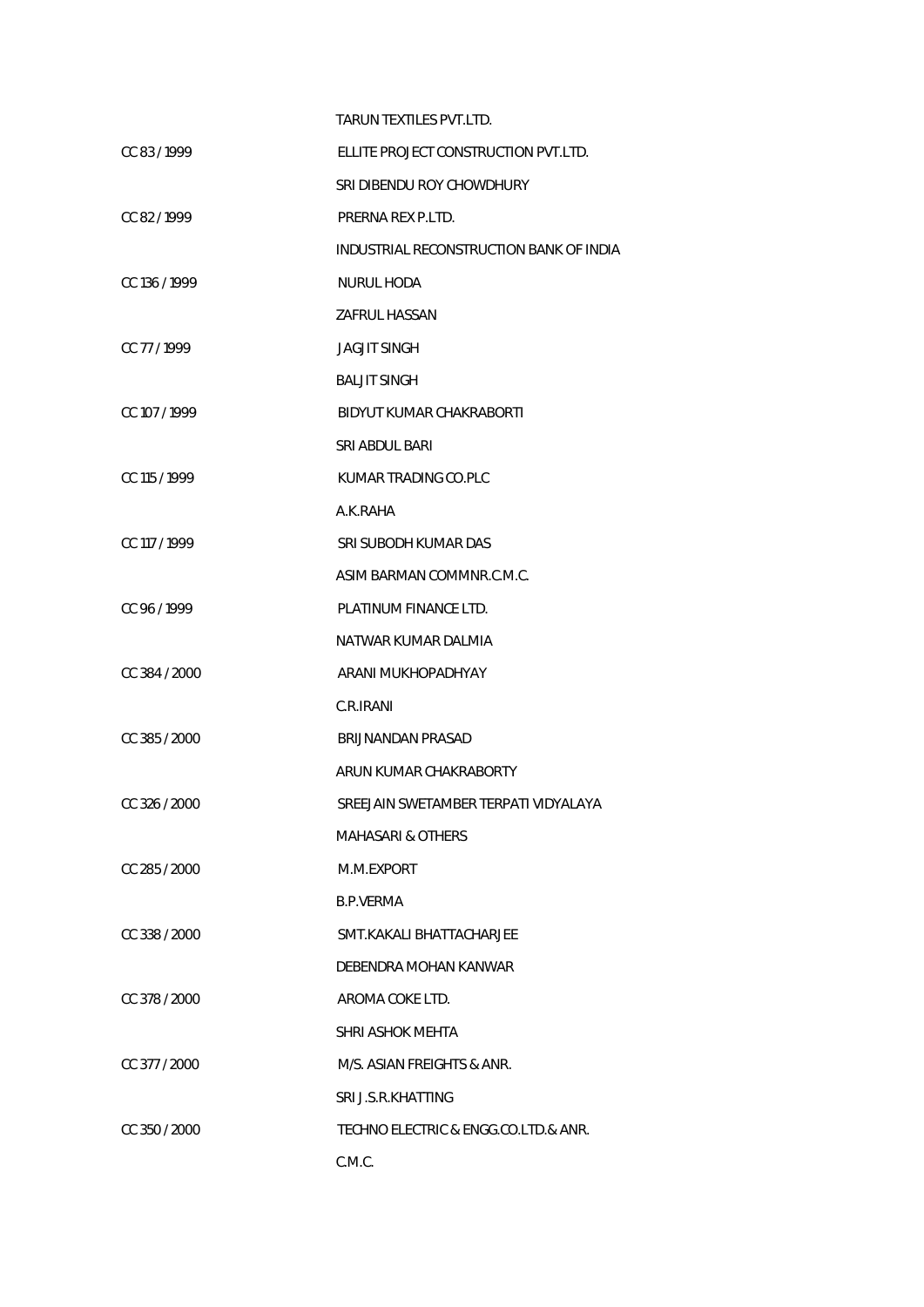| CC 358 / 2000 | ANARUL HOSSAIN KHAN & ORS.               |
|---------------|------------------------------------------|
|               | STATE OF W.B.                            |
| CC 337 / 2000 | SHYAMALI RANI BERA                       |
|               | <b>GOUTAM SAHA</b>                       |
| CC 311 / 2000 | UTTAM KR.SAHA                            |
|               | <b>BIJOY LAL BISWAS</b>                  |
| CC 363 / 2000 | SRI NIRANJAN PANDA                       |
|               | ABDUL AHAD                               |
|               |                                          |
| CC 271/2000   | <b>BIDYUT SENGUPTA</b>                   |
|               | <b>SUBRATA GUPTA</b>                     |
| CC 265 / 2000 | RAMESH KUMAR CHOWDHARY                   |
|               | <b>SUNRIT DEB</b>                        |
| CC 262/2000   | SNIGDHA DAS                              |
|               | <b>HARI BANDHU NAYEK</b>                 |
| CC 261/2000   | NICCO UCO FINANCIAL SERVICES LTD.        |
|               | KRISHNA PLASTOCHEM LTD.                  |
| CC 282 / 2000 | MD.NOOR ALAM & ANR.                      |
|               | K. HARIRAJAH                             |
| CC 392 / 2000 | RABINDRA NARAYAN SEN                     |
|               | SUKUMAR MAHAPATRA                        |
| CC 133 / 2000 | RANAJIT KUMAR SAHU                       |
|               | B.C.ROY                                  |
| CC 71/2000    | M.COMM.OF BERUGRAM H.MADRASAH REP.BY SEC |
|               | W.B.MADRASAH EDN.BOARD                   |
| CC 95 / 2000  | UREKA POWER SYSTEMS PVT. LTD.,           |
|               |                                          |
| CC 107 / 2000 | AJIT KUMAR HALDER                        |
|               | COMMNR.C.M.C./KAMALA BISWAS.             |
| CC 106 / 2000 | THE CHAIRMAN BARANAGORE MUNICIPALITY     |
|               | BHAG CHAND JAIN                          |
| CC 99 / 2000  | SHIVA ANAND                              |
|               | S.K.GHORAI                               |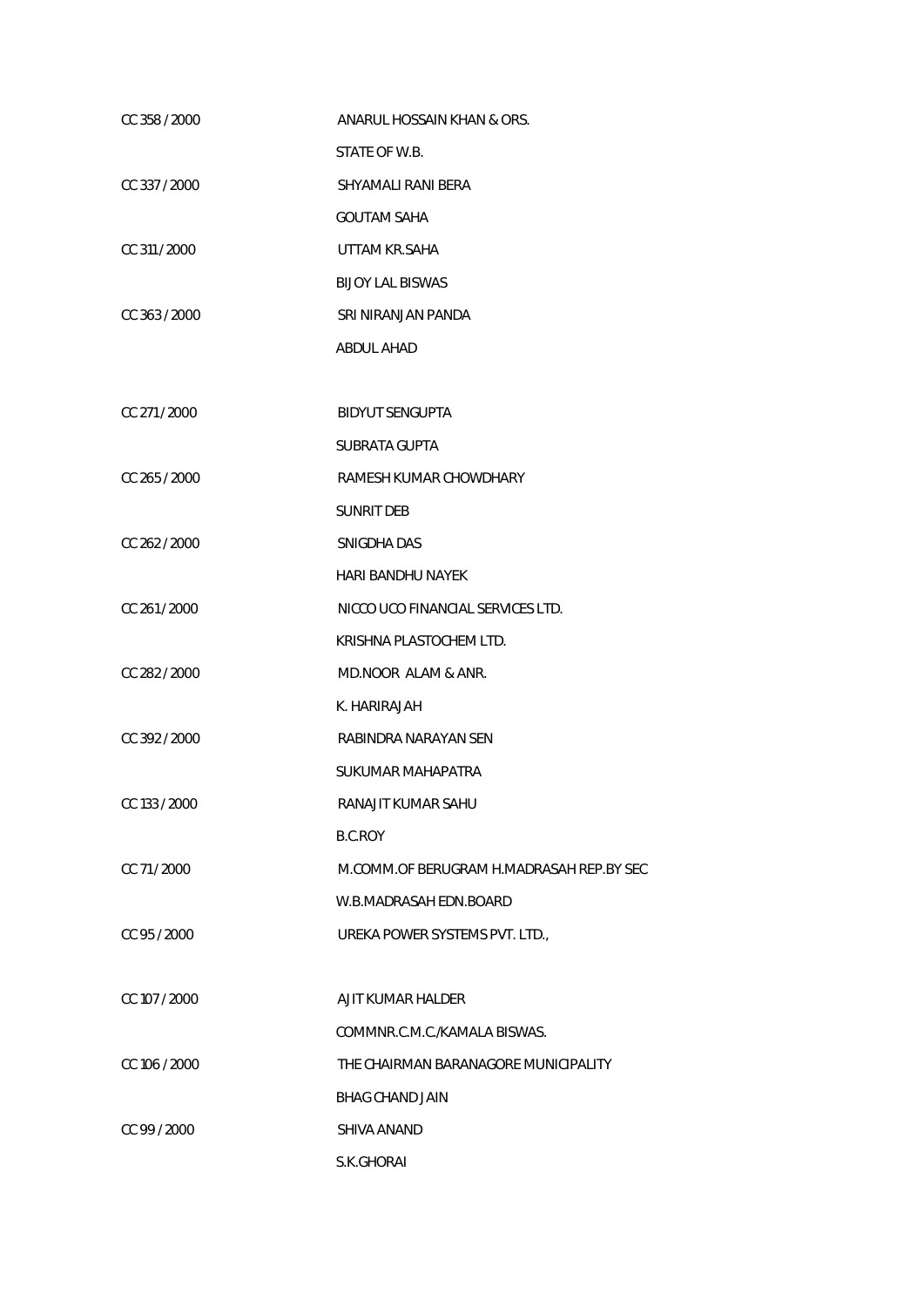| CC 91/2000   | SURESH CHANDRA DAS              |
|--------------|---------------------------------|
|              | SRI ASIM KUMAR BURMAN           |
| CC 90 / 2000 | SWAPAN KUMAR MUKHERJI           |
|              | <b>BABLA GHOSH</b>              |
| CC 16 / 2000 | SAILENDRA KUMAR SARANGI         |
|              | K.V.KRISHNAMURTHY               |
| CC 93/2000   | REJESH & CO.                    |
|              | RAM KISHAN MAHATO               |
| CC 89 / 2000 | SUMMIT USHE MARTIN FINANCE LTD. |
|              | RAMESH PILANI                   |
| CC 1/2000    | <b>MAHENDRA PANDEY</b>          |
|              | UNION OF INDIA                  |
| CC 40 / 2000 | PHARMACHEM TRADERS              |
|              | HARI PADA RAY                   |
| CC 33 / 2000 | SRI KANOILAL DAS                |
|              | MR. M.V. RAO (I.A.S.)           |
| CC 49 / 2000 | RAM MURAT YADAV                 |
|              | R.K. INVESTMENT                 |
| CC 50 / 2000 | BIMAL CHANDRA GHOSH             |
|              | <b>SURESH KUMAR</b>             |
| CC 59 / 2000 | <b>MOZIBUR RAHAMAN</b>          |
|              | DR.VIVEKNANDA PRODHAN           |
| CC 32 / 2000 | DILIP KUMAR GHOSH               |
|              | MR.T.K.SENGUPTA                 |
| CC 31/2000   | SRI PROVASH CHANDRA SINHA       |
|              | MR.DEBENDRA NATH KANWAR         |
| CC 48 / 2000 | <b>MADAN THEATRES LTD.</b>      |
|              | TULSI MATHURADAS SHAH           |
| CC 46 / 2000 | SMT.DIPA DAS ADHIKARI           |
|              | D.RAHA                          |
| CC 45/2000   | SMT.GOURI GHOSH                 |
|              | D.RAHA                          |
| CC 9 / 2000  | KHALID MAHAMMAD                 |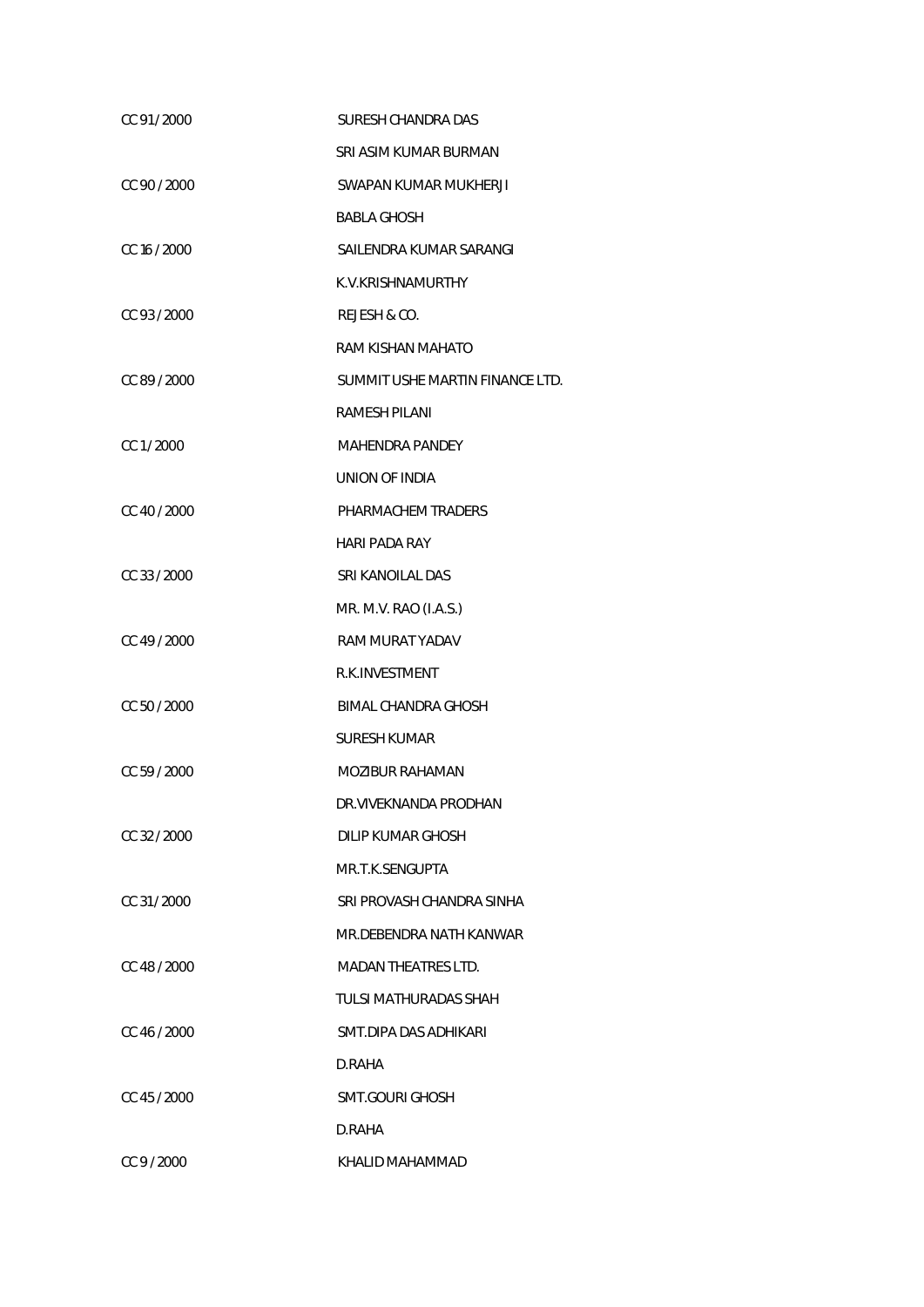## BAMACHARAN CHAKRABORTY

| CC 103 / 2000   | SHRI NETAI CHAND ROY           |
|-----------------|--------------------------------|
|                 | CESC LTD.                      |
| CC 21/2000      | K.A.SIDDIQUI                   |
|                 | <b>GOPAL MORE</b>              |
| CC 2/2000       | MAGMA LEASING LTD.             |
|                 | <b>NEPC INDIA LTD</b>          |
| CC 208 / 2000   | SUNIL KUMAR MITRA              |
|                 | THE STATE OF WEST BENGAL       |
| CC 207 / 2000   | DR.GOURANGA MUKHERJEE          |
|                 | ASOK MOHAN CHAKRABORTY         |
| CC 206 / 2000   | ANIL KR. CHAKROBORTY           |
|                 | A.K.ROY                        |
| CC 114 / 2000   | SAMARENDRA NATH PAUL           |
|                 | W.B.HOUSING BOARD              |
| CC 226 / 2000   | SRI DIPAK KUMAR CHATTERJEE     |
|                 | SRI ANIL CHARAN BISWAS         |
| CC 198 / 2000   | PODDAR UDYOG LIMITED           |
|                 | MR.T.K.DAS                     |
| CC 165A / 2000  | ANWARUL HAQUE                  |
|                 | CHANDRA SEKHER BANERJEE        |
| CC 162 / 2000   | RANJIT PRASAD SINHA            |
|                 | ARUN KUMAR ROY                 |
| CC 160 / 2000   | MARAWARI RELIEF SOCIETY & ANR. |
|                 | SRI AMIT KUMAR DAS             |
| $CC$ 254 / 2000 | KARTICK CHANDRA NANDI          |
|                 | MR.D.M.KANWAR                  |
| CC 253/2000     | SRI DEBASHIS MAITY             |
|                 | MR.D.M.KANWAR                  |
| CC 128 / 2000   | SMT.KRISHNA DAS                |
|                 | DR.NAZRUL ISLAM                |
| CC 252 / 2000   | SAMSUL ISLAM                   |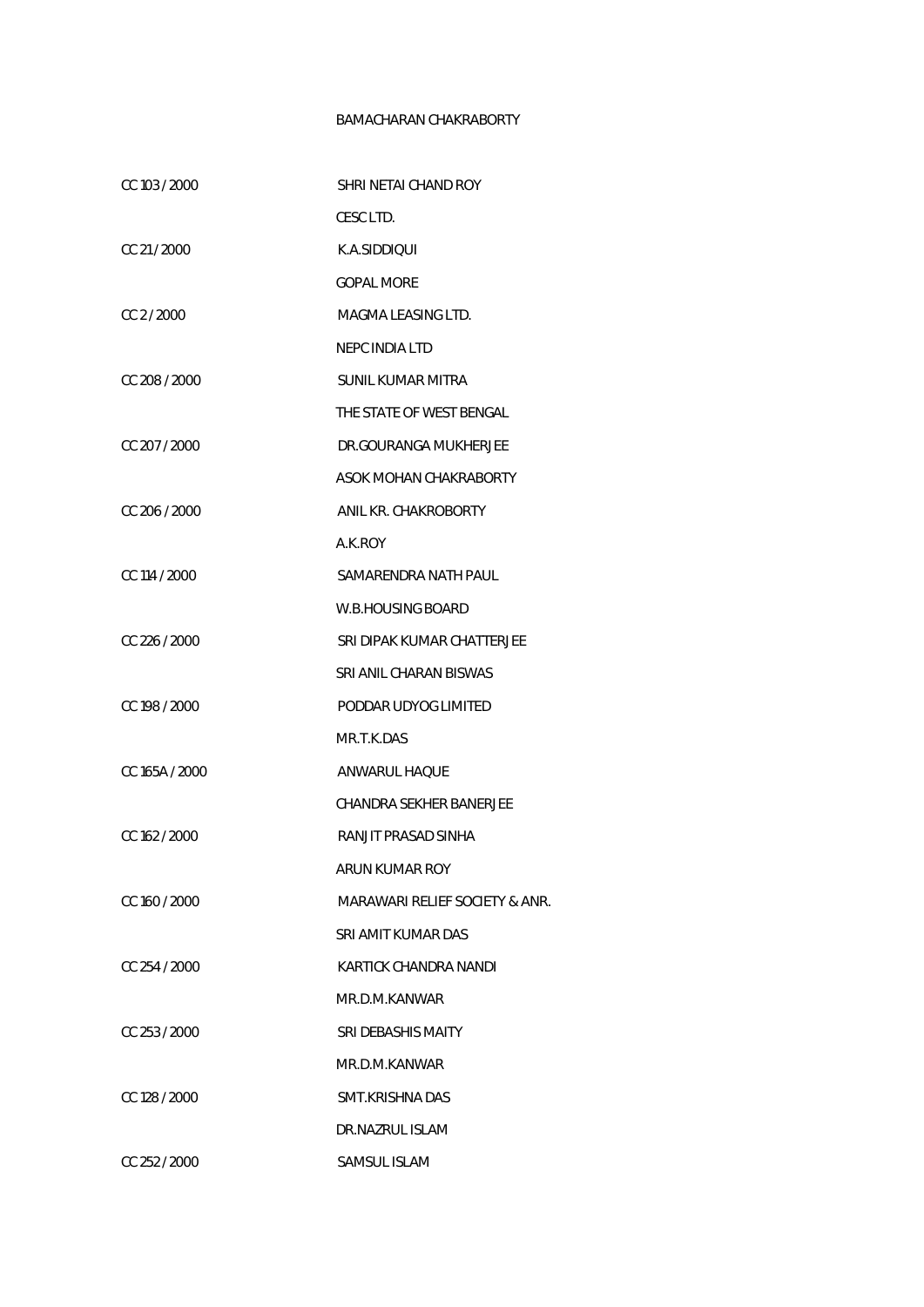|               | SRI SWAPAN KUMAR DAS GUPTA               |
|---------------|------------------------------------------|
| CC 250 / 2000 | SMT.RANI ARYA                            |
|               | HARIRAM ARYA ALIAS HARIRAM JAISWAL       |
| CC 195 / 2000 | AMAR STEEL INDUSTRIES                    |
|               | K.K.PALIT                                |
| CC 191 / 2000 | G.S.GARCHA                               |
|               | JAYSHREE MUKHERJEE                       |
| CC 127 / 2000 | KUMARI SINGDHA BOSE & ANR.               |
|               | SRI D.M.KANOWAR                          |
| CC 125 / 2000 | <b>MD.REJAUL KARIM</b>                   |
|               | <b>MONORANJAN BISWAS</b>                 |
| CC 187 / 2000 | BIJOYNAGAR VIVEKANANDA VIDYAPITH-MAN.COM |
|               | CHITTARANJAN BANERJEE                    |
| CC 188 / 2000 | <b>BOWREAH COTTON MILLS LIMITED</b>      |
|               | P.P.CHAUHAN                              |
| CC 243 / 2000 | MADHUSUDAN NANDY                         |
|               | DEBENDRA MOHAN KAMAR.                    |
| CC 242 / 2000 | ANIL KUMAR PANDA                         |
|               | <b>GOUTAM SAHA</b>                       |
| CC 158 / 2000 | RAJESH NEWAR                             |
|               | <b>TAPAN DAS</b>                         |
| CC 244 / 2000 | SUNIL KRISHNA GHOSH & ANR.               |
|               | RAGHABENDRA BOSE                         |
| CC 238 / 2000 | ASHOK KUMAR BASU                         |
|               | ASHIM BURMAN                             |
| CC 122 / 2000 | <b>BLJOY SHANKAR BAJORIA</b>             |
|               | SHIVA RATAN BAJORIA                      |
|               |                                          |
| CC 221/2000   | THE SMALL TOOLS MFG CO OF INDIA LTD.     |
|               | APPLT ATHY INDUSTRIES & FINCIAL RECONSTR |
| CC 236 / 2000 | ARUN BHUIA                               |
|               | ROOP KUMAR SHRIVASTAVA                   |
| CC 189 / 2000 | SACHINDRA NATH BANERJEE                  |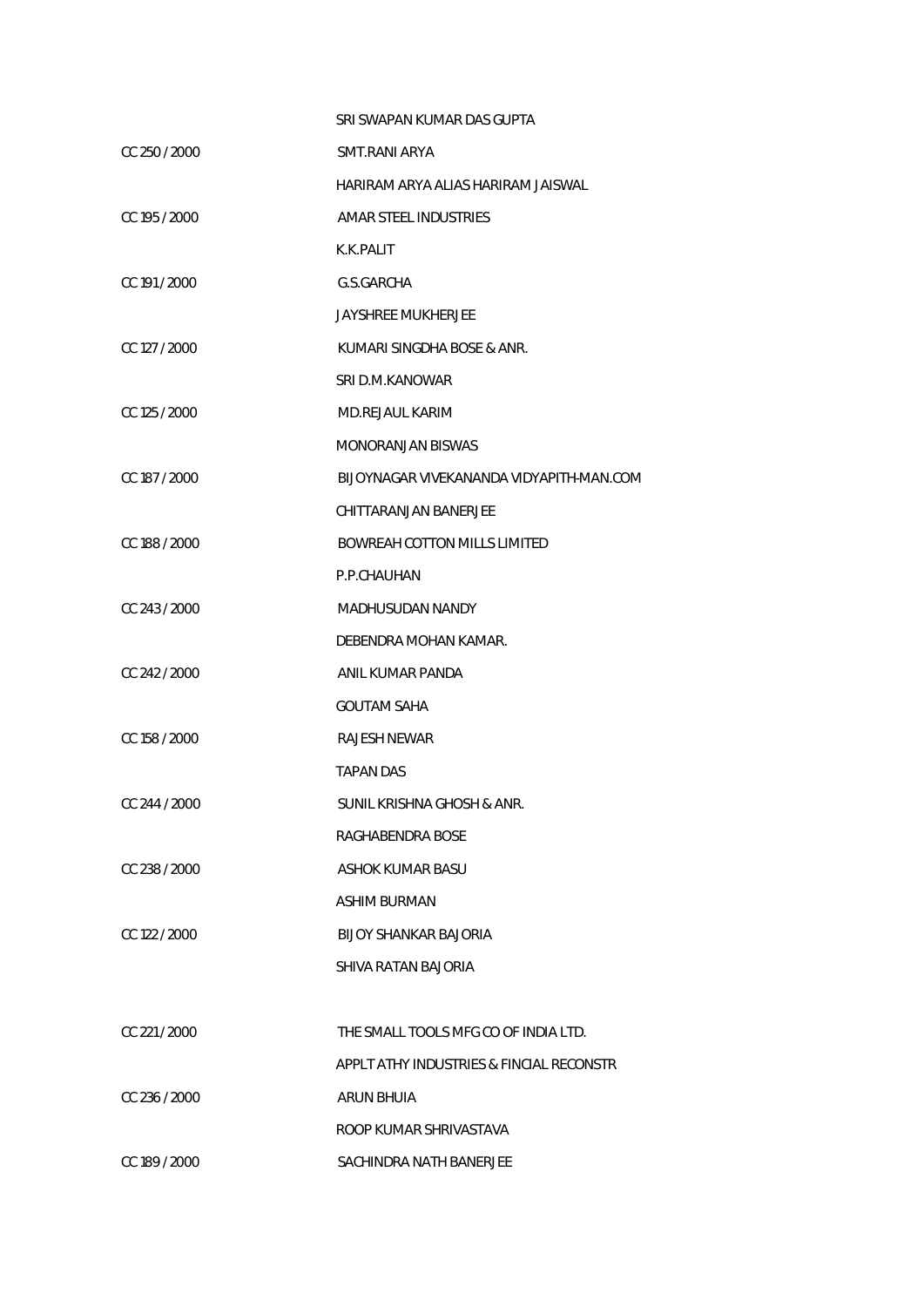|               | SMT. ARCHANA BHATTACHARYYA                |
|---------------|-------------------------------------------|
| CC 211 / 2000 | BHUKAILASH DEBUTTAR ESTATE                |
|               | SRI PRASANTA CHATTERJEE                   |
| CC 30 / 2000  | NUCENT FINANCE LTD.                       |
|               | BUSINESS INDIA PUBLICATIONS (PVT) LTD.    |
| CC 155 / 2000 | SABYASACHI SHEE                           |
|               | DEBENDRA MOHAN KANWAR                     |
| CC 154 / 2000 | KARUNAMOY DEY 3.30P.M.                    |
|               | <b>GURU PADA KONAR</b>                    |
| CC 151 / 2000 | <b>BILASH CHAND JAIN</b>                  |
|               | UNION OF INDIA                            |
| CC 152 / 2000 | SRI SHADAN ROY                            |
|               | MR.PANNA LAL SARCA                        |
| CC 119 / 2000 | <b>MRITUNJOY DAS</b>                      |
|               | C.M.C.                                    |
| CC 118 / 2000 | NARAYAN CH.MAITY                          |
|               | M.V.RAO                                   |
| CC 178 / 2000 | SUMMIT USHA MARTIN FINANCE LTD.           |
|               | <b>BALAJEE MINING &amp; TRANSPORT CO.</b> |
| CC 87/2000    | MD.ABDUR RAHIM                            |
|               | <b>MONORANJAN BISWAS</b>                  |
| CC 217 / 2000 | SOBHAN KUMAR BERA                         |
|               | <b>NIKHILESH DAS</b>                      |
| CC 86 / 2000  | VIJAY KUMAR SHARMA                        |
|               | STATE OF W.B.                             |
| CC 85 / 2000  | PANCHANAN MANDAL                          |
|               | S.DASGUPTA, DIST.INSP.OF SCHOOL (SE)24PAG |
| CC 182 / 2000 | ELECTRO STEEL CASTING LTD.                |
|               | KOKA VENKATA SHANKAR                      |
| CC 139 / 2000 | UNION BANK OF INDIA                       |
|               | DINESH KUMAR BAJPAI                       |
| CC 138 / 2000 | <b>BECHARAM DAW</b>                       |
|               | STATE OF W.B.                             |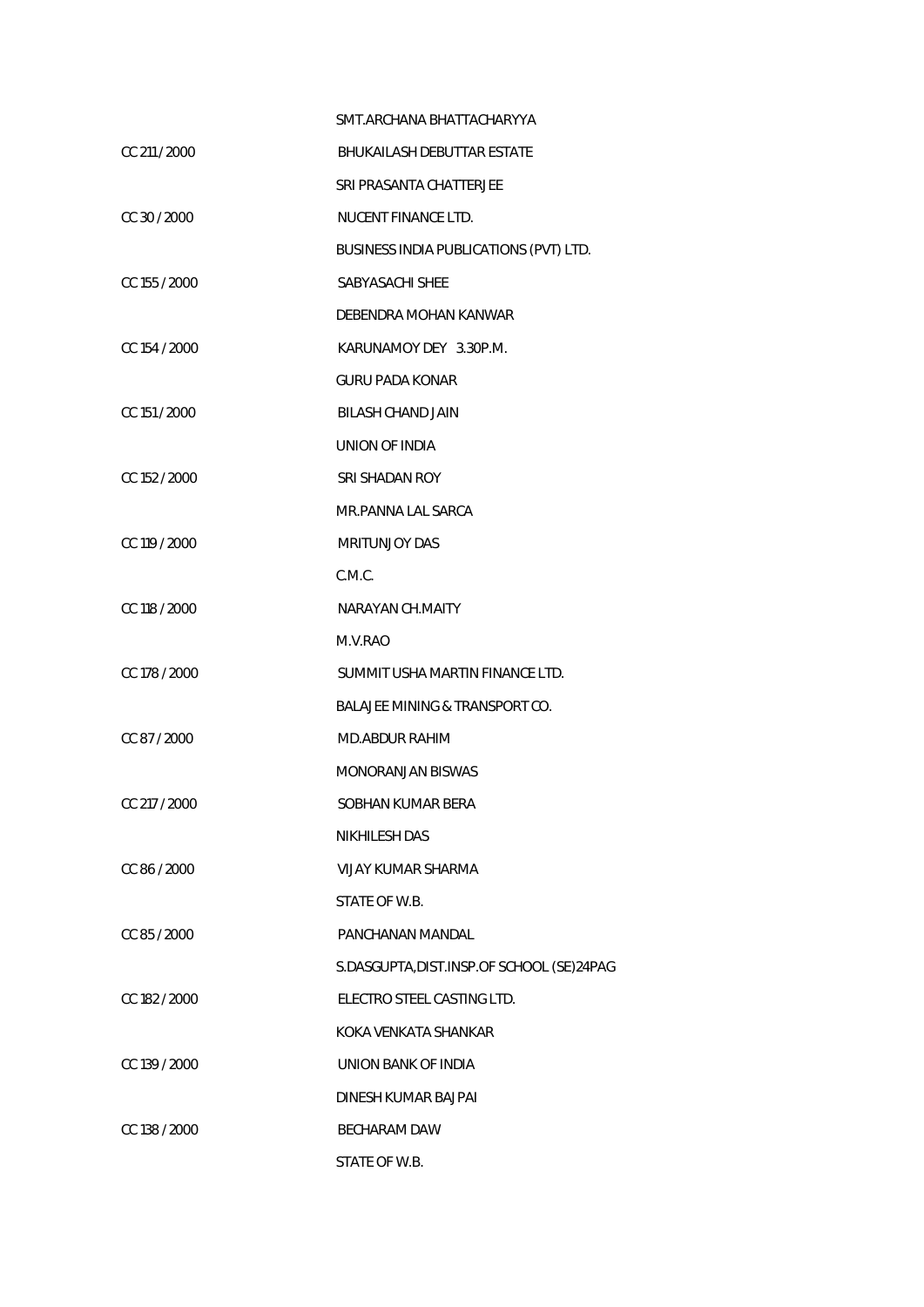| CC 231/2000   | <b>GURU ISPAT LTD.</b>                      |
|---------------|---------------------------------------------|
|               | A.K.RAHA                                    |
| CC 166 / 2000 | FEDERATION OF NJMC STAFF ASSN.              |
|               | UNION OF INDIA                              |
| CC 200 / 2000 | <b>GEETA GANESH PROMOTERS LTD &amp; ANR</b> |
|               | STATE OF WEST BVENGAL                       |
| CC 228 / 2000 | NIL RANJAN BOSE ROY CHOWDHURY               |
|               | SUKUMAR MAHAPATRA                           |
| CC 42/2000    | ASHOK KUMAR RAIDANI                         |
|               | ASHIM BARMAN                                |
| CC 110 / 2000 | S.K.MONDAL                                  |
|               | T.K.DASGUPTA                                |
| CC 105 / 2000 | ASHISH KUMAR MUKHERJEE                      |
|               | S.DUTTA MAJUMDER                            |
| CC 96 / 2000  | MR. SURESH KUMAR DIST MAGISTRATE NADIA      |
|               | THE STATE OF WEST BENGAL                    |
| CC 56 / 2000  | <b>SUNIL RANJAN SARKAR</b>                  |
|               | SRI JAGA BANDHU BHATTACHARYA                |
| CC 52 / 2000  | <b>RANEN BOSE</b>                           |
|               | <b>SUJIT SIKDER</b>                         |
|               |                                             |
| CC 310 / 2000 | CHINMOYEE DEY                               |
|               | JAGANNATH DUTTA                             |
| CC 335 / 2000 | <b>BANGUR BROTHERS LTD.</b>                 |
|               | STANDARD CHARTERD BANK                      |
| CC 332 / 2000 | NARESH KUMAR JAIN                           |
|               | S.S.JHA                                     |
| CC 333/2000   | RAMANUJ PROSAD                              |
|               | C.D.ARHA                                    |
| CC 348 / 2000 | SHYAM SUNDAR BAG                            |
|               | <b>NIKIHILESH DAS</b>                       |
| CC 347 / 2000 | ASOKE KUMAR MANNA                           |
|               | M.V.RAO                                     |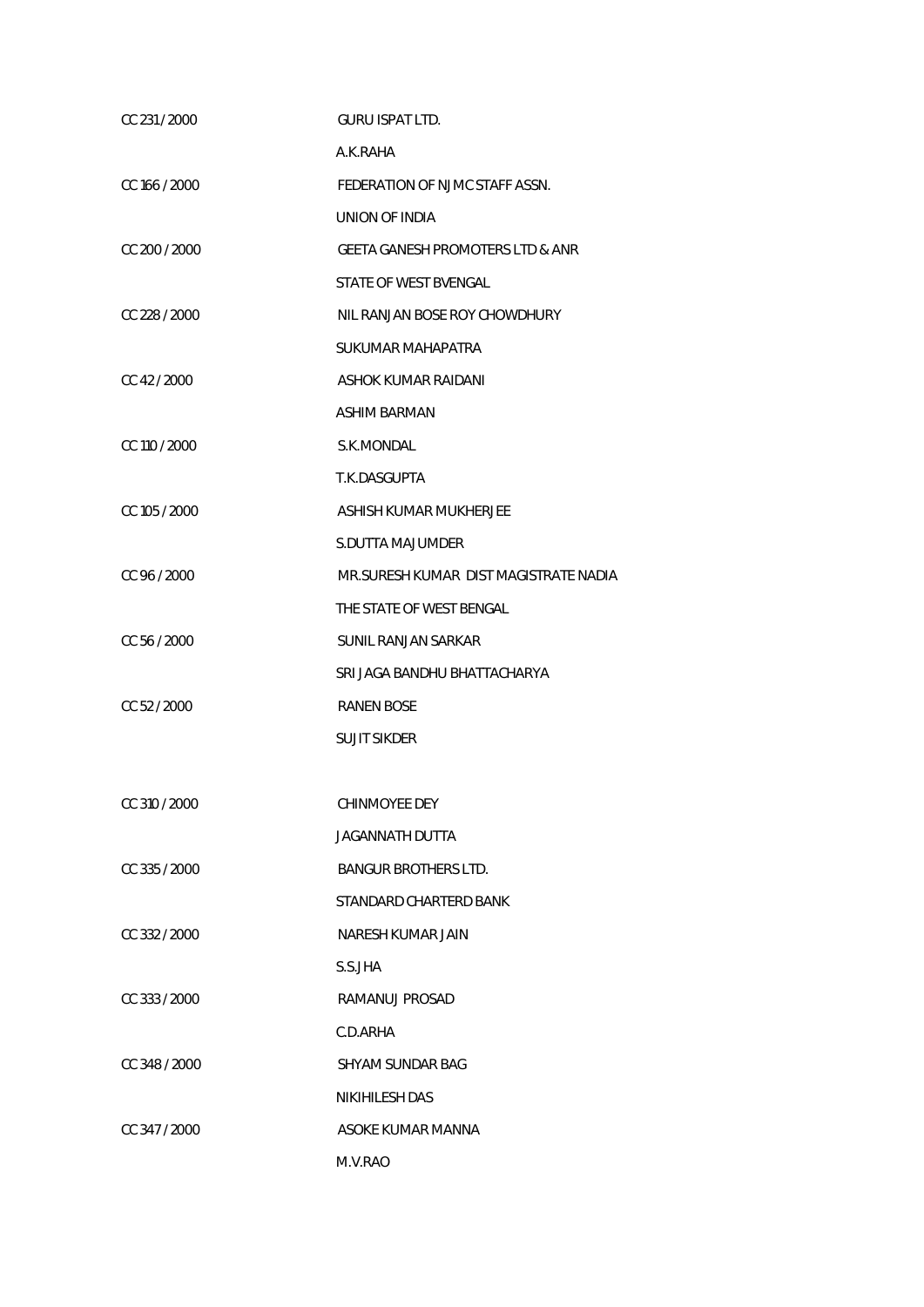| CC 289 / 2000 | TUFF TUBES PVT.LTD.                           |
|---------------|-----------------------------------------------|
|               | SRI TRIPTI KUMAR SARKAR                       |
| CC 291/2000   | <b>BARRIE TURNER</b>                          |
|               | S.K. BHATTACHARYA, RECOVERY OFFICER, W.B.     |
| CC 295 / 2000 | <b>ANIL DAING</b>                             |
|               | PABITRA KUMAR MUKHERJEE                       |
| CC 346 / 2000 | SMT.MANASHI PATI                              |
|               | MR.M.V.RAO                                    |
| CC 345 / 2000 | SRI PRAKASH MAITY                             |
|               | MR.M.V.RAO                                    |
| CC 344 / 2000 | SMT.ANANYA MAITY                              |
|               | MR.M.V.RAO                                    |
| CC 318 / 2000 | GOPAL CHANDRA GHOSH                           |
|               | D.M.KANAWAR                                   |
| CC 320 / 2000 | <b>BUDGE BUDGE REFINERIES LTD. &amp; ANR.</b> |
|               | THE STATE OF W.B.                             |
| CC 316 / 2000 | SUBHADRA N.SHAH                               |
|               | STATE OF W.B.                                 |
| CC 352 / 2000 | SRI SUBIMAL KUMAR SHEE                        |
|               | DEVENDRA MOHAN KANWAR                         |
| CC 173 / 2000 | PARTHA DAS                                    |
|               | ALOK KUMAR SARKAR                             |
| CC 148 / 2000 | <b>MANICK LAL SAHA</b>                        |
|               | C.E.S.C.                                      |
| CC 234 / 2000 | D.SINHA                                       |
|               | A.K.GUPTA                                     |
| CC 233 / 2000 | ARUN KUMAR OPAL                               |
|               | <b>ANUP SINGH</b>                             |
| CC 146 / 2000 | MAGMA LEASING LTD.                            |
|               | G.JAY RAMAN                                   |
| CC 142 / 2000 | <b>GURPREET SINGH</b>                         |
|               | A.K.RAHA                                      |
| CC 167 / 2000 | <b>MOLOY KR.MAJI</b>                          |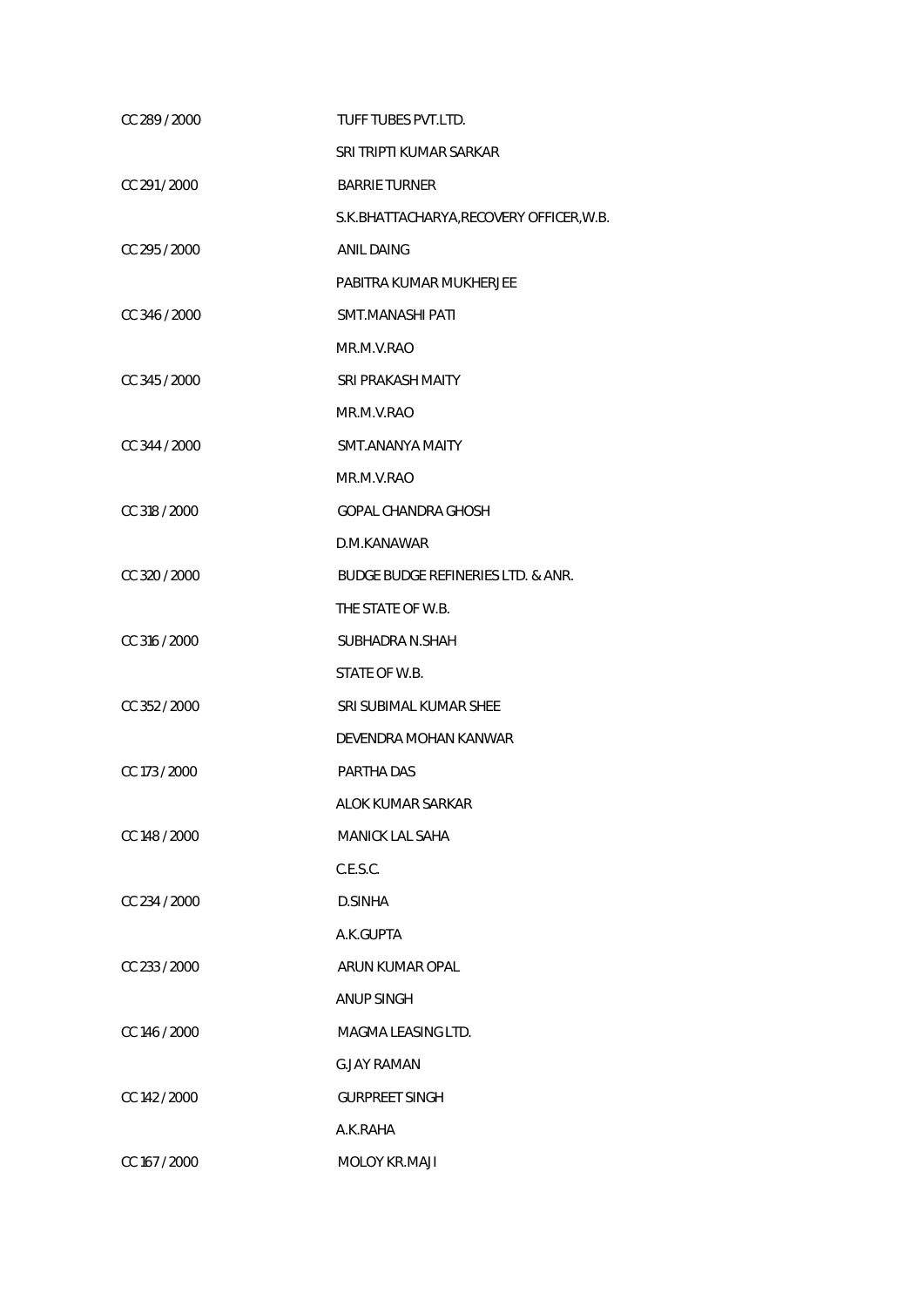## STATE OF W.B.

| CC 64 / 2000  | DEBENDFRA NATH DAS MAHAPATRA          |
|---------------|---------------------------------------|
|               | DEBENDRA MOHAN KANWAR                 |
| CC 62/2000    | PARESH CH. BERA DAS                   |
|               | MR. M.V. RAO &                        |
| CC 7/2000     | LAKSHMI NARAYAN RAY & ORS.            |
|               | PIJUSH KANTI GANGULY                  |
| CC 78 / 2000  | RABINDRA NATH BASU                    |
|               | S.N.CHATTYOPADHYAY                    |
| CC 77 / 2000  | MANAS RANJAN DUTTA                    |
|               | S.N.CHATTYOPADHYAY                    |
| CC 76 / 2000  | <b>RANAJIT NASKAR</b>                 |
|               | S.N.CHATTYOPADHYAY                    |
|               |                                       |
| CC 75/2000    | PREMANKUR RAY                         |
|               | S.N.CHATTYOPADHYAY                    |
| CC 44 / 2000  | SMT.SURAJIT KAUR                      |
|               | SUBROTO CHAKRABORTY                   |
| CC 14 / 2000  | ASHOK KUMAR MALLICK                   |
|               | <b>KASHI NATH DAS</b>                 |
| CC 108 / 2000 | SR. JAYANT KUMAR SINGH                |
|               | A.K.SAHAY                             |
| CC 27 / 2000  | SAMARENDRA NATH KORURI & ANR.         |
|               | THE OFFICER-IN-CHARGE, MUCHIPARA P.S. |
| CC 24 / 2000  | <b>MANSA PADA DHARA</b>               |
|               | KAMAL KRISHNA CHOWDHURY               |
|               |                                       |

CC 26 / 2000 ANIMA KOLEY (GHOSH)

DILIP KUMAR SENGUPTA

CC 387 / 2000 IN THE MATTER OF SUNIL KR.GUHA, OFC-IN-CH

CC 277 / 2000 SRI.DEBESH GHOSH

SRI ASHOK KUMAR RAY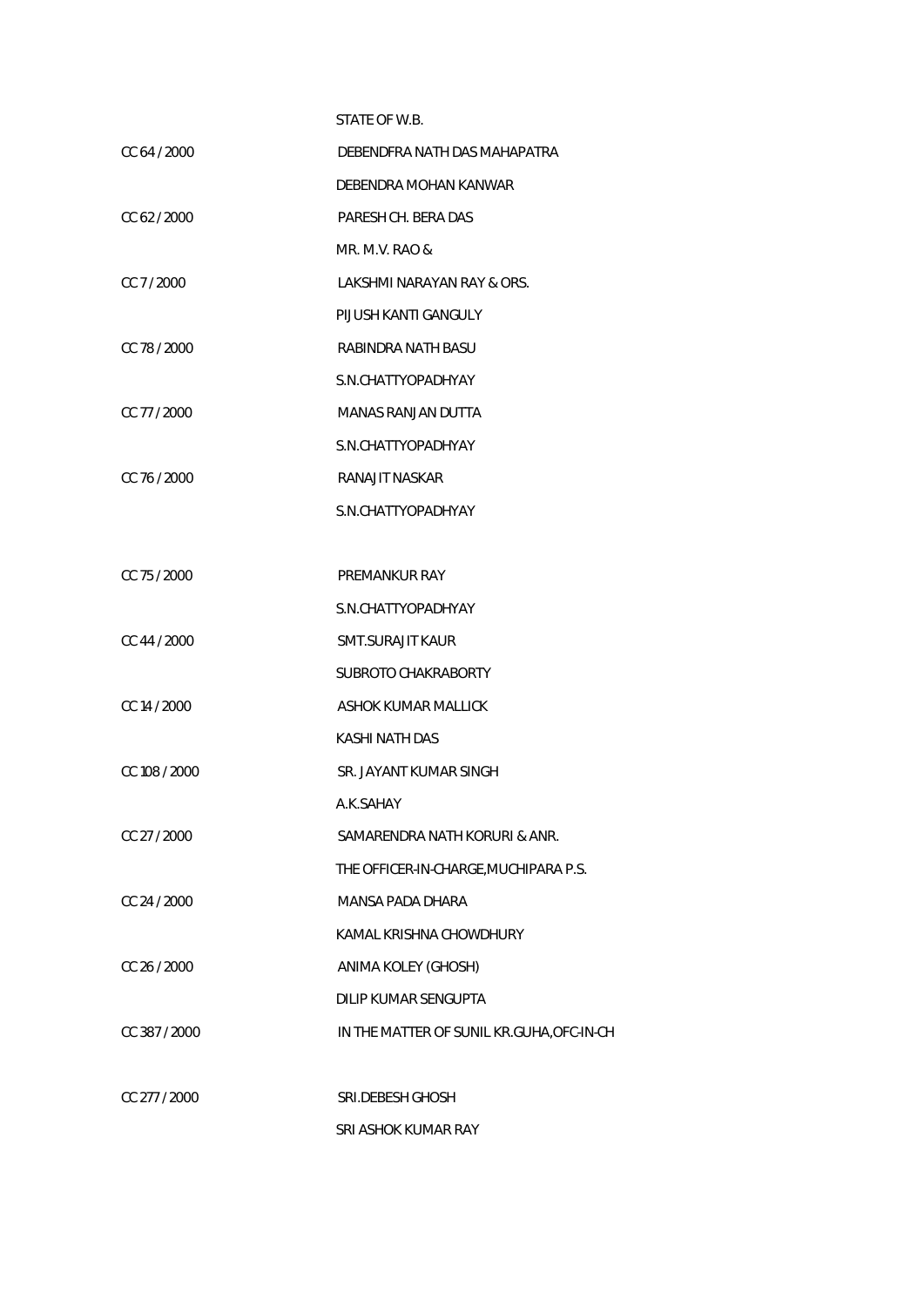| CEXA 2027 / 1993 | COLLECTOR OF CENTRAL EXCISE, CAL-II,      |
|------------------|-------------------------------------------|
|                  | HINDUSTHAN MOTORS LTD.                    |
| CEXA 2/1995      | COMMISSIONER OF CENTRAL EXCISE, CAL-II    |
|                  | ROLWAL ENGG.CORPN.                        |
| CEXA 3/1996      | COMM. CENTRAL EXCISE CALCUTTA II, CAL.    |
|                  | ASIATIC SOAP CO.                          |
| CEXA 2/1996      | RECKITT & COLMAN OF INDIA LTD.            |
|                  | COMMISSIONER OF CENTRAL EXCISE            |
| CEXA 2/1997      | KISH ENNG.PVT.LTD.                        |
|                  | COMMISSIONER OF CENTRAL EXCISE CAL.-1     |
| CEXA 1/1997      | HINDUSTAN DEVELOPEMENT CORPN. LTD.        |
|                  | COLLECTOR OF CENTRAL EXCISE; CAL.II       |
| CEXA 2/1998      | COMMISSIONER OF CENTRAL EXCISE CAL-I      |
|                  | M/S. TIWARI WARE HOUSING CO.              |
| CEXA 11 / 2000   | COMMISSONER OF CENTRAL EXCISE, CAL, COMM. |
|                  | M/S. KANUBHAI ELECTRICALS (P) LTD.,       |
| CEXA 1 / 2000    | COMMNR.OF CENTRAL EXCISE CAL-IV           |
|                  | <b>INDIAN RAYON &amp; INDUSTRIES LTD.</b> |
| CEXA 2 / 2000    | COMM. OF CENTRAL EXCISE, CAL-I.           |
|                  | M/S. TIWARI WAREHOUSING CO.               |
| CEXA 12 / 2000   | ROY CO.BISCUIT CO.                        |
|                  | COMM.OF CENTRAL EXCISE                    |
| CEXA 7 / 2000    | COMMNR.OF CENTRAL EXCISE CAL-IV, COMMNR.  |
|                  | KESORAM SPUN PIPES & FOUNDRIES            |
| CEXA 6 / 2000    | COMM.OF CENTRAL EXCISE, CAL-I.            |
|                  | M/S.PRITI MACHINES.                       |
| CEXA 8 / 2000    | COMMR OF CENTRAL EXCISE CAL-IV COMMNERAT  |
|                  | M/S.INDIAN RAYON & INDUSTRIES LTD.        |
|                  |                                           |
| CHS 1896 / 1932  | RAI BAHADUR SUKHLAL CHANDANMULL           |
|                  | NEELACHAL MINERALS LTD.                   |
| CHS 52/1976      | SMT.LILA CHATTERJEE                       |
|                  | SM.DAYAMOYEE DEVI                         |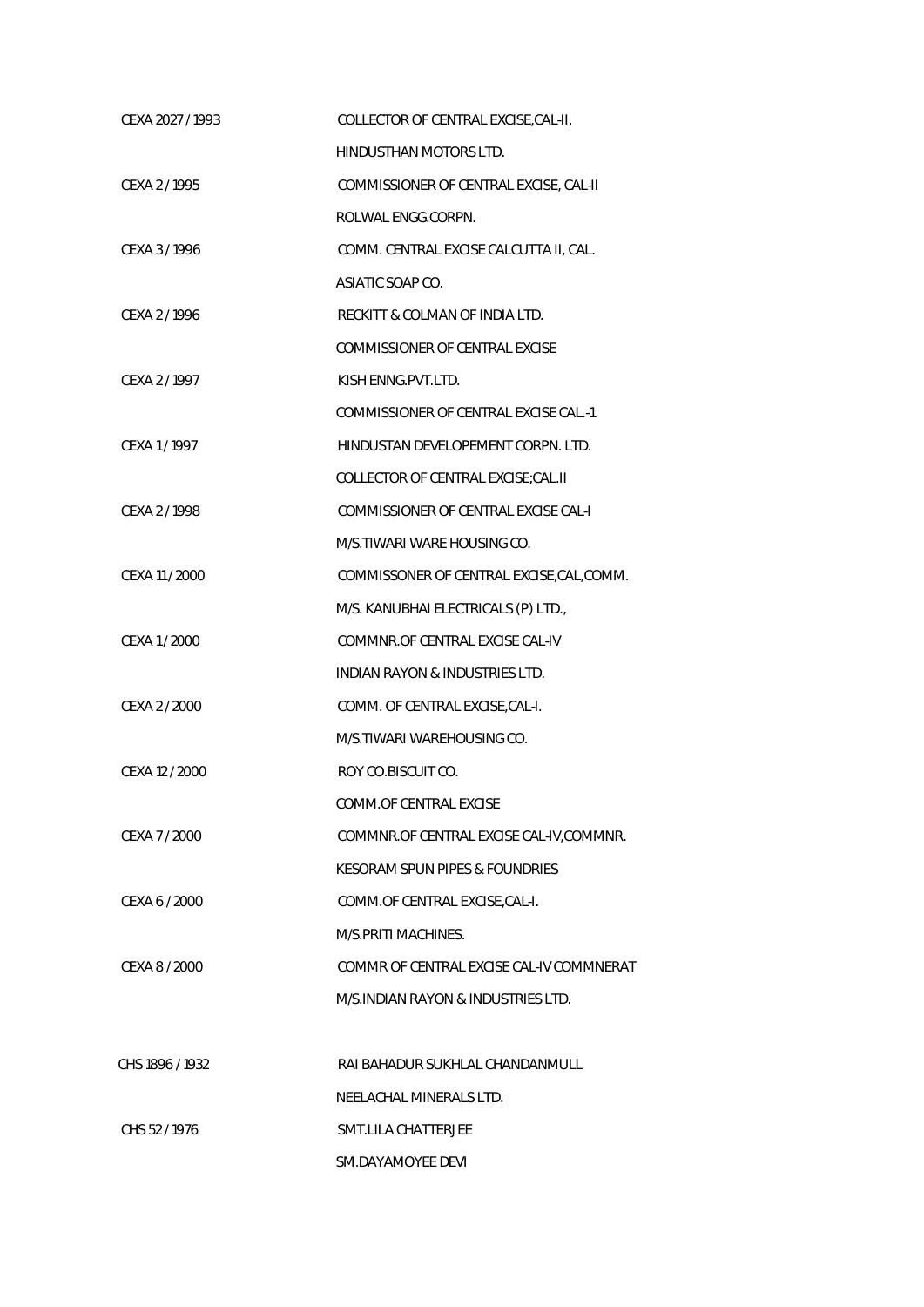| CHS 914 / 1987  | <b>GARISH KUMAR</b>                            |
|-----------------|------------------------------------------------|
|                 | <b>SURENDRA KUMAR</b>                          |
| CHS 639 / 1991  | <b>IMBARA &amp; TRUST ESTATE &amp; OTHERS</b>  |
|                 | EVER BRIGHT PLASTICK WORKS &                   |
| CHS 29 / 1993   | DR.ASHIM KR.BARDHAN                            |
|                 | RADHESHYAM AGARWALLA                           |
| CHS 341/1994    | <b>GARDEN REACH SHIP BUILDERS LTD.</b>         |
|                 | CHOKANI SHIPYARDS(BENGAL) LTD                  |
| CHS 291A / 1994 | <b>BIJAY K.AGARWAL</b>                         |
|                 | <b>REIL PRODUCTS</b>                           |
| CHS 138 / 1995  | SUDERA ENTERPRISES PRIVATE LTD.                |
|                 | JUTE CORPORATION OF INDIA LTD                  |
| CHS 215 / 1995  | <b>COSMOPOLITAN ENTERPRISES</b>                |
|                 | TITAGHUR PLC                                   |
| CHS 89 / 1995   | DUNCAN INTERNATIONAL (I) LTD.                  |
|                 | SERVICAST SUPPLIERS(I)                         |
| CHS 78 / 1995   | SUSHIL KUMAR JHUNJHUNWALA                      |
|                 | M/S. KISHAN CHAND AND GOVIND PRASAD            |
| CHS 70 / 1995   | SUDERA ENTERPRISES P.LTD                       |
|                 | JUTE CORPORATION OF INDIA LTD.                 |
|                 |                                                |
| CP 449 / 1947   | ELLORA INTERNATIONAL LTD.                      |
|                 | SATYATES VYAPAR PVT. LTD.                      |
| CP 197 / 1948   | THE OFFICIAL LIQUIDATOR                        |
|                 |                                                |
| CP 204 / 1949   | <b>RABIN DAS</b>                               |
|                 | THE COURT LIQUIDATOR                           |
| CP 355/1949     | IN THE MATTER OF ANANDA PRASAD ZAMINDARY CO. ( |
|                 | KAMELESH BISWAS - VS- THE O/L                  |
| CP 71/1951      | IN THE MATTER OF BERHAMPORE BANK LIMITED (IN L |
|                 |                                                |
| CP 324 / 1954   | GITA DEVI AGARWAL & ORS.                       |
|                 | <b>GULABRAI MONHARLAL &amp; CO.</b>            |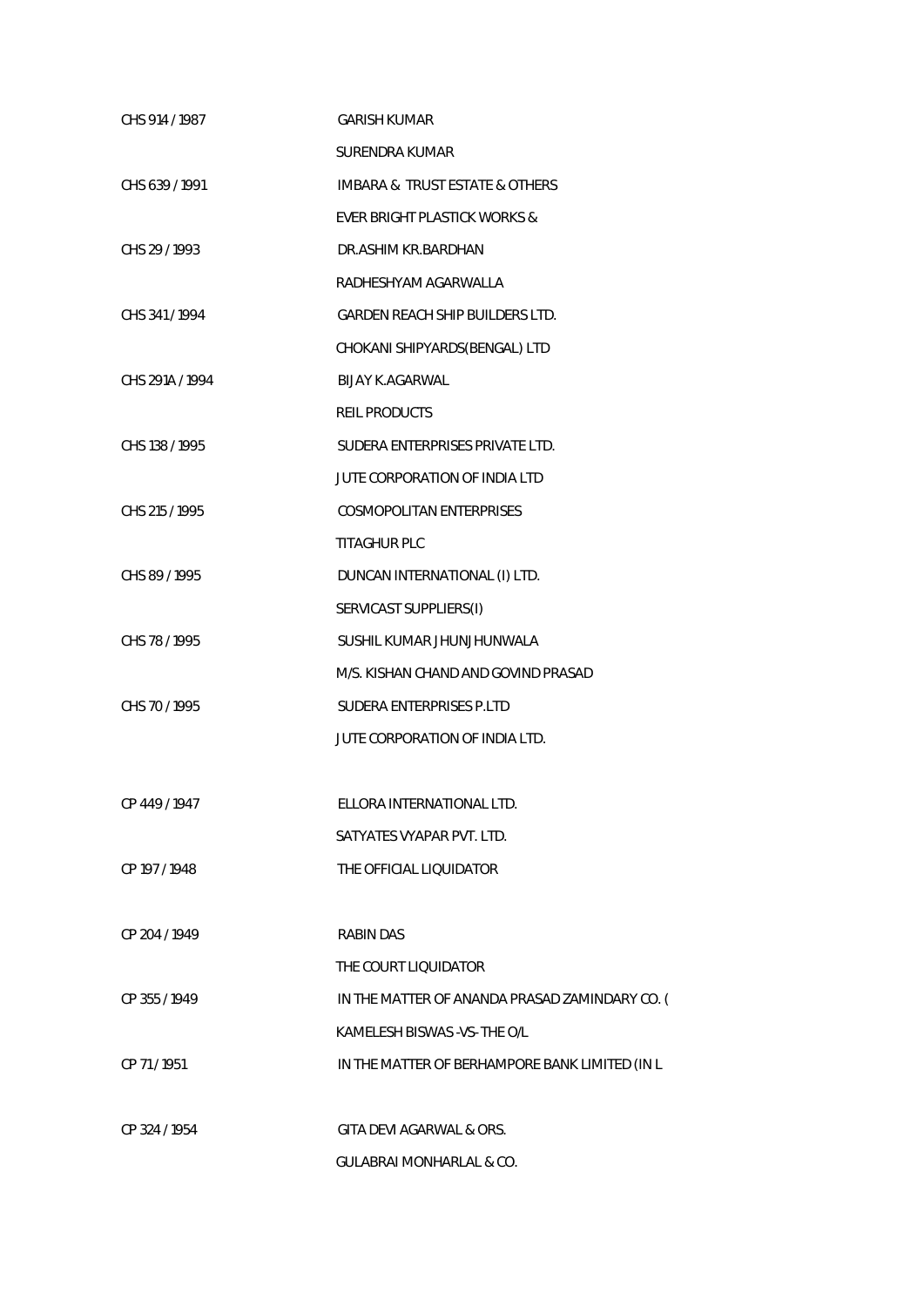| CP 324 / 1956 | TEA TRADING CORPN. OF INDIIA LTD. (IN LI          |
|---------------|---------------------------------------------------|
|               | RE: DIRECTION FOR SALE OF ASSETS.                 |
| CP 171 / 1956 | O.L.                                              |
|               |                                                   |
| CP 345 / 1958 | H.B. INDUSTRIAL DEVELOPMENT CO. PVT. LTD          |
|               |                                                   |
| CP 245 / 1958 | H.B.INDUSTRIAL DEV.CO.LTD.                        |
|               | ASHIS SENGUPTA & ORS.                             |
| CP 209 / 1961 | SHREE RADHA KRISHNA COTTON MILLS LTD. (IN LIQN    |
|               | O/L                                               |
| CP 261/1962   | M/S LICA P.LTD.                                   |
|               | O/L                                               |
| CP 20 / 1963  | IN THE MATTER OF : CENTRAL CALCUTTA BANK LTD (I   |
|               | BHUPENDRA NARAYAN ROY CHOWDHURY                   |
| CP 74/1963    | RE: NATIONAL SUGAR MILLS LTD (IN LIQN) & OTHER    |
|               |                                                   |
| CP 2/1965     | IN THE MATTER OF D. C. DHIMAN BROS. PVT. LTD. (IN |
|               | O/L, DHARAMCHAND DHIRAN                           |
| CP 162/1965   | SREE SREE MADAN GOPAL JEW                         |
|               | O/L.                                              |
| CP 120 / 1965 | IN THE MATTER OF: BANGASWARI COTTON MILLS LTD.    |
|               |                                                   |
| CP 16 / 1967  | IN THE MATTER OF AMJADIA FOOD PRODUCTS PVT. L     |
|               | <b>IOBAL CHAND MEHTA</b>                          |
| CP 261/1967   | RE: INDIA ELECTRIC WORKS LTD. LICA PVT.LT         |
|               | O/L                                               |
| CP 274 / 1967 | <b>TURNER MORRISON &amp; CO LTD</b>               |
|               | HUNGERFORD INVESTMENT TRUST LTD (IN LIQN)         |
| CP 64 / 1967  | IN THE MATTER OF : AGRIND FABRICATION LTD (IN LI  |
|               |                                                   |
| CP 96 / 1971  | M/S.MAHESH CHANDRA LAND RECLAMATION AGRI.IM       |
|               | VIRGU RAM GUPTA - AND-THE O/L.                    |
| CP 286/1971   | IN THE MATTER OF HOWRAH AMTA LIGHT RAILWAY CO     |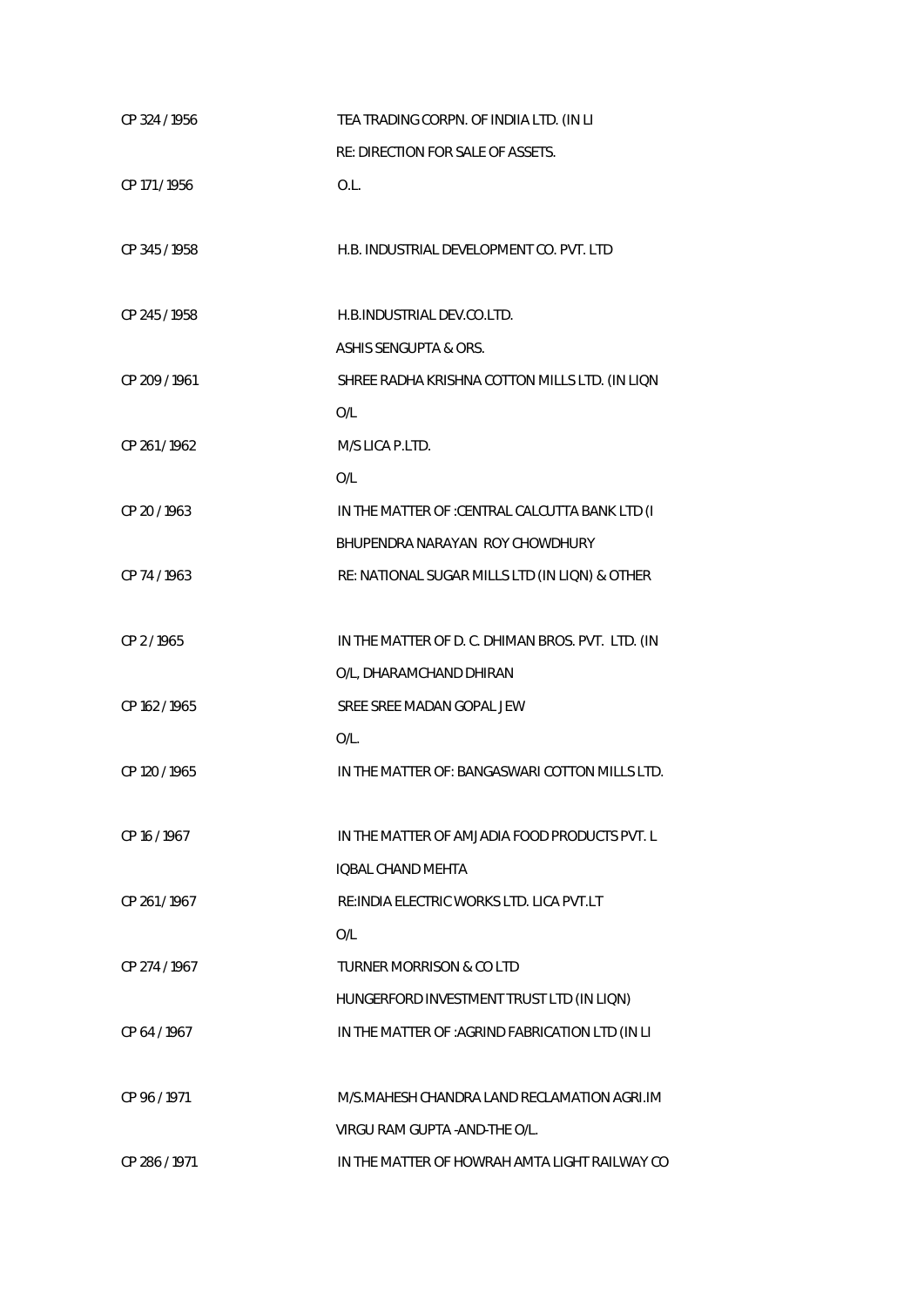|               | O/L                                                 |
|---------------|-----------------------------------------------------|
| CP 166 / 1971 | IN THE MATTER OF GAJRAJ PANNALAL LTD. (IN LIQU      |
| CP 335 / 1972 | IN THE MATTER OF M/S. BHARAT CERAMIC WORKS P.LT     |
|               | AND REPLICA CERAMIC INDUST. P. LTD. VS THE O/L,     |
| CP 72/1975    | RELIANCE FIREBRICK & POTTER CO. LTD.                |
|               | INDIAN MALLEABLE CASTINGS LTD.                      |
| CP 286 / 1975 | INDIAN MALLEABLE CASTINGS LTD.                      |
| CP 623 / 1977 | DIST. BOARD OF ROHTAS & ANR.                        |
|               | THE ARRAH SASARAM LIGHT RAILWAY CO.LTD.             |
| CP 123 / 1977 | ARRAHSARAM RAILWAY LIGHT CO. LTD                    |
|               |                                                     |
|               | THE STATE OF BIHAR                                  |
| CP 139 / 1978 | RE: A. G. PROPERTIES PVT. LTD. AND OTHER COMPANI    |
| CP 93/1978    | NASKARPARA JUTE MILLS CO.LTD. (IN LIQN.)            |
|               | UNITED BANK OF INDIA -VS- O/L                       |
| CP 107 / 1979 | UNITED COMMERCIAL BANK                              |
|               | O/L                                                 |
| CP 378 / 1980 | <b>MAHABIR HOLDINGS &amp; FINANCE P LTD.</b>        |
|               | SMITA JALAN                                         |
| CP 108 / 1980 | BASUDEO PRASAD MORE & ORS                           |
|               | THE RAJPUTANA TRADING CO. (P) LTD. & ORS,           |
| CP 316 / 1981 | KOLAY BISCUIT CO. PVT.LTD. (IN LIQN.) SMT.S.MUKH    |
|               | THE OFFICIAL LIQUIDATOR                             |
| CP 136 / 1981 | RE: MMP LINES PVT LTD (IN LIQN)                     |
| CP 285 / 1982 | RE: BENGAL BELTING WORKS LTD. (IN LIQN.) - AND- U.B |
|               | THE OFFICIAL LIQUIDATOR, HIGH COURT, CALCUTTA       |
| CP 491 / 1982 | IN THE MATTER OF : HIMALAYA SHIPPING COMPANY L      |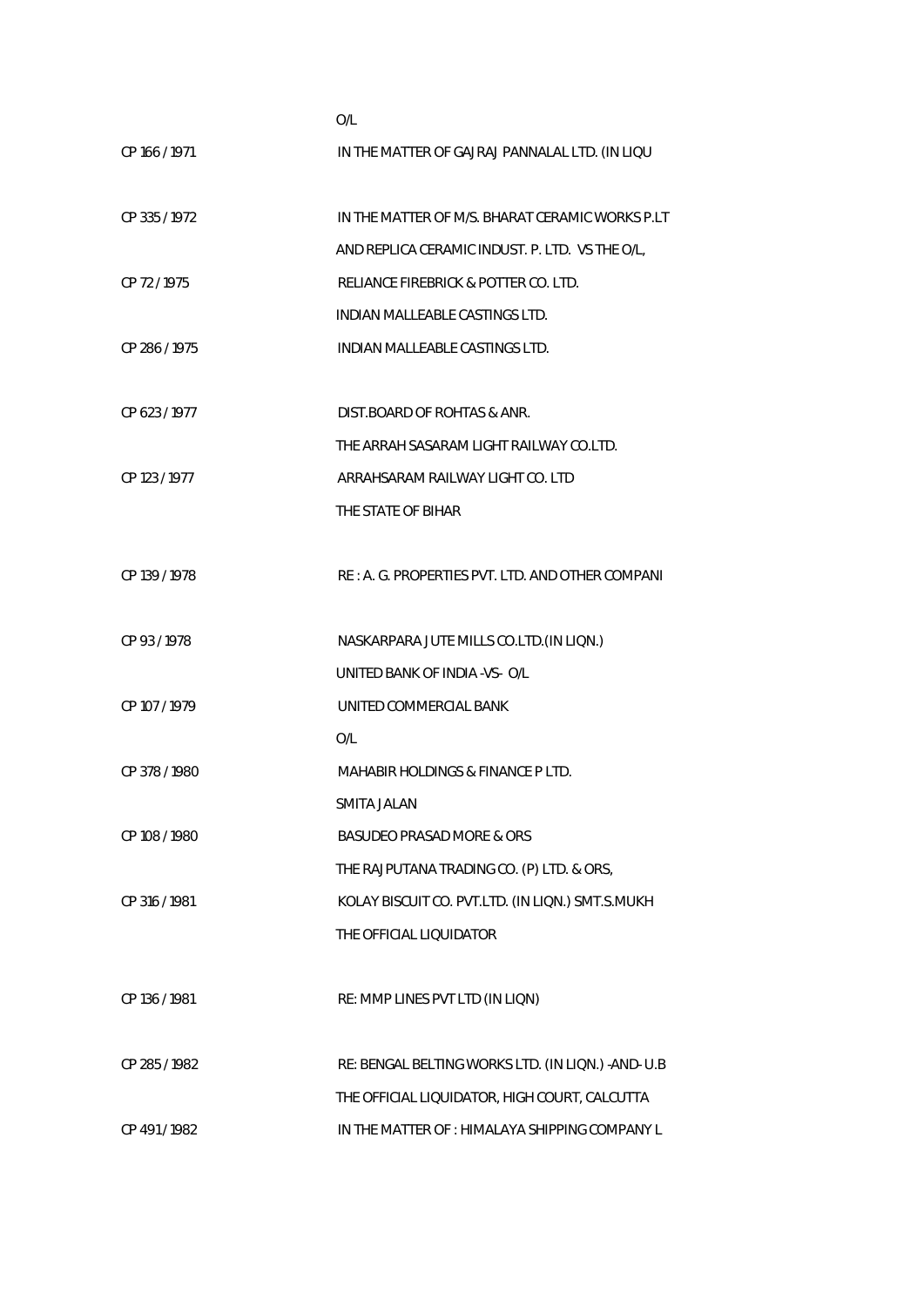| CP 575 / 1982 | RE: ANGELO BROTHERS LTD (IN LIQN) -AND-          |
|---------------|--------------------------------------------------|
|               | HUNGERFORD INVESTMENT TRUST LTD                  |
| CP 152 / 1982 | SHEWTAB SHAW                                     |
|               | DESBANDHU INDUS. & COLD STORAGE (P) LTD          |
| CP 217 / 1982 | APPEJAY INDUSTRIES (P) LTD.                      |
|               | O/L                                              |
|               |                                                  |
| CP 505 / 1982 | I.E.C.LTD                                        |
|               | SHEW PUJA RAM                                    |
| CP 602 / 1983 | IN THE MATTER OF M/S. TAURUS FOUNDRY PRIVATE LT  |
|               |                                                  |
| CP 73/1983    | RE: HINDOCK ENGINEERING CO PVT LTD (IN LIQN.) A  |
|               |                                                  |
| CP 297/1983   | PROVA AGARWAL                                    |
|               | SUPREME PAPER MILLS LTD.                         |
| CP 90 / 1983  | ANGELO BROTHERS (IN LIQN) & ANR.                 |
|               | SATYAJIT MITRA & ORS.                            |
| CP 137 / 1983 | S. & P. ENGINEERING PRODUCTS LTD. (IN LIQN.)     |
|               | O/L                                              |
| CP 152 / 1983 | CENTRAL FISHERIES CORPORATION LTD.               |
|               | O/L                                              |
| CP 304 / 1983 | <b>UCO BANK</b>                                  |
|               | J.J.PAPER MILLS PVT LTD (IN LIQN)                |
| CP 309 / 1984 | SHREE BAJARANG ELECTRIC STEEL CO.P.LTD. (IN LIQN |
|               | RAM NIWAS GUPTA.COMM. OF SANCHAITA INVES         |
| CP 65/1984    | SHREE AMBICA JUTE MILLS LTD. (IN LIQN)           |
|               | HANUMAN PRASAD PARASRAMPURIA                     |
| CP 435 / 1985 | HINDUSTHAN PILKINGTON GLASS WORKS LTD.           |
|               | BANK OF BARODA - VS- THE O/L.                    |
| CP 287/1985   | SUPREME PAPER MILLS LTD.                         |
|               | PRABHA AGARWALLA                                 |
| CP 289 / 1985 | BHARAT ELECTRICAL INDUSTRIES LTD. (IN LIQN.)     |
|               | O/L, APURBA KUMAR BOSE                           |
|               |                                                  |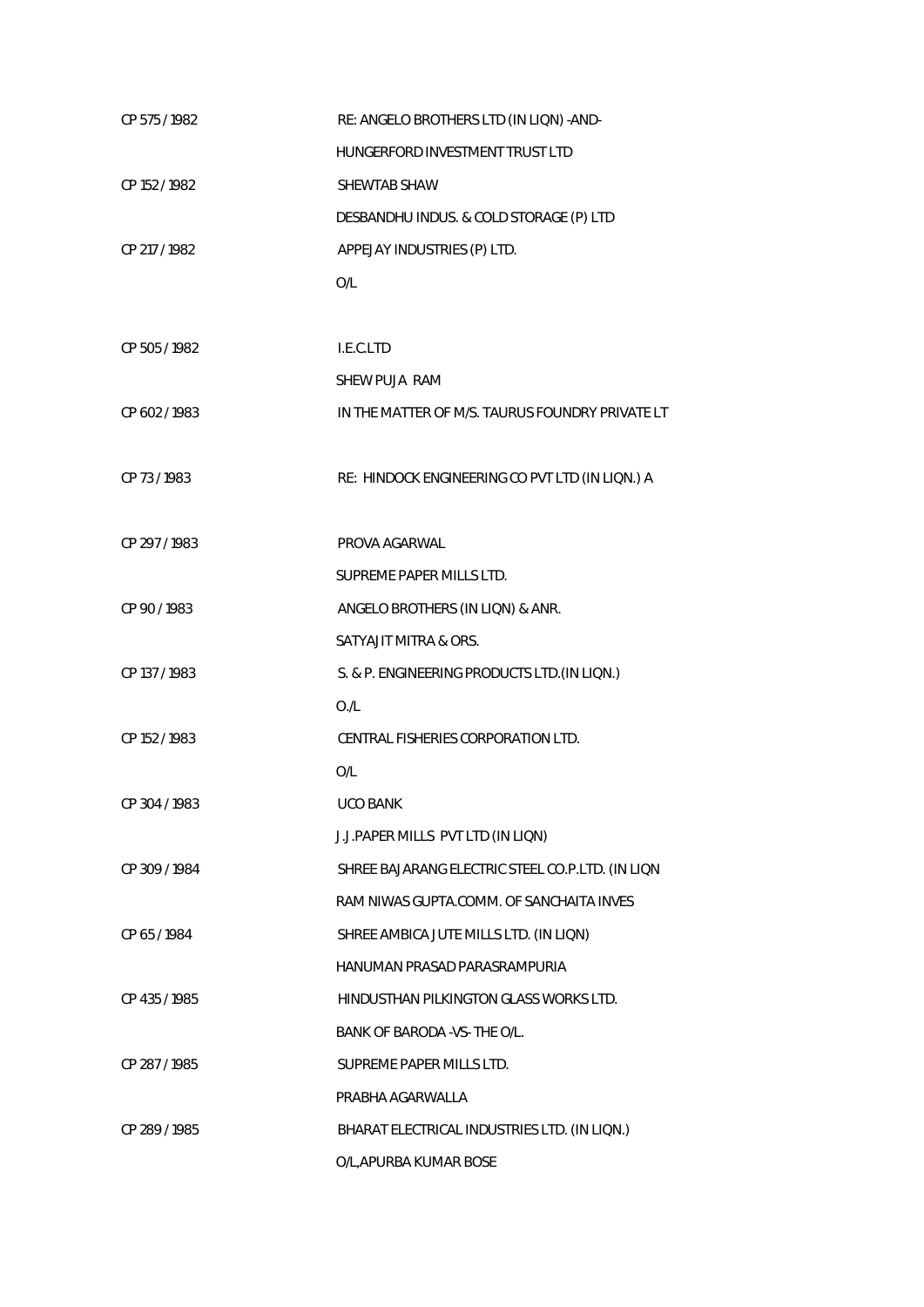| CP 150 / 1985 | IN THE MATTER OF CHALLIAH ROLLING MILLS LTD. (IN |
|---------------|--------------------------------------------------|
|               | PRASANTO SAHA & ORS. - VS- O/L                   |
| CP 416 / 1985 | <b>TAPAN SIL &amp; ANR.</b>                      |
|               | O/L, HIGH COURT                                  |
|               |                                                  |
| CP 55 / 1985  | IN THE MATTER OF FIBRE PROCESSORS PVT. LTD (IN L |
|               | OM PRAKASH BHARTIA - VS- O/L                     |
| CP 252 / 1985 | MRS. AMITA SEN                                   |
|               | NISCHINTAPUR TEA CO. LTD.                        |
|               |                                                  |
| CP 175 / 1986 | RE : BISHAHARI CHEMICAL WORKS PRIVATE LIMITED    |
|               |                                                  |
| CP 120 / 1986 | IN THE MATTER OF : KOLAY RE-ROLLING MILLS LTD (I |
|               |                                                  |
| CP 409 / 1986 | SHRE SITARAM SUGAR CO. LTD.                      |
|               | UNION OF INDIA                                   |
| CP 408 / 1986 | DEORIA SUGAR MILLS LTD.                          |
|               | UNION OF INDIA                                   |
| CP 223 / 1986 | <b>SMT. MOHINI BAJAJ</b>                         |
|               | THE STEEL ROLLING MILLS OF BENGAL LTD.           |
| CP 310/1986   | <b>BANK OF BARODA</b>                            |
|               | C. R. & D CO. PVT. LTD. (IN LIQN.)               |
| CP 184 / 1986 | JESSOP & CO.LTD.                                 |
|               | M/S.CALCUTTA KASHMIR TRANSPORT                   |
|               |                                                  |
| CP 636 / 1987 | CHEMCROWN (I) LTD.                               |
|               | <b>HOUSING DEVELOPMENT FINANCE CORPN. LTD.</b>   |
| CP 436 / 1987 | SHAMNAGAR JUTE FACTORY CO. LTD.                  |
|               | <b>NEMAI MULLICK</b>                             |
|               |                                                  |
| CP 213 / 1987 | THE GOUREPUR CO. LTD. (IN LIQDN.)                |
|               | BENGAL CHATKAL MAZDOOR UNION & ORS.              |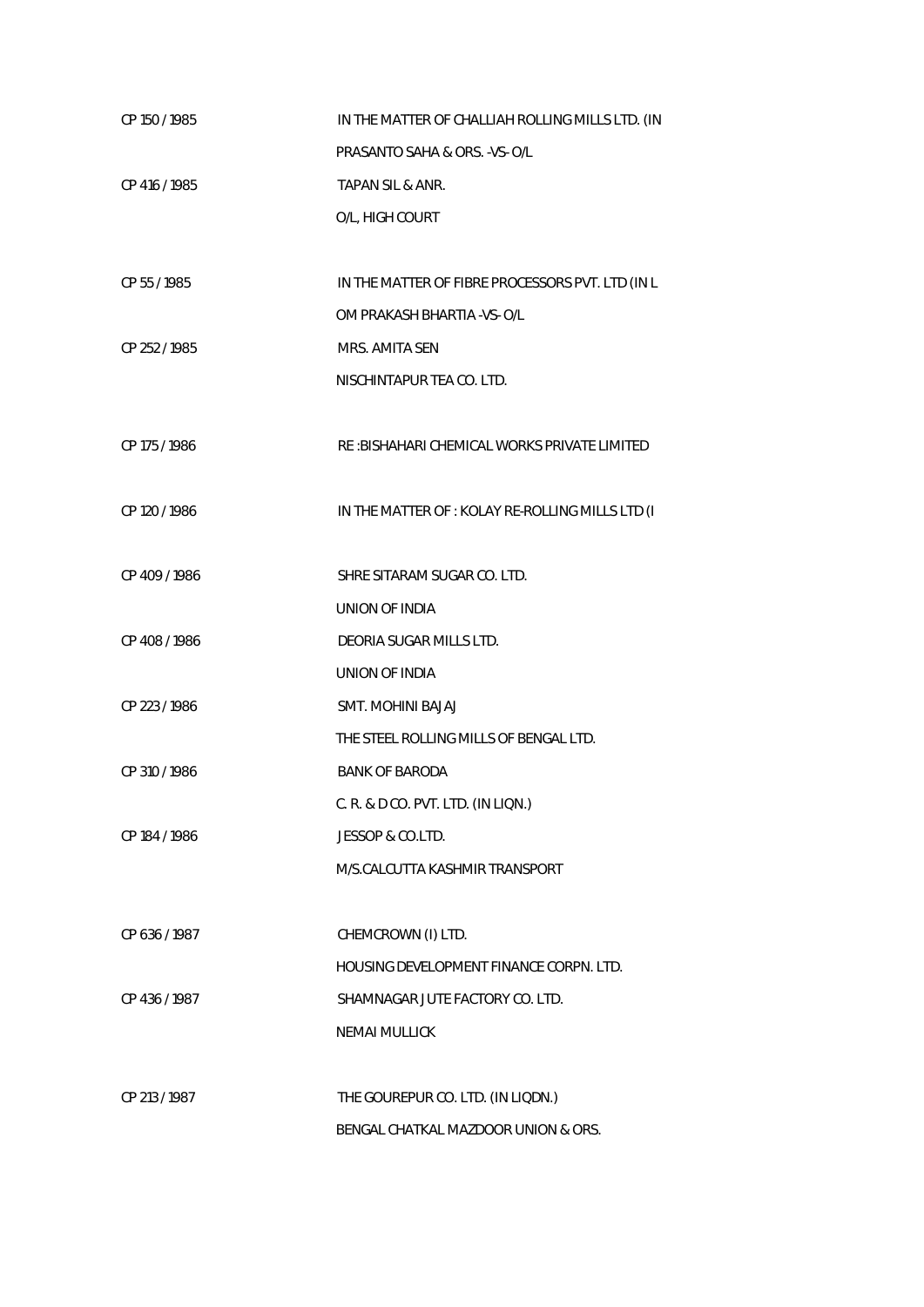| CP 275/1987   | M/S. FAVOURITE SMALL INVESTMENTS LTD             |
|---------------|--------------------------------------------------|
|               | SANTANU CHOWDHURY                                |
| CP 227/1987   | THE NEW GLENCOL TEA CO.LTD.                      |
|               | HINDUSTHAN SALES AGENCY.                         |
| CP 229 / 1987 | SHALIMAR ROPE WORKS LTD/M.C.DEY                  |
|               | SUSHIL KUMAR JHUNJHUNWALA-VS- O/L                |
| CP 224 / 1987 | SREEDURGA COTTON & SPEENING MILLS.(O/L)          |
|               | UNITED BANK INDIA.                               |
| CP 221/1987   | YH.DURGA COTTON & SPIN. MILLS WORK.UNION         |
|               | OFFICIAL LIOUIDATOR                              |
| CP 471/1987   | EXCEL TEA MACHINERY PVT. LTD.                    |
|               | O/L                                              |
| CP 228 / 1987 | IN THE MATTER OF SHALIMER ROPE WORKS LTD         |
|               |                                                  |
| CP 2/1987     | IN THE MATTER OF BARANAGORE JUTE FACTORY PLC     |
|               | CHAITAN CHOWDHURY THE O/L                        |
| CP 576 / 1987 | TECHNOPLAST PVT. LTD.                            |
|               |                                                  |
| CP 120 / 1988 | IN THE MATTER OF: DEWAS SYNTHETICS PVT.LTD (IN   |
|               |                                                  |
| CP 83/1988    | HINDOCK ENGG. CO. P.LTD. (IN LIQN.)              |
|               |                                                  |
| CP 615 / 1988 | IN THE MATTER OF : LAUSITZER GLASS(INDIA) LTD.(L |
|               |                                                  |
| CP 94 / 1988  | IN THE MATTER OF: DELTA INTERNATIONAL LTD.       |
|               |                                                  |
| CP 278 / 1988 | DEBIKAY ELECTRONICS INDUSTRIES (IN LIQN)         |
|               | O/L                                              |
| CP 66 / 1988  | KANORIA WISCONCIN CENTRIFUGAL LTD. (IN LIQN.)    |
|               | ANUDYOG INDIA (P) LTD.                           |
| CP 194 / 1988 | JESSOP & CO.LTD.                                 |
|               | HINDUSTHAN EXPORT & IMPORT CORPORATION           |
| CP 323 / 1988 | SUGAN CHAND GHORAWAT                             |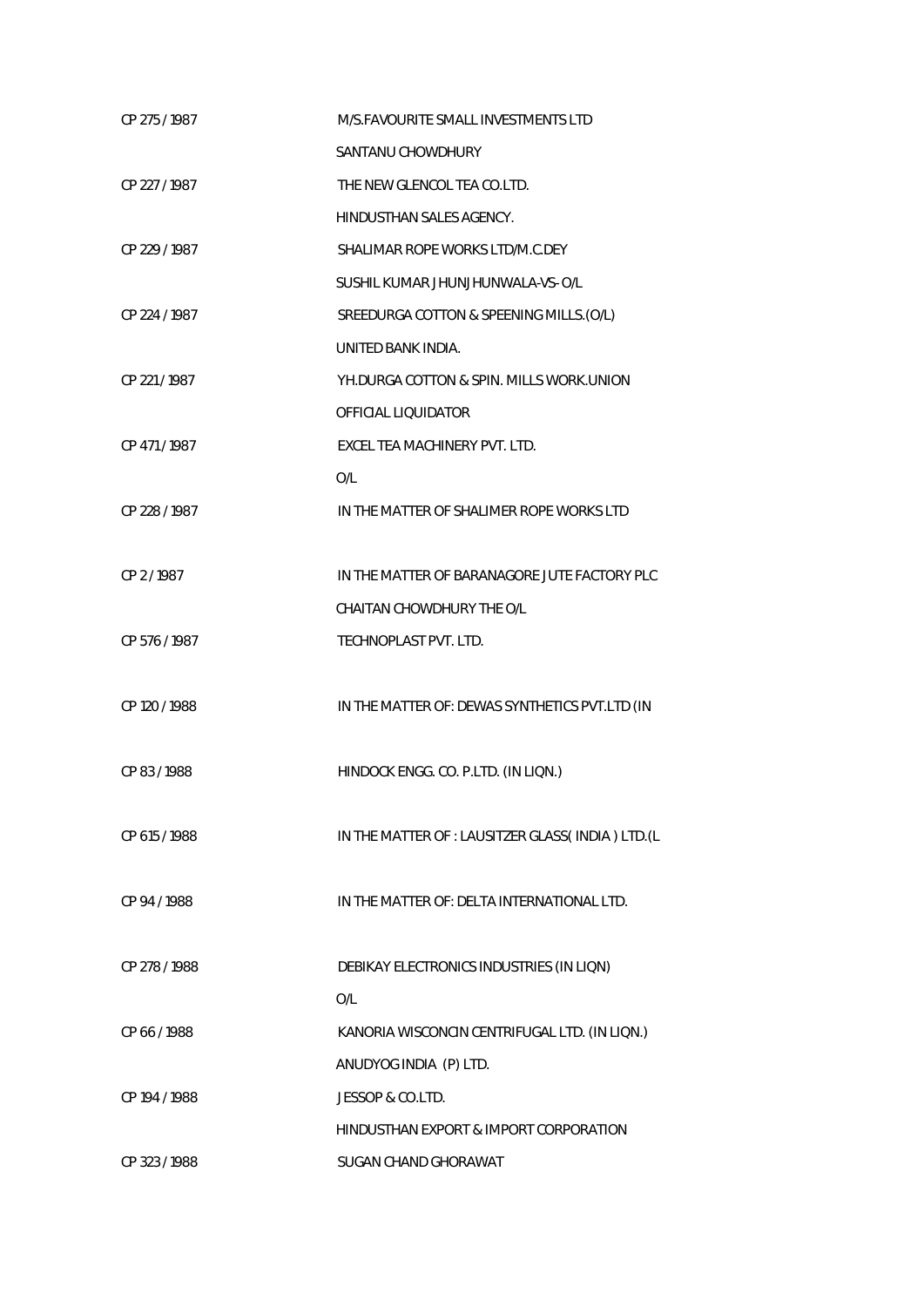C.COMENS & SONS LTD.

| CP 73/1988    | HINDOCK ENGG. CO. P.LTD. (IN LIQN.)            |
|---------------|------------------------------------------------|
| CP 279 / 1988 | STANVET PRODUCTS PVT. LTD.                     |
|               | SHRI SHYAMAL KR. CHAKRABORTY                   |
| CP 18 / 1989  | J.K.STEEL LTD.                                 |
|               | RISHRA STEEL LTD.                              |
| CP 494/1989   | <b>BAJRANG PR.JALAN &amp; ORS.</b>             |
|               | DEBONAIR AGENCIES LTD.                         |
| CP 22 / 1989  | IN THE MATTER OF KHEMKA PLASTIC UDYOG LTD. (IN |
|               | ASHOKE RANJAN DAS VS O/L                       |
| CP 441/1989   | <b>GEM RABINARIES LTD.</b>                     |
|               | OKAY TRANSPORT CORPORATION (REGD)              |
| CP 309 / 1989 | SHREE BAJARANG ELECTRIC STEEL CO P LTD.        |
|               | RAM NIWAS GUPTA, COMM.OF SANCHAITA INV         |
| CP 493/1989   | SANDEEP INVESTMENT LTD.                        |
|               | <b>BAJRANG PROSAD JALAN</b>                    |
| CP 135 / 1990 | <b>B.P.JALAN</b>                               |
|               | RAJGARH JUTE & TEXTILES MILLS LTD.             |
| CP 374 / 1990 | BAJRANG PRASAD JALAN                           |
|               | <b>MAHABIR HOLDINGS &amp; FINANCE LTD.</b>     |
| CP 300 / 1990 | BAJRANGLAL ENGG. CO. LTD.                      |
|               | EASTERN COAL FIELDS LTD.                       |
| CP 85/1990    | JYATI COATERS (P) LTD.                         |
|               | EASTERN SALES AGENCY                           |
| CP 379/1990   | <b>BAJARANG PRASAD JALAN &amp; ANR.</b>        |
|               | MAHABIR HOLDING & FINANCE PVT.LTD.             |
| CP 172/1990   | WILIAMSON MAGOR CO.LTD.                        |
|               | WILLAMSON MAGOR & CO.                          |
| CP 80/1990    | TITAGHUR JUTE FACTORY                          |
| CP 378 / 1990 | SMITA JALAN                                    |
|               | <b>MAHABIR HOLDING &amp; FINANCE PVT. LTD.</b> |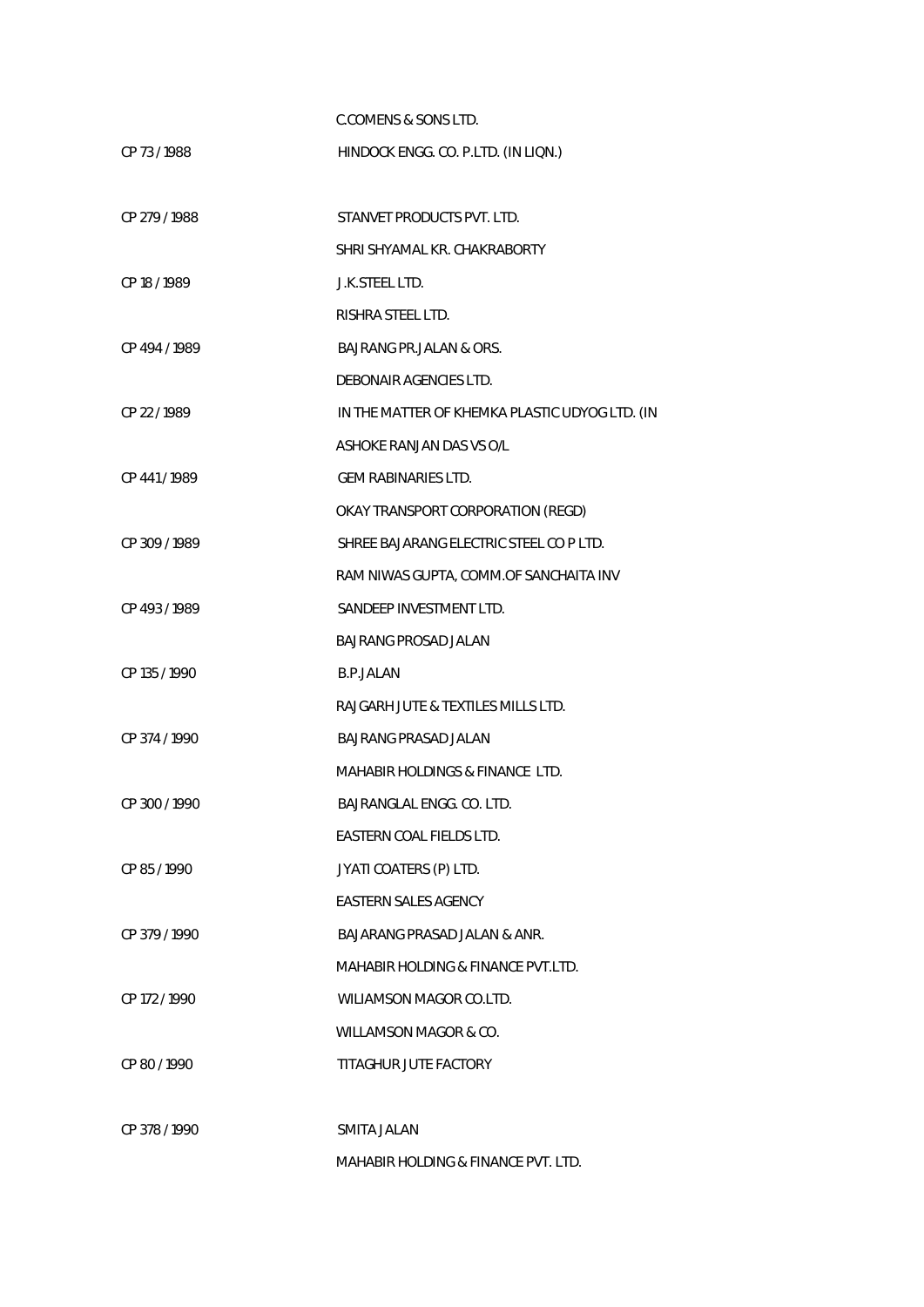| CP 183 / 1990 | CHANGIA FOOD PROCESSING CO. LTD.               |
|---------------|------------------------------------------------|
|               | SHIVA GLASS WORKS CO. LTD.                     |
| CP 381/1990   | <b>MAHABIR HOLDINGS &amp; FINANCE P LTD.</b>   |
|               | ALOKA JALAN                                    |
| CP 380/1990   | <b>MAHABIR HOLDINGS &amp; FINANCE P LTD.</b>   |
|               | SANDEEP KR. JALAN                              |
| CP 290 / 1990 | <b>TARA PROPERTIES LTD</b>                     |
|               | BHAGIRATH AGARWAL                              |
| CP 222 / 1991 | BHAGAWATI DEVELOPERS PVT. LTD.                 |
|               | PEERLESS GENERAL FINANCE INVESTMENT CO. LTD. & |
| CP 431 / 1991 | M/S SPINNHO                                    |
|               | ASSOCIATED AESBY INDUSTRIES PVT.LTD.           |
| CP 350 / 1991 | HOLMAN CLIMAX MFG.LTD. (IN LIQN.)              |
|               | BANK OF BARODA, V/S. O.L.                      |
| CP1/1991      | <b>JYOTSNA NAWN &amp; ANR.</b>                 |
|               | MURARI MOHAN DUTTA (S/A)                       |
| CP 169 / 1991 | RELIANCE JUTE LTD.                             |
|               | COOKE & KELVY PVT. LTD.                        |
| CP 329 / 1991 | PERTECH COMPUTERS LTD. (IN LIQN.)              |
|               | O/L                                            |
|               |                                                |
| CP 60 / 1991  | MRS. MALA BANERJEE & ORS                       |
|               | OFFICIAL LIQUIDATOR                            |
| CP 141/1991   | PARAMHANSA COLD STORAGE (P) LTD (IN LIQN.)     |
|               | DILIP KR. GUHA                                 |
| CP 114 / 1991 | TRIPURA TEA CO. LTD.                           |
|               | BRAHMAPUTRA VALLEY TEA SEEDS INDUSTRIES        |
| CP 67/1991    | PURULIA STEEL LTD. (IN L1QDN.)                 |
|               | O/L H.C. CAL VS D.N.SARAGI                     |
| CP 96/1991    | P.N.BANK                                       |
|               | <b>NUDDEA MILLS</b>                            |
| CP 56 / 1991  | SAVERN & CO.LTD.                               |
|               | OFFICIAL LIQUIDATOR                            |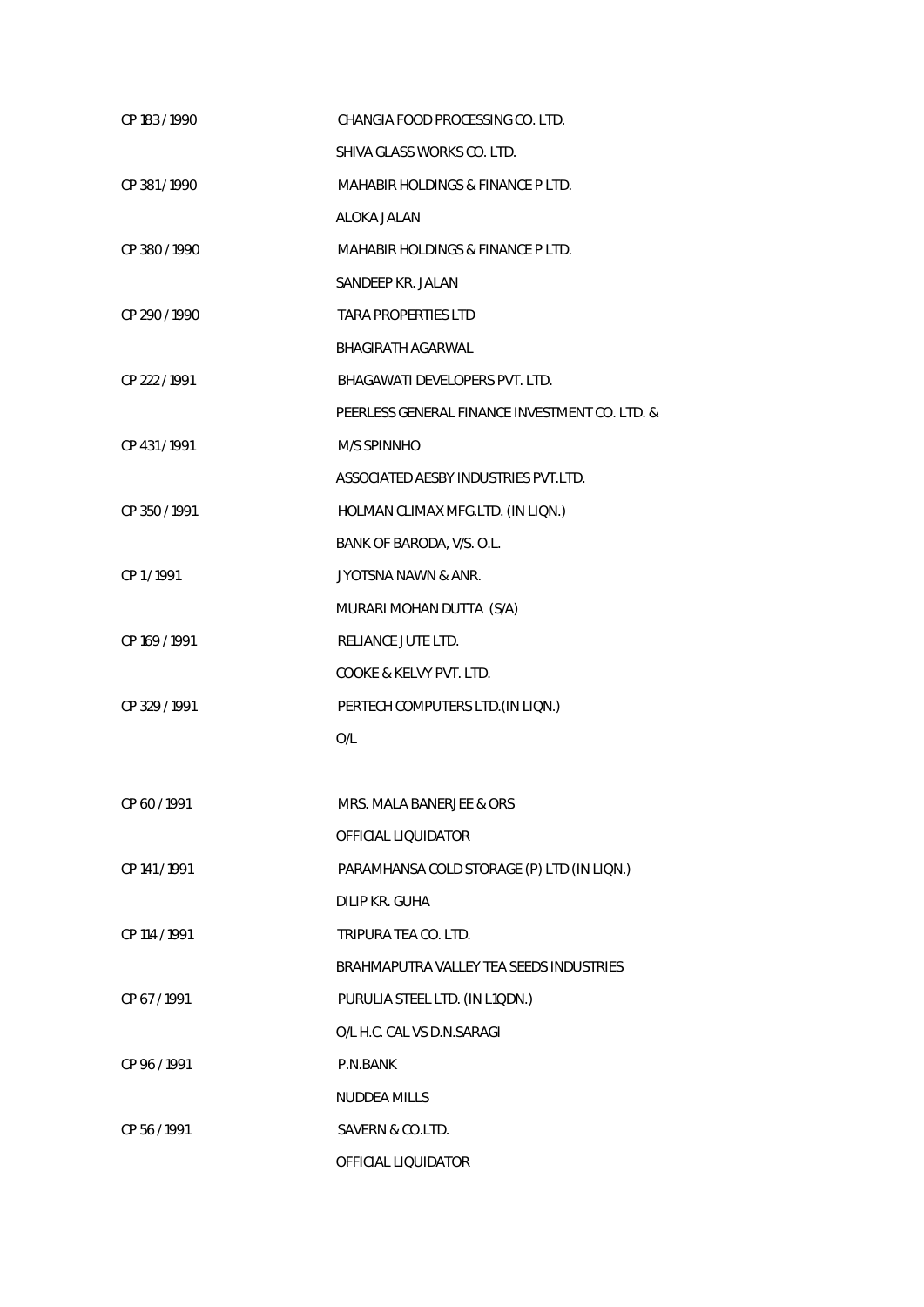| CP 184 / 1991 | <b>GANGA NARAYAN SINGH &amp; ORS.</b>          |
|---------------|------------------------------------------------|
|               | <b>GOURI MAJUMDAR</b>                          |
| CP 358 / 1991 | <b>NARESH K.JAIN</b>                           |
|               | INDUSTRIAL RECONSTN. BANK OF INDIA             |
| CP 371 / 1991 | AMERICAN REFRIGERATOR CO. LTD.                 |
|               | SHAMA TRADING CO.                              |
| CP 189 / 1991 | <b>GANGA IRON &amp; GULVANISING WORKS LTD.</b> |
|               | THE O/L                                        |
| CP 388 / 1991 | NIRSA REFRACTORIES P.LTD.                      |
|               |                                                |
| CP 281/1991   | DAVID PAUL CHARLES TRUST.                      |
|               | R B MARINE (P) LTD.                            |
| CP 256 / 1991 | IN THE MATTER OF SAVERA & CO LTD. (IN LIQN.)   |
|               | E.S.I CORPN. VS THE O/L                        |
| CP 119 / 1991 | IN THE MATTER OF KEYMER BAGASHAWE MFG. CO. PLT |
|               | O/L, HIGH COURT, O.S.                          |
| CP 145 / 1991 | CHEMCROWN (INDIA) LTD                          |
|               | SANDOZ (INDIA) LTD                             |
| CP 399 / 1992 | AD. SHAKTI IRONS METAL STORES                  |
|               | <b>GURU ISPAT LTD.</b>                         |
| CP 252 / 1992 | SHREE CREDIT P.LTD.                            |
|               | S.MITRA                                        |
| CP 53/1992    | <b>BHANU TRADERS LTD.</b>                      |
|               | S.MITRA                                        |
| CP 373 / 1992 | SHAW WALLACE & CO.LTD.                         |
|               | K.R.CAHANABARIA                                |
| CP 205 / 1992 | CAL.TRADING COMPANY                            |
|               | R.L.PLANTATIONS P.LTD.                         |
| CP 470 / 1992 | SWEET HOME FINANCE & DEVELOPMENT (I) LTD       |
|               | SMITIMOY MAJUMDAR VS O/L                       |
| CP 95 / 1992  | M/S. SEN & PANDIT PVT. LTD. (IN LIQN.)         |
|               | O/L VS. SANJOY SEN & ORS.                      |
| CP 417 / 1992 | REYROLLE BURN LTD.                             |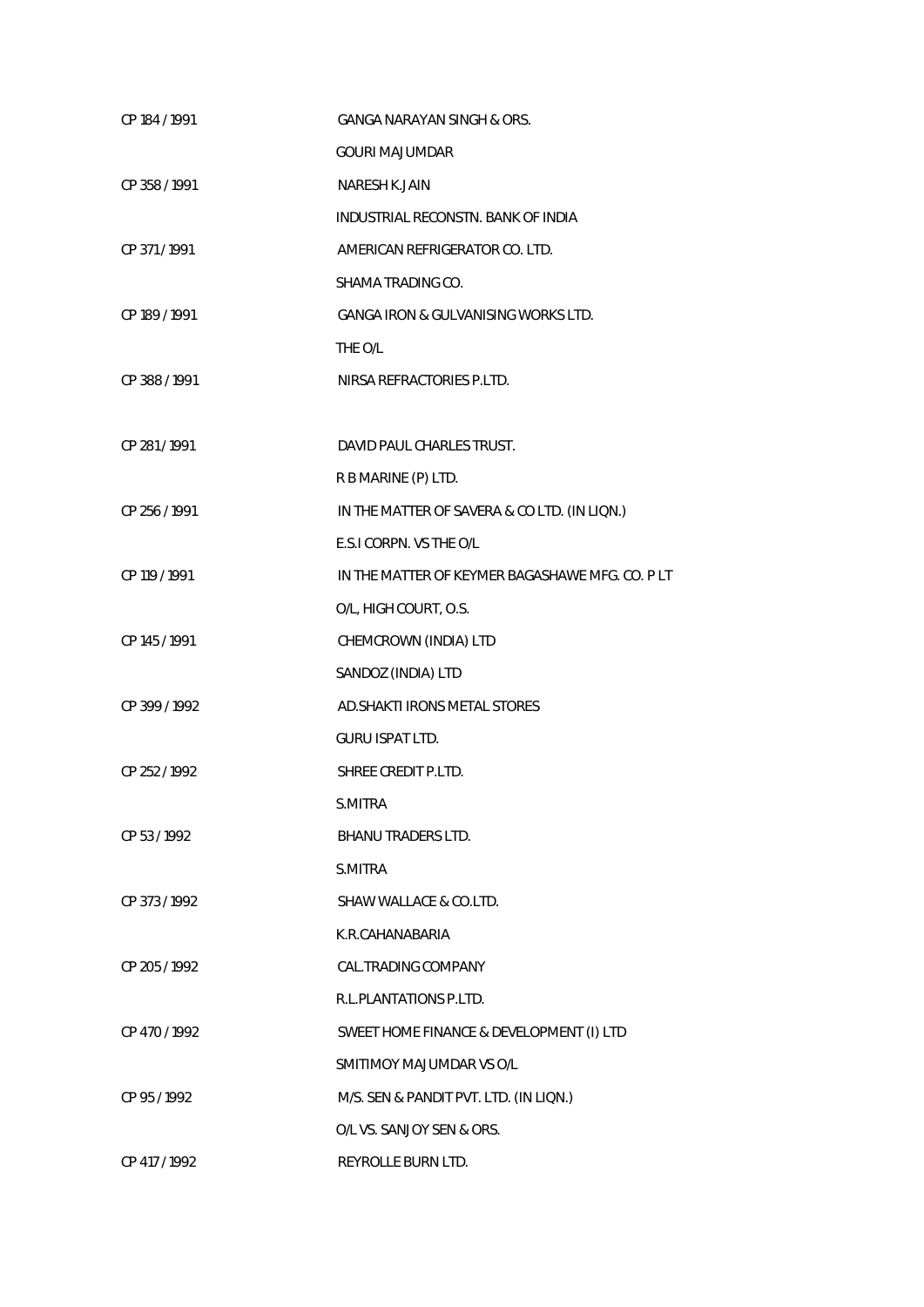|                | THE PEERLESS GENERAL FINANCE INVT.CO.LTD       |
|----------------|------------------------------------------------|
| CP 457/1992    | AMERICAN REFRIGERATOR CO.LTD.                  |
|                | THE INDIA TRADING CO.                          |
| CP 255 / 1992  | DURGAPUR ASSOCIATED STEEL CRETE INDS.LTD       |
|                | GOVINDO PRASAD HARLALKA & ANR                  |
| CP 528 / 1992  | EAP INDUSTRIES LTD.                            |
|                |                                                |
| CP 154 / 1992  | IN THE MATTER OF : TURNKEY INTERNATIONAL LTD ( |
|                | THE O/L                                        |
| CP 108 / 1992  | CALDACHEM (I) PVT.LTD. (IN LIQ) O/L            |
|                | ARABINDA DEY                                   |
| CP 236 / 1992  | CHAIN & SPROCKCH INDIA PVT. LTD.               |
|                | PRASANTA KUMAR MITRA                           |
| CP 63/1992     | SERAIKELLA GLASS WORKS                         |
|                |                                                |
| CP 12/1992     | CASION FIN & INVESTMENT I LTD.                 |
|                |                                                |
| CP 167 / 1992  | PATTAN TANKS LTD.                              |
|                |                                                |
| CP 30 / 1992   | THE CORONATION CINEMA CO. (P) LTD.,            |
|                |                                                |
| CP 146 / 1992  | M/S. ATACC PHARMACEUTICALS PVT.LTD.            |
|                | M/S. PHARMACHEM TRADERS                        |
| CP 292 / 1992  | KLJ POLYMERS AND CHEMICALS LIMITED             |
|                | KLJ RESOURCESS LIMITED                         |
| CP 193 / 1992  | ASSOCIATED PIGMENTS LIMITED                    |
|                | ASHISH KEYAL (MINOR)                           |
|                |                                                |
| CP 314 / 1992  | SREE ENGINEERING PRODUCTS LIMITED              |
|                | SURENDRA KR. AGARWAL                           |
| CP 402/1992    | DELTA ADVERTISERS PVT.LIMITED                  |
|                | INVESTMENT COMPANY FINANCE 7 CO.               |
| CP 1091 / 1992 | <b>IDEAL CREDIT P.LTD.</b>                     |
|                |                                                |
|                |                                                |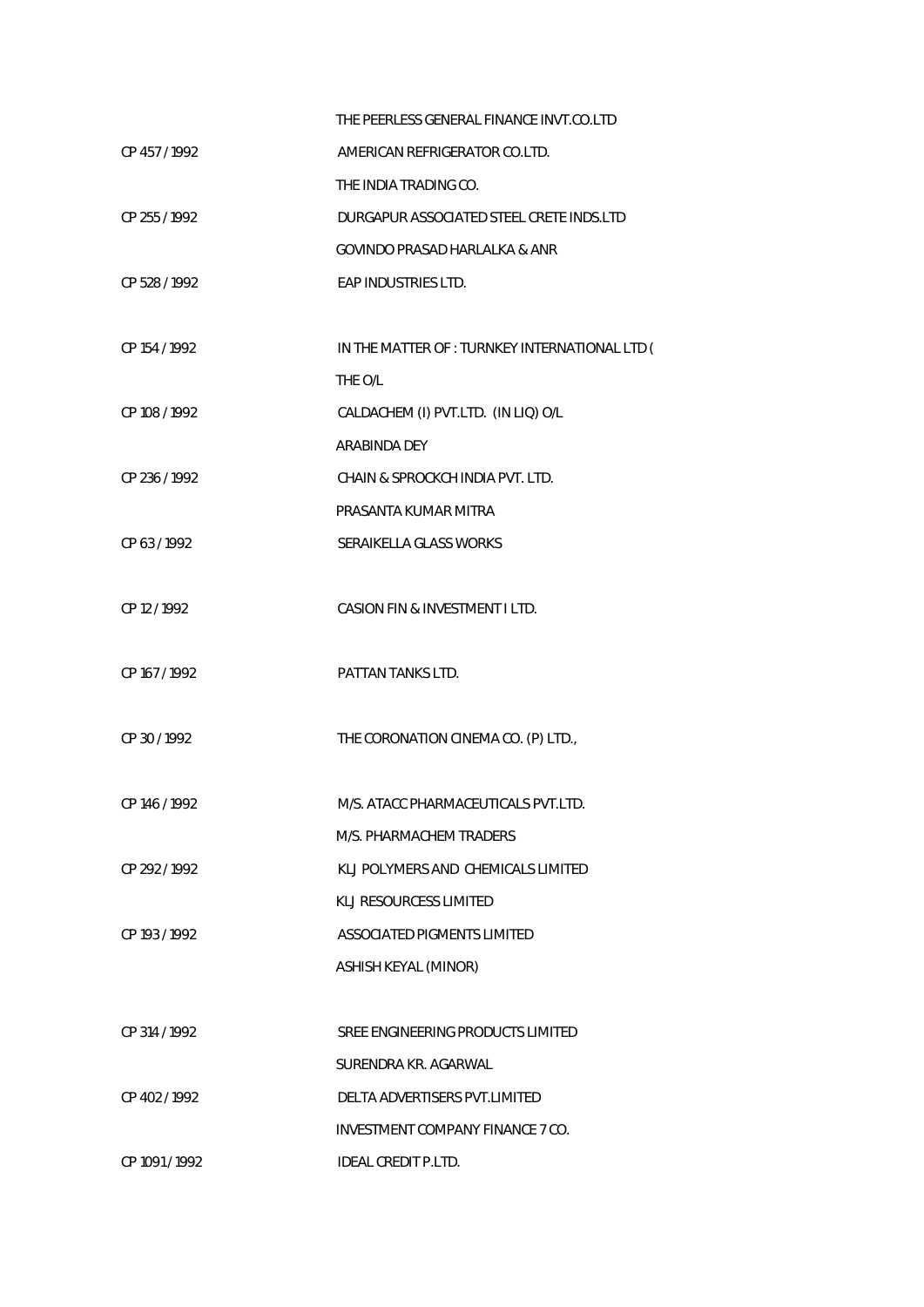|               | <b>LALAN SINGH</b>                     |
|---------------|----------------------------------------|
| CP 139 / 1992 | UNIVERSE PAPER MILLS LTD.              |
|               | <b>INDUSTRIES OIL CORP.</b>            |
| CP 72/1992    | <b>AMIT INDUSTRIES</b>                 |
|               | GENERAL ELECTRIC CO. OF INDIA LTD.     |
| CP 183/1992   | HINDUSTHAN ICE 7 COLD STORAGE CO LTD.  |
|               | M/S. ISPAT UDYOG                       |
| CP 416 / 1992 | K.B.PHARAMACEUTICALS LTD(IN LION.)     |
|               | O/L                                    |
| CP 206/1992   | <b>GARDEN MERCANTILE P.LTD.</b>        |
|               | R.L.PLANTATIONS P.LTD.                 |
| CP 382/1992   | THE STATE TRADING CORPORATION OF INDIA |
|               | BIHAR BONE CRUSHING PRIVATE LIMITED    |
| CP 3040/1992  | RAM SAKAL PASI.                        |
|               | MSTCLTD.                               |
| CP 469/1992   | MADHUMITA CONSTRUCTION P.LTD.          |
|               | SHANTILAL RATHILAL RAWAT               |
| CP 118 / 1992 | KHATWAT CHEMICALS & FERTILISERS LTD.   |
|               | TATA IRON & STEEL CO.LTD               |
| CP 313 / 1992 | FENNER INDIA LTD.                      |
|               | NUDDEA MILLS & LTD.                    |
| CP 249/1992   | <b>MANIK DAS</b>                       |
|               | PLASTIC MOULDERS LTD.                  |
| CP 202 / 1992 | MALTING ENGINEERING (I) PVT. LTD.      |
|               | <b>SHIV SANKAR SATRI</b>               |
| CP 459 / 1992 | ANZ GRINDLAYS BANK                     |
|               | <b>BHARAT MARGARINE LTD.</b>           |
| CP 181 / 1992 | MALTING ENGG. (INDIA) P.LTD. (IN LIQN) |
|               | AJIT KUMAR MUKHERJEE                   |
| CP 142 / 1992 | IN THE MATTER OF BENI LTD. (IN LIQN.)  |
|               | THE O/L                                |
| CP 90 / 1993  | <b>MARTNS &amp; BARN LTD&gt;</b>       |
|               | $O/L$ .                                |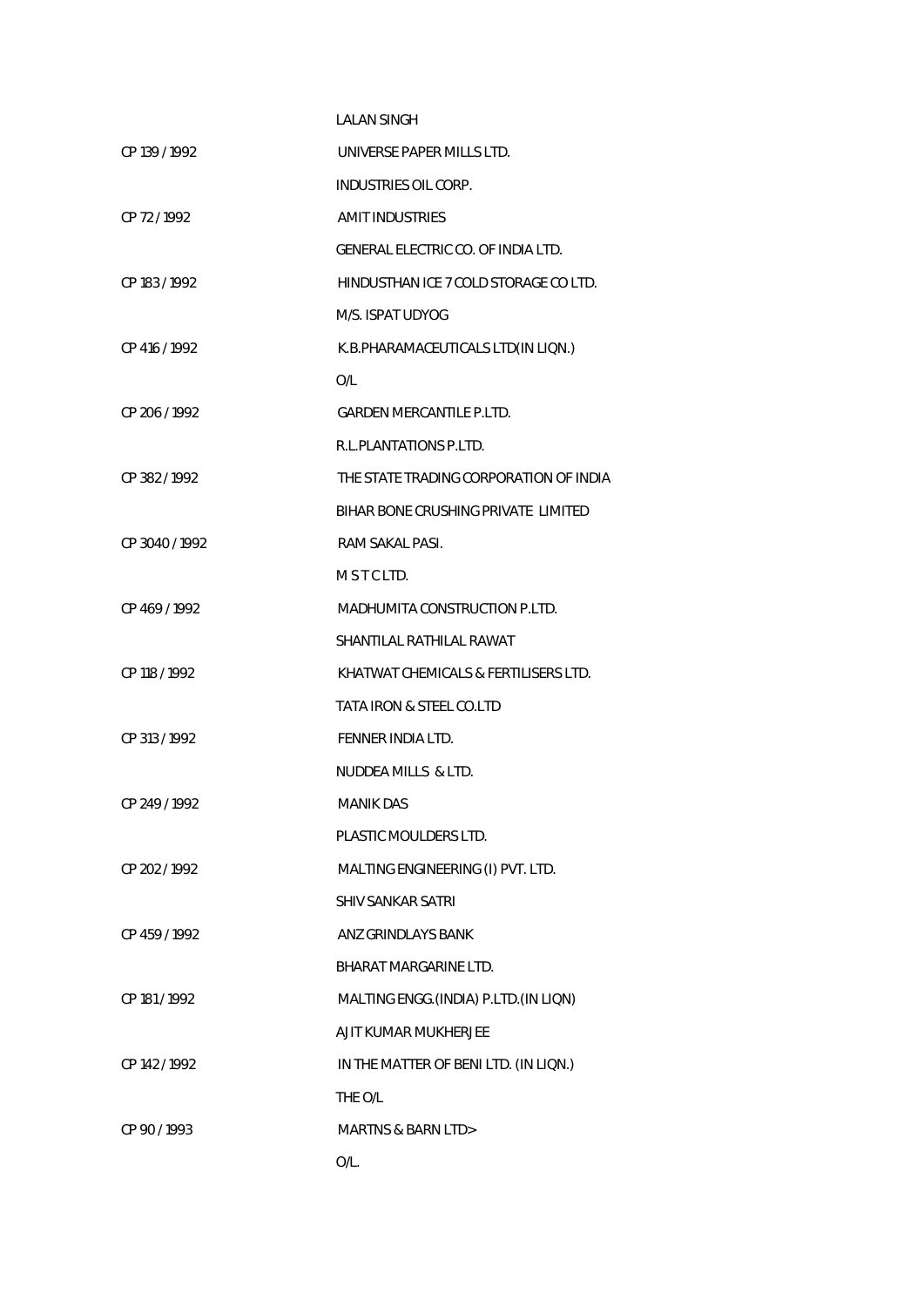| CP 81/1993    | LALCHAND RAY & CO.                       |
|---------------|------------------------------------------|
|               | <b>T.C.DUTTA &amp; SONS</b>              |
| CP 106/1993   | BENGAL CHEMICAL & PHARMACEUTICALS WORKS  |
|               | POLESTAR CORRUGATORE P.LTD.              |
| CP 101 / 1993 | M/S W.B.AGRO INDUSTRIES CORP.LTD.        |
|               | <b>MADHUSUDAN KUMAR</b>                  |
| CP 523 / 1993 | STATE BANK OF INDIA                      |
|               | O/L. RE:ASHOK FASHION LTD.(IN LODN.)     |
|               |                                          |
| CP 184 / 1993 | PEERLESS CONSULTANCY SERVICES LTD.       |
|               | <b>ASHOKE AGENCIES</b>                   |
| CP 199 / 1993 | <b>INCAB INDUSTRIES</b>                  |
|               | KERAN CONTSTN. DEVP. CORPN.              |
| CP 51/1993    | THE O/L                                  |
|               | KRISHNA KUMARI NIGAM                     |
| CP 182 / 1993 | <b>BAGRODIA FORGE CASTING LTD.</b>       |
|               | <b>INDIACARBS LTD.</b>                   |
| CP 148 / 1993 | AUTO POLYPLAST LTD                       |
|               | <b>SRF FINANCE LTD.</b>                  |
| CP 54 / 1993  | M/S GOYAL INDUSTRIES CO.                 |
|               | SHROFF STEEL P.LTD.                      |
| CP 77 / 1993  | JEM PRIVATE LIMITED                      |
|               | GULSHAN KUMAR SACHDEVA                   |
| CP 197 / 1993 | M/S. SHRI BIHARIJI CONSULTANTS PVT.LTD.  |
|               | M/S.ANNUDEEP CREDIT CONSULTANTS PVT.LTD. |
| CP 156 / 1993 | OFFICIAL LIQUIDATOR                      |
|               | BASERA DYEING & MFG. CO. PVT. LTD.       |
| CP 322 / 1993 | MODERN CARD BOARD MANUFACTURING          |
|               | DOMESTIC FAN ENGINEERING (P) LTD.        |
| CP 423 / 1993 | SHAW WALLACE & CO.LTD.                   |
|               |                                          |
| CP 438 / 1993 | HINDUSTHAN PILKINGTON GLASS WORKS LTD.   |
|               | <b>VISHWANATH PODDAR</b>                 |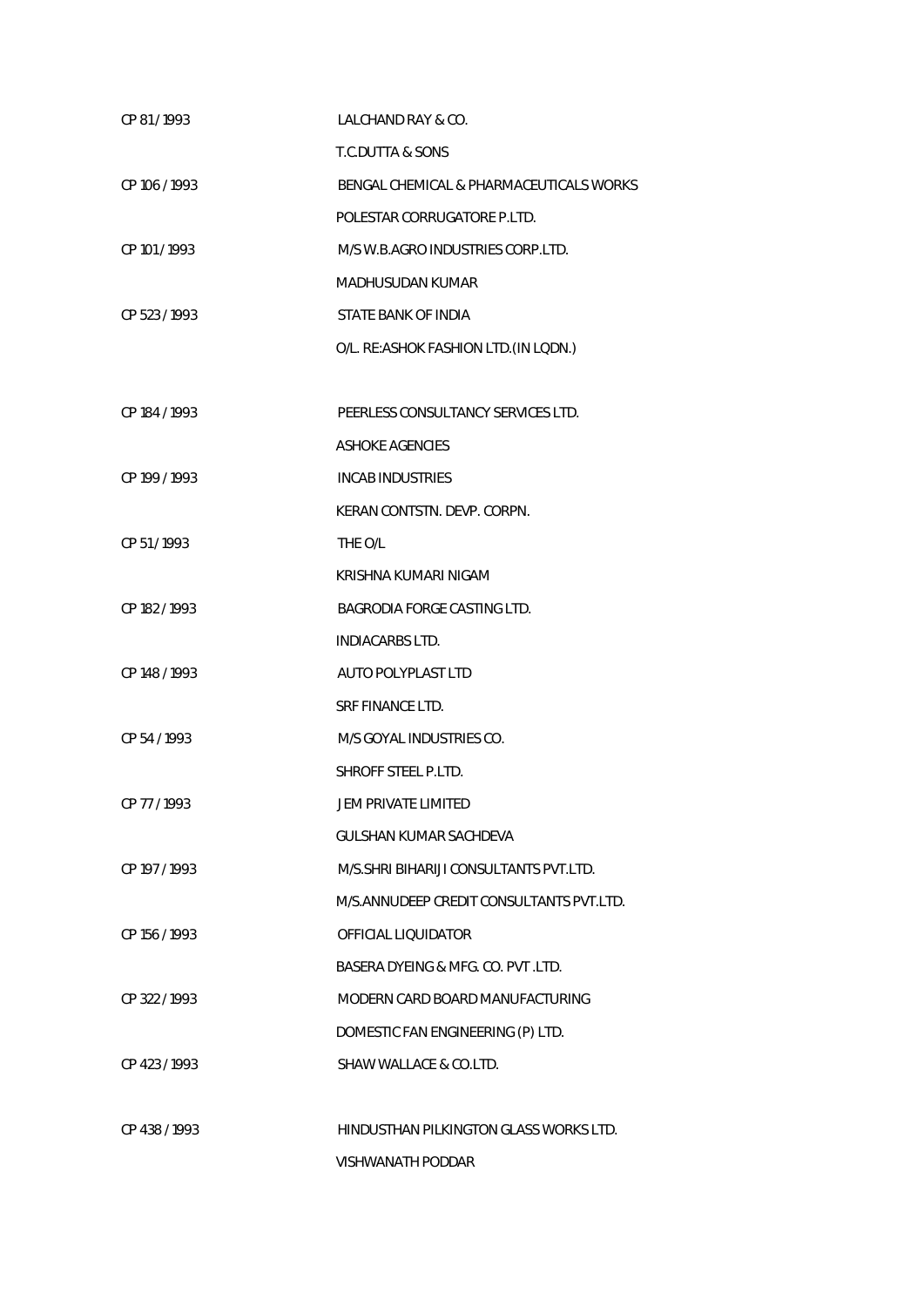| CP 15 / 1993   | INDO JAPAN INDUSTRIES LTD. & ORS.               |
|----------------|-------------------------------------------------|
|                | UNITED BANK OF INDIA O/L                        |
| CP 332/1993    | SNOW WHITE FOOD PRODUCTS CO.LTD.                |
|                | THE O/L                                         |
| CP 380/1993    | <b>INDIA SALES SERVICE</b>                      |
|                | GEC ALASTHOM INDIA LTD.                         |
| CP 373/1993    | CAMY PROPERTIES PVT.LTD. & ANR.                 |
|                |                                                 |
| CP 405/1993    | CALCUTTA JOBN PRESS PVT. LTD.                   |
|                | ABHOY KR.DAS & ORS.                             |
| CP 2/1993      | ENG.OVERSEAS CORP.LTD.                          |
|                | AMICUS CHEMICALS LTD.                           |
| CP 262/1993    | KAZAK V.KERDEZ                                  |
|                | <b>STC</b>                                      |
| CP 4500 / 1993 | SADHAN CH.DAS                                   |
|                | SRI KAMAL KR.DAS GUPTA                          |
| CP 78 / 1993   | <b>VIJOY SHREE LIMITED</b>                      |
|                | INDIAN PIN MANUFACTURING COMPANY PVT.LTD        |
| CP 348 / 1993  | M/S.ARCTIC PRINTERS PVT.LTD.                    |
|                | M/S.COMPU COMPOSING & PRINTING PVT.LTD.         |
| CP 383/1993    | ABS MARINE PRODUCTS (P)LTD.                     |
|                | <b>DUNCANS INDUSTRIES LTD</b>                   |
| CP 357/1993    | ANANTA UDYOG PRIVATE LTD.                       |
|                | <b>ESSAR GUJARAT LTD.</b>                       |
| CP 1/1993      | SANCHAYANI SAVINGS & INVESMENT (I) LTD.         |
|                | <b>BALBINDAR KR. SHARMA</b>                     |
| CP 159 / 1993  | KHARAKAI REFRACTIRIES PVT.LTD & ANR             |
|                |                                                 |
| CP 308 / 1993  | C.I.G. ELECTRONICS & ENG.PVT.LTD.               |
|                | NIRMALA DEVI                                    |
| CP 280 / 1993  | IN THE MATTER OF KEYMER BAGASHAWE MFG. CO. PLT  |
|                | NEMAI MARIK - VS-OFFICIAL LIQUIDATOR, HIGH COUR |
| CP 330/1993    | AMIC INDUSTRIES PVT. LTD. (IN LIQN.) O/L        |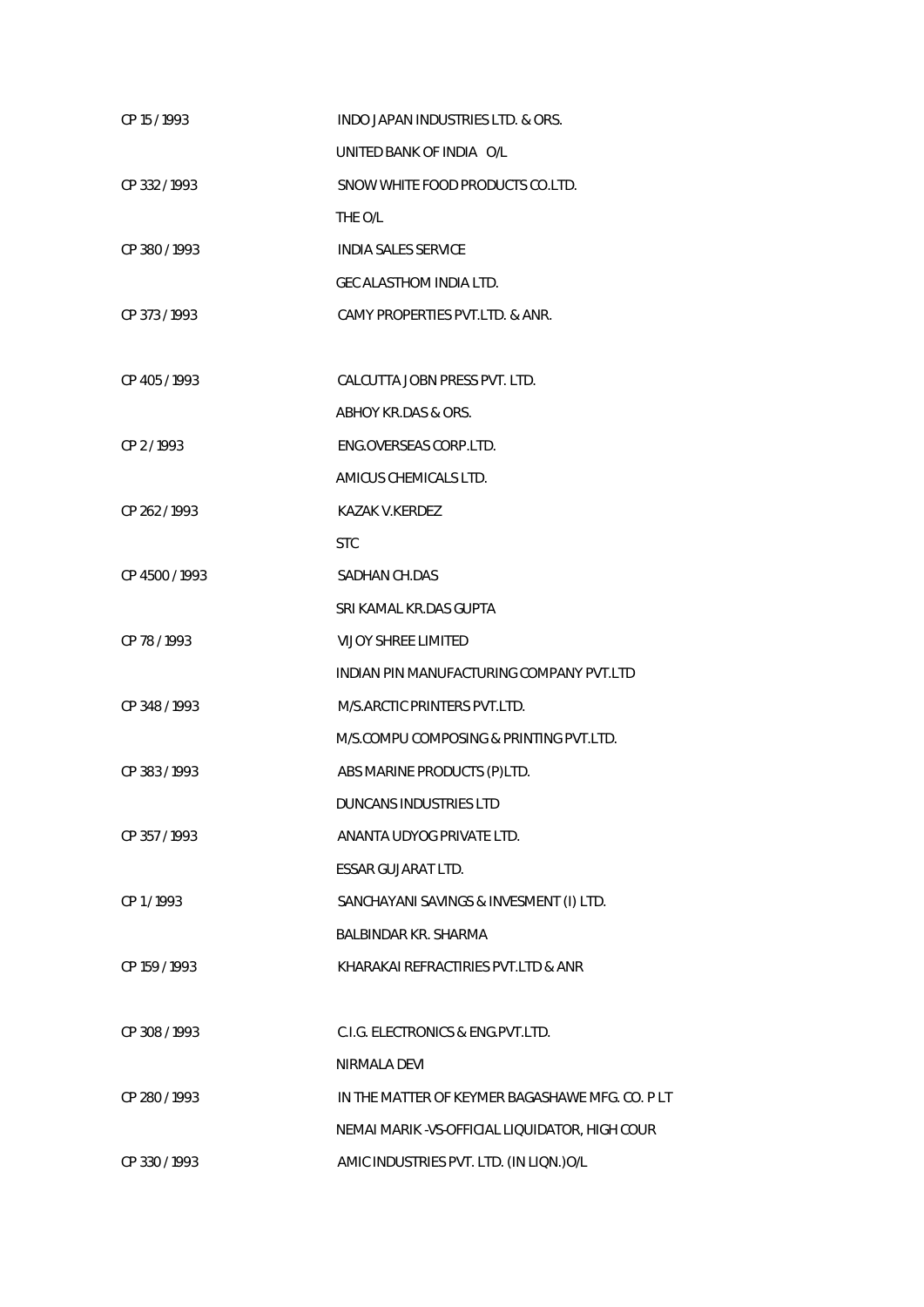| CP 259 / 1993 | IN THE MATTER OF: KANKESWAR IRON & STEEL         |
|---------------|--------------------------------------------------|
|               | CALIENT ENGG. WORKS LTD.                         |
| CP 24 / 1993  | IN THE MATTER OF: HOOGLY DOCK & PORT ENGG        |
|               | CALICUT ENGG. WORKS LTD.                         |
| CP 231/1993   | R.B.MARINE P.LTD.                                |
|               | THE DAVID PAUL CHARLES TRUST                     |
| CP 260/1993   | MAKAIBARI TEA & TRADING CO.                      |
|               | M.C.C INVESTMENT & LEASING CO. LTD.              |
| CP 154 / 1993 | KHAN PAL CHOWDHURY & CO. (IN LIQN.) O/L          |
|               |                                                  |
| CP 3530/1993  | RANJIT KR. ROY.                                  |
|               | STATE OF WEST BENGAL.                            |
| CP 91/1993    | NATAVAR DUTTA PROPERTIES (P) LTD.                |
|               | <b>JUDHISTHIR DUTTA</b>                          |
| CP 399 / 1993 | W.B.FINANCIAL CORP.                              |
|               | O/L                                              |
| CP 281/1993   | DAVID PAUL CHARLES TRUST                         |
|               | R.B.MARINE (P).LTD.                              |
| CP 44 / 1993  | SERAIKELLA GLASS WORKS LTD.                      |
|               | <b>GUJARAT HEAVY CHEMICALS LTD.</b>              |
| CP 72/1993    | MILAN SEN                                        |
|               | <b>GURTMAN INDUSTRIES</b>                        |
| CP 503 / 1994 | ISSCO UJJAIN PIPE & FOUNDARY CO. LTD. (IN LIQN.) |
|               |                                                  |
| CP 202 / 1994 | MALTING ENGINEERING (I) PVT. LTD.                |
|               | <b>SHIV SANKAR SATRI</b>                         |
| CP 14 / 1994  | HIND FILTERS LTD.                                |
|               | NEW TOBACCO CO. LTD.                             |
| CP 184 / 1994 | KREBS & CIE (INDIA) LTD.                         |
|               | HIND TRADING CORPORATION                         |
| CP 669 / 1994 | MAYAPURI CINEMA                                  |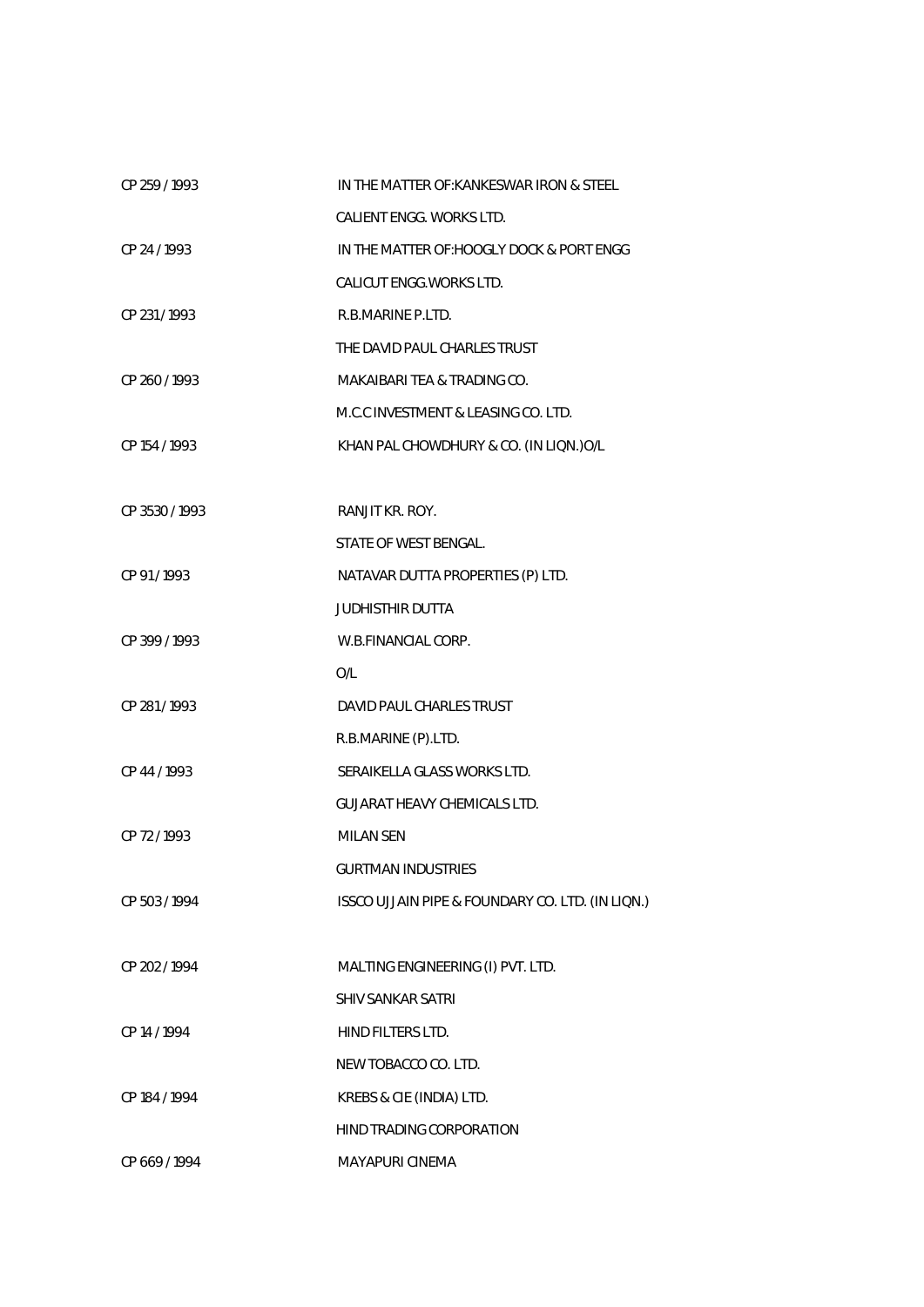|                | <b>BASANTA KUMAR</b>                       |
|----------------|--------------------------------------------|
| CP 2608 / 1994 | <b>BANK OF INDIA</b>                       |
|                | <b>HISCO STEEL P.LTD.</b>                  |
| CP 104 / 1994  | C.E.S.C.LIMITED                            |
|                | M/S.ANGLO INDIA JUTE MILLS COM.LTD.        |
| CP 78 / 1994   | RECON CASTING PVT. LTD.                    |
|                | JENSON & NICHOLSON (INDIA) LTD.            |
| CP 57/1994     | S.T.P LTD.                                 |
|                | CHITRITA DUTTA                             |
| CP 230 / 1994  | HOLMAN CLIMAX MANUFACTURING LIMITED.       |
|                | PIONEER HARDWARE STORES                    |
| CP 2376 / 1994 | PRATIMA GHOSH                              |
|                | PARTHA SARATHI GHOSH                       |
| CP 433 / 1994  | OPAL EXPORTS PVT. LTD.                     |
|                | NEW HORIZONS PVT. LTD.                     |
| CP 180 / 1994  | G.E.T.PROPERTIES (P) LTD.                  |
|                | ALOKA GOOPTU                               |
| CP 109 / 1994  | <b>J.G.FINANCE PVT. LTD.</b>               |
|                | S.N.ENTERPRISES PVT. LTD.                  |
| CP 1157 / 1994 | NICCO CORPN. LTD.                          |
|                | RAMESH KR.PODDAR                           |
| CP 211 / 1994  | HEMANT KUMNAR KHANDELWAL                   |
|                | M/S T. INTERNATIONAL LTD.                  |
| CP 129 / 1994  | WINDPOWER HINDUSTHAN PVT. LTD.             |
|                | <b>BISWAJIT BANERJEE</b>                   |
| CP 22 / 1994   | IN THE MATTER OF: TEA TRADING CORPN. OFIND |
|                | MYSORE AGRO CHEMICAL CO.LTD.               |
|                |                                            |
| CP 3901/1994   | NIGTANGLE ENG. INDUSTRIES                  |
|                | VINOD KUMAR                                |
| CP 10 / 1994   | DREWIKEY ELECTRICALS P.LTD.                |
|                | BHAGWATI CORP.                             |
| CP 2/1994      | <b>HILTAN TEA</b>                          |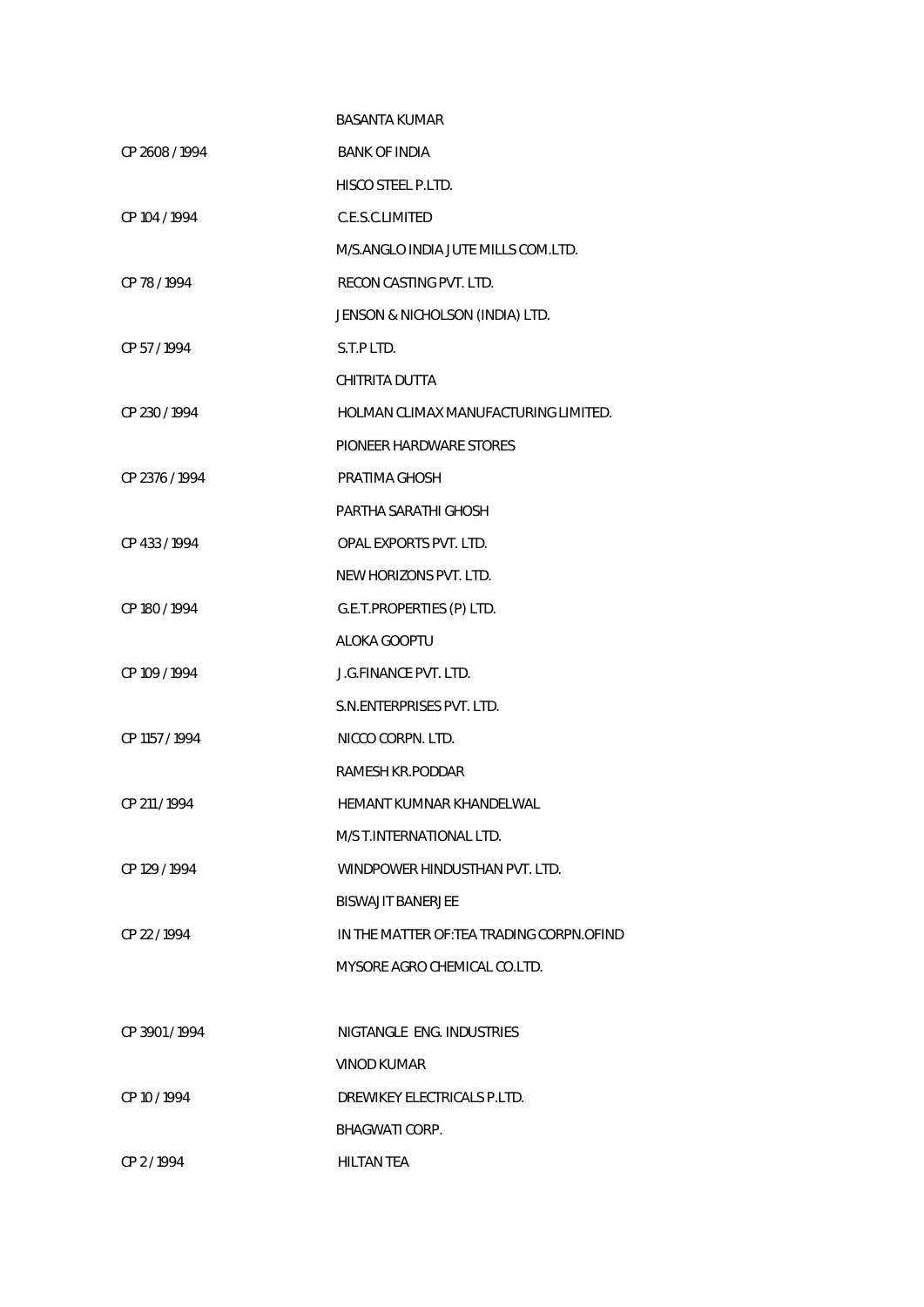|               | <b>B.TEA TRADE CO.</b>                       |
|---------------|----------------------------------------------|
| CP 401/1994   | <b>KAIZER ENTERPRISES</b>                    |
|               | <b>HOOGLY DOCK &amp; PORT ENGINEERS LTD.</b> |
| CP 15 / 1994  | <b>BENGAL ENTERPRISES</b>                    |
|               | R.L.PLANTATIONS P.LTD.                       |
| CP 120 / 1994 | KHAN PAL CHAUDHURY & CO.PVT.LTD.             |
|               | LAL BABU KISHRA                              |
| CP 844 / 1994 | J N MUKHERJEE & CO.P. LTD.                   |
|               | CALCUTTA DOCK LABOUR BOARD.                  |
| CP 344 / 1994 | <b>MOHANLAL TULSIAN</b>                      |
|               | M/S.BALAJI STEEL CASTINGS LTD.               |
| CP 175 / 1994 | M/S. WALLCOAT DISTRIBUTORS PVT. LTD.         |
|               | M/S. INDIAN ALUMINIUM CO. LTD.               |
| CP 236 / 1994 | THE SAMNUGGER JUTE FACTORY CO. PLC           |
|               | LAXMI RAM DAVE                               |
| CP 192 / 1994 | ASSOCIATED TRADING CORPORATION               |
|               | DURGAPUR ASSOCIATED STEELCRETE(I)PVT LTD     |
| CP 66/1994    | MRS.DOLLY SINGH                              |
|               | CONTAI GOLDEN HATCHERIES EASTERN(P) LTD.     |
| CP 301/1994   | SRI PARTHA SARATHA ROY                       |
|               | MODULA (INDIA) PVT.LTD                       |
| CP 496/1994   | TRACSTOR INVESTMENT P.LTD.                   |
|               | CANS & CLOTHES LTD.                          |
| CP 96/1994    | ACOUA-LEO PROFINDRIVET LIMITED               |
|               |                                              |
| CP 404 / 1994 | PHILIPS INDIA LTD.                           |
|               | SHANTILAL LUNKAR.                            |
| CP 16 / 1994  | <b>BANK OF BORADA</b>                        |
|               | OFFICIAL LIQUIDATOR                          |
| CP 378/1994   | SORABH INVESTMENTS LTD.                      |
|               |                                              |
| CP 139 / 1994 | TEXTICA PROCESSING CORPN. LTD.               |
|               | <b>GEETA BISWAS</b>                          |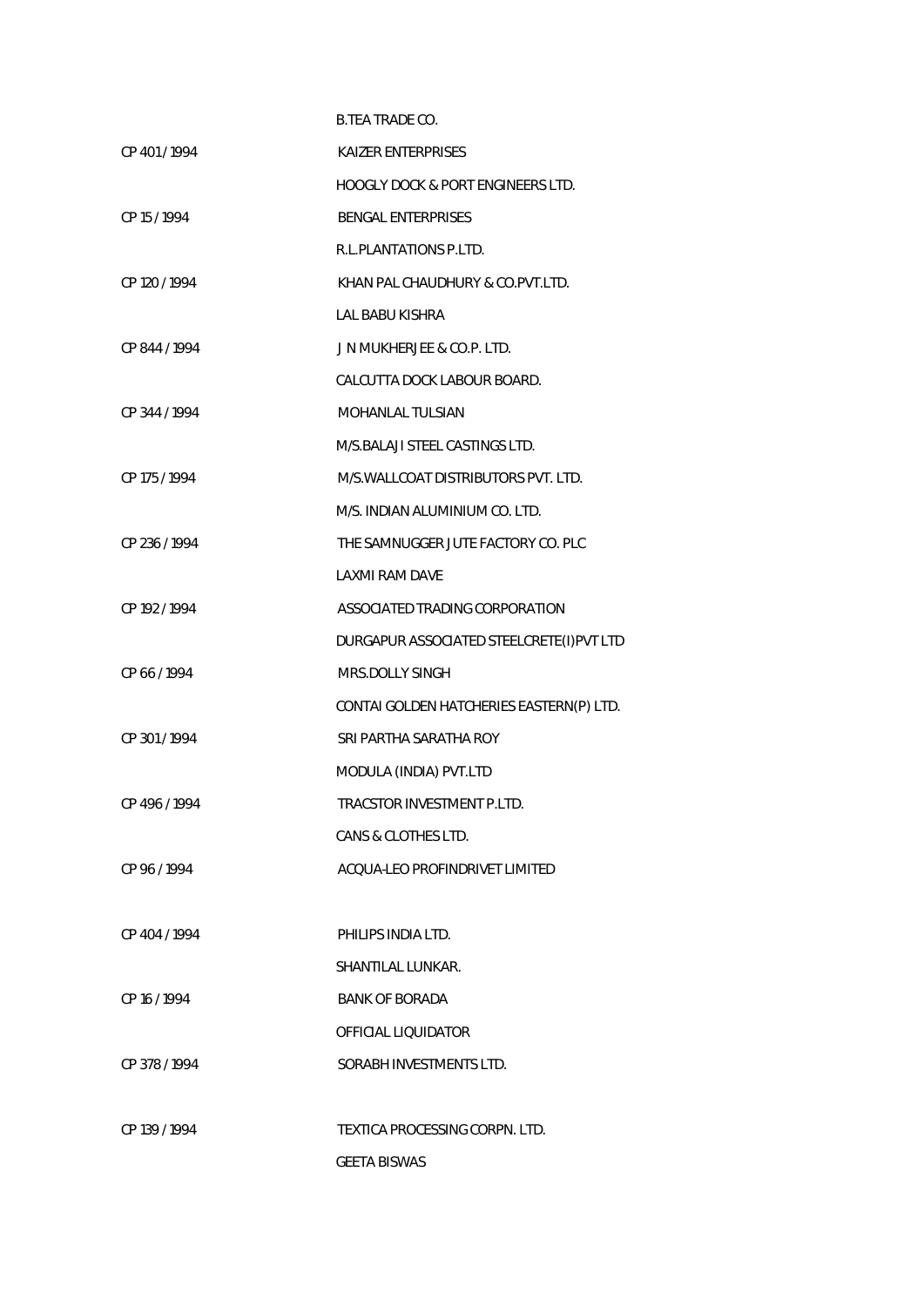| CP 511 / 1994  | EASTERN COALFIELDS LTD.                 |
|----------------|-----------------------------------------|
|                | <b>DIPSHIKA</b>                         |
| CP 25 / 1994   | EASTERN FIBRE INDUSTRIES LTD.           |
|                |                                         |
| CP 92/1994     | ZERVO PROPERTIES & FINANCIAL P.LTD.&ORS |
|                | O/L                                     |
| CP 6/1994      | INDUSTRIAL FINANCE CORPORATION OF INDIA |
|                | O/L                                     |
| CP 337/1994    | M/S.AMAR GARAGE                         |
|                | ANJUMAN TEA CO.LTD.                     |
| CP 157 / 1994  | RAMESH K. PODDAR                        |
|                | NICCO CORPN.LTD.                        |
| CP 197A / 1995 | PRIME CREDITS PVT.LTD.                  |
|                |                                         |
| CP 261/1995    | M/S.INCAB INDUSTRIES LTD                |
|                |                                         |
| CP 145 / 1995  | <b>B.J.M. INDUSTRIES LTD.</b>           |
|                | BHIM PRASAD AGARWALLA                   |
| CP 130 / 1995  | PRIMAX PROJECTS P.LTD.& 5 ORS.          |
|                |                                         |
| CP 305 / 1995  | R.SOLOMON & CO.                         |
|                | DRUCK AND PAPIER (I) LTD.               |
| CP 250 / 1995  | <b>NAGERMAL SETTI</b>                   |
|                | M/S SHERAYAN TRADERS & INVESTORS P.LTD. |
| CP 575 / 1995  | <b>INDIAN OVERSEAS BANK</b>             |
|                | TEELAMIT (1) LTD.                       |
| CP 11 / 1995   | KTG (P) LTD                             |
|                | LAXMI GLASS (P) LTD.                    |
| CP 75 / 1995   | PAHARPUR COOLING TOWERS LTD.            |
|                | <b>B.SHIPPING LTD.</b>                  |
| CP 31/1995     | BAGHMARI TEA CO.LTD.                    |
|                | KADEX INDIA PVT LTD                     |
| CP 317 / 1995  | DILIP K. HALDAR                         |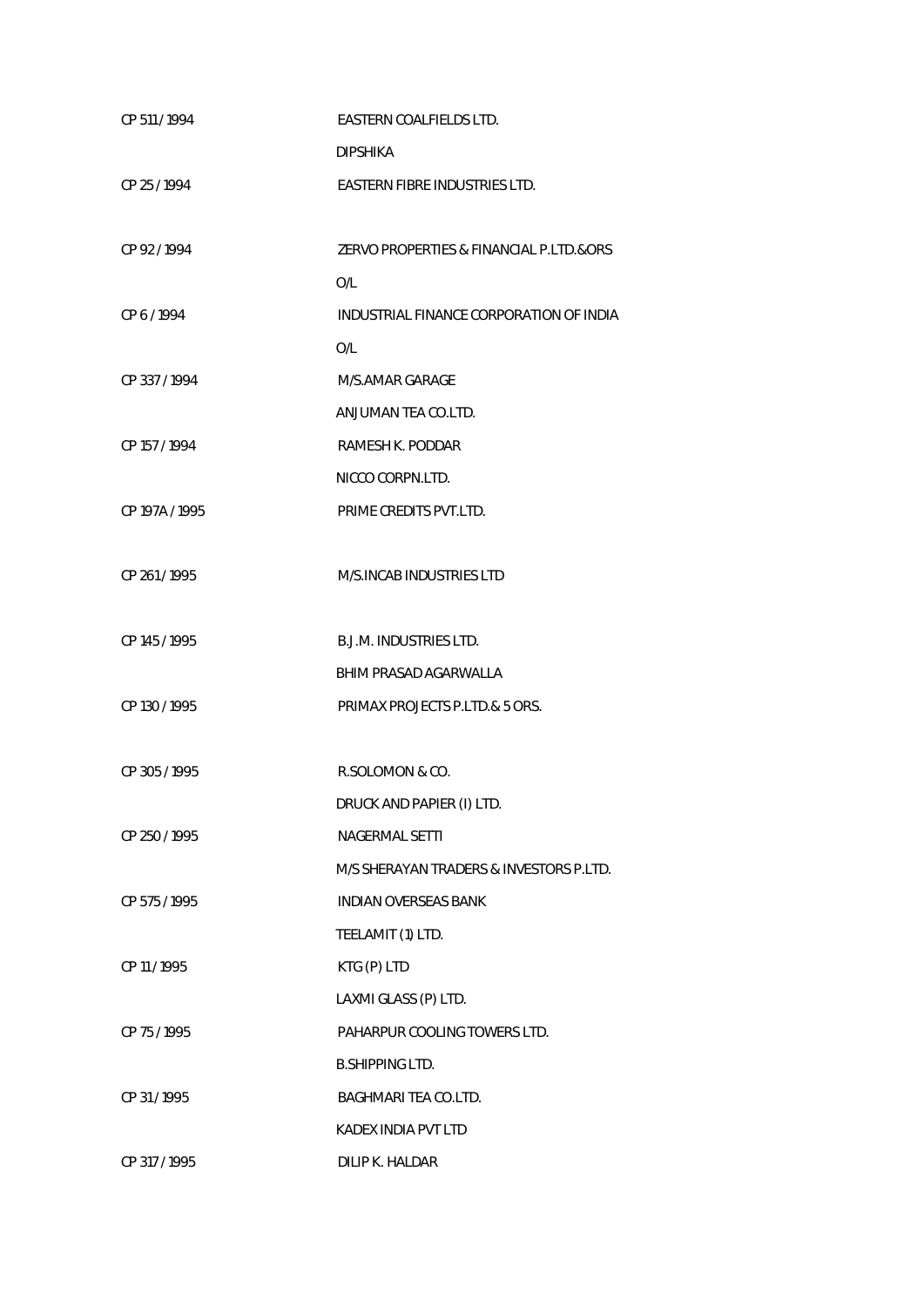|               | ESKI VALKAN P.LTD.                      |
|---------------|-----------------------------------------|
| CP 224 / 1995 | <b>RAYLON INDUSTRIES</b>                |
|               | <b>GANAPATI EXPORTS LTD.</b>            |
| CP 223 / 1995 | PREMIER INDIA BEARING LTD.              |
|               | S.GLASS WORKS LTD.                      |
| CP 222 / 1995 | MARSHALL SONS & CO. (INDIA) LTD.        |
|               | KUNJ BIHARI SANGHI                      |
| CP 220 / 1995 | VIMAL JHUNJHUNWALA & ORS.               |
|               | UNITED BANK OF INDIA                    |
| CP 219 / 1995 | <b>JAYPRAKASH HARLALKA</b>              |
|               | M/S KARAMPUR DEVELOPMENT CORPORATION    |
| CP 216 / 1995 | MAXWELL LEASING AND FINANCE LTD. & ORS  |
|               |                                         |
| CP 300/1995   | <b>BATA INDIA LTD &amp; ANR</b>         |
|               |                                         |
| CP 209 / 1995 | H.M.P.CEMENTS LTD.                      |
|               | HI-TECH BEARINGS P.LTD.                 |
| CP 281/1995   | E.C.BOSE & CO. PVT. LTD.                |
|               | THE VICTOR OIL CO. PVT. LTD.            |
| CP 326 / 1995 | M/S ASTRAL TRADERS LTD.                 |
|               |                                         |
| CP 144 / 1995 | THE TITAGHAR PLC                        |
|               | A.K.JHUNJHUNWALA                        |
| CP 595/1995   | ENGINEERING OVERSEAS CORPORATION        |
|               | O/L                                     |
| CP 383/1995   | KAKA AGENCIES                           |
|               | NATIONAL JUTE MFG.CORPN. LTD.           |
| CP 426/1995   | <b>M/S COLOUR PARK</b>                  |
|               | M/S SUNNY DETERGENT P.LTD.              |
| CP 3/1995     | <b>DAS</b>                              |
|               | DE                                      |
| CP 76 / 1995  | IN THE MATTER OF-HINDUSTHAN CABLES LTD. |
|               | PRECIOUS CARRYING CORP.LTD.             |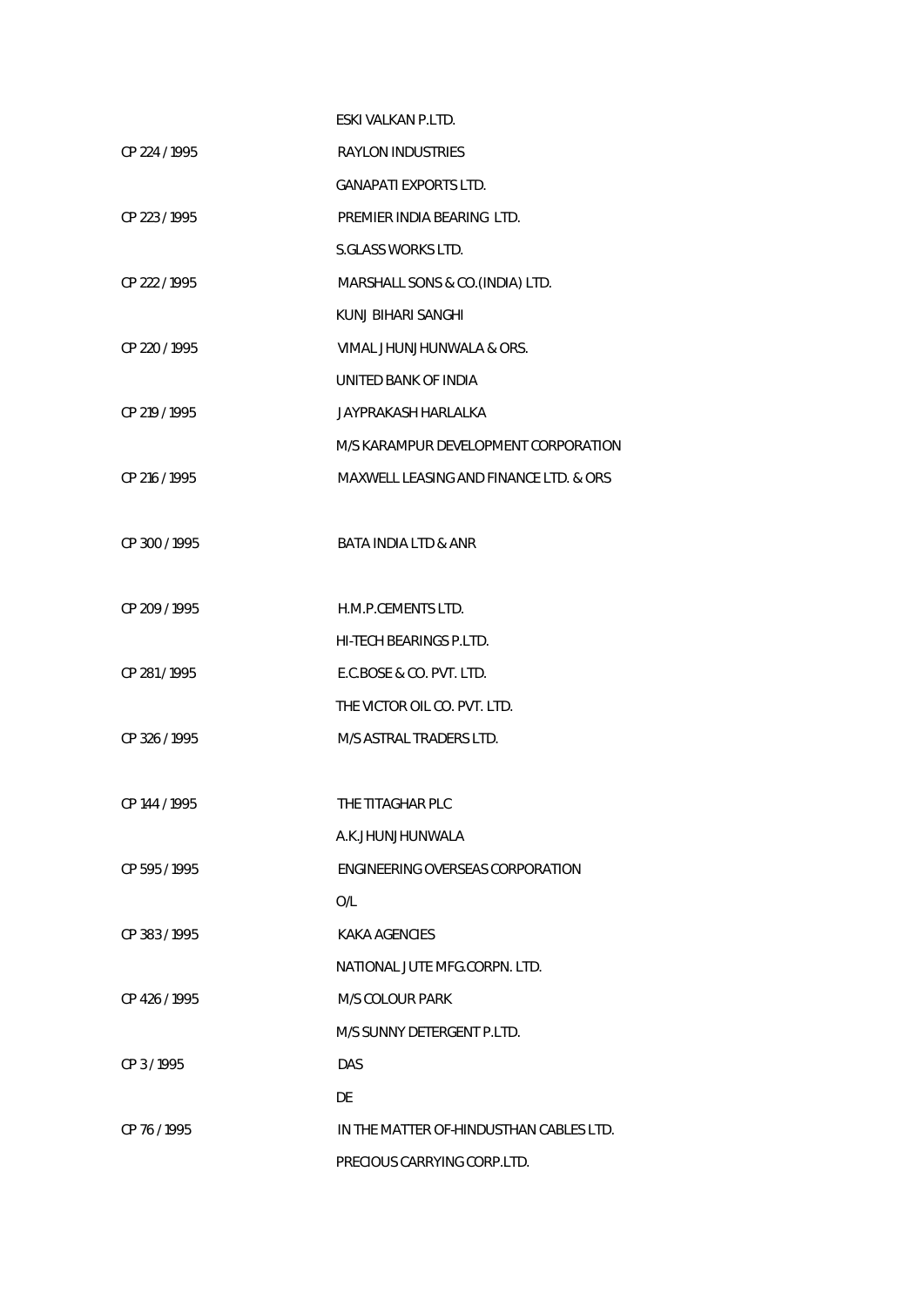| CP 369/1995    | K.B.SAHA & SONS(BIRI MERCHANT) PVT.LTD. |
|----------------|-----------------------------------------|
| CP 368 / 1995  | PULLMAN ENGINEERING CO.P.LTD.           |
|                | HONGKONG & SHANGHAI BANKING CORP.       |
| CP 398 / 1995  | ALLAHABAD BANK.                         |
|                | OFFICIAL LIQUIDATOR.                    |
| CP 367/1995    | UNITED BANK OF INDIA                    |
|                | OFFICIAL LIQUIDATOR                     |
| CP 366 / 1995  | NATIONAL JUTE MANUFACTERURS CORP.LTD.   |
|                | <b>REGISTRAR OF COMPANIES</b>           |
| CP 293 / 1995  | <b>BASANT KR.MUNDRA &amp; ORS.</b>      |
|                | UNIVERSAL PAPER MILLS LTD.              |
| CP 598 / 1995  | NARENDRA K.LAHOTI                       |
|                | OFFICIAL LIOUIDATOR                     |
| CP 497/1995    | ASSISTANT COMMISSIONER OF COMM.TAXES    |
|                | SUPER INDIA                             |
| CP 79 / 1995   | SIEMENS TELEMATIC.                      |
|                | SIEMENS LTD.                            |
| CP 292 / 1995  | AMBHA GHOSH.                            |
|                | INCAB INDUSTRIES LTD.                   |
| CP 405/1995    | <b>SSK EXPORTS LTD.</b>                 |
|                | BHASKAR TEA & INDUSTRIES LTD.           |
| CP 404 / 1995  | SAMNAGAR JUTE FACTORY CO. LTD.          |
|                | BHIWANILA SONS & CO.                    |
| CP 342/1995    | KAKA AGENCIES                           |
|                | NATIONAL JUTE MFG.CORPN. LTD.           |
| CP 1175 / 1995 | M/S COMMERCIAL ENTERPRISES & ANR.       |
|                | UNION OF INDIA                          |
| CP 72/1995     | INCAB INDUSTRIES LTD.                   |
| CP 154 / 1995  | SHREE VISHAL PRINTERS LTD.              |
| CP 483/1995    | ENPRO MARKETING PRIVATE LIMITED         |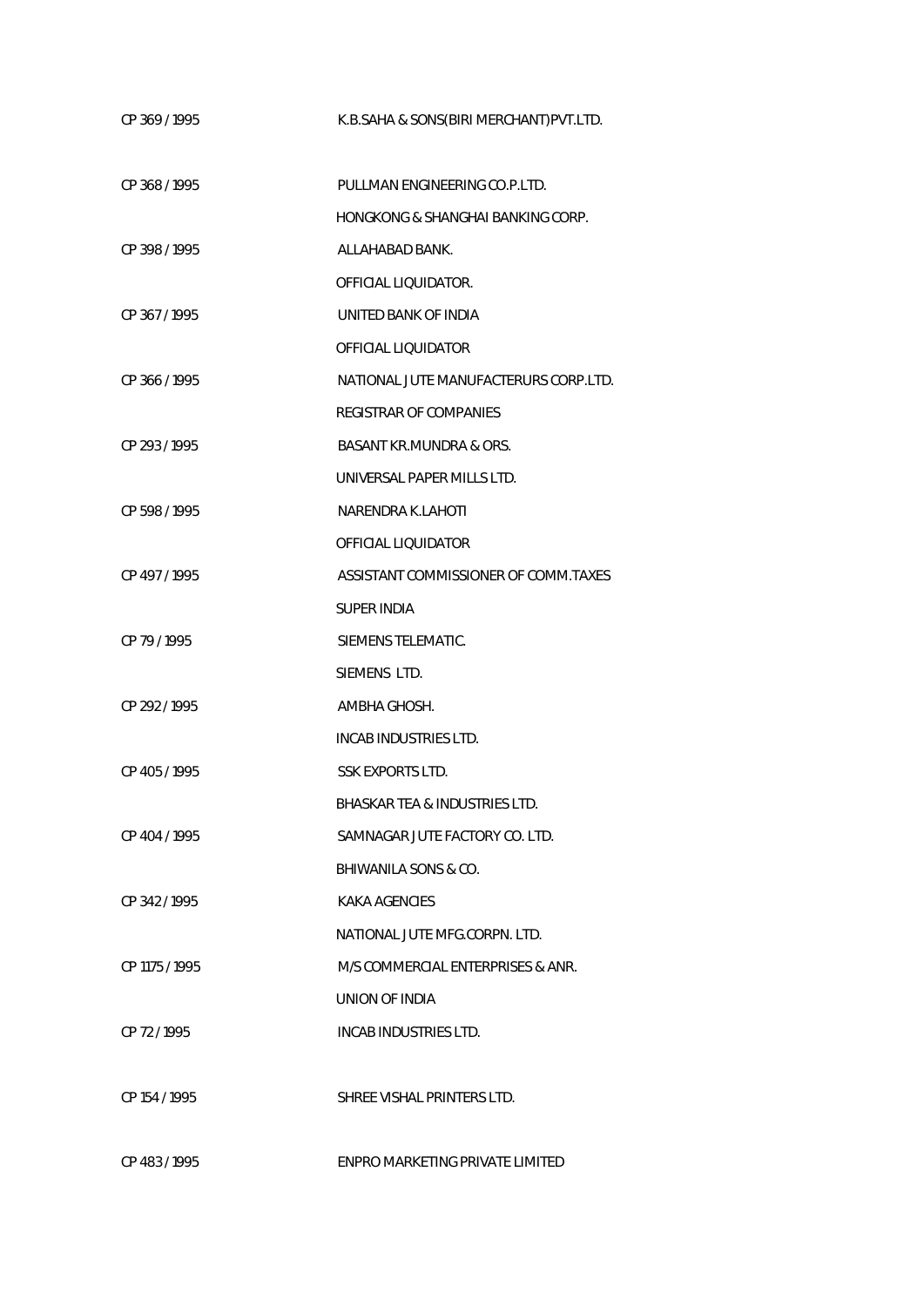| CP 135 / 1995 | SWAIKE VANASPATI PRODUCTS LTD.              |
|---------------|---------------------------------------------|
|               | ITC LTD.                                    |
| CP 178 / 1995 | JAYASWAL CO. LTD.                           |
|               | SHAW WALLACE & CO. LTD.                     |
| CP 50/1995    | THE ANGUS CO. LTD.                          |
|               | BHIWANIWALA & CO. & ORS.                    |
| CP 114 / 1995 | SHILPA ENTERPRISES                          |
|               | <b>SHAKTIGARH TEXTILES &amp; INDUSTRIES</b> |
| CP 69/1995    | RATAN LAL AGARWAL                           |
|               | REMINGTON RAND OF INDIA LTD.                |
| CP 10 / 1995  | <b>HARE RAM THAKUR</b>                      |
|               | BURN STANDARD CO. LTD.                      |
| CP 21/1995    | <b>GWALDASS MOHATTA</b>                     |
|               | HINDUSTAN STEEL WORKS CONSTRUCTION LTD.     |
| CP 481/1995   | <b>VALLEY VIEW HOTEL SERVICES</b>           |
|               | THE O/L                                     |
| CP 268 / 1995 | P.C. CHANDRA & CO. PVT. LTD.                |
|               | PETRO CARB                                  |
| CP 270 / 1995 | IN THE MATTER OF HINDWISE INDUSTRIES LTD    |
|               | JUGRAJ SAVANA.                              |
| CP 275 / 1995 | NEW HARAYANA TRANSPORT CO.                  |
|               | INCAB INDUSTRIES LTD.                       |
| CP 266 / 1995 | AMINES PLASTICIERS                          |
|               |                                             |
| CP 255 / 1995 | THE INDIA MACHINERY CO. LTD.                |
|               | <b>BANK OF BORODA</b>                       |
| CP 230 / 1995 | SARVESH KUMAR AGARWAL                       |
|               | M/S. SHEREYAM TRADERS & INVESTORS P.LTD.    |
| CP 249 / 1995 | <b>AJAY SAXENA</b>                          |
|               | M/S SHERAYAN TRADERS & INVESTORS P.LTD.     |
| CP 241/1995   | S.SURANE                                    |
|               | M/S SHERAYAN TRADERS & INVESTORS P.LTD.     |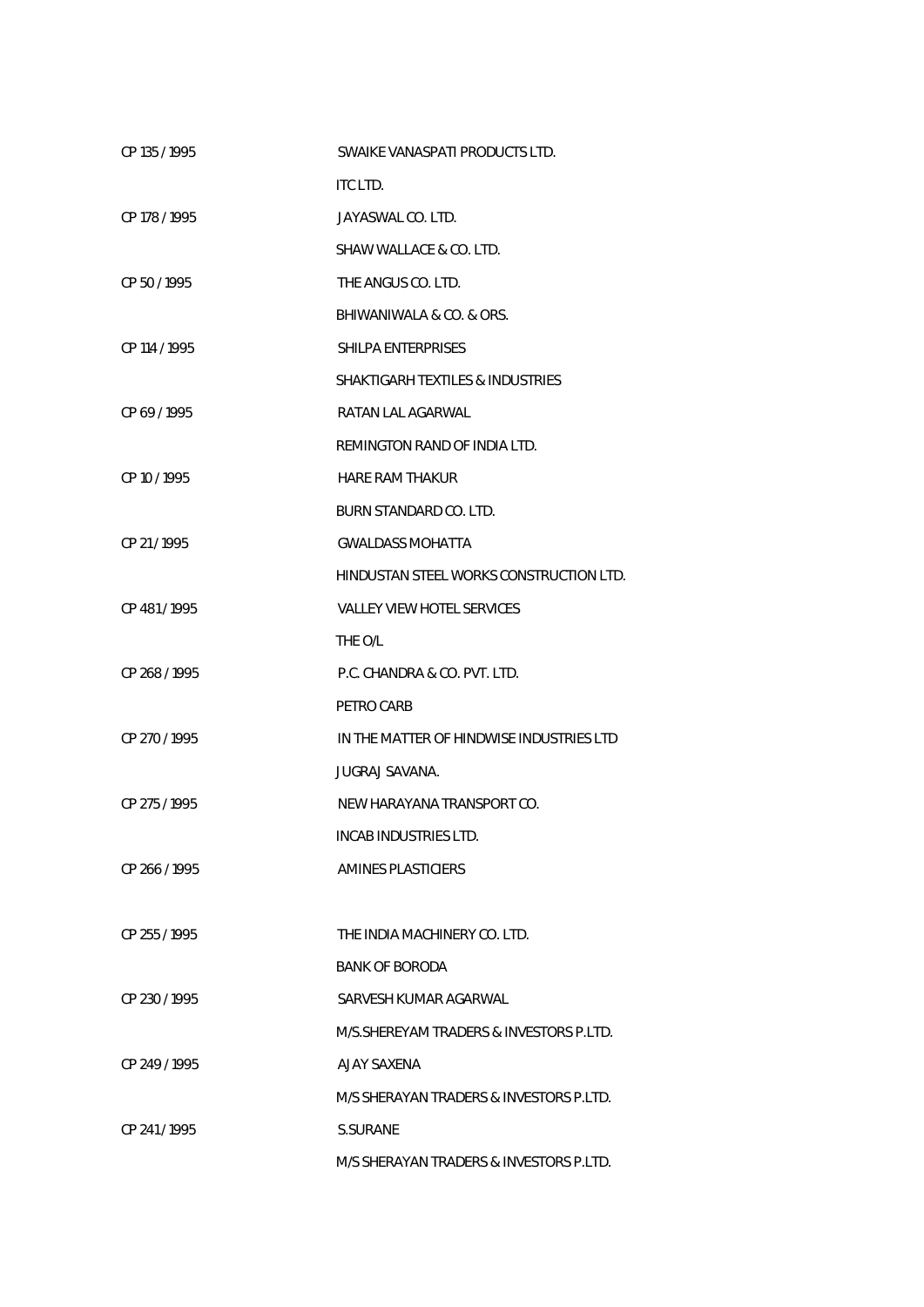| CP 246 / 1995 | KHOKAN CHOWDHURY                         |
|---------------|------------------------------------------|
|               | M/S SHERAYAN TRADERS & INVESTORS P.LTD.  |
| CP 242 / 1995 | <b>BINAY KUMAR JAIN.</b>                 |
|               | M/S. SHEREYANS TRADERS & INVESTORS(P)LTD |
| CP 243 / 1995 | G.S.PROPERTIES PVT. LTD.                 |
|               | <b>ICON ELECTRONICS</b>                  |
| CP 240 / 1995 | MRITYUNJOY SAHA.                         |
|               | M/S. SHEREYANS TRADERS & INVESTORS(P)LTD |
| CP 16 / 1995  | MADHUR IMPEX PVT.LTD.                    |
|               | NAGESWAR INVESTMENT LTD.                 |
| CP 238 / 1995 | RATAN NAGCHOWDHURY.                      |
|               | M/S. SHEREYANS TRADERS & INVESTORS(P)LTD |
| CP 236 / 1995 | SANJIT BISWAS.                           |
|               | M/S. SHEREYANS TRADERS & INVESTORS(P)LTD |
| CP 200 / 1995 | PHEONIX ROADWAYS                         |
|               | JENSON & NICHOLSON (INDIA) LTD.          |
| CP 510 / 1995 | SUBHYAG CHEMICAL INDUSTRIES              |
|               | THE OFFICIAL LIQUIDATOR                  |
| CP 105 / 1995 | KANCHANJUNGA ROLLER FLOUR MILLS PVT LTD. |
|               | ANKITINDIA LTD. (FORMERLY PICK-UPINV.LTD |
| CP 615 / 1996 | <b>GMI ENGINEERING &amp; ORS.</b>        |
|               | <b>NCGB MARINE PVT. LTD.</b>             |
| CP 171/1996   | DHOULAGIREE POLYEMERS PVT LTD.           |
|               | ROTOFLEX PRINTING LAMINATES CO. PVT. LTD |
| CP 239 / 1996 | <b>B.M.FNTFRPRISES P.I TD.</b>           |
|               | W.B.ELECTRONICS INVT.DEV.CORP.LTD.       |
| CP 190 / 1996 | KHEMRUB LTD.                             |
|               | <b>INCAB INDUSTRIES</b>                  |
| CP 139 / 1996 | NEW RED BANK TEA CO.PVT. LTD.            |
|               | OM PRAKASH AGARWALL                      |
| CP 589/1996   | <b>ISRIAL MIDYA</b>                      |
|               | STATE OF WEST BENGAL                     |
| CP 103/1996   | HINDUSTHAN HEAVY CHEMICALS.              |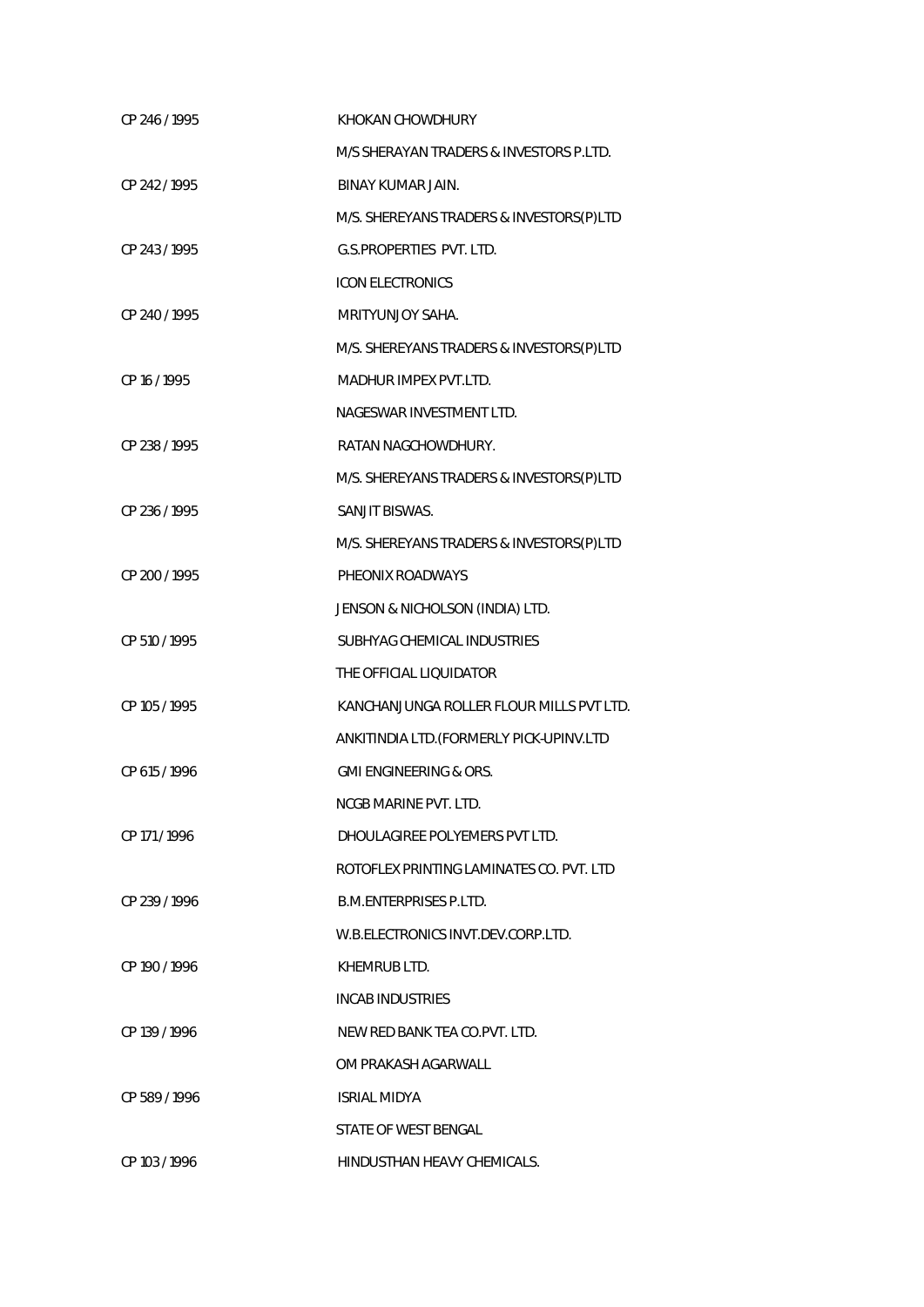|               | HIND WINE INDUSTRIES & LTD.                       |
|---------------|---------------------------------------------------|
| CP 182 / 1996 | KANKESWAR IRON & STEEL CO. PVT. LTD.              |
|               | P.MAHENDRA & CO.                                  |
| CP 89/1996    | HOOGHLY DOCK & PORT ENGINEERS LTD.                |
|               | PULAK DHARI SARDAR                                |
| CP 67/1996    | SHAW WALLACE & CO. LTD.                           |
|               | KISHORE RANJAN CHABBARIA.                         |
| CP 200 / 1996 | TITAGARH PLC                                      |
|               | SHYAMAL KUMAR ROY                                 |
| CP 199 / 1996 | <b>TATIGARH PLC</b>                               |
|               |                                                   |
| CP 3/1996     | W.I.A.A.CLUB LTD.                                 |
|               |                                                   |
| CP 146 / 1996 | J.M.COMMERCIAL & CO. LTD.                         |
|               | INCAB INDUSTRIES LTD.                             |
| CP 151 / 1996 | UNITED BANK OF INDIA                              |
|               | O/L                                               |
| CP 116 / 1996 | IN THE MATTER OF REMINGTON RAND OF INDIA LTD (    |
|               | MR. P.G.K. NAIR                                   |
| CP 250 / 1996 | JUPITER BREWARIES INDUSTRIES LTD.                 |
|               | NETAI SARKAR                                      |
| CP 457 / 1996 | INDUSTRIAL SYSTEM & CONTROLS P.LTD.               |
|               | E.E.ENTERPRISES                                   |
| CP 357/1996   | IN THE MATTER OF SARVAPARI STEEL (P) LTD. (IN LIQ |
|               | THE OFFICIAL LIQUIDATOR                           |
| CP 452/1996   | VICTORIA JUTE FACTORY CO.LTD.                     |
|               | BHINANIWALA SONS & CO.                            |
| CP 287/1996   | THE ELECTRICAL STORAGE CO. PVT. LTD.              |
|               | <b>JUGRAJ SARANA</b>                              |
| CP 422 / 1996 | SANTOSH KR.KHREWAL                                |
|               | H.M.P.CEMENT LTD.                                 |
| CP 313 / 1996 | <b>FAB LEATHERS LTD.</b>                          |
|               | CHEMCROWN INDIA LTD.                              |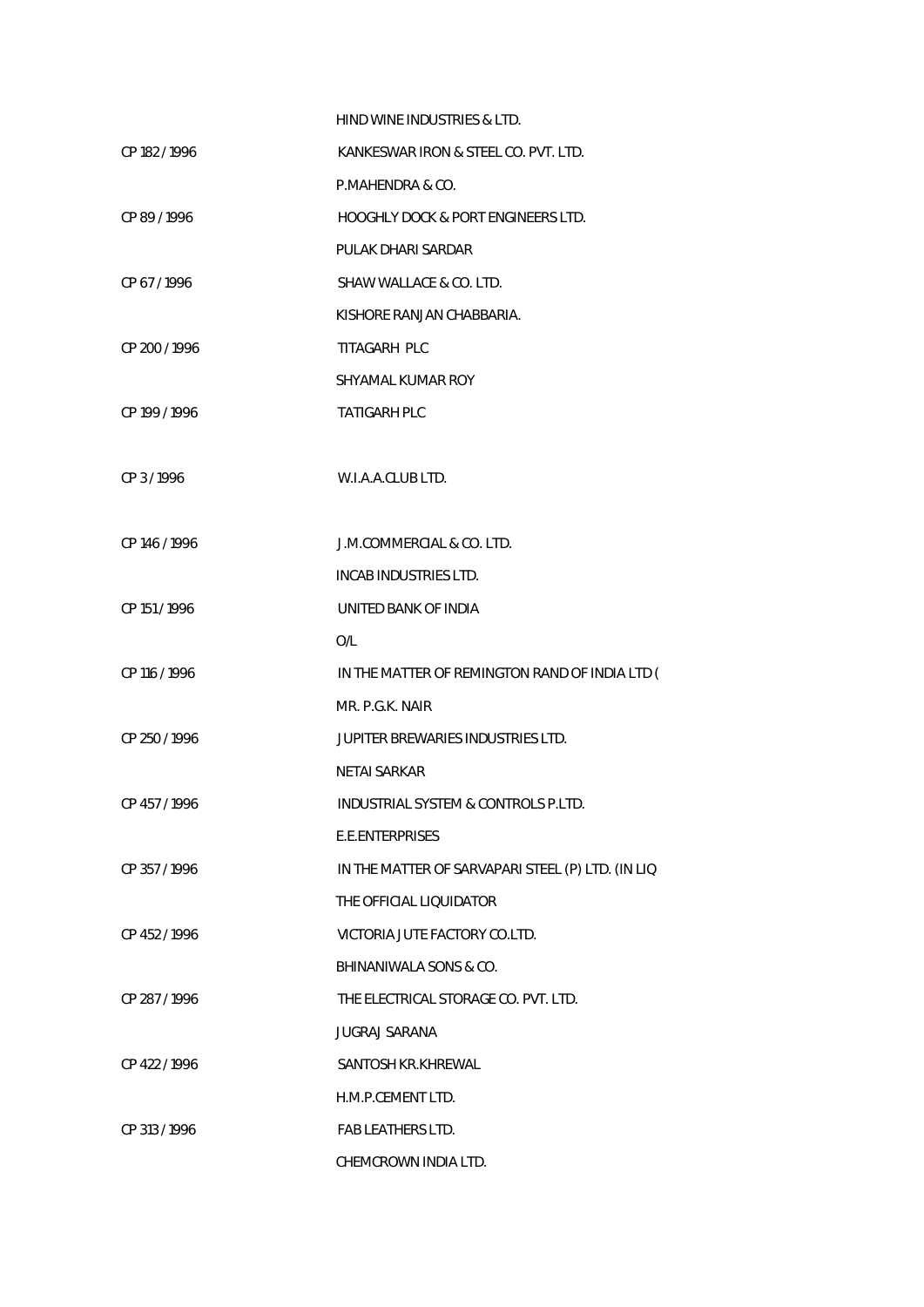| CP 471/1996   | ANNUITY SAVINGS&INVESTMENT(I)LTD             |
|---------------|----------------------------------------------|
|               | SANKARI GHOSHE                               |
| CP 442/1996   | KEDIA CASTLE DELLON INDUATRIES LTD.          |
|               | GOVIND PR. SHARMA                            |
| CP 204 / 1996 | <b>MYSORE CEMENTS LTD.</b>                   |
|               | SHAW WALLACE & CO. LTD.                      |
| CP 387/1996   | W.B.HANDICRAFTS DEV CORPN. LTD               |
|               | <b>MACHINTOSH BURN LTD</b>                   |
| CP 291/1996   | LYONS RANGE MANAGEMENT PVT. LTD.             |
|               | O/L                                          |
| CP 499 / 1996 | AMALGAMATED COALFIELDS LTD.                  |
|               | <b>BALAJI TRADERS</b>                        |
| CP 519 / 1996 | HINDUSTHAN DEVELOPMENT LTD.                  |
|               | THE ANDHRA PRADESH PAPER MILLS LTD.          |
| CP 262/1996   | THE REGISTRAR OF COMPANIES, W.B & ANR        |
|               | <b>BAROJA INTERNATIONAL PVT. LTD.</b>        |
| CP 269 / 1996 | NATIONAL ENGINEERING INDUSTRIES LTD.         |
|               | MEC TUBES PVT. LTD.                          |
| CP 277/1996   | COITFOAM (INDIA) PVT. LTD.                   |
|               | <b>KIRAN GUPTA</b>                           |
| CP 402/1996   | KEDIA CASTLE DELLON IND.LTD.                 |
|               | PLASTOSEN LTD.                               |
| CP 314 / 1996 | SEARSOLE CHEMICALS LTD.                      |
|               | PINACOLE INVESTMENT                          |
| CP 346/1996   | SHAW WALLACE & CO. LTD.                      |
|               | THE ETHELBARI TEA CO.(1952)                  |
|               |                                              |
| CP 279 / 1996 | A.COOMER & CO.P.LTD. (IN LIQN.)              |
|               | GOPAL KRISHNA DAW                            |
| CP 219 / 1996 | <b>HOOGLY DOCK &amp; PORT ENGINEERS LTD.</b> |
|               |                                              |
| CP 136 / 1996 | BARANAGORE JUTE FACTORY PLC                  |
|               | PURAN PRAKASH KESHAN (S/A)                   |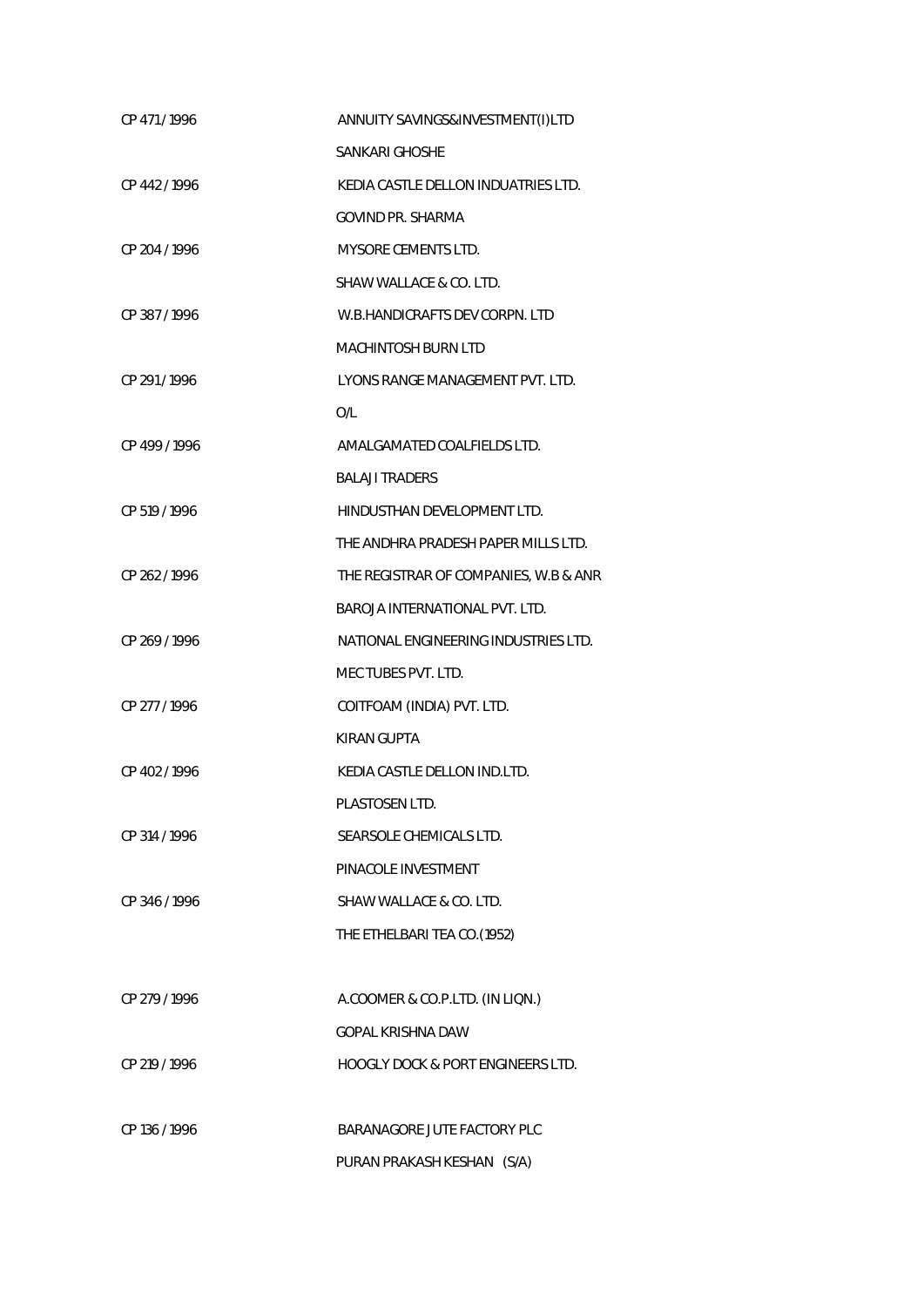| CP 140A / 1996 | BARANAGORE JUTE FACTORY PLC              |
|----------------|------------------------------------------|
|                | <b>VIJAY ENTERPRISES</b>                 |
| CP 27 / 1996   | SEKHAR TUBES & SECTIONS LTD.             |
|                |                                          |
| CP 31/1996     | M/S. CALCUTTA PROMOTERS & DEVELOPERS LTD |
|                | SHRI VADILAL KANJI BHIMANI               |
| CP 96/1996     | BARANAGAR JUTE FACTORY PLC               |
|                | <b>LAXMI PAT JAIN</b>                    |
| CP 95/1996     | BARANAGAR JUTE FACTORY PLC               |
|                | <b>GALAXY COMMERCIAL LIMITED</b>         |
| CP 176 / 1996  | MONGLAM TIMBER PRODUCTS                  |
|                | <b>SEN GUPTA &amp; ASSOCIATES</b>        |
| CP 156 / 1996  | BASERA DYEING & MFG. CO. LTD. (IN LIQN.) |
|                |                                          |
| CP 310 / 1996  | <b>MODERN MALLEABLES LTD.</b>            |
|                | MAGMA LEASING LTD.                       |
| CP 305 / 1996  | <b>GEC ALTHOUSANDI LTD.</b>              |
|                | NATIONAL ENGINEERING IND.                |
| CP 698 / 1996  | <b>KANNON BOSE</b>                       |
|                | <b>B B G OIL EXTRACTION</b>              |
| CP 300 / 1996  | SHIVA GLASS WORKS LTD.                   |
|                | KANAK PROJECTS LTD.                      |
| CP 303 / 1996  | GRAPCO MINING & CO. LTD.                 |
|                |                                          |
| CP 104 / 1996  | AVERY INDIA LIMITED (S/A)                |
|                | <b>GOVINDA FABRICATORS</b>               |
| CP 45 / 1996   | ANANTPUR TEXTILE LTD.                    |
|                |                                          |
| CP 49 / 1996   | MAGADH IMPEX P.LTD.                      |
|                | M/S. VIJAYA BANK                         |
| CP 178 / 1996  | SHAW WALLACE & CO. LTD                   |
|                | JAYASWAL NICCO LTD.                      |
| CP 81/1996     | SATYABRATA ROY(DIAMOND REED & C.TRADER)  |
|                |                                          |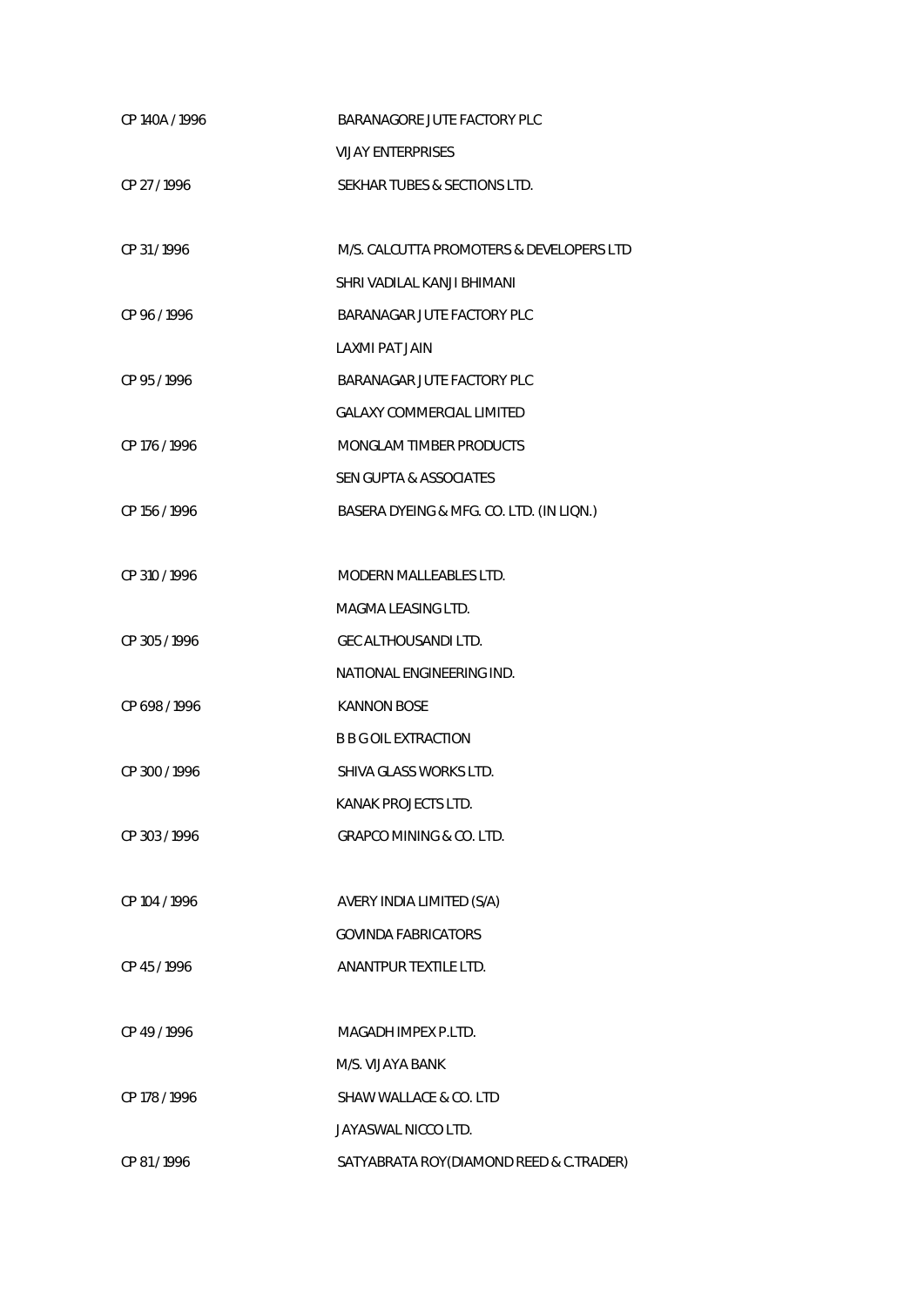|               | THE VICTORIA JUTE CO. LTD.               |
|---------------|------------------------------------------|
| CP 78 / 1996  | RAY & CO.                                |
|               | TITAGARH JUTE FACTORY.                   |
| CP 44 / 1997  | POLYPRO PLASTIC INDIA PVT.LTD.           |
|               | BIHARILAL SHAH O/L HC CAL                |
| CP 47/1997    | H.M.P.CEMENT LTD.                        |
|               | PREMEIR INDIA BEARING LTD.               |
| CP 716 / 1997 | CA                                       |
|               | 716                                      |
| CP 565 / 1997 | THE SAMNUGGUR JUTE FACTORY CO.LTD.       |
|               | MRINAL KANTI DAS                         |
| CP 564 / 1997 | THE VICTORIA JUTE CO.LTD.                |
|               | <b>MRINAL KANTI DAS</b>                  |
| CP 562/1997   | RYDAK SYNDICATE LTD.                     |
|               | USHA CO (INDIA)                          |
| CP 578 / 1997 | THE HARAYANA STATE CO-OP SUPP & MARK FED |
|               | M/S BHARAT OVERSEAS (P) LTD              |
| CP 570/1997   | SHAW WALLACE & CO.LTD.                   |
|               | LIBBAS IMPEX PVT.LTD.                    |
| CP 729 / 1997 | IN RE: BURDHWAN FARM HOUSE P.LTD.        |
|               |                                          |
| CP 365 / 1997 | METFLOW CORPORATION PVT.LTD.             |
|               | <b>SANATON DHARA</b>                     |
| CP 537/1997   | BENGAL IMMUNITY LTD.                     |
|               | TATA PHARMA LTD.                         |
| CP 513 / 1997 | REDIFFUSION DEHTSU YOUNG & RUFICAN LTD., |
|               | SHAW WALLACE & CO. LTD.                  |
| CP 459 / 1997 | CAMMELIA TEA GROUP LTD.                  |
|               | DARJEELING CEREAL SUPPLY                 |
| CP 458/1997   | TOPAZ COMMERCE LTD.                      |
|               |                                          |
|               |                                          |

CP 401 / 1997 IN RE: M/S RYDAK SYNDICATE LTD.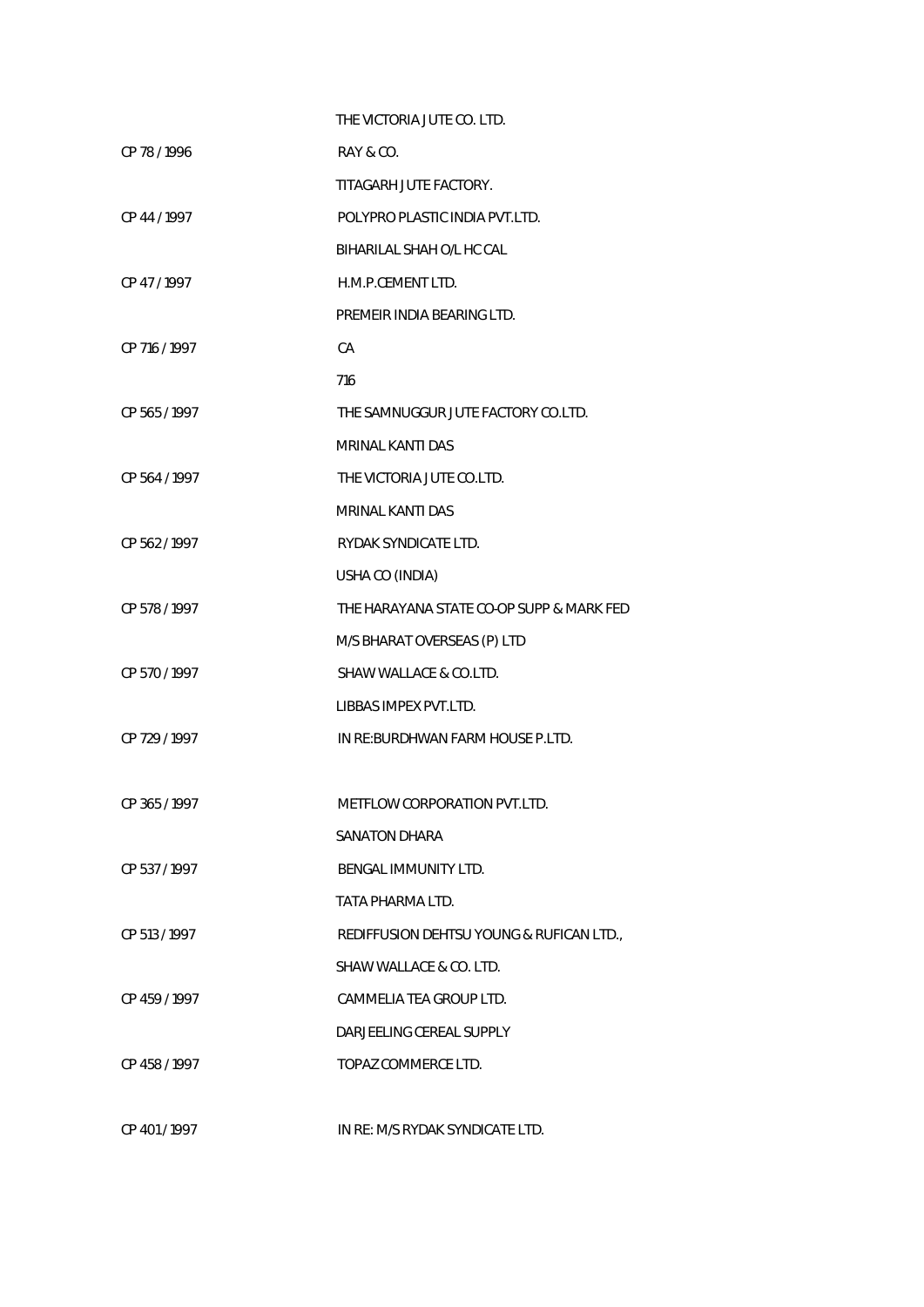| CP 400/1997   | M/S DHELEKHAT TEA CO. LTD.                     |
|---------------|------------------------------------------------|
| CP 500 / 1997 | M/S.STANVET PRODUCTS PVT.LTD.                  |
|               | SANKARI PRASAD KUNDU                           |
| CP 493/1997   | BENCH MARK HOME & RESORTS LTD.                 |
| CP 489/1997   | THE SAMNUGUR JUTE FACTORY CO.LTD.              |
|               | BENGAL REED & ALLIED PRODUCTS PVT.LTD.         |
| CP 487/1997   | TITAGHUR PLC.                                  |
|               | ALKIED PRODUCTS PVT.LTD.                       |
| CP 486 / 1997 | THE VICTORIA JUTE CO.LTD.                      |
|               | RAJENDRA KR.DUGAR                              |
| CP 483/1997   | TITAGHUR PLC                                   |
|               | PREM PRAKASH PATWARI                           |
| CP 478/1997   | JESSOP & CO.LTD.                               |
|               | INDIAN STORES SUPPLYING CO.                    |
| CP 376/1997   | MEGA RESOURCES LTD.                            |
|               | RAPICUT CARBIDES LTD.                          |
| CP 374 / 1997 | M/S.FEMINA CREDIT & CAPITAL PVT.LTD.           |
|               | M/S.ROCKY SYNTEX PVT.LTD.                      |
| CP 456/1997   | AVON MERCANTILE LTD. & ANR.                    |
| CP 237/1997   | UNITED MACHINERY STORES                        |
|               | THE BENGAL PAPER MILLS (1989) CO. LTD.         |
| CP 355/1997   | JUGAL KISHORE YADAV                            |
|               | IN THE MATTER OF GOURIPORE CO. LTD. (IN LIQN.) |
| CP 467/1997   | NEW CENTRAL JUTE MILLS CO.LTD.                 |
|               | S.P.MFG. CO.                                   |
| CP 575/1997   | WESTERN INDIA INDUSTRIES LTD.                  |
|               | HARITA FINANCE LTD.                            |
| CP 411 / 1997 | OMAN INTERNATIONAL BANK SAOG                   |
|               | SHAW WALLACE & CO.LTD.                         |
| CP 449 / 1997 | ELLORA INTERNATIONAL LTD. & ANR.               |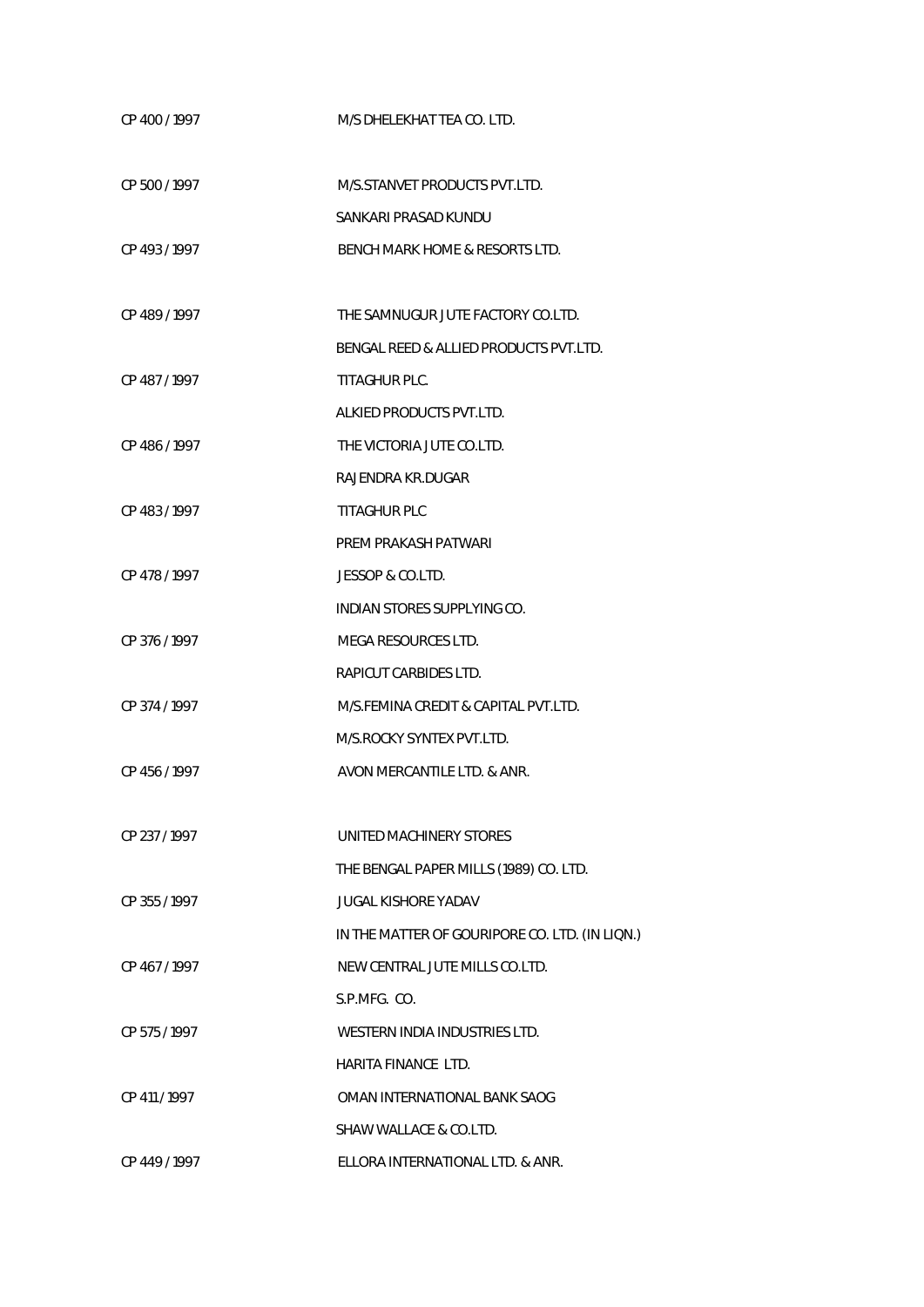| CP 236 / 1997 | CHAIN & SPROCKET INDIA PVT.LTD.                  |
|---------------|--------------------------------------------------|
|               | PRASANTA KR.MITRA                                |
| CP 434 / 1997 | PRECIOUS FRUITS & PACKED FOODS PVT. LTD. (IN LIQ |
|               | SHREE J.M. ENTERPRISES - AND-H. PATHAK & CO      |
| CP 433 / 1997 | PROJECT TECH NOLOUISTS PVT.LTD.                  |
|               | <b>J.K.INDUSTRIES LTD.</b>                       |
| CP 351/1997   | WESTERN INDIA INDUSTRIES LTD (IN LIQN)           |
|               |                                                  |
| CP 320 / 1997 | RANDOLPH FINANCE PVT.LTD.                        |
|               | SHAW WALLACE & CO.LTD.                           |
| CP 22 / 1997  | W.B. FINANCIAL CORPN.                            |
|               | B.B.G. OIL EXTRACTION PVT. LTD.                  |
| CP 18 / 1997  | RAJ N. SINGH                                     |
|               | M/S MACHINO MOTORS PVT. LTD.                     |
| CP 32/1997    | INCAB INDUSTRIES LTD.                            |
|               |                                                  |
| CP 232 / 1997 | CALCUTTA TEA MERCHANTS LTD.                      |
|               | ROAD TRANSPORT ORGANISATION                      |
| CP 321/1997   | OM PRAKASH LAHOTI                                |
|               | <b>MODERN MALLEABLES LTD.</b>                    |
| CP 283/1997   | <b>EASTERN ROADWAYS CORPORATION</b>              |
|               | MEDI-DRIPS (I) LTD.                              |
| CP 268 / 1997 | GURU INTERNATIONAL PVT. LTD.                     |
|               | PRANAB SENGUPTA                                  |
| CP 473/1997   | ALLIED RESINS & CHEMICALS LTD.                   |
|               | OFFICIAL LIOUIDATOR                              |
| CP 193 / 1997 | <b>GRAVURE PRESS LTD.</b>                        |
|               | KEDIA CASTLE DELLON INDUSTRIES LTD.              |
| CP 244 / 1997 | SHAW WALLACE & CO.LTD.                           |
|               | TOLANI LEASING & FINANCIAL PVT.LTD.              |
| CP 41/1997    | IVA GLASS WORKS CO.LTD.                          |
|               | SHREE CAPITAL SERVICES                           |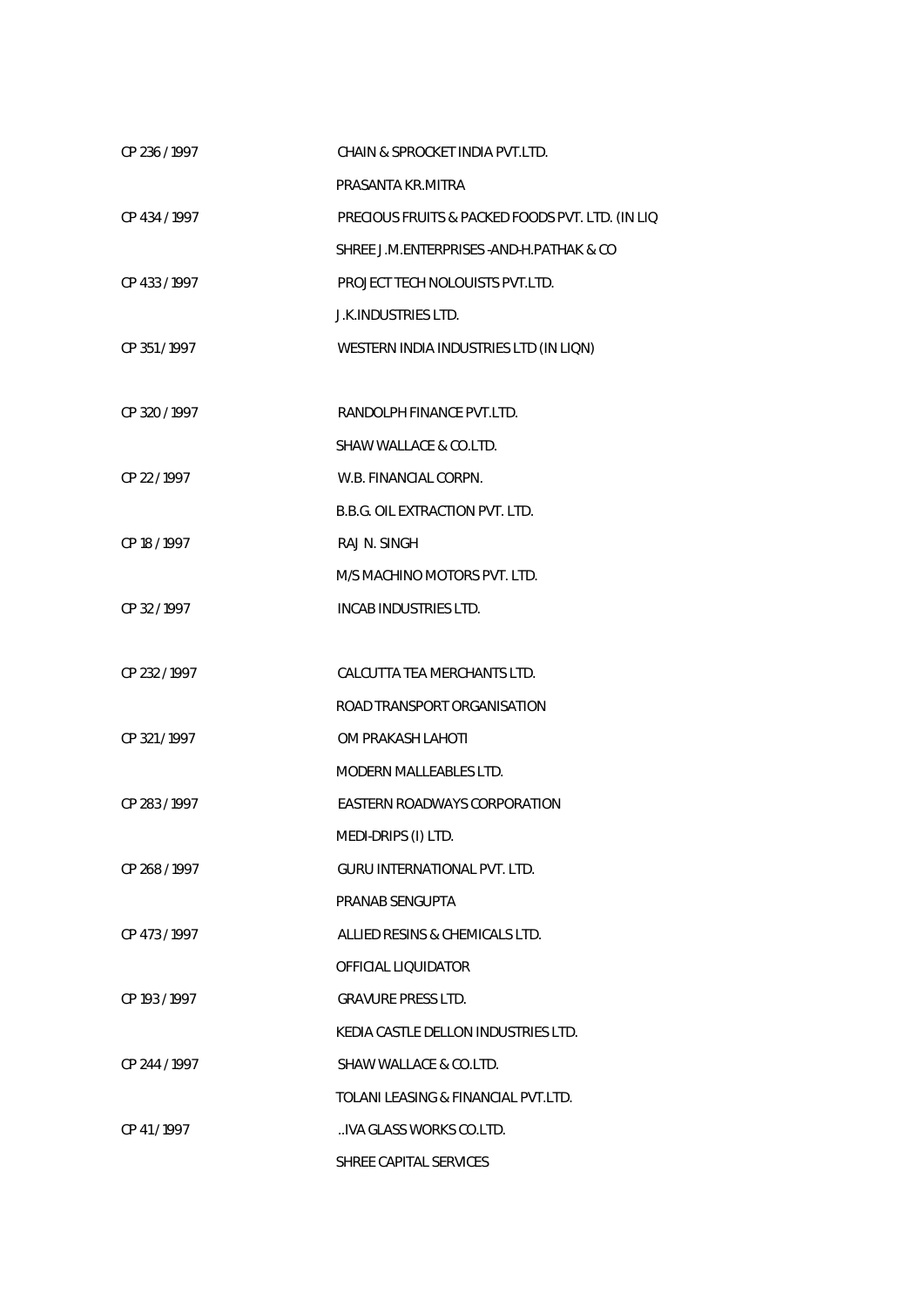| CP 86/1997    | <b>VALLEY REFRACTORIES LTD.</b>          |
|---------------|------------------------------------------|
|               | A.V.M.SALES CORP.                        |
| CP 223 / 1997 | M/S.MEDIDRIP (INDIA) LTD.                |
|               | <b>GOBIND MOHAN BHOWMICK</b>             |
| CP 93/1997    | SHAW WALLACE & CO.LTD.                   |
|               | <b>EMPIRE INDUSTRIES LTD</b>             |
| CP 92/1997    | SHAW WALLACE & CO.LTD.                   |
|               | RANDIL TRATING CO.PVT. LTD.              |
| CP 186 / 1997 | SHAW WALLACE & CO.LTD.                   |
|               | COLGATE PALMOLIVE INDIA LTD.             |
| CP 65/1997    | SHAW WALLACE & CO.LTD.                   |
|               | JAY SHREE TEA & INDUSTRIES LTD.          |
| CP 299 / 1997 | KONKAN ROADWAYS PVT.LTD.                 |
|               | ZEOLITE (INDIA) PVT.LTD.                 |
| CP 491/1997   | VICTORIA JUTE CO.LTD.                    |
|               | PREM PRAKASH PATWARI                     |
| CP 485 / 1997 | THE TITAGHAR JUTE FACTORY PLC (IN LION.) |
|               | RAJENDRA KUMAR DUGAR                     |
| CP 35/1997    | AMRITA BAZAR PATRIKA PVT.LTD.            |
|               | KANAK PROJECTS LTD.                      |
| CP 241/1997   | IN RE: GOIDGERY BUSINESS LTD.            |
|               |                                          |
| CP 240 / 1997 | KANORIA CHEMICALS & INDUSTRIES LTD.      |
|               |                                          |
| CP 239 / 1997 | ALKTA LTD.                               |
|               |                                          |
| CP 298 / 1997 | DEMPO MANAGMENT & IMPLEY PVT.LTD.        |
|               | AAR PEE JAY CONSTRUCTION LTD.            |
| CP 198 / 1997 | KALYANPUR CEMENTS LTD.                   |
|               | INDIA TRADING OIL CO.                    |
| CP 381/1997   | SHREE GANESH TRADING CO.                 |
|               | M/S.S.R.INCORPORATED ENTERPRISES (I) PVT |
| CP 464 / 1997 | HONIC CREDIT & FINANCIAL SERVICE LTD.    |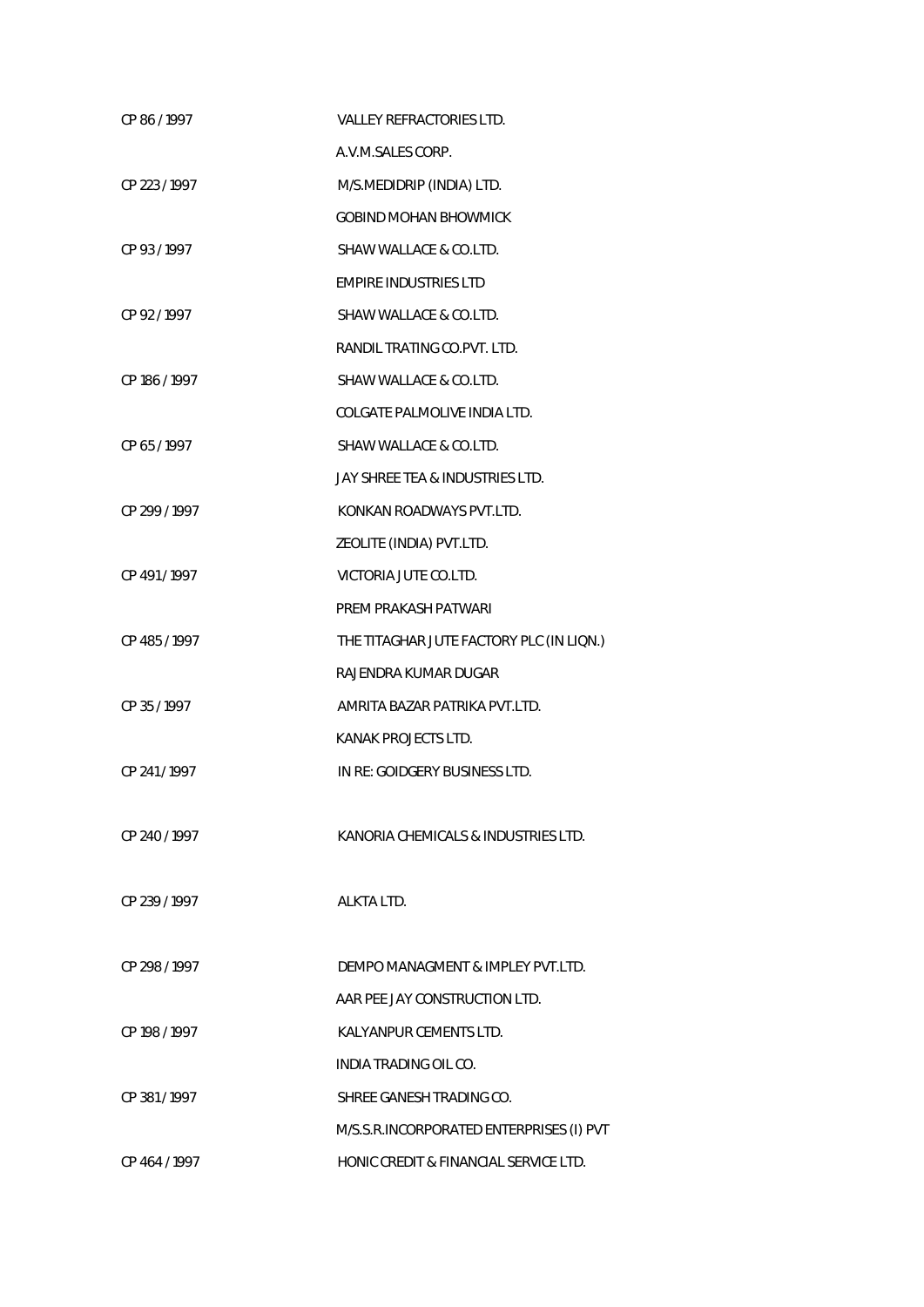| CP 549/1997   | EVERGREEN PROPERTIES PVT. LTD.                     |
|---------------|----------------------------------------------------|
| CP 552/1997   | KATIA STEEL ROLLING WORKS                          |
|               | NATIONAL IRON AND STEEL CO.                        |
| CP 547/1997   | ANDREW YULE & CO LTD                               |
|               | WELBURN TOOLS                                      |
| CP 462/1997   | TITAGHAR PLC                                       |
|               | <b>GURU PROSAD TIWARI</b>                          |
| CP 461/1997   | OM PRAKASH SHAH                                    |
|               | VICTORIA JUTE CO.(I)LTD.                           |
| CP 427 / 1997 | RAMSAY FINANCE & LEASING CO.LTD.                   |
|               | <b>BAIDYANATH GLASS WORKS PVT.LTD.</b>             |
| CP 426 / 1997 | PUNJAB STATE CO-OPERATIVE SUPPLY                   |
|               | NATIONAL TEXTILES CORP.                            |
| CP 419 / 1997 | AMALGAMATED DRUGS & PHARMACUTICALS P LTD           |
|               | <b>GANESH SHANKER TIWARI</b>                       |
| CP 138 / 1997 | <b>QUALITY STEEL WIRE PRODUCTS P.LTD.</b>          |
|               | <b>KOTHARI BROTHERS</b>                            |
| CP 3/1997     | VICTORIA JUTE CO.LTD.                              |
|               |                                                    |
| CP 7/1997     | KARAM CHAND THAPAR & BROS(COAL SALES)              |
|               | AMAR NATH DEY                                      |
| CP 12/1997    | RE: CASION FIN.& INVESTMENT (INDIA) LTD. (IN LIQN. |
|               | AND MOTILAL MOOKHERJEE                             |
| CP 2/1997     | VICTORIA JUTE LTD.                                 |
|               |                                                    |
| CP 261/1997   | SARAF IRON FOUNDRY & ROLLING MILLS P L             |
|               | EQUIPMENT SPARES CORPORATION                       |
| CP 330 / 1997 | <b>DIPANKAR SEN</b>                                |
|               | M/S.AMARNATH FRUIT PRODUCTS PVT.LTD.               |
| CP 256 / 1997 | MODERN MALLEABLE LTD.                              |
|               | HUNUMAN TEXNIT & INDUSTRIES LTD.                   |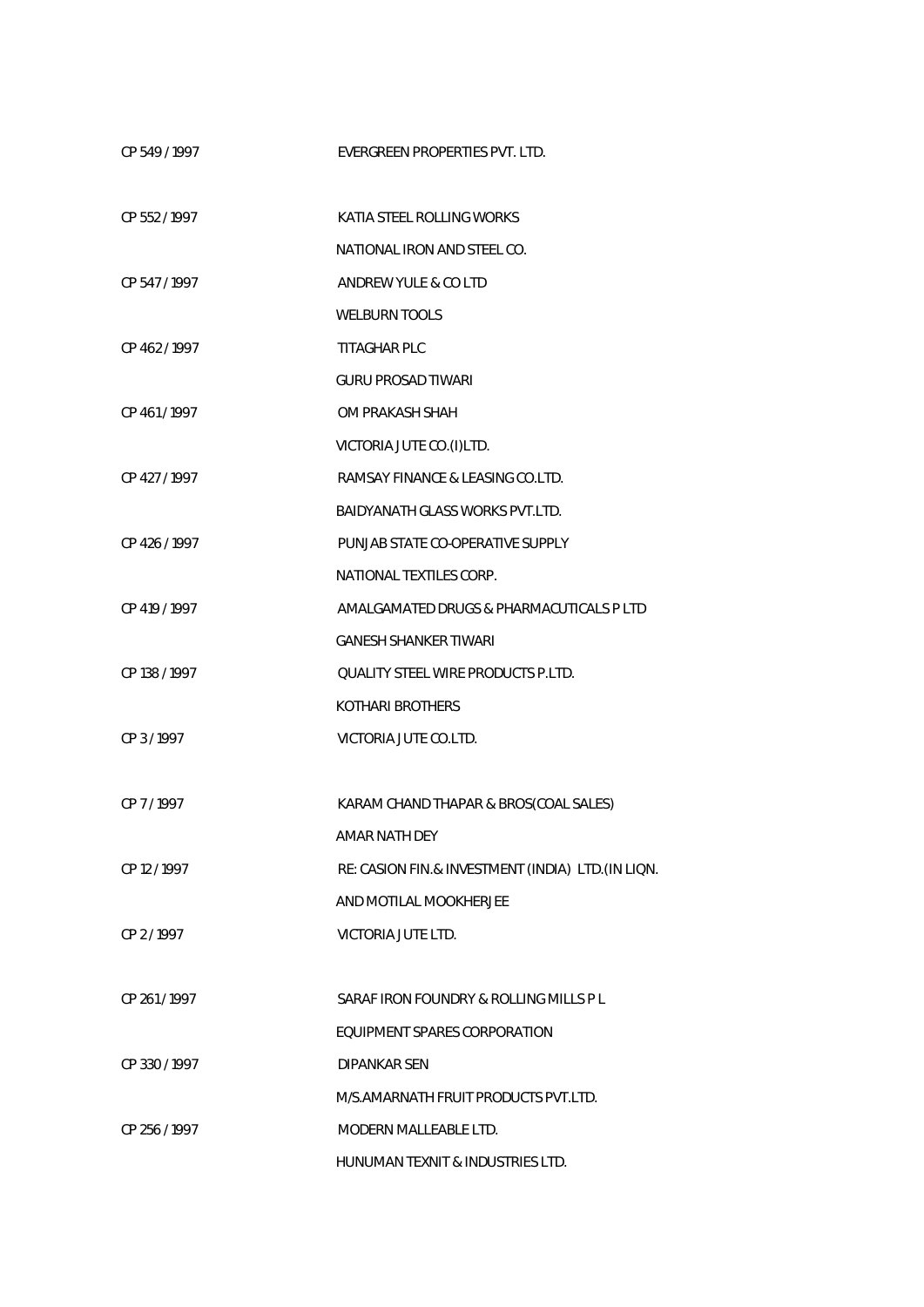| CP 118 / 1997 | SHAW WALLACE CO.LTD.                     |
|---------------|------------------------------------------|
|               | PARASHRAM FINANCEAL NIRMAN PVT.LTD.      |
| CP 151 / 1997 | CHADMKU CONSTRUCTION P.LTD.              |
|               | PEGASUS MARKETING & ENGG.P.LTD.          |
| CP 48/1997    | ELECTRICAL STORAGE CO.P.LTD.             |
|               | BINAYAK PAUL CHOWDHURY                   |
| CP 162/1997   | M/S.RISHABH PROMOTERS P.LTD.             |
|               | M/S.MANTON & CO.LTD                      |
| CP 69/1997    | SHAW WALLACE & CO.LTD.                   |
|               | MANJUSHREE PLANTATION LTD.               |
| CP 85/1997    | SHAW WALLACE & CO.LTD.                   |
|               | <b>I.T.W SINGNODE INDIA LTD</b>          |
| CP 621/1997   | RABINDRA NARAYAN SEN                     |
|               | NEW TOBACCO CO. LTD.                     |
| CP 534 / 1998 | M/S. TIRRIHANNATH CO. LTD.               |
|               | IN THE MATT. OF SOBHAJYA MAL SINGHVI     |
| CP 138 / 1998 | SRI ARUP KASHOPI                         |
|               | M/S SUN GAS AND CYLINDER MANUFACTURINGCO |
| CP 545/1998   | BIRENDRA NATH DEY                        |
|               | TONGANAGOAN TEA CO.PVT.LTD.              |
| CP 592/1998   | MAHUA ENCLAVE & DEVELOPERS PVT. LTD.     |
|               | PRITHIWIS KUMAR RAY                      |
| CP 555 / 1998 | <b>INDIA FOILS LTD.</b>                  |
|               | <b>WEBCON EOUIPMENTS PVT.LTD.</b>        |
| CP 553/1998   | MAYFAIR NURSING HOME PVT.LTD. (IN LION.) |
|               | AMAR MILLS STORES & CO. PVT. LTD.        |
| CP 575 / 1998 | M/S.TELERAM(I)LTD.(IN LION.) VIJAYA BANK |
|               | -VS-O/L THE BOARD OF TRUSTEES PORT OF CA |
| CP 552/1998   | <b>JOSHUA MAILMAN</b>                    |
|               | D. WREN INTERNATIONAL LTD.               |
| CP 611 / 1998 | EAST INDIA UDYOG LTD.                    |
|               | KAILASH CHAND GARG                       |
| CP 566 / 1998 | M/S.CAPS MICOGRAPHICS PVT.LTD.           |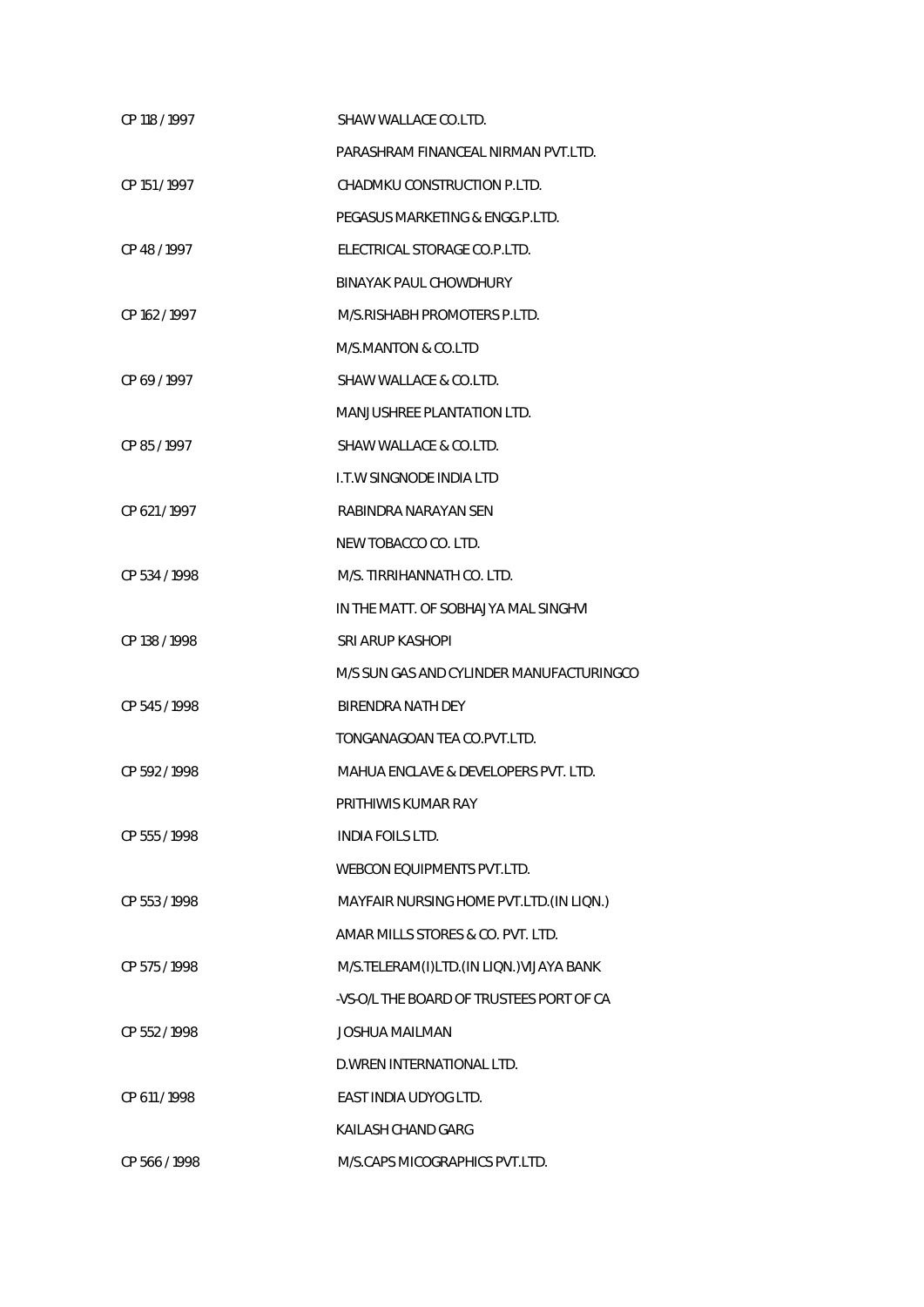|               | M/S.AVON POLYTEC INDUSTRIES LTD.              |
|---------------|-----------------------------------------------|
| CP 567 / 1998 | M/S. BIHARIJI METAL WORKS PVT. LTD.           |
|               | M/S.USHA MARTIN TELECOM LTD.                  |
| CP 614 / 1998 | LANTRITGER GHUN (P) LTD                       |
|               | <b>DALMIA</b>                                 |
| CP 568 / 1998 | PERTECH COMPUTERS LTD.                        |
|               | M/S.COMPUTER CARE                             |
| CP 547/1998   | NANDLAL & SONS TEA INDUSTRIES PVT.LTD.        |
|               | <b>BHOLARAM KASERA</b>                        |
| CP 857 / 1998 | HIM CONTAINERS LTD.                           |
|               | TATA IRON & STEEL CO.LTD.                     |
| CP 519 / 1998 | IN THE MATTER OF MEWAR GROWTH LTD. (IN LIQN.) |
|               | RAJASTHAN BANK FINANCIAL SERVICES LTD.        |
| CP 505 / 1998 | ARFFETA AGRO PRODUCTS                         |
|               | THANGHT STEEL CO.                             |
| CP 471/1998   | <b>G.R.MAGNETS LTD.</b>                       |
|               | SOLVEY IMPEX PVT.LTD.                         |
| CP 444 / 1998 | <b>I.S.P. TRADING COMPANY</b>                 |
|               | <b>VALLEY REFRACTORIES LTD.</b>               |
| CP 443/1998   | NEPTUNE PAPPER MILLS LTRD (IN LIQN)           |
|               |                                               |
| CP 284 / 1998 | KOTHARI ELECTRODES PVT. LTD.                  |
|               | K.R.STEEL INDUATRIES                          |
| CP 415 / 1998 | SURENDRA KUMAR TULSIAN                        |
|               | HIND WIRE INDUSTRIES LTD.                     |
| CP 550 / 1998 | CHANDRAS' CHEMICAL ENTERPRICES LTD.           |
|               | ROLWEL PACKAGING PVT LTD.                     |
| CP 279 / 1998 | STANVENT PRODUCTS PVT.LTD.                    |
|               | SPECTROM MARKETING AGENCIES                   |
| CP 278 / 1998 | SUNDARBAN ACQUATIC FARMS LTD(IN LIQN)         |
|               | <b>KABITA DUTTA</b>                           |
| CP 14 / 1998  | <b>SUMITRA JAIN</b>                           |
|               | KALPANA INDUSTRIES LTD.                       |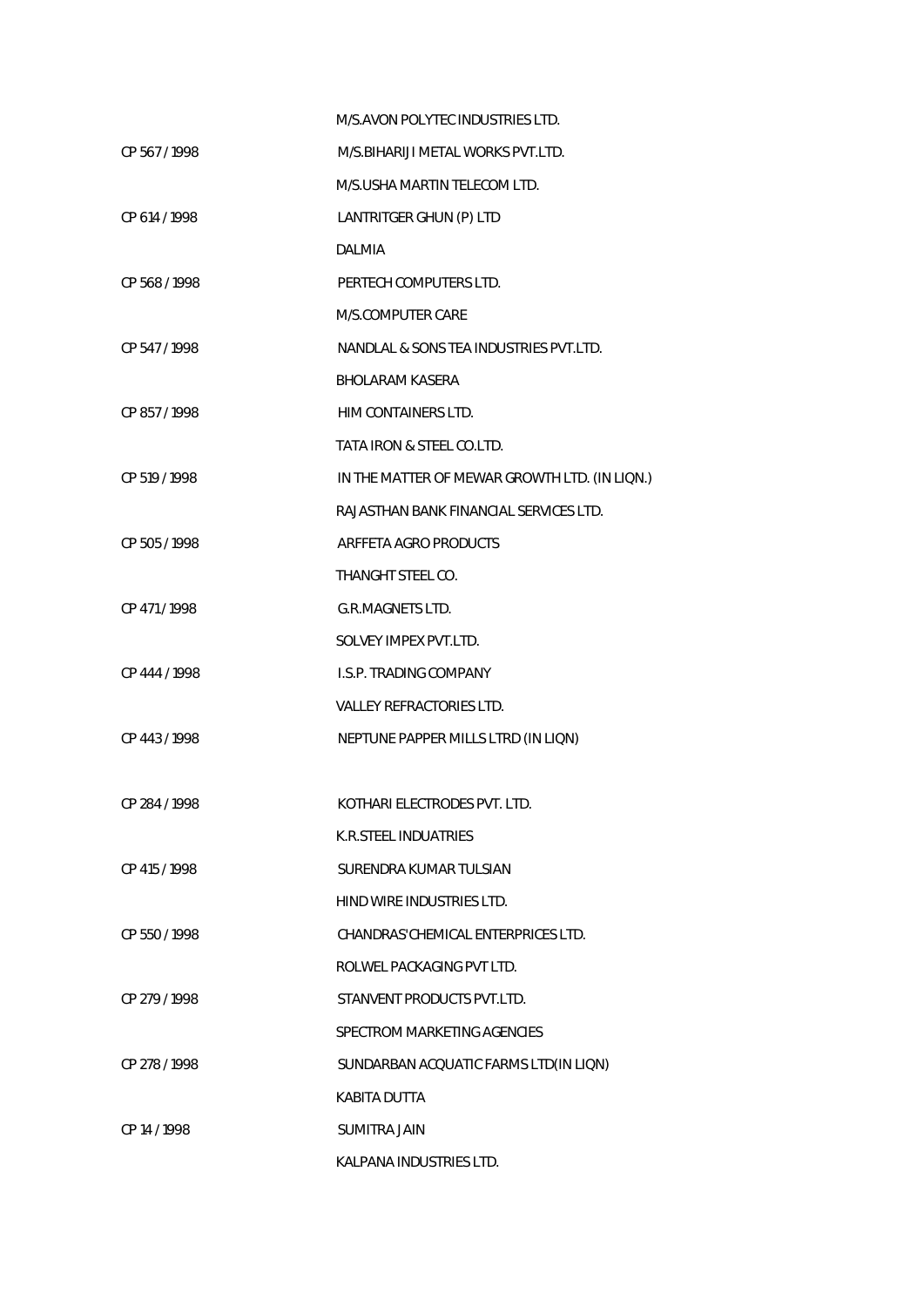| CP 64 / 1998  | ARDEC (INDIA) P. LTD. (IN LIQN.)                    |
|---------------|-----------------------------------------------------|
|               | O/L                                                 |
| CP 373 / 1998 | DCL FINANCE LTD.                                    |
|               | KEDIA CASTLE DELLON INDUSTRIES LTD.                 |
| CP 12 / 1998  | A.TALUKDAR & CO. (FERTILIZER) P LTD. (IN LIQN.) O/L |
|               | SRI UJJAL KR. TALUKDAR                              |
| CP 364 / 1998 | JAYSWAL UDYOG (P) LTD.                              |
|               | PADAM KUMAR JAIN                                    |
| CP 220 / 1998 | <b>TITAGHUR PLC</b>                                 |
|               | A.K.GIRI & CO.                                      |
| CP 341/1998   | TITAGARH INDUSTRIES LTD.                            |
|               | CALCUTTA STEEL & INDUSTRIAL STORES                  |
| CP 204 / 1998 | NATIONAL JUTE MANUFACTURERS COPRN LTD               |
|               | M/S I.P.M.INDUSTRIES LTD                            |
| CP 58 / 1998  | BHORUKA FINANCE CORP. OF INDIA LTD.                 |
|               |                                                     |
| CP 418 / 1998 | S.K.TRADING CO.                                     |
|               |                                                     |
| CP 429 / 1998 | M/S.EASTERN DIAGNASTIC LTD. (IN LIQN.)              |
|               | <b>ICICI LTD.</b>                                   |
| CP 433 / 1998 | THE COMMODITIES EXCANGE CORP.LTD.                   |
|               | RAJASTHAN BANK FIN. SERVICES LTD.                   |
| CP 530/1998   | KOTSONS FISCAL SEMIS LTD.                           |
|               | KAILASH RUNGTA                                      |
| CP 321/1998   | RUNGTA ENGINEERING CO. PVT. LTD.                    |
|               | ROAD TRANSPORT ORGANISATION                         |
| CP 317/1998   | SHRIVARDHAN MOTHA                                   |
|               | THE REGISTRAR OF COMPANIES W.B.                     |
| CP 316 / 1998 | NEW RED BANK TEA CO. PVT. LTD.                      |
|               | DIAMOND COAL CARRIERS                               |
| CP 348/1998   | VCK SHARE & STOCK BROKING SERVICES PVT.             |
|               | RAJASTHAN BANK FINANCIAL SERVICES LTD.              |
| CP 346 / 1998 | SUNGRACE MANAGMENT PVT.LTD.                         |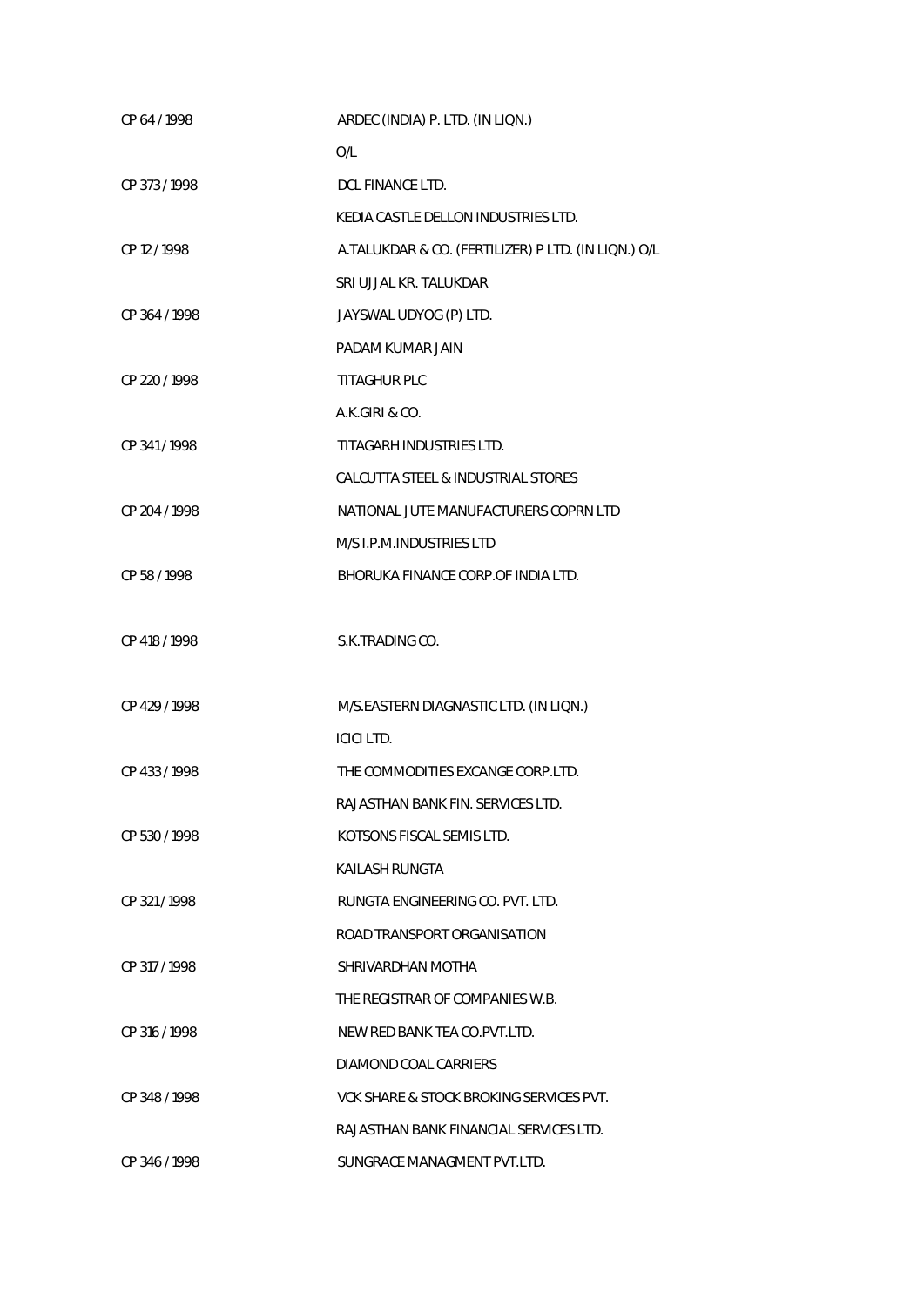|               | RAJASTHAN BANK FINANCIAL SERVICES LTD.      |
|---------------|---------------------------------------------|
| CP 101/1998   | BRIDS JUTE & EXPORTS LTD.                   |
|               | REGISTRAR OF COMPANIES                      |
| CP 448/1998   | REKHA BHATTACHARYA                          |
|               | PRUDENTIAL CAPITAL MARKETS LTD.             |
| CP 201/1998   | SACHINDRA KRISHNA DE                        |
|               | WELLMAN INCANDESCENT INDIA LIMITED          |
| CP 200 / 1998 | ALOKENDRA NATH DE                           |
|               | WELLMAN INCANDESCENT INDIA LIMITED.         |
| CP 405/1998   | <b>M/S CHOWDHURY MINERALS</b>               |
|               | UNIVERSAL PAPER MILLS LTD.                  |
| CP 197 / 1998 | M/S. STANVENT PRODUCTS PVT LIMITED.         |
|               | PRATIMA KUNDU                               |
| CP 196 / 1998 | M/S STANVENT PRODUCTS PVT LIMITED           |
|               | SRI PARESH CHANDRA SAHA                     |
| CP 325/1998   | NON STOP EXIM PVT.LTD.                      |
|               | RAJASTHAN BANK FINANCIAL SERVICES LTD.      |
| CP 216 / 1998 | THE ANGUS COMPANY LIMITED                   |
|               | A.K.GIRI & CO.                              |
| CP 173/1998   | DIPAK GUPTA                                 |
|               | SUNBEAM COMMERCIALS CO.PVT.LTD.             |
| CP 141/1998   | THE VICTORIA JUTE CO.LTD.                   |
|               | BIRENDRA KUMAR ANIL KUMAR                   |
| CP 774 / 1998 | UNIK ACURATES PVT.LTD.                      |
|               | TWASH CENTURY FINANCE LTD.                  |
| CP 405/1999   | G.K.W. LIMITED                              |
|               |                                             |
| CP 108 / 1999 | WEBEL SL ENERGY SYSTEMS LTD.                |
|               | M/S KEJRIWAL AUTO ELECTRIC & ENGR.WORKS     |
| CP 109 / 1999 | BRIDGE & ROOF CO. (INDIA) LTD.              |
|               | <b>GOODNESS TECHNICS ENGINEERS PVT.LTD.</b> |
| CP 166 / 1999 | DIAMOND SHIPPING CO.LTD.                    |
|               | ORIENT EXPRESS LINES LTD.                   |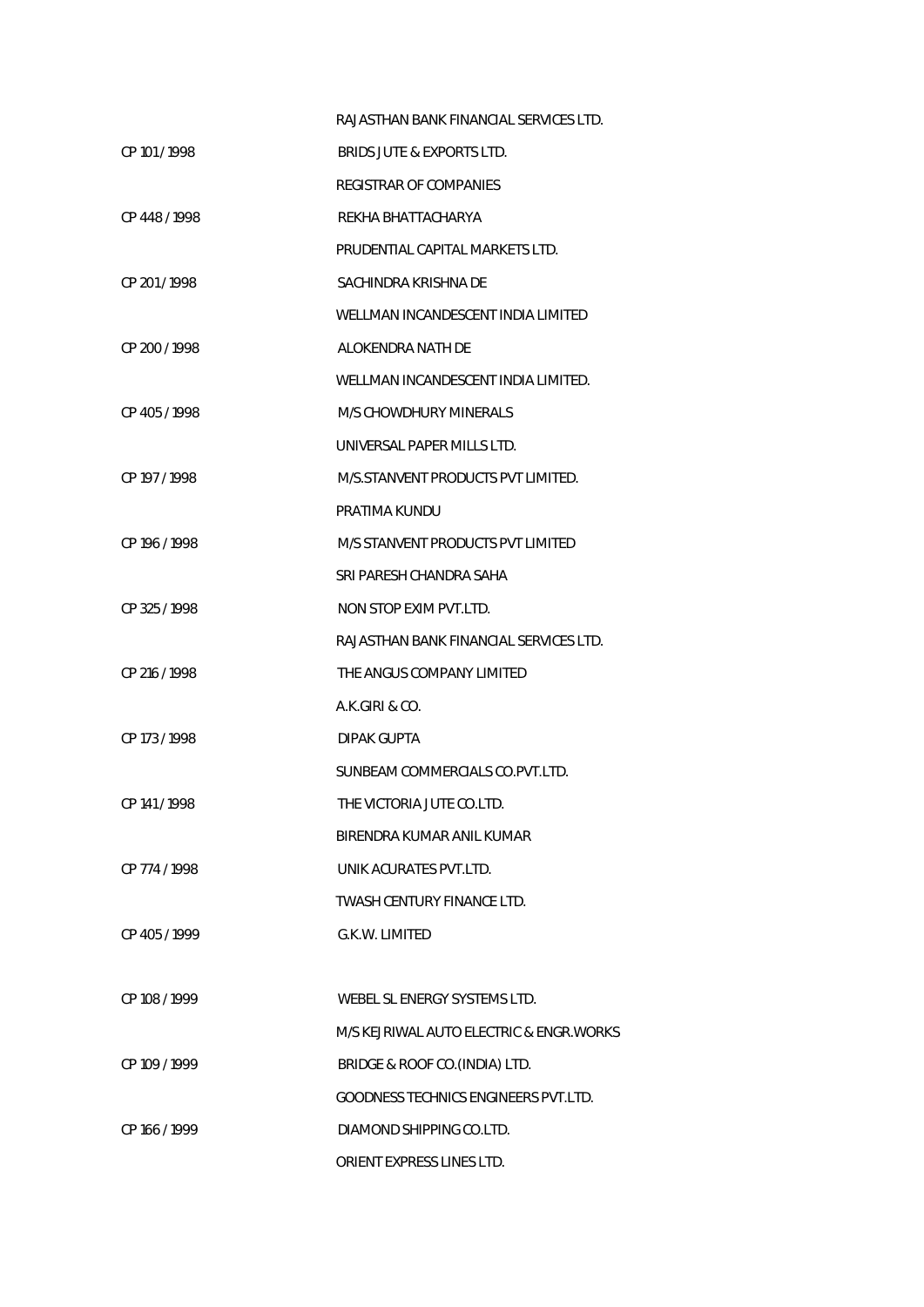| CP 100 / 1999 | M/S GMI ENGINEERING LTD.                         |
|---------------|--------------------------------------------------|
|               | M/S P. PALL & BROTHERS PVT.LTD.                  |
| CP 60/1999    | <b>B.B.BHAGAT &amp; SONS PVT.LTD.</b>            |
|               |                                                  |
| CP 83/1999    | M/S H.M.P.ENGINEERS LTD.                         |
|               | <b>ONKAR ARTS</b>                                |
| CP 79 / 1999  | THE MEMORIAL FINANCE & INVESTMENT (I) LTD. (IN L |
|               |                                                  |
| CP 6/1999     | HINDUSTHAN CABLES LTD. (S/A)                     |
|               |                                                  |
| CP 66 / 1999  | ALLIED RESINS AND CHEMICALS LTD                  |
|               | M/S.ARUN DISTRIBUTORS PVT LTD                    |
| CP 33/1999    | JAN TIPS PVT.LTD.                                |
|               | KEJRIWAL TRADING CO.LTD.                         |
| CP 398 / 1999 | HINDUSTHAN DEVELOPMENT CORPN. LTD & ANR          |
|               | <b>BANK OF BARODA</b>                            |
| CP 3981/1999  | HINDUSTHAN DEVELOPMENT CORP.LTD. & ANR.          |
|               |                                                  |
| CP 537/1999   | ELITE LEASINGS LTD.                              |
|               |                                                  |
| CP 459 / 1999 | G.ATHERTON & CO.PVT.LTD.(IN LQDN.)               |
|               |                                                  |
| CP 458/1999   | SILVERLINE SUIT PVT.LTD.                         |
|               | CHIRAG CONSTRUCTION PVT.LTD.                     |
| CP 650/1999   | I.F.B.INDUSTRIES LTD.                            |
|               | SURESH CHANDER AGARWAL                           |
| CP 546/1999   | ANAPOL MERCANDISE PVT.LTD.                       |
|               |                                                  |
| CP 637/1999   | ATO (I) LTD.                                     |
|               | METAL BOX INDIA LTD.                             |
| CP 577/1999   | M/S FERRAZZINS BAKERY                            |
|               | M/S MA DURGA WORKS PVT.LTD.                      |
| CP 635/1999   | I.F.B.INDUSTRIES LIMITED                         |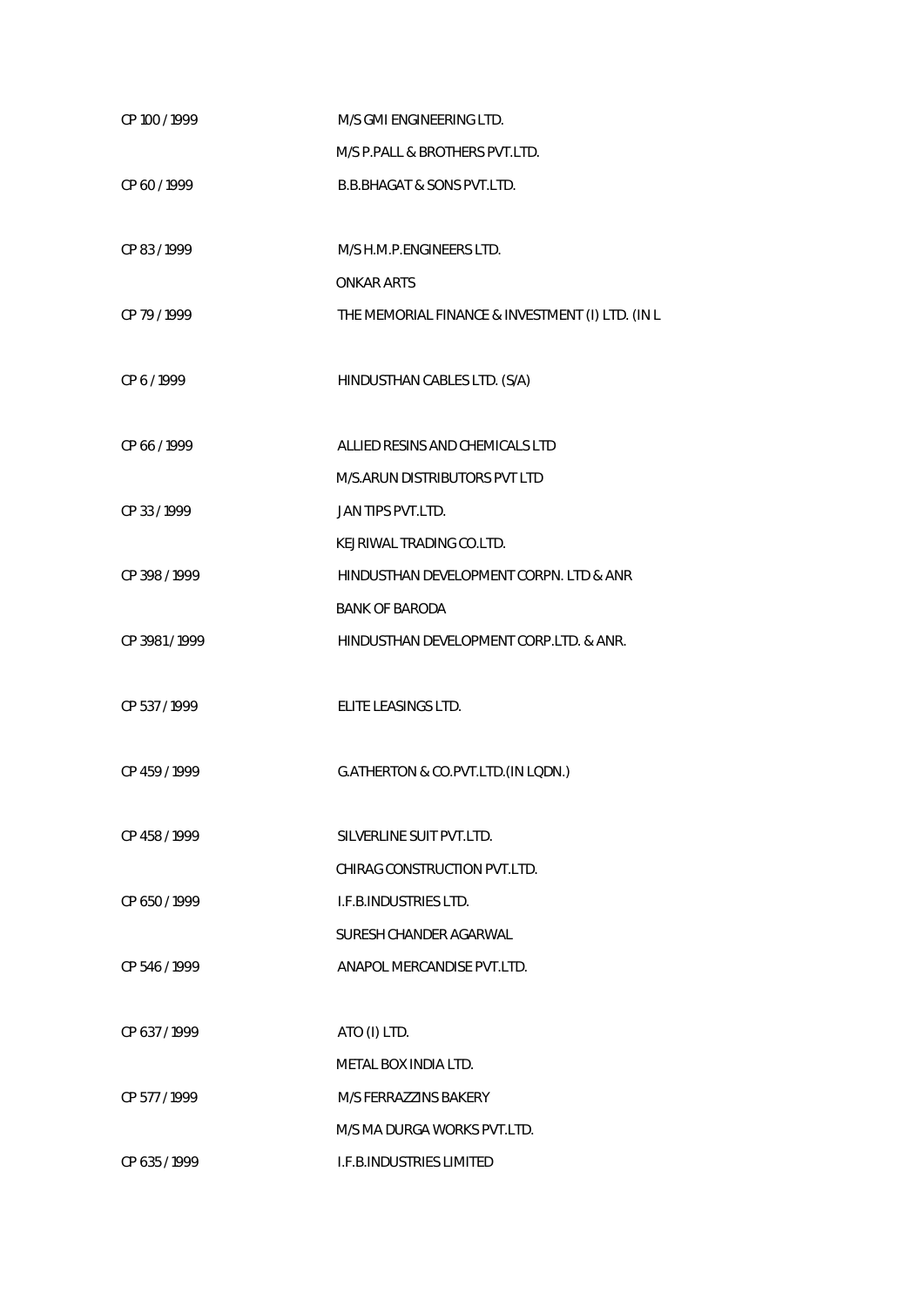| CP 498 / 1999 | COMMODITIES EXCHANGES CORP.LTD.                |
|---------------|------------------------------------------------|
|               | UNITED BREWERIES LTD.                          |
| CP 503 / 1999 | <b>MATHESON EXPORTS LTD.</b>                   |
|               |                                                |
| CP 451/1999   | APPOLLO STONES LTD.                            |
|               | NANDA SOFTWARES P.LTD.                         |
| CP 533 / 1999 | RADHAKRISHNA BIMAL KUMAR LTD.                  |
|               | UNITED AGENCIES (BIHAR) LTD.                   |
| CP 553 / 1999 | ARUP KUMAR AGARWALA                            |
|               | IN THE MATTER OF BHARAT MARGARINE LTD. (IN LIQ |
| CP 460/1999   | PERIN STEEL & ALLOY P.LTD. (IN LIQN.)          |
|               | THE O/L, H.C.CAL-VS-STATE BANK OF INDIA        |
| CP 612 / 1999 | KANOI ENGNEERINGS INDUSTRIES.                  |
|               | <b>VIKAH KUMAR AGARWAL</b>                     |
| CP 607/1999   | <b>MODY BUILDING LTD.</b>                      |
|               |                                                |
| CP 606 / 1999 | FABWORTH (INDIA) LTD.                          |
|               |                                                |
| CP 592/1999   | BHUPENDRA METALIKS PVT.LTD.                    |
|               | AJAY KUMAR RATHOD                              |
| CP 482/1999   | SPARK DEALERS PVT.LTD.                         |
|               |                                                |
| CP 589/1999   | <b>GRAND SMITHY WORKS</b>                      |
|               | O/L, HIGH COURT, CALCUTTA                      |
| CP 435/1999   | LEXUS AGENCIES PVT.LTD.& ORS.                  |
|               |                                                |
| CP 432/1999   | SHAW WALLACE & CO.LTD.                         |
|               | <b>XAM SYNDICATE LTD.</b>                      |
| CP 431/1999   | MONTROSE COMMODITIES PVT.LTD.& ORS.            |
|               |                                                |
| CP 477/1999   | GERMINDA PVT. LTD.                             |
|               | <b>GUPTA'S FAMILY GARDENS</b>                  |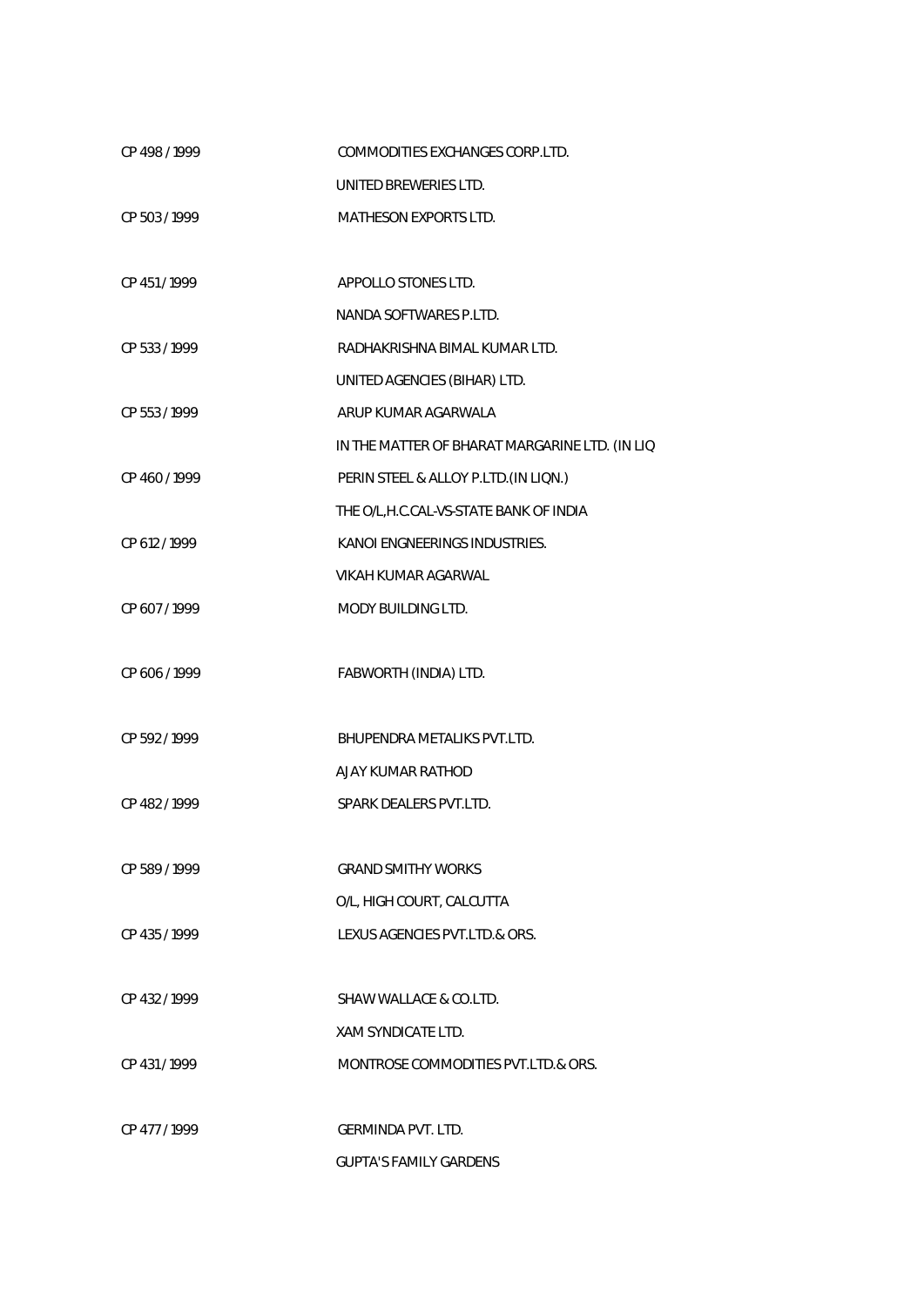| CP 523/1999   | NATIONAL SECURITIES CLEARING CORP.LTD.     |
|---------------|--------------------------------------------|
|               | ASIAN SECURITIES & STOCK LTD.              |
| CP 468/1999   | DIAMOND SHIPPING CO.LTD.                   |
|               | ORIENT EXPRESS LINES LTD.                  |
| CP 467/1999   | RAKA SEN NANDY                             |
|               | O/I                                        |
| CP 419 / 1999 | KAJOL DISTRIBUTORS PVT.LTD.                |
|               | UNION MARKETING PVT.LTD.                   |
| CP 626 / 1999 | AVON MERCANTILE LTD.& ANR.                 |
|               |                                            |
| CP 483/1999   | A.M.UDYOG LTD.                             |
|               |                                            |
| CP 617 / 1999 | <b>B&amp;A PLANTATIONS INDUSTRIES LTD.</b> |
|               |                                            |
| CP 403/1999   | SOM PRODUCTS PVT.LTD.                      |
|               | <b>BALARAM MALAKAR</b>                     |
| CP 342/1999   | EMCO GENERAL PLASTIC INDST. PVT.LTD.       |
|               | SMT.MADHU SARAF                            |
| CP 341/1999   | SPECIAL DRINKS PVT.LTD.                    |
|               | NILKAMAL PLASTICS LTD.                     |
| CP 325 / 1999 | KND ENGINEERING TECHNOLOGIES LTD.          |
|               | M/S MANDAWA NIYOJAN PVT.LTD.               |
| CP 294 / 1999 | DUMRAON TEXTILES LTD.                      |
|               | PAWAN KR.SOMANI                            |
| CP 367/1999   | ANNAPURNA COTTON MILLS & INDUSTRIES LTD.   |
|               | AJIT KR. SHROFF                            |
| CP 366/1999   | ANNAPURNA COTTON MILLS & INDUSTRIES LTD.   |
|               |                                            |
| CP 257/1999   | INTHE MATTER OF MADHUSUDAN IMPEX PVT LTD   |
|               | KUNAL EXIM PVT LIMITED                     |
| CP 267/1999   | INDIAN PAPER MACHINERY & ENGG. WORKS LTD.  |
|               | DIAMOND STEEL TUBE CORP.                   |
| CP 317 / 1999 | HERBID (INDIA) PVT.LTD.                    |
|               |                                            |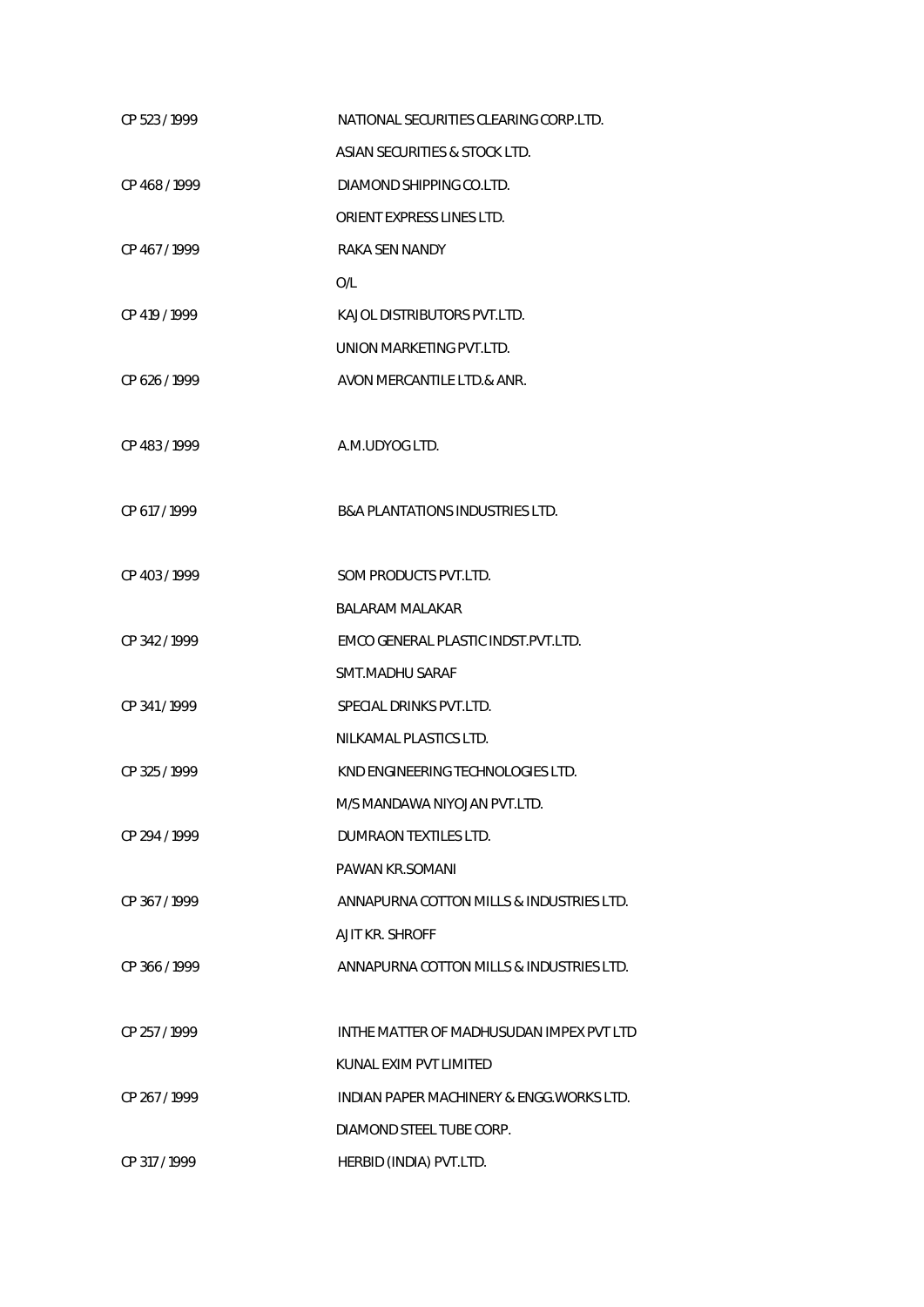|               | M/S PRINTADEX ADVERTISEMENT                        |
|---------------|----------------------------------------------------|
| CP 155 / 1999 | PERTECH COMPUTORS LTD.& ANR.                       |
|               | M/S COMPUTOR HOME                                  |
| CP 120 / 1999 | SMT. SREELEKHA NAYAK                               |
|               | DHEERAJ CONSTRUCTION & INDUSTRIES LTD              |
| CP 593 / 2000 | IN THE MATTER OF : KAMINI TEA CO.PVT.LTD. (IN LIQN |
|               | THE O/L                                            |
| CP 496 / 2000 | ABHASHEE ADVISORY (P) LTD.                         |
|               |                                                    |
| CP 432 / 2000 | NICCO CORP.LTD.                                    |
|               | STANTECH PROJECT ENGINEERING PVT.LTD.              |
| CP 516 / 2000 | FORT WILLIAM INDUSTRIES LTD.                       |
|               | USHA BELTRAN LTD.,                                 |
| CP 509 / 2000 | ALBERT DAVID LTD.                                  |
|               | SOUTHERN ROAD CARRIERS LTD.,                       |
| CP 479 / 2000 | RITESH COMMERCIAL HOLDINGS PVT. LTD.               |
|               |                                                    |
| CP 471 / 2000 | ZOOM INDUSTRIAL SERVICES LTD.                      |
|               | NIKHIL VINIYOG PVT.LTD.                            |
| CP 616 / 2000 | ZOOM COMMODEAL PVT.LTD.                            |
|               |                                                    |
| CP 462 / 2000 | JENSON & NICHOLSON FINANCIAL SERVICES              |
|               | SARGAM PICTURES PVT.LTD.                           |
| CP 544 / 2000 | CALCUTTA MEDICAL CENTRE LTD.                       |
|               |                                                    |
| CP 461/2000   | ATUL FISCAL SERVICES LTD.& ORS.                    |
|               |                                                    |
| CP 630 / 2000 | 31~28~TEA MACHINERY (P) LTD.                       |
|               | SHARPEDGE SSRING PVT. LTD.                         |
| CP 628 / 2000 | M/S.KIRLOSKAR AAF LTD. AND                         |
|               | M/S. METRO COMTECH CONSULTANT (P) LTD.             |
| CP 622 / 2000 | <b>HAREKRISHNA PAL</b>                             |
|               | PAL-CRS DRIERS & DEHUM.MFG.CO.(I) P.LTD.           |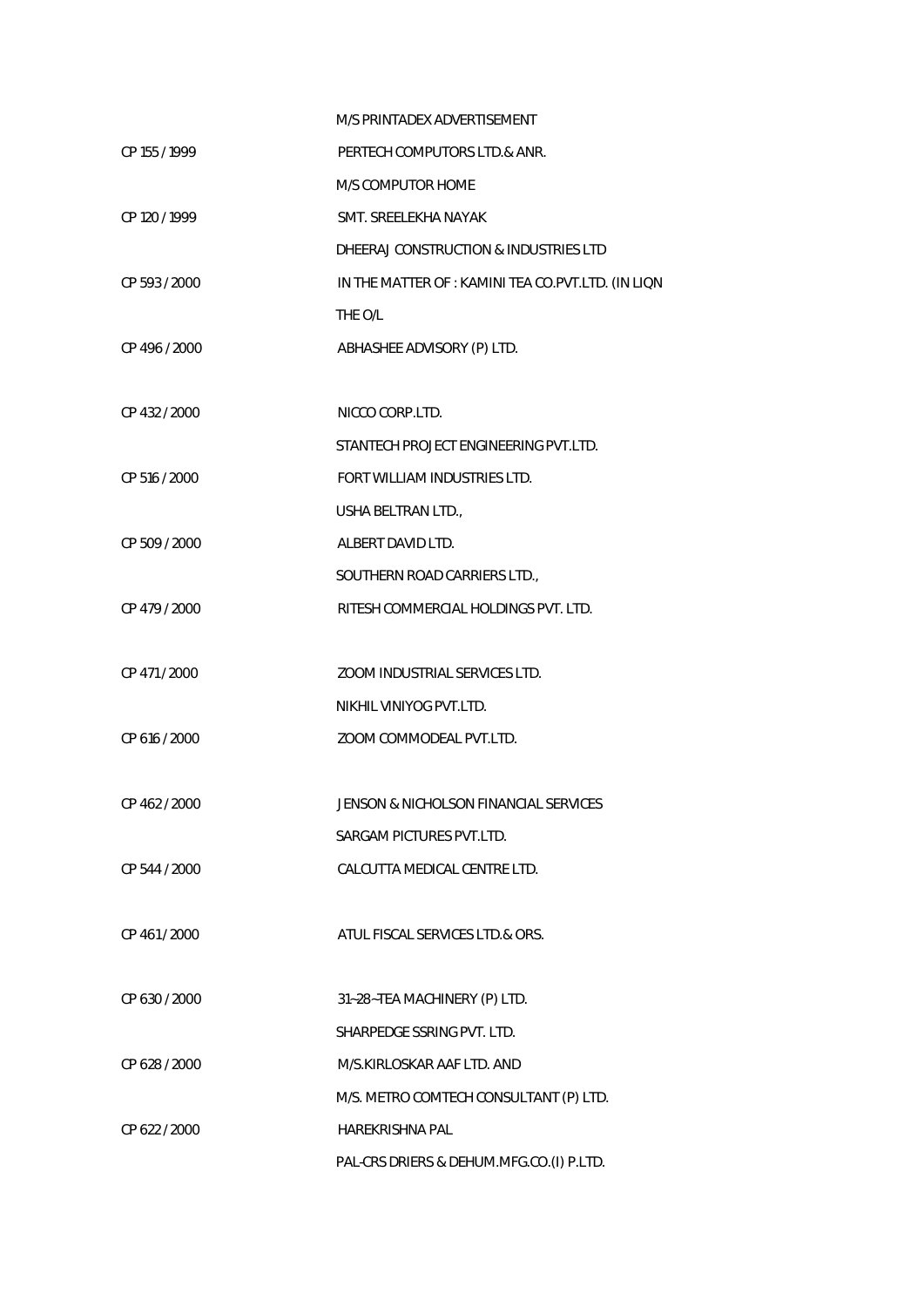| CP 397 / 2000 | GONTERMAN PEIPERS (1) LTD.               |
|---------------|------------------------------------------|
|               | REMI METALS GUJRAT LIMITED.              |
| CP 400 / 2000 | SIGMA INC                                |
|               | A.TOSH & SONS (I) P.LTD.                 |
| CP 393 / 2000 | IN THE MAT.OF - BACHHRAJ GIRIA & ANR.    |
|               | O/L HIGH COURT, CAL                      |
| CP 381 / 2000 | <b>EASTERN FINANCIERS LTD.</b>           |
|               |                                          |
| CP 380 / 2000 | VIPER ESTATES & INVESTMENTS LTD.& ORS.   |
|               |                                          |
| CP 373 / 2000 | J.B.MARKETING PVT LIMITED.               |
|               |                                          |
| CP 650 / 2000 | MAXLUX GLASS PVT.LTD. AND                |
|               | ARUN KUMAR NATHANY                       |
| CP 636 / 2000 | NAVIN COLD STORAGE (P) LTD.              |
|               | <b>RAJESH PODDAR</b>                     |
| CP 227 / 2000 | B.K. INDUSTRIAL AGENCIES PVT.LTD.        |
|               |                                          |
| CP 180 / 2000 | SUBHKIRAN BUILDERS FINANCE PVT.LTD.      |
|               | PANDI CORRESPONDENTS PVT.LTD.(10.30A.M.) |
| CP 221 / 2000 | <b>BATH TEA &amp; INDUSTRIES LTD.</b>    |
|               |                                          |
| CP 178 / 2000 | ALFRED HERBERT (INDIA) LTD.              |
|               | MOHENDRA POPATI AL SHAH                  |
| CP 216 / 2000 | KANIKA HOUSING PROJECTS PVT.LTD.& ORS.   |
|               |                                          |
| CP 173 / 2000 | RANJIT KUMAR NATH                        |
|               | ARUNODAY SAVINGS & INVESTMENT (I) LTD.   |
| CP 308 / 2000 | KHAITAN PAPER & PACKAGING (P) LTD.       |
|               | <b>MAXLUX GLASS PVT.LTD.</b>             |
| CP 264 / 2000 | NEORA HYDRA LIMITED                      |
|               | HANUMAN POWER PROJECTS LIMITED           |
| CP 215 / 2000 | <b>TAPAN KUMAR BOSE</b>                  |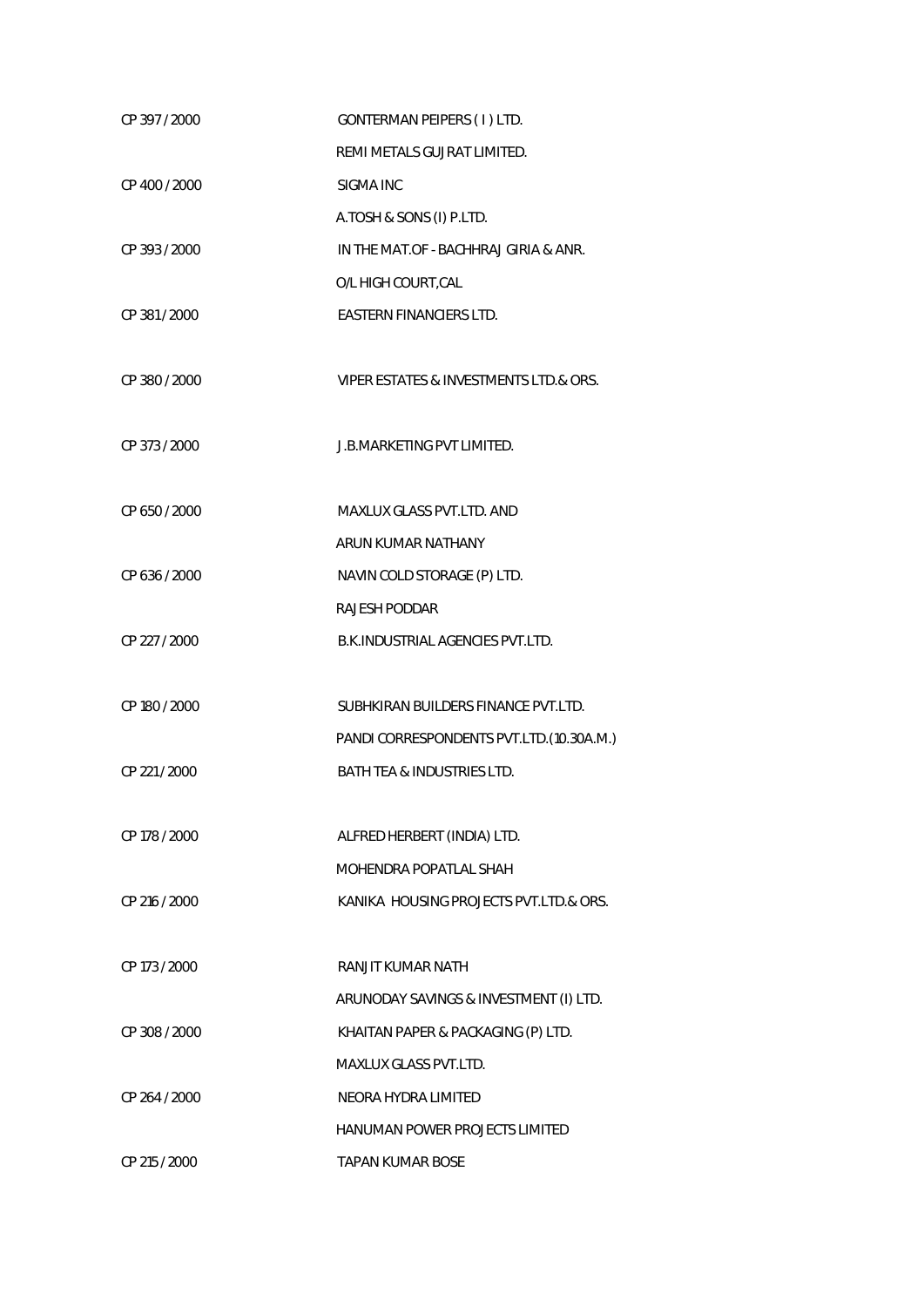## OFFICIAL LIQUIDATOR

| CP 188 / 2000 | ALAKNANDA HOLDINGS LTD.                 |
|---------------|-----------------------------------------|
| CP 297 / 2000 | CITY BUSINESS COMPINES PVT.LTD.         |
| CP 262 / 2000 | BIRDS JUTE & EXPORTS LIMITED            |
|               | THE REGISTRAR OF COMPANIES              |
| CP 365 / 2000 | <b>DUNLOP INDIA LTD</b>                 |
| CP 296 / 2000 | L.M.DUTTA & CO.                         |
|               | BENGAL LIME & STONE CO.PVT.LTD.         |
| CP 350 / 2000 | S.T.P.I TD.                             |
|               | <b>TIRUPATI CARRIES</b>                 |
| CP 345 / 2000 | SANATAN MERCHANTS PVT.LTD.              |
| CP 360 / 2000 | <b>SUBRATA BAGCHI &amp; ORS.</b>        |
|               | REGISTRAR OF COMPANIES W.BENGAL         |
| CP 683 / 2000 | TECLAMIT INDIA LTD. (IN LIQN.)          |
|               | O/L                                     |
| CP 205 / 2000 | ERIA BARIE TEA CO.LTD.& ORS.            |
|               | DPIL LTD.                               |
| CP 357 / 2000 | M/S.KILBURN ENGINEERING LIMITED         |
|               | KELD ELLENTOFT INDIA (P) LTD.           |
| CP 431 / 2000 | NICCO CORPORATION LTD.                  |
|               | STANTECH PROJECT ENGINEERING (P) LTD.   |
| CP 757 / 2000 | FASTEN TRADING LTD., PRIYA PROTEINS (P) |
|               | LTD. AND SURYA FOOD & AGRO LTD.         |
| CP 157 / 2000 | CAPTIVATE MARKETING & SERVICES LTD.     |
|               | NAHATA FINCON PVT.LTD. (AT 2 P.M.)      |
| CP 150 / 2000 | PRABHAL (I) LTD & ORS                   |
| CP 201 / 2000 | W.B.TEA DEVELOPMENT CORP. PVT. LTD.     |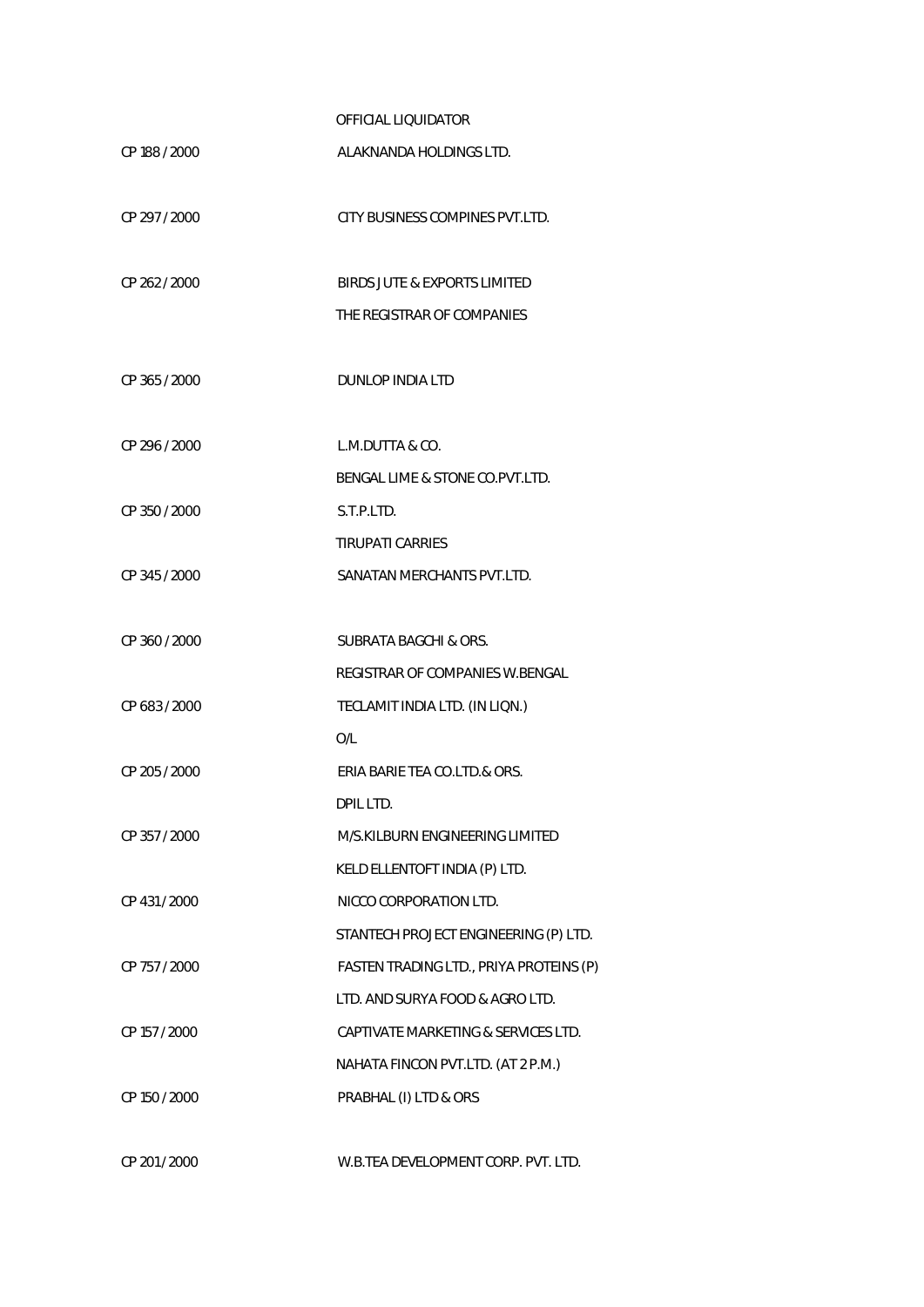|               | <b>TIKAMSONS ENTERPRISE</b>              |
|---------------|------------------------------------------|
| CP 148 / 2000 | INCAB INDUSTRIES LTD.,                   |
|               | PROCESS GALVANISER                       |
| CP 332 / 2000 | DUNCAN ALLOYS LTD.                       |
| CP 325 / 2000 | MAGNUS TRADELINK PVT LTD.                |
| CP 324 / 2000 | NEW RED BANK TEA CO. PVT. LTD.           |
|               | SRI JAHAR RAY                            |
| CP 147 / 2000 | M/S.INCAB INDUSTRIES                     |
|               | <b>CHOWDHAR UDYOG</b>                    |
| CP 64 / 2000  | AMIYA INDUSTRIES LTD.                    |
|               | SRI ISHWAR SINGH GUPTA                   |
| CP 31/2000    | VIJAY PAPER CORP.LTD.                    |
| CP 30 / 2000  | AGARWAL STEEL COMPLEX LTD.               |
|               | KRISHNA KUMAR GUPTA                      |
| CP 110 / 2000 | GOOD GAIN INVESTMENTS PVT.LTD.& ORS.     |
| CP 249 / 2000 | <b>HAMELTON &amp; CO.LTD.</b>            |
| CP 246 / 2000 | SHRIVANT FISCAL & TRADING SERVICES P.LTD |
|               | PRECON TRADERS & EXPORTERS PVT.LTD.      |
| CP 259 / 2000 | JASWANT RAI VERMA                        |
|               | KALYANPUR CEMENTS LIMITED                |
| CP 198 / 2000 | <b>BANANI PROPERTIES.</b>                |
|               | CITYSCAPE DEVELOPERS PVT. LTD.           |
| CP 192 / 2000 | LANDALE & CLERK LTD.                     |
|               | PRAGATI INDUSTRIES                       |
| CP 140 / 2000 | INDODEEP GEN.FINANCE & INVESTMENT CO.LTD |
|               | INDODEEP LAND DEVG.& HOUSING COMPLEX     |
| CP 287 / 2000 | CARDBOARD ORINTING AND PROCESSING IND LD |
|               | NISHEETH KUMAR TOLTA                     |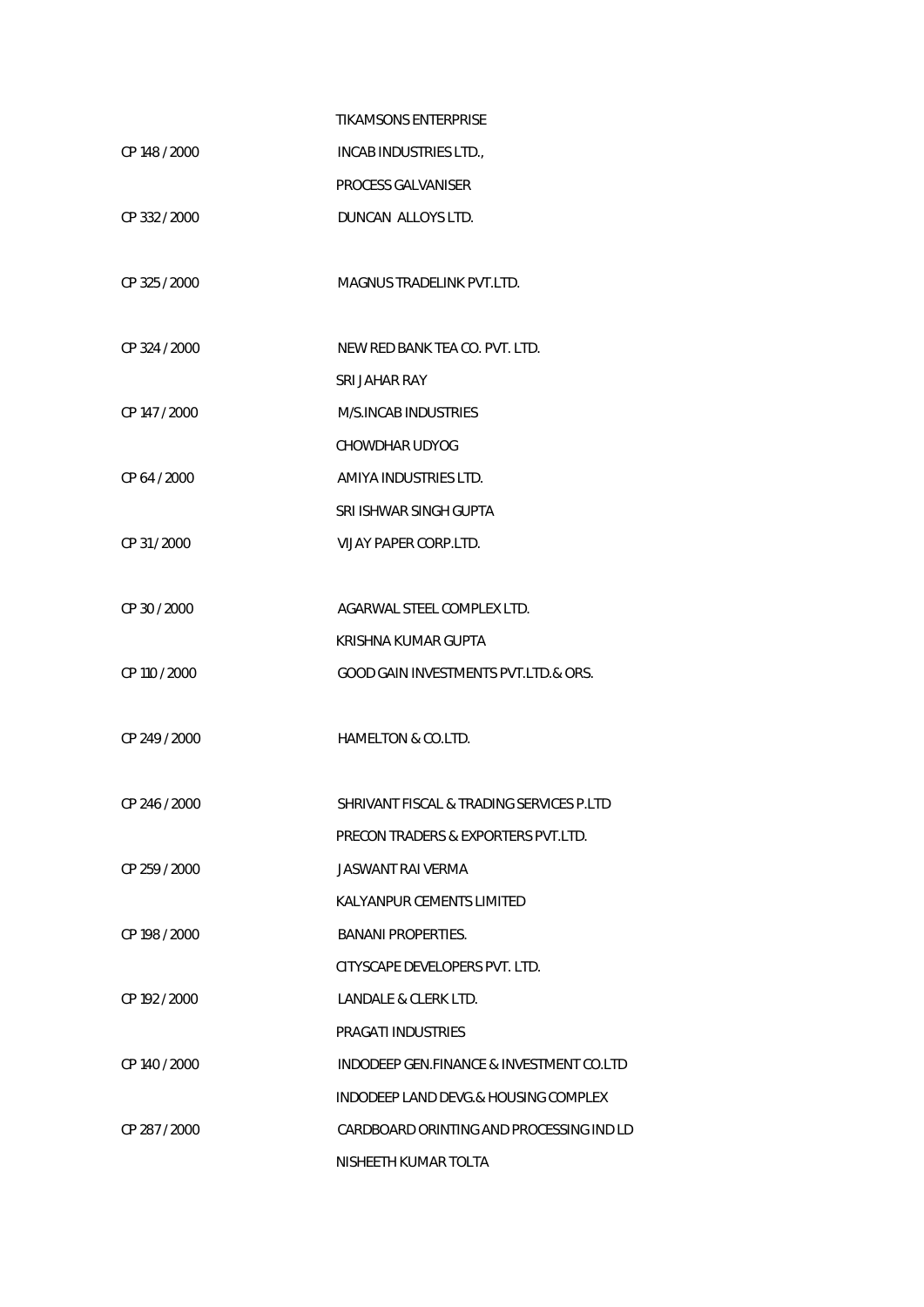| CP 286 / 2000 | M.M.T.(INDIA) LIMITED                    |
|---------------|------------------------------------------|
|               | <b>GLOBAL IMPEX</b>                      |
| CP 28 / 2000  | HMP CEMENTS LTD.                         |
|               | R.K. INDUSTRIES                          |
| CP 122 / 2000 | M/S. ISPAT INDUSTRIES LTD.,              |
|               | M/S. PRAKASH INDUSTRIES LTD.,            |
| CP 106 / 2000 | EDCONS (MKS) CASTINGS PVT.LTD.           |
|               | G.K.W.LTD.                               |
| CP 58 / 2000  | CONTINUOUS TRADES PVT.LTD.& ORS.         |
|               |                                          |
| CP 16 / 2000  | TRANSNATION BIOTECH LTD.                 |
|               |                                          |
| CP 14 / 2000  | ANUKARMA DISTRIBUTORS PVT.LTD.           |
|               |                                          |
| CP 24 / 2000  | W.P.I.L.LTD.                             |
|               | SRI RADHESHYAM CHHOTARIA                 |
| CP 56 / 2000  | SPRINT COMMERCIAL PVT.LTD.& ORS.         |
|               |                                          |
| CP 54 / 2000  | ANDREW YULE & CO.LTD.                    |
|               | <b>SURENDRA SHAH</b>                     |
| CP 75 / 2000  | M/S.SOMA TEXTILES & INDUSTRIES LIMITED   |
|               | UNIVERSAL PETROCHEMICAL LIMITED          |
| CP 3 / 2000   | KAILASH STEEL ROLLING MILLS PVT.LTD.     |
|               | RAJENDRA KUMAR FATEH CHANDKA             |
| CP 21/2000    | MSTC LTD.                                |
|               | <b>AVANT GRAPHICS PVT. LTD</b>           |
| CP 20 / 2000  | MSTCLTD.                                 |
|               | AVANT GRAPHICS (P) LTD.                  |
| CP 33 / 2000  | <b>MATHRAN ESTATES PVT.LTD.</b>          |
|               |                                          |
| CP 49 / 2000  | <b>GORG GLASS TUBES PVT.LTD.</b>         |
|               | INDIA TRADING OIL CO.                    |
| CP 137 / 2000 | BRIDGE & BUILDINGS CONSTRUCTION CO.P.LTD |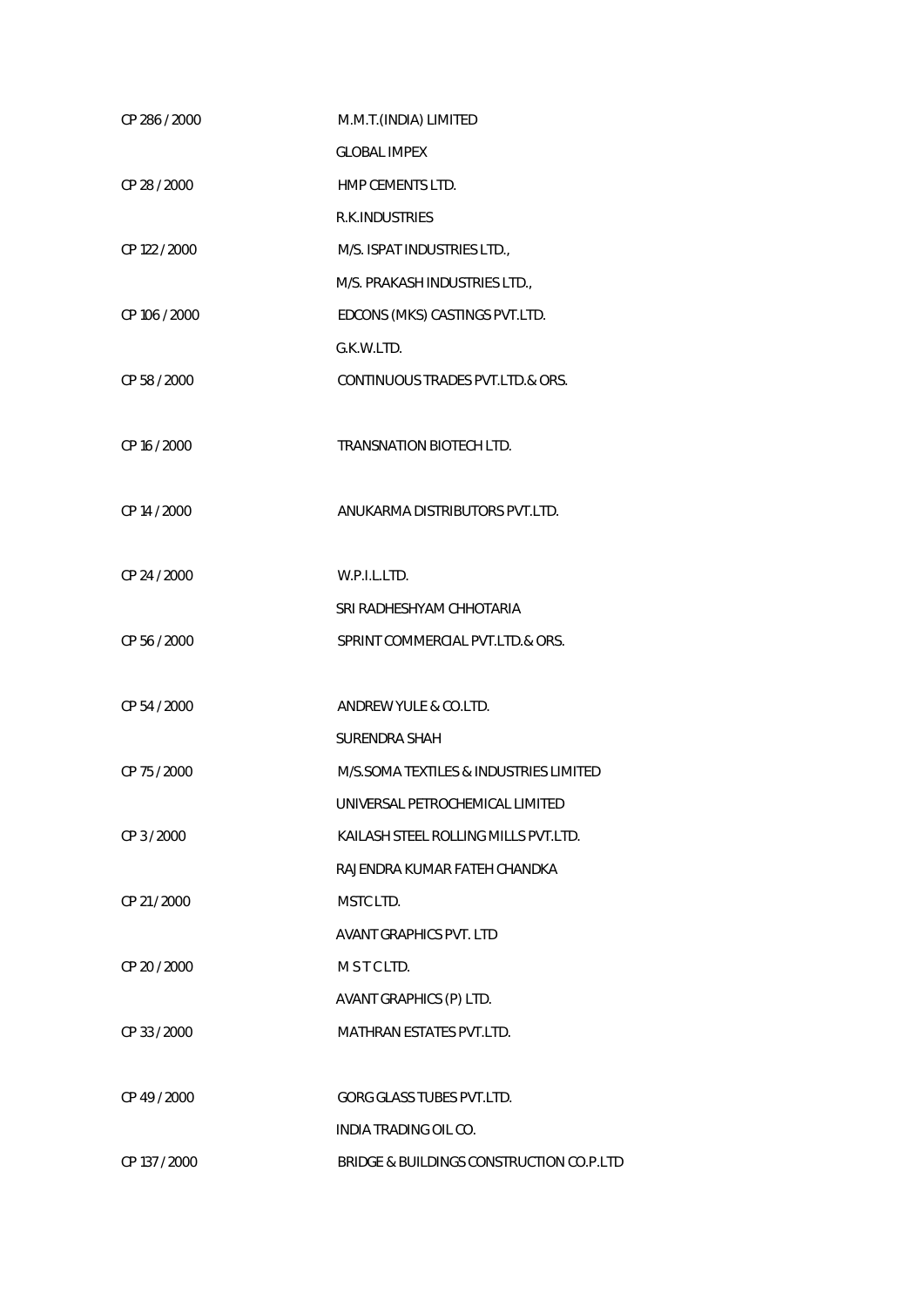|               | EXJOMET ALLIED PRODUCTS (P) LTD.                |
|---------------|-------------------------------------------------|
| CP 133 / 2000 | INCAB INDUSTRIES LTD.                           |
|               | <b>EASTERN STEELS</b>                           |
| CP 131 / 2000 | SUNRISE SPARES CO. (P) LTD.                     |
|               |                                                 |
| CP 42 / 2000  | AUTO PLAST COMPONENTS INDUSTRIES                |
|               | RADIANT INDUSTRIES LTD. (IN LIQN.)              |
| CP 63 / 2000  | PODDAR UDYOG LIMITED,                           |
|               |                                                 |
| CP 583 / 2000 | <b>INTERCARE LTD.</b>                           |
|               | INFAR (INDIA) LTD.                              |
| CP 507 / 2000 | SHREEDHAR RESOURCES PVT. LTD.,                  |
|               | SHRIDHAR ADVISORY SERVICES PVT. LTD.,           |
| CP 531 / 2000 | <b>GOPA GHOSH</b>                               |
|               | S D B CHEMICAL MFG.CO.PVT.LTD.                  |
| CP 427 / 2000 | RE: A.K.G. FOOD PRODUCTS PVT LTD (IN LIQN)      |
|               |                                                 |
| CP 559 / 2000 | ASHOK KUMAR SURANA                              |
|               | SOMANI FERRO ALLOYS LTD.                        |
| CP 580 / 2000 | IN THE MATTER OF SUTNA STONE & LIME CO.LTD. AND |
|               |                                                 |
| CP 578 / 2000 | RAJGANGA TRADERS (P) LTD. & ANR.                |
|               |                                                 |
| CP 527 / 2000 | BHAGIRATHI PACKAGING (P) LTD.                   |
|               | KALYANPUR CEMENT LTD.                           |
| CP 530 / 2000 | KHAITAN SOYA LTD.                               |
|               | ANDREW YULE & CO.LTD.                           |
| CP 556 / 2000 | R.S.P.ESTATES PVT.LTD.                          |
|               |                                                 |
| CP 554 / 2000 | <b>GAYLORD INTERNATIONAL LTD.AND</b>            |
|               | <b>IMECO BUSINESS PVT.LTD.</b>                  |
| CP 555 / 2000 | JAI BALAJI SPONGE PVT.LTD.                      |
|               | CHANDI STEEL INDUSTRIES PVT. LTD.               |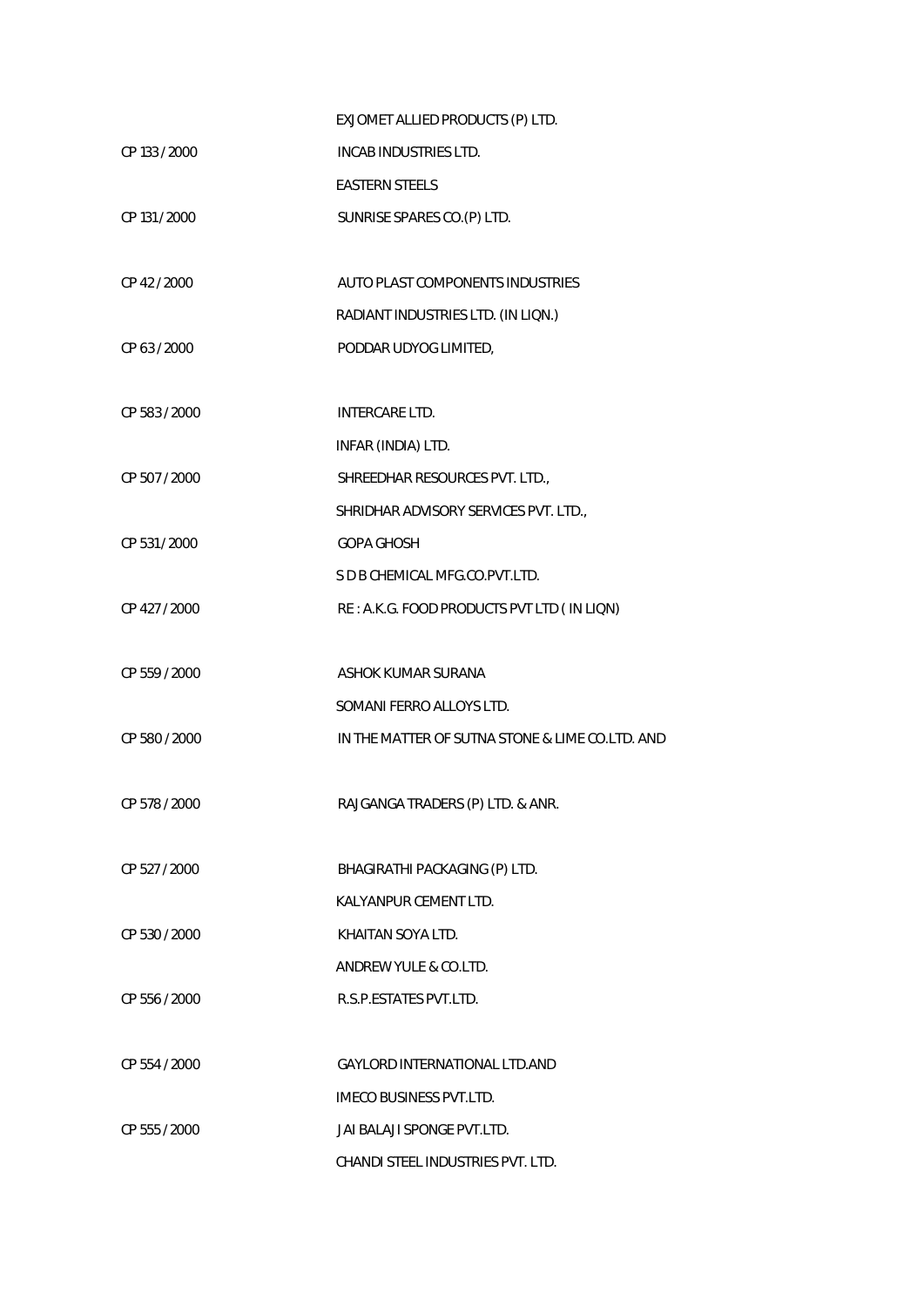| CP 569 / 2000 | SARASWATI PROJECTS PVT.LTD.              |
|---------------|------------------------------------------|
|               | AALISHAN MERCANTILE & HOLDINGS PVT.LTD.  |
| CP 571 / 2000 | <b>BILASPUR ENGINEERS PVT.LTD.</b>       |
|               | ANAND BUSINESS PVT. LTD.                 |
| CP 572 / 2000 | WESMEN COMMERCE PVT.LTD.                 |
|               |                                          |
| CP 597 / 2000 | HITAISHI INVESTMENTS LTD.                |
|               |                                          |
| CP 519 / 2000 | AEC ENGINEERS PRIVATE LIMITED            |
|               | DHREERAJ CONSTRUCTION & INDUST. LTD.     |
| CP 484 / 2000 | SUPARSHWA DISTRIBUTORS (P) LTD.          |
|               |                                          |
| CP 466 / 2000 | ADVANCE SANVAD MEDIA LTD.                |
|               | <b>AGARWAL &amp; MOHTA</b>               |
| CP 423 / 2000 | AUCKLAND INTERNATIONAL LTD.              |
|               |                                          |
| CP 543 / 2000 | NATIONAL SECURITIES CLEARING CORP.LTD.   |
|               | KIEV SHARES & STOCKS LTD.                |
| CP 548 / 2000 | KARUNANIDHI INVESTMENT & TRADING CO.LTD. |
|               |                                          |
| CP 434 / 2000 | VIVADA INLAND WATERWAYS LTD.AND          |
|               | DELTA MARINE SERVICE                     |
| CP 501 / 2000 | M/S. SOLEX FASTENERS PVT. LTD.,          |
|               | MR. LOKNATH JELKA                        |
| CP 588 / 2000 | HIND TIN INDUSTRIES LTD.                 |
|               | JENSON & NICHOLSON (I) LTD.              |
| CP 589 / 2000 | ASSOCIATED CEMENT COMPANIES LTD.         |
|               | IFB INDUSTRIES LTD.                      |
| CP 514 / 2000 | GODAVARI HOLDINGS PVT. LTD.,             |
|               |                                          |
| CP 418 / 2000 | THE BANK OF RAJASTHAN LIMITED.           |
|               | UNIWORTH LIMITED                         |
| CP 416 / 2000 | AJJKAAL PUBLISHERS LIMITED               |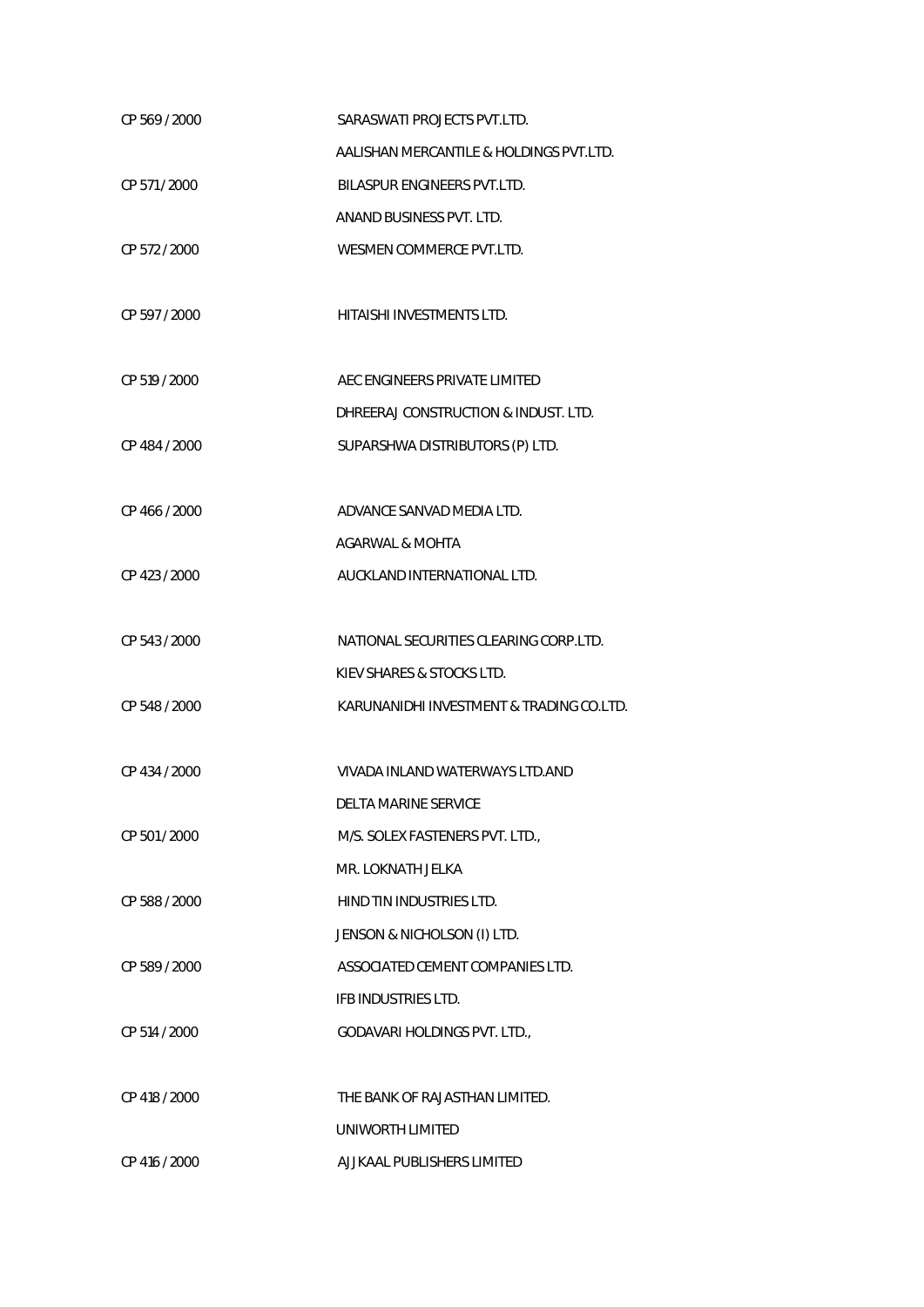## MAYAR (H.K.) LTD.,

| CPA 1468 / 1997 | PRANAB K. CHATTERJEE                   |
|-----------------|----------------------------------------|
|                 | THE MEDIA ASIA P/LTD., CO.             |
| CPA 1962 / 1997 | DEEPAK KR. PRAHLADKA                   |
|                 | PRANAB KR.CHATTOPADHYAY                |
|                 |                                        |
| CRA 3 / 2000    | BAPUJI BAKERY & CONFECTIONERY (P) LTD. |
|                 | NEW HOWRAH BAKERY (BAPUJI) P. LTD.     |
|                 |                                        |
| CS 1/1842       | SHREEMUTTY GOULAP DASSI (DEC)          |
|                 | <b>RAMNATH TAGORE</b>                  |
| CS 220 / 1868   | <b>BISWANATH MITRA</b>                 |
|                 | K. C. BASU                             |
| CS 308 / 1872   | <b>BALARAM DAS</b>                     |
|                 | <b>GURU CHARAN BISWAS</b>              |
| CS 196 / 1873   | <b>RUSSICK LALL DEY &amp; ORS.</b>     |
|                 | <b>GOBARDHAN DEY</b>                   |
| CS 442/1876     | MONILAL MALLICK & ORS.                 |
|                 | ADMINISTRATOR GENERAL OF W.B.& ORS.    |
| CS 258 / 1886   | SREEMUTTY KAMALA KAMINI DASSI          |
|                 | MOHIM CHAND MITTER & ORS.              |
| CS 26/1888      | CHRISTOPHER MARTIN DESGRANGES MARTIN   |
|                 | ROBERT SPARKIE ESQUIRE                 |
| CS 413 / 1888   | JOHN GREGORY APCAR & ANR.              |
|                 | THOMAS MALCOLM & ORS.                  |
| CS 340/1888     | <b>GOURDAS DUTT</b>                    |
|                 | SHAM SUNDAR DUTTA                      |
| CS 381/1889     | <b>BANSHIDAR PAUL</b>                  |
|                 | SRISH CHANDRA PAUL & ORS.              |
| CS 702/1893     | KRISTO DAS MULLICK & ORS.              |
|                 | <b>BULORAM DAS MULLICK</b>             |
| CS 145 / 1901   | JITENDRA LAL MUKHERJEE & ORS.          |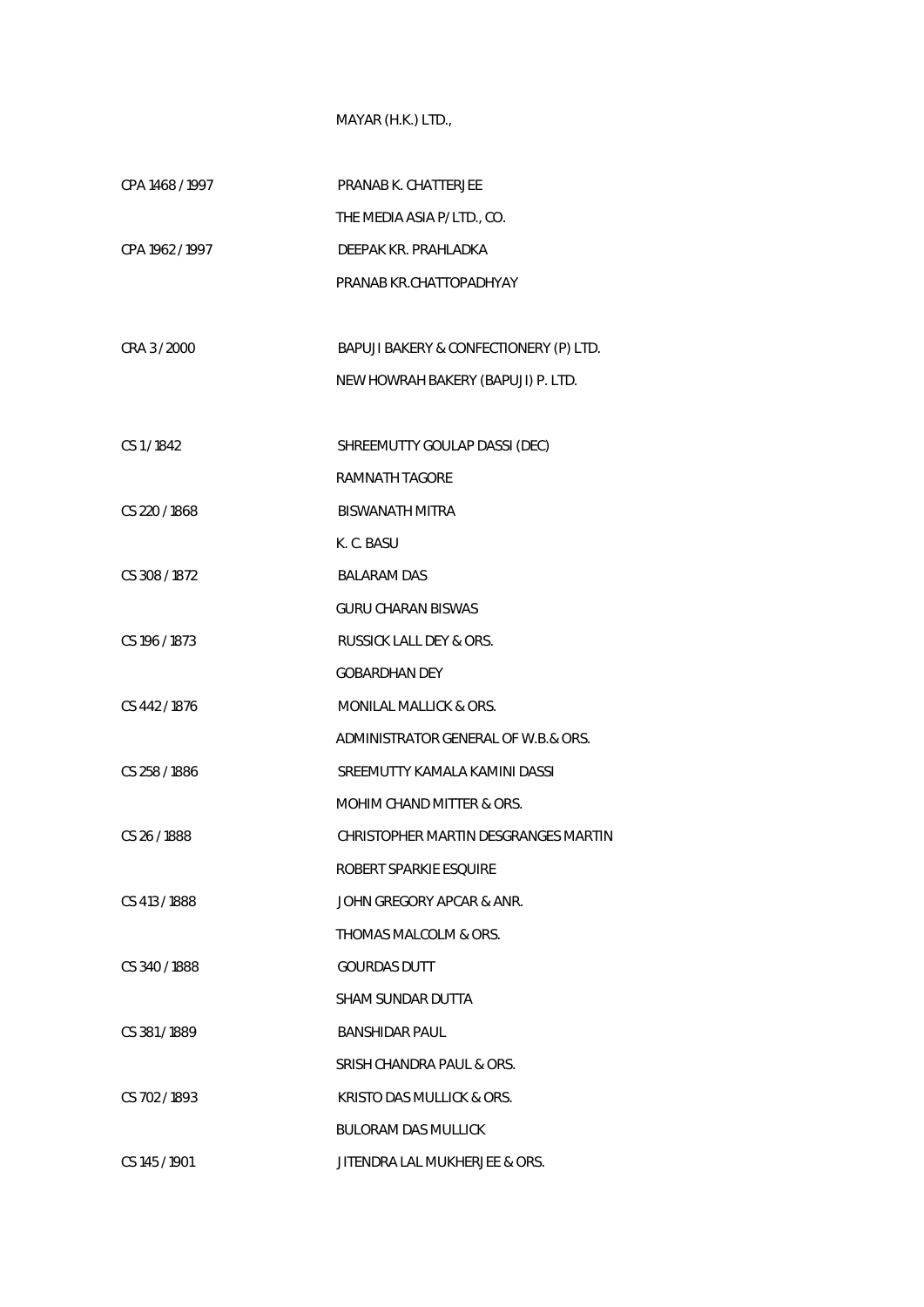|                | AMRITALAL MUKHERJEE & ORS        |
|----------------|----------------------------------|
| CS 702/1903    | GANESH SARAN AGARWALA            |
|                | KANHAYALAL AGARWALLA             |
| CS 188/1915    | MANICK LAL DEY & ORS.            |
|                | PANNALAL DEY & ORS.              |
| CS 612/1917    | SMT. BADAM KUMARI DASSI          |
|                | SMT. SORBA SUNDAR DASSI          |
| CS 145 / 1919  | JITENDRA LAL MUKHERJEE.          |
|                | AMRITALAL MUKHERJEE.             |
| CS 313/1919    | SITALA PRASAD JAISWAL & ANR      |
|                | MANTI DEBI SHAW                  |
| CS 1172 / 1920 | NAROTTAM MONDAL & ORS.           |
|                | RASH BEHARI MONDAL               |
| CS 2629 / 1924 | AGA SYED MOHSIN SHIRAJI & ANR.   |
|                | SYED MAHOMED HDI SHOOSTIN & ANR. |
| CS 467/1924    | D.N. ROY & SONS                  |
|                | A.R.P. RUBBER PVT., LTD.         |
| CS 119 / 1927  | ALI ISMAIL DOODHA & ORS.         |
|                | MOMIM BIBI & ORS.                |
| CS 1145 / 1928 | SRI SRI GOBINDA ROY JEW          |
|                | RABINDRA NATH SETH               |
| CS 1656/1930   | <b>ZEENAT AHMED</b>              |
|                | REAZUDDIN AHMED                  |
| CS 145 / 1930  | ADV.GEN.OF BENGAL                |
|                | SULAIMAN MUSAJI SALEHJI          |
| CS 1451/1930   | THE ADVOCATE GENERAL OF BENGAL   |
|                | SULAIMAN MUSAJI SALEHJEE         |
| CS 94/1930     | SHYAM LAL SINGH                  |
|                | HIRU SINGH                       |
| CS 1765 / 1930 | SRI SRI ISWAR SRIDHAR JEW        |
|                | BEPIN BEHARI SADKHAN & ANR.      |
| CS 1896 / 1932 | P & O BANKING CORPORATION LTD.   |
|                | SORAB RUSTOMJI MEHTA             |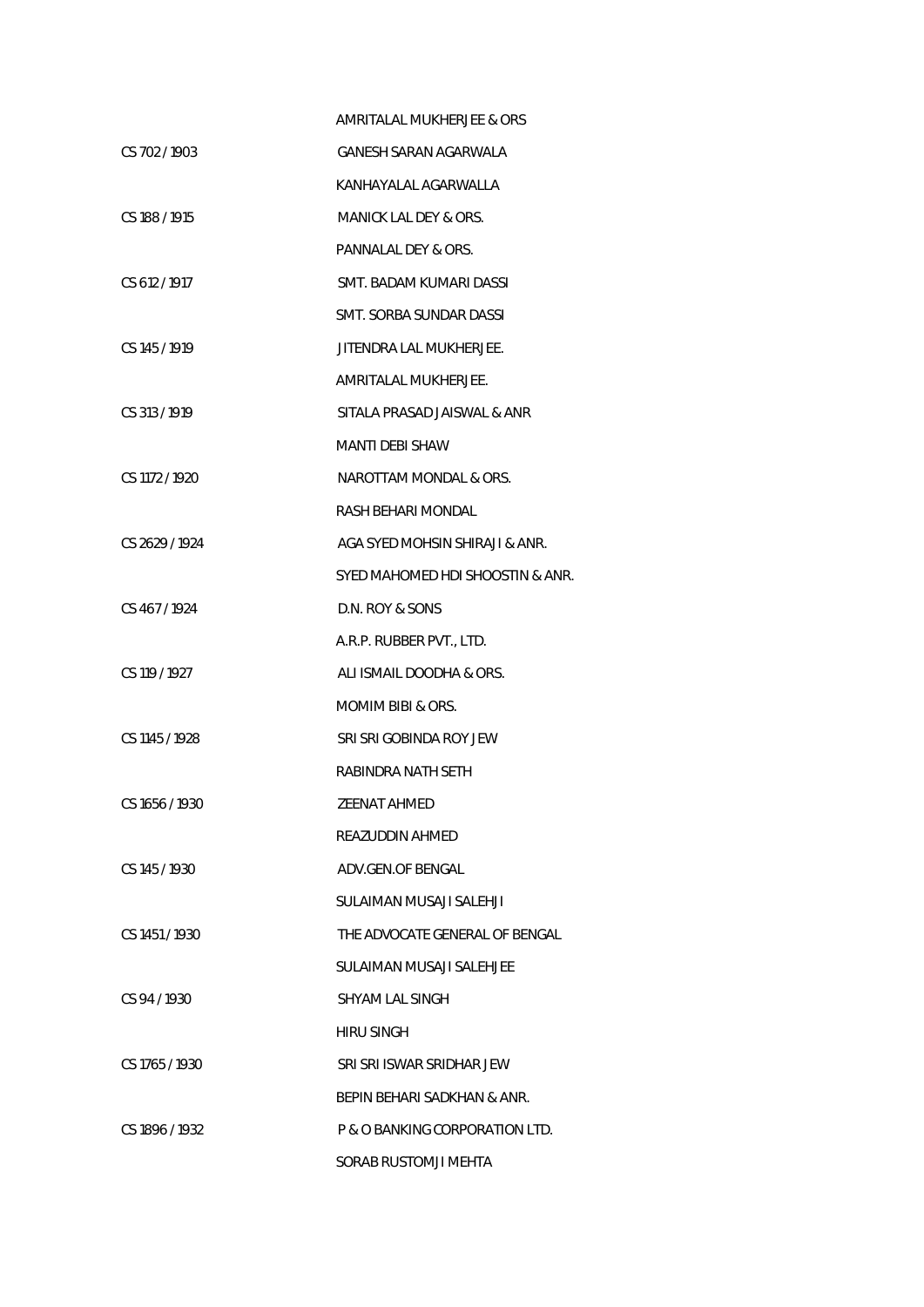| CS 1832 / 1932 | RAIBAHADUR SUKHLALL CHANDANMULL KARNANIT |
|----------------|------------------------------------------|
|                | NEELACHAL MINERALS LIMITED               |
| CS 534/1932    | SREE SREE ISWAR GOPINATH JEW             |
|                | <b>BHOLA NATH SETH</b>                   |
| CS 2112 / 1932 | BIDYADHAR MULLICK & ANR.                 |
|                | <b>JHARNA MULLICK</b>                    |
| CS 272/1933    | PURSHOTTAM LAL JHUNJHUNWALLA & ORS.      |
|                | MISRILAL SANGANERIA & ORS.               |
| CS 1687/1934   | SREE SREE LAKSHMI JANARDAN JEW & ORS.    |
|                | MANMATHA NATH MITTER & ORS.              |
| CS 548 / 1934  | DILIP KUMAR MALLICK                      |
|                | THE OFFICIAL TRUSTEE OF W.B.             |
| CS 978 / 1935  | SANTIMOY KUNDU CHOWDHURY & ORS.          |
|                | SAMIR KUMAR KUNDU CHOWDHURY & ORS.       |
| CS 4/1935      | SRI MANMOTTHA NATH SEN                   |
|                | SUKUMAR SEN                              |
| CS 83/1937     | SOHONLAL ASSA DAS JOSHI                  |
|                | ASHOKE PROPERTIES PVT. LTD.              |
| CS 841/1937    | ATINDRA NATH DAS, SHYAMALI DAS           |
|                | ANADI NATH DAS & ORS.                    |
| CS 366/1937    | <b>JOGENDRA NATH MULLICK</b>             |
|                | KANTO MOHAN MULLICK & ORS.               |
| CS 2460/1938   | SMT.MIRA DUTTA                           |
|                | KANAILAL DUTTA                           |
| CS 1377 / 1940 | RAJ SING NAHAR & ORS.                    |
|                | KESHARI SING NAHAR & ORS.                |
| CS 3491/1941   | SRI SRI JAKSHMI JANARDAN THAKUR & ORS.   |
|                | KANAILAL DAS                             |
| CS 1/1942      | SMT. GOPAL DASSI                         |
|                | RAMANATH TAGORE                          |
| CS 1302 / 1942 | MRS. SALEY ISSAC MIYER & ANR.            |
|                | DENIS BRUCE SOUL & ORS.                  |
| CS 543/1943    | M/S EMELES PVT. LTD.                     |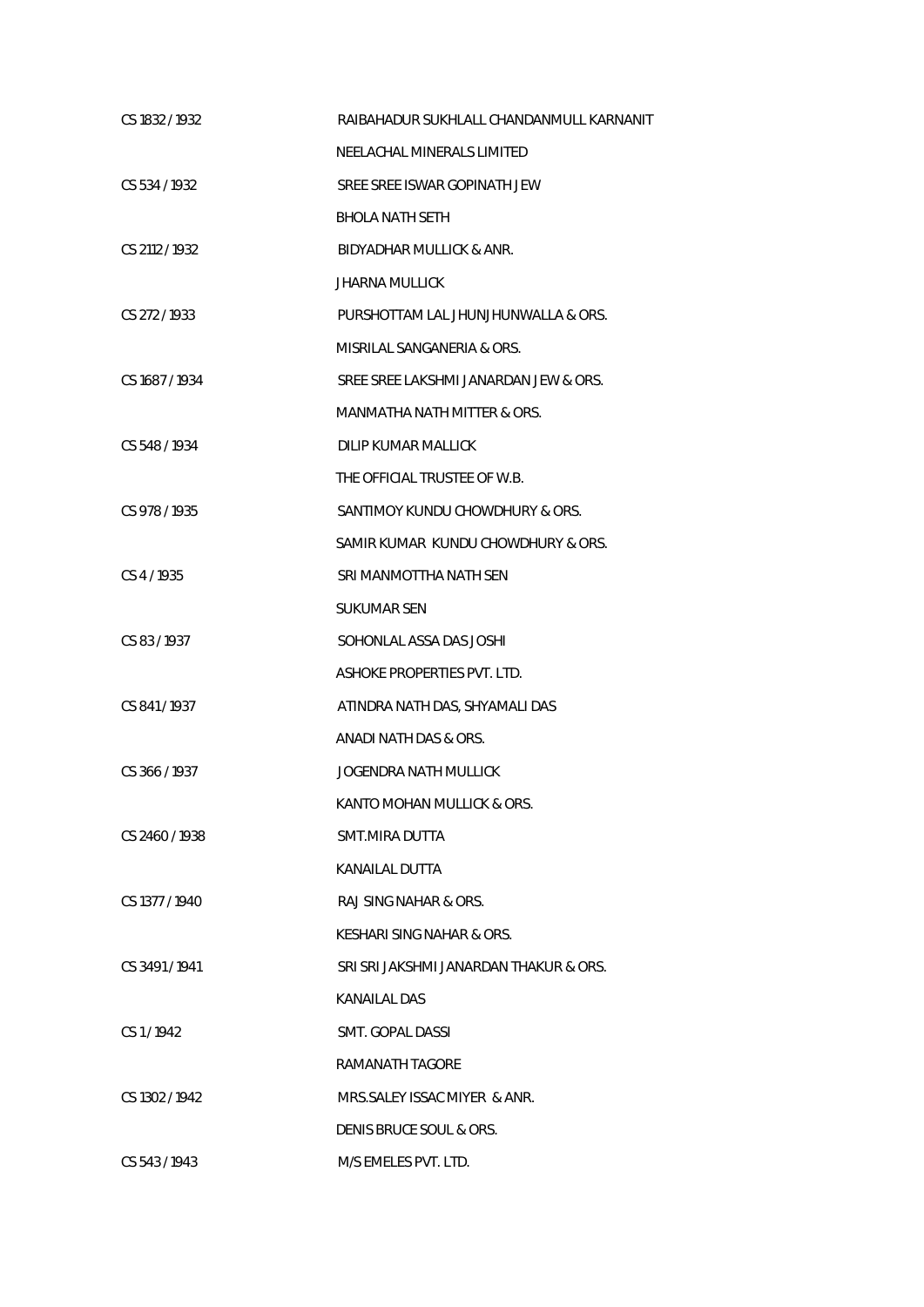|                | S.K. CHOWDHURY                              |
|----------------|---------------------------------------------|
| CS 1892 / 1947 | SALIL KUMAR BASAK & ANR.                    |
|                | MRS. SHEFALI BASAK & ORS.                   |
| CS 838/1947    | ASIT KUMAR GHOSH                            |
|                | PROVASH CHANDRA MULLICK & ANR.              |
| CS 1147 / 1947 | SMT. SAILI GHOSE & ORS.                     |
|                | DEBAPRIYO SEN & ORS.                        |
| CS 3973/1948   | SRI SRI JAGAT JANANI THAKURANI & ANR.       |
|                | SRI SUBROTA SAHA & ORS.                     |
| CS 2302 / 1948 | SMT. RANJANA GUHA & ORS.                    |
|                | <b>IBRAHIM GOLAM MD. ORAJI</b>              |
| CS 3491/1948   | SRISRI LAKSHMI JANARDAN THAKUR & ORS.       |
|                | KIRTY CHANDRA DEY & ORS.                    |
| CS 3001/1949   | RADHA BALLAV DAS                            |
|                | PANCHANAN DAS                               |
| CS 2727 / 1950 | KISHORI MOHAN DAS                           |
|                | SWAPAN KUMAR DAS & ORS.                     |
| CS 4575/1950   | THAKUR SREE SREE ISWAR BALADEV JEW AND ORS. |
|                | SAILENDRA LAL MITRA AND ORS.                |
| CS 546 / 1950  | THE SECY, MANAGING COMMITTEE CHANCHAL RA    |
|                | OFFICIAL TRUSTEES OF W.B.                   |
| CS 546A / 1950 | SECRETARY, MANAGING COM. CHANCHAL RAJTRUST  |
|                | OFFICIAL LIQUIDATOR                         |
| CS 4250 / 1951 | BEHRAMPUR BANK (IN LIQN)                    |
|                | RAJ RANJAN CHOWDHURY                        |
| CS 2226 / 1951 | MUSST.NOORJAHAN BEGUM.                      |
|                | GOLAM HOSSAIN MOHAMMAD                      |
| CS 2024 / 1952 | SM MALATI DAS & ORS                         |
|                | JATINDRA KUMAR DAS                          |
| CS 173 / 1952  | SATYA PRAKASH ARYA                          |
|                | ANZ GRINDLAYAS BANK                         |
| CS 286 / 1952  | I.T.C LIMITED                               |
|                | SRIRAM KAPOOR                               |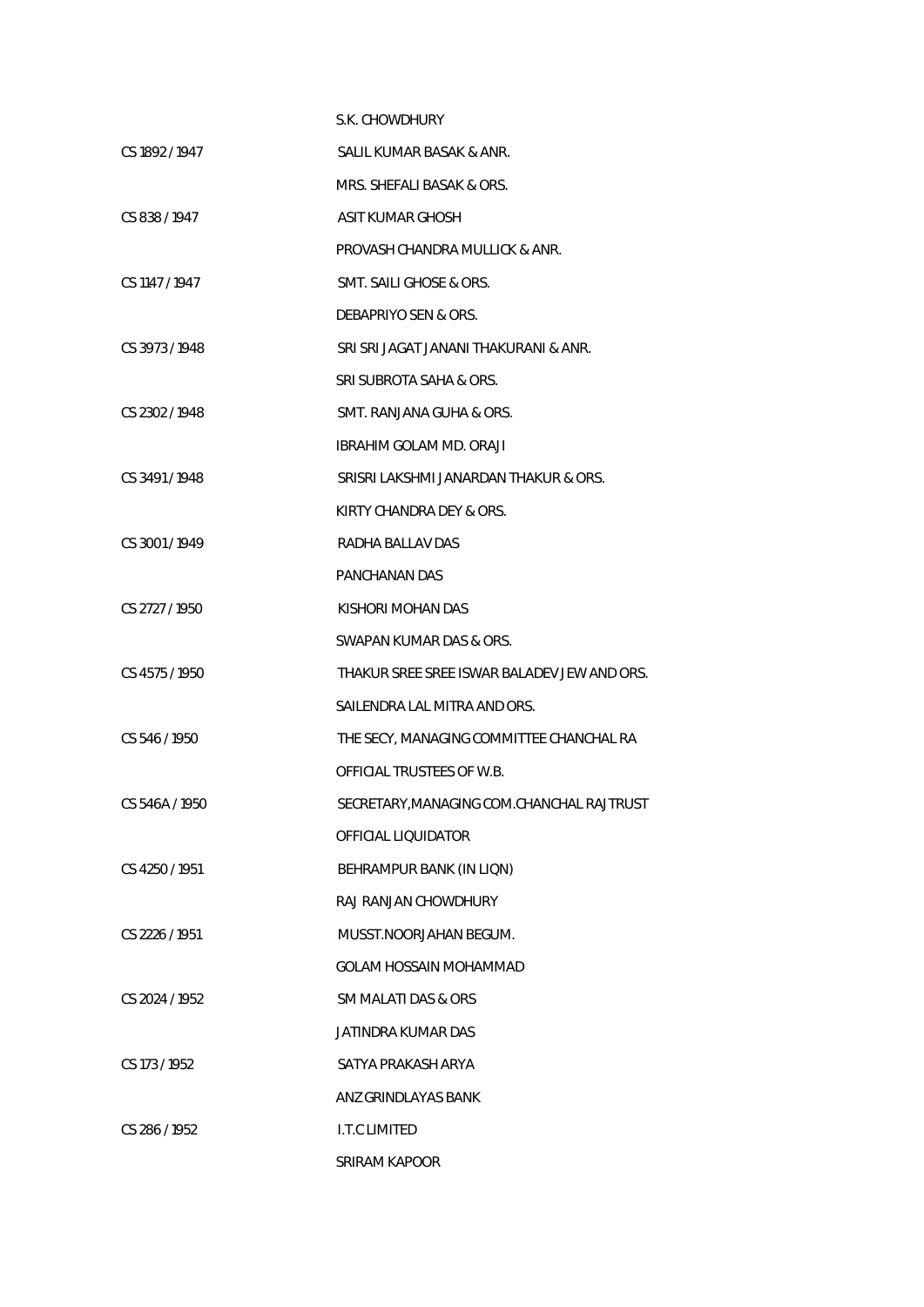| CS 1891 / 1952  | CURSETJI MANACHENJI RUSTOMJI              |
|-----------------|-------------------------------------------|
|                 | O/L                                       |
| CS 1985 / 1952  | HARIMOHAN AUL & ANR.                      |
|                 | <b>SMT. NIVA GHOSH</b>                    |
| CS 1613 / 1953  | SM. NILIMA MULLICK & ORS.                 |
|                 | SHAMBHU NATH MULLICK                      |
| CS 551/1953     | M/S.ASSOCIATED HOTLINERS                  |
|                 | M/S.PRAKASH TRADING CORP.                 |
| CS 452/1953     | RAIGARH JUTE & TEXTILE MILLS LTD.         |
|                 | BEGUM SAIDUN NESSA HAQUE                  |
| CS 1077 / 1954  | <b>ABDUL AZIZ</b>                         |
|                 | <b>ABDUL MODI</b>                         |
| CS 438 / 1954   | THE GENERAL ELECTRIC CO.OF (I) LTD.& ANR  |
|                 | PEICO ELECTRONICS & ELECTRICALS LTD.      |
| CS 378 / 1954   | <b>B.D.MOHTA &amp; ANR</b>                |
|                 | NURUDDIN & BROS                           |
| CS 322/1954     | DENA BANK                                 |
|                 | SM. DAMAYANTI GIRIJA SHANKAR JOSHI        |
| CS 2226 / 1954  | <b>FURHAN SULTAN HAFESJEE</b>             |
|                 | GOLAM HOSSAIN MOHAMMED AMOLIA & ORS.      |
| CS 1736 / 1954  | DAWLAL BAGREE.                            |
|                 | KRISHNA KUMAR BAGREE.                     |
| CS 2745A / 1955 | SANKAR LAL AUDAY                          |
|                 | <b>SUKUMAR ADDY</b>                       |
| CS 2539/1955    | SMT.DIPANWITA GHOSH & ORS                 |
|                 | SMT. NANDITA DAS & ORS                    |
| CS 2706 / 1955  | SMT. GOURI SIRKAR & ORS./BROJESWAR SIRKAR |
|                 | SUDESHNA SARKAR & ORS                     |
| CS 12/1955      | SESH PRAKASH MULLICK & ANR.               |
|                 | BIRENDRA NATH MULLICK                     |
| CS 705/1956     | SMT. KASISWARI DEBI & ORS                 |
|                 | SMT. NALINI BALA DEBI & ORS               |
| CS 1252/1957    | SHEW RATAN BAJORIA                        |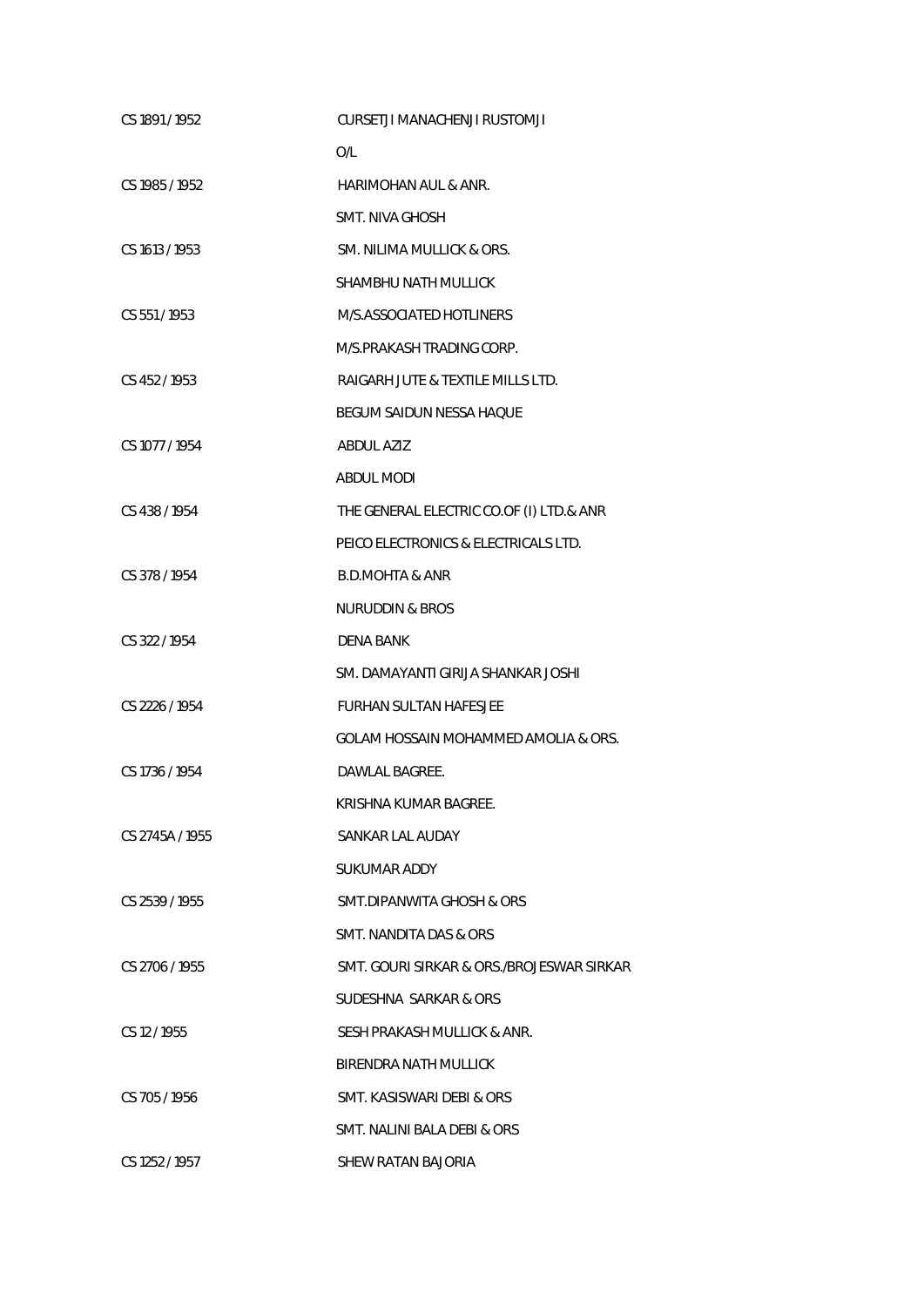|                | UNION OF INDIA & ORS.             |
|----------------|-----------------------------------|
| CS 1656 / 1957 | <b>KANAK NAHAR</b>                |
|                | NAGENDRA BALA GUHA & ORS.         |
| CS 394/1957    | ABHIJIT MOOKERJEE & ORS           |
|                | SHYAMA PROSAD MOOKERJEE & ORS. .  |
| CS 1960 / 1957 | BHAWANI SHANKAR TIJORIWALLA       |
|                | RAMESHWARLAL VIJAYVARGIYA         |
| CS 1045 / 1957 | SMT ARATI BASU                    |
|                | SMT.BULBUL PAUL                   |
| CS 278 / 1959  | DHIRENDRA NATH SEAL & ORS         |
|                | BIRENDRA NATH SEAL & ANR.         |
| CS 164 / 1959  | DILIP DUTT & ORS.                 |
|                | BARUN KUMAR PAUL & ORS.           |
| CS 1736 / 1959 | <b>GHANSHYAM BAGREE &amp; ORS</b> |
|                | SMT. RADHA BAGREE & ORS.          |
| CS 652/1959    | BISHNU PADA SAHA                  |
|                | SATISH CHANDRA SAHA               |
| CS 994 / 1959  | SMT. SUSHILA DEVI JAJODIA & ORS.  |
|                | SMT. SITA DEVI SARAF & ORS.       |
| CS 1270 / 1960 | CALCUTTA LOANS PVT. LTD.          |
|                | PRAKASH KRISHNA MITTER            |
|                |                                   |
|                |                                   |
| CS 993/1960    | PRATIK BARUA & ORS.               |
|                | SMT. BINA BARUA & ORS.            |
| CS 508/1961    | KRIPANATH PAUL                    |
|                | RATAN MANI PAL                    |
| CS 680/1961    | CHANDRA KUMAR SARAWAGI & ORS.     |
|                | MRS. PREMA SARAWGI & ORS.         |

CS 140761 / 1961 MAJUMBER BROS.

SURENDRA CH. BHADRA

CS 188 / 1961 DHARAMSHI LILADHAR & ORS

RAICHAND PRABHUDAS BAKHAI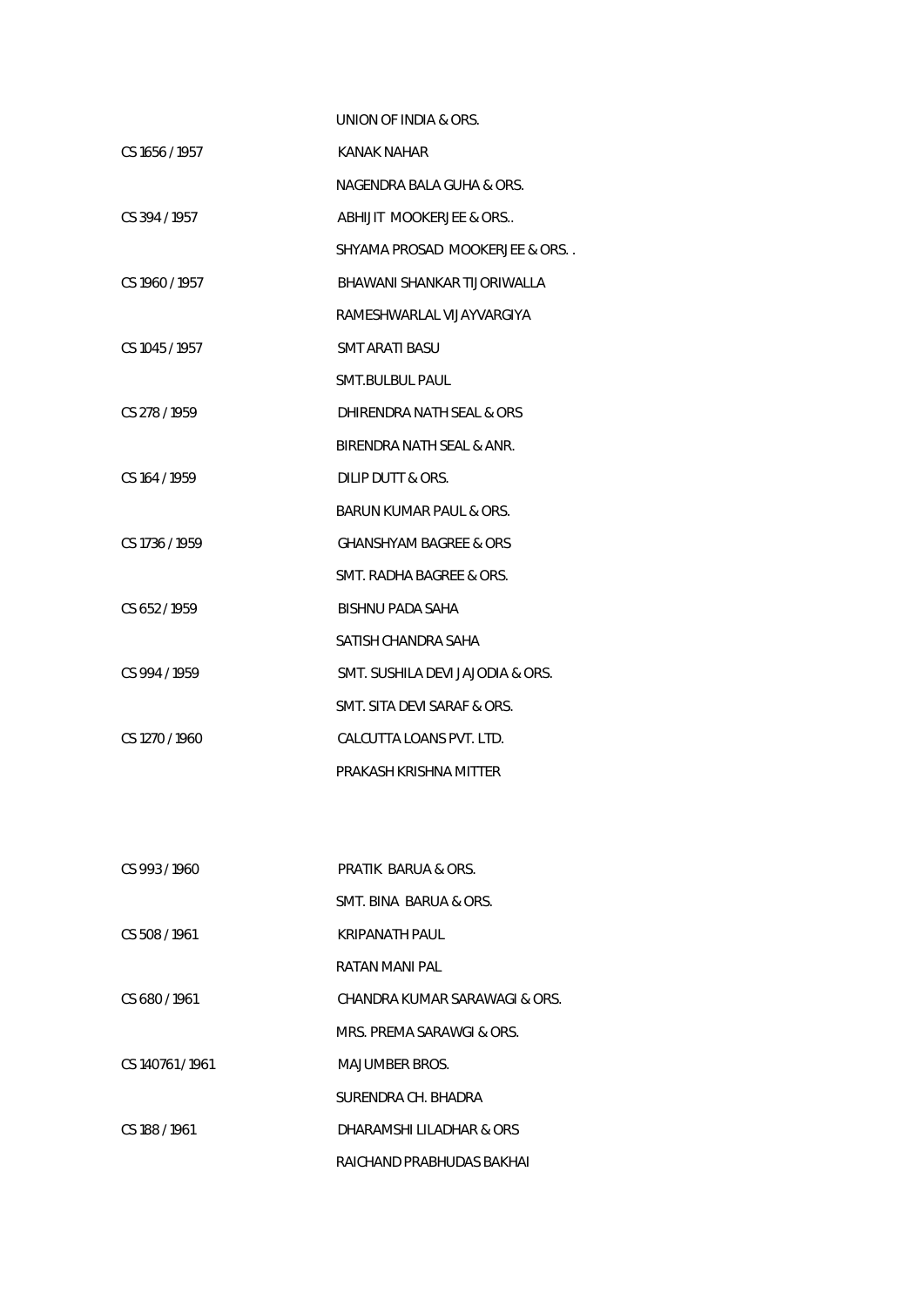| CS 1583/1962   | ALOKA BASU & ANR.                  |
|----------------|------------------------------------|
|                | SOVANA MITRA                       |
| CS 823/1963    | UNION OF INDIA                     |
|                | M/S. SUNDERLAL & SONS              |
| CS 1075 / 1964 | APEEJAY PRIVATE LIMITED            |
|                | HINDUSTHAN STEEL LTD.              |
| CS 1121 / 1964 | SURENDRA OVERSEAS LTD.             |
|                | HINDUSTHAN STEEL LTD.              |
| CS 1971 / 1965 | HINDUSTHAN STEEL LTD.              |
|                | APEEJAY PRIVATE LIMITED            |
| CS 1970 / 1965 | HINDUSTAN STEEL LTD.               |
|                | SURRENDRA OVERSEAS LTD.            |
| CS 818 / 1967  | <b>HASTINGS MILL LTD.</b>          |
|                | STATE OF WEST BENGAL               |
| CS 155 / 1968  | GULAB CHAND BUDHMAL                |
|                | CALCUTTA TEXTILE CORPORATION & ORS |
| CS 2729 / 1968 | <b>JAIDEV MULLICK</b>              |
|                | RADHANATH MULLICK                  |
| CS 15/1969     | UNION OF INDIA                     |
|                | D.B. MADAN & CO.                   |
| CS 1706 / 1969 | RAJENDRALAL GHOSH                  |
|                | SMT.RANI BHAWANI BOSE & ORS.       |
| CS 519/1970    | MD. SHAKII VAKII & ANR.            |
|                | REHANA BEGUM & ORS.                |
| CS 75/1970     | LOKENATH DUTTA & ORS.              |
|                | M DUTTA                            |
| CS 467/1970    | I.K.MERCHANTS LTD.                 |
|                | STATE OF RAJASTHAN                 |
| CS 765/1970    | <b>FAKHRE ALAM</b>                 |
|                | <b>BADICE ALAM</b>                 |
| CS 320 / 1971  | GAYA PROSAD GUPTA                  |
|                | GANGA PROSAD GUPTA                 |
| CS 303 / 1971  | SM.PADMAMALA GHOSH                 |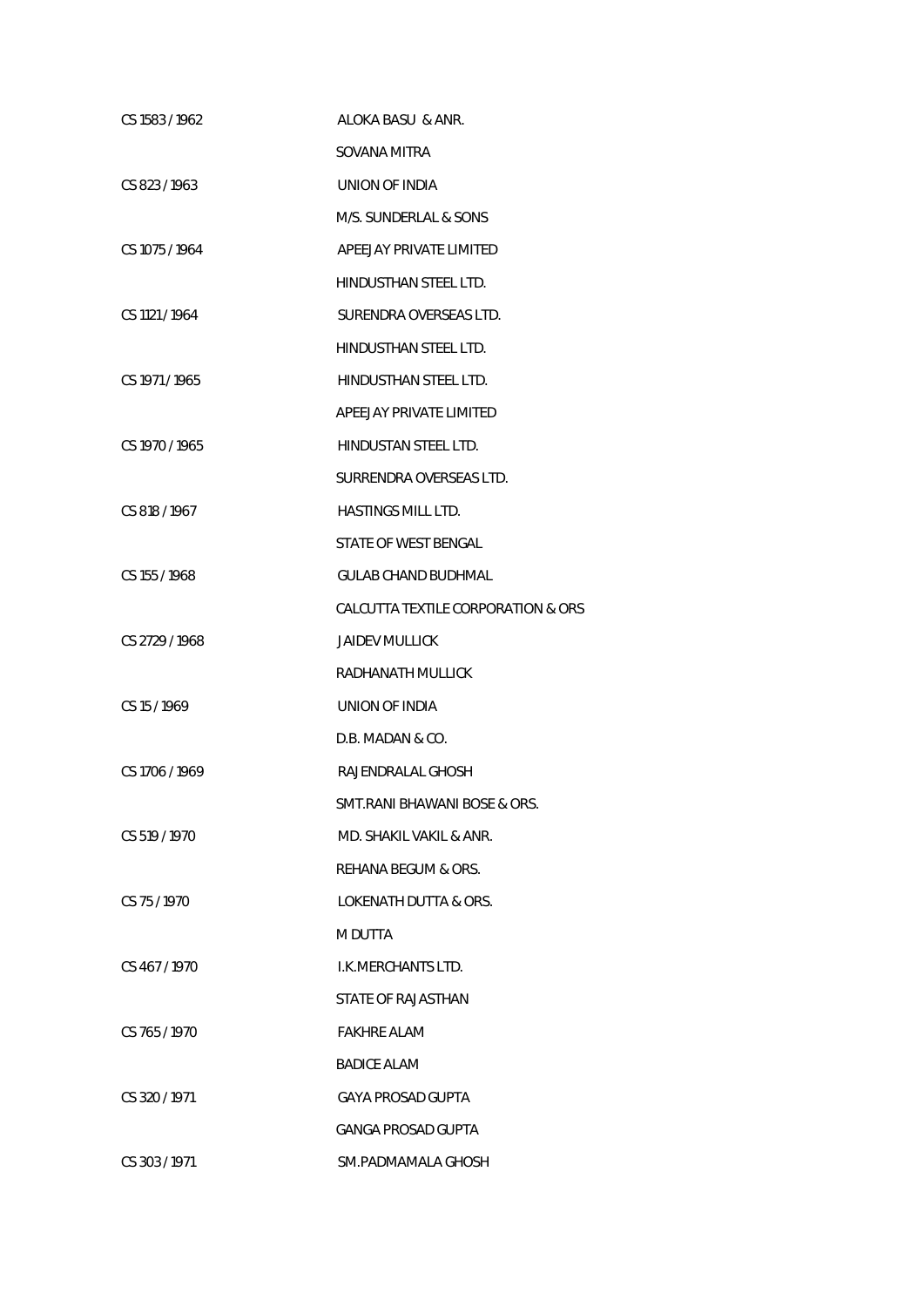|               | SM. SMRITIKANA GHOSH & ORS.           |
|---------------|---------------------------------------|
| CS 297/1972   | <b>GENERAL ELECTRIC CO.</b>           |
|               | UCO BANK                              |
| CS 319 / 1972 | ROYAL INSURANCE CO. LTD. & ORS.       |
|               | CENTRAL GOODS TRANSPORT CORPORATION   |
| CS 137 / 1972 | F.W.HEILGAS & CO. (P) LTD.            |
|               | BALMER LAWFIE & CO. LTD.              |
| CS 351/1973   | SANATAX BHAR                          |
|               | PRATAP CHANDRA SINHA                  |
| CS 579 / 1973 | PUNJAB NATIONAL BANK                  |
|               | CHRIESTIEN MICA INDUSTRIES LTD.       |
| CS 396 / 1973 | <b>G.ATHERTON &amp; CO. PVT. LTD.</b> |
|               | <b>ESTRELLA BATTERIES LTD.</b>        |
| CS 518 / 1973 | I.B.M. WORLD TRADE CORPORATION        |
|               | <b>INDIAN STATISTICAL INSTITUTE</b>   |
| CS 348/1973   | BHARAT PETROLEUM CORPN. LTD.          |
|               | G.K.D. CHATTERJEE.                    |
| CS 254/1973   | <b>CROMPTON GREAVES LTD.</b>          |
|               | S. B. ELECTRIC MART (PVT.) LTD.       |
| CS 122 / 1974 | <b>SUNDAR NATH BARICK</b>             |
|               | TAPATI GHOSH & ORS.                   |
| CS 431/1974   | SANDHYA RANI BARICK                   |
|               | TAPATI GHOSE                          |
| CS 267/1974   | I.T.C.LTD.@ INDIA TOBACCO CO.LTD.)    |
|               | M.M.P.LINES PVT. LTD.                 |
| CS 625/1974   | <b>GOPALDAS PASARI</b>                |
|               | UNIVERSITY OF CALCUTTA & ORS          |
| CS 255/1975   | CENTRAL BANK OF INDIA                 |
|               | KHARDAH COMPANY LTD.                  |
| CS 248/1976   | DEBABRATE RAY CHOWDHURY               |
|               | DURGAPUR ENGINEERING ASSOCIATION      |
| CS 286/1976   | BHUPESH KUMAR MAHAWAR                 |
|               | MAHABIR PRASAD MAHAWAR & ORS.         |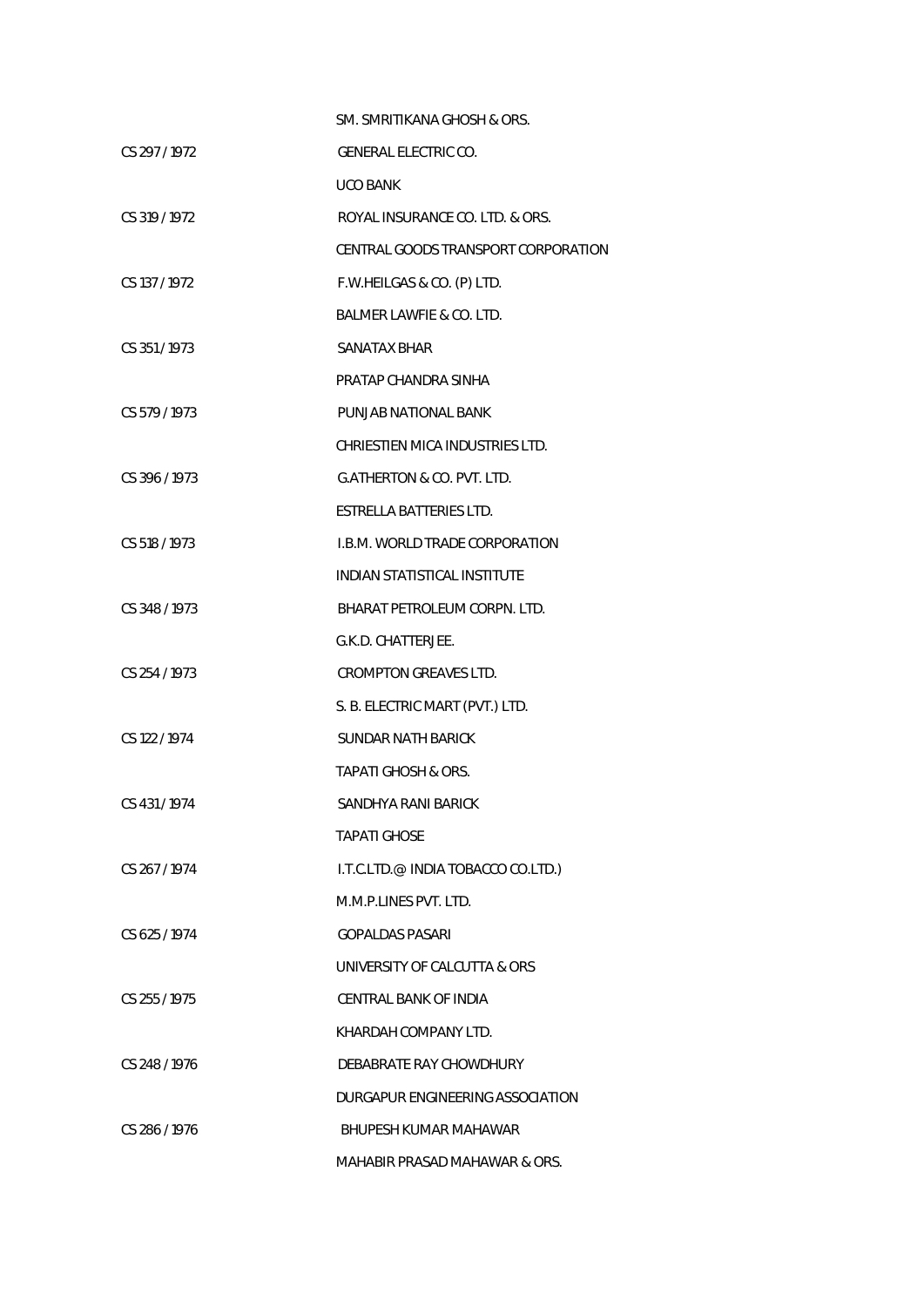| CS 361/1976    | THE RANEEGUNGE COAL ASSOCIATION LTD.    |
|----------------|-----------------------------------------|
|                | BHARAT COKING COAL LIMITED.             |
| CS 258 / 1976  | BIHARIJI FIBRE & TEA INDUSTRIES PVT LTD |
|                | THE IMPERIAL TEA CO.LTD                 |
| CS 174 / 1976  | MINERALS (I) INC                        |
|                | <b>HINDUSTHAN COPPER LTD</b>            |
| CS 338/1976    | SHREE SHREE THAKUR SUDARSON JEW & ORS.  |
|                | AJIT AUDDY                              |
| CS 625/1977    | <b>GOPALDAS PASARI</b>                  |
|                | UNIVERSITY OF CALCUTTA                  |
| CS 183/1977    | SM. RATNI DEVI DALMIA & ORS.            |
|                | SHIEW KUMAR DALMIA & ORS.               |
| CS 430/1977    | GAYATRI LAW & ORS.                      |
|                | <b>JUGAL KISHORE LAW</b>                |
| CS 805/1978    | SRE SREE RADHA GOVINDO JEW              |
|                | PAWAN KR. BHAJNAGARWALA                 |
| CS 67/1978     | VIRENDRA KUMAR AGARWAL                  |
|                | PREM NATH AGARWAL & ORS.                |
| CS 692/1978    | THE BLOOMFIELD TEA COMPANY LTD.         |
|                | GEOFFREY JAMES OWER JOHNSTON LTD.       |
| CS 690/1978    | UNITED BANK OF INDIA                    |
|                | KEDAR NATH DUTTA                        |
| CS 696/1978    | SRI VIJAY KUMAR KAJARIA & ORS.          |
|                | CHANDRA KUMAR KAJARIA & ORS.            |
| CS 317/1978    | CENTRAL BANK OF INDIA                   |
|                | DESHI JUTE SUPPLY COMPANY               |
| CS 986/1979    | SREE SREE ISWAR JAGANNATH JEW. & ORS.   |
|                | RABINDRA NATH DUTT.                     |
| CS 48/1979     | INDUSTRIAL FINANCE CORP.OF INDIA        |
|                | SITARAM BERIWALA                        |
| CS 393/1979    | RADHA KISHAN KEDIA & ORS                |
|                | MR.PROMODE RANJAN BASAK                 |
| CS 923A / 1979 | <b>GURUPADA MONDAL &amp; ORS.</b>       |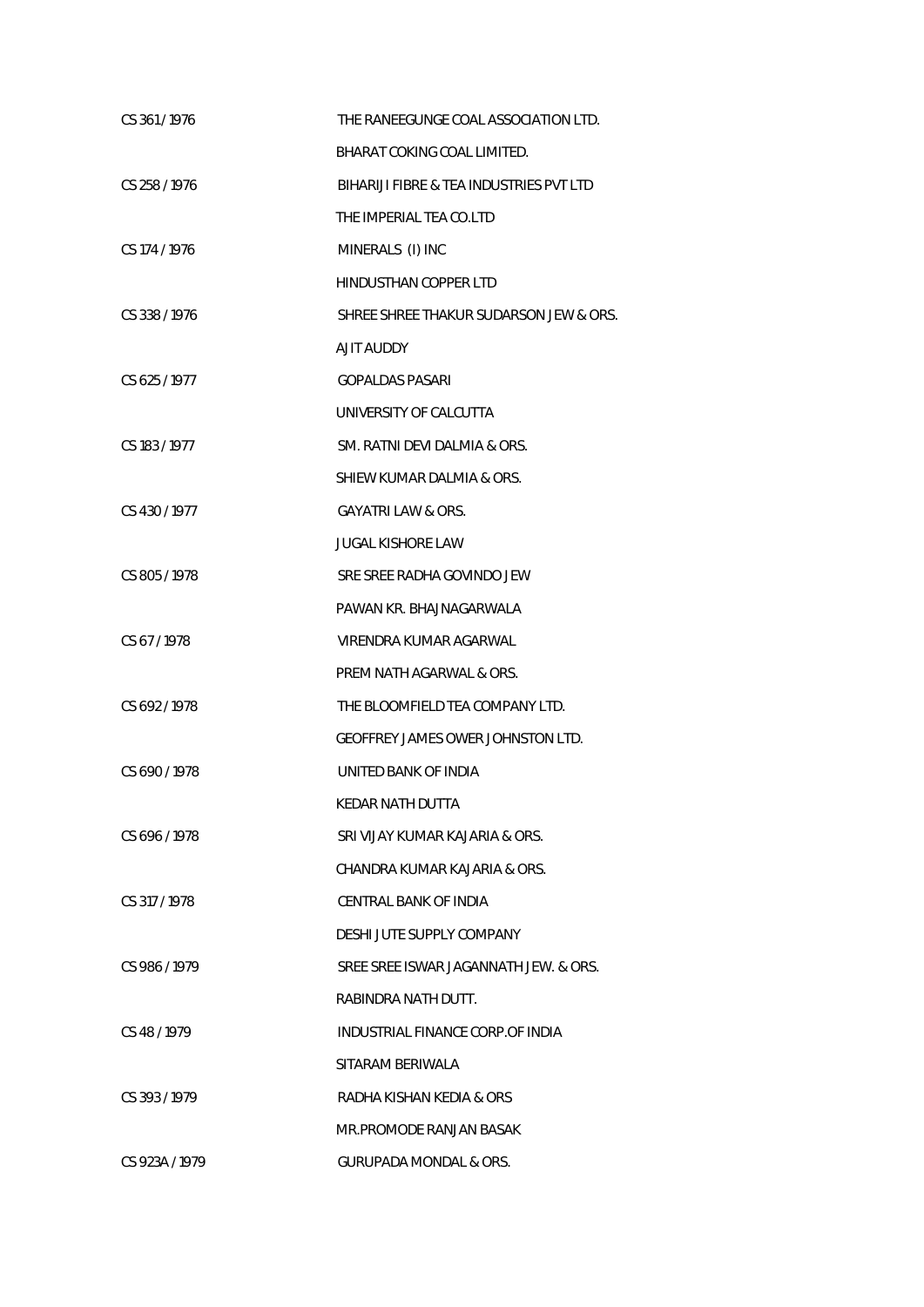|               | <b>GOURIBALA MONDAL &amp; ORS.</b>   |
|---------------|--------------------------------------|
| CS 734/1979   | <b>KAILASH STORES</b>                |
|               | KAMAL KANTA BAKSHI                   |
| CS 576/1979   | RITU SACHDEV                         |
|               | ANITA JINDAL                         |
| CS 833/1979   | ANANDA PR.MONDAL & ORS.              |
|               | SMT. ANIMA MONDAL AND ORS.           |
|               |                                      |
| CS 1001/1979  | UNITED BANK OF INDIA.                |
|               | KAJAL KUMAR DATTA.                   |
| CS 706 / 1979 | SM. ANJALI MULLICK                   |
|               | SONALI ADHIKARY & ORS.               |
| CS 207/1979   | MRS. DHUN S. AYRTON & ORS.           |
|               | AVENUE CINEMA.                       |
| CS 91/1979    | THE STATE TRADING CORPN.OF INDIA LTD |
|               | CANADIAN PACIFIC BERMUDA & CO.LTD    |
| CS 201/1979   | KAMAL KUMAR BASU. & ANR.             |
|               | CAFE INDIA.                          |
| CS 662/1979   | AMIT BAROOAH                         |
|               | <b>GOURKU MONDAL</b>                 |
| CS 658/1979   | RADHESHYAM AGARWALLA                 |
|               | DEVI COMMERCIAL COMPANY              |
| CS 181/1979   | SHYAM NATH TANDON.                   |
|               | SHIVA WIRE & STEEL PRODUCTS LTD.     |
| CS 425/1979   | UNITED COMMERCIAL BANK               |
|               | SURESH INVESTMENT LTD.               |
| CS 271/1979   | CENTRAL BANK OF INDIA.               |
|               | HIND WIRE INDUSTRIES LTD.            |
| CS 417/1979   | AMAR NATH SEN                        |
|               | TRILOKI NATH DAVE                    |
| CS 360/1979   | <b>UCO BANK</b>                      |
|               | <b>BHAGAT OIL MILLS</b>              |
| CS 193/1979   | EYRE SMELTING PVT. LTD.              |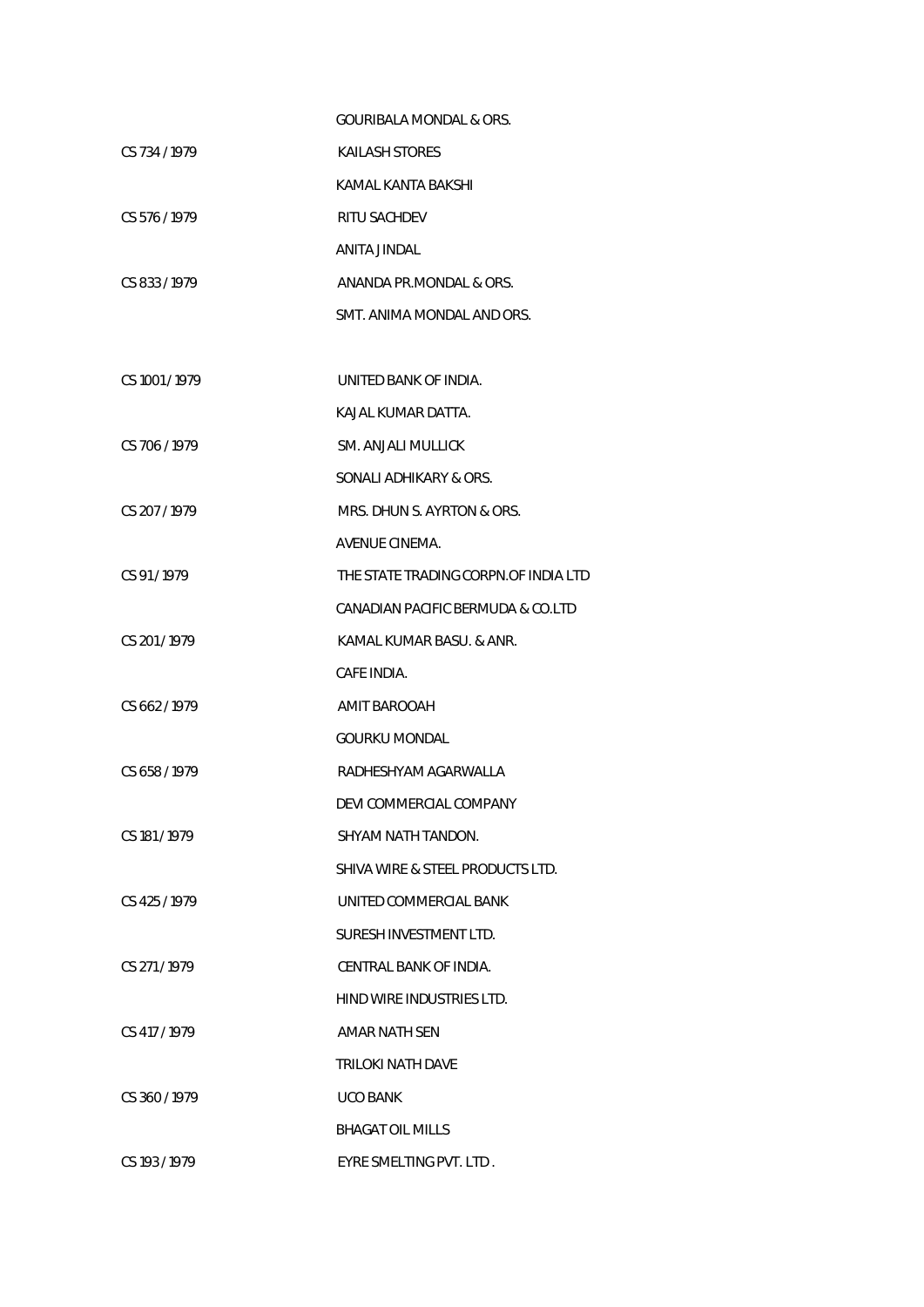|                 | TRANSPORT CORPORATION OF INDIA LTD.              |
|-----------------|--------------------------------------------------|
| CS 879/1979     | UNIVERSITY OF CALCUTTA & ANR                     |
|                 | MAHADEO PROSAD MISHRA                            |
| CS 188 / 1979   | BRINDABAN BEHARA.                                |
|                 | <b>BINAKAR NAYAK.</b>                            |
| CS 186/1979     | B.K.DHAR PVT. LIMITED.                           |
|                 | STATE OF KERALA.                                 |
| CS 184 / 1979   | JAYANTA KUMAR BANERJEE.                          |
|                 | DOCTOR GRAHAM'S HOMES KALIMPONG.                 |
| CS 79/1979      | INDUSTRIAL FINANCE CORPN.OF INDIA                |
|                 | KISHEN LAL PODDAR                                |
| CS 313 / 1979   | MESSRS.Y.D.PROPERTIES & INVESTMENT(P)LTD         |
|                 | SM. BIMALA RANI MITTER                           |
| CS 856/1979     | THE UNIVERSITY OF CALCUTTA & ANR.                |
|                 | SMT. KUMUD AGARWALA & ORS.                       |
| CS 855/1979     | UNIVERSITY OF CALCUTTA & ANR                     |
|                 | <b>BAJRANG FACTORY LTD</b>                       |
| CS 414 / 1979   | NIRMAL COLD STORAGE                              |
|                 | NATIONAL INSURANCE COMPANY LIMITED               |
| CS 302/1979     | <b>BUDGE BUDGE JUTE &amp; INDUSTRIES LIMITED</b> |
|                 | STATE BANK OF INDIA                              |
| CS 991/1979     | REFRIGERATION ACCESSORIES LIMITED.               |
|                 | AMERICAN REFRIGERATOR COMPANY LIMITED.           |
| CS 708/1979     | SHRFF SHRFF RAM JANKLIFW                         |
|                 | SM.MINOTI CHOWDHURY                              |
| $CS$ 463 / 1979 | UNITED COMMERCIAL BANK                           |
|                 | ESCONB EOUIPMENT PVT.LT.                         |
| CS 343/1979     | SUPERINTENDENCE COMPANY OF INDIA(P)LTD           |
|                 | WESTERN BUILDING CORPORATION                     |
| CS 614 / 1979   | HIRA LAL DEWAN & ORS                             |
|                 | <b>GOLAM RAHAMAN</b>                             |
| CS 35/1979      | SREMATI SAKUNTALA GUPTA                          |
|                 | THAKUR PRASAD SHAW                               |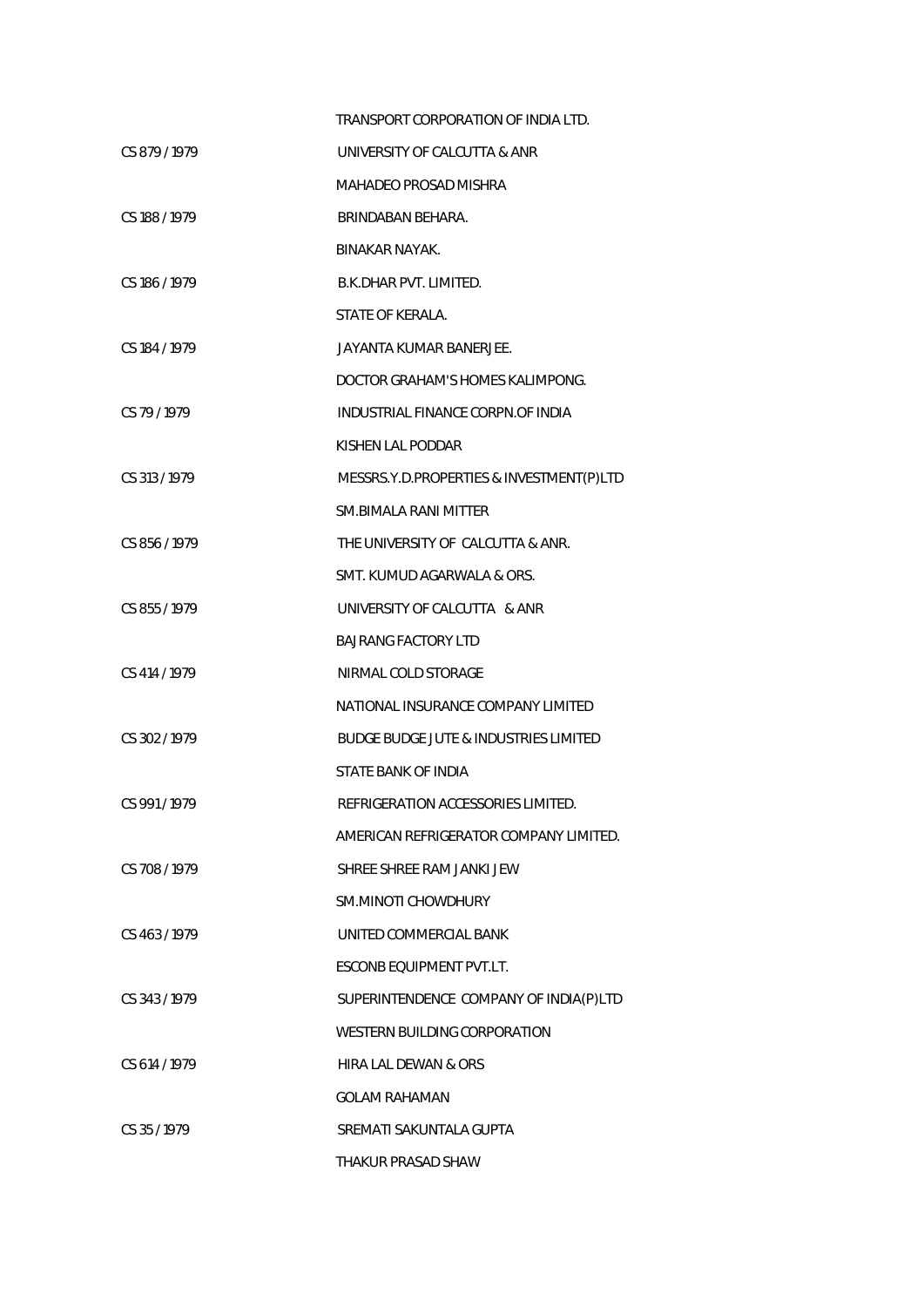| CS 476/1980    | STATE BANK OF BIKANER & JAIPUR          |
|----------------|-----------------------------------------|
|                | UNION PAPER & BOARD MILLS LTD.          |
| CS 472/1980    | HEIN LEHMAN (INDIA) LTD.                |
|                | THE SCINDIA STEAM NAVIGATION            |
| CS 512/1980    | SREE SREE ISWAR SHAM SUNDAR JEW & ORS.  |
|                | SUBODH CHANDRA BORAL                    |
| CS 528/1980    | ENGINEERS INDIA LTD. & ANR.             |
|                | CHATTERJEE POLK (P) LTD.                |
| CS 909/1980    | UNITED BANK OF INDIA & ANR.             |
|                | STEEL AND ALLIED PRODUCTS LTD.          |
| CS 1056 / 1980 | SHIV NARAYAN SHARMA                     |
|                | ANUPAMA SEN.                            |
| CS 296/1980    | STATE BANK OF INDIA                     |
|                | NATIONAL RUBBER MANUFACTURERS LTD       |
| CS 595/1980    | GIRISH KUMAR SINGH & ORS.               |
|                | M/S SINGH & BAGADTHEY                   |
| CS 613 / 1980  | BHAGWATI PRASAD JHUNJHUNWALLA           |
|                | BHAGWATI COTTAN TRADING CO.             |
| CS 436/1980    | OKAYTI TEA COMAPNY LIMITED.             |
|                | STATE BANK OF INDIA.                    |
| CS 494/1980    | AKBARI BEGUM & ORS.                     |
|                | SHAHZADI BIBI                           |
| CS 604 / 1980  | UNITED INDUSTRIAL BANK LTD              |
|                | ETHYLENE PRODUCTS                       |
| CS 578/1980    | BENGAL BEARINGS PRIVATE LIMITED         |
|                | HINDUSTHAN MACHINE TOOLS LIMITED        |
| CS 603/1980    | THE STEEL AUTHORITY OF INDIA LTD        |
|                | UNION OF INDIA                          |
| CS 422/1980    | THE BOARD OF TRUSTEES OF THE PORT, CAL. |
|                | GHATAL STEAM NAVIGATION CO. LTD.        |
| CS 248 / 1980  | THE INDUSTRIAL GASES LTD                |
|                | UNION OF INDIA                          |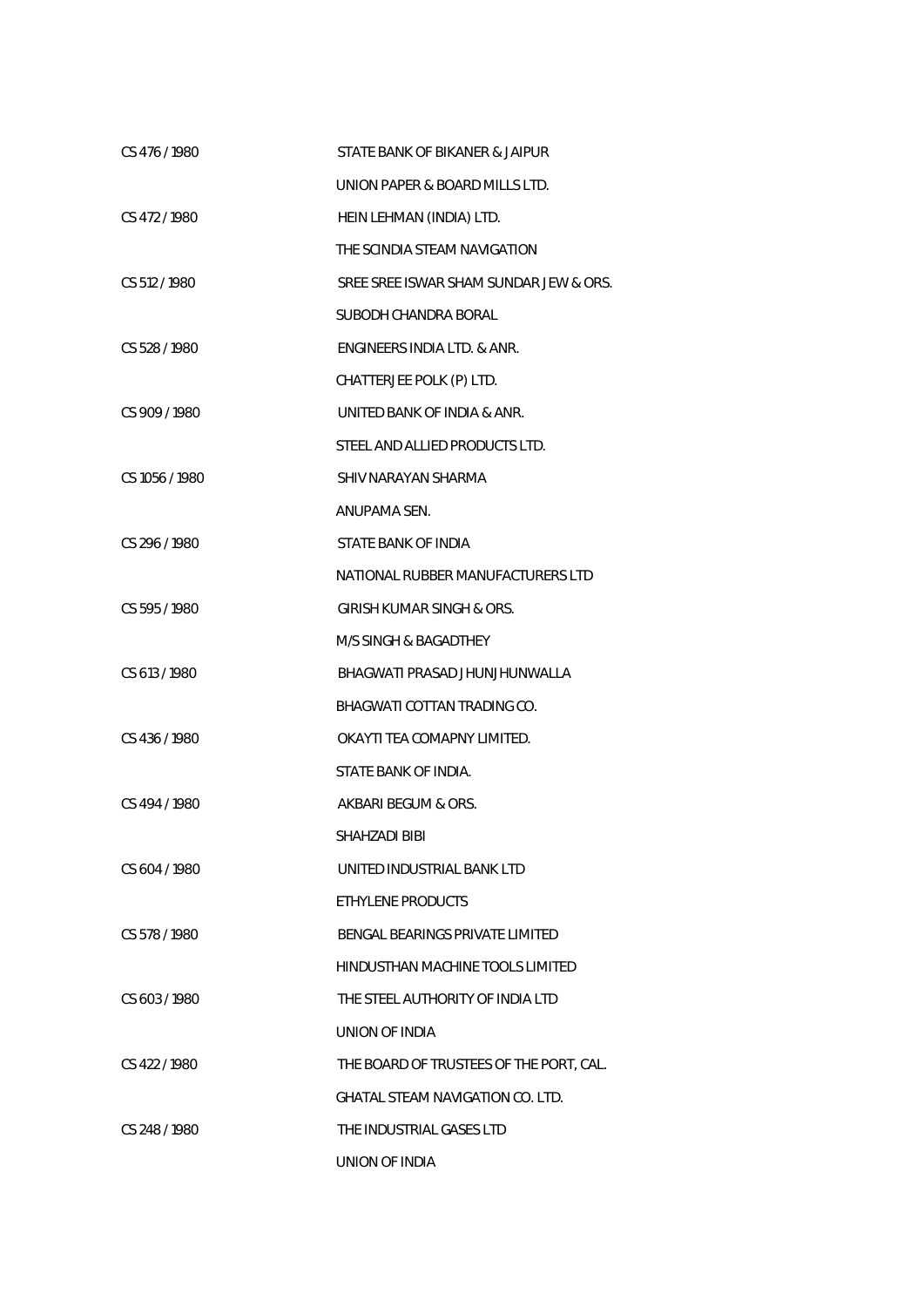| CS 499/1980    | PUNJAB NATIONAL BANK                     |
|----------------|------------------------------------------|
|                | <b>BIPI INDUSTRIES</b>                   |
| CS 716 / 1980  | UNITED BANK OF INDIA                     |
|                | <b>MERCURY BRENDERY LTD</b>              |
| CS 1034 / 1980 | APOLLO ZIPPER COMPANY PVT. LTD.          |
|                | APOLLO CHAIN ZIPS PRIVATE LTD.           |
| CS 1028 / 1980 | UNITED BANK OF INDIA.                    |
|                | RAJMALA INDIA PRIVATE LIMITED.           |
| CS 725 / 1980  | UNITED BANK OF INDIA                     |
|                | <b>ASHOK JAIN</b>                        |
| CS 1024 / 1980 | STATE BANK OF INDIA.                     |
|                | PANDAY INDUSTRIES PVT. LTD.              |
| CS 669/1980    | ALLIED RESINS & CHEMICALS LTD            |
|                | THE MINERALS&METALS TRADING CORPN.(I)LTD |
| CS 961/1980    | UNITED COMMERCIAL BANK.                  |
|                | SAKTI KUMAR SARKAR.                      |
| CS 960/1980    | UNITED BANK OF INDIA.                    |
|                | BIMAN PAUL.                              |
| CS 732 / 1980  | PUNJAB NATIONAL BANK                     |
|                | <b>BAIDYA NATH SEN</b>                   |
| CS 683/1980    | SHRI AMARENDRA NATH BOSE                 |
|                | SM. SWARNALATA SENGUPTA                  |
| CS 955/1980    | SRI GOPAL KHAITAN & ORS.                 |
|                | THE INCOME TAX OFFICER                   |
| CS 808/1980    | THE CORPORATION OF CALCUTTA              |
|                | HARI CHARAN MULLICK                      |
|                |                                          |
| CS 715 / 1980  | ADARSH LAL CHOPRA                        |
|                | ANOOP KUMAR KAPUR                        |
| CS 654/1980    | <b>BANK OF BARODA</b>                    |
|                | TEWARI INTERNATIONAL                     |
| CS 1064 / 1980 | INDUSTRIAL RECONSTRUCTION CORP OF INDIA  |
|                | BURMA LIME AND CHEMICAL CO. LTD.(INLIQN) |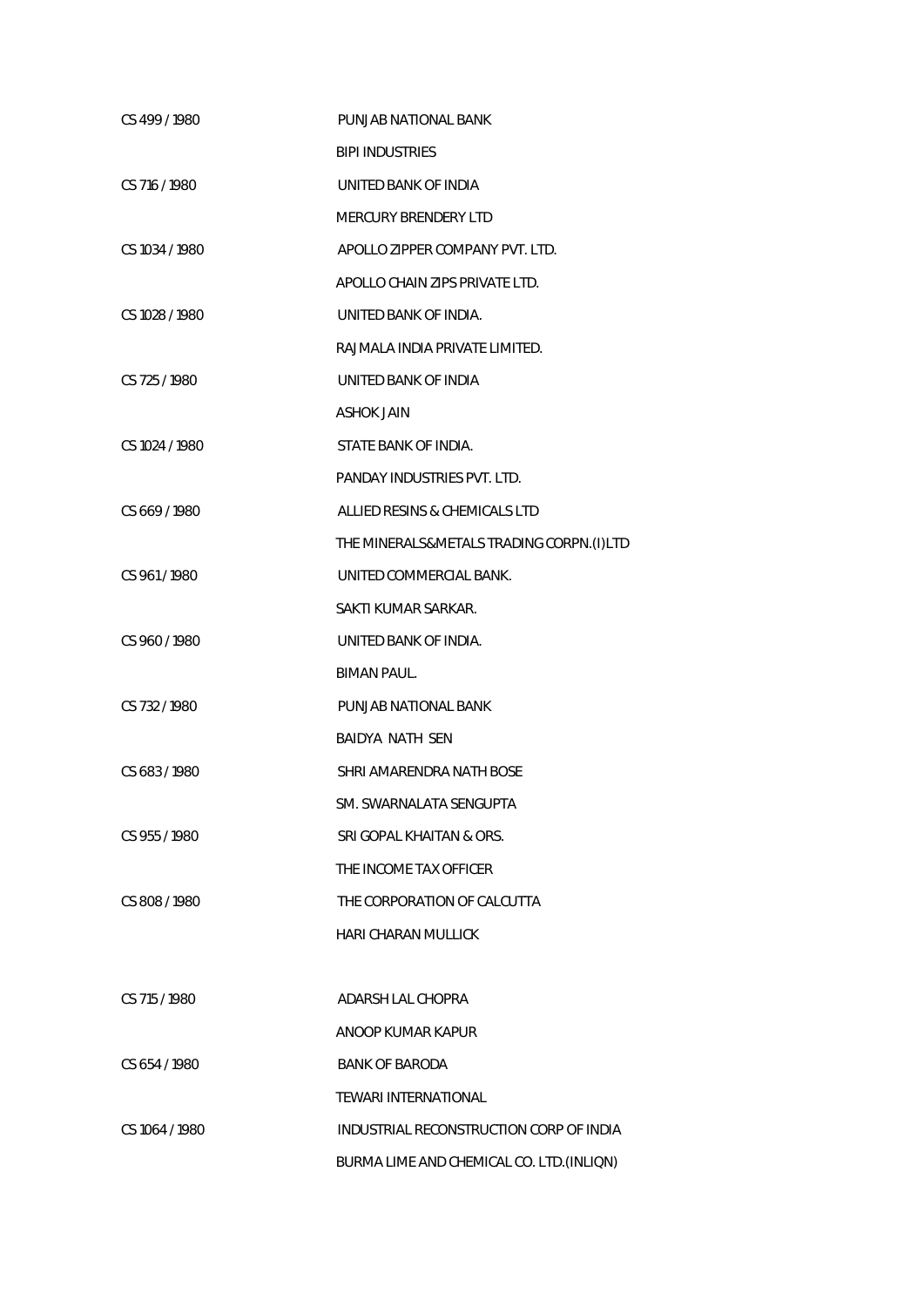| CS 865/1980    | SATISH CHANDRA ROY & 9 ORS.              |
|----------------|------------------------------------------|
|                | MESSRS.B.K.HOLDINGS PRIVATE LIMITED      |
| CS 700/1980    | STATE BANK OF INDIA                      |
|                | MIHIR SARBABAIDYA                        |
| CS 689/1980    | SMT.NAMITA RANI SAHA & ORS.              |
|                | <b>BANK OF BARODA</b>                    |
| CS 327/1980    | UNITED BANK OF INDIA.                    |
|                | ALLEN RICHARDS & COMPANY                 |
| CS 324 / 1980  | UNITED COMMERCIAL BANK.                  |
|                | SANATAN BASTU SHILPA PRATISTHAN PVT. LTD |
| CS 228 / 1980  | PUNJAB NATIONAL BANK                     |
|                | SHYAMAPADA HAZRA                         |
| CS 547/1980    | PUNJAB NATIONAL BANK                     |
|                | RAMENDRA NARAYAN BRAHMA                  |
| CS 544/1980    | ORIENTAL FIRE & GENERAL INSURANCE CO.LTD |
|                | RAMENDRA KUMAR DUTTA                     |
| CS 405/1980    | UNITED BANK OF INDIA.                    |
|                | INDEPENDENT DISEL SPARES.                |
| CS 99/1980     | <b>SALIL K.ROY</b>                       |
|                | SHYAMAL P.TODI                           |
| CS 97/1980     | HEMRAJ MAHABIR PRASAD LIMITED            |
|                | NATIONAL TEXTILE CORPORATION(WBABO)LTD   |
| CS 69/1980     | PUNJAB NATIONAL BANK                     |
|                | <b>MANISHA RUBBER WORKS</b>              |
| CS 380/1980    | SUBHASH CHANDRA MAZUMDER.                |
|                | PIJUSH KANTI MAZUMDAR.                   |
| CS 1980 / 1980 | <b>BALAI CHAND SEN</b>                   |
|                | <b>PARESH NATH SEN</b>                   |
| CS 811/1981    | F.G.P.LIMITED.                           |
|                | UNION OF INDIA.                          |
| CS 960 / 1981  | PUNJAB NATIONAL BANK                     |
|                | DILIP KUMAR SARKAR                       |
| CS 818 / 1981  | RAJ KISHORE BEJAL R. BEJAL.              |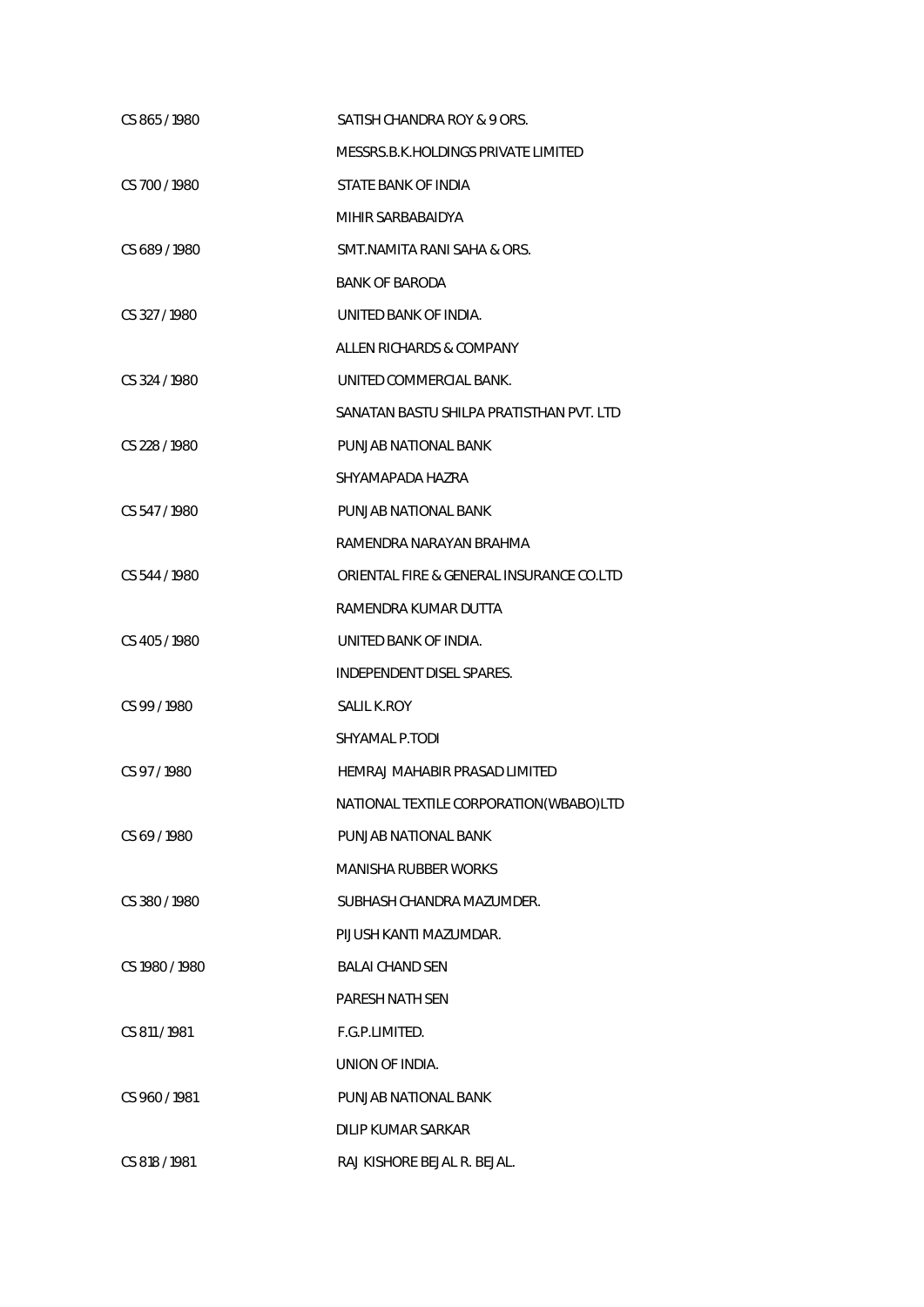|               | SMT. SAROJ AGARWALA.                       |
|---------------|--------------------------------------------|
| CS 742 / 1981 | ANDHRA BANK                                |
|               | JAGDISH MEHRA                              |
| CS 821/1981   | M/S ANCHOR INDUSTRIES.                     |
|               | M/S BLOCK SEA SHIPPING COMPANY.            |
| CS 820/1981   | PRABODH GOPAL SARKAR.                      |
|               | NATIONAL TEXTILE CORPORATION               |
| CS 974/1981   | UNITED COMMERCIAL BANK                     |
|               | ENGINEERS(CONSTRUCTION)CORPORATION         |
| CS 561/1981   | M/S. PRITI PAPER BOARD MILLS P.LTD         |
|               | S.N.BANSAL                                 |
| CS 977/1981   | MODERN JUTE TEXTILES PRIVATE LIMITED       |
|               | KANHAIYALAL PATWARI                        |
| CS 563/1981   | <b>JAYKAY TRADING CO</b>                   |
|               | SAMRAT TEA CO                              |
| CS 975/1981   | KUMARDHUBI FIRECLAY & SILICA WKS.LD & ANR  |
|               | INDIA ROADWAYS CORPORATION                 |
| CS 893 / 1981 | CHHABIRANI AGRA-INDUSTRIAL ENT. LTD.       |
|               | <b>BALAJI VEGETABLE PRODUCTS PVT. LTD.</b> |
|               |                                            |
| CS 886/1981   | CARTERPILLER ENG. INDUSTRIES PVT. LTD.     |
|               | TECHNO ELECTRIC & ENGINEERING CO. LTD.     |
| CS 959/1981   | <b>J.K.BROTHERS</b>                        |
|               | SISIR KUMAR SAHA                           |
| CS 694/1981   | ALLAHBAD BANK                              |
|               | SUSHANTA GHOSH                             |
| CS 922 / 1981 | SCROGGIE BROTHERS (INDIA) PVT LTD & ANR    |
|               | RAM GOPAL GANERIWALLA (P) LTD              |
| CS 693/1981   | UNITED INDUSTRIAL BANK LTD.                |
|               | GUPTA CHATTERJEE & CO.                     |
| CS 703 / 1981 | STEEL AUTHORITY OF INDIA                   |
|               | BANGLADESH SHIPPING CORP.                  |
| CS 783/1981   | <b>UCO BANK</b>                            |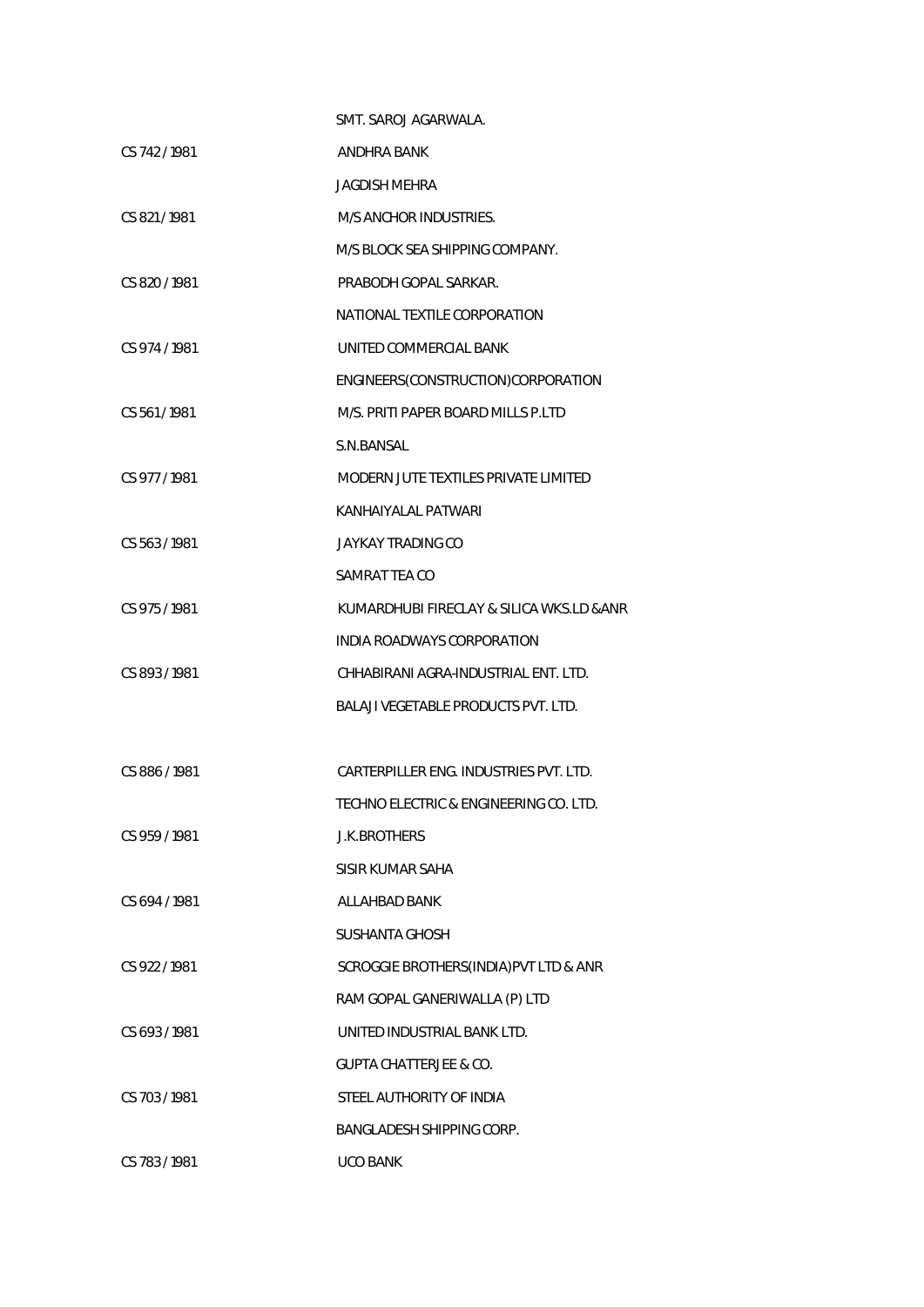|               | SAMBHAMANI ENTERPRISES                        |
|---------------|-----------------------------------------------|
| CS 938/1981   | CHHATER SINGH BAID & ORS                      |
|               | STATE BANK OF BIKANER                         |
| CS 781/1981   | PUNJAB & SIND BANK.                           |
|               | P & A COMPANY.                                |
| CS 700/1981   | BANK OF MADURA LTD.                           |
|               | PARADISE FINANCE CORP                         |
| CS 699/1981   | THE BANK OF RAJASTHAN                         |
|               | M/S NAANEE PRINTERS                           |
| CS 698/1981   | <b>GRINDLAYS BANK LTD.</b>                    |
|               | CITY CENTRE PROPERTIES PVT.LTD.               |
| CS 77/1981    | <b>BUDGE BUDGE JUTE &amp; INDUSTRIES LTD.</b> |
|               | THE FOOD CORP. INDIA                          |
| CS 46/1981    | DWIJENDRA KR. NAG                             |
|               | NATIONAL INSURANCE CO. LTD.                   |
| CS 44/1981    | DWIJENDRA KR. NAG                             |
|               | NEW INDIA ASSURANCE CO. LTD.                  |
| CS 945/1981   | ALLAHABAD BANK                                |
|               | <b>TAPAS DAS</b>                              |
| CS 530/1981   | STATE BANK OF INDIA                           |
|               | ASOK KUMAR MITRA                              |
| CS 159 / 1981 | UNITED BANK OF INDIA.                         |
|               | HENGERS (INDIA) LIMITED.                      |
| CS 158 / 1981 | UNITED BANK OF INDIA.                         |
|               | CHATTERJEE POLK (PRIVATE) LIMITED.            |
| CS 152 / 1981 | SANS SONCI LIMITED.                           |
|               | MICOPERI, S. P. A                             |
| CS 97/1981    | <b>SYNDICATE BANK</b>                         |
|               | ESCOMB EQUIPMENT PVT. LTD. (IN LIQU.)         |
| CS 613 / 1981 | <b>M/S THAKKAR ASSOCIATES</b>                 |
|               | <b>SMT. PRATIMA BHOSE</b>                     |
| CS 224 / 1981 | STATE BANK OF BIKANER & JAIPUR.               |
|               | OSWAL COTTON TRADERS.                         |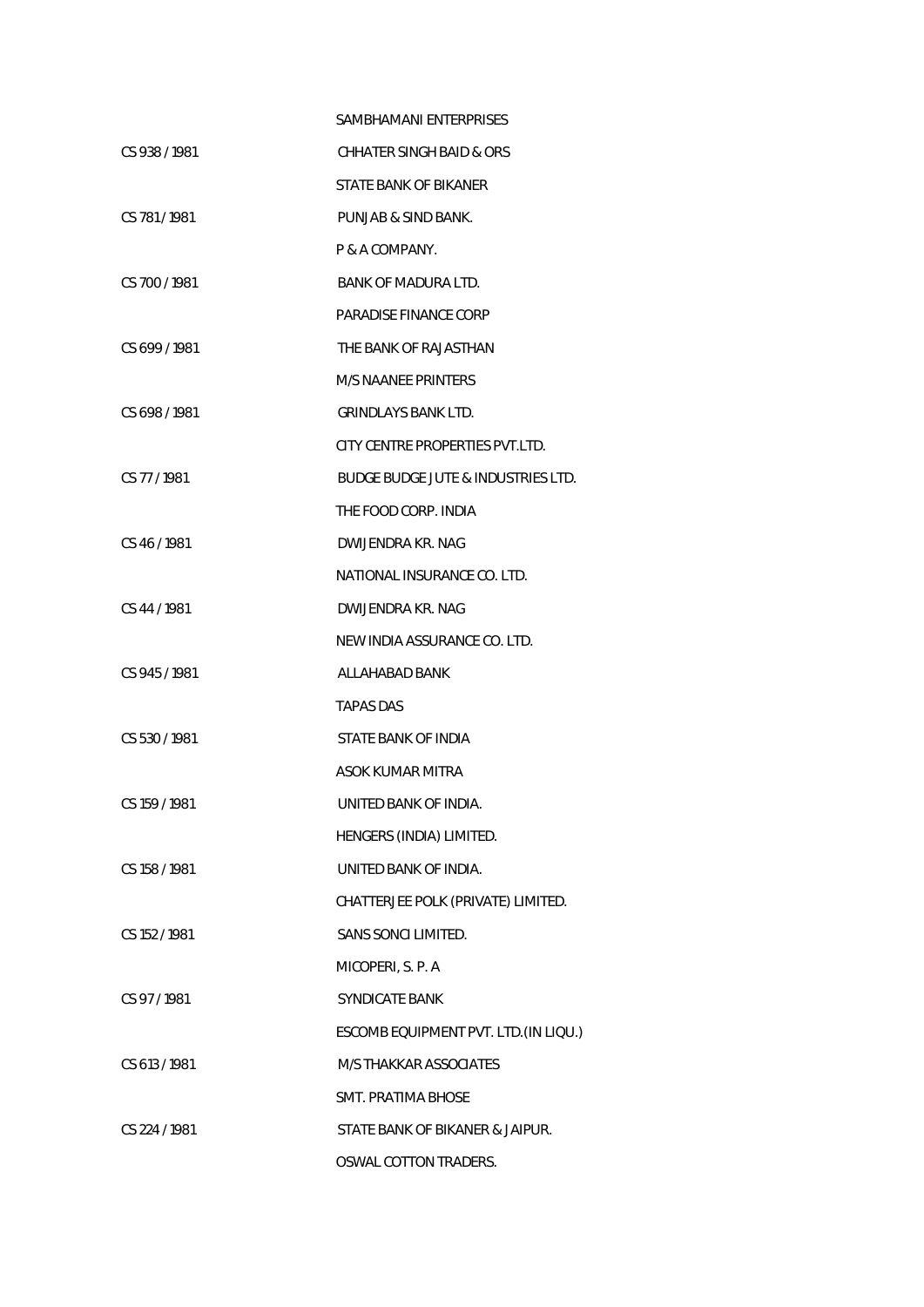| CS 607/1981   | RAI CHAND CHARARIA                       |
|---------------|------------------------------------------|
|               | HINDUSTAN INDUSTRIES                     |
| CS 223/1981   | STATE BANK OF BIKANER & JAIPUR.          |
|               | ANONDMAL SURANA.                         |
| CS 608/1981   | UNITED BANK OF INDIA                     |
|               | NASKARPARA JUTE MILLS CO.LTD.            |
| CS 221/1981   | STATE BANK OF BIKANER & JAIPUR.          |
|               | NALANDA INDUSTRIAL CORPORATION.          |
| CS 210 / 1981 | BHAGWATI PRASAD KHAITAN. & ORS.          |
|               | MD. BASIR.                               |
| CS 205 / 1981 | STATE BANK OF BIKANER & JAIPUR.          |
|               | SUPARSMAL SURANA.                        |
|               |                                          |
| CS 203/1981   | STATE BANK OF BIKANER & JAIPUR.          |
|               | EAST INDIA CORPORATION.                  |
| CS 361/1981   | THE GREAT EASTERN SHIPPING CO.LTD.       |
|               | THE BOARD OF TRUSTEES OF THE PORT OF CAL |
| CS 652/1981   | SITARAM SARAOGI                          |
|               | <b>BABLU NAG</b>                         |
| CS 480/1981   | SUKUMAR NANDY                            |
|               | DURJA DAS NANDY                          |
| CS 650 / 1981 | BHARAT STEEL TUBES LTD.                  |
|               | UNION OF INDIA                           |
| CS 842/1981   | <b>INDIAN BANK</b>                       |
|               | MAYUR EXPORTS & ORS.                     |
| CS 414 / 1981 | KANORIA CHEMICALS & INDUSTRIES LIMITED   |
|               | MESSRS.K.G.JOSHI & COMPANY               |
| CS 411/1981   | VISHNU NARAYAN KASHYAP & ORS.            |
|               | VINOD KUMAR JAISWAL & ORS.               |
| CS 259/1981   | WEST BENGAL STATE ELECTRICITY BOARD.     |
|               | BANK OF INDIA.                           |
| CS 409/1981   | PUNJAB & SIND BANK                       |
|               | <b>STATE OF BIHAR</b>                    |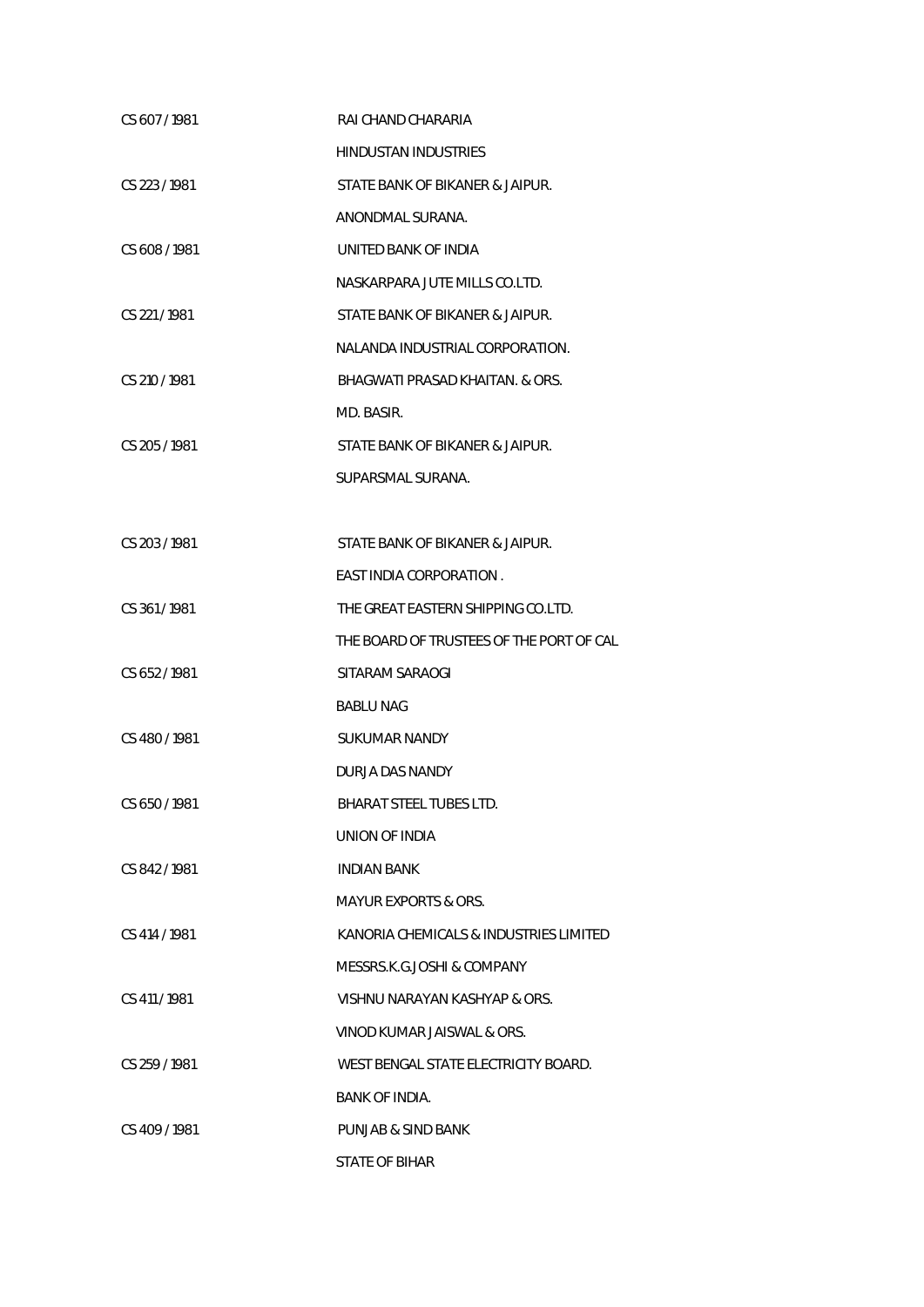| CS 258/1981   | M/S. S.G.MERCANTILE CORPN. PVT. LTD.    |
|---------------|-----------------------------------------|
|               | RAFIOUE ANSWARI.                        |
| CS 257/1981   | <b>BANK OF INDIA.</b>                   |
|               | RAM SWARUP KAYAL.                       |
| CS 256/1981   | CENTRAL BANK OF INDIA.                  |
|               | RABINDRA CHANDRA PYNE.                  |
| CS 255 / 1981 | SHETHIA MINING & MFG. CORPN. LTD.       |
|               | NEW INDIA ASSURANCE CO. LTD.            |
| CS 254/1981   | SHEITHIA MINING & MFG. CORPORATION LTD. |
|               | UNITED INDIA FIRE & GEN. INS. CO. LTD.  |
| CS 253 / 1981 | SETHIA MINING & MAFG. CORPN. LIMITED.   |
|               | ORIENTAL FIRE & GENERAL INS. CO. LTD.   |
| CS 252/1981   | SHETHIA MINING & MAFG. CORPN. LTD.      |
|               | UNIT TRUST OF INDIA.                    |
| CS 632/1981   | JAI KR. SURANA                          |
|               | AMARNATH ROY                            |
| CS 247/1981   | M/S. SASCO                              |
|               | M/S. SURAJNARAYAN BISWANATH             |
| CS 469 / 1981 | STATE BANK OF BIKANIR & JAIPUR          |
|               | TIRUMALA                                |
| CS 397/1981   | CHALIHA ROLLING MILLS LIMITED           |
|               | <b>BANK OF AMERICA</b>                  |
| CS 395/1981   | <b>BANK OF INDIA</b>                    |
|               | THE PATNA ELECTRIC SUPPLY CO LTD        |
| CS 627/1981   | NEW BANK OF INDIA                       |
|               | M/S RAMANTAR SHEOKUMAR                  |
| CS 393/1981   | SM.DIPTI DEY                            |
|               | RAJAT GUHA NEOGI                        |
| CS 464 / 1981 | <b>BIJON KUMAR MULLICK &amp; ORS.</b>   |
|               | ASSOCIATED BUILDERS CORPN. & ANR.       |
| CS 236/1981   | HINDUSTHAN FERTILIZER CORPN. LTD.       |
|               | RUSSEL APARTMENT ESTATE.                |
| CS 777 / 1981 | AIR INDIA                               |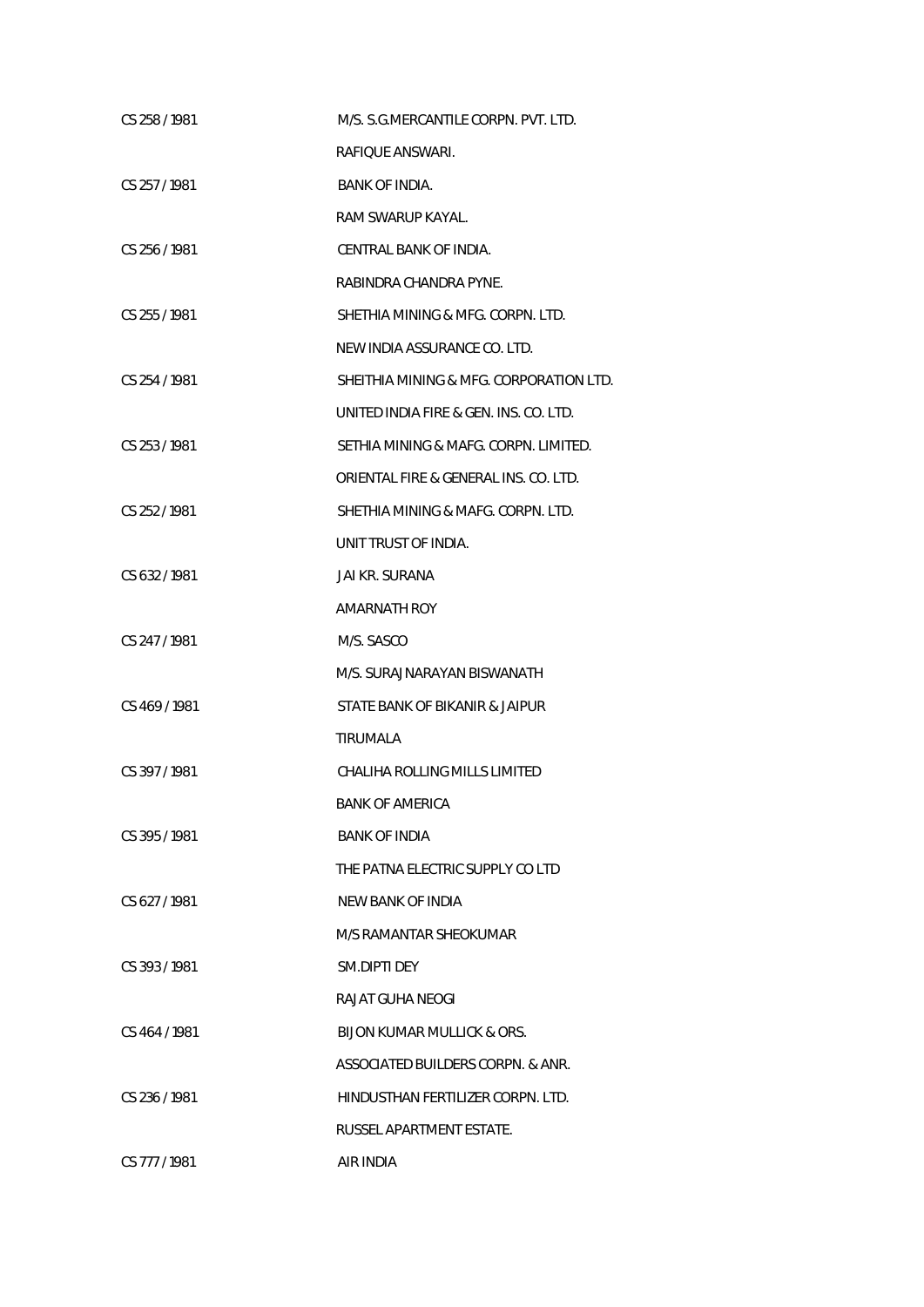|               | <b>HARBHAJAN SINGH</b>                     |
|---------------|--------------------------------------------|
| CS 620/1981   | DAMADOR VALLEY CORP.                       |
|               | UNION OF INDIA                             |
| CS 616 / 1981 | PUNJAB NATIONAL BANK                       |
|               | <b>BANSHIDHAR PANDEY</b>                   |
|               |                                            |
| CS 360/1981   | NAGALAND PULP & PAPER CO.LTD.              |
|               | MERCANTILE HANDLING EQUIPMENT (PVT.) LTD   |
| CS 566/1981   | UNITED COMMERCIAL BANK                     |
|               | PRIMROSE PLYWOOD INDUSTRIES PVT.LTD.       |
| CS 354/1981   | NATIONAL JUTE MFG.CORPN.LTD., UNIT, NATION |
|               | DURGA PRASAD SONTHALIA                     |
| CS 351/1981   | THE NATIONAL SMALL INDUSTRIES CORPN.LTD    |
|               | AJIT KUMAR SHAW                            |
| CS 193 / 1981 | CANARA BANK.                               |
|               | INTER SALES.                               |
| CS 348/1981   | VED PRAKASH VERMA & ANR                    |
|               | NATIONAL AIRLINES INC.                     |
| CS 190 / 1981 | STATE BANK OF BIKANER & JAIPUR             |
|               | BANECHAND MURLIDHAR.                       |
| CS 347/1981   | THE TATA IRON & STEEL COMPANY LIMITED      |
|               | ACEEBEEN STEEL(P)LIMITED                   |
| CS 189/1981   | LALIT MADHAB MALLIK & ANR.                 |
|               | SM. BITHI DAS.                             |
| CS 187 / 1981 | PADAM CHAND BANTHIA & ANR.                 |
|               | TIRRIHANKAR COMPANY LIMITED.               |
| CS 186/1981   | RESERVE BANK OF INDIA.                     |
|               | <b>RESERVE BANK WORKER'S UNION</b>         |
| CS 338/1981   | M/S.BALURGHAT TRANSPORT CO & ANR           |
|               | M/S.GULMOHR CO-OPERATIVE HOUSING SOC.LTD   |
| CS 335/1981   | HINDUSTHAN MARCANTILE BANK LIMITED         |
|               | UNITED BANK OF INDIA                       |
| CS 333 / 1981 | THE INDIAN IRON & STEEL CO.LTD.            |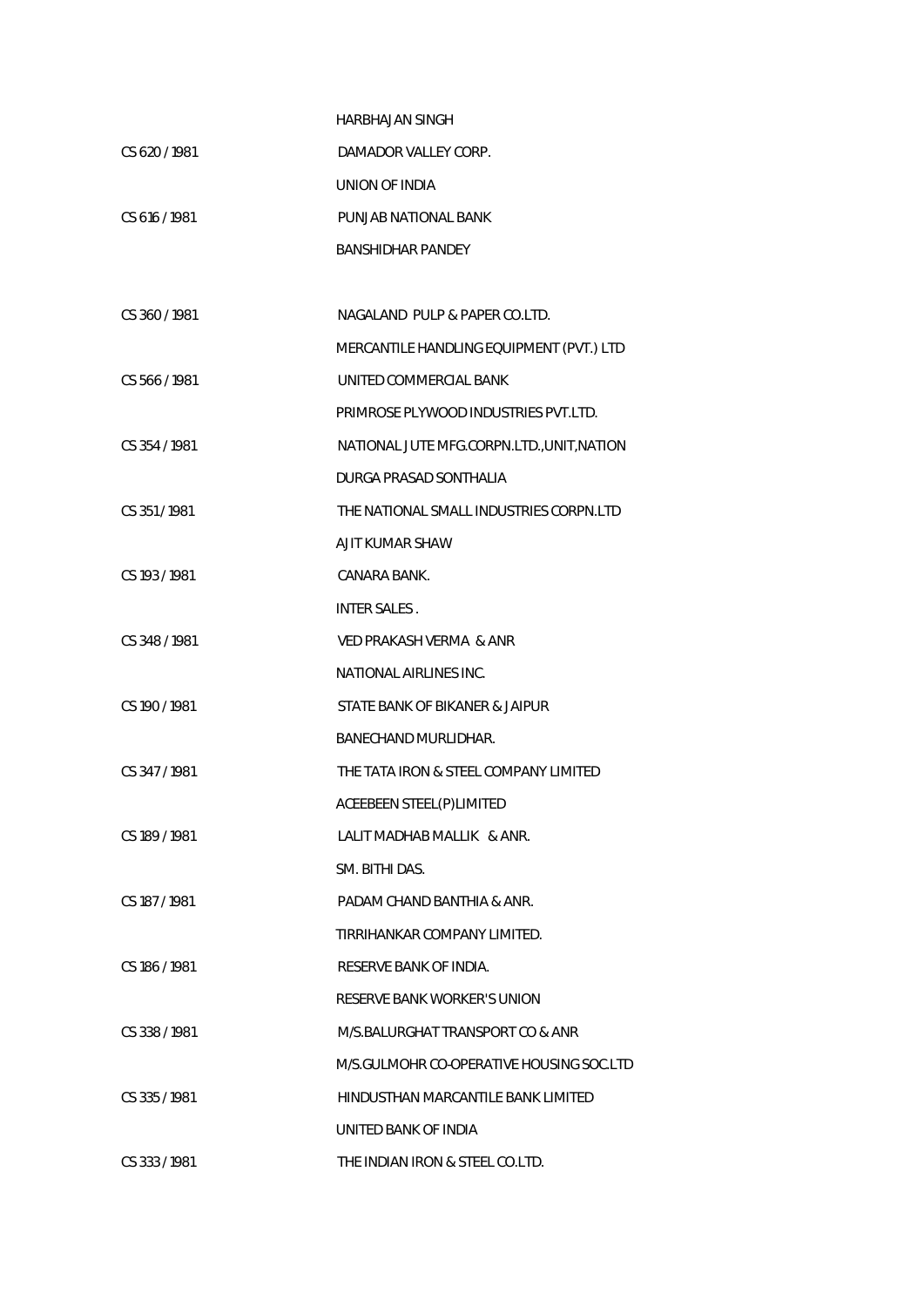## A.J.THACKER

| CS 177 / 1981  | THE INDUSTRIAL CREDIT&INVEST, CORPN.LTD. |
|----------------|------------------------------------------|
|                | INDIA PAPER PULP COMPANY LIMITED.        |
| CS 330 / 1981  | VIJAY KUMAR & CO (JUTE) PRIVATE LTD.     |
|                | ARJAY TRADING CORPORATION                |
| CS 326 / 1981  | <b>GOODRICKE GROUP LTD.</b>              |
|                | <b>WALFORD TRANSPORT LTD.</b>            |
| CS 324 / 1981  | UNITED BANK OF INDIA                     |
|                | S.NEOGI & COMPANY (FOODGRAINS) PVT LTD   |
| CS 323] / 1981 | <b>SM.SUNDARI POWALI</b>                 |
|                | SHYAMA CHARAN POWALI                     |
| CS 134 / 1981  | <b>GRINDLAYS BANK</b>                    |
|                | <b>BHUPATI NATH DUTT</b>                 |
| CS 322 / 1981  | M/S.SASCO                                |
|                | M/S.B.NAHA & COMPANY                     |
| CS 712 / 1981  | SANJAY TRADING CO.                       |
|                | FOOD CORP. OF INDIA                      |
| CS 882/1981    | MERCANTILE BANK LIMITED.                 |
|                | ELECTRICAL & ELECTRONICS COMPONENT INDS. |
| CS 874 / 1981  | ALLAHABAD BANK.                          |
|                | RAM AWATAR AGARWAL.                      |
| CS 861/1981    | <b>SYNDICATE BANK.</b>                   |
|                | MESSRS MADHUVAN.                         |
| CS 956/1981    | ALLAHABAD BANK                           |
|                | <b>HARIPADA PODDAR</b>                   |
| CS 544/1981    | KARTICK CHANDRA BANARJEE & ANR           |
|                | PRAVATI DUTTA                            |
| CS 722 / 1981  | PUNJAB NATIONAL BANK                     |
|                | SHIV SANKAR TIWARI                       |
| CS 717 / 1981  | SURANA TRANSPORT CO. PVT. LTD.           |
|                | OIL & NATURAL GAS COMMISSION             |
|                |                                          |

CS 599 / 1981 KALNA INVESTORS P.LTD & ANR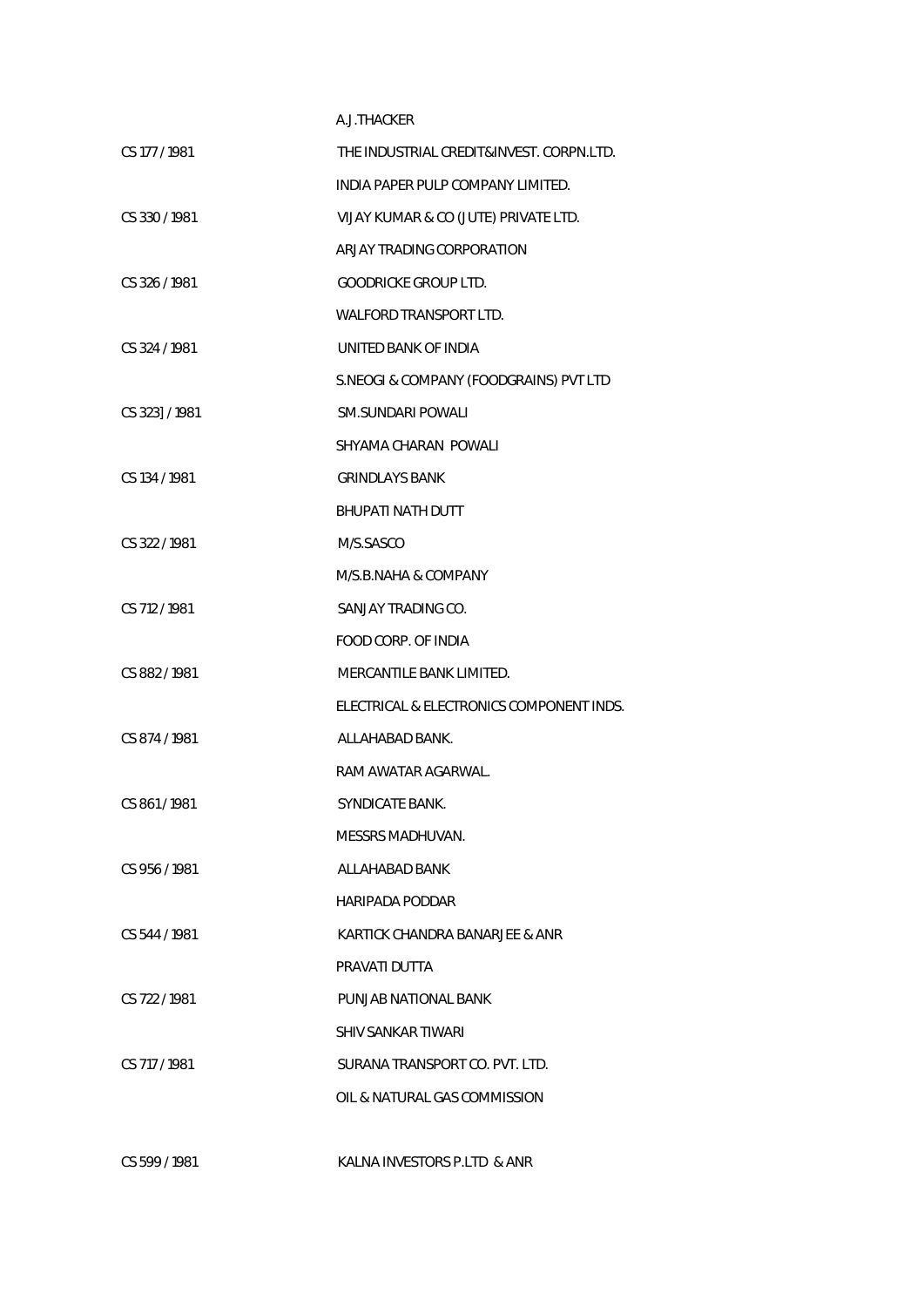|                | SMT.MANJARI DHAR                         |
|----------------|------------------------------------------|
| CS 1015 / 1981 | SHRI MAHABIR PROSAD LOHIA                |
|                | MESSRS.SEKIA PRIVATE LIMITED             |
| CS 593/1981    | SAILENDRA DUTTA                          |
|                | SUJITENDRA DUTTA                         |
| CS 594/1981    | BENGAL BUILDERS & TRADERS P.LTD          |
|                | PRECIOUS STOCK & BONDS LTD               |
| CS 592/1981    | UNITED INDUSTRIAL BANK LTD               |
|                | <b>INDOKEM LTD</b>                       |
| CS 590/1981    | <b>INDIAN BANK</b>                       |
|                | M/S.PARADISE FINANCE CORP.               |
| CS 1004 / 1981 | PUNJAB NATIONAL BANK                     |
|                | SAMIR KUMAR BASU                         |
| CS 580/1981    | UNITED COMMERCIAL BANK                   |
|                | CENTRAL BANK OF INDIA                    |
| CS 991/1981    | DELTA INTERNATIONAL LIMITED              |
|                | AASIA CORPORATION                        |
| CS 577/1981    | VIJAYA BANK                              |
|                | M/S.TOSHIBA KAMAL ENTERPRISE             |
| CS 574/1981    | UNITED INDUSTRIAL BANK LTD.              |
|                | S.A. FNGINFFRS LTD                       |
| CS 572/1981    | CHTTURAM DARSANRAM                       |
|                | SAMICA S.A.R.L.                          |
| CS 981/1981    | SMT.SIKHA MUKHERJI                       |
|                | SMT.SANDHYARANI SEAL                     |
| CS 773/1981    | <b>BANK OF BARODA.</b>                   |
|                | MESSRS, SHANKAR SAHAY BALGOPAL.          |
| CS 908/1981    | <b>BANK OF BARODA</b>                    |
|                | KHANDELWAL JUTE LAMINATORS               |
| CS 907 / 1981  | SWADESH AGRO-FARMING & STORAGE CO PVT LD |
|                | W.B ESSENTIAL COMMODITIES SPL.CORPN.LTD  |
| CS 905/1981    | HEMANTA KUMAR BHOTICA & ANR.             |
|                | SATYANARAYAN BERLIA                      |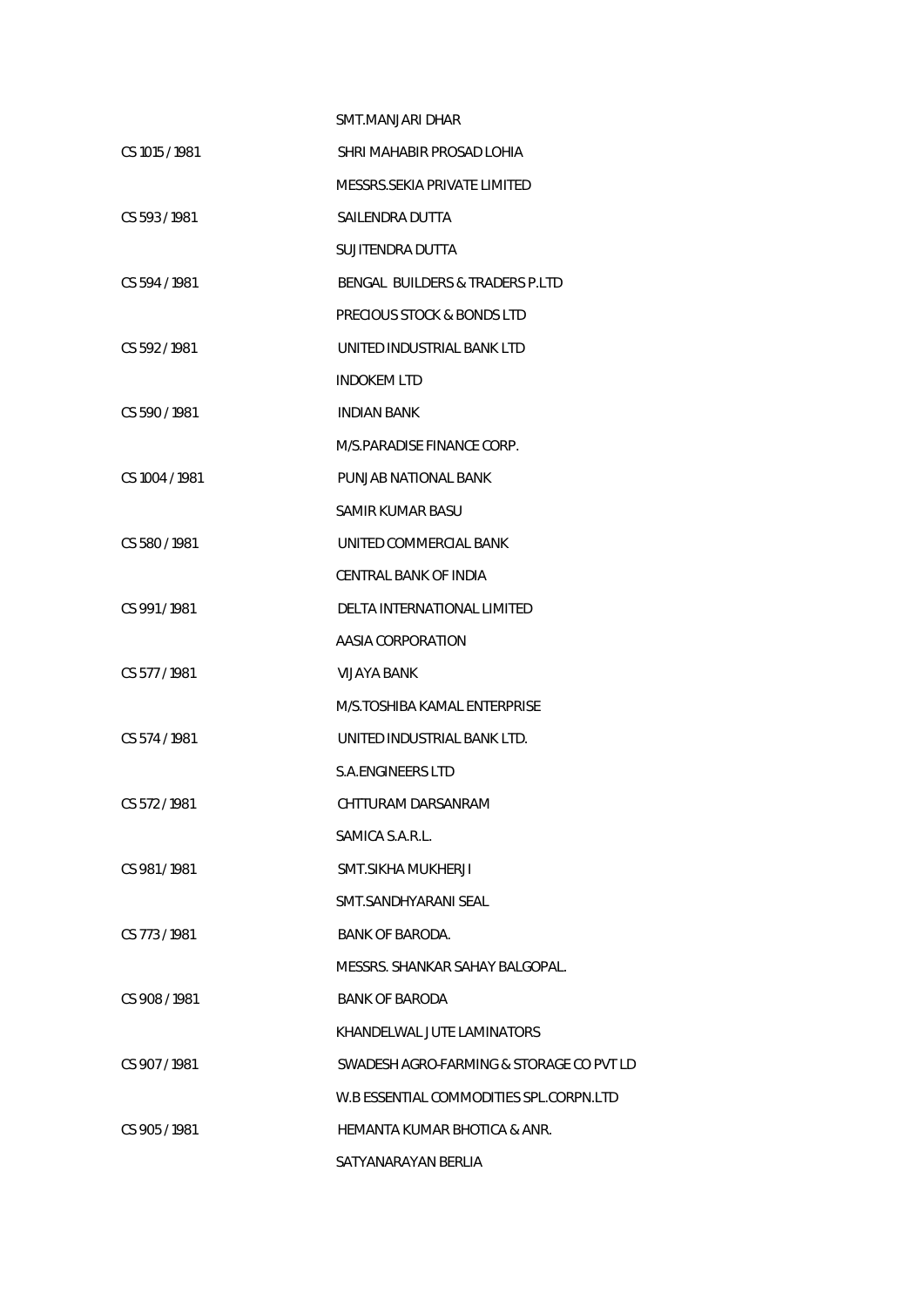| CS 768/1981    | <b>BANK OF BARODA.</b>                   |
|----------------|------------------------------------------|
|                | RANDERIAN & SINGH PRIVATE LTD.           |
| CS 682/1981    | UNITED BANK OF INDIA                     |
|                | SHRI SHYAM LAND DEVELOPMENT HOUSING INV. |
| CS 765/1981    | RAMLOUT SHAW & ORS.                      |
|                | AJIT KUMAR NANDY.                        |
| CS 931/1981    | AMAL KUMAR SENGUPTA                      |
|                | UNITED BANK OF INDIA                     |
| CS 513/1981    | SM.MANADA SUNDARI SAHA                   |
|                | RAFINLLA TEA & INDUSTRIES P.LTD          |
| CS 511/1981    | TEA TRADING CORPORATION OF INDIA LTD     |
|                | <b>TRISUL AGENCIES</b>                   |
| CS 757/1981    | PUNJAB NATIONAL BANK.                    |
|                | <b>GAUTAM ROY GHALIK.</b>                |
| CS 504 / 1981  | M/S. AMAR INDUSTRIAL CORPN.              |
|                | CACHAR SUGAR MILLS LTD                   |
| CS 503/1981    | NITINKUMAR NIMCHAND                      |
|                | THE BENGAL BONDED WAREHOUSE ASSOCIATION  |
| CS 678 / 1981  | H.D. AJMERA & CO.                        |
|                | STEEL AUTHORITY OF INDIA                 |
| CS 227A / 1981 | CENTRAL BANK OF INDIA.                   |
|                | NATIONAL TEXTILE CORPORATION (W.B,B.& O) |
| CS 671/1981    | UNITED BANK OF INDIA                     |
|                | <b>M/S SARDA AUTOMOBILES</b>             |
|                |                                          |
| CS 816/1981    | STEEL AUTHORITY OF INDIA LTD.            |
|                | M/S. FEROZ & SONS                        |
| CS 446/1981    | TEA TRADING CORPORATION OF INDIA LIMITED |
|                | <b>BANK OF MAHARASHTRA</b>               |
| CS 669/1981    | S. PAL & CO.                             |
|                | M/S J.DUTTA                              |
| CS 286/1981    | SYNDICATE BANK                           |
|                | SATYANARAYAN TEA CO. PRIVATE LTD.        |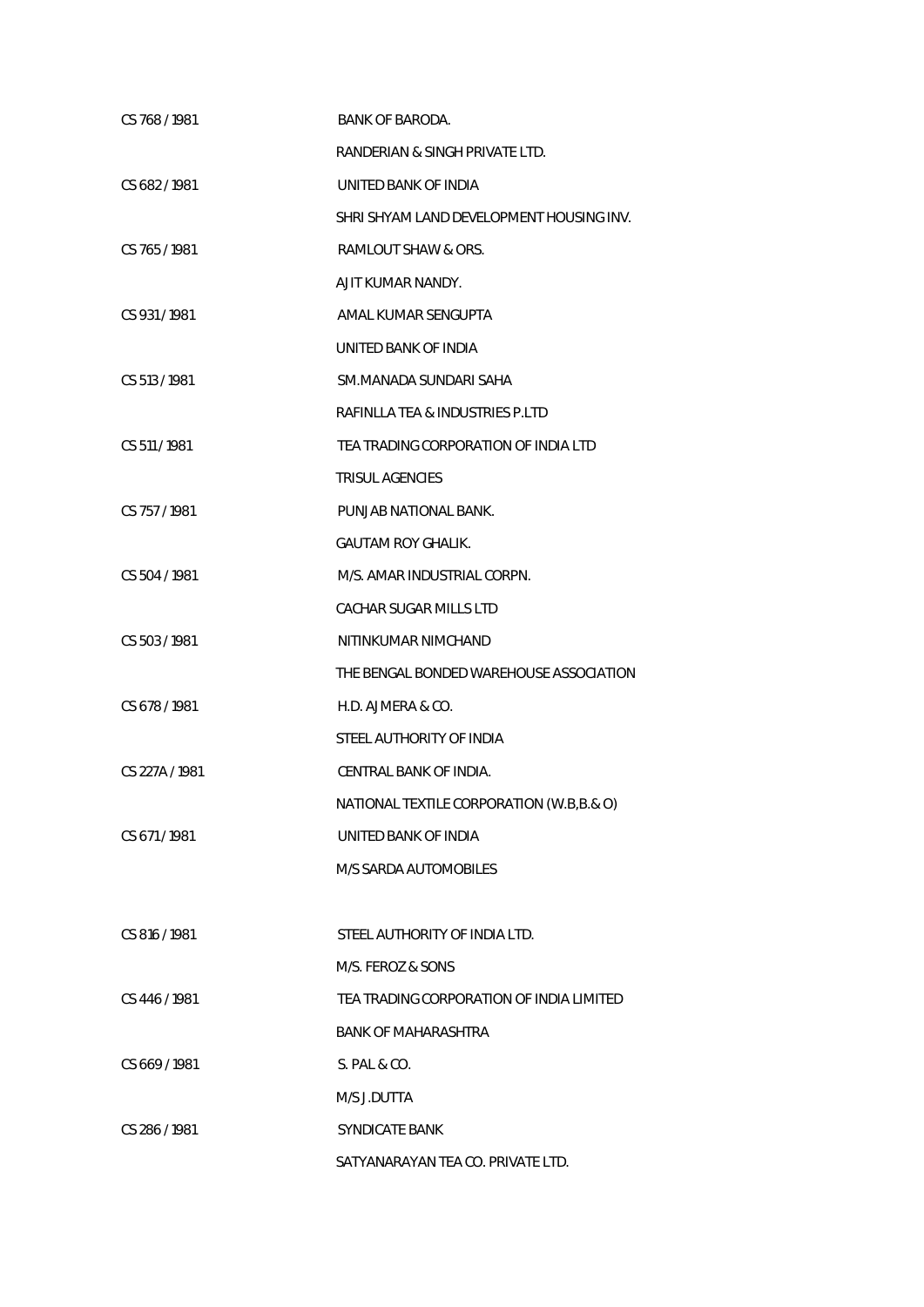| CS 279/1981    | DEBENDRA LAL DE.                               |
|----------------|------------------------------------------------|
|                | SOVENDRALAL DE.                                |
| CS 1012 / 1981 | THE FEDERAL BANK LTD.                          |
|                | S.BHARGAVA                                     |
| CS 824/1981    | UNITED INDUSTRIAL BANK LIMITED                 |
|                | VICTOR COMMERCIAL CORPORATION                  |
| CS 275/1981    | PRAMOD KUMAR MITTAL & ORS.                     |
|                | RATAN KUMAR MITTAL.                            |
| CS 660/1981    | SMT. JYOTSNA MITRA                             |
|                | <b>ASHIM KR. SEN</b>                           |
| CS 488 / 1981  | NATIONAL TEXTILE CORPN. LTD.                   |
|                | ARUNADAYA TEXTILE PVT. LTD.                    |
| CS 659 / 1981  | <b>SYNDICATE BANK</b>                          |
|                | MRS. R.K. BUTANI                               |
| CS 421/1981    | RAMCHANDRA SUREKA                              |
|                | BHARAT COKING COAL LIMITED                     |
| CS 267/1981    | ORIENTAL BANK OF COMMERCE.                     |
|                | DEVENDRA BAJORIA.                              |
| CS 266 / 1981  | STATE BANK OF INDIA.                           |
|                | MILON KUMAR SARKAR.                            |
| CS 633 / 1981  | BINOD KR. BHUWALKA                             |
|                | BANGODAYA COTTON MILLS LTD.                    |
| CS 819 / 1981  | PUNJUB & SIND BANK.                            |
|                | <b>GOLDEN PEACOCK &amp; EXPORTS PVT. LTDS.</b> |
| CS 846/1982    | DURGA PRASAD RAY & ANR                         |
|                | M/S. SHAH & CO.                                |
|                |                                                |
| CS 29 / 1982   | BIMAL SAHA & ORS                               |
|                | BIDHU BHUSAN GHOSH                             |
| CS 423/1982    | VIJAYA SHANKAR UPADHYAY                        |
|                | SATYADEO PRASAD UPADHYAY                       |
| CS 959/1982    | HAMENDRA PRASAD MITTER                         |
|                | PROMODE RANJAN SAMANTA                         |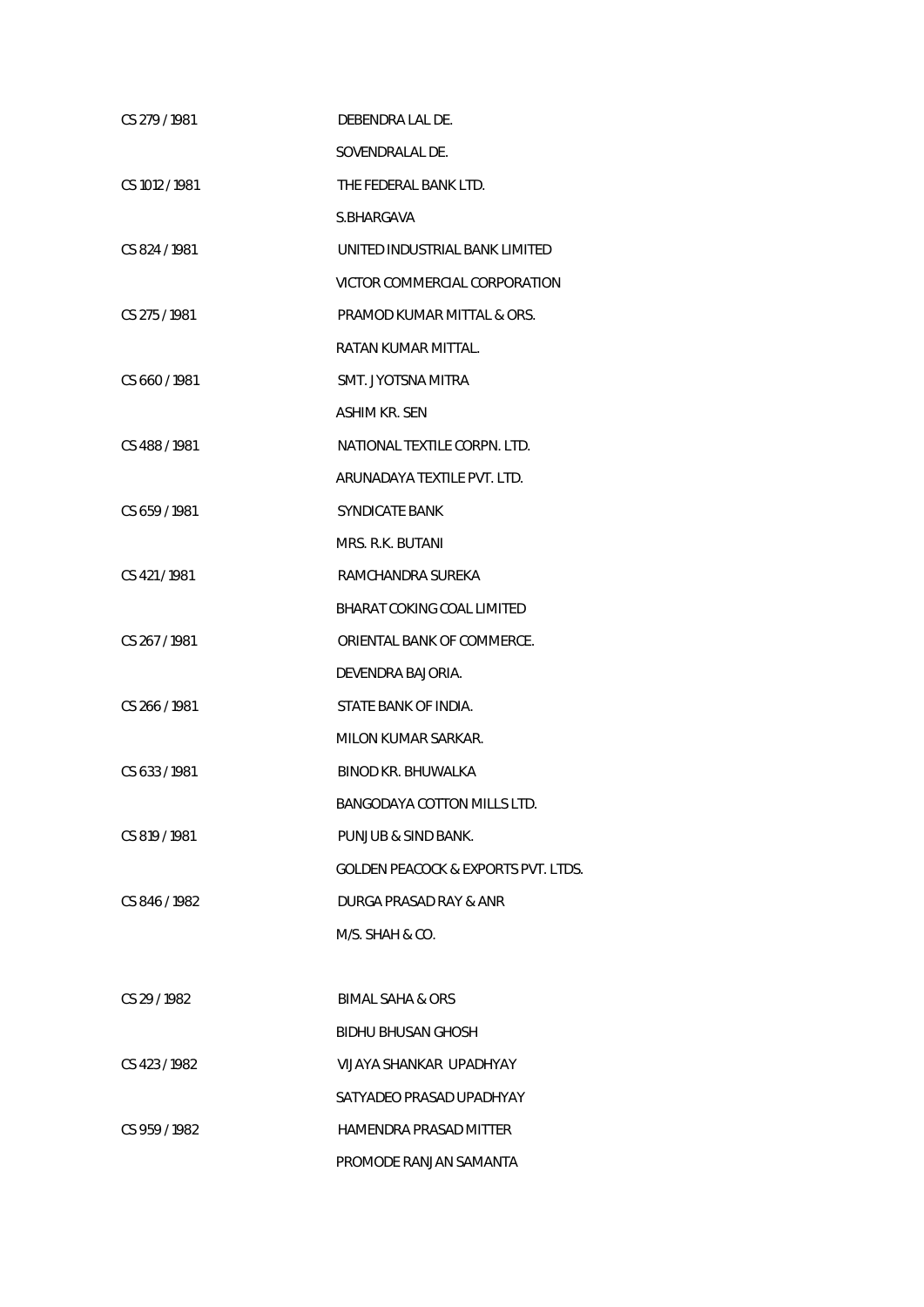| CS 332/1982   | BEJOY KUMAR NANDY & ORS.                        |
|---------------|-------------------------------------------------|
|               | GOBINDA DAS NANDY.                              |
| CS 331/1982   | VIJAYA BANK                                     |
|               | MESSRS LEO ENGINEERING ENTERPRISE               |
| CS 175 / 1982 | SUSHIL KUMAR MUKHERJEE                          |
|               | HINDUSTHAN PETROLIUM CORPORATION LTD            |
| CS 172/1982   | POONAM CHAND BAID & ORS                         |
|               | COOKE & KELVEY PROPERTIES PVT LTD               |
| CS 224 / 1982 | SM.GAYASHREE MUKHERJEE & ORS                    |
|               | SRIMATI BANASREE MUKHERJEE                      |
| CS 691 / 1982 | JAHAR CHARAN GOHO                               |
|               | UNITED BANK OF INDIA                            |
| CS 688/1982   | ANIL KUMAR SEN                                  |
|               | RAMNIRANJAN KAJARIA & ORS.                      |
| CS 745/1982   | NATIONAL INSURANCE COMPANY LIMITED              |
|               | UNION OF INDIA                                  |
| CS 48/1982    | NEW CENTRAL JUTE MILLS CO. LTD.                 |
|               | HARI & MAHESH PVT.LTD.                          |
| CS 117 / 1982 | <b>GUJRAT IRON &amp; STEEL CO LTD &amp; ANR</b> |
|               | THE INDIAN IRON & STEEL CO LTD                  |
| CS 182/1982   | PULOKE & CO. & ORS.                             |
|               | THE BANK OF BARODA                              |
| CS 181/1982   | PHEROS & CO P.LTD                               |
|               | STEEL AUTHORITY OF INDIA LTD                    |
| CS 46/1982    | THE NATIONAL SMALL INDUSTRIES CO. LTD.          |
|               | S.L. PARASARANKA                                |
| CS 504/1982   | THE NATIONAL SMALL INDUSTRIES CORP.LTD.         |
|               | M/S MODERN ENGINEERING                          |
| CS 569/1982   | SAILEN BOSE & CO. PRIVATE LTD.                  |
|               | EAST BENGAL COMMERCIAL BANK LTD.                |
| CS 568/1982   | SM. BIVA ADHIKARY & ORS.                        |
|               | BHAKTI BHUSAN SAMANTA.                          |
| CS 435/1982   | <b>HARI KRISHNA PODDAR</b>                      |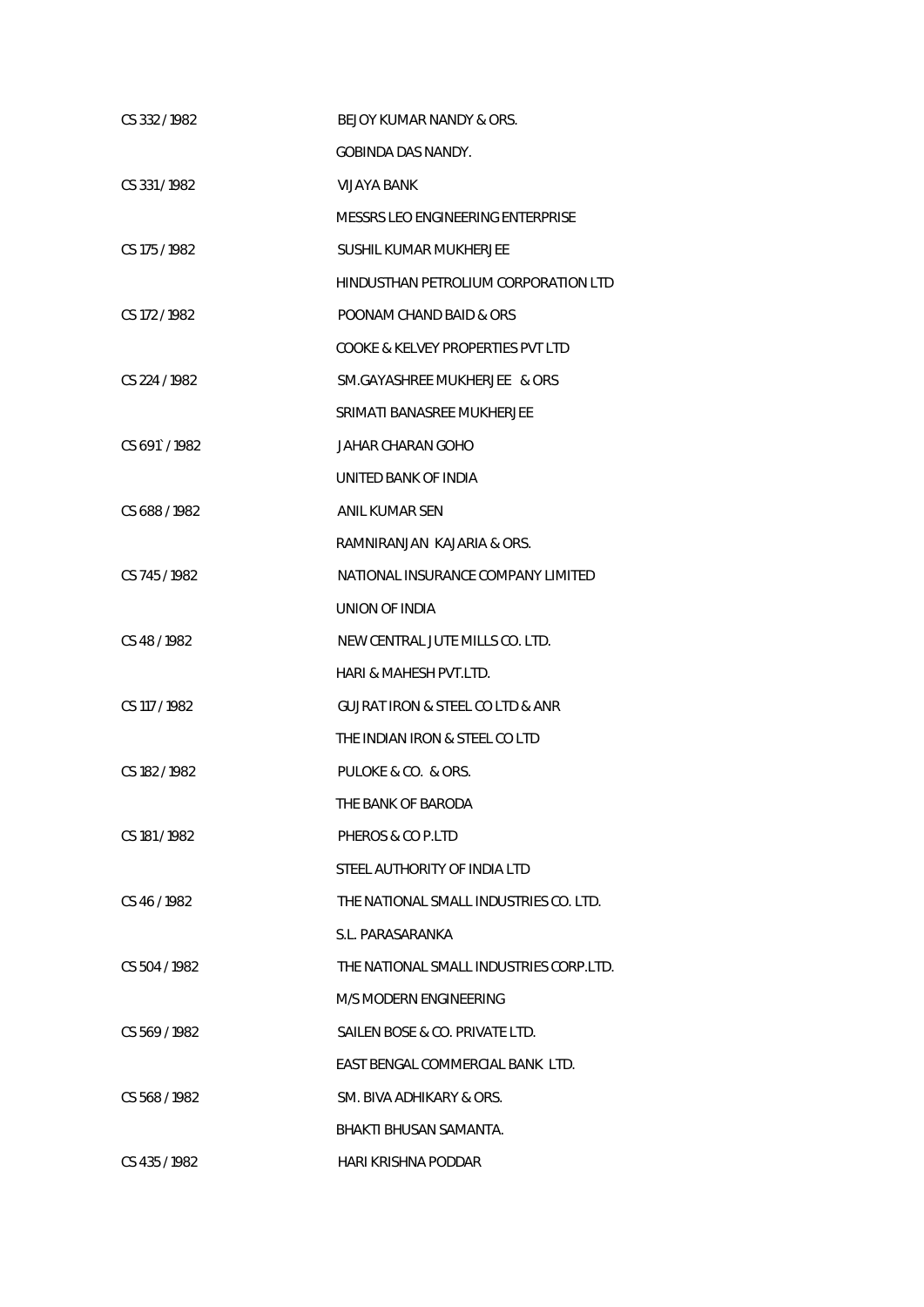| ANAND PAPER MILLS                        |
|------------------------------------------|
| THE NATIONAL SMALL IND. CORPN. LTD.      |
| BENGAL CABLE.                            |
| UNITED INDIA INSURANCE CO. LTD.          |
| CARONA SHIPPING CORP.                    |
| KRISHAN KR. DAMANI                       |
| SM. KRISHNA AGARWAL                      |
| GHAWARCHAND SURANA                       |
| GOURI SHANKAR AGARWALA                   |
| RABINDRA NATH GUHA & ANR                 |
| SANCHAITA INVESHTENTS                    |
| BALARAM DAS & ANR                        |
| <b>GOURI SANKAR DAS</b>                  |
| MAN MALL AGARWALA                        |
| JAGE RAM RAM B                           |
| SRI APURBA KUMAR ATTA & ANR.             |
| DURGA PRASAD JALAN                       |
| CHANDRASEKHAR NATH TRIPATHI              |
| MESSRS.JAMES ALEXANDAR & COMPANY LIMITED |
| THE CALCUTTA PHOTOTYPE CO. LTD.          |
| THE IMPERIAL CALENDAR CO. PVT.LTD.       |
| SMT.SULATA DUTTA & ORS                   |
| SMT INDIRA NAG                           |
| BHAGWAN FINANCE CORP.P.LTD               |
| PHIBRO ASIA LTD                          |
| PUNJAB NATIONAL BANK                     |
| A.R.E.TECHNICAL CONSULTANT PRIVATE LTD   |
| <b>SHAKTI CHATTER JFF</b>                |
| MESSRS.EXCON PIONEER INDUSTRIES          |
| RADHESHYAM GUPTA                         |
| TARAK NATH GUPTA                         |
| <b>INDIAN OVERSEAS BANK</b>              |
| SOUTHERN COLD STORAGE P.LTD.             |
|                                          |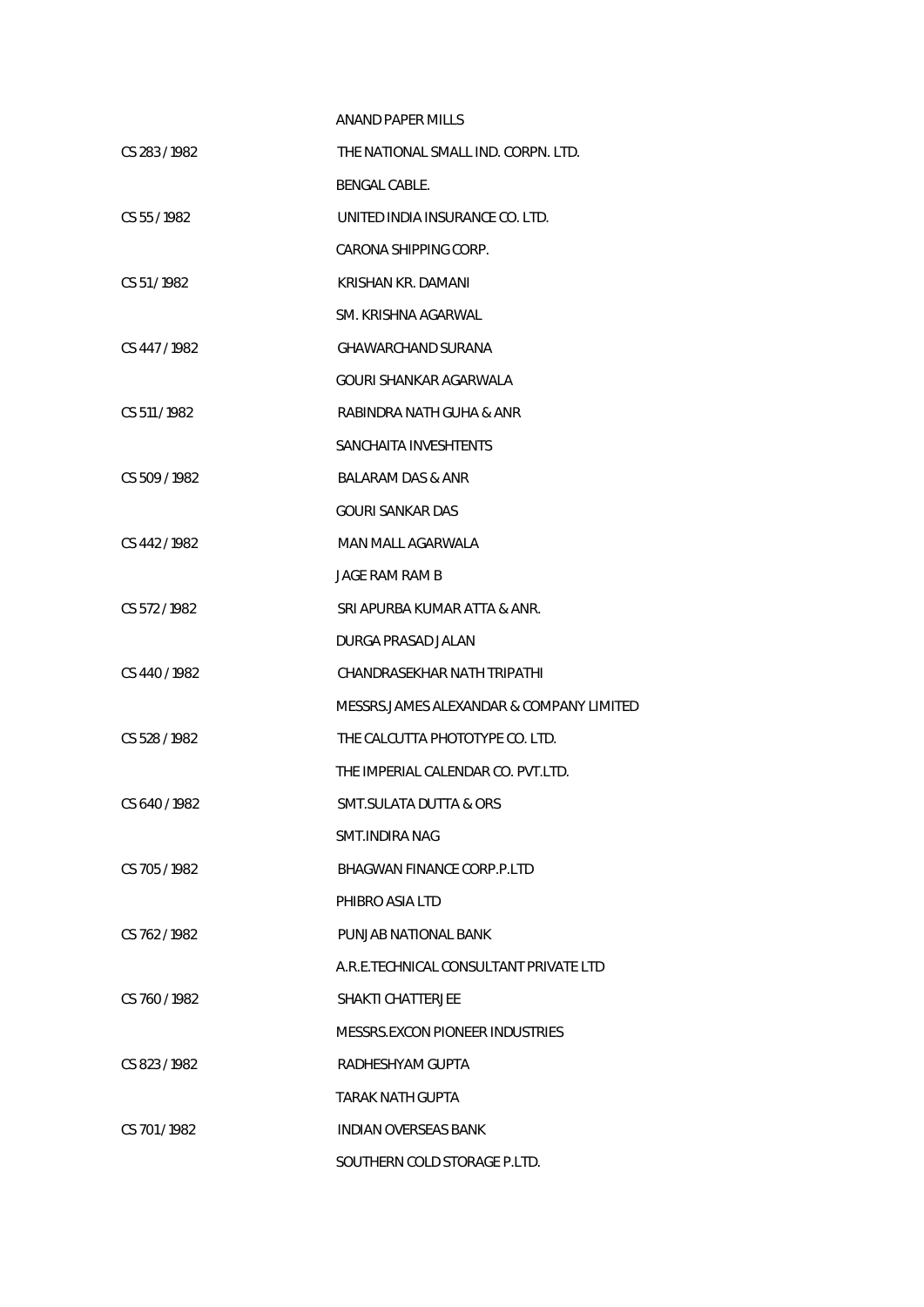| CS 759 / 1982 | RAM KISHANDAS DAMANI                     |
|---------------|------------------------------------------|
|               | SMT.SURAJ DEVI DAMANI                    |
| CS 700 / 1982 | SMT.NIBEDITA DEBI                        |
|               | KRISHNA PADA MULLICK                     |
| CS 699/1982   | MADANLAL AGARWAL                         |
|               | M/S.STANDARD CARRIERS                    |
| CS 580/1982   | PUNJAB NATIONAL BANK                     |
|               | NIKUNJ TRADING COMPANY                   |
| CS 639/1982   | PRABHA MISHRA & ORS.                     |
|               | <b>JANAK DULARI</b>                      |
|               |                                          |
| CS 449/1982   | <b>BANK OF INDIA</b>                     |
|               | RADHA METAL PRODUCTS                     |
| CS 638/1982   | RAJESHWARA SINGH                         |
|               | MADAN MOHAN MISHRA                       |
| CS 533 / 1982 | PRAGATI ENGINEERING PVT.LTD.             |
|               | THE TAMILNADU WATER SUPPLY & DRANAGE BRD |
| CS 532/1982   | ELECTRONICS CORP. OF INDIA LTD. & ANR    |
|               | ECONOMIC TRANSPORT CORP.                 |
| CS 754 / 1982 | MAHENDRA SARUP BANSAL                    |
|               | SURENDRA SINGH                           |
| CS 195 / 1982 | THE NATIONAL SMALL INDUSTRIES CORP.LTD   |
|               | SOUTHERN MILLS P.LTD                     |
| CS 60/1982    | UNITED INDIA INSURANCE CO. LTD.          |
|               | CARONA SHIPPING CORP.                    |
| CS 58/1982    | SUBHAKARAN CHHAJAR                       |
|               | UNION OF INDIA                           |
| CS 149 / 1982 | STAR ENGINEERING WORKS & ORS             |
|               | BENGAL SCREW MANUFACTURING CO LTD        |
| CS 73/1982    | <b>PRAVAT KR. MUKHERJEE</b>              |
|               | POPULAR CINEMA HALL                      |
| CS 299/1982   | K.K.CHOWDHURY AND COMPANY                |
|               | MESSRS. RAJ TEA & PLANTATIONS LTD.       |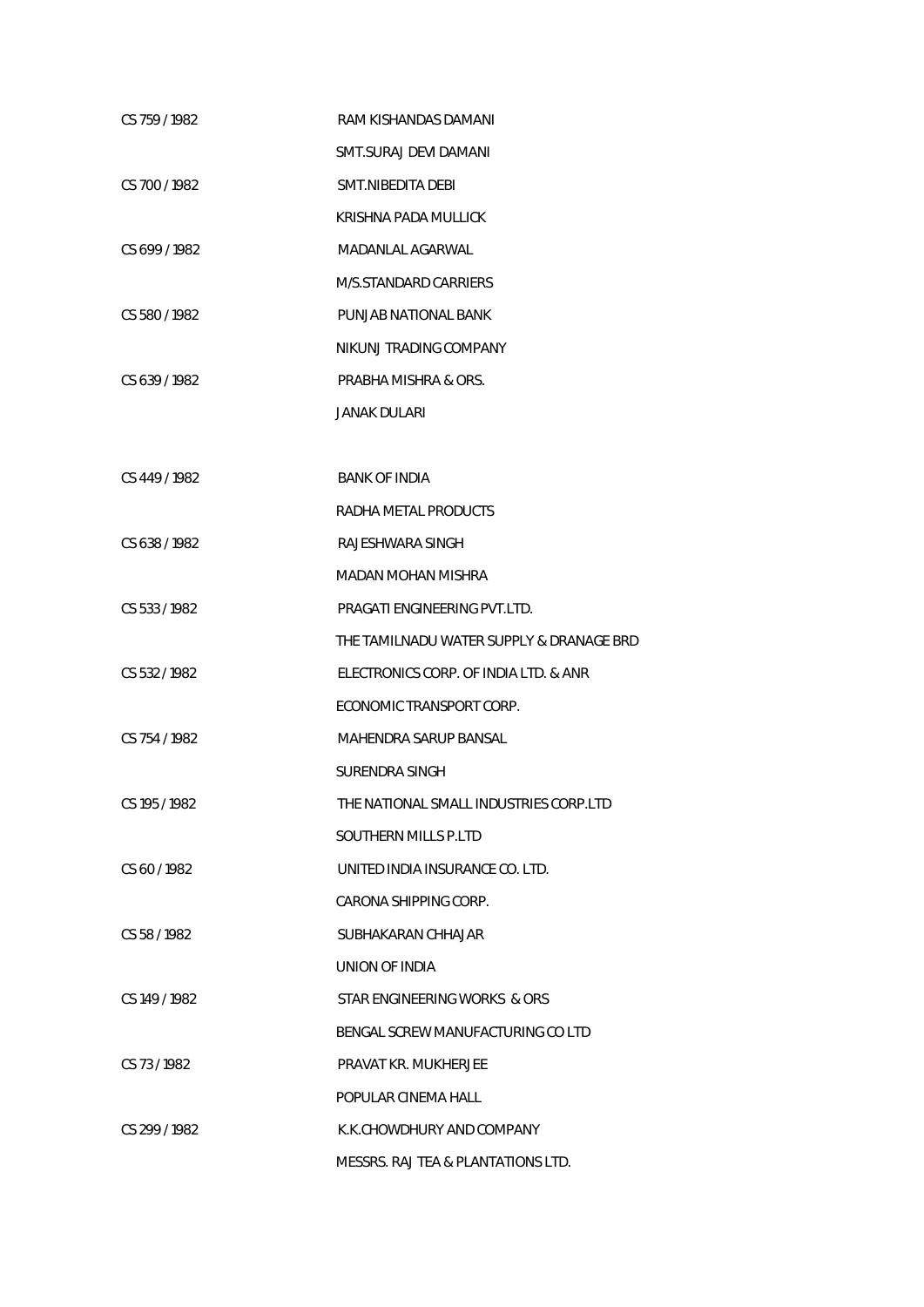| CS 298 / 1982  | JITENDRA NATH DEY. & ORS.                |
|----------------|------------------------------------------|
|                | KANAI LAL DEY                            |
| CS 297/1982    | BIDHU BHUSAN GHOSH.                      |
|                | NISHITH CHANDRA GHOSE.                   |
| CS 2/1982      | KASHINATH SEAL                           |
|                | INDIA PAPER PULP CO. LTD.                |
| CS 966/1982    | DHARAM GODHA                             |
|                | GHANASHYAMDAS SHAH                       |
| CS 480/1982    | UNITED COMMERCIAL BANK                   |
|                | RAJLUXMI INVESTMENT & TRADING CO.PVT.LTD |
| CS 473/1982    | BHUTARIA ENGINEERING WORKS LTD.          |
|                | THE HARYANA STATE ELECTRICITY BOARD      |
| CS 1052 / 1982 | M/S.COMMERCIAL SERVICES                  |
|                | SRI DHIREN GUHA                          |
| CS 468 / 1982  | MACHINE SPARES CORP.                     |
|                | LOTUS MACHINERY STORES                   |
| CS 382/1982    | NUMAZAR DORAB MEHTA                      |
|                | CALCUTTA FILMLET ADVERTISING             |
| CS 852/1982    | BRIJ MOHAN BERIWALA.                     |
|                | VED PRAKHASH TANEJA.                     |
| CS 715/1982    | SM.DANKHA DEVI AGARWALA                  |
|                | PRAHLADRAI KHAITAN                       |
| CS 778 / 1982  | STATE BANK OF INDIA                      |
|                | <b>INCHEK TYRES LIMITED</b>              |
| CS 848/1982    | SMT. SABITRI DEBI BERIWALA.              |
|                | <b>VED PRAKASH TANEJA.</b>               |
| CS 773/1982    | 3EMANTA KUMAR CHATTERJEE                 |
|                | METROPOLITAN LABORATORY &NURSINGHOME LTD |
| CS 601/1982    | PUNJAB NATIONAL BANK                     |
|                | <b>B.D.TRADING COMPANY</b>               |
| CS 600/1982    | UNITED COMMERCIAL BANK.                  |
|                | THE OFFICIAL LIQUIDATOR, HIGH COURT.CAL. |
| CS 653/1982    | DURGA PRASAD GIRDHARILAL                 |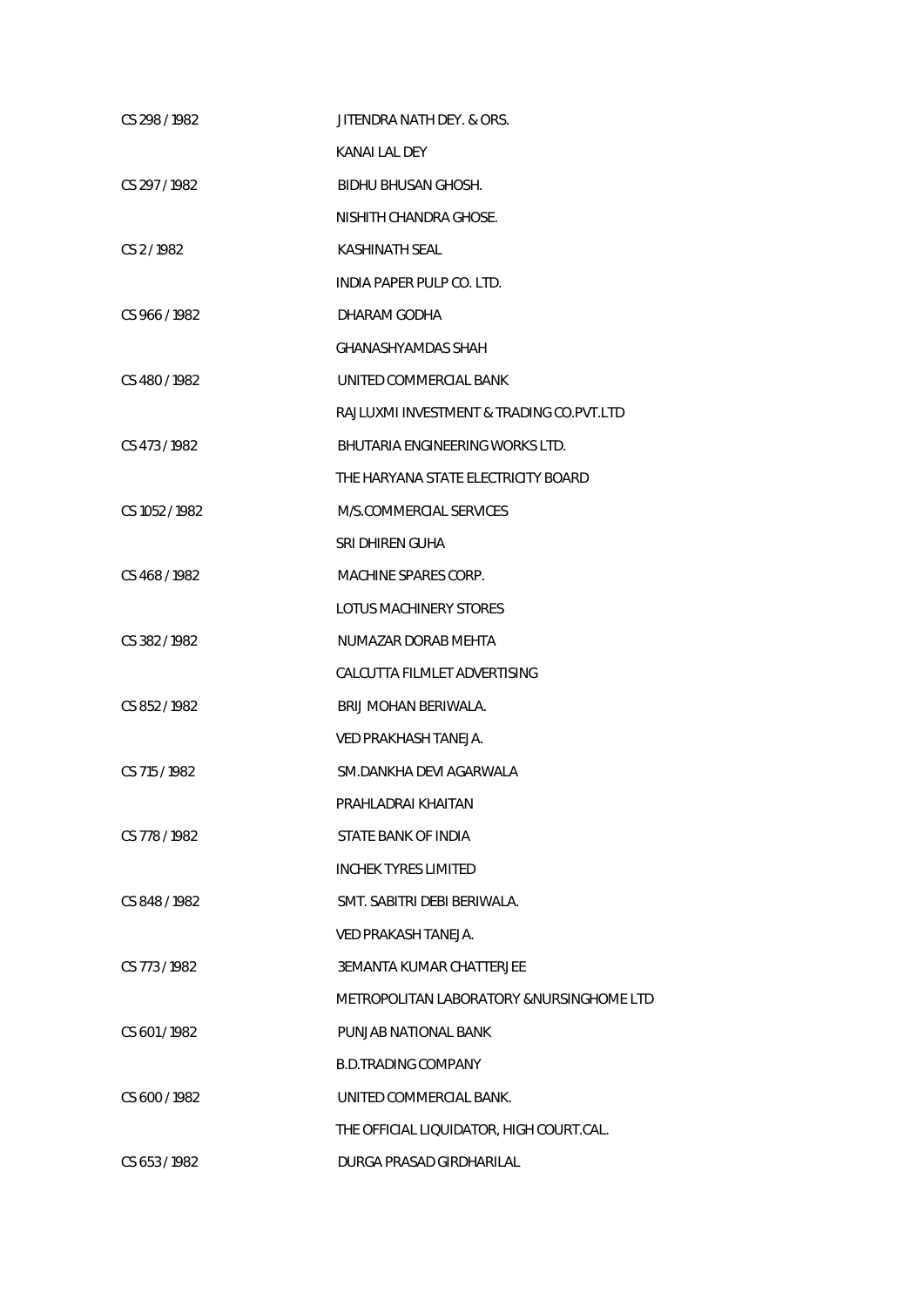|               | E.PIYARELALL IMPORT & EXPORT P.LTD      |
|---------------|-----------------------------------------|
| CS 599/1982   | STATE BANK OF INDIA                     |
|               | ANCILIARY AUTHOMATIC INDUS. PVT. LTD.   |
|               |                                         |
| CS 598/1982   | PUNJAB NATIONAL BANK                    |
|               | KUNJ BEHARI TIBRIWALLA                  |
| CS 67/1982    | THE CENTRAL JUTE MILLS CO. LTD.         |
|               | HARI & MAHESH PVT.LTD.                  |
| CS 200 / 1982 | UNITED BANK OF INDIA                    |
|               | <b>TECHNOPLAST P.LTD</b>                |
| CS 137/1982   | PRAKASH CHAND JAIN                      |
|               | KOLAGHAT COLD STORAGE                   |
| CS 520/1982   | RAJ TEA PLANTATIONS PVT. LTD.           |
|               | ASSAM ASBESTOS LTD.                     |
| CS 585/1982   | PUNJAB NATIONAL BANK.                   |
|               | ALKA AGARWALLA                          |
| CS 519/1982   | TELEVISTA ELECTRONICS PVT.LTD.          |
|               | <b>BAPI TRADERS</b>                     |
| CS 584/1982   | PUNJAB NATIONAL BANK                    |
|               | LAKSHMINARAIN ISPAT PVT. LTD.           |
| CS 583/1982   | PUNJAB NATIONAL BANK.                   |
|               | B.D.TRADING COMPANY                     |
| CS 517/1982   | STAR ENGINEERING CORP.                  |
|               | CHAINS INDIA PVT.LTD.                   |
| CS 562/1982   | AMRIT LAL AGARWALA.                     |
|               | CROWN STEEL COMPANY PRIVATE LTD.        |
| CS 430/1982   | THE NATIONAL SMALL INDUSTRIES CORPN.LTD |
|               | MESSRS.SHIBSAGAR FOREST PRODUCTS        |
| CS 811/1982   | ANANTA KR.BAGH & ORS.                   |
|               | JYOITIRMOY GHOSH                        |
| CS 676/1982   | NIRMAL KR. MAJUMDAR                     |
|               | UNITED BANK OF INDIA                    |
| CS 128 / 1982 | SMT.SHAKUNTALA PANDIYA & ANR.           |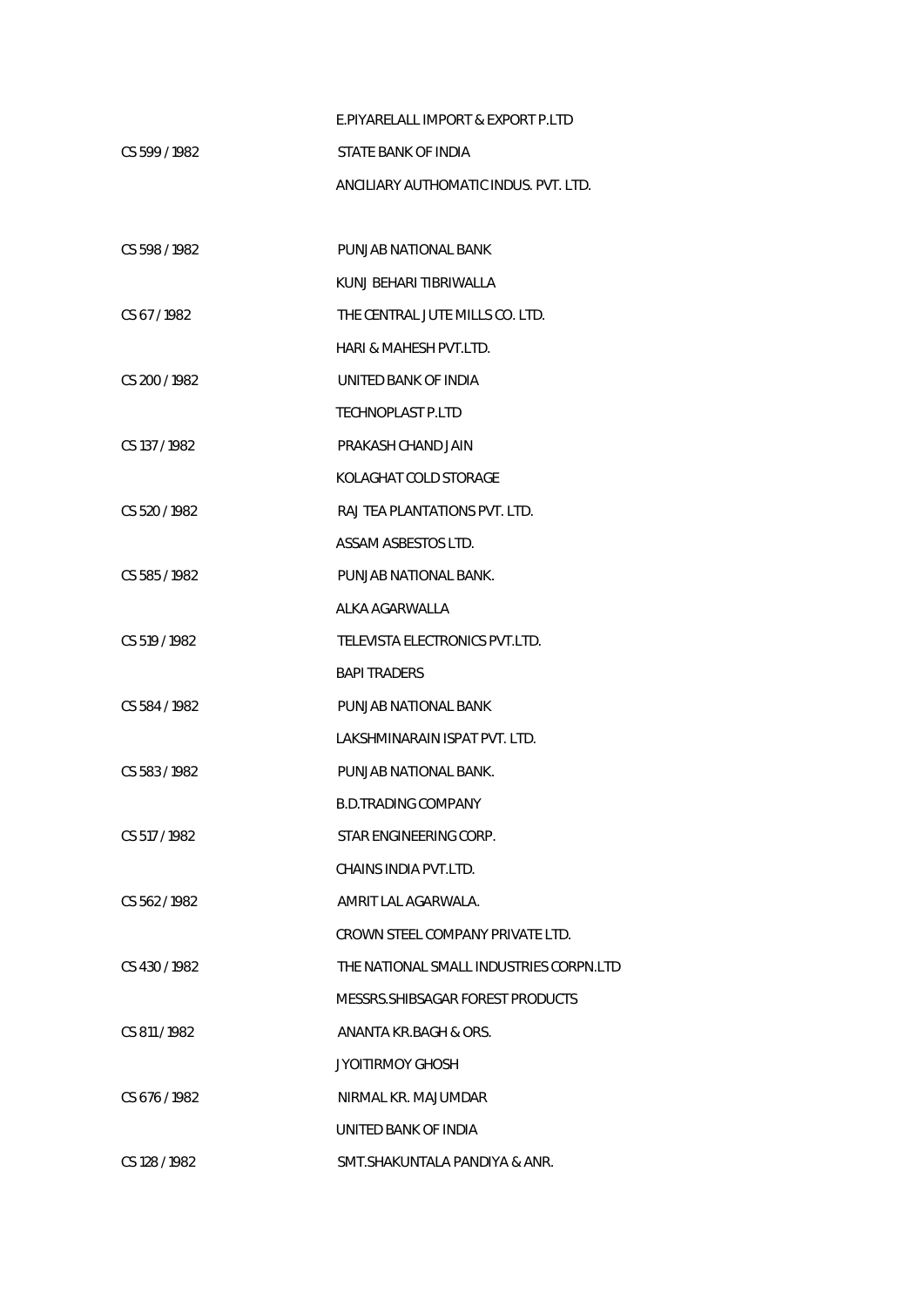|               | RUSSEL ESTATE CORPN.                        |
|---------------|---------------------------------------------|
| CS 943/1982   | ASHIM GUHA THAKURTA & ORS.                  |
|               | BENOY KUMAR CHATTERJEE & ANR.               |
| CS 672/1982   | BINOY KRISHNA BOSE.                         |
|               | MCNALLY BHARAT ENGG.CO.LTD.                 |
| CS 785/1982   | <b>BALMER LAWRIE LTD.</b>                   |
|               | AMERICAN EXPRESS INT.BANKING CORPN.         |
| CS 18 / 1982  | THE STATE TRADING CORP. INDIA & ANR         |
|               | VICTORIA CORPORATION                        |
| CS 636/1982   | SMT.RAMA MISRA & ORS.                       |
|               | SMT. NIRMALA JAITHALY                       |
| CS 556/1982   | SHAW WALLACE & CO. LTD.                     |
|               | DENTSCHE D. GESELLSCHAFT "HANSA"            |
| CS 554/1982   | <b>BANK OF INDIA</b>                        |
|               | DR. SUJIT KUMAR GHOSH                       |
| CS 553/1982   | <b>BANK OF BARODA</b>                       |
|               | SIDHARTHA STREEL TRADERS                    |
| CS 615/1982   | <b>LALIT MADHAB MALLICK</b>                 |
|               | SAKSENA B. (PVT) LTD.                       |
| CS 614/1982   | BISHWANATH & COMPANY                        |
|               | BISHWANATH PROSAD BHAGAT                    |
| CS 725/1982   | THE NATIONAL SMALL INDUSTRIES CORPN.LTD     |
|               | M/S.MISHRA WORKSHOP                         |
| CS 212 / 1982 | J.S.MOTORS                                  |
|               | KRISHUA PADA PATRA                          |
| CS 718/1982   | STATE BANK OF INDIA                         |
|               | WHEELER CYCLE INDUSTRIES P.I TD             |
| CS 786/1982   | <b>GENERAL ELECTRIC COMPANY</b>             |
|               | UNITED COMMERCIAL BANK                      |
|               |                                             |
| CS 784/1982   | C.R.CONSTRUCTION PRIVATE LTD                |
|               | AMAR NATH PAUL                              |
| CS 880/1982   | <b>INDIAN METALS &amp; FERRO ALLOYS LTD</b> |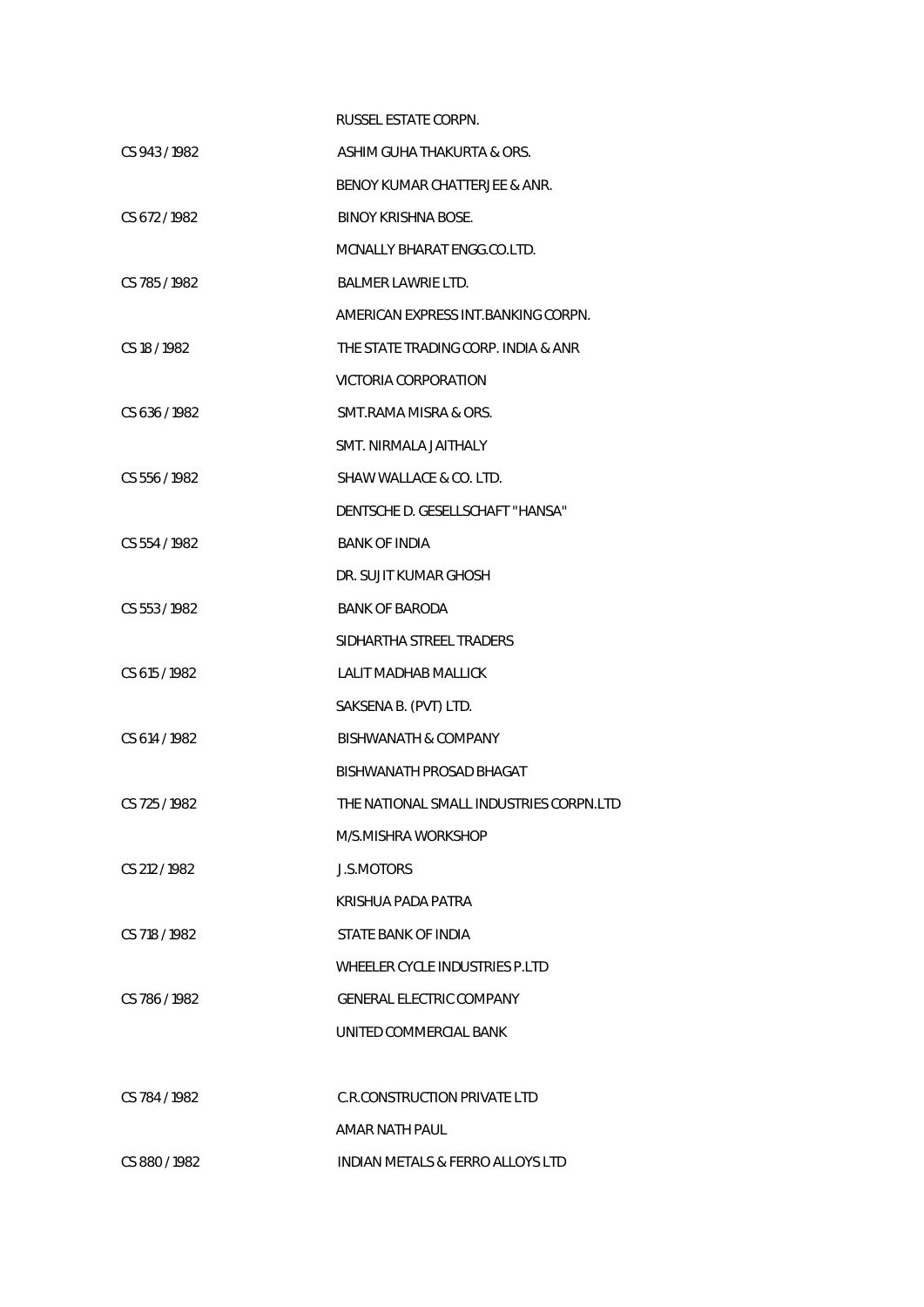|               | METAL INVESTORS PVT LTD                  |
|---------------|------------------------------------------|
| CS 484/1982   | THE INDIAN RAYON CORP. LTD.              |
|               | BHAGATRAM RAMAWATER                      |
| CS 945/1982   | SATYANARAYAN GUPTA                       |
|               | TARAK NATH GUPTA                         |
| CS 884/1982   | DIGVIJAY CEMENT CO. LTD.                 |
|               | <b>VISHAL ENTERPRISES</b>                |
| CS 458 / 1982 | SMT. SHEELA SINGH & ORS                  |
|               | <b>SHAILENDRA PARKH</b>                  |
| CS 369/1982   | AGARWAL HARDWARE WORKS (PRIVATE) LTD     |
|               | INDIAN STEAMSHIP COMPANY LTD             |
| CS 794/1982   | NILMANI GANGULY                          |
|               | AJIT KUMAR GANGULY                       |
| CS 793/1982   | ISHWARI PRASAD GOENKA                    |
|               | PURUSHOTTAM DAS GOENKA                   |
| CS 862/1982   | KWALITY ICE CREAMS LIMITED.              |
|               | INDIA'S HOBBY CENTRE PRIVATE LIMITED.    |
| CS 798/1982   | <b>BAGCHI TRANSPORT COMPANY</b>          |
|               | WEST BENGAL STATE ELECTRICITY BOARD      |
| CS 797/1982   | DENA BANK                                |
|               | MESSRS.BARON EKSPORTS                    |
| CS 868/1982   | <b>HARIT BHUSAN SARKAR.</b>              |
|               | M/S. AUTO FINANCIERS.                    |
| CS 170/1982   | TEA TRADING CORPORATION OF INDIA LIMITED |
|               | AVTAR SINGH & CO                         |
| CS 88/1982    | GAYATRI TRADING CORP.                    |
|               | DELMOT ENGINEERING PVT. LTD.             |
| CS 221/1982   | <b>BANK OF INDIA</b>                     |
|               | DAMODAR ENTERPRISE LTD                   |
| CS 87/1982    | PURSHOTTAM DAS BHIWANIWALA & ORS         |
|               | SM. SHOBHA RANI BURDHAN                  |
| CS 220 / 1982 | <b>BANK OF INDIA</b>                     |
|               | DAMODAR ENTERPRISES LTD                  |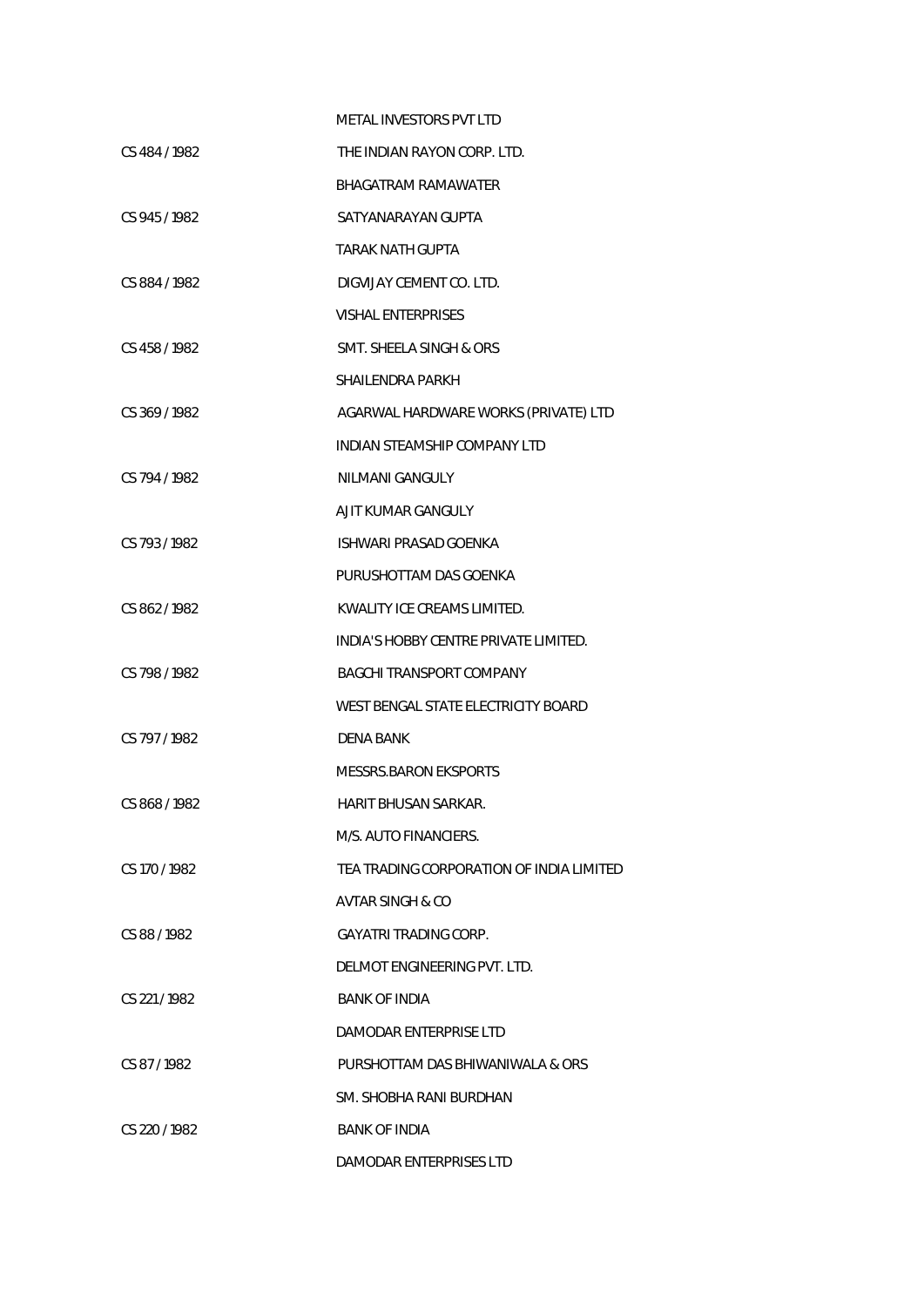| CS 86/1982    | <b>INDIAN BANK</b>                       |
|---------------|------------------------------------------|
|               | M/S DYNAMIC ENGINEERING CORP.            |
| CS 679 / 1982 | UNITED BANK OF INDIA                     |
|               | BABU KALI PACKA GING P.LTD               |
| CS 678 / 1982 | NIVERSAL PAPER MILLS LTD                 |
|               | JODHPUR WOOLEN MILLS LTD                 |
| CS 738 / 1982 | <b>BASANTI GANGULY</b>                   |
|               | ANJAN GANGULY                            |
| CS 734 / 1982 | STATE BANK OF HYDERABAD                  |
|               | <b>BASU &amp; COMPANY</b>                |
| CS 622/1982   | PEARILAL SHAW                            |
|               | RAJ KISHORE SHAW                         |
| CS 621/1982   | ASHIS KUMAR DUTT                         |
|               | GOBARDHAN CHANDRA AUDDY                  |
| CS 258 / 1982 | CANDLEWOOD HOLDINGS LTD.                 |
|               | THE LAGAN JUTE MACHINERY CO.LTD          |
| CS 460/1982   | SAGAR BOSE                               |
|               | SRINATH PAUL                             |
| CS 459 / 1982 | UNITED INDIA INSURANCE CO. LTD. & ANR    |
|               | M/S KANPUR AGRA TRANSPORT CORP.          |
| CS 728 / 1982 | CHANDRA MOHAN RAMKANAI                   |
|               | M/S.CHUNILAL BHOWRARLAL                  |
|               |                                          |
| CS 947/1982   | RAKHAL CHANDRA DAS                       |
|               | SM.ANIMA ROY                             |
| CS 421/1982   | STATE BANK OF INDIA                      |
|               | HIMALAYA SHIPPING CO LTD                 |
| CS 541/1982   | SMT. HARDAI DEBISARDA & ANR.             |
|               | <b>INDIAN TUBE CO. LTD.</b>              |
| CS 417 / 1982 | SRI SATISH CHANDRA AGARWALA & ORS        |
|               | CHATTERJEE POLK (PRIVATE) LTD            |
| CS 415 / 1982 | KARAMCHAND THAPER & BROS (COAL SALES)LTD |
|               | MESSRS.A.K.GHOSH & CO                    |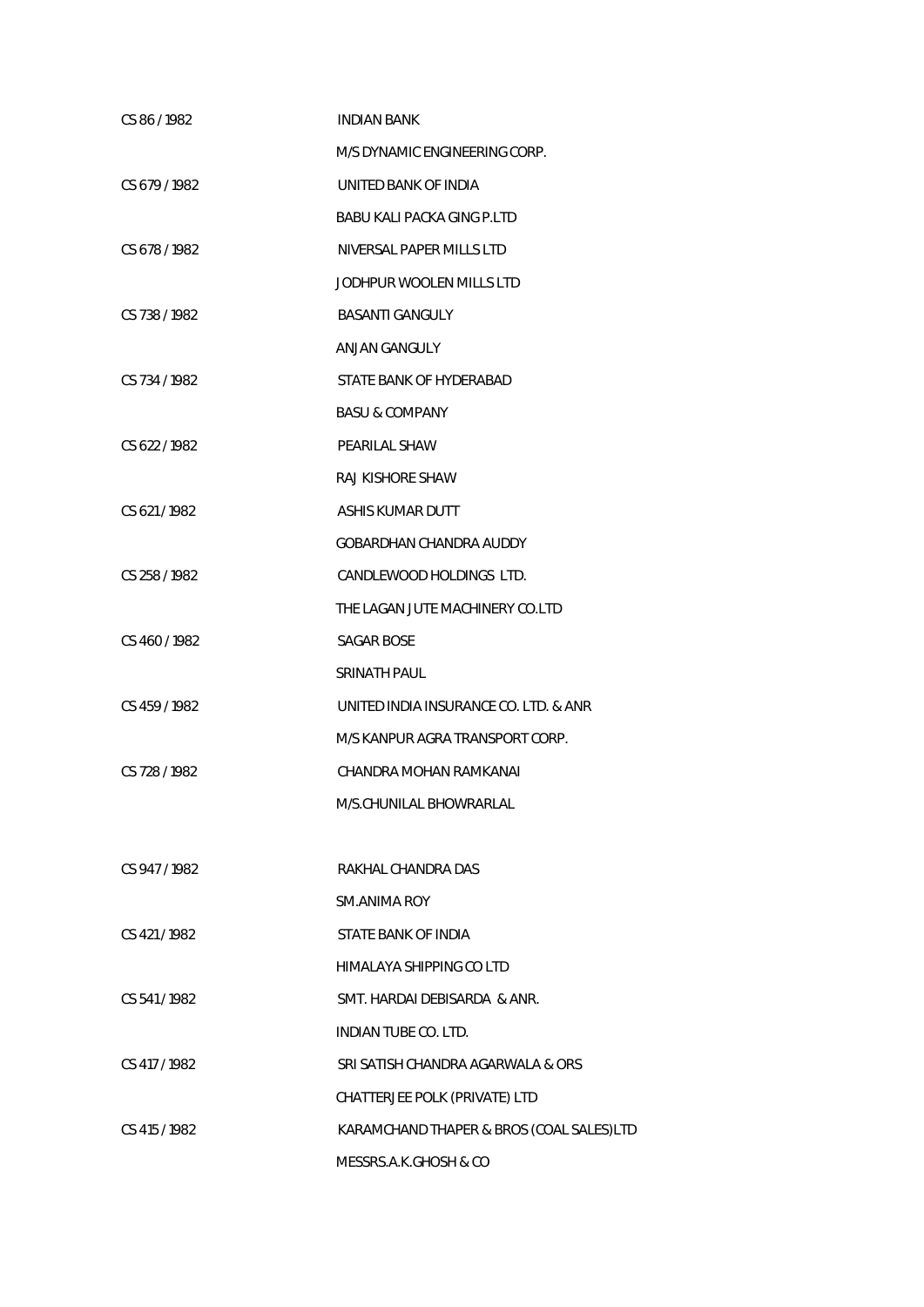| CS 879A / 1982 | ASHOK CHOWDHURY                              |
|----------------|----------------------------------------------|
|                | M/S. HINDUSTHAN INDUSTRIES                   |
| CS 949 / 1982  | PUNJAB AND SIND BANK                         |
|                | SHREE ANNAPURNA INVESTMENT & FINANCE CRP     |
| CS 264 / 1982  | SUR ENAMEL & STAMPING WORKS LTD              |
|                | <b>B.S.ENTERPRISES</b>                       |
| CS 465 / 1982  | PROMILA BALA METTER & ORS                    |
|                | NATIONAL INSURANCE CO. LTD.                  |
| CS 881/1982    | NANURAM BERIWALA.                            |
|                | <b>VED PRAKASH TENEJA</b>                    |
| CS 805/1982    | SM.KAUSHALYA SUHASASIA & ORS                 |
|                | SM.SITA DEVI SARAF                           |
| CS 874/1982    | F.G.P LIMITED.                               |
|                | PIONEER PROTECTIVE GLASS FIBRE PVT. LTD.     |
| CS 927/1982    | <b>ISHWARI PRASAD SINGH ROY</b>              |
|                | INTERNATIONAL SOCIETY FOR KRISHNA CONSCIOUSN |
| CS 742/1982    | MOTOR INDUSTRIES COMPANY LIMITED             |
|                | NIRMAL CHANDRA DEY                           |
| CS 630/1982    | SM. RAMA MISHRA & ORS                        |
|                | <b>SMT. JANAK DUBION</b>                     |
| CS 339/1982    | ADMINISTRATIVE STAFF COLLEGE OF INDIA.       |
|                | FLEMINGOLAND ENG. & FOOD INDUS. PVT. LTD     |
| CS 248 / 1982  | SRI AMAR NATH CHATTERJEE & ANR               |
|                | SANCHAITA INVESTMENTS                        |
| CS 326/1983    | SHYAM SUNDAR CHOWDHURY.                      |
|                | STEEL AUTHORITY OF INDIA LTD.                |
| CS 764/1983    | NARENDRA KUMAR KHTHARI. & ANR.               |
|                | PARASMAL BARMECHA                            |
| CS 633/1983    | <b>ISHEAQ AHMED</b>                          |
|                | JANAB AHMED DIN KHAN                         |
| CS 750/1983    | VIJAYA BANK.                                 |
|                | THE KARUR VAYSYA BANK LTD.                   |
| CS 748 / 1983  | THE TATA IRON AND STEEL CO. LTD.             |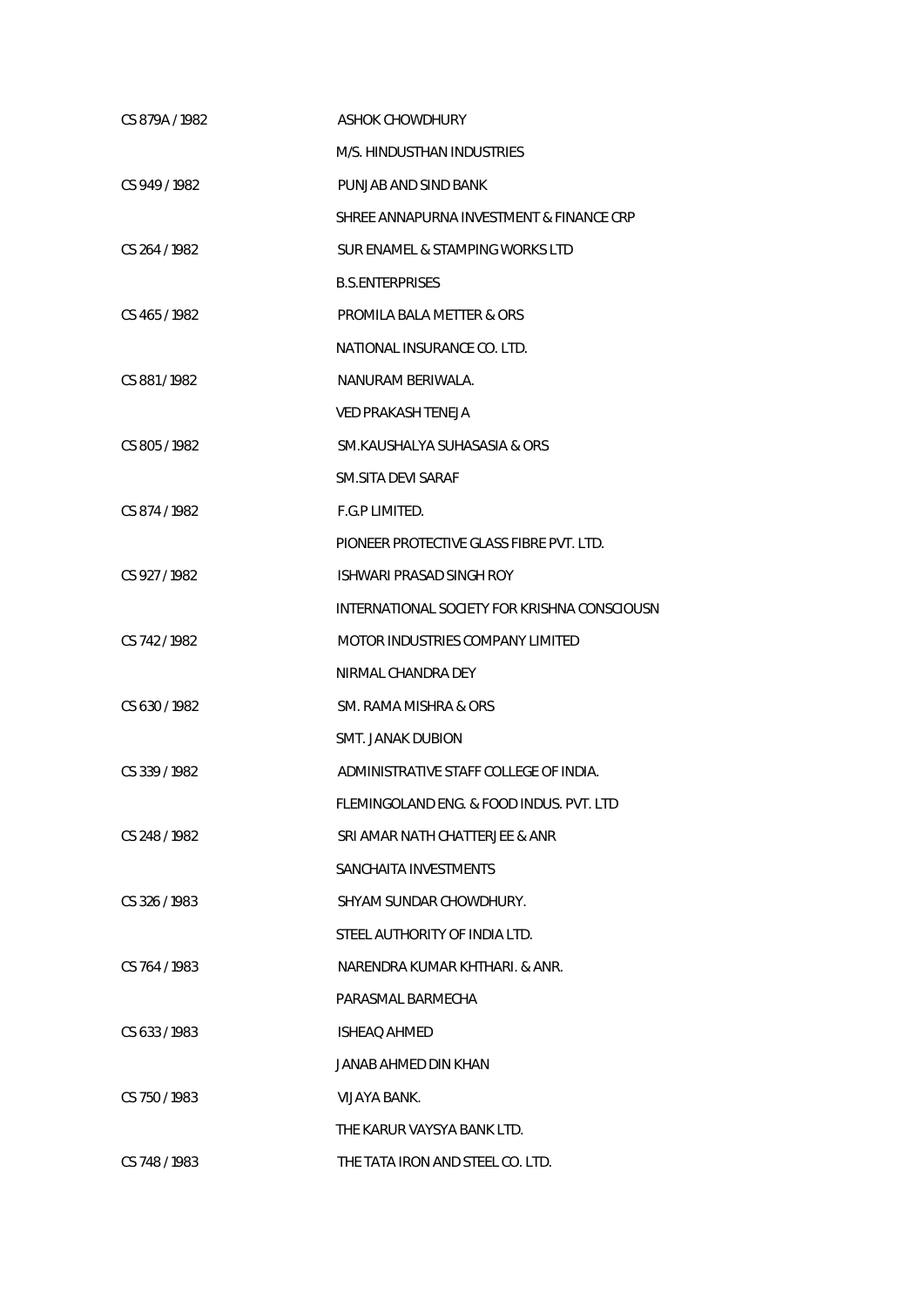|               | GOPICHAND HIRAI AL JAIN.                 |
|---------------|------------------------------------------|
| CS 740 / 1983 | PUNJAB & SIND BANK.                      |
|               | SMT. KANCHAN KUMARI.                     |
| CS 118 / 1983 | PUNJAB & SIND BANK                       |
|               | LINK ADVERTISING PRIVATE LTD             |
| CS 113 / 1983 | VISHNU PROPERTIES & ANR                  |
|               | SHREE SHREE GOPAL JEW                    |
| CS 185 / 1983 | JANAKIDAS LACHHMI NARAIN                 |
|               | M/S NALHAML CHIRANJILAL                  |
| CS 184 / 1983 | UNITED COMMERCIAL BANK                   |
|               | MADHOPRASAD MAHABIRPRASAD                |
| CS 182/1983   | DARAKADAS SARDA                          |
|               | S.K. SARKAR                              |
| CS 9/1983     | UNITED COMMERCIAL BANK                   |
|               | <b>CHATTERJEE POLK P.LTD</b>             |
|               |                                          |
| CS 8/1983     | STEEL AUTHORITY OF INDIA LIMITED         |
|               | SHIPPING CORP. OF INDIA LTD              |
| CS 566/1983   | <b>JIWAN RAM SHESDUTTRAI.</b>            |
|               | LICHTONBERG FEUERFEST GMBH.              |
| CS 487/1983   | BERGER PAINTS (INDIA) LIMITED            |
|               | NILHAT SHIPPING COMPANY LIMITED          |
| CS 719 / 1983 | CORPORATION BANK                         |
|               | KUMARGISI INTERNATIOINAL PVT.LTD.        |
| CS 714/1983   | UNITED COMMERCIAL BANK                   |
|               | AJIT LAHIRI                              |
| CS 21/1983    | STATE BANK OF INDIA                      |
|               | ALLIANCE TRADING CORP.P.LTD              |
| CS 501/1983   | JAYABATI MULLICK                         |
|               | BHAGAWATI PR.SAXENA                      |
| CS 583/1983   | EAST INDIA PHARMACEUTICAL WORKS LTD. ANR |
|               | SUPREME TRANSPORT CORPORATION.           |
| CS 238 / 1983 | NATIONAL STEEL CORP.                     |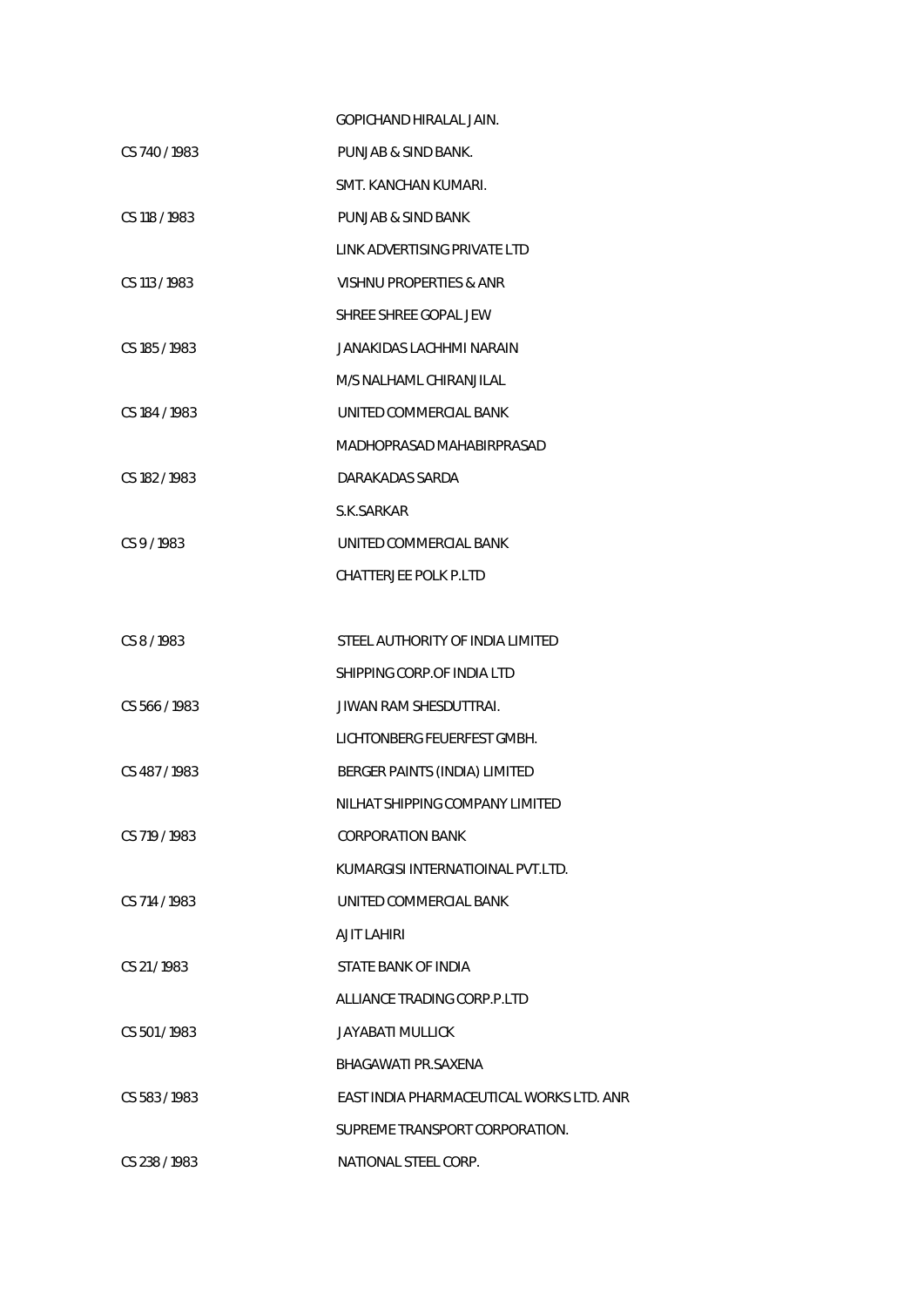|                | KAILASH CORP.                            |
|----------------|------------------------------------------|
| CS 344 / 1983  | NATIONAL INSURANCE COMPANY LTD.          |
|                | UNION OF INDIA.                          |
| CS 342/1983    | INDIAN BANK.                             |
|                | M/S. ANNIE ENTERPRISES.                  |
| CS 361/1983    | UNION CARBIDE INDIA LTD                  |
|                | SHIPPING CORP. OF INDIA                  |
| CS 231/1983    | EZEKIEL HAI JACOB & ORS                  |
|                | ELIMORE NAURICE                          |
| CS 333/1983    | ASHOK TRADERING CORPORATION & ANR.       |
|                | BENGAL BANDED WAREHOUSE ASSOCIATION      |
| CS 723/1983    | BHARAT COKING COAL LIMITED.              |
|                | COALITE CHEMICALS PRIVATE LIMITED.       |
| CS 374A / 1983 | SUDHANSU KUMAR PRAMANICK & ORS           |
|                | BANKU BEHARI PRAMANICK                   |
| CS 74/1983     | UNITED BANK OF INDIA                     |
|                | INDIAN MECHANISATION AND ALLIED PROD.LTD |
| CS 685/1983    | MOHANLAL SUMMERMAL                       |
|                | MAUN SILK HOUSE                          |
| CS 437/1983    | PRAHLAD RAI KHETAWAT & ANR               |
|                | SMT.ASHIMA RANI PAUL                     |
| CS 613/1983    | SIDHIRANJAN BANERJEE.                    |
|                | UNION BANK OF INDIA.                     |
| CS 609/1983    | STATE BANK OF INDIA.                     |
|                | DELUXE CHEMICAL INDUSTRIES.              |
| CS 527/1983    | THE BANK OF RAJASTHAN LIMITED            |
|                | FLECTRONIC ENGINEERS                     |
| $CS$ 92/1983   | VIJAYA BANK.                             |
|                | NIKUNJ TRADING CO.                       |
| CS 568/1983    | UNION BANK OF INDIA                      |
|                | SAVERA & CO. LTD. (IN LIQN)              |
| CS 453/1983    | M/S. VENUS PUMP AND ENGINEERING WORKS    |
|                | THE W.B STATE CO-OPR MKT.FED.LIMITED     |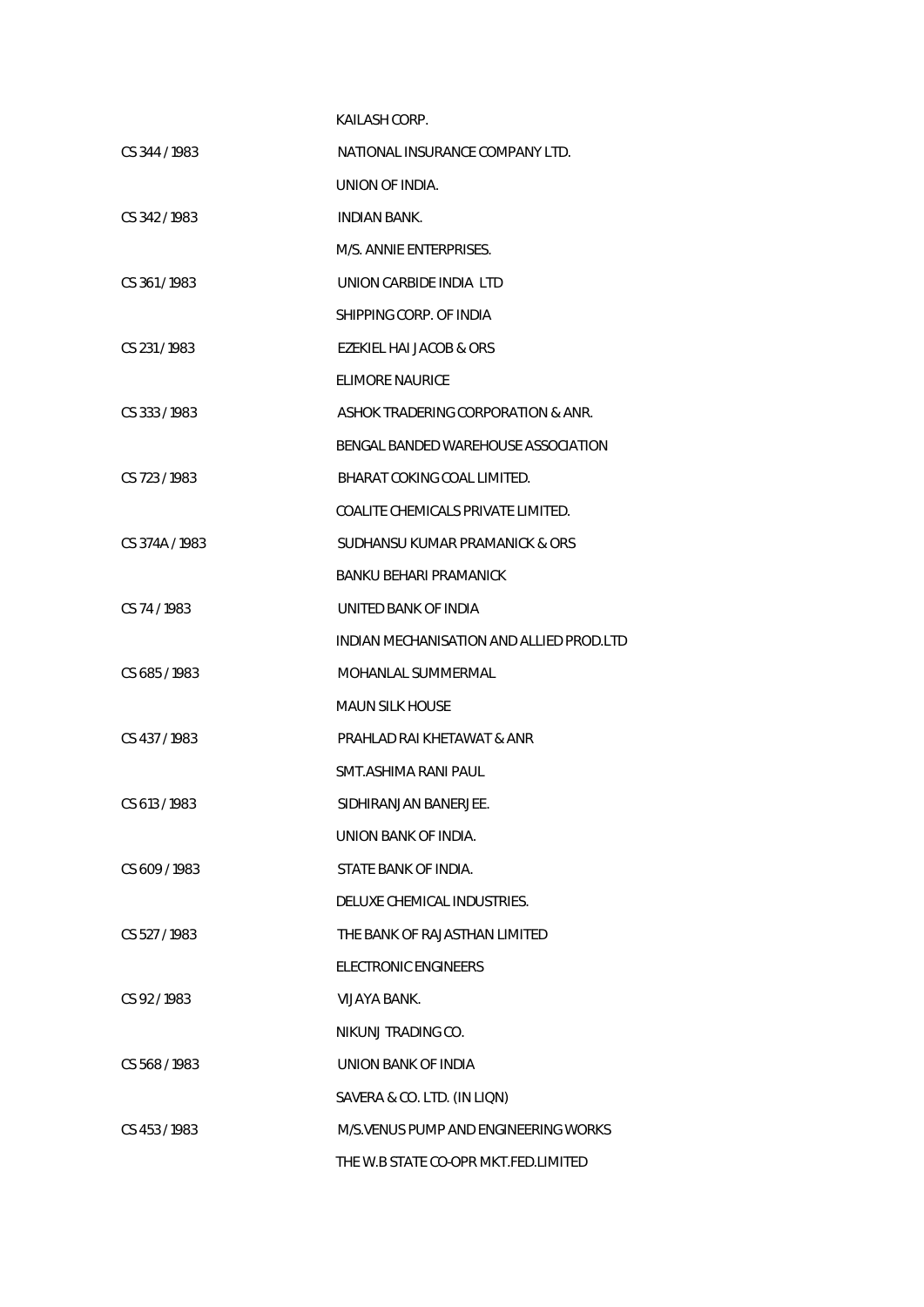| CS 352/1983   | THE INDUSTRIAL FINANCE CORPN. OF INDIA.  |
|---------------|------------------------------------------|
|               | <b>MADAN MOHAN TANJAL.</b>               |
| CS 647/1983   | THE EAST INDIA RUBBER WORKS PVT.LTD.     |
|               | M/S PRECISION TOOLS INDIA CO.            |
| CS 769/1983   | THE CHARTERED BANK.                      |
|               | SATYA NARAYAN ROY.                       |
| CS 767/1983   | EPITICHI S.A.                            |
|               | GERRIGINA MARITIME LIMITED.              |
|               |                                          |
| CS 293/1983   | <b>JASBIR SINGH</b>                      |
|               | CENTRAL BANK OF INDIA.                   |
| CS 292/1983   | VERNER GREGORY GRIEFF. & ANR.            |
|               | <b>BISHOP D. GORAI.</b>                  |
| CS 193/1983   | UNITED COMMERCIAL BANK                   |
|               | DEBAPRASAD ROY                           |
| CS 440/1983   | NATIONAL INSURANCE CO.LTD                |
|               | UNION OF INDIA                           |
| CS 60/1983    | M/S. TERAI TEA CO. PVT. LTD.             |
|               | THE GOPALPUR TEA CO. LTD.                |
| CS 696/1983   | SHREE SHIV UDYOG                         |
|               | KATIHAR JUTE MILLS LTD.                  |
| CS 270 / 1983 | UCO BANK                                 |
|               | SUBHAS CH. CHAKRABORTY                   |
| CS 556 / 1983 | THE SHALIMAR ROPE WORKS LIMITED.         |
|               | THE JUTE CORPORATION OF INDIA LTD.       |
| CS 691/1983   | OFFICIAL LIQUIDATOR                      |
|               | <b>WESTERN CARRIES</b>                   |
| CS 157/1983   | UNITED BANK OF INDIA                     |
|               | M/S.BHARATI PRINTING & PUBLISHING CO(P)L |
| CS 790/1983   | <b>ABHAY SARKAR.</b>                     |
|               | THE CORPORATION OF CALCUTTA.             |
| CS 786/1983   | MODI TENTS & TARPAULINS INDUSTRIES.      |
|               | GUJRAT STATE ROAD TRANSPORT CORPN.       |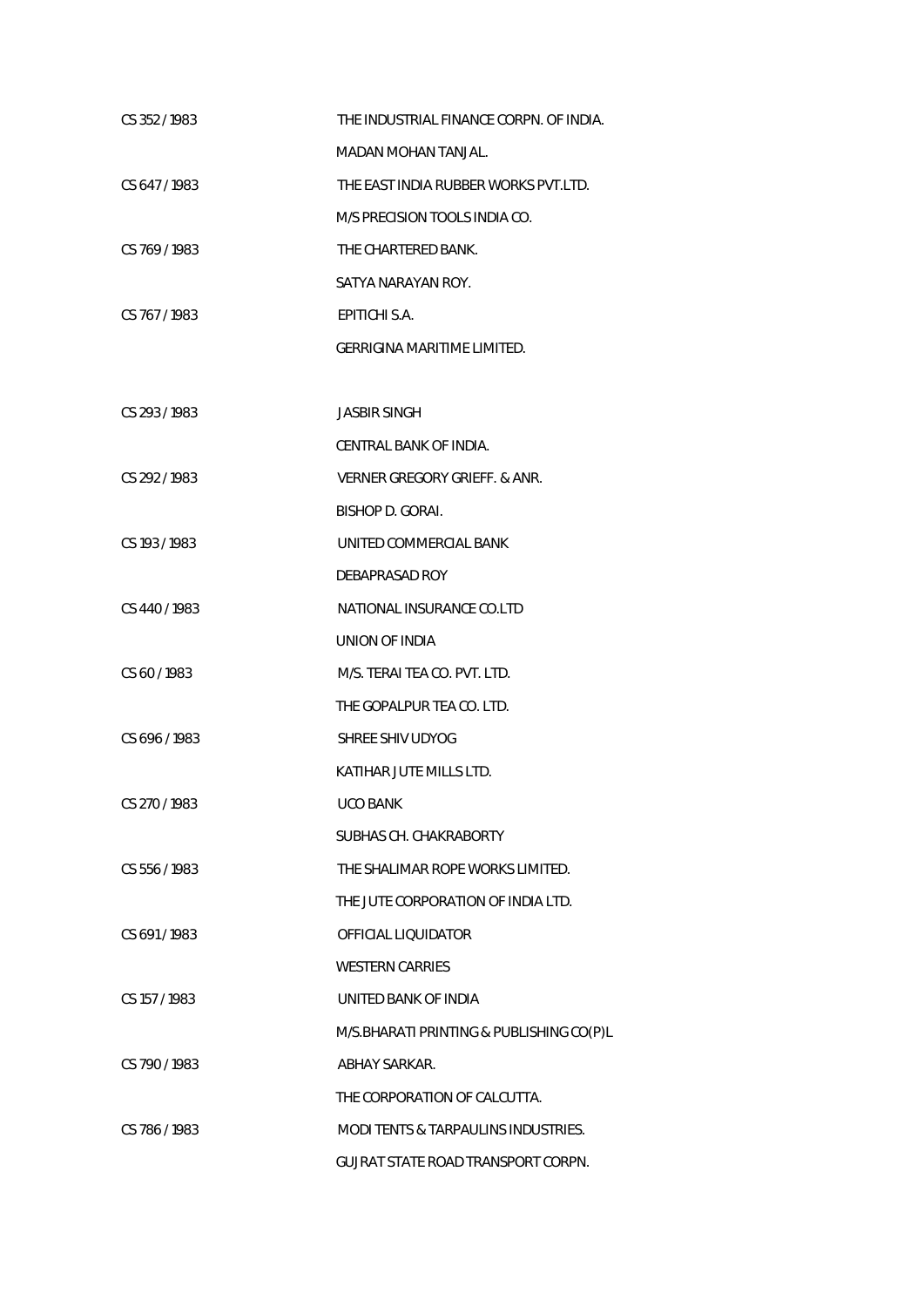| CS 785/1983   | COAL INDIA LIMITED.                  |
|---------------|--------------------------------------|
|               | <b>BANK OF INDIA.</b>                |
| CS 380/1983   | BROOKE BAND INDIA LTD                |
|               | UNITED COMMERCIAL BANK               |
| CS 203 / 1983 | UNITED BANK OF INDIA                 |
|               | SAGAR LINES INDIA PVT.LTD.           |
| CS 313/1983   | RAM KUMAR KAMAL KUMAR.               |
|               | PUNJAB NATIONAL BANK.                |
| CS 258 / 1983 | ASHOK TRADING CORP. & ANR            |
|               | BENGAL BONDED WARE HOUSE ASSOCIATION |
| CS 549/1983   | SAJAN KUMAR PHUMRA.                  |
|               | SILSER MARKETING LTD.                |
| CS 783/1983   | BISWANATH ROY.                       |
|               | JASODA RANI ROY.                     |
| CS 781/1983   | VISHANJI DUNGARMAL FUTNANI           |
|               | MOHANLAL DURGARMAL FUTNANI.          |
| CS 660/1983   | UNITED COMMERCIAL BANK               |
|               | M/S A.R.EXPORTERS                    |
| CS 776/1983   | KALIDAS CHAKRABORTY.                 |
|               | SUNIL BARAN CHAUDHURY.               |
| CS 774/1983   | NATIONAL INSURANCE CO. LTD. & D.V.C. |
|               | UNION OF INDIA.                      |
| CS 773/1983   | VIJAYA BANK.                         |
|               | UDHO UPADHAYAY                       |
| CS 245/1983   | DR. PRADIP KR. GOSWAMI               |
|               | SWAPAN KR. GUHA                      |
| CS 11/1983    | UNION OF INDIA & ANR                 |
|               | JOHNSON NAVIGATION CO.               |
| CS 792/1984   | VIJAYA BANK                          |
|               | <b>MOTILAL BHATTER</b>               |
| CS 664/1984   | SHAW WALLACE & CO. LTD.              |
|               | SRI SATYENDRA NATH BANERJIE.         |
| CS 440 / 1984 | M.P.PRODUCTION P.LTD.                |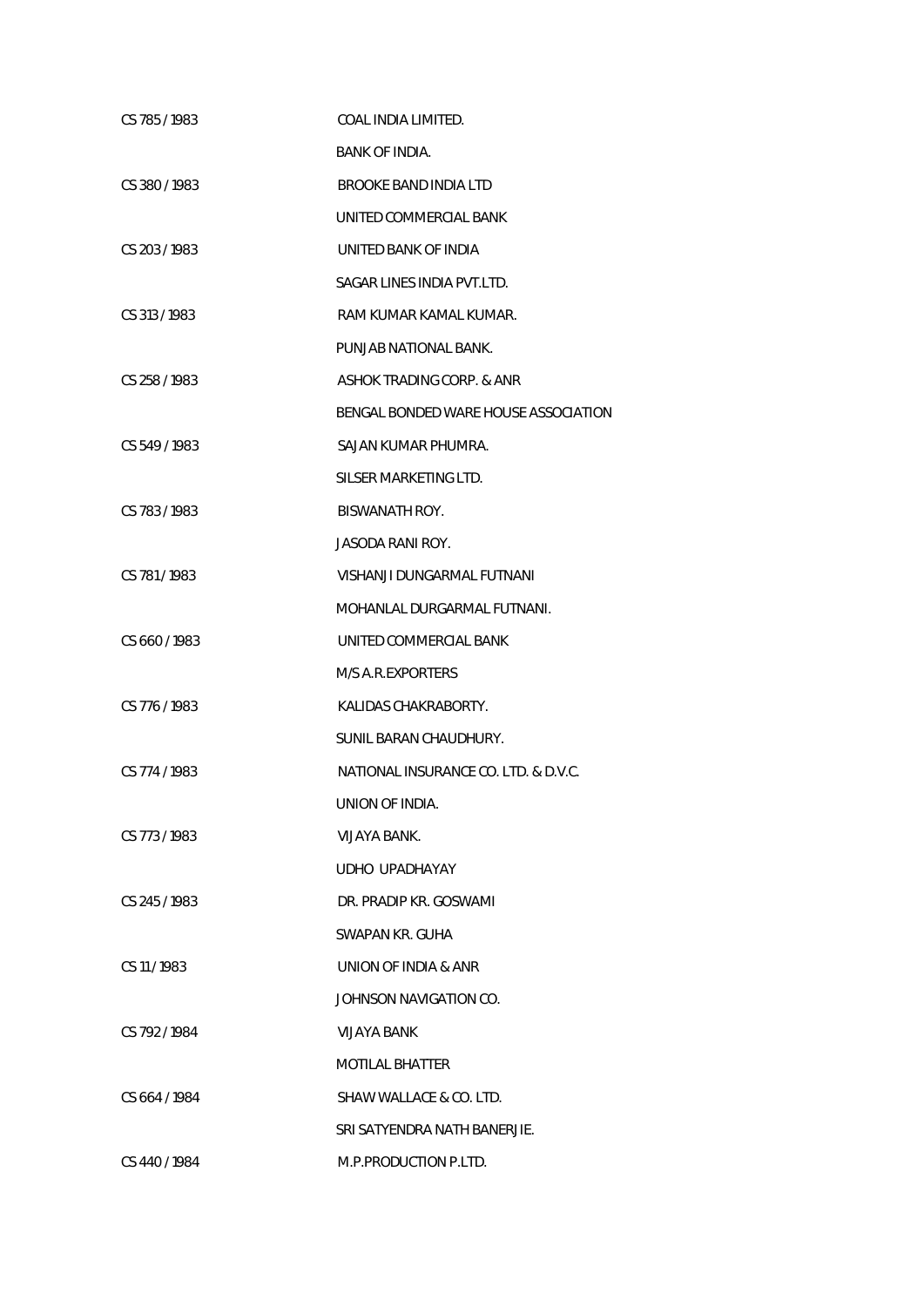## MOOL CHAND MOHTA

| CS 574/1984   | PURE DRINKS (CALCUTTA) LTD.            |
|---------------|----------------------------------------|
|               | UNION OF INDIA.                        |
| CS 846/1984   | SOMNATH GHOSH & ORS                    |
|               | <b>GANGASARAN &amp; SONS PVT. LTD.</b> |
| CS 392/1984   | TARA PROPERTIES PVT. LTD.              |
|               | SHALIMAR PAINTS LTD.                   |
| CS 350/1984   | SMT.GAYATRI SARKAR.                    |
|               | RUSSEL ESTATE CORPORATION.             |
| CS 175 / 1984 | <b>INDIAN CARPET CENTRE</b>            |
|               | INDIAN STEAMSHIP CO. LTD. & ORS.       |
| CS 729 / 1984 | JITENDRA NATH RAY & ORS.               |
|               | RABIN RAHA                             |
| CS 842/1984   | NATIONAL INSURANCE CO. LTD.            |
|               | UNION OF INDIA                         |
| CS 788 / 1984 | GOLDEN POLYSTER INDUSTRIES (P) LTD.    |
|               | <b>GOEL ROADWAYS</b>                   |
| CS 793/1984   | S.B.I.                                 |
|               | ROHTAL INDUSTRIES LTD.                 |
| CS 686/1984   | STATE BANK OF INDIA                    |
|               | BENGALI SEELPI PVT.LTD.                |
| CS 684/1984   | STATE BANK OF INDIA                    |
|               | BENGALI SHILPI P.LTD.                  |
| CS 143 / 1984 | MAFCON ENGG.CO.LTD.                    |
|               | DUNLOP INDIA LTD.                      |
| CS 2/1984     | JUGAL KISHORE SADANI                   |
|               | H.M.TOOLS LTD.                         |
| CS 520/1984   | MADHYA BHARAT PAPERS LTD.              |
|               | LILA TRADING CO.                       |
| CS 464 / 1984 | <b>MIMARI TRADERS</b>                  |
|               | G.T.R. CO.PVT. LTD.                    |
| CS 463/1984   | KANARIA CHEMICALS INDUSTRIES LTD.      |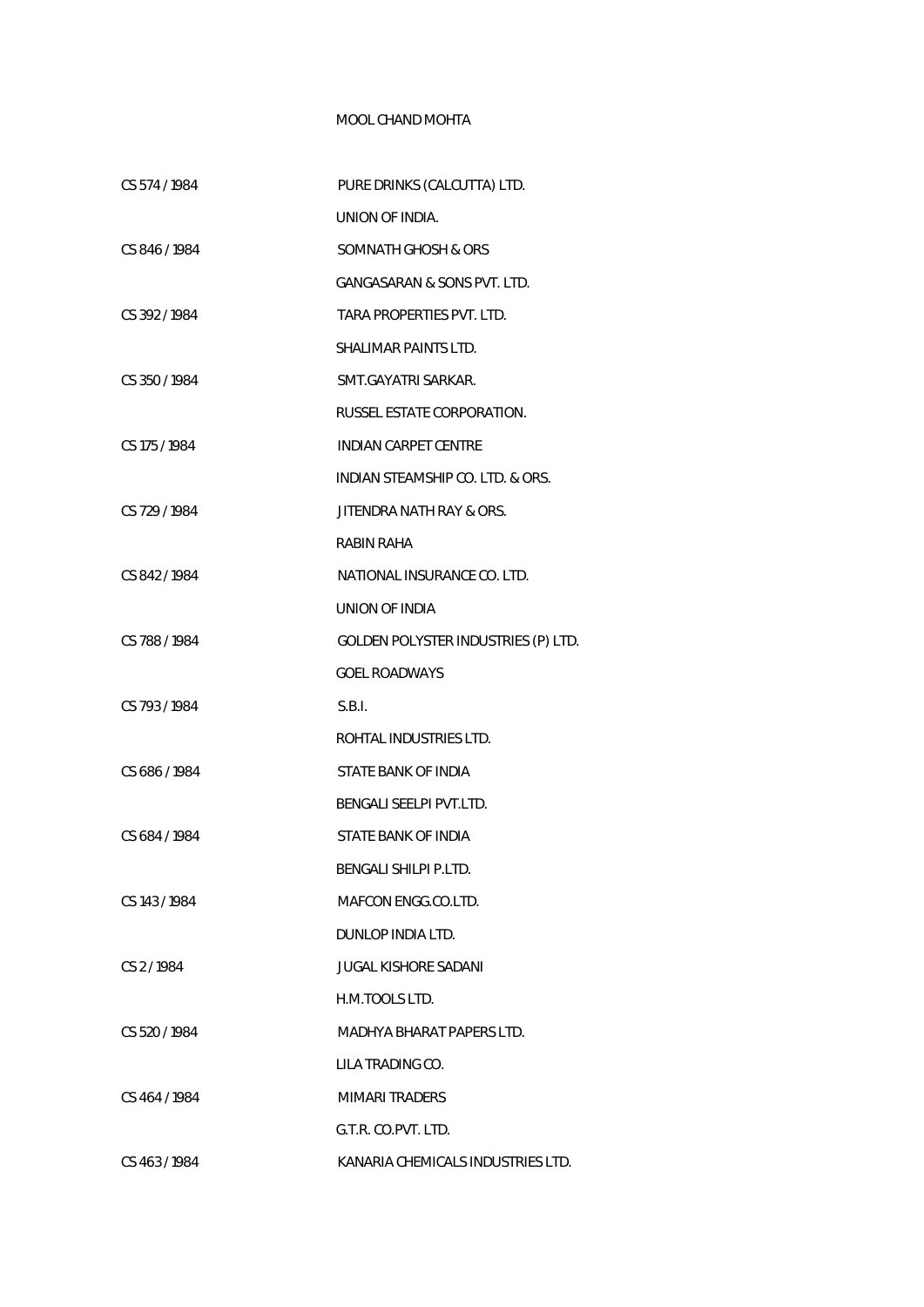|               | <b>DRESDNER BANK</b>                     |
|---------------|------------------------------------------|
| CS 734 / 1984 | <b>INDIAN STAVES MFG.CO. &amp; ORS</b>   |
|               | <b>GANESH TWINE MILLS</b>                |
| CS 398 / 1984 | UNITED PROVINCES SUGAR CO. LTD           |
|               | KRUPP INDUSTRIES INDIA LTD.              |
| CS 654 / 1984 | UNION BANK OF INDIA                      |
|               | SAVERE & CO. LTD. (IN LIQN)              |
| CS 898/1984   | MRF LTD.                                 |
|               | PUNJAB TYRES.                            |
| CS 845/1984   | JEWISH GIRLS' SCHOOL                     |
|               | SUDARSHAN PRAKASH PUNK                   |
| CS 506 / 1984 | <b>INTERNATIONAL EXPORTS INC</b>         |
|               | AFRICA EUROPE TRADING B.V.               |
| CS 503/1984   | MULTI TRADE (INDIA) LTD.                 |
|               | EGYPTION CO.                             |
| CS 816 / 1984 | JAMSHEDPUR MOTOR ACCESSORIES STORES      |
|               | HINDUSTHAN STEEL WORKS CONSTRUCTION LTD. |
| CS 813 / 1984 | <b>VIVEK SALVI</b>                       |
|               | TURF PROPERTIES (P) LTD                  |
| CS 653/1984   | SHRI NARAYAN DAGA.                       |
|               | <b>GOLDWIN PICTURES</b>                  |
| CS 197 / 1984 | FOOD CORPORATION OF INDIA                |
|               | RADHA RANI SA                            |
| CS 789/1984   | A.RAHIM SHAKIR                           |
|               | MR.RAJENDRA SHAH                         |
| CS 787/1984   | DAMODAR VALLEY CORPORATION               |
|               | <b>UNION OF INDIA</b>                    |
|               |                                          |
| CS 636/1984   | PURSHOTTAM DAS KEDIAS.                   |
|               | FOOD CORPORATION OF INDIA W.B.           |
| CS 782/1984   | KALYAN KUMAR SEN GUPTA & ANR             |
|               | KRIPA BINDU SEN GUPTA                    |
| CS 450/1984   | SUISSE ATHANTIQUE SUISSE DEPT.MARINE S A |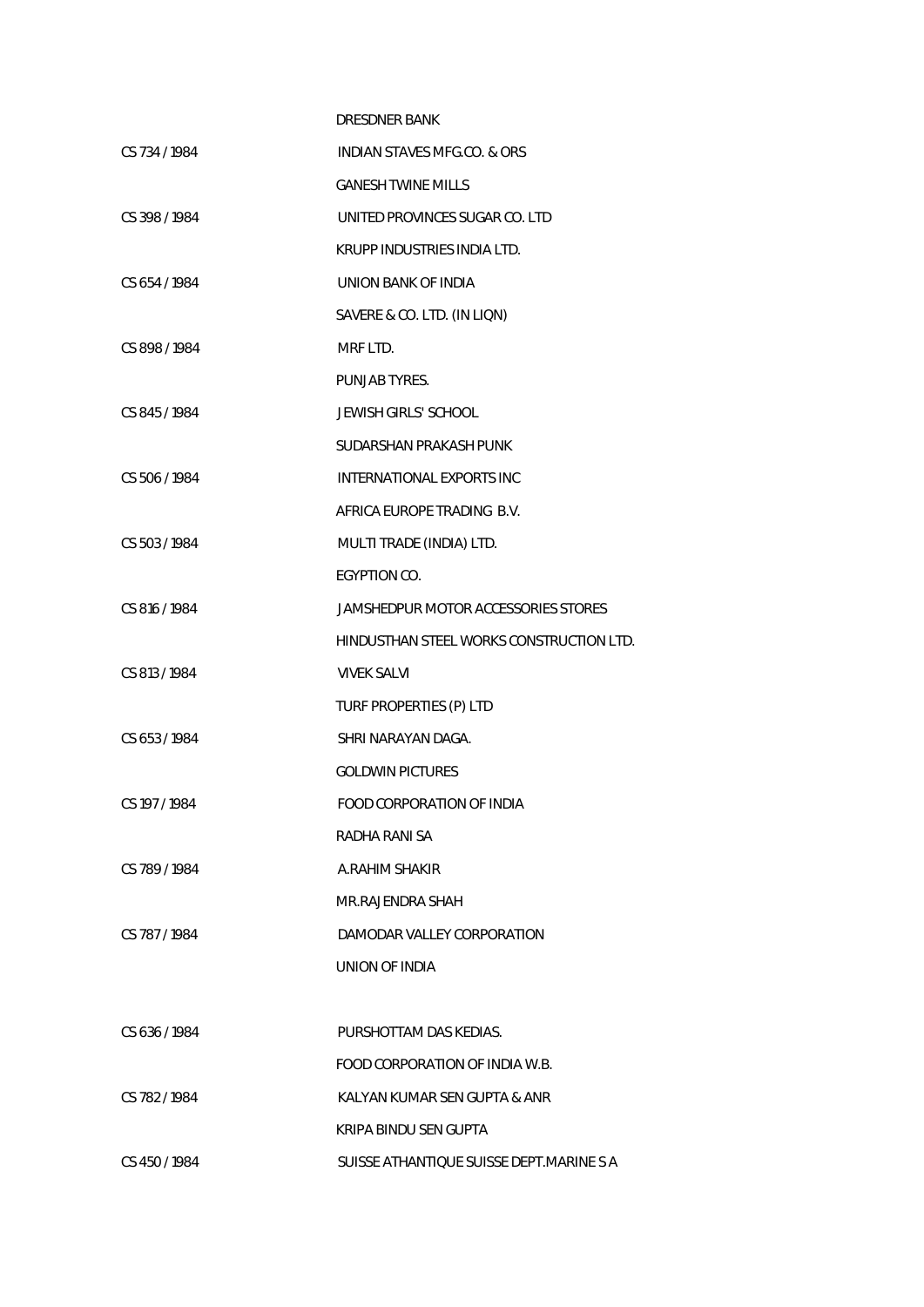|               | THE BOARD OF TRUST FOR THE PORT OF CAL.  |
|---------------|------------------------------------------|
| CS 634/1984   | PRAGATI ENGINEERING PVT. LTD.            |
|               | M/S. IISCO UJJAIN PIPE & ENG. CO. LTD.   |
| CS 780/1984   | HINDUSTHAN LIVER LIMITED                 |
|               | BANSIDHAR NARSINGDAS                     |
| CS 488/1984   | THAKURDAS HASSARAM                       |
|               | VINAY CHAMARIA                           |
| CS 629/1984   | THE NATIONAL SMALL INDUSTRIES CORPN.     |
|               | M/S. ASSOCIATED INDUSTRIAL ENGINEERS.    |
| CS 442/1984   | DEOKI NANDAN JALAN                       |
|               | KISHORI LAL JALAN                        |
| CS 627/1984   | S.P.TRADERS.                             |
|               | <b>HONUMAN BAGS AND CONTAINERS LTD.</b>  |
| CS 772/1984   | PUNJAB NATIONAL BANK                     |
|               | SMT.SULOCHANA DEVI JHUNJHUNWALA          |
| CS 771/1984   | INDIAN TRANSPORT AGENCY                  |
|               | SARDAR SARABJIT SINGH                    |
| CS 434/1984   | SHRI JOGENDRA KUMAR SETH & ORS           |
|               | SHRI OM PROKASH SAXENA                   |
| CS 618 / 1984 | NIRMAL CHANDRA DUTTA.                    |
|               | YOKOHMA PRODUCTIONS.                     |
| CS 433 / 1984 | <b>INDIAN OVERSEAS BANK</b>              |
|               | <b>MADHUSUDAN ORGANICS LTD.</b>          |
| CS 606/1984   | DUMBAR MILLS LIMITED.                    |
|               | CALCUTTA CLOTH MILLS                     |
| CS 605/1984   | DUMBAR MILLS LIMITED.                    |
|               | <b>FARIDABAD TEXTILES.</b>               |
| CS 863/1984   | UNION BANK OF INDIA                      |
|               | SHEWAKRAM P. GODHWANI                    |
| CS 834/1984   | THE NATIONAL SMALL INDUSTRIES CORP. LTD. |
|               | LAKSHMI PAPER BAG                        |
| CS 828/1984   | SALIL GHOSH                              |
|               | THE MASTER STEREDORES' ASSOCIATION       |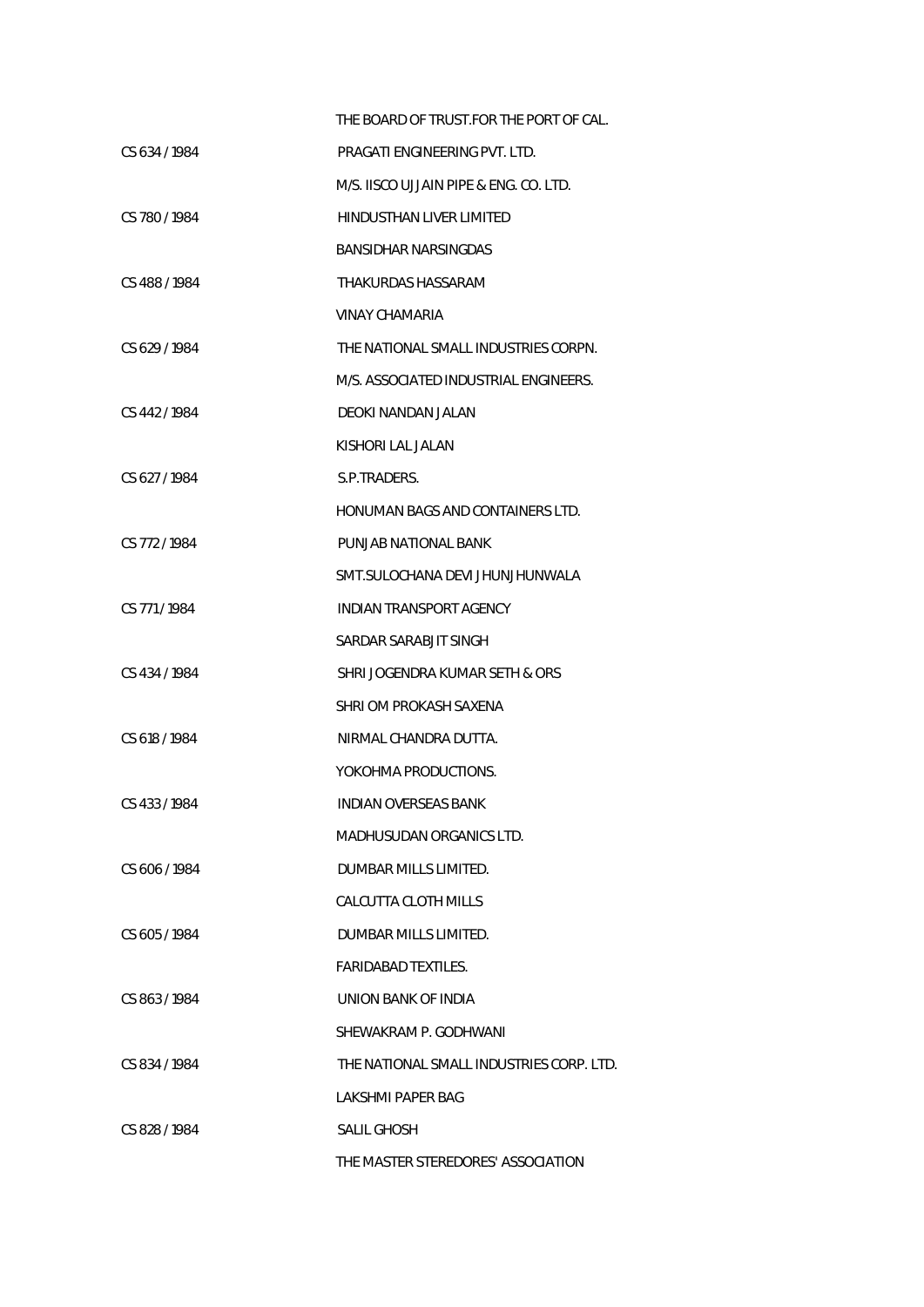| CS 738 / 1984 | SM. BIJALI PRABHA MITRA & ORS         |
|---------------|---------------------------------------|
|               | SRI PRABHANGSHU SEKHAR KALI           |
| CS 595/1984   | CEMENT CORP. OF INDIA LTD.& ANR       |
|               | AJANTA TRANSPORT                      |
| CS 432/1984   | DHARAM CH. KASHARDEO                  |
|               | SIDDHARTHA BANERJEE                   |
| CS 615/1984   | RAMNARAYAN AGARWALLA & ORS.           |
|               | AVIJIT GANGULY.                       |
| CS 614 / 1984 | REKHA TIMBER COMPANY.                 |
|               | THE TATA IRON AND STEEL COMPANY LTD.  |
| CS 761/1984   | SUNIL BARAN DEY.                      |
|               | THE ORIENTAL INSURANCE CO. LTD.       |
| CS 430/1984   | HINDUSTHAN STEEL WORKS CONS. LTD.     |
|               | <b>DENA BANK</b>                      |
| CS 759/1984   | M/S.SUN DISTRIBUTORS & MINING CO.LTD  |
|               | M/S.RAMNIWAS BENIGOPAL                |
| CS 610 / 1984 | THE TITAGHAR PAPER MILLS COMPANY LTD. |
|               | SHREE BHAGABATI AGENCIES.             |
| CS 607/1984   | DUMBAR MILLS LIMITED.                 |
|               | NEW INDIA TEXTILES                    |
|               |                                       |
| CS 298 / 1984 | MESSRS.NATIONAL INSURANCE COMPANY LTD |
|               | UNION OF INDIA                        |
| CS 134 / 1984 | CLIMAX EXPORTS PRIVATE LIMITED.       |
|               | FARREL LINES INC.                     |
| CS 728 / 1984 | FOOD CORPORATION OF INDIA             |
|               | SANJAY TRADING COMPANY                |
| CS 718 / 1984 | MISS MOHINI UTTAM                     |
|               | MOHAN T.SADHNAVI                      |
| CS 715/1984   | C.I. PRIVATE LIMITED                  |
|               | BHASKAR TEA CO. PVT.LTD.              |
| CS 569/1984   | UNITED COMMERCIAL BANK                |
|               | SWAPAN KR. CHATTOPADHAYA              |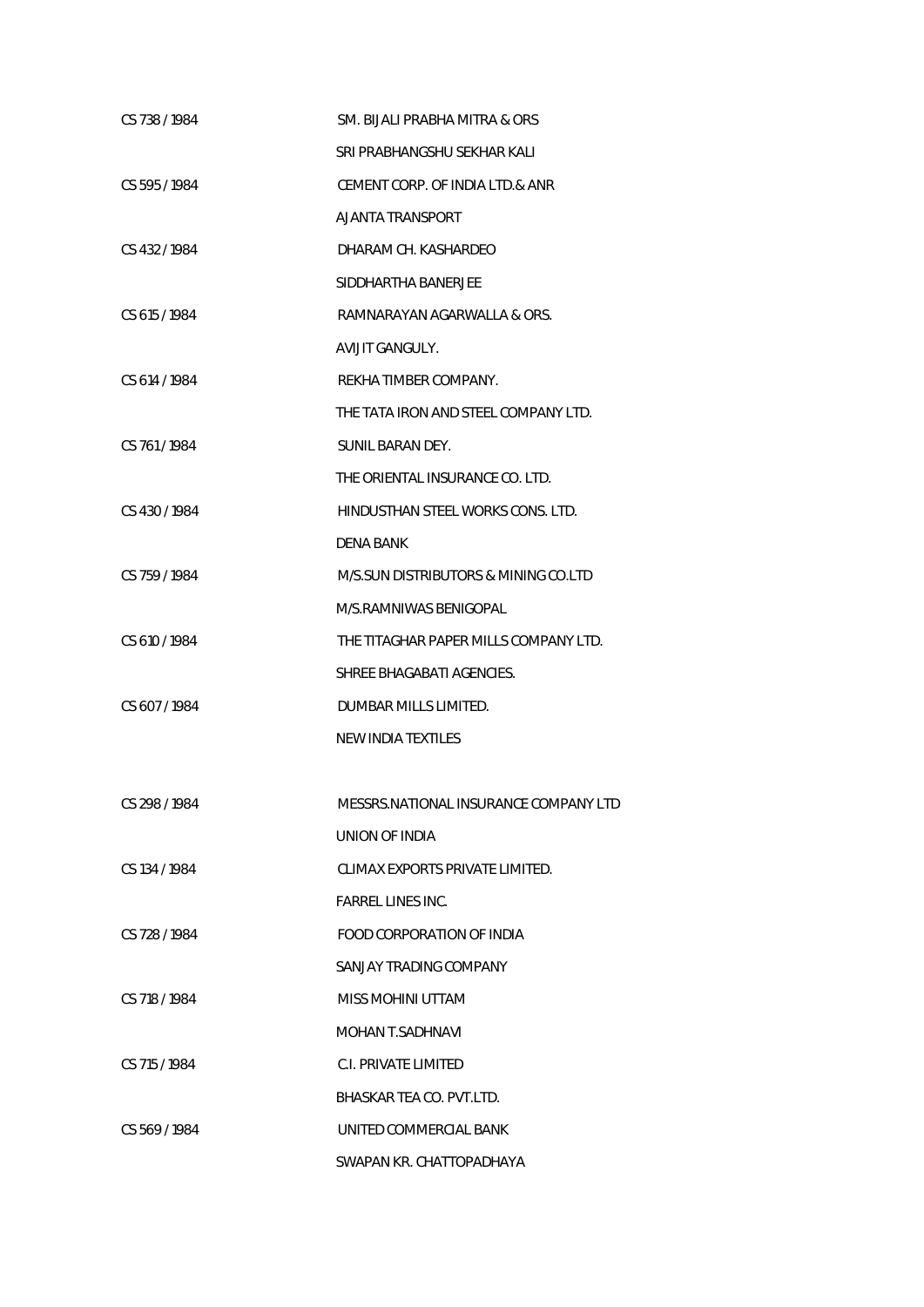| CS 562/1984   | <b>LALOO PRASAD DAMANI</b>               |
|---------------|------------------------------------------|
|               | SUDHA RANI SAMADDAR                      |
| CS 389/1984   | <b>BANSAL MECHANICAL WORKS LTD</b>       |
|               | THE CALCUTTA ELECTRIC SUPPLY CORP.LTD    |
| CS 287/1984   | SURYA INVESTMENT COMPANY                 |
|               | STATE TRADING CORPORATION OF INDIA LTD.  |
| CS 388 / 1984 | SMT.ESHA SEN & ORS                       |
|               | HARIRAM JUNJHUNWALLA                     |
| CS 284 / 1984 | <b>SM.RITA DUTTA</b>                     |
|               | <b>SUDIP DUTTA</b>                       |
| CS 558 / 1984 | THE PRAIZ BOARD OF IRAQ                  |
|               | M.M.P LINES LTD.                         |
| CS 557/1984   | IONIC SHIPPING SERVICES PVT.LTD.         |
|               | IONIC SHIPPING SERVICES (BOMBAY) PVT.LTD |
| CS 378 / 1984 | OFFICIAL LIQUIDATOR                      |
|               | PRECIOUS CARRYING CORP.                  |
| CS 556 / 1984 | SHRIMATI HASHI PAUL & ANR                |
|               | HABIBUR RAHAMAN                          |
| CS 555 / 1984 | VINOD KR. CHAMARIA & ORS                 |
|               | KOTIHAR JUTE MILLS LTD. (IN LIQUIDATION) |
| CS 481/1984   | SURESH KR.GUPTA (AGARWALLA) & ANR.       |
|               | SAMARENDRA NATH SHAW                     |
| CS 553/1984   | BHAWARLAL BHANDARI                       |
|               | UNION CARBIDE INDIA LTD.                 |
| CS 279/1984   | AMAR NATH KHETTRY & ANR                  |
|               | MAHESH PRASAD KHETTRY                    |
| CS 552/1984   | VORA ENTERPRISES & ANR                   |
|               | <b>UNION OF INDIA</b>                    |
| CS 278 / 1984 | SRI SRI ISWAR RADHA GOBINDA JEW & ORS    |
|               | SHIBU KUMAR MULLICK & ORS.               |
| CS 103/1984   | THE FOOD CORPORATION OF INDIA.           |
|               | NANDY DEY PVT. LTD.                      |
| CS 270 / 1984 | STATE BANK OF INDIA                      |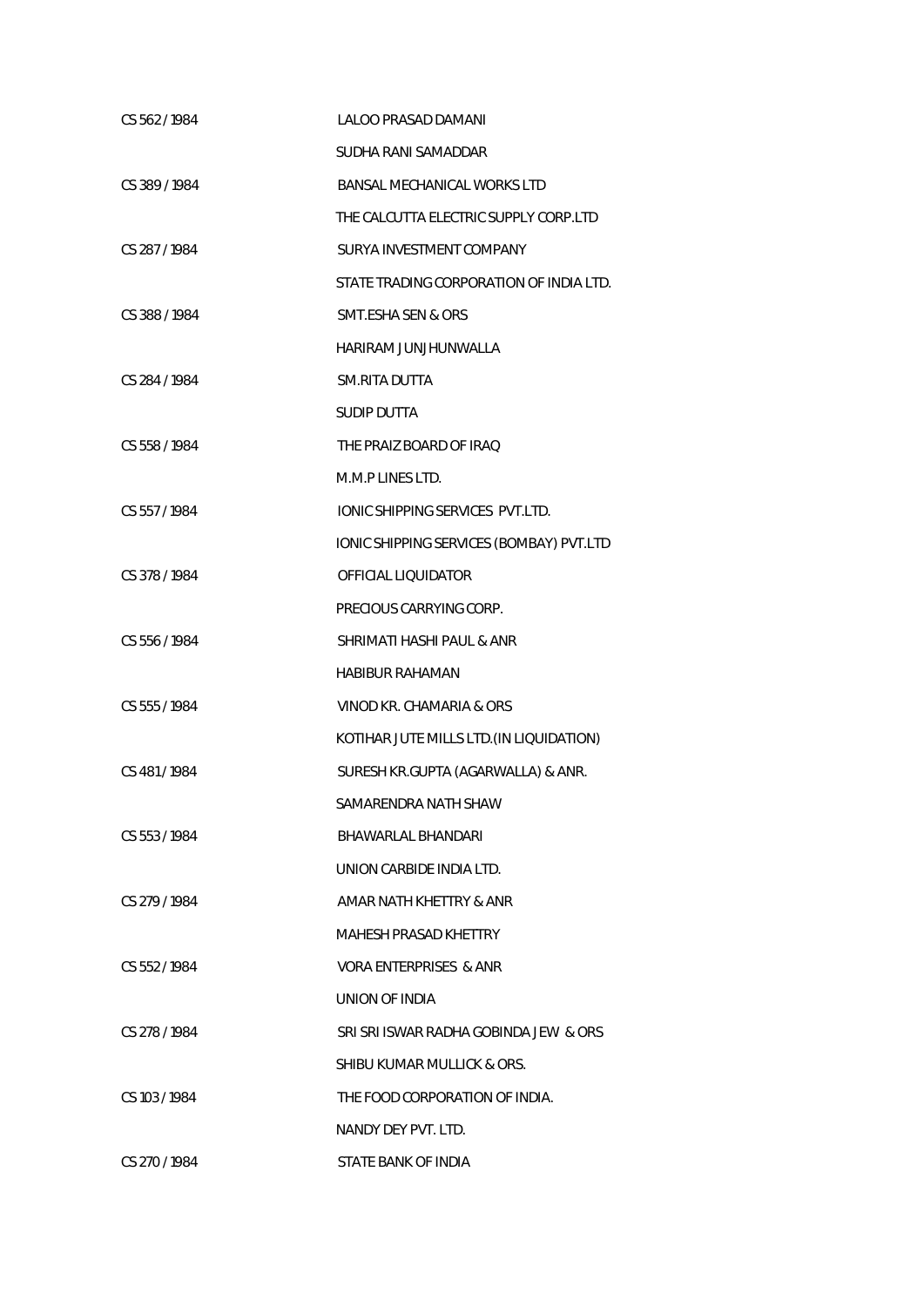|                | BHATTACHARJEE PRINTING COMPANY           |
|----------------|------------------------------------------|
| CS 414 / 1984  | FAR EASTERN SHIPPING CO.                 |
|                | M/S BHIKAM CHAND BANTHEO                 |
| CS 146 / 1984  | SRIMATI PREMLATA AGARWALA.               |
|                | NIBARAN CHANDRA CHAKRABORTY.             |
| CS 412/1984    | FAR EASTERN SHIPPING CO.                 |
|                | M/S.RANJIT SINGH BANTHIA                 |
| CS 582/1984    | THE BOARD OF TRUSTEES OF THE PORT OF CAL |
|                | LIONEL EDWARDS LTD.                      |
| CS 406/1984    | NATIONAL INSURANCE CO.LTD                |
|                | <b>GANGES RIVER TRANSPORT</b>            |
| CS 524 / 1984  | RAJ KUMAR GHOSH & ANR.                   |
|                | JAYASHREE GHOSE & ORS.                   |
|                |                                          |
| CS 233 / 1984  | <b>B.K.ROY PRIVATE LIMITED</b>           |
|                | <b>FOOD CORPORATION OF INDIA</b>         |
| CS 448 / 1984  | JAYSHREE FIBRE PRODUCTS LTD.             |
|                | ALLAHABAD BANK                           |
| CS 41/1984     | DENA BANK                                |
|                | MAHATAM PANDEY                           |
| CS 719 / 1984  | M.PANDEY                                 |
|                | DENA BANK                                |
| CS 386/1984    | <b>CORPORATION BANK</b>                  |
|                | PRABHU DAYAL OJHA                        |
| CS 847/1984    | INDIA STEAMSHIP CO. LTD.                 |
|                | PENT OCEAN STEAMSHIP PVT. LTD.           |
| CS 418 / 1984  | ANDHRA BANK.                             |
|                | SYNTHETIC WIRE INDUSTRIES P LTD          |
| CS 384 / 1984  | NARMADA DEVI GUPTA                       |
|                | ASC ENGINEERS & ALLIED INDUSTRIES LTD.   |
| CS 445/1984    | PYARELAL NAWALGARIA & ORS                |
|                | MOHAN KUMAR MOOKERJEE                    |
| CS 1014 / 1984 | REFRACTARIES & MINERALS SYNDICATE (P) L  |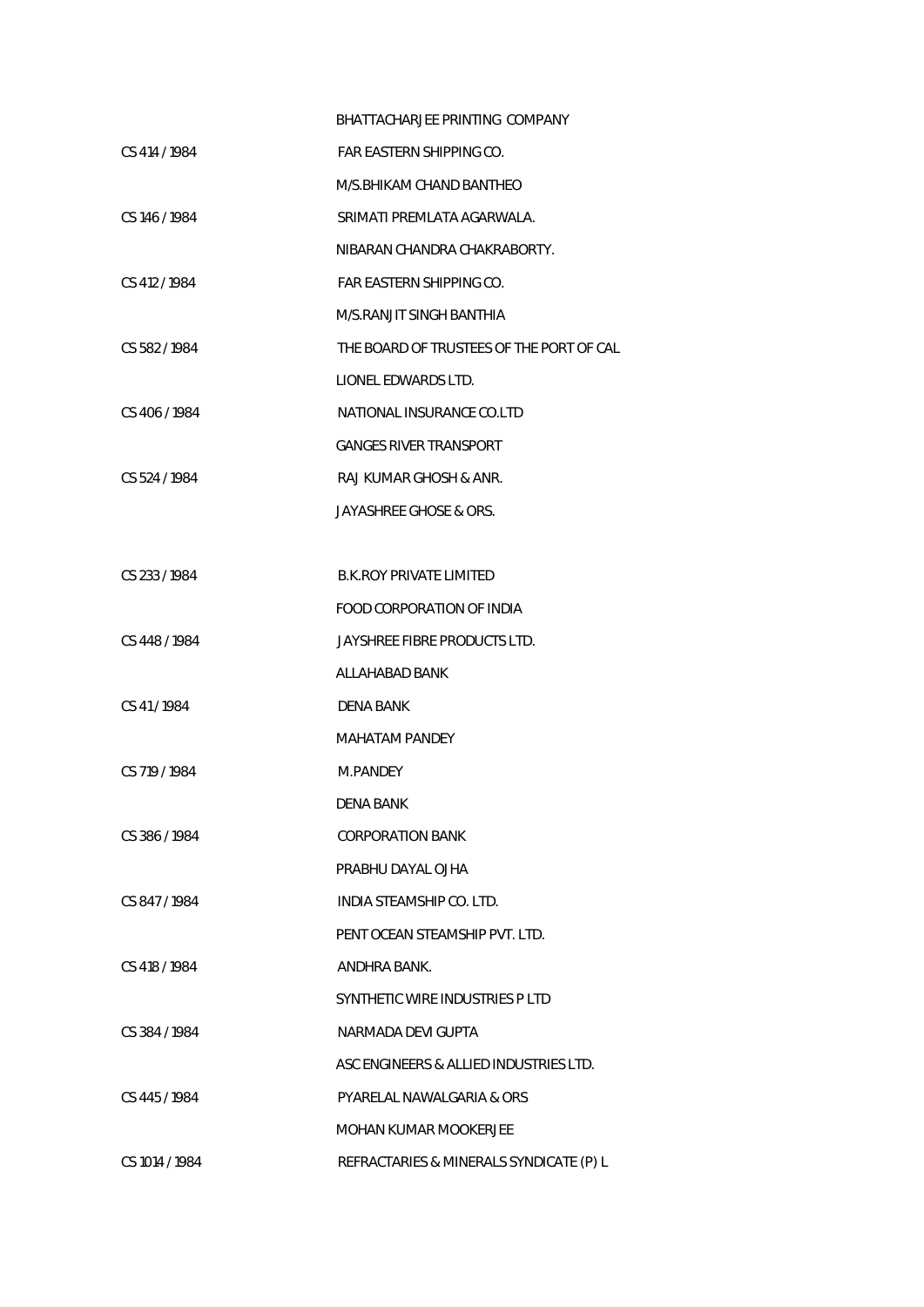## ALLAHABAD BANK

| CS 66/1984    | PUNJAB NATIONAL BANK.                    |
|---------------|------------------------------------------|
|               | RAVI INDUSTRIES.                         |
| CS 510 / 1984 | R. PIYARELAL IMPORT & EXPORT PVT. LTD.   |
|               | JASMINE MARITINA CO. LTD.                |
| CS 534/1984   | PRABIR RANJAN DAS GUPTA                  |
|               | K. SHANKAR                               |
| CS 533/1984   | MOHAMMAD TARIQUE                         |
|               | S. BARKATULLAH                           |
| CS 511/1984   | <b>UCO BANK</b>                          |
|               | BISCAY DATA PRODUCTS PVT.LTD.            |
| CS 342/1984   | <b>ASSOCIATED ENTERPRISES</b>            |
|               | BURN STANDARD CO LTD                     |
| CS 508/1984   | EAST INDIA RUBBERS WORKS PVT.LTD.        |
|               | THE ORIENTAL INSURANCE CO. LTD.          |
| CS 452/1984   | MAHAVIR PRASAD JALAN                     |
|               | ALLIANCE JUTE MILLS CO. LTD.             |
| CS 8/1984     | WEST BENGAL FINANCIAL CORPORATION.       |
|               | DAMODAR ENTERPRISES LTD.                 |
| CS 156 / 1984 | THE NATIONAL SMALL INDUSTRIES CORPN.LTD. |
|               | <b>ORISSA TILES LTD.</b>                 |
| CS 727 / 1985 | NIRAJ KR. AGARWALLA & ORS.               |
|               | NARAYAN PRASAD AGARWALLA                 |
| CS 730/1985   | KRISHNA METAL TRADING CO.                |
|               | NEO PIPES & TUBES CO. LTD.               |
| CS 733/1985   | D.C.N. LTD.                              |
|               | M/S INCHEK TYRES LTD.                    |
| CS 735/1985   | AMERICAN EXPRESS INTERNATIONAL BANK CORP |
|               | DEBAL KANTI DAS GUPTA                    |
| CS 737/1985   | <b>BELA RAJGASHIA</b>                    |
|               | STRUCTURAL WATER PROOFING CO.PVT.LTD.    |
| CS 744 / 1985 | M/S EURESIAN EQUIPMENT & CHEMICAL LTD    |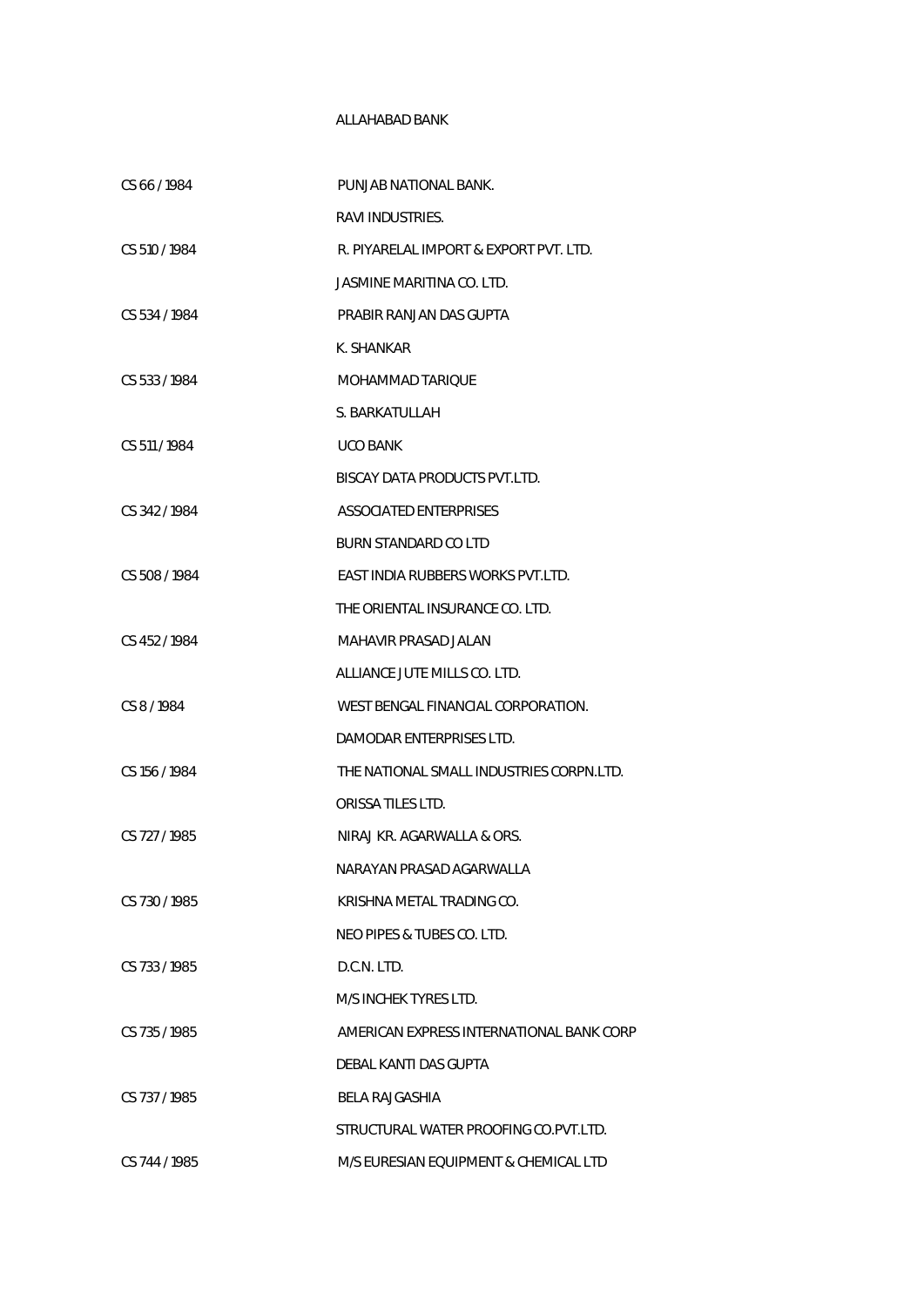|               | M/S.STEEL AUTHORITY OF INDIA LTD       |
|---------------|----------------------------------------|
| CS 772/1985   | ICICI BANK LIMITED                     |
|               | SATNALIWALA INVESTMENT CO & ORS        |
| CS 766/1985   | DENA BANK                              |
|               | JAI LAL ARORA & ORS                    |
| CS 756/1985   | PREETI SINGHA ROY                      |
|               | THE CALCUTTA TRAMWAYS CO (1978) LTD    |
| CS 748 / 1985 | UNION CARBIDE INDIA LTD                |
|               | M/S. KRISHI TRADERS & ORS              |
| CS 738 / 1985 | HONGKONG & SHANGHAI BANKING CORP.LTD.  |
|               | SRI CHHABI GHOSH                       |
| CS 736/1985   | JAMUNADAS SUSHIL KUMAR                 |
|               | SHIB SANKAR OIL MILLS                  |
| CS 734 / 1985 | INDIAN OVERSEAS BANK                   |
|               | PARGAT SINGH GILL                      |
| CS 483/1985   | MS. BALLARPUR INDUSTRIES LTD           |
|               | UNION OF INDIA                         |
| CS 732/1985   | UNITED BANK OF INDIA                   |
|               | JIBAN SATYA PRINTING HOUSE             |
| CS 728 / 1985 | UNITED COMMERCIAL BANK                 |
|               | PRADIP MUKHERJEE (M/S TECHNO SALES)    |
| CS 679 / 1985 | U.B.I.                                 |
|               | ACTNE ELECTO INDUSTRIES P. LTD.        |
| CS 752/1985   | ASHIT ROY                              |
|               | THE PEEERLESS TEA INDUSTRY LTD.        |
| CS 605/1985   | BOARD OF TRUSTEES FOR THE PORT OF CAL. |
|               | THE PEOPLES'ENGINEERING & MOTOR WORKS  |
| CS 574/1985   | SAMARENDRA NATH SHAW                   |
|               | ANDREW YULE & CO. LTD.                 |
| CS 780/1985   | M/S MEHRA ELECTRIC CO.                 |
|               | M/S BANWARILAL GOD & SONS              |
| CS 415 / 1985 | <b>HEMANT VED</b>                      |
|               | MRS. NALINI SAMPAT & ORS.              |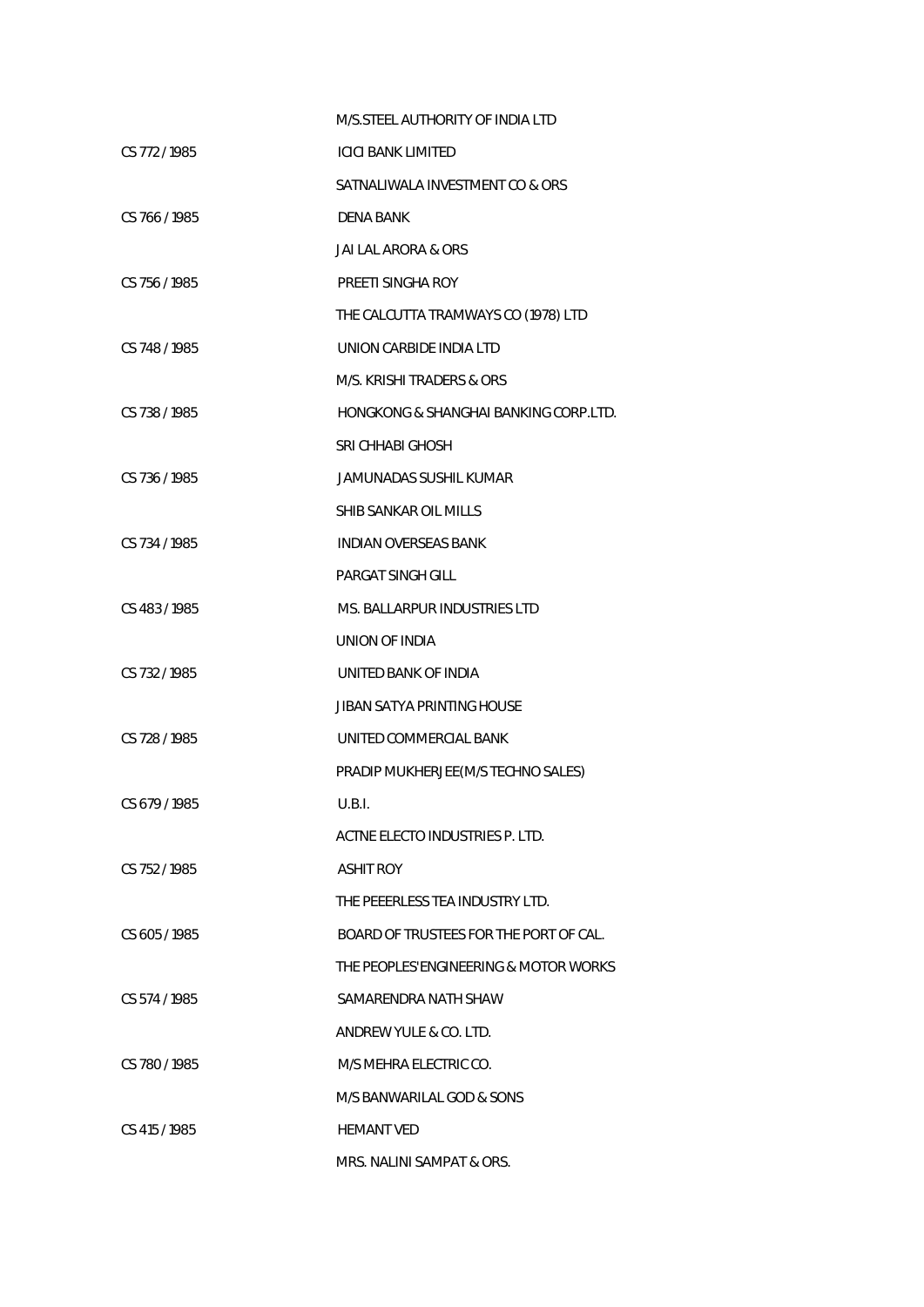| CS 210/1985    | THE FEDERAL BANK LTD.                   |
|----------------|-----------------------------------------|
|                | RAMESH CHANDRA THAKKAR                  |
| CS 186 / 1985  | SINGHAL TEA CO.                         |
|                | W.B. FOREST DEVELOPMENT CORP.LTD.       |
| CS 195 / 1985  | NATIONAL INSURANCE CO.LTD.,             |
|                | UNION OF INDIA                          |
| CS 112 / 1985  | UNITED BANK OF INDIA                    |
|                | <b>GUNNY EXPORTS LTD.</b>               |
| CS 41/1985     | MEERA RANI SINGHA & ANR                 |
|                | SAMARENDRA LALL CHAKRABORTY             |
| CS 23/1985     | HOWRAH MILLS CO. LTD.                   |
|                | JANATA SHIPPING CO.PVT.LTD.             |
| CS 174 / 1985  | STATE BANK OF INDIA                     |
|                | THE EMPIRE JUTE CO.LTD. (IN LIQ.)       |
| CS 423 / 1985  | UNION BANK OF INDIA                     |
|                | MESSRS ENGINEERS CLUB                   |
| CS 284/1985    | <b>UCO BANK</b>                         |
|                | NAV BHARAT TRADING CORPN. LTD.          |
| CS 535 / 1985  | SMT.MONIMALA GHOSH                      |
|                | OFFICIAL TRUSTEES OF W.B.               |
| CS 749 / 1985  | STATE VBANK OF INDIA.                   |
|                | ROSE POTTERIES.                         |
| CS 867/1985    | MST.HAZRA BEGUM                         |
|                | SK.AKBAR ALI                            |
| CS 600 / 1985  | <b>S.DEVI AGARWAL</b>                   |
|                | F.C.I.                                  |
| CS 726/1985    | UNION BANK OF INDIA                     |
|                | FORMS CULTIVATORS PVT. LTD.             |
| CS 1290 / 1985 | MRINALENDU PAUL & ANR.                  |
|                | DILIP KR. PAUL                          |
| CS 180 / 1985  | THE VIKRAMPUR TEA&INDUSTRY CO.LTD.& ANR |
|                | UNITED COMMERCIAL BANK                  |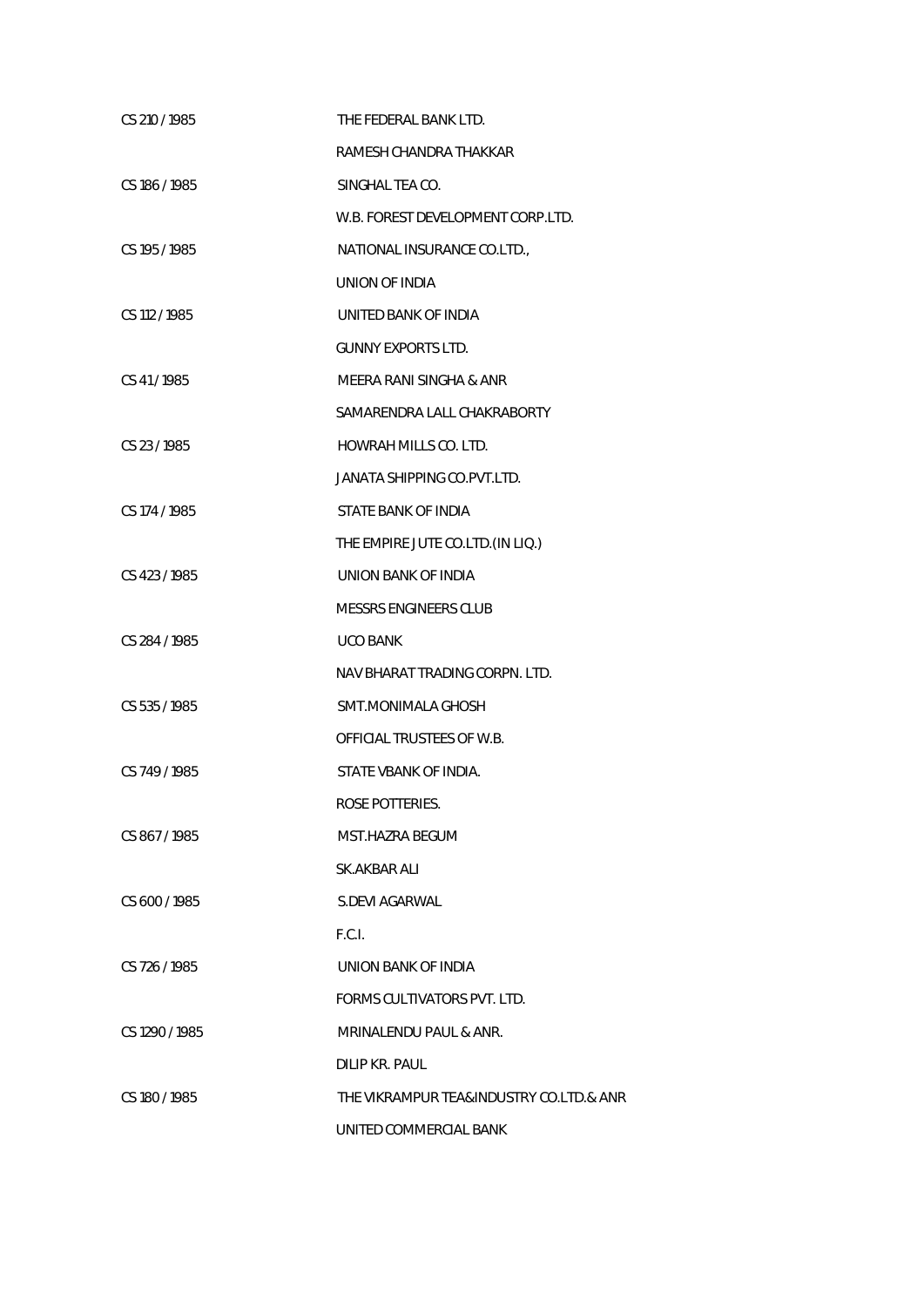| CS 131/1985   | HINDUSTHAN CONST. & COMMR. CORP.         |
|---------------|------------------------------------------|
|               | <b>UNION OF INDIA</b>                    |
| CS 715 / 1985 | <b>BANK OF BARODA</b>                    |
|               | <b>SANTI PAUL</b>                        |
| CS 714 / 1985 | UNITED INDUSTRIAL BANK LTD.              |
|               | AJOY KUMAR PAUL & CO.                    |
| CS 713 / 1985 | KAMRUP PAPER MILLS LTD.                  |
|               | NATIONAL INSURANCE COMPANY LTD.          |
| CS 712 / 1985 | WESTINGHOUSE SAXBY FARMER LTD.           |
|               | TAURUS FOUNDRY PVT. LTD.                 |
| CS 710/1985   | SREE KRISHNA PRIVATE LTD.                |
|               | K.E.C. INTERNATIONAL LTD.                |
| CS 709/1985   | NTC (W.B.ASSAM, BIHAR, ORRISSA) LTD.     |
|               | ADARSH BAZAR WHOLESALE & RETAIL CO-OP    |
| CS 707/1985   | <b>MANJUSREE GHOSH</b>                   |
|               | UNION OF INDIA                           |
| CS 705/1985   | <b>TAPAN KUMAR CHEL</b>                  |
|               | <b>BINODINI DHAR</b>                     |
| CS 696 / 1985 | <b>BANK OF INDIA</b>                     |
|               | THE HEAVY EQUIPMENT & MACHINERY P.LTD.   |
| CS 692/1985   | KARAMCHAND THAPPAR & BROS.(COAL SALES)LT |
|               | DARKEY ENGINEERING CORPORATION           |
| CS 658/1985   | METALLERGICAL AND ENG.CONSULTANT(I)LTD.  |
|               | SOUTH EASTERN ROADWAYS                   |
| CS 657/1985   | SHREE DIGVIJOY CEMENT COMPANY LTD.       |
|               | SHREE MADHUSUDAN MILLS LTD.              |
| CS 654 / 1985 | DAMODAR VALLEY CORPORATION ANR.          |
|               | UNION OF INDIA                           |
| CS 651/1985   | DUMRAON PROPERTIES AND ENTERPRISES PVT.  |
|               | LILLY SAVAK ORNVALA                      |
| CS 621/1985   | MULCHAND JAIN                            |
|               | <b>SONALI BANK</b>                       |
| CS 523 / 1985 | UNITED BANK OF INDIA                     |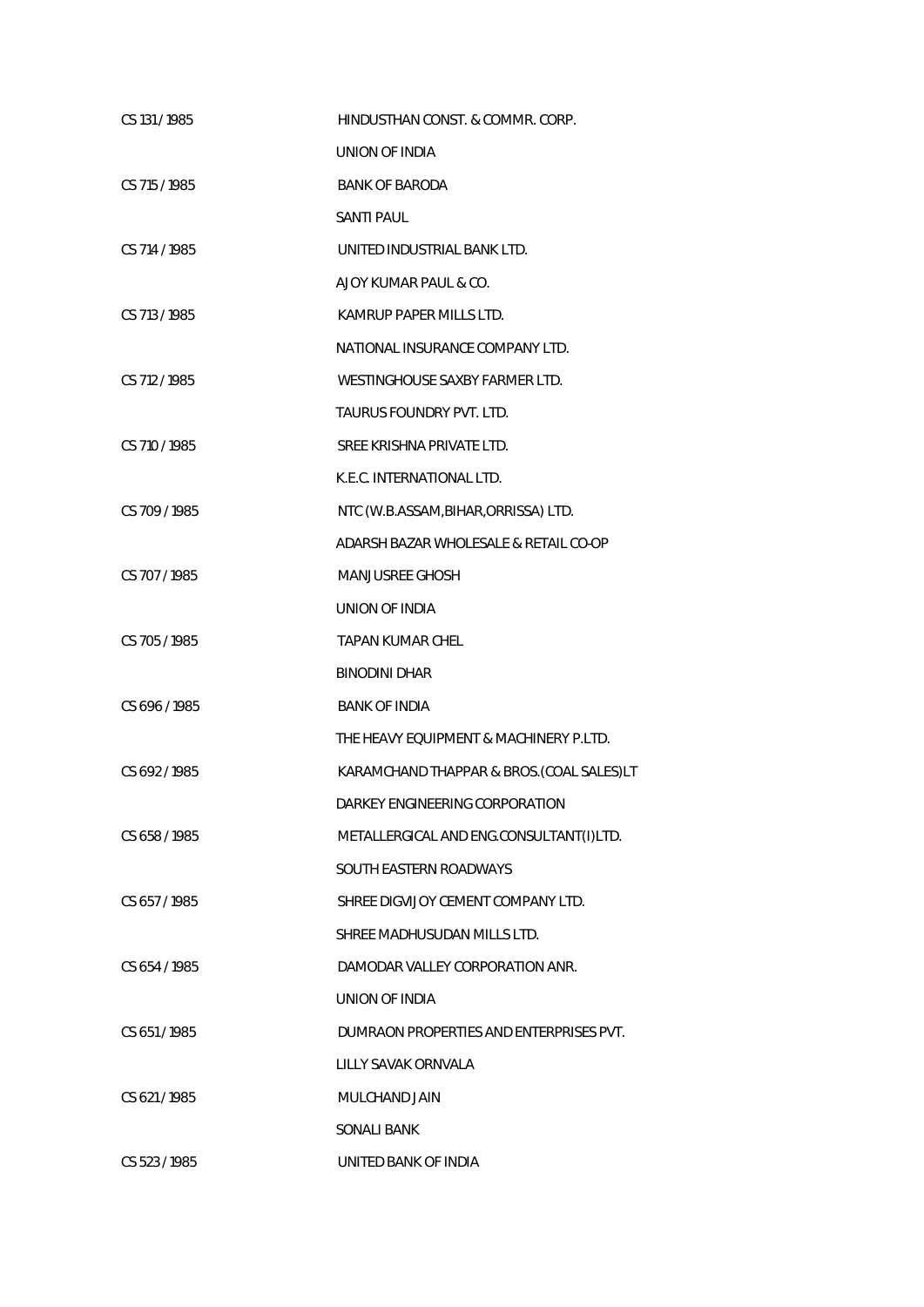|               | <b>TAPAS KUMAR DAS</b>                  |
|---------------|-----------------------------------------|
| CS 596 / 1985 | BOARD OF TRUSTEES FOR THE PORT OF CAL.  |
|               | HINDOCK ENGINEERING COMPANY PVT. LTD.   |
| CS 595/1985   | JAYANTA DEY                             |
|               | SUDHANGSHU SHEKHER DEY                  |
| CS 612/1985   | SMT. KAMALA PALIT & ORS.                |
|               | SMT. GITA MITRA                         |
| CS 534/1985   | R.S.DISTRIBUTORS                        |
|               | NATIONAL INSURANCE CO.LTD.              |
| CS 558 / 1985 | CHANDRA PRAKASH MAHESHWARI @ C.P.MAHES  |
|               | BHARAT INDUSTRIES & COMMERCIAL CORP.    |
| CS 575 / 1985 | D.M.SHUKLA AND CO.                      |
|               | GUJRAT SMALL INDUSTRIES CORP. LTD.      |
| CS 576 / 1985 | SMT. SANTI DEVI & ORS.                  |
|               | RANJAN ALI                              |
| CS 578 / 1985 | <b>SYNDICATE BANK</b>                   |
|               | NIKHIL RANJAN GHOSH                     |
| CS 579/1985   | CENTRAL BANK OF INDIA                   |
|               | ARORA BROTHERS                          |
| CS 583/1985   | CALCUTTA & KANPUR TRANSPORT CO.         |
|               | JESOP & COMPANY LTD.                    |
| CS 541/1985   | INDUSTRIAL RECONSTRUCTION BANK OF INDIA |
|               | DINESH RANCHOR DAS KAPADIA              |
| CS 571/1985   | <b>BANK OF INDIA</b>                    |
|               | SHEO SANKAR SINGH                       |
|               |                                         |
| CS 569/1985   | THE DALHOUSIE JUTE COMPANY LTD.         |
|               | <b>SHAKTI YAR PRODUCTS</b>              |
| CS 570/1985   | DAMEHRA STEELS AND FORGINGS (PVT.) LTD. |
|               | M/S. NATHMAL GIRDHARILAL                |
| CS 561/1985   | M/S. R.N.TANDAN & SONS                  |
|               | M/S. AARKAY ENGINEERING CORP.           |
| CS 560/1985   | UNION BANK OF INDIA                     |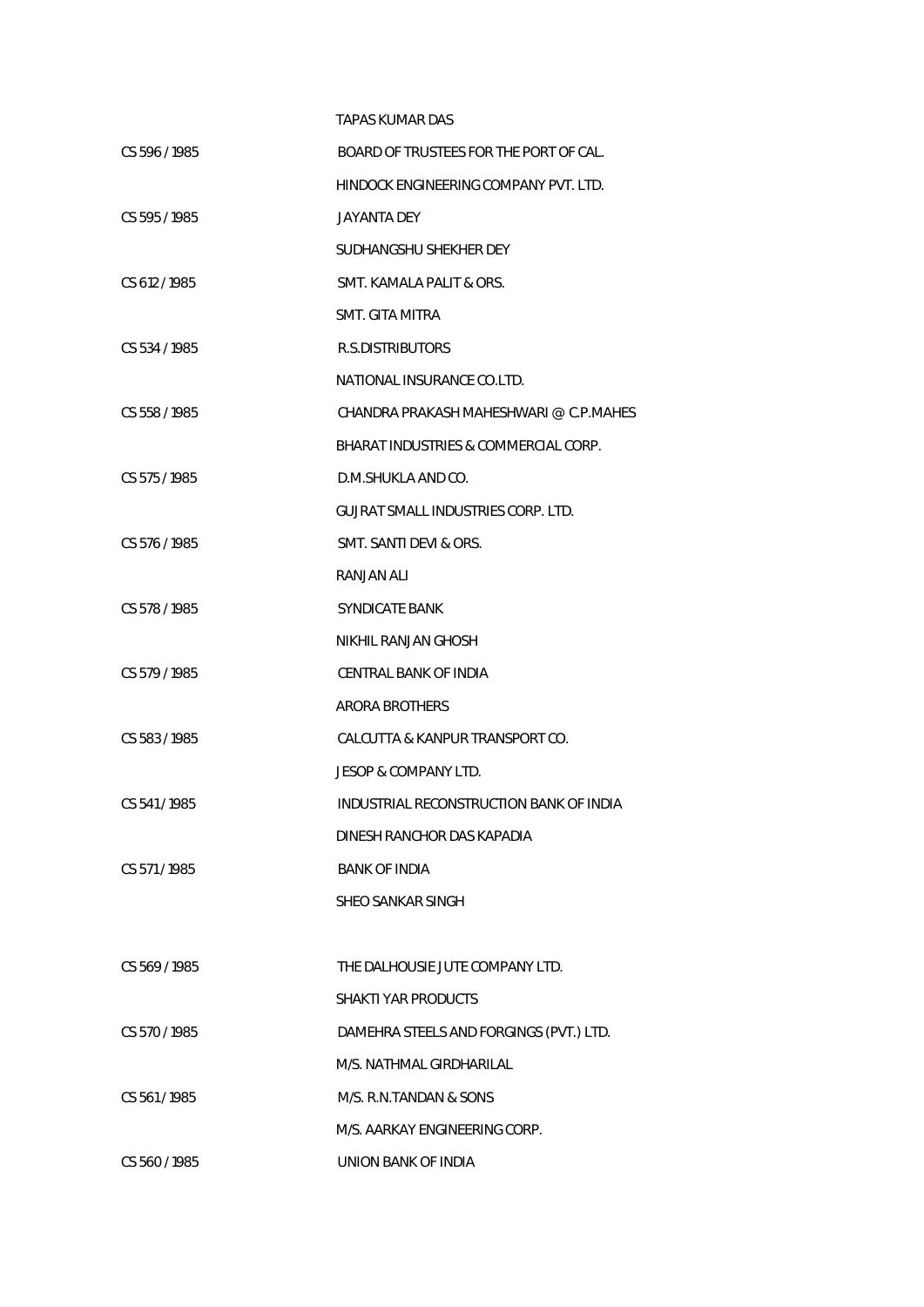|               | M/S. KEDAR RUBBER LTD.                   |
|---------------|------------------------------------------|
| CS 559/1985   | HINDUSTHAN STEEL WORKS CONSTRUCTION LTD. |
|               | PUNJAB AND SIND BANK                     |
| CS 554/1985   | AIR CONDITIONING CORPORATION LTD.        |
|               | INDIAN ROADWAYS CORPORATION              |
| CS 553/1985   | <b>BANK OF MAHARASTRA</b>                |
|               | PRASANTA KUMAR BASU                      |
| CS 551/1985   | M/S. ASSOCIATED HOTELIERS                |
|               | M/S. PARKASH TRADING CORPORATION         |
| CS 550/1985   | <b>BANK OF BARODA</b>                    |
|               | BANAFUL PRAKASHANI PVT. LTD.             |
| CS 548 / 1985 | BERGEN PAINTS INDIA LTD.                 |
|               | <b>FREIGHT CARRIERS OF INDIA</b>         |
| CS 544 / 1985 | THE TINPLATE COMPANY OF INDIA LTD.       |
|               | MADRAS CAN FACTORY                       |
| CS 542/1985   | EASTERN INDIA MOTION PICTURE ASSOCIATION |
|               | MR.PROBHAT BHUSAN & ORS.                 |
| CS 537/1985   | CYCLE CORPORATION OF INDIA LTD.          |
|               | STATE BANK OF INDIA                      |
| CS 502/1985   | PRONOB & CO. PVT. LTD.                   |
|               | KAMANI ENGINEERING CORPORATION LTD.      |
| CS 501/1985   | RAMESH CHOWDHURY                         |
|               | H.GURIE INVESTMENT PVT.LTD.              |
| CS 500 / 1985 | AMARENDRA NATH DUTT                      |
|               | CALCUTTA MUNICIPAL CORPORATION           |
| CS 497/1985   | NATIONAL PACKING INDUSTRIES              |
|               | MULTI TUBE & PACKAGING(P) LTD.           |
| CS 494/1985   | VIJAY KUMAR GORODIA & ORS.               |
|               | SUSHILA MURARKA                          |
| CS 490/1985   | NATIONAL INSURANCE COMPANY LTD.          |
|               | ECONOMIC TRANSPORT ORGANISATION          |
| CS 488/1985   | SUPREME PAPER MILLS LTD.                 |
|               | <b>SWIL LIMITED</b>                      |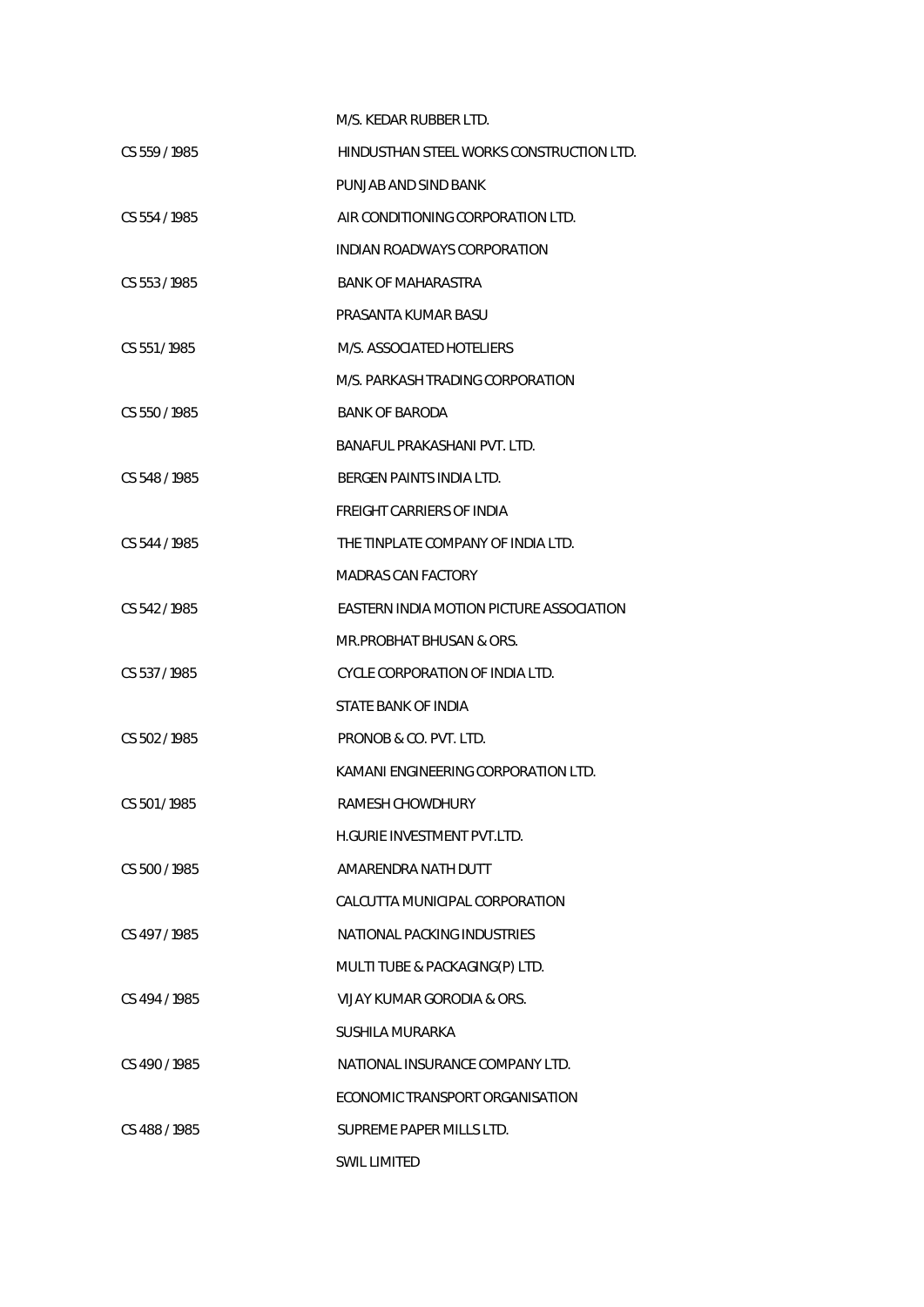| CS 487/1985   | UNITED COMMERCIAL BANK                  |
|---------------|-----------------------------------------|
|               | PRABIR MUKHERJEE                        |
| CS 486/1985   | KUMAR FILMS(BIHAR) & ANR.               |
|               | EASTERN INDIA MOTION PICTURES ASSOC.    |
| CS 533/1985   | UNITED INDUSTRIAL BANK                  |
|               | STEEL RESEARCH FOUNDATION IN INDIA      |
| CS 524 / 1985 | STATE BANK OF HYDERABAD                 |
|               | M/S. STEEL EDGE INDIA                   |
| CS 540/1985   | CENTRAL BANK OF INDIA                   |
|               | ELECTRICITY BOARD SUPPLIERS             |
|               |                                         |
| CS 352/1985   | GYAN PRAKASH BUDHIA                     |
|               | PASJI BHAI SOMABHAI PATEL & CO.         |
| CS 532/1985   | DR. SATABDI NATH SEN                    |
|               | DR. SM.SUPTI JASH                       |
| CS 530/1985   | M/S.DAMODAR VALLEY CORPORATION & ANR.   |
|               | UNION OF INDIA                          |
| CS 526 / 1985 | FOOD CORPORATION OF INDIA               |
|               | BENGAL FLOUR MILLS CO. LTD.             |
| CS 522/1985   | THE NATIONAL SMALL INDUSTRIES CORP.LTD. |
|               | M/S. THE ASAM PLASTIC & POLYTHENE UDYOG |
| CS 521/1985   | <b>GENELEC LIMITED &amp; ANR.</b>       |
|               | BHSRUKA ROAD LINES PVT. LTD.            |
| CS 520 / 1985 | JANATA CINEMA PROPERTIES & FINANCE LTD. |
|               | MRS. DHUN S.AYRTON                      |
| CS 516 / 1985 | SRIMATI JASOTI BAI T. MAHTANI           |
|               | <b>ISWAR T. MAHTANI</b>                 |
| CS 515 / 1985 | M/S. WELDUM ENGINEERING & TRADING CO.   |
|               | H.P.DIDWARIA                            |
| CS 513/1985   | SAIBAL CHAKRABORTY & ANR.               |
|               | SMT. ASHRUMATI MALLICK                  |
| CS 511/1985   | SHAKIR JAN MOHAMMED VAID                |
|               | UNION OF INDIA                          |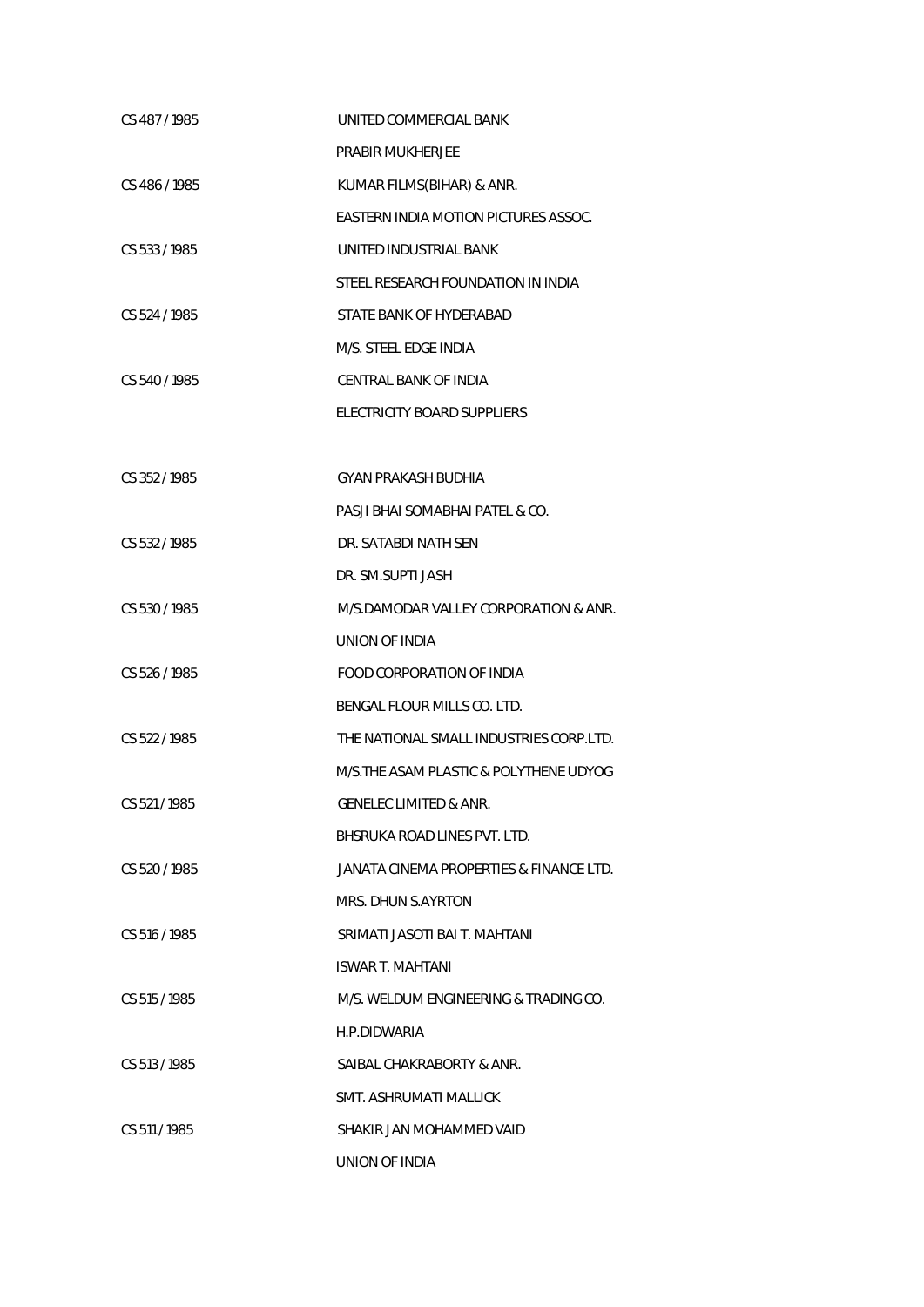| CS 508/1985   | M/S. STAR FILM SYNDICATE                 |
|---------------|------------------------------------------|
|               | PRATAP TALKIES                           |
| CS 507/1985   | PLASTIC AND ENGINEERING UDYOG            |
|               | THE ORIENTAL FIRE & GENERAL INSURANCE CO |
| CS 433/1985   | NIRDOSH KUMAR JAIN                       |
|               | I.E.L. LIMITED                           |
| CS 431/1985   | M/S. BHARAT PULVERISING MILLS LTD.       |
|               | RONALD GEORGE IRWIN VERRALL              |
| CS 416 / 1985 | PUNJAB NATIONAL BANK                     |
|               | M/S CARGO MOVERS OF INDIA                |
| CS 443 / 1985 | BHANDARI & ASOPA (INDIA) PVT. LTD.       |
|               | NAVROM CONSTANZA                         |
| CS 442/1985   | <b>STATE OF NAGALAND</b>                 |
|               | <b>ENGINEERS ENTERPRISE</b>              |
| CS 441/1985   | <b>KESHAB NARAYAN BANERJEE</b>           |
|               | ANANDA BAZAR PATRIKA LTD.                |
| CS 438 / 1985 | NATIONAL INSURANCE COMPANY LTD.          |
|               | UNION OF INDIA                           |
| CS 436/1985   | MADHAV PRASAD GOENKA & ANR.              |
|               | K.L.(PRIVATE) LTD.                       |
| CS 435/1985   | SATNALIWALA INVESTMENT COMPANY           |
|               | ICICI BANK                               |
| CS 384/1985   | HINDUSTAN STEEL WORKS CONSTRUCTION LTD.  |
|               | <b>INDIAN OVERSEAS BANK</b>              |
| CS 341/1985   | BHASKAR TEA & INDUSTRIES LTD             |
|               | C.LPVT. LTD                              |
| CS 337/1985   | IISCO UJJAIN PIPE & FOUNDRY & CO.        |
|               | PRAGATI ENGINEERING PVT LTD.             |
| CS 314 / 1985 | CENTRAL BANK OF INDIA                    |
|               | BRIJALALL & CO.                          |
| CS 619 / 1985 | <b>PAWAN PROPERTIES</b>                  |
|               | BISWANATH AGARWAL                        |
| CS 306 / 1985 | INDERCHAND RAJGARHIA & SONS PVT. LTD     |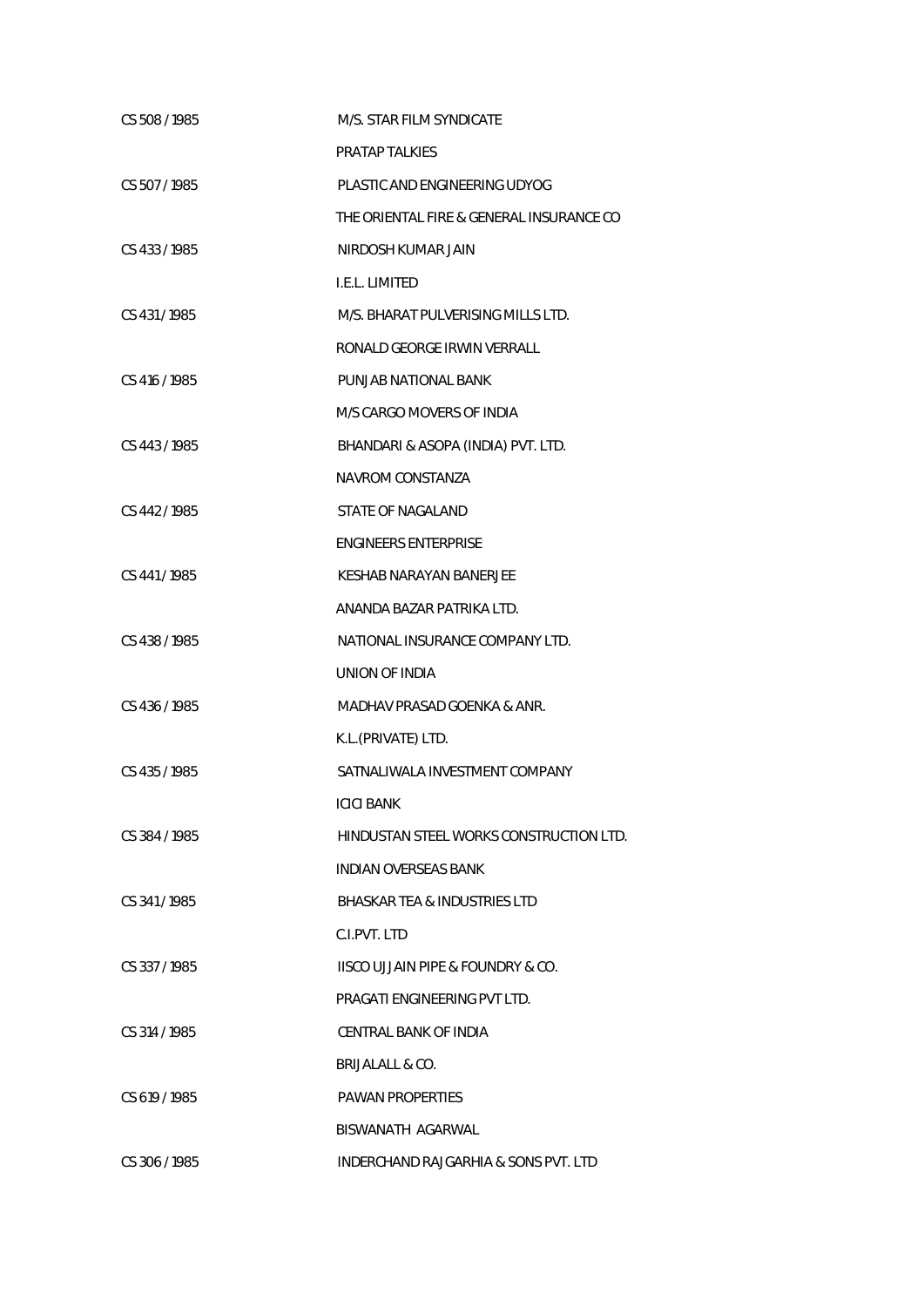|               | P.N.GUZDAR                       |
|---------------|----------------------------------|
| CS 288 / 1985 | <b>PNB</b>                       |
|               | JINDAL STEEL INDUSTRIES PVT. LTD |
| CS 280/1985   | <b>DENA BANK</b>                 |
|               | SMT. SHANTI DEVI AGARWALA        |
| CS 260/1985   | <b>UCO BANK</b>                  |
|               | BIMAL KR. RUIA                   |
| CS 42/1985    | M/S WATER & SEWAGE TREATMENT CO. |
|               | <b>STATE OF KERALA</b>           |
| CS 378 / 1985 | SWIL LIMITED & ANR.              |
|               | SUPREME PAPER MILLS LTD.         |
|               |                                  |
| CS 87/1985    | BHOLANATH BHATTACHARYYA          |
|               | <b>CHANDAN ROY CHOWDHURY</b>     |
| CS 754/1985   | ALLAHABAD BANK                   |
|               | M/S L& G EXPORTS (PVT.) LTD.     |
| CS 740/1985   | UNION CARBIDE INDIA LTD.         |
|               | M/S.KRISHI TRADERS               |
| CS 757/1985   | VISVESVARAYA IRON & STEEL LTD.   |
|               | <b>HADA TOOLS LTD.</b>           |
| CS 762/1985   | TYROON TEA COMPANY LTD           |
|               | D. BHARDWAJ                      |
| CS 763/1985   | STARLING STEEL COMPANY           |
|               | N.V. INDUSTRIES (PR) LTD.        |
| CS 764 / 1985 | IEL LTD.                         |
|               | UNION OF INDIA                   |
| CS 767/1985   | <b>MESSRS. POPULAR FILMS</b>     |
|               | <b>LALA BROTHERS &amp; ORS.</b>  |
| CS 769/1985   | ASSAM BENGAL CEREALS LD          |
|               | FOOD CORPORATION OF INDIA        |
| CS 770 / 1985 | ASSAM BENGAL CEREALS LTD.        |
|               | <b>FOOD CORPORATION OF INDIA</b> |
| CS 775 / 1985 | <b>BIJOY KR. DAMANI</b>          |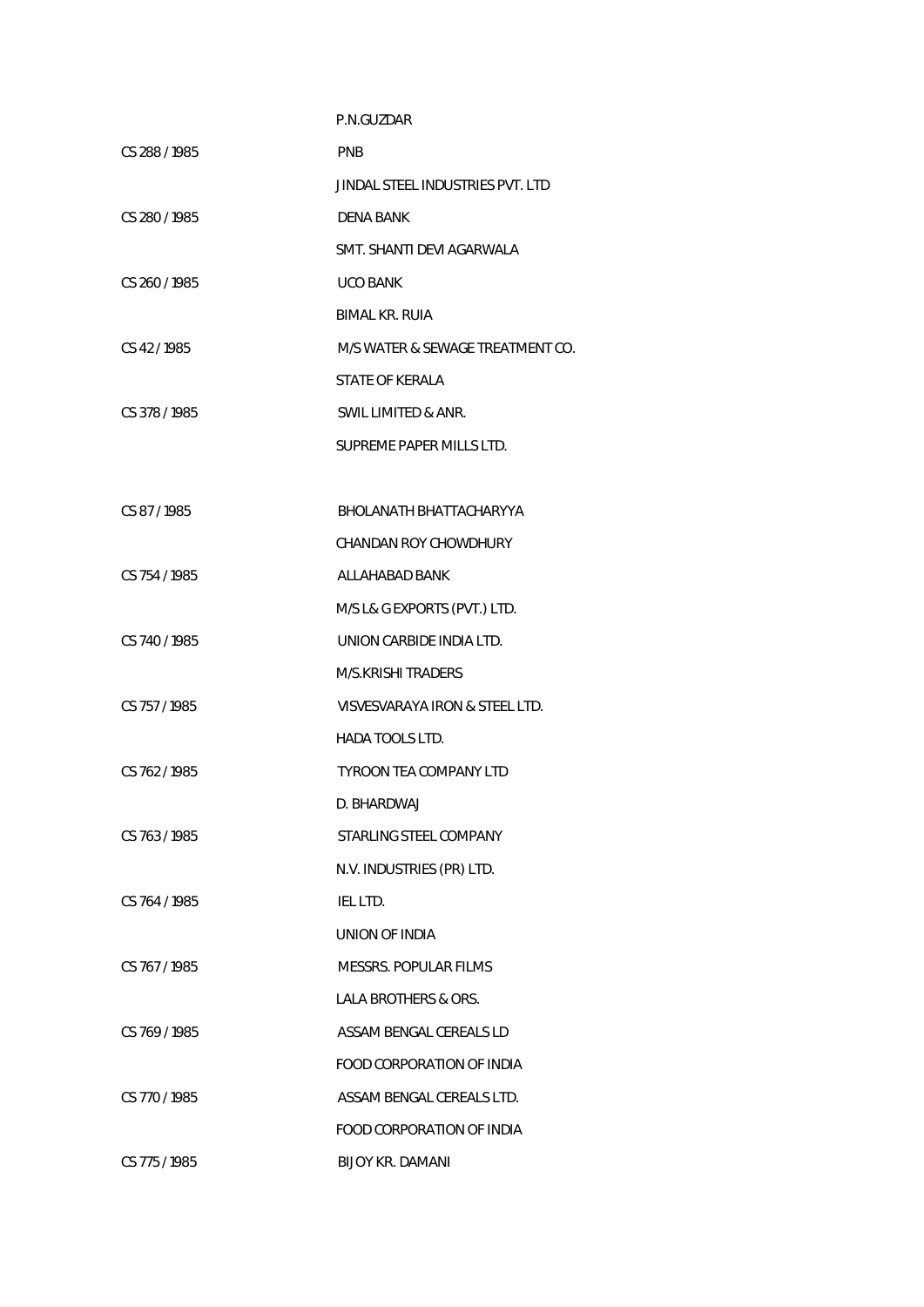|                | S.S. FILMS CIRCUIT                               |
|----------------|--------------------------------------------------|
| CS 774 / 1985  | RAJ KUMAR GHOSE                                  |
|                | <b>PASUPATINATH GHOSE</b>                        |
| CS 773/1985    | BENGAL BUILDER & TRADERS(P) LTD.                 |
|                | NATIONAL COUNCIL OF SCIENCE MUSEUM               |
| CS 750 / 1985  | SYNDICATE BANK                                   |
|                | PEACOCK INTERNATIONAL                            |
| CS 753 / 1985  | UOHA DEVI KHATAWAT & ANR.                        |
|                | KALNA INVESTORS PVT. LTD. ORS.                   |
| CS 288/1986    | PUNJAB NATIONAL BANK                             |
|                | KAMALA PRODUCTS                                  |
| CS 475/1986    | UNITED BANK OF INDIA                             |
|                | SWADESH RANJAN KUNDU                             |
| CS 261A / 1986 | RAINBOW INK AND VARNISH MFG. CO. P. LTD.         |
|                | EAST INDIA CORPORATION.                          |
| CS 390/1986    | THE PURBANCHAL BANK LIMITED                      |
|                | W. S. GRESSWELL & CO. PVT. LTD. AND OTHERS       |
| CS 381/1986    | STATE BANK OF INDIA                              |
|                | ORIENTAL CARD BOARD INDUSTRIES LTD. (LIQ.        |
| CS 489/1986    | UNITED BANK OF INDIA                             |
|                | THE TUFANIALONGA TEA CO.LTD. & ORS.              |
| CS 398 / 1986  | SYED MEHADI                                      |
|                | SYED AKTAR HOSSAIN                               |
| CS 189/1986    | SM.MALATI DAW                                    |
|                | PARESH CH.DAW                                    |
| CS 302/1986    | <b>BANK OF INDIA</b>                             |
|                | <b>BHAGIRATHI CHEMICALS &amp; PIGMENTS P.LTD</b> |
| CS 50/1986     | MESSRS.RAM NARAYAN ROY & ORS                     |
|                | SM.ANNURADHA ROY                                 |
| CS 49/1986     | UNITED BANK OF INDIA                             |
|                | M/S.CLEBACK BOAT CO(P) LIMITED                   |
| CS 191/1986    | <b>SYNDICATE BANK.</b>                           |
|                | M/S. UTKAL OILS LIMITED.                         |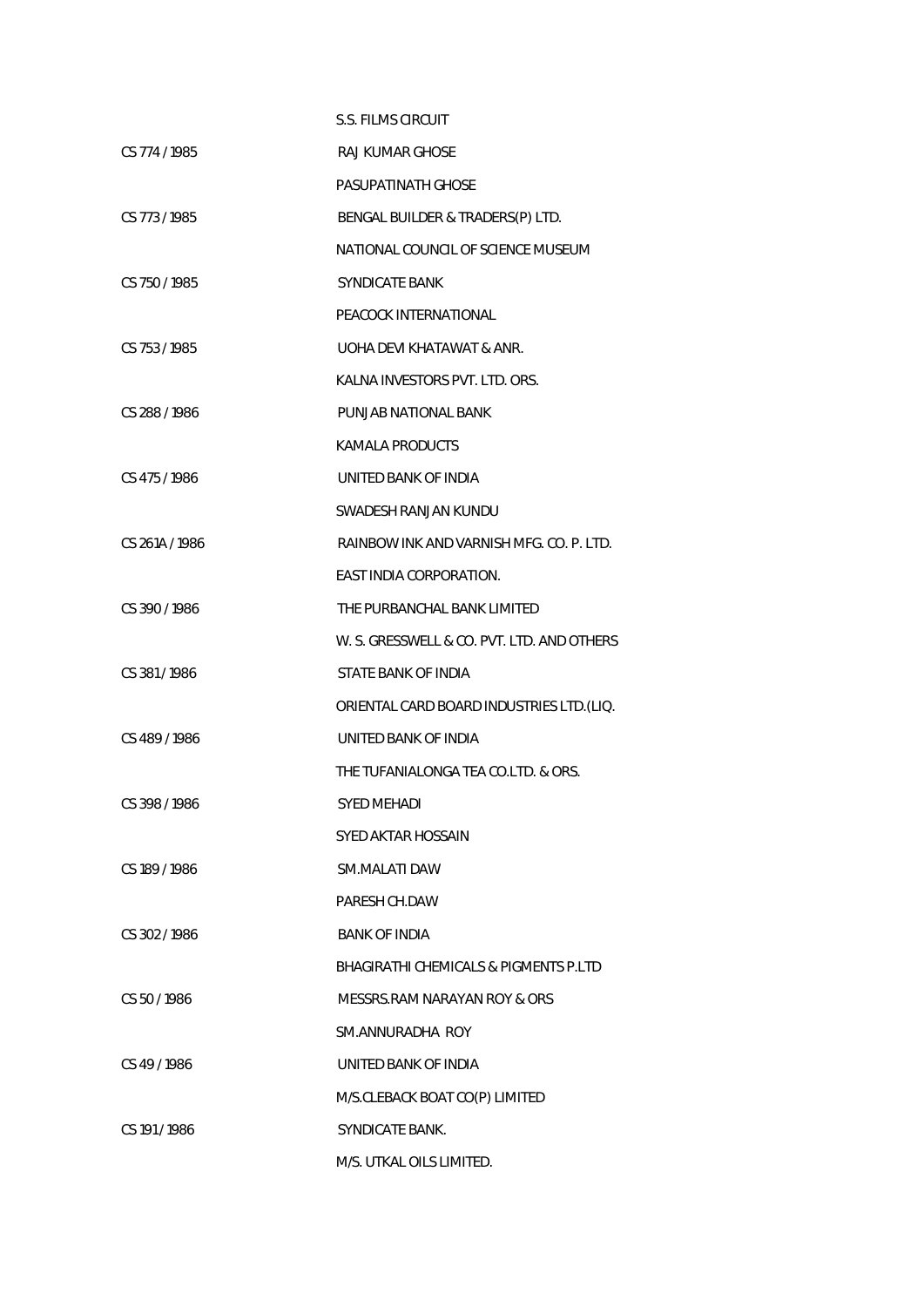| CS 717/1986   | <b>BROOKE BOND INDIA LIMITED</b>       |
|---------------|----------------------------------------|
|               | PARADISE TRADING AGENCY                |
| CS 715 / 1986 | U C O BANK                             |
|               | PABITRA DAS GUPTA                      |
|               |                                        |
| CS 255/1986   | M/S. HAHNEMANN LABORATORY              |
|               | ART COMMERCIA ADVERTISING PVT. I TD.   |
| CS 112 / 1986 | STATE BANK OF BIKANER AND JAIPUR       |
|               | <b>NANDKISHORE SONI</b>                |
| CS 686 / 1986 | LUXMI CEMENT DISTRIBUTORS P.LTD.       |
|               | SHREE MADHUSUDAN MILLS LTD.            |
| CS 233/1986   | SRI SRI ISWAR JAGANNATH DEB JEW & ORS. |
|               | ARUN KUMAR SEAL.                       |
| CS 683/1986   | M/S.S.K.CHATTERJEE ESTATES (P) LTD     |
|               | <b>BANK OF BARODA</b>                  |
| CS 360/1986   | <b>MADANLALL &amp; COMPANY LIMITED</b> |
|               | AEVEE IRON & STEEL WORKS PRIVATE LTD.  |
| CS 685/1986   | ABBAS BHAI & ORS                       |
|               | <b>ISMAIL BHAI</b>                     |
| CS 261/1986   | NAFISA BAI & ORS                       |
|               | <b>ISMAIL BHAI</b>                     |
| CS 387/1986   | MUST.RASUL FATMA                       |
|               | MUST.KHURSID JAHAN & ORS.              |
| CS 798/1986   | <b>BANK OF BARODA.</b>                 |
|               | MANIK LAL DEY                          |
| CS 783/1986   | NATIONAL INSURANCE CO. LTD.            |
|               | ALL INDIA ROAD TRANSPORT AGENCY.       |
| CS 747/1986   | KAUSHIK MITRA                          |
|               | ALAFTAR                                |
| CS 776/1986   | THE ORIENTAL INSURANCE CO. LTD.        |
|               | ECONOMIC TRANSPORT ORGANISATION        |
| CS 122/1986   | <b>BANK OF INDIA</b>                   |
|               | MD.YAAD ALI                            |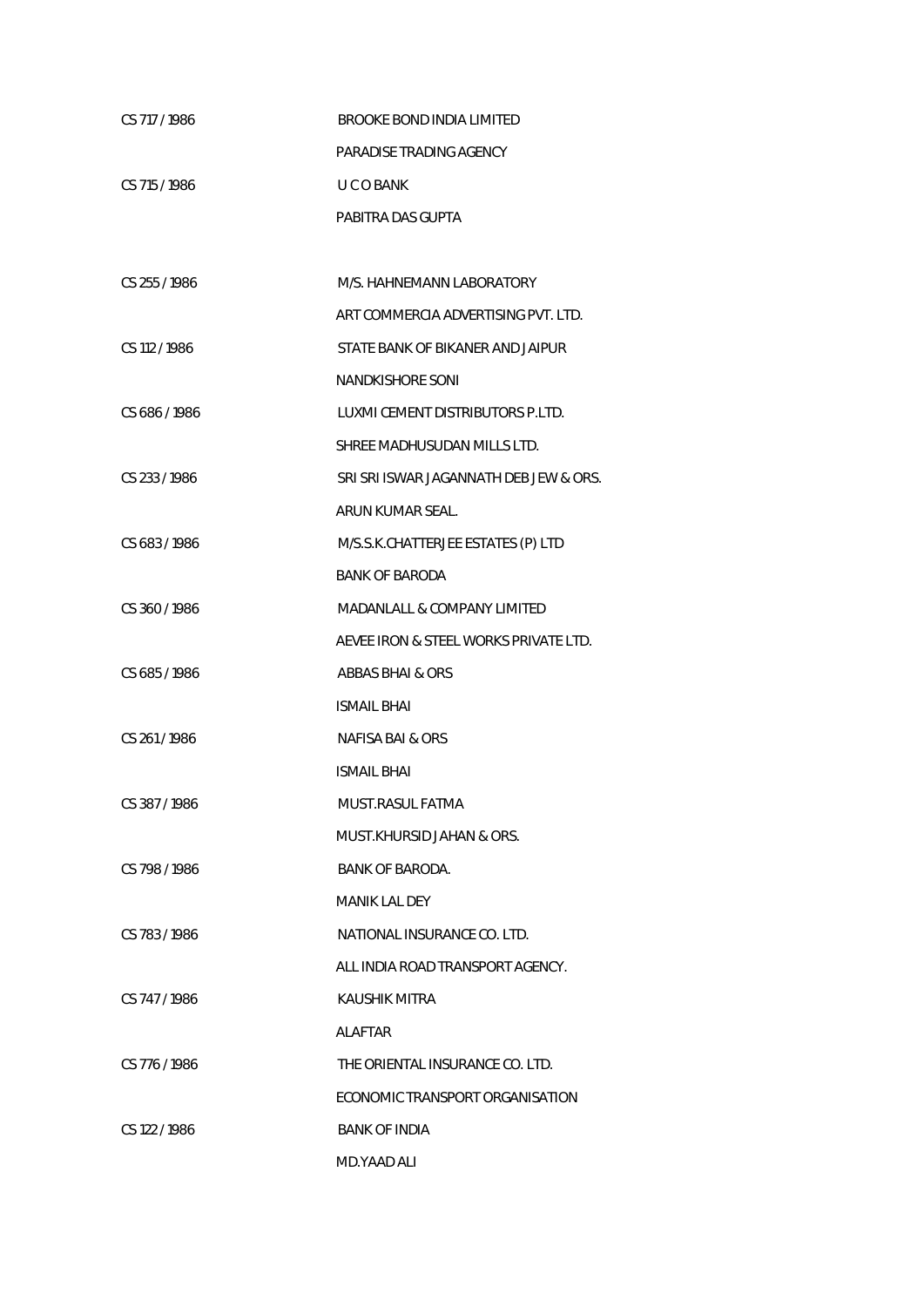| CS 260/1986   | PUNJAB NATIONAL BANK.                   |
|---------------|-----------------------------------------|
|               | NARPUT SINGH KATHOLIA.                  |
| CS 899/1986   | ASSAM BENGAL CEREALS LIMITED.           |
|               | FOOD CORPORATION OF INDIA.              |
| CS 898/1986   | UCO BANK.                               |
|               | PULOK KUMAR GUHA.                       |
| CS 895/1986   | HINDUSTAN STEEL WORKS CONSTRUCTION LTD. |
|               | M/S. N.S. CHAUDHURI & CO.               |
| CS 893/1986   | HINDUSTAN STEEL WORKS CONSTRUCTION LTD. |
|               | M/S. STRENGTH AND SUPPORT BUILDERS.     |
| CS 531/1986   | ANANDA BAZAR PATRIKA LTD.               |
|               | AAJKAL PUBLISHERS PVT.LTD.              |
| CS 884/1986   | NATIONAL SMALL INDUS. CORPN. LTD.       |
|               | M/S. SARKAR TYPE WRITER                 |
| CS 589/1986   | M/S SAPTAGIRI AGRI DRAINAGE SYSTEM LTD. |
|               | FOOD CORP. OF INDIA                     |
| CS 587/1986   | GANENDRA KR. DAS                        |
|               | DURA STEAMSHIP LTD.                     |
| CS 534/1986   | DINABANDHU SEN GUPTA                    |
|               | SCINDIA STEAM NAVIGATION CO.LTD.        |
| CS 878/1986   | PUNJAB NATIONAL BANK.                   |
|               | GUPTA TRANSPORT COMPANY.                |
| CS 281/1986   | BANK OF INDIA.                          |
|               | ASHOKE PODDAR.                          |
| CS 378/1986   | SUPREME PAPER MILLS LTD                 |
|               | TILOK DHARI SINGH                       |
| CS 273/1986   | SANJAY PAPER & CHEMICAL INDUSTRIES LTD. |
|               | THE NEW INDIA ASSURANCE CO. LTD.        |
| CS 368/1986   | ORISSA TEXTILE MILLS LTD & ANR          |
|               | ECONOMIC TRANSPORT ORGANISATION         |
|               |                                         |
| CS 928 / 1986 | PUNJAB NATIONAL BANK                    |
|               | RAJINDRA PRASAD SHAHI                   |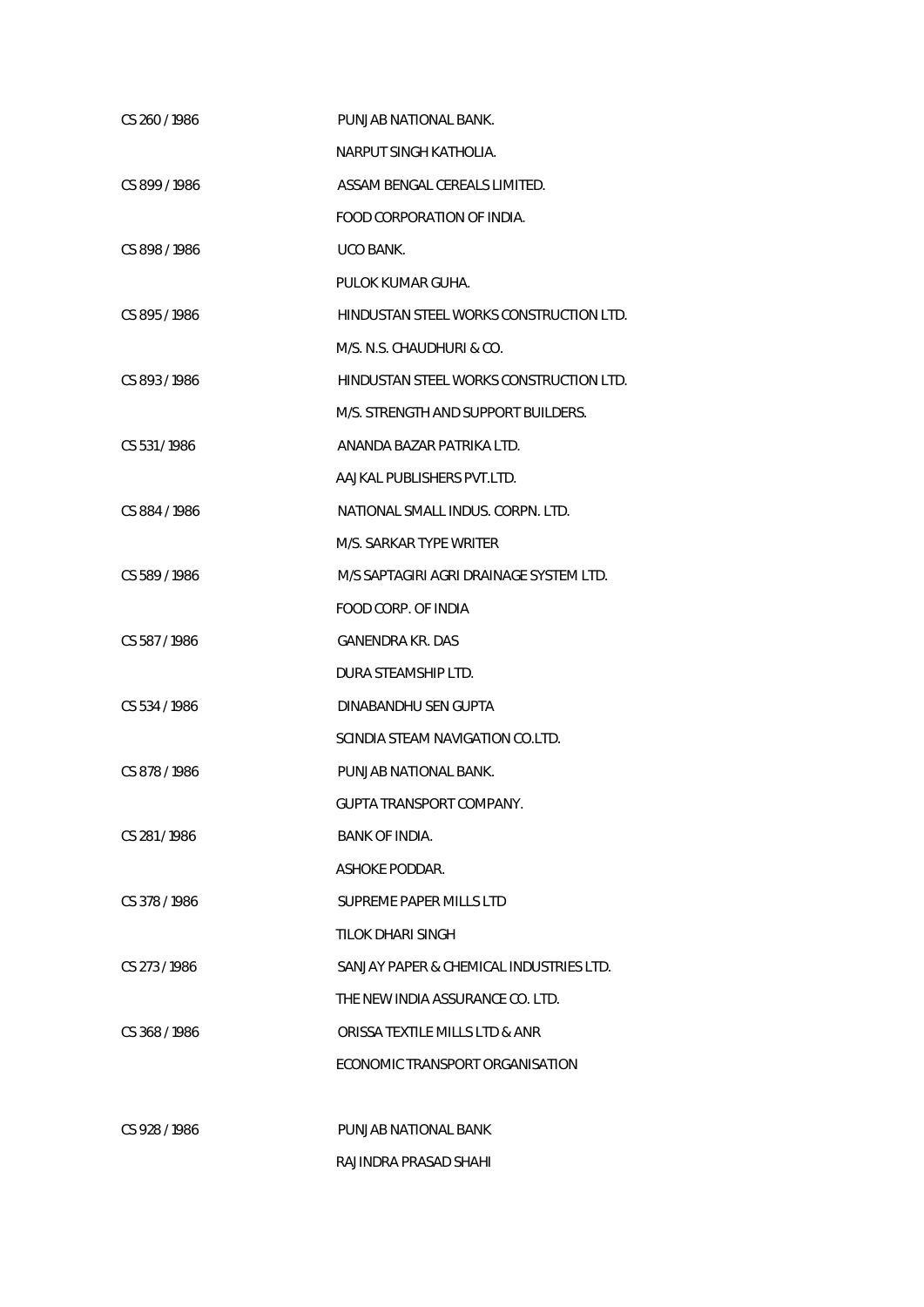| CS 927/1986   | STATE BANK OF HYDERABAD                  |
|---------------|------------------------------------------|
|               | MUKUL KUMAR ROYCHOUDHURY                 |
| CS 922/1986   | <b>JASPAL SINGH CHANDHOK &amp; ANR</b>   |
|               | <b>GOBIND CHAND SEAL</b>                 |
| CS 208 / 1986 | CYCLE CORPORATION OF INDIA LTD.          |
|               | STATE BANK OF INDIA.                     |
| CS 311/1986   | THE GRAMOPHONE CO OF INDIA               |
|               | NAFEES AHMED SIDDIQUI                    |
| CS 81/1986    | BAJRANG IRON & STEEL TRADING CORPORATION |
|               | INDIAN METALS AND FERRO ALLOYS LTD.      |
| CS 80/1986    | <b>BANK OF BARODA</b>                    |
|               | SAMIRAN GOSWAMI                          |
| CS 218 / 1986 | <b>UCO BANK</b>                          |
|               | NAND KISHORE SINGHANIA.                  |
| CS 216 / 1986 | UNITED INDIA INSURANCE CO. LTD.          |
|               | INDIAN ROADWAYS CORPORATION.             |
| CS 76/1986    | UNITED BANK OF INDIA                     |
|               | BENGAL UNITED COMPANY PRIVATE LTD        |
| CS 214 / 1986 | <b>JUGAL KISHORE SADANI.</b>             |
|               | HYDERABAD ALLWYN LIMITED.                |
| CS 213 / 1986 | UCO BANK.                                |
|               | SUNIL RANJAN CHAKRABORTY.                |
| CS 212/1986   | SOBHU NATH SHAW, & ANR.                  |
|               | SAMIUL HAQUE.                            |
| CS 210 / 1986 | SM. SANDHYA SEN.                         |
|               | ANATH NATH DEY.                          |
| CS 711 / 1986 | ARUN KUMAR JHUNJHUNWALA                  |
|               | SATYA PRAKASH GOYEL                      |
| CS 815 / 1986 | HIMAL IRON & STEEL (PVT.) LTD.           |
|               | MARITIME TRANSPORT OVERSEAS, GMBH        |
| CS 814 / 1986 | ORIENTAL BANK OF COMMERCE                |
|               | PRATAP SINGH & SONS.                     |
| CS 628 / 1986 | MAHENDRA KUMAR SARAOGI                   |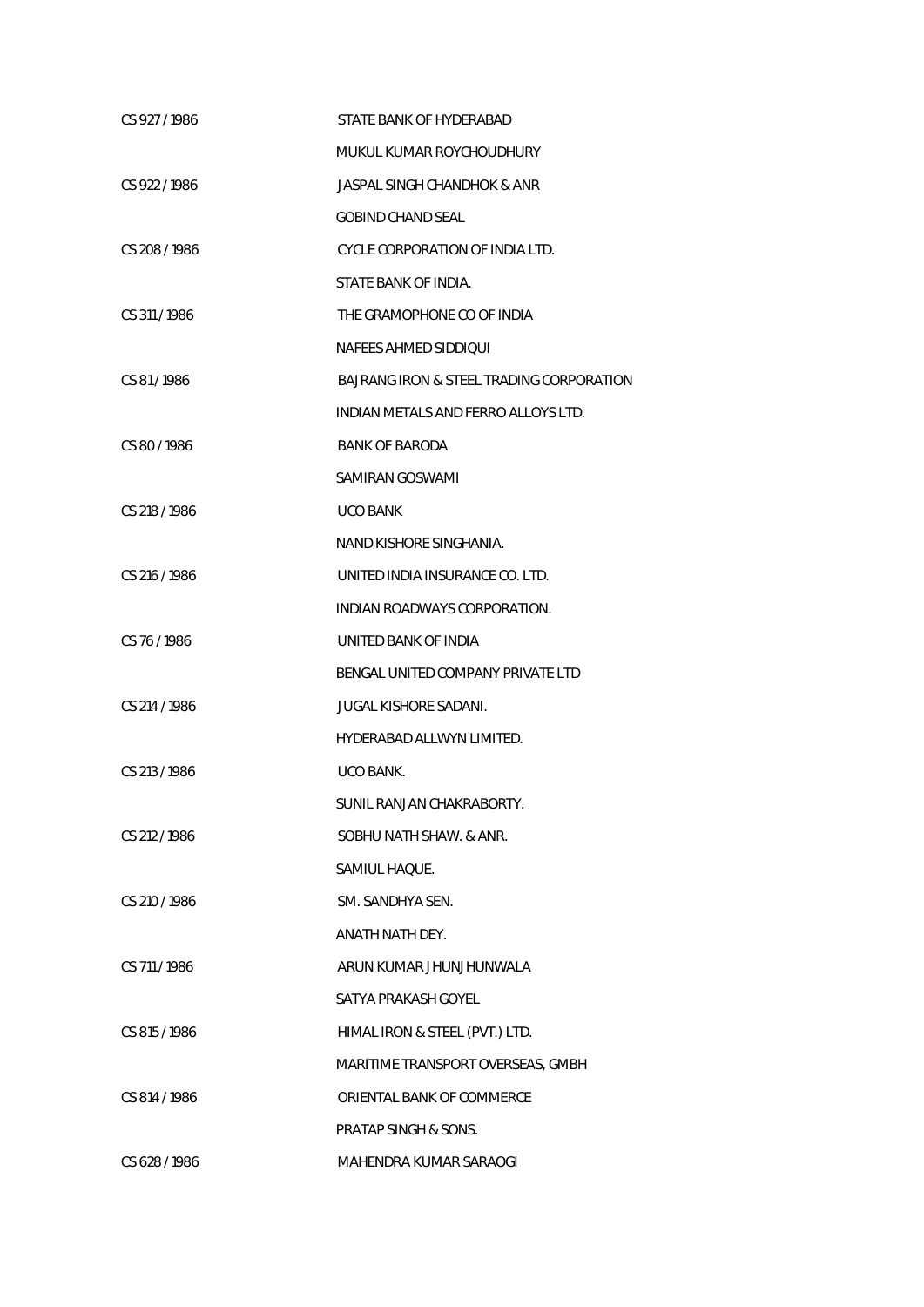|               | <b>SHUKLA &amp; SONS</b>                 |
|---------------|------------------------------------------|
| CS 754 / 1986 | BISWANATH DHANDHANIA & ORS.              |
|               | CYCLE CORPORATION OF INDIA LTD.          |
| CS 209/1986   | THE SMALL TOOL MANUFAC. CO OF INDIA LTD  |
|               | VIKRAM FORGING & ALLIED INDUSTRIES P LTD |
| CS 421/1986   | <b>BEARDSELL LTD</b>                     |
|               | ANAPOL (INDIA) P.LTD                     |
| CS 703/1986   | <b>UCO BANK</b>                          |
|               | PHUL CHAND SUGANCHAND                    |
| CS 700/1986   | MOHAMMED HAFIZULLAH                      |
|               | MOHAMMED SANAULLAH                       |
| CS 527/1986   | SEBABRATA BOSE & ASSOCIATES (P) LTD.,    |
|               | BHARAT PROCESS & MECHANICAL ENGRS. LTD.& |
| CS 523/1986   | <b>HINDUSTAN STEELWORKS CONS.</b>        |
|               | M/S PENTA PROJECT PVT. LTD.              |
| CS 682/1986   | <b>CROMPTON GREAVES LTD.</b>             |
|               | <b>ISPAT ALLOYS LTD.</b>                 |
| CS 429/1986   | DENA BANK                                |
|               | BENGAL PETROLEUM CO.                     |
| CS 427/1986   | UNION BANK OF INDIA                      |
|               | SARDAR KHAYAL SINGH                      |
| CS 780/1986   | NATIONAL INSURANCE CO. LTD.              |
|               | ROAD TRANSPORT CORP.                     |
|               |                                          |
| CS 315 / 1986 | TORRENT DRUGS & CHEMICALS PVT. LTD.      |
|               | QUALITY PHARMACUETICALS PVT. LTD.        |
| CS 274 / 1986 | MAHENDRA KUMAR SARAOGI                   |
|               | <b>SREE TRADERS</b>                      |
|               |                                          |
| CS 97/1986    | THE SHALIMAR ROPE WORKS LTD.             |
|               | SHRIRAM FIBRES LTD.                      |
| CS 338/1986   | VIDEO WORLD                              |
|               | <b>CLINTON PETRE</b>                     |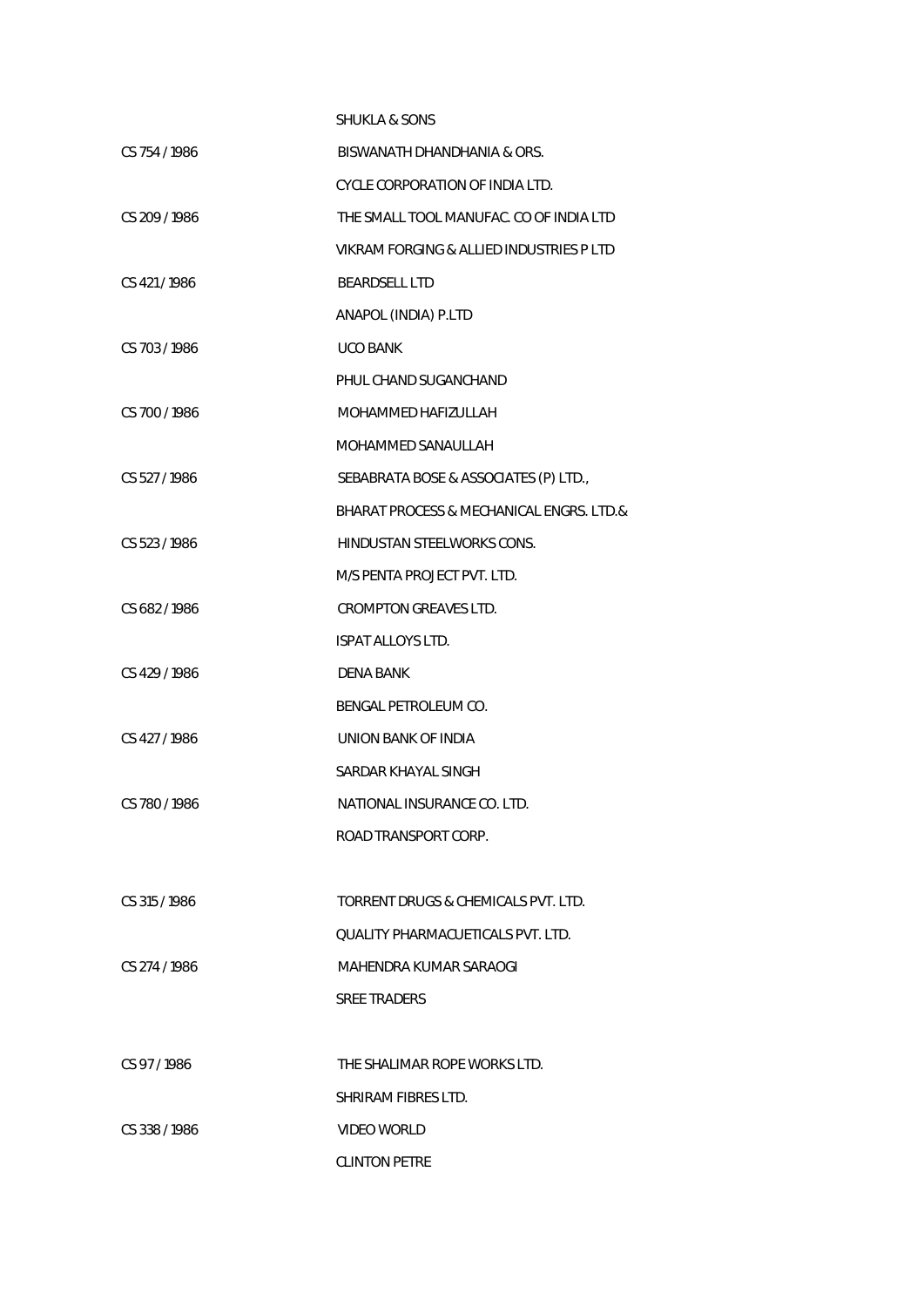| CS 230/1986    | THE BANARAS STATE BANK.                  |
|----------------|------------------------------------------|
|                | DAYASANKAR GUPTA.                        |
| CS 86 / 1986   | NEW BANK OF INDIA                        |
|                | VAIDEHI CHEMICALS PRIVATE LIMITED        |
| CS 85/1986     | NATIONAL INSURANCE COMPANY LIMITED       |
|                | M.B.FREIGHT MOVERS PRIVATE LIMITED       |
| CS 840/1986    | NATIONAL INSURANCE CO. LTD.              |
|                | TEA TIME LIMITED.                        |
| CS 735/1986    | HINDUSTAN STEEL WORKS CONSTRUCTION LTD.  |
|                | BANK OF MAHARASHTRA                      |
| CS 839/1986    | ORIANTAL GUNNY EXPORT CO. P. LTD & ANR.  |
|                | THE SEA-LAND SERVICE INC.                |
| CS 838/1986    | THE ORIENTAL INSURANCE CO. LTD. & ANR.   |
|                | COALSTAL ROADWAYS LTD.                   |
| CS 732/1986    | STATE BANK OF BIKANEER AND JAIPUR        |
|                | FRITZ AND SINGH LIMITED                  |
| CS 725 / 1986  | MESSRS.UNIVERSAL PAPER MILLS LIMITED     |
|                | MESSRS.ARUNODAYA PAPER INDUSTRIES        |
| CS 627A / 1986 | BHASKAR EDUCATIONAL SOCIETY & ANR        |
|                | AMOLAKCHAND CHAMPALAL                    |
| CS 624A / 1986 | <b>BANK OF INDIA</b>                     |
|                | SRI BIKASH DAS                           |
| CS 748 / 1986  | BISWANATH DHANDHANIA                     |
|                | CYCLE CORPORATION OF INDIA LTD.          |
| CS 561/1986    | HARENDRA CHIMANLAL JANI                  |
|                | UNION CARBIDE INDIA                      |
| CS 560/1986    | A. HOLLIDAY & CO. INC.                   |
|                | RAGUNATH EXPORT PVT.LTD.                 |
| CS 846/1986    | M/S. A.K.GHOSH.                          |
|                | NATIONAL INSURANCE CO. LTD.              |
| CS 572/1986    | MURLIDHAR RATANLAL                       |
|                | THE PRINCIPALS BANK FOR DEV.& AGR.CREDIT |
| CS 632/1986    | THE GRAMAPHONE CO.OF INDIA LIMITED       |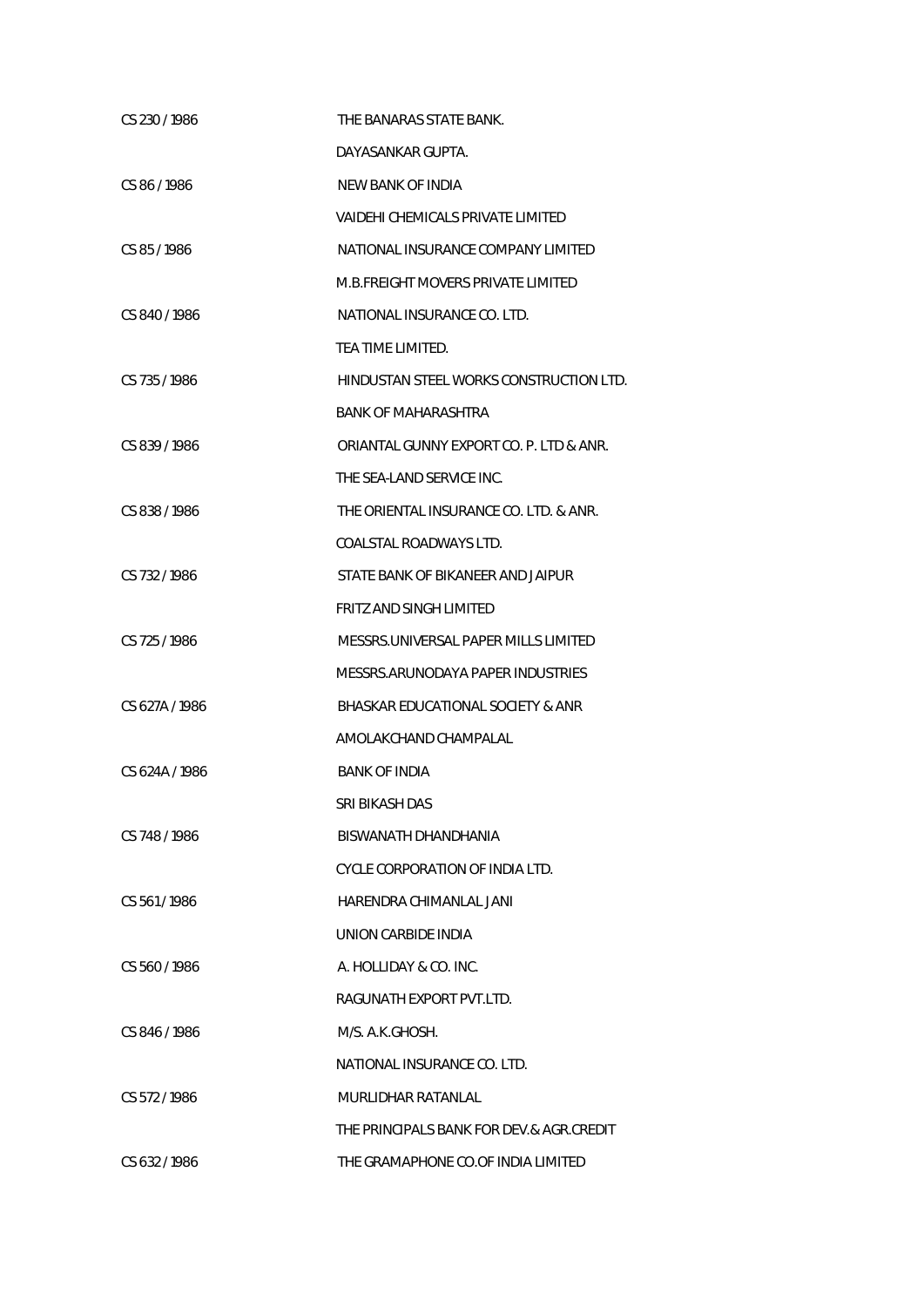|               | SHANTKFTAN FILMS                         |
|---------------|------------------------------------------|
| CS 631/1986   | <b>HIRALAL MINNI</b>                     |
|               | <b>CHENAB TEXTILE MILLS</b>              |
| CS 626/1986   | KAMAL KUMAR JAIN                         |
|               | <b>BLUE BIRD</b>                         |
| CS 171/1986   | UCO BANK.                                |
|               | PRIYABRATA BHARADWAJ.                    |
| CS 21/1986    | THE FEDERAL BANK LIMITED                 |
|               | KALYAN ELECTRICAL ENTERPRISES PVT.LTD.   |
| CS 643/1986   | UNITED BANK OF INDIA                     |
|               | <b>GALVALANGE S.A.R.L LUXEMBOURG</b>     |
| CS 767/1986   | UNITED BANK OF INDIA.                    |
|               | M/S. SWADESHI JUTE MACHINERY CORPN. LTD. |
| CS 639/1986   | <b>UCO BANK</b>                          |
|               | SRI SINGHESHWAR SHAH                     |
| CS 500/1986   | BRITISH PHYSICAL LABORATIRIES (I) LTD.   |
|               | <b>J.D. ELECTRONICS</b>                  |
| CS 633/1986   | NEW INDIA ASSURANCE COMPANY LIMITED      |
|               | MESSRS. INDIA MOTORS PRIVATE LIMITED     |
| CS 758/1986   | GURUDAYAL GANGABUX PVT. LTD.             |
|               | BANK OF BARODA                           |
| CS 779 / 1986 | UNITED BANK OF INDIA.                    |
|               | M/S. P.K.MEDICAL STORES                  |
| CS 503/1986   | <b>CORPORATION BANK</b>                  |
|               | BENTLEY BELTING INDUSTRIES PVT.LTD.      |
| CS 647/1986   | <b>UCO BANK</b>                          |
|               | TILJALA STEELS PVT. LTD.                 |
| CS 184 / 1986 | SURAJ KARAN JAIN.                        |
|               | SUDHIR KUMAR JAIN.                       |
| CS 183/1986   | M/S. SITA WORLD TRAVEL (INDIA) PVT. LTD. |
|               | M/S. INTERNATIONAL EXPORTS INC.          |
| CS 182/1986   | <b>BANK OF BARODA.</b>                   |
|               | PODDAR BROS.                             |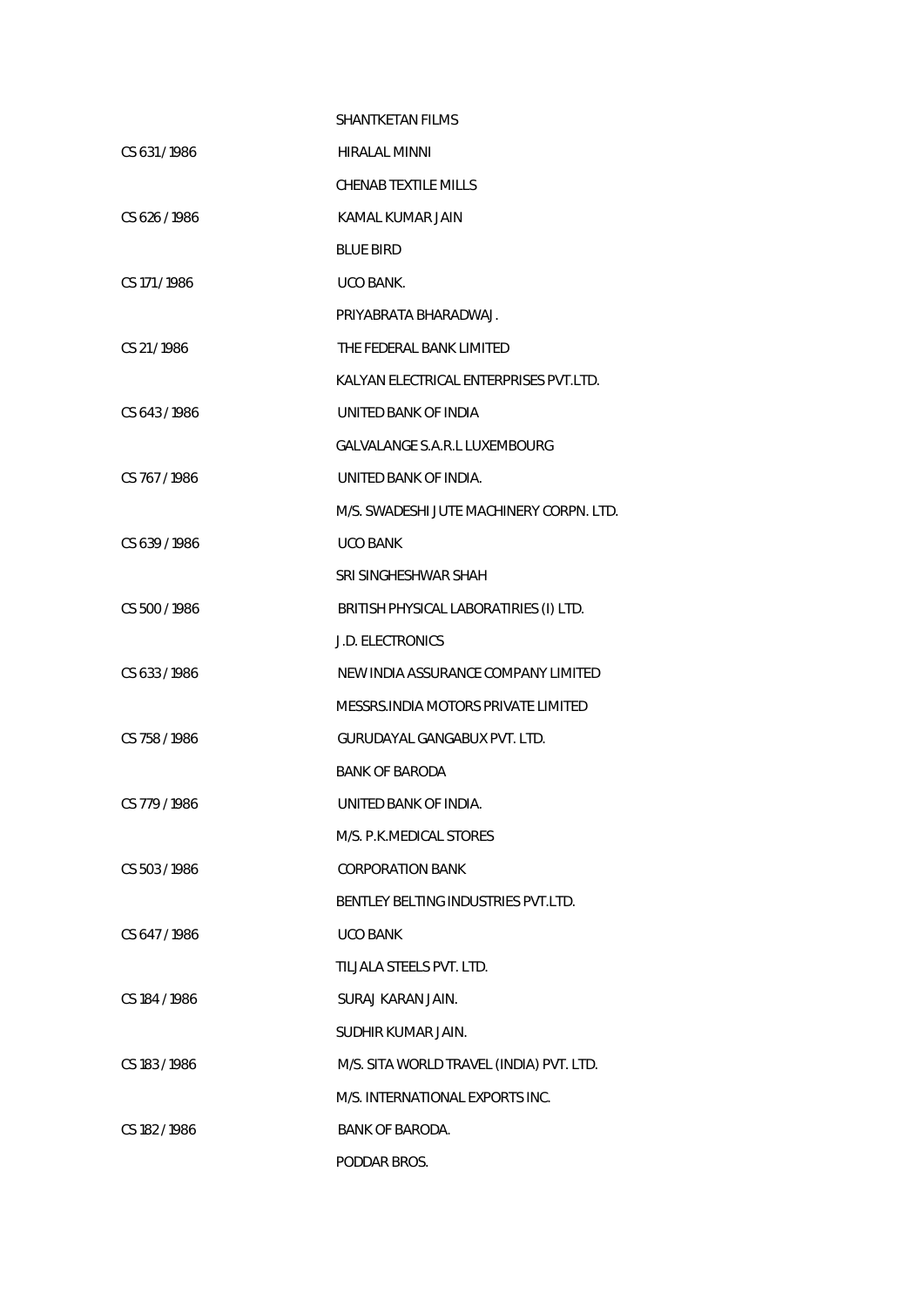| CS 42/1986    | SM.MAITRALI MUKHERJEE                     |
|---------------|-------------------------------------------|
|               | DELHI PRESS PATRA PRAKASHAN PVT.LIMITED   |
| CS 774 / 1986 | UNITED INDIA INSURANCE CO. LTD. & ANR.    |
|               | UNION OF INDIA.                           |
| CS 934/1986   | <b>GOPAL VYAS</b>                         |
|               | SINCLAIRS HOTELS & TRANSPORTATION LTD.    |
| CS 252/1986   | SHRI PURUSHOTTAM DAS KADIA, & ANBR.       |
|               | THE ORIENTAL INSURANCE CO. LTD.           |
| CS 250/1986   | JAI KUMAR SURANA & ANR.                   |
|               | GOENKA PROPERTIES PVT. LTD.               |
| CS 249 / 1986 | JAI KUMAR SURANA & ORS.                   |
|               | MADHAV PRASAD GOENKA.                     |
| CS 17/1986    | RAMAVTAR BANSAL                           |
|               | RADHAKISHAN BALKISHAN MUCHHAL             |
| CS 159 / 1986 | ARTWORK EXPORTS LIMITED.                  |
|               | KLM ROYAL DUTCH AIRLINES.                 |
| CS 638 / 1986 | THE ORIENTAL INSURANCE CO.LTD.& ANR       |
|               | CARGO MOVERS OF INDIA                     |
| CS 533/1986   | NATIONAL SMALL INDUSTRIES CORPN. LTD.     |
|               | M/S PREMIUM ENGINEERING WORKS             |
| CS 935/1986   | DEPENDABLE SAVINGS & FINANCE COMPANY LTD  |
|               | SRI TARAPADA RAHA                         |
| CS 620/1986   | CALCUTTA PRIOGOPAL SOCIETY.               |
|               | BENGAL METAL INDUSTRIES.                  |
| CS 641/1986   | <b>MAGNUM ENTERPRISES</b>                 |
|               | JAIN CLOTH HOUSE                          |
| CS 564/1986   | NEW TOBACOO CO. LTD.                      |
|               | DUNCAN AGRO INDUSTRIES LTD.               |
| CS 976/1986   | TARUN KUMAR BANERJEE                      |
|               | RADHA CINEMA & CO                         |
| CS 553/1986   | NATIONAL INSURANCE CO.LTD.                |
|               | KIRAN TRANSPORT & ANR                     |
| CS 975/1986   | <b>GLORIA CHEMICAL INDUSTRIES LIMITED</b> |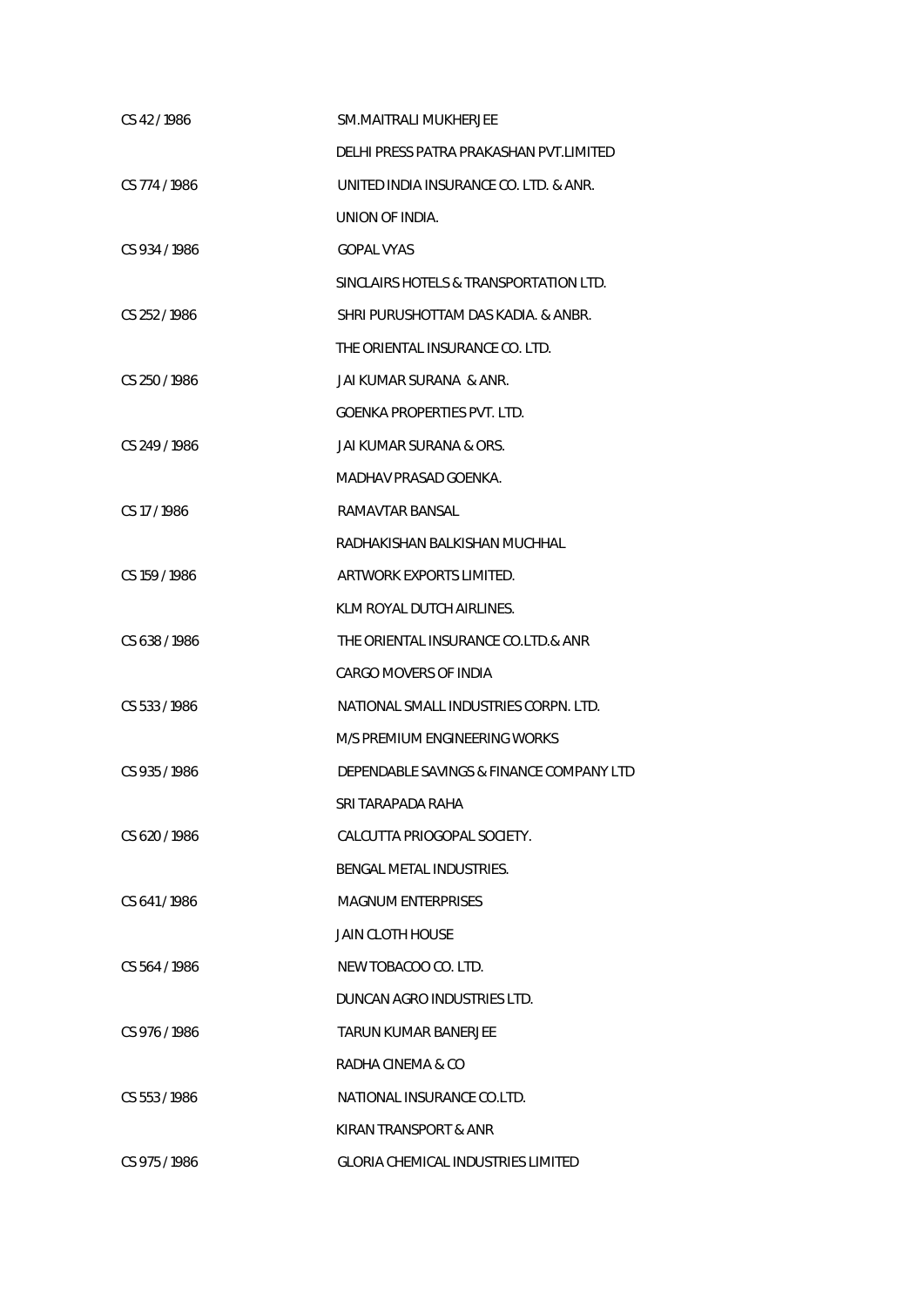|               | HINDUSTAN LEVER LIMITED                  |
|---------------|------------------------------------------|
| CS 379/1986   | BANK OF MAHARASHTRA                      |
|               | M/S. SHIB-DURGA SWEETS & ORS.            |
| CS 874/1986   | CENTRAL BANK OF INDIA                    |
|               | SMR. RAKA NANDI                          |
| CS 956/1986   | M/S. PECCO HYDRALIC PVT. LTD.            |
|               | DIRECTOR GENERAL OF SUPPLIER             |
| CS 894/1986   | HINDUSTHAN STEELWORKS CONSTRUCTION LTD   |
|               | M/S.GAGAN DEEP BUILDERS                  |
|               |                                          |
| CS 971/1986   | <b>JAYSHREE PLASTICS</b>                 |
|               | RAMGOPAL AGARWAL                         |
| CS 970/1986   | PUSPA PERFUMERY PRODUCTS                 |
|               | VRAJLAL BHAGWANLAL MEHTA                 |
| CS 721/1986   | BEEKAY ALUMINIUM AGENCIES                |
|               | NATIONAL SCREW AND WIRE PRODUCTS LIMITED |
| CS 547/1986   | <b>BELVEDERE ENTERPRISE</b>              |
|               | AMAL BANU                                |
| CS 821/1986   | BANK OF BARODA.                          |
|               | SHREE LAKSHMI STORES.                    |
| CS 154 / 1986 | STATE BANK OF HYDRABAD                   |
|               | ALLAHABD BANK                            |
| $CS$ 8/1986   | BANASARI MOHAN BANYA & ORS.              |
|               | <b>SM.TOTINI CHATTERJEE</b>              |
| CS 7/1986     | NAV BHARAT CORPORATION                   |
|               | MESSRS GOPAL AND KUMAR PRIVATE LIMITED   |
| CS 6/1986     | DUNCANS TEA LIMITED                      |
|               | HUNTERS INDIA ENTERPRISES LTD.           |
| CS 3/1986     | NEW BANK OF INDIA                        |
|               | SUSHIL KUMAR JHUNJHUNWALA                |
| CS1/1986      | DENA BANK                                |
|               | SREE K. B. RUBBER INDUSTRIES             |
| CS 117 / 1986 | CIBA GEIGY LTD & ANR                     |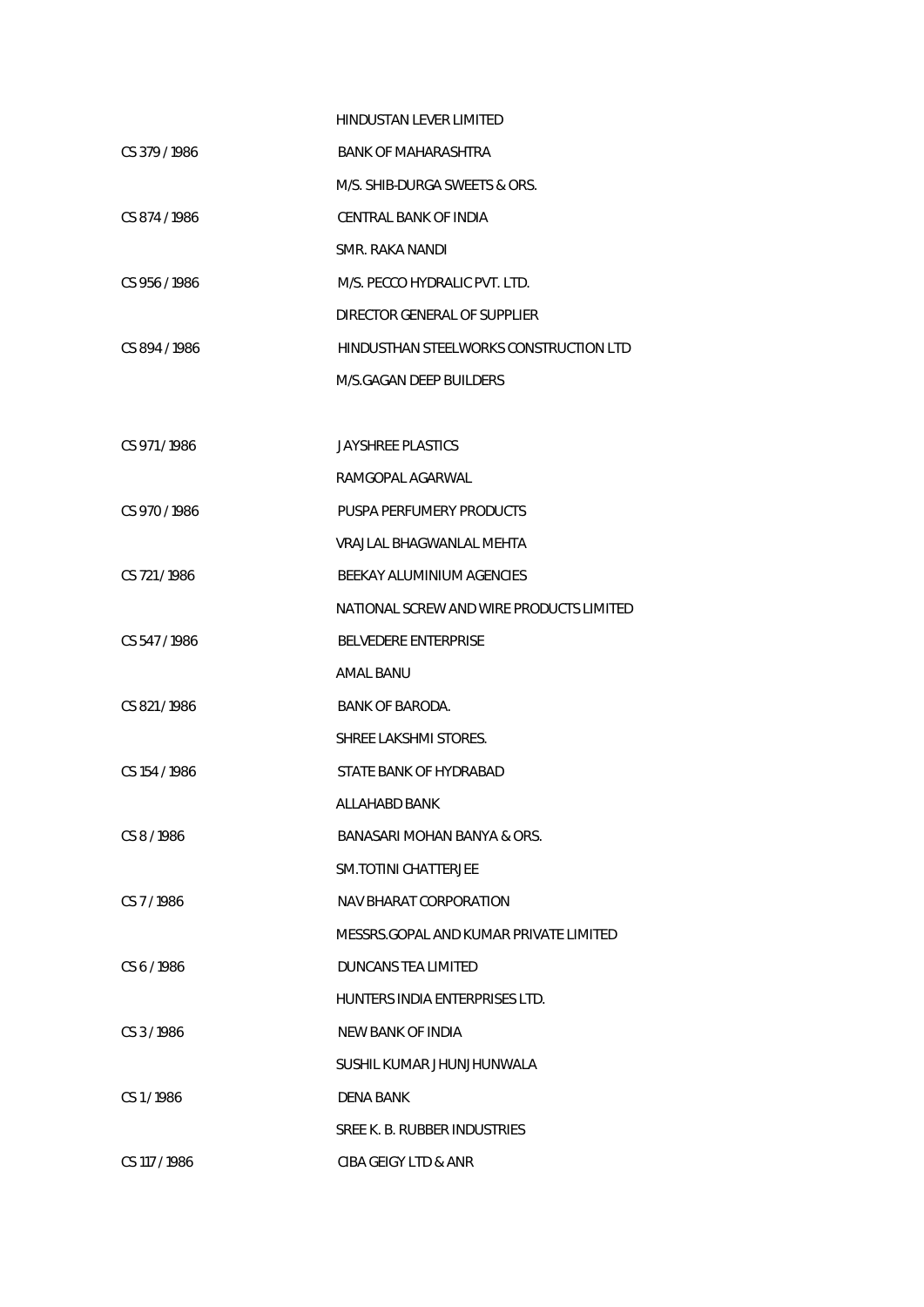|               | M/S SIBA AGRO PRODUCTS                   |
|---------------|------------------------------------------|
| CS 294 / 1986 | CENTRAL BANK OF INDIA                    |
|               | SMT. TAPATI DEY                          |
| CS 954/1986   | <b>NEW BANK OF INDIA</b>                 |
|               | <b>ALOKEMOY LAHIRI</b>                   |
| CS 948/1986   | PUNJAB NATIONAL BANK                     |
|               | BHARAT WELDING & ENGINEERING CO.         |
| CS 224 / 1986 | <b>JUGAL KISHORE SADANI.</b>             |
|               | <b>HYDERABAD ALLWYN LTD.</b>             |
| CS 801/1986   | ALLAHABAD BANK                           |
|               | ASSOCIATED SUPPLY CORPORATION            |
| CS 618/1986   | UNIVERSAL TRADERS                        |
|               | THE UTTAR PRADESH STATE CEMENT CORPN.LTD |
| CS 616 / 1986 | <b>BANK OF BARODA</b>                    |
|               | <b>HINDUSTHAN COTTON MILLS LIMITED</b>   |
| CS 615/1986   | UNITED BANK OF INDIA                     |
|               | THE BEHAR FIREBRICKS & POTTERIES LTD.    |
| CS 604 / 1986 | <b>GINNAR PRATISTHAN LIMITED</b>         |
|               | PREMCHAND JUTE MILLS LIMITED             |
| CS 482/1986   | GUNNYTEX (I) LTD.                        |
|               | TAMIL NADU CO-OP.SUGAR FEDERATION LTD.   |
| CS 940/1986   | CANARA BANK                              |
|               | <b>BANECHAND MURLIDHAR</b>               |
| CS 784/1986   | MANI KANTA DATTA                         |
|               | NILKANTA DATTA                           |
| CS 594/1986   | UMESH KR. JAIN & ANR                     |
|               | <b>SUNIL KR. JAIN</b>                    |
| CS 459/1986   | M/S FLAKT INDIA LTD.                     |
|               | ENGINEERING PROJECTS (I) LTD.            |
| CS 466/1986   | UNITED BANK OF INDIA                     |
|               | DEBAPRASAD MUKHERJEE                     |
| CS 57/1986    | SABITRI DEVI SINGHANIA                   |
|               | SAMAR CHATTERJEE                         |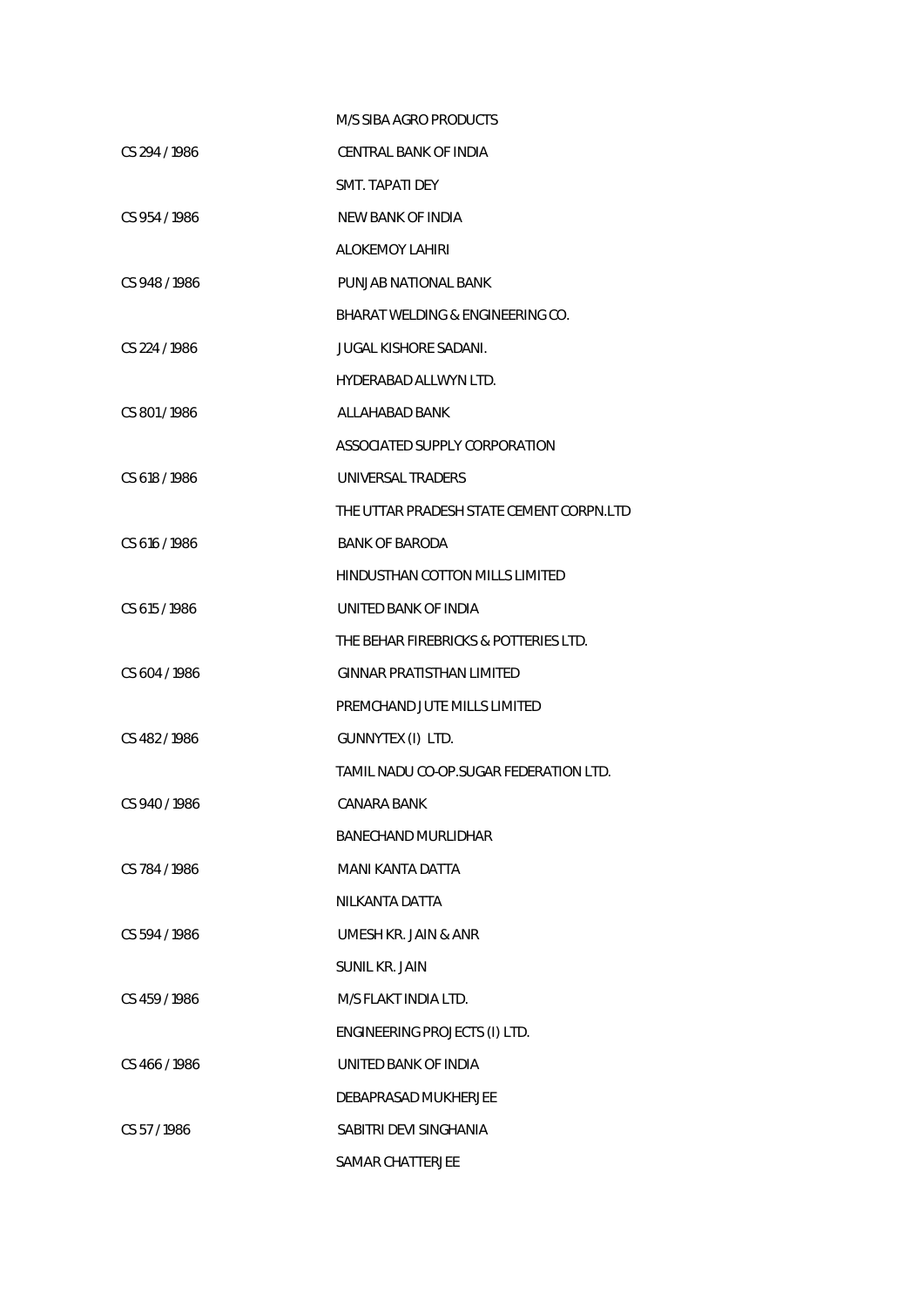| CS 463/1986   | PAWAN KUMAR AGARWALA & ORS            |
|---------------|---------------------------------------|
|               | <b>EXORCIST PROPERTIES PVT.LTD.</b>   |
|               |                                       |
| CS 56/1986    | RAJENDRA PR. PODDAR                   |
|               | SAMAR CHATTERJEE                      |
| CS 198 / 1986 | KANORIA CO. PRIVATE LTD.              |
|               | DR. SUBIR KUMAR CHATTERJEE            |
| CS 196 / 1986 | SAILESH NATH PAUL                     |
|               | UNION OF INDIA.                       |
| CS 796 / 1986 | KALYAN KUMAR DASGUPTA.                |
|               | SUSANTA KUMAR KUNDU.                  |
| CS 514 / 1986 | DENA BANK                             |
|               | JEEWANLAL (1929) LTD.                 |
| CS 792/1986   | UNITED BANK OF INDIA.                 |
|               | ROBIULLA TEA & INDUSTRIES P. LTD.     |
| CS 671/1986   | UNITED BANK OF INDIA                  |
|               | ASSAM VALLEY TEA AND TRADING COMPANY  |
| CS 789/1986   | CAARSOLE CHEMICALS LIMITEED.          |
|               | UNION OF INDIA.                       |
| CS 668/1986   | PRADIP PACKAGING INDUSTRIES           |
|               | <b>GREAT INDIA BISCUIT INDUSTRIES</b> |
| CS 494 / 1986 | <b>UNITE</b>                          |
|               |                                       |
| CS 434/1986   | ALLIED RESINS & CHEMICALS LTD         |
|               | THE MINERALS & METALS TRADING CORP.   |
| CS 18 / 1986  | RAMAVTAR BANSAL                       |
|               | RADHAKISHAN BALKISHAN MUCHHAL & CO.   |
| CS 536/1986   | AJIT KR. ROY & ANR.                   |
|               | BIMAN CH. ROY                         |
| CS 440/1986   | DEVELOPMENT CONSULTANT PVT.LTD        |
|               | CALCUTTA CREDIT CORPN.LTD & ORS       |
| CS 393/1986   | CANARA BANK.                          |
|               |                                       |

SURESH KUMAR RAJGHARIA.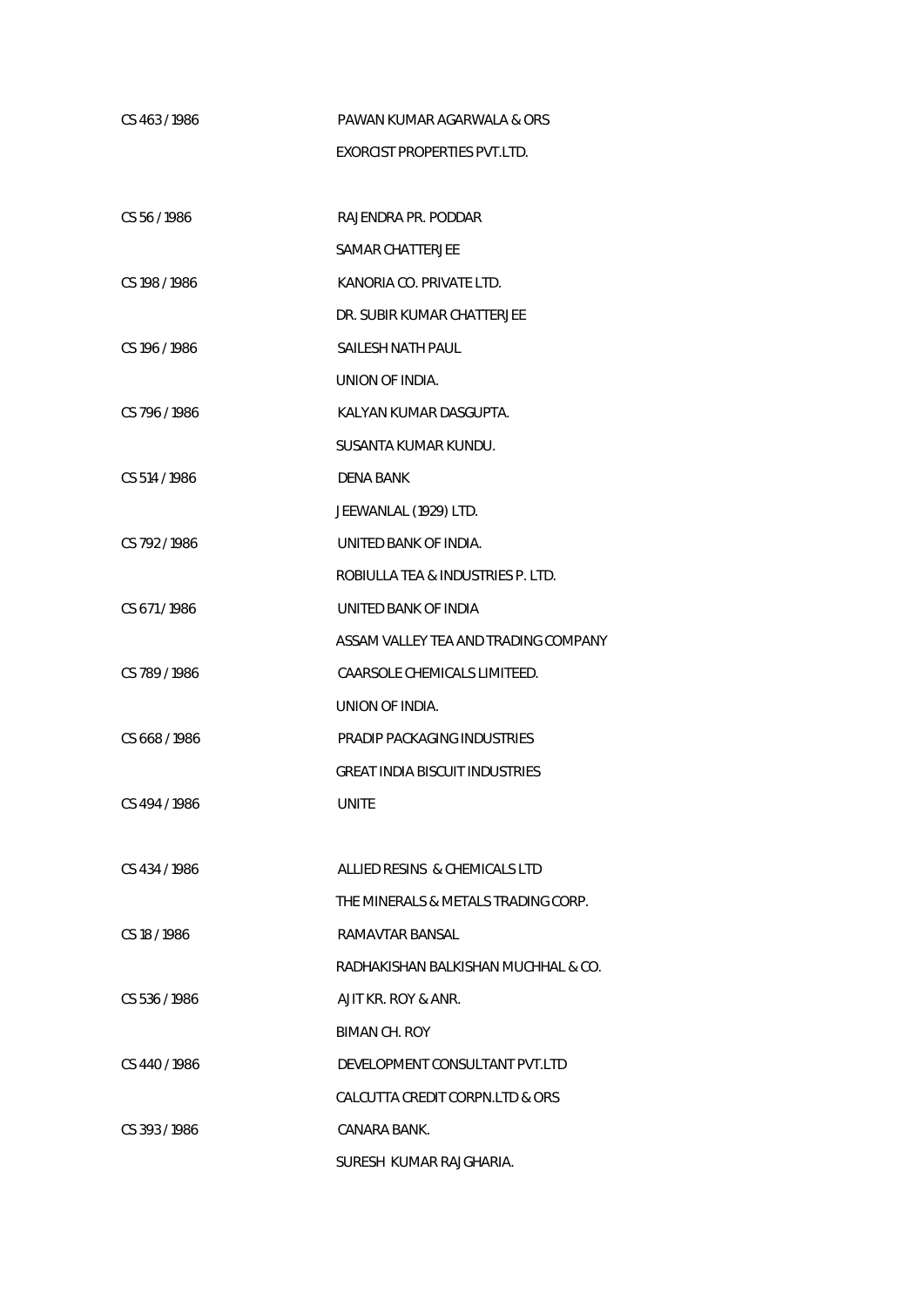| CS 554 / 1986  | SRI KEDAR NATH FATEHPURIA                 |
|----------------|-------------------------------------------|
|                | A.R.D.E.C. (INDIA) PRIVATE LIMITED        |
| CS 300 / 1986  | <b>BANK OF MAHARASTRA</b>                 |
|                | ASHIM KUMAR DUTTA                         |
| CS 258 / 1986  | DHARAM GODHA                              |
|                | KANEMATSU-GOSHO (HONGKONG) LIMITED & ANR. |
| CS 14 / 1986   | <b>BANK OF BARODA</b>                     |
|                | MEDICAL COMPLEX AND RESEARCH CENTRE       |
| CS 1942 / 1986 | P.K.GUHA & ORS                            |
|                | K.K.MARODIA                               |
| CS 4A / 1986   | <b>NEW BANK OF INDIA</b>                  |
|                | <b>BOTHRA TEXTILES</b>                    |
| CS 468/1986    | BHARAT OVERSEAS BANK LTD.                 |
|                | M/S NEW GENERAL TRADING & TRANSPORT CORP  |
| CS 148 / 1986  | UNITED BANK OF INDIA                      |
|                | SRI BIPUL PAUL                            |
| CS 965/1987    | ACETO CHEMICALS PVT. LTD.                 |
|                | SM.CHANDRIKA K.KHANDERIA                  |
| CS 865/1987    | <b>GANAPATI EXPORTS LTD.</b>              |
|                | UNION OF INDIA                            |
| CS 458 / 1987  | UNITED BANK OF INDIA                      |
|                | SANWARMAL CHOUDHURY                       |
| CS 874/1987    | SREE UMA IRON FOUNDRY                     |
|                | M/S.PRAKASH INDUSTRIES                    |
| CS 1038 / 1987 | TRAINERS ASSOCIATION OF CALCUTTA & ORS.   |
|                | THE INDIAN BANK.                          |
| CS 740/1987    | N.B.I.INDUSTRIAL FINANCE CO.LIMITED       |
|                | <b>MADHU SHREE CHEMICALS</b>              |
|                |                                           |
| CS 739/1987    | M/S.A.U.AGENCIES(CAL)                     |
|                | COLLECTOR OF CUSTOMS CALCUTTA             |
| CS 734/1987    | MESSRS. BHANDARI SALES CORPORATION        |
|                | ARYA CARRIER PRIVATE LIMITED              |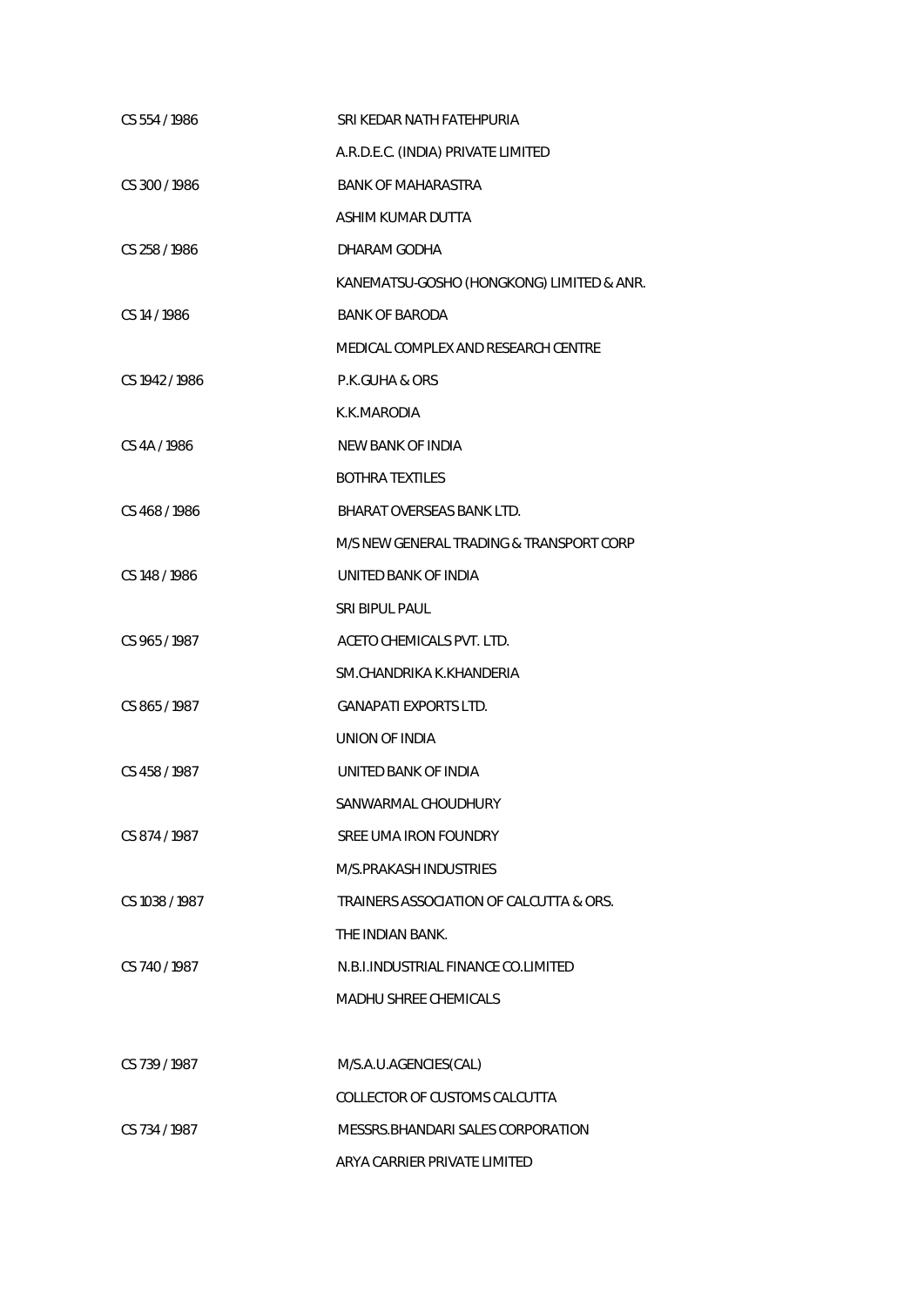| CS 1034 / 1987  | S.T.P. LIMITED                         |
|-----------------|----------------------------------------|
|                 | NIRMALJIT SINGH HOON                   |
| CS 1185 / 1987  | DANLAT SINGH SURANA                    |
|                 | A.V.JASHI & SONS                       |
| CS 1025 / 1987  | RAJKUMAR SARAGI.                       |
|                 | SINCLAIRS HOTELS & TRANSPORTATION LTD. |
| CS 854/1987     | ASEA BROWN BOVERILTD                   |
|                 | BHORUKA INDUSTRIES P.LTD               |
| CS 933/1987     | STATE BANK OF INDIA                    |
|                 | RABIN BASU ROY.                        |
| CS 1085 / 1987  | PRAVEEN MURARKA                        |
|                 | SHRIMATI SUMATI MOOKERJEE              |
| CS 1084 / 1987  | NATIONAL INSURANCE CO.LTD.             |
|                 | CONTINENTAL TRANSPORT AGENCY           |
| CS 1082 / 1987  | TAMILNAD MERCANTILE BANK               |
|                 | M/S RUIA METALS PVT.LTD.               |
| CS 616 / 1987   | KAMAL KISHORE KHETTRY                  |
|                 | NIRMAL CHANDRA ROY CHOWDHURY           |
| CS 934 / 1987   | DENA BANK.                             |
|                 | METAPOLIX MANUFACTURING & SALES CORPN. |
| CS 928 / 1987   | ARADHANA INVESTMENTS LTD.              |
|                 | <b>G.ARDESHER &amp; COMPANY.</b>       |
| CS 926/1987     | SANJAY TRADING COMPANY.                |
|                 | P.K.BARUAH.                            |
| CS 921/1987     | <b>VIJAYA BANK.</b>                    |
|                 | BENGAL PETROLEUM COMPANY.              |
| CS 1241/1987    | PUNJAB & SIND BANK                     |
|                 | SARDAR KARNAIL SINGH                   |
| CS 2098A / 1987 | VISHAL FINE SERVICE PVT. LTD.          |
|                 | SAMIR KEDIA                            |
| CS 374/1987     | A.N.ASH & CO. PVT. LTD. & ANR.         |
|                 | ANANDA BAZAR PATRIKA LTD.              |
| CS 413 / 1987   | M/S. GURU ISPAT LTD.                   |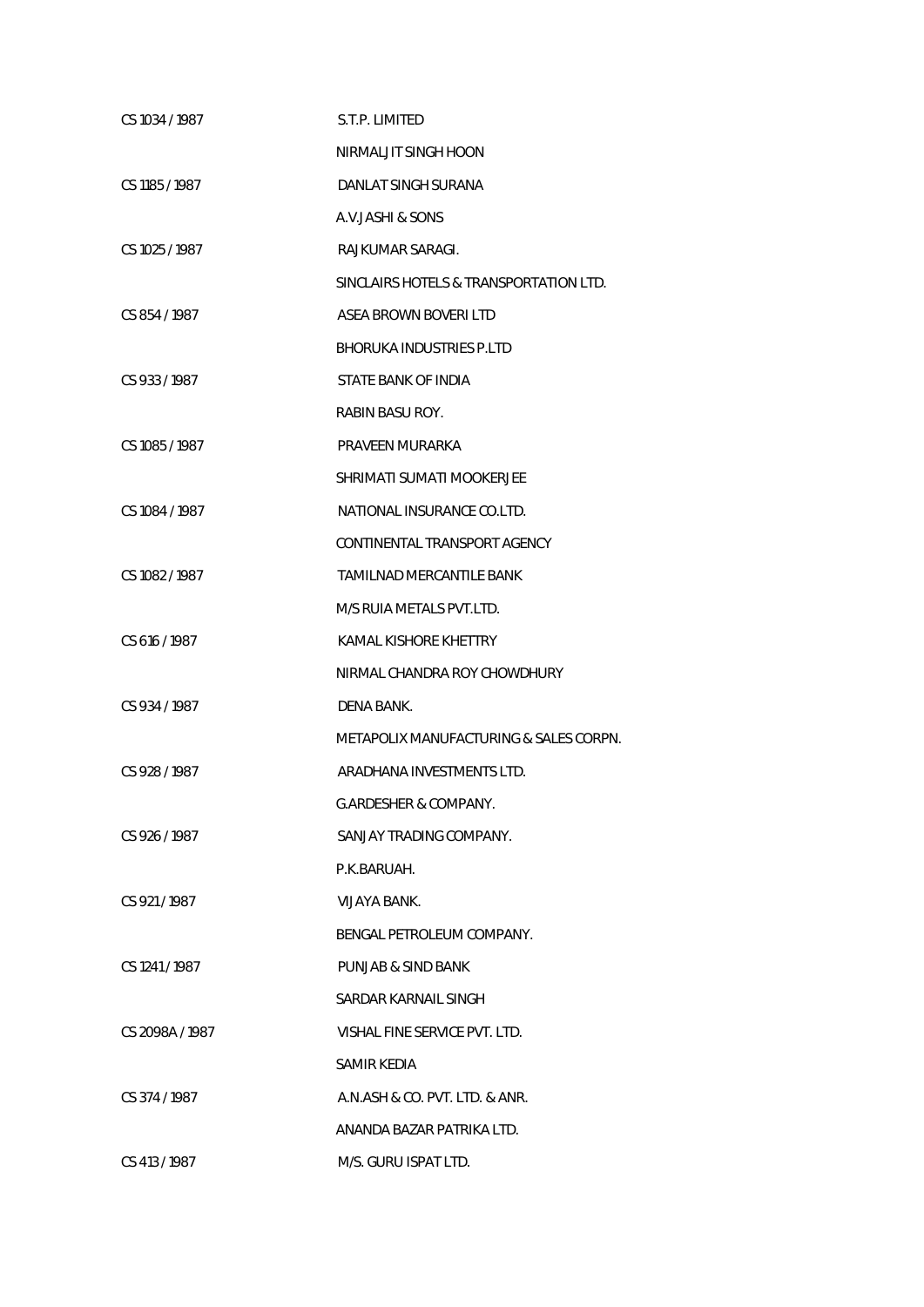|                | M/S. R. PYARELAL EXPORT & IMPROTS P. LTD     |
|----------------|----------------------------------------------|
| CS 412/1987    | SM. SUNITA DUGGAL & ANR.                     |
|                | SM. KANTA DUGGAL                             |
| CS 300 / 1987  | <b>UCO BANK</b>                              |
|                | SMT. SWAPNA CHAKRABORTY                      |
| CS 904 / 1987  | SM. SUSHAMA MULLICK                          |
|                | AMIT KUMAR MULLICK.                          |
| CS 1201/1987   | PRAFULLA CH. JANI & ANR                      |
|                | <b>DELTA JUTE &amp; INDUSTRIES LTD.</b>      |
| CS 428/1987    | PERIN STEEL & ALLOY PVT.LTD. (IN LIQN) & ANR |
|                | STATE BANK OF INDIA                          |
| CS 415 / 1987  | CENTRAL BANK OF INDIA                        |
|                | <b>BENGAL FEED PRODUCTS</b>                  |
| CS 400/1987    | <b>FALAKATA INDUSTRIES LTD.</b>              |
|                | THE UNION OF INDIA                           |
| CS 316 / 1987  | <b>BANK OF INDIA</b>                         |
|                | <b>GURMIT SINGH WALIA</b>                    |
| CS 417 / 1987  | CHANDRA KALA CHOUDHURY                       |
|                | SUMITRA DEVI CHAUDHURY                       |
| CS 901/1987    | NEW BANK OF INDIA                            |
|                | M/S. DEECO PRIVATE LTD.                      |
|                |                                              |
| CS 145 / 1987  | INDIAN OIL CORPORATION                       |
|                | GOOPTU APARTMENTS & MIDDLETON A. P. LTD.     |
| CS 118 / 1987  | CHANDRA KALA DEVI CHOUDHRY & ORS.            |
|                | DHARAMCHAND CHAUDHRY                         |
| CS 179 / 1987  | NARENDRA MULLICK                             |
|                | RAMENDRA MULLICK                             |
| CS 439/1987    | CENTRAL BANK OF INDIA                        |
|                | ANAND SHARMA                                 |
| CS 863/1987    | NATIONAL INSURANCE CO. LTD.                  |
|                | DIWAN BROTHERS                               |
| CS 1177 / 1987 | SOUTHERN TEXTILE AGENCIES & ANR              |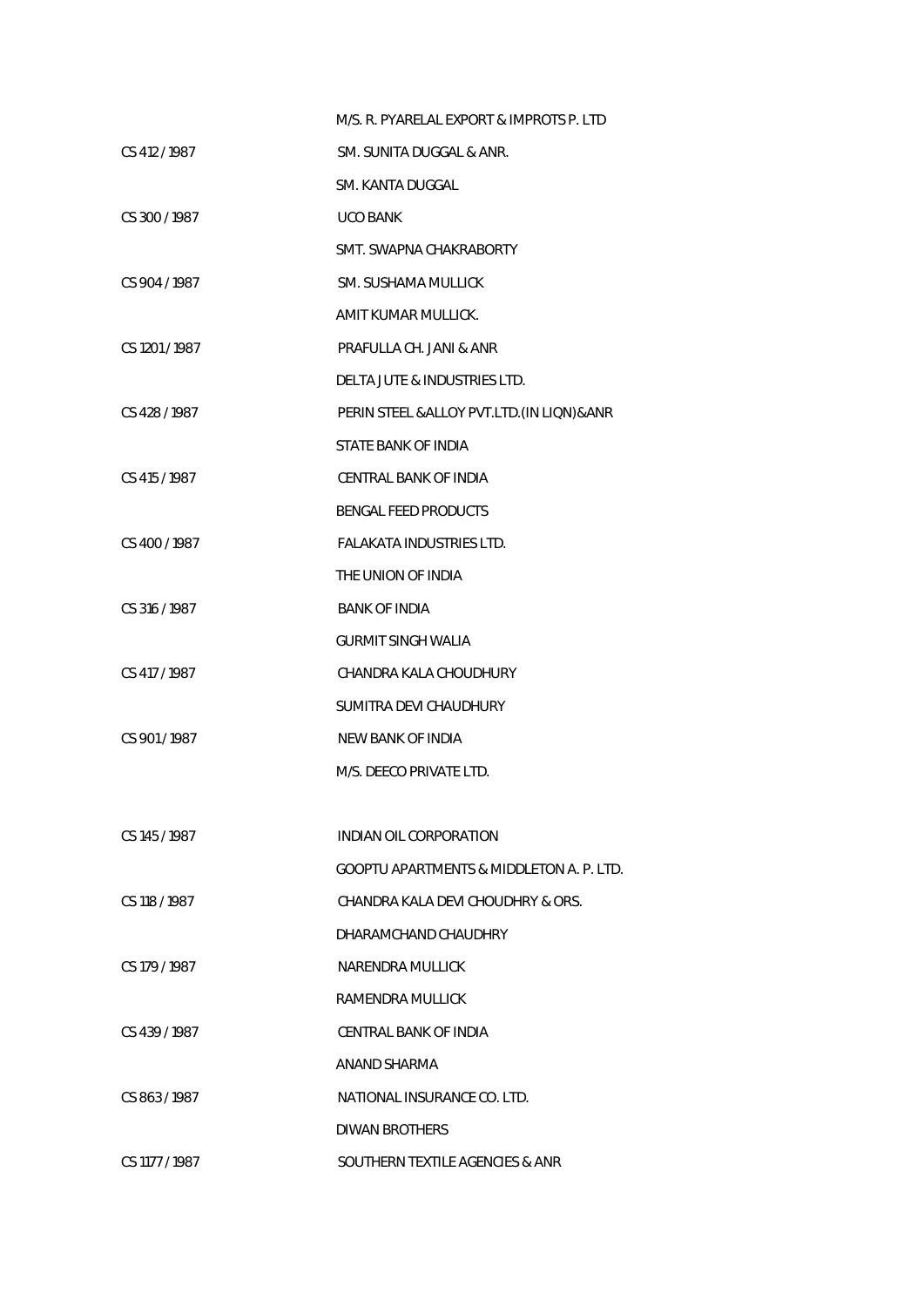|                | <b>IUCKY BHARAT GARAGE P.LTD</b>         |
|----------------|------------------------------------------|
| CS 779 / 1987  | DAMODAR VALLY                            |
|                | COAL INDIA LTD.                          |
| CS 869/1987    | CHIRANJILAL SUSHIL KUMAR                 |
|                | RAM CHANDRA KANHAILAL                    |
| CS 1127 / 1987 | <b>BANK OF MAHARASHTRA</b>               |
|                | KANHAIYA LAL KOTHARI                     |
| CS 761/1987    | THE NATIONAL SMALL INDUSTRIES CORPN.LTD. |
|                | M/S R.K. ENTERPRISES                     |
| CS 875/1987    | RASOL VANASPATI DISTRIBUTORS             |
|                | RAJENDRA KUMAR DAMANI                    |
| CS 783/1987    | MADHYA BHARAT FUELS (P) LTD.             |
|                | M/S. PUSHP CONSTRUCTION CO. PVT. LTD.    |
| CS 830/1987    | ENERTECH ENGINEERS (INDIA) PVT.LTD.      |
|                | TECALEMIT INDIA LIMITED                  |
| CS 1197 / 1987 | THE SWADESHI COMMERCIAL CO.LTD           |
|                | G.L.BHUGRA                               |
| CS 829 / 1987  | ABSHER HIDE & CO.                        |
|                | <b>NURUL HUDA</b>                        |
| CS 451/1987    | RAJENDRA KANODIA                         |
|                | MAHENDRA PRASAD BANSAL                   |
|                |                                          |
| CS 1044 / 1987 | DELTA JUTE AND INDUSTRIES LTD.           |
|                | UNION BANK OF INDIA                      |
| CS 1042 / 1987 | M.M.EXPORTS & ANR.                       |
|                | THE TRADE FAIR AUTHORITY OF INDIA.       |
| CS 1029 / 1987 | OIL INDIA LTD.                           |
|                | PARADISE MOTOR PVT.LTD.                  |
| CS 1028 / 1987 | GRAND STEEL AND ALLOYS LIMITED & ANR.    |
|                | BIHAR MERCHANDISE PVT. LTD.              |
| CS 1014 / 1987 | <b>GANAPATI EXPORTS LIMITED</b>          |
|                | UNION OF INDIA                           |
| CS 1008 / 1987 | NATIONAL INSURANCE COMPANY LTD.          |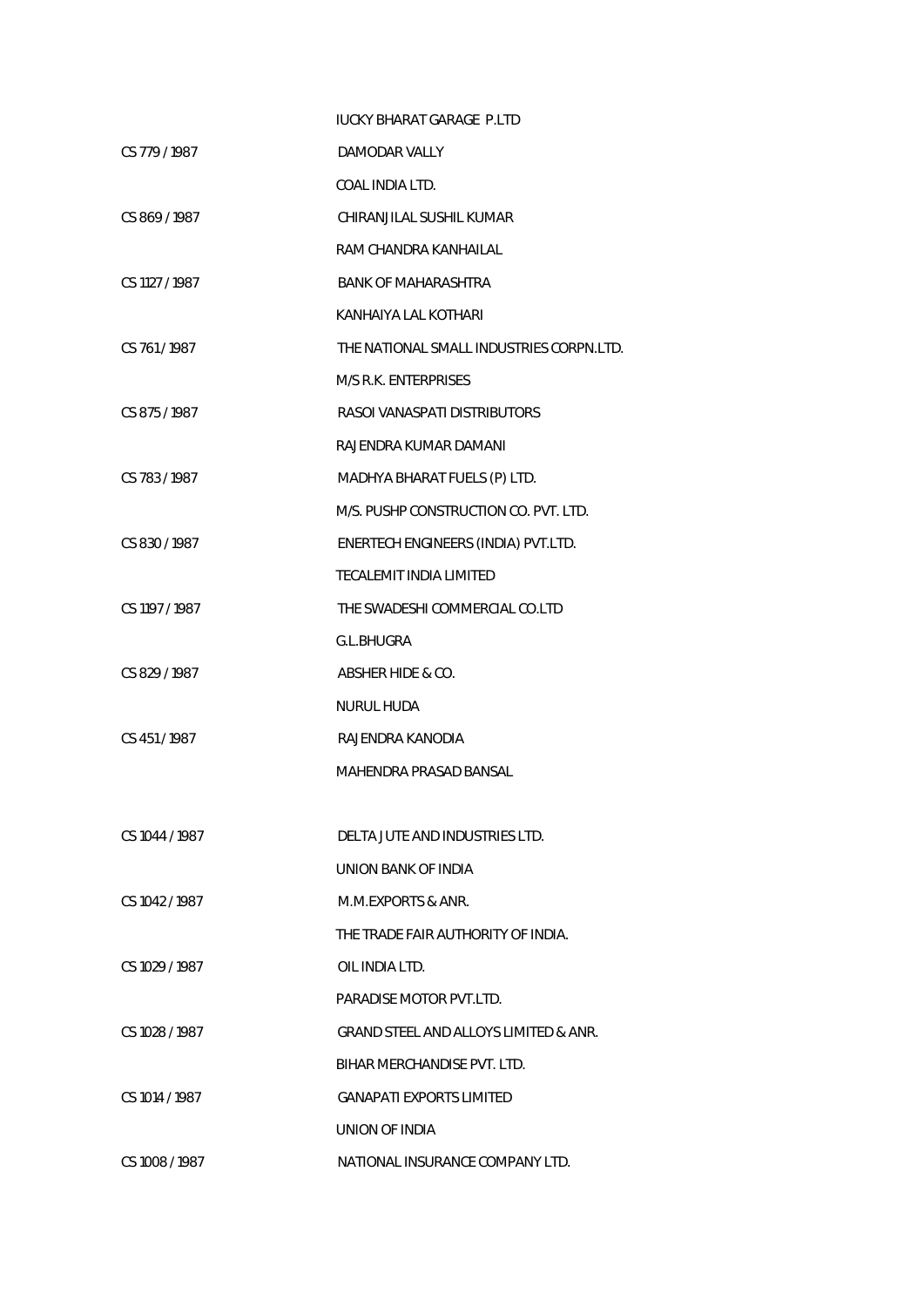|                | RANDHAWA TANK SERVICES                   |
|----------------|------------------------------------------|
| CS 1006 / 1987 | MD. SHAMIM ADIL                          |
|                | MIHIR KUMAR LAW                          |
| CS 2253/1987   | M/S.RAWATMAL NAND KISHORE                |
|                | DINBANDHU GUPTA                          |
| CS 1138 / 1987 | CASSIM MOHAMMED JADWET                   |
|                | OCEAN FISHERY DEVELOPMENT ADMINISTRATION |
| CS 1200 / 1987 | ABHOY SINGH SURANA & ORS                 |
|                | UNION OF INDIA                           |
| CS 1067/1987   | PURAN CHAND PODDAR & ANR.                |
|                | SINCLAIRS HOTELS & TRANSPORTATION LTD.OR |
| CS 1066 / 1987 | <b>UCO BANK</b>                          |
|                | SATYARANJAN MITRA                        |
| CS 1112 / 1987 | JADAV CHURN LAW & ORS                    |
|                | MT.JOGMAYA LAW                           |
| CS 1111 / 1987 | NATIONAL INSURANCE CO.LTD                |
|                | SANATAN BASTU SILPA PRATISTHAN P.LTD     |
| CS 1052 / 1987 | SUMANLAL NIMCHAND SHAH                   |
|                | GENLEC LTD.                              |
| CS 978/1987    | JALDACCA TEA PLANTATIONS PVT. LTD.       |
|                | STATE OF WEST BENGAL.                    |
| CS 974/1987    | BAINT GOORIE TEA COMPANY LTD.            |
|                | SAMNATH ESTATES PVT. LTD.                |
| CS 964/1987    | NIRMAL PICTURES                          |
|                | EASTERN INDIA MOTION PICTURES ASSON.     |
| CS 961/1987    | M/S. PIONEER WOOD PRODUCTS PVT. LTD.     |
|                | M/S. GOUHATI INDORE ROADWAYS             |
| CS 957/1987    | LYNX MACHINERY LIMITED                   |
|                | UNION OF INDIA                           |
| CS 940/1987    | KIRAN DAR                                |
|                | SICA BROWERIES LTD.                      |
| CS 1202 / 1987 | RANJIT KR. MUKHERJEE & ORS               |
|                | <b>ASISH MUKHERJEE</b>                   |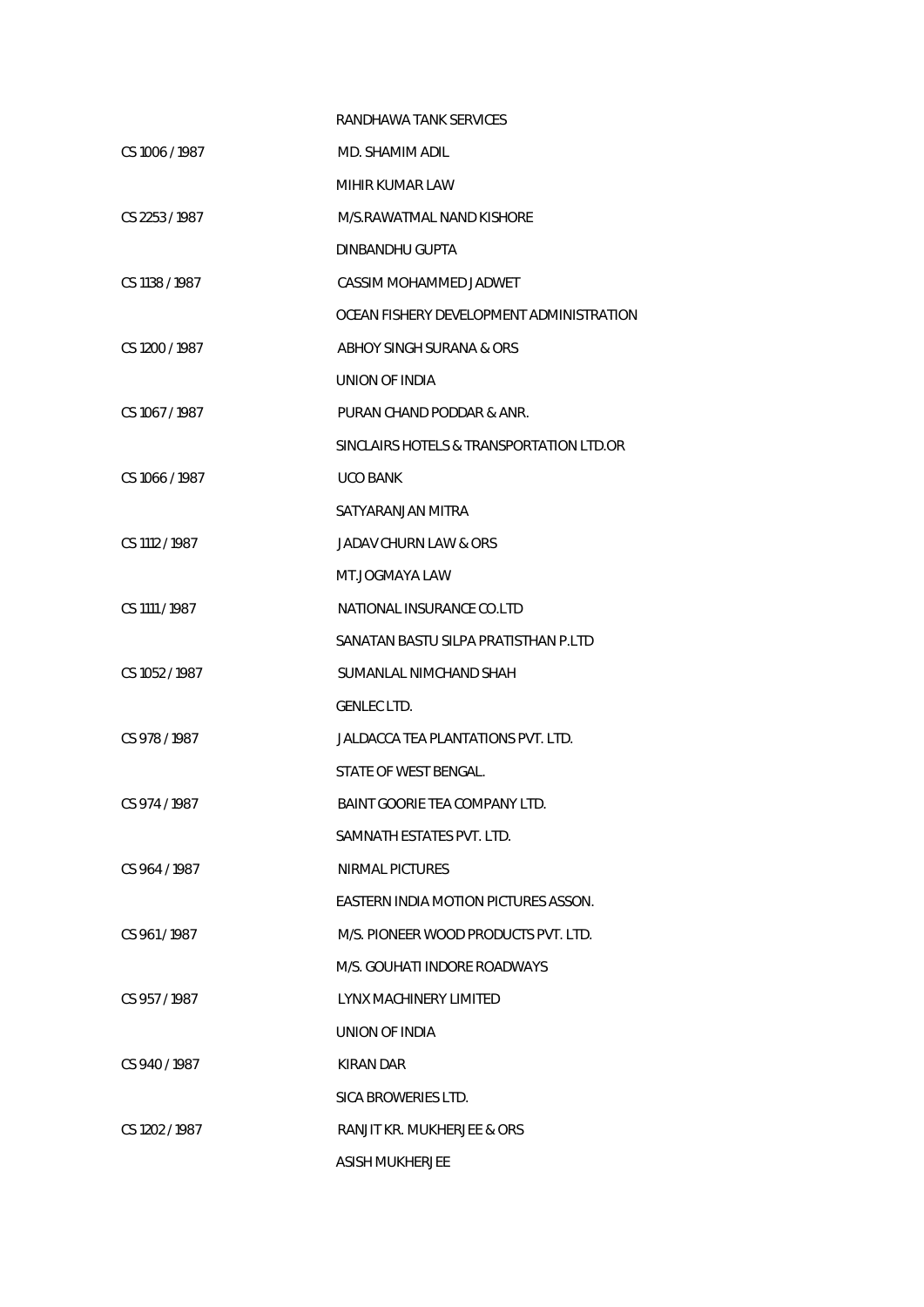| CS 1039 / 1987 | STATE OF W.B.                           |
|----------------|-----------------------------------------|
|                | PEERLESS TEA & INDUSTRIES LTD.          |
| CS 1054 / 1987 | NATIONAL INSURANCE CO.LTD               |
|                | <b>GREATERN ENTERPRISE P.LTD</b>        |
| CS 233/1987    | <b>UCO BANK</b>                         |
|                | SMT. SWAPNA CHAKARBORTY                 |
| CS 1123 / 1987 | INDIAN RAYON & INDUSTRIES LIMITED       |
|                | BIMAN BANGLADESH AIR LINES              |
| CS 1121 / 1987 | BRAITHWAITE & CO.LTD.                   |
|                | ROHTAS INDUSTRIES LTD.                  |
| CS 589/1987    | VIJAYA BANK                             |
|                | M/S.KAYAN UDYOG                         |
| CS 584/1987    | DILIP SINGH MEHTA & ANR                 |
|                | CHAKRADHAR LALL AGARWALLA               |
| CS 574 / 1987  | SANWALRAM JHUNJHUNWALA                  |
|                | M/S. PRADIP DRESS MANUFACTURING COMPANY |
| CS 515 / 1987  | <b>SIVA INDUSTRIES</b>                  |
|                | THE W.B.S.E.B.                          |
| CS 611/1987    | PUNJAB NATIONAL BANK                    |
|                | ANIL KR. TEA PVT. LTD.                  |
| CS 560/1987    | BANK OF MAHARASHTRA                     |
|                | SHREE SAI AGENCY                        |
| CS 377/1987    | STATE BANK OF SAURASHTRA                |
|                | ABHIJIT DATTA                           |
| CS 853/1987    | KANCHAN DEVI JAIN & ORS                 |
|                | PREM PROKASH GUPTA & ORS.               |
| CS 708/1987    | STATE BANK OF INDIA                     |
|                | NEW CENTRAL JUTE MILLS COMPANY LIMITED  |
| CS 696/1987    | ASSAM BENGAL CEREALS LTD.               |
|                | <b>FOOD CORPORATION OF INDIA</b>        |
| CS 1009 / 1987 | BHAGWANI DEVI HOSPITAL & ANR.           |
|                | AMOLAKCHAND CHAMPALAL                   |
| CS 695/1987    | STATE BANK OF HYDERABAD                 |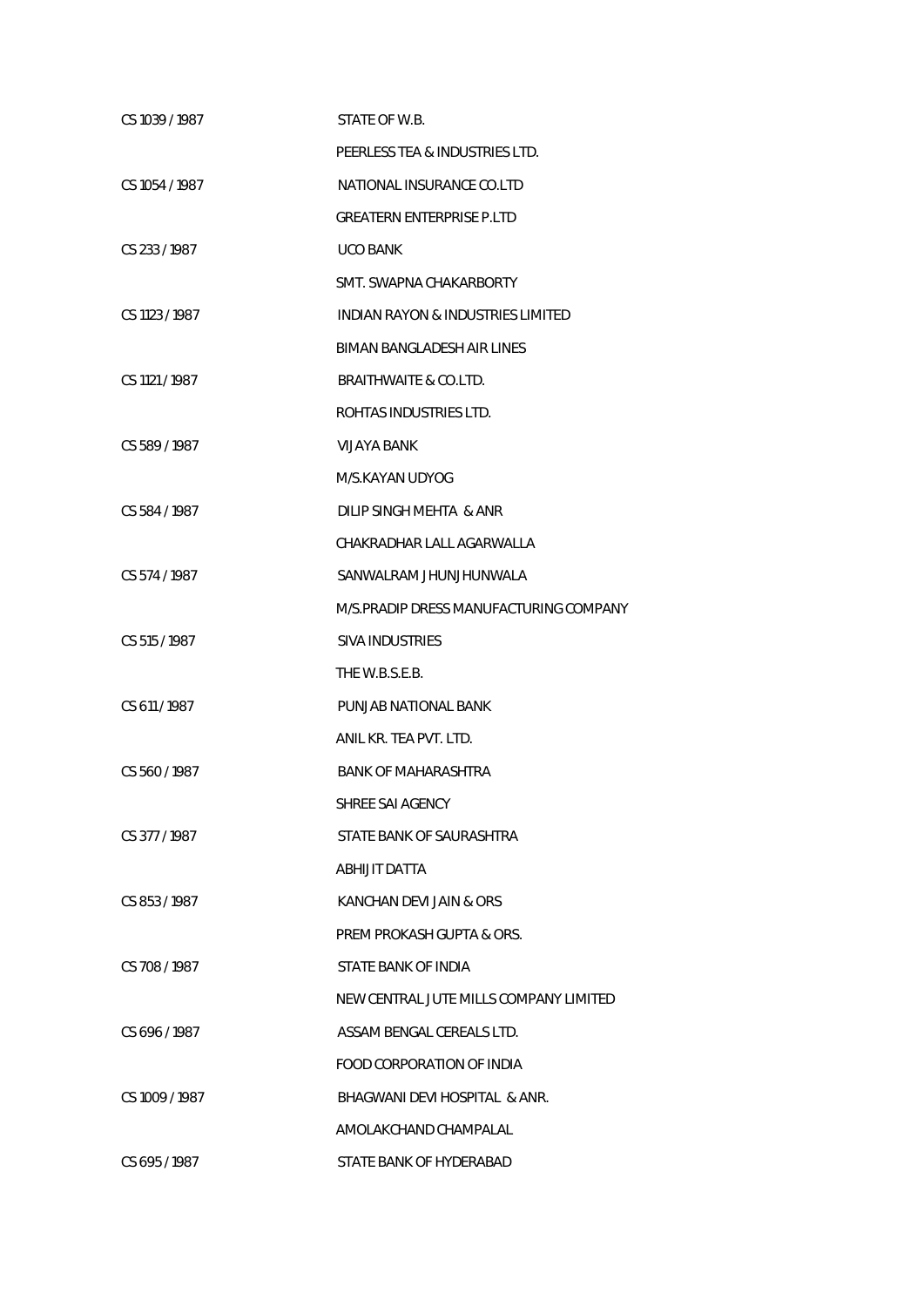|                | CHANDRA PRAKASH DAGA                     |
|----------------|------------------------------------------|
| CS 694/1987    | <b>UCO BANK CREDIT LTD</b>               |
|                | CAL INFUION & PHARMACEAUTICALS & ORS.    |
| CS 624 / 1987  | RANJITA AGENCIES                         |
|                | KREBS K DIE(I) PVT. LTD.                 |
| CS 571/1987    | STATE BANK OF INDIA                      |
|                | CHOWDHURY BINDING PRINTING PUBLICITY     |
|                |                                          |
| CS 692/1987    | TARAPADA MAJUMDAR                        |
|                | ASIM KUMAR DEY                           |
| CS 1158 / 1987 | <b>UCO BANK</b>                          |
|                | BHARAT HEAVY ELECTRICALS LTD.            |
|                |                                          |
| CS 969/1987    | PARITOSH DUTT ROY                        |
|                | RENEDIA LABORATORIES PVT. LTD.           |
| CS 1119 / 1987 | CANARA BANK                              |
|                | <b>EASTERN CHEMICALS INDUSTRIS</b>       |
| CS 835/1987    | ALLAHABAD BANK                           |
|                | M/S.CALCUTTA INDUSTRIES                  |
| CS 115 / 1987  | <b>MARITIME TRANSPORT OVERSEAS GMBH</b>  |
|                | BOARD OF TRUSTES FOR PORT OF CALCUTTA    |
| CS 672/1987    | UNITED BANK OF INDIA                     |
|                | M/S.EASTERN CABLES CONDUCTORS (P)LIMITED |
| CS 824 / 1987  | SHRI RADHESSHYAJM TULSIAN                |
|                | UNION OF INDIA                           |
| CS 823/1987    | SREENATH DASS KHETTRY                    |
|                | <b>GOPAL CHANDRA DUTTA</b>               |
| CS 821/1987    | NATIONAL INSURANCE CO.LTD                |
|                | CALCUTTA KANPUR TRANSPORT CO.            |
| CS 815 / 1987  | NATIONAL INSURANCE CO.LTD                |
|                | INDIAN ROADWAYS CORP.                    |
| CS 1141 / 1987 | PUNJAB & SIND BANK                       |
|                | ARORA TRADING CORP.                      |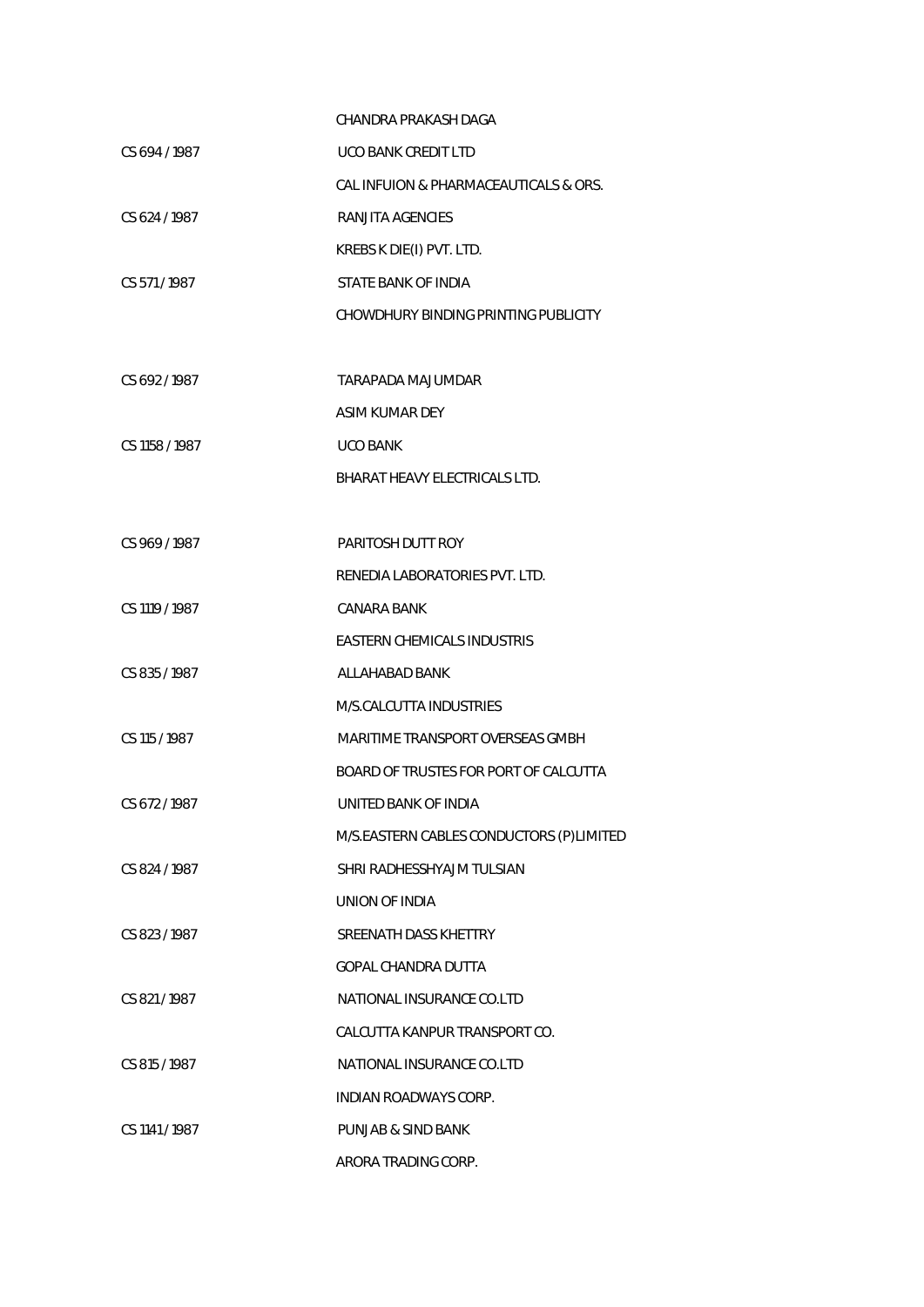| CS 810/1987    | UNITED BANK OF INDIA                      |
|----------------|-------------------------------------------|
|                | M/S. SREEDEBESH PRINTING INK FACTORY P.LT |
|                |                                           |
| CS 168 / 1987  | UNITED BANK OF INDIA.                     |
|                | SUBRATA KUMAR DAS.                        |
| CS 799/1987    | <b>UCO BANK</b>                           |
|                | <b>KARAMJIT SINGH</b>                     |
| CS 1136 / 1987 | COAL INDIA LTD.                           |
|                | THE TRUST FOR THE IMPROVEMENT OF CAL.     |
| CS 1122 / 1987 | <b>UCO BANK</b>                           |
|                | SHYAMAL KR. DAS                           |
| CS 797/1987    | UNITED BANK OF INDIA                      |
|                | SHREE TIRUPATI FIBRE P.LTD                |
| CS 629/1987    | THE TELOIJAN TEA COMPANY LIMITED          |
|                | NATIONAL INSURANCE COMPANY LIMITED        |
| CS 627/1987    | UNITED BANK OF INDIA                      |
|                | <b>DEBRAJ ENTERPRISES</b>                 |
| CS 795/1987    | ALLAHABAD BANK                            |
|                | M/S.TECHNOCOYARN DEVELOPMENT INCORP.      |
| CS 794 / 1987  | PODDAR UDYOG LTD                          |
|                | UNION OF INDIA                            |
| CS 573 / 1987  | RASHTRA UDYOG PVT.LTD                     |
|                | MESSRS.PRADIP DRESS MANUFACTURING CO.     |
| CS 489/1987    | <b>BANK OF INDIA</b>                      |
|                | DILIP KR. GHOSH                           |
| CS 6787/1987   | J.THOMAS & CO. (P) LTD.                   |
|                | <b>RUBY TEA &amp; ALLIED INDUSTRIES</b>   |
| CS 1213 / 1987 | <b>GERMAN REMEDIES LTD.</b>               |
|                | DEBABRATA PAUL                            |
| CS 1050 / 1987 | STATE BANK OF INDIA                       |
|                | POLY PRODUCT INDUSTRIES                   |
| CS 1048 / 1987 | IPI-SP CEMENT COMPANY LTD.                |
|                | SUPRAKASH MITRA.                          |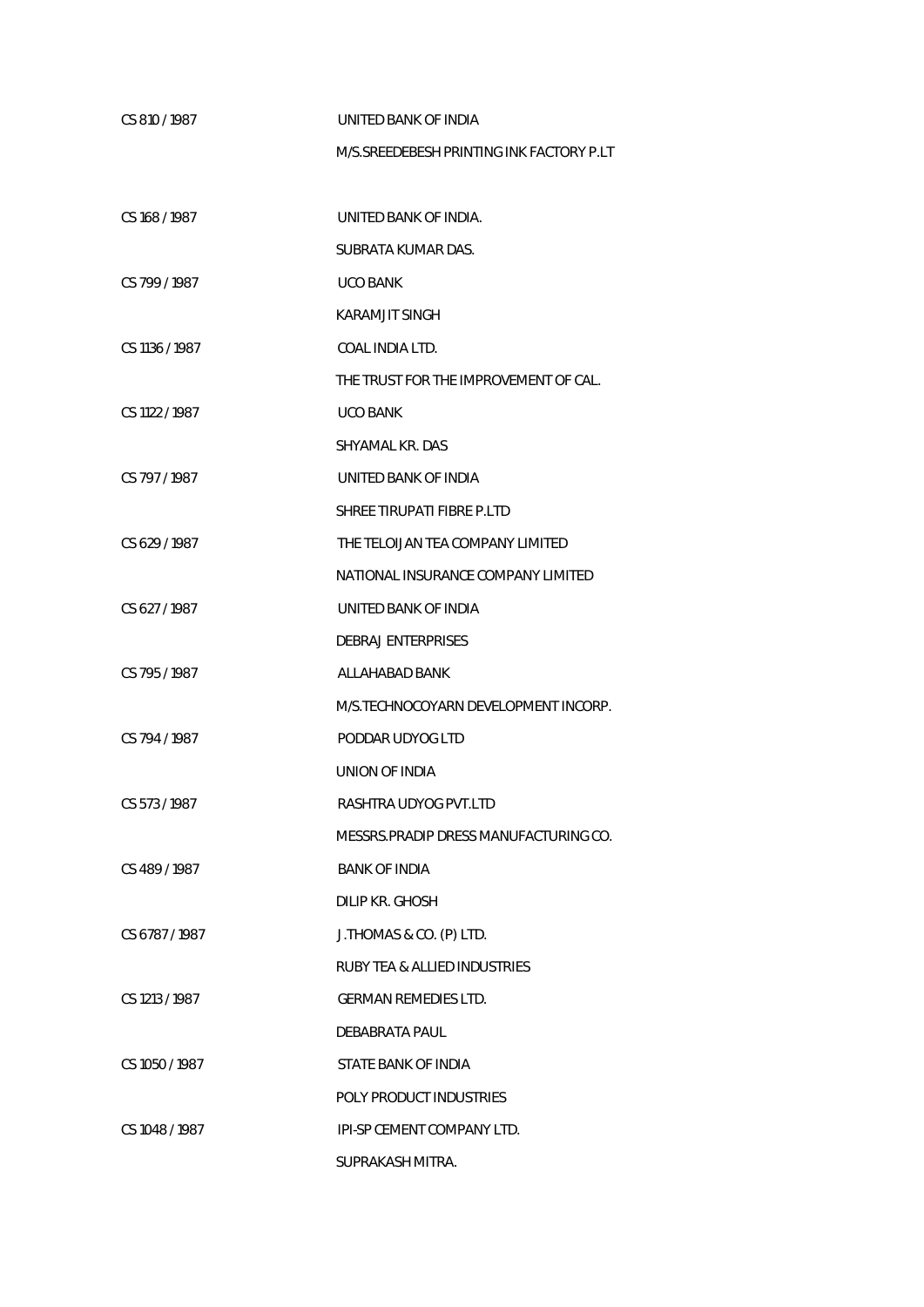| CS 165 / 1987  | PUNJAB NATIONAL BANK.                     |
|----------------|-------------------------------------------|
|                | <b>JAYANTA BANERJEE</b>                   |
| CS 162/1987    | UNITED BANK OF INDIA.                     |
|                | <b>BHAGWAN SHARMA.</b>                    |
| CS 479/1987    | VINEET ELECTRICAL INDUSTRIES PVT.LTD      |
|                | SHREE DURGA GLASS PRIVATE LIMITED         |
| CS 473/1987    | <b>INDIAN BANK</b>                        |
|                | KANORIA JUTE AND INDUSTRIES LIMITED & ORS |
| CS 572/1987    | STATE BANK OF INDIA                       |
|                | NARAYAN CHOWDHURY BROS(PVT) LTD.          |
| CS 767/1987    | <b>BANK OF BARODA</b>                     |
|                | SANKARI PRASAD KUNDU                      |
| CS 1179 / 1987 | <b>FARHAT SHEIKH</b>                      |
|                | SK.MD.ZAKI                                |
|                |                                           |
| CS 1135 / 1987 | SMT. BANI MITRA ORS.                      |
|                | GIRDHARDAS BHIMJI                         |
| CS 1098 / 1987 | TRANSPORT CORPORATION OF INDIA            |
|                | <b>INDRA MOTORS PVT LTD</b>               |
| CS 1058 / 1987 | KEHMKA PLASTICS UDYOG PVT. LTD.           |
|                | ALLAHABAD BANK                            |
| CS 437/1987    | THE ORIENTAL COMPANY LTD                  |
|                | MOHAN MEAKIN LTD                          |
| CS 898/1987    | M/S.DELTA JUTE & INDUSTRIES LTD           |
|                | THE NATIONAL INSURANCE CO LTD             |
| CS 914A / 1987 | DELTA INTERNATIONAL LIMITED               |
|                | SAAS CONSTRUCTION & POWER CO. P. LTD.     |
| CS 885/1987    | NATIONAL SMALL INDUSTRIES CORP.LTD        |
|                | M/S.NORTH EAST INDIA PHARMA CHEM.PRODUCT  |
| CS 925/1987    | NATIONAL INSURANCE COMPANY LIMITED        |
|                | M/S. SHREE KRISHNA                        |
| CS 755 / 1987  | BHAGWAN FINANCE CORP. PVT. LTD.           |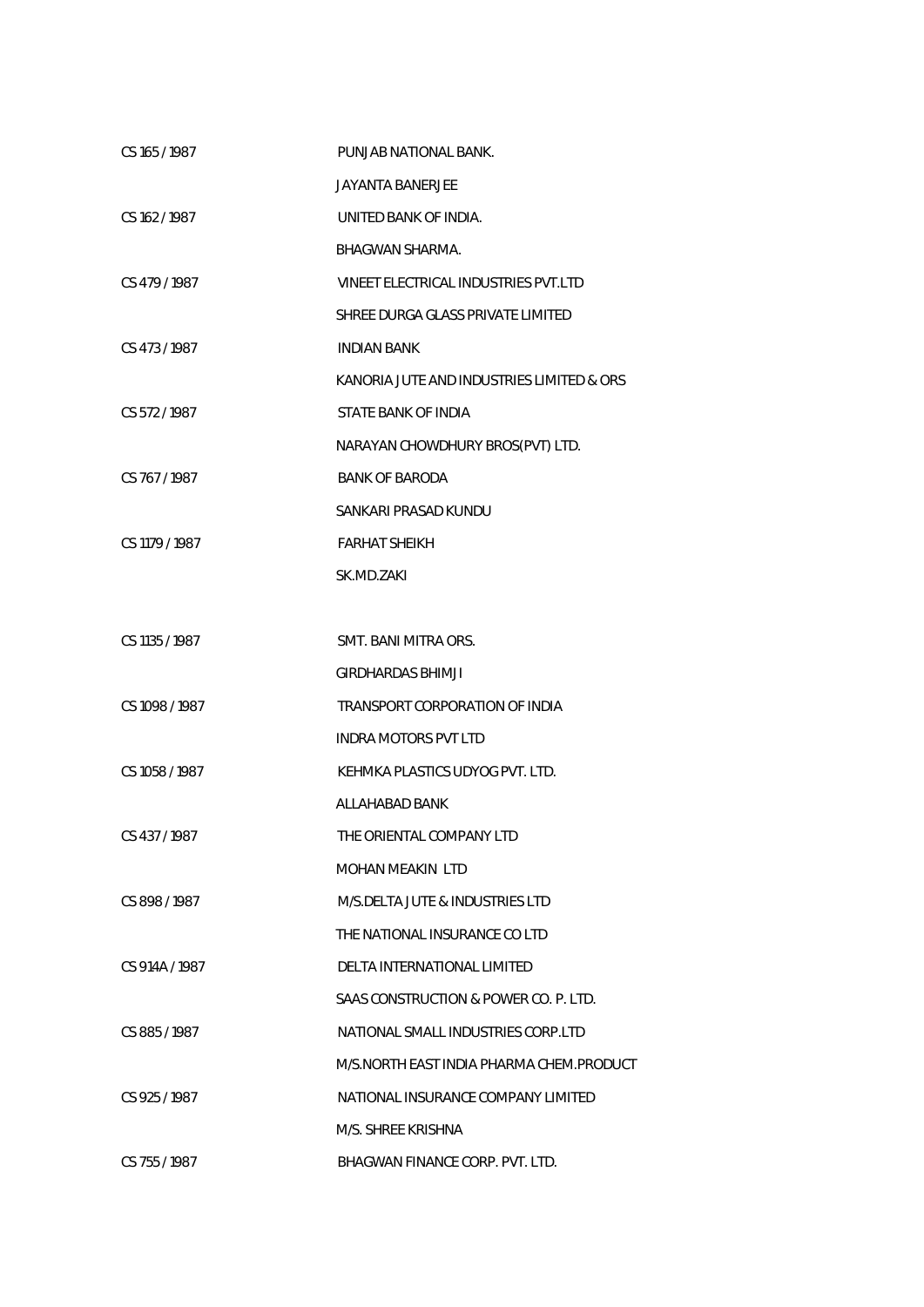|                | ALLAHABAD BANK                           |
|----------------|------------------------------------------|
| CS 1073 / 1987 | FERRO ALLOYS CORP. LTD.                  |
|                | RAJHANS STEEL LTD.                       |
| CS 917/1987    | GENERAL MARKATING AND MFG. CO. LTD. ANR. |
|                | PRECIOUS CARRYING CORPORATION PVT. LTD.  |
| CS 312/1987    | INDUSTRIAL FINANCE CORPORATION OF INDIA  |
|                | BIMAL KUMAR NOPANY                       |
| CS 1055 / 1987 | NATIONAL INSURANCE CO. LTD.              |
|                | EAST INDIA TRANSPORT AGENCY              |
| CS 681/1987    | OM PRAKASH SANTHALIA                     |
|                | ELECTRO MEDICAL & ALLIED INDUSTRIES LTD. |
| CS 707/1987    | M/S. BHAGWAN FINCE CORP.(P) LTD.         |
|                | ALLAHABAD BANK                           |
| CS 474 / 1987  | BUAY KUMAR DAGA & ORS.                   |
|                | SIRIYA DEVI DAGA                         |
| CS 1086 / 1987 | SAUTHERN TEXTILES AGENCIES & ANR         |
|                | LUCKY BHARAT GARAGE PVT.LTD.             |
| CS 1105 / 1987 | ORIENTAL BANK OF COMMERCE                |
|                | M/S S.T. PRODUCTS                        |
| CS 607/1987    | DENA BANK                                |
|                | NARENDRA KUMAR JALAN                     |
| CS 955/1987    | OTIS ELAVATOR CO. (INDIA) LTD.           |
|                | <b>ENGINEERS ENTERPRISE</b>              |
| CS 1097/1987   | M/S SKIPPER INTERNATIONAL S.A. CO.       |
|                | <b>IONIC SHIPPING SERVICE PVT.LTD.</b>   |
| CS 1096 / 1987 | NATIONAL INSURANCE CO.LTD.               |
|                | A.T.O (I) PVT.LTD.                       |
| CS 786/1987    | INDUSTRIAL FINANCE CORP.OF INDIA         |
|                | DILIP KUMAR GHOSE                        |
| CS 1095/1987   | GRAMAPHONE CO. OF INDIA LTD.             |
|                | <b>HARISH CHOWLA</b>                     |
| CS 785/1987    | <b>BANK OF INDIA</b>                     |
|                | <b>JUPITER ENTERPRISES</b>               |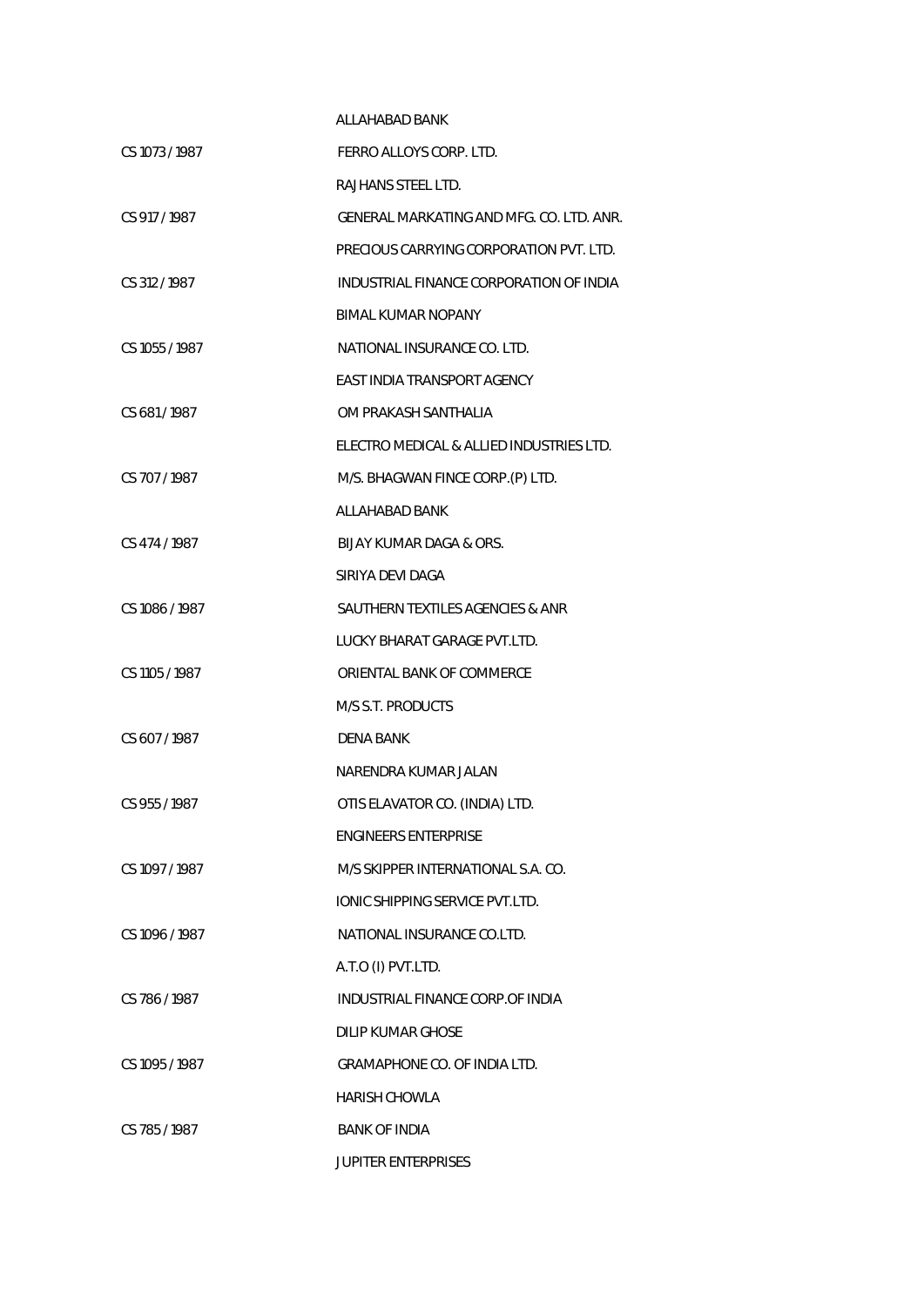| CS 1092 / 1987 | <b>BANK OF INDIA</b>                      |
|----------------|-------------------------------------------|
|                | DILIP KR. LATH                            |
| CS 1091 / 1987 | NATIONAL INSURANCE CO. LTD.               |
|                | <b>EAST INDIA TRANSPORT AGENCY</b>        |
| CS 1090 / 1987 | INDUSTRIAL DEVELOPMENT & INVESTMENT CO.   |
|                | M/S PMBASSADORE LUGAGE MFG.CO.            |
| CS 1089 / 1987 | STATE BANK OF INDIA                       |
|                | DR. NARESH CH. GHOSH                      |
| CS 773 / 1987  | SRI GOPAL AGARWALA                        |
|                | <b>G.L.MINERAL WORKS</b>                  |
| CS 1088 / 1987 | TRADE INDIA CORP.                         |
|                | CHINAR EXPORTS PVT. LTD.                  |
| CS 255 / 1987  | CENTRAL BANK OF INDIA                     |
|                | KHARDAH & CO.                             |
| CS 2214 / 1987 | MANOJ KUMAR ROY & ORS.                    |
|                | SMT.CHARUSILA TRUST ESTATE                |
| CS 893/1987    | M/S. S N METALS.                          |
|                | DIRECTORATE OF GOVT. SUPPLIES & DISPOSALS |
| CS 1754 / 1987 | ASHIM CHAND ROY ALIAS A C CHOWDHURY.      |
|                | BISWANATH CHOWDHURY.                      |
| CS 953/1987    | <b>LALIT KUMAR BAID.</b>                  |
|                | HANUMANMALL BAID.                         |
| CS 528 / 1987  | C.P. PROPERTIES LTD.                      |
|                | KISHORILAL MURARKA                        |
| CS 1368 / 1987 | CHANDRA KUMAR SINGH.                      |
|                | STATE OF W B.                             |
| CS 549/1987    | M.M.K.SHIRAZI & SON                       |
|                | <b>MOHSEN ALI</b>                         |
| CS 14 / 1987   | STATE BANK OF INDIA                       |
|                | <b>MIDAS ENGG WORKSP LTD</b>              |
| CS 531/1987    | UNITED BANK OF INDIA                      |
|                | MICROPROCESSOR MFC.CO(INDIA) PVT.LTD      |
| CS 250/1987    | PRAMILA K. BAID                           |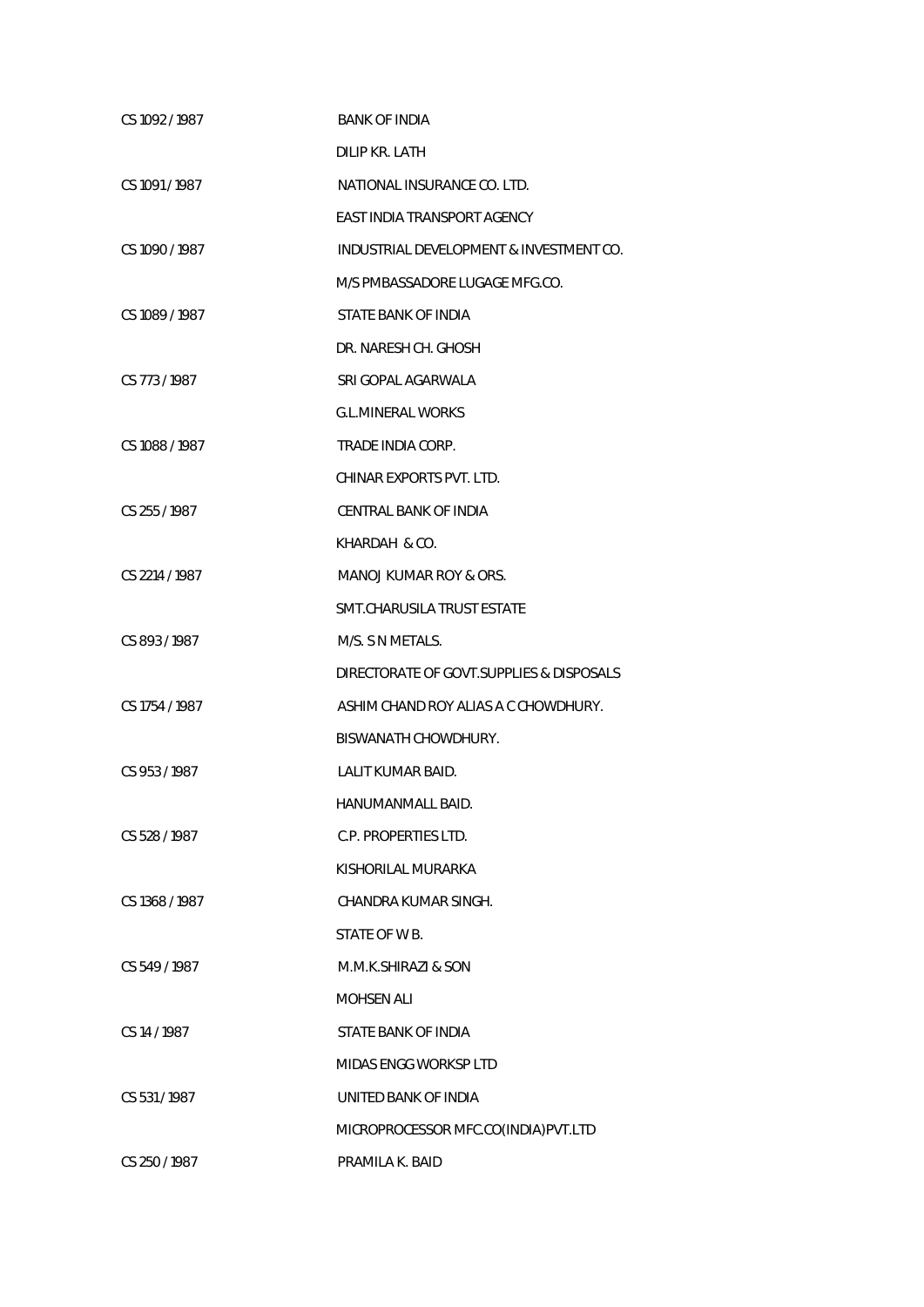|                | <b>BIJAY SINGH BAID &amp; ORS.</b>       |
|----------------|------------------------------------------|
| CS 979/1987    | RAJAT BAID & ORS.                        |
|                | SAMPAT DEVI KOTHARI & ORS.               |
| CS 523/1987    | C.P.PROPERTIES LTD.                      |
|                | KISHORILAL MURARKA                       |
| CS 728 / 1987  | DALCHAND OMPRAKASH                       |
|                | DHIRENDRA MULLICK                        |
| CS 827/1987    | SMT.GITA DEVI MODI                       |
|                | REKHA MODY & ORS.                        |
| CS 699/1987    | S.B (HOUSING & LAND) PVT.LTD             |
|                | C.E.S.C.LTD.& ORS.                       |
| CS 822/1987    | AMERICAN REFRIGERATOR CO.LTD.            |
|                | REFRIGERATION ACCESSORIES LIMITED        |
| CS 323/1988    | PRAKASH CHANDRA ARYA                     |
|                | AMBALAL SARABHAI ENTERPRISES LTD.        |
| CS 489/1988    | TEJ SINGH BAID & ANR.                    |
|                | CHHATA SINGH BAID & ORS.                 |
| CS 1059 / 1988 | <b>BANK OF INDIA</b>                     |
|                | CHANDAN KUMAR GANGULY                    |
|                |                                          |
| CS 870/1988    | PARK HOTEL PRIVATE LTD.                  |
|                | THE GRAIL CLUB                           |
| CS 498 / 1988  | <b>BANK OF INDIA</b>                     |
|                | <b>BODHAN PRINTERS</b>                   |
| CS 944 / 1988  | SWASTIK EXTRUSIONS LTD.                  |
|                | GIDA MADDELERI FISTIK TICARET A.S & ANR. |
| CS 897/1988    | <b>GOPI NATH DATTA</b>                   |
|                | RADHA NATH DATTA.                        |
| CS 895/1988    | <b>GRINDLAYS BANK.</b>                   |
|                | TEXMACO LIMITED                          |
| CS 492/1988    | THE BENGAL BONDED WAREHOUSE ASSO.CORP.   |
|                | UNITED BANK OF INDIA CORP.               |
| CS 449 / 1988  | M/S. NAV NIRVAN AGENCIES LTD. & ORS.     |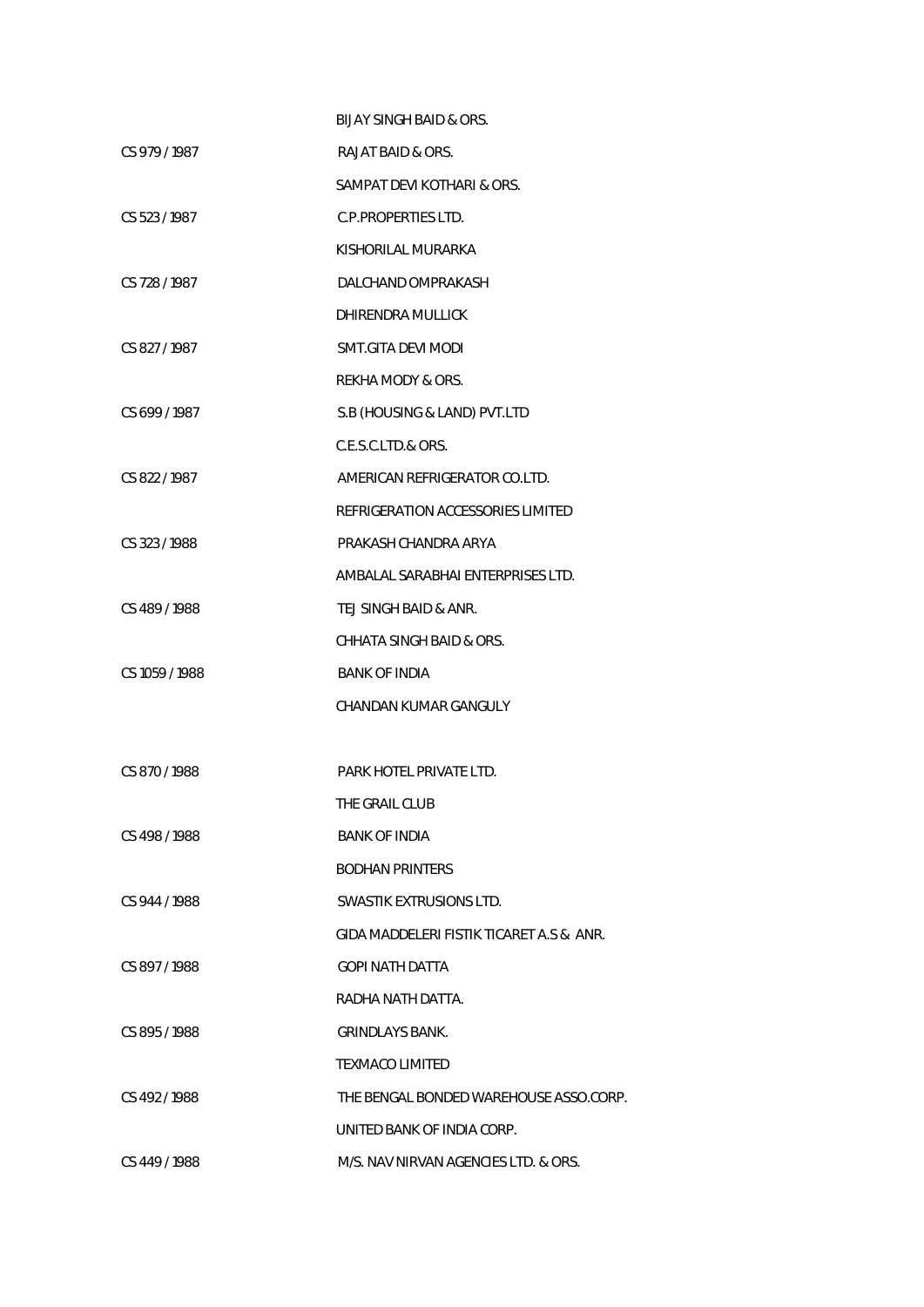|               | SMT. ASHA DEVI DASMIA.                      |
|---------------|---------------------------------------------|
| CS 478 / 1988 | STATE BNAK OF INDIA                         |
|               | MRS. PUSPA BHALWALA                         |
| CS 991/1988   | ALBERT DARID LTD.                           |
|               | <b>GLASTONE AGENCIES LTD.</b>               |
| CS 990/1988   | STATE BANK OF INDIA                         |
|               | DINESH KR. GUPTA                            |
| CS 834/1988   | SYNDICATE BANK.                             |
|               | M/S. BABA PICTURES                          |
| CS 691/1988   | IELLTD.                                     |
|               | UNION OF INDIA                              |
| CS 483/1988   | NATIONAL INSURANCE CO.LTD.                  |
|               | GENERAL TRANSPORT CORP.                     |
| CS 683/1988   | <b>GRAPHITE INDIA LTD</b>                   |
|               | SOMANI FERRO ALLOYS LTD                     |
| CS 815 / 1988 | <b>MANMOHAN SINGH</b>                       |
|               | INDO AMERICAN ELECTRICALS LTD.              |
| CS 164 / 1988 | SRI SRI ISWAR GAJA LAKSHMI MATA THAKURANI & |
|               | MARSHALL SONS AND CO. (INDIA) LTD.          |
| CS 30/1988    | THE BOARD OF TRUSTEES FOR THE PORT CAL      |
|               | GIMPEX MINERALS PRIVATE LIMITED             |
| CS 20 / 1988  | WALTER BUSHNELL PRIVATE LTD.                |
|               | ARMOUR PHARMACEUTICAL CO.LTD.               |
| CS 114 / 1988 | MARTIN & HARRIS LTD.                        |
|               | GIST BROCADES M.V.                          |
| CS 112 / 1988 | HINDUSTHAN METAL REFINING WORKS P. LTD.     |
|               | UNION OF INDIA                              |
| CS 561/1988   | <b>NOPCO TEXTILES</b>                       |
|               | <b>ANIL MODI</b>                            |
| CS 679/1988   | SRI CHAMPAK BARAN CHATTERJEE & ORS.         |
|               | ALLANA SONS PVT. LTD.                       |
| CS 306 / 1988 | UNIVERSAL PAPER MILLS LTD                   |
|               | <b>GENTRACO PTY LTD</b>                     |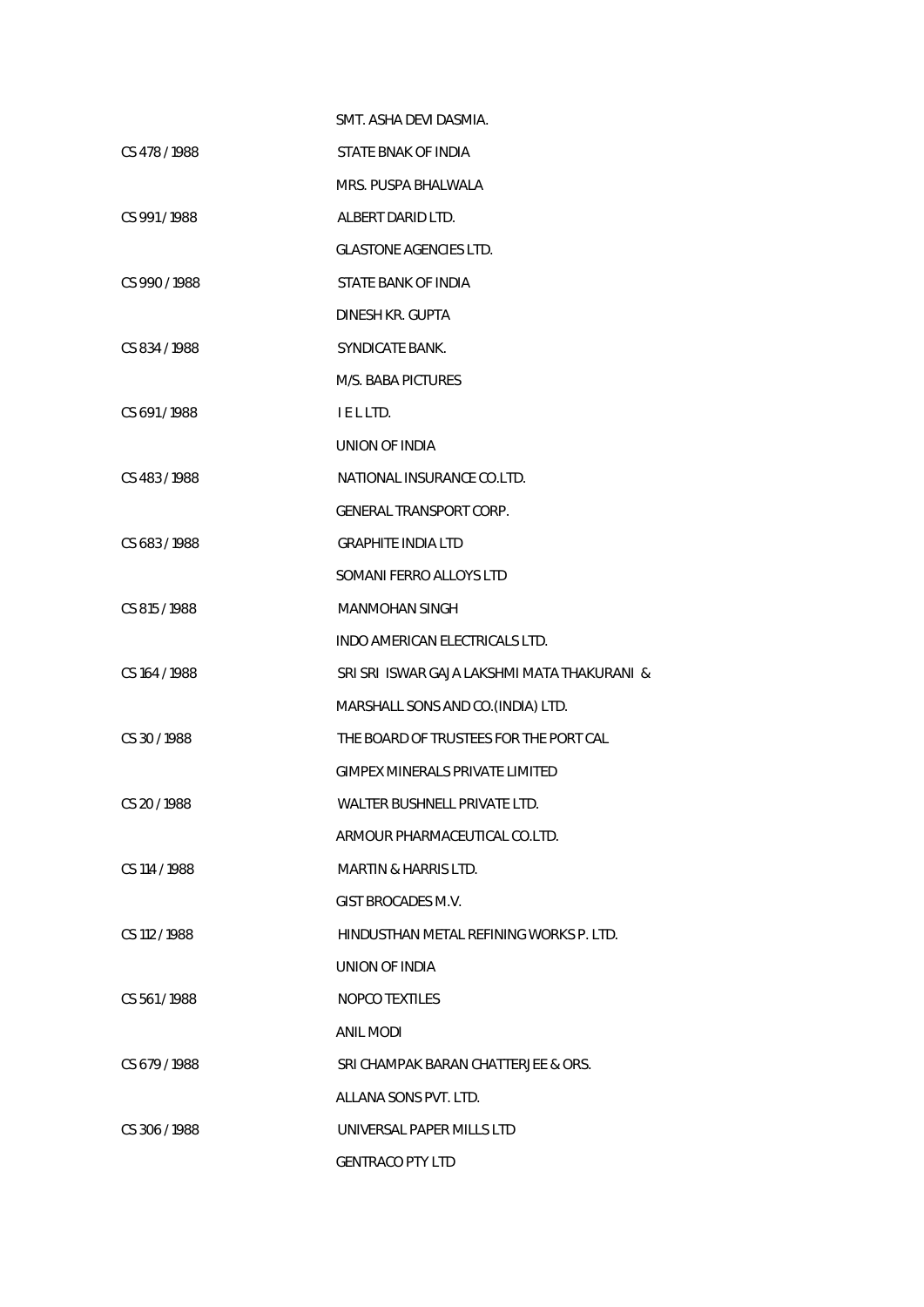| CS 651/1988   | CHITRAKOOT PROPERTIES LTD.            |
|---------------|---------------------------------------|
|               | CALCUTTA MUNICIPAL CRPN.              |
| CS 852/1988   | SATYABROTO GHOSE                      |
|               | D.C.GHOSE & CO.P.LTD                  |
| CS 507/1988   | <b>CONSOLIDATED COFFE LTD</b>         |
|               | DUNCANS AGRO INDUSTRIES LTD           |
| CS 178 / 1988 | M/S.NATRAJ ENTER-PRISES & ORS         |
|               | M/S.UNITED INDUSTRIAL BANK LIMITED    |
| CS 936 / 1988 | OMPRAKASH RATRA & ANR.                |
|               | FRANCE CEMENT OWRKS(CONST.) PVT. LTD. |
| CS 934 / 1988 | M/S. SUPER COMPLEX PVT LTD.           |
|               | <b>GURU PRASAD DUTTA &amp; ANR.</b>   |
|               |                                       |
| CS 161/1988   | <b>DIPAK BOSE</b>                     |
|               | MESSRS.ANINDAM SERIES                 |
| CS 160 / 1988 | CHITTA RANJAN ROY                     |
|               | MESSRS.ANINDAM SERIES                 |
| CS 219 / 1988 | <b>CHAMPALAL BHANDARI</b>             |
|               | ANAPOL INDIA PVT.LTD.                 |
| CS 491/1988   | <b>BANK OF BARODA</b>                 |
|               | M/S SEALAND WAREHOUSING SERVICES      |
| CS 400 / 1988 | CENTRAL BANK OF INDIA                 |
|               | S & S TRADERS                         |
| CS 438 / 1988 | UNION BANK OF INDIA                   |
|               | MACHINE CRAFTS CORPORATION            |
| CS 430/1988   | THE GEN. ELECTRIC CO. OF INDIA LTD.   |
|               | JOSNA CASTING CENTRE ORISSA(P) LTD.   |
| CS 599 / 1988 | <b>BANK OF INDIA</b>                  |
|               | <b>BELBIR SINGH</b>                   |
| CS 598/1988   | <b>BANK OF INDIA</b>                  |
|               | LAKHINDAR SINGH                       |
| CS 563 / 1988 | CANARA BANK                           |
|               | TIN & TIN METAL CO.                   |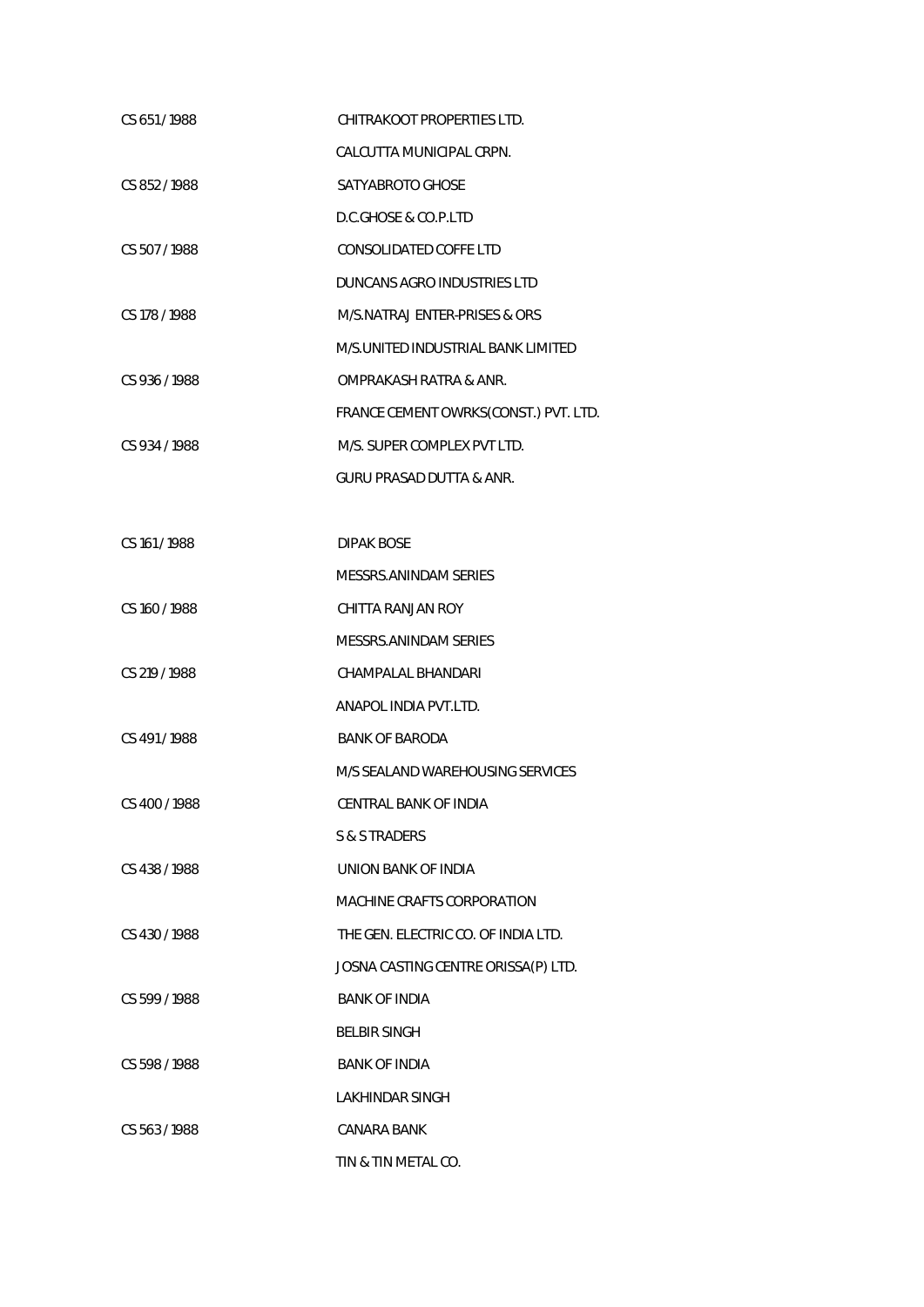| CS 562/1988    | CANARA BANK                              |
|----------------|------------------------------------------|
|                | WEST BENGAL IRON & STEEL MFG. WORKS      |
| CS 554/1988    | <b>IWANRAM SHEODUTTASI</b>               |
|                | CAUSMAG ORE & CO.PVT.LTD.                |
| CS 399/1988    | BHARAT OVERSEAS TRADE CORPORATION        |
|                | W.B.S.E.B.                               |
| CS 137/1988    | STATE BANK OF BIKANER AND JAIPUR         |
|                | CAPS INDIA                               |
| CS 549/1988    | NELLIMASIA JUTE MILLS CO.LTD.            |
|                | ANDHRA FEBRES AGENCY                     |
| CS 1074 / 1988 | TOOTARISH VALLEY TEA ESTA TE LTD. & ANR. |
|                | DAMAN KR. KEHIRA                         |
| CS 1014 / 1988 | THE GRAMAPHONE COMP. OF INDIA LTD.       |
|                | MAGIC WONDER TAPAS LTD.                  |
| CS 1027 / 1988 | <b>BANK OF INDIA</b>                     |
|                | SRI TEJDHAR SUKLA                        |
| CS 1095 / 1988 | NUPUR PROFESSIONAL AIDS PVT. LTD.        |
|                | <b>BDJ SAMPINGS INDUSTRIES LTD.</b>      |
| CS 983/1988    | NATIONAL INSURANCE COMPANY LTD.          |
|                | <b>GENERAL TRANSPORT CORPORATION.</b>    |
| CS 967/1988    | NATIONAL INSURANCE CO. LTD.              |
|                | CARRYCO                                  |
| CS 687/1988    | UNION BANK OF INDIA                      |
|                | <b>ASIT KR. GHOSH</b>                    |
| CS 596/1988    | SUSHIL KUMAR KAYON & ANR                 |
|                | THE BENERAS STATE BANK LTD               |
| CS 610/1988    | UCO BANK                                 |
|                | PARITOSH GHOSH                           |
| CS 311/1988    | WALTER BUSHNELL PVT. LTD.                |
|                | ARMOUS PHARMACEUTICAL LTD.               |
| CS 459/1988    | <b>BANK OF INDIA</b>                     |
|                | DILIP KR. GHOSH                          |
| CS 203 / 1988  | SMT.ILA RANI JHUNJHUNWALA                |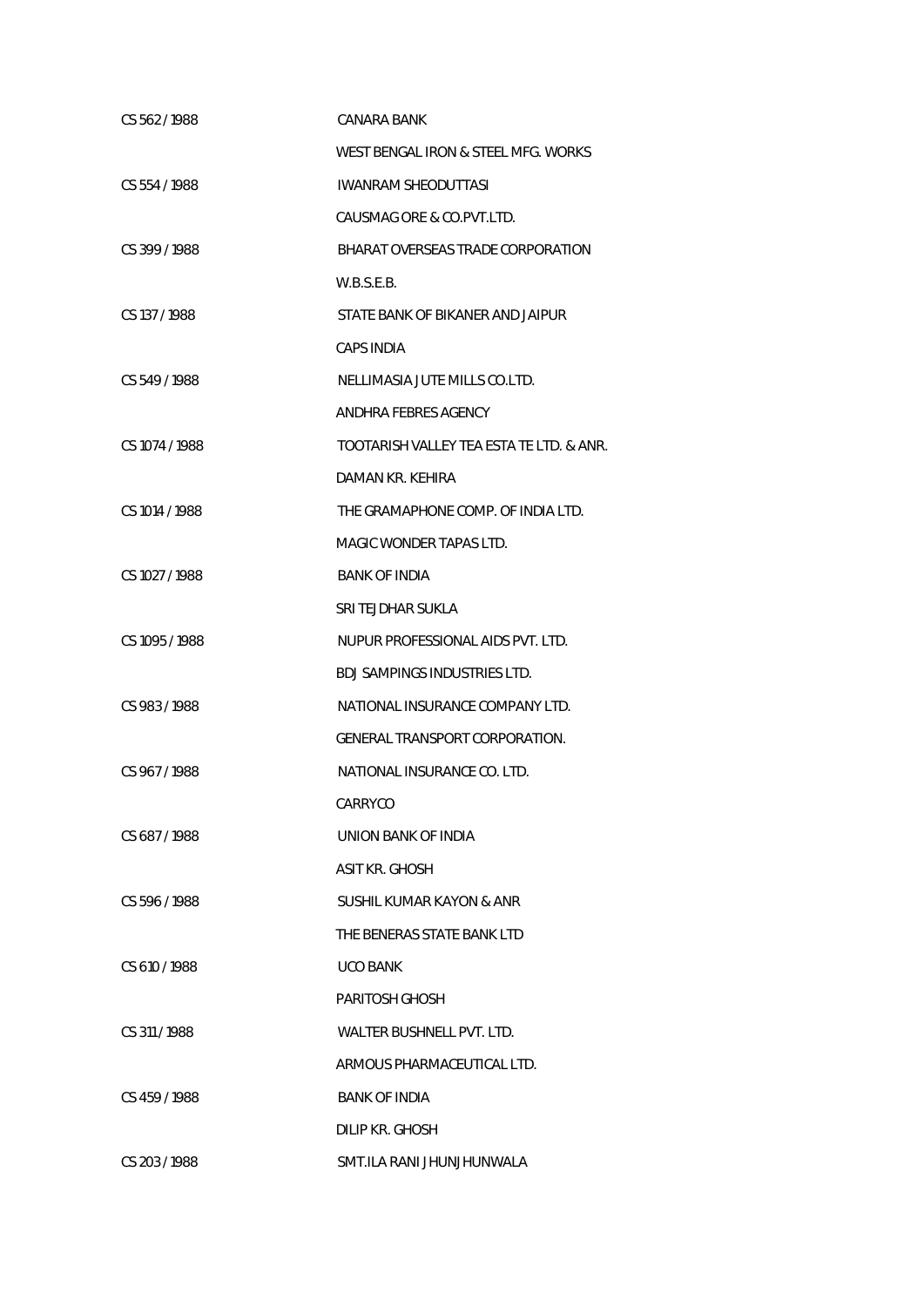|                | M/S.BISHWANATH JHUNJHUNWALA & SONS    |
|----------------|---------------------------------------|
| CS 190 / 1988  | SHREE LAKSHMI COAL CORP.              |
|                | <b>G.T.PAPER MILLS</b>                |
| CS 527/1988    | <b>BANK OF INDIA</b>                  |
|                | CHANDRAVAN SINGH                      |
|                |                                       |
| CS 125 / 1988  | WELLMAN MACHINERY CORPORATION         |
|                | M/S.STAR TRANSPORT COMPANY            |
| CS 113 / 1988  | UNITED BANK OF INDIA                  |
|                | <b>GOSWAMI ENGINEERING WORKS</b>      |
| CS 116 / 1988  | <b>BANK OF INDIA</b>                  |
|                | SMT.MANASHI DEVI TEWARI               |
| CS 371/1988    | VIJAY KUMAR AGARWALLA.                |
|                | ANAND KMAR AGARWALLA                  |
| CS 106 / 1988  | ALLAHABAD BANK                        |
|                | P.SENGUPTA                            |
| CS 215 / 1988  | <b>BANK OF BARODA</b>                 |
|                | MINERVA DAIRY & FARM                  |
| CS 364/1988    | ELEPHANTA OIL & VANASPATI INDUS. LTD. |
|                | PRIMA TANNERIES.                      |
| CS 95/1988     | INDIAN RAYON AND INDUSTRIES LTD.      |
|                | KISHORILAL TULSIAM                    |
| CS 358/1988    | PUNJAB NATIONAL BANK.                 |
|                | M/S. SIRMIT INDIA                     |
| CS 1081/1988   | <b>BANK OF MAHARASHTRA</b>            |
|                | INDRA NATH BHATTACHARJEE              |
| CS 1094 / 1988 | STATE BANK OF INDIA                   |
|                | NEWAGE INDUSTRIES                     |
| CS 942/1988    | <b>BANK OF INDIA</b>                  |
|                | SURENDER KR. RAI                      |
| CS 1092 / 1988 | CENTRAL BANK OF INDIA                 |
|                | S.B.ENTERPRISES                       |
| CS 1090 / 1988 | VIJAYA BANK                           |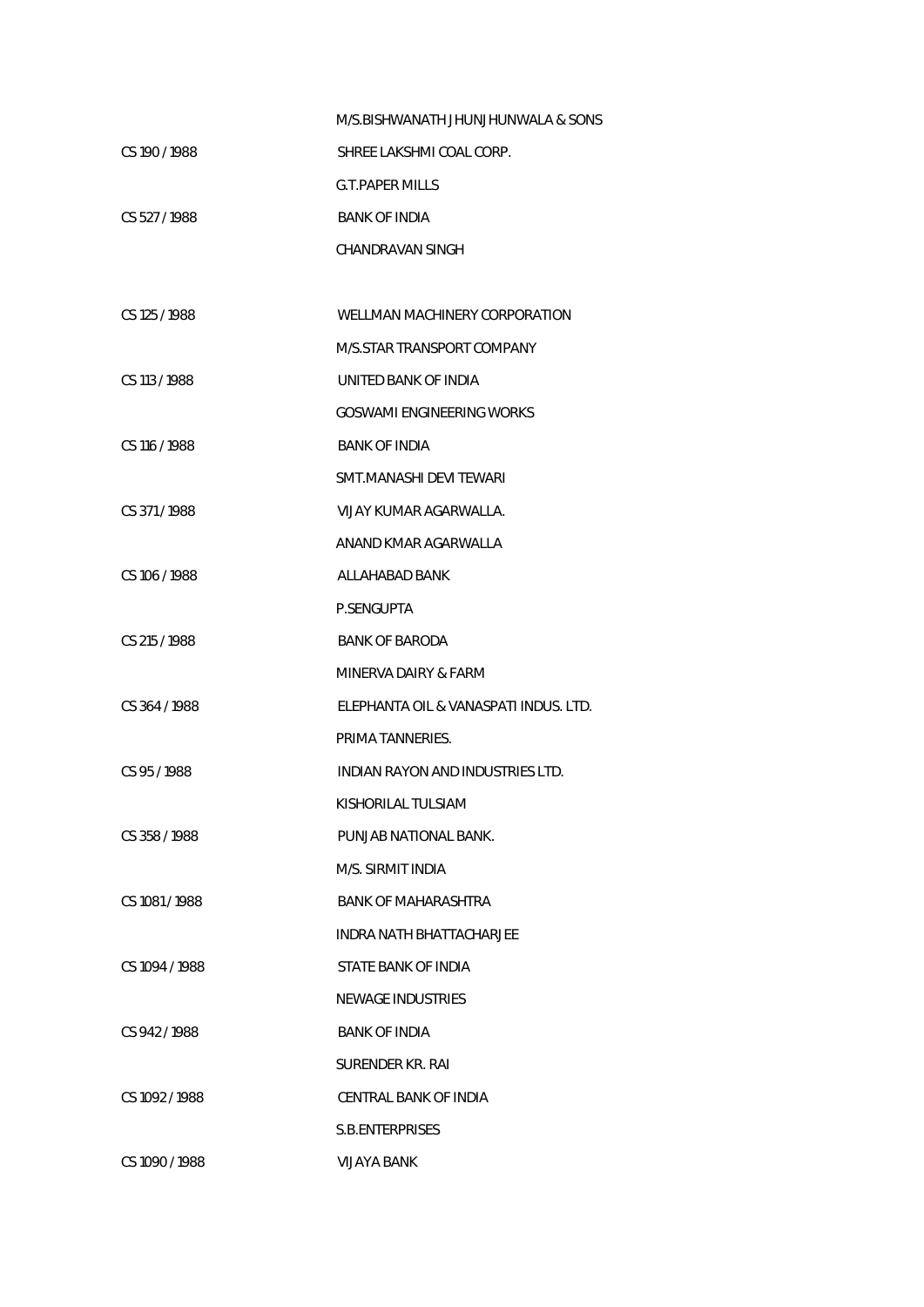|               | M.B.COMMERCIAL COMPANY LIMITED      |
|---------------|-------------------------------------|
| CS 643/1988   | WALTER BUSHNELL P.LTD               |
|               | LARK CHEMICALS P.LTD                |
| CS 880/1988   | UCO BANK.                           |
|               | SHANKAR GHOSH.                      |
| CS 724 / 1988 | <b>BANK OF BORADA</b>               |
|               | M/S.FABRICATORS INTERNATIONAL       |
| CS 874/1988   | HIRALAL                             |
|               | MACHINERY MANUFACTURERS CORPN. LTD. |
| CS 718/1988   | DR.BIPLAB DASGUPTA                  |
|               | ANANDA BAZAR PATRIKA LTD            |
| CS 83/1988    | ALLAHABAD BANK                      |
|               | M/S.METALLIC CONVERSION             |
| CS 348/1988   | INDO TAPAN STEELS LIMITED.          |
|               | SIMPLICITY ENGINEER PVT. LTD.       |
| CS 101/1988   | TECHMECH CABBS & INDUSTRIES LTD     |
|               | THE NEW INDIA ASSURANCE CO.LTD      |
| CS 339/1988   | NITIONAL INSURANCE CO. LTD.         |
|               | E.I.T.A. LTD.                       |
| CS 63/1988    | <b>BANK OF INDIA</b>                |
|               | BHUBANESHWAR JHA                    |
| CS 338 / 1988 | PUNJAB NATIONAL BANK.               |
|               | EVERGREEN AGENCIES                  |
| CS 336/1988   | M/S. SHREEKISHAN JUGAL KISHOR.      |
|               | THE NAIHATI JUTE MILLS CO. LTD.     |
| CS 861/1988   | TARUN KUMAR GHOSH.                  |
|               | SWAPAN BANERJEE.                    |
| CS 743/1988   | MAEGAWARE COMPUTERS LTD             |
|               | M/S.POLYMERS P.LTD                  |
| CS 473/1988   | SHRI AMBIKA METAL WORKS & ORS       |
|               | PRESICION PIPES & TUBES PVT. LTD.   |
|               |                                     |

CS 472 / 1988 ALLAHABAD BANK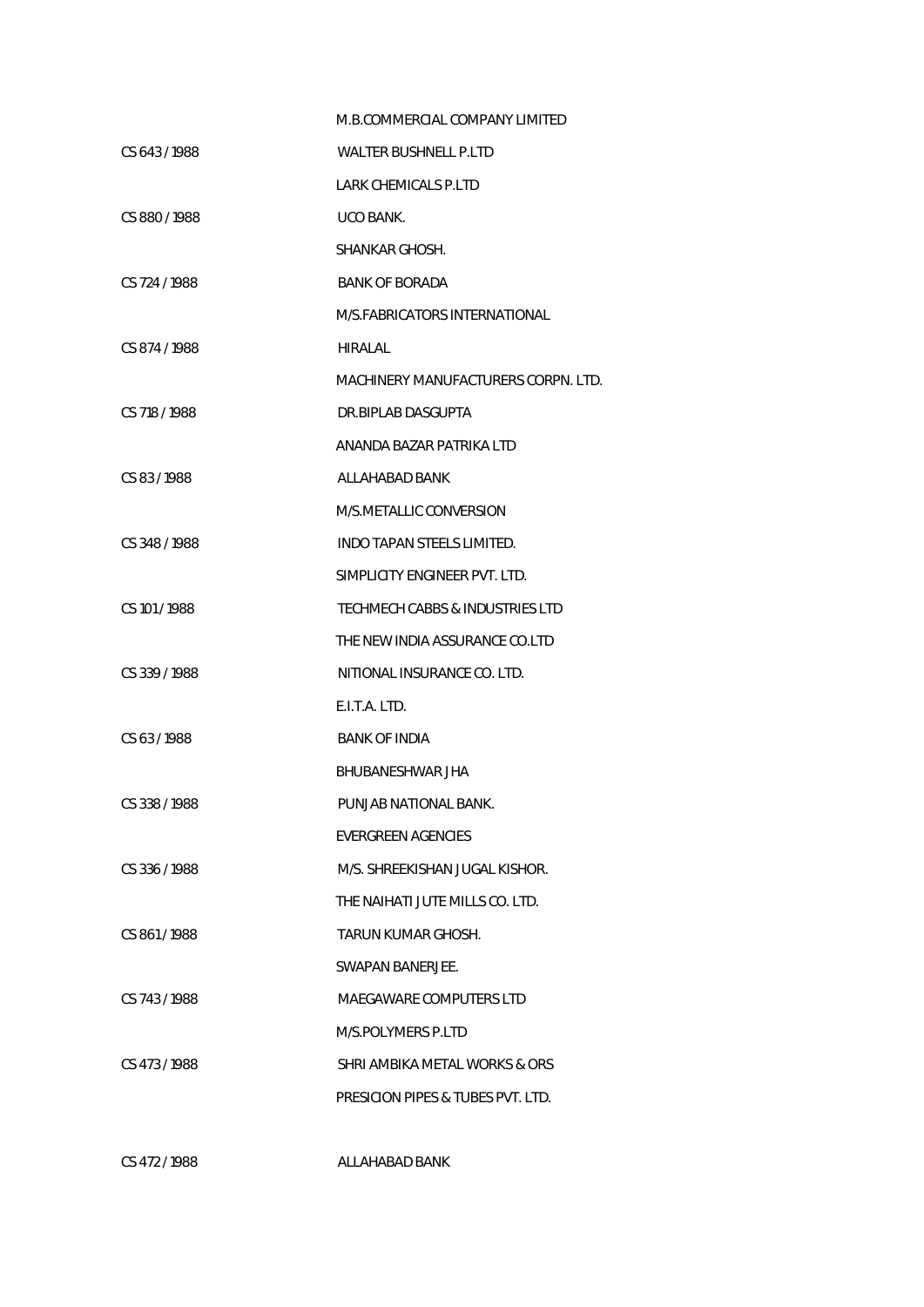|                | KHEMKA PLASTIC UDYOG PVT.LTD.          |
|----------------|----------------------------------------|
| CS 858/1988    | <b>BANK OF INDIA</b>                   |
|                | SAMAR KUMAR BOSE.                      |
| CS 1011 / 1988 | JAIN VANIJYA UDYOG LTD.                |
|                | SOUTOK CHAND. TLULAS CHAND             |
| CS 1006 / 1988 | PUNJAB NATIONAL BANK                   |
|                | JALAN CO.                              |
| CS 851/1988    | <b>BIJOLI GRILL</b>                    |
|                | SPENCER PURE DRINKS PVT. LTD.          |
| CS 1003 / 1988 | M/S MODI TENTS & TARPAULINS INDUSTRIES |
|                | COMMERCIAL CARGO                       |
| CS 705/1988    | DURGA PROSAD SHAH                      |
|                | PRADIP KUMAR TAGORE                    |
| CS 699/1988    | ANANDA BAZAR PATRIKA LTD               |
|                | ADVERTISEMENT CONSULTANTS INDIA LTD    |
| CS 998/1988    | SMT. KUSUM BINDAL & ORS                |
|                | DR. B.D. AGARWAL                       |
| CS 697/1988    | UNITED INDIA INSURANCE CO.LTD & ANR    |
|                | M/S.ECONOMIC TRANSPORT ORGANISATION    |
| CS 731/1988    | MANABARRIE TEA CO.LTD                  |
|                | M/S. JFFWAN DIFSFLS                    |
| CS 715 / 1988  | CIBA GEIGY LTD & ANR                   |
|                | <b>FASTERN CHEMICAL INDUSTRIES</b>     |
| CS 629/1988    | SM RESHAM DEVI JAIN                    |
|                | ALLIED STEEL ENTERPRISES               |
| CS 1070 / 1988 | NEW CENTRAL JUTE MILLS CO.LTD          |
|                | MACHINECARE & CONSULTANTS              |
| CS 628 / 1988  | ENAKSHI BISWAS                         |
|                | ASOKE KUMAR MISRA                      |
| CS 1066/1988   | ALLANASONS LIMITED                     |
|                | <b>TEA PLANTATION SERVICES</b>         |
| CS 622/1988    | WALTER BUSHNELL P.LTD                  |
|                | <b>TELECTRONICS P.LTD</b>              |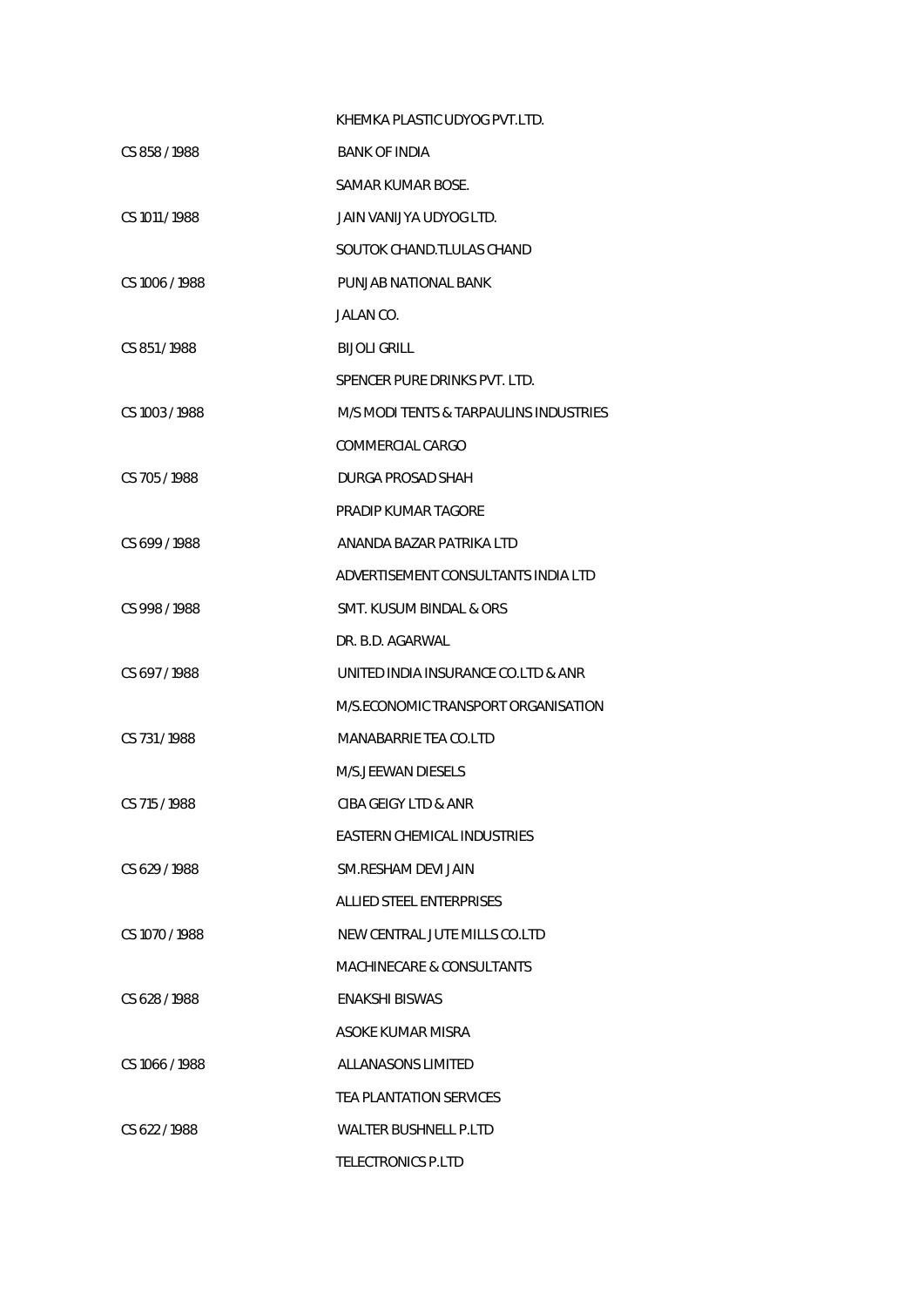| CS 1062 / 1988 | <b>BUDDHADEV BHATTACAHRYYA</b>            |
|----------------|-------------------------------------------|
|                | <b>EAST INDIA HOTELS LIMITED</b>          |
| CS 620 / 1988  | ANIL KUMAR PAIK                           |
|                | KALYAN GHOSH                              |
| CS 754 / 1988  | MAHABIR PRASAD BHARTIA.                   |
|                | M/S. MODERN INDIA ENTERPRIES              |
| CS 712 / 1988  | DARJEELING DOOARS PLANTETIONS (TEA)LTD    |
|                | RAYKUMAR JOGINDER PAL                     |
| CS 993A / 1988 | RAJA KATRA PVT.LTD.                       |
|                | NAMITA AUDDY                              |
| CS 706 / 1988  | M/S.ANUDYOG (INDIA) P.LTD                 |
|                | M/S. SHREE JAGDAMBA CAKE MFG. ENTERPRISES |
| CS 840/1988    | THE MINERALS & METALS TRD. CORPN. I. LTD  |
|                | THE SHIPPING CORPN. OF INDIA LTD.         |
| CS 838 / 1988  | DR. S.C.KUNDU. & ORS.                     |
|                | DR. A.K.MAITY.                            |
| CS 1046 / 1988 | <b>SYNDICATE BANK</b>                     |
|                | PURUSHOTTAM DAS PODDAR                    |
| CS 835/1988    | UCO BANK.                                 |
|                | <b>BACHRAJ SATHIA.</b>                    |
| CS 1042 / 1988 | NATIONAL INSURANCE CO.LTD.                |
|                | ECONOMIC TRANSPORT ORGANISATION           |
| CS 177 / 1988  | EVOLUTION MARITIME & ENTERPRISES LTD      |
|                | THE TATA IRON & STEEL CO LTD              |
|                |                                           |
| CS 316/1988    | JAYSHREE TEA & INDUS. LIMITED.            |
|                | AMIYA CORPORATION (INDIA) P. LTD.         |
| CS 332/1988    | STATE BANK OF INDIA.                      |
|                | S.K. AUTOMOBILE LIMITED.                  |
| CS 1053 / 1988 | CENTRAL BANK OF INDIA                     |
|                | DR.MRS.FARZANA ALI                        |
| CS 614 / 1988  | JAGADHATRI SWAROOPNARAYAN TUSHAR GRIKHA   |
|                | THE NEW INDIA ASSURANCE CO.LTD            |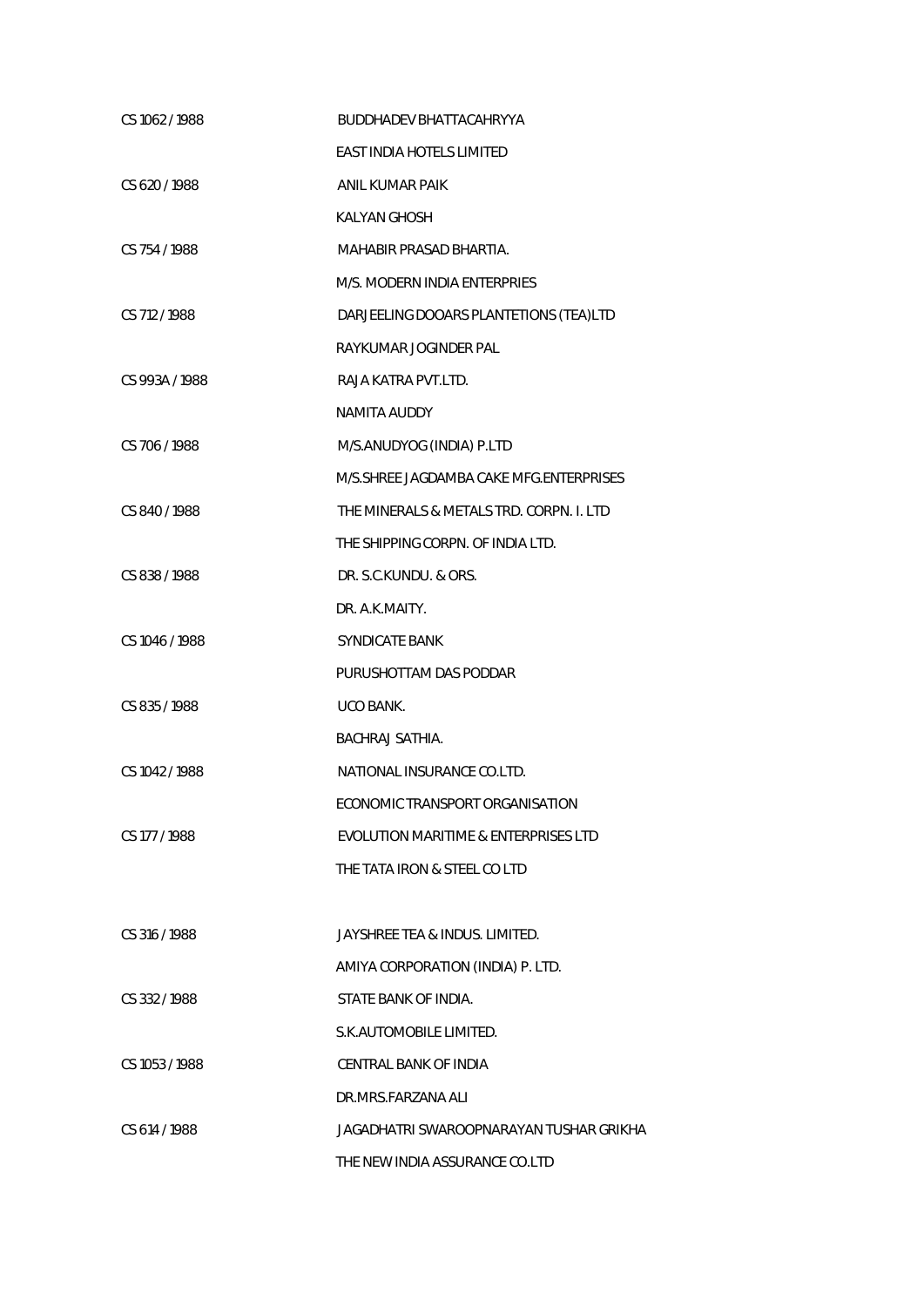| CS 360/1988    | SRI NRIPENDRA NATH BHOWMIK      |
|----------------|---------------------------------|
|                | SMT. SALO CHANA DEVI SADHANI    |
| CS 354/1988    | <b>BANK OF INDIA.</b>           |
|                | RAJENDRA PRASAD AGARWAL         |
| CS 337/1988    | INDIAN BANK.                    |
|                | M/S. P.K.ENGINEERING WORKS.     |
| CS 1041/1988   | SM.SABITA BANERJEE              |
|                | JEASOP & CO. LTD.               |
| CS 833/1988    | STATE BANK OF INDIA             |
|                | ART CO.                         |
| CS 1039 / 1988 | BAYER (I) LTD.                  |
|                | AGRO CHEMICALS CORP.            |
| CS 686/1988    | UNION BANK OF INDIA             |
|                | PARADISE RUBBER INDUSTRIES      |
| CS 1037 / 1988 | NATIONAL INSURANCE CO. LTD.     |
|                | ECONOMIC TRANSPORT ORGANISATION |
| CS 600 / 1988  | PUNJAB NATIONAL BANK            |
|                | SMT. SARITA BHARTIA             |
| CS 591/1988    | RAMASHANKAR PODDAR & ORS        |
|                | PRABHAT KR. GUPTA               |
| CS 588/1988    | ANIL KR. KEDIA                  |
|                | FLEXO FILM WRAPS (I) LTD.       |
| CS 583/1988    | WALTER BUSHNELL PVT.LTD.        |
|                | SMITH NEPHEW MEDICAL LTD.       |
| CS 575/1988    | M/S MURARI LAL RAMESH KUMAR     |
|                | M/S R.K. TRADING                |
| CS 572/1988    | CANARA BANK                     |
|                | SWEDESH TEXTILES                |
| CS 560/1988    | DENA BANK                       |
|                | MURCARLAL OSHA                  |
| CS 558 / 1988  | SATYANARAYAN BAJAJ              |
|                | RAJESH KHAITAN                  |
| CS 257/1988    | VIJOY KUMAR AGARWALA            |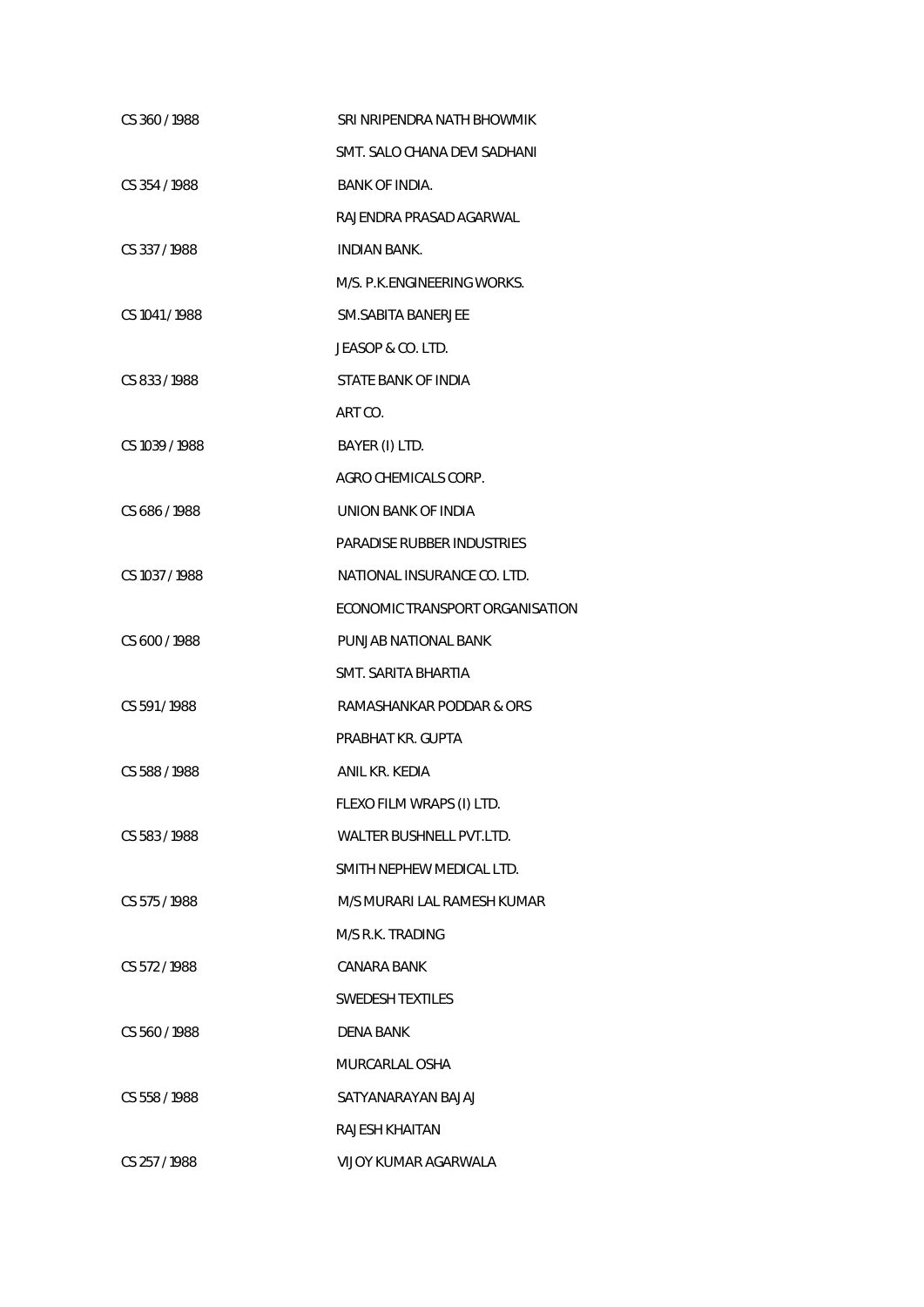|                | ANANDA KUMAR AGARWALLA                  |
|----------------|-----------------------------------------|
| CS 256/1988    | THE ETHELBORI TEA CO.LTD                |
|                | STEELSWORTH LTD                         |
| CS 497/1988    | SNEHA TRADERS PVT.LTD.                  |
|                | <b>CALCUTTA PORT TRUST</b>              |
| CS 255/1988    | BINAGURI TEA CO.P.LTD                   |
|                | STEELSWORTH LTD                         |
| CS 27/1988     | THE GRAMAPHONE COMPANY OF INDIA LIMITED |
|                | WESTON COMPONENTS LIMITED               |
| CS 26/1988     | SAMARENDRA NATH SHAW & ANR              |
|                | MALAY KUMAR SHAW                        |
| CS 23/1988     | M/S RUBY TRADERS & EXPORTERS LTD.       |
|                | <b>PAYEL THEATRES</b>                   |
| CS 672/1988    | POLAR FAN & ANR                         |
|                | MAHESHWARI ROAD TRANSPORT               |
| CS 813/1988    | JALADACCA TEA PLANTATIONS PVT. LTD.     |
|                | STATE OF WEST BENGAL                    |
|                |                                         |
| CS 670/1988    | <b>UCO BANK</b>                         |
|                | MOHAMMED ILYAS KHAN                     |
| CS 669/1988    | ORIENTAL BANK OF COMMERCE               |
|                | M/S.SREE GURU HAND -O-CRAFTES           |
| CS 1016 / 1988 | NATIONAL INSURANCE CO.LTD.              |
|                | <b>BAGCHI TRANSPORT CO.</b>             |
| CS 283/1988    | <b>BANK OF INDIA</b>                    |
|                | GUR IOBAL SINGH                         |
| CS 278 / 1988  | <b>UCO BANK</b>                         |
|                | M/S.SMD ENTERPRISES                     |
| CS 661/1988    | ENGSER INDIA P.LTD                      |
|                | BALAJI FABRICATORS & FASTENERS          |
| CS 267/1988    | BHAGWAN FINANCE CORP.LTD                |
|                | ALGEMENE BANK NEDERLAND N.V.            |
| CS 266 / 1988  | BORBHETA ESTATE P.LTD                   |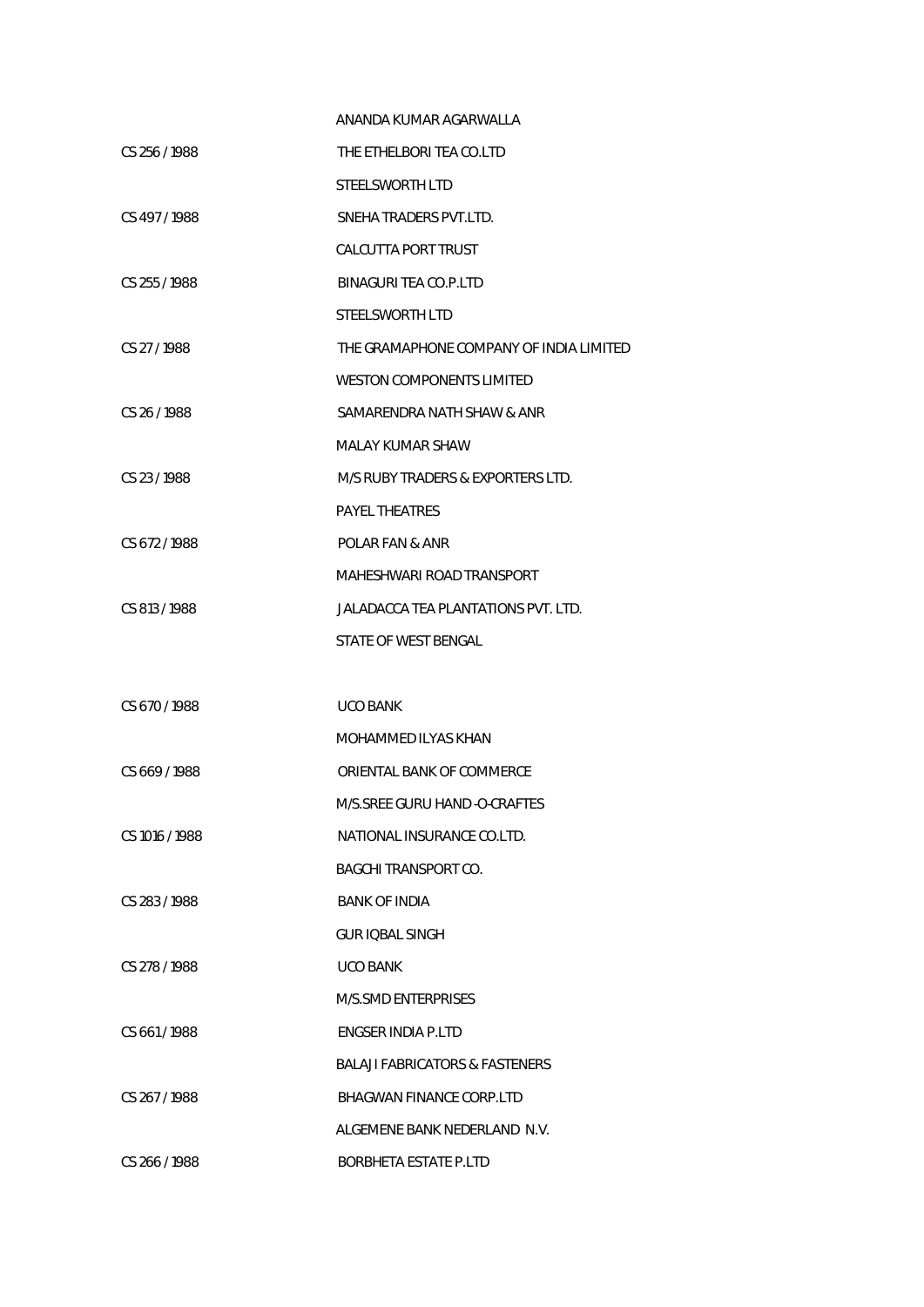|                | MACHINERY MANUFACTURES CORP.LTD          |
|----------------|------------------------------------------|
| CS 753/1988    | <b>BANK OF INDIA</b>                     |
|                | RAMANAND KUMAR                           |
| CS 684/1988    | THE JUTE CORP.OF INDIA                   |
|                | SHALIMAR ROPE WIRES LTD                  |
| CS 1036 / 1988 | NATIONAL INSURANCE CO.LTD.               |
|                | M/S JAIN                                 |
| CS 819/1988    | STATE BANK OF BIKANER AND JAIPUR         |
|                | ANIL KUMAR CHATTERJEE.                   |
| CS 680/1988    | CENTRAL BANK OF INDIA                    |
|                | PREMIER MANUFACTURING CO                 |
| CS 474 / 1988  | NATIONAL INSURANCE CO. LTD.              |
|                | HIGHWAYHAULERS INDIA PVT.LTD.            |
| CS 159/1988    | DR.PANKAJ KUMAR SINHA                    |
|                | ANANDABAZAR PATRIKA LTD                  |
| CS 22/1988     | STATE BANK OF SAURASHTRA                 |
|                | SHRI R.K.BHANDARI                        |
| CS 790/1988    | BANK OF INDIA.                           |
|                | AKHTIAR SINGH                            |
| CS 413 / 1988  | JOHN GREGORY APCAR & ANR.                |
|                | THOMAS MALCOLM                           |
| CS 408 / 1988  | INDIAN OVERSEAS BANK.                    |
|                | RAM NANDAN KUMAR                         |
| CS 774 / 1988  | DILIP MAZUMDER                           |
|                | M.J. AKBAR                               |
| CS 1100 / 1988 | <b>BANQUE NATIONAL DE PARIS</b>          |
|                | EXOUISATE IMPEX PVT. LTD.                |
| CS 650/1988    | THE TATA OIL MILLS CO.LTD                |
|                | ABDUL RAZAK & CO                         |
| CS 946/1988    | DOOTERIAH & KALEJVALLEY TEA ESTATE P.LTD |
|                | DAMAN KR. MEHRA                          |
| CS 512/1988    | NATIONAL INSURANCE CO. LTD.              |
|                | M/S ARYA CENTRAL TRANSPORT OF INDIA      |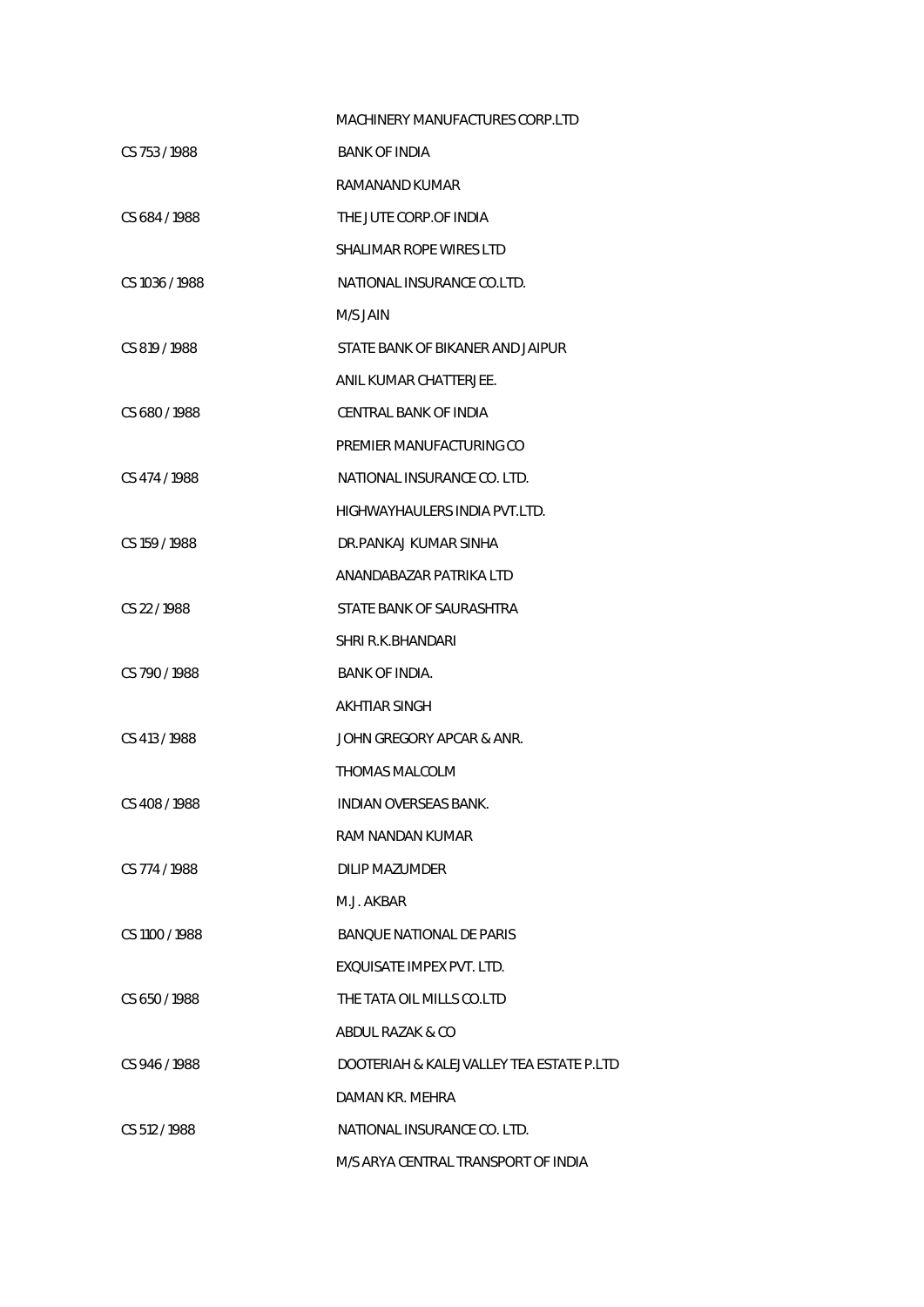| CS 508/1988   | SRI GOPI KISHAN ENGINEERING PVT.LTD.      |
|---------------|-------------------------------------------|
|               | M/S KALENGA COLD STORAGE                  |
| CS 506 / 1988 | ARM GROUP ENTERPRISES LTD.                |
|               | M/S WADHWANA                              |
| CS 502/1988   | <b>UCO BANK</b>                           |
|               | M/S FERRO SALES CORP.                     |
| CS 665/1988   | PUNJAB NATIONAL BANK                      |
|               | <b>HINDUSTHAN BULK CARRIERS</b>           |
| CS 966/1988   | NATIONAL INSURANCE CO. LTD.               |
|               | ASHOK TRANSPORT OF INDIA                  |
|               |                                           |
| CS 382/1988   | CREDENCH PLASTO INDUSTRIES PVT. LTD.      |
|               | <b>BISWAJIT DEY</b>                       |
| CS 262/1988   | UNITED BANK OF INDIA                      |
|               | ALBANTROS PVT. LTD.                       |
| CS 195 / 1988 | SUNIL KR. RAJGARHIA                       |
|               | NARENDRA KR. RAJGARHIA                    |
| CS 232/1988   | ALLAHABAD BANK                            |
|               | <b>GOPAL IRON TRADING COM</b>             |
| CS 457/1988   | ANNAPURNA SAVINGS & FINANCE CO. PVT. LTD. |
|               | SATYA STEEL STRIPS PVT.LTD.               |
| CS 235 / 1988 | JAGANNATH MULCHAND                        |
|               | BHARAT TRANSPORT ORGANISATION             |
| CS 233/1988   | SM.SARBANI BHATTACHARYA                   |
|               | NATIONAL FILM DEVELOPMENT CORP.LTD        |
| CS 282/1988   | <b>BANK OF INDIA</b>                      |
|               | SHRI SHIV KUMAR JOSHI                     |
| CS 229 / 1988 | ALLAHABAD BANK                            |
|               | DEVI PRASAD MISHRS                        |
| CS 955/1988   | <b>BANK OF INDIA</b>                      |
|               | YOGENDRA PANDEY RESIDING                  |
| CS 954/1988   | <b>BANK OF INDIA</b>                      |
|               | <b>BASISTA MUNI SINGH</b>                 |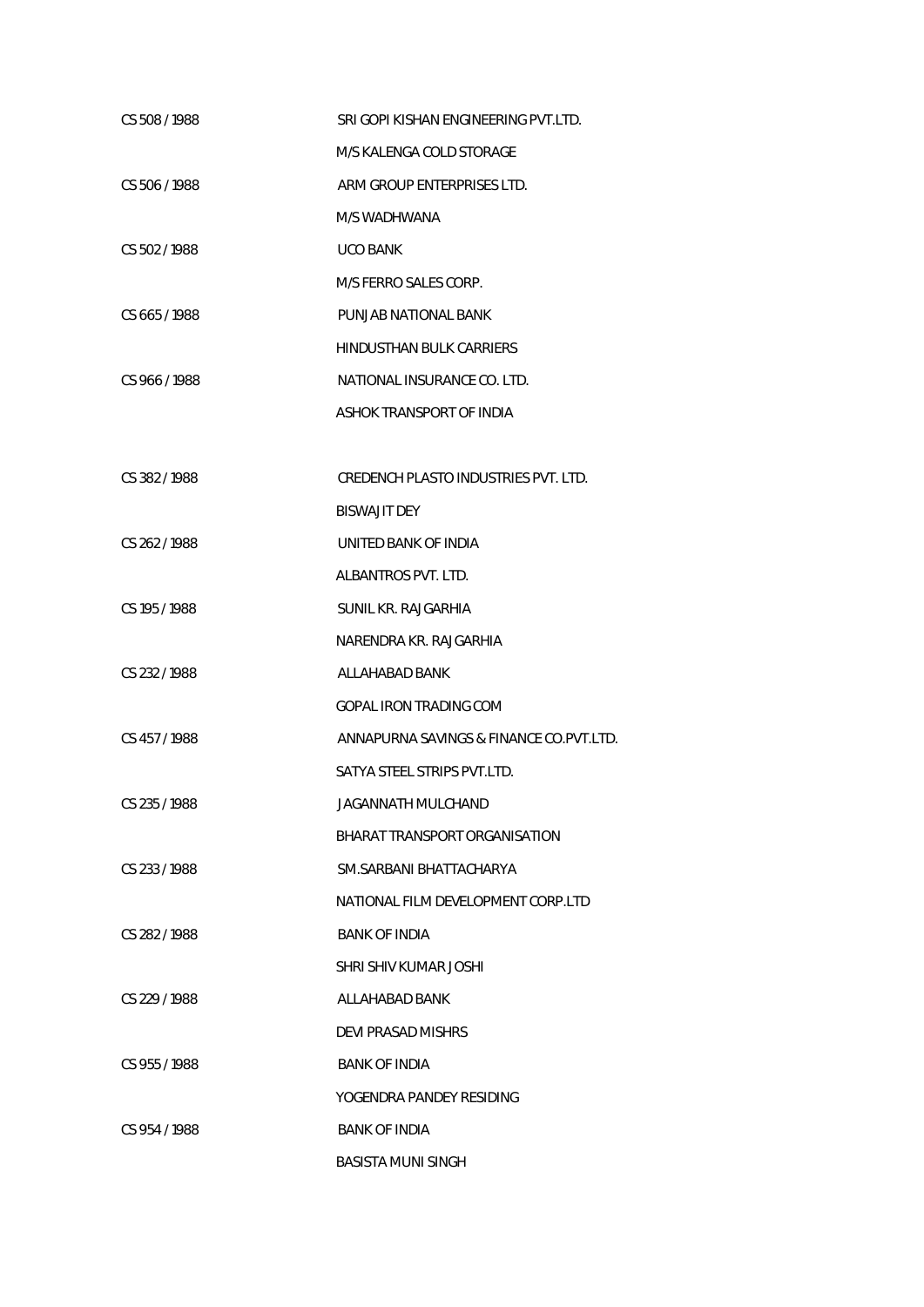| CS 618/1988   | UCO BANK                                  |
|---------------|-------------------------------------------|
|               | <b>GANESH CHANDRA NANDY</b>               |
| CS 615 / 1988 | UNITED BANK OF INDIA                      |
|               | CALCUTTA UDYOG CORP.                      |
| CS 951/1988   | ALLAHABAD BANK                            |
|               | LACES MERCHANTILES LTD.                   |
| CS 950/1988   | NANDOLAL AGARWALLA                        |
|               | SHREE SATYANARAYAN RICE MILL              |
| CS 611/1988   | <b>BANK OF BARODA</b>                     |
|               | SOLIX SOLDER WIRE MANUFACTURING CO.       |
| CS 945 / 1988 | GURU ISPAT LTD, CO.                       |
|               | GIDA MEDDELARI FISTIK TICARET A.S. & ANR. |
| CS 72/1988    | <b>UCO BANK</b>                           |
|               | SANT PRASAD SINGH                         |
| CS 820/1988   | EASTERN YATAYAT LTD.                      |
|               | B.M.BUIM                                  |
| CS 18 / 1988  | SOUTH INDIA SHIPPING CORPN.               |
|               | BOARD OF TRUSTEES FOR PORT OF CALCUTTA    |
| CS 209 / 1988 | NATIONAL IRON INDUSTRIES                  |
|               | SACHIDANANDA DAS                          |
| CS 503 / 1988 | <b>SK.SULEMAN</b>                         |
|               | SM.PEARY BIBI                             |
| CS 13/1988    | LALCHAND ROY & CO. PVT. LTD.              |
|               | HEIDALBERGER DRUCKMASCHINEN AKTIEN.       |
| CS 579/1988   | DWARKA PRASAD & ANR.                      |
|               | SRI RAJENDRA PRASAD                       |
| CS 844/1988   | SMT. MOHORMALA PRAMANICK                  |
|               | SRI AJIT KUMAR PRAMANICK                  |
| CS 688 / 1988 | NILADRI BASU & ORS.                       |
|               | MINAKSHI BASU                             |
| CS 324 / 1988 | SMT MONIKA BOSE                           |
|               | SMT. APARNA BOSE                          |
| CS 931/1988   | <b>NEW BANK OF INDIA</b>                  |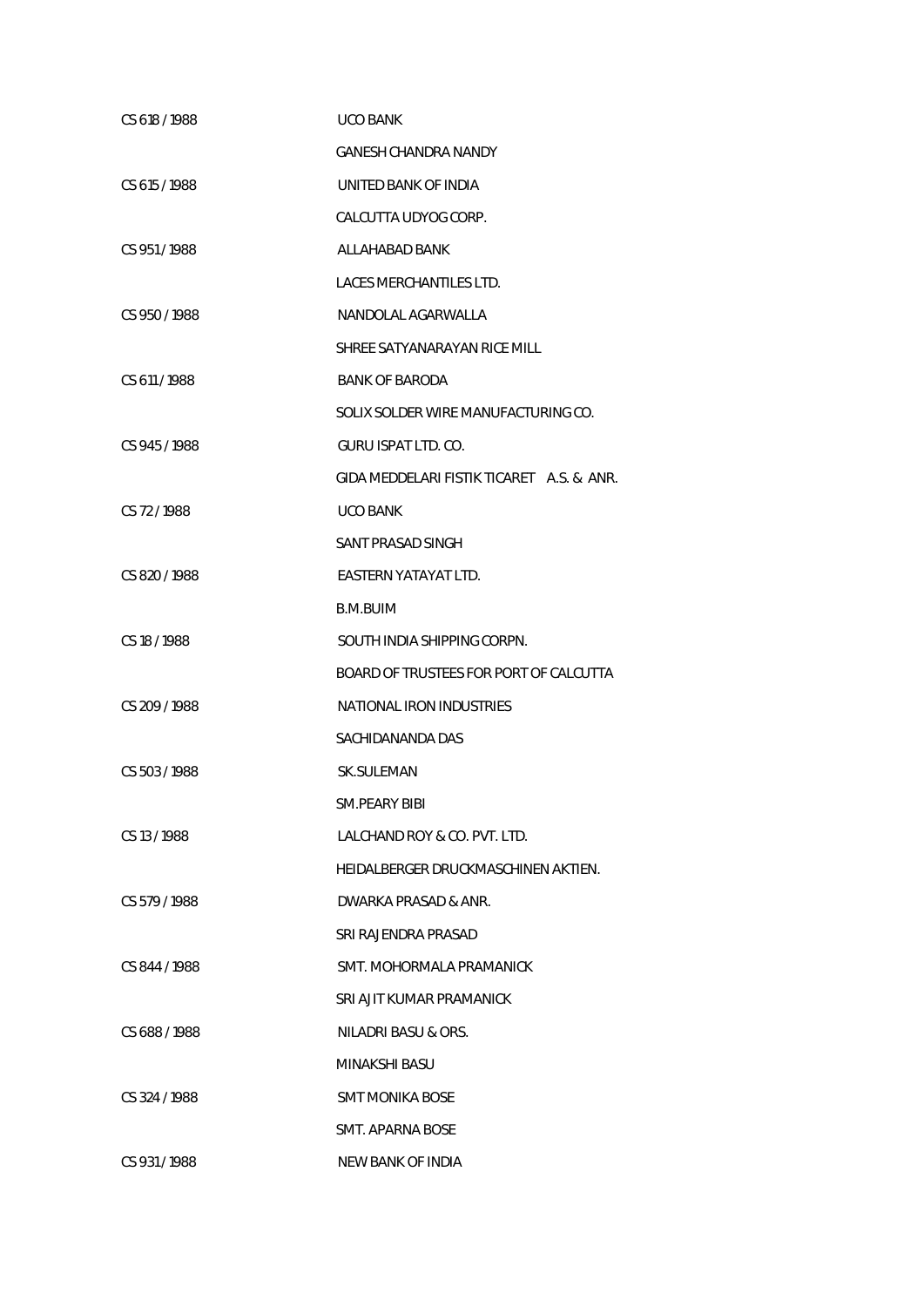## M/S. J.M.ENTERPRISES & ORS

| CS 649/1989    | TEA MA CONSTRUCTION LTD                 |
|----------------|-----------------------------------------|
|                | <b>BHARAT OVERSEAS &amp; BANK LTD</b>   |
| CS 613/1989    | PODDAR UDYOG LTD.                       |
|                | NAVA BHARAT FERRO ALLOYS LTD.           |
| CS 160 / 1989  | RADHA KRISHNA JHUNJHUNWALA              |
|                | M/S ASSOCIATED INDIA AGENCY             |
| CS 423/1989    | SHREE SHREE RADHA KISSEN JEW & ANR.     |
|                | PROHLAD DAS KHANNA &ORS.                |
| CS 886/1989    | KIRLOSKAR ELECTRIC CO. LTD.             |
|                | WARREN INDUSTRIAL LTD.                  |
| CS 950/1989    | SMT. VINAY KUMARI RAIDANI & ORS.        |
|                | BIRESWAR DUTT ESTATE PVT. LTD.          |
| CS 678/1989    | VIJAYSINH GOPALDASS                     |
|                | <b>GOPALDASS TOOLSIDASS</b>             |
| CS 1013 / 1989 | THE GRAMOPHONE CO. OF INDIA             |
|                | NAVKETAN INTERNATIONAL FILM PVT.LTD.    |
| CS 716 / 1989  | THE GRAMAPHONE CO.OF INDIA LTD.         |
|                | NEMAICHAND ZABAK                        |
| CS 108 / 1989  | AMITAVA MAJUMDAR                        |
|                | DILIP KR.DUTTA                          |
| CS 988/1989    | SUBARNA SADHUKHAN & ORS.                |
|                | SMT. URMILA SADHUKHAN.                  |
| CS 987/1989    | DILEEP SINGH MEHTA                      |
|                | MACKINNON MACKENZIE & CO.LTD            |
| CS 983/1989    | MAZDA EASTLAND INDUSTRIES & LEASING LTD |
|                | THE ANDHRA OXYGEN P.LTD                 |
| CS 58/1989     | MARRY JOSEF STAFF COUNCIL & ORS.        |
|                | DEBI DAS BASU                           |
| CS 103 / 1989  | VEER PRABHU MKTING LTD                  |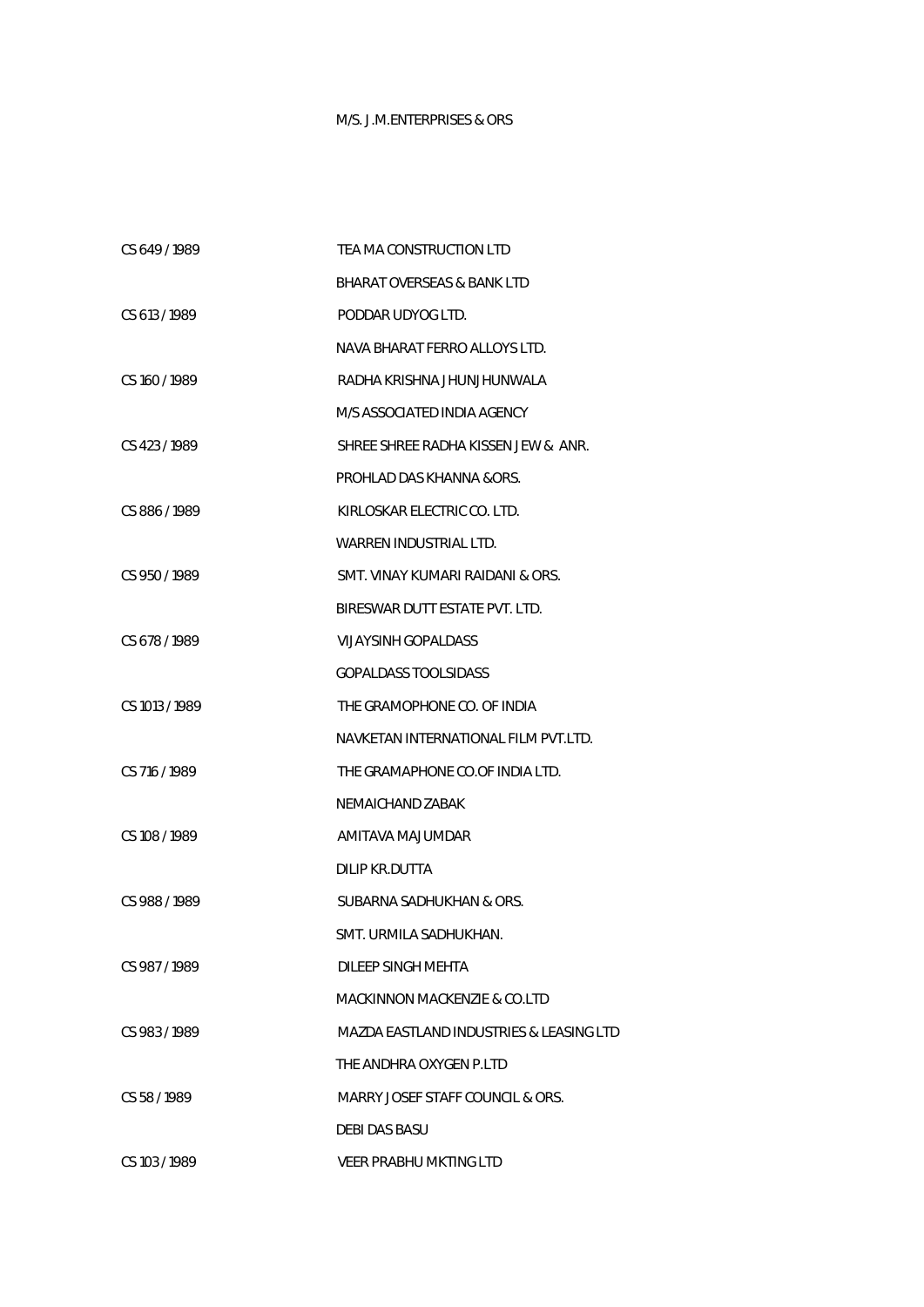|                | STATE TRADING CORPN. OF INDIA             |
|----------------|-------------------------------------------|
| CS 120 / 1989  | NALAILAL MOOKHERJEE & CO                  |
|                | SEA TRADERS (P) LTD                       |
| CS 1021 / 1989 | BALKRISHNA BHIMSARIA                      |
|                | SURAJMAL BHIMSARIA                        |
| CS 622/1989    | SAMIR KR. AICH                            |
|                | CALCUTTA CHEMICALS CORPN. LTD             |
| CS 714 / 1989  | UNITED COMMERCIAL BANK                    |
|                | <b>AJIT LAHIRI</b>                        |
| CS 639/1989    | AEKTA LTD                                 |
|                | PORT SHIPPING CO. LTD                     |
| CS 614 / 1989  | <b>AMARNATH SHROFF</b>                    |
|                | NAWN ESTATES P.LTD.                       |
| CS 112 / 1989  | PUNJAB NATIONAL BANK                      |
|                | BADAL KUMAR GHOSH                         |
| CS 951/1989    | JANATA SHEPPING CO.P.LTD                  |
|                | RYDAK SYNDICATE LTD                       |
| CS 920 / 1989  | <b>JUGAL KISHORE DHANDHANIA &amp; ORS</b> |
|                | UCO BANK                                  |
| CS 104 / 1989  | PUNJAB NATIONAL BANK                      |
|                | M.J.TUBES PVT. LTD.                       |
| CS 50 / 1989   | GIMPEX PVT. LTD.                          |
|                | <b>GANESH SINGH &amp; ORS</b>             |
| CS 138 / 1989  | N.B.I. INDUSTRIAL FINANCE CO LTD          |
|                | AMARNATH SHARDA                           |
| CS 61/1989     | <b>SYNDICATE BANK</b>                     |
|                | M/S. ELMEGH INTERNATIONAL LTD             |
| CS 911A / 1989 | UNITED BANK OF INDIA                      |
|                | SAMIRUDDIN AHMED                          |
|                |                                           |
| CS 1040 / 1989 | STATE BANK OF INDIA                       |
|                |                                           |

SANKARACHARYYA DATTA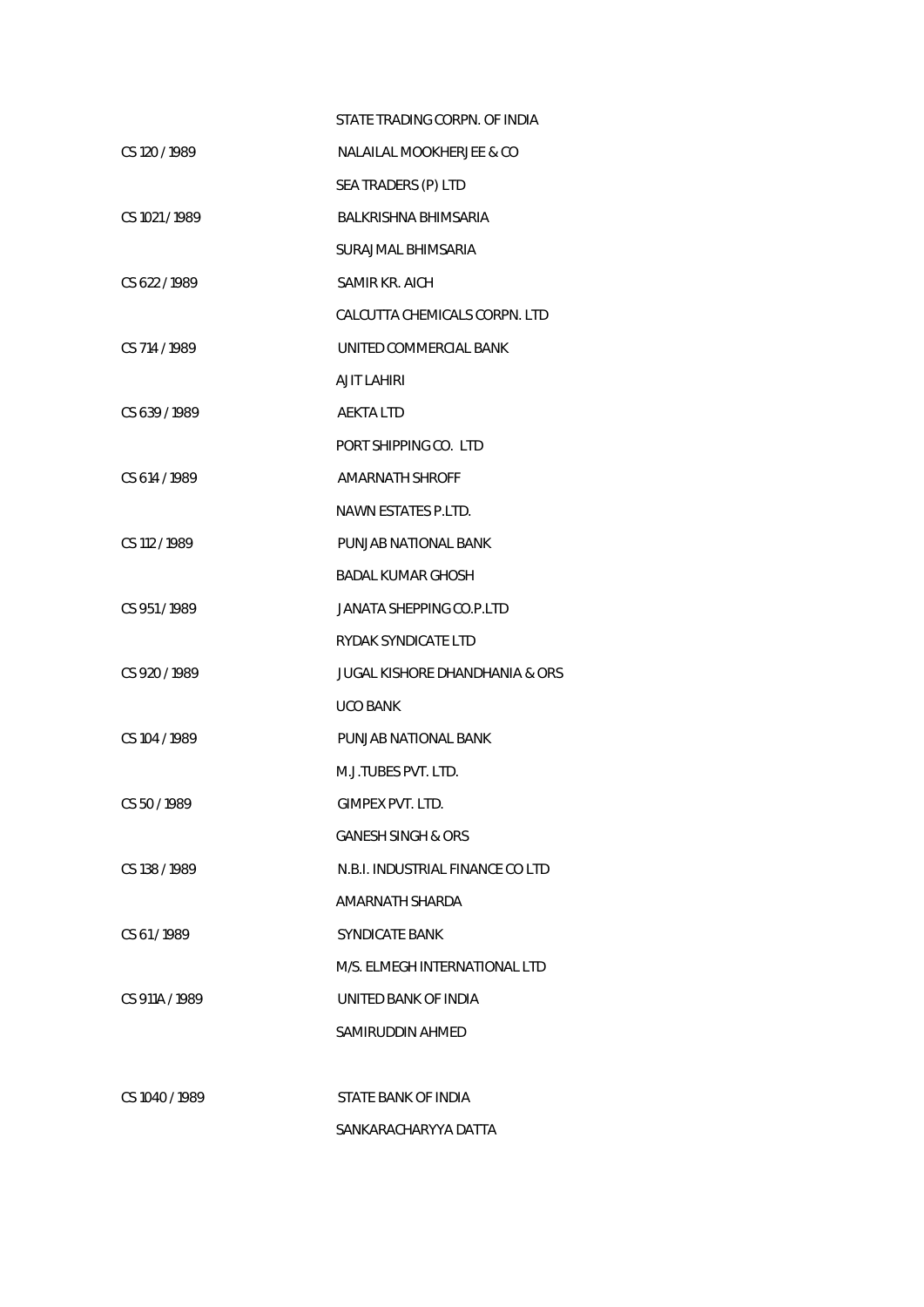| CS 1043 / 1989 | ASIM KUMAR MITRA & ORS.                  |
|----------------|------------------------------------------|
|                | <b>BHUPENDRA NATH GHOSH</b>              |
| CS 288 / 1989  | SAREGAMA INDIA LIMITED                   |
|                | THE ORIENTAL GRAMOPHONE RECORD CO.       |
| CS 253/1989    | SATYA NARAIN JHUNJHUNWALA                |
|                | UTTAR PRADESH STATE INDS.DEV.CORP.       |
| CS 849/1989    | BAJRANG PR. JALAN & ANR.                 |
|                | MAHABIR PR. JALAN                        |
| CS 427/1989    | UNION BANK OF INDIA                      |
|                | <b>MEDHULIKA SHRAFF</b>                  |
| CS 421/1989    | UNION BANK OF INDIA                      |
|                | ASHOKE RUEA                              |
| CS 420 / 1989  | UNION BANK OF INDIA                      |
|                | RAJ KR. SUREKA                           |
| CS 404 / 1989  | STATE BANK OF MYSORE                     |
|                | M/S H.I. ENGINEERS PVT.LTD.              |
| CS 822/1989    | <b>BANK OF INDIA</b>                     |
|                | B.S.S.METAL MANUFACTURING CO.PVT.LTD     |
| CS 817 / 1989  | STATE BANK OF INDORE                     |
|                | M/S.SWASTIK EXTRUSIONS LIMITED           |
| CS 403/1989    | STATE BANK OF MYSORE                     |
|                | M/S H.I.ENGINEERS PVT.LTD.               |
| CS 169/1989    | DEOKI NANDAN KEJRIWAL                    |
|                | FOOD CORPORATION OF INDIA                |
| CS 676/1989    | STAR IRON WORKS P.LTD                    |
|                | MATIONAL HYDRO ELECTRIC POWER CORP.LTD   |
| CS 542/1989    | UNITED INDIA INSURANCE CO. LTD.          |
|                | <b>GAUHATI INDORE ROADWAYS.</b>          |
| CS 168 / 1989  | M/S.SHREELAL KEJARIWAL ALMARAM KEJARILAL |
|                | FOOD CORPORATION OF INDIA                |
| CS 545/1989    | SUKUMAR DEY.                             |
|                | BECHARAM DEY.                            |
| CS 541/1989    | ALLAHABAD BANK.                          |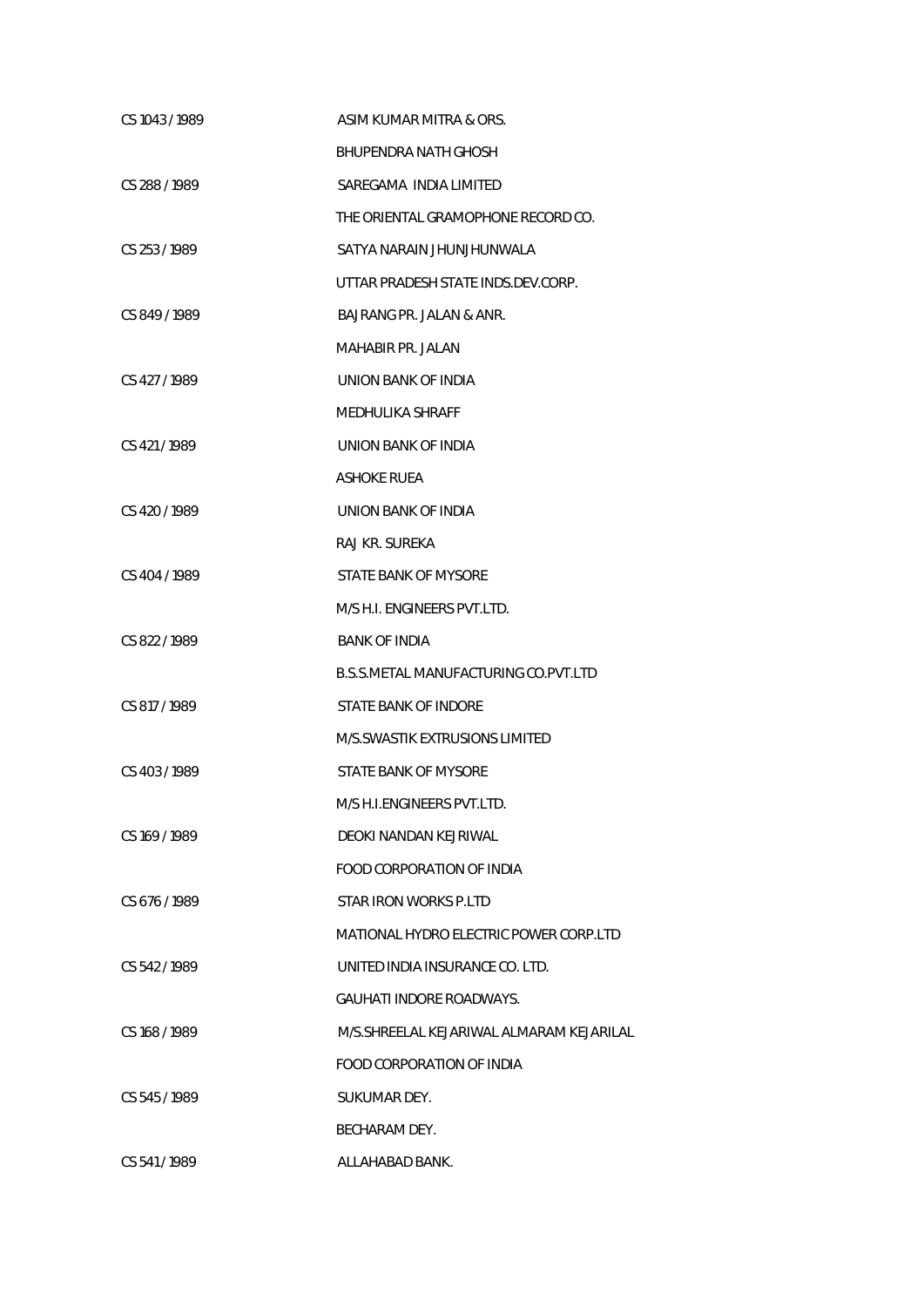|               | NEW JAYCEE & COMPANY CASTWAL PVT. LTD. |
|---------------|----------------------------------------|
| CS 347/1989   | JYOTIRMOY CHATTERJEE & ANR             |
|               | BANK OF AMERICAS N.T.& S.A             |
| CS 513/1989   | STANDARD CHARTERED BANK.               |
|               | K.M.& COMPANY                          |
| CS 661/1989   | <b>EXHIBITORS SYNDICATE LTD.</b>       |
|               | SHREE & UTTARA MERCHANTS ASSOCIATION   |
| CS 504 / 1989 | M/S.WILLAMSON MAGOR & CO. LTD.         |
|               | KILBURN ELECTRICALS LTD.               |
| CS 316/1989   | WEST BENGAL STATE ELECTRICITY BOARD    |
|               | N.K.DAW & ORS.                         |
| CS 802/1989   | <b>LATA SANFL</b>                      |
|               | UNITED INDIA INSURANCE COMPANY LIMITED |
| CS 155/1989   | NAVA BHARAT ENTERPRISES LTD.           |
|               | NAHORJAN TEA COMPANY(PRIVATE) LTD.     |
| CS 790/1989   | CENTRAL BANK OF INDIA                  |
|               | VIKRAM MOLECULAR PRODUCTS PRIVATE LTD  |
| CS 483/1989   | UNION BANK OF INDIA.                   |
|               | RABI KUMAR SHROFF.                     |
| CS 480/1989   | M/S. UNITED INDIA INSURANCE CO. LTD.   |
|               | M/S. SHIPPING CORPN. OF INDIA LTD.     |
| CS 784/1989   | STATE BANK OF INDORE                   |
|               | M/S.PUNAM BRIGHT STEEL CO.             |
| CS 452/1989   | <b>GOOD WILL TEA INDUSTRIES LTD.</b>   |
|               | TEAMACO MACHINERIES PVT. LTD.          |
| CS 907/1989   | ALLAHABAD BANK                         |
|               | OYSTER LIGHTING (INDIA) P.LTD          |
| CS 905/1989   | OVERSEAS WATER PROOFING CORP.          |
|               | <b>HAPPY HOMES &amp; HOTELS P.LTD</b>  |
| CS 444 / 1989 | STATE BANK OF INDIA                    |
|               | NALLIMARTA JUTE MILLS CO. LTD.         |
| CS 295/1989   | PUNJAB NATIONAL BANK                   |
|               | BOERICKE HOMEO PHARMACY                |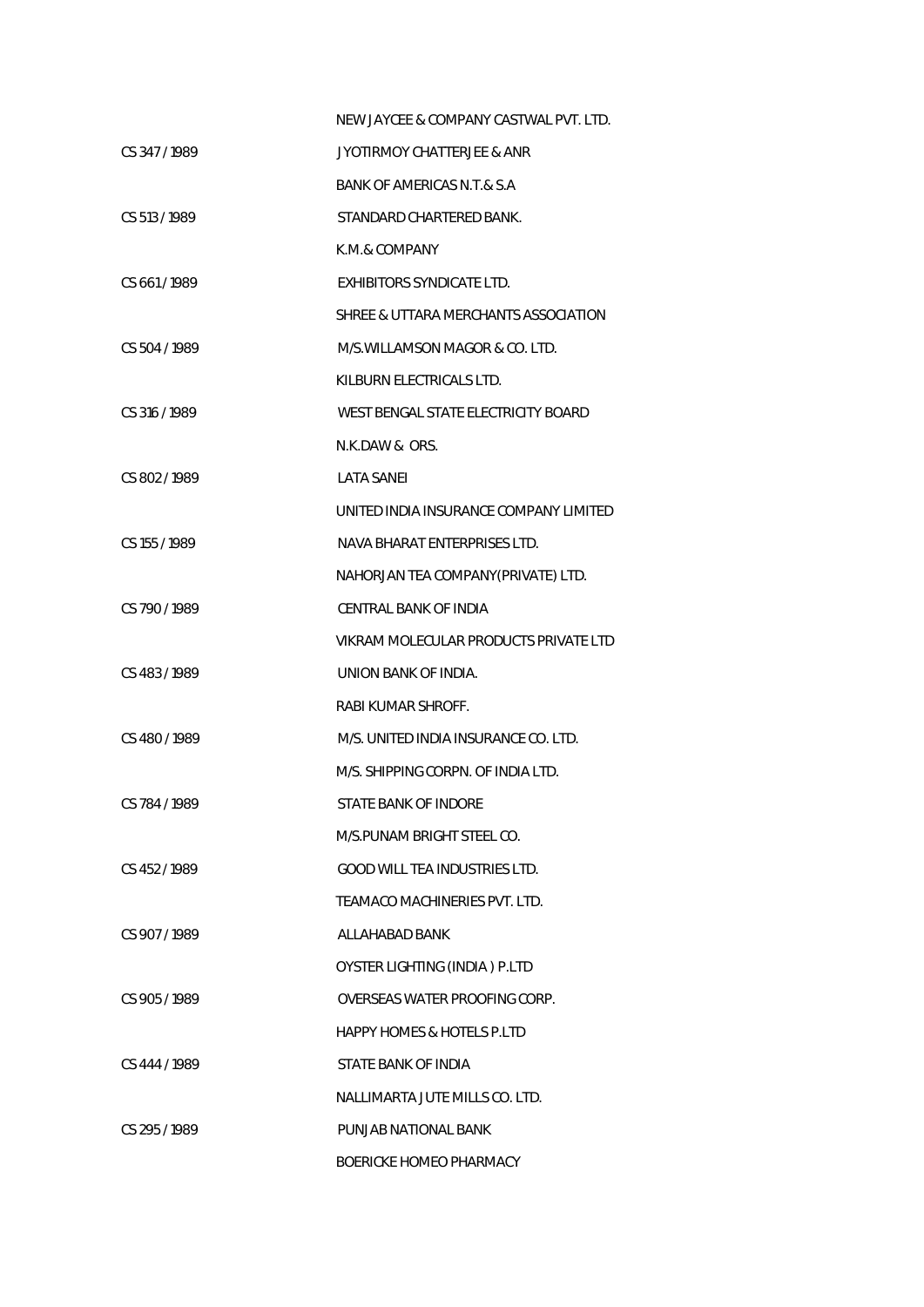| CS 280 / 1989 | STATE BANK OF INDIA                     |
|---------------|-----------------------------------------|
|               | M/S.GURDASRAM MANOHARLAL & CO           |
| CS 961/1989   | ELECTROBAND (INDIA) PVT. LTD.           |
|               | THE GRAMOPHONE COMPANY OF INDIA LTD.    |
| CS 945/1989   | SHAIKAT ALI                             |
|               | MRS. ZAIBUNESS                          |
| CS 760/1989   | <b>BANK OF MAHARASHTRA</b>              |
|               | M/S.MACHINECARE AND CONSULTANTS         |
| CS 752/1989   | INDUSTRIAL FINANCE CORPN.OF INDIA & ORS |
|               | NEPTUNE PAPER MILLS LIMITED             |
| CS 328 / 1989 | SANJOY KUMAR                            |
|               | CHINGWOH & CO.                          |
| CS 608/1989   | PANIMEX TRADING P.LTD                   |
|               | PASHUPATI TRADERS                       |
| CS 246 / 1989 | RADHESHYAM AGARWALLA                    |
|               | <b>BHARAT OVERSEAS BANK LTD.</b>        |
| CS 235/1989   | SAUGATA AUDDY                           |
|               | KRISHNENDU AUDDY & ORS.                 |
| CS 202 / 1989 | <b>UCO BANK</b>                         |
|               | NIKUNJA BEHARI DUTTA                    |
| CS 192/1989   | <b>INDIAN OVERSEAS BANK</b>             |
|               | TECALEMIT INDIA LIMITED                 |
|               |                                         |
| CS 184 / 1989 | RAJA KATRA PRIVATE LIMITED              |
|               | PRANAY CHAND MAHATAB                    |
| CS 351/1989   | THE CALCUTTA MUNICIPAL CORPORATION      |
|               | SRI LAKSHMI NARAYAN SUDANI              |
| CS 745/1989   | SMT. AMITA DEY & ORS.                   |
|               | AMALENDU DEY & ANR.                     |
| CS 41/1989    | BANASREE.NEOGY & ANR.                   |
|               | MRS. SOMA GHOSH & ORS.                  |
| CS 145/1989   | SHREE BHAGAWATI HOSIERY MILLS PVT.LTD.  |
|               | F.C.I.                                  |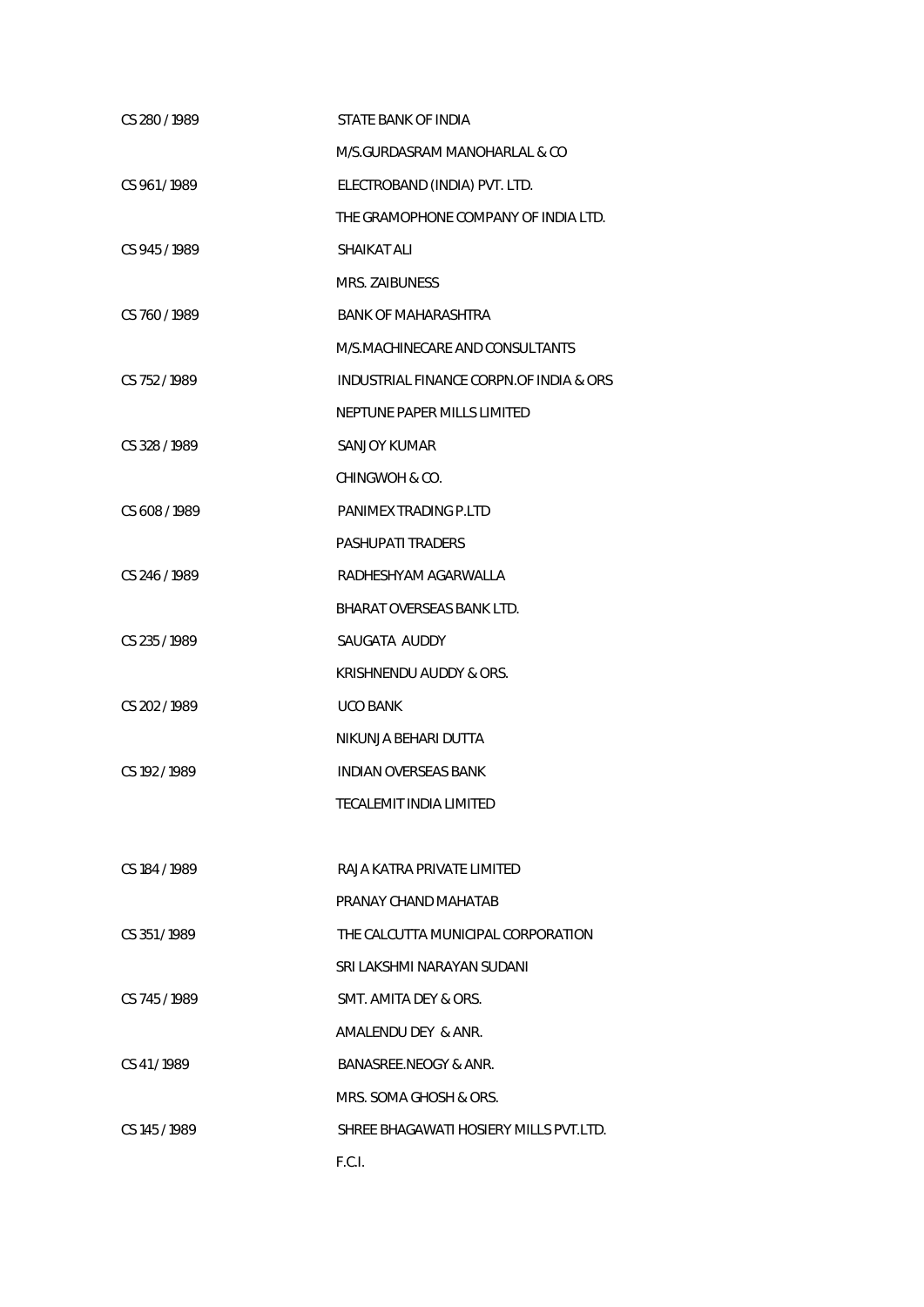| CS 416 / 1989  | KANUNGO FINANCES LTD.                 |
|----------------|---------------------------------------|
|                | NIRMALA MOVIES                        |
| CS 601/1989    | PARAMANAND AGARWAL & ORS.             |
|                | ABL INTERNATIONAL LTD & ANR           |
| CS 454/1989    | ARATI DHAR & ORS.                     |
|                | NITYA GOPAL DHAR.                     |
| CS 824/1989    | M/S. DELTA INTERNATIONAL LTD.         |
|                | M/S. TOR-ISTEG STEEL CORPN.           |
| CS 996/1989    | <b>ISMAIL BHAI</b>                    |
|                | SABBIR BHAI & ORS.                    |
| CS 371/1989    | KAMALA PRASAD KAJARIA                 |
|                | M/S S.K.RAJAMANI NADAR                |
| CS 32/1989     | SANJIB KUMAR DUTTA                    |
|                | <b>SMT. SILA MAITRA</b>               |
| CS 451/1989    | SMT. SRILA DATTA & ANR.               |
|                | SMT. KANTA DEVI BHUTORIA              |
| CS 319/1989    | SHANKAR TRADERS & DISTRIBUTORS P.LTD. |
|                | CHOWGULE & CO. (HIND) P.LTD.          |
| CS 874 / 1989  | SMT. DANKHA DEVI AGARWALLA            |
|                | <b>TARA PROPERTIES PVT LTD</b>        |
| CS 1042 / 1989 | BANK OF RAJASTHAN.                    |
|                | DEO KUMAR SARAF.                      |
| CS 1041/1989   | <b>BANK OF RAJASTHAN.</b>             |
|                | VIMALA SARAF.                         |
| CS 500 / 1989  | KHAGENDRA PRASAD SHARMA & ORS.        |
|                | SIDONS & GOUGH (P) LTD.               |
| CS 413 / 1989  | ASHIM KUMAR DHAR & ORS                |
|                | SMT. INDRANI ROY & ORS.               |
| CS 842/1989    | PODDAR PAINT OWNERS & OCCUPIERS ASSN. |
|                | ANANDILAL PODDAR & SONS.              |
| CS 19 / 1989   | U C O BANK                            |
|                | HIMALAYA PAPER (MERCHANT) P. LTD.     |
| CS 126 / 1989  | ASHOKA CONSTRUCTION CO.               |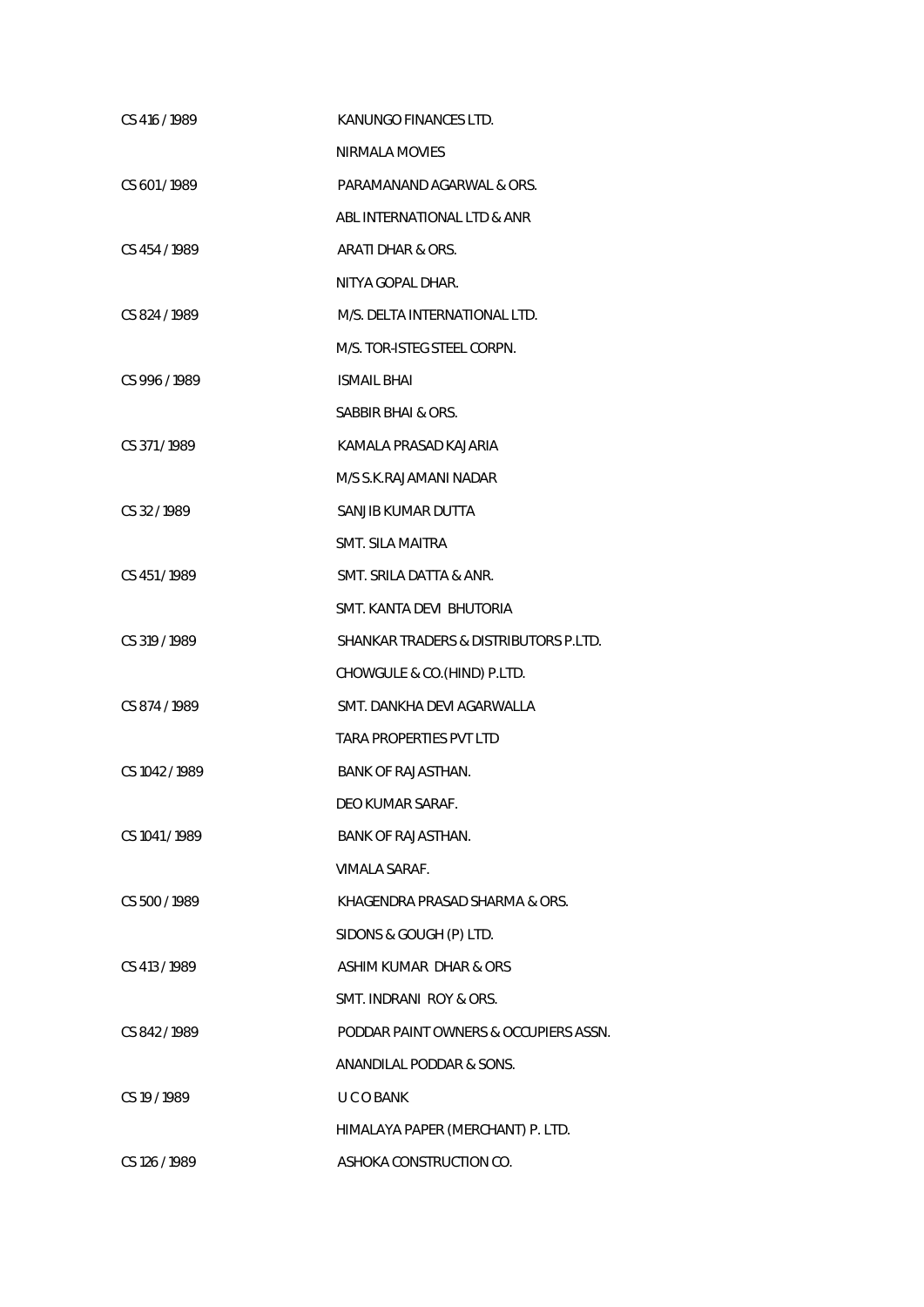## STATE OF W.B.

| CS 45/1989    | SWAPAN KUMAR SAHA             |
|---------------|-------------------------------|
|               | NANDALAL CHAKRABARTY          |
| CS 134 / 1989 | F.HERLEY & CO. P. LTD.        |
|               | ASSOCIATED ROAD CARRIER LTD.  |
| CS 682/1989   | SMT. INDRA KUMARI JAIN & ANR. |
|               | SUBHASH CHAND SARAOGL& ORS.   |

| CS 995/1990   | <b>MOHAN LAL NOPANI &amp; ORS</b>     |
|---------------|---------------------------------------|
|               | CHANDRA NARAYAN & ORS.                |
| CS 304 / 1990 | TATA IRON & STEEL CO.LTD.             |
|               | <b>FEDERAL SPORTS</b>                 |
| CS 294 / 1990 | UNITED BANK OF INDIA.                 |
|               | <b>HOYLE'S PRIVATE LTD.</b>           |
| CS 448 / 1990 | <b>HAWKINS COOKERS LTD.</b>           |
|               | KHAITAN PRESSURE COOKERS (P) LTD.     |
| CS 981/1990   | <b>BANK OF INDIA</b>                  |
|               | SANKAR CHAKRABORTY                    |
| CS 58/1990    | ENGINEERS INDIA LTD.                  |
|               | CHATTERJEE POLK PVT. LTD.             |
| CS 634/1990   | TOYO ISPAT LIMITED                    |
|               | THE BANK OF TOKYO LIMITED             |
| CS 880 / 1990 | SOVABAZAR BYABASAHI SAMITY & ANR      |
|               | MESSRS KHEMIG ENGINEERS PVT LTD.      |
| CS 866/1990   | PYARAY LAL TANDON                     |
|               | UNIVERSAL REFRIGERATION CORP.PVT.LTD. |
| CS 682/1990   | RAJA KATRA P. LTD.                    |
|               | <b>BINAPANI GHOSE</b>                 |
| CS 692/1990   | NIRMAL SINGH                          |
|               | ANANT KR. SARAOGI                     |
| CS 369 / 1990 | <b>TARAPADA BHOWMICK</b>              |
|               | THE STATE OF WEST BENGAL              |
| CS 870/1990   | STATE BANK OF INDIA                   |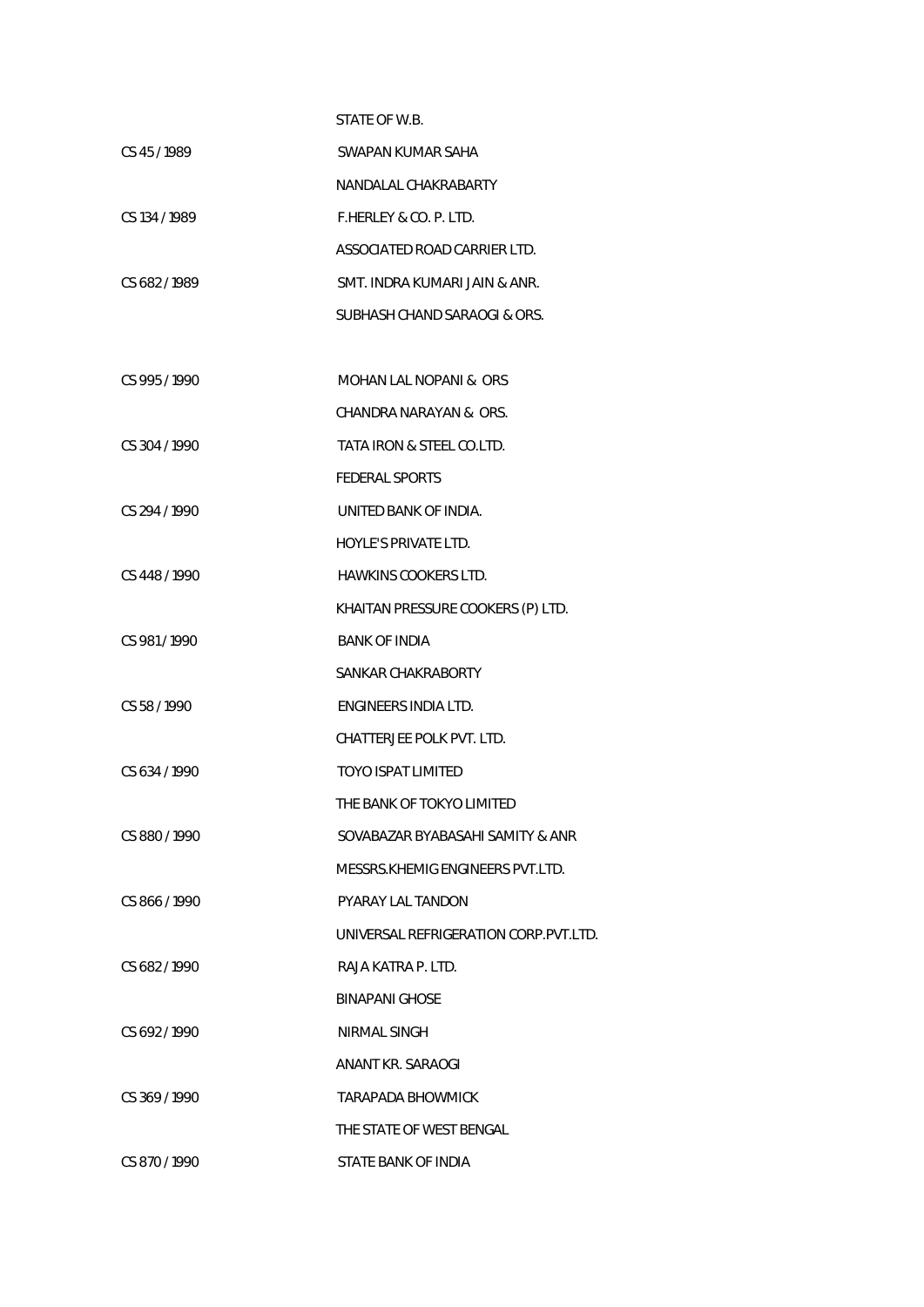|                 | <b>BIPLAB RANJAN SARKAR</b>             |
|-----------------|-----------------------------------------|
| CS 902/1990     | RADHE SHYAM TULSIAN                     |
|                 | MARTIN BURN LTD.                        |
| CS 730/1990     | SMT. CHANDRABATI JAISWAL                |
|                 | SRI SWAPAN KUMAR MULLICK                |
| CS 984/1990     | ALLAHABAD BANK                          |
|                 | RISHRA STEEL LTD. (IN LIQN)             |
| CS 670/1990     | ANUP KR. PODDAR & ANR                   |
|                 | THE ANGUS CO.LTD.                       |
| CS 248 / 1990   | STANDARD CHARTERD BANK                  |
|                 | THE NUDDEA MILLS COMPANY LTD.           |
| CS 218 / 1990   | KANAK KUMAR DUGAR                       |
|                 | NATIONAL INSURANCE COMPANY LTD.         |
| CS 871/1990     | NATIONAL INSURANCE CO.LTD.              |
|                 | EAST INDIA TRANSPORT AGENCY             |
| CS 986/1990     | RAMCHANDER HANUMANBUX                   |
|                 | <b>GENERAL TEXTILES.</b>                |
| CS 982/1990     | <b>BINAY FABRICATORS</b>                |
|                 | SAIL.                                   |
| CS 977/1990     | HIND TIN INDUSTRIES LTD.                |
|                 | SAIL.                                   |
| CS 975 / 1990   | VIKRAM ORGANICS PVT. LTD. & ANR.        |
|                 | BENGAL BIHAR ROADWAYS.                  |
| CS 970/1990     | SHANKAR LAL SARAF                       |
|                 | HINDUSTAN ALUMINIUM CORPN. LTD.         |
| CS 968/1990     | UCO BANK.                               |
|                 | <b>MASON'S PRODUCTS</b>                 |
| $CS$ 330 / 1990 | SMT.SUNANDA MALLIK                      |
|                 | DILIP KUMAR GOOPTU                      |
| CS 176/1990     | HAPPY HOME ELECTRONICS PVT. LTD.        |
|                 | TELEVISTA ELECTRONICS LTD.              |
| CS 618 / 1990   | RAM KRISHNA INSUL.BRICKS & REFR.PVT.ORS |
|                 | WEST BENGAL FINANCIAL CORP.             |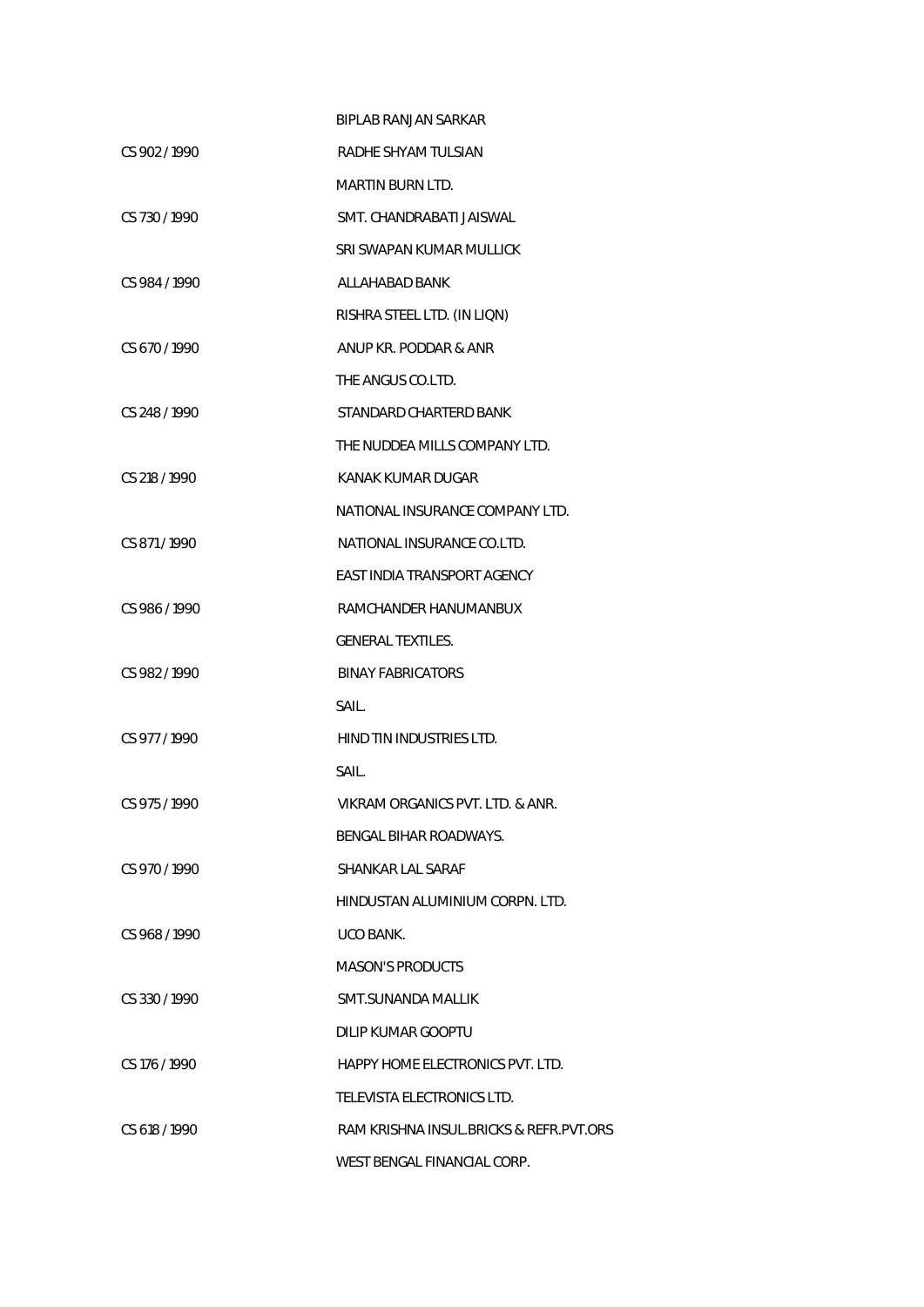| CS 327/1990   | CRI PRIVATE LIMITED                     |
|---------------|-----------------------------------------|
|               | MOSER BAER (INDIA) LTD.                 |
| CS 617/1990   | DAMODAR PRASAD ATAL                     |
|               | AADINATH CORP.                          |
| CS 612/1990   | CHLORIDE INDUSTRIES LTD.                |
|               | MOOKERJEE AIR CONDITIONING CO. PVT.LTD. |
| CS 962/1990   | CHEMICALS INDIA                         |
|               | NATIONAL INSURANCE CO. LTD.             |
| CS 822/1990   | STATE BANK OF INDIA                     |
|               | MODERN TELEVISION CO.PVT.LTD.           |
| CS 958 / 1990 | UNITED BANK OF INDIA                    |
|               | NADDEA MILLS CO. LTD.                   |
| CS 957/1990   | BANQUE NATIONALE DE-PARIS.              |
|               | PULKIT COMMERCIAL CO.                   |
| CS 956/1990   | <b>BANQUE NATIONALE DE-PARIS.</b>       |
|               | PULKIT COMMERCIAL CO.                   |
| CS 953/1990   | <b>BANQUE NATIONALE DE PARIS</b>        |
|               | PULKIT COMMERCDIAL CO.                  |
| CS 797/1990   | DENA BANK                               |
|               | D.N.CO.                                 |
| CS 949/1990   | THE JAMMU & KASHMIR BANK LTD.           |
|               | M/S. GALAXY FOUNDRIES PVT. LTD.         |
| CS 948/1990   | SHIV KUMAR KEDIA.                       |
|               | SATYA NARAYAN BAGLA.                    |
| CS 945/1990   | TURNKEY INTERNATIONAL LTD.              |
|               | UNITED BANK OF INDIA                    |
| CS 939/1990   | S.T.I.C. TRAVELS PVT. LTD.              |
|               | NEW KENILWARTH HATEL PVT. LTD.          |
| CS 451/1990   | HINDUSTAN NEWSPRINT LTD                 |
|               | M/S.ARCOY INDUSTRIES                    |
| CS 302/1990   | ALLAHABAD BANK                          |
|               | BHAGWAN FINANCE CORPORATION LIMITED     |
| CS 780/1990   | STATE BANK OF INDIA                     |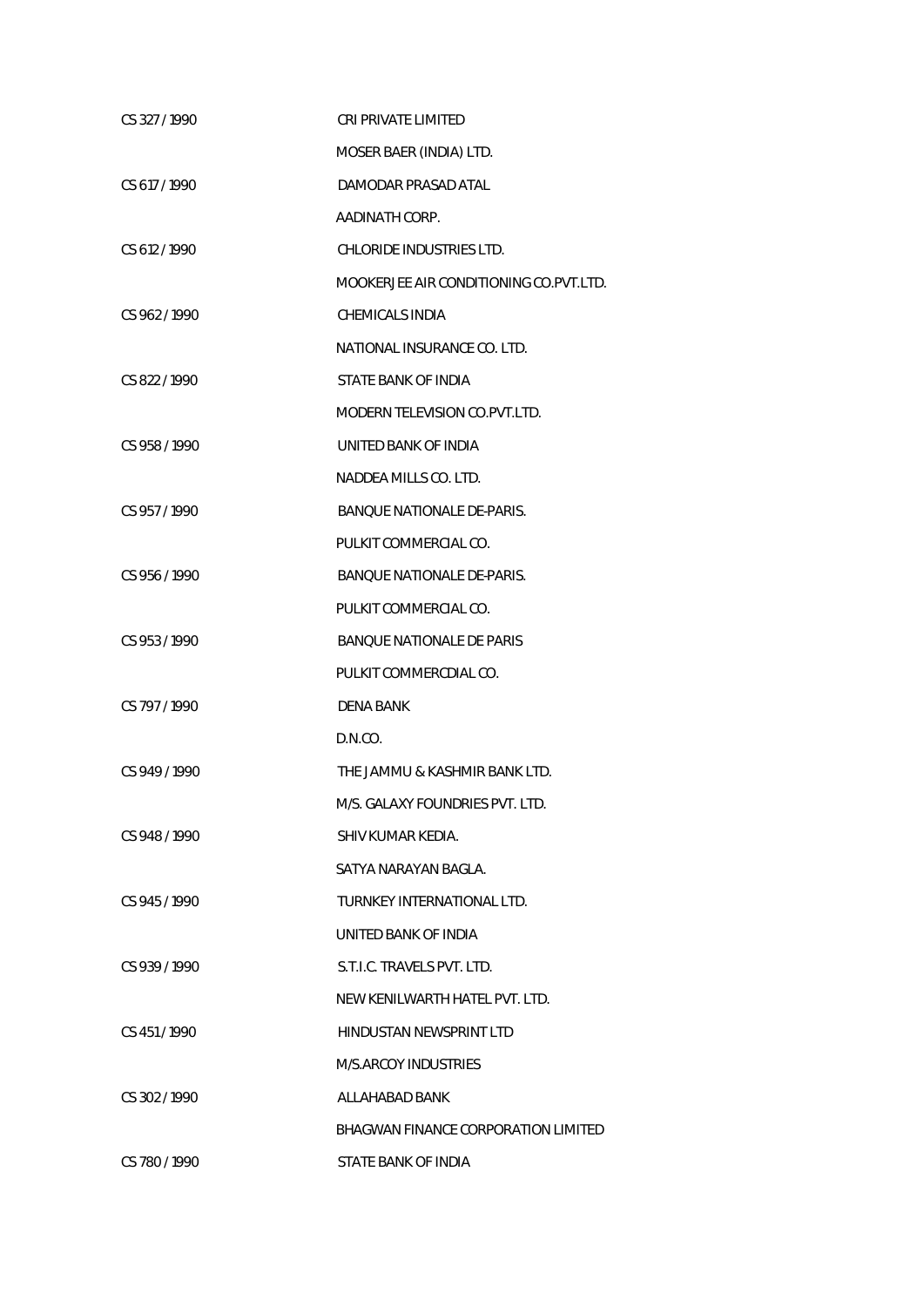## M/S ELECTRONICS INDIA

| CS 778 / 1990 | M/S A.K. BANERJEE & BROS          |
|---------------|-----------------------------------|
|               | INDIAN HEALTH PHARMACETUCALS LTD. |
| CS 930/1990   | MAHESH GUPTA. & ORS.              |
|               | ABLOOM PRIVATE LTD.               |
| CS 776/1990   | THE GRAB TEA CO. LTD. & ANR       |
|               | EAST INDIA TRANSPORT AGENCY       |
| CS 929/1990   | CO.ESH GUPTA. & ORS.              |
|               | ABLOOM FIVATE LTD.                |
| CS 773/1990   | SRI BIPUL KANDARI                 |
|               | SRI ANIL KR. GHOSH                |
| CS 928 / 1990 | SATISH CHANDRA AGARWALA & ANR.    |
|               | ABLOOM PRIVATE LTD.               |
| CS 769/1990   | SRI SOWRANGSHU MOOKHERJEE         |
|               | SRI. SIMANGSHU MOOKHERJEE         |
| CS 927/1990   | <b>BASDEO SHAW.</b>               |
|               | RAJKRISHNA KAR.                   |
| CS 766 / 1990 | DELTA MOTORSW PVT.LTD.            |
|               | DIPANKAR JHA                      |
| CS 924 / 1990 | STANDARD CHARTERED BANK.          |
|               | NUDDEA MILLS CO. LTD.             |
| CS 755/1990   | <b>GOOD DAY ESTATES PVT.LTD.</b>  |
|               | RANJIT KR. BASAK                  |
| CS 752/1990   | LABHCHAND UMESH CHAND             |
|               | INDIAN OIL CORP.LTD.              |
| CS 918 / 1990 | THE SIMPLEX MILLS COMPANY LTD.    |
|               | M/S. VISHAL UDYOG.                |
| CS 916 / 1990 | M/S. PINKI MADE UPS PVT. LTD.     |
|               | JUPITAR RUBBER PVT. LTD.          |
| CS 915/1990   | UCO BANK.                         |
|               | M/S. MATSYA                       |
| CS 19/1990    | <b>BANK OF INDIA</b>              |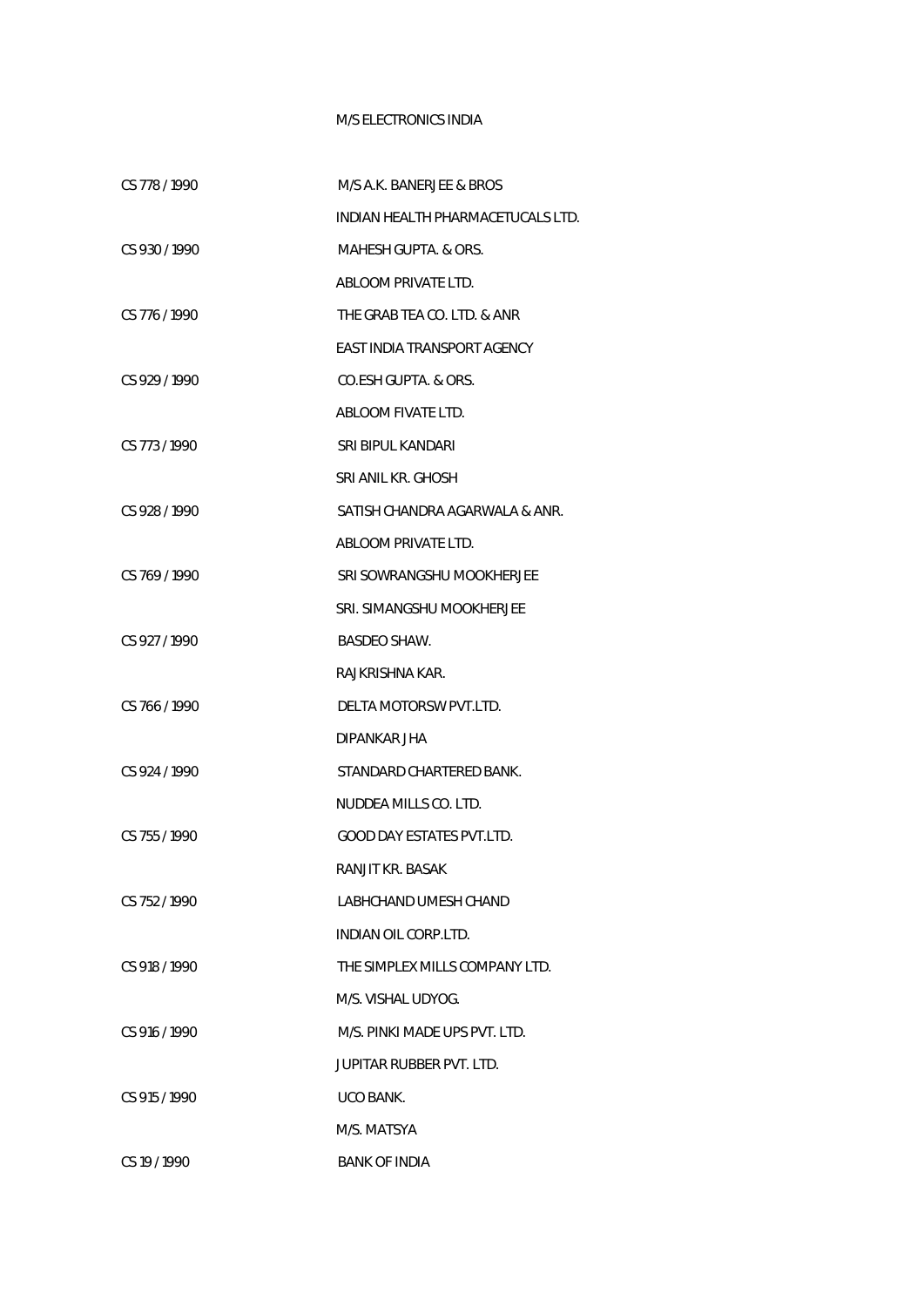|                 | SHYAMA PROSAD DWIVEDI                    |
|-----------------|------------------------------------------|
| CS 153/1990     | STATE BANK OF INDIA                      |
|                 | SANCHETI FOOD PRODUCTS LTD.              |
| CS 404 / 1990   | STATE BANK OF INDIA                      |
|                 | PRAKRITI AGENCIES PRIVATE LIMITED        |
| CS 907/1990     | SM. ROMA CHATTERJEE                      |
|                 | THE DYNAMIC PAINT PACK (PVT.) LTD.       |
| CS 254/1990     | M/S. ASHOK TRANSPORT OF INDIA            |
|                 | JONSON & NICHOLSON (INDIA) LTD.          |
| CS 702/1990     | <b>CHOWDHURY ENTERPRISES</b>             |
|                 | DEWRANCE MACNEILL & CO.                  |
| CS 508 / 1990   | THE INDUSTRIAL CREDIT & INVESTMENT CORP. |
|                 | SHREEGOPAL DAGA                          |
| CS 694 / 1990   | ORIENTAL BANK OF COMMERCE                |
|                 | S.D. CONSTRUCTION                        |
| CS 267/1990     | ASHOKE KUMAR RAIDANI                     |
|                 | SMT. VINOY KUMARI RAIDANI                |
| CS 688 / 1990   | RAJA KATRA PVT.LTD.                      |
|                 | <b>BIRAHANI GHOSH</b>                    |
| CS 684 / 1990   | UNION OF INDIA                           |
|                 | INDIA STEAMSHIP CO.                      |
| CS 683/1990     | SMT. RAJ MOHONI                          |
|                 | MOODY PROPERTIES LTD.                    |
| CS 499/1990     | ALGEMENE BANK NETHERLAND N.N.            |
|                 | ASSOCIATED FOREST PRODUCTS P.LTD         |
| $CS$ 256 / 1990 | B.C.LAMBORIA & ORS.                      |
|                 | M/S. AUTO DISTRIBUTORS LTD. & ANR.       |
|                 |                                          |
| CS 678/1990     | INDODAN INDUSTRIES LTD.                  |
|                 | CLARION ADVERTISING SERVICE LTD.         |
| CS 903/1990     | INDIA FOILO LTD. & ANR.                  |
|                 | ROAD LINERS                              |
| CS 435/1990     | KUBRABAI HASSANALLY                      |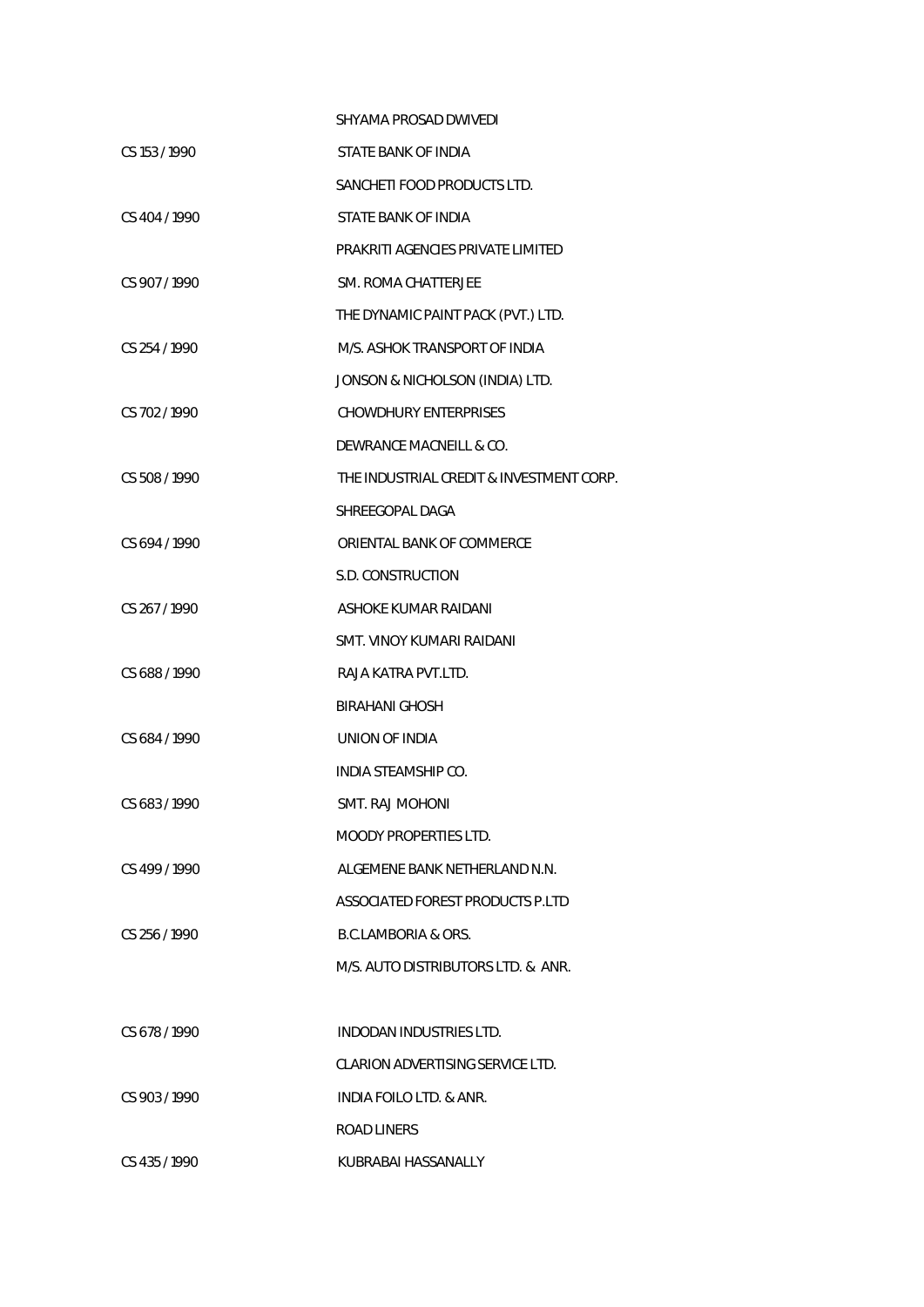|               | SARIFA BAI SALEHBHAI                    |
|---------------|-----------------------------------------|
| CS 901/1990   | JATINGA TEA LTD.                        |
|               | NATIONAL INSURANCE CO. LTD.             |
| CS 745/1990   | MAHASUKHBHAI RAMJI SHETH                |
|               | NAVRITBHAI RAMJI SHETH                  |
| CS 534/1990   | CLIMAX SYNTHETIES P.LTD                 |
|               | FOOD CORPORATION OF INDIA               |
| CS 740/1990   | SUPERB ESTATE SERVICE PVT.LTD.          |
|               | SARAF ENTERPRISE                        |
| CS 741/1990   | S.K.JAIN                                |
|               | A.K.JAIN                                |
| CS 748/1990   | MISRILAL PICTURES (P) LTD               |
|               | BIHAR MOTION PICTURES ASSNS.            |
| CS 746/1990   | NEW BANK OF INDIA                       |
|               | ANIL KUMAR ADITYA KUMAR                 |
| CS 786/1990   | AMAR KUMAR GHOSH & ORS                  |
|               | M/S SEALDAH SALES BUREAU                |
| CS 717 / 1990 | DENA BANK                               |
|               | MAHINDER SINGH                          |
| CS 714 / 1990 | MARSON'S ELECTRICALS LTD.               |
|               | KAJARIA EXPORTS LTD.                    |
| CS 567/1990   | ORIENTAL BANK OF COMMERCE               |
|               | DILIP KR. BANERJEE                      |
| CS 666/1990   | THE BANK OF TOKYO MITSHUBISHI LTD.      |
|               | TOYO ISPAT LTD.                         |
| CS 500 / 1990 | THE GRAMAPHONE CO. OF INDIA LTD.        |
|               | ELECTROBAND (INDIA) P; LTD.             |
| CS 729 / 1990 | NATIONAL INSURANCE CO.LTD.              |
|               | EAST INDIA TRANSPORT AGENCY             |
| CS 728 / 1990 | <b>JASHI TRANSPORT CORP.</b>            |
|               | <b>HEAVY ENGINEERING CORP.LTD.</b>      |
| CS 289/1990   | M/S. SHETH BROTHERS                     |
|               | M/S. GUJRAT CO-OPTV. OIL SEEDS G.F.LTD. |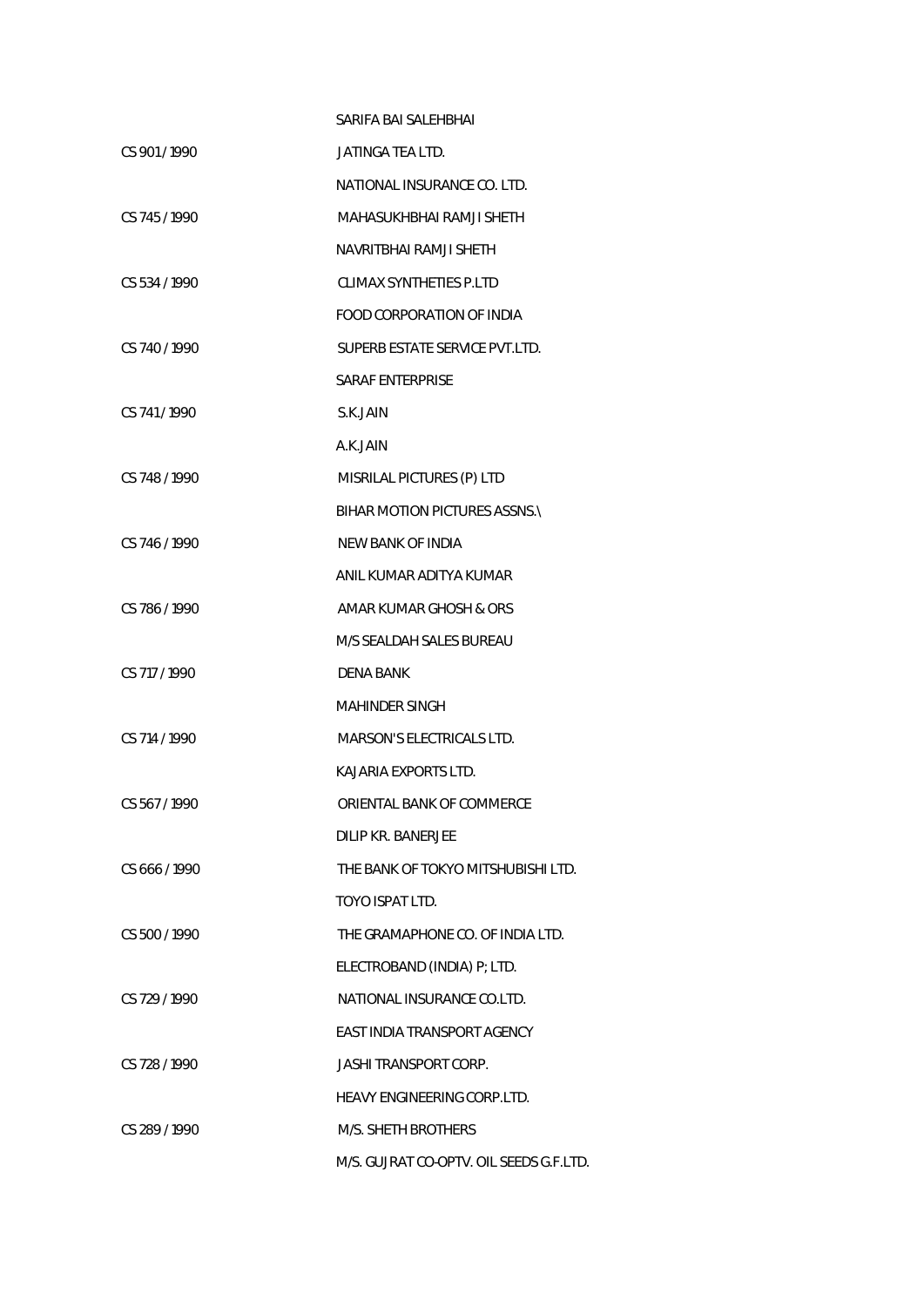| CS 288/1990   | <b>NARENDER KOHIL.</b>                  |
|---------------|-----------------------------------------|
|               | SRI RATAN LAL MAROTHIA                  |
| CS 386/1990   | ALLAHABAD BANK                          |
|               | <b>SUKANT PRIVATE LIMITED</b>           |
| CS 522/1990   | M/S.SAMAR SINGH JAYASWAL LTD            |
|               | ROSHAN LAL SHARMA                       |
| CS 287/1990   | SM. KUHELI SAHA.                        |
|               | NANDALAL SAHA.                          |
| CS 716 / 1990 | UNIVERSAL PAPER MILLS LTD.              |
|               | EMIRATES TRADING AGENCY (AUSTRALIA) PVT |
| CS 715 / 1990 | SIDHARTHA PROJECTS PVT.LTD.             |
|               | M/S BANERJEE & CO.                      |
| CS 712/1990   | SMT. PARBATI BALA DUTTA                 |
|               | ALLAHABAD BANK                          |
| CS 711 / 1990 | <b>SALIGRAM SHAW &amp; ORS</b>          |
|               | <b>RAM KHILAN SHAW</b>                  |
| CS 600 / 1990 | MESSERS DHANUKA & SONS.                 |
|               | N.TRADERS PVT. LTD.                     |
| CS 603 / 1990 | CARRITT MORAN CO. PVT. LTD.             |
|               | MESSERS. TEA PLANTATION SERVICES        |
|               |                                         |
| CS 237 / 1990 | THE GRAMOPHONE COM. OF INIDA            |
|               | <b>BHAIRANI ENTERPRISE</b>              |
| CS 911/1990   | CYCLE CORPORATION OF INDIA & ORS.       |
|               | CALCUTTA UNIT OF CYCLE CORPN. OF INDIA  |
| CS 908/1990   | THE INDIAN NATIONAL PRESS(BOMBAY) LTD.  |
|               | <b>BISHAN DAYAL GOEL</b>                |
| CS 904 / 1990 | ALLAHABAD BANK.                         |
|               | BIKRAM SHOE CO.                         |
| CS 891/1990   | <b>NANDALAL DAS</b>                     |
|               | STATE OF WEST BENGAL                    |
| CS 889/1990   | <b>M/S TRADERS MARCHANTS</b>            |
|               | M/S CHAS DHARMABAND                     |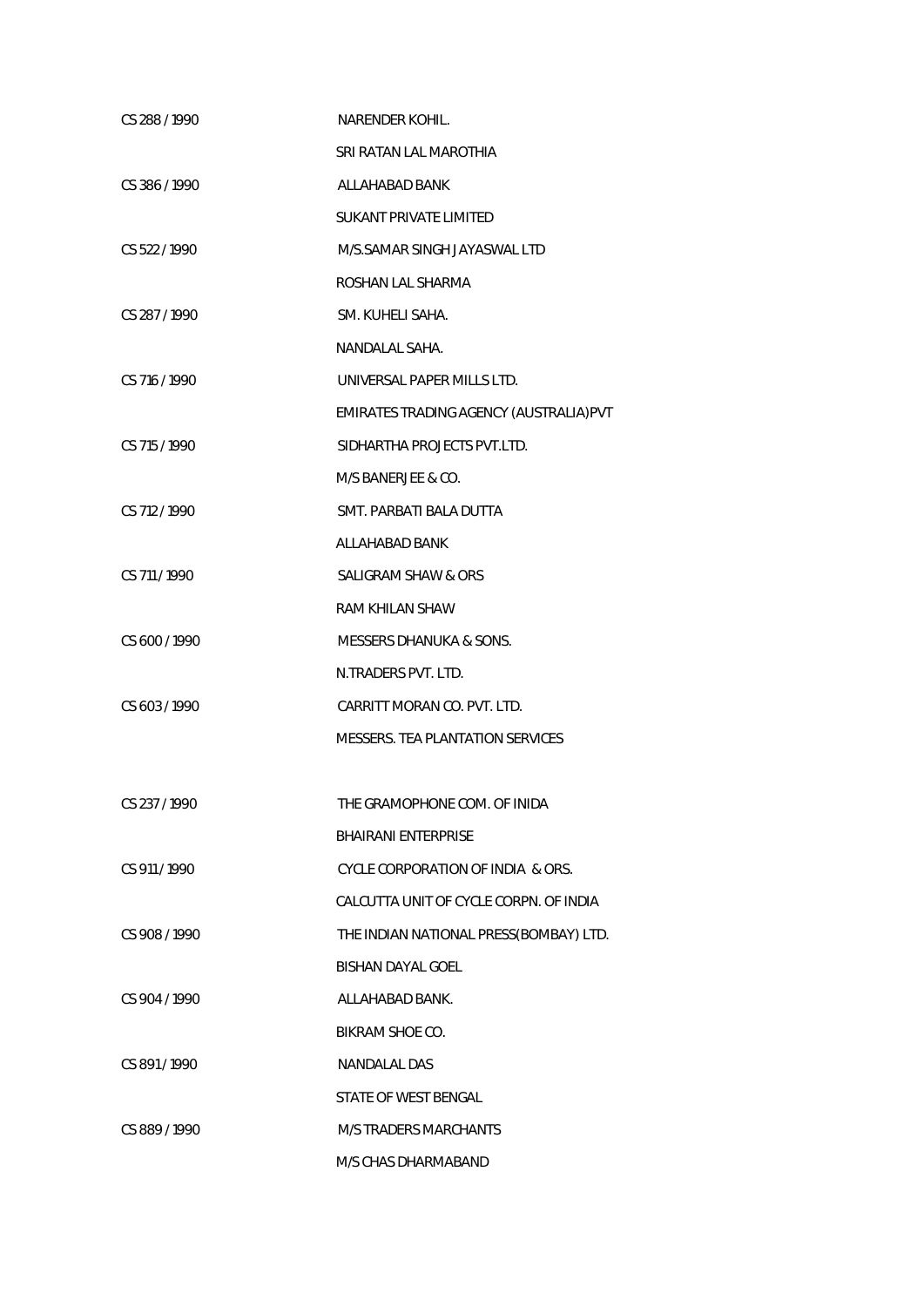| CS 883/1990    | THE NEW INDIA INSURANCE CO.                 |
|----------------|---------------------------------------------|
|                | M/S AJANTA TRANSPORT CO.PVT.LTD.            |
| CS 868/1990    | UNITED INDIA INSURANCE CO.LTD.              |
|                | TRANSPORT CORP. OF INDIA LTD.               |
| CS 862/1990    | APEEJAY INDUSTRIES LTD.                     |
|                | JITAGARH STEELS LTD.                        |
| CS 1027 / 1990 | PAWAN KUMAR AGARWAL & ANR.                  |
|                | MOI ENGG. LTD.                              |
| CS 475 / 1990  | LAKTARIA LTD                                |
|                | LAKTARIA (INDIA)P.LTD                       |
| CS 644 / 1990  | DEBABRATA BHAR                              |
|                | FILL-IN-CENTRE                              |
| CS 1024 / 1990 | THE STATE TRADING CORPN. OF INDIA.          |
|                | THE UNITED PROVINCES SUGAR CO. LTD.         |
| CS 1021 / 1990 | <b>BIPIN SANTILAL MAGIA</b>                 |
|                | <b>GARWARE PLASTIC &amp; POLYESTER LTD.</b> |
| CS 1018 / 1990 | SMT. PRATIBHA CHAMRIA.                      |
|                | M/S. LIPTON INDIA LTD.                      |
| CS 149 / 1990  | <b>BANK OF INDIA</b>                        |
|                | ROOF FELT(INDIA)                            |
| CS 132/1990    | <b>VIJAYA BANK</b>                          |
|                | M/S.ROMA MECHANICAL ENGG.CO.PVT.LIMITED     |
| CS 67/1990     | CENTRAL BANK OF INDIA                       |
|                | SHAI IMAR IMPEX LTD.                        |
| CS 635/1990    | SMT. DANKHA DEVI AGARWAL                    |
|                | THE NATIONAL FEDERATION OF INDUS.CO-OP.     |
| CS 900/1990    | KOHINOOR KNITTING MILLS LIMITED             |
|                | <b>GWALDAS KOTHARI</b>                      |
| CS 895/1990    | MERCHANTS & TRADERS PRIVATE LTD.            |
|                | THE BOARD OF TRUSTEES FOR THE PORT CAL      |
| CS 897/1990    | SLIETHOFF'S BEVRACHTINGAKANTOR B.V          |
|                | UNIVERSAL PAPER MILLS LTD.                  |
| CS 892/1990    | INDIA STEAMSHIP COMPANY LIMITED             |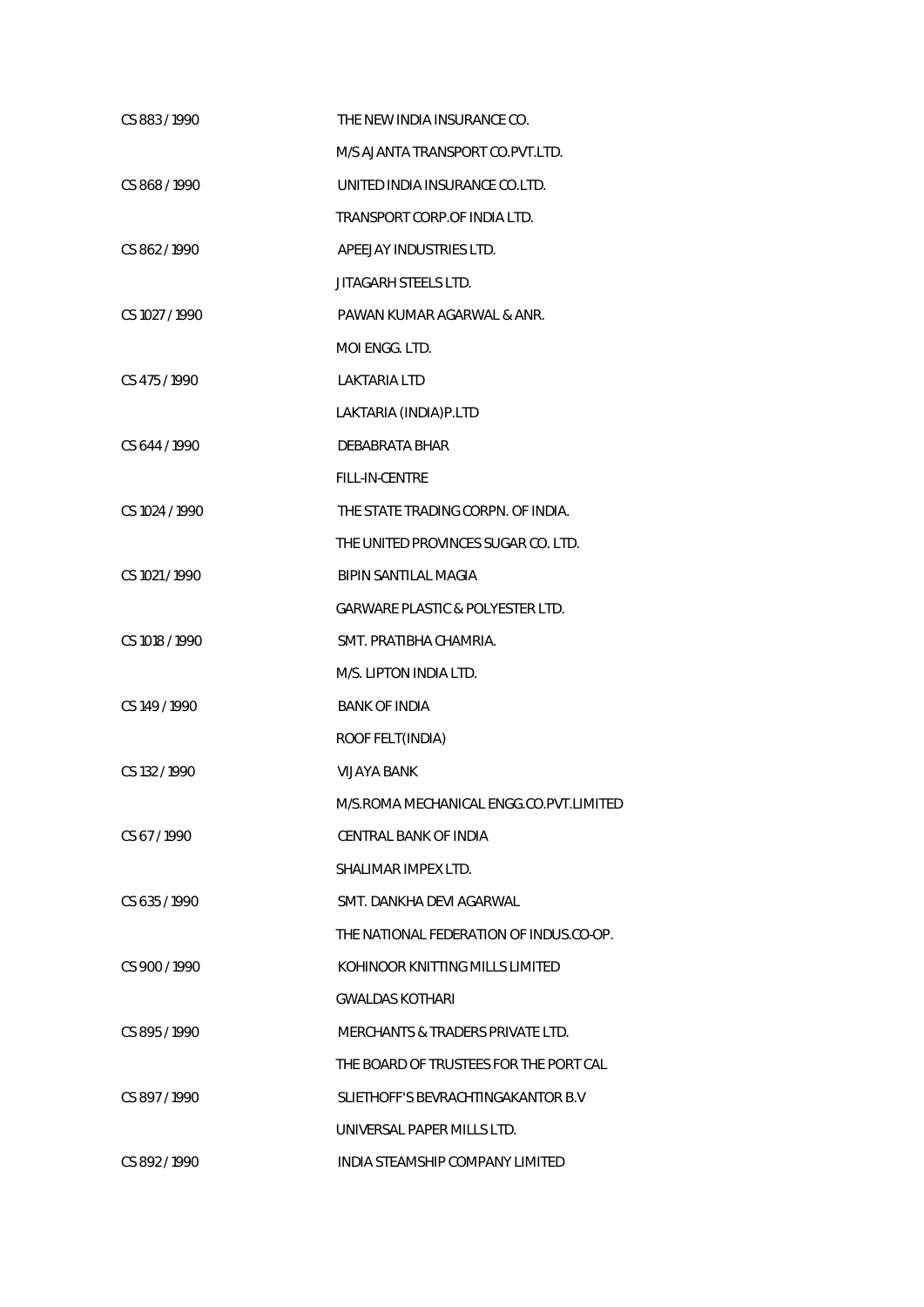|                  | THE BOARD OF TRUSTEES FOR THE PORT CAL  |
|------------------|-----------------------------------------|
| CS 893/1990      | K.B.S. CONSTRUCTION                     |
|                  | <b>ALAMS FOUNDATION</b>                 |
| CS 898/1990      | <b>TEXMACO LIMITED</b>                  |
|                  | RATAN LAL AGARWAL                       |
| CS 864 / 1990    | <b>AMIT ROY</b>                         |
|                  | BELREX INDIA LTD.                       |
| CS 420 / 1990    | KARTICK CHANDRA SAHA                    |
|                  | SM. IRA NANDI                           |
| CS 376 / 1990    | BHAGWAN FINANCE CORPN. LTD.             |
|                  | ALLAHABAD BANK                          |
| CS 467/1990      | THE ORIENTAL INSURANCE CO. LTD. & ANR.  |
|                  | M/S SHYAM ROADWAYS                      |
|                  |                                         |
| CS 1006 / 1990   | TATA TEA LTD.                           |
|                  | J.S.DOSAI                               |
| CS 598 / 1990    | THE BANK OF TAKYO LTD                   |
|                  | SEAROCK COMMERCIAL LTD                  |
| CS 841/1990      | <b>BANK OF INDIA</b>                    |
|                  | SARDAR HARBANS SINGH                    |
| CS 588 / 1990    | CANARA BANK                             |
|                  | M/S.TOYO ISPAT LTD                      |
| CS 240 / 1990    | M/S TERAI TEA COMPANY LTD               |
|                  | <b>SUMITA BHOWMICK &amp; ORS.</b>       |
| CS 356/1990      | EASTESRN NAVIGATION PVT. LTD.           |
|                  | CALCUTTA-HALDIA SHIPPING SERVICES P LTD |
| CS 123199 / 1990 | T2SWLWDWDPWX                            |
|                  | WDSSFCWDSWSD                            |
| CS 710 / 1990    | PURNENDU MULLICK                        |
|                  | DHIRENDRA MULLICK                       |
| CS 867/1990      | AMARENDRA NATH DHUR & ORS               |
|                  | HAPPY HOMES & HOTELS PVT. LTD.          |
| CS 723 / 1990    | KAILASH PATI DALMIA                     |
|                  |                                         |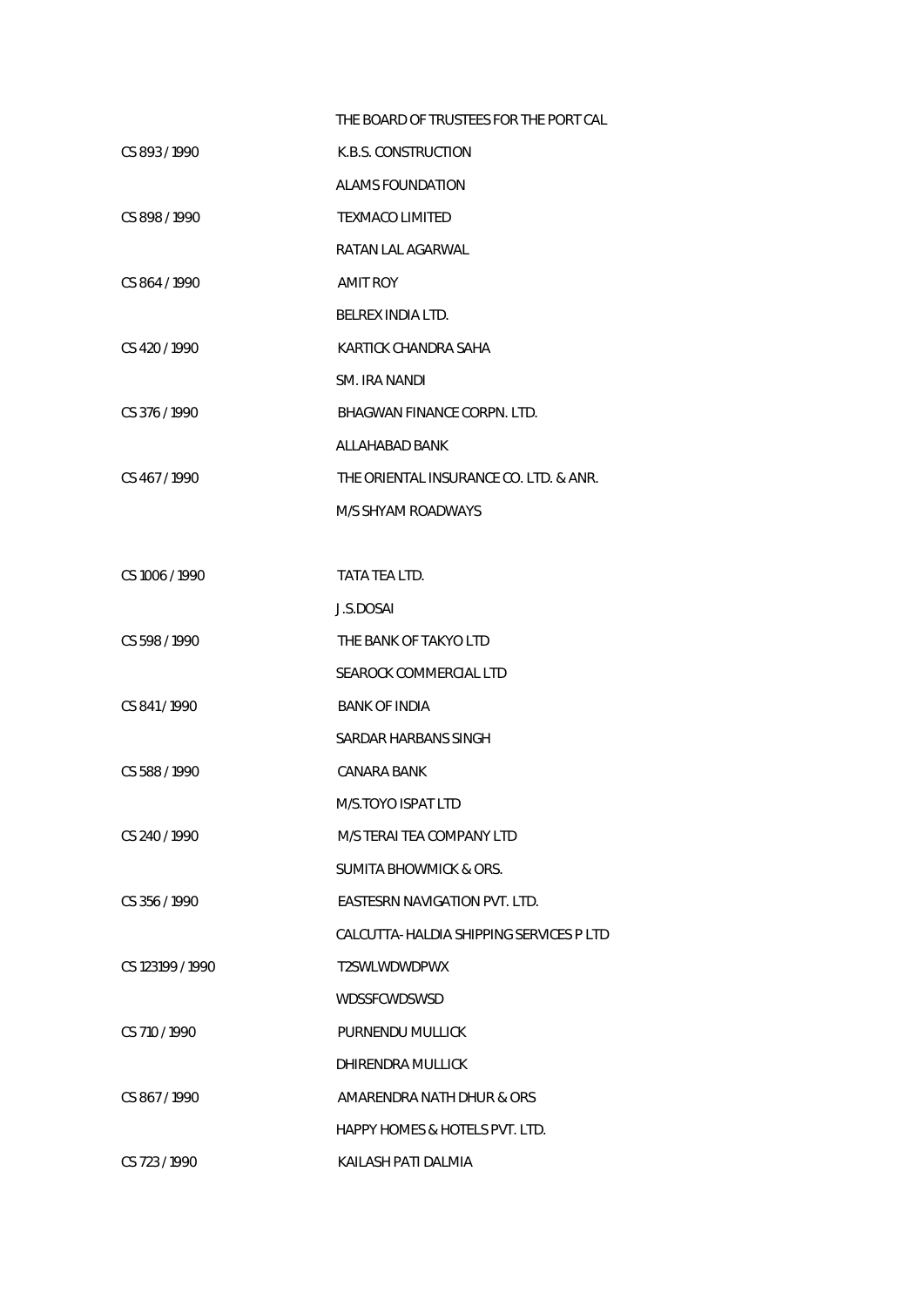|               | TITAGARH PAPER MILLS CO. LTD.           |
|---------------|-----------------------------------------|
| CS 722/1990   | SUNITA AGARWAL (NEE DALMIA)             |
|               | TITAGARH PAPER MILLS CO.LTD.(S/A)       |
| CS 721/1990   | SARITA AGARWAL (NEE DALMIA)             |
|               | TITAGHAR PAPER MILLS CO.LTD             |
| CS 994 / 1990 | JASPAL SINGH CHANDHAK.                  |
|               | ASHOKE K.PODDAR & ORS                   |
| CS 884/1990   | VINARMA GOENKA                          |
|               | KEWAL RAM BINDAL ALIAS AGARWAL & ANR.   |
| CS 720 / 1990 | SASHIKALA MITTAL(NEE DALMIA)            |
|               | TITAGHAR PAPER MILLS CO.LTD. (S/A)      |
| CS 373/1990   | UNIVERSAL ROADLINES CORPORATION         |
|               | <b>JESSOP &amp; COMPANY LIMITED</b>     |
| CS 697/1990   | <b>DHANUKA TEXTILES</b>                 |
|               | RELIANCE INDUSTRIES LTD.& ANR.          |
| CS 861/1990   | MON MOHAN SINGH & ORS.                  |
|               | INDO AMERICAN ELECTRIAL LTD. ORS.       |
| CS 765/1990   | SHABBIR ALAM & ORS.                     |
|               | SHAMSHAD ALAM & ORS.                    |
| CS 679/1990   | SMT. KAMALA DEVI MANTRI                 |
|               | RANJITMULL KANKARIA                     |
|               |                                         |
| CS 393/1990   | HARSH BAJORIA                           |
|               | SMT. TRIVENI DEVI BAJORIA & ORS.        |
| CS 865/1990   | BROOKE BOND INDIA LTD.                  |
|               | SIEBLER VERPAKUNGSTECHNIK GMBH          |
| CS 751/1990   | INDUSTRIAL DEVELOPMENT CORPN. OF ORISSA |
|               | MARSON'S LTD.                           |
| CS 876/1990   | GIRRAJ MOHAN MANDHANA & ANR.            |
|               | SHRIKANT MANTRI & ORS.                  |
| CS 657/1990   | VISHNU NARAYAN KASHYAP                  |
|               | W.B.B.S.E.                              |
| CS 576/1990   | RATAN MAROTHIA                          |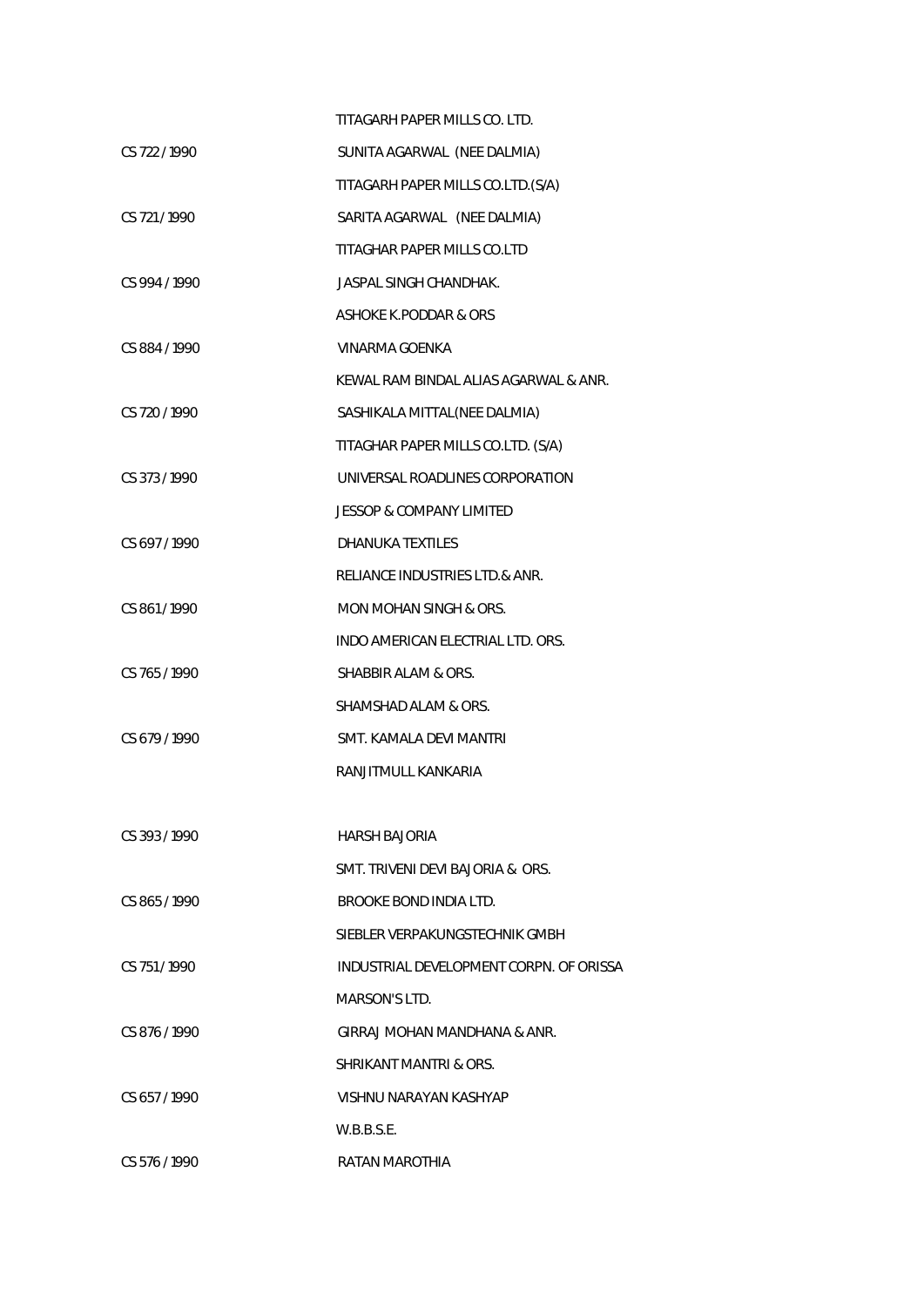|                | <b>NORMAN WILLIAM WILSON</b>              |
|----------------|-------------------------------------------|
| CS 1028 / 1990 | MULVANT RAY BHUPATRAI SHETH               |
|                | CARBON CORPORATION LTD & ORS.             |
| CS 762/1990    | INTERNATIONAL COMBUSTION (INDIA) LTD.     |
|                | M/S. MINEREX CORPORAION                   |
| CS 734/1990    | AMIYA INDUSTRIES PVT. LTD.                |
|                | SAYEDABAD TEA CO. LTD. & ORS.             |
| CS 161/1990    | BEJOY KUMAR MURARKA & ANR                 |
|                | T.L.WU & ORS                              |
| CS 938/1990    | GOODWIN PICTURES (CALCUTTA)               |
|                | METRO THEATRE CALCUTTA LTD. & ANR.        |
| CS 942/1990    | SRI KISHAN RATHI                          |
|                | RAMESH KUMAR DAGA                         |
| CS 966/1990    | M/S. SHANTI COMPLEX PVT. LTD.             |
|                | SRI PRAKASH JOSHI                         |
| CS 969/1990    | SHANKAR LAL SARAF                         |
|                | THE ASSOCIATED CEMENT CO. LTD. & ORS.     |
| CS 954 / 1990  | SRI BENOYENDRA NATH HALDER & ORS.         |
|                | SHYAMAPRASAD HALDER & ORS.                |
| CS 877/1990    | M/S. SUPPER TRADING COPORATION            |
|                | M/S. H.R.ENTERPRISES & ORS.               |
| CS 912 / 1990  | INDIAN OVERSEAS BANK                      |
|                | THE KING PVT. LTD.                        |
| CS 913/1990    | SANJAY KUMAR JAIN                         |
|                | NARAYANAN BALKRISHANAN NAIR               |
| CS 921/1990    | SHRIRAM REFRIGERATION INDUSTRIES LTD.     |
|                | <b>SUSHIL KR. JALAN</b>                   |
| CS 890/1990    | SM. JHARNA BOSE                           |
|                | STATE OF WEST BENGAL                      |
| CS 899/1990    | ALLAHABAD BANK                            |
|                | M/S. CENTRAL CALCUTTA COLD STORAGE & ORS. |
| CS 955/1990    | SADANANDA DAS & ORS.                      |
|                | SRI BHUPENDRA NATH GHOSH & ORS.           |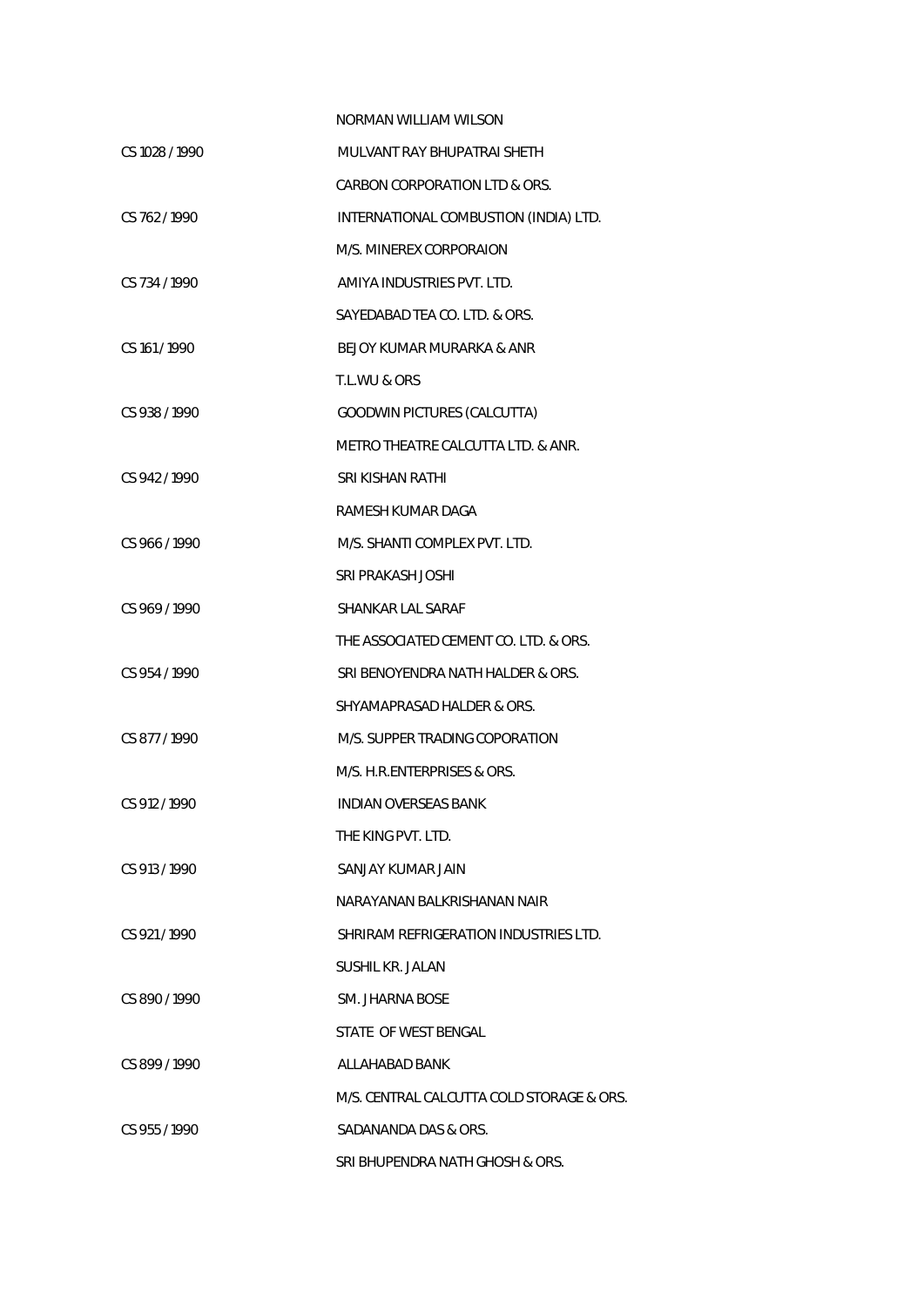| CS 965/1990    | <b>BANK OF INDIA</b>                            |
|----------------|-------------------------------------------------|
|                | ACHINTYA DAW & ORS.                             |
| CS 963/1990    | ZIRCON INFINITD.                                |
|                | PRABHU STEEL INDUSTRIES LTD.                    |
| CS 875/1990    | INDIA FOILS LTD.                                |
|                | ROURKELA TRANSPORT SRVICE                       |
| CS 887/1990    | B.K.SAHA & CO.                                  |
|                | C.M.D.A.                                        |
| CS 879/1990    | SEVDEN SEAS SALES PVT. LTD.                     |
|                | KONINKLIJKE LUCHTVAART MAATSHAPPIJ & ORS.       |
| CS 874 / 1990  | DEO TOWER LTD.                                  |
|                | MAHENDRA KUMAR B. SHAH & ORS.                   |
| CS 774/1990    | NEW BANK OF INDIA                               |
|                | M/S. AMIT FASTENERS & ORS.                      |
| CS 757/1990    | UNITED INDIA INSURANCE CO. LTD.                 |
|                | M/S. ROAD LINERS                                |
| CS 756 / 1990  | SK. NURUL ISLAM & ORS.                          |
|                | SK. MOFIDUL ISLAM & ANR.                        |
| CS 972/1990    | M/S. BOWREAH COTTON MILLS CO. LTD.              |
|                | INDIAN BANK ORS.                                |
| CS 449/1991    | SMT. KABERI ROY                                 |
|                | MD. HASEEN HASMI                                |
| CS 285/1991    | RAJ KUMAR DYEING & PRINTING WORKS               |
|                | SUMITA RUBBER INDUSTRIES & ORS                  |
| CS 284 / 1991  | <b>NATHMAL BANKA</b>                            |
|                | M/S. SUMITA RUBBER INDUSTRIES & ORS.            |
| CS 96/1991     | SMT. SHANTI CHAKRABORTY & ANR                   |
|                | SMT. MINATI CHAKRABORTY & ANR                   |
| CS 686A / 1991 | PUNJAB & SIND BANK                              |
|                | M/S. NARESH NATH MOOKHERJEE (SHIPPING) PVT. LTD |
| CS 717 / 1991  | UDIT FINANCIAL & MANAGEMENT CONSULTANTS PVT.    |
|                | UDIT FINANCIAL SERVICES PVT.LTD. & ORS.         |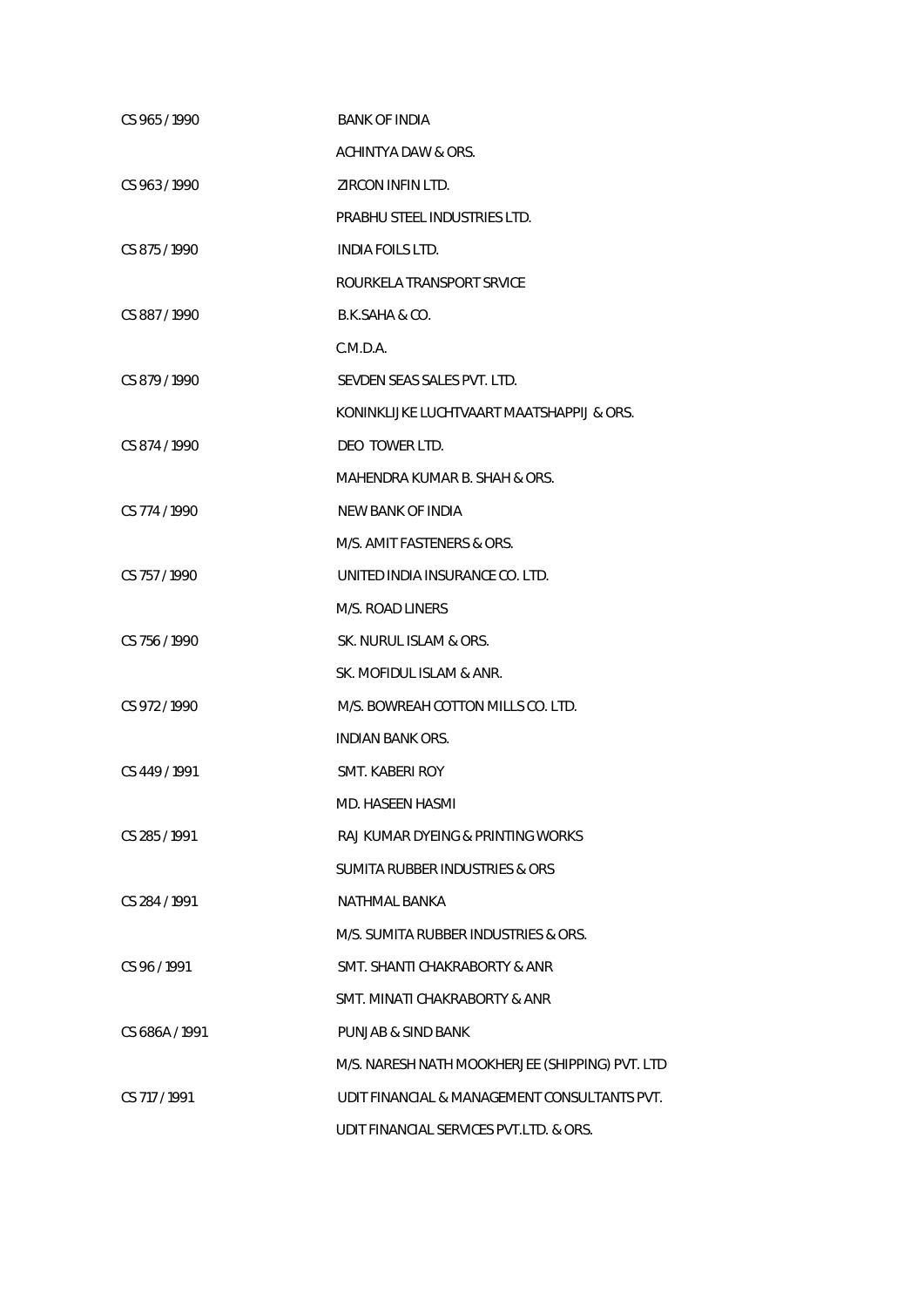| CS 743/1991     | M/S. VICKY INVESTMENTS                       |
|-----------------|----------------------------------------------|
|                 | <b>TULSIDAS KANORIA &amp; ORS</b>            |
| CS 104 / 1991   | SRI GIRDHARILAL SARAF & ORS                  |
|                 | SRI MULCHAND AGARWAL                         |
| CS 164/1991     | M/S. S.G.ENTERPRISE                          |
|                 | RAMEN CHANDRA DEY & ORS.                     |
| $CS$ 255 / 1991 | HINDUSTHAN DEVELOPMENT CO. LTD.              |
|                 | M/S ROAD LINERS & ORS.                       |
| CS 272/1991     | UNITED INDIA INSURANCE CO. LTD.              |
|                 | M/S. ROAD LINERS & ORS                       |
| CS 452/1991     | RICHARDSON VICKS INC & ANR                   |
|                 | S.S.INDUSTRIES & ANR                         |
| CS 336/1991     | <b>SHAI CHEMICALS</b>                        |
|                 | SYNDICATE BANK                               |
| CS 240/1991     | PITAMBAR COMMERCIAL LIMITED                  |
|                 | HINDALCO INDUSTRIES LTD.                     |
| CS 188/1991     | MADHUSUDAN DAS MANDHARA & ANR.               |
|                 | M/S. U.K.ENGINEERS & CONTRACTORS & ANR.      |
| CS 149 / 1991   | WEST END CATERERS PVT. LTD.                  |
|                 | PARAMOUNT INDUSTRIES                         |
| CS 775/1991     | NEW BANK OF INDIA                            |
|                 | M/S. SHREE SUPPLY SYNDICATES & ORS.          |
| CS 741/1991     | <b>PYARELAL SARAOGI</b>                      |
|                 | TULSIDAS KANORIA & ORS.                      |
| CS 686/1991     | ABC INDIA LTD.                               |
|                 | HRIDAYANAND GUPTA & ORS.                     |
| CS 683/1991     | LALITA DEVI CHOKHANY                         |
|                 | SHISHU & ORS.                                |
| CS 692/1991     | SMT. KALYANI BALA DAS ALIAS SMT. KALYANI DAS |
|                 | SMT. NAMITA GHOSH & ORS.                     |
| CS 624/1991     | S.M.SAMIULLAH S. B. & CO. & ORS.             |
|                 | LATIF SONS & CO. & ANR.                      |
| CS 601/1991     | PRIMEX FINANCING AND PROPERTIES LTD.         |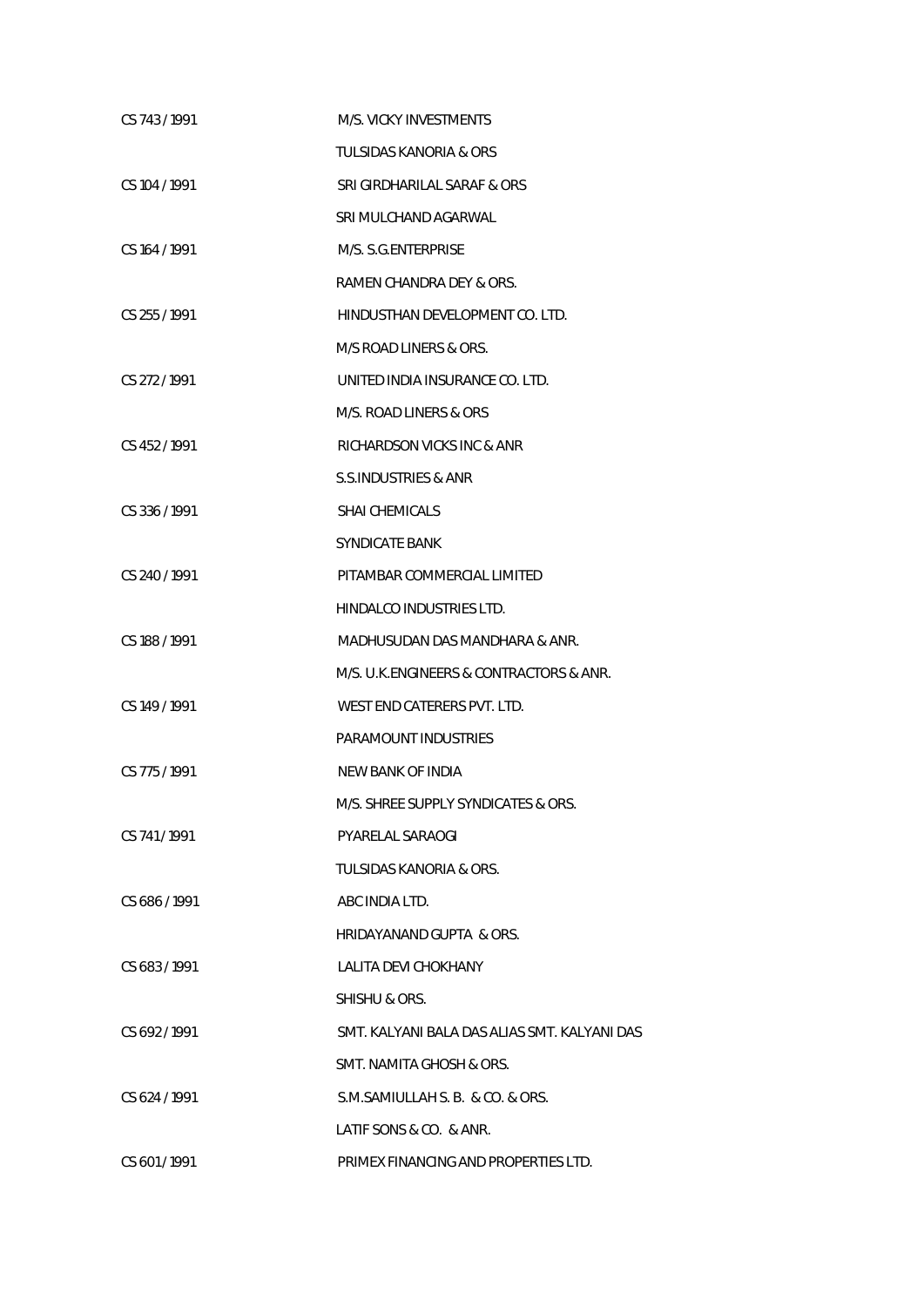|               | RUNEL ESTATE CORPORATION & ORS.              |
|---------------|----------------------------------------------|
| CS 522/1991   | PREM CHANDRA RAI                             |
|               | THE CALCUTTA JUTE MANUFACTURING CO. LTD. & A |
| CS 294/1991   | CALCUTTA ELECTRIC DEALERS' ASSOCIATION & ORS |
|               | MR. R.D.SINGH & ORS                          |
| CS 850 / 1991 | SHEOLALL DAGA & ORS                          |
|               | HIMADRI SHAM SHERE JUNG BAHADUR RANA & ORS   |
| CS 815 / 1991 | PROHLAD SINGH JAGGI                          |
|               | M/S. SUTLEJ CONSTRUCTION (P) LTD.            |
| CS 666 / 1991 | STATE BANK OF INDIA                          |
|               | LIFE INSURANCE CORPORATION OF INDIA & ORS    |
| CS 780/1991   | <b>MADHAVA COTTON MILLS LTD.</b>             |
|               | UNION OF INDIA & ORS                         |
| CS 905 / 1991 | <b>GOPAL KUMAR &amp; ANR</b>                 |
|               | SAHNI ROADWAYS                               |
| CS 781/1991   | MADHAVA COTTON MILLS LTD.                    |
|               | UNION OF INDIA & ORS                         |
| CS 341/1991   | M/S. DREAMLAND PICTURE (CALCUTTA)            |
|               | M/S. SHIV KALA MANDIR & ORS                  |
| CS 888 / 1991 | <b>BIPUL KUMAR DAS</b>                       |
|               | THE CALCUTTA METROPOLITAN DEVELOPMENT AUT    |
| CS 300 / 1991 | HISCO STEEL PRIVATE LTD.                     |
|               | ZENLTH FORGE LTD.                            |
| CS 783/1991   | <b>UCO BANK</b>                              |
|               | SAMBHABAMI ENTERPRISE.                       |
|               |                                              |
| CS 163 / 1991 | M/S S.N ENTERPRISES PVT.LTD & ORS.           |
|               | AMAL KUMAR GHATAK & ANR.                     |
| CS 773/1991   | YOGESH KR.& CO.                              |
|               | VEGEPRO FOOD & FEEDS LTD.                    |
| CS 639 / 1991 | <b>IMAMBARA TRUST ESTATE &amp; ORS.</b>      |
|               | <b>EVER BRIGHT PLASTICS WORKS</b>            |
| CS 526 / 1991 | NEW INDIA SHIPPING LINES LTD.                |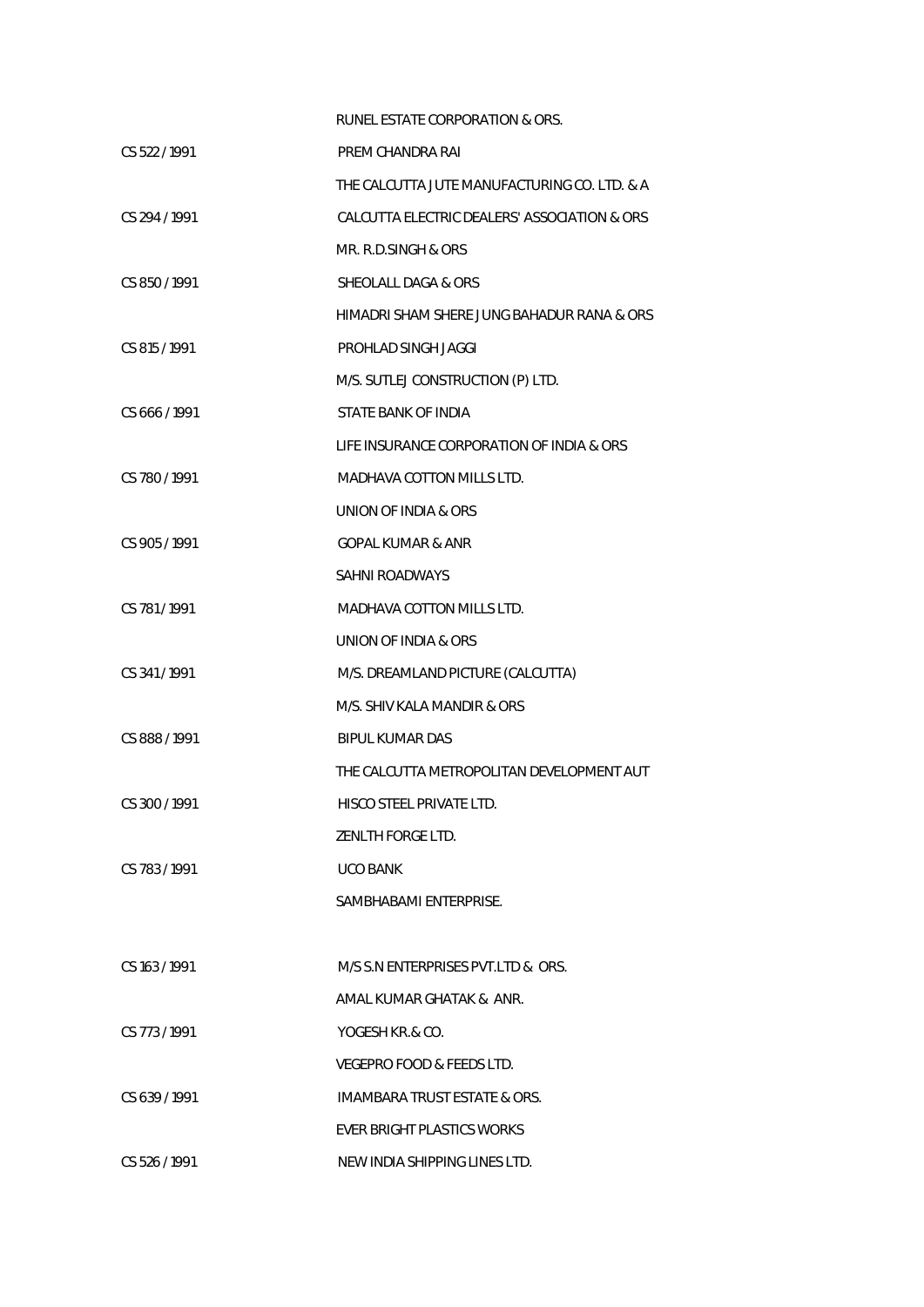|               | S.D.MARINE PRODUCTS LTD.                 |
|---------------|------------------------------------------|
| CS 477/1991   | DEBI PRASAD GHOSH                        |
|               | SADHAN PRASAD GHOSH                      |
| CS 740/1991   | HINDUSTHAN LAMINATORS (P) LTD.           |
|               | UNITED INDIA INSURANCE CO. LTD.          |
| CS 584/1991   | STATE BANK OF INDIA                      |
|               | PLYWOOD INDUSTRIES                       |
| CS 499 / 1991 | VISHNU SPUN CONCRETE INDUSTRIES (P) LTD. |
|               | <b>BAPI SARKAR</b>                       |
| CS 58 / 1991  | PROMODE KR.BAJAJ.                        |
|               | SHEW RATAN BAJAJ.                        |
| CS 435 / 1991 | CENTRAL BANK OF INDIA                    |
|               | RAJA LAKSHMI NARAYAN CONSTRUCTION        |
| CS 431 / 1991 | HINDUSTHAN MINING SYNDICATE              |
|               | ORISSA MINERALS DEVELOPMENT CO. LTD.     |
| CS 654 / 1991 | NATIONAL BOARDS LTD & ANR                |
|               | M/S. WESTERN PLYWOOD STORES              |
| CS 423/1991   | BRATATI BANERJEE & ANR.                  |
|               | SHIV NARAYAN CHANDAK & ORS.              |
| CS 588 / 1991 | A.V.M SALES CORP.                        |
|               | ANURODHA CHEMICALS PVT.LTD.              |
| CS 649 / 1991 | BOWREAH COTTON MILLS CO.LTD              |
|               | INDIAN OVERSEAS BANK                     |
| CS 819/1991   | STATE BANK OF INDIA                      |
|               | SAMIRAN DAS                              |
| CS 279 / 1991 | CENTRAL BANK OF INDIA                    |
|               | PRECISION ELECTRONICS PRIVATE LIMITED    |
| CS 21/1991    | <b>GURU ISPAT LTD.</b>                   |
|               | GOLDEN RIVER TRANSPORT CORPN.            |
| CS 189/1991   | CENTRAL BANK OF INDIA                    |
|               | MESSRS.BETAR & ORS.                      |
| CS 183/1991   | DELTA INTERNATIONAL LIMITED              |
|               | ABA-AMRO BANK N.V.                       |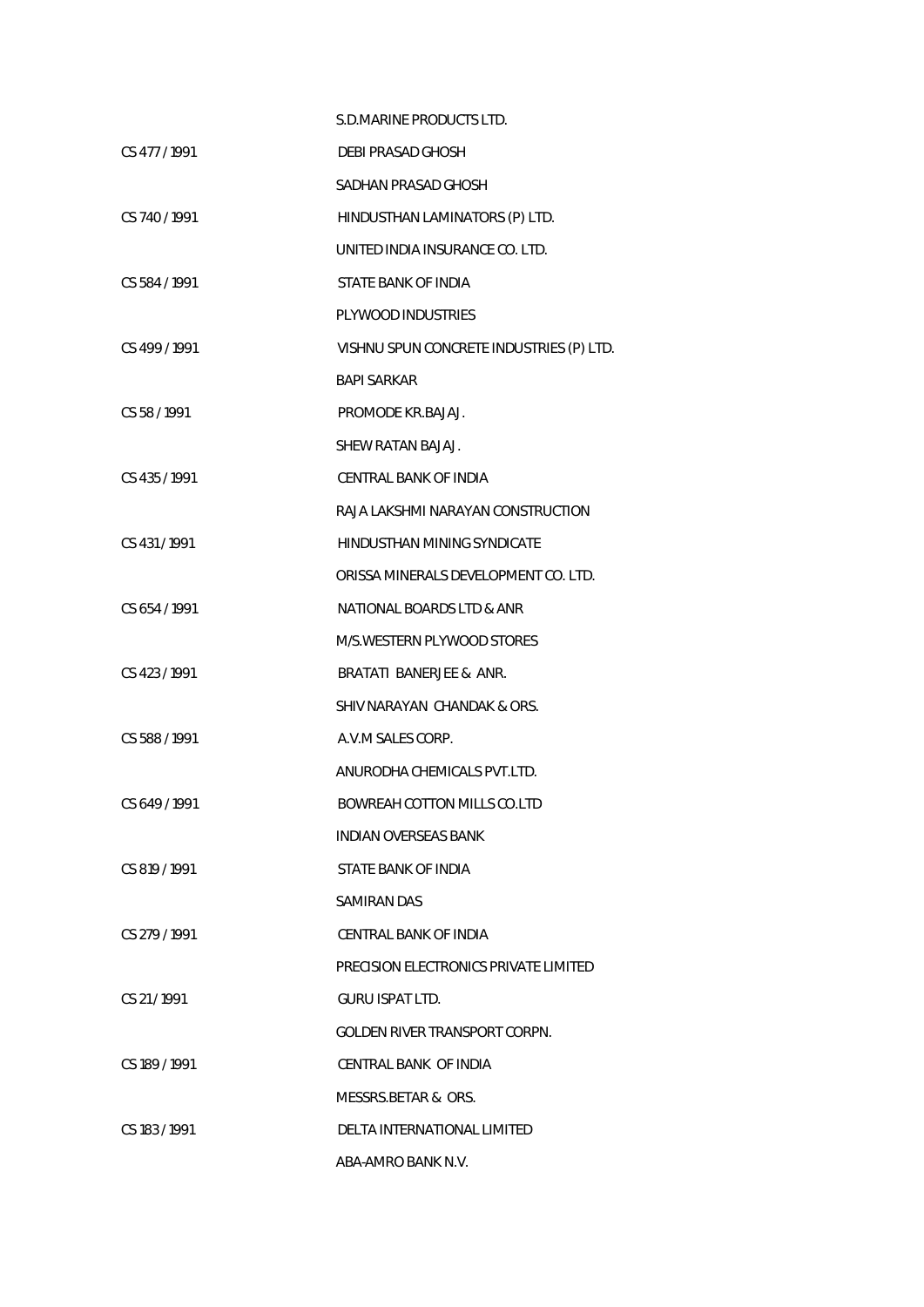| CS 177 / 1991 | BARGARH CEMENT LTD.                   |
|---------------|---------------------------------------|
|               | M/S.SUDHIR KUMAR GHOSH & SONS         |
| CS 171 / 1991 | <b>INDIAN BANK</b>                    |
|               | LOKNATH JELOKA                        |
| CS 648 / 1991 | STATE BANK OF INDIA                   |
|               | SRI DILIP PAUL                        |
| CS 419 / 1991 | CENTRAL BANK OF INDIA                 |
|               | S. BOSE & COMPANY                     |
| CS 582 / 1991 | MANNA COLD STORAGE PVT.LTD.           |
|               | UNITED INDIA INSURANCE CO.LTD.        |
| CS 647/1991   | AMERICAN EXPRESS BANK LTD             |
|               | CALCUTTA STEEL CO.LTD                 |
| CS 581/1991   | <b>SYNDICATE BANK</b>                 |
|               | M/S USHA ATLAS HYDRALIC EQUIPMENT     |
| CS 646/1991   | M/S.PANMALL BOTHRA & CO               |
|               | M/S.SOHANLAL MAHANLAL                 |
| CS 416 / 1991 | VIJAYA BANK                           |
|               | CHANDRA KUMAR PODDAR                  |
|               |                                       |
| CS 643 / 1991 | RAMESH KUMAR GOENKA                   |
|               | DEARS TEA CO.P.LTD                    |
| CS 415 / 1991 | <b>VIJAYA BANK</b>                    |
|               | <b>GANNAYAK STEEL CO. PVT. LTD.</b>   |
| CS 110 / 1991 | SINCLAIR HOTEL & TRANSPORTATION LTD   |
|               | ALL INDIA FOOTBALL FEDERATION & ORS   |
| CS 170 / 1991 | <b>UCO BANK</b>                       |
|               | SRI HARKAMAL SINGH                    |
| CS 168/1991   | CENTRAL BANK OF INDIA                 |
|               | SUSHIL KUMAR NEOGI                    |
| CS 165/1991   | B.I.E.ENGINEERING STORES PRIVATE LTD. |
|               | <b>H.K.ENTERPRISE</b>                 |
| CS 158 / 1991 | TAPAN KUMAR GHOSH & ANR               |
|               | ANIL KUMAR MITRA                      |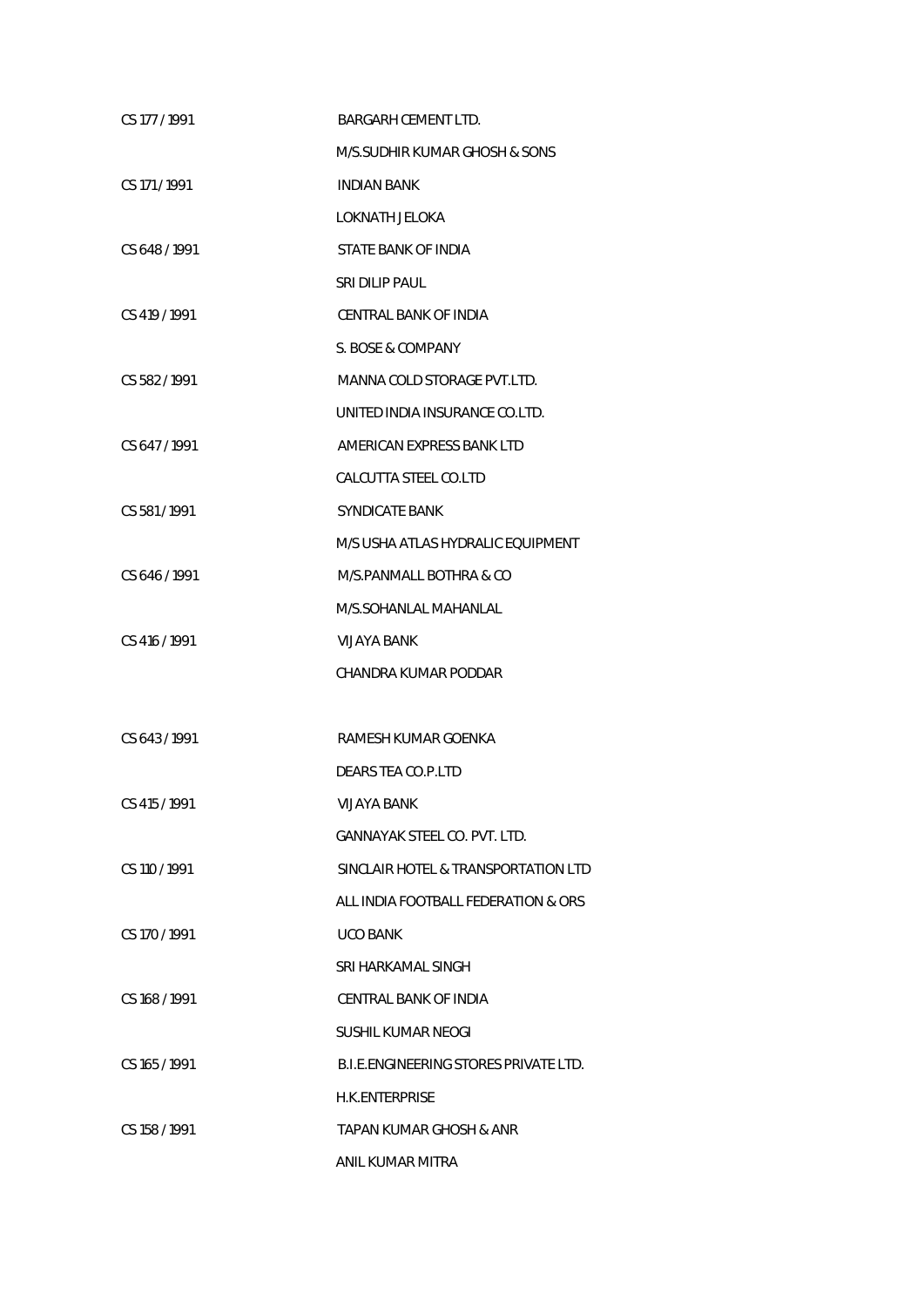| CS 869/1991   | DENA BANK                                |
|---------------|------------------------------------------|
|               | COMMET XEROGRAPHICS                      |
| CS 541/1991   | STATE BANK OF INDIA                      |
|               | PRADENTIAL PHARMACETUCALS                |
| CS 540/1991   | S.D. TRADING CO.                         |
|               | THE BARANAGAR JUTE FACTORY PLC           |
| CS 864 / 1991 | NARFNDRA NFVATIA                         |
|               | KUMAR DHUBI METAL CASTING & ENGG.LTD.    |
| CS 392/1991   | UNION OF INDIA                           |
|               | <b>GLAD STONE LYALL &amp; CO. LTD.</b>   |
| CS 619 / 1991 | <b>NAVARATAN RATHI</b>                   |
|               | THE FERTILIZER CORP.OF INDIA             |
| CS 390/1991   | CENTRAL BANK OF INDIA                    |
|               | DAFFODIT DISTRIBUTORS                    |
| CS 539/1991   | SANCHAYANI SAVINGS & INVESTMENT (I)LTD.  |
|               | THE EDITOR .AAJKAL SANDHYA DAILY NWS.PA. |
| CS 537/1991   | BHARAT OVESEAS BANK LTD.                 |
|               | M/S M.P. UMBRALLA FACTORY                |
| CS 388 / 1991 | <b>CENTRAL BANK</b>                      |
|               | STOMAC PRODUCTS                          |
| CS 615 / 1991 | JAMWATI DEVI JHUNJHUNWALA                |
|               | RADHESHYAM SINGHANIA                     |
| CS 536/1991   | BHARAT OVERSEAS BANK LTD.                |
|               | PARASNATH INDUSTRIES                     |
| CS 862/1991   | CPA CONSULTANCY SERVICES PRIVATE LTD.    |
|               | CPA CONSULTANCY SERV.PVT.LTD.EMP.UNION   |
| CS 535/1991   | ASSAM TRADING CO.                        |
|               | M/S NAHATA BROTHERS                      |
| CS 614 / 1991 | GIRDHARI LAL SINGHANIA                   |
|               | SANDEEP KUMAR SINGHANIA                  |
| CS 534/1991   | C.C.A.P. INDUSTRIES LTD.                 |
|               | RATHIN PRASAD MITRA                      |
| CS 613 / 1991 | BANWARI LAL SINGHANIA                    |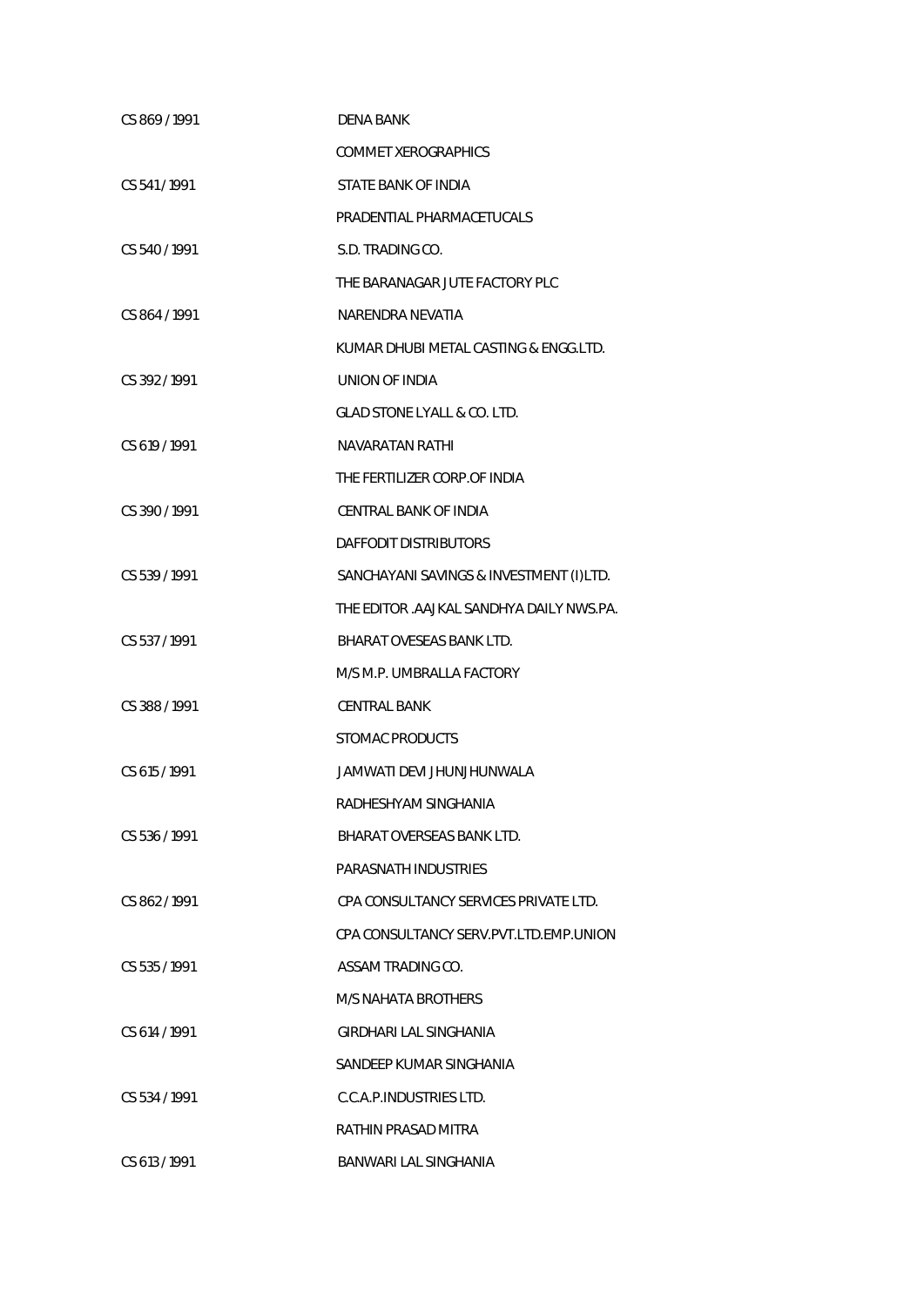|                | SANDEEP KUMAR SINGHANIA                      |
|----------------|----------------------------------------------|
| CS 378 / 1991  | KARAM CHAND THAPPAR & BROS. (COALSALES) LTD. |
|                | D.P.S. INDIA PRIVATE LTD.                    |
| CS 856 / 1991  | <b>INDIAN AIRLINES</b>                       |
|                | <b>MOODY PROPERTIES LIMITED</b>              |
| CS 851/1991    | MESSRS. BABOOLAL KAILASH CHAND & COMPANY     |
|                | M/S.KRUGG ENGINEERS PRIVATE LIMITED          |
| CS 603 / 1991  | STATE BANK OF INDIA                          |
|                | M/S.C.R.GANGULY & CO                         |
| CS 846/1991    | THE LIFE INSURANCE CORPORATION OF INDIA      |
|                | SRI MADHUSUDAN CHAKRABORTY                   |
|                |                                              |
| CS 602/1991    | ALL INDIA TRADE UNION CONGRESS & ORS         |
|                | ANGUS CO.LTD                                 |
| CS 843 / 1991  | NATIONAL BUILDINGS CONSTRUCTION CORP.LTD     |
|                | MARINE MANAGEMENT & SHIPPING(MMS)CO.LTD.     |
| CS 727/1991    | R.K.P. UDYOG LIMITED                         |
|                | M/S. LIBUS SOCIEDATE DE INTERCAMBIO          |
| CS 712/1991    | SHREE LAKSHI COAL CORPN.                     |
|                | BHARAT COKING COAL LTD.                      |
| CS 745/1991    | CANARA BANK                                  |
|                | M/S.TADJHIK INDIA                            |
| CS 664A / 1991 | THE KARUR VYOYA BANK LTD                     |
|                | <b>GEMELEE LTD</b>                           |
| CS 923/1991    | ANITA BHAGAT                                 |
|                | U.B.LIMITED                                  |
| CS 742/1991    | <b>UCO BANK</b>                              |
|                | ARABINDA DAS                                 |
| CS 922/1991    | THE INDUS.CRD.& INVEST.CORP.IND.LD.& ORS     |
|                | PHOOL KUMAR KHETAWAT                         |
| CS 738/1991    | DR.KAMAL SHREE BANERJEE                      |
|                | DR.SUSHEN BASU                               |
| CS 733/1991    | <b>INDIAN OVERSEAS BANK</b>                  |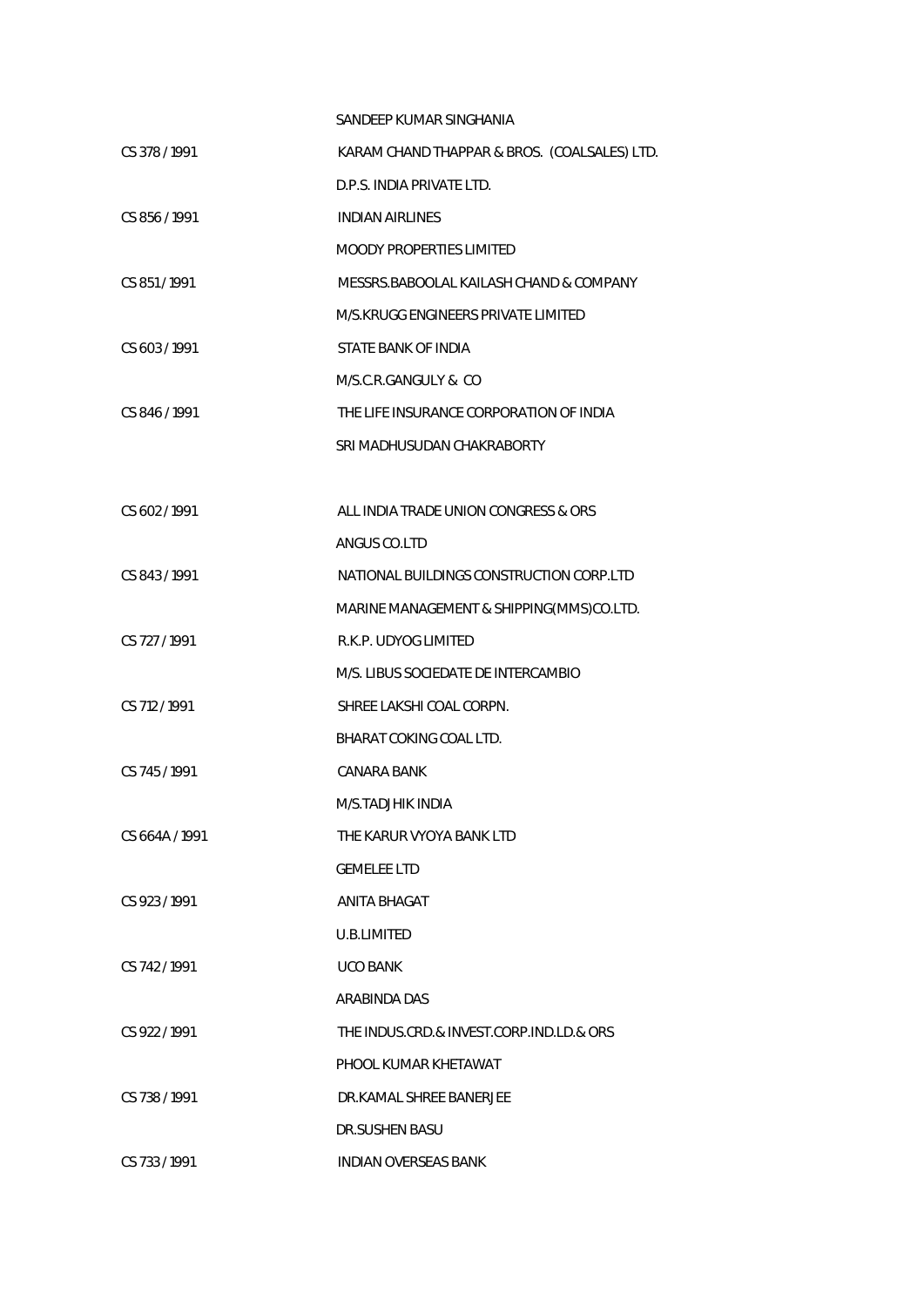|               | UTTAM SINGH DUGAL & CO.LTD              |
|---------------|-----------------------------------------|
| CS 902 / 1991 | ARUP KUMAR GHOSH                        |
|               | INDRAJIT SINHA                          |
| CS 728 / 1991 | R.K.P.UDYOG LTD                         |
|               | M/S.LIBUS SOCIEDADE DE INTERCAMBIO COMM |
| CS 725/1991   | <b>HAPPY HOMES &amp; HOTELS P.LTD</b>   |
|               | STEELAGE INDUSTRIES LTD                 |
| CS 723 / 1991 | NEW HARIYANA TRANSPORT CO.              |
|               | INDO AMERICAN ELECTRICALS LTD           |
| CS 720/1991   | MADAN MOHAN PODDAR                      |
|               | CANARA BANK                             |
| CS 715 / 1991 | <b>MODI CEMENT LTD</b>                  |
|               | <b>DILIP KUMAR GUHA</b>                 |
| CS 702/1991   | ARUN KUMAR GHOSH                        |
|               | AJIT SINGH KHARAR                       |
| CS 701/1991   | CANARA BANK                             |
|               | SUBHASISH TYRE EMKPORIUM                |
| CS 700 / 1991 | ION EXCHANGE (INDIA) LTD                |
|               | TAPAN KUMAR DUTTA                       |
| CS 698 / 1991 | HINDUSTHAN SHEET METAL LTD              |
|               | TEA TRADING CORP. OF INDIA LTD          |
| CS 696/1991   | ATAL JEA CO.LTD                         |
|               | SUDHIR CHATTERJEE & CO P.LTD            |
| CS 693/1991   | RESINDIA WATERTREATMENT P.LTD           |
|               | H.M.P.CEMENTS LTD                       |
| CS 688/1991   | RAM JIWAN PODDAR                        |
|               | BHARAT BHUSHAN AGARWAL                  |
| CS 685/1991   | UNITED BANK OF INDIA                    |
|               | <b>BHARAT PRESS</b>                     |
| CS 677/1991   | SINGH ALLAYS & STEEL LTD                |
|               | CHETAN PRAKASH KANADIA                  |
| CS 673/1991   | PUNJAB NATIONAL BANK                    |
|               | EAGLE PAINT & PIGMENT INDUSTRIES P.LTD  |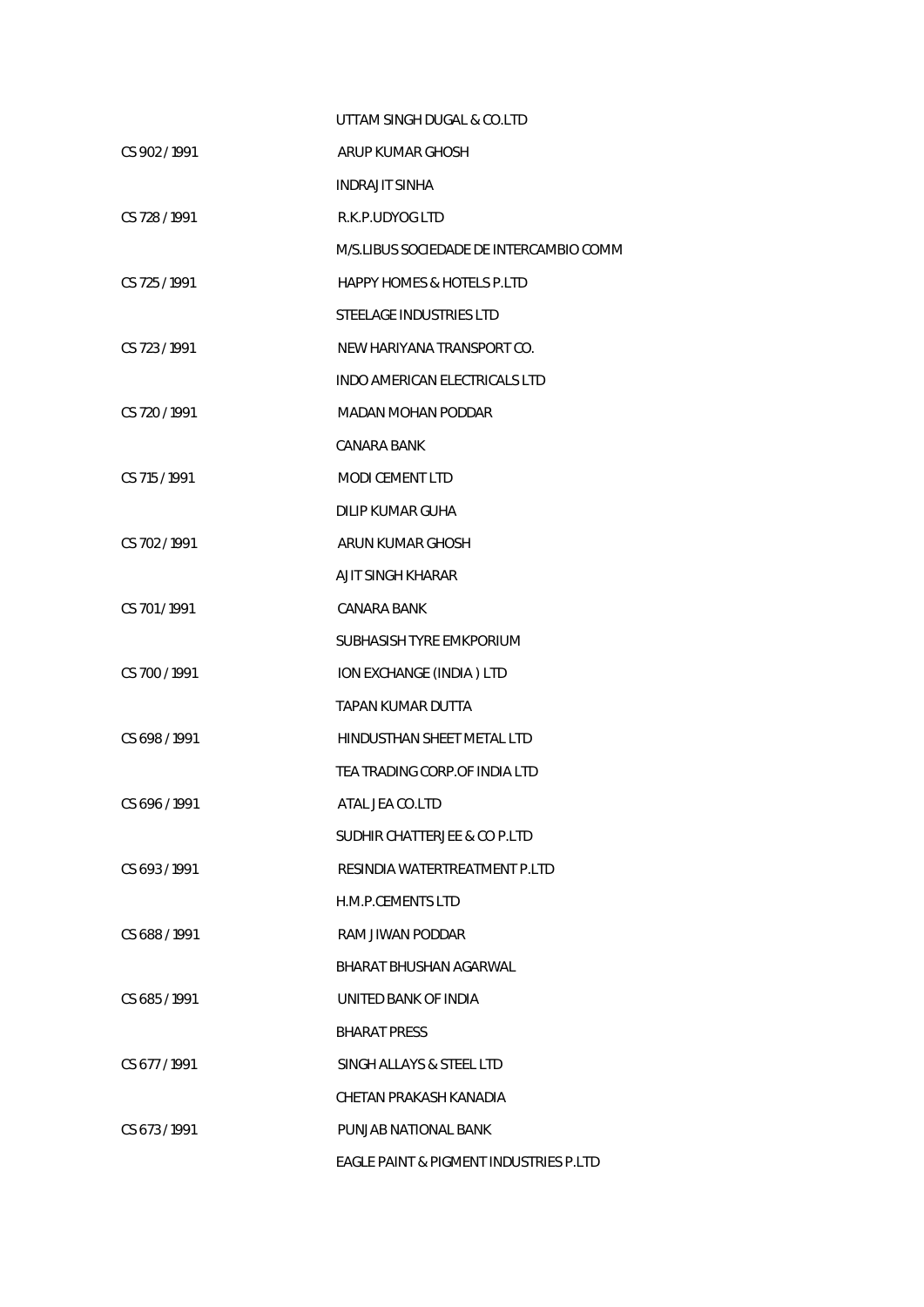| CS 672/1991   | THE KARUR VYAYA BANK LTD            |
|---------------|-------------------------------------|
|               | <b>GENELEC LTD</b>                  |
| CS 671/1991   | THE KARUR VYSYA BANK LTD            |
|               | <b>GENELEC LTD</b>                  |
|               |                                     |
| CS 670 / 1991 | THE KARUR VYSYA BANK LTD            |
|               | <b>GENELEC LTD</b>                  |
| CS 668/1991   | CHAMURCHI AGRO INDIA LTD            |
|               | ASHOK ROOD LINES CORP.              |
| CS 440/1991   | SHELL INSULIN PVT. LTD.             |
|               | M/S. HIMALAYA ICE WORKS             |
| CS 599/1991   | THE NEW INDIA ASSURANCE CO.& ANR    |
|               | SHIVWA NAVIGATION CO. LTD.          |
| CS 660/1991   | HANSRAJ MALOO                       |
|               | M/S.J.M.INTERNATIONAL               |
| CS 597/1991   | JAHAR CHARAN GUHO                   |
|               | ANONDA BAZAR PATRIKA LTD.           |
| CS 657/1991   | FEDERAL UNION TRADING CO.           |
|               | <b>GURU ISPAT LTD</b>               |
| CS 596 / 1991 | CANARA BANK                         |
|               | M/S OBER INFORM SYSTEM PVT.LTD.     |
| CS 794 / 1991 | UCO BANK                            |
|               | MESSRS.SUNDEEP AGENCIES             |
| CS 839 / 1991 | MONORANJAN GHOSH                    |
|               | SRI RABINDRA LAL ROY                |
| CS 838/1991   | STATE BANK OF INDIA                 |
|               | <b>BUDGE BUDGE COMPANY LIMITED</b>  |
| CS 834/1991   | <b>UCO BANK</b>                     |
|               | SUPER SEMI CONDUCTOR(P) LIMITED     |
| CS 813/1991   | <b>INDIAN CHAIN PRIVATE LIMITED</b> |
|               | UNION OF INDIA                      |
| CS 812 / 1991 | BIKASH KUMAR KANDARI                |
|               | SRI BISWAJIT GHOSH                  |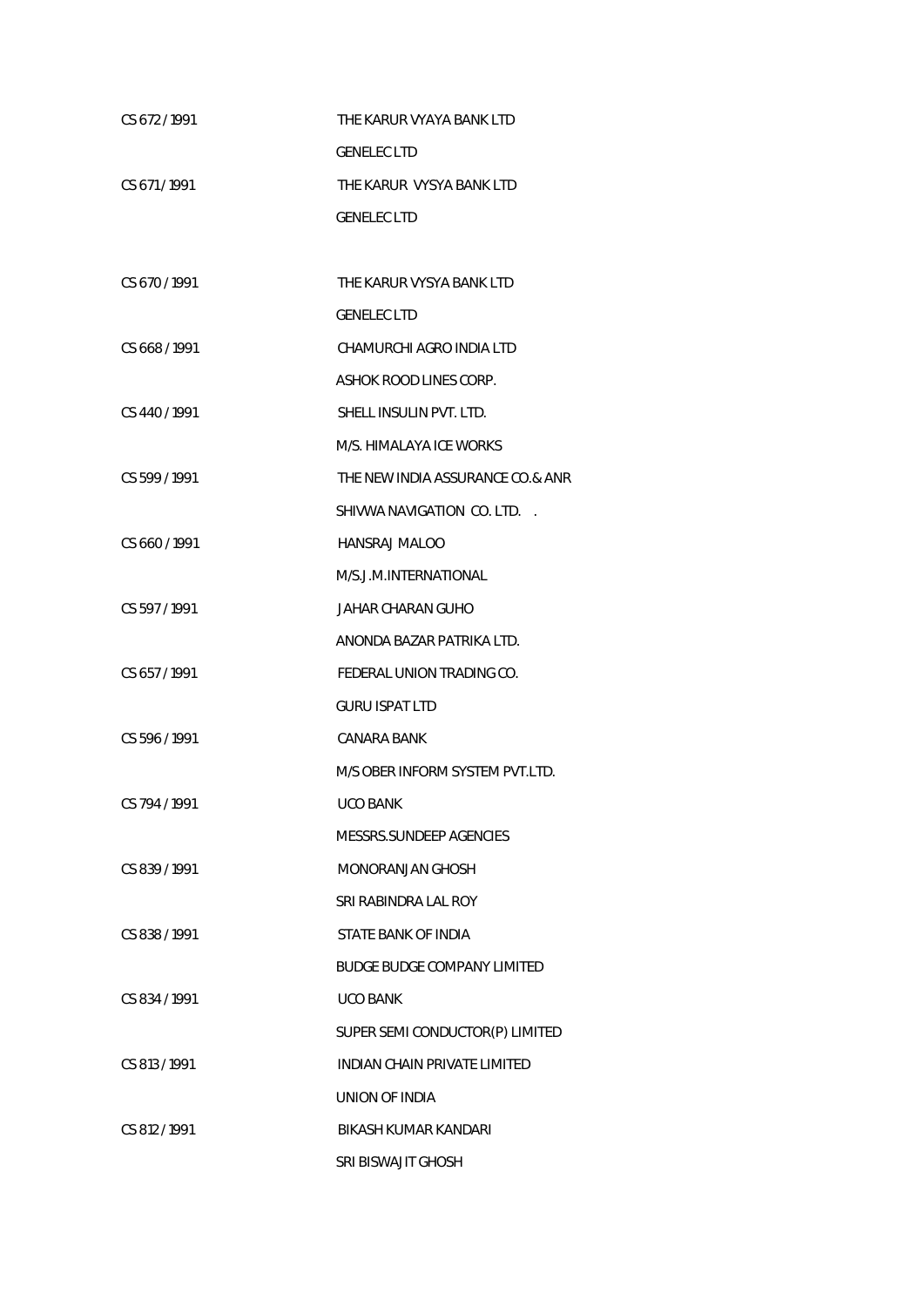| CS 811 / 1991 | RAM CHANDRA JAISWAL                      |
|---------------|------------------------------------------|
|               | RAM SEVAK SHAW                           |
| CS 525/1991   | UNION BANK OF INDIA                      |
|               | RAJENDRA SANI                            |
| CS 524 / 1991 | <b>BANK OF MAHARASTRA</b>                |
|               | <b>S.R.ENTERPRISES</b>                   |
| CS 144 / 1991 | THE WEST BENGAL SMALL INDUSTRIES CORP.LT |
|               | PRADIP KUMAR ROY & ORS.                  |
| CS 523 / 1991 | <b>UCO BANK</b>                          |
|               | PANNALAL PAUL                            |
| CS 807/1991   | M.ABHECHAND & COMPANY                    |
|               | PALANI SWAMY AGENCIES                    |
| CS 519 / 1991 | STAR IRON WORKS PVT.LTD.                 |
|               | <b>GALADA CONTINUOUS CASTINGS LTD.</b>   |
| CS 805/1991   | <b>TURNKEY INTERNATIONAL LIMITED</b>     |
|               | <b>BANQUE NATIONALE DE PARIS</b>         |
| CS 517 / 1991 | UTTAM SINGH DUGAL & CO.LTD.              |
|               | UNITED BANK OF INDIA                     |
| CS 516 / 1991 | JAHAR CHARAN GUHO                        |
|               | <b>AVEEK SARKAR</b>                      |
| CS 800 / 1991 | GEC AISTHAM INDIA LTD.                   |
|               | THE HONGKONG & SHANGHAI BANKING CORPN LD |
| CS 141/1991   | UNITED BANK OF INDIA                     |
|               | SLONIBARI TEA CO.LTD                     |
| CS 238/1991   | <b>BENGAL ROADWAYS</b>                   |
|               | KISHORE KUMAR GHAI                       |
| CS 637/1991   | SARKAR & SARKAR                          |
|               | STATE OF W.B.                            |
| CS 626/1991   | SRI SUKUMAR GUHA THAKURTA                |
|               | SRI BARUN KUMAR MAITRA                   |
|               |                                          |
| CS 548/1991   | DHANANJOY TRADING CO.PVT.LTD.            |
|               | REDFFUSION CONSULTANTS                   |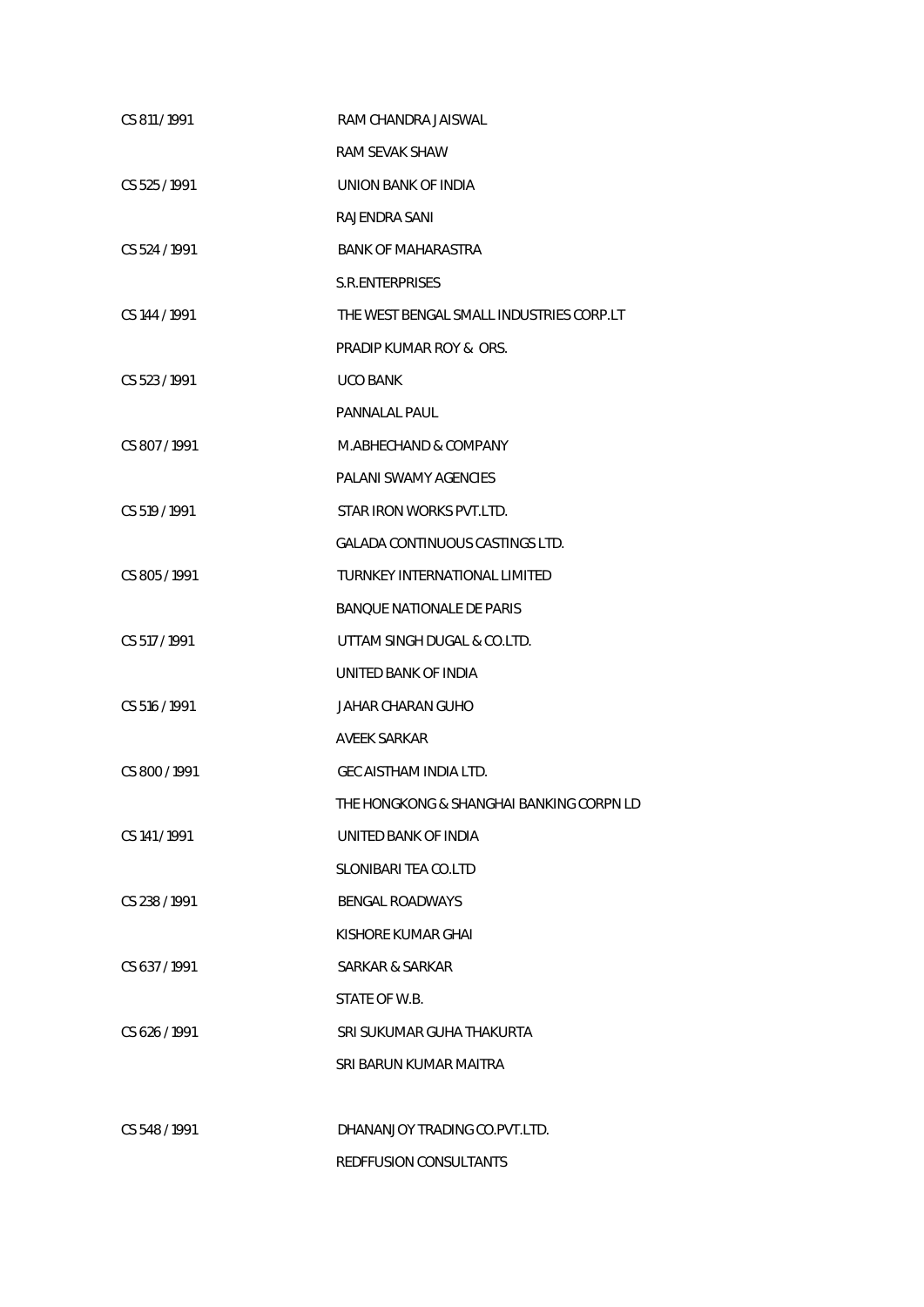| CS 876/1991   | PRONAB TRADERS                         |
|---------------|----------------------------------------|
|               | <b>SOVA STORES</b>                     |
| CS 545 / 1991 | JAHAR CHARAN GUHO                      |
|               | RUPAK SAHA                             |
| CS 544/1991   | JAHAR CHARAN GUHO                      |
|               | <b>BIJOY CHAKRABORTY</b>               |
| CS 916 / 1991 | <b>NEW BANK OF INDIA</b>               |
|               | M/S RATHI BROTHERS                     |
| CS 638 / 1991 | M/S.DASCO                              |
|               | CANTAINERS & CLOSURES LTD              |
| CS 636/1991   | ATUL KUMAR MARDIA                      |
|               | M/S.MALWA ENGINEERING CORP.            |
| CS 564 / 1991 | <b>BHARAT OVERSEAS BANK LTD.</b>       |
|               | SURENDRA KR. BANTHIA                   |
| CS 634 / 1991 | STATE BANK OF INDIA                    |
|               | HONEY HOLIDOYS (INDIA) P.LTD           |
| CS 562 / 1991 | NATIONAL INSURANCE CO.LTD.             |
|               | A.B.C. INDIA LTD.                      |
| CS 407/1991   | CENTRAL BANK OF INDIA                  |
|               | M/S. ROYAL INTERNATIONAL CORPN.        |
| CS 900 / 1991 | SRI JIWAN RAM                          |
|               | M/S.HUMAYAN PROPERTIES LTD.            |
| CS 560 / 1991 | CANARA BANK                            |
|               | THE KRISHNAGAR FLOWER MILLS(P) LTD.    |
| CS 840/1991   | UNION BANK OF INDIA                    |
|               | <b>JAYANTA DASGUPTA</b>                |
| CS 276 / 1991 | UNITED BANK OF INDIA                   |
|               | <b>AVERY INDIA LIMITED</b>             |
| CS 556/1991   | <b>BANK OF TOKYO MITSUBISHI LTD.</b>   |
|               | SHIP REPAIRERS LTD.                    |
| CS 891/1991   | UNITED INDIA INSURANCE COMPANY LIMITED |
|               | <b>MESSRS.ROAD LINERS</b>              |
| CS 555 / 1991 | SUDHIR CHATTERJEE & CO.PVT.LTD         |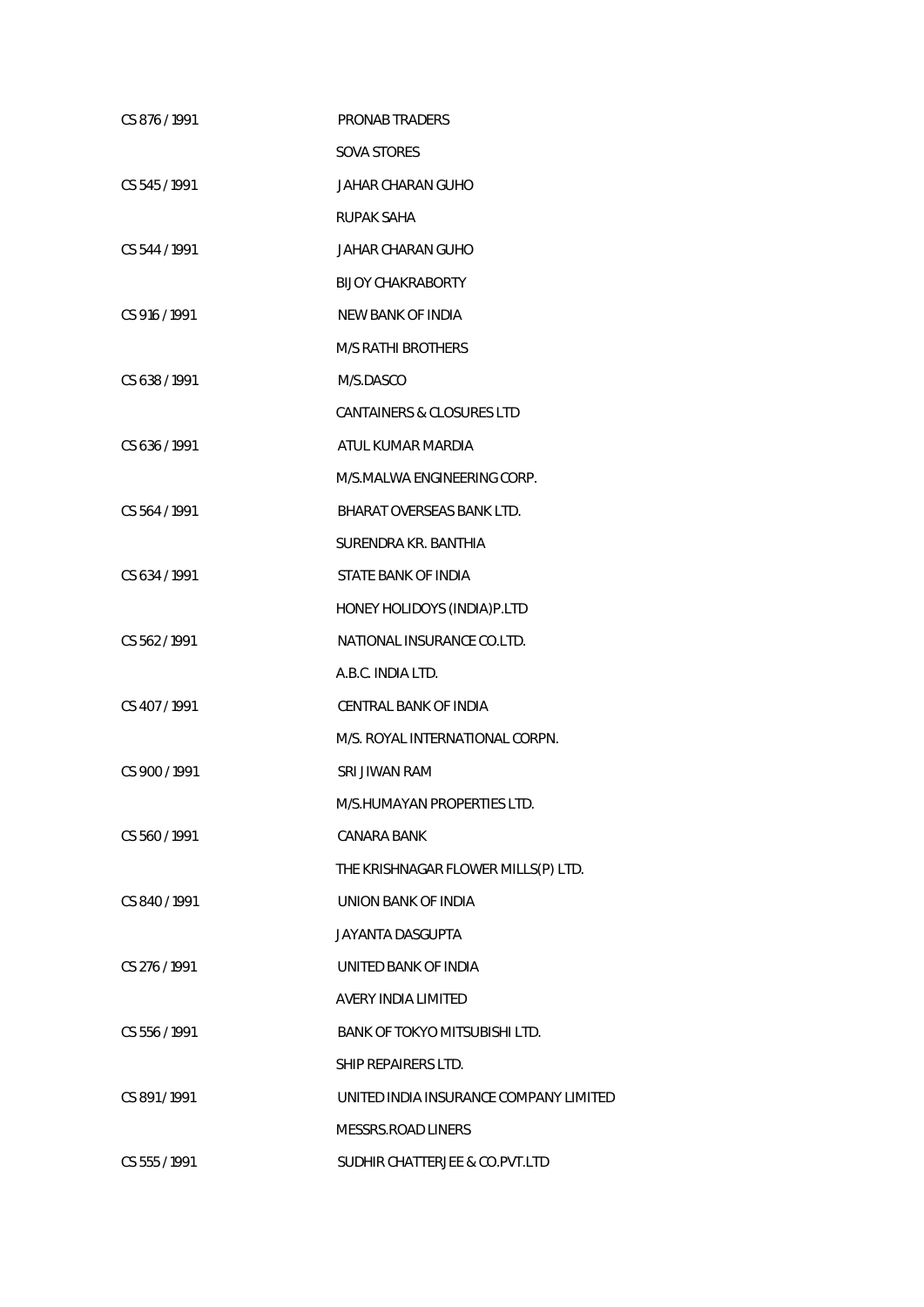|               | ATAL TEA CO.(1943)LTD.                |
|---------------|---------------------------------------|
| CS 887/1991   | <b>BANK OF BARODA</b>                 |
|               | MRS.ROOPA MAJUMDAR                    |
| CS 630/1991   | PUNJAB NATIONAL BANK                  |
|               | M/S.BHARAT STEEL CO.                  |
| CS 629/1991   | ALL AHABAD BANK                       |
|               | M/S.KEMINO INDUSTRIES                 |
| CS 884 / 1991 | CHANDRA BHAN AGARWAL                  |
|               | MESSRS.MANISH TEXTILES                |
| CS 628/1991   | NETAJI INDUSTRIAL WORKS               |
|               | ACC BABCOCK LTD                       |
| CS 880/1991   | SANMARG PRIVATE LIMITED               |
|               | ARYA CENTRAL TRANSPORT LIMITED        |
| CS 879 / 1991 | SRI SUKUMAR GUHA THAKURTA & ORS       |
|               | SRI MOHENDRA CHORARIA                 |
| CS 755 / 1991 | GIRIJA PAPER TRADING COMPANY          |
|               | M/S.A.O.P(INDIA) PRIVATE LIMITED      |
| CS 474 / 1991 | <b>BANK OF INDIA</b>                  |
|               | EASTERN FRUIT PRODUCTS PVT.LTD.       |
| CS 659 / 1991 | <b>KANAK NAHATA</b>                   |
|               | KIRAN DEVI ANCHALIA                   |
| CS 94 / 1991  | ALLAHABAD BANK                        |
|               | SRI SATYABAN SAHA                     |
|               |                                       |
| CS 84/1991    | STATE BANK OF INDIA                   |
|               | DINESH CHANDRA BHATTACHARJEE          |
| CS 83/1991    | STATE BANK OF INDIA                   |
|               | PIONEER INDUSTRIAL CORP.              |
| CS 600/1991   | TEHEDYNE ELECTRONICS LTD.             |
|               | NATIONAL RADIO & ELECTORNICS CO. LTD. |
| CS 598/1991   | SHRI SHRI ISWAR SRIDHAR JIEW & ANR.   |
|               | MONORANJAN DAW                        |
| CS 591/1991   | USHA MARTIN INDUSTRIES LTD. & ANR.    |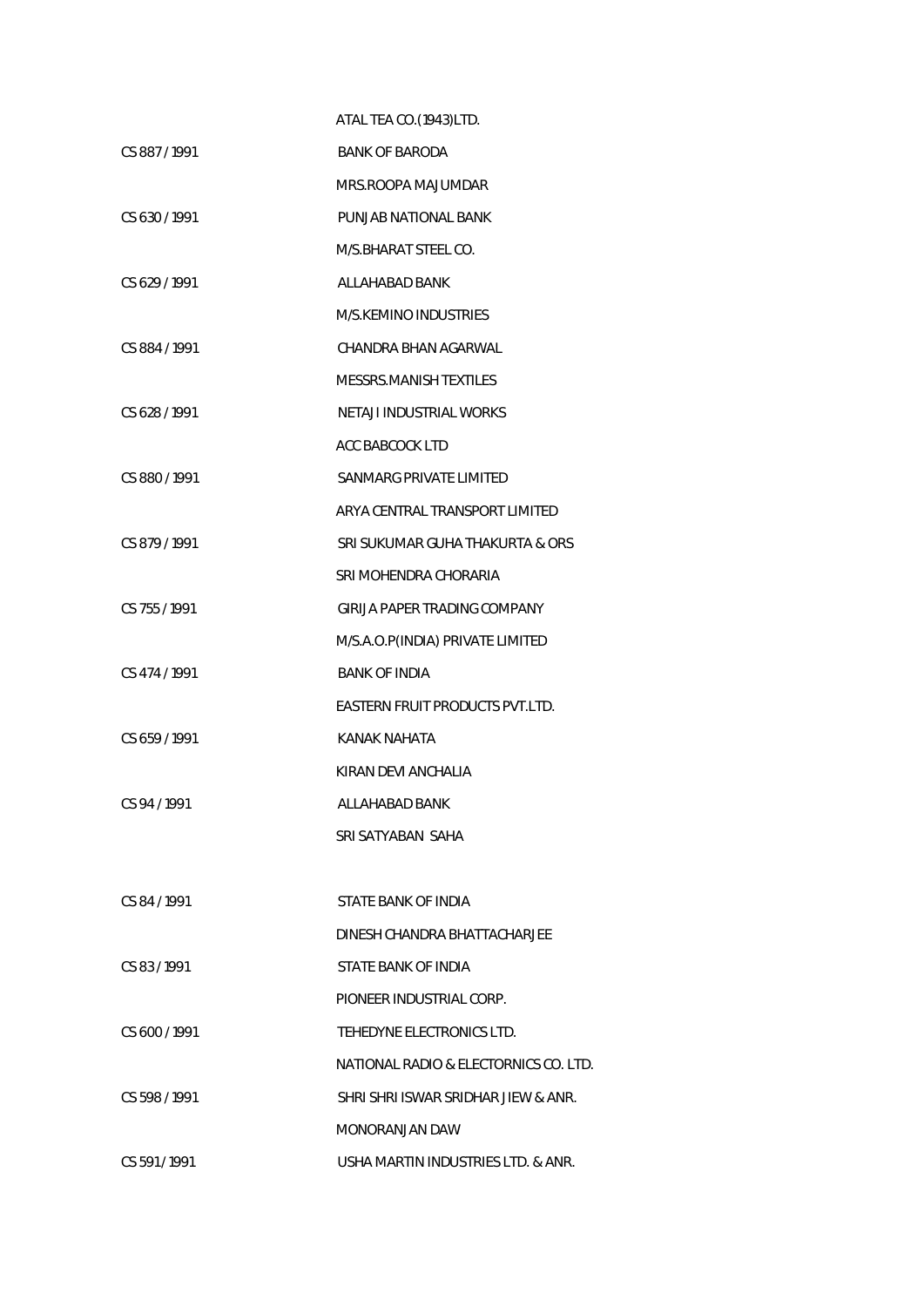|               | M/S. G.J.METAL                           |
|---------------|------------------------------------------|
| CS 590/1991   | SRI OM PRAKASH SARAF                     |
|               | M/S. PATEL METAL INDUSTRIES              |
| CS 585 / 1991 | STATE BANK OF INDIA                      |
|               | <b>SHRI PRABIR BISWAS</b>                |
| CS 583 / 1991 | R.L. PLANTATIONS PVT. LTD. & ORS.        |
|               | RAJKUMAR KAPOOR                          |
| CS 580/1991   | DALHOUSIE PROPERTIES LTD.                |
|               | ROY & RAO                                |
| CS 576/1991   | GEC ALSTHAM INDIA LTD.                   |
|               | ASHOK STEEL CORPORATION LTD.             |
| CS 566/1991   | NATIONAL INSURANCE CO. LTD.              |
|               | M/S. TODI ENTERPRISES                    |
| CS 557/1991   | RAJENDRA SINGH DUGAR & ANR.              |
|               | RADHESYAM SINGHANIA                      |
| CS 554/1991   | <b>GURU ISPAT LTD.</b>                   |
|               | SELTRON EXPORTS (S) PTE. LTD.            |
| CS 538 / 1991 | SANCHAYANI SAVINGS & INVESTT. INDIA LTD. |
|               | THE EDITAR (THE AJKAL)                   |
| CS 542/1991   | HARDYAL SINGH GUGNANI & ANR.             |
|               | BHUPENDRA SINGH                          |
| CS 520 / 1991 | <b>HONUMAN PRASAD SHIW KUMAR</b>         |
|               | TEXUNA INTERNATIONAL LTD.                |
| CS 510 / 1991 | THE GRAMAPHONE COMPANY OF INDIA LTD.     |
|               | ELECTROBAND (INDIA) PRIVATE LIMITED      |
| CS 501/1991   | ARUNCHAL FOREST PRODUCT PVT.LTD.         |
|               | PUNJAB PLYWOOD                           |
| CS 492/1991   | ARUN KUMAR AGARWAL & ORS                 |
|               | DECEAN SYNTEX LIMITED                    |
| CS 485 / 1991 | <b>BASF INDIAN LIMITED</b>               |
|               | EAST ASIA SKIN CORPORATION               |
| CS 476/1991   | M/S.MOTOR FINANCE CORPORATION            |
|               | RAGHUNATH MONDAL                         |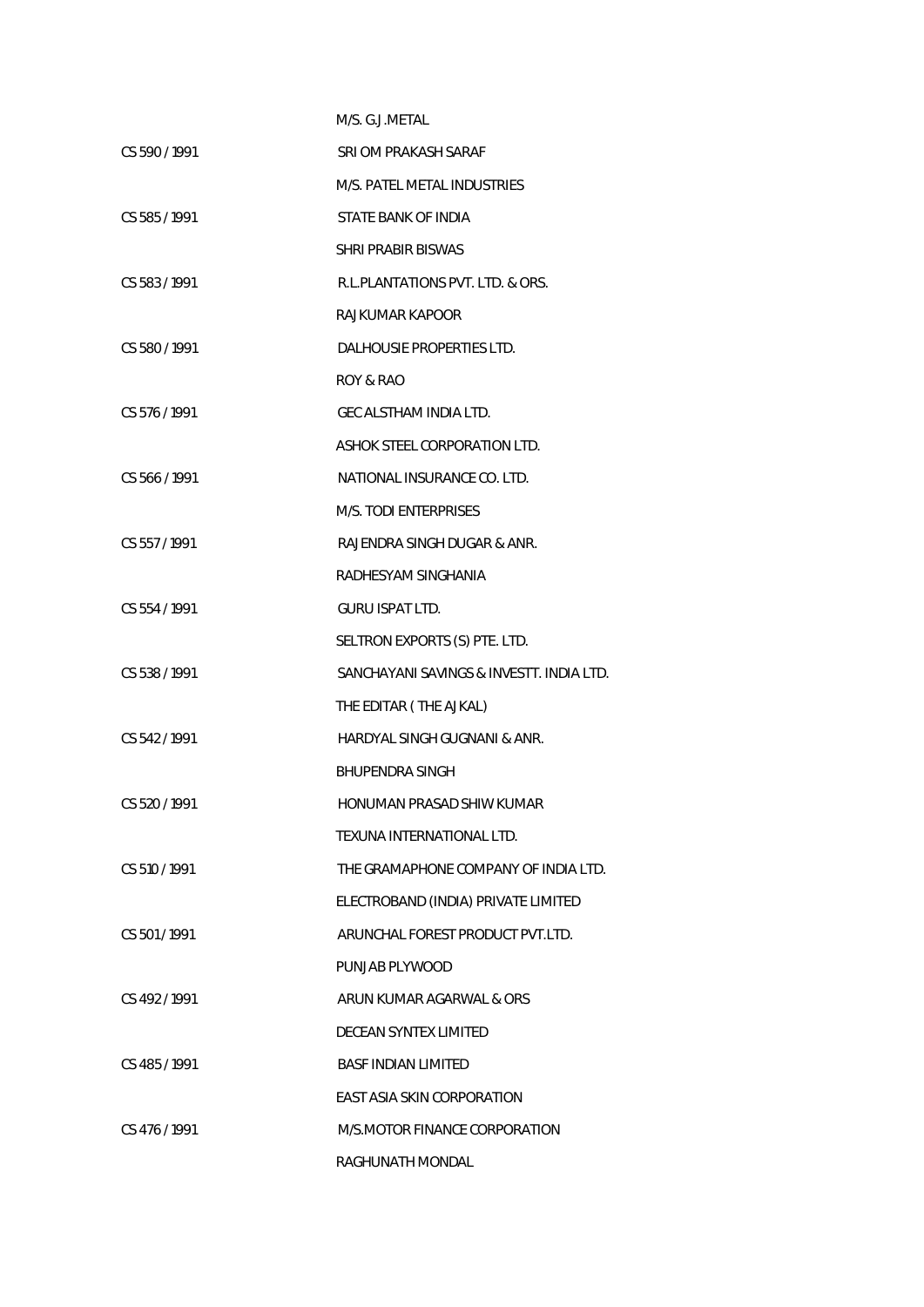| CS 471/1991   | <b>P.SEN PRIVATE LIMITED</b>             |
|---------------|------------------------------------------|
|               | ANANDILAL NARENDRA KUMAR                 |
| CS 793/1991   | THE FEDERAL BANK LIMITED                 |
|               | <b>JEEVAN DIESELS</b>                    |
| CS 514 / 1991 | THE ASSOCIATED CEMENT CO.LTD.            |
|               | ASHISH KISHORE CHATTERJEE                |
| CS 367/1991   | <b>BABULAL PODDAR</b>                    |
|               | NATIONAL CASTING COMPANY & ANR           |
| CS 791/1991   | NATIONAL INSURANCE COMPANY LIMITED       |
|               | BENGAL CENTRAL TRANSPORT COMPANY         |
| CS 512 / 1991 | PUNJAB NATIONAL BANK                     |
|               | RAJKUMAR GUPTA                           |
| CS 790 / 1991 | PUNJAB AND SIND BANK                     |
|               | SARDAR BALBIR SINGH                      |
| CS 509/1991   | <b>INDIAN FOLIO LTD. &amp; ANR</b>       |
|               | <b>ROOD LINERS</b>                       |
|               |                                          |
| CS 816 / 1991 | UNITED INDIA INSURANCE CO.LTD.           |
|               | <b>INDIAN ROADWAYS CORP.LTD.</b>         |
| CS 881/1991   | NATIONAL INSURANCE CO.LTD.               |
|               | <b>ASHOK ROADLINES</b>                   |
| CS 508 / 1991 | INDIA FOILS LTD. & ANR                   |
|               | ROOD LINERS                              |
| CS 507/1991   | ABHOY RANJAN CHATTERJEE                  |
|               | KALINDI ANANDA ASHRAM SOCIETY            |
| CS 779/1991   | SISIR RANJAN DEY                         |
|               | DHIREN GHOSH                             |
| CS 503/1991   | SHREE GONESH DISTRIBUTORS                |
|               | SRI BAJRANG FILMS                        |
| CS 500/1991   | PUNJAB & SIND BANK                       |
|               | SRI AMIYA KR. DEY                        |
| CS 777/1991   | ALLAHABAD BANK                           |
|               | M/S.R.K.CHEMICAL INDUSTRIES PRIVATE LTD. |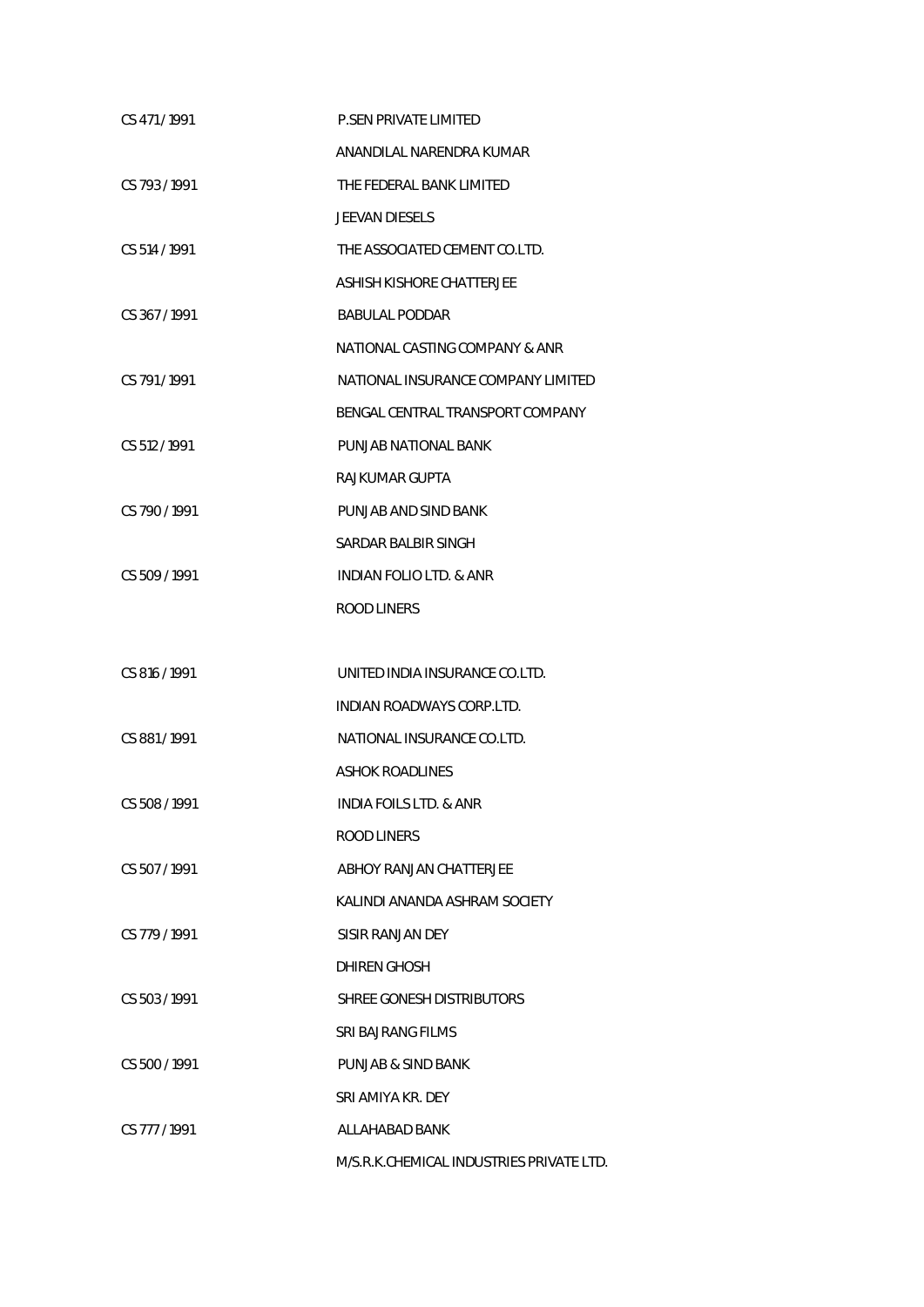| CS 497/1991   | SMT. NIRMAL VOHRA & ORS.               |
|---------------|----------------------------------------|
|               | BISWANATH JHUNJHUNWALA & ORS.          |
| CS 770/1991   | <b>J.M.PAPERS &amp; CONVERTORS</b>     |
|               | THE VYSYA BANK LIMITED                 |
| CS 768 / 1991 | VIJAY TRANSPORT CORPORATION            |
|               | JANARDAN RAI                           |
| CS 835/1991   | <b>DILIP KR.CHATTERJEE</b>             |
|               | STATE OF WEST BENGAL                   |
| CS 766/1991   | NAWAR MARBLE INDUSTRIES PVT.LTD        |
|               | B.BARSANTI & C.S.A.S.                  |
| CS 488 / 1991 | <b>BLOW PLAST LTD.</b>                 |
|               | <b>CRICKET ASSOCIATION OF BENGAL</b>   |
| CS 764/1991   | M/S.BENGAL WATERPROOF LIMITED.         |
|               | M/S.ARYA CENTRAL TRANSPORT LIMITED.    |
| CS 762/1991   | MESSRS. SWASTIK SURFACTANTS LIMITED    |
|               | SRI ASHOKE DHIRAJLAL KANAKIA           |
| CS 759/1991   | STATE BANK OF INDIA                    |
|               | G.K.COMERCIAL CO.                      |
| CS 48/1991    | DISHERGARH POWER SUPPLY CO.LTD         |
|               | POWER CABLES P.LTD                     |
| CS 223/1991   | PUNJAB AND SIND BANK                   |
|               | MR. UTTAM SARKAR                       |
| CS 222 / 1991 | PUNJAB & SIND BANK                     |
|               | A IIT KUMAR DAS                        |
| CS 212/1991   | PUNJAB & SIND BANK                     |
|               | M/S.TIRUPATI CONCRETE POLE MFG.CO.LTD. |
| CS 665/1991   | NEM CHAND KANDOI                       |
|               | SMT.S.CHATTERJEE                       |
| CS 511/1991   | THE GRAMAPHONE COMPANY                 |
|               | THE ORIENTAL GRAMAPHONE RECORD CO.     |
| CS 502/1991   | HUMAYUN PROPERTIES LIMITED             |
|               | DURU LILARAM                           |
| CS 498/1991   | DINESH CHANDRA BOSE                    |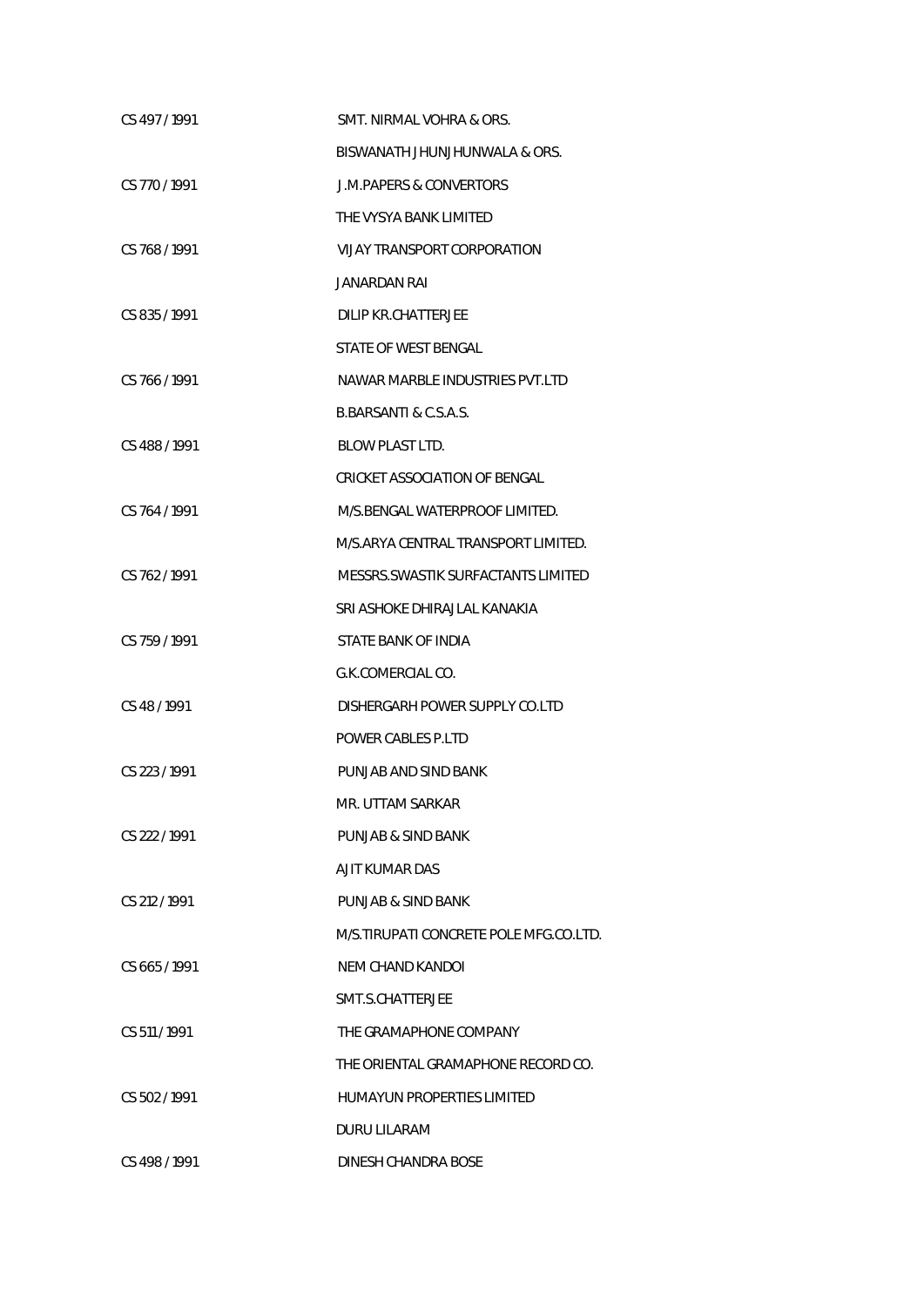|                | SMT KAI PANA BOSE                        |
|----------------|------------------------------------------|
| CS 490/1991    | UTKAL POLYMER LIMITED                    |
|                | MR.INDRAJIT AIKAT                        |
| CS 484/1991    | M/S.CHATTERJEE & SONS                    |
|                | SUSUMA COMMERCIAL PRIVATE LTD.           |
| CS 483/1991    | THE INSTITUTE OF MODERN MANAGEMENT & ANR |
|                | TAPAS BHOWMICK                           |
| CS 475 / 1991  | <b>EASY PACK PRIVATE LIMITED</b>         |
|                | KILBURN ELECTRICALS LIMITED              |
|                |                                          |
| CS 470 / 1991  | P.SEN(ENGINEERING) PRIVATE LIMITED       |
|                | DELITE BUILDERS PRIVATE LIMITED          |
| CS 379 / 1991  | KAUSTAV MENI JHUNJHUNWALA                |
|                | SUNIL JHUNJHUNWALA                       |
| CS 667A / 1991 | <b>RAVI UDYOG</b>                        |
|                | EASTERN COAL FIELDS LTD.                 |
| CS 589 / 1991  | STATE BANK OF INDIA.                     |
|                | M/S. POLYWOOD INDUSTRIES.                |
| CS 608 / 1991  | UNITED BANK OF INDIA.                    |
|                | NASKARPARA JUTE MILLS & CO. LTD.         |
| CS 730/1991    | CANARA BANK                              |
|                | AKHILESWAR CHOWBEY                       |
| CS 760/1991    | MOHAN DAS.                               |
|                | RUPA MURARILAL AHUJA                     |
| CS 690 / 1991  | MANABARRIE TEA CO.LTD                    |
|                | DEEPAK TEA CO.                           |
| CS 565 / 1991  | NARAYAN CHOWDHURY BROS.(P) LTD.          |
|                | PAWER TOOLS & APPLIANCES (P) LTD.        |
| CS 399 / 1991  | MAHAMAYA DASSI                           |
|                |                                          |
| CS 570 / 1991  | GEC ALSTHEM INDIA LTD.                   |
|                | AKC STEEL IND. LTD.                      |
| CS 622/1991    | THE HOOGHLY MILLS COMPANY LTD.           |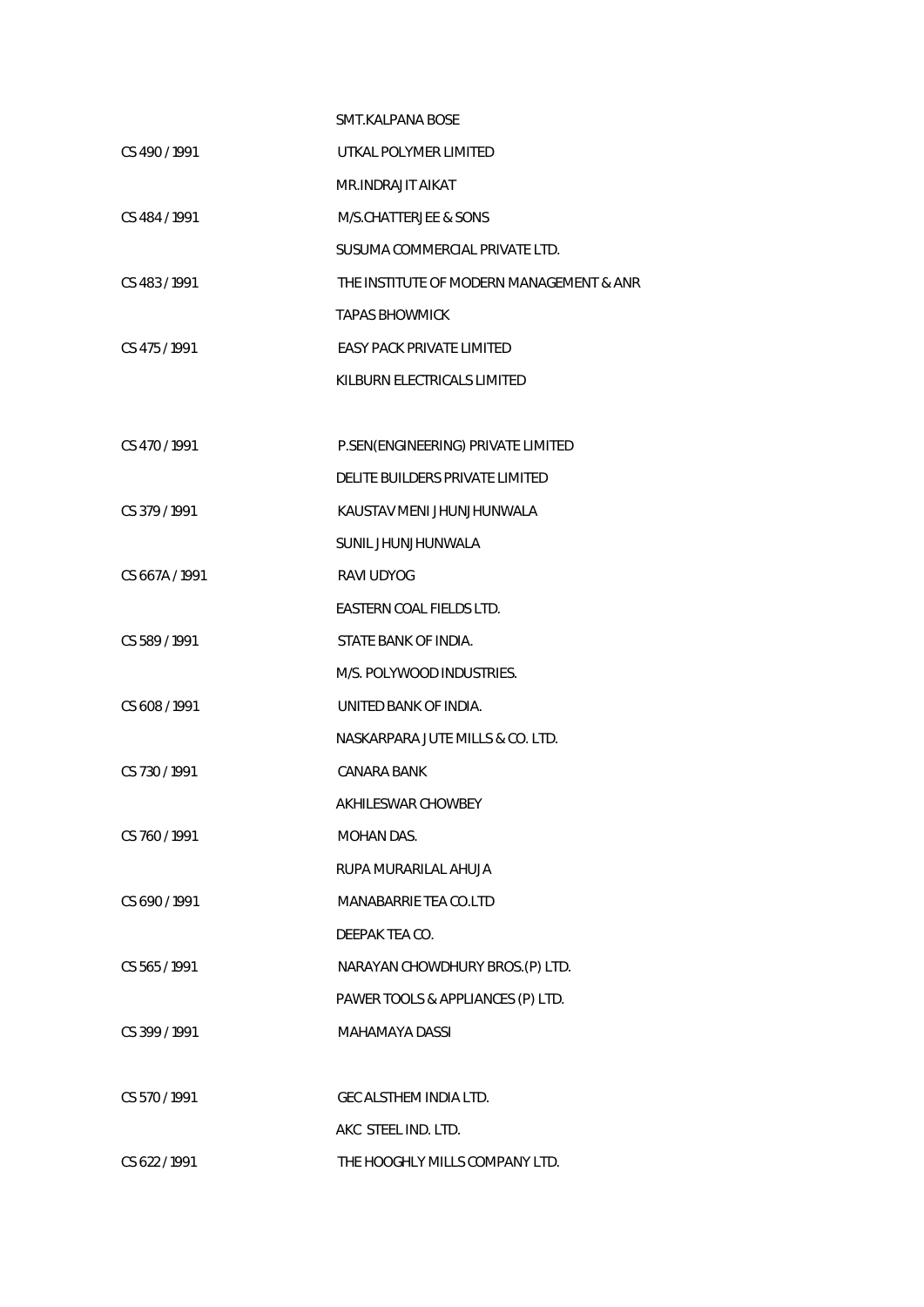|               | TRANSASIA PRODUCTS LTD.                      |
|---------------|----------------------------------------------|
| CS 56 / 1991  | THE HOOGHLY MILLS COMPANY LTD.               |
|               | L & H SHIPPING ING.                          |
| CS 70/1992    | RYDAK SYNDICATE LTD.                         |
|               | BARANAGORE JUTE FACTORY PLC.                 |
| CS 617/1992   | SIMPORTESE LTD                               |
|               | EAST INDIA UDYOG LTD                         |
| CS 69/1992    | CARDBOARD PRINTING & PROCESSING INDS.LTD     |
|               | BARANAGORE JUTE FACTORY PLC.                 |
| CS 616 / 1992 | SHANKAR LAL SAROF                            |
|               | A.N.Z. GRINDLAYS BANK                        |
| CS 68/1992    | DINABANDHU SEIN & ANR                        |
|               | DAYAL NIDHAN SEIN                            |
| CS 67/1992    | UNITED BANK OF INDIA                         |
|               | SWAPAN KR.GHOSH                              |
| CS 604/1992   | <b>BANK OF INDIA</b>                         |
|               | <b>GRAND STEEL &amp; ALLOYS LTD</b>          |
| CS 338 / 1992 | SHRIRAM JUTE PRODUCTS LTD.                   |
|               | CLIVE MILLS CO. LTD.                         |
| CS 602/1992   | THE PEERLESS GENERAL FINANCE & INVT.CO.L     |
|               | <b>GENELEC LTD</b>                           |
| CS 60/1992    | SMT. PROTIMA KUNDU                           |
|               | SMT.SANTILATA PRAMANICK                      |
| CS 152/1992   | THE ENG.ELEC                                 |
|               | P.BHATTACHARYA                               |
| CS 298 / 1992 | ASOK KUMAR SAHA                              |
|               | RABINDRA NATH SAHA                           |
| CS 290/1992   | INDUSTRIAL DEVT. BANK OF INDIA               |
|               | SRI NANDA LAL KANARIA                        |
| CS 286/1992   | THE W.B. SMALL INDUSTRIES DEVELOPMENT CORPOR |
|               | BISHAMBHAR NEWAR                             |
| CS 277 / 1992 | PUNJAB NATIONAQL BANK                        |
|               | DIE CAST COMPONENTS PVT. LTD.                |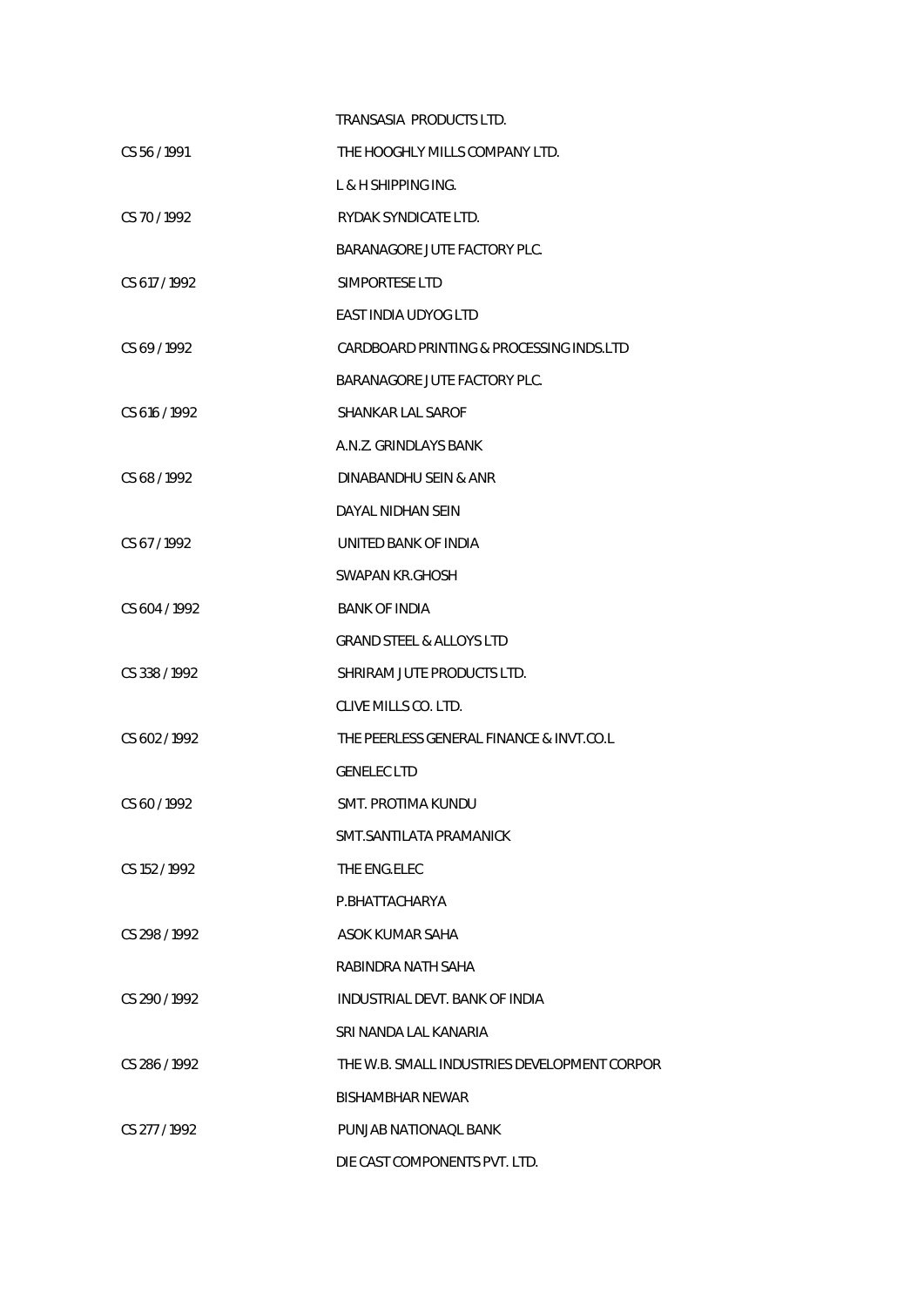| CS 275/1992   | INDUSTRIAL DEVT. BANK OF INDIA & ANR. |
|---------------|---------------------------------------|
|               | PURULIA STEELS LIMITED                |
|               |                                       |
| CS 273/1992   | TEA BOARD                             |
|               | PEERMADE TEA CO. LTD.                 |
| CS 93/1992    | NEW INDIA ASSURANCE CO.LTD. & ANR     |
|               | <b>GOLDEN ROODLINES CORPN.</b>        |
| CS 37/1992    | ALLAHABAD BANK                        |
|               | S.P. TRADING CO.                      |
| CS 31/1992    | STANDARD CHARTERED BANK               |
|               | <b>HEILGERS LTD.</b>                  |
| CS 29 / 1992  | <b>LAKSHMI NIWAS BANGUR</b>           |
|               | INDIAN BANK                           |
| CS 319 / 1992 | WEBEL TOOLSIND LTD.                   |
|               | RALLIES INDIA LTD.                    |
| CS 62/1992    | THE NEW INDIA ASSURANCE CO.LTD.       |
|               | M/S PRECIUS CARRYING CORPN. PVT. LTD. |
| CS 23/1992    | TITAGHAR PLC.                         |
|               | <b>LALIT KR. JAIN</b>                 |
| CS 20 / 1992  | STATE BANK OF INDIA                   |
|               | CHANNEL COMMUNICATIONS PVT.LTD.       |
| CS 18 / 1992  | STATE BANK OF INDIA                   |
|               | PRALAY KR. MITRA                      |
| CS 16/1992    | SRI SUKUMAR GUHATHAKURATA             |
|               | SRI KISHANIAL MOHIPAL                 |
| CS 7/1992     | NATIONAL INSURANCE CO.LTD.            |
|               | SHREE HANUMAN ENTERPRISES             |
| CS 315 / 1992 | NATIONAL INSURANCE COMPANY LTD        |
|               | EASTERN CARRYING CORPN.               |
| CS 261/1992   | <b>UCO BANK</b>                       |
|               | M/S. M. MANSUKHLAL & CO.              |
| CS 265/1992   | ABHISHEK BAGARIA                      |
|               | SUSHILA KR. BAGARIA & ORS.            |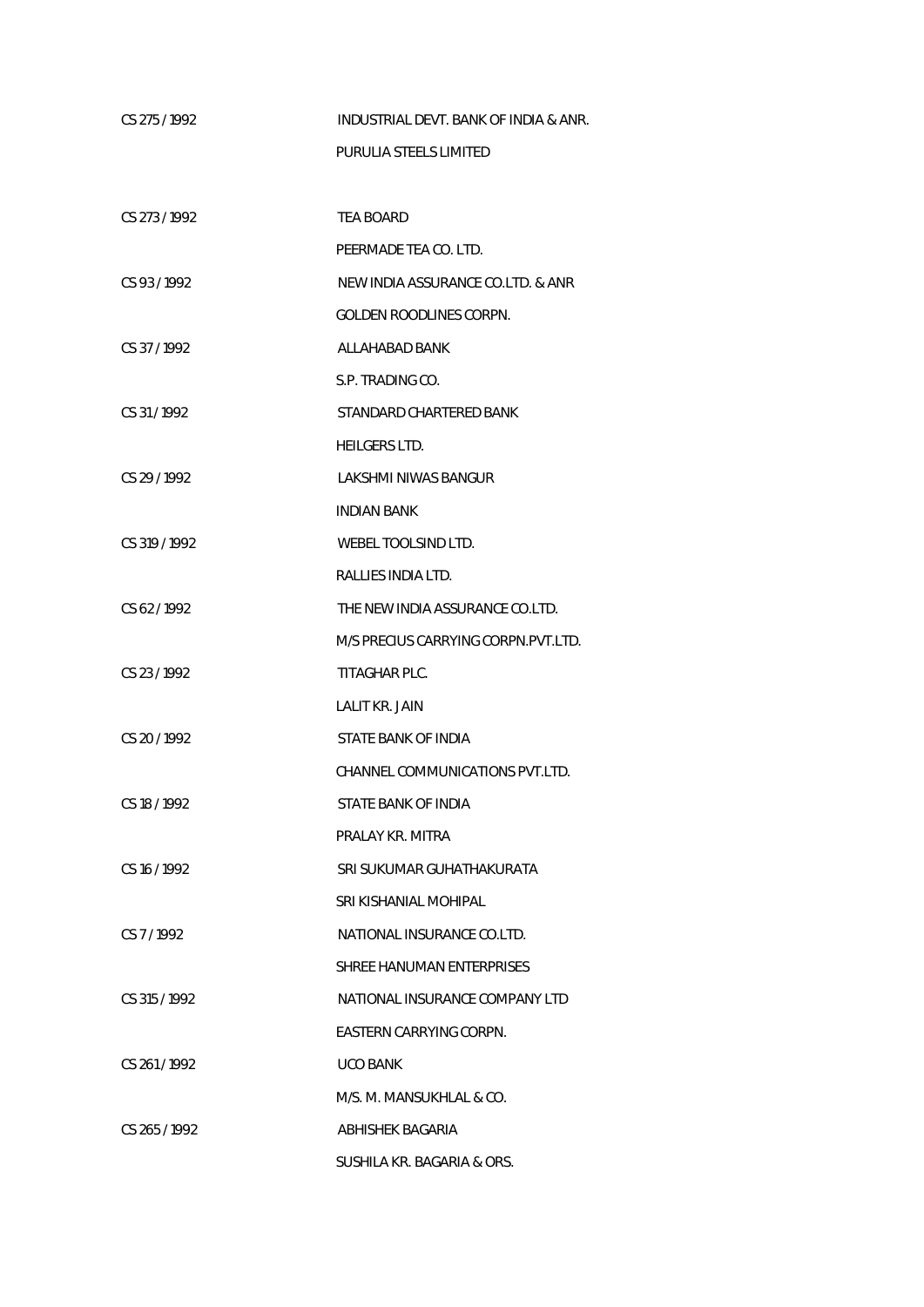| CS 3/1992     | CALICUT ENGINEERING WORKS LTD.           |
|---------------|------------------------------------------|
|               | SIMPLEX ENG.& FOUNDRY WORKS.PVT.LTD.     |
| CS 238 / 1992 | KALPANA INDUSTRIES LTD. & ORS.           |
|               | KALPANA POLYLISH INDIA LTD.              |
| CS 179 / 1992 | RAM SURAT JAISWAL                        |
|               | <b>SACHIN DAS</b>                        |
| CS 32/1992    | SIDDHARTHA NAG                           |
|               | <b>SUSANTA DUTTA</b>                     |
| CS 101 / 1992 | RAJESH JAIN & ANR.                       |
|               | VIRENDRA KR. JAIN & ORS.                 |
| CS 570/1992   | <b>ALLAHABAD BANK</b>                    |
|               | KOLAY IRON & STEEL COMPANY(PRIVATE)LTD   |
| CS 379 / 1992 | <b>CANARA BANK</b>                       |
|               | ANIRUDH SINGH                            |
| CS 563/1992   | <b>UCO BANK</b>                          |
|               | PAPYRUS PAPERS LIMITED                   |
| CS 97/1992    | <b>HAJI HANIF HAKAM</b>                  |
|               | SHABNAM KHAN & ORS.                      |
| CS 378 / 1992 | UNITED BANK OF INDIA                     |
|               | JYATI SPRING & ALLIED INDUSTRIES P. LTD. |
| CS 95/1992    | STATE BANK OF MYSORE                     |
|               | <b>MANISH TODY</b>                       |
| CS 94/1992    | STATE BANK OF MYSORE                     |
|               | M/S EASTERN CONFACTIONERIES & CONDINENTS |
| CS 446 / 1992 | INDUSTRIAL FINANCE CORPN. OF INDIA       |
|               | THOMAS DUFF & CO. (INDIA) LTD.           |
| CS 13/1992    | IN THE GOODS OF-G.N.DAS(DECD.) & A.DAS   |
|               |                                          |
|               |                                          |
| CS 442 / 1992 | M/S. SOMPNI & CO.                        |
|               | THE ORIENTAL INSURAN CE CO. LTD.         |

CS 437 / 1992 VIJAYA BANK

JAYSHREE INDUSTRIES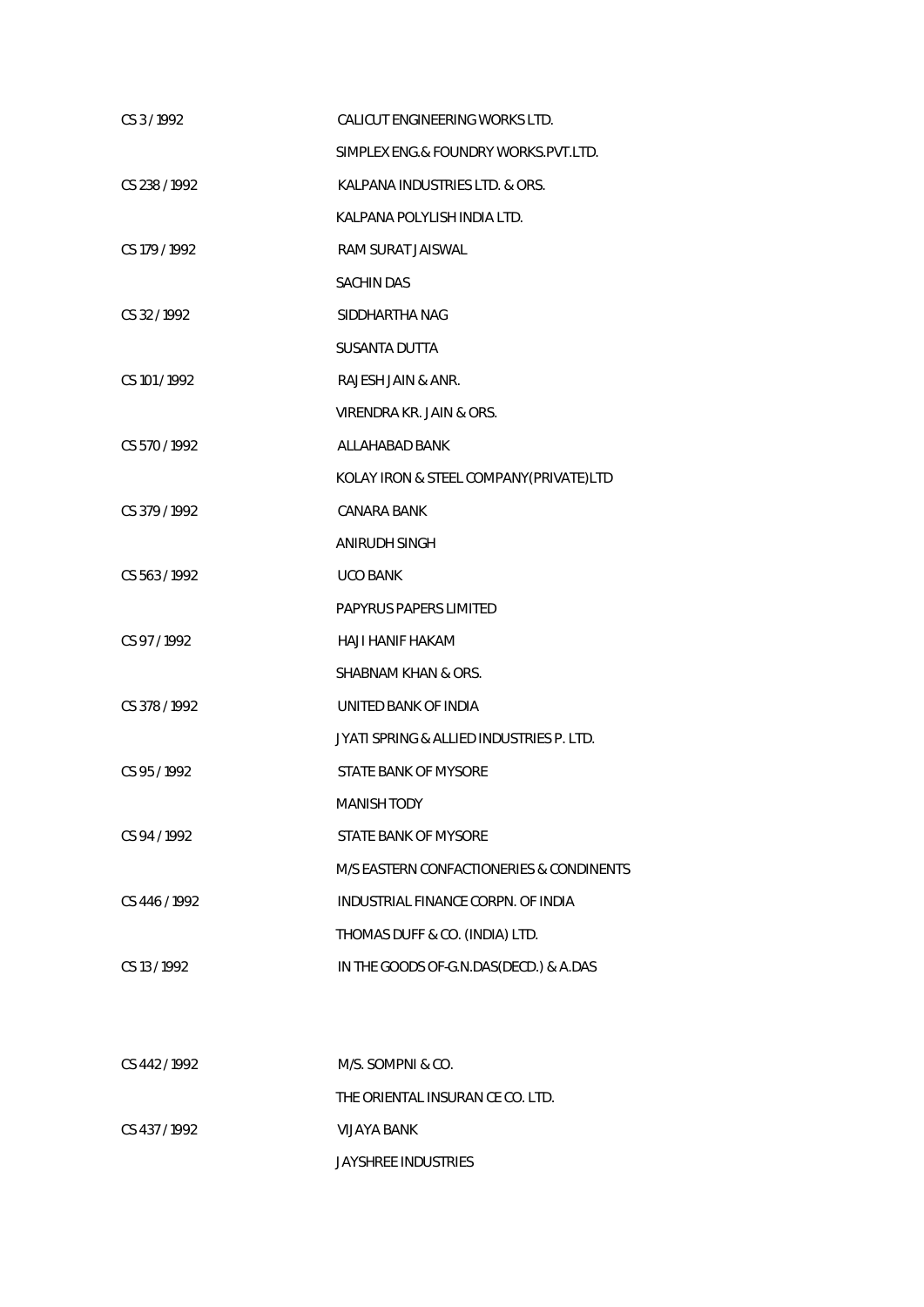| CS 424 / 1992 | RADHESHYAM SHROFF & ORS.                  |
|---------------|-------------------------------------------|
|               | <b>BANWARILAL SHARMA</b>                  |
| CS 28/1992    | SUNIL KUMAR NANDY & ANR.                  |
|               | SMT. PUSHPA NANDI & ORS.                  |
| CS 119 / 1992 | UNITED INDIA INSURANCE CO.LTD.            |
|               | <b>EAST INDIA TRANSPORT AGENCY</b>        |
| CS 113 / 1992 | THE FEDERAL BANK LTD.                     |
|               | SHRI SAMIR KANTI DAS                      |
| CS 45/1992    | IN THE GOODS OF JAMUNA DEVI SINGHANIA     |
|               |                                           |
| CS 168 / 1992 | <b>VIJAYA BANK</b>                        |
|               | A.B.ENGNR. & CO. PVT. LTD.                |
| CS 404 / 1992 | STATE BANK OF BIKANER & JAIPUR            |
|               | <b>GOBIND INDUSTRIAL GASES LTD. CO.</b>   |
| CS 416 / 1992 | THE INDUSTRIAL CR. & INVT. CORPN. (INDIA) |
|               | USHA TELEHOIST LTD.                       |
| CS 414 / 1992 | <b>BANK OF MAHARASHTRA</b>                |
|               | <b>CONTAINER AND CAPS LTD</b>             |
| CS 411/1992   | FRENCH MOTOR CAR CO. LTD.                 |
|               | <b>KULJIT SINGH</b>                       |
| CS 362/1992   | PRABHU SHANKAR AGARWAL                    |
|               | M/S.SHIVDEEP FOOD PRODUCT & ORS.          |
| CS 140 / 1992 | UNITED BANK OF INDIA                      |
|               | M/S J.T. MARKETING PVT.LTD.               |
| CS 139 / 1992 | MANGALAM TIMBER PRODUCTS LTD.             |
|               | PROGROSSIVE COMMERCIAL CORP.              |
| CS 138 / 1992 | MONGALAM TIMBER PRODUCTS LTD.             |
|               | M/S PLY UDYOG                             |
| CS 137/1992   | <b>SAMIR BOSE</b>                         |
|               | PRANAB SANKAR ROY                         |
| CS 205/1992   | INDRANIL GUPTA & ORS.                     |
|               | CLORIAN ADVERTISING SERVICES LTD.         |
| CS 447/1992   | DIPANKAR MITRA                            |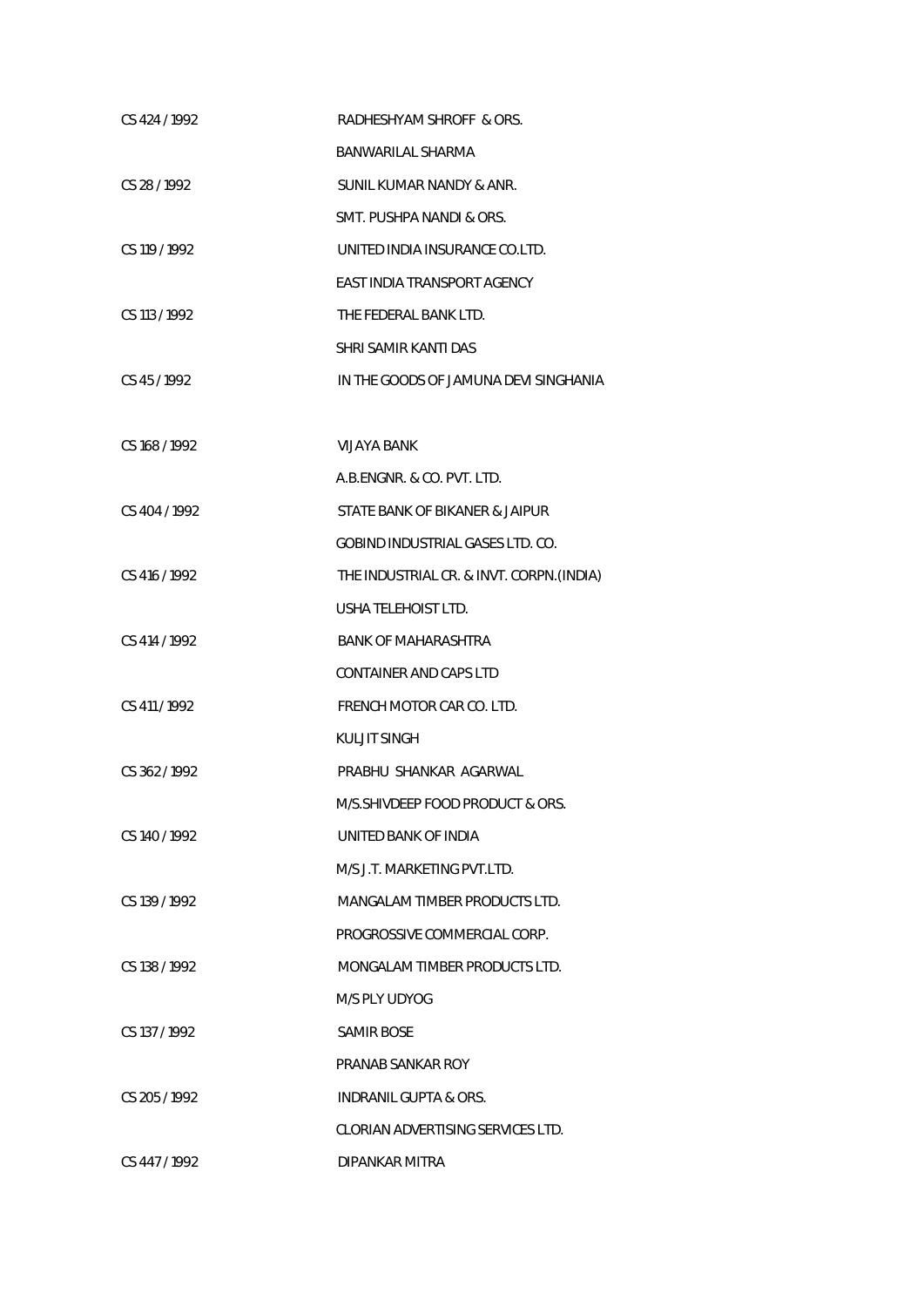|                 | ALOKA MITRA                              |
|-----------------|------------------------------------------|
| CS 169 / 1992   | M/S. SUBHASH PRAJECTS & MARKETING LTD.   |
|                 | M/S. MECHCON INDUSTRIES                  |
| CS 166 / 1992   | JAYSHREE INDUSTRIES & ORS.               |
|                 | VIJAYA BANK                              |
| CS 164 / 1992   | SCIL INDIA LTD.                          |
|                 | RASHTRIYA ISPAT NIGAM LTD.               |
| CS 158 / 1992   | VISHNU SPAN CONCRTE INDUSTRIES PVT. LTD. |
|                 | R.N.PAUL                                 |
| CS 491/1992     | ALL AHABAD BANK                          |
|                 | TIKMANI STEEL SUPPLY COMPANY             |
| $CS$ 490 / 1992 | ALLAHABAD BANK                           |
|                 | SHREE DUTT STEEL SUPPLY COMPANY          |
| CS 83/1992      | SMT. ANJONA DE                           |
|                 | <b>SOMON BOSE</b>                        |
| CS 82/1992      | M/S WEBEL TOOLSIND LTD.                  |
|                 | M/S TESTS INSPECTION & SERVICES          |
| CS 630/1992     | PUNJAB NATIONAL BANK                     |
|                 | MC LEOD & CO.LTD                         |
| CS 486/1992     | PRADYAMNA MERCANTILE PRIVATE LTD.        |
|                 | ACHARYA ARUN DEV                         |
|                 |                                          |
| CS 79/1992      | THE HONGKONG & SHANGHAI BANKING CORP.    |
|                 | RAMPURIA ESTATES PVT.LTD.                |
| CS 628/1992     | M/S.TURNKEY INTERNATIONAL LTD            |
|                 | ALLAHABAD BANK                           |
| CS 76/1992      | HERMOUR KEISER SOHNE GAMBH & CO. & ANR   |
|                 | THE SHIPPING CORPN. OF INDIA             |
| CS 567/1992     | HIMALAYA DRUG CO.                        |
|                 | <b>NUTRIT PRODUCTS</b>                   |
| CS 2/1992       | K L KAPOOR & CO. (WINES) PVT. LTD. & ANR |
|                 | PRECIOUS CARRYING CORPN LTD.             |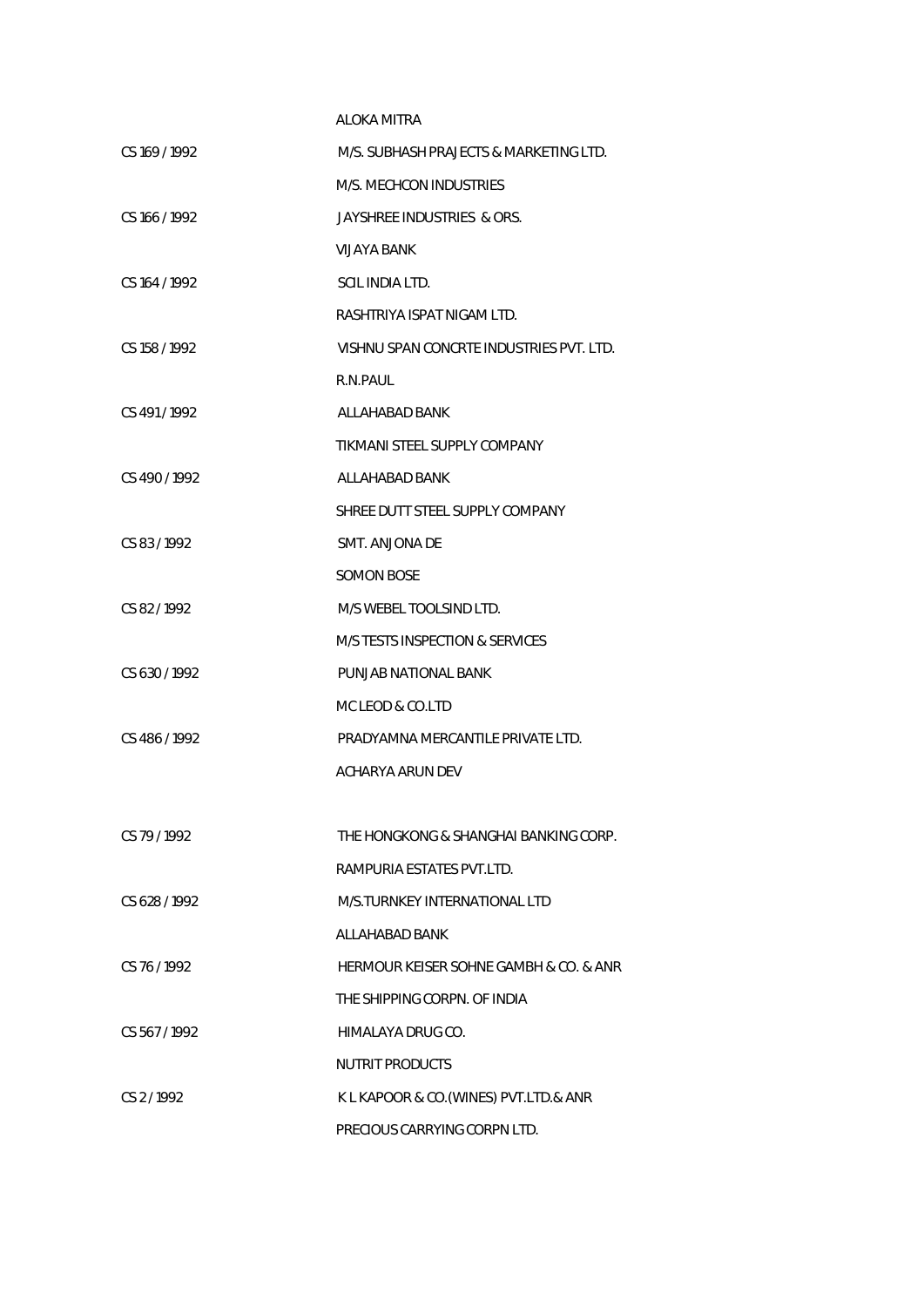| CS 625/1992   | SMT. KRISHNA SINGH & ORS.            |
|---------------|--------------------------------------|
|               | SMT.PRABHA SINGH                     |
| CS 623/1992   | BISWANATH JHUNJHUNHWALA & ORS        |
|               | BHUTORIA VALUE UDYOG LTD             |
| CS 71/1992    | JARDINE HENDERSON LTD.               |
|               | BARANAGORE JUTE FACTORY PLC.         |
| CS 472/1992   | UNITED BANK OF INDIA                 |
|               | MRS.LILA MOOKHERJEE                  |
| CS 185 / 1992 | ANIL PODDAR & ORS.                   |
|               | INDO EUROPA TRADING CO. PVT. LTD.    |
| CS 183 / 1992 | <b>INDIAN OVERSEAS BANK</b>          |
|               | SM. GITA DASGUPTA                    |
| CS 297/1992   | THE NEW RED BANK TEA CO. PVT. LTD.   |
|               | TERAI TEA CO. PVT. LTD.              |
| CS 642/1992   | PARK CHAMBERS LTD.                   |
|               | BAJRANGLAL MAHABIR PRASAD            |
| CS 449 / 1992 | SISIR KUMAR KAR.                     |
|               | SUSHILA BALA KAR & ORS.              |
| CS 58/1992    | PUNJAB NATIONAL BANK                 |
|               | M/S KANT LAMINATORS PVT.LTD.         |
| CS 35/1992    | RANI ARYA                            |
|               | KAMALA DEVI                          |
| CS 136/1992   | U CO. BANK                           |
|               | SRI HARDEEP SINGH                    |
| CS 130 / 1992 | <b>BANK OF INDIA</b>                 |
|               | M/S KAMORIA BROTHERS                 |
| CS 128 / 1992 | SMT. SAKUNTALA PANDIYA & ANR.        |
|               | RUSSEL ESTATE CORPN.                 |
| CS 599/1992   | CITIBANK N.A.                        |
|               | AMERICAN EXPRESS BANK LTD.           |
| CS 126 / 1992 | PUNJAB AND SIND BANK                 |
|               | SRI SURAJIT CHAKRABORTY              |
| CS 589/1992   | FARIDABAD INVESTMENT COMPANY LIMITED |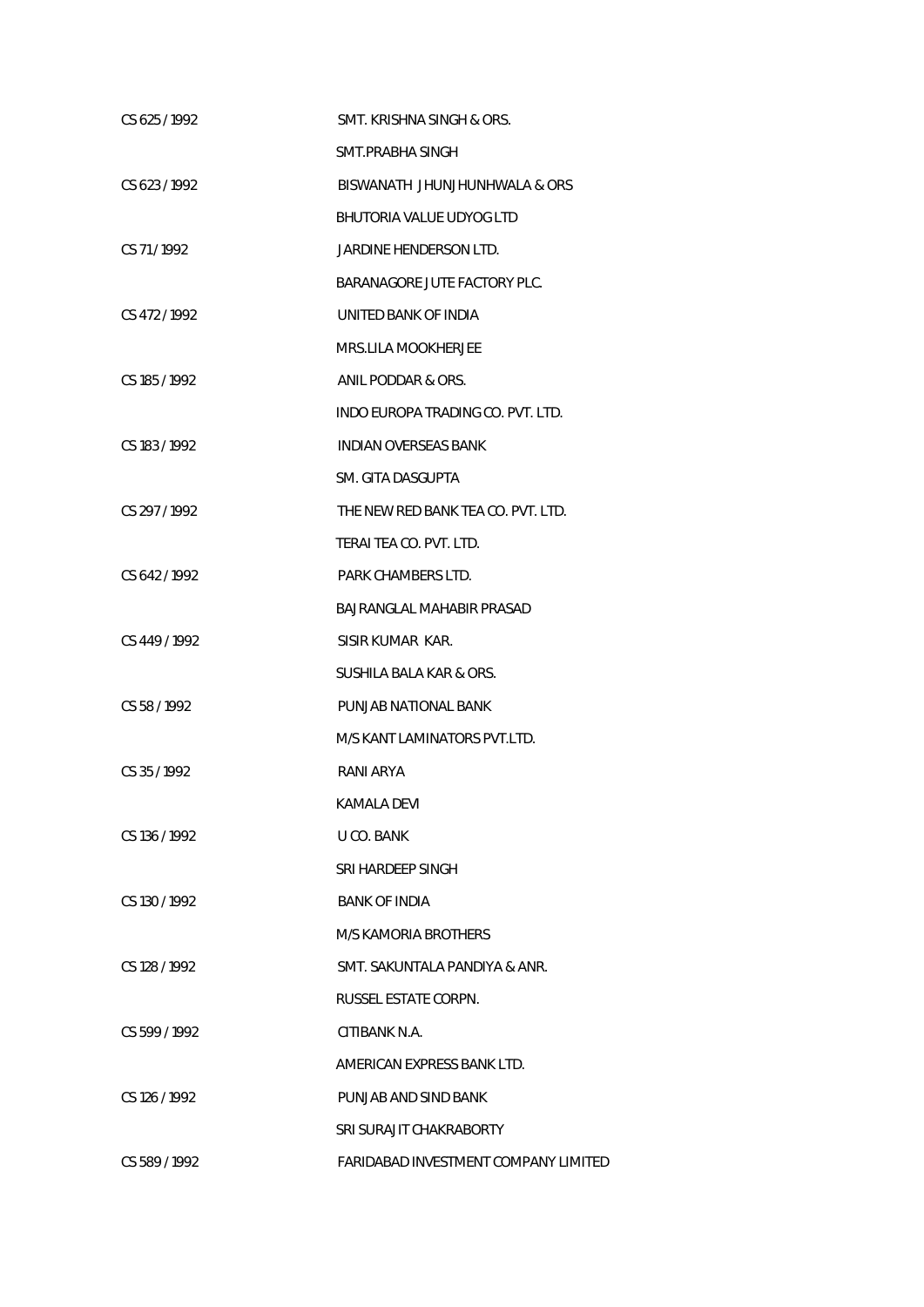|               | YUVRAJ SANJIV & COMPANY                 |
|---------------|-----------------------------------------|
| CS 116 / 1992 | INDIAN STORES SUPPLYING CO.             |
|               | NATIONAL BUILDING CONSTRUCTION CORPN.   |
| CS 111 / 1992 | U CO BANK                               |
|               | <b>M/S GHOSH INDUSTRIES</b>             |
| CS 109 / 1992 | ELECTRICAL MANUFACTURING CO.            |
|               | METAL DISTRIBUTORS (U.K.)LTD.           |
| CS 582/1992   | <b>UCOBANK</b>                          |
|               | MESSRS.PRABHA INDUSTRIES                |
| CS 108 / 1992 | <b>BANK OF BORODA</b>                   |
|               | SRI RAJESH AGORWALA                     |
| CS 106 / 1992 | CANARA BANK                             |
|               | ANGELO BROTHERS.                        |
| CS 105 / 1992 | SHUBHANSU PROPERTY CONSULLANTS          |
|               | MC. LOOD & CO.LTD.                      |
| CS 103 / 1992 | AMARCHAND BIRENDRA KUMAR                |
|               | NARAYAGRAY DHARAMPAL                    |
| CS 574 / 1992 | SHAMBHU CHARAN BHATTACHARYYA & ANR      |
|               | THE STATESMAN LIMITED                   |
| CS 247/1992   | THE NEW RED BANK TEA CO. LTD.           |
|               | TERAI TEA CO.                           |
| CS 516 / 1992 | THE GRAMAPHONE CO.OF INDIA LIMITED      |
|               | SUPER CASSETTES INDUSTRIES LIMITED.     |
| CS 506/1992   | STATE BANK OF INDIA                     |
|               | MESSRS DRUCK UND PAPIER INDIA LIMITED   |
| CS 641/1992   | CANARA BANK                             |
|               | PUNALUR PAPER MILLS LTD                 |
| CS 504/1992   | RANJAN KHURANA                          |
|               | SMT.RENU MALHOTRA & ORS.                |
| CS 87/1992    | INDUSS FOOD PRODUCTS & EQUIPMENTS LTD.  |
|               | THE EXPORT CREDIT & GUARANTEE CORP.LTD. |
| CS 86/1992    | KUNWAR & CO.PVT. & ANR                  |
|               | <b>BANK OF INDIA</b>                    |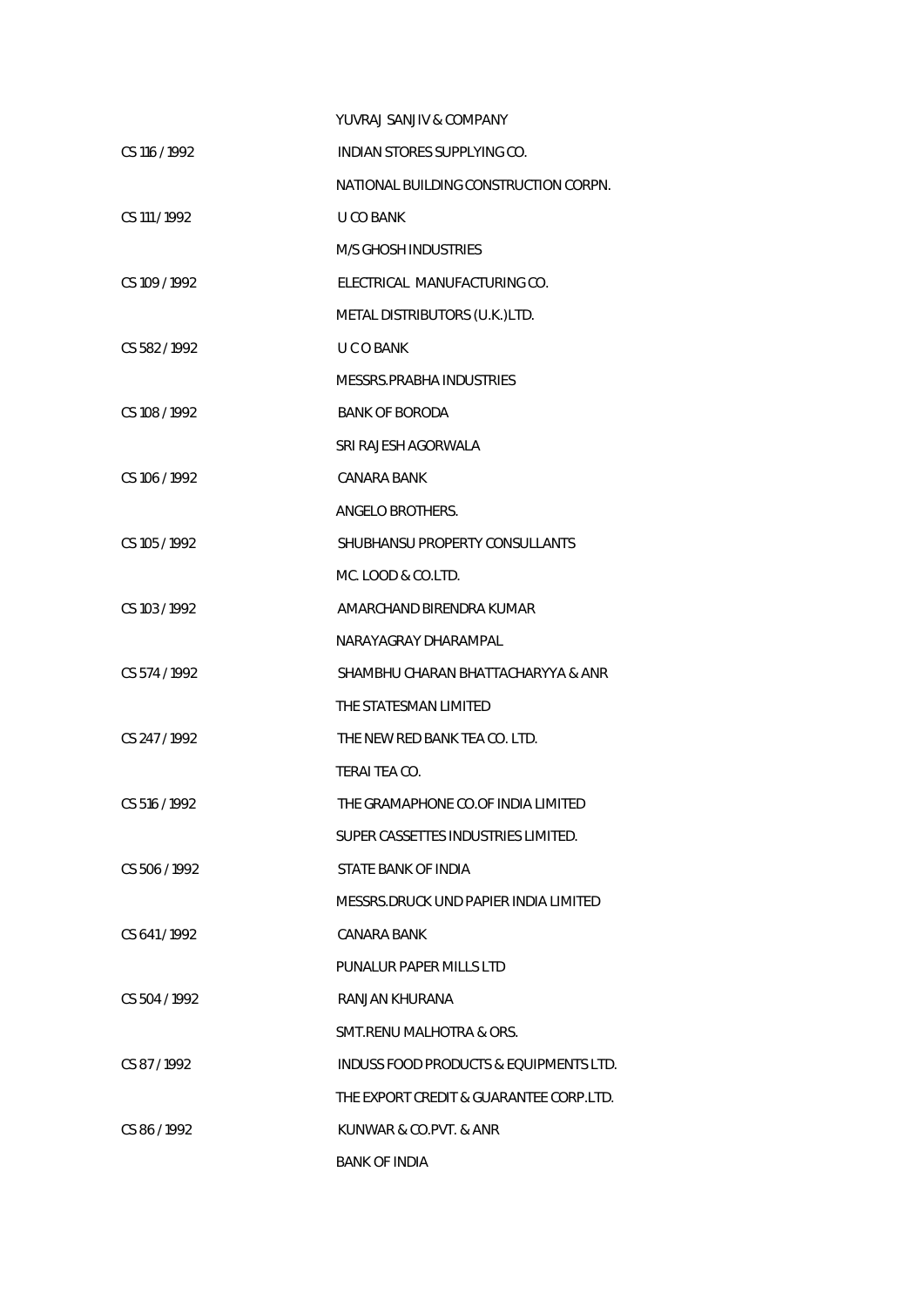| CS 208 / 1992 | MAITRA & ASSOCIATES PVT. LTD          |
|---------------|---------------------------------------|
|               | THE ASSEMBLY OF GOD CHURCH            |
| CS 207 / 1992 | CENTRAL BANK OF INDIA                 |
|               | SMT. KASNTA ARORA                     |
| CS 48 / 1992  | UNIT CONSTRUCTIONS CO. PVT. LTD.      |
|               | OFFICER SPECIAL DUTY                  |
| CS 92/1992    | SM. MONIKA DUTT & ORS                 |
|               | MODAN MOHAN DUTTA                     |
| CS 91/1992    | <b>UCO BANK</b>                       |
|               | M/S SITANATH LAW & CO.                |
| CS 371/1992   | F.G.P. LIMITED                        |
|               | INDIA WATER PROOFING & DYEING WORKS   |
| CS 234/1992   | SAIL                                  |
|               | ANDHRA CEMENT CO. LTD.                |
| CS 233 / 1992 | ARNAB ROY                             |
|               | M/S. CONTINENTAL ADVERTISING SERVICES |
| CS 229 / 1992 | THE SHIPPING CORP. OF INDIA           |
|               | GREAT EASTERN SHIPPING CO. LTD.       |
| CS 223 / 1992 | <b>BIMAL KR.DUARY</b>                 |
|               | <b>BASUMATI CORP.LTD.</b>             |
| CS 539/1992   | JEEWANLAL (1929) LIMITED              |
|               | SYNDICATE BANK                        |
| CS 528 / 1992 | E.A.P. INDUSTRIES LIMITED             |
|               | I N C A B INDUSTRIES LIMITED          |
| CS 526/1992   | MESSRS.BRISTOL MAYERS & ORS           |
|               | <b>BANK OF INDIA</b>                  |
| CS 650/1992   | ALLAHABAD BANK                        |
|               | BENGAL ARE STEEL LTD                  |
| CS 524/1992   | <b>BALWANT SINGH &amp; ANR</b>        |
|               | SM.BAKSISH KAUR                       |
| CS 523/1992   | <b>I.B.GHOSH PVT.LTD. &amp; ORS</b>   |
|               | BAIDYANATH GHOSH                      |
| CS 246/1992   | FEDERAL BANK LTD.                     |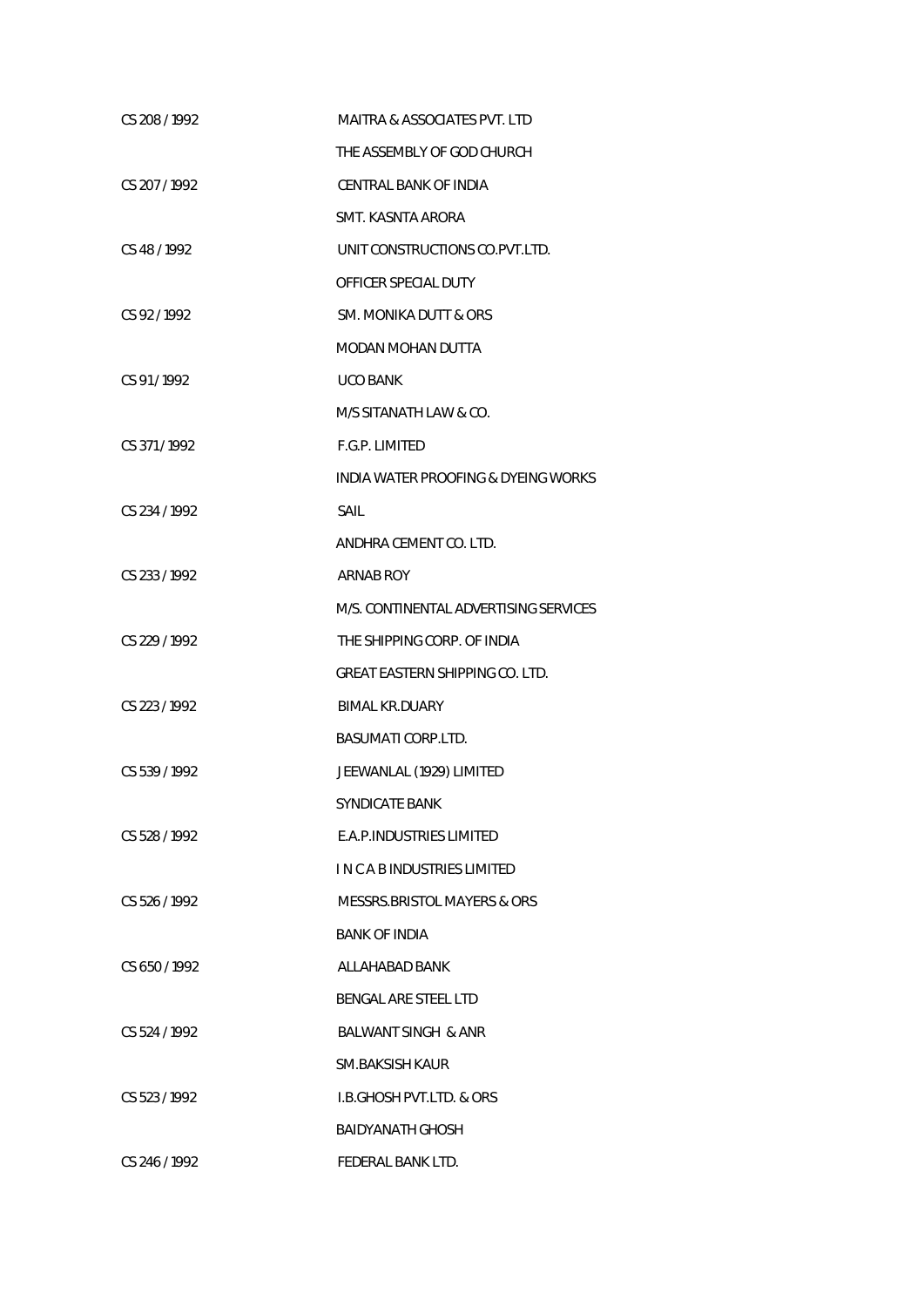|               | STARLING SUPPLY AGENCY                 |
|---------------|----------------------------------------|
| CS 217/1992   | ARIF HUSSAIN                           |
|               | AKBARI BEGUM                           |
| CS 216 / 1992 | ALLAHABAD BANK                         |
|               | M/S. EASTERN PAPER MILLS LTD.          |
| CS 53/1992    | RATHINDRA NATH DEY                     |
|               | DILIP KR.DEY                           |
|               |                                        |
| CS 115 / 1992 | SYNDICATE BANK                         |
|               | M/S. CHANDAN SONKAR.                   |
| CS 89/1992    | MADHUSADHAN MOHANLAL FUTNANI & ORS.    |
|               | VISHANJE DUNGARMAL FUTNANI             |
| CS 544 / 1992 | ASSAM BENGAL VEENER INDUSTRIES PVT LTD |
|               | SRI MOHIT KUMAR GHOSE                  |
| CS 187/1992   | MOHANLAL SWAROGI.                      |
|               | TULSIDAS KANORIA.                      |
| CS 132 / 1992 | NAV RATAN SADANI & ORS.                |
|               | JUGAL KISHORE SADANI.                  |
| CS 147 / 1992 | NEWAGE IMPEX PVT.LTD                   |
|               | KAUSHIK PROPERTIES LIMITED             |
| CS 367/1992   | <b>GURU ISPAT LTD.</b>                 |
|               | KYC LINES.                             |
| CS 568/1992   | R.K.P. UDYOG LTD.                      |
|               | HEMRAJ MAHAVIR PROSAD P.LTD.           |
| CS 317/1992   | M.K.SWAMYAPPAN                         |
|               | UNION OF INDIA                         |
| CS 143/1992   | SHAW WALLACE CO. LTD.                  |
|               | <b>TRACSTOR INVESTMENT</b>             |
| CS 50/1992    | ARIDAMAN JAIN & ORS.                   |
|               | <b>HARRY DAS AUDDY</b>                 |
| CS 206/1992   | <b>JUGAL KISHORE SADANI</b>            |
|               | MANAHAR MEHTA & ANR.                   |
| CS 521/1992   | PASHUPATI DUTTA                        |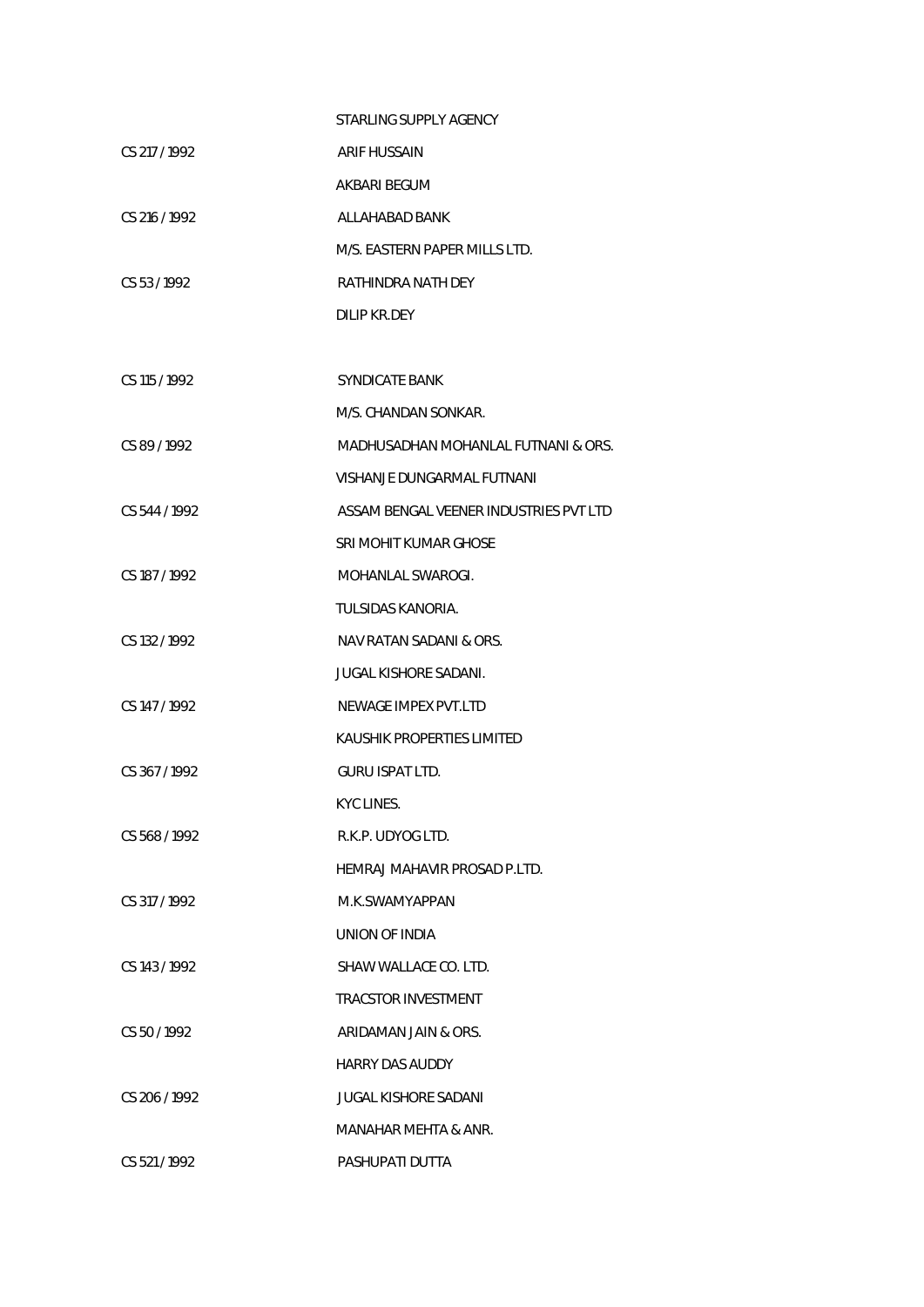|                | KALPANA DUTTA & ORS.                      |
|----------------|-------------------------------------------|
| CS 2107 / 1992 | BISWANATH SHARMA & ORS.                   |
|                | CHINTAMONI KARMAKAR                       |
| CS 377 / 1992  | AMITABHA GHOSH                            |
|                | <b>BHABA RANJAN SENGUPTA</b>              |
| CS 470/1992    | HINDUSTHAN STEEL INDUSTRIES               |
|                | STEEL AUTHORITY OF INDIA LTD              |
| CS 80/1992     | ANIL CHOWDHURY                            |
|                | SINCLAIR HOTEL & TRANSPORTATION           |
| CS 586/1992    | <b>RKP UDDYAG LTD</b>                     |
|                | HEMRAJ MAHABIR PRASAD                     |
| CS 636/1992    | PRABHA MISHRA & ORS.                      |
|                | JANAK DULARI                              |
| CS 204 / 1992  | STATE BANK OF INDIA                       |
|                | <b>GANGULLY BISCUIT PVT LTD</b>           |
| CS 578 / 1992  | UNIPACK MOVERS PVT. LTD.                  |
|                | CITI BANK N.A.                            |
| CS 157/1992    | ANAND ENGINEERING WORKS                   |
|                | PIONEER EQUIP.CO.P.LTD.                   |
| CS 400 / 1992  | <b>BURLINGTON INVESTMENTS PVT. LTD.</b>   |
|                | PUNJAB NATIONAL BANK & ORS.               |
| CS 476 / 1992  | J. J. EXPORTS LTD.                        |
|                | LODEN-FERY AKTIENGESELLSCHAFT             |
| CS 510/1992    | SM. SANGITA CHIRANEWALA                   |
|                | RELIANCE INDUSTRIES LIMITED & ORS.        |
| CS 485/1992    | TFA BOARD                                 |
|                | THE PEERLESS TEA & INDUSTRY LTD. & ORS.   |
| CS 488/1992    | <b>VIJAY SHREE LIMITED</b>                |
|                | REGIONAL PROVIDENT FUND COMMISSIONER WEST |
| CS 477/1992    | DHANPATI DEVI RAJGARHIA & ANR.            |
|                | PREM KUMAR AGARWALLA                      |
| CS 474/1992    | NAWLAL SHAW & ANR.                        |
|                | SURENDRA NATH RAI                         |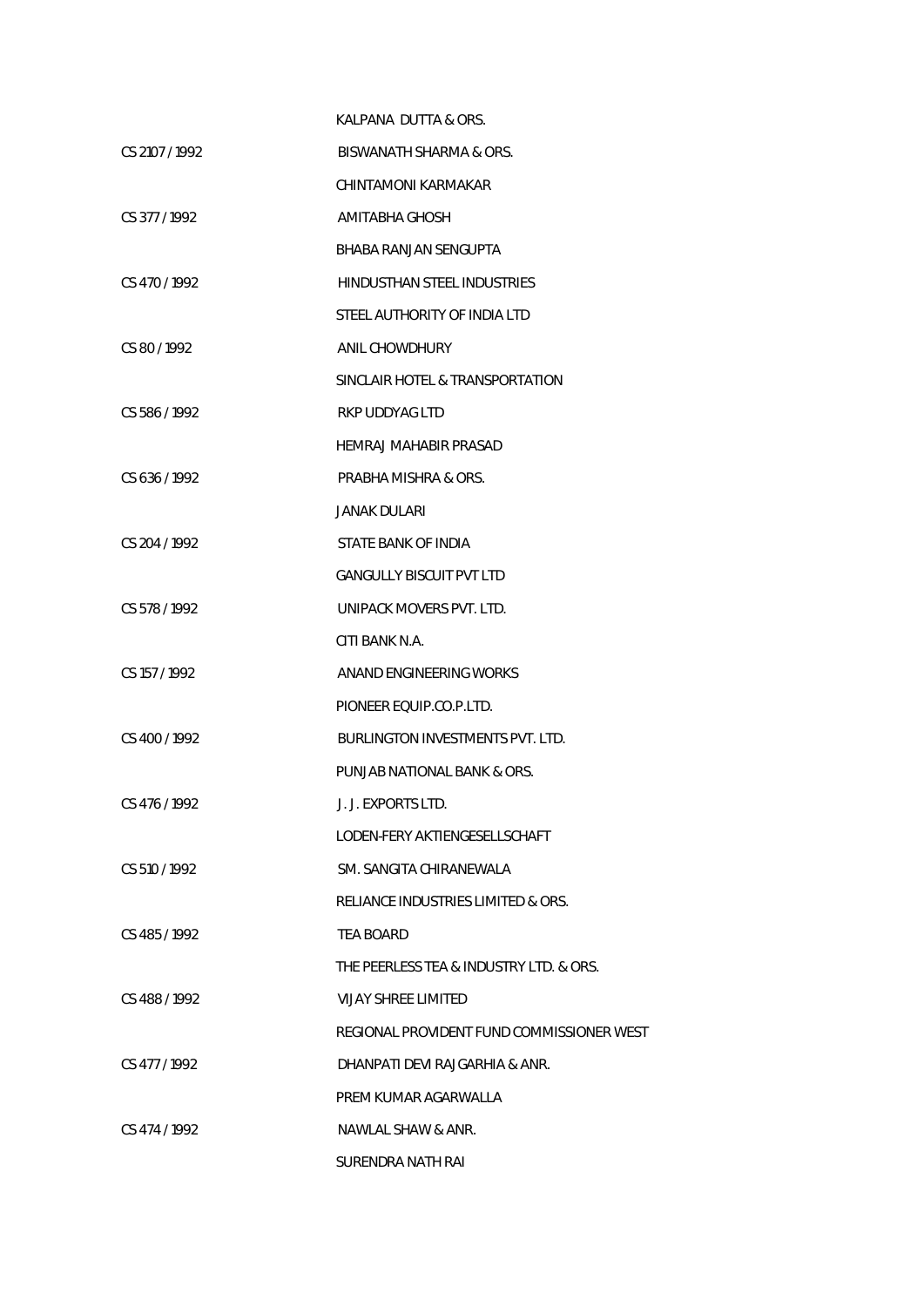| CS 513/1992   | METAL BOX INDIA LIMITED                        |
|---------------|------------------------------------------------|
|               | MESSRS. HINDUSTAN COCONUT OIL MILL & ORS.      |
| CS 509/1992   | M/S. D. M. ENTERPRISES & ORS.                  |
|               | ARUP RATAN GUPTA & ANR.                        |
| CS 514 / 1992 | MCHALE & CO. & ANR.                            |
|               | M/S. MANJUSHREE MINERALS LTD. & ORS.           |
| CS 502/1992   | <b>SURYA PHOSPHATE LIMITED</b>                 |
|               | BIHAR STATE CO-OPERATIVE MARKETING UNION LTD   |
| CS 653/1992   | BHARAT GENERAL & TEXTILE INDUSTRIES LIMITED    |
|               | SHREE HANUMAN SUGAR & INDUSTRIES LTD. & ANR.   |
| CS 531/1992   | <b>SHREE NIWAS BANGUR</b>                      |
|               | RAJ KUMAR MANSINGHKA & ORS.                    |
| CS 645/1992   | ANIL KUMAR SARAOGI & ORS.                      |
|               | INDIAN RAYON & INDUSTRIES LIMITED              |
| CS 597/1992   | GIRISH AGARWAL & ORS.                          |
|               | M/S. COIR-FOAM(INDIA) PVT. LTD. & ORS.         |
| CS 453/1992   | NIKUNJA BEHARI SENGUPTA & ORS.                 |
|               | STATE OF WEST BENGAL & ORS.                    |
| CS 624 / 1992 | ARUN KUMAR TEKRIWAL                            |
|               | STATE BANK OF INDIA & ORS.                     |
| CS 661/1992   | DEBASHREE EXPORT & HOLDINGS PVT. LTD.          |
|               | TRADING CORPORATION OF BANGLADESH & ORS.       |
| CS 585/1992   | CHARANJIT JAUHAR & ORS.                        |
|               | M/S. S. K. KHANSONS & CO. & ORS.               |
| CS 395/1992   | SANGITA CHIRANEWALA                            |
|               | DEEPAK FERTILIZERS & PETROCHEMICALS CORPN. LTD |
| CS 466/1992   | DELTA INDUSTRIES LIMITED                       |
|               | V/O "TECHMASH EXPORT"                          |
| CS 658/1992   | <b>HOOGHLY MILLS COMPANY LIMITED</b>           |
|               | REGIONAL P.F. COMMISSIONER W.B. ANDAMAN NICO   |
| CS 532/1992   | SHREE KANT BANGUR                              |
|               | SHREE SUDERSHANMINERALS CO. LTD. & ORS.        |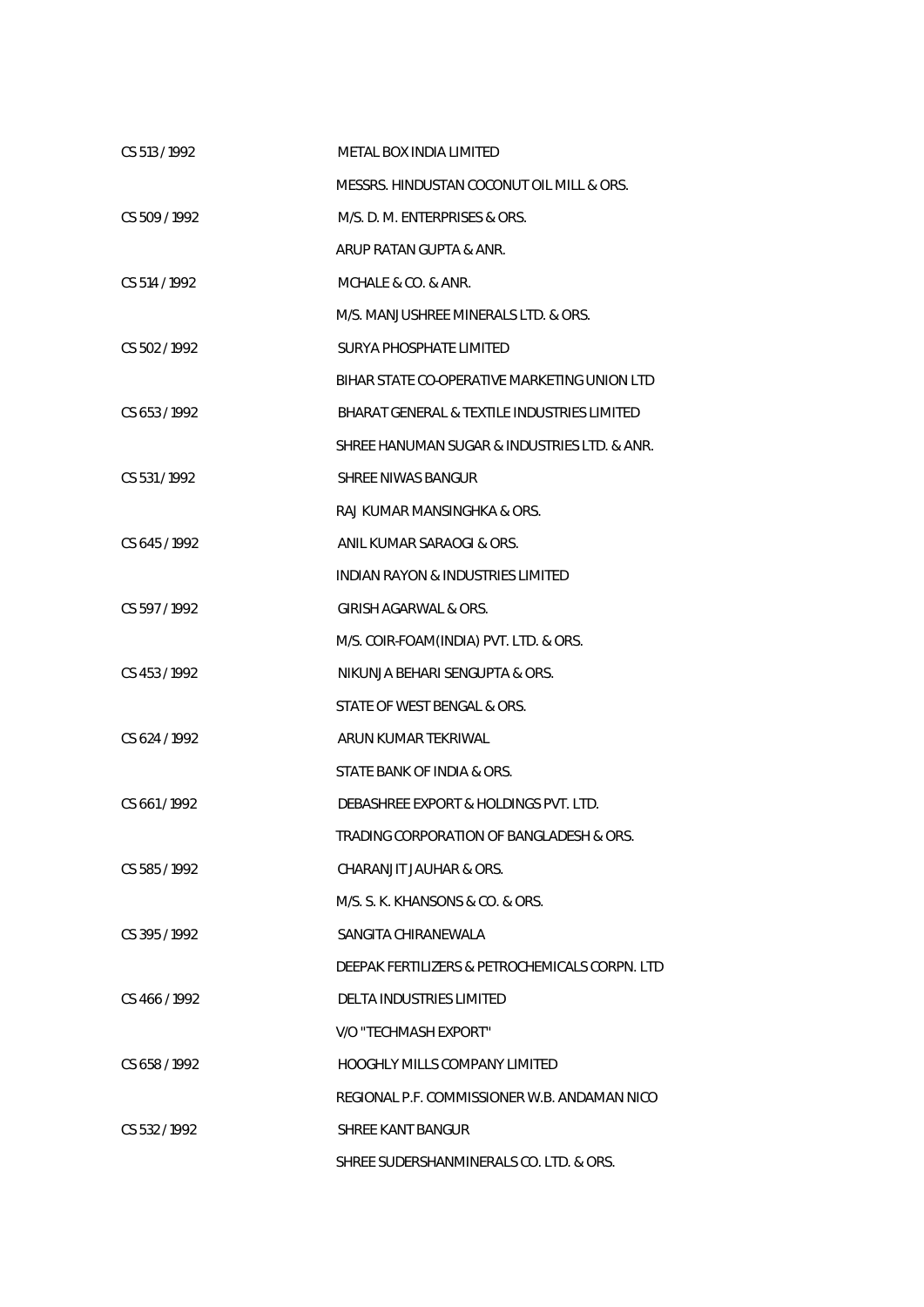| CS 639/1992   | FOOD CORPORATION OF INDIA                      |
|---------------|------------------------------------------------|
|               | M/S. JUPITER & CO.                             |
| CS 535/1992   | ADITYA KUMAR BANGUR                            |
|               | KAMAL KUMAR MANSINGHKA & ORS.                  |
| CS 537/1992   | AMENDABLE SMALL SAVINGS & INVESTMENT CO. LTD   |
|               | MINATI CHATTERJEE & ORS.                       |
| CS 451/1992   | RAMESH RAJGARHIA & ANR.                        |
|               | COMMISSIONER OF INCOME-TAX & ANR.              |
| CS 533/1992   | NAND KISHORE BANGUR                            |
|               | SHANKER PRASAD MANGSINGHKA & ORS.              |
| CS 551/1992   | YASHOVARDHAN KHEMKA                            |
|               | KRISHNA KUMAR KHEKA & ORS.                     |
| CS 467/1992   | GOVARDHAN KUMAR THAKURDAS ASRANI & ANR.        |
|               | VINOD MEHTA & ORS.                             |
| CS 631/1992   | KRISHEN KUMAR KAPOOR                           |
|               | ASSAMBROOK LTD. & ORS.                         |
| CS 456 / 1992 | UNION GENERAL COMPANY LTD.                     |
|               | EASTERN MANUFACTURING CO. LTD.                 |
| CS 534/1992   | <b>BINA DEVI BANGUR</b>                        |
|               | KAMAL KUMAR MANSINGHKA & ORS.                  |
| CS 554/1992   | RAJESH AGARWAL                                 |
|               | SANDEEP SARAF & ANR.                           |
| CS 538 / 1992 | NATIONAL TEXTILES CORPOATION (W.B, ASSAM, BIHA |
|               | YOUNG BENGAL SOCIETY & ANR.                    |
| CS 553/1992   | BANWARILAL JAGATRAMKA & ANR.                   |
|               | GIRDHARILAL JAGATRAMKA & ORS.                  |
|               |                                                |
| CS 85/1992    | SAMNUGGER JUTE FACTORY CO.                     |
|               | GOLDEN ROADLINES CORPN.                        |
| CS 102/1992   | LOUDON COMMERCIAL CO.                          |
|               | PUSHPAK COMMERCIAL CO.                         |
| CS 96/1992    | COLGATE PALMOLIVE (INDIA) LTD.                 |
|               | COASTAL ROADWAYS LTD.                          |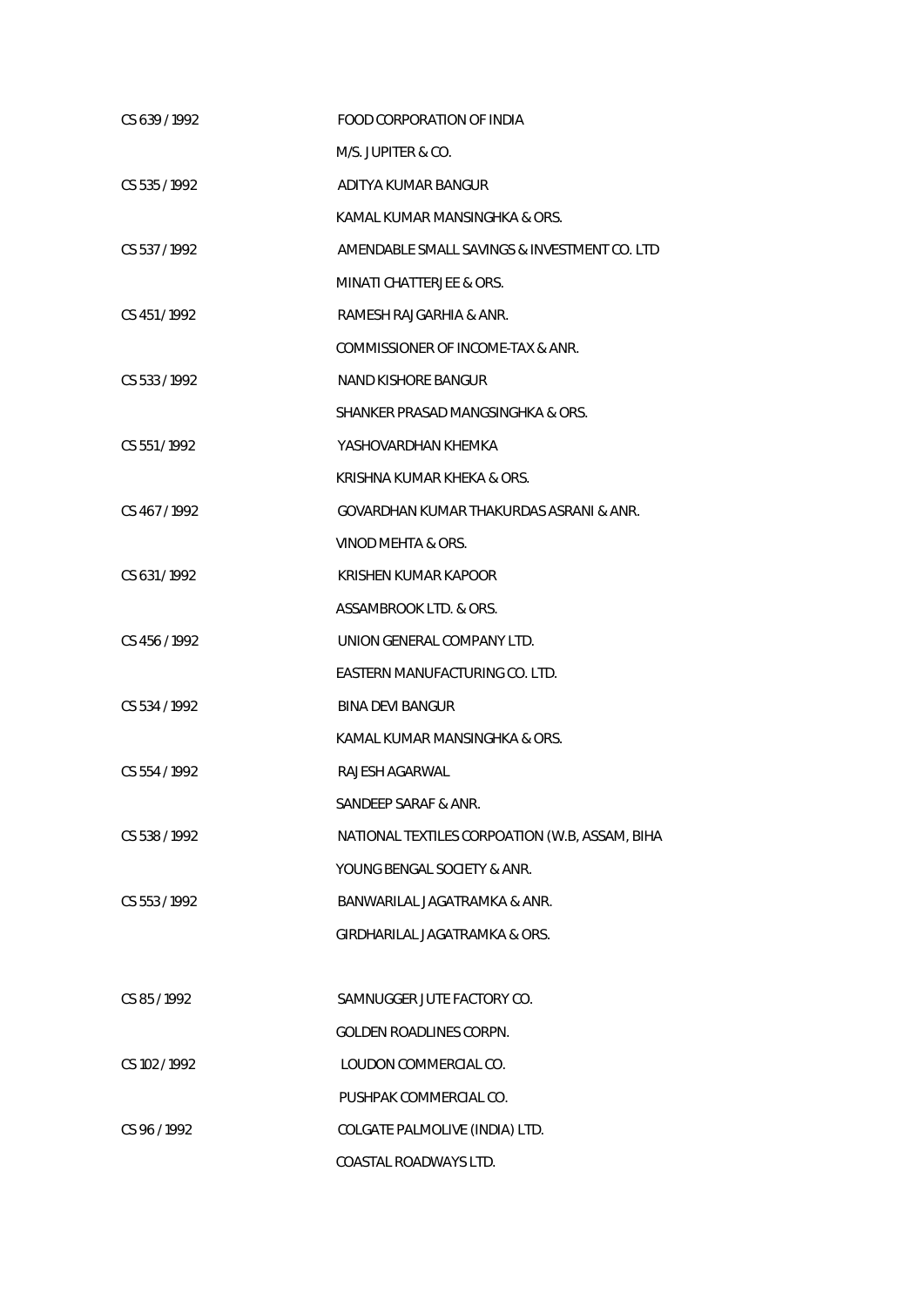| CS 112 / 1992 | TARAK N. BANERJEE                              |
|---------------|------------------------------------------------|
|               | PARIMAL MALAKAR                                |
| CS 134 / 1992 | REBA GOHO                                      |
|               | A. SARKAR                                      |
| CS 122/1992   | REBA GOHO                                      |
|               | S. MUKHERJEE                                   |
| CS 114 / 1992 | NATIONAL SMALL CORP. LTD.                      |
|               | M.R. CHOUDHURY                                 |
| CS 19 / 1992  | M/S. SANJEEV GLASS AND CERAMIC INDUSTRIES PVT. |
|               | M/S. SOMRAS DISTILLERS                         |
| CS 142 / 1992 | STAR OXIDES & CHEMICALS LTD.                   |
|               | <b>B.MUKHERJEE &amp; CO.</b>                   |
| CS 131/1992   | CANARA BANK                                    |
|               | KALYAN INDUSTRIES & ORS.                       |
| CS 144 / 1992 | FRENCH MOTOR CAR CO. LTD.                      |
|               | S.N.AGARWAL                                    |
| CS 8/1992     | ALL INDIA SUGAR INDUSTRIES                     |
|               | <b>NOOR HOSSAIN</b>                            |
| CS 11/1992    | ALL INDIA SUGAR INDUSTRIES                     |
|               | <b>MADHU CHOWDHURY</b>                         |
| CS 73/1992    | SIKA AG & ANR.                                 |
|               | CHEMISOL AGENCIES PVT LTD & ORS.               |
| CS 66/1992    | UNITED BANK OF INDIA                           |
|               | JUPITER COLOR & CHEMICALS PVT LTD              |
| CS 64 / 1992  | <b>JAY SINGH BEDI</b>                          |
|               | UNI SWITCH GEARS & ORS.                        |
| CS 57/1992    | PRAKASH MODI                                   |
|               | PRECIOUS TRANSPORT SERVICE                     |
| CS 55/1992    | RAMESH CHANDRA OJHA & ORS.                     |
|               | <b>KRYPTON INDUSTRIES LTD &amp; ORS</b>        |
| CS 43/1992    | MUSICAL FILMS PVT LTD                          |
|               | SURENDRA MOHAN & ORS                           |
| CS 41/1992    | ALLAHABAD BANK                                 |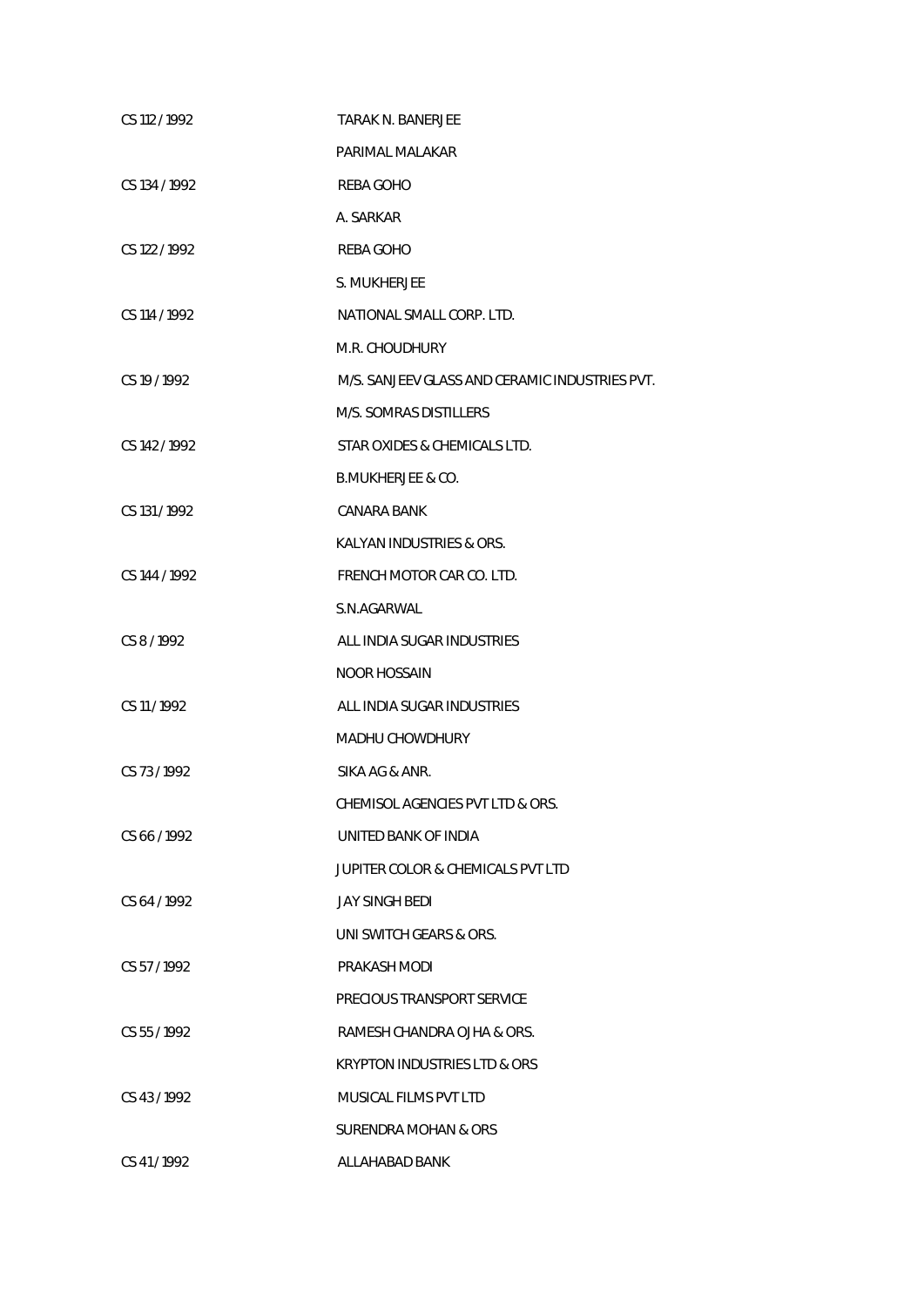|               | SHALIMAR MINERAL PRODUCTS LTD                  |
|---------------|------------------------------------------------|
| CS 9/1992     | ALL INDIA SUGAR AGENCIES                       |
|               | NAGENDRA KUMAR GUPTA                           |
| CS 12/1992    | ALL INDIA SUGAR AGENCIES                       |
|               | SHASHI BHUSAN GUPTA                            |
| CS 125 / 1992 | <b>BHIMSEN GUPTA</b>                           |
|               | T. SAHA & ANR.                                 |
| CS 163/1992   | AMIYA INDUSTRIES P.LTD.                        |
|               | AMIYA CORPS 7ORS.                              |
| CS 172/1992   | <b>BANQUE NATIONALE DE PARIS</b>               |
|               | SHIPPING & CHARTERING                          |
| CS 150/1992   | STANDARD CHATTERED BANK                        |
|               | TURNKEY INT. LTD.                              |
| CS 154/1992   | RAVI KANT JAJODIA                              |
|               | SHIV RATAN SUREKA                              |
| CS 267/1992   | MOOLCHAND GAULCHHA                             |
|               | JUDHPUR CABLES & COND. PVT.LTD.                |
| CS 149 / 1992 | <b>INDIA FOILS LIMITED</b>                     |
|               | ROURKELA TRANSP.SERVICES                       |
|               |                                                |
| CS 78/1992    | UNITED INDIA INSURANCE CO LTD                  |
|               | M/S CAREWAY TRANSPORT OF INDIA & ANR.          |
| CS 77/1992    | UNITED INDIA INSURANCE CO LTD                  |
|               | M/S ROAD LINERS & ORS.                         |
| CS 56/1992    | DELTA JUTE & INDUSTRIES LTD.                   |
|               | BENGAL CHATKAL MAJDUR UNION & ORS.             |
| CS 22/1992    | PILE FOUNDATION CONSTRUCTIONS CO. (INDIA) PVT. |
|               | <b>VELCHERY NARASIMHA RAO</b>                  |
| CS 40/1992    | RAMAUTAR HIMATSINGKA                           |
|               | <b>RAM SINGH</b>                               |
| CS 15 / 1992  | NARINDER NATH SETHI                            |
|               | M. R. SUDARSAN RAO                             |
| CS 10 / 1992  | ALL INDIA SUGAR AGENCIES                       |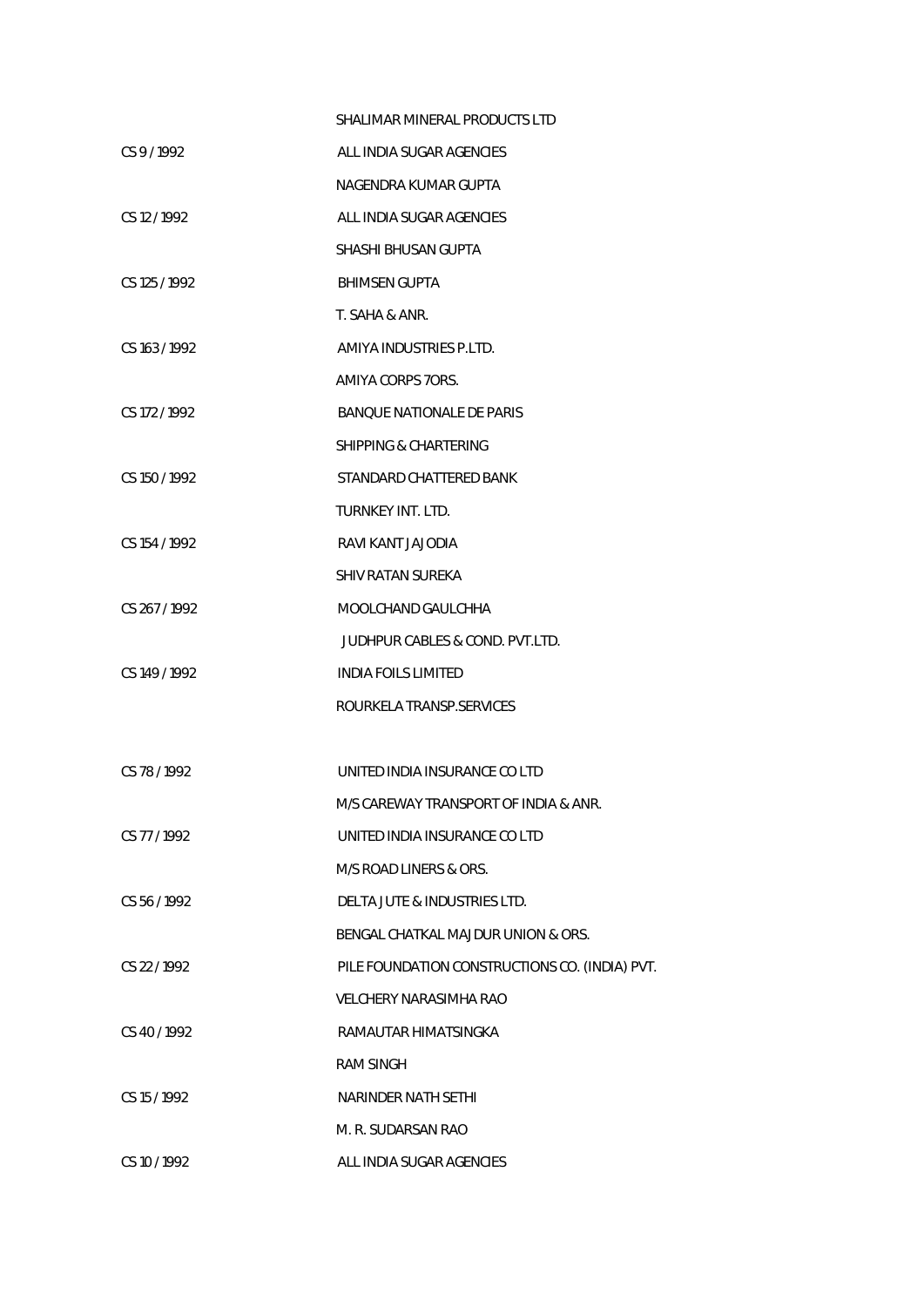|               | <b>MAHESH KUMAR GUPTA</b>                |
|---------------|------------------------------------------|
| CS 613 / 1992 | GOUR CHARAN MULLICK                      |
|               | NITYNANDA MULLICK & ORS.                 |
| CS 457/1993   | SRIMATI PRABHA AGARWALA                  |
|               | STEWARTS LLOYDS OF INDIA LIMITED         |
|               |                                          |
| CS 391/1993   | BAJRANGLAL SARDA                         |
|               | THE SANGHI BANK LTD & ORS                |
| CS 389/1993   | BIJOYGARH STEEL CO. (P) LTD              |
|               | SHRI S.D. JOSHI & ORS                    |
| CS 390/1993   | NIDHI NIVESH PRIVATE LTD                 |
|               | THE SANGLI BANK LTD. & ORS               |
| CS 331/1993   | <b>ASHOK SANCHETI</b>                    |
|               |                                          |
| CS 414 / 1993 | THE DILKHUSHA TEA CO., LTD               |
|               | SMT. RADHA DEBI KHAITAN                  |
| CS 329 / 1993 | ASIM CHATTERJEE & ORS.                   |
|               | <b>BHAKTI SUHRID PARIBRAJAK</b>          |
| CS 188 / 1993 | <b>NATINI JAIN</b>                       |
|               | ELITE GRIHO NIRMON PVT.LTD.              |
| CS 184 / 1993 | INDIAN OVERSEAS BANK                     |
|               | DEVELOPMENT ENGN.& MANUF. COMBINE P.LTD. |
| CS 510/1993   | KISHAN MIMANI                            |
|               | <b>INDU KOCHER</b>                       |
| CS 320/1993   | NARAYAN DAS CHANDAK & ORS                |
|               | COSMOPOLITAN CANSTRUCTION P.LTD          |
| CS 840/1993   | VISHANJI DUNGARMAL FUTNANI               |
|               | MOHANLAL DUNGARMAL FUTNANI               |
| CS 89/1993    | VINDHYA TELELINKS LIMITED                |
|               | SHRI SHIV NATH PROSAD                    |
| CS 82/1993    | STATE BANK OF SOURASHTRA                 |
|               | DRUCK UND PAPIER INDIA LTD.              |
| CS 78/1993    | ALLAHABAD BANK                           |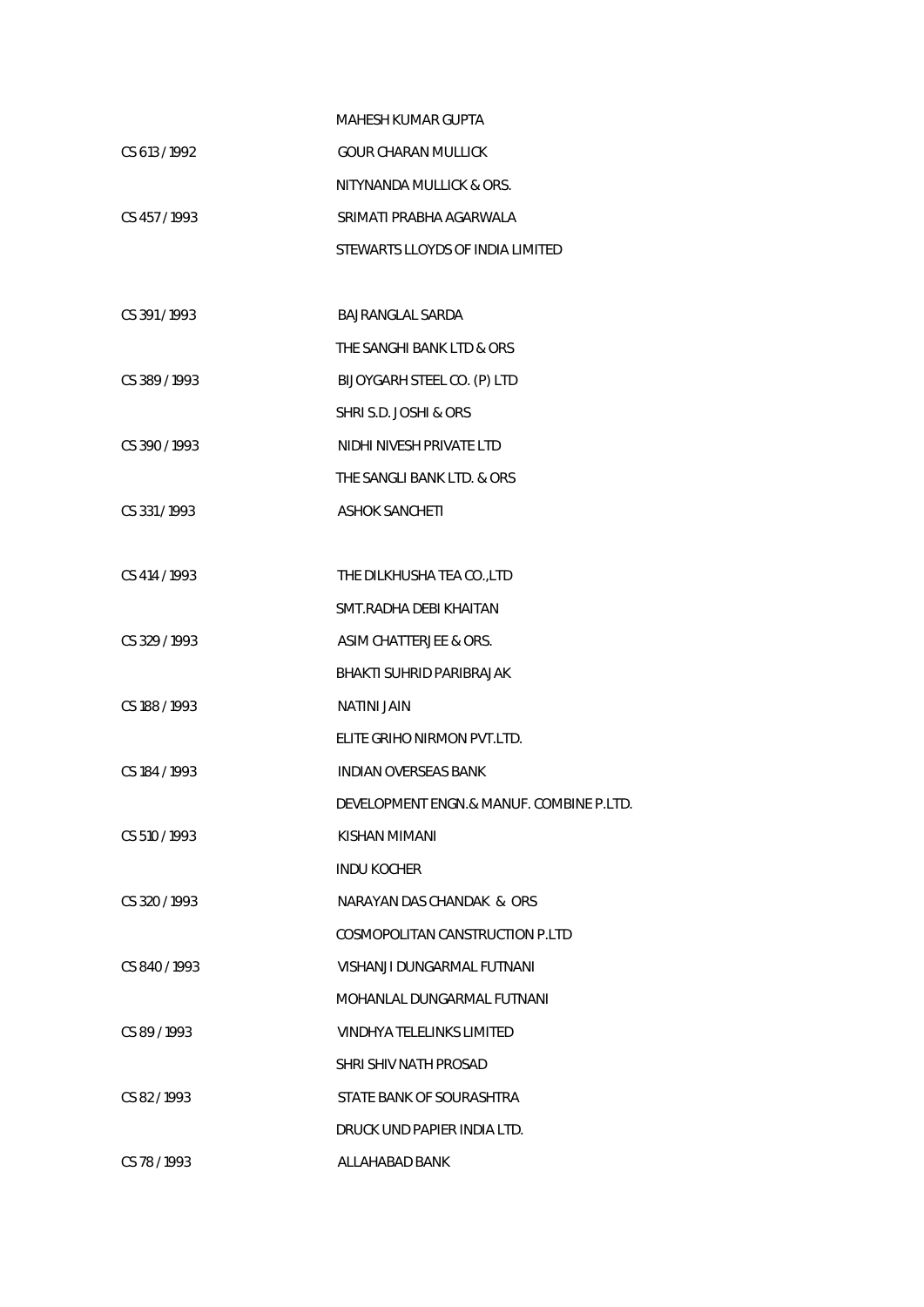|                | <b>GOUREPORE CO.LIMITED</b>               |
|----------------|-------------------------------------------|
| CS 61/1993     | <b>COSMOSTEELS PRIVATE LIMITED</b>        |
|                | THE FEDERAL BANK LIMITED                  |
| CS 442/1993    | A.R.GHOSH P.LTD                           |
|                | NATIONAL SMALL SCALE INDUSTRIES CORP.LTD  |
| CS 20/1993     | SURENDRA JAIN                             |
|                | DUNLOP INDIA LIMITED.                     |
| CS 249 / 1993  | DUNCANS INDUSTRIES LTD.                   |
|                | M/S HARKISONDASS LAKHMIDASS               |
| CS 243/1993    | R B I                                     |
|                | SHRI SIVA KR. AGARWALLA                   |
| CS 2/1993      | AMARNATH PODDAR & ORS                     |
|                | TRIVENI DEVI PODDAR                       |
| CS 280 / 1993  | RAM NIRANJAN JHUNJHUNWALA                 |
|                | PRAKASH PACHISIA                          |
| CS 76/1993     | BIJAY KUMAR GARODIA                       |
|                | RADHA DEVI SAROGI                         |
| CS 445/1993    | DWARKA PRASAD KHEMKA                      |
|                | SAVITRI DEBI KHEMKA & ORS.                |
| CS 102A / 1993 | IN THE GOODS OF : CHIMANLAL BHARTIA, DECD |
|                |                                           |
| CS 127 / 1993  | THE INDUS.CRD.& INVST.CORP.IND.LTD.& ORS  |
|                | SOMANI FERRO ALLOYS LIMITED               |
| CS 105 / 1993  | U C O BANK                                |
|                | <b>BIHAR MALLEABLE</b>                    |
| CS 91/1993     | STATE BANK OF INDIA                       |
|                | PONNEY FOOTWEARS LIMITED                  |
|                |                                           |
| CS 148 / 1993  | KRISHNA CHANDRA DUTTA (SPICE) PVT LTD     |
|                | COOKME (SPICE) PRIVATE LIMITED & ORS      |
| CS 3295 / 1993 | <b>ASHUTOSH LAW</b>                       |
|                | THE GENERAL MANAGER METRO RAILWAY         |
| CS 67/1993     | BISWANATH JHUNJHUNWALLA & ORS             |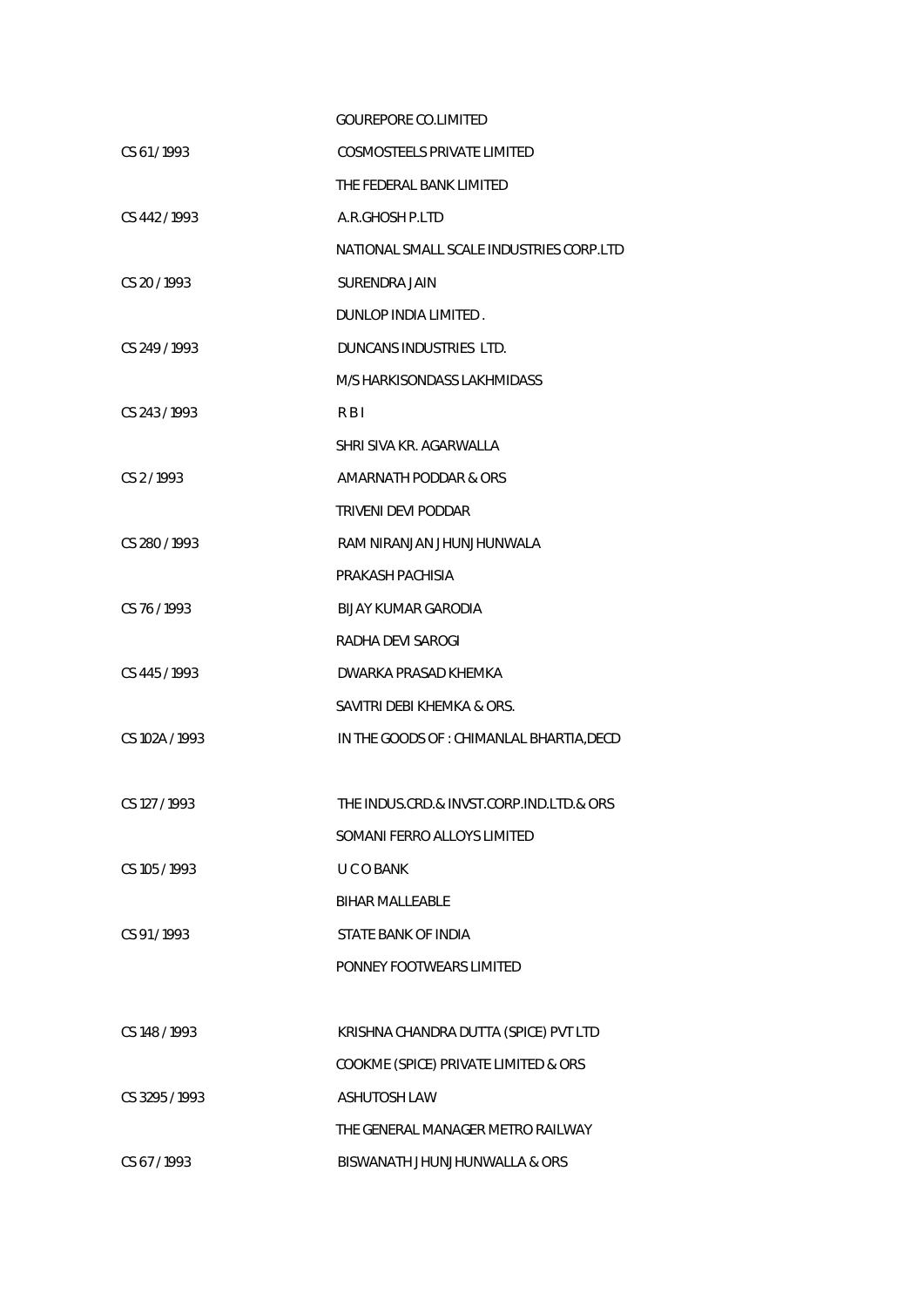|               | SMT. NIRMAL VOHRA & ANR.                 |
|---------------|------------------------------------------|
| CS 66/1993    | BISWANATH JHUNJHUNWALA & ORS             |
|               | <b>VIJAY SINGH NAHATA</b>                |
| CS 153 / 1993 | SANJAY SEAL AND ANR.                     |
|               | SMT. REKHA ROY AND ORS.                  |
| CS 441/1993   | ALPANA NANDAN & ORS                      |
|               | <b>AMIYA INDUSTRIES</b>                  |
| CS 90 / 1993  | NEW EUREKA PRINTERS (P) LTD.             |
|               | I.D.B.I.                                 |
| CS 98 / 1993  | SHREE LEASING INDUSTRIES FINANCE LTD.    |
|               | DYNAMATIC FORGINGS LTD.                  |
| CS 92/1993    | DAMODAR ROPEWAYS & CONSTRUCTION CO(P)LTD |
|               | PWH ANALGEN & SYSTEM GMBH.               |
| CS 233 / 1994 | KANAN NARAYAN SAHGAL                     |
|               | KUSH NARAYAN SAHGAL                      |
| CS 224 / 1994 | SANJAY PODDAR & ANR.                     |
|               | <b>JASPAL SINGH CHANDHAK &amp; ORS</b>   |
| CS 585/1994   | <b>INDIAN OIL CORPN.LTD.</b>             |
|               | STATE OF W B.                            |
| CS 322/1994   | KIRAN DEV                                |
|               | PILE FOUNDATION CONSTRUCTION CO.         |
| CS 64 / 1994  | PASHUPATI NATH MULLICK                   |
|               | <b>BISWANATH MULLICK</b>                 |
| CS 827/1994   | SYAMAL BARAN SAHA & ORS                  |
|               | STATE OF WEST BENGAL                     |
| CS 199 / 1994 | <b>TEXMACO LTD</b>                       |
|               | THE BOARD OF TRUSTEES FOR THE PORT/CAL   |
| CS 183/1994   | THE HONGKONG & SANGHAI BANKING CORPN.LTD |
|               | SAMIRAN COONDOO                          |
| CS 354/1994   | SAMIR BANERJEE                           |
|               | SAYORE BANERJEE                          |
| CS 291/1994   | <b>BANK OF BORADA</b>                    |
|               | KAYMER B GASHANA MFG. & CO. LTD.         |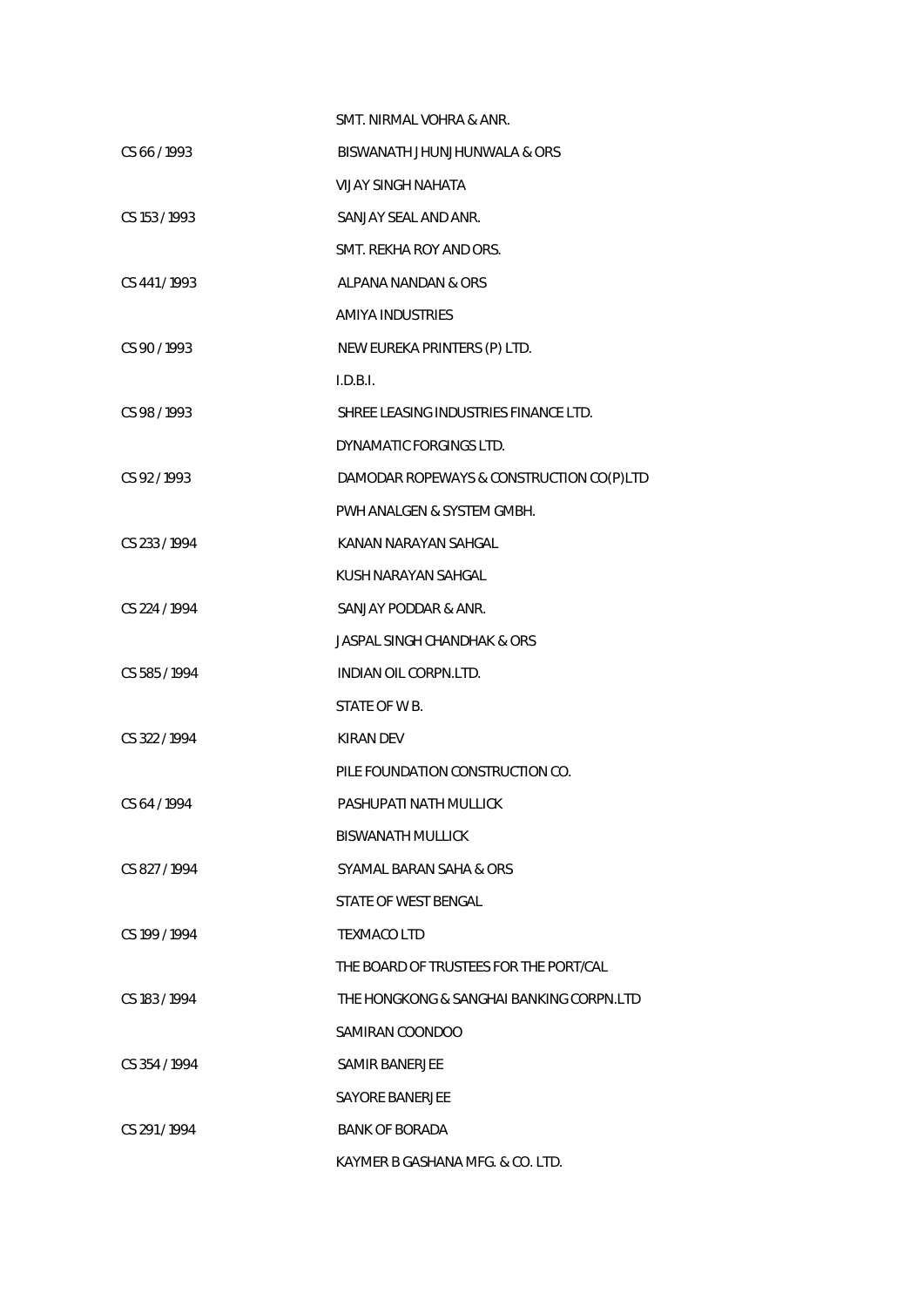| CS 16/1994    | BAJRANGLAL CHORARIA                            |
|---------------|------------------------------------------------|
|               | UNIT TRUST OF INDIA AND ORS                    |
| CS 396/1994   | <b>BILASPUR CASTINGS LTD.</b>                  |
|               | <b>UCO BANK</b>                                |
| CS 389/1994   | RAKHA HARI SARKAR & ORS.                       |
|               | M/S.N.L.ROY & CO.                              |
| CS 106 / 1994 | SM.SHOVA KANORIA                               |
|               | <b>VIRENDRA K.SINGH</b>                        |
| CS 341/1994   | <b>GARDEN REACH SHIPBUILDERS&amp;ENGG.LTD.</b> |
|               | CHOKHAMI SHIPYARD (BENGAL) LTD.                |
| CS 380/1994   | TASCON ENGINNERS (P) LTD.                      |
|               | BURN STANDARD CO. LTD.                         |
| CS 267/1994   | <b>SUJIT KR.JAISWAL</b>                        |
|               | JATIA COTTON MILLS LTD.                        |
| CS 338 / 1994 | SUN PHARMA LABORATORIES LTD.                   |
|               | STADMED (P) LTD.                               |
|               |                                                |
| CS 236 / 1994 | M/S JUPITAR TRANSPORT                          |
|               | M/S LEXICAN AUTO PVT. LTD.                     |
| CS 358 / 1994 | <b>DEBI RANI NANDY</b>                         |
|               | SMRITI BASAK NEE NANDY                         |
| CS 275 / 1994 | THAMARATHIRUTHI VENKETASWARAN RAMANATHAN       |
|               | MIHIR KR.CHAKRABORTY                           |
| CS 305/1994   | EMPIRE FINANCE CO. LTD. (DISPOSED OF)          |
|               | ROURKELA NITRILE LTD.                          |
| CS 313/1994   | SHAW WALLACE LTD.                              |
|               | TRACSTAR INVESTMENTS PVT.LTD.                  |
| CS 353/1994   | <b>TEA BOARD</b>                               |
|               | SELAIKAL TEA INDUSTRY                          |
| CS 113 / 1994 | PODDAR POINT OWNERS & OCCUPIERS ASSOC          |
|               | <b>BIJAN BIHARI MULLICK</b>                    |
| CS 14 / 1994  | <b>M/S ASOK TUBES</b>                          |
|               | STATE BANK OF INDIA                            |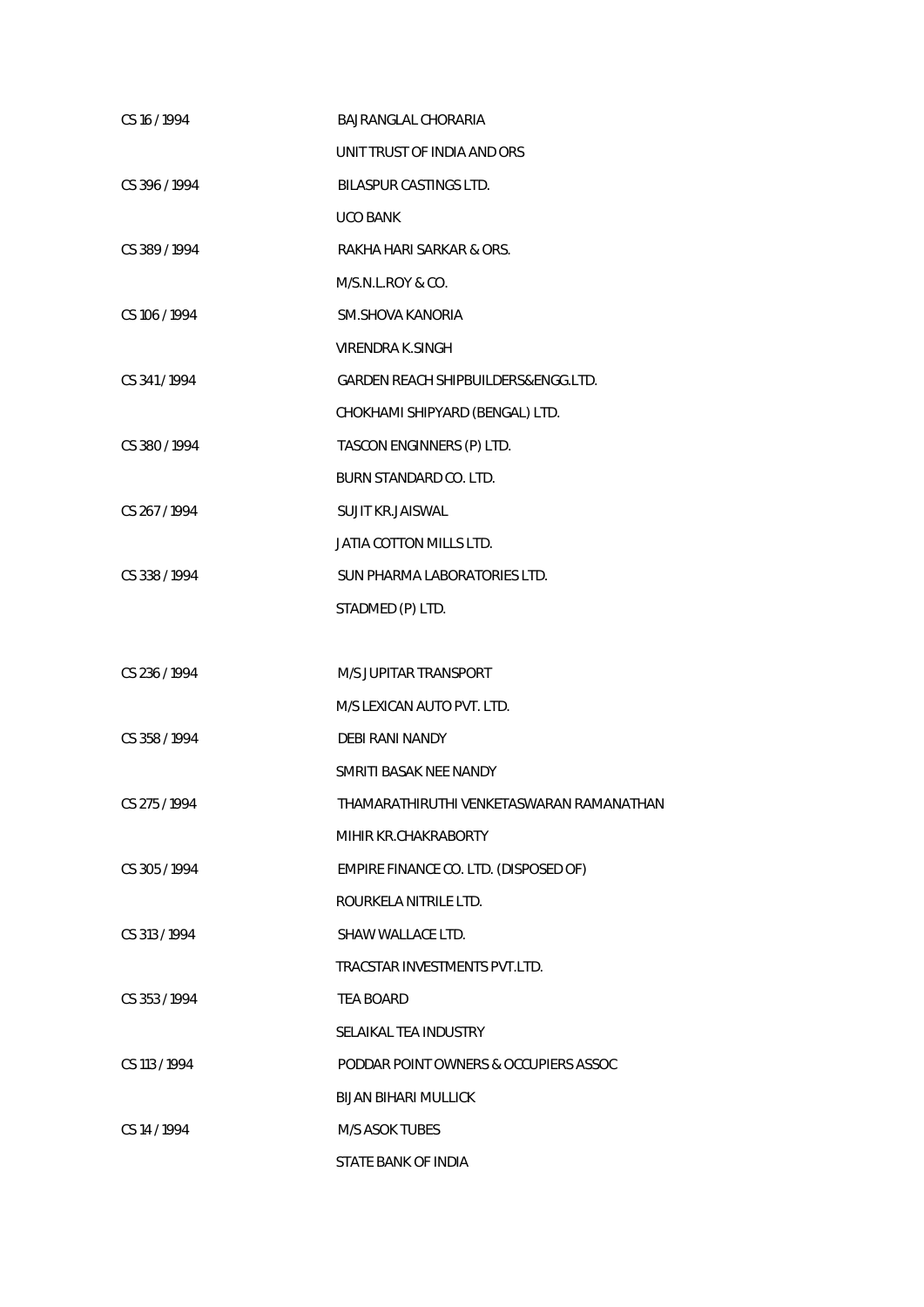| CS 166 / 1994 | ANGLO INDIA JUTE MILLS LTD.              |
|---------------|------------------------------------------|
|               | LIFE INSURANCE CORPORATION OF INDIA      |
| CS 303/1994   | <b>ESBI TRANSMISSIONS PVT.LTD.</b>       |
|               | SAMIR KUMAR GHOSH                        |
| CS 11/1994    | RATAN MAROTHIA                           |
|               | <b>NORMAN WILLAM WILSON</b>              |
| CS 154 / 1994 | GAURI PRASAD BAGARIA                     |
|               | <b>BINOD KUMAR VAISH</b>                 |
| CS 180 / 1994 | INDIA CARBON LTD.                        |
|               | INDIAN OIL CORPORATION LTD.              |
| CS 149 / 1994 | PURUSHATTAM BHIDE                        |
|               | PILE FOUNDATION CONSTRUCTION CO.I.PVT.LT |
| CS 290 / 1994 | THE INDUSTRIAL GASES LTD & ANR           |
|               | KAMRUP INDUSTRIAL GASES LTD              |
| CS 187 / 1994 | DIBYENDU MAJUMDAR                        |
|               | INDIANA ENGINEERING WORKS P.LTD          |
| CS 35/1994    | AMIYA BASU & ANR                         |
|               | AAJKAL PUBLISHERS LTD.                   |
| CS 75/1994    | MOTILAL NARESH KUMAR                     |
|               | <b>BANK OF INDIA</b>                     |
| CS 301/1994   | SNEHALATA COLD STORAGE (P) LTD.          |
|               | SMT.RAMALA SAHA.                         |
| CS 311/1994   | ARIF AHMED.                              |
|               | FRENCH MOTOR CAR CO. LTD.                |
| CS1/1994      | ZIEGLER TRANSPORT (P)LTD. & ORS.         |
|               | LEXICON AUTO (P) LTD.                    |
| CS 356/1994   | <b>TANIMA GHOSH &amp; ORS.</b>           |
|               | RINA RANI GHOSH & ORS.                   |
| CS 110 / 1994 | SHREE HANUMAN JUTE MILLS LTD             |
|               | EASTERN PACKAGING PVT.LTD.               |
| CS 81/1994    | <b>EXHIBITORS SYNDICATE LIMITED</b>      |
|               | KUSHALJIT SINGH JUNEJA & ORS.            |
| CS 39/1994    | J. M. HOSIERY FACTORY                    |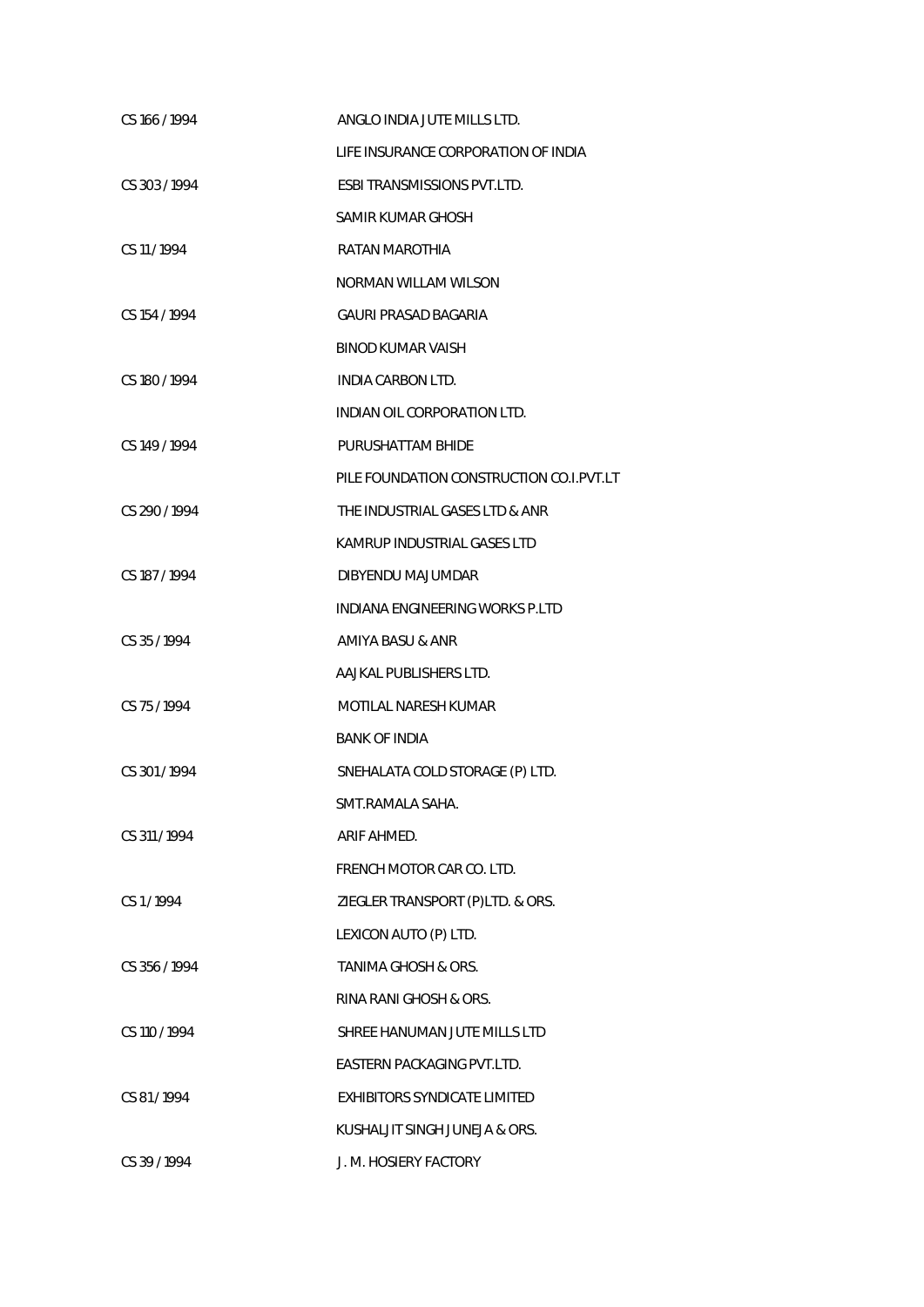|                | SITARAM SREE GOPAL (M) PRIVATE LIMITED  |
|----------------|-----------------------------------------|
| CS 80/1994     | WOODCRAFT PRODUCTS LTD.                 |
|                | <b>HYUNDAI CORPORATION</b>              |
| CS 6/1995      | PRABIR CHAWDHURY                        |
|                | POPULAR DRUG HOUSE PVT LTD              |
| CS 177 / 1995  | RANJIT KUMAR DAS @ R K DAS.             |
|                | STEWART AND LLOYDS OF INDIA LTD.        |
| CS 234 / 1995  | NATIONAL INSURANCE CO LTD & ORS.        |
|                | M/S.JUPITER NO BREAK SYSTEMS LTD.       |
| CS 933/1995    | M/S ATLAS INDUSTRIES & ORS              |
|                | STATE BANK OF INDIA                     |
| CS 362A / 1995 | PEERLESS GENERAL FIN. & INVEST.CO. LTD. |
|                | SITANGSHU KR.SARKAR & ORS.              |
| CS 335/1995    | M/S. M.P. PRODUCTION PVT.LTD. & ORS.    |
|                | INTERNATIONAL CLUB                      |
| CS 296/1995    | <b>KRISHNA EXPORTS</b>                  |
|                | AWARD EXPORTS PVT LTD                   |
| CS 295 / 1995  | CARAVAN HOLDINGS PVT LTD                |
|                | LAKSHMI NARAYAN PROJECTS LTD            |
| CS 313/1995    | JAGATDAL JUTE & INDUSTRIES LTD.         |
|                | ANGLO INDIA JUTE MILLS CO. LTD.         |
| CS 331/1995    | MATHER & PLATT (INDIA) LTD.             |
|                | BENGAL MILL STORES SUPPLY CO.           |
| CS 322/1995    | SIVA METAL INDUSTRIES                   |
|                | HINDUSTHAN COPPER LTD.                  |
| CS 300 / 1995  | MOHAN COMMERCIAL CORPORATION            |
|                | PUNJAB NATIONAL BANK                    |
| CS 821/1995    | JALAN & CO.                             |
|                | BHABANI DEVELOPEMENT PVT.LTD.           |
| CS 334/1995    | BERLI FAURE SITZTECHNIK GMBH & CO.LTD   |
|                | I.F.B. LTD & CO.                        |
| CS 285/1995    | BIRENDRA GIRI                           |
|                | <b>JATIYA PATRIKA</b>                   |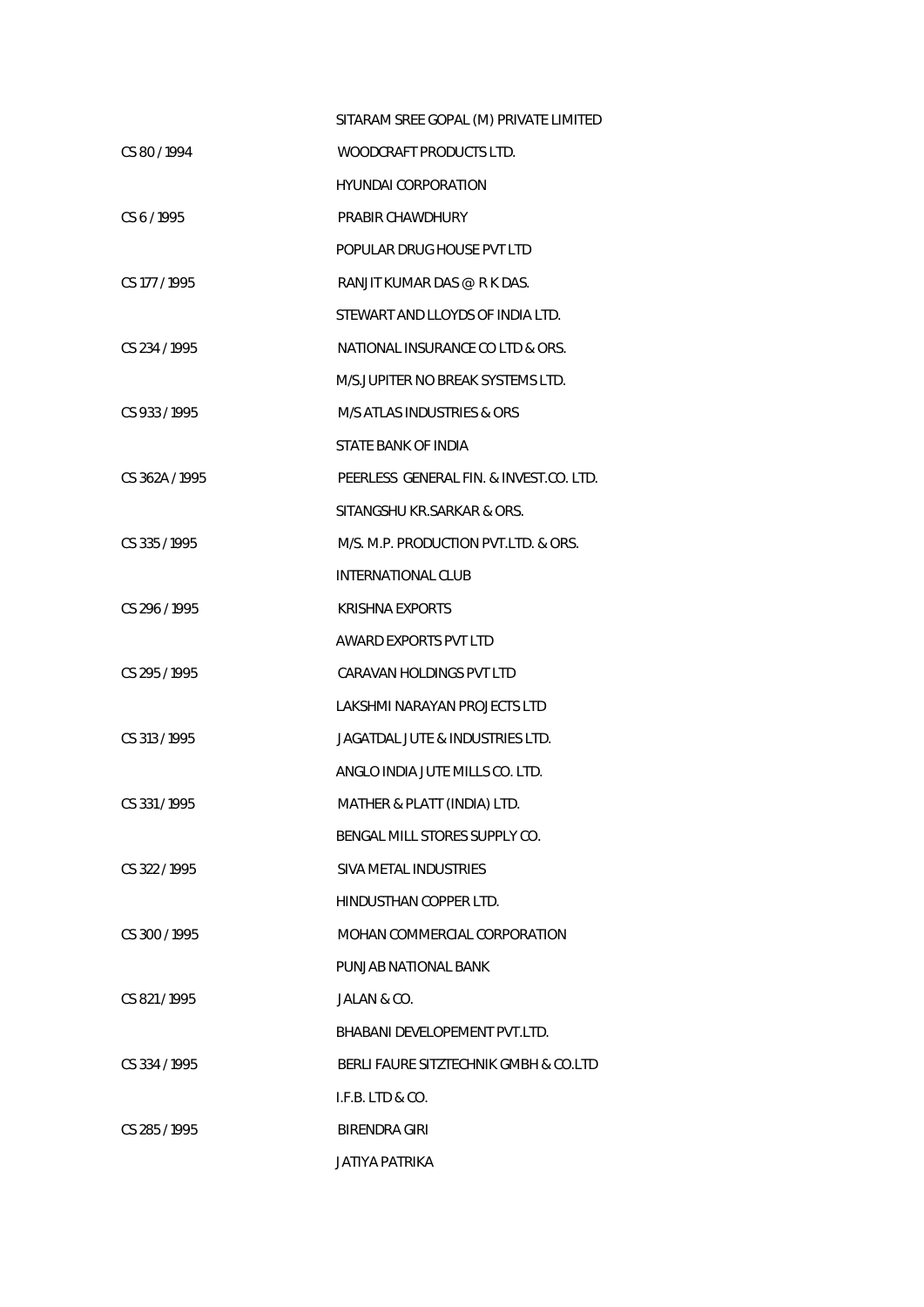| CS 273/1995    | SARDA GEMS LTD.                          |
|----------------|------------------------------------------|
|                | REAL GEMS & ORS.                         |
| CS 297/1995    | KAMAL SINGH DUGAR                        |
|                | TITAGARH JUTE FACTORY PLC                |
| CS 222/1995    | WEST BENGAL SMALL INDUSTRIES CORPN. LTD. |
|                | BANDEL CERAMICS P.LTD. & ORS             |
| CS 219 / 1995  | BISWANATH KALANORIA.                     |
|                | J.D.CASTING & FORGING PVT.LTD.           |
| CS 288 / 1995  | BINODE BIHARI PAUL                       |
|                | SMT.RADHA RANI PAUL                      |
| CS 289A / 1995 | IDEAL COAL TRADERS.                      |
|                | COAL INDIA LTD.                          |
| CS 277A / 1995 | GHANASHYAMDAS SARDA & ORS.               |
|                | ARUP RATAN LALA.                         |
| CS 269/1995    | POLAR FANS INDUSTRIES LTD.               |
|                | POWER ELECTRICALS                        |
| CS 272 / 1995  | RASTRIYA ISPAT NIGAM LTD.                |
|                | SHIVA WIRE & STEEL PRODUCTS LTD.         |
| CS 271/1995    | RASTRIYA ISPAT NIGAM LTD.                |
|                | SHIV SHANKAR IRON & STEEL MFG. CO.       |
| CS 270 / 1995  | RASTRIYA ISPAT NIGAM LTD.                |
|                | <b>GOPAL BAJORIA</b>                     |
| CS 1379 / 1995 | RAMESWAR LAL AGARWALLA                   |
|                | CESC LTD.                                |
| CS 77/1995     | ABL INTERNATIONAL LIMITED                |
|                | INDIAN OIL CORPORATION LTD.              |
| CS 217 / 1995  | SAMBHU NATH NANDI                        |
|                | <b>BENI MADHAB NANDI</b>                 |
| CS 216 / 1995  | <b>GRAPHITE INDIA LTD.</b>               |
|                | UNITED ARAB SHIPPING CO.(S.A.G.)         |
| CS 276 / 1995  | KAILASH CO.                              |
|                | PUSHPA CHEMICAL INDUSTRIES               |
| CS 265 / 1995  | <b>AMIT BASU</b>                         |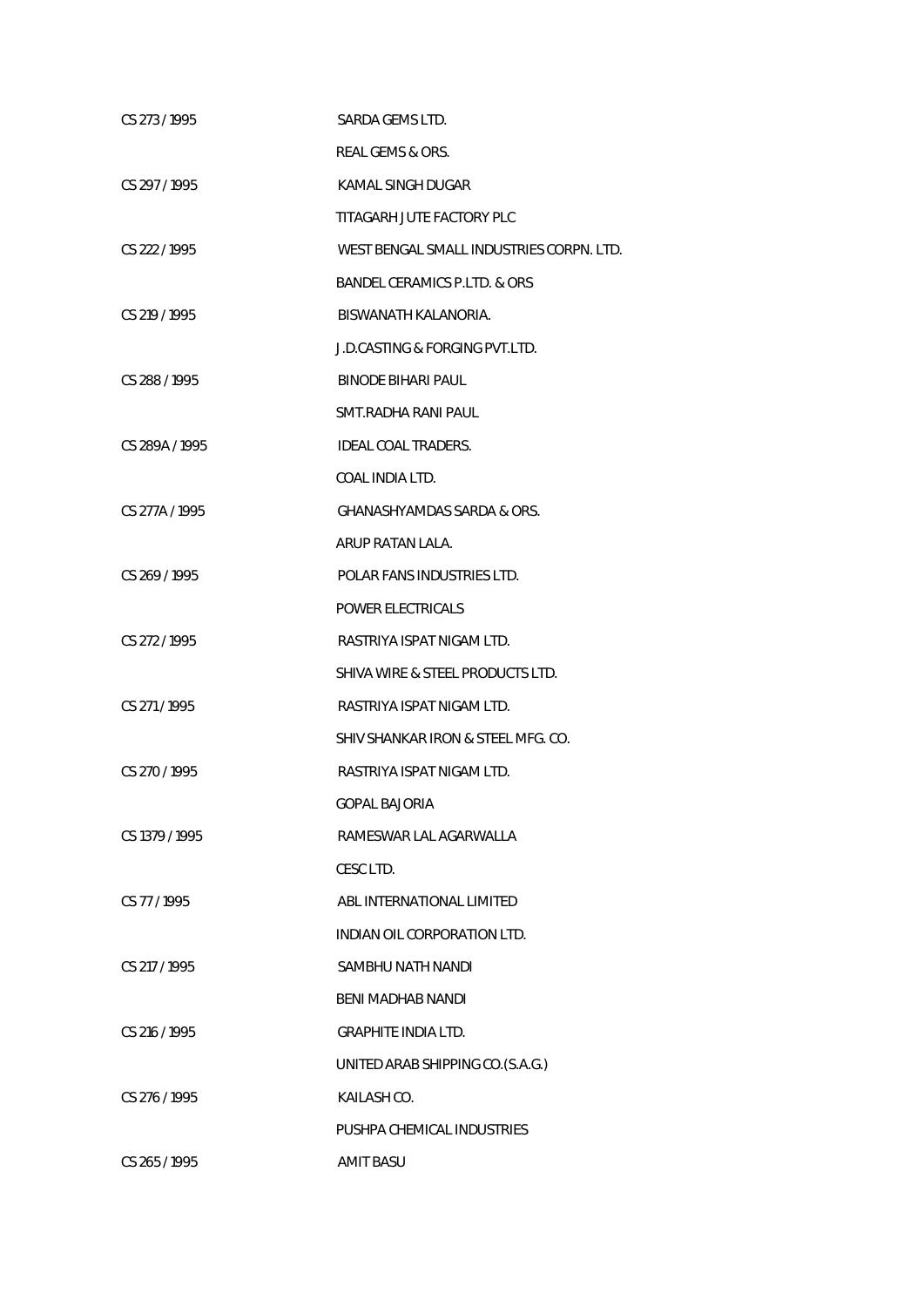|               | <b>CANDY COLE</b>                  |
|---------------|------------------------------------|
| CS 264 / 1995 | DIP NARAYAN MITRA                  |
|               | <b>CANDY COLE</b>                  |
| CS 320 / 1995 | UTKAL MOULDERS (P) LTD.            |
|               | HINDUSTHAN COPPER LTD.             |
| CS 318 / 1995 | TIDE WATER OIL CO.(I) LTD & ANR.   |
|               | <b>DENIS POTTER</b>                |
| CS 343/1995   | RADHESHYAM TULSIAN                 |
|               | <b>GUJARAT AMBUJA CEMENTS LTD.</b> |
| CS 309 / 1995 | <b>J.G.ENGG PVT.LTD</b>            |
|               | TRAFALGAR HOUSE CONST. INDIA LTD.  |
| CS 284 / 1995 | SUSHIL KUMAR KAJARIA.              |
|               | GUL TARA CHAND KRIPALANI           |
| CS 257/1995   | RAJNEESH TIWARI                    |
|               | M/S QUEENS PARK ESTATE LTD.        |
| CS 262 / 1995 | UNITED INDIA INSURANCE CO. LTD.    |
|               | NEW FURAL TRADING CORP.            |
| CS 267/1995   | STARTRACK INTERNATIONAL LTD.       |
|               | VYSYA BANK LTD.                    |
| CS 252/1995   | UNI SILK LTD.                      |
|               | RICHI MEN SILK LTD.                |
| CS 255/1995   | <b>ASOKE KUMAR SEN</b>             |
|               | THE ANANDA BAZAR PATRIKA           |
| CS 254 / 1995 | UNISILK LTD.                       |
|               | RICHIMEN SILK LTD.                 |
| CS 258 / 1995 | UNITED BANK OF INDIA               |
|               | CALCUTTA SAFE DEPOSIT COMPANY LTD. |
| CS 277 / 1995 | M/S ISHARA DEVELOPERS PVT. LTD.    |
|               | SMT. NIHAR MONIU LAW               |
| CS 163/1995   | WAREN TEA LTD.                     |
|               | KYC (GULF) SERVICES LTD.           |
| CS 244 / 1995 | DHARAM CHAND CHHAJAR               |
|               | THE OODLABARI CO. LTD.             |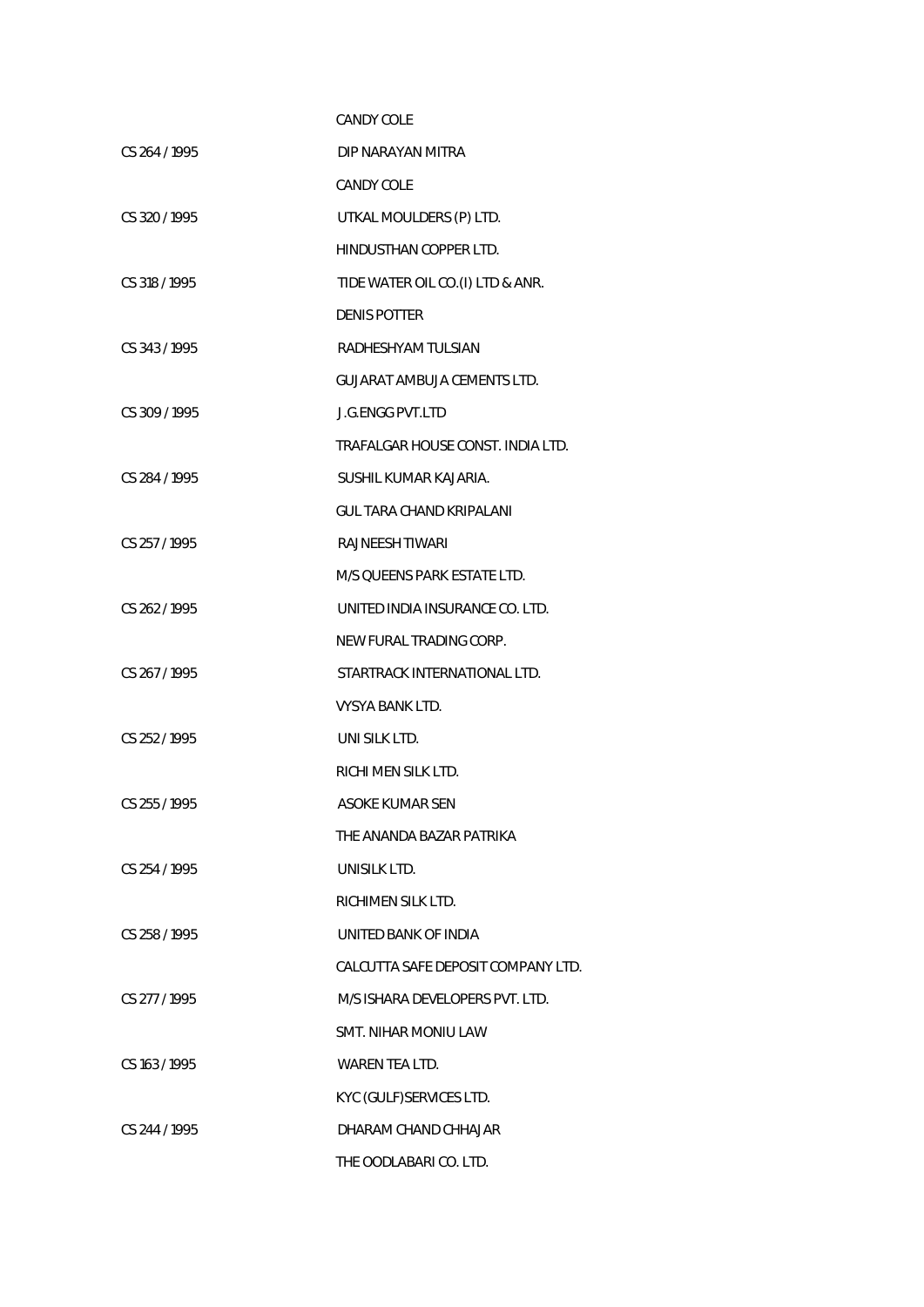| CS 278 / 1995  | BOWREAH COTTON MILLS CO.LTD.             |
|----------------|------------------------------------------|
|                | <b>PROTIMA BHOSE &amp; ANR</b>           |
| CS 157 / 1995  | SMT. JHARNA MULLICK & ORS.               |
|                | <b>SHIV KUMAR DAMANI</b>                 |
| CS 238 / 1995  | SOMNATH ESTATES (P) LTD.                 |
|                | <b>VIJOY SINGH.</b>                      |
| CS 305 / 1995  | SRIKRISHNA ARJUN TRADE.&INVEST.CO.P.LTD. |
|                | JENNY CRISTENSON (SERVICES APARTMENT)LTD |
| CS 230 / 1995  | ANUBHA PAL                               |
|                | <b>ALOK GOENKA</b>                       |
| CS 174 / 1995  | <b>BANK OF INDIA.</b>                    |
|                | BANK OF BARODA EMPLOYEES ASSON W.B.      |
| CS 2081 / 1995 | <b>JUGAL KRISHNA SADANI</b>              |
|                | AJIT KUMAR HAZRA                         |
| CS 2539/1995   | <b>UMA RANI BOSE</b>                     |
|                | <b>BINA SARKAR</b>                       |
| CS 323A / 1995 | FOOD CORPORATION OF INDIA                |
|                | <b>DILIP KR.SA</b>                       |
| CS 521/1995    | <b>MAHAMAYA DUTTA &amp; ORS</b>          |
|                | <b>GOPI NATH DUTTA</b>                   |
| CS 68/1995     | JITENDRA UMEDBHAI PATEL & ORS.           |
|                | FEDERAL BANK LTD.                        |
| CS 149 / 1995  | PIONEER COAL CORPORATION                 |
|                | <b>COAL INDIA LIMITED</b>                |
| CS 1736 / 1995 | <b>SANTANU BOSE</b>                      |
|                | <b>BINA SARKAR</b>                       |
| CS 503 / 1995  | <b>AMRIT LAL SHAW</b>                    |
|                | <b>HARI RAM SHAW</b>                     |
| CS 391/1995    | DEBESH CH.MULLICK                        |
|                | S.R.INCORPORATED ENTERPRISES (I) P.LTD.  |
| CS 327/1995    | <b>INDIAN BANK</b>                       |
|                | M/S. BALAJI STEEL CASTINGS LTD. (IN LQ.) |
| CS 25/1995     | HITACHI LIMITED.                         |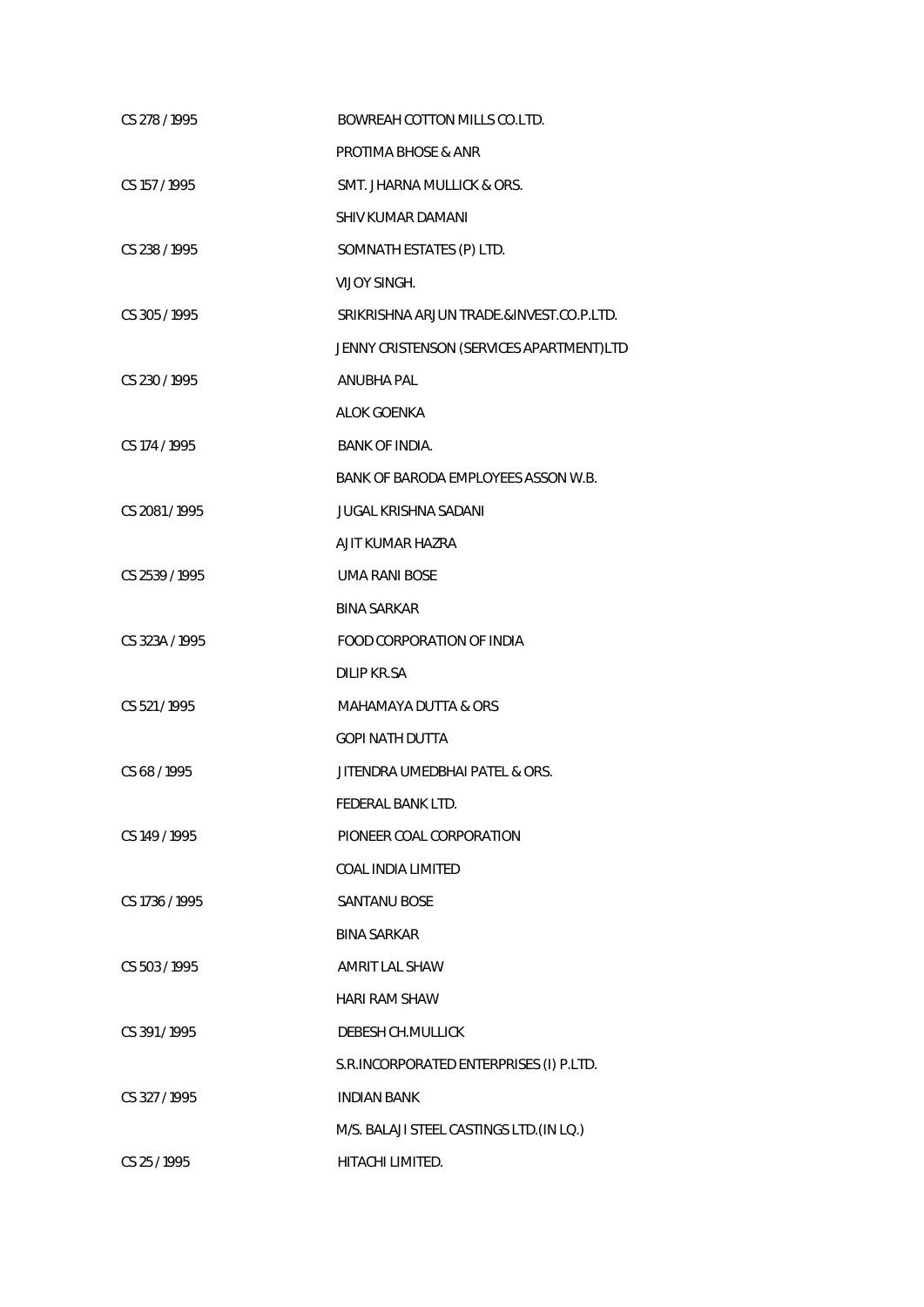|                | HITACHI K.K.MFG. CO. LTD.                  |
|----------------|--------------------------------------------|
| CS 274 / 1995  | SWAPAN KANTI GHOSH                         |
|                | <b>DAINIK DINER SHEGE</b>                  |
| CS 281/1995    | JAGADISH PRASAD PODDAR & ANR.              |
|                | UNITED BANK OF INDIA                       |
| CS 2/1995      | THIS IS ATEST                              |
|                | HGSDAGGHJAS                                |
| CS 291/1995    | M/S POSITIVE SUPPLIERS PVT LTD.            |
|                | KAMALA MITRA                               |
| CS 200 / 1995  | DELITE PROPERTIES PVT.LTD.& ORS.           |
|                | MRS KARUNA A.SINGH                         |
| CS 299 / 1995  | RANGA JAVA SOAP & CHEMICAL WORKS PVT LTD   |
|                | M/S.S.ROYCHOUDHURY & CO.                   |
| CS 170 / 1995  | <b>VIJAYA BANK</b>                         |
|                | THE BENGAL BONDED WARE HOUSE ASSOCIATION & |
| CS 283 / 1995  | EQUINOX CO.LTD.                            |
|                | TITAGHAR PLC & ANR.                        |
| CS 125 / 1996  | KALYANA INTERNATIONAL                      |
|                | MIS.SHANTI SHIPPING                        |
| CS 36A / 1996  | UNION OF INDIA                             |
|                | MAERSK NAVIGATION LINES & ANR.             |
| CS 43/1996     | PAWAN TRADING CO                           |
|                | ASSAM ASBESTORS LIMITED                    |
| CS 124A / 1996 | CENTRAL ROAD LINES CORPN. LTD.             |
|                | BALMER LAWRIE & CO. LTD.                   |
| CS 108/1996    | HINDUSTHAN DEVELOPMENT CORPN               |
|                | BUTZBACHER WEICHENBAN GESETTSCHAFT MBH     |
| CS 58/1996     | MODEL MFG. CO. LTD.                        |
|                | UNION OF INDIA                             |
| CS 50/1996     | STATE OF JHARKHAND & ORS.                  |
|                | BANK OF BARODA & ANR.                      |
| CS 7/1996      | NARENDRA K.ANCHALIA                        |
|                | A.PURNACHANDRA RAO                         |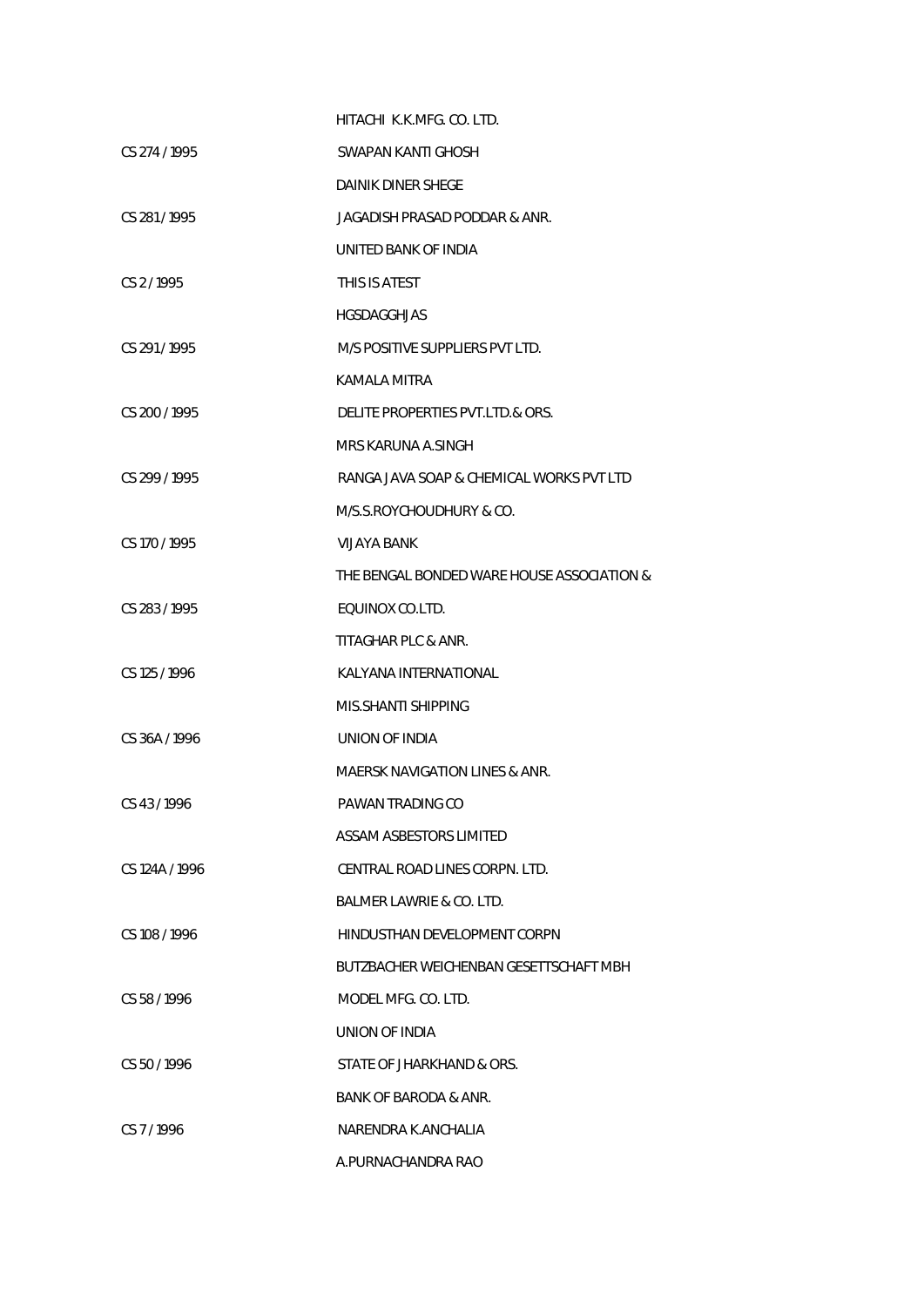| CS 3/1996      | CROSLAND RESERCH LABORATORIES LTD.      |
|----------------|-----------------------------------------|
|                | <b>TARUN KR. CHAKRABORTY</b>            |
| CS 60/1996     | KREBS & CIE (INDIA) LTD.                |
|                | SHYAM AGARWAL.                          |
| CS 35B / 1996  | OCTAVIAUS TEA & INDUSTRIES LTD.         |
|                | <b>MANSOON INDIA PVT. LTD.</b>          |
| CS 103 / 1996  | ASHOKE KRISHNA DUTT                     |
|                | PRATIDIN PRAKASANI PVT. LTD             |
| CS 86/1996     | DR. MRS. ARATI DUTTA                    |
|                | SRI SALAUDDIN CHOWDHURY                 |
| CS 13/1996     | <b>GLOMAX IMPEX P.LTD.</b>              |
|                | <b>TANUSREE BOSE</b>                    |
| CS 317E / 1996 | <b>HEMANT KUMAR JALAN</b>               |
|                | SIMSMETAL LTD.                          |
| CS 129A / 1996 | RASTRIYA ISPAT NIGAM LTD.               |
|                | SOMANI FERRO ALLOYES LTD                |
| CS 168 / 1996  | <b>VIJAY BANK.</b>                      |
|                | AB, ENGG.& CO.                          |
| CS 147A / 1996 | NICCO UCO FINANCIAL SERVICES LTD.       |
|                | <b>BUSINESS FORUM LTD.</b>              |
| CS 309 / 1996  | PKS LTD.                                |
|                | UNION BANK OF INDIA                     |
| CS 233A / 1996 | RESOLUTE TRADERS PVT.LTD.               |
|                | NASIRUDDIN MULLICK                      |
| CS 127 / 1996  | SHEW KUMAR GUPTA                        |
|                | PRITHIRAJ GUPTA                         |
| CS 484 / 1996  | U.B.I.                                  |
|                | TRIPORE TEA CORPN.LTD.                  |
| CS 147/1996    | <b>SANDEEP SARDAR</b>                   |
|                | M/S SARAF IMPEX (P) LTD.                |
| CS 235A / 1996 | GUHYESHWARI PLASTIC INDUSTRIES PVT. LTD |
|                | PRAKASH TRANSPORT                       |
| CS 3171/1996   | MAGMA LEASING LIMITED                   |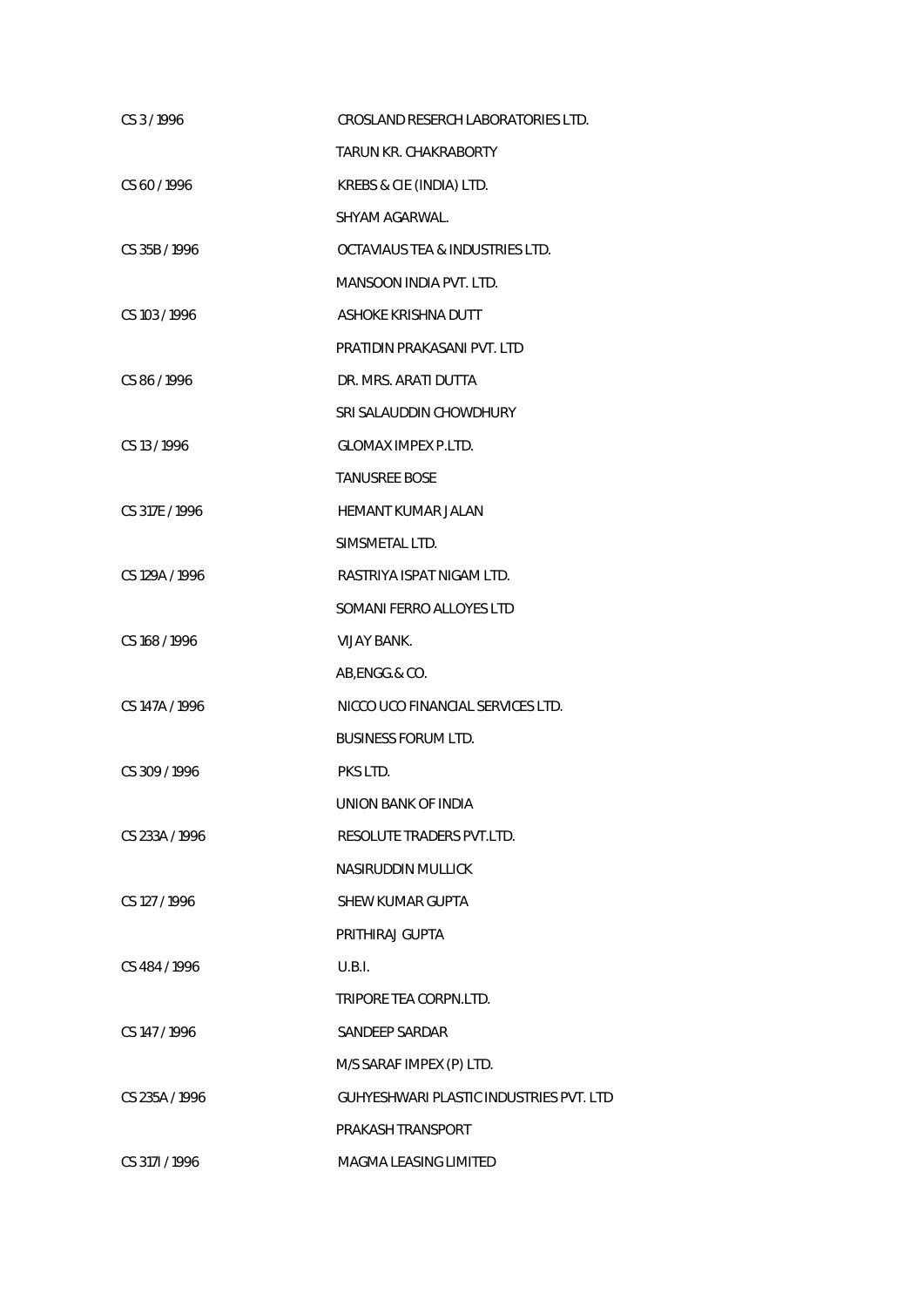|                | ROM INDUSTRIES LIMITED                   |
|----------------|------------------------------------------|
| CS 55B / 1996  | CONSOLIDATED FIBRES & CHEMICALS LTD.     |
|                | METEOR PRIVATE LIMIED & ANR              |
| CS 166 / 1996  | KRISHNA KUMAR KOTHARI                    |
|                | GOURA DEVI BAGREE & ORS                  |
| CS 74/1996     | MARCANDY PRASAD RADHAKRISHAN PRASAD PLTD |
|                | CENTRAL BANK OF INDIA                    |
| CS 138/1996    | PASUPATI NATH POTATO STORAGE PVT.LTD.    |
|                | W.B.INDUSTRIAL DEVLOPMENT CORPN.LTD.     |
| CS 146/1996    | PASHUPATI NATH POTATO STORAGE PVT.LTD.   |
|                | W.B.FINANCIAL CORPORATION LTD.           |
| CS 242/1996    | <b>GANAPATI EXPORTS LTD.</b>             |
|                | PRUDENTIAL EQUITY FUNDS LTD.             |
| CS 1423 / 1996 | VCQGASKJTGJKLRKLFKRV                     |
|                | <b>NSEDDFFG</b>                          |
| CS 363/1996    | M/S SHRACHI SECURITIES LTD.              |
|                | TAPAN KUMAR MUKHOTY & ANR                |
| CS 360/1996    | NICCO UCO FINANCIAL SERVICES LTD         |
|                | PHEROZE ENGINEER                         |
| CS 317K3/1996  | STATE BANK OF INDIA                      |
|                | CAL.TRAMWAYS (1978) LTD.                 |
| CS 133/1996    | <b>GOPAL SHARMA</b>                      |
|                | STATE BANK OF INDIA                      |
| CS 363B / 1996 | SHRACHI SECURITIES LIMITED               |
|                | TAPAN KUMAR MUKHOTY                      |
| CS 209/1996    | WEST BENGAL CONSULTANCY ORGANISATION LTD |
|                | D.R.GHALANI FAMILY TRUST                 |
| CS 254 / 1996  | BUDGE BUDGE CO. LTD. & ANR.              |
|                | THE CALCUTTA GUJRATI EDUCATION SOCIETY   |
| CS 118A / 1996 | STANDARD CHARTERED BANK                  |
|                | STANDARD CHARTERED BANK EMPLOYES UNION   |
| CS 161B / 1996 | LLYOD FINANCE LTD.                       |
|                | MAHESH KR. KEJRIWAL                      |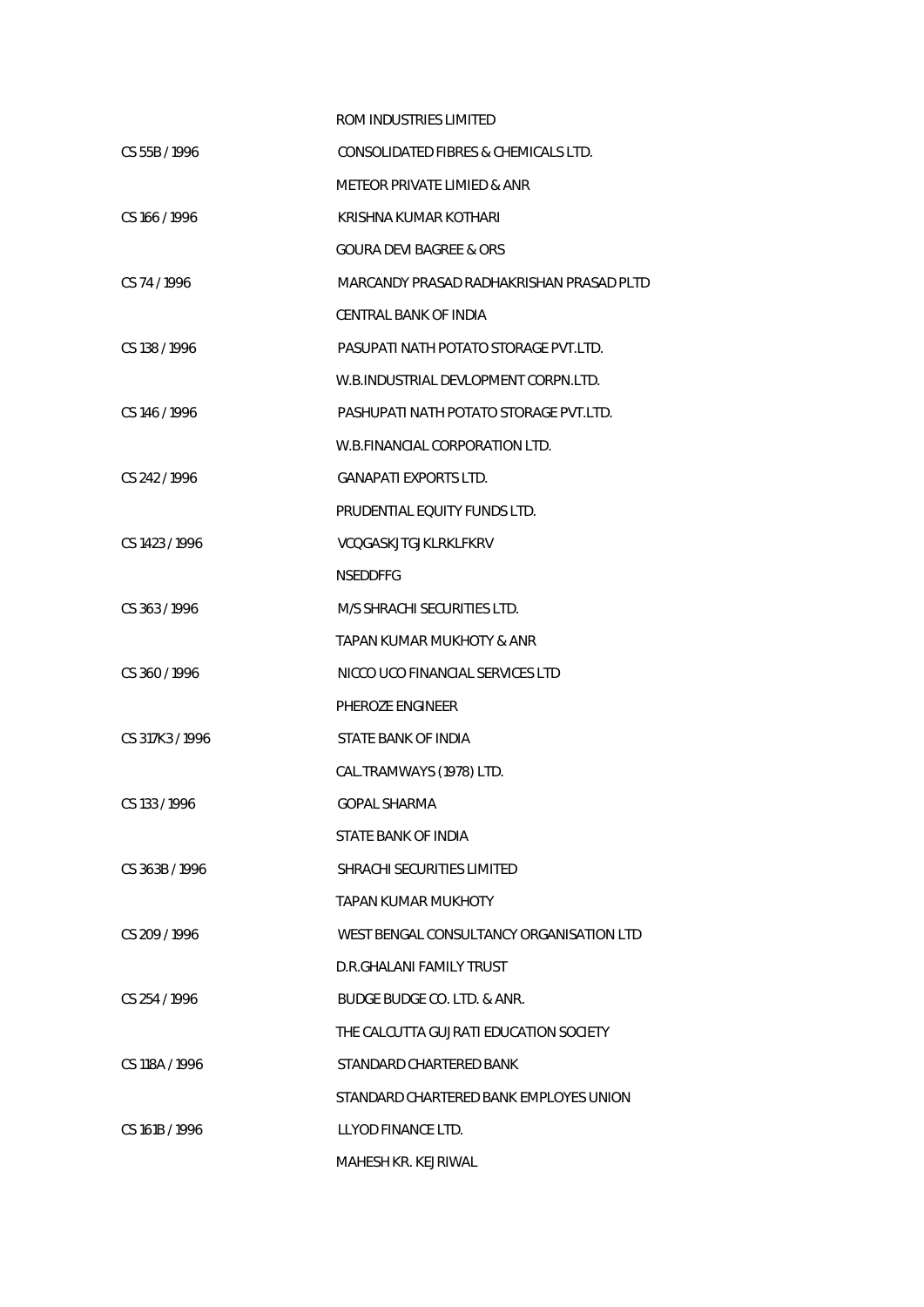| CS 359/1996    | HIMANI LTD. & ANR.                       |
|----------------|------------------------------------------|
|                | VHEL INDUSTRIES LTD.                     |
| CS 312/1996    | DR. S.K.ABDUL MABUD                      |
|                | RAJNESH MALHOTRA                         |
| CS 265/1996    | G.R.MAGNETS LTD. & ORS.                  |
|                | DY.DIR.OF ENFORCEMENT                    |
| CS 245B / 1996 | LOPCHU TEA CO. LTD.                      |
|                | GULJARILAL KANORIA                       |
| CS 161A / 1996 | L.I.C. & ORS.                            |
|                | KANORIA CHEMICALS & INDUSTRIES LTD.      |
| CS 127A / 1996 | LEYDEN LEASING & FINANCIAL SERVICES LTD. |
|                | KHAITAN HOSTMBE SPINELS LTD.             |
| CS 253 / 1996  | SHREE HANUMAN FOUNDRY & ENGG. CO. LTD.   |
|                | INDIAN SEAMLESS FINANCIAL SERVICES LTD.  |
| CS 260/1996    | SREE JAIN SWELAMBER TERAPATHI VIDYALAY   |
|                | JAIN SWEAMBER TERAPANTHI MAHASABHA       |
| CS 266/1996    | SRI SANKARLAL SHAW & ORS.                |
|                | SMT. SONA DEVI GUPTA                     |
| CS 47/1996     | C.M.D.A.                                 |
|                | M/S.TATA SCOB DEALERS, CALCUTTA LTD.     |
| CS 129C / 1996 | <b>GOUTAM ROY</b>                        |
|                | DEBENDRA BAJORIA                         |
| CS 148 / 1996  | LAWLYS ENTERPRISE PVT.LTD.& ORS.         |
|                | UCO BANK (S/A)                           |
| CS 3131/1996   | EXIDE INDUSTIES LIMITED                  |
|                | HOWRAH MOTOR COMPANY LIMITED             |
| CS 281/1996    | TIRUPATI FERRO ALLOY UDYOG PVT.LTD.      |
|                | <b>BANK OF INDIA</b>                     |
| CS 160A / 1996 | MOBER ENGINEERING GMBH & ANR             |
|                | KALYANI STEEL LIMITED                    |
| CS 331C/1996   | YHE PEERLESS GENL. FINANCE & INVEST CO L |
|                |                                          |
| CS 313K / 1996 | PANORAMA MARKETING LTD                   |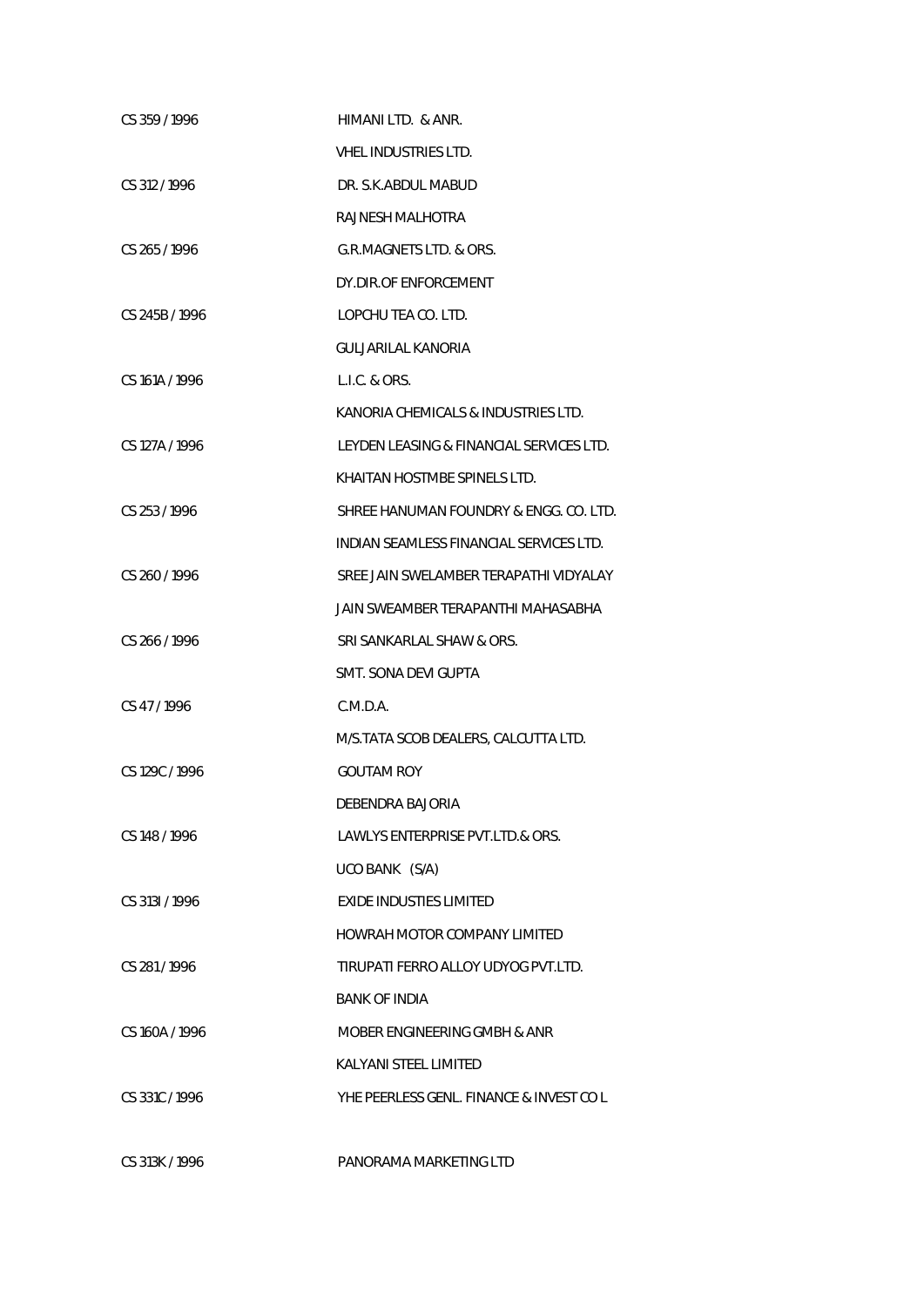|                | M/S GOLD MOHAR INDS.                     |
|----------------|------------------------------------------|
| CS 317H / 1996 | COSTAL ROADWAYS LTD                      |
|                | SHAW WALLACE & CO. LTD                   |
| CS 313A / 1996 | HABBARD FARMS INC & ANR.                 |
|                | ARAMBAG HATCHERIES LTD                   |
| CS 121C/1996   | HOSHANG FRAMROZ MUNSHI                   |
|                | <b>PRESSMAN LTD</b>                      |
| CS 282/1996    | SHYAM SUNDAR BERIWALA                    |
|                | NARESH GOEAL                             |
| CS 118 / 1996  | SMT.RENUKA SADHUKHAN & ORS.              |
|                | MANINDRA NATH SADHUKHAN                  |
| CS 287/1996    | THE BOARDOF TRUSTEES FOR THE PORT OF CAL |
|                | AMIYA INDUSTRIES PVT.LTD.                |
| CS 336 / 1996  | SATYADEO SONTHALIA & ORS                 |
|                | RASTRYA ISPAT NIGAM                      |
| CS 151/1996    | PARESH RANJAN KANTA KAMPANI              |
|                | UNITED BANK OF INDIA                     |
| CS 36/1996     | DEBASMITA RANA & ORS.                    |
|                | BIRENDRA NATH SARKAR & ORS.              |
| CS 521/1996    | SMT. MAHAMAYA DATTA & ANR.               |
|                | GOPINATH DUTTA & ORS.                    |
| CS 726 / 1996  | NAND KISHORE KHEMANI                     |
|                | <b>GOBINND PROPERTIES</b>                |
| CS 55A / 1996  | BROOKE BOND LIPTON INDIA LIMITED         |
|                | PURAN FOODS PVT. LTD.                    |
| CS 40A / 1996  | BISHWANATH JALAN                         |
|                | T N SHEET & ENGINEERING WORKS            |
| CS 21/1996     | SETARAM SREEGOPAL (M) PVT.LTD.           |
|                | PUNJAB & SIND BANK                       |
|                |                                          |
| CS 124B / 1996 | KRISHNA KUMAR JALAN                      |
|                | RAVI KUMAR AGARWAL                       |
| CS 661/1997    | EXHIBITORS SYNDICATE LTD.                |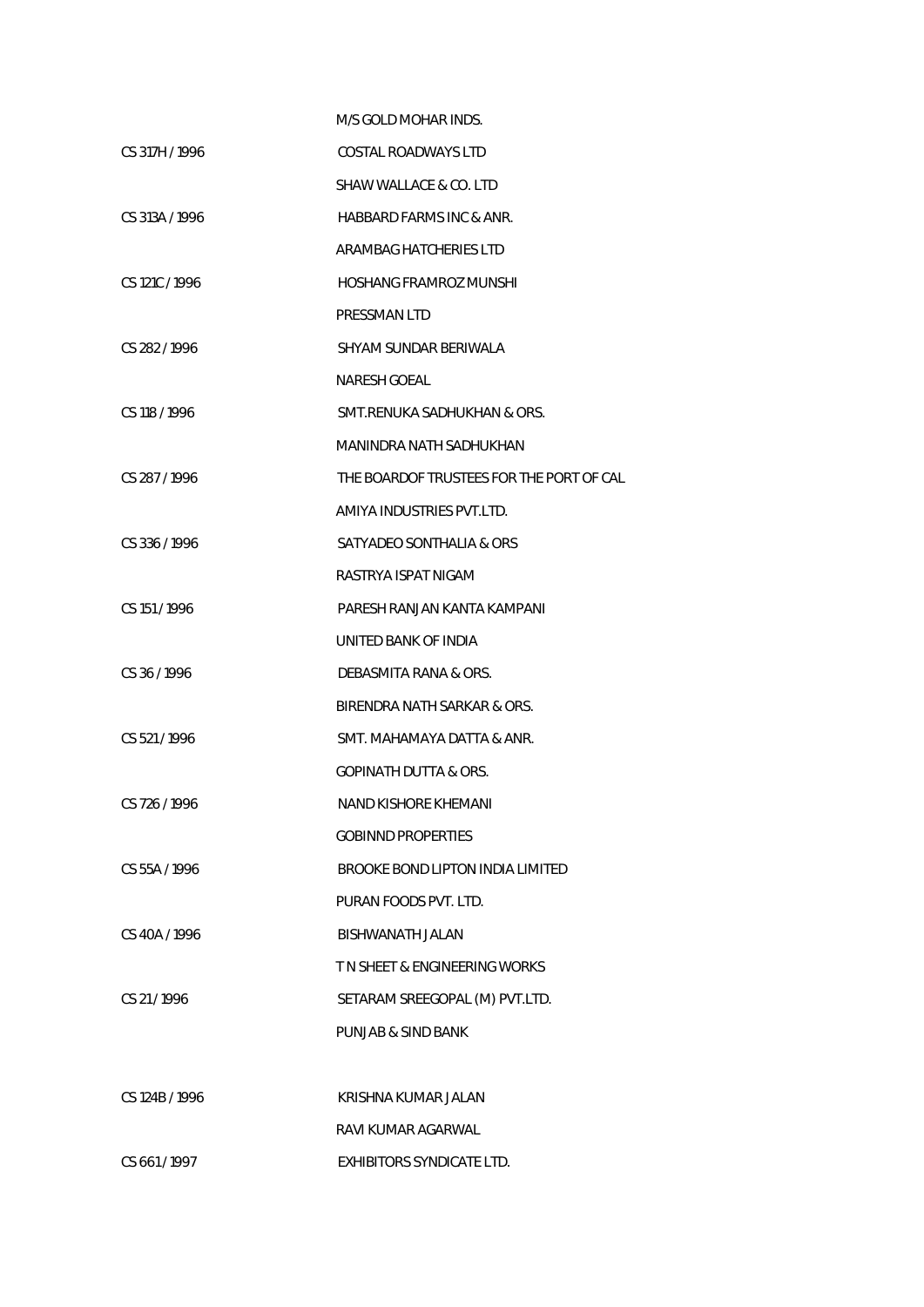| CS 788/1997    | RAM PRASAD JAIN                              |
|----------------|----------------------------------------------|
|                | H.M.T.LTD.                                   |
| CS 433/1997    | RAMLALL KHANHAIYALALL                        |
|                | THE MYSORE SUGAR CO.LTD.                     |
| CS 2060 / 1997 | M/S.P.K.S.LTD.                               |
|                | INTERNATIONAL FINANCE INVEST. COMM. BANK     |
| CS 443/1997    | <b>GOURAV ANCHALIA</b>                       |
|                | SM.MANJU ACHALIA                             |
| CS 438/1997    | THE TATA IRON & STEEL CO.LTD.                |
|                | M/S.SHIVMONI & CO.(ALOG WITH OTHER APLN)     |
| CS 429 / 1997  | MALVIKA STEEL LTD.                           |
|                | <b>KESORAM INDUSTRIES LTD.</b>               |
| CS 403/1997    | SHYAMAL BOSE                                 |
|                | SUSANTA KUMAR CHOWDHURY                      |
| CS 402/1997    | SMITHKLEIN BEECHAM CONSUMER HEALTH CARE      |
|                | EDEN COSMETICS LTD.                          |
| CS 375A / 1997 | ORGANON (INDIA) LTD. FORMERLY KNOWN AS INFAR |
|                | <b>INDIAN BANK &amp; ORS.</b>                |
| CS 781/1997    | NISHANJ DUNGARMAL FUTNANI                    |
|                | MOHANLAL DUNGARMAL FUTNANI                   |
| CS 320A / 1997 | <b>STEVE JORDAN</b>                          |
|                | EDMUND HOVANESIAN                            |
| CS 363/1997    | <b>BIJOY SINGH BAID</b>                      |
|                | RUGLAL SURANA                                |
| CS 196A / 1997 | THE TINPLATE CO.OF INDIA LTD.                |
|                | SWIFT FREIGHT (I) PVT.LTD.                   |
| CS 193C / 1997 | STEEL AUTHORITY OF INDIA LTD.                |
|                | M/S.JESSOP & CO.LTD.                         |
| CS 192G / 1997 | RATAN KUMAR BANKA                            |
|                | CHANDU PAREKH & ORS.                         |
| CS 311 / 1997  | PRASHANT KUMAR SINGH & ANR                   |
|                | SREE HANUMAN FOUNDRIES LTD. (IN LIQN.) & ORS |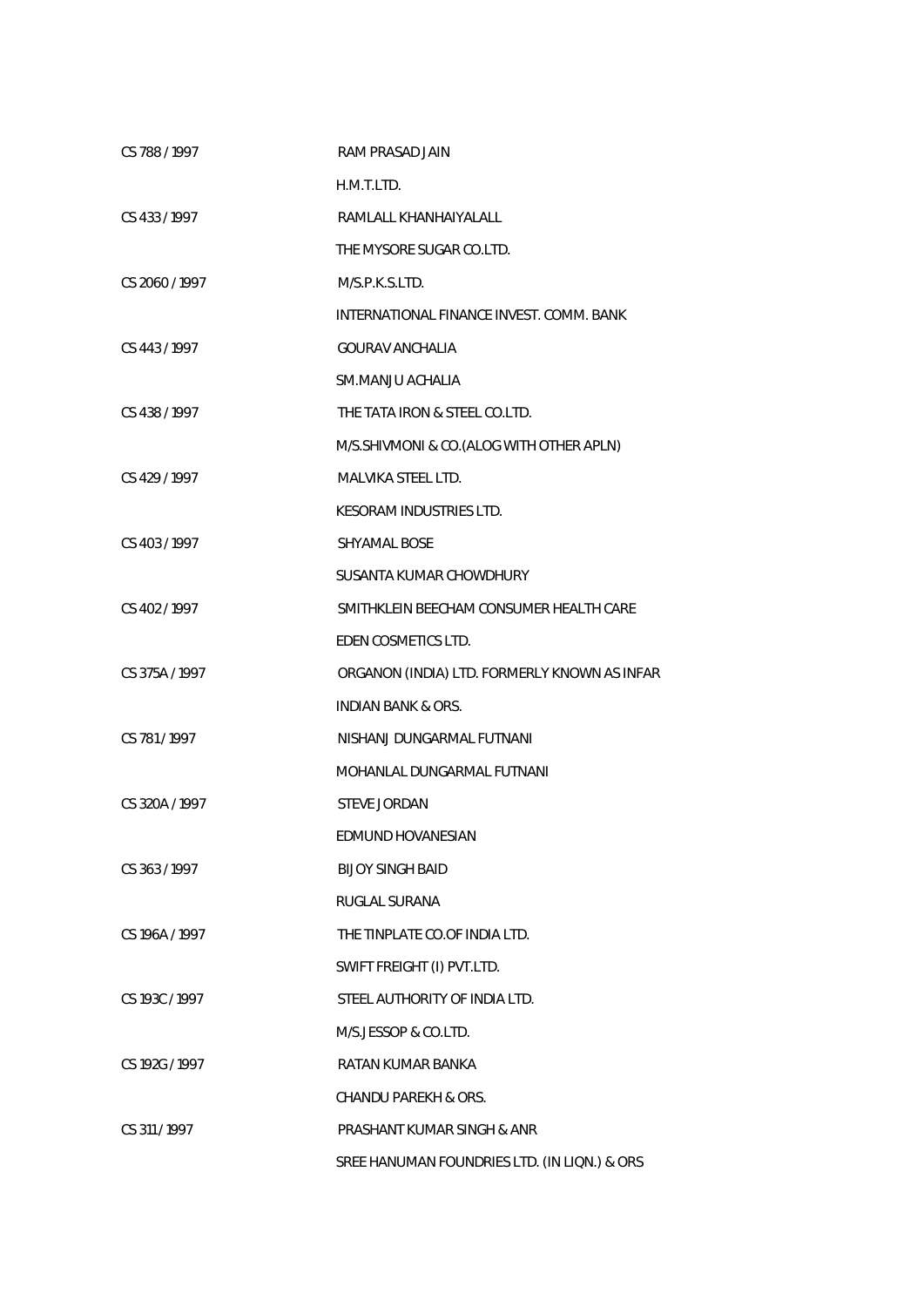| CS 192F / 1997 | MAGMA LEASING LTD.                       |
|----------------|------------------------------------------|
|                | FLORANCE AGRO DEVELOPERS LTD.            |
| CS 200B / 1997 | THE BARAK TEA CO.LTD.& ANR.              |
|                | NATIONAL BANK & AGRI DEVE(NABARD)        |
| CS 394 / 1997  | SHREE SITARAM CHARITY TRUST & ORS.       |
|                | SMT. KAMALA SINGH                        |
| CS 417 / 1997  | SATISH CHANDRA LAKHOTIA                  |
|                | BENGAL FREE MASIANS TRUST ASSOCIATION    |
| CS 209B / 1997 | MOONSTAR SUPPLIERS PVT.LTD.& ORS.        |
|                | <b>SAMIR KEDIA</b>                       |
| CS 404 / 1997  | M/S.B.B.M.ENTERPRISES                    |
|                | STATE OF WEST BENGAL                     |
| CS 408 / 1997  | THE HOWRAH MOTOR COMPANY LIMITED         |
|                | <b>EXIDE INDUSTRIES LIMITED</b>          |
| CS 530/1997    | SUDERA ENTERPRISES PVT. LTD.             |
|                | DURGAPUR PROJECTS LTD.                   |
| CS 218 / 1997  | INTEGRATED SYNDICATION SERVICES LIMITED  |
|                | SHRI HANUMAN FOUNDARY ENGG. & CO. LTD.   |
| CS 226 / 1997  | M/S.CALCUTTA CREATIVE PRINTERES PVT.LTD. |
|                | M/S.SONATA SOFTWARE LTD.                 |
| CS 275A / 1997 | USHA BRECO LTD.                          |
|                | CEMENT CORRON OF INDIA LTD.              |
|                |                                          |
| CS 208/1997    | HINDUSTHAN FERRO & IND. LTD.             |
|                | SURESH KR. JAIN                          |
| CS 8/1997      | TATA IRON & STEEL CO. LTD.               |
|                | THE PIONEER LTD.                         |
| CS 231/1997    | SRI SRI KALIMATA THAKURANI.              |
|                | SM.PARUL DAS                             |
| CS 273/1997    | WEST BENGAL INDUSTRIAL DEVELOPMENT CORP. |
|                | SOLITARE DIAMONDS PVT.LTD.               |
| CS 271/1997    | PROMOD KUMAR JAIN & ORS.                 |
|                | GIRNAR FIBRES LTD.                       |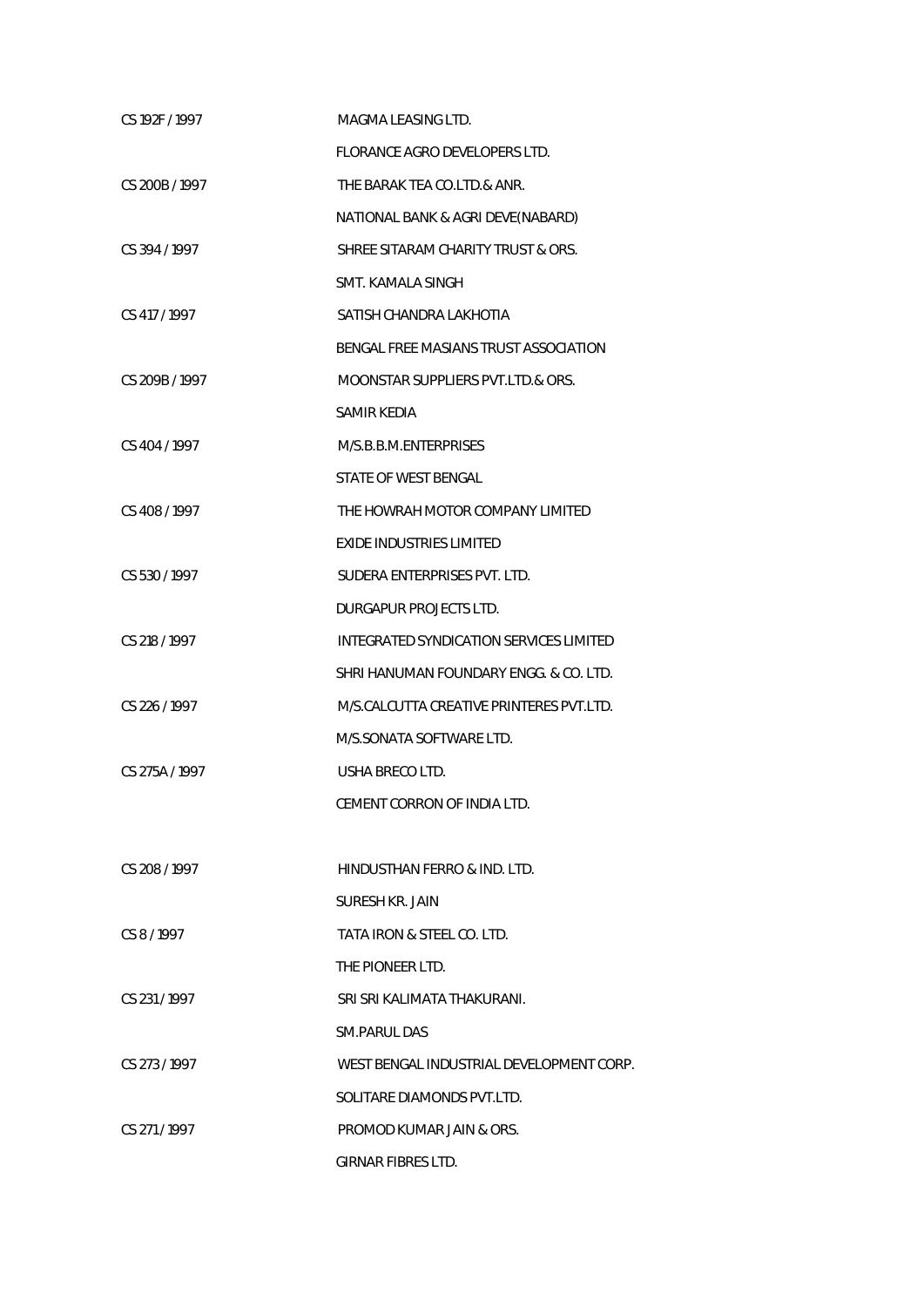| CS 154B / 1997 | LYNX INDIA LTD.                          |
|----------------|------------------------------------------|
|                | SHAKTI GUPTA                             |
| CS 191/1997    | SMT. CHANDRA DEVI BOTHRA & ORS.          |
|                | THE STATE OF WEST BENGAL                 |
| CS 190 / 1997  | CHANDRA PRAKASH SINGHAL                  |
|                | <b>ALPANA GHOSH</b>                      |
| CS 153 / 1997  | MAHENDRA KR.JAJODIA                      |
|                | M/S.VISHAL AGENCY                        |
| CS 130D / 1997 | STOCK HOLDING CORPORATION OF INDIA LTD.  |
|                | I.T.C.LTD.                               |
| CS 129B / 1997 | RICH NUTRIFOODS LTD. & ANR.              |
|                | WEST BENGAL FINANCIAL CORP.              |
| CS 129A / 1997 | SALVAGE TRADING CO.                      |
|                | THE BOARD OF TRUSTEES FOR THE PORT OFCAL |
| CS 130B / 1997 | ECONOMY MARCHANDIES PVT.LTD.             |
|                | PREM CHAND JUTE MILLS LTD.               |
| CS 32/1997     | THE NEW INDIA ASSURNCE CO LTD            |
|                | ORISSA TRANSPORT SERVICE (P) LTD         |
| CS 196 / 1997  | KUNJ BEHRI TIBRAWALLA                    |
|                | PRITHVINATH CHATURVEDI                   |
| CS 57/1997     | NEW TEA COMPANY LTD.                     |
|                | DIAMAND SHIPPING CO.LTD.                 |
| CS 193 / 1997  | KANAK CHOUDHURY & ORS.                   |
|                | SACHINDRA MOHAN SAHA                     |
| CS 44 / 1997   | TERAI OVERSEAS LTD.                      |
|                | RAINBAW COLLECTION                       |
| CS 155 / 1997  | RAMESH DOSHI                             |
|                | M/S.A.SREENIVASAN                        |
| CS 154 / 1997  | BHAGABATI PRASAD JHUNJHUNWALA & ORS.     |
|                | KEMIEARE PRODUCTS LTD.                   |
| CS 148C / 1997 | URMILA DEVI GUPTA                        |
|                | THE C.E.S.C.LTD.                         |
| CS 183 / 1997  | <b>BALMER LAURIE &amp; CO.LTD</b>        |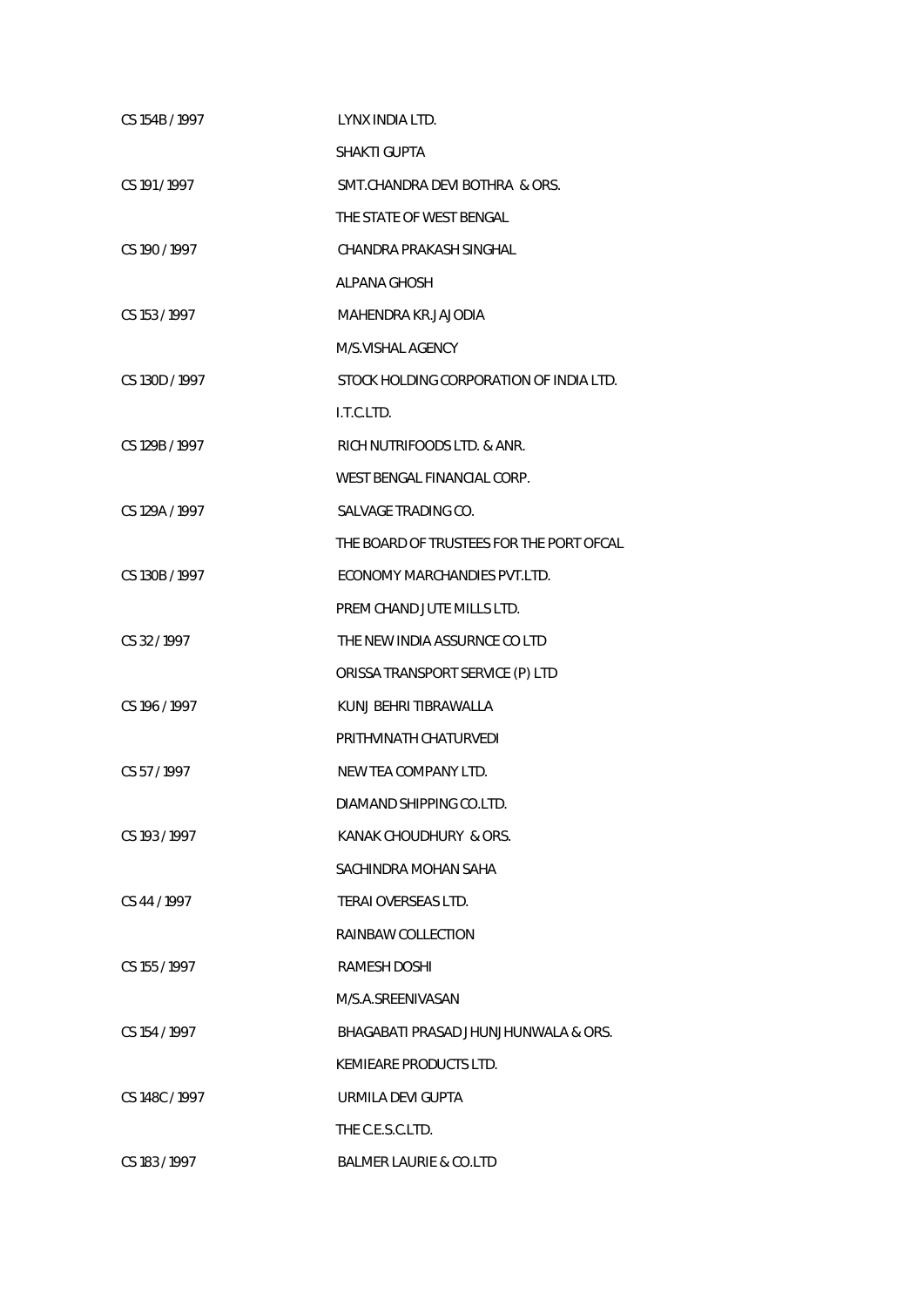|                | LOYAL FRIGHT INTERNATIONAL LLC         |
|----------------|----------------------------------------|
| CS 211/1997    | MINA BOSE & ANR.                       |
|                | MEERA DAS & ORS.                       |
| CS 48/1997     | <b>LAXMI P.B.S.CONSTRUCTION</b>        |
|                | <b>CAL.PORT TRUST</b>                  |
| CS 69/1997     | SANGAM DEPARTMENTAL STORES             |
|                | CARONA LTD.                            |
| CS 34A / 1997  | SHRUTI SPINNERS LTD.                   |
|                | BILASPUR SPINNING MILLS & IND.LTD.     |
| CS 2/1997      | NRIPENDRA KUMAR BHATTACHARJEE          |
|                | TUSHAR KANTI BOSE                      |
| CS 199 / 1997  | POPULAR WIRES PVT.LTD.                 |
|                | <b>W.B.STATE ELECTRICITY BOARD</b>     |
| CS 164 / 1997  | NORTHERN COAL FIELDS LTD.& ANR.        |
|                | <b>ASHOKE ROADLINES</b>                |
|                |                                        |
| CS 155D / 1997 | ALLIANCE CREDIT INVESTMENTS LTD.       |
|                | MANGAL FINANCE LTD.                    |
| CS 193A / 1997 | JAGMOHAN BAGLA                         |
|                | VIJAYA BANK                            |
| CS 97/1997     | NICCO UCO FINANCIAL SERVICES LTD.      |
|                | PATHEJA FORGINGS & AUTO PARTS MNF.LTD. |
| CS 181A / 1997 | <b>MUKHERJEE &amp; BISWAS</b>          |
|                | WEST BENGAL SOLICITORS EMPLOYES UNION  |
| CS 27 / 1997   | FAVORIT INDIA PVT.LTD                  |
|                | JOJA LEDERWAREN                        |
| CS 147A / 1997 | SARDA DEVI CHOWDHARY & ORS             |
|                | SUSHIL CHOWDHURY                       |
| CS 36/1997     | SUNIL KRISHNA GHOSE & ORS              |
|                | RAGHABENDRA BOSE                       |
| CS 295/1997    | NAND GOPAL KHAITAN                     |
|                | ASHOK CHAWLA                           |
| CS 116 / 1997  | TATA IRON & STEEL CO.LTD.              |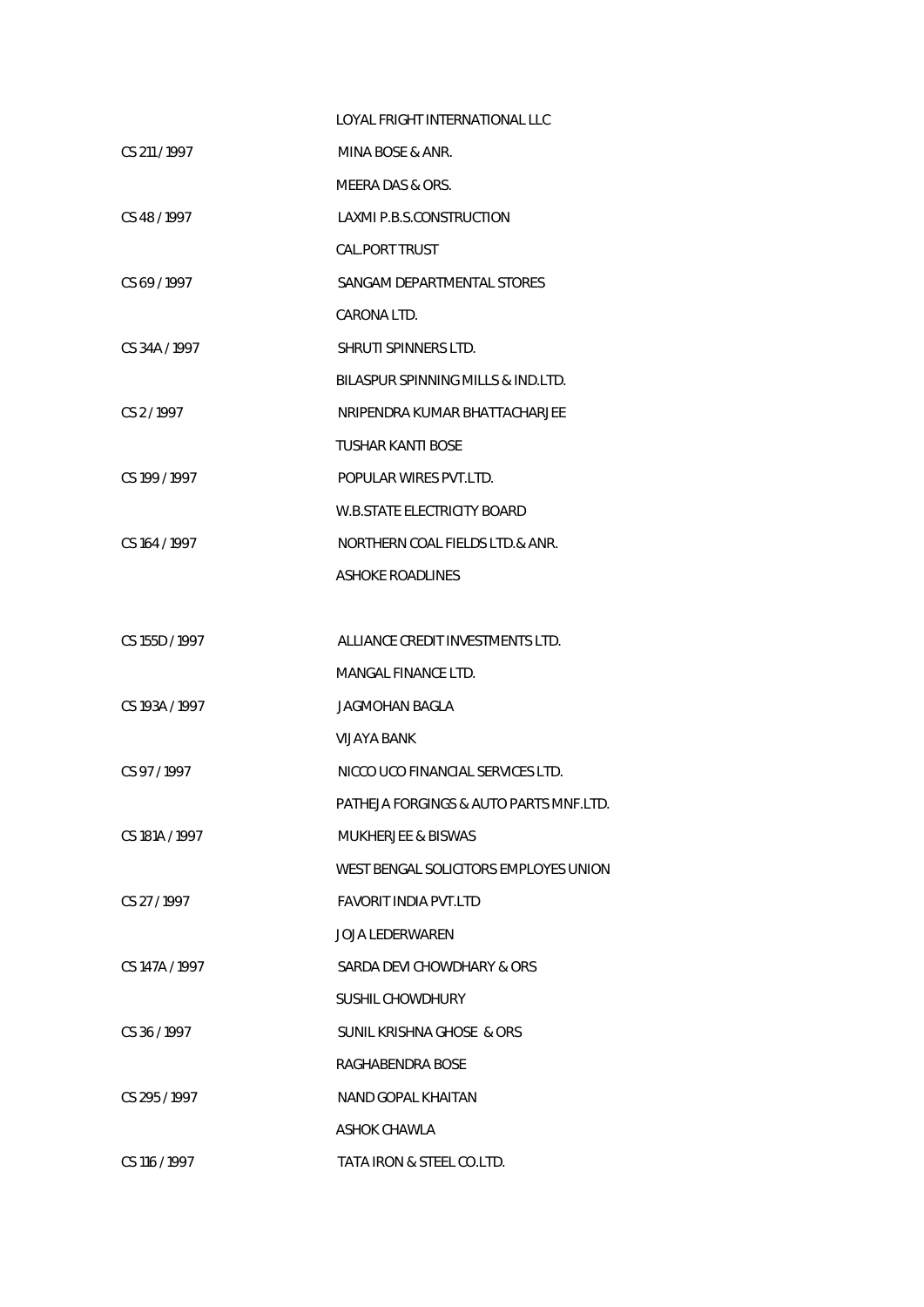|                | HIND WIRE INDUSTRIES LTD.                     |
|----------------|-----------------------------------------------|
| CS 134 / 1997  | ENFIELD INDUSTRIES LTD.                       |
|                | STEEL AUTHORITY OF INDIA LTD.                 |
| CS 127 / 1997  | MYSORE SALES INTERNATIONAL LTD.               |
|                | VINAYAKA AGENCIES & ORS                       |
| CS 122 / 1997  | PEERLESS GENERAL FINANCE & INVESTMENT CO      |
|                | TIRUPATI DEVLOPERS P. LTD.                    |
| CS 84 / 1997   | ABDUL SAMAD SARDAR                            |
|                | C.I.T. W.T.C. LTD.                            |
| CS 61/1997     | <b>HINDUSTAN MOTORS LTD.</b>                  |
|                | STATE OF W.B.                                 |
| CS 30/1997     | ADRISH BARDHAN                                |
|                | RANJANA BARDHAN (NANDY)                       |
| CS 138E / 1997 | STOCK HOLDING CORP.OF INDIA LTD.              |
|                | ICI LTD.                                      |
| CS 729 / 1997  | BASANTI SEAL & ANR.                           |
|                | <b>HIRALAL SEAL</b>                           |
| CS 20D / 1997  | HINDUSTAN PAPER CORP.                         |
|                | ABDUL &SONS                                   |
| CS 20C / 1997  | HINDUSTAN PAPER CORP.                         |
|                | NOOR &CO.                                     |
| CS 20B / 1997  | HINDUSTAN PAPER CORP.&CO.                     |
|                | <b>FAROUQUM ENTERPRISE</b>                    |
| CS 299/1997    | <b>ICICI SECURITIES &amp; FINANCE CO.LTD.</b> |
|                | <b>GRAPCO INDUSTRIES LTD.</b>                 |
| CS 562/1998    | CAPS MICROGRAPHICS PVT.LTD.                   |
|                | EAC GRAPHICS INDIA LTD.                       |
| CS 342/1998    | M.P.M.C.LEASING & FINANCE CO.                 |
|                | PRUDENTIAL CAPITAL MARKETS                    |
| CS 449/1998    | BANK OF MAHARASTRA                            |
|                | BALMER LAWRIE & CO.LTD.                       |
| CS 456/1998    | <b>BARON IMPEX LTD.</b>                       |
|                | RASHTRIYA ISPAT NIGAM LTD.                    |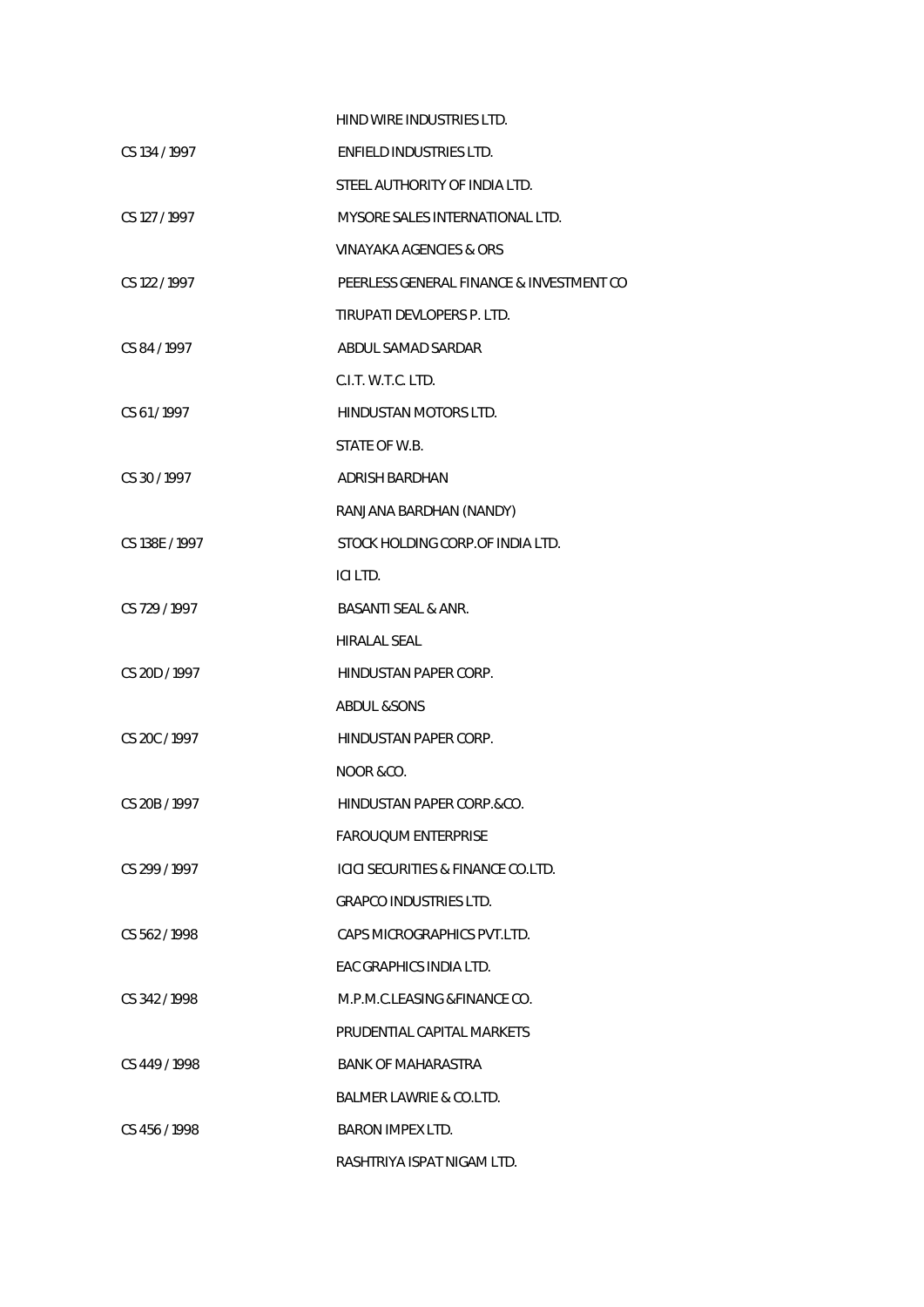| CS 417 / 1998 | <b>HARI PRASAD NOPANY</b>              |
|---------------|----------------------------------------|
|               | M/S. PAHARI MATA IRON WORKS PVT. LTD.  |
| CS 411 / 1998 | ASSAM BROOK EXPORTS LTD.               |
|               | VYSYA BANK LTD.                        |
| CS 410 / 1998 | FOOD CORPORATION OF INDIA              |
|               | KALI CHARAN PANDIYA                    |
| CS 455 / 1998 | TITAGARH INDUSTRIES LTD.               |
|               | MR.GIRDHARI LAL AGARWAL                |
|               |                                        |
| CS 454 / 1998 | PHILIPS INDIA LTD. & ANR.              |
|               | PLANTERS AIRWAYS LTD.                  |
| CS 230 / 1998 | NEPC INDIA LTD.                        |
|               | KHSL INDUSTRIES LTD.                   |
| CS 37/1998    | KANAK PROJECT LTD.                     |
|               | AMRITA BAZAR PATRIKA PVT.LTD. & ORS.   |
| CS 9/1998     | UCO BANK.                              |
|               | RAMESH KUMAR                           |
| CS 8/1998     | <b>UCO BANK</b>                        |
|               | RAMESH KUMAR                           |
| CS 116 / 1998 | <b>GHANASHYAM DAS SHAH</b>             |
|               | BENGAL BONDED WAREHOUSE ASSOCIATION    |
| CS 380 / 1998 | THE TATA IRON STEEL CO.LTD.            |
|               | INDIAN STEEL & WIRE PRODUCT LTD.       |
| CS 558 / 1998 | THE INDO ASAHI GLASS CO.LTD.           |
|               | BHARAT GLASS TUBE LTD.                 |
| CS 430/1998   | AMIT MITRA & ANR.                      |
|               | WORTHY FINANCIAL SERVICES LTD.         |
| CS 289/1998   | HIRANYAGARVA PROPERTIES & INVT.P.LTD.  |
|               | NAGENDRA RAI                           |
| CS 301/1998   | RAJASTHAN BANK FINANCIAL SERVICES LTD. |
|               | GRAPCO INDUSTRIES LTD.                 |
| CS 302/1998   | THE STANDARD LITERATURE CO.PVT.LTD.    |
|               | ENCYCLOPEDIA BRITANNICA INC            |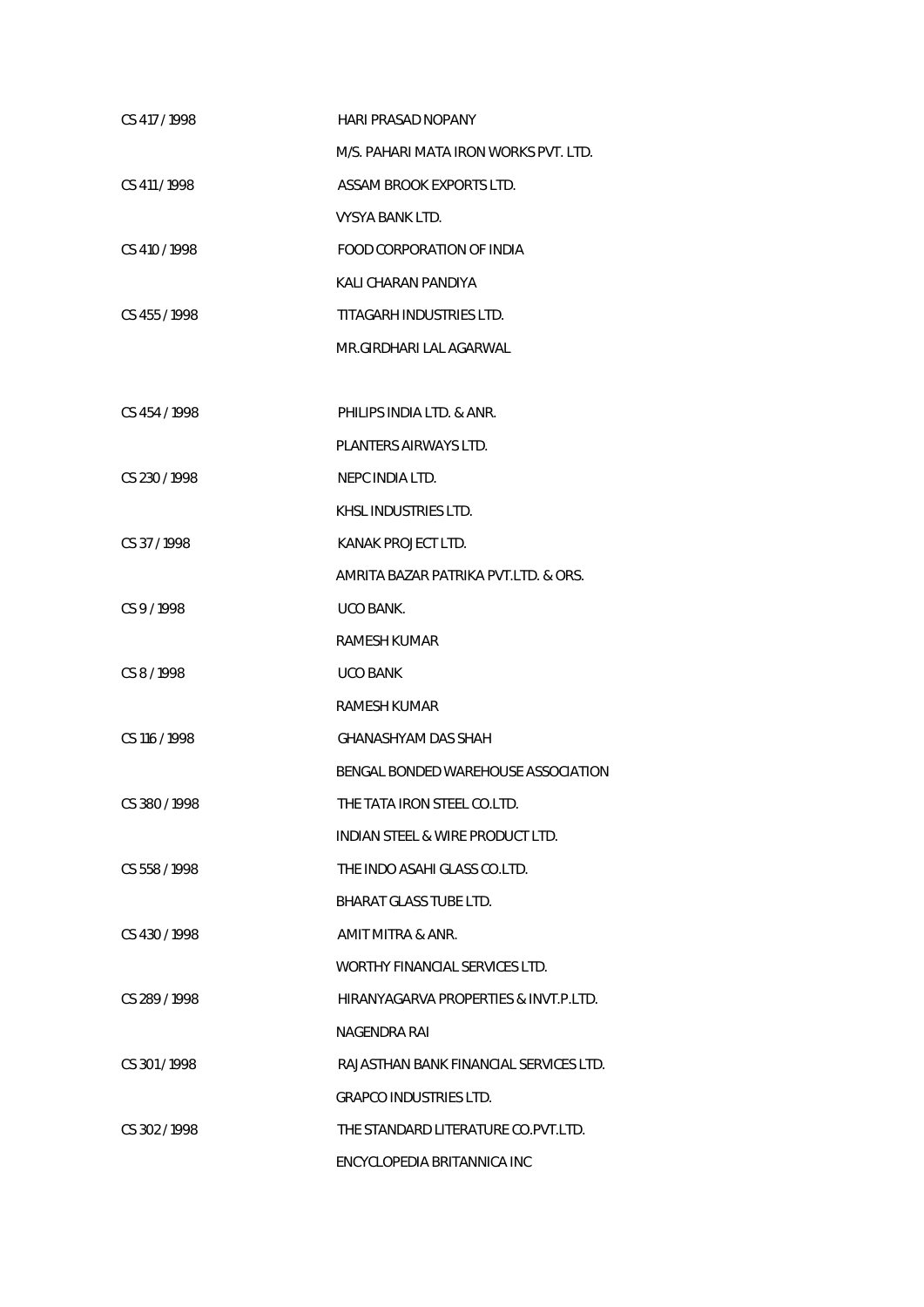| CS 236 / 1998 | <b>BROADWAY CENTRE</b>                  |
|---------------|-----------------------------------------|
|               | S.N.BANERJEEE & CO.                     |
| CS 392/1998   | DR.SANKAR KUMAR SEN                     |
|               | <b>BARTAMAN LTD.</b>                    |
| CS 393/1998   | W.B.POWER DEVLOPMENT COEPN.             |
|               | <b>BARTAMAN LTD.</b>                    |
| CS 164 / 1998 | BARTMAN PRESS PVT.LTD. & ORS.           |
|               | RAJIV CHAND                             |
| CS 271/1998   | <b>HARIDAS PAUL</b>                     |
|               | <b>BHOLA NATH KUNDU</b>                 |
| CS 661/1998   | EXHIBITOR SYNDICATE LTD.HIGH COURT CAL. |
|               | SHREE & UTTARN MERCHANT ASSO.           |
| CS 349 / 1998 | AMALENDU KUMAR BOSE                     |
|               | NIRMALENDU KUMAR BOSE                   |
| CS 416 / 1998 | CALCUTTA DOCK LABOUR BOARD              |
|               | CHOKANI SHIPYARD(BENGAL) LTD.           |
| CS 423/1998   | J.G.S.S.SWARUPANANDA SARASWATI MAHARAJ  |
|               | DIPAK KUMAR DEY                         |
| CS 228 / 1998 | SBI HOME FINANCE LTD.                   |
|               | CLS LTD.                                |
| CS 227 / 1998 | UNIVERSAL CONSORTIUM OF ENGG. PVT. LTD. |
|               | BHARAT MARGARINE LTD.                   |
| CS 189/1998   | DR.DIPAK PRAKASH & ORS.                 |
|               | <b>INDRAJIT SINGH ARORA</b>             |
| CS 263/1998   | RDB TWO THOUSAND PLUS LTD.              |
|               | SAR VIDEO                               |
| CS 268/1998   | SOUMENDRA NATH DEY                      |
|               | THE HOWRAH MOTORS CO. LTD.              |
| CS 415/1998   | <b>IPCCA FINANCIAL SERVICE PVT.LTD.</b> |
|               | S.S.K.FISCOL SERVICES LTD.              |
| CS 434/1998   | <b>BROADWAY CENTRE</b>                  |
|               | <b>MRINAL KANTI GHOSH</b>               |
| CS 485/1998   | EAST INDIA DEVELOPMENT CO. PVT. LTD.    |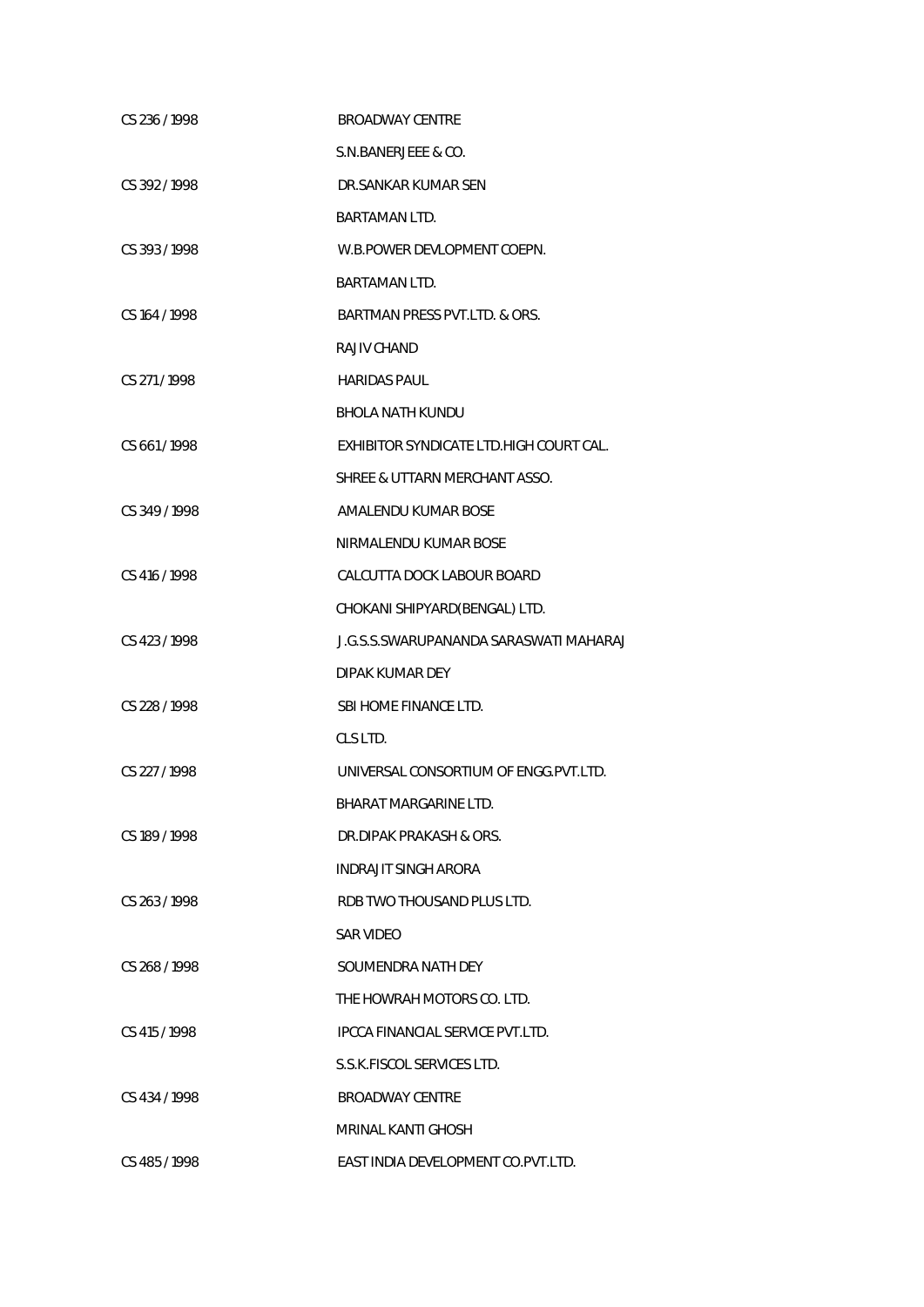## STANDARD GENERAL ASSURANCE CO.LTD

.

| CS 483/1998   | PEICO WORKERS UNION & ORS.                 |
|---------------|--------------------------------------------|
|               | PHILIPS INDIA LTD.                         |
| CS 366/1998   | KAMALALAYA CENTRE PVT.LTD.                 |
|               | SMT. NEETA NIGAM AND ORS.                  |
| CS 505/1998   | M/S.EASTERN JUTE TRADING CO.               |
|               | CALEDONIAN JUTE OF INDUSTRIES LTD.         |
| CS 461/1998   | <b>GIANANEY TRAVELS &amp; TOURS P.LTD.</b> |
|               | INDIAN AIRLINES LTD.                       |
| CS 460/1998   | <b>GUJRAT NRE COKE LTD.</b>                |
|               | <b>ASHWIN P.SHAH</b>                       |
| CS 459 / 1998 | SUNIL POLYPACK LTD.                        |
|               | LEMOS CEMENTS LTD.                         |
| CS 322 / 1998 | MAYAR INDIA LTD.                           |
|               | M/S.STATE TRADING CORP.OF INDIA LTD.       |
| CS 321/1998   | VCK CAPITAL MARKETS SERVICES LTD.          |
|               | MEWAR GROUP LIMITED (IN LIQUIDATION)       |
| CS 323/1998   | <b>BISWANATH SEAL</b>                      |
|               | SMT.SABITA RANI SEAL                       |
| CS 286 / 1998 | A.TOSH & SONS (INDIA) LIMITED              |
|               | HANJIN SHIPPING COMPANY LIMITED            |
| CS 285 / 1998 | A.TOSH & SONS (INDIA) LIMITED              |
|               | HANJIN SHIPPING COMPANY LIMITED            |
| CS 535/1998   | EIH LTD.                                   |
|               | OBEROI GRAND HOTEL EMPLOYEES UNION         |
| CS 544/1998   | TATA TEA LTD.                              |
|               | <b>GEETA BANERJEE</b>                      |
| CS 478 / 1998 | RICHOCHET COMMERCIAL (P) LTD.              |
|               | DSQ SOFTWARE LTD.                          |
| CS 550/1998   | TITAN ENGINEERING CO.PVT.LTD.              |
|               | SUPER GASES & APPLIANCES PVT.LTD. & ORS    |
| CS 560/1998   | SPS OVERSEAS PVT.LTD.                      |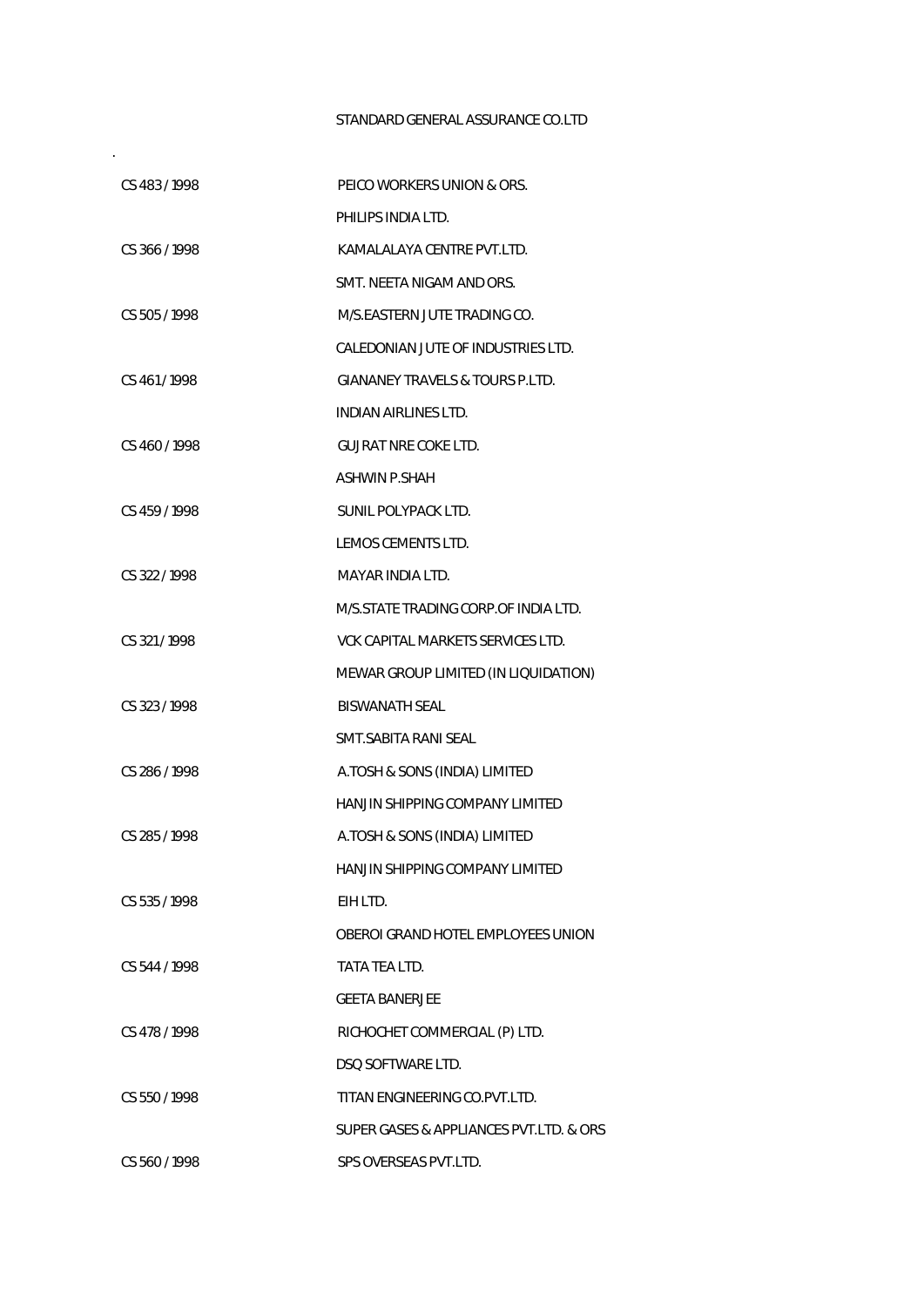|               | SANVI SHIPPING PVT.LTD.                  |
|---------------|------------------------------------------|
| CS 561/1998   | ALSTOM LTD.                              |
|               | SHAW WALLACE PROPERTIES LTD.             |
| CS 563/1998   | ANALYSTS MANAGEMENT PVT.LTD.             |
|               | WELLESLY ST. SATYAM SHIVAM SUNDARAM ASSN |
| CS 497/1998   | M/S.G.M.ENGG.ENTERPRISE & ANR.           |
|               | KHANAKUL BABASAYI SAMITE HIMGHAR LTD.    |
| CS 523/1998   | SHANKARLALL EXPORTS PVT.LTD.& ORS.       |
|               | THE VYASYA BANK LTD.                     |
| CS 514 / 1998 | RAM NIRANJAN JHUNJHUNWALA                |
|               | PAWAN AHLUWALIA                          |
| CS 496/1998   | THE SHIPPING CORPORATION OF INDIA LTD.   |
|               | ROYCHOWDHURY & CO.                       |
| CS 494/1998   | ASIAN SECURITIES EXCHANGE PVT.LTD.       |
|               | TULSI CHARAN DEB                         |
| CS 501/1998   | THE SHIPPING CORPN.OF INDIA LTD.         |
|               | S.A.AZIZ & CO.                           |
| CS 502/1998   | THE SHIPPING CORPORATION OF INDIA LTD.   |
|               | E.C.BOSE & CO. PVT. LTD. & ORS.          |
| CS 473/1998   | METAL BOX INDIA LTD.                     |
|               | R.M.CHATRATH & CO.                       |
| CS 474/1998   | MMC EXPORTS LTD.                         |
|               | AWADESH KUMAR                            |
| CS 467/1998   | FINE ART EXPORT & ORS.                   |
|               | UNITED BANK OF INDIA                     |
| CS 530/1998   | EASTERN MOTOR SPORTS ASSOCIATION         |
|               | USHA MARTIN TELECOM LTD.                 |
|               |                                          |
| CS 533/1998   | <b>BARON IMPEX LTD.</b>                  |
|               | RASTRIYA ISPAT NIGAM LTD.                |
| CS 531/1998   | BAIJNATH AGARWAL                         |
|               | IMPERIAL AGRO FOODS PVT.LTD.             |
| CS 515/1998   | KAMAL DUTTA                              |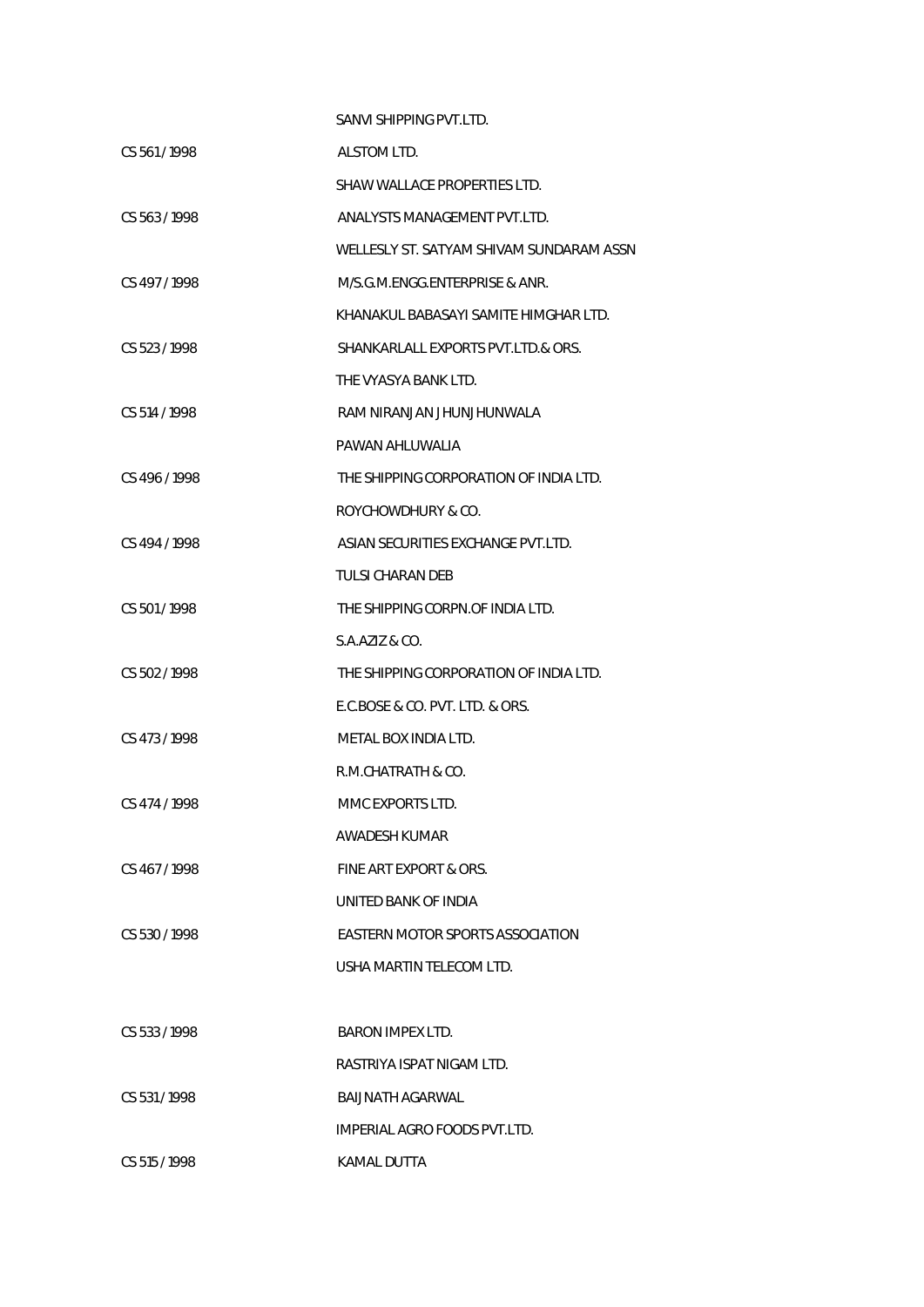|                | SIKARIA COWS TRUCTION LTD.                    |
|----------------|-----------------------------------------------|
| CS 519 / 1998  | <b>BANGUR BROTHERS LTD.</b>                   |
|                | PRAGATI FATS & OILS PVT.LTD.                  |
| CS 564/1998    | RAJENDRA KUMAR BURMAN & ORS.                  |
|                | <b>UCO BANK</b>                               |
| CS 492/1998    | BRIJNATH KHANDELWAL & CO.                     |
|                | TULSI CHARAN DEB                              |
| CS 491/1998    | M/S. B.N.K. SECURITIES PVT. LTD.              |
|                | M/S.SEAL                                      |
| CS 490/1998    | FINANCIAL & MANAGEMENT SERVICES LTD.          |
|                | CLARITY FINANCIAL SERVICES LTD.               |
| CS 546/1998    | SRI PRAMESHWAR GUPTA                          |
|                | ARUN KUMAR DUTTA                              |
| CS 547/1998    | <b>BHASKAR CHATTERJEE</b>                     |
|                | SM.NILIMA GHOSH                               |
| CS 548 / 1998  | THEINDIAN INSTITUTE OF METALS                 |
|                | <b>VINOD JUTHANI</b>                          |
| CS 568 / 1998  | <b>BUSINESS ESTATES COMMUNICATIONS P.LTD.</b> |
|                | JAYANTA DAS                                   |
| CS 507/1998    | PREM CHAND MULLICK                            |
|                | SHYAM SUNDER MULLICK                          |
| CS 509 / 1998  | SMT.PRITAM KAUR                               |
|                | SMT.MANJEET KAUR                              |
| CS 487/1998    | SILK WORTH (I)LTD.                            |
|                | M/S.KAPILLA ENGINEERING COMPANY               |
| CS 340/1998    | SAREGAMA CO.OF INDIA                          |
|                | MARS RECORDING PVT.LTD.                       |
| CS 436/1998    | <b>BROADWAY CENTRE</b>                        |
|                | SANJIB GUPTA                                  |
| CS 436A / 1998 | ADITYA REALTORS LTD.                          |
|                | <b>MOTIAL BAID</b>                            |
| CS 433/1998    | <b>BROADWAY CENTRE</b>                        |
|                | DEPURA AGENCIES                               |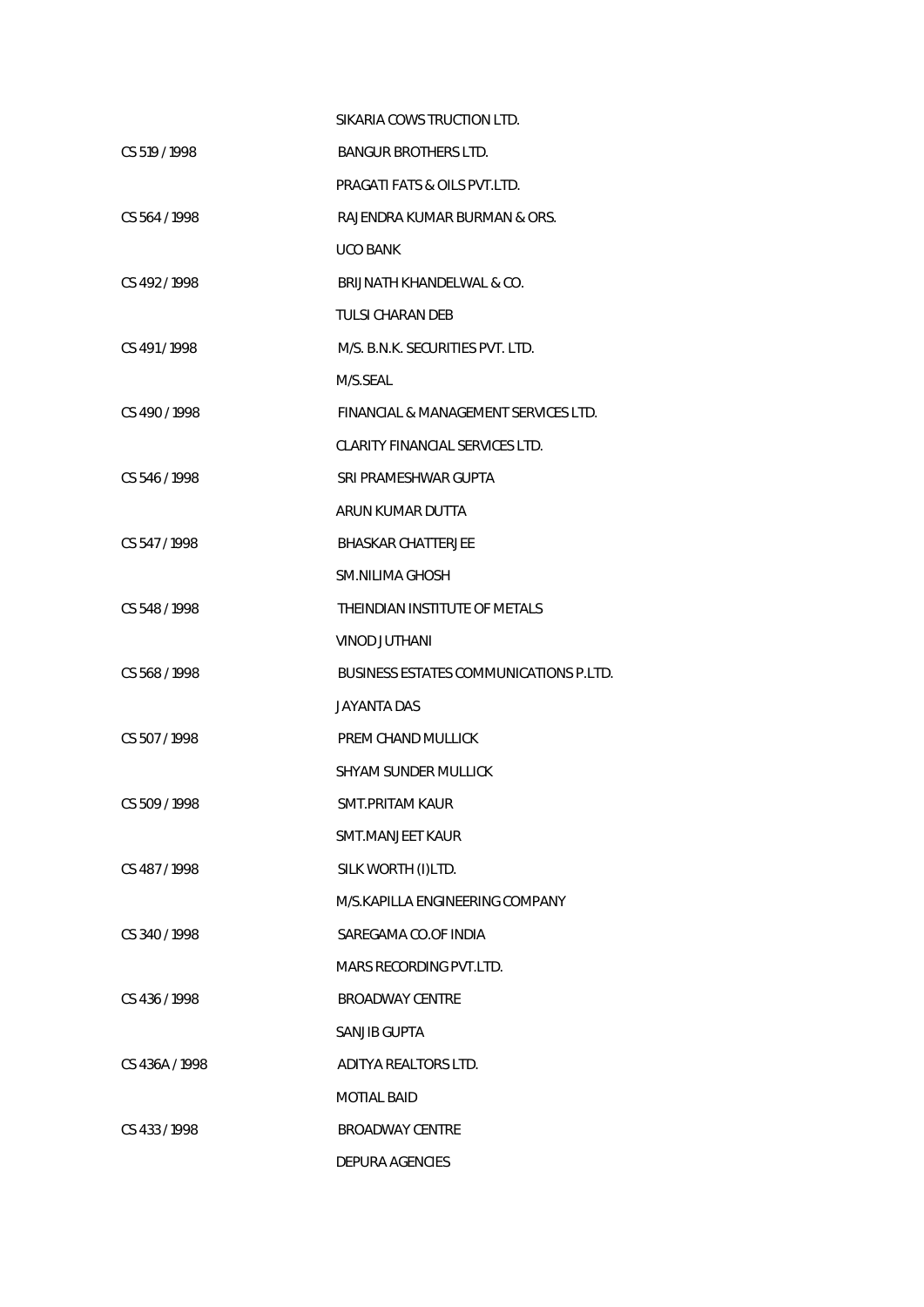| CS 413/1998   | FORTUNE MULTITRADING PVT.LTD.            |
|---------------|------------------------------------------|
|               | WORTHY FINANCIAL SERVICES LTD.           |
| CS 412 / 1998 | <b>BAYNEE ENGINEERING LTD.</b>           |
|               | <b>GODREJ &amp; BOYCE MFG.CO.LTD.</b>    |
| CS 270/1998   | M/S.BUREAU OF BUSINESS CUNSULTANTS PVT.  |
|               | M/S.FOREFRONT INVESTMENT & TRADING PVT.  |
| CS 445/1998   | STATE BANK OF INDIA                      |
|               | MADHUMITA CONSTRUCTION PVT.LTD.          |
| CS 360/1998   | ABDUL SAMAD SARDAR                       |
|               | <b>INDIAN BANK</b>                       |
| CS 429/1998   | PUNJAB & SIND BANK                       |
|               | PURUSHOTTAM DAS AGARWAL                  |
| CS 229/1998   | THAI AIRWAYS INTERNATIONAL PUBLIC CO.LTD |
|               | STEPHEN COURT LTD.                       |
| CS 280 / 1998 | R S M EXPORTS LTD. & ANR.                |
|               | RIPPLE LEATHRN EXPORTS PVT. LTD.         |
| CS 424 / 1998 | IMPRESSIVE COMMERCE PVT.LTD.             |
|               | <b>SUVA SANYAL</b>                       |
| CS 425/1998   | RANGANATH BASUDEV SOMANI & ORS.          |
|               | SHRE DIGVIJAY CEMENT CO.LTD.             |
|               |                                          |
| CS 400 / 1998 | NEW HARIYANA TRANSPORT CO.               |
|               | UMI SPECIAL STEEL LTD.                   |
| CS 398/1998   | ATISH CHANDRA SINHA                      |
|               | SUMAN CHATTOPADHYAY                      |
| CS 214 / 1998 | PRADEEP KUMAR BAID                       |
|               | RANJAN KUTHARI                           |
| CS 68/1998    | TURNER MORRISON LTD.                     |
|               | NIRMALJIT SINGH HOON & ORS.              |
| CS 7/1998     | <b>UCO BANK</b>                          |
|               | PRADEEP YADAV                            |
| CS 6/1998     | U.C.O. BANK                              |
|               | PRADIP YADAV                             |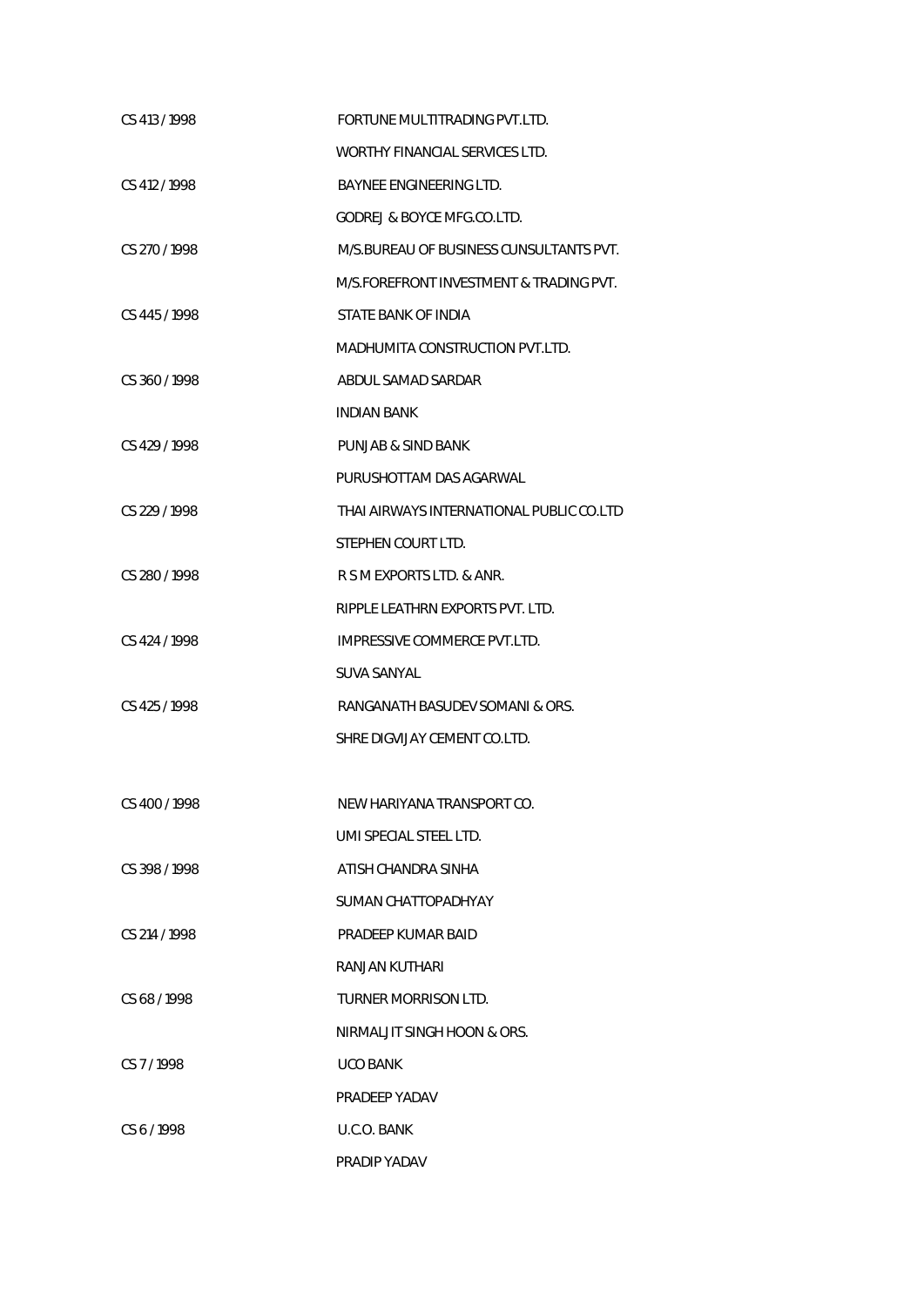| CS 245/1998   | PUNJAB NATIONAL BANK                     |
|---------------|------------------------------------------|
|               | SANJAY KUMAR DAM @ S.K. DAM              |
| CS 34/1998    | SHIVA RAM SINGH & SONS (COAL SALES)LTD.  |
|               | PUNJAB & SIND BANK                       |
| CS 104 / 1998 | M/S.PROMISE INDUSTRIES                   |
|               | INDIAN IRON & STEEL CO.LTD.              |
| CS 209/1998   | SUNIL FINANCIAL & INVESTMENT CONSULTANTS |
|               | WEST BENGAL CHEMICAL INDUSTRIES LTD      |
| CS 144 / 1998 | <b>BALLABH DASS DAGA</b>                 |
|               | SHREEKANT BHALOTIA                       |
| CS 51/1998    | DIPAK KUMAR HIMATSINGKA & ANR            |
|               | CHAMIRIA PROPERTIES (P) LIMITED.         |
| CS 17/1998    | SUREKA STEELS LTD.                       |
|               | SHREE GOPAL KUMAR DUTTA                  |
| CS 73/1998    | ASHOKA INDUSTRIES LTD. & ORS.            |
|               | <b>KAJAL SENGUPTA</b>                    |
| CS 216 / 1998 | M/S.TARAK NATH PAPER BOARD PVT.LTD.      |
|               | B.S.INDUSTRIAL EQUIPMENT PVT.LTD.        |
| CS1/1998      | MAGMA LEASING LTD.                       |
|               | AJOY K. SEN                              |
| CS 2/1998     | INTER GLOBE FINANCE LTD.                 |
|               | KHAITAN OVERSEAS & FINANCE LTD.          |
| CS 911/1998   | SMT. GITA DEY & ORS.                     |
|               | SMT. NALINI BALA DEY                     |
| CS 994 / 1998 | <b>JASPAL SINGH CHOWDHURY</b>            |
|               | ASHOK KR. PODDAR (S/A)                   |
| CS 167/1999   | PAM DEVELOPMENTS PVT.LTD.                |
|               | STATE OF W.B.                            |
| CS 168 / 1999 | SMT.GITA DEVI RATHI                      |
|               | SRI GOLAK MOHAN CHOWDHURY                |
| CS 169/1999   | DEBU PRASAD SARKAR                       |
|               | NETAI CHANDRA DAS                        |
| CS 133 / 1999 | VINOD KUMAR MIMANI & ORS.                |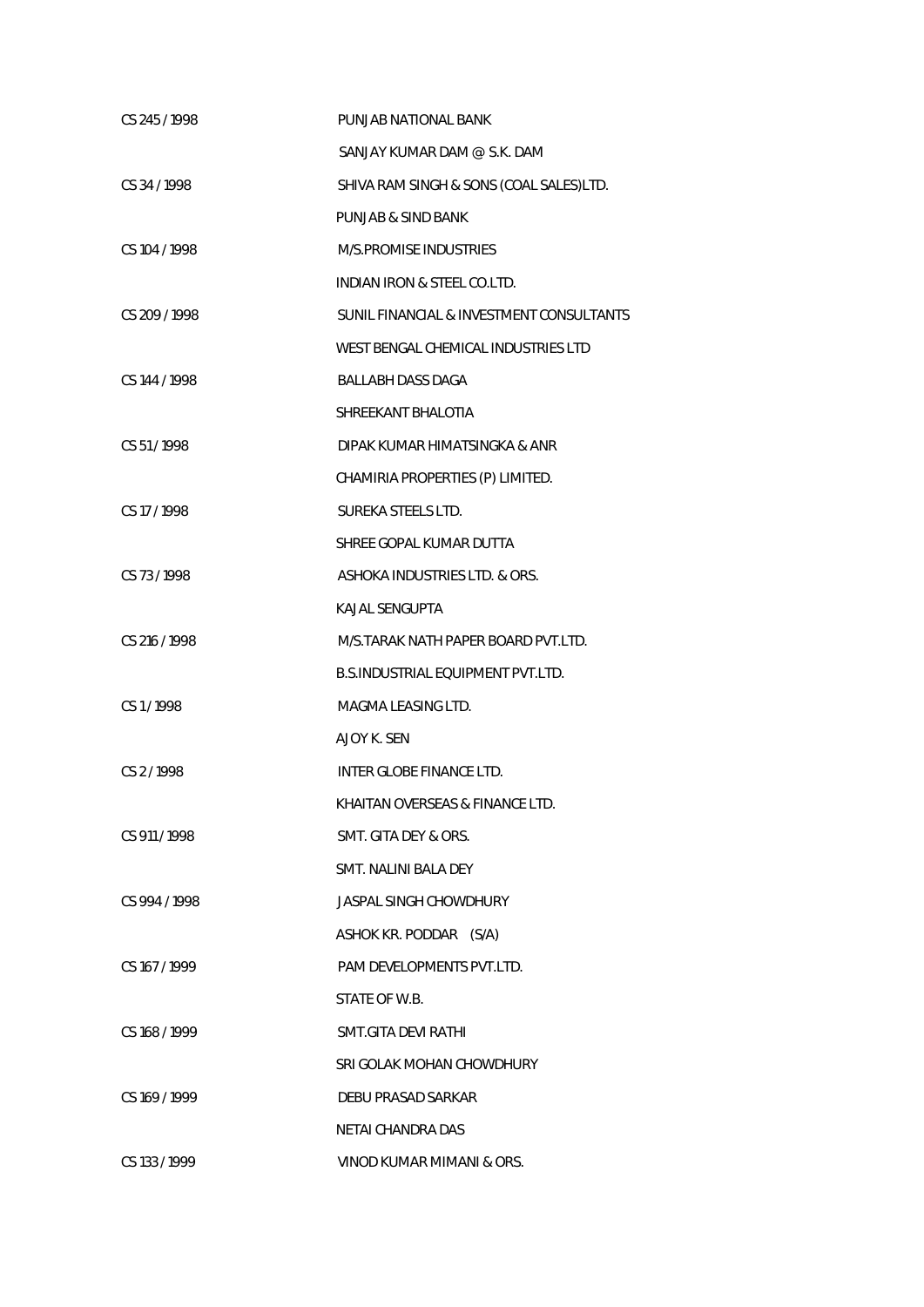|             | DWARIKA DAS MIMANI & ORS.               |
|-------------|-----------------------------------------|
| CS 207/1999 | KGK TRADELINKS PRIVATE LIMITED          |
|             | PRABHU DAYAL CHOMAL & ORS.              |
| CS 208/1999 | CHOWDHURY GOLAM SALEK                   |
|             | UNION OF INDIA                          |
| CS 209/1999 | PIDILITE INDUSTRIES LTD.                |
|             | RATHI ADHESIVE INDUSTRIES               |
| CS 103/1999 | M/S A.K.GHOSH & SONS                    |
|             | THE STATE OF WEST BENGAL                |
| CS 60/1999  | ALLAHABAD BANK                          |
|             | PUNJAB & SIND BANK & ORS.               |
| CS 83/1999  | SIMES CAPITAL MARKETS LIMITED           |
|             | MEWARGROWTH LIMITED                     |
|             |                                         |
| CS 82/1999  | MAGMA LEASING LIMITED                   |
|             | S & S INDUSTRIES & ENTERPRISES LIMITED  |
| CS 25/1999  | BIJOY KUMAR BHAGAT & ORS.               |
|             | INDERCHAND RAJGARHIA & SONS PVT.LTD.    |
| CS 57/1999  | M/S.KANISHKA INTERNATIONAL & ORS.       |
|             | <b>BALMER LAWRIE &amp; COMPANY LTD.</b> |
| CS 54/1999  | HACHETTE FILIPACCHI PRESSE              |
|             | BADGAMI FILMS PVT.LTD.                  |
| CS 5/1999   | PANNALAL BHAGAT                         |
|             | N.K.RAJGARHIA                           |
| CS 4/1999   | NATIONAL PLYWOOD INDUSTRIES LTD.        |
|             | PRINCE PLY AGENCY                       |
| CS 76/1999  | ARCHANA BANERJEE & ORS.                 |
|             | ANNAPURNA MUKHERJEE & ORS.              |
| CS 73/1999  | KRISHNA KUMAR JOJODIA & ANR             |
|             | THE ROYAL THAI GOVERNMENT               |
| CS 11/1999  | MAGMA LEASING LTD.                      |
|             | M/S BHIWEDI PLOYPEDE LTD.               |
| CS 71/1999  | AMBICA CAPITAL VENTURES LTD             |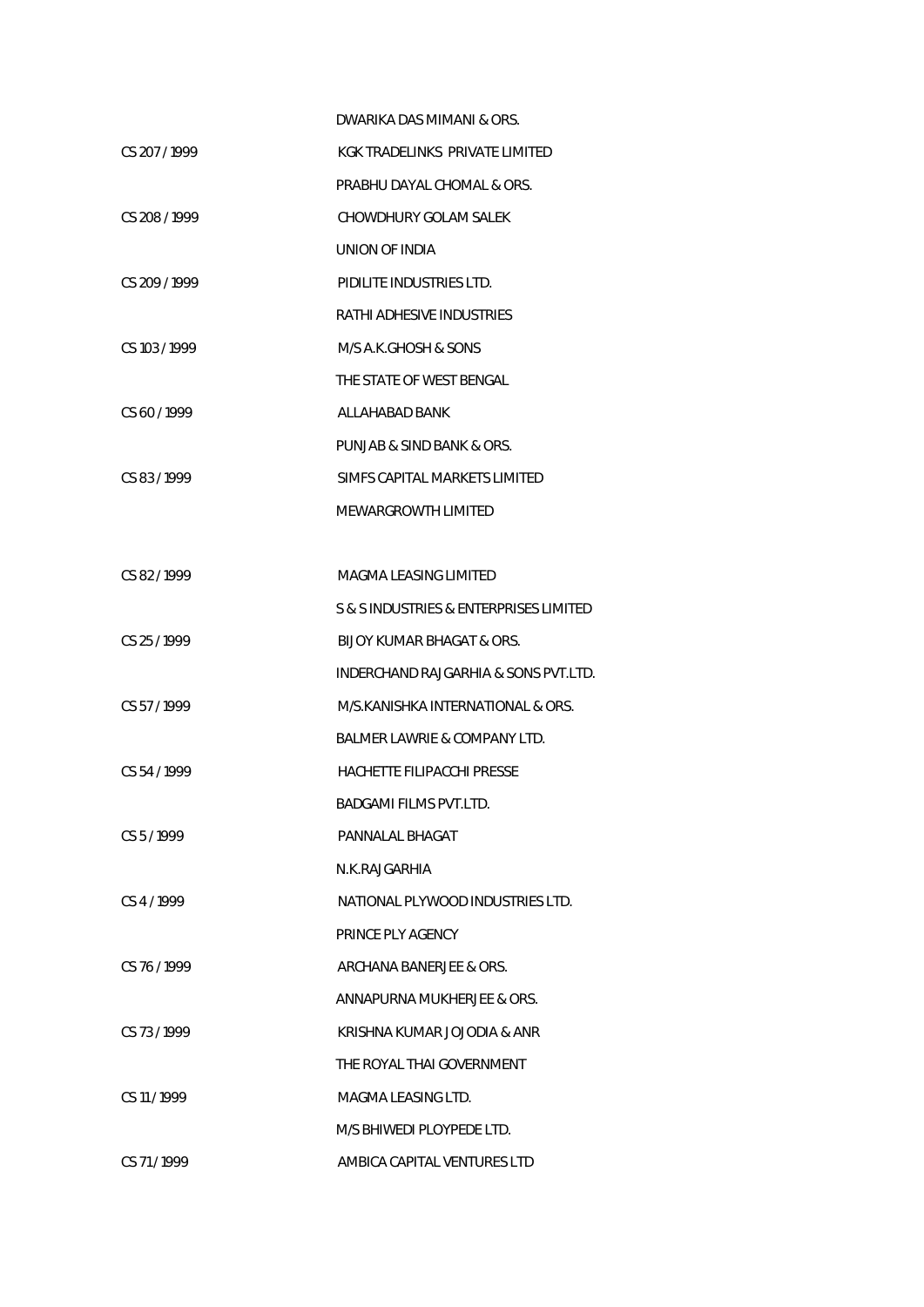|                 | PREMIER THREADS PVT.LTD.                |
|-----------------|-----------------------------------------|
| CS 72/1999      | BALAK SANGHA & ORS.                     |
|                 | CRICKET ASSOCIATION OF BENGAL           |
| CS 20/1999      | ARCHITECH CONSULTANTS PVT.LTD.          |
|                 | AMIYA SALES & INDUSTRIES                |
| $CS$ 115 / 1999 | SRI SRI ISWAR GOPAL JIU                 |
|                 | <b>GRAPHCO.INDUSTRIES LTD.</b>          |
| CS 111/1999     | M/S. NUGGET FINANCIAL SERVICES PVT.LTD. |
|                 | M/S. REKHA ENTERPRISES                  |
| CS 109 / 1999   | BIJOY SHANKAR BAJORIA                   |
|                 | SHIVRATAN BAJORIA & ORS.                |
| CS 108/1999     | KHADIM INDIA LIMITED & ANR.             |
|                 | MD. AWAZ                                |
| CS 235 / 1999   | NEW TEA CO.LTD.                         |
|                 | NATIONAL INSURANCE CO.LTD.              |
| CS 147/1999     | <b>GREENLINE TEA &amp; EXPORTS LTD.</b> |
|                 | RAMAWATAR AGARWALLA                     |
| CS 231/1999     | NEW HOSIERY IMPEX PVT.LTD.& ANR.        |
|                 | SHYAMAL ADHICARY                        |
| CS 227/1999     | SHAW WALLACE & CO LTD                   |
|                 | CASSIA CHATTELS PVT LTD & ORS           |
| CS 139/1999     | GINDA INDUSTRIES LTD.                   |
|                 | <b>GMI ENGINEERING LTD.</b>             |
| CS 138 / 1999   | MOHAN LAL SEAL                          |
|                 | SAROJ AGARWAL                           |
| CS 136/1999     | MOHAN LAL SEAL                          |
|                 | SM.SAROJ AGARWAL                        |
| $CS$ 225 / 1999 | PREM NATH AGARWALA                      |
|                 | JAGAN NATH AGARWALA                     |
| CS 219 / 1999   | ZAHIRUDDIN BABAR KHAN                   |
|                 | SHAHNAWAZ KHAN                          |
| CS 218/1999     | DELTA INTERNATIONAL LTD                 |
|                 | ANSHUMAN MALLICK                        |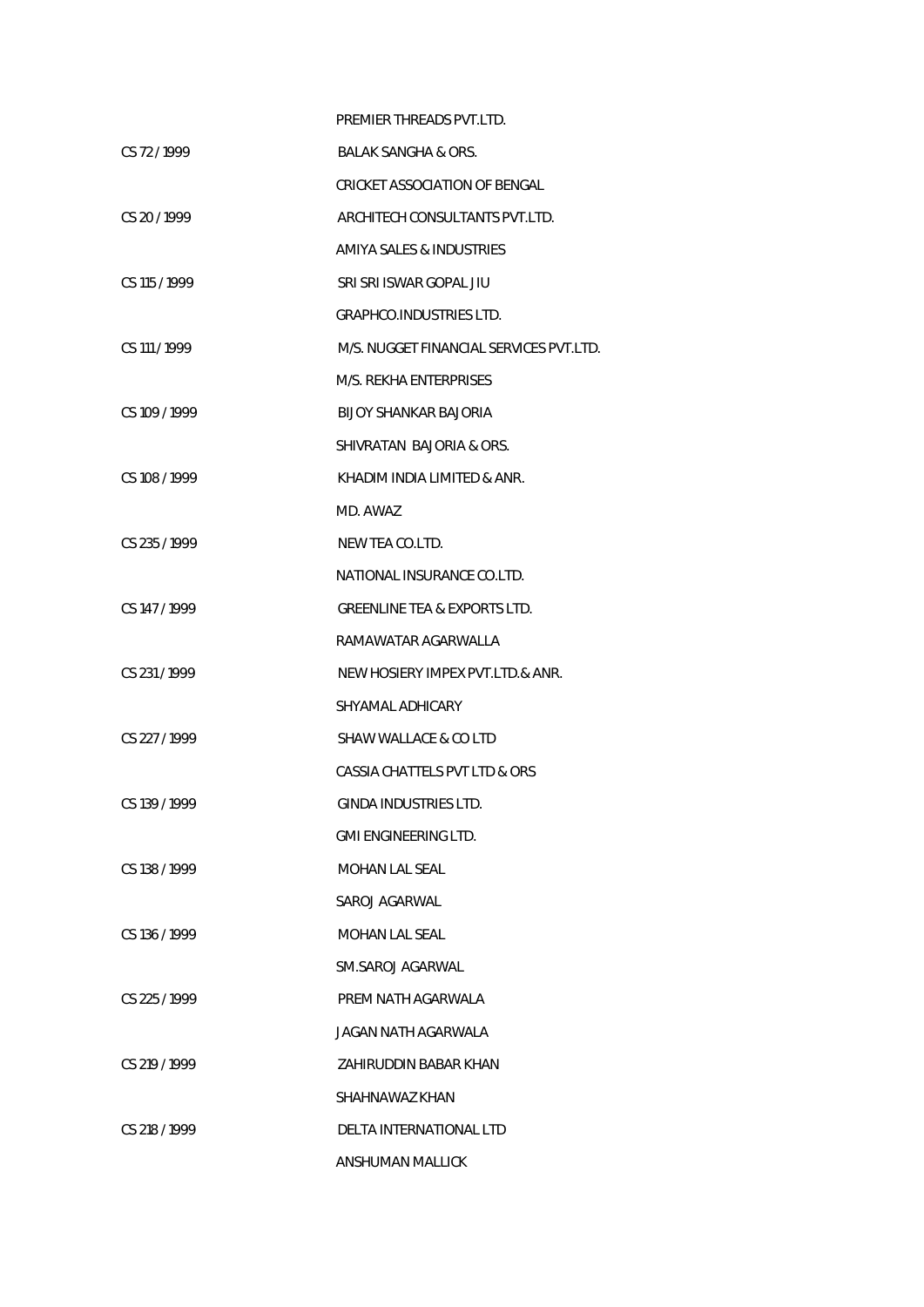| CS 216 / 1999 | BAGLA & CO.                                   |
|---------------|-----------------------------------------------|
|               | THE BANK OF RAJASTHAN LTD.                    |
| CS 217 / 1999 | <b>ISHWER CHAND GUPTA</b>                     |
|               | NARESH KHARAKIA & ORS                         |
| CS 214 / 1999 | OMPRAKASH DOSHI                               |
|               | BRIDGE & BUILDING CONSTRUCTION CO.P.LTD.      |
|               |                                               |
| CS 213 / 1999 | STP LTD.                                      |
|               | KAJARIA IRON CASTING LTD.                     |
| CS 212 / 1999 | M/S GANGES TRADING CORPORATION                |
|               | M/S HIM CONTAINERS LTD.                       |
| CS 199 / 1999 | TATA STEEL LTD.                               |
|               | K.R.STEEL UNION LTD.                          |
| CS 173 / 1999 | EVEREST COAL SALES PVT.LTD.                   |
|               | ALLAHABAD BANK & ANR                          |
| CS 130 / 1999 | ABP LTD.                                      |
|               | <b>ENCODE INDIA ADVERTISING &amp; ORS</b>     |
| CS 322/1999   | FORTUNE MULTI TRADERS LIMITED,                |
|               | KABEE TRADER4S PVT.LIMITED                    |
| CS 376 / 1999 | POPAT & KOTECHA PROPERTY                      |
|               | STATE BANK OF INDIA STAFF ASSN.               |
| CS 378 / 1999 | CAPTIVATE MARKETING & SERVICES LTD.           |
|               | <b>EXCEL TEA MACHINERY PVT LTD. &amp; ANR</b> |
| CS 266/1999   | LIFE INSURANCE CORPORATION OF INDIA           |
|               | THE MAGNOLIA SODA FOUNTAIN PVT LTD            |
| CS 264/1999   | DEOKINANDAN AMIT KUMAR                        |
|               | SONALI BANK                                   |
| CS 343/1999   | THE PEERLESS GENERAL FINANCE & INVEST.CO.LTD  |
|               | THE PEERLESS CONSULTANCY SERVICES PVT.LTD.    |
| CS 346/1999   | PKS LTD.                                      |
|               | BANGLADESH KRISHI BANK                        |
| CS 328/1999   | SHANKAR NATH NANDI                            |
|               | UNITED BANK OF INDIA                          |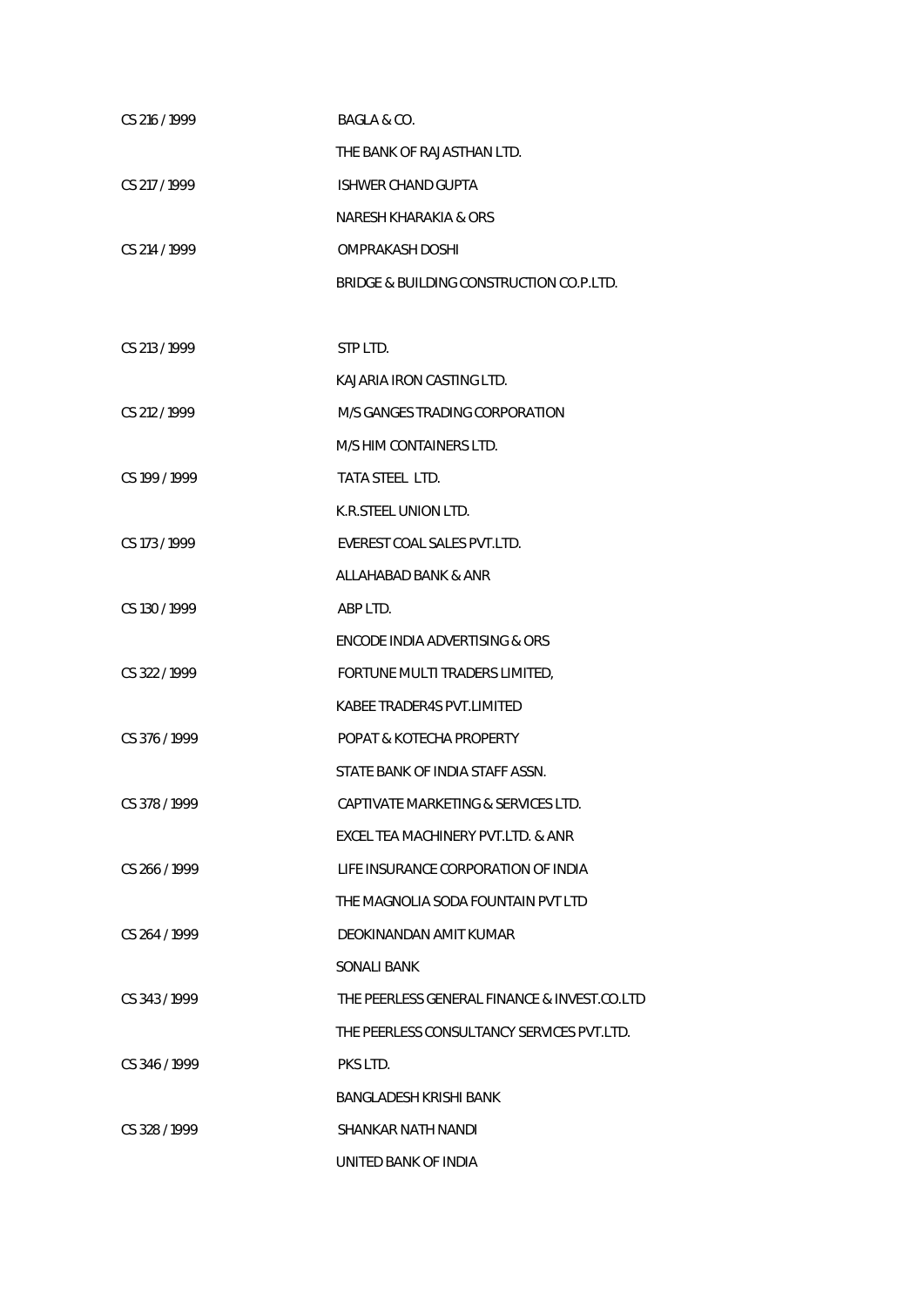| CS 327/1999   | M/S.LAL BABA TUBE CO.P.LTD                    |
|---------------|-----------------------------------------------|
|               | ALLAHABAD BANK                                |
| CS 326/1999   | <b>ICICI LIMITED</b>                          |
|               | <b>CEETA INDUSTRIES LIMITED</b>               |
| CS 325 / 1999 | <b>PUJA STOCK BROCKERS &amp; SERVICES LTD</b> |
|               | M.K. AGARWAI                                  |
| CS 407/1999   | D.B.PANDIT & CO.                              |
|               | DHIRENDRA NATH PATRA                          |
| CS 404 / 1999 | ABHISHEK DEVELOPERS (P) LTD.                  |
|               | PROBHAT KUMAR SEN                             |
| CS 405/1999   | PRESIDENCY EXPORT & INDUSTRIES LTD.           |
|               | M/S KRISHNAVIJAY APPAREL                      |
| CS 369/1999   | <b>FAI TA STORTS P LTD.</b>                   |
|               | THE WEST BENGAL STATE ELECTRICITY BOARD.      |
| CS 419 / 1999 | <b>BHAGWAN DAS AGARWAL</b>                    |
|               | ALLAHABAD BANK                                |
| CS 420/1999   | SREE AMBIKA CORPS & INDUSTRIES PVT.LTD.       |
|               | STATE BANK OF INDIA                           |
| CS 283/1999   | SABITRI DEVI AGARWAL & ANR                    |
|               | RELIANCE FIRE BRICK AND POTTERY CO LTD        |
| CS 454 / 1999 | LOTTE CONFECTIONERY CO LIMITED                |
|               | TONG YANG CONFECTIONERY CORPORATION           |
| CS 254 / 1999 | SMIFS CAPITAL MARKETS LTD.                    |
|               | JENSON & NICHOLSON (I) LTD.                   |
| CS 389/1999   | IPSA CREDIT LTD.                              |
|               | ICI INDIA LTD.                                |
| CS 387/1999   | FINANCIAL & MANAGEMENT SERVICES LTD.          |
|               | ARIHANT EQUITY FUNDS LTD. & ORS               |
| CS 361/1999   | UNITED INDIA INSURANCE CO.LTD.                |
|               | <b>ROAD LINES</b>                             |
| CS 549/1999   | PIC DEPARTMENTALS PVT.LTD.                    |
|               | SREE LEATHERS PVT.LTD.                        |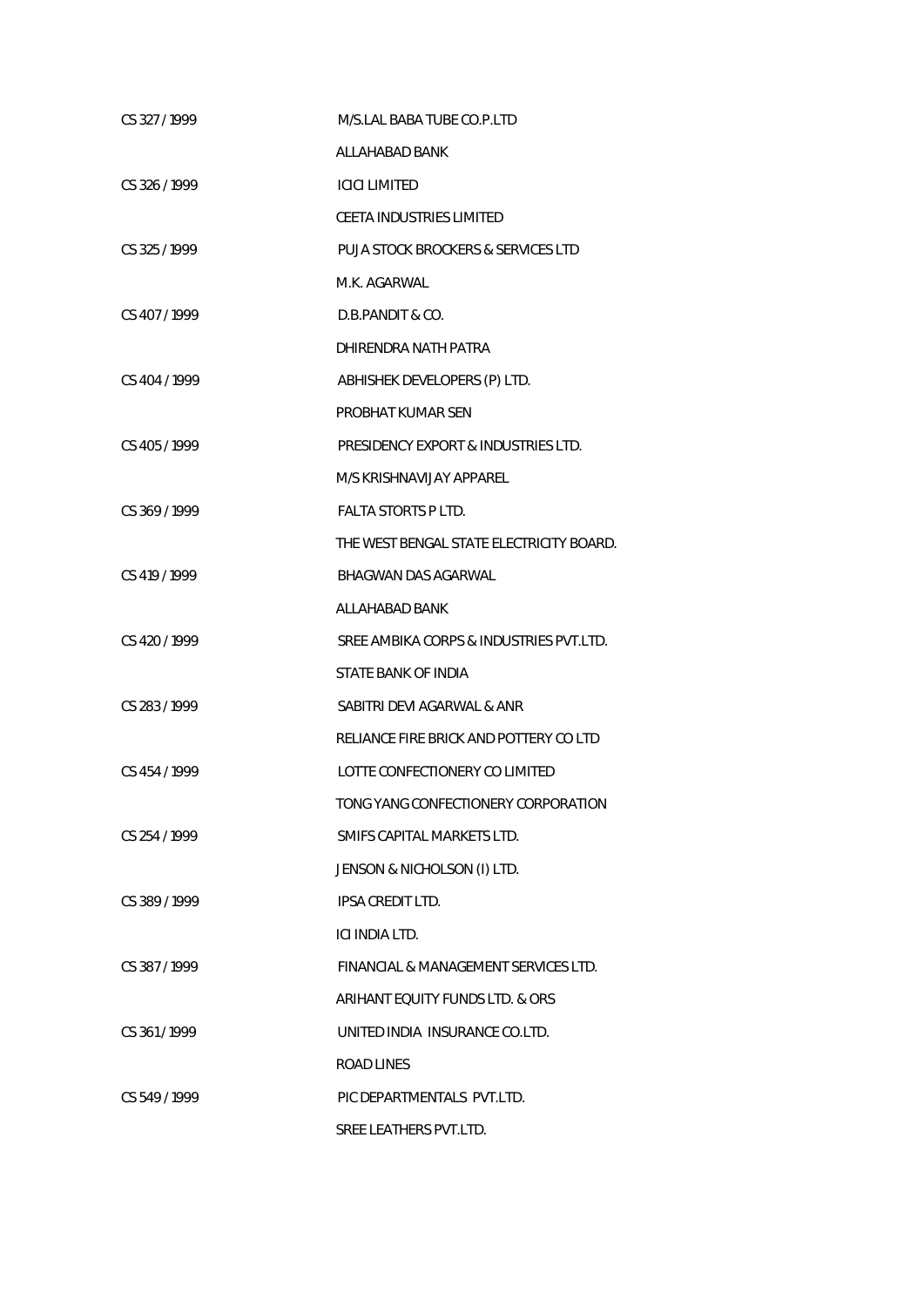| CS 466 / 1999  | <b>CATHRYN OVERALL</b>                    |
|----------------|-------------------------------------------|
|                | KAILASH MISHRA                            |
| CS 647/1999    | ANTARCTICA LTD.                           |
|                | THE GRAMOPHONE CO.OF (I) LTD.             |
| CS 610 / 1999  | THE NEW INDIA ASSURANCE CO LIMITED        |
|                | A.T.O.PVT LTD                             |
| CS 608 / 1999  | E.I.T.A.(INDIA) LIMITED                   |
|                | DUNLOP INDIA LIMITED                      |
| CS 514 / 1999  | VARDHAMAN AKLES & WHEELS P. LTD.          |
|                | KIRLOSKAR BROTHERS LTD.                   |
| CS 643/1999    | A.TOSH & SONS (INDIA) LTD.,               |
|                | LIFE INSURANCE CORPORATION OF INDIA       |
| CS 641/1999    | <b>BIRLA TYRES</b>                        |
|                | <b>QUANTAS CORP.</b>                      |
| CS 358 / 1999  | PEERLESS GENERAL FINANCE & INVEST.CO.LTD  |
|                | PRUDENTIAL CAPITAL MARKETS LTD.           |
| CS 294 / 1999  | MAGMA LEASING LTD.                        |
|                | PIONEER METAL & ALLOY LTD.                |
| CS 303/1999    | UNION GENERAL CO.LTD.                     |
|                | SARTAJ HOTELS APARTMENTS & VILLAS PVT LTD |
| CS 431/1999    | MRS.ALOKA GOOPTU                          |
|                | G.E.T.PROPERTIES PVT.LTD.                 |
| CS 2117 / 1999 | APPEJAY HOUSE P.LTD.                      |
|                | DAYARAM GUPTA                             |
| CS 384/1999    | SANJAY KUMAR CHAUBEY                      |
|                | <b>BHAGAT CHAUBEY</b>                     |
| CS 337/1999    | RADHESHYAM BHARTIA                        |
|                | RANKEN & CO.PVT.LTD.                      |
| CS 373/1999    | MANOJ KUMAR ROY                           |
|                | THE CMC                                   |
| CS 311/1999    | TARAKESHWAR PRASAD SINGH & ANR.           |
|                | HANUMAN FOUNDARIEA LTD.                   |
| CS 572/1999    | MUKESH KUMAR TEWARY                       |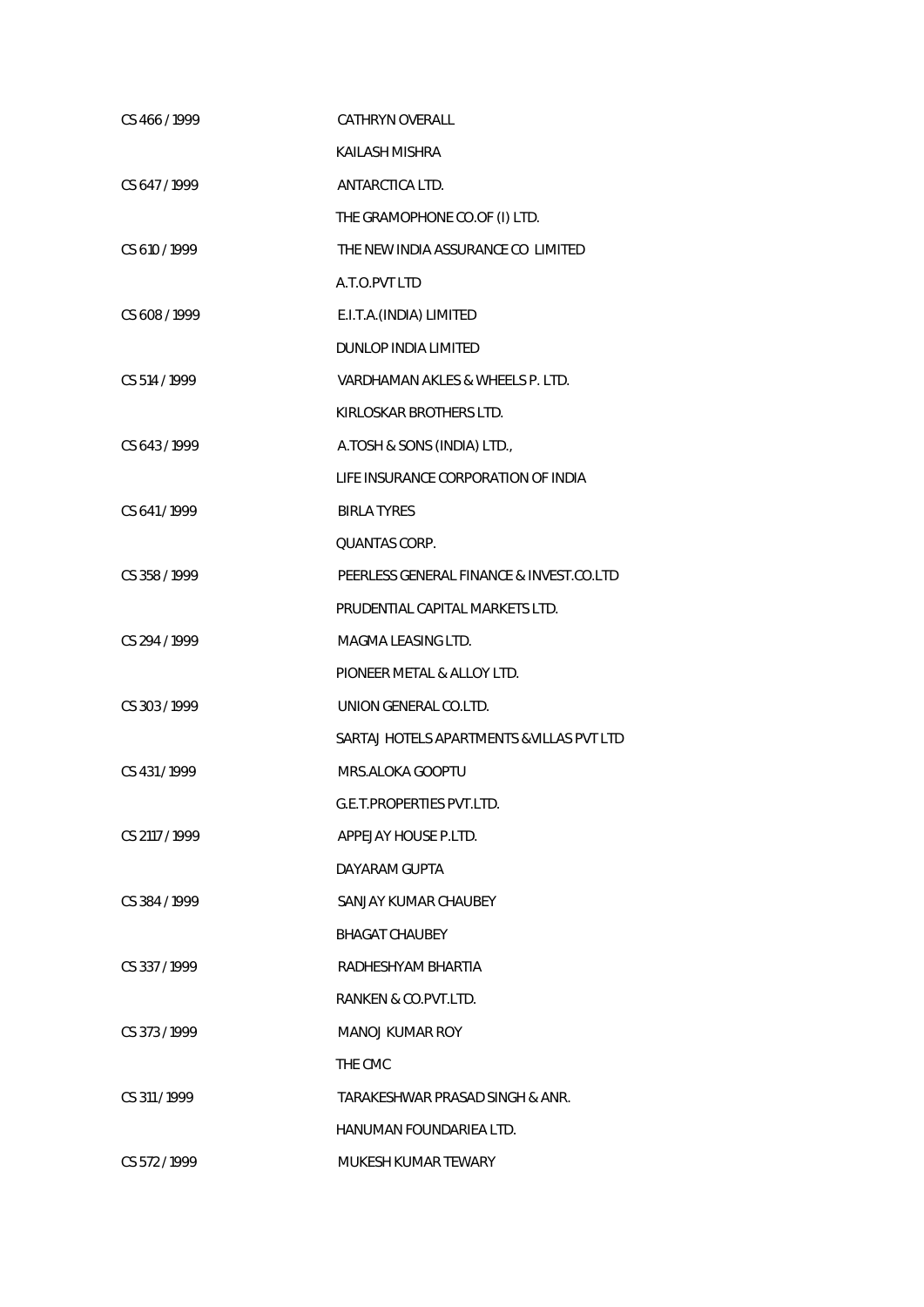|                | KESORAM SPUN PIPES & FOUNDRIES          |
|----------------|-----------------------------------------|
| CS 571/1999    | THE METHONI TEA CO.LTD.                 |
|                | BAGLA & CO.                             |
| CS 521/1999    | RONALD IVOR SALVADORE TELLIS            |
|                | ICI INDIA MANAGEMENT STAFF PENSION FUND |
| CS 670/1999    | R.PIYARELAL INTERNATIONAL LTD.          |
|                | <b>GLOBAL TRUST BANK &amp; ORS</b>      |
| CS 669/1999    | R.PIYARELAL INTERNATIONAL LTD.          |
|                | VIJAYA BANK                             |
| CS 668/1999    | R.PIYARELAL INTERNATIONAL LTD.          |
|                | VIJAYA BANK                             |
| CS 493/1999    | JAMNALAL DEPURA ALIAS J.L.DEPURA        |
|                | MESSRS S.B.BHUTRA & CO. & ANR           |
| CS 612/1999    | ORI-PLAST LIMITED                       |
|                | THE STATE OF W.B.                       |
| CS 622/1999    | MAGMA LEASING LTD.                      |
|                | SANJIB KUMAR PAUL                       |
| CS 543/1999    | <b>HEMRAJ SURANA &amp; ANR.</b>         |
|                | SAMIR KUMAR DATTA AND ANR.              |
| CS 563/1999    | SONAR BANGLA FARM RESORTS (P) LTD.      |
|                | PUNJAB & SIND BANK                      |
| CS 533 / 1999  | ESSAR INVESTMENTS LTD.                  |
|                | MEWAR GROWTH LTD.                       |
| CS 494 / 1999  | PRATAP BOSE                             |
|                | SM ANNAPURNA DUTTA                      |
|                |                                         |
| CS 639/1999    | KAMAKHYA SINGHDEO                       |
|                | SIDHRATH DUDHORIA & ORS                 |
| CS 479/1999    | AMRITSAR TRANSPORT CO.PVT.LTD.          |
|                | RAJENDRA TEXTILES                       |
| CS 481/1999    | KADEX SYSTEMS LTD.                      |
|                | HONGKONG & SANGHAI BANKING CORP.LTD.    |
| CS 3790 / 1999 | NEPAL FOOD CORPN.                       |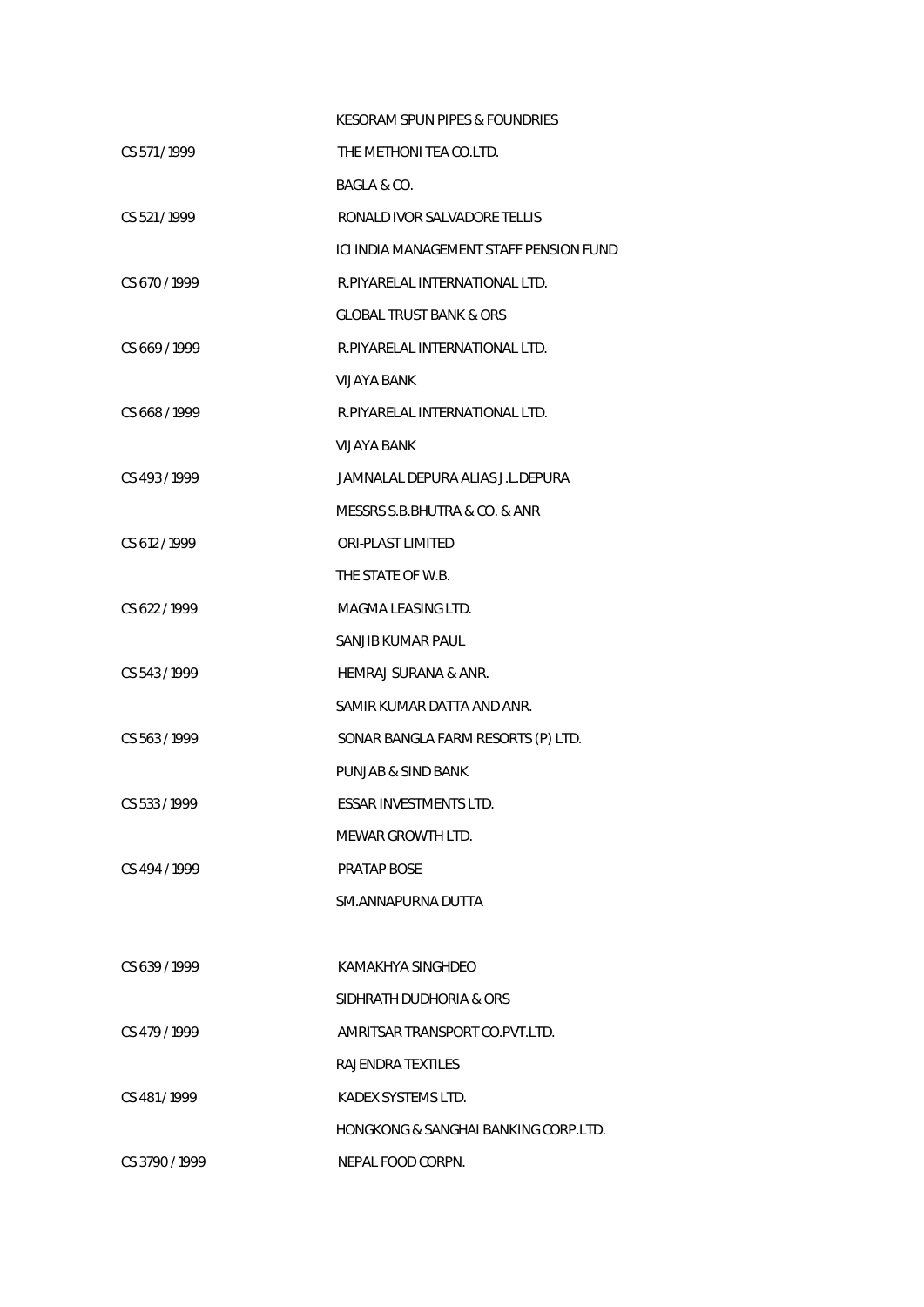|               | <b>U.P.T.IMPORT &amp; EXPORT</b>          |
|---------------|-------------------------------------------|
| CS 84/1999    | DREDGING & DISILTATION CO.P.LTD.          |
|               | DHORTI DREDGING & INFRASTRUCTURE LTD.     |
| CS 413/1999   | SMT. PURABI DE & ORS.                     |
|               | ALOKE KR. DUTTA & ORS.                    |
|               |                                           |
| CS 661/1999   | <b>INFOSYS TECHNOLOGIES LTD.</b>          |
|               | AFTEK INFOSYS LTD.                        |
| CS 678/1999   | <b>GHANESHYAM DAS</b>                     |
|               | <b>BANK OF INDIA</b>                      |
| CS 573/1999   | <b>BIBHUTI BHUSAN DAS</b>                 |
|               | RATNESWAR MONDAL                          |
| CS 559/1999   | M/S CREATIVE WARES LTD.                   |
|               | W.B.FINANCIAL CORP.LTD.                   |
| CS 634/1999   | EXCEL TEA MACHINERY PVT.LTD.              |
|               | CAPTIVATE MARKETING & SERVICES LTD. & ANR |
| CS 512 / 1999 | CONTEMPPORARY TARGETT LTD.                |
|               | M/S DEVENDRA & CO.                        |
| CS 478 / 1999 | <b>J.J.SPECTRUM SILK LTD.</b>             |
|               | TECHNA CONSULTENCY PVT.LTD.               |
| CS 600/1999   | HYBO HINDUSTHAN & ANR.                    |
|               | AMIT INTERNATIONAL (INDIA)                |
| CS 599/1999   | HYBO HINDUSTAN & ANR.                     |
|               | <b>LABKUSH TEXTILE</b>                    |
| CS 598/1999   | <b>HYBO HINDUSTAN &amp; ANR.</b>          |
|               | SETHIA HOSIERY MILLS                      |
| CS 597/1999   | <b>HYBO HINDUSTAN &amp; ANR.</b>          |
|               | <b>TIRUPATI HOSIERY</b>                   |
| CS 596/1999   | HYBO HINDUSTHAN & ANR.                    |
|               | R.K. INDUSTRIES                           |
| CS 552/1999   | PEERLESS DEVELOPERS LTD.                  |
|               | ORIENTAL BANK OF COMMERCE                 |
| CS 557/1999   | SHAKUNTALA CHOUDHARY                      |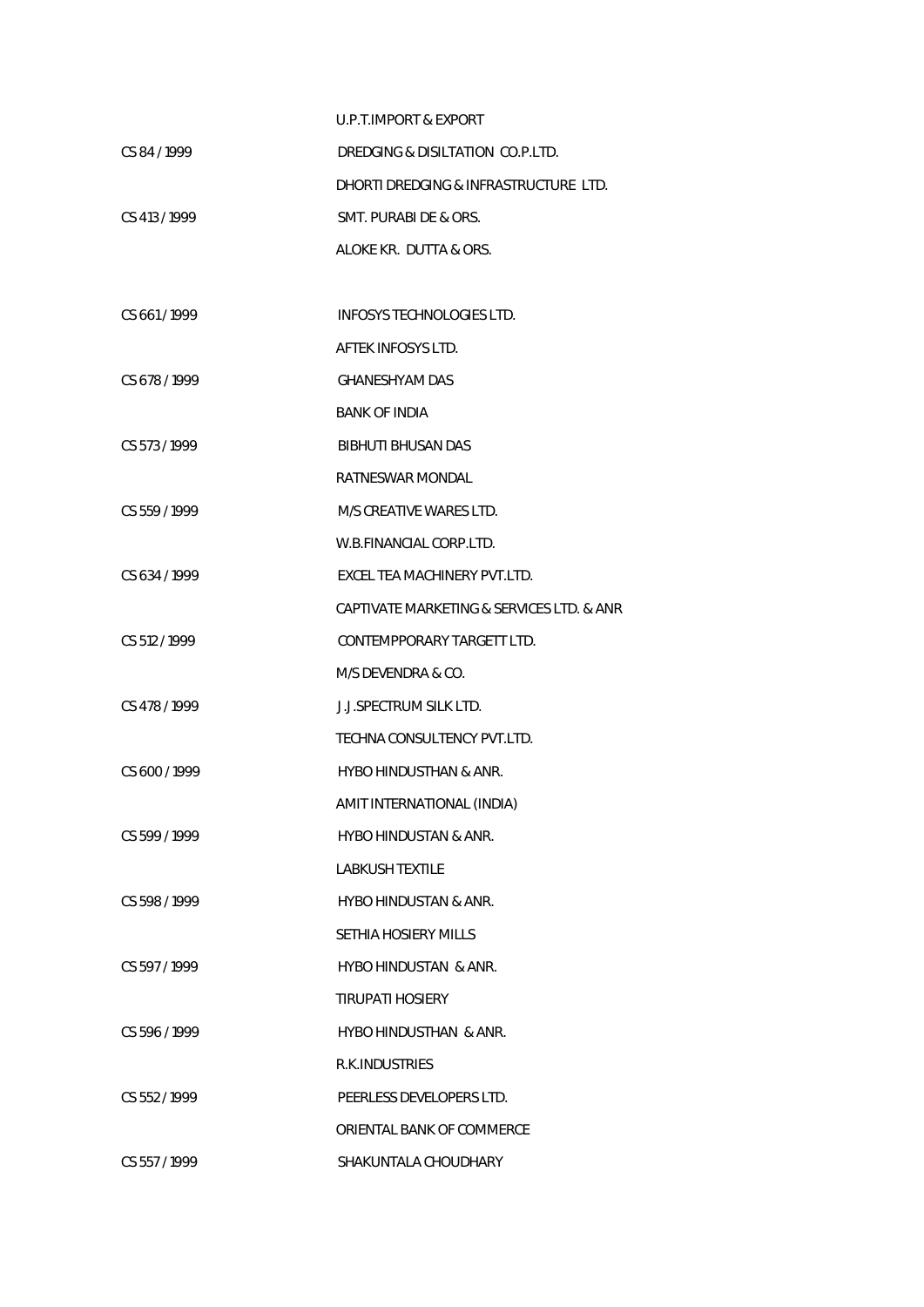|               | <b>GANNON DUNKERLEY &amp; CO.LTD.</b>          |
|---------------|------------------------------------------------|
| CS 502/1999   | ALOK NATH CHANDRA                              |
|               | STATE BANK OF INDIA & ORS.                     |
| CS 545 / 1999 | <b>JITENDRA KUMAR KHAN</b>                     |
|               | PEERLESS GENERAL FINANCE & INVEST.CO.LTD & ORS |
| CS 290/1999   | SWAIKA VANASPATI PRODUCTS LIMITED & ORS        |
|               | UNITED BANK OF INDIA                           |
| CS 289 / 1999 | ADITYA KASHYAP                                 |
|               | LIFE INSURANCE CORPORATION OF INDIA            |
| CS 314 / 1999 | RAJENDRA KUMAR SARAOGI                         |
|               | C.K.BINOI                                      |
| CS 418 / 1999 | DELTA INTERNATIONAL LTD.                       |
|               | ANSUMAN MULLICK & ANR                          |
| CS 453/1999   | SUSHEEL KUMAR BAJAJ                            |
|               | R.PIYARILAL IMPORT & EXPORT LIMITED            |
| CS 397/1999   | SMT.JOYOTTOMA NEOGI                            |
|               | ANANDA BAZAR PATRIKA LTD.                      |
| CS 157 / 1999 | <b>GREENPLY INDUSTRIES LTD.</b>                |
|               | SEVOKE PLYWOOD INDUSTRIES (P) LTD.             |
| CS 170 / 1999 | <b>VIJAYA BANK</b>                             |
|               | BENGAL BONDED WARE HOUSE                       |
| CS 118 / 1999 | THE GRAMOPHONE CO.OF INDIA LTD.                |
|               | HERNICE VOICE (PVT) LTD.                       |
| CS 119/1999   | EVERST COAL SALES PVT.LTD.                     |
|               | PUNJAB & SIND BANK                             |
| CS 120 / 1999 | AHW STEELS LTD.                                |
|               | M/S GRAPCO INDUSTRIES LTD.                     |
| CS 248 / 1999 | OTIS ELEVATOR CO. (INDIA) LTD.                 |
|               | <b>USHA SINGHI</b>                             |
| CS 188 / 1999 | RECKITS COLMAN OF INDIA LTD.                   |
|               | JYOTHI LABORATORIES LTD.                       |
| CS 189/1999   | DUNCANS INDUSTRIES LTD.                        |
|               | NTC INDUSTRIES LTD.                            |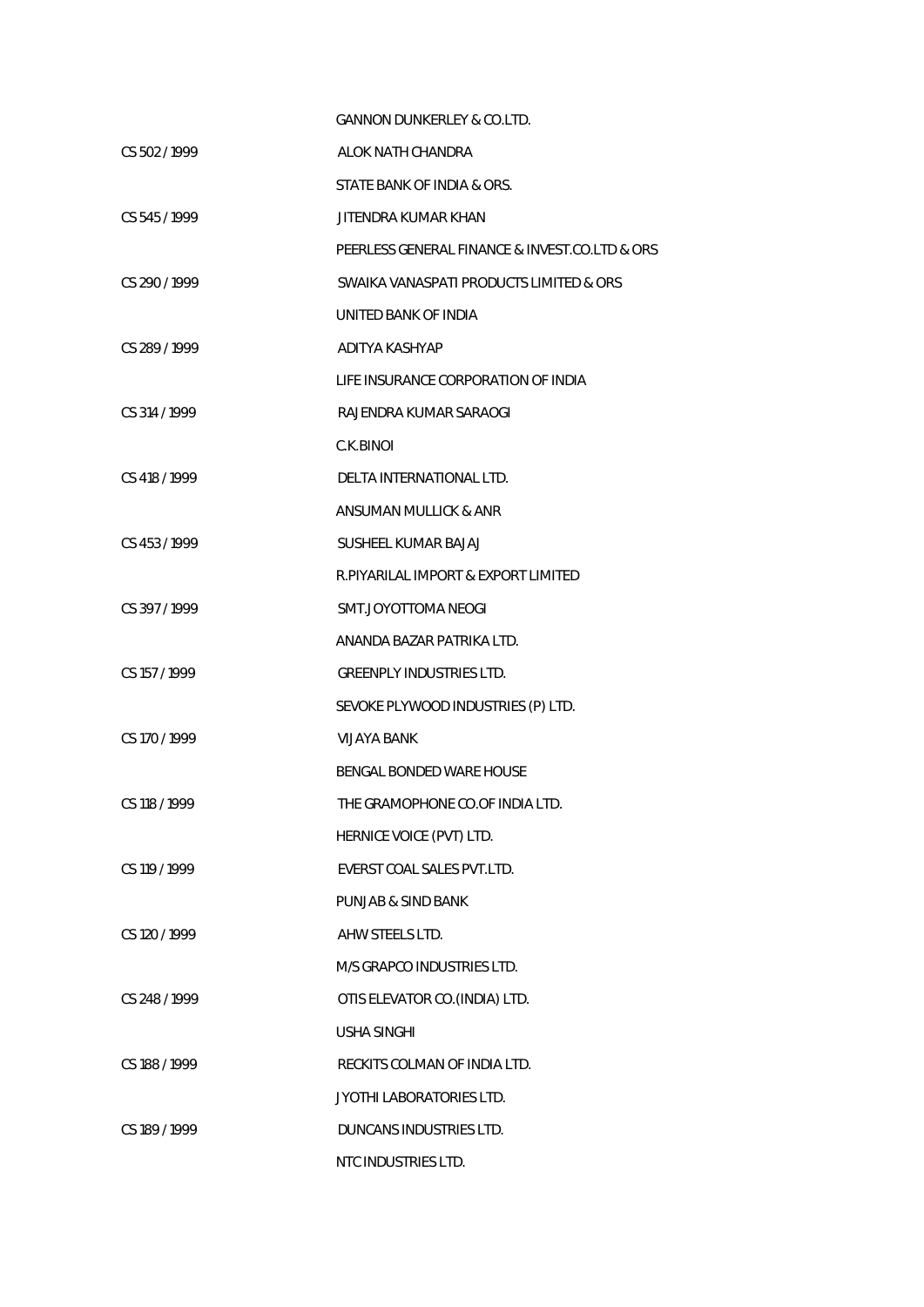| CS 349/1999   | NAVNEET KUMAR DINDWANIA.                 |
|---------------|------------------------------------------|
|               | <b>GALAXY MANUFACTURING TRD.CO.PLTD.</b> |
| CS 159 / 1999 | <b>HOWRAH MILLS CO.LTD.</b>              |
|               | W.B.STATE COOPERATIVE MARKET.FEDERATION  |
| CS 429 / 1999 | HINDUSTHAN MALLEABLES & FORGINGS LTD.    |
|               | GA DANIELI (I) LTD.                      |
| CS 318 / 1999 | M/S. ALUMINIUM AGENTS                    |
|               | INTERNATIONAL COMBUSTION (I) LIMITED     |
| CS 319 / 1999 | <b>AVINASH TRADERS</b>                   |
|               | <b>CITI BANK &amp;</b>                   |
| CS 395/1999   | STENLY CREDIT CAPITAL LTD.               |
|               | THE NATIONAL STOCK EXCHANGE OF INDIA LTD |
| CS 275 / 1999 | <b>TYSON TEA CO LIMITED</b>              |
|               | <b>MEWAR GROWTH LIMITED</b>              |
| CS 347/1999   | SASHI DEVI AGARWAL                       |
|               | R.C.ESTATE (P) LIMITED & ORS.            |
| CS 348 / 1999 | RAJ KUMAR AGARWAL                        |
|               | R.C.ESTATE PVT.LTD.                      |
| CS 331/1999   | ESSEL MINING & INDUSTRIES LTD.           |
|               | <b>RAJESH SINGH</b>                      |
| CS 333/1999   | NEW KENILWORTH HOTELS LTD.               |
|               | MANIKRAI SUJANANI BHARAT                 |
| CS 285/1999   | FIXOPAN MANAGEMENT PVT LIMITED           |
|               | MANGAL FINANCE LIMITED                   |
| CS 270/1999   | SAUMYENDRA NATH MOOKERJEE                |
|               | <b>I.F.B.SECURITIES LIMITED</b>          |
| CS 412/1999   | B.L.JHUNJHUNWALA                         |
|               | <b>M/S SHANTI ENTERPRISES</b>            |
| CS 374/1999   | HUMAYUN PROPERTIES LTD.                  |
|               | PUSHPA DAHANAYAKE                        |
| CS 268/1999   | STAMED PRIVATE LIMITED                   |
|               | WEST COAST PHARMACEUTICALS WORKS         |
| CS 370/1999   | STANDARD CHARTERED BANK                  |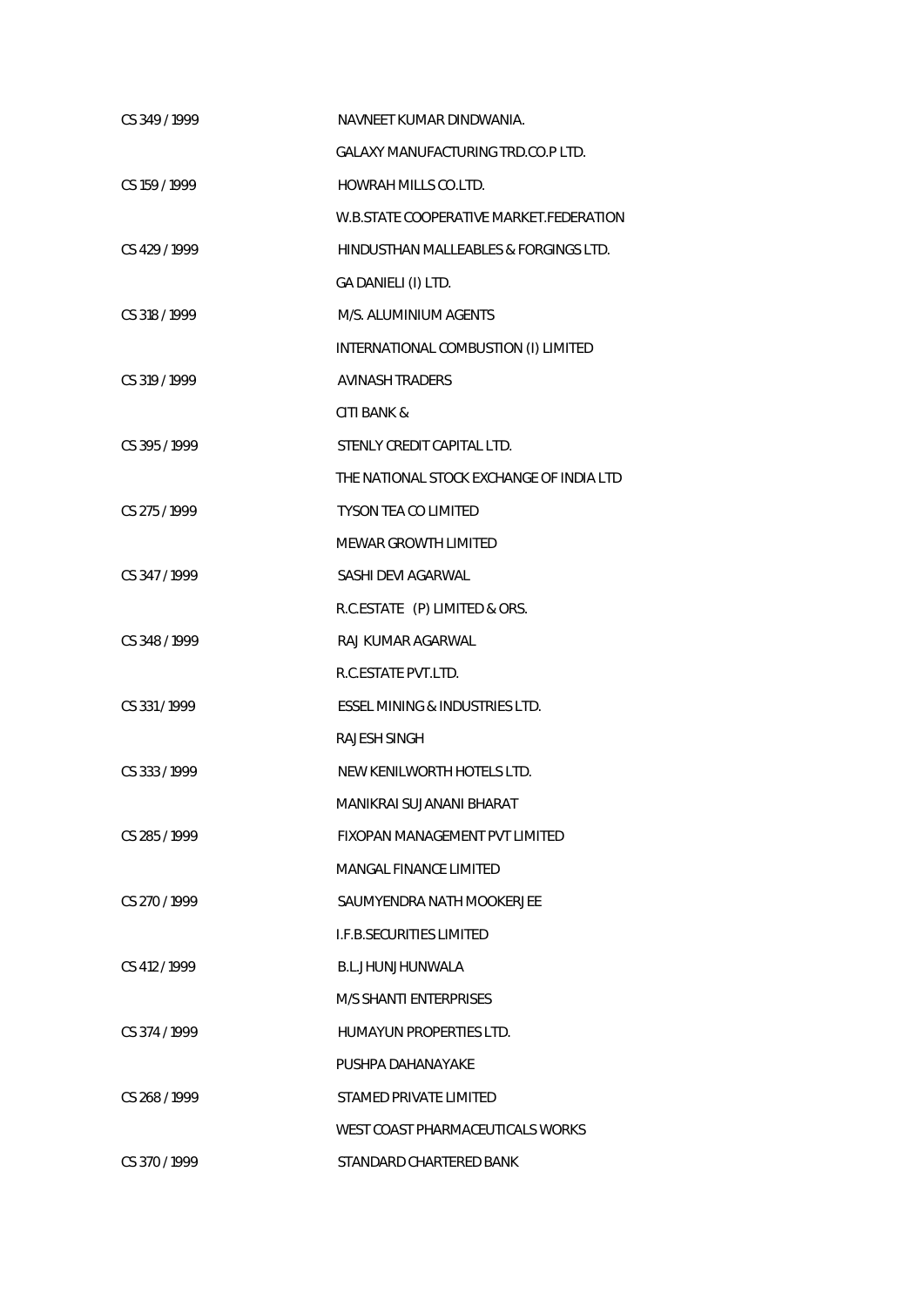|               | <b>BANGUR BROTHERS LTD.</b>              |
|---------------|------------------------------------------|
| CS 367/1999   | VCK SHARE & STOCK BROKING SERVICES LTD.  |
|               | <b>MASTEK LTD.</b>                       |
| CS 321/1999   | RASTRIYA INSPAT NIGAM LIMITED,           |
|               | ENFIELD INDUSTRIES LTD.,                 |
| CS 172 / 1999 | <b>BWL LIMITED</b>                       |
|               | CHIEF GENERAL MANAGER, TELE STORES,      |
| CS 403/1999   | <b>KESORAM INDUSTRIES LTD.</b>           |
|               | C.M.C.                                   |
| CS 329 / 2000 | SRI JAGADISH PRASAD SUKLA                |
|               | SRI.BUDDHADEB BHATTACHARJEE              |
|               |                                          |
| CS 332 / 2000 | SHREE GOPAL ENGINEERING WORKS LTD.       |
|               | CESC LTD.                                |
| CS 334 / 2000 | PEERLESS GENERAL FINANCE & INVESTMENT CO |
|               | UNITED BANK OF INDIA                     |
| CS 533 / 2000 | A.D. CONSULTANTS PVT. LTD.               |
|               | COAL INDIA LTD.                          |
| CS 46 / 2000  | M/S. MURLIDHAR GOPIKISSEN (PVT) LTD.,    |
|               | SATYANARAYAN MAHESWARI                   |
| CS 384 / 2000 | DATAMATICS LTD.                          |
|               | MAHESHWARI DATAMATICS PVT.LTD.           |
| CS 388 / 2000 | <b>BATA INDIA LTD.</b>                   |
|               | <b>GOLDEN RUBBER INDUSTRIES</b>          |
| CS 387/2000   | BOWREAH COTTON MILLS CO.LTD.             |
|               | UNION OF INDIA                           |
| CS 361/2000   | SPL LTD.                                 |
|               | SOLAR TURBINES INTERNATIONAL CO.         |
| CS 359 / 2000 | ORISSA MINERALS DEVELOPMENT CO.LTD.      |
|               | MALVIKA STEEL LTD.                       |
| CS 358 / 2000 | ABHASHREE ADVISORY PVT. LINITED          |
|               | KUMAR MANGALAM LAMBORIA & ORS.           |
| CS 343 / 2000 | SUDHAMOY CHATTERJEE & ANR                |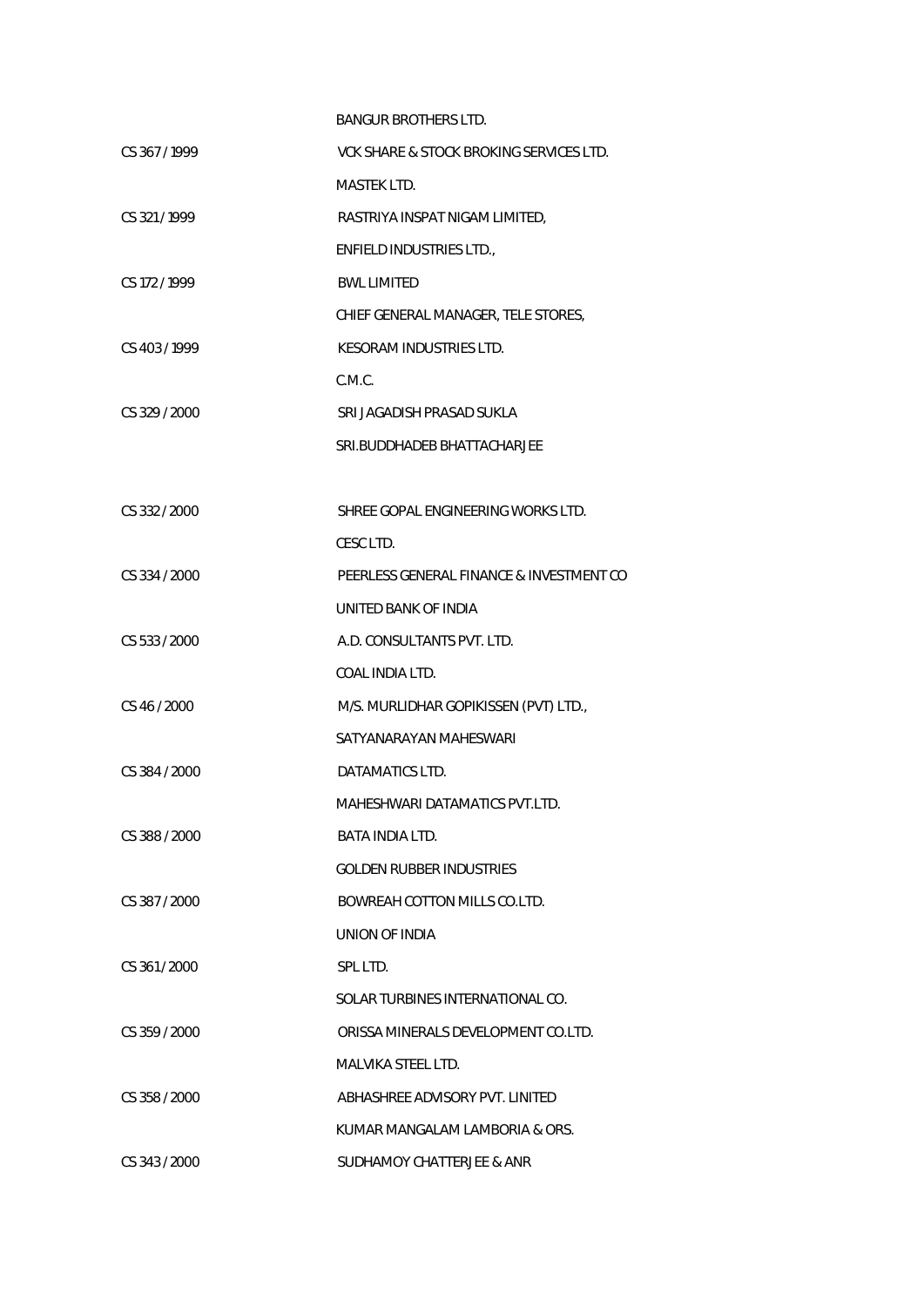|               | <b>BALAILAL CHATTERJEE</b>              |
|---------------|-----------------------------------------|
| CS 412 / 2000 | SHAHIRA KHATOON                         |
|               | A.M.FAROOQUE                            |
| CS 474 / 2000 | <b>GAP INC</b>                          |
|               | <b>BIG BIZZ</b>                         |
| CS 460 / 2000 | <b>BANARSI DAS &amp; SONS</b>           |
|               | <b>GAURAV SANGHVI</b>                   |
| CS 422 / 2000 | IGE (INDIA) LTD.,                       |
|               | AMAR NATH ROY                           |
| CS 421 / 2000 | ANAND PRAKASH AGARWAL                   |
|               | UNION OF INDIA                          |
| CS 425 / 2000 | DATRE CORPORATION LIMITED               |
|               | <b>HALLI BURTON COMPANY</b>             |
| CS 419 / 2000 | EXCELLSANT MERCHANTS PVT. LTD.,         |
|               | APPOLLO HOSPITALENTERISES LTD.,         |
| CS 418 / 2000 | <b>EXCELLENT MERCHANTS P. LTD</b>       |
|               | SATYAM COMPUTER SERVICES LIMITED        |
| CS 417 / 2000 | 2ARALA ISPAT LTD.,                      |
|               | UNIFIEX FREIGHT CARRIERS                |
| CS 484 / 2000 | <b>BHANDARI BUILDERS LTD.</b>           |
|               | HINDUSTAN STEEL WORKS CONSTRUCTION LTD. |
| CS 486 / 2000 | M.S.L. INDUSTRIES LTD.                  |
|               | ESS EMM ENCLAVES PVT.LTD.               |
| CS 437 / 2000 | <b>KRISHNA TRADERS</b>                  |
|               | M/S. YIP WAH OPEN PROJECT LTD.          |
| CS 342 / 2000 | KANAILAL CHATTERJEE                     |
|               | SUDHAMOY CHATTERJEE                     |
| CS 340 / 2000 | TRACTEL INTERNATIONAL SAS               |
|               | TRACTEL TIRFOR INDIA (PVT) LTD.         |
| CS 453 / 2000 | ASSOCIATED COMPANIES LTD.               |
|               | <b>ELECOM DISPLAYS</b>                  |
| CS 452 / 2000 | ASSOCIATED CEMENTS CO.LTD.              |
|               | <b>EASTERN CEMENTS</b>                  |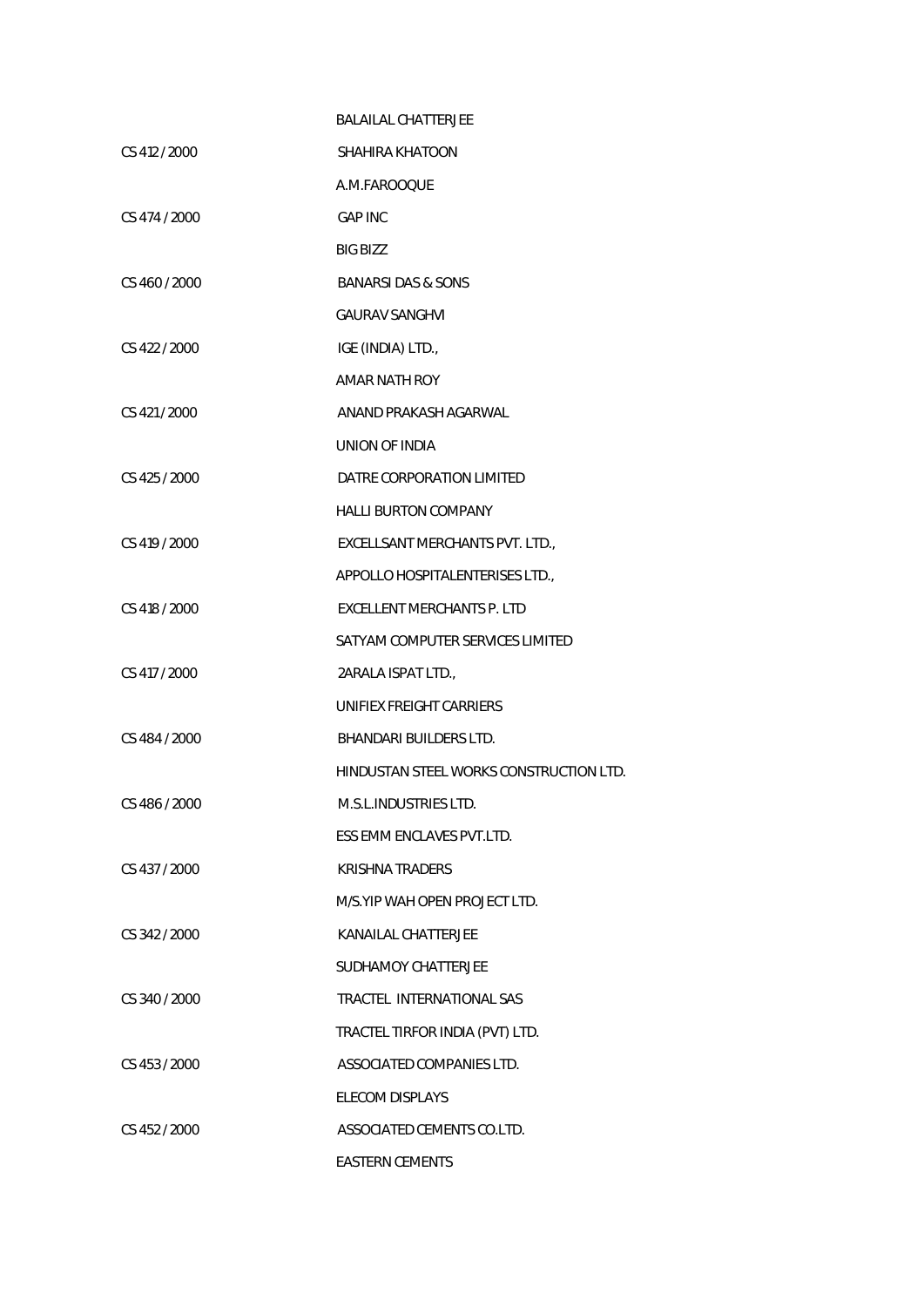| CS 450 / 2000 | PRECISION PAPER INDUSTRIES LTD.          |
|---------------|------------------------------------------|
|               | D.K.JAIN                                 |
| CS 451/2000   | URBAN SERVICES PVT.LTD.                  |
|               | ALLAHABAD BANK                           |
|               |                                          |
| CS 355 / 2000 | KARAN SINGH BINAYAK                      |
|               | <b>BOC INDIA LTD.</b>                    |
| CS 356 / 2000 | <b>P.RAY CHOWDHURI</b>                   |
|               | GOPAL BHATTACHARYA                       |
| CS 368 / 2000 | RAMNATH JHUNJHUNWALA                     |
|               | KRISHNA VENKATA NARAYANAN                |
| CS 449 / 2000 | SHEFALI BANERJEE & ORS.                  |
|               | <b>GURUDAS BANERJEE</b>                  |
| CS 448 / 2000 | SALAR PARIA INVESTMENT (P) LTD.          |
|               | SHAW WALLACE & CO.LTD.                   |
| CS 443 / 2000 | <b>SANJAY GEHLOT</b>                     |
|               | <b>DIPANKAR LAHIRI</b>                   |
| CS 444 / 2000 | DAULATRAM RAWATMULL (PVT) LTD.           |
|               | PEERLESS GEN.FINANCE & INVESTMENT CO.LTD |
| CS 445 / 2000 | NOPANY MARKETING CO. (PVT) LTD.          |
|               | PEERLESS GEN.FINANCE & INVESTMENT CO.LTD |
| CS 510 / 2000 | <b>VIJAY BILOTIA</b>                     |
|               | <b>SUBHAS BOSE</b>                       |
| CS 509 / 2000 | S.R.INCORPORATED ENTERPRISES (I) P.LTD.  |
|               | <b>TURNER MORRISON &amp; GRAI</b>        |
| CS 507 / 2000 | <b>BELLISS INDIA LTD.</b>                |
|               | SHISHIR KANT MISHRA                      |
| CS 502 / 2000 | <b>GRAPCO INTERNATIONAL LTD.</b>         |
|               | INSTILE STONE CORP.                      |
| CS 505/2000   | HAPAGLLOYD CONTAINER LINE GMBH & ANR.    |
|               | ALPS OVERSEAS PVT.LTD.                   |
| CS 498 / 2000 | T & I LTD.                               |
|               | RPS TEA CO.PVT.LTD.                      |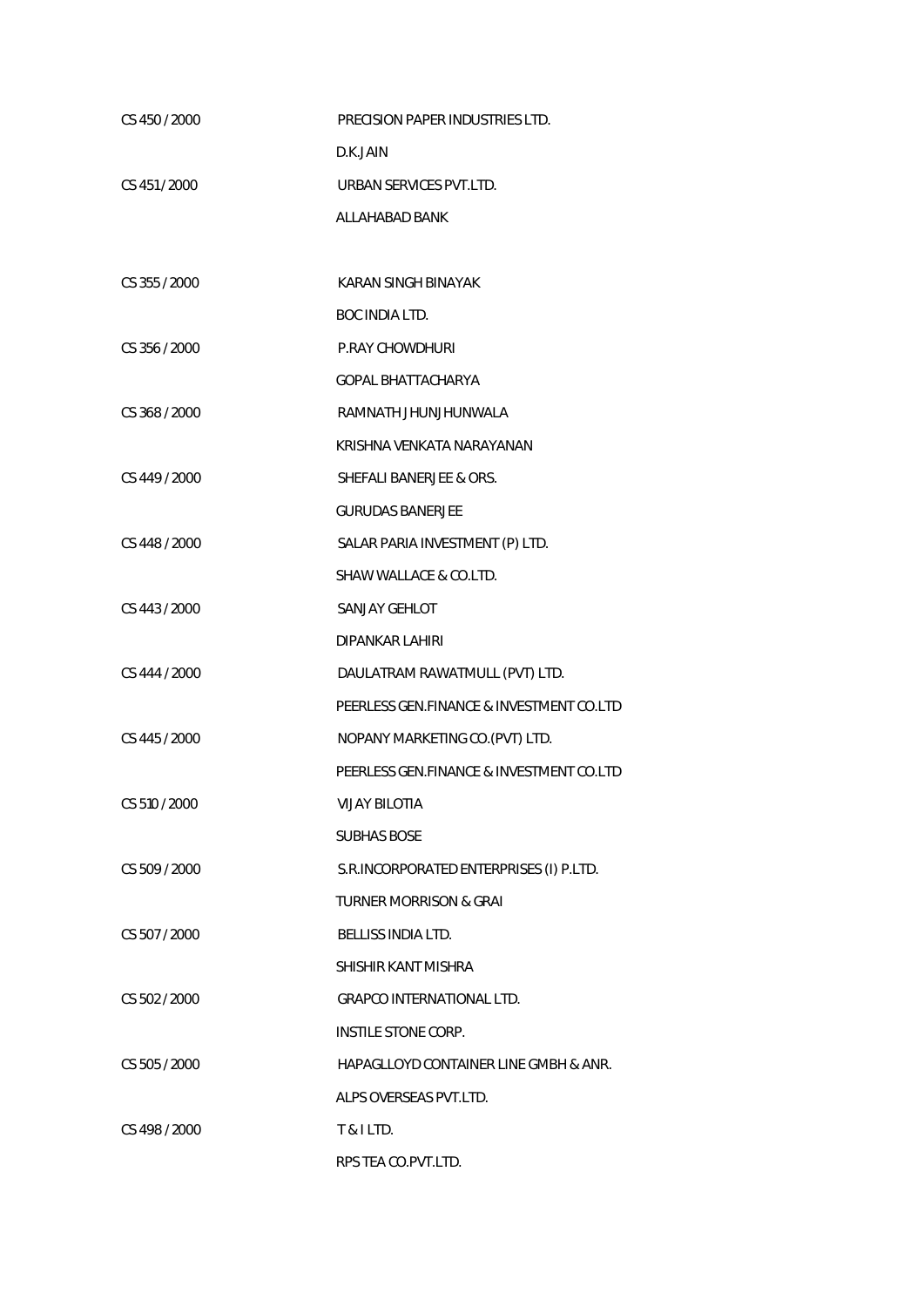| CS 499 / 2000 | M/S. T & I LTD.                          |
|---------------|------------------------------------------|
|               | SEAGULLS TEA CO.PVT.LTD.                 |
| CS 500 / 2000 | PRAKASH STEEL PRODUCTS PVT.LTD.          |
|               | MADRAS FORGINGS & ALLTED IND. (CBE) LTD. |
| CS 501 / 2000 | <b>FRANCIS KLEIN &amp; CO.PVT.LTD.</b>   |
|               | STANDARD CHARTERED BANK                  |
| CS 496 / 2000 | MC DONALDS CORP. U.S.A.                  |
|               | MC DONALDS INCORPORATED                  |
| CS 494 / 2000 | SURENDRA SINGH KOTHARI                   |
|               | KONARAK TELEVISION LTD.                  |
| CS 492 / 2000 | IFB AGRO INDUSTRIES LTD.                 |
|               | SHIVA MARKETING LTD.                     |
| CS 493 / 2000 | HYDERABAD INDUSTRIES LTD.                |
|               | ISI BARS LTD.                            |
| CS 456 / 2000 | PARIJAT VYAPAAR PVT.LTD.                 |
|               | <b>CENTURION BANK LTD.</b>               |
| CS 253 / 2000 | <b>RATAN PAL SINGH</b>                   |
|               | KISHORE KUMAR BUBNA                      |
| CS 254 / 2000 | SHYAM SUNDAR AGARWAL                     |
|               | KISHORE KUMAR BUBNA                      |
| CS 217 / 2000 | TATA IRON & STEEL CO.LTD.                |
|               | NATIONAL BEARING ENTERPRISE              |
| CS 250 / 2000 | BARGARH CEMENT LTD.                      |
|               | PINAKI ROY CHOWDHURY                     |
| CS 248 / 2000 | MAHENDRA PRATAPS SINGH                   |
|               | MDHD BADRUZZAMAN                         |
| CS 215 / 2000 | <b>CREATIVE WARES LTD.</b>               |
|               | S.N.AGARWAL                              |
| CS 247 / 2000 | CARNATION INDUSTRIES LTD.                |
|               | SHIPPING CORPN.OF INDIA                  |
|               |                                          |
| CS 126 / 2000 | MANORAMA SINGH & ANR.                    |
|               | THE OFFICIAL TRUSTEE OF W.B.             |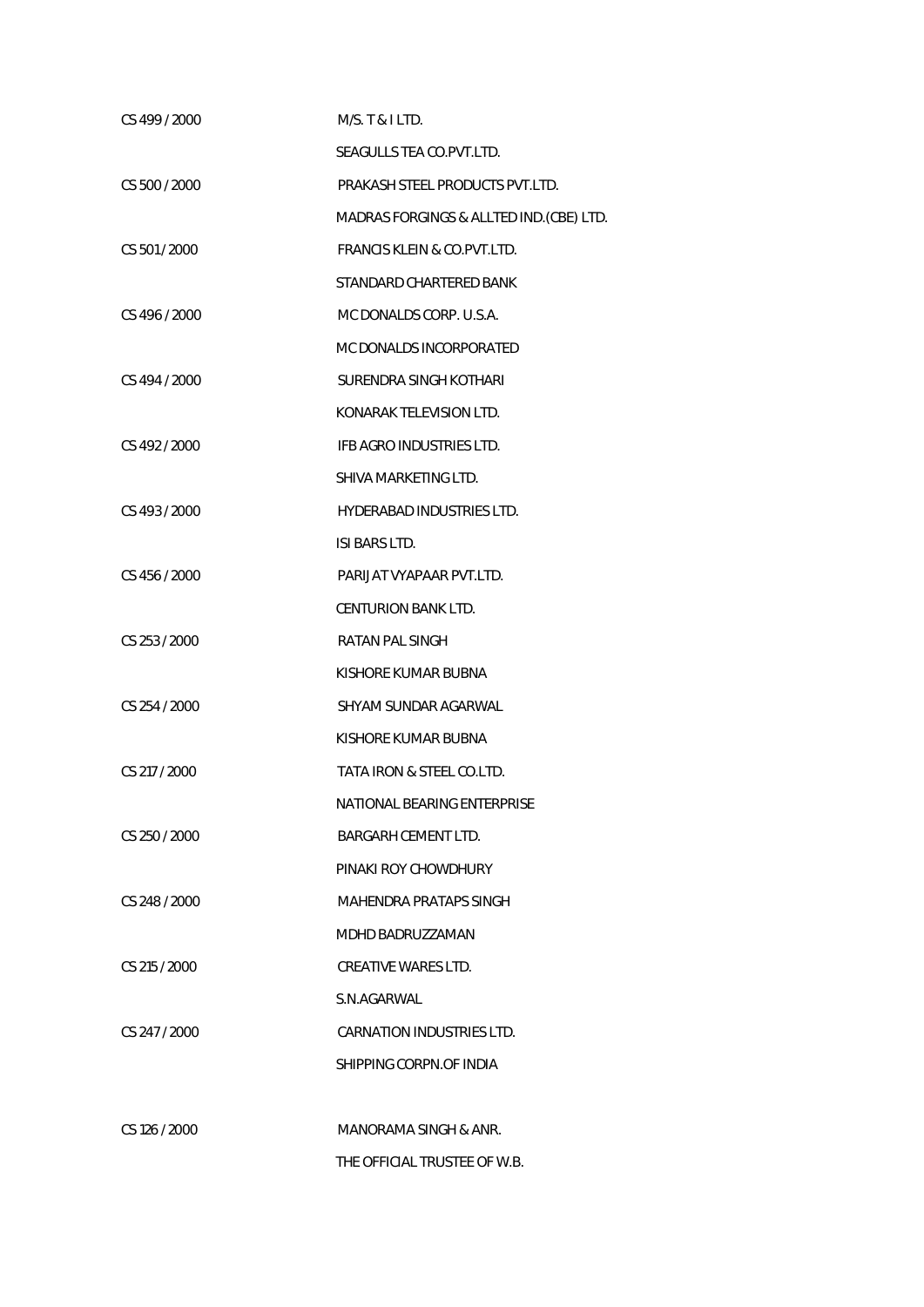| CS 220 / 2000 | SHREE HANUMAN PROPERTIES FINANCE PVT.LTD  |
|---------------|-------------------------------------------|
|               | <b>BALAJI DEVELOPMENT PVT.LTD.</b>        |
| CS 139 / 2000 | SRINIVASA EXIM PVT.LTD.                   |
|               | CROSCO INTERNATIONAL (LLC)                |
| CS 140 / 2000 | SUDHIR ASHER & ANR.                       |
|               | <b>VIJAY SHROFF</b>                       |
| CS 293 / 2000 | TANZANIA COMMODITIES TRADING CO. LTD.     |
|               | R. PYARELAL INTERNATIONAL LTD.            |
| CS 289 / 2000 | DURGAPUR CHEMICALS LIMITED                |
|               | CHEMIES YNTH (VAPI) LIMITED               |
| CS 280 / 2000 | <b>GAYA PRASAD CHHEDILAL</b>              |
|               | SHREE RADHASARWESHWAR TRADING CO.         |
| CS 120 / 2000 | UNIWORTH LTD.                             |
|               | <b>ICICI BANK LIMITED</b>                 |
| CS 277 / 2000 | <b>INDIAN RAYON &amp; INDUSTRIES LTD.</b> |
|               | <b>MODERN MALLEABLES LTD.</b>             |
| CS 276 / 2000 | SAI SURFACTANTS PVT.LTD.                  |
|               | P.& O.NEDLLOYD (INDIA) PVT.LTD.           |
| CS 288 / 2000 | UMA EXPORTS PVT.LTD.                      |
|               | MOHAMMED ABDULBATEN                       |
| CS 291/2000   | SUNNY INDUSTREES PVT.LTD.                 |
|               | PHARMAHEM & ORS                           |
| CS 290 / 2000 | SAFE STRUCTURES (I) PVT LTD               |
|               | UNITED BANK OF INDIA                      |
| CS 292 / 2000 | <b>ARPIT SEN</b>                          |
|               | SWAPAN SEN & ORS                          |
| CS 154 / 2000 | TYROON TEA CO.LTD.                        |
|               | ARUN KUMAR GOENKA                         |
| CS 150 / 2000 | HAHNEMANN LABORATORY LTD.                 |
|               | RASHMOY DAS & ORS.                        |
| CS 282 / 2000 | DHANDHANIA TRADERS PVT LIMITED.           |
|               | KANORIA JUTE & INDUSTRIES LIMITED         |
| CS 540 / 2000 | UNISILK LTD.                              |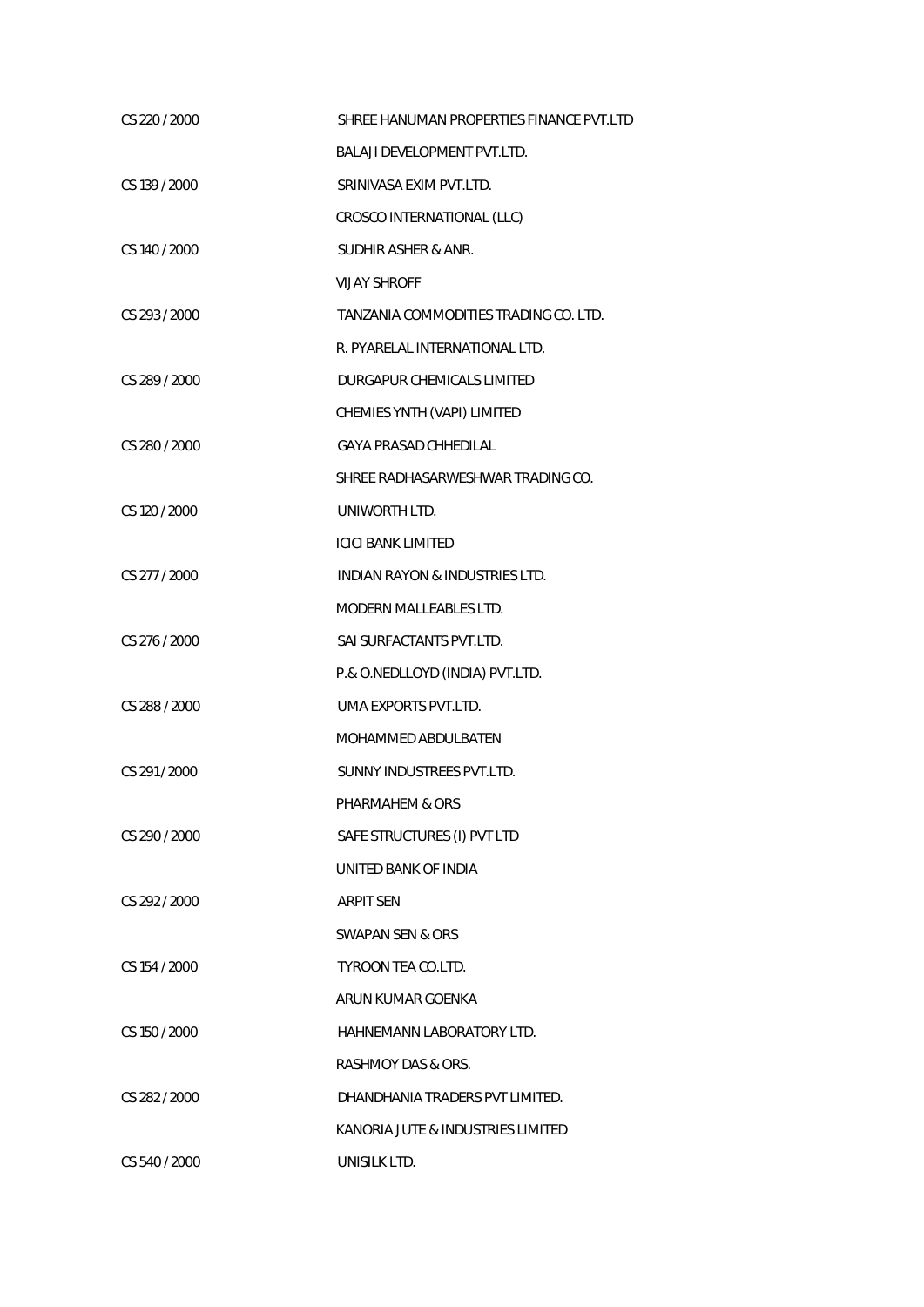## ASHWINI KUMAR MORE

| CS 268 / 2000 | COUNCIL OF ALTERNATIVE SYSTEMS & MEDICIN |
|---------------|------------------------------------------|
|               | COUNCIL OF HOMOEPATHIC MEDICINS W.B.     |
| CS 264 / 2000 | THE W.B.SMALL INDUSTRIES DEV CORPN LTD   |
|               | LIMELIGHT INDUSTRIES PVT LIMITED         |
| CS 116 / 2000 | NUCENT FINANCIAL LTD.                    |
|               | KITTI STEELS LTD.                        |
| CS 113 / 2000 | DR.SOMNATH ZUTSHI                        |
|               | RAJESH AGARWAL                           |
| CS 303 / 2000 | PRIME PRODUCTS LTD.                      |
|               | <b>MUMTAZ AHMED &amp; ORS.</b>           |
| CS 235 / 2000 | SUJIT AGARWAI                            |
|               | <b>LOKENATH SAREE CENTRE</b>             |
| CS 275 / 2000 | CENTRAL WAREHOUSING CORPORATION          |
|               | M/S. TEWARI BOTHERS CONSTRUCTION.        |
| CS 237 / 2000 | EASTERN QUICK MOVERS (P) LTD.            |
|               | GKW LTD.                                 |
| CS 236 / 2000 | INDIA LAMINATING & PACKAGING LTD.        |
|               | EXPORT CREDIT GUARANTEE CORP.(I) LTD.    |
| CS 273 / 2000 | HINDUSTHAN WIRES LTD.                    |
|               | RAMPURIA INDUSTRIES & INVESTMENTS LTD.   |
| CS 270 / 2000 | PANKAJ KILLA                             |
|               | RAJASTHAN BANK FINANCIAL SERVICES        |
|               |                                          |
| CS 265/2000   | SUGATA SENGUPTA                          |
|               | SANJOY ROYCHOWDHURY.                     |
| CS 114 / 2000 | <b>KRISHNA TRADERS</b>                   |
|               | DUTCH BANGLA BANK LTD.                   |
| CS 263 / 2000 | BEVERAGES COM LTD.                       |
|               | DESK TO DESK COURIER & CARGO LTD.        |
| CS 232 / 2000 | HINDUSTHAN LEVER LIMITED                 |
|               | LAXMI TRADING COMPANY                    |
| CS 257 / 2000 | SAMDEV DASGUPTA                          |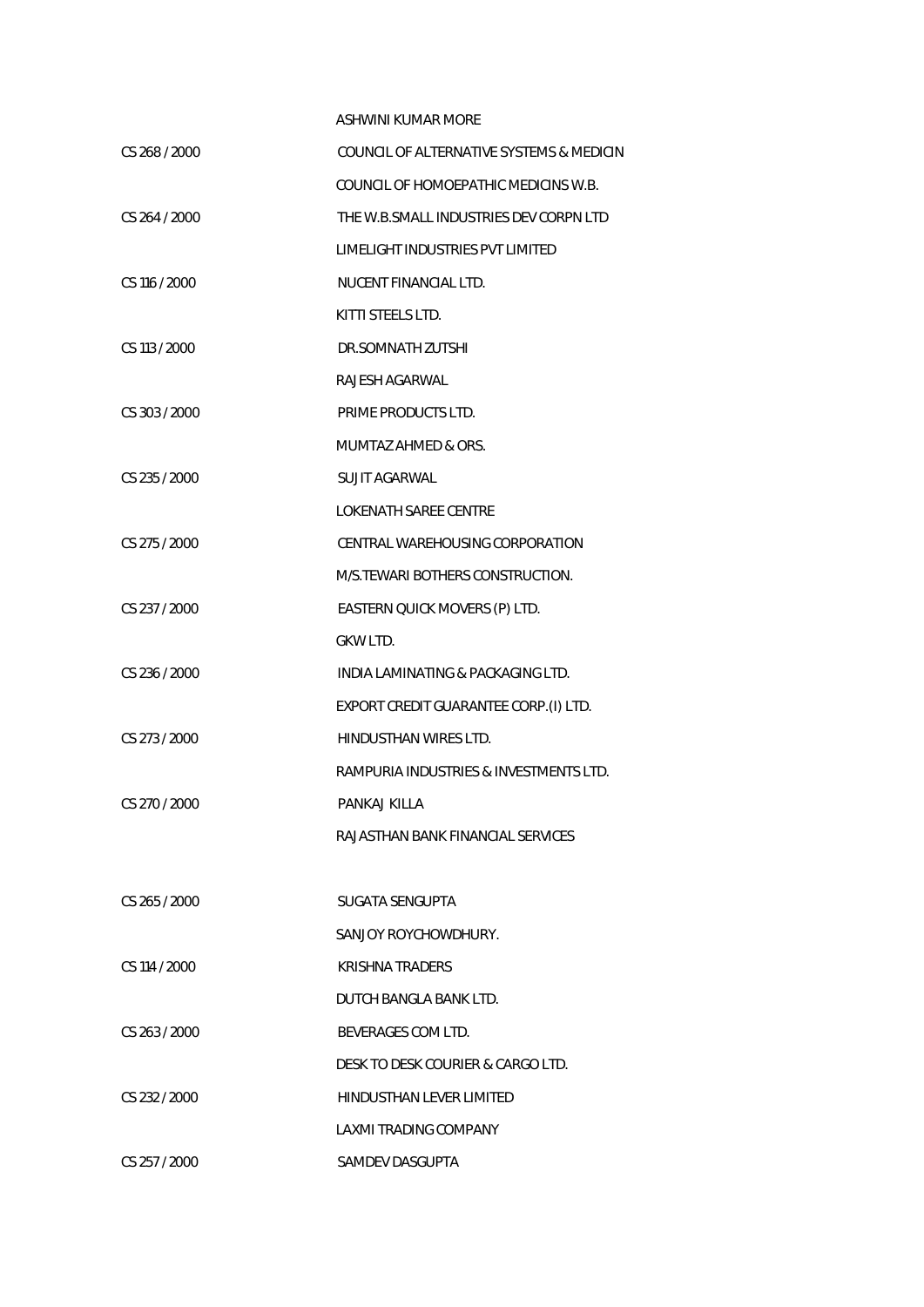|               | RAYMOND LTD.                              |
|---------------|-------------------------------------------|
| CS 233 / 2000 | THREE N. PRODUCTS (P) LTD.                |
|               | MANCHANDI ENTERPRISE                      |
| CS 226 / 2000 | <b>SBI HOME FINANCE LIMITED</b>           |
|               | WESTERN ORRISA SUGAR LIMITED & ANR.       |
| CS 222 / 2000 | SAFE STRUCTURES (INDIA) LIMITED           |
|               | CALCUTTA METROPOLITIAN DEVELOPMENT AUTH   |
| CS 109 / 2000 | PANCHMUKHI INDIA PVT.LTD.                 |
|               | GOLDEN IMPEX INTERNATIONAL TRADING        |
| CS 177 / 2000 | JUGAL KISHOR DHANDHANIA                   |
|               | STATE OF W.B.                             |
| CS 176 / 2000 | SRI SANKAR KUMAR DEY                      |
|               | SRI UMA SHANKAR DEY                       |
| CS 108 / 2000 | PANCHMUKHI INDIA PVT.LTD.                 |
|               | <b>GOLDEN IMPEX INTERNATIONAL TRADING</b> |
| CS 48 / 2000  | SOCIETE DAS PRODUCTS NESTLE S.A. & ANR.   |
|               | KIT KAT FOOD PRODUCTS & ANR.              |
| CS 244 / 2000 | SANTOSH KUMAR PODDAR                      |
|               | C.M.C.                                    |
| CS 243 / 2000 | UMA SHANKAR BERIA                         |
|               | C.M.C.                                    |
| CS 230 / 2000 | EDEN COSMETICS LIMITED                    |
|               | <b>AVIA IMPEX LIMITED</b>                 |
| CS 231/2000   | <b>EDEN COSMETICS LIMITED</b>             |
|               | NAMITA INDUSTRIAL&TRADING CONCEPTS PVT    |
| CS 229 / 2000 | <b>NUCENT FINANCE LIMITED</b>             |
|               | D.C.M.FINANCIAL SERVCIES LIMITED          |
| CS 125 / 2000 | <b>PRADEEP SANCHETI</b>                   |
|               | ROMEN PANDEY                              |
| CS 227 / 2000 | JADAV CHURAN LAW                          |
|               | M/S.PURUSHOTTAM K.PATEL & CO              |
| CS 61/2000    | RAJASTHAN BANK FINANCIAL SERVICES LTD.    |
|               | SMIFS INTERNATIONAL FINANCE PVT.LTD.      |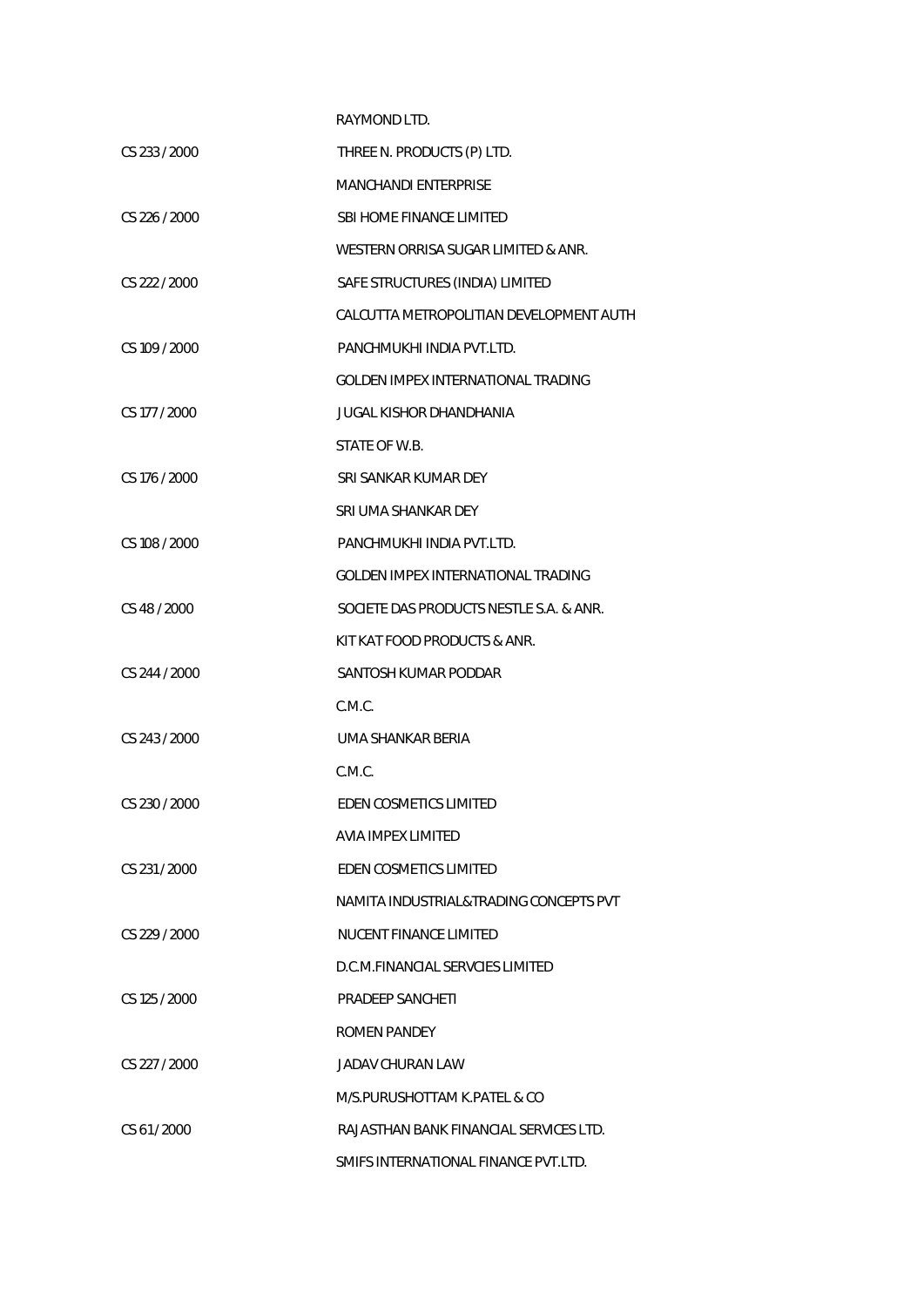| CS 59 / 2000  | PRALHAD RAI KHETAWAT                     |
|---------------|------------------------------------------|
|               | SHALIMAR PAINTS LTD.                     |
| CS 97 / 2000  | <b>MOODY PROPERTIES LTD.</b>             |
|               | AMRITLAL KHANNA                          |
| CS 72 / 2000  | SHIVSHAKTI AGRO (I) LTD.                 |
|               | AMRIT FEEDS LTD.                         |
| CS 44 / 2000  | LAKSHMI KANTO PATRA                      |
|               | JAGADHATRI SWAROOP NARAYAN TUSAR G.P.LTD |
| CS 94 / 2000  | KAJARIA IRON CASTINGS LTD.,              |
|               | M.K. EXPORT & IMPORT                     |
| CS 40 / 2000  | BENGAL COAL CO.LTD.                      |
|               | SHEO PRASHAD SURENDRA KUMAR LTD.         |
| CS 81/2000    | BALMER LAWRIE & CO. LTD.                 |
|               | ROYAL BANK OF SCOTLAND N.V.              |
| CS 80 / 2000  | <b>B.H.INRTERNATIONAL P.LTD.</b>         |
|               | AMERICAN PRESIDENT LINES LTD.            |
|               |                                          |
| CS 400 / 2000 | THE PREM CHAND JUTE MILLS LTD.           |
|               | C.E.S.C.LTD.                             |
| CS 403 / 2000 | ARMENIAN HOLY CHURCH OF NAZARETH         |
|               | <b>MOUD SOARES</b>                       |
| CS 404 / 2000 | <b>DAMODAR GUPTA</b>                     |
|               | E.K.SCARIA & ORS.                        |
| CS 405 / 2000 | SMT.SUSHILA DEVI BAGARIA & ORS.          |
|               | HARI KRISHAN BAGARIA                     |
| CS 402 / 2000 | JENSON & NICHOLSON (INDIA) LTD.          |
|               | INDUSTRIAL INVESTMENT BANK OF INDIA LTD. |
| CS 401/2000   | THE GRAMOPHONE CO.OF INDIA LTD.          |
|               | RAMESH CHAND JAIN                        |
| CS 472 / 2000 | KASHINATH JHUNJHUNWALA                   |
|               | KRISHNAN VENKATA NARAYAN                 |
| CS 465 / 2000 | RADHE SHYAM SARAF (HUF)                  |
|               | <b>CENTRAL BANK OF INDIA</b>             |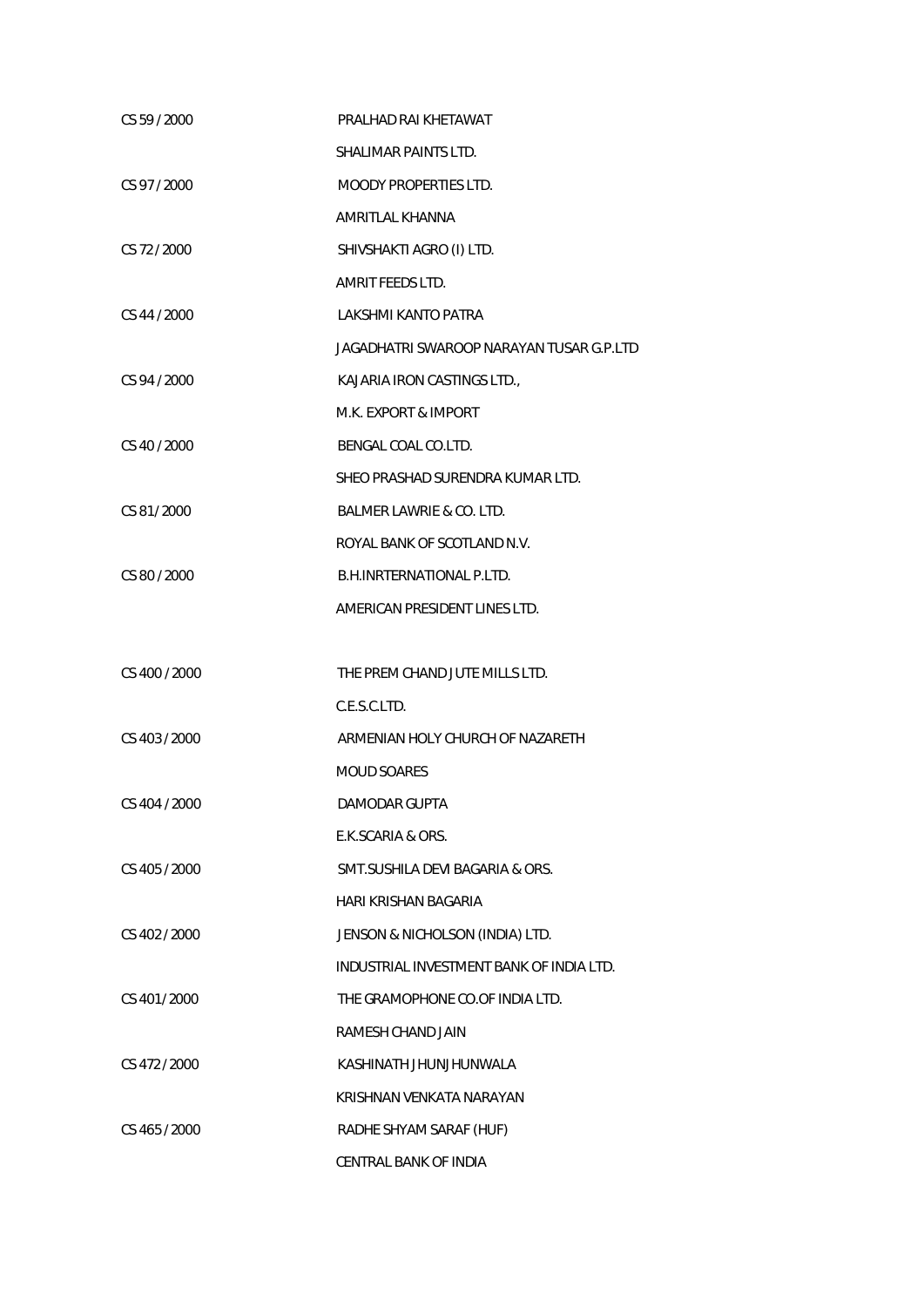| CS 432/2000   | CHANDRA PRAKASH DUGAR                    |
|---------------|------------------------------------------|
|               | THE FERTILIZER CORPORATION OF INDIA LTD  |
| CS 431/2000   | SAVITA RANI MANGLA                       |
|               | M/S. CHARTERED FINVEST (INDIA) LTD., ANR |
| CS 430 / 2000 | BHARAT BHUSHAN MANGLA                    |
|               | M/S. CHARTERED FIN VEST (INDIA) LTD., &  |
| CS 429 / 2000 | RUSODAY SECURITIES LTD.,                 |
|               | NATIONAL STOCK EXCHANGE OF INDIA LTD.,   |
| CS 441/2000   | K.K.MODI INVESTMENT & FINAN.SER.P.LTD.   |
|               | ASIA TELEVISION NET WORK LTD.            |
| CS 353 / 2000 | ARUN KUMAR CHAMARIA                      |
|               | <b>CORPORATION BANK</b>                  |
| CS 399 / 2000 | ELECTRICAL MANUFACTURING CO.LTD.         |
|               | NEW INDIA ASSURANCES CO.LTD.             |
| CS 398 / 2000 | AJAY PRAKASH LOHIA & ORS.                |
|               | AXIS BANK LTD & ORS.                     |
| CS 367/2000   | ORIENTAL SOAP STORE PVT.LTD.             |
|               | INTERNATIONAL COMBUSTION INDIA LTD.      |
| CS 348 / 2000 | DEEPANKAR GHOSH & ANR.                   |
|               | <b>ESCORTS FINANCE LTD.</b>              |
| CS 470 / 2000 | INDO ASIA MARITIME PTE LTD.              |
|               | ESSEL MARITIMES & MANAGE.SYSTEMS P.LTD.  |
| CS 481/2000   | JAYTEE EXPORT                            |
|               | NATVAR PAREKH IND. LTD.                  |
| CS 464 / 2000 | SOBHAGYMAL SINGHVI                       |
|               | TIRRIHA NNAH CO.LTD.                     |
| CS 479 / 2000 | NIRANJAN PIPALIA                         |
|               | HINDUSTAN STEEL WORKS CONSTRUCTION LTD.  |
| CS 349 / 2000 | <b>HINDUSTHAN WIRES LTD.</b>             |
|               | STRONG ARM EQUIPMENTS (P) LTD.           |
| CS 364 / 2000 | <b>SASHI AGARWAL</b>                     |
|               | KND ENGINEERING TECHNOLOGIES LTD.        |
| CS 365 / 2000 | RAKHAL CHANDRA PAL                       |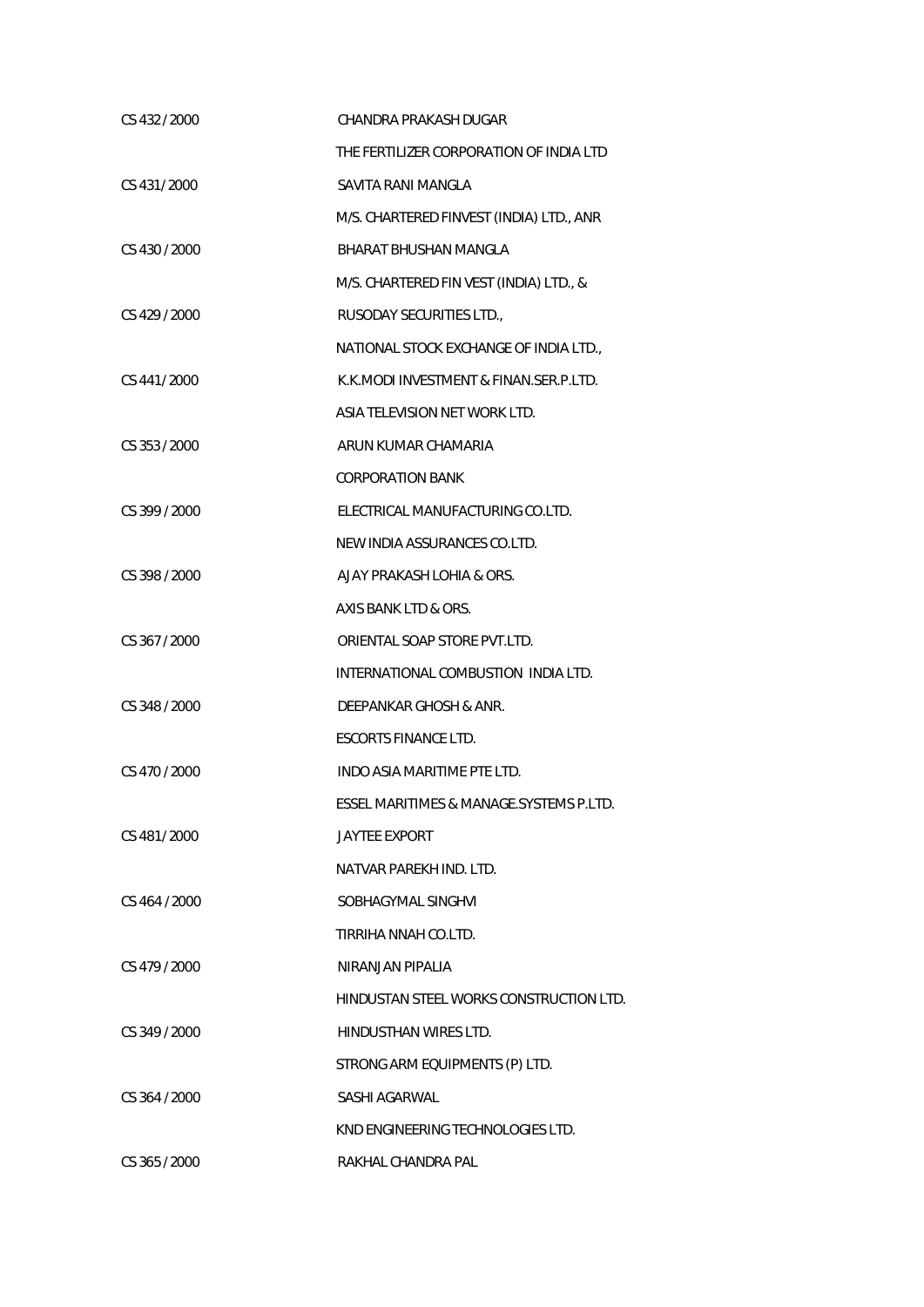|                 | ANIL KUMAR DAS                         |
|-----------------|----------------------------------------|
| CS 469 / 2000   | A.D.CONSULTANTS PVT.LTD.               |
|                 | COAL INDIA LTD.                        |
| CS 467/2000     | C.C.SAHA LTD.                          |
|                 | MILESTONE MUSIC DISTRIBUTORS PVT.LTD.  |
| CS 374 / 2000   | ESSEL MINING INDUSTRIES LTD.           |
|                 | BHARAT MARGARINE LTD.                  |
| CS 362/2000     | PLATINUM FINANCE LTD.                  |
|                 | RAM NATH JHUNJHUNWALA                  |
|                 |                                        |
| CS 477 / 2000   | BHASKAR CHANDRA RAKSHIT                |
|                 | BANK OF TOKYO MITSUBISHUI              |
| CS 490 / 2000   | PRIYA RANJAN MUKHERJI                  |
|                 | SIMULBARIE TEA CO.PVT.LTD.             |
| CS 489 / 2000   | HINDUSTHAN CONSULTANCY & SERVICES LTD. |
|                 | STATE OF W.B.                          |
| CS 415 / 2000   | CEMEGRA BALL (I) LTD.                  |
|                 | THE INDIAN IRON & STEEL CO. LTD.       |
| CS 414 / 2000   | <b>BIJOY MUKHERJEE</b>                 |
|                 | SATYA SAIN                             |
| CS 413 / 2000   | RYAM COMMERCE & PLANTATION LTD.        |
|                 | PURUSHOTTAM K.PATEL & CO.              |
| CS 511 / 2000   | R PIYARELALL IMPORT & EXPORT LTD.      |
|                 | NEAT DOMESTIC TRADING PTV.LTD.         |
| CS 512 / 2000   | VICTOR MOSES & CO. & ANR.              |
|                 | CHAMARIA PROPERTIES PVT.LTD.           |
| $CS$ 513 / 2000 | BIJOY KUMAR MALAKAR                    |
|                 | M/S. BISWAMBHAR NAG DAS                |
| CS 514 / 2000   | PINX INTERNATIONAL PVT.LTD.            |
|                 | <b>FASHION FURNISHERS</b>              |
| CS 306 / 2000   | VED PRAKASH SANON & ANR.               |
|                 | DR.INDRAJIT MOITRA                     |
| CS 379 / 2000   | KESORAM INDUSTRIES LTD.                |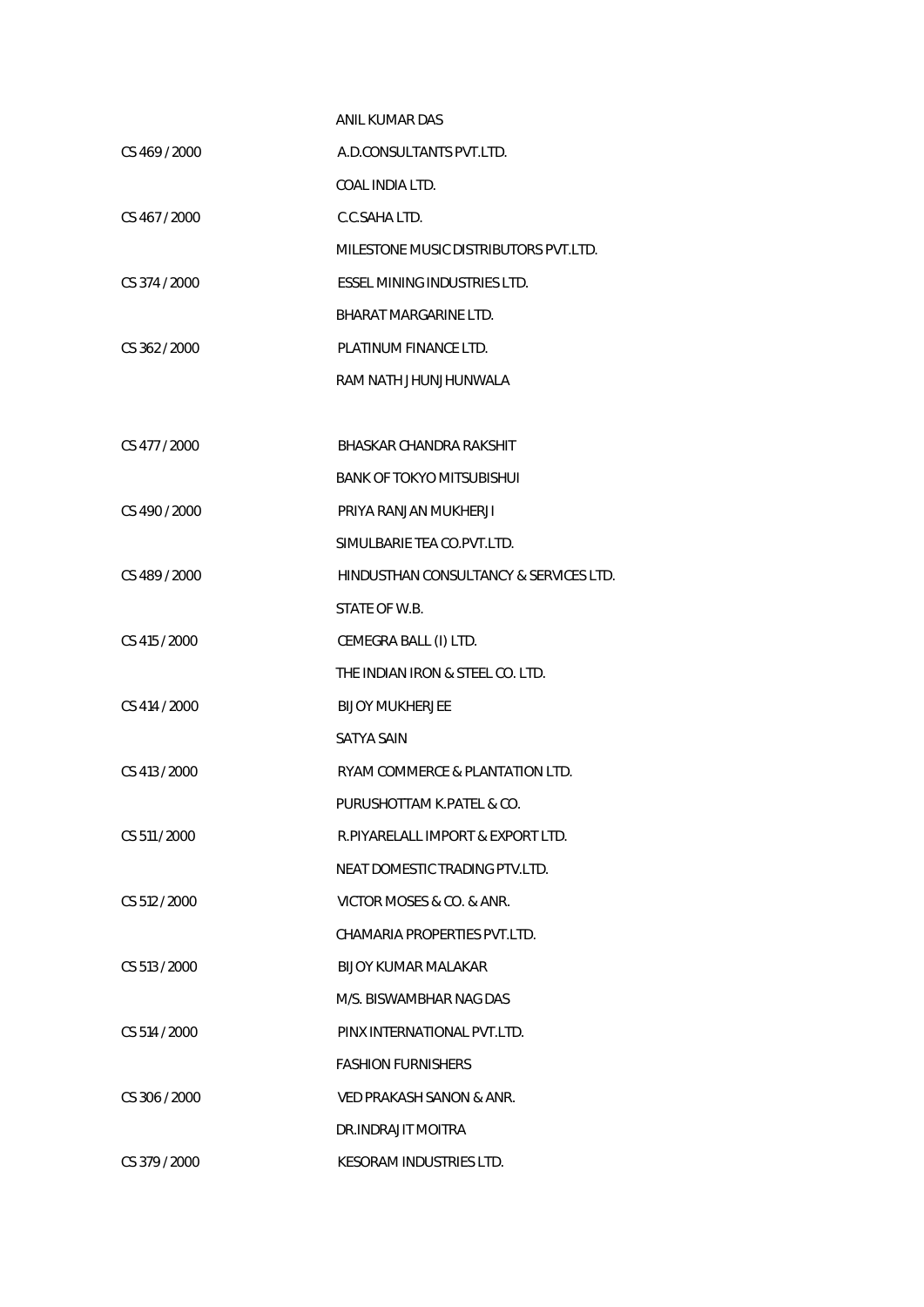|               | TEJIS INTERNATIONAL PVT.LTD.           |
|---------------|----------------------------------------|
| CS 304 / 2000 | PHONOGRAPHIC PERFORMANCE LTD.          |
|               | MIDDY PUBLICATION LTD.                 |
| CS 302 / 2000 | PRIME PRODUCTS LTD.                    |
|               | MUMTAZ AHMED                           |
| CS 299 / 2000 | DIAMOND SHIPPING CO.LTD.               |
|               | TRANSAMERICA LEASING INC.              |
| CS 326 / 2000 | ANDREW YULE & CO LIMITED.              |
|               | PUNJAB NATIONAL FERTILIZER CHEM.LTD.   |
| CS 327/2000   | DHOLAI TEA CO PVT LIMITED.             |
|               | DEVENDRA & CO                          |
| CS 324 / 2000 | INDIAN FOOD PRODUCTS                   |
|               | NATIONAL SUPPLY CORPORATION            |
| CS 322/2000   | THE ASSOCIATED CEMENT COMPANIES LTD.   |
|               | MAMANASKAMANA                          |
| CS 321/2000   | HARSHA NATH PAL                        |
|               | SRI KAMALENDU DAKSHIT                  |
| CS 320/2000   | <b>RUSSEL PROPERTIES &amp; ESTATES</b> |
|               | INDIAN ALLUMINIUM CO.LTD.              |
| CS 318 / 2000 | VIJAY KUMAR GOEL & ORS.                |
|               | BRIJENDRA KUMAR PODDAR                 |
| CS 519 / 2000 | KUBER KKHAINI (P) LTD.                 |
|               | JAGANNATH PRASAD KHANDEWAL             |
| CS 315 / 2000 | NICCO UCO ALLIANCE CREDIT LTD.         |
|               | PLATINUM STOCK BROKING SERVICES LTD    |
| CS 311 / 2000 | DATEX OHMEDA (INDIA) PVT.LTD.          |
|               | DUNCAN GLENEAGLES HOSPITALS LTD.       |
| CS 310 / 2000 | ASHIRWAD STEELS & INDUSTRIES LTD.      |
|               | EASTMAN CRUSHER CO.(P) LTD.            |
| CS 309 / 2000 | HINDUSTHAN COPPER LTD.                 |
|               | ALL INDIA ROAD TRANSPORT AGENCY        |
| CS 363/2000   | SMT. SASHI AGARWAL                     |
|               | <b>PROTIK ASSICIATES &amp; ORS.</b>    |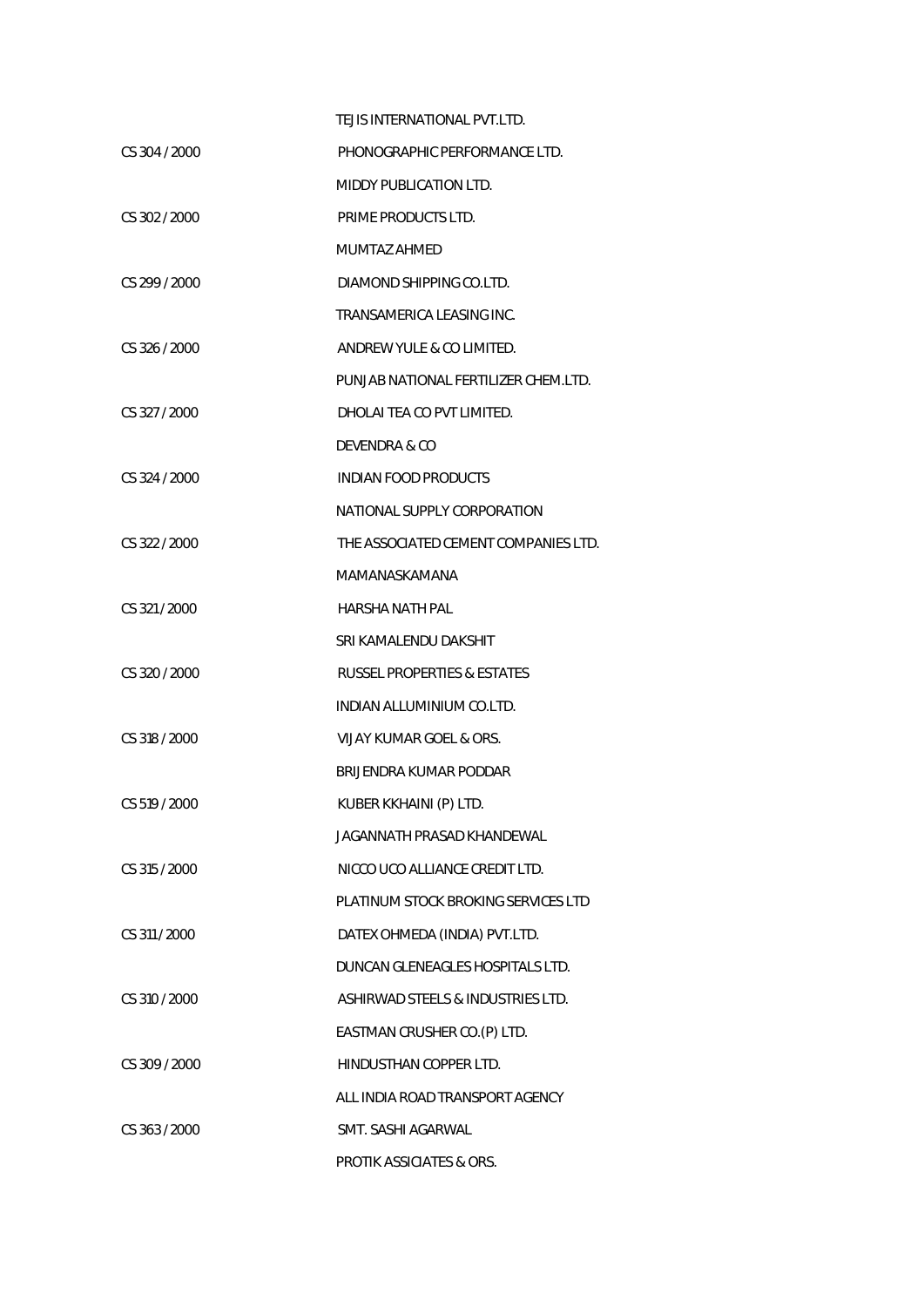| CS 339 / 2000   | CHINAR EXPORT LTD                       |
|-----------------|-----------------------------------------|
|                 | NATIONAL INSURANCE CO. LTD              |
|                 |                                         |
| CS 337 / 2000   | RAMKRISHNA MATH AND OTHERS              |
|                 | SANTOSH DUTTA (S/A)                     |
| CS 295 / 2000   | <b>GKW LIMITED</b>                      |
|                 | BHARATIA MINI SPRING & ENGG CO LTD.     |
| CS 294 / 2000   | KEY STONE INDIA (P) LTD.                |
|                 | W.P.I.L. LTD                            |
| CS 537 / 2000   | <b>KURLON LIMITED</b>                   |
|                 | SRI DULAL CHANDRA BHADRA                |
| CS 535 / 2000   | JENSON & NICHOLSON (INDIA) LTD.         |
|                 | JENSON & NICHOLSON FINANCIAL SERVICE LT |
| CS 528 / 2000   | GRAPCO INTERNATIONAL LTD. & ANR.        |
|                 | <b>MS.MITRANEE CHATTERJEE</b>           |
| CS 539 / 2000   | UNISILK LIMITED                         |
|                 | HINDUSTHAN NATIONAL BAG & BURLAP CO. LT |
| CS 541 / 2000   | <b>UNISILK LIMITED</b>                  |
|                 | <b>MORE INTERNATIONAL</b>               |
| CS 542 / 2000   | UNISILK LIMITED                         |
|                 | M/S. UNIEXCAL INST. LTD.                |
| CS 543 / 2000   | UNISILK LIMITED                         |
|                 | <b>M/S.MORE OVERSEAS</b>                |
| CS 544 / 2000   | <b>UNISILK LIMITED</b>                  |
|                 | <b>MOHAN KUMAR MORE</b>                 |
| CS 335 / 2000   | CHANDMAL PINCHA & ANR                   |
|                 | HATHIMAL PINCHA                         |
|                 |                                         |
| CS(O) 1/1942    | BHAIRULAL AGARWAL ALIAS GUDKA           |
|                 | NAND KISHORE AGARWAL                    |
|                 |                                         |
| CSOS 355 / 1987 | HARSH VARDHAN LODHA                     |
|                 | NAWAL KISHORE KEJRIWAL                  |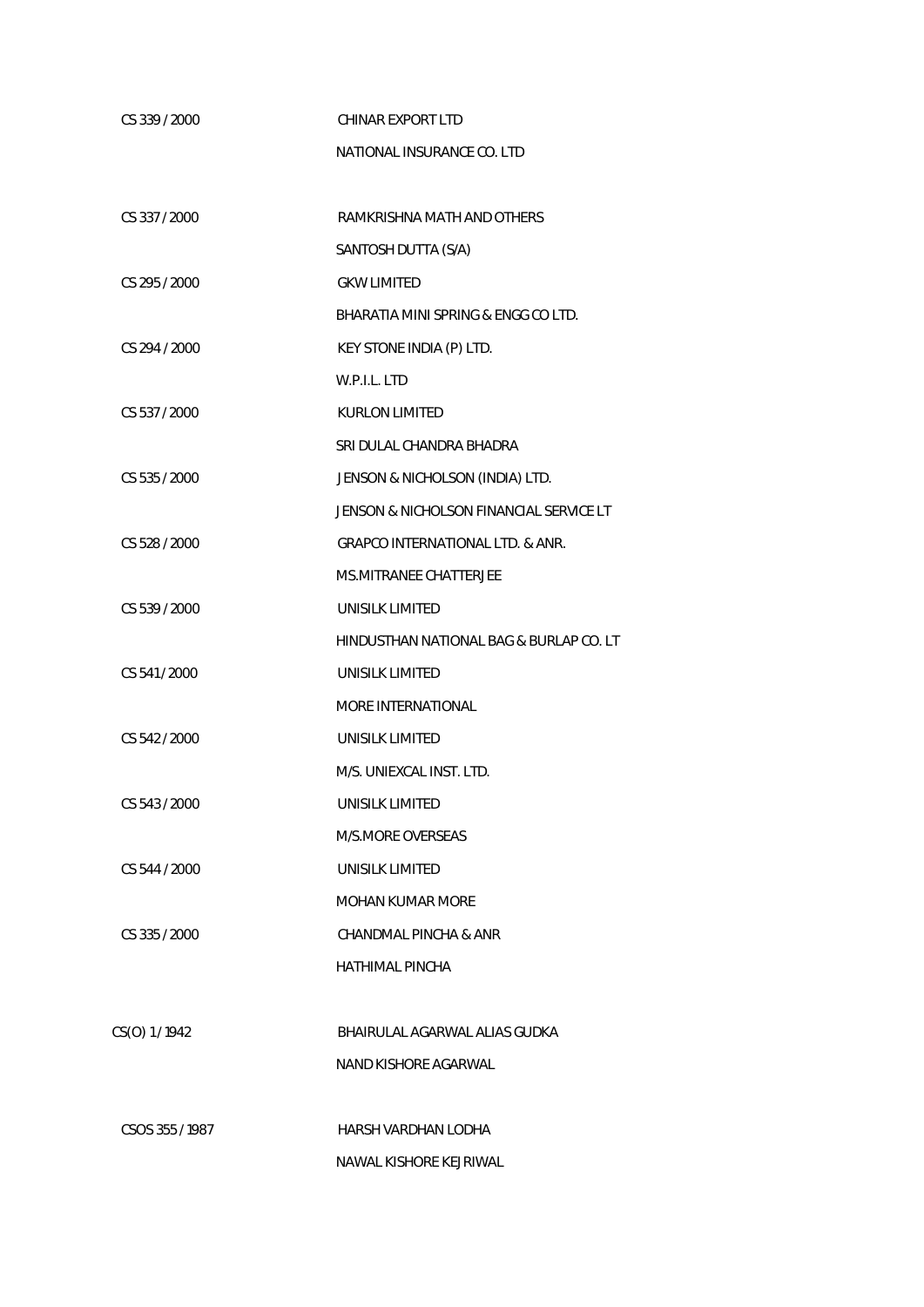CSOS 141 / 1995 RE:KARTICK CH. SHAW ESTATE BETWEEN NARAYAN LAND ACQUISITION COLLECTOR,KOLKATA & ANR.

| CUSTA 1055 / 1986 | MOHAN LAL PANDIT                        |
|-------------------|-----------------------------------------|
|                   | THE COLLECTOR OF CUSTOMS                |
| CUSTA 1494 / 1986 | SHRI SUBODH CHANDRA SEN                 |
|                   | ASSITANT COLLECTOR OF CUSTOMS           |
| CUSTA 8/1986      | M/S. P.S.SOHAN SINGH                    |
|                   | COLLECTOR OF CUSTOMS CAL.               |
| CUSTA 2187 / 1986 | SANKAR LAL SARIF                        |
|                   | COLLECTOR OF CUSTOMS                    |
| CUSTA 3738 / 1987 | GOVIND RAM AGARWAL                      |
|                   | <b>COLLECTOR OF CUSTOMS</b>             |
| CUSTA 3629 / 1987 | AMAR NATH ASH & ANR.                    |
|                   | ASSTT.COLLECTOR OF CUSTOMS              |
| CUSTA 3417 / 1988 | M/S. EXTENSION, CAL.                    |
|                   | COLLECTOR OF CUSTOMS, CAL               |
| CUSTA 2766 / 1988 | <b>GANAPATI EXPORTS LTD. &amp; ORS.</b> |
|                   | ASSTT.COLLECTOR OF CUSTOMS              |
| CUSTA 2247 / 1994 | THE COLLECTOR OF CUSTOMS, CALCUTTA      |
|                   | <b>MARATHON SHIPPING PVT LTD</b>        |
| CUSTA 3211 / 1994 | M/S. MANULAL BANIA                      |
|                   | COLLECTOR OF CUSTOMS                    |
| CUSTA 3279 / 1994 | M.DYTTA AGENCY & ANR.                   |
|                   | <b>COLLECTOR OF CUSTOMS</b>             |
| CUSTA 3212 / 1994 | NANI GOPAL GHOSH                        |
|                   | BOARD OF TRUSTEE FOR THE PORT OF CAL.   |
| CUSTA 674 / 1994  | SHRI MATA PRASAD                        |
|                   | COLLECTOR OF CUSTOMS (PREVENTIVE) PATNA |
| CUSTA 637/1994    | COLLECTOR OF CENTRAL-EXCISE CAL-II      |
|                   | M/S. BRITANNIA INDUSTRIES LTD.          |
| CUSTA 3577 / 1994 | <b>RAHUL GUPTA</b>                      |
|                   | COLLECTOR OF CUSTOMS, CALCUTTA          |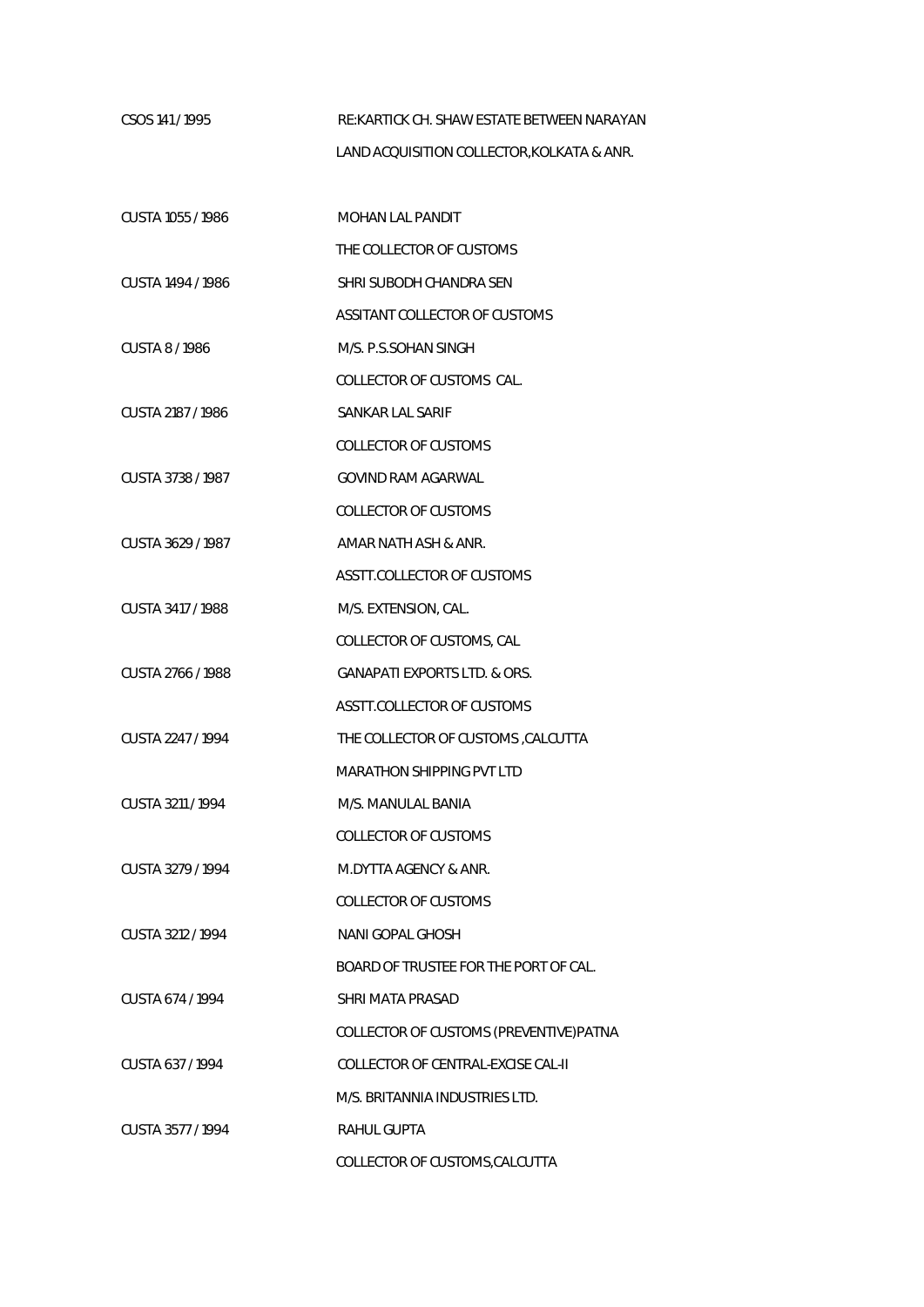| CUSTA 772/1994    | <b>SURESH KUMAR BANTHIA</b>              |
|-------------------|------------------------------------------|
|                   | THE COLLECTOR OF CUSTOMS.CAL.            |
| CUSTA 3213 / 1994 | <b>RAJESH MEHTA</b>                      |
|                   | COLLECTOR OF CUSTOMS, CAL.               |
| CUSTA 522 / 1994  | YOGI INDUSTRIES LTD. ABHILASHA-2         |
|                   | COLLECTOR OF CUSTOMS, CAL.               |
| CUSTA 771/1994    | SURESH KUMAR BANTHIA                     |
|                   | THE COLLECTOR OF SUCTOMS, CALCUTTA       |
| CUSTA 2325 / 1994 | <b>GUNWANT J. MEHTA</b>                  |
|                   | THE COLLECTOR OF CUSTOMS                 |
| CUSTA 2240 / 1994 | COLLECTOR OF CUSTOMS, CAL.               |
|                   | <b>HITASHI CHEMICAL</b>                  |
| CUSTA 3585 / 1994 | <b>RAJESH MEHTA</b>                      |
|                   | COLLECTOR OF CUSTOMS CALCUTTA            |
| CUSTA 3586 / 1994 | M/S.SHARAFF PRINTS (M.)CO.PVT.LTD.& ANR. |
|                   | THE COLLECTOR OF CUSTOMS                 |
| CUSTA 2/1995      | SASHIKANT T. MEHTA                       |
|                   | <b>COLLECTOR OF CUSTOMS</b>              |
| CUSTA 1 / 2000    | COMMNR.OF CUSTOMS (AIRPORT) CAL.         |
|                   | R.B.EXIM (P) LTD.                        |
|                   |                                          |
| EC 147 / 1992     | MUKHERJEE GHOSH & ASSOCIATES PVT LTD.    |
|                   | STATE OF WEST BENGAL                     |
| EC 7/1992         | ORISSA CEMENT LTD.                       |
|                   | ENGINEERING PROJECTS (I) LTD.            |
| FC 7/1993         | M/S.BALAKA BUILDERS.                     |
|                   | W B STATE CO-OPERATIVE MARKETING FED.LTD |
| EC 2/1993         | THE PROJECTS & EQUIPMENT I LTD           |
|                   | <b>ENGNR. PRODUCTS</b>                   |
| EC 1/1993         | PUNJAB NATIONAL BANK                     |
|                   | BIJAY FOOD PRODUCTS LTD.                 |
| EC 6/1994         | MUNERA OILS PVT. LTD.                    |
|                   | THE W B STATE CO-OPERATIVE MARKETING FLT |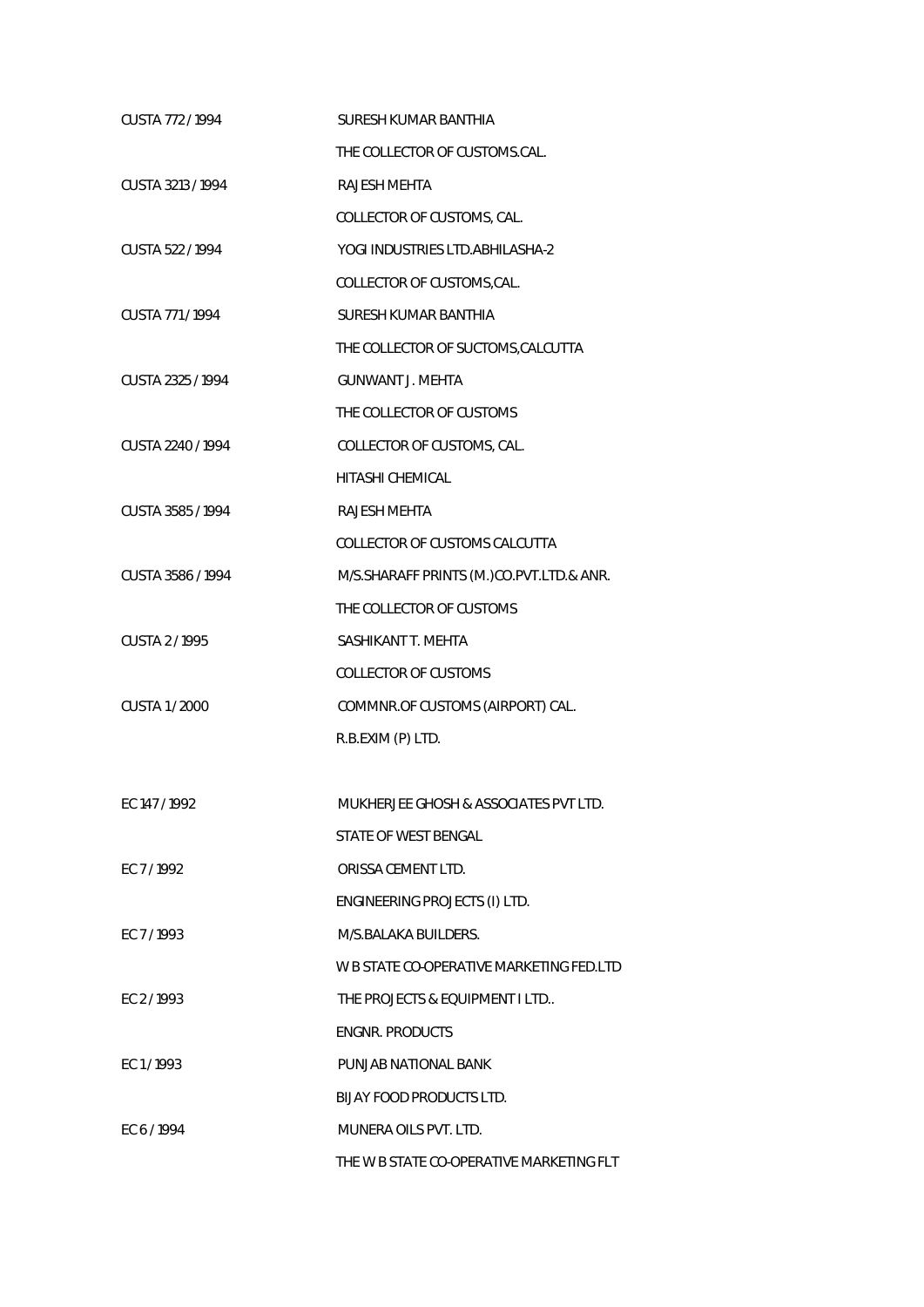| EC 3/1994    | SURI FRUIT AGENCY                        |
|--------------|------------------------------------------|
|              | M/S.KANCHAN ENTERPRISES & ORS.           |
| EC 5/1994    | RATHI OILS PVT.LTD.                      |
|              | THE W.B.STATE CO-OP.MARKETING FED.LTD.   |
| EC 3/1997    | NARAYAN PRASAD LOHIA                     |
|              | <b>BAL GOVIND LOHIA</b>                  |
| EC 6/1998    | M/S SAGARMAL SANJAY KUMAR                |
|              | M/S PANNALAL SAGARMAL                    |
| EC 2/1998    | HANUMAN AGRO INDUSTRIES LIMITED.         |
|              | K.L.MODI & SONS                          |
| FC 7/1998    | ALOK CHAKRABARTY                         |
|              | STATE OF WEST BENGAL                     |
| EC 5/1998    | STATE BANK OF INDORE                     |
|              | M/S.ANJAN                                |
| EC1/1998     | MAGMA LEASING LTD.                       |
|              | <b>AJOY KUMAR SEN</b>                    |
| EC 8/1998    | ALOK CHAKRABARTY                         |
|              | STATE OF WEST BENGAL                     |
| EC 11 / 1998 | RAMA PRASAD CHOWDHURY                    |
|              | ASHESH KUMAR DABUR                       |
| EC 15/1998   | TCI FINANCE LTD.                         |
|              | CALCUTTA MEDICAL CENTRE                  |
| EC 17/1998   | ALPIC FINANCE LTD.                       |
|              | JANGALPARA FARM PRODUCTS PVT.LTD.        |
| EC 14 / 1998 | RAMAPRASAD CHOUDHURY                     |
|              | ASHESH KUMAR DALUI                       |
| EC 12/1998   | M/S PAM DEVELOPMENTS PVT.LTD.            |
|              | STATE OF WEST BENGAL                     |
| EC 10 / 1998 | S.N.BOSE & CO.PVT.LTD.                   |
|              | MITALI MUKHERJEE                         |
| EC 4/1998    | STATE BANK OF INDIA                      |
|              | JENSON & NICOLSON FINANCIAL SERVICES LTD |
| EC 3/1998    | MODERN CONSTRUCTION CO                   |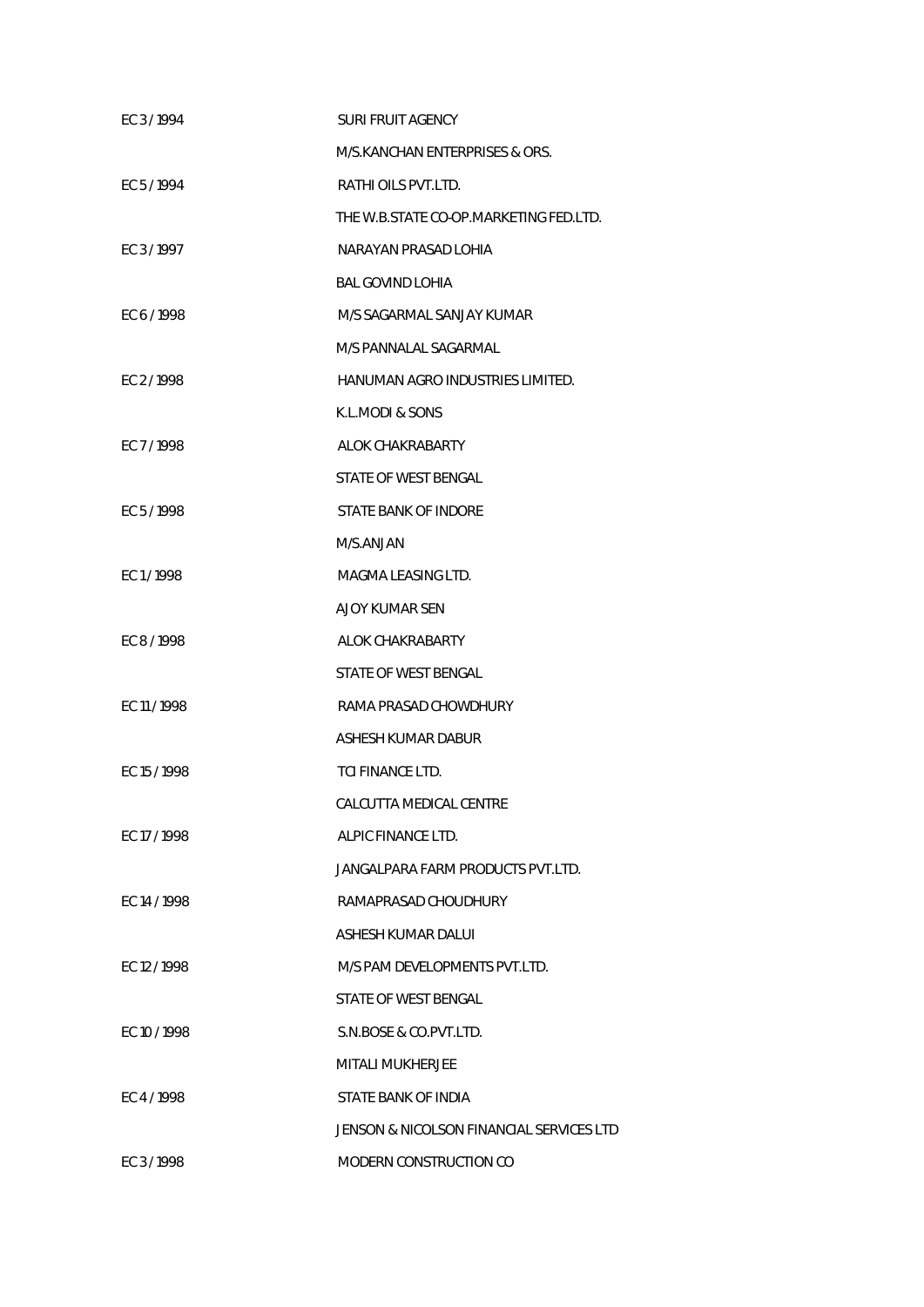|              | EXECUTIVE ENGINEER P.W.ROADS.24PARAGANAS |
|--------------|------------------------------------------|
| EC 6/1999    | ALOKE CHAKRABORTY                        |
|              | STATE OF W.B.                            |
| EC 5/1999    | SREI INTERNATIONAL FINANCE LTD.          |
|              | <b>GANESH SHANKAR PANDEY</b>             |
| EC 7/1999    | ASITA RANJAN CHOUDHURY                   |
|              | STATE OF W.B.                            |
| EC 2/1999    | BCL FINANCIAL SERVICES LTD.              |
|              |                                          |
| EC1/1999     | ALOK KUMAR CHAKRABARTY                   |
|              | STATE OF WEST BENGAL                     |
| EC 21/1999   | <b>BCL FINANCIAL SERVICES LTD.</b>       |
|              | SAJJAN ROADWAYS CORP.                    |
|              |                                          |
| EC 22 / 1999 | <b>BCL FINANCIAL SERVICES LTD.</b>       |
|              | AJAY KUMAR PARIJA                        |
| EC 19 / 1999 | MAGMA LEASING P.LTD.                     |
|              | M/S BHAGWALAXMI VEG.PRODUCTS LTD.        |
| EC 14 / 1999 | M/S FERRO ALLOYS CORP.LTD.               |
|              | M/S BAIJNATH GUPTA & SONS                |
| EC 23/1999   | SUBHLAXMI FABRICS (P) LIMITED            |
|              | M/S.R.O.TEXTILES                         |
| EC 24 / 1999 | BHAGWATI DEVELOPERS PVT LIMITED          |
|              | PANCHVATI PI ANTATION PVT I IMITED       |
| EC 9/1999    | DENABANK & ANR.                          |
|              | SONALI BANK                              |
| EC 8/1999    | M/S. J.B. CHEMICALS & PHARMACEUTICALS,   |
|              | M/S. KARMA TSRONGKHANG                   |
| EC 12/1999   | OCL INDIA LOTD.                          |
|              | STATE LOF ARUNACHAL PRADESH              |
| EC 15 / 2000 | SREI INTERNATIONAL FINANCE LIMITED       |
|              | KRISHNA PLASTOCHEM LIMITED & ANR         |
| EC 16 / 2000 | SREI INTERNATIONAL FINANCE LTD.          |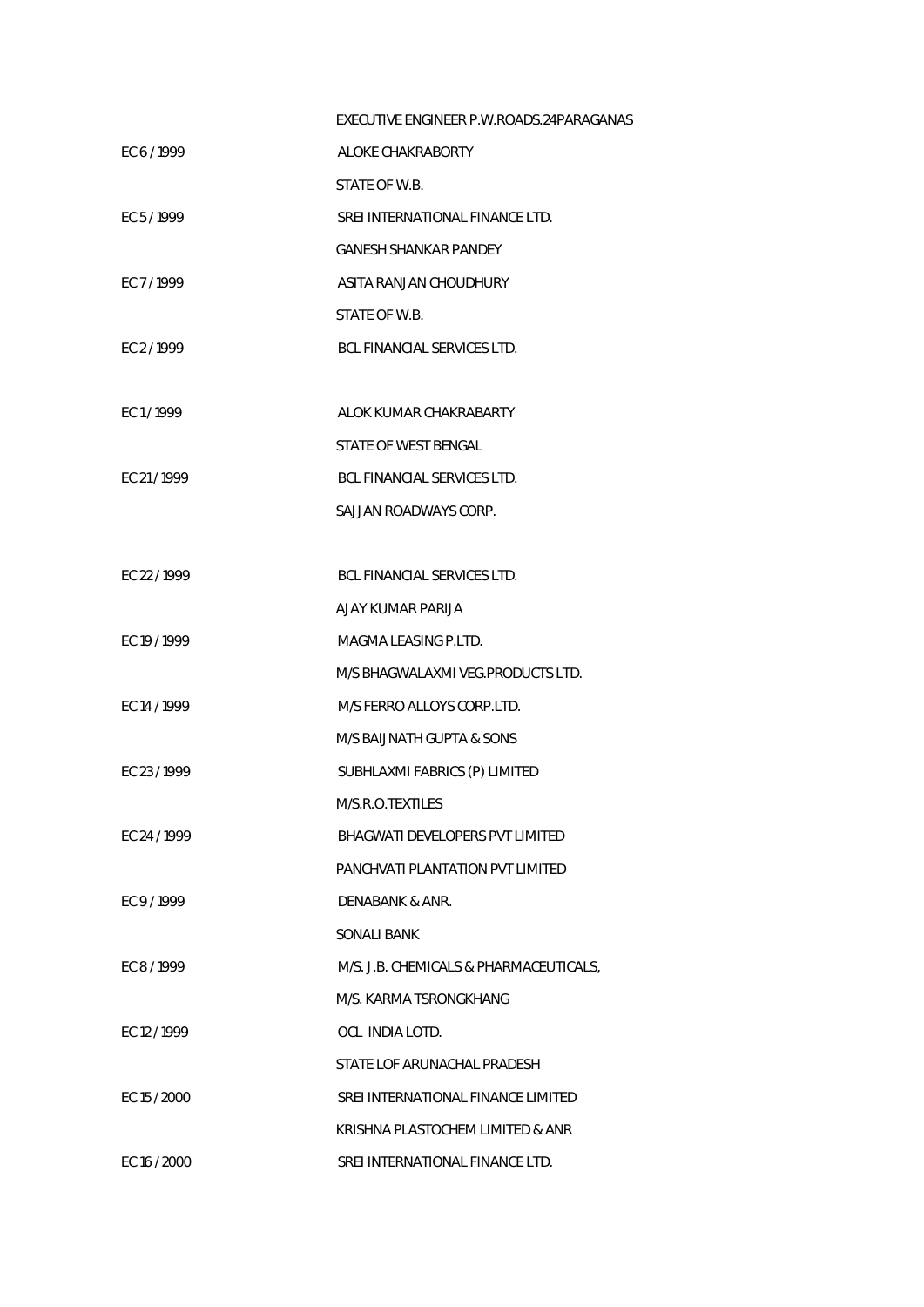|              |              | DEVIDAS GORAKH PALIT                     |
|--------------|--------------|------------------------------------------|
| EC 7/2000    |              | T.C.I. FINANCE LTD.                      |
|              |              | G.M. INDUSTRIES LTD.                     |
|              | EC 10 / 2000 | BHAGWATI DEVELOPERS P.LTD.               |
|              |              | PANCHVATI PLANTATION P.LTD.              |
| EC 1/2000    |              | SREI INTERNATIONAL FINANCE LTD.          |
|              |              | HIFAZAT CHEMICALS LTD.                   |
| EC 2 / 2000  |              | SREI INTERNATIONAL FINANCE LTD.          |
|              |              | HIFAZAT CHEMICALS LTD.                   |
|              | EC 26 / 2000 | RAJASTHAN BANK FINANCIAL SERVICES LTD.   |
|              |              | INDIAN STEEL & WIRES PRODUCTS LTD.       |
|              | EC 25 / 2000 | IDEAL FINANCING CORPN.                   |
|              |              | MOHTO PROSAD CONSTRUCTION                |
|              | EC 22 / 2000 | SREI INTERNATIONAL FINANCE LTD.          |
|              |              | MASCAREN MINING SERVICES PVT.LTD.        |
| EC 8 / 2000  |              | PARAGON FINANCE LIMITED                  |
|              |              | SHREE SHYAM SALT PRODUCTSD LTD           |
| EC 12 / 2000 |              | N.I.JOHNSON CO.LTD.                      |
|              |              | KOTHARI VEGETABLE PRODUCTS LTD.          |
|              | EC 19 / 2000 | MAGMA LEASING LTD.                       |
|              |              | MID EAST (I)                             |
| EC 13 / 2000 |              | G.S.ATWAL & CO.                          |
|              |              | JAYABHARAT CREDIT LTD.                   |
|              | EC 28 / 2000 | ALPIC FINANCE LTD.                       |
|              |              | DAMODAR CHAKRABORTY                      |
|              | EC 14 / 2000 | G.S.ATWAL & CO.(GOA)                     |
|              |              | <b>JAYABHARAT CREDIT LTD.</b>            |
| EC 17 / 2000 |              | HARSHBARDHAN TRADE & AGENCIES PVT. LTD.  |
|              |              | DHANOOLALL & SONS EXPORTS (P) LTD.       |
|              |              |                                          |
| EOS 3/1978   |              | SHREE GANESH JUTE MILLS LTD.             |
|              |              | M/S. B.R. HERMAN & MOHATTA (I) PVT. LTD. |
| EOS 1/1983   |              | SHREE GANESH JUTE MILLS LTD.             |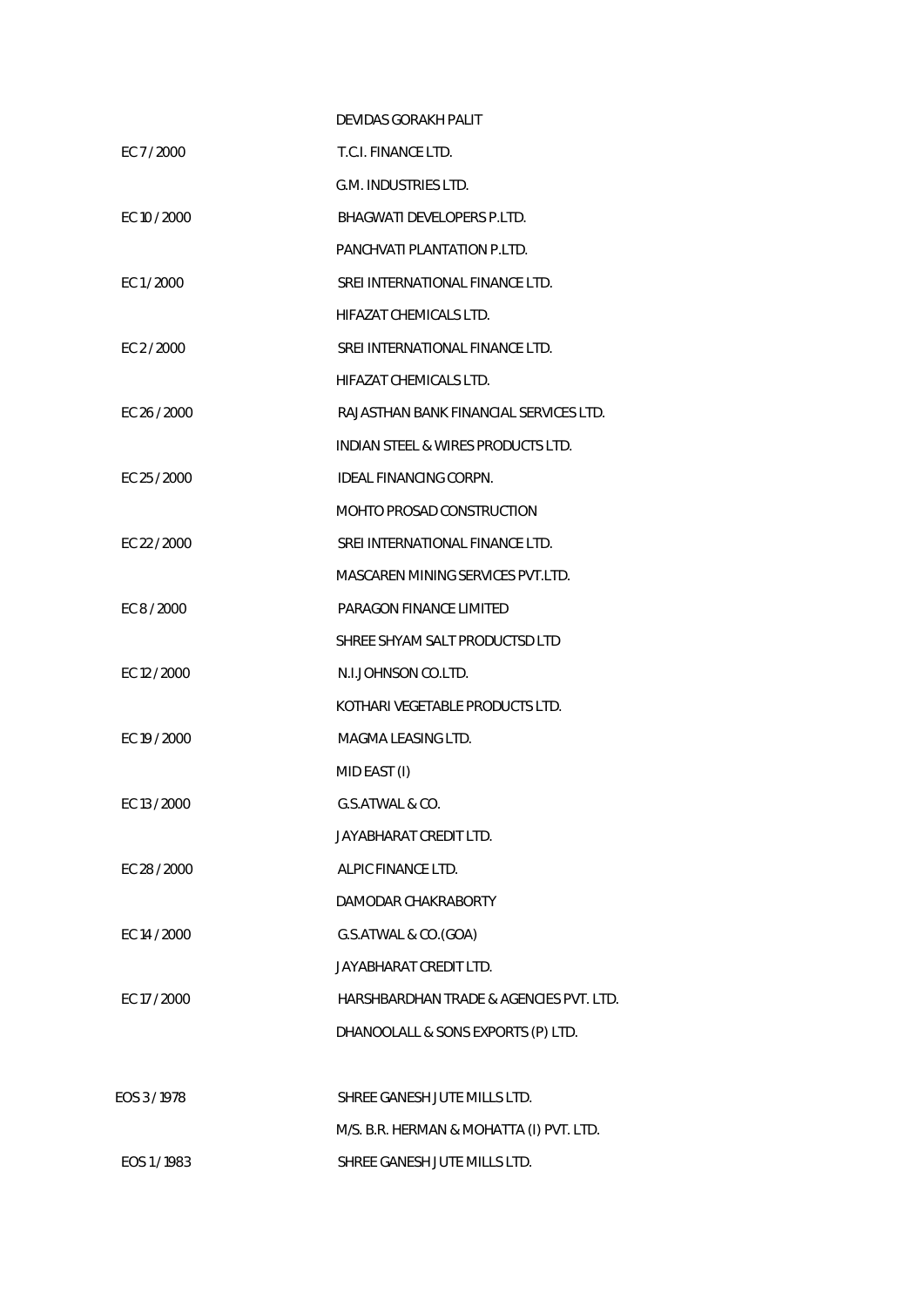|               | B.R.HERNEN MOHTA (I) (P) LTD.            |
|---------------|------------------------------------------|
| EOS 19 / 1986 | MR. GILLIAM HART & ORS.                  |
|               | DARRYL BLOND                             |
| EOS 2/1986    | UNION BANK OF INDIA                      |
|               | ALLIED ENGINEERS & TRADERS               |
| EOS 36/1987   | IRA MUKHERJEE & ORS                      |
|               | HIRENDRANATH BHATTACHARJEE               |
| EOS 57/1987   | DIPAK KUMAR PRAHLADKA                    |
|               | JOKHI RAM BUDHIA TRUST                   |
| EOS 32/1987   | SMT ARATI ADDY & ORS.                    |
|               | SMT. NAMITA DAS & ORS.                   |
| EOS 58/1987   | BHARTIA STEEL & ENNG.CO.PVT.LTD.         |
|               | DINA NATH PAROLIA & ANR.                 |
| EOS 15 / 1987 | DR. ACHINTA KRISNA DEB                   |
|               | SMT. DURGABATI GHOSH                     |
| EOS 58 / 1988 | BHARTIA STEEL & ENGG.CO.PVT. LTD         |
|               | DINATH PANOLIA AND ANOTHER               |
| EOS 32/1988   | SHRI SURESH AGARWAL & ANR.               |
|               | <b>HIRAK SEN &amp; ORS.</b>              |
| EOS 19 / 1989 | <b>UCO BANK</b>                          |
|               | HIMALAYA PAPER(MACHINERY) PVT. LTD.      |
| EOS 22/1990   | ALLAHABAD BANK                           |
|               | M/S KRISHNA HARDWARE STORES              |
| EOS 18/1991   | KABARI PVT. LTD.                         |
|               | SHRIMATI ILA BASU                        |
| EOS 7/1991    | <b>INDIRANI CHATTERJEE</b>               |
|               | DWIJENDRA N. CHATTERJEE                  |
| FOS 22/1992   | SALIL KUMAR MITTER                       |
|               | HINDUSTHAN PETROLIUM CORPORATION LTD.    |
| EOS 21/1992   | ABHA RANI CHALROBORTY                    |
|               | TAPENDRA NATH GHOSH.                     |
| EOS 1/1992    | IN THE GOODS OF TARA SUNDARI GHOSH DECD. |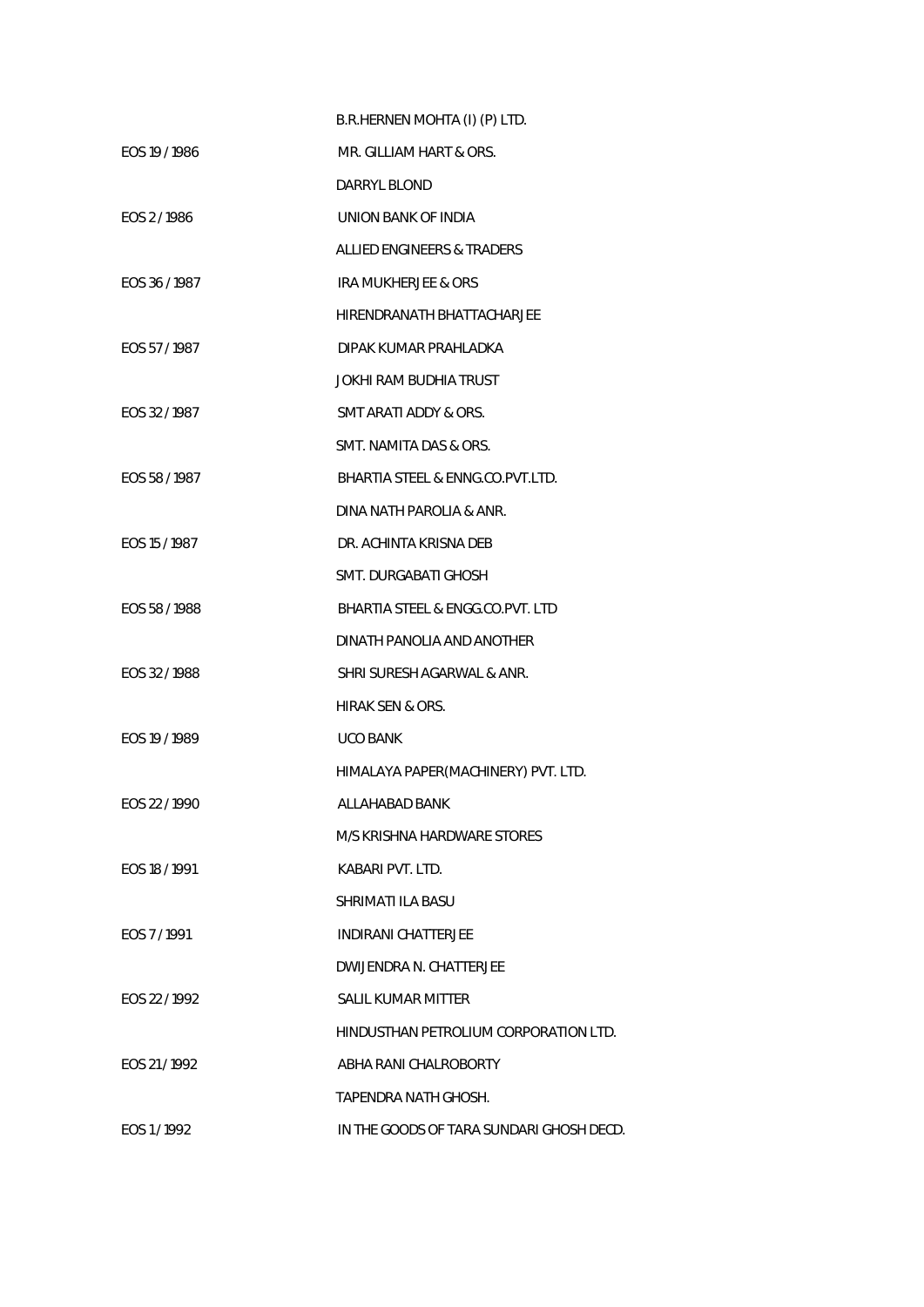| EOS 23/1992   | UNION CARBIDE INDIA LTD.                 |
|---------------|------------------------------------------|
|               | CYCLE CORPN.OF INDIA LTD.                |
| EOS 20/1993   | DIPENDRA NATH                            |
|               | SUBHAS CH. MOOKHERJEE                    |
| EOS 19 / 1993 | THE MANIPUR TEA COMPANY PVT. LTD. & ORS. |
|               | SMT. SUSHILA DEVI MOHTA                  |
| EOS 9/1993    | SHRIKANTA MANTRI                         |
|               | HARI PRASAD MANTRI                       |
| EOS 24/1993   | ATLAS & UNION JUTE PRESS CO.LTD.         |
|               | S. MUKHERJEE                             |
| EOS 27 / 1994 | PANCHUGOPAL CHATTOPADHYAY                |
|               | JAGADESHWASI THAKWRANI                   |
| EOS 1/1995    | KUMKUM MITTA & ORS.                      |
|               | ROBIN PAUL                               |
| EOS 6A / 1995 | MAHENDRA NARAYAN GHOSH                   |
|               | SMT. UTPALA DEY & ORS.                   |
| EOS 10 / 1996 | REKHA PAL                                |
|               | HOWRAH MUNICIPAL CORP.                   |
| EOS 58 / 1997 | BANTIA STEEL ENGNR. CO. PVT. LTD.        |
|               | DINA NATH PAVOLIA                        |
| EOS 9/1997    | OM PRAKASH GUPTA & ORS.                  |
|               | ASHIT KUMAR SHARMA & ORS.                |
| EOS 8/1997    | HOWRAH FLOUR MILLS LTD. & ORS.           |
|               | FRENCH MOTOR CAR CO.LTD.                 |
| EOS 6/1997    | BHAGAWATI PRASAD JHUNJHUNWALLA & ANR.    |
|               | U C O BANK                               |
| EOS 5/1997    | STATE BANK OF INDIA                      |
|               | VISHAL FOUNDRY WORKS PVT.LTD.            |
| EOS 18 / 1997 | SM.PRATIVA BHATTACHARJEE                 |
|               | MOLLA SIRAZUL HAQUE                      |
| EOS 20 / 1997 | STATE OF MAHARASHTRA & ANR               |
|               | GLAD STONE DYALL CO LTD.                 |
| EOS 4 / 1997  | SALAUDDIN CHOUDHURY                      |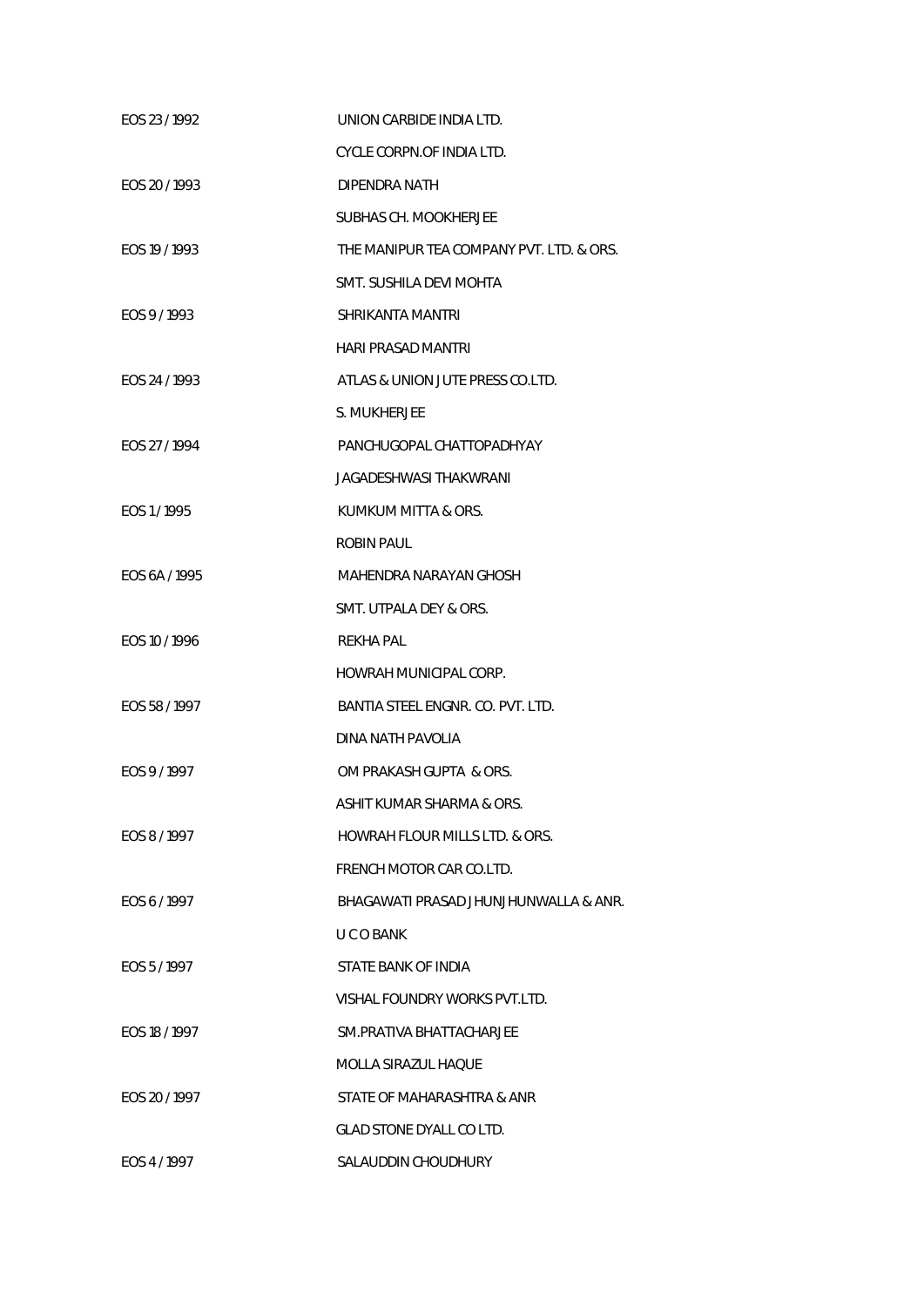|               | <b>MRS ARATI DUTTA</b>                 |
|---------------|----------------------------------------|
| EOS 24 / 1997 | SUDHIR CHANDRA KUMAR & ANR.            |
|               | SMT.DEBI ROY & ORS                     |
| EOS 35/1998   | BRAHMA GOPAL BASAK                     |
|               | COMMR.OF WALKF                         |
| EOS 32/1998   | ARNAB GHOSH & ANR.                     |
|               | M/S.JUGAL KISHORE MANICK CHAND         |
| EOS 41/1998   | RAMA BHOWMICK                          |
|               | <b>REKHA SARKAR</b>                    |
| EOS 23/1998   | ASARAFI MAHASETH MAHABIR ROUTH         |
|               | SREE MADAN GOPAL JEW                   |
| EOS 28 / 1998 | SM.BHAGAWATI DEVI MANNA & ORS.         |
|               | KALYAN KR.MANNA                        |
| EOS 29 / 1998 | KALYAN KR.MANNA                        |
|               | NIRMAL KR.MANNA                        |
| EOS 31/1998   | SIBRATI SHAW                           |
|               | SANTOSH KUMAR SAMADDAR                 |
| EOS 27 / 1998 | M/S.COALITE CHEMICALS PVT.LTD.         |
|               | SRI RAGHUNATH PRASAD ALMAL             |
| EOS 26 / 1998 | M/S.ENTRO COAST PVT.LTD.               |
|               | RAGHUNATH PRASAD ALMAL                 |
| EOS 37/1998   | ARYA SAMAJ CAL.                        |
|               | SREERAM JAISWAL                        |
| EOS 18 / 1998 | THE UNITED CHURCH OF NORTH INDIA TRUST |
|               | REV. PANTOOK SINGH TINGO               |
| EOS 17/1998   | DOVER PARK BUILDER LTD.                |
|               | MAHABIR PRASAD JALAN                   |
| EOS 21/1998   | THE CHURCH OF NORTH INDIA TRUST ASSN.  |
|               | REV.PANTOO SINGH TINGBOO               |
| EOS 20 / 1998 | THE UNITED CHURCH OF NORTH INDIA TRUST |
|               | CHURCH OF NORTH INDIA ASSN.            |
| EOS 19 / 1998 | THE CHURCH OF NORTH INDIA TRUST        |
|               | P.S.JINGBO                             |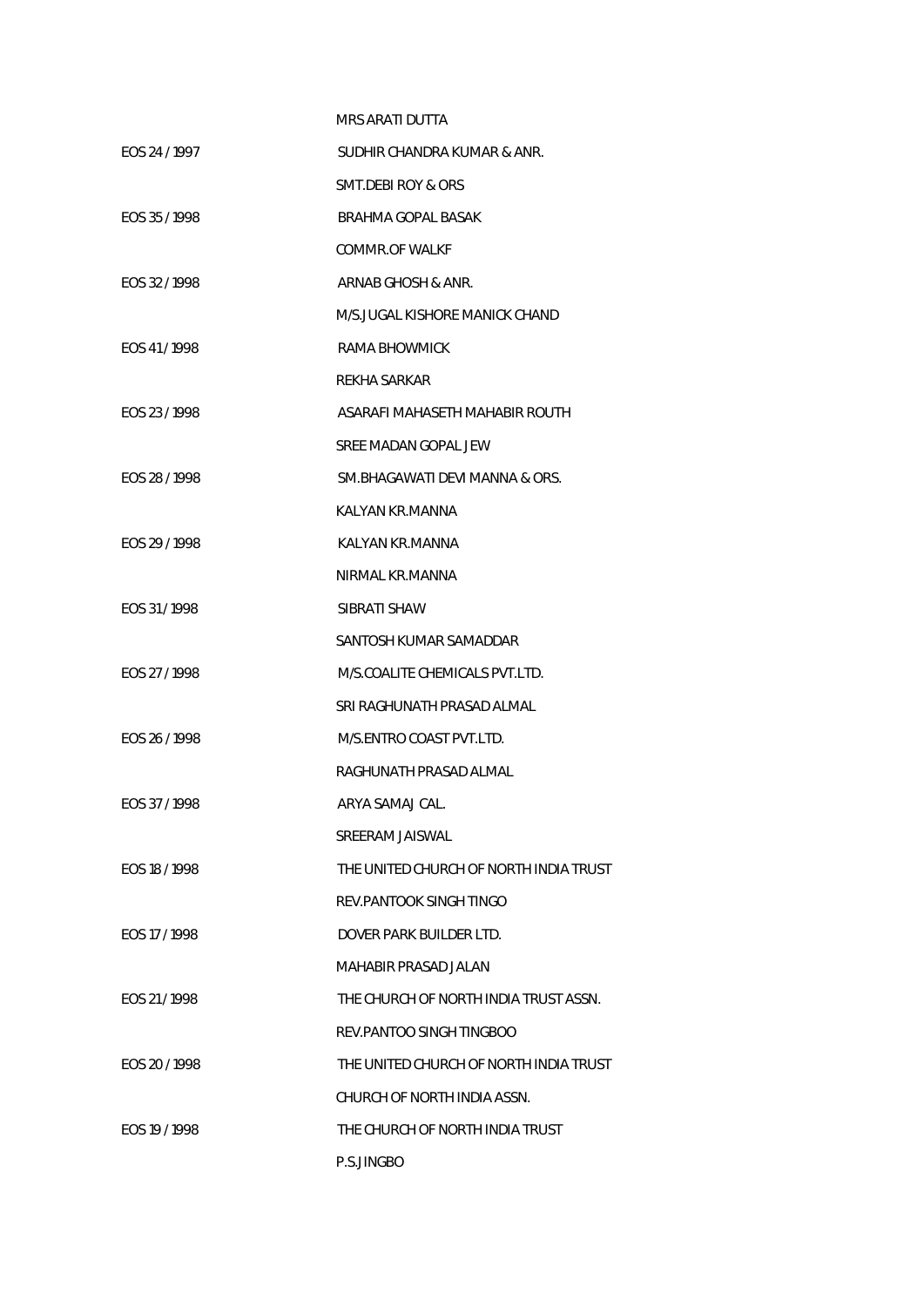| EOS 22/1998   | ABHAY SINGH SURANA                       |
|---------------|------------------------------------------|
|               | <b>DOWNTOWN TYRE SERVICES</b>            |
| EOS 11 / 1998 | <b>TARAK NATH SAHA</b>                   |
|               | <b>COMMNR.OF WALKES</b>                  |
| EOS 10 / 1998 | SRI MADAN BASAK                          |
|               | <b>COMMNR.OF WALKES</b>                  |
| EOS 58 / 1998 | BHARTIA STEEL & ENGINEERING CO.LTD.      |
|               | DINANATH PAROLIA                         |
| EOS 15 / 1998 | NARAYAN SAHA                             |
|               | COMNR.OF WALKES                          |
| EOS 13 / 1998 | SM.ANNARANI SAHA                         |
|               | <b>COMNR.OF WALKFS</b>                   |
| EOS 47/1999   | RANJIT SAHA                              |
|               | <b>BISWAJIT SAHA</b>                     |
| EOS 20 / 1999 | <b>TAPAS DAS GUPTA</b>                   |
|               | <b>SHELLY SEN</b>                        |
| EOS 18 / 1999 | HANUMAN TEA CO LIMITED                   |
|               | PAL & SONS                               |
| EOS 11 / 1999 | MURARI MOHAN DUTTA                       |
|               | DIPAK KUMAR DUTTA                        |
| EOS 42/1999   | SARVESH KUMAR CHOWDHURY                  |
|               | SAMBHU CHARAN GHOSE                      |
| EOS 10 / 1999 | SRI KALA CHAND MONDAL                    |
|               | COMMNR.OF WALKES                         |
| EOS 44 / 1999 | <b>INDRAJIT KR KOUAR</b>                 |
|               | DR. SUNIL KR MONDAL                      |
| EOS 15 / 1999 | KALIPADA PAUL                            |
|               | SAMIR KUMAR DUTTA                        |
| EOS 5/1999    | UMRAO SINGH & ASSOCIATES                 |
|               | THE SAYEDABAD TEA CO LIMITED             |
| EOS 3/1999    | M/S HIRISE PROPERTIES & CONSTRUCTON LTD. |
|               | SANTIPADA BANERJEE                       |
| EOS 43/1999   | SARVESH CHOWDHURY                        |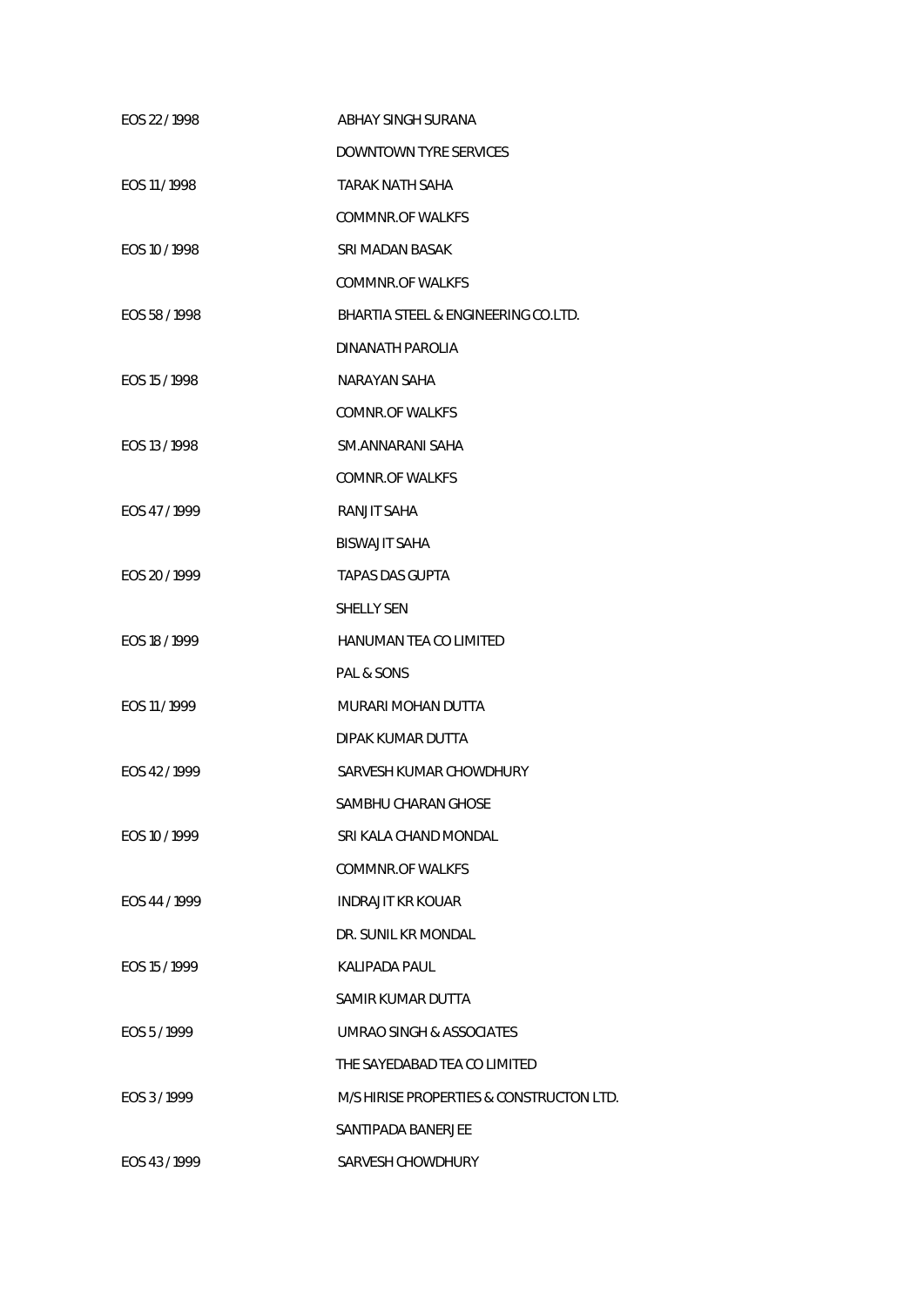|                  | SAMBHU CHARAN GHOSH                      |
|------------------|------------------------------------------|
| EOS 48/1999      | R. E. ARMSTEAD & ANR.                    |
|                  | KUMAR SANKAR SADHU                       |
| EOS 41/1999      | <b>SRIKANT MANTRI</b>                    |
|                  | SAVITRI DEVI MANTRI & ORS.               |
| EOS 40/1999      | DR.SUNIL KUMAR MONDAL                    |
|                  | SM.PUSPA DEVI SHROFF                     |
| EOS 37/1999      | THE ASSEMBLY OF GOD CHURCH               |
|                  | <b>FLORENCE KAPPER</b>                   |
| EOS 39/1999      | DR.INDRAJIT ROY                          |
|                  | AJANTA ROY                               |
| EOS 8 / 2000     | RANU PATITUNDA                           |
|                  | I.K.AGENCIES (P) LTD.                    |
| EOS 2 / 2000     | Y.P. INDIA PVT.LTD.                      |
|                  | MODI KOREA TELECOMMUNICATION LTD.        |
| EOS 6 / 2000     | M/S BHARAT IRON & FOUNDRY                |
|                  | SRI SAMARAN KR.BOSE                      |
| EOS 11 / 2000    | SIEWERT & DHALALSIA LTD.                 |
|                  | BIJAY CHAND MEGHA                        |
|                  |                                          |
| EP 3/1996        | DR.MANAS BHUNIA                          |
|                  | DR.MAKHANLAL BANGAL                      |
| FP1/1999         | DR. CHUNILAL CHAKROBORTY                 |
|                  | <b>ANIL BOSE</b>                         |
|                  |                                          |
| FEA 1/1997       | MANOJ KUMAR BAGARIA                      |
|                  | UNION OF INDIA                           |
|                  |                                          |
| GCAL 362/1993    | <b>GOUTAM SAHA</b>                       |
|                  |                                          |
| GCAL 366 / 1993  | SAMIR KUMAR DATTA                        |
|                  |                                          |
| GCAL 3792 / 1994 | SYNDETS & RESINOUS CHEMICALS P.LTD.& ORS |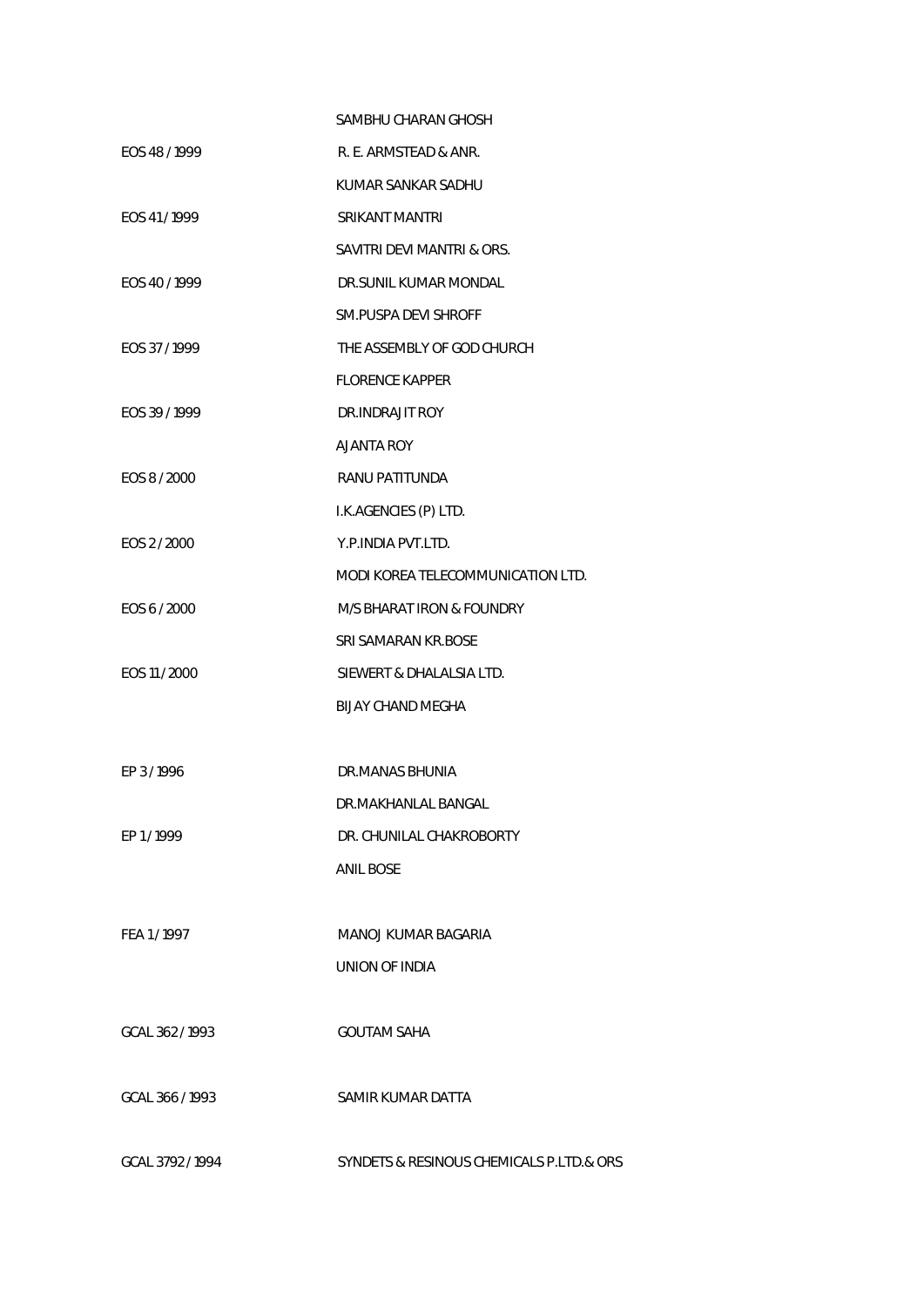|             | CUSTOMS, EXCISE & GOLD(CONTROL) APP. TRIB. |
|-------------|--------------------------------------------|
| GCAL 7/1995 | OVERLAND INVESTMENT LTD.                   |
|             | STATE OF WEST BENGAL & ORS.                |
|             |                                            |
| IC1/1964    | EX-PARTE: DHARAM CHAND DHIMAN              |
|             |                                            |
| IC 7/1978   | SHYAMAPRASAD GANGULY                       |
|             |                                            |
| IC1/1978    | LALTA PRASAD NIGAM                         |
|             |                                            |
| IC 3/1986   | LAKSHMI NARAYAN GUPTA & ANR                |
| IC10/1989   | PREMIER TIMBER & PLYWOOD PRODUCTS & ORS    |
|             | INTER CONTENENTAL TRADING CORPN.           |
|             |                                            |
| IC 3/1991   | CHAMPALAL ANCHALIA                         |
|             | PANORAMA MARKETING LTD.,                   |
| IC 6/1993   | RE:ASSOCIATED TEA ENTERPRISES              |
| IC4/1995    | MS. DIMPLE DESAI.                          |
|             | SIRISH NAYAK.                              |
| IC 3/1995   | NAWRATAM PUROHIT                           |
|             | ARVIND AGARWAL                             |
| IC $5/1995$ | SRIDAM CHANDRA DEY                         |
|             |                                            |
| IC 6/1995   | MUNNALAL SAH                               |
|             |                                            |
| IC $2/1995$ | <b>BAL CHAND PUROIHIT</b>                  |
|             | ARVIND AGARWAL H.U.F.                      |
| IC $1/1996$ | SWAPAN KR.BHATTACHARYYA                    |
|             |                                            |
| IC $2/1996$ | <b>JAYANTA MEHTA</b>                       |
|             |                                            |
| IC 9/1996   | M/S.A.SREE NIVASAN & ANR.                  |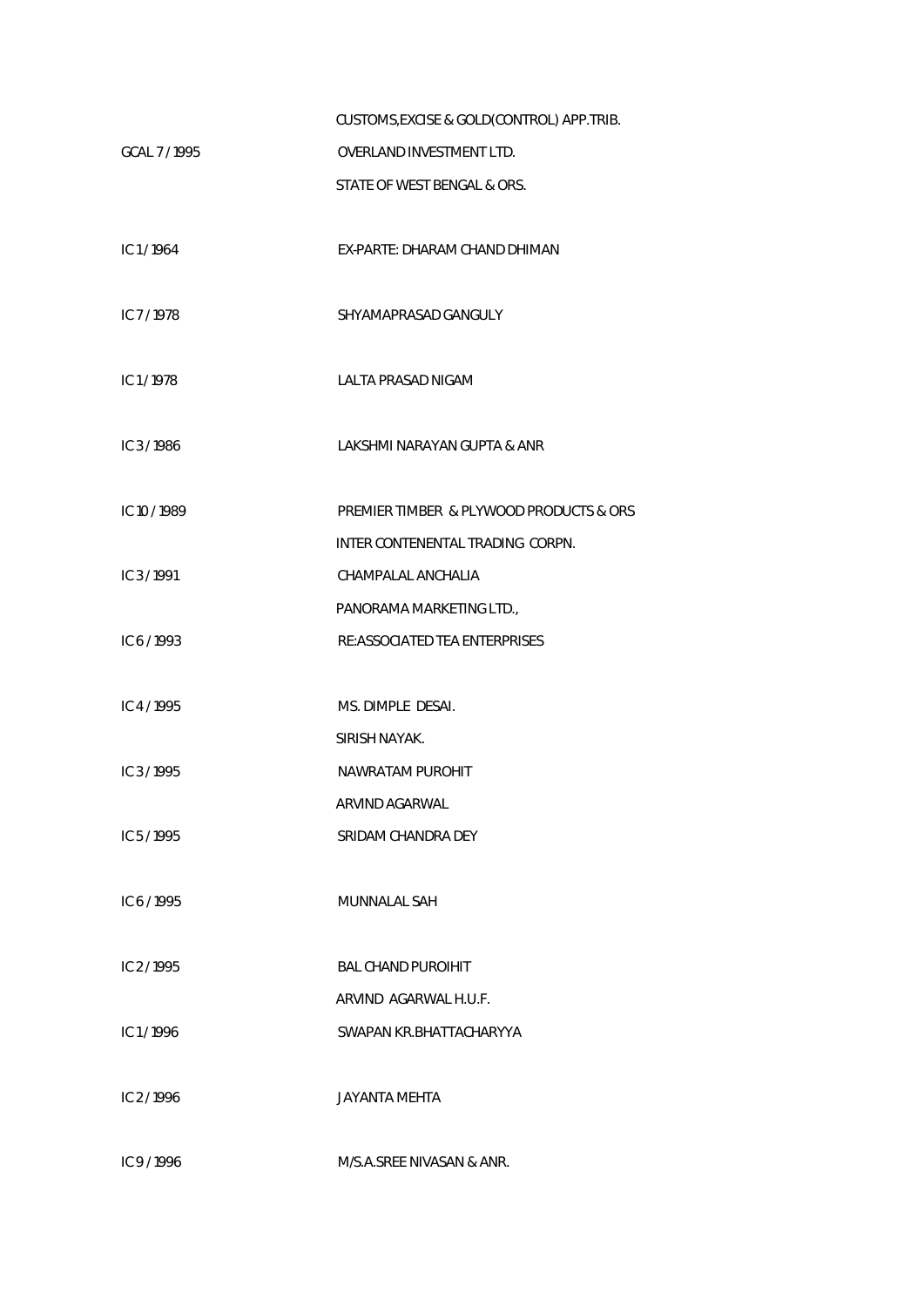|             | <b>RAMESH DOSHI</b>                     |
|-------------|-----------------------------------------|
| IC 3/1996   | <b>MD.ISRAFIL</b>                       |
|             |                                         |
| IC 2/1997   | SRI SKEEPAT KORI                        |
|             |                                         |
| IC 9/1997   | A.SRINIVASAN                            |
|             | <b>RAMESH DASHI</b>                     |
| IC 97/1997  | A.SHREENIVASAN                          |
|             | ROMESH DOSHI                            |
| IC $5/1997$ | M/S.RASHMI INDUSTRIES                   |
|             | <b>M/S.LION PAPER PRODUCTS</b>          |
| IC 7/1997   | <b>BISWANATH MUKHERJEE</b>              |
|             |                                         |
| IC1/1997    | SK.JANSEDUDIN                           |
|             |                                         |
| IC4/1997    | <b>BUBBLY DASGUPTA &amp; ORS.</b>       |
|             | OFFICIAL ASSISTANCE                     |
| IC 3/1997   | ANANDA JANA                             |
|             |                                         |
| IC 3/1998   | NAGDEO PRASAD SINGH                     |
|             |                                         |
| IC $5/1998$ | SWAPAN KUMAR ROY CHOWDHURY              |
|             |                                         |
| IC4/1998    | MICRO TOOLS & EQUIPMENTS (DEBTOR)       |
|             | STAR ENGINEERING CORPORATION (CREDITOR) |
| IC 3/1999   | MAHESH CHANDRA R. DESAI                 |
|             | VIPUL H. GHELANI                        |
| IC 2/1999   | RE:AJOY JAIN                            |
|             | <b>JAYASH DOSHI</b>                     |
| IC 6/1999   | KAMAL KUMAR AGARWAL - DEBTOR            |
|             | PREM T.LAKHANI - CREDITOR               |
| IC 8 / 2000 | KISHAN KUMAR CHOKANI                    |
|             | SMT. MANJU JAIN                         |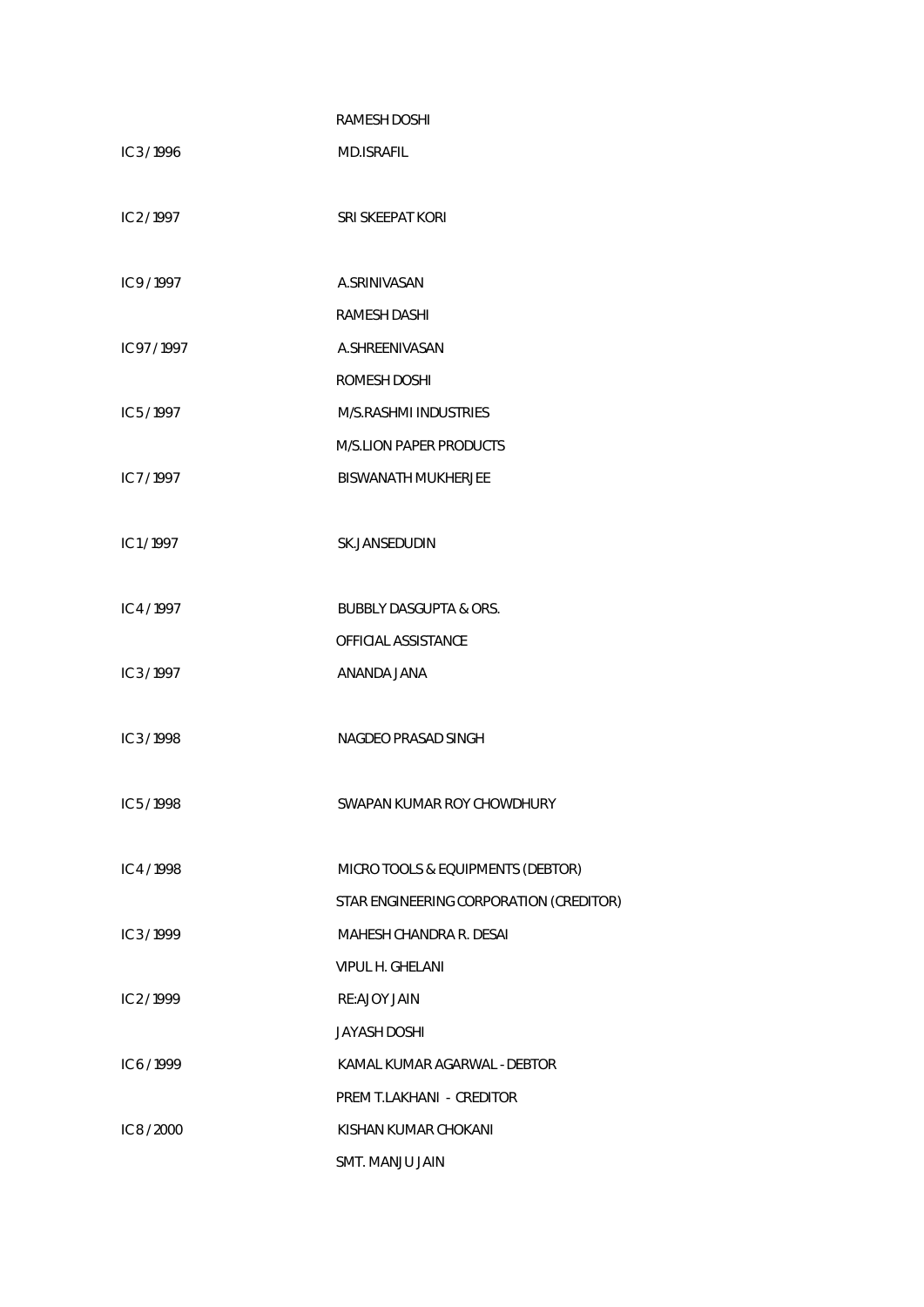| IC 7/2000      | LALITA CHOKHANI                         |
|----------------|-----------------------------------------|
|                | VIRENDRA KR. JAIN                       |
| IC $9/2000$    | IN THE MATTER OF ALOK KR. SEN           |
|                |                                         |
| IC 6 / 2000    | SMT.SABITA SAHA                         |
|                |                                         |
| IC 5/2000      | SMT SABITRI SHILL SARENA                |
| IC $1/2000$    | CHAND HELA                              |
|                |                                         |
| IC 13 / 2000   | PURUSHATTAM DAS                         |
|                |                                         |
| IC 14 / 2000   | JAGADISH PRASAD PUROHIT                 |
|                | HARSH VARDHAN JHUNJHUNWALLA             |
| IC 12 / 2000   | <b>NEPOLEON SHAH &amp; ORS.</b>         |
|                |                                         |
| IC $3/2000$    | MAHESH CHANDRA R.DESAI                  |
| IC 11 / 2000   | <b>BALARAM AGARWAL</b>                  |
|                |                                         |
| ICA 134 / 1947 | RAJA D.N.MULLICK & SONS LTD.            |
|                | NRISINGHA KUMAR MULLICK                 |
| ICA 33 / 1954  | THE OFFICIAL LIQUIDATOR                 |
|                | M/S.CENTRAL LABORATORY (INDIA) LTD.     |
| ICA 48 / 1993  | SALPUKUNIA ASANSOL COLLIEARE LTD.       |
|                | KARTICK SHANDRA KHOTHY                  |
| ICA 1/1999     | RAJA D.N.MULLICK & SONS LTD. (IN LODN.) |
|                |                                         |
| IP 42/1992     | C.I.T., W.B. - IX CAL                   |
|                | M/S BAJORIA PROPERTIES P.LTD.           |
| IP 2156 / 1994 | COMM.OF INCOME TAX; W.B.VI              |
|                | <b>GEETA DEVI KHARKI</b>                |
| IP 3282 / 1994 | COMM.OFINCOME TAX W.B.III               |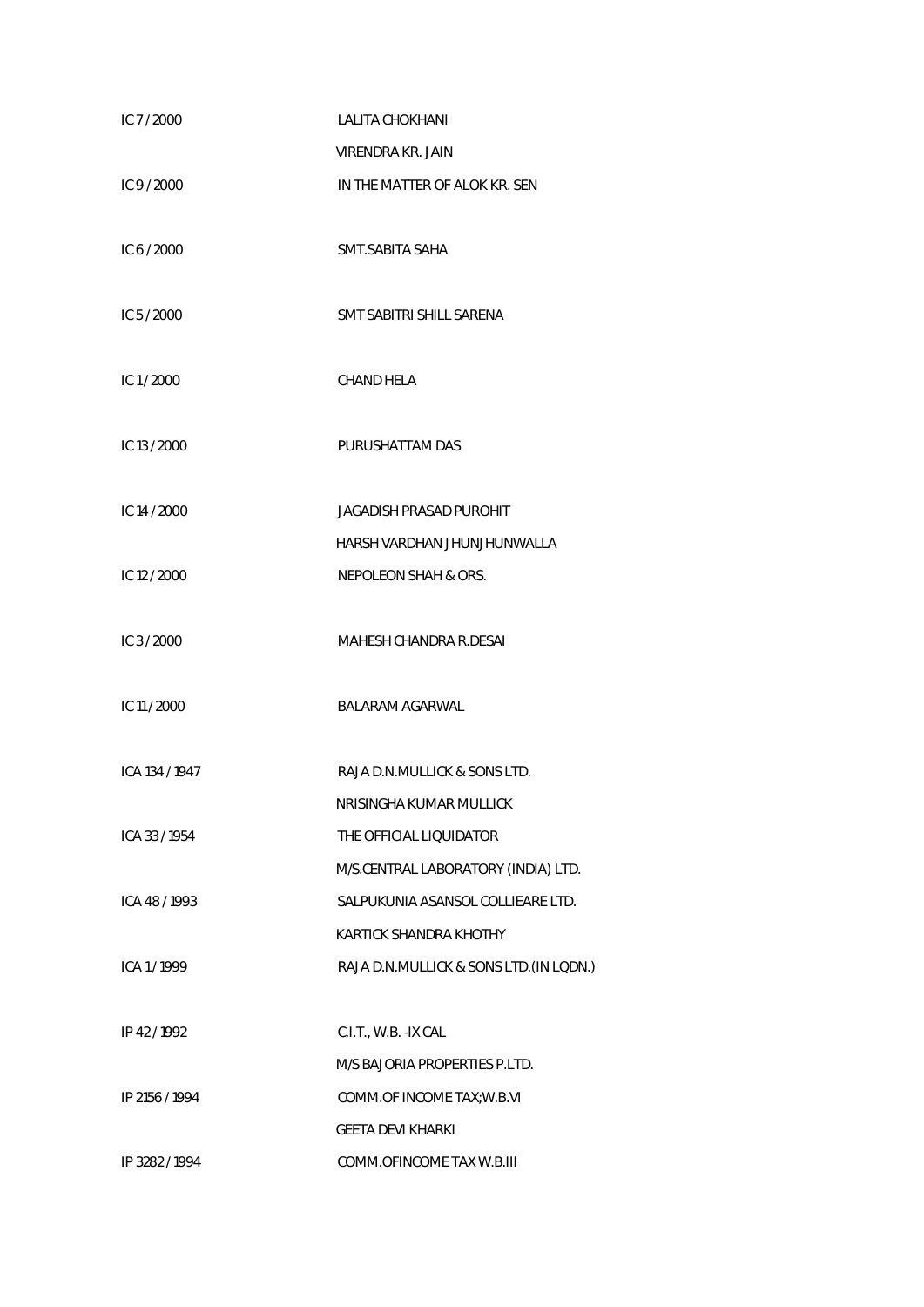|                | S.T.P.LTD.                               |
|----------------|------------------------------------------|
| IP 654/1995    | SMT.LALITA AGARWALL                      |
|                | CESC LTD.                                |
| IP 73/1995     | C I T WB-II, CALCUTTA.                   |
|                | COMMERCIAL PROPERTIES & MERCHANDIES LTD. |
| IP 101 / 1995  | CITWB-I                                  |
|                | ROTOMAC ELECTRICALS (P) LTD.             |
| IP 1225 / 1995 | M/S JAYSHREE FIBRE PRODUCTS LTD.         |
|                | C.I.T.W.B.-IV,CAL                        |
| IP 1057 / 1995 | C I T., W.B.-I, CALCUTTA.                |
|                | M/S. INDIAN CHAIN PVT.LTD.               |
| IP 69/1995     | COMM. INCOME TAX WB II, CALCUTTA         |
|                | <b>JAKAI INDIA LTD.</b>                  |
| IP 63/1995     | C I T WEST BENGAL-II, CALCUTTA.          |
|                | M/S. BAGREE ESTATES                      |
| IP 1053 / 1995 | C.I.T. W.B.VI-CALCUTTA.                  |
|                | M/S.MAXWORTH INDUSTRIES.                 |
| IP 1104 / 1995 | C.I.T.W.B.-IV,CAL.                       |
|                | COIRFOAM INDIA (P) LTD.                  |
| IP 786/1995    | C.I.T., W.B.-II, CAL.                    |
|                | INCAB INDUSTRIES LTD.                    |
| IP 2016 / 1995 | MARRY VIEW TEA CO.LTD.                   |
|                | C.I.T., W.B.-I, CAL                      |
| IP 1137 / 1995 | C I T, W B .- I, CALCUTTA.               |
|                | M/S.G E C OF INDIA LTD.                  |
| IP 1153 / 1995 | C I T , W B .- I, CALCUTTA.              |
|                | ELECTRIC LAMP MANUFACS. (I) LTD.         |
| IP 1445 / 1995 | C.I.T., W.B.-IX, CAL                     |
|                | HARRY STONE LTD.                         |
| IP 859 / 1995  | C.I.T., W.B.-VIII, CAL                   |
|                | LILAVATI DEVI GANARIWALLA                |
| IP 82/1995     | C I T WB-V, CAL.                         |
|                | USHA MARTIN INDUSTRIES LTD.              |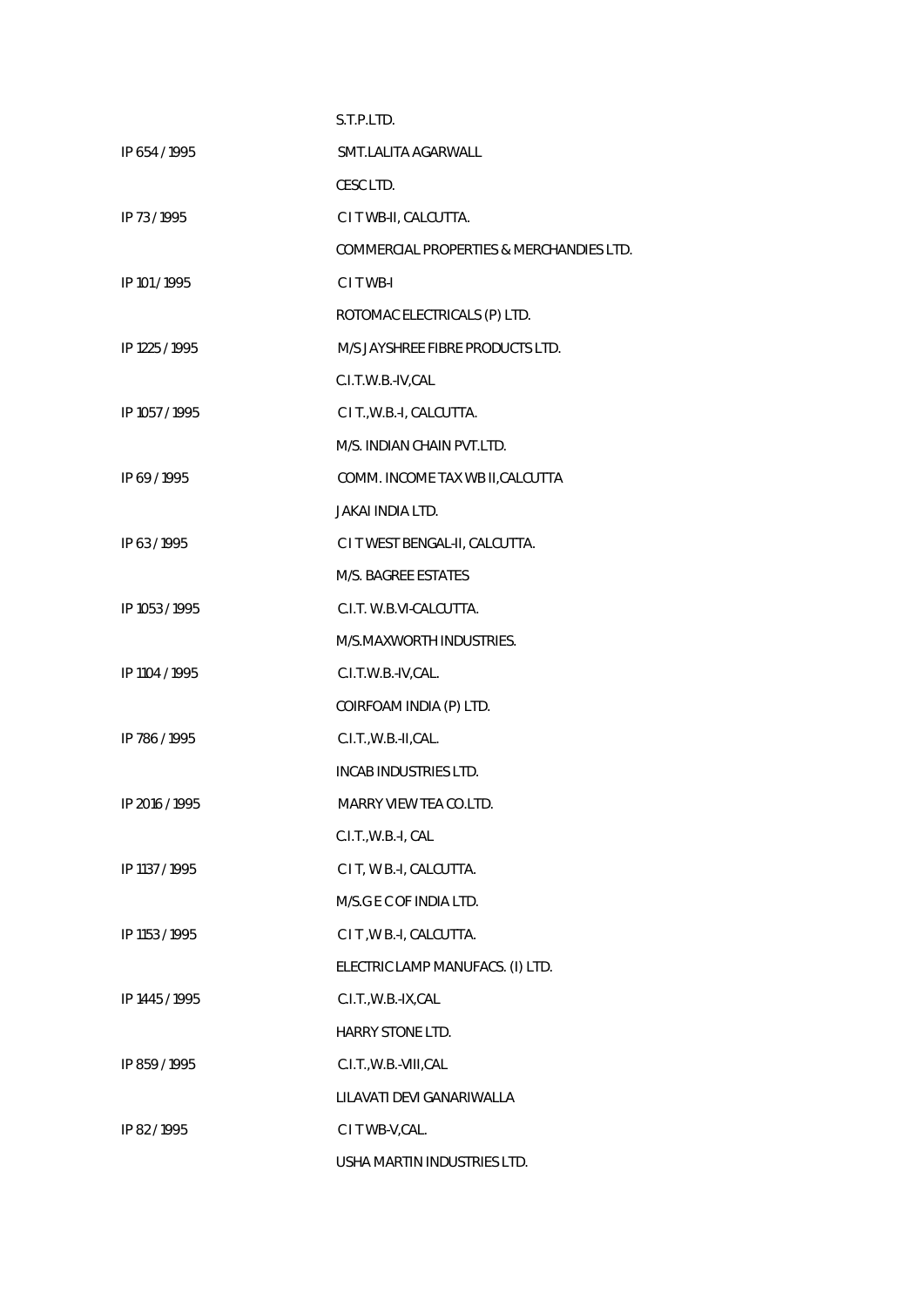| IP 1441 / 1995 | C.I.T.-W.B.-IV,CAL                          |
|----------------|---------------------------------------------|
|                | M/S MALLA P.LTD.                            |
| IP 844 / 1995  | C.I.T., W.B.-II, CAL                        |
|                | BHAGATPUR TEA CO.LTD.                       |
| IP 860/1995    | C.I.T., W.B.-III, CAL.                      |
|                | M/S.J.S.ASWAL & ORS.                        |
| IP 856 / 1995  | C.I.T., W.B.-II, CAL.                       |
|                | <b>BHAGWAN FINANCE CORPN. LTD.</b>          |
| IP 1439 / 1995 | C.I.T.W. B-I,CAL.                           |
|                | M/S.FLAKT INDIA LTD.                        |
| IP 543/1995    | C.I.T., W.B.-IV, CAL                        |
|                | M/S HANUMAN SALES AGENCY                    |
| IP 694/1995    | COMM. OF I.T., W.B.-I, CAL.                 |
|                | M/S.ATAIBARI TEA CO.LTD.                    |
| IP 697/1995    | COMM. OF I.T., W.B.-1.CAL.                  |
|                | <b>GOUR NITYA TEA &amp; INDUSTRIES LTD.</b> |
| IP 1066 / 1995 | COMMR. OF I.T.; W.B.-I; CAL.                |
|                | M/S.SARODA TEA CO.LTD.                      |
| IP 1065 / 1995 | COMMR. OF I.T.; W.B.-II; CAL.               |
|                | M/S.GENERAL MARKETING & MFG.CO.LTD.         |
|                |                                             |
| IP 912 / 1995  | COMMR. OF I.T.; W.B.-VII; CAL.              |
|                | M/S. SHELKA WOOLENS P.LTD.                  |
| IP 911 / 1995  | DIR. OF I.T.(EXEM.);CAL.                    |
|                | RUKMINI DEVI GOENKA MEDICAL RESEARCH        |
| IP 913 / 1995  | COMMR.OF I.T., W.B.-I, CAL.                 |
|                | JALPAIGURI DUARS TEA CO.LTD.                |
| IP 909 / 1995  | COMMR.OF I.T., W.B.-III, CAL.               |
|                | <b>BANK OF TOKYO LTD.</b>                   |
| IP 693/1995    | COMMR.OF I.T., W.B.-I.CAL.                  |
|                | PRAKASH DISTILLARY & CHEMICAL CO.P.LTD.     |
| IP 692/1995    | COMMR.OF I.T., W.B.-I, CAL.                 |
|                | DIABARI TEA CO. LTD.                        |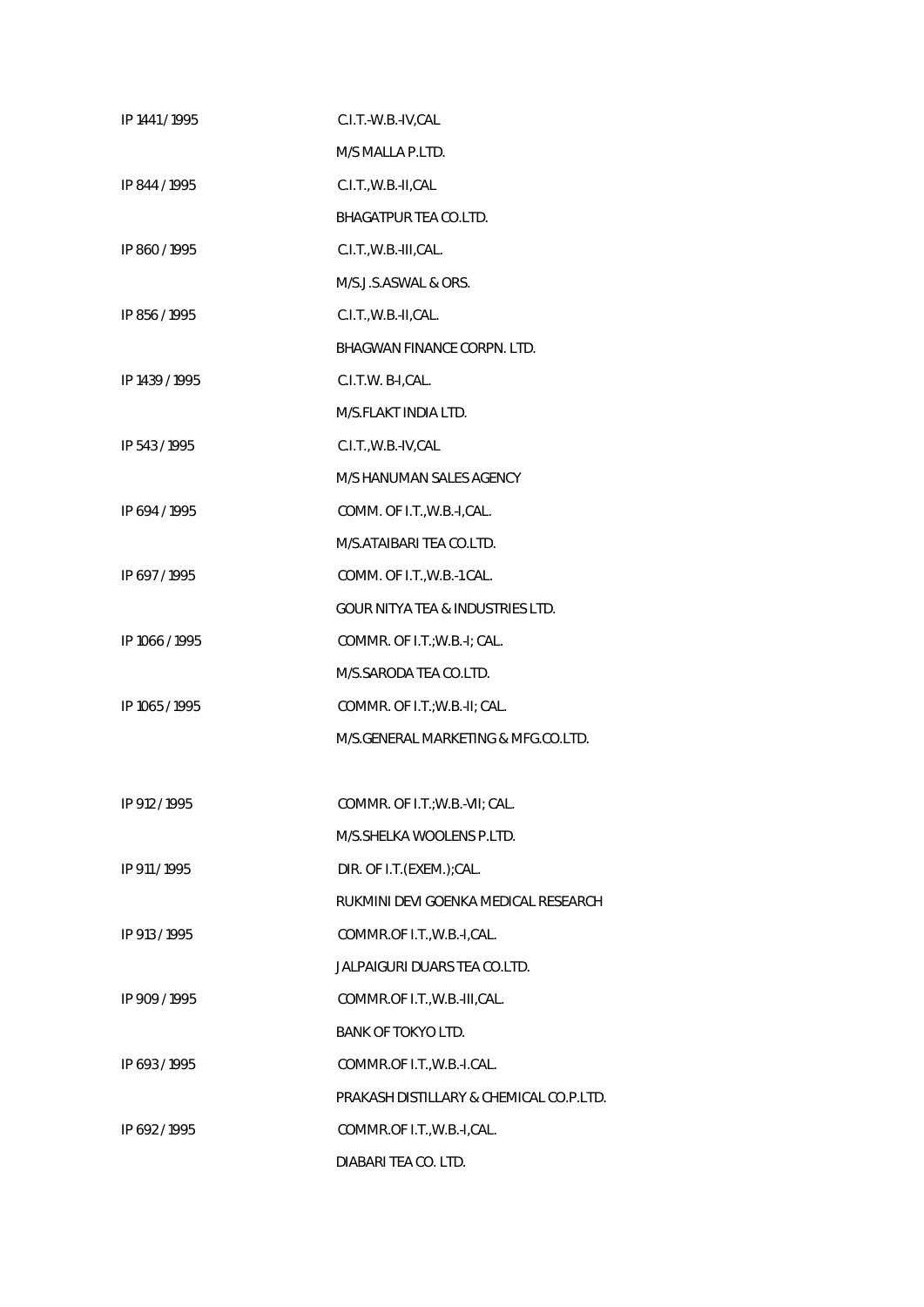| IP 53 / 1995   | $C.I.T.W.B.-III$                         |
|----------------|------------------------------------------|
|                | THE INDIAN ALUMINIUM CO.LTD.             |
| IP 51/1995     | C.I.T.W.B.-II,CALCUTTA.                  |
|                | RANGPUR TEA ASSOCIATION LTD.             |
| IP 1052 / 1995 | C.I.T. W.B.-CALCUTTA.                    |
|                | BISWANATH TEA CO.                        |
| IP 57/1995     | C.I.T.W.B.-II,CAL                        |
|                | PODDAR PROJECTS                          |
| IP 55 / 1995   | C.I.T.W.B.-IV                            |
|                | <b>MOHURGANG &amp; GULMA TEA ESTATE</b>  |
| IP 42/1995     | C.I.T.W.B.-I,CAL.                        |
|                | ART PLYWOOD INDUSTRIES LTD.              |
| IP 538 / 1995  | C.I.T., W.B.-VIII, CAL                   |
|                | <b>BRIJLAL LOHIA</b>                     |
| IP 29 / 1995   | C.I.T. W.B. IX CALCUTTA.                 |
|                | M/S.BHARAT STEEL FURNITURE.              |
| IP 28 / 1995   | C.I.T. W.B.XI CALCUTTA.                  |
|                | ASIT KUMAR PALIT.                        |
| IP 6/1996      | C.I.T. WB III CAL.                       |
|                | EASY INDIA HOTELS LTD.                   |
| IP 10 / 1996   | C.I.T. WB 11                             |
|                | HARADHAN GHOSHAL                         |
| IP 40/1996     | C.I.T., W.B.1                            |
|                | <b>CHOUDHURY INDUSTRIES CORPN. P.LTD</b> |
| IP 2/1996      | C.I.T. WB VI                             |
|                | PRAGATI BUSINESS LTD.                    |
| IP 53/1996     | <b>CIT WEST BENGAL VII</b>               |
|                | SRISK SARKAR                             |
| IP 56/1996     | C.I.T. WB 1 CALCUTTA                     |
|                | CHLORIDE INDIA LTD.                      |
| IP 97/1996     | COMMR.OF W.T. W.B.I CAL                  |
|                | <b>MADHO PROPERTIES</b>                  |
| IP 96/1996     | C.I.T.W.B.III,CAL                        |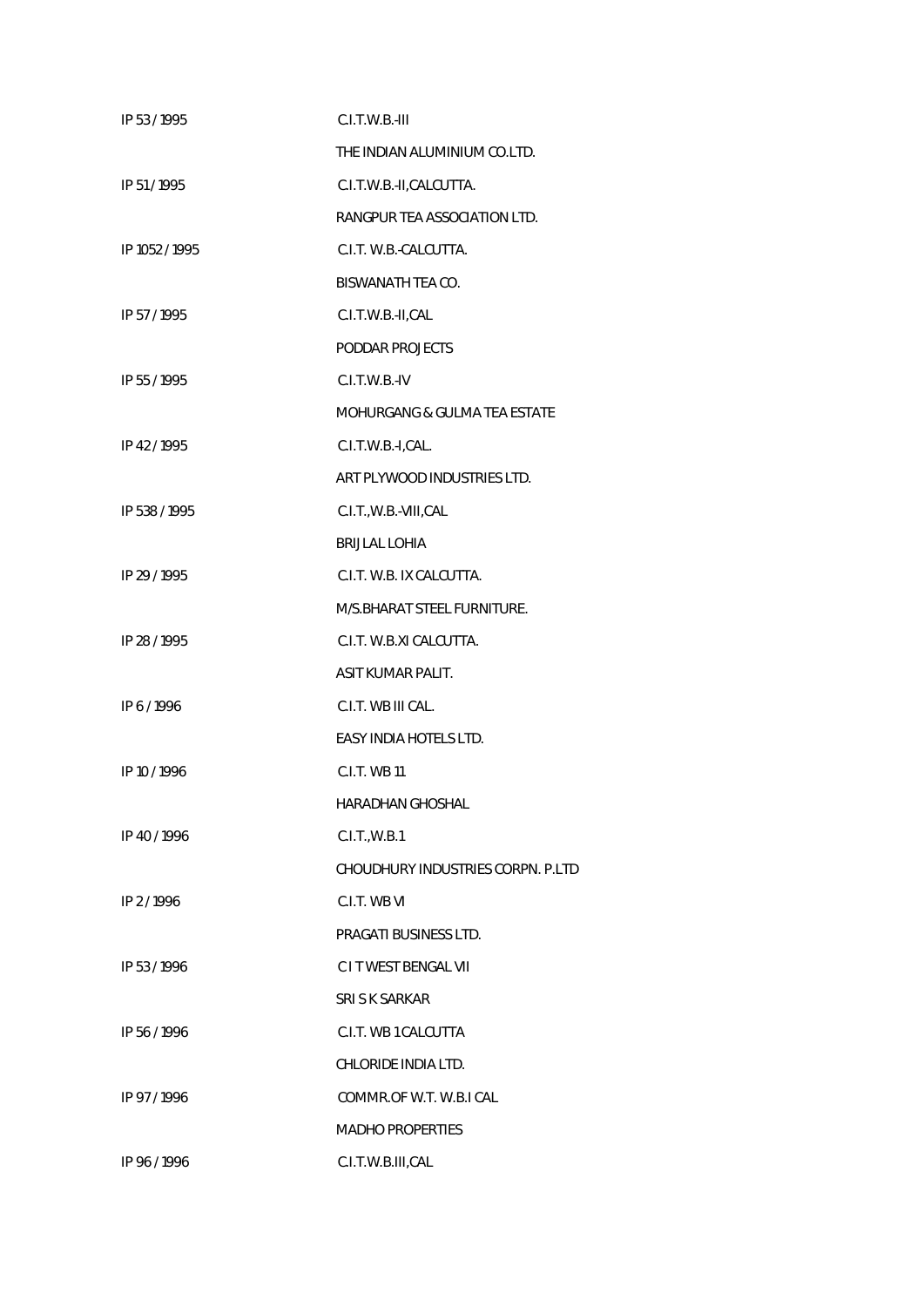|               | <b>BENGAL TOOLS LTD.</b>              |
|---------------|---------------------------------------|
| IP 95/1996    | C.I.T.W.B.III.CAL                     |
|               | SHIV SAMBHU BRAN UDYOG LTD.           |
| IP 93/1996    | C.I.T.W.B. III,CAL                    |
|               | SHOWALINE LTD.                        |
| IP 92/1996    | C.I.T.W.B.-III,CAL                    |
|               | SAHU PROPERTIES LTD.                  |
| IP 91/1996    | C.I.T WB III, CAL                     |
|               | UNITED CREDIT (BOMBAY) LTD.           |
| IP 90/1996    | C.I.T.W.B.IX,CAL                      |
|               | D.M.K.CONSTRUCTION                    |
| IP 107 / 1996 | C.I.T.WB-II CAL                       |
|               | STEWART HALL (I) LTD.                 |
|               |                                       |
| IP 105 / 1996 | C.I.T.WB-II                           |
|               | M/S DHARANIDHAR TRADING PVT.LTD.      |
| IP 118 / 1996 | COMMR.OF I.T. CENTRAL-I CAL           |
|               | M/S BHUTAN DUARS TEA ASSOCIATION LTD. |
| IP 117 / 1996 | C.I.T. WB-III CAL                     |
|               | PEERLESS GEN.& FINANCE & INV.CO.LTD.  |
| IP 109 / 1996 | C.I.T. WB-II CAL                      |
|               | JENSON & NICHOLSON (I) LTD.           |
| IP 108 / 1996 | C.I.T. WB-II CAL                      |
|               | UNISYSTEM PVT.LTD.                    |
| IP 103 / 1996 | C.I.T.WB-II CAL                       |
|               | M/S GOODRICKE GROUP LTD.              |
| IP 104 / 1996 | C.I.T.WB-II CAL                       |
|               | M/S SATYA & CO.LTD.                   |
| IP 102 / 1996 | C.I.T.CENTRAL-II CAL                  |
|               | M/S ELECTROMETAL LTD.                 |
| IP 158 / 1996 | C.I.T.WB-I                            |
|               | WELLMAN INCANDESCENT INDIA LTD.       |
| IP 148 / 1996 | C.I.T. W.B. - III CAL                 |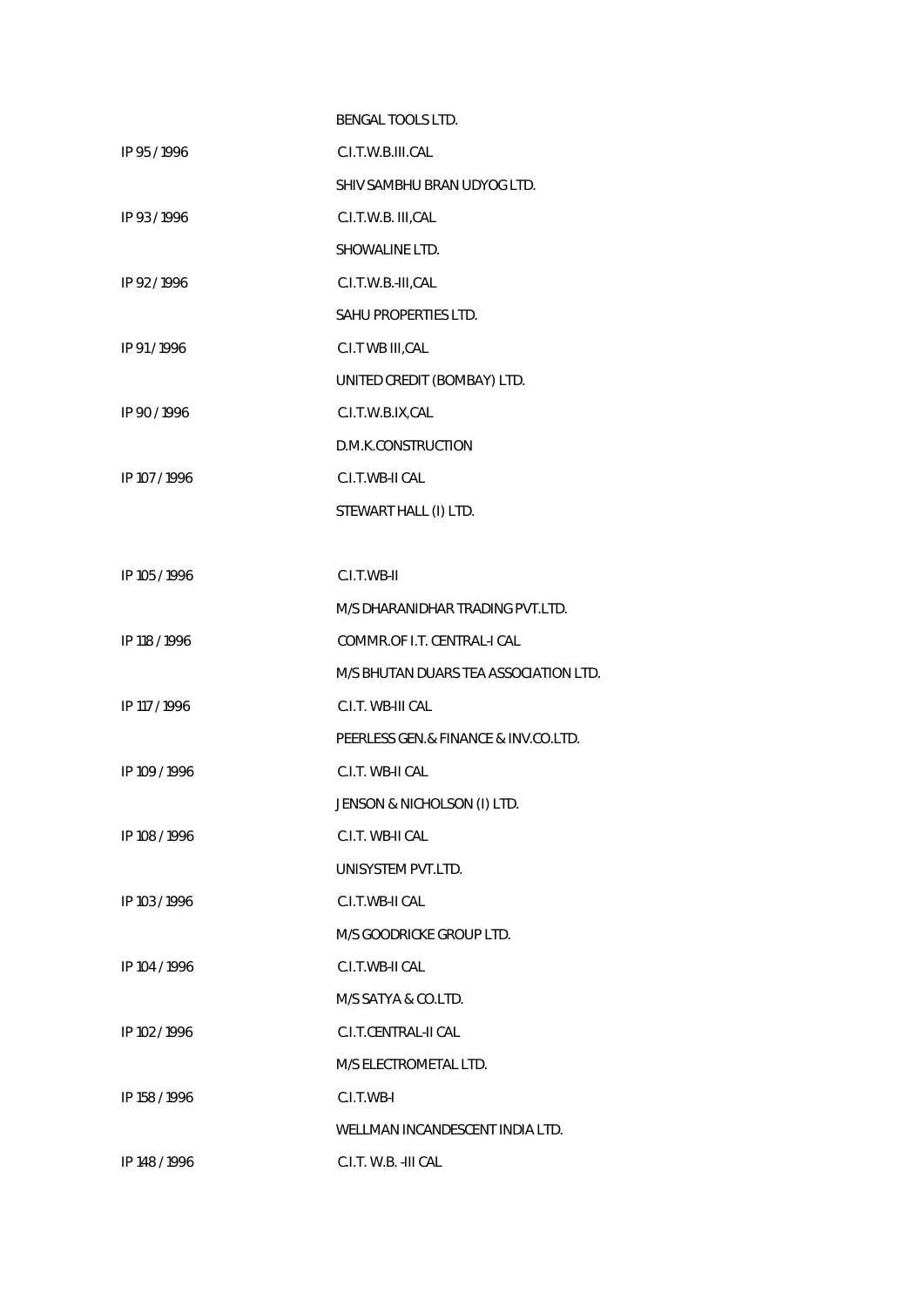|               | M/S GURU CONTROLS (P) LTD.            |
|---------------|---------------------------------------|
| IP 146 / 1996 | COMMNR. OF WEALTH TAX                 |
|               | MADHURI SURAYA                        |
| IP 130 / 1996 | C.I.T. W.B. - VIII CAL                |
|               | <b>JAWLA PR. HARALALKA</b>            |
| IP 129 / 1996 | C.I.T. W.B.-V CAL                     |
|               | DEBIKAY ELECTRONICS & IND.LTD.        |
| IP 128 / 1996 | C.I.T. W.B. - III CAL                 |
|               | SAFEDABAD COLD STORAGE ALLIED(I) LTD. |
| IP 127 / 1996 | C.I.T. W.B.-IX CAL                    |
|               | NIRMAL CH.DUTTA                       |
| IP 126 / 1996 | C.I.T.W.B.-I CAL                      |
|               | M/S JALAJ TUBES & POLES P.LTD.        |
| IP 151/1996   | C.I.T.W.B.-VI,CAL.                    |
|               | PRISMO (INDIA) LTD.                   |
| IP 122 / 1996 | $C.I.T.W.B.-V$                        |
|               | <b>SAGAR BOSE</b>                     |
| IP 139 / 1996 | C.I.T.W.B.-VI,CAL.                    |
|               | ELVIS COMMERCIAL ENTERPRISES LTD.     |
| IP 135 / 1996 | C.I.T.W.B.-VI                         |
|               | SHIV PROSAD AGARWAL                   |
| IP 138 / 1996 | <b>BIMALA DEVI PERIWAL</b>            |
|               | C.I.T.W.B.-V,CAL.                     |
| IP 116 / 1996 | $C.I.T.W.B.-II$                       |
|               | CONCORDE COMBINES (P) LTD.            |
| IP 125 / 1996 | C.I.T.W.B.-I,CAL.                     |
|               | WELLMAN INCANDESCENT (I) LTD.         |
| IP 72/1996    | COMMR. OF I.T.; W.B.-VIII; CAL.       |
|               | M/S.MONMOHINIPUR TEA CO. LTD.         |
| IP 87/1996    | COMM. OF INCOME TAX, W.B.-VI, CAL.    |
|               | ROCK CHEMICALS & PHOSPHATE LTD.       |
| IP 86/1996    | COMM. OF INCOME TAX, W.B.-VI, CAL.    |
|               | ELPEE COMMERCIAL LTD.                 |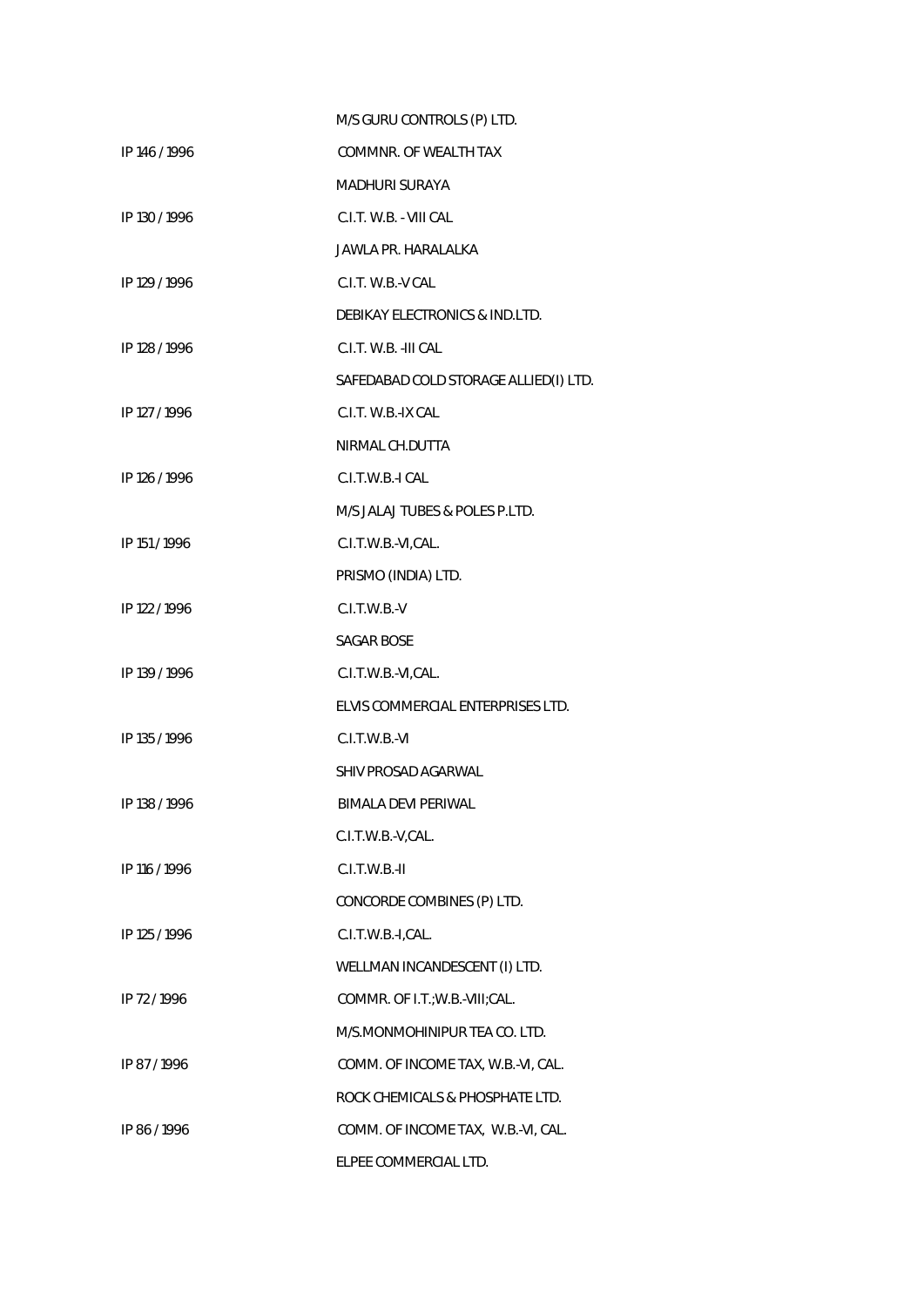| IP 85/1996    | COMM.OF INCOME TAX W.B.-VI,CAL.         |
|---------------|-----------------------------------------|
|               | TYCON TRADERS & INVESTMENT LTD.         |
| IP 115 / 1996 | COMM. OF I.T.; W.B.-II; CAL.            |
|               | REHANI DISTRIBUTORS P. LTD.             |
| IP 113 / 1996 | COMM. OF I.T.; W.B.-II; CAL.            |
|               | M/S. LEDO TEA CO.LTD.                   |
|               |                                         |
| IP 161/1996   | BIRLA JUTE INDUSTRIES LIMITED           |
|               | COMMISSIONER OF INCOME TAX              |
| IP 61/1996    | COMM. OF IT W B-IV, CAL.                |
|               | M/S. TATA TEA LTD.                      |
| IP 84/1996    | COMM. OF I TAX, W B-VI, CALCUTTA.       |
|               | M/S.T KUMAR(FINANCE)LTD.                |
| IP 80/1996    | COMMR. OF I.T.; W.B.-VIII; CAL.         |
|               | <b>TRINCAS</b>                          |
| IP 78 / 1996  | COMMR. OF I.T.; W.B.-II; CAL.           |
|               | M/S.KARAM CHAND THAPER(COAL SALES) LTD. |
| IP 62/1996    | C.I.T, W.B.-VI, CAL.                    |
|               | M/S.TATA TEA LTD.                       |
| IP 20 / 1996  | C.I.T.WB-II                             |
|               | COVENTRY SPRING & ENGINEERING CO.LTD    |
| IP 19 / 1996  | C.I.T.WB-III,CAL.                       |
|               | KANAK PACKAGING PRODUCTS PVT LTD        |
| IP 18 / 1996  | CIT WB - III, CAL.                      |
|               | SAMBALPUR ROLLER & FLOUR MILLS (P) LTD  |
| IP 16 / 1996  | $C.I.T.WB-I$                            |
|               | SHEKHAVATI IVESTMENT & TRADERS          |
| IP 15 / 1996  | C.I.T.WB-II,CAL.                        |
|               | <b>BROOKE BOND INDIA LTD</b>            |
| IP 32/1996    | CIT.WB VI.CAL                           |
|               | CYSTAL CABLE INDUSTRIES LTD.            |
| IP 21/1996    | C.I.T. WB X                             |
|               | RADHARAM SOHANLAL                       |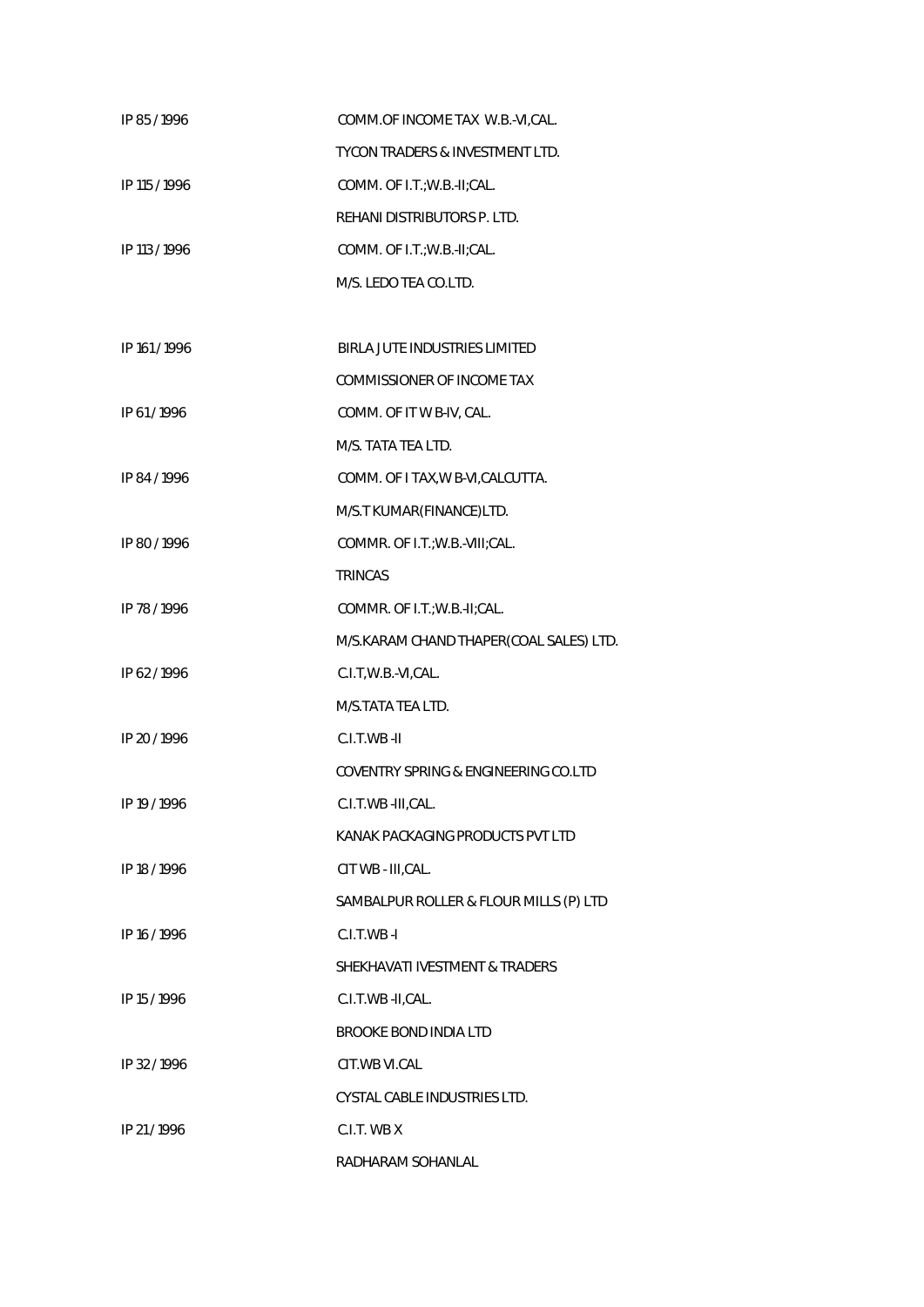| IP 58/1996     | C I T WEST BENGAL VI                            |
|----------------|-------------------------------------------------|
|                | OPTIMA SAVINGS LIMITED                          |
| IP 57/1996     | C I T WEST BENGAL VI                            |
|                | BONAFIDE INVESTMENT & TRADING CO. LTD           |
| IP 9/1996      | C.I.T. WB1                                      |
|                | LOTUS UDYOG LTD.                                |
| IP 1/1997      | PHILIPS INDIA LTD.                              |
|                | COMMR. OF I.T.; W.B.-I; CAL.                    |
|                |                                                 |
| ITA 74 / 1999  | C.I.T.WB-IV                                     |
|                | M/S DIGHA INVESTMENT (P) LTD.                   |
| ITA 269 / 1999 | C.I.T.CENTRAL-I                                 |
|                | M/S FRASER INDIA LTD.                           |
| ITA 211 / 1999 | C.I.T.WEST-BENGAL-I,CALCUTTA                    |
|                | <b>BALASORE INVESTMENT PVT LIMITED</b>          |
| ITA 277 / 1999 | C.I.T.WB-III CAL.                               |
|                | M/S LYNX MACHINERY LTD.                         |
| ITA 161 / 1999 | <b>CIT</b>                                      |
|                | ANAND & CO.                                     |
| ITA 29 / 1999  | C I T CENTRAL-I, CAL.                           |
|                | AJIT KR. SENGUPTA.                              |
| ITA 26 / 1999  | PRITAM DAFTARY                                  |
|                | COMMNR.OF I.T.W.B.I                             |
| ITA 132 / 1999 | C.I.T.WB-II CLACUTTA                            |
|                | <b>GUPKAR INVESTMENT &amp; HOLDINGS LIMITED</b> |
| ITA 130 / 1999 | C.I.T. WB-IX, CALCUTTA                          |
|                | ANAND & CO                                      |
| ITA 129 / 1999 | C.I.T.WB-IX CALCUTTA                            |
|                | M/S.ANAND & CO                                  |
| ITA 310 / 2000 | C.I.T.WB-IX                                     |
|                | SRI SUKUMAR BANERJEE                            |
| ITA 478 / 2000 | C.I.T. WB VI, CALCUTTA                          |
|                | TWINKLE EXPORTS ; TD.                           |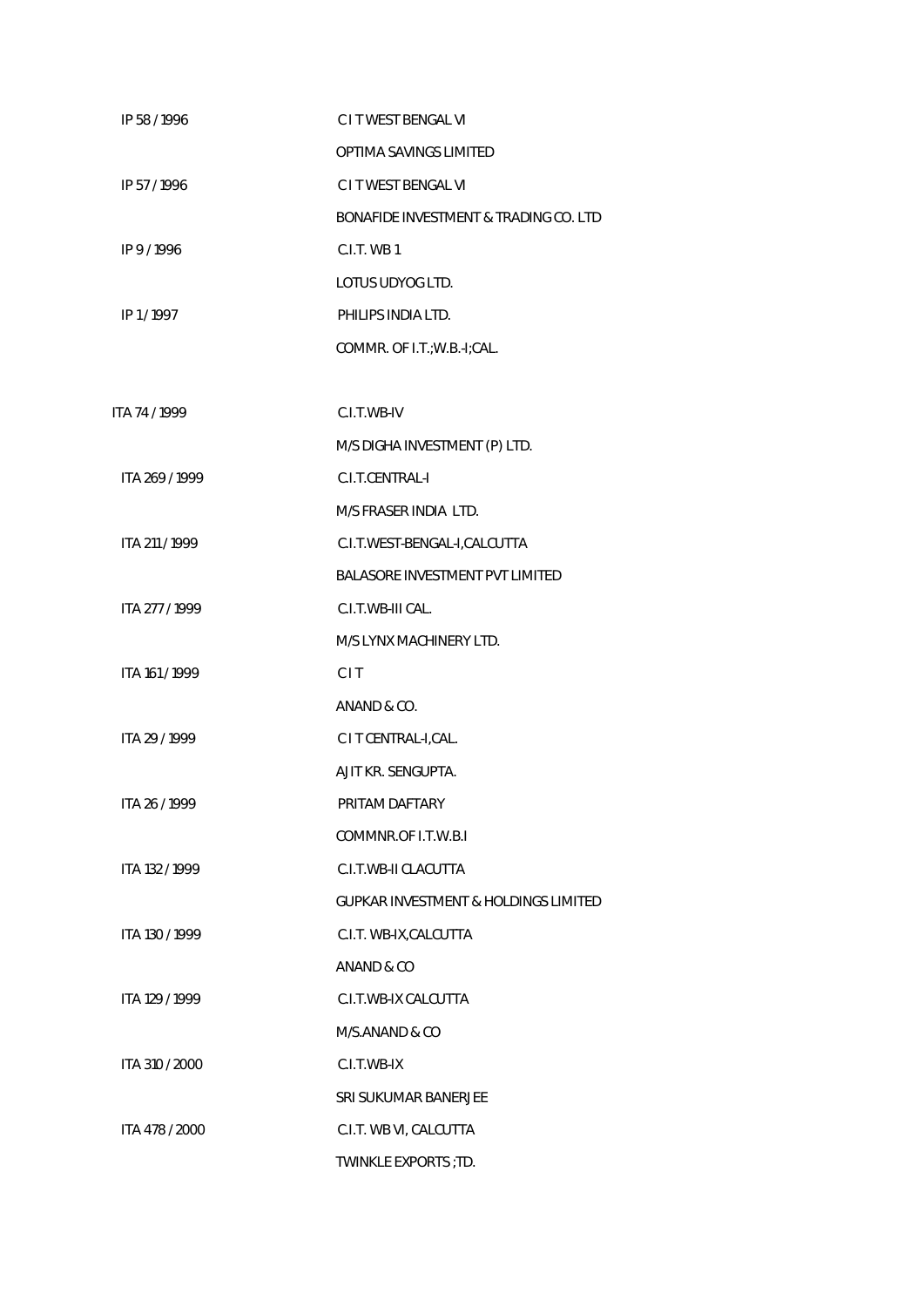| ITA 43 / 2000   | C.I.T.WB-IV CAL.                       |
|-----------------|----------------------------------------|
|                 | B.GHOSH & CO.(I) LTD.                  |
| ITA 362 / 2000  | C.I.T.W.B.IV CALCUTTA                  |
|                 | I.O.L.LTD.                             |
| ITA 462 / 2000  | UNIQUE INVIN LTD.                      |
|                 | COMMNR.OF I.T. (CENTRAL CIRCLE-I) CAL. |
| ITA 194 / 2000  | C.I.T.WB-IV CAL.                       |
|                 | <b>GUJRAT METAL CORPN.</b>             |
| ITA 179 / 2000  | CITWB-II.                              |
|                 | M/S. PAPER HOUSE.                      |
| ITA 138 / 2000  | C I T W B-VI, CAL.                     |
|                 | NIHARIKA COMMERCIALS LTD.              |
| ITA 222 / 2000  | C.I.T.W.B.(XI)CAL.                     |
|                 | <b>DILIP SINGH</b>                     |
| ITA 49 / 2000   | C I T CENTRAL-I, CAL.                  |
|                 | NISSAN INDIA COMM. LTD.                |
| ITA 128 / 2000  | $C.I.T.-III$                           |
|                 | M/S VINEET TEA FINANCE                 |
| ITA 423 / 2000  | C.I.T., W.B. - I,                      |
|                 | M/S. PIECO ELECTRONICS & ELECTRICALS   |
| ITA 404 / 2000  | C.I.T. CENTRAL - I, CALCUTTA,          |
|                 | M/S. HOOGHLY MILLS CO. LTD.,           |
|                 |                                        |
| ITP 1230 / 1995 | POWER FOOLS & APPLICANCES CO.LTD       |
|                 | COMMR, OF WEALTH TAX W.B.-I.           |
| ITP 150 / 1996  | C.I.T. W.B.-IV, CAL.                   |
|                 | <b>GUESTKEEN WILLIAMS LTD.</b>         |
| ITP 13 / 1997   | C.I.T.CENTRAL-1 CAL.                   |
|                 | APEEJAY PVT. LTD                       |
| ITP 168 / 1997  | C.I.T.CENTRAL-I                        |
|                 | THE GANGES PRINTING CO LTD CALCUTTA    |
| ITP 165 / 1997  | C.I.T. CENTRAL -I                      |
|                 | M.K.J.ENTERPRISES LTD                  |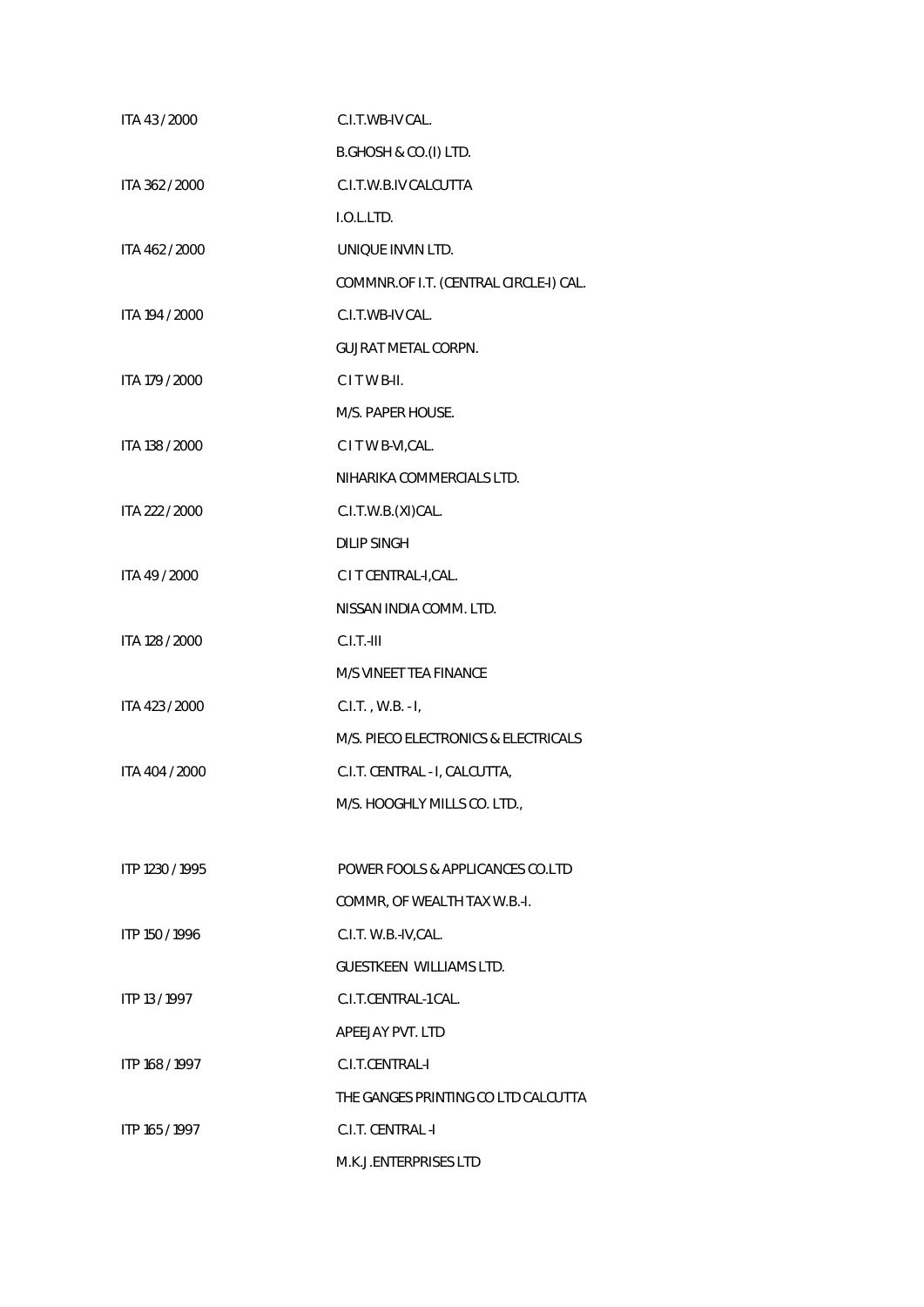| ITP 142 / 1997 | C.I.T; W B.-III, CAL.                    |
|----------------|------------------------------------------|
|                | ECONOMIC ENTER. SHIP DEV. FOUNDATION.    |
| ITP 141 / 1997 | C.I.T;W B.-III,CAL.                      |
|                | NIPPON STEEL SHIPPING.                   |
| ITP 115 / 1997 | C.I.T.CENTRAL-I CAL.                     |
|                | M/S.BENGAL & ASSAM CO.LTD.               |
| ITP 128 / 1997 | C.I.T.WB-V,CALCUTTA                      |
|                | <b>BHAGWATI PR.PODDAR</b>                |
| ITP 129 / 1997 | C.I.T.WB-I CALCUTTA                      |
|                | M/S.CHEMO TRADERS PVT.LTD.               |
| ITP 119 / 1997 | C.I.T.WB-IV CALCUTTA                     |
|                | M/S.BILASPUR SPINNING MILLS & INDUSTRIES |
| ITP 28 / 1997  | C.I.T.WB-I,CAL                           |
|                | CONSTRUCTION MACHINERY CORPORATION P.LTD |
| ITP 18 / 1997  | C.I.T.W.B-11 CAL.                        |
|                | <b>WARREN TEA LTD.</b>                   |
| ITP 4/1997     | UNIVERSAL CABLES LTD.                    |
|                | C.I.T.; W.B.-II; CAL.                    |
| ITP 72/1998    | C.IT.WB-IV CALCUTTA                      |
|                | M/S.BRINDAVAN BOTTLERS PVT.LTD.          |
| ITP 94 / 1998  | COVENTRY SPRING & ENGINEERING CO.LTD.    |
|                | COMMISSIONER OF INCOME TAX               |
| ITP 86/1998    | C.I.T.WB-III CALCUTTA                    |
|                | THE EAST INDIA HOTELS                    |
| ITP 85/1998    | C.I.T.WB-III CALCUTTA                    |
|                | ALLAHABAD BANK                           |
| ITP 136 / 1998 | C.I.T.WB-IV                              |
|                | <b>MAHINI INVESTMENTS PVT.LTD.</b>       |
| ITP 159 / 1998 | C.I.T.WB-I CALCUTTA                      |
|                | TITAGARH STEELS LTD.                     |
| ITP 161 / 1998 | C.I.T.WB-IV CALCUTTA                     |
|                | RACKITT & COLMAN OF INDIA LTD.           |
| ITP 79 / 1998  | C.I.T.WB-VII                             |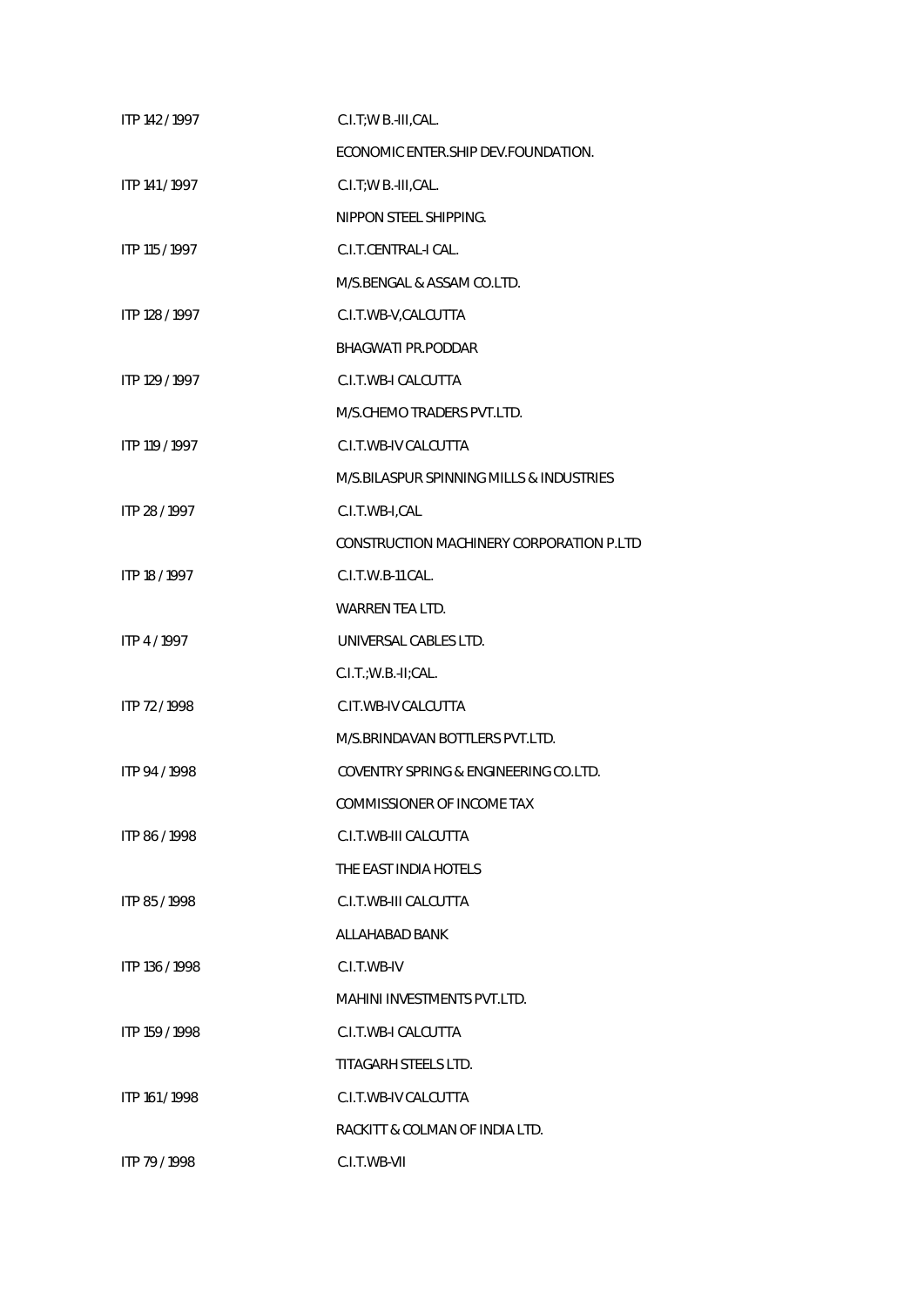|                | CALCUTTA INDUSTRIAL SUPPLY CORP. CAL.         |
|----------------|-----------------------------------------------|
| ITP 158 / 1998 | C.I.T.W.B.-I,CALCUTTA.                        |
|                | MR.BERUARD BRIAN HAILING                      |
| ITP 130 / 1998 | C.I.T.WB-II CALCUTTA                          |
|                | KARAM CHAND THAPAR & BROS.LTD.CALCUTTA        |
| ITP 64 / 1998  | C.I.T. WB-II CALCUTTA                         |
|                | <b>FRANCIS KLEIN &amp; CO PRIVATE LIMITED</b> |
| ITP 119 / 1998 | C.I.T.WB-XI CALCUTTA                          |
|                | <b>GITA RANI MONDAL</b>                       |
| ITP 61/1998    | C.I.T.WB-I CALCUTTA                           |
|                | M/S.GOVIND SUGAR MILLS LTD.                   |
| ITP 59/1998    | C.I.T.W.B-VII CALCUTTA                        |
|                | RATAN LAL JAIN                                |
| ITP 124 / 1998 | C.I.T.WB-II,CALCUTTA.                         |
|                | SHALIMAR INDUSTRIES LTD.                      |
| ITP 183 / 1998 | C.I.T.CENTRAL-I CAL.                          |
|                | KANJI PANNA CHAND PVT.LTD.                    |
| ITP 178 / 1998 | C.I.T.WB-II CAL.                              |
|                | <b>BROOK BOND INDIA LTD.</b>                  |
| ITP 186 / 1998 | C.I.T.CENTRAL-I CALCUTTA                      |
|                | M/S.H.M.P.SERVICES LTD.                       |
| ITP 188 / 1998 | C.L.T.WB-VI                                   |
|                | DR PAHARI GHOSH                               |
| ITP 190 / 1998 | BILASPUR SPINNING MILLS INDUSTRIES LTD.       |
|                | COMMISSIONER OF INCOME TAX                    |
| ITP 151 / 1998 | C.I.T.WB-III CALCUTTA                         |
|                | BINDAWALA ELECTRICAL INDUSTRIES LTD           |
| ITP 152 / 1998 | M/S.PROGRESSIVE MACHINERY PVT.LTD.            |
|                | COMMISSIONER OF INCOME TAX W.B.-IV            |
| ITP 81/1998    | C.I.T.WB-VCALCUTTA                            |
|                | SHALIMAR PAINTS LTD.                          |
| ITP 30/1999    | C.I.T.WB-III CAL.                             |
|                | RAVI AUTO LTD.                                |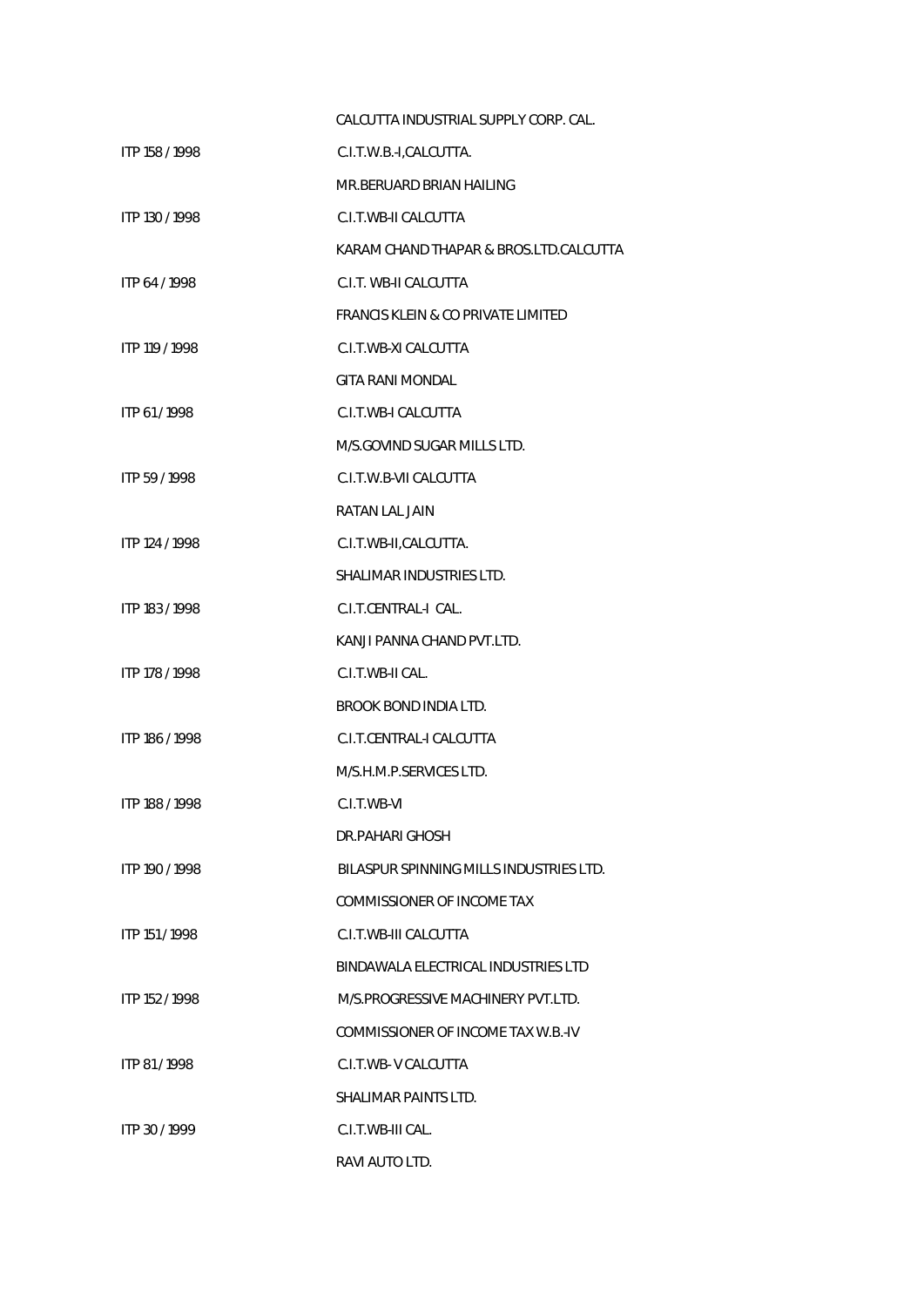| ITP 7/1999     | C.I.T.CENTRAL-I,CAL.                     |
|----------------|------------------------------------------|
|                | M/S.HEMRAJ MAHABIR PRASAD LTD. CAL.      |
| ITP 9/1999     | C.I.T.CENTRAL-I CALCUTTA                 |
|                | THE NATIONAL INSULATED CABLE CO.(I)LTD.  |
| ITP 87/1999    | C.I.T.WB-VII CAL.                        |
|                | DR.SUJIT KUMAR SEN                       |
| ITP 86 / 1999  | C.I.T.WB-I CAL.                          |
|                | <b>GOBIND SUGAR MILLS LTD.</b>           |
| ITP 113 / 1999 | C.I.T.WB-I CAL.                          |
|                | NIPPON DENRO ISPAT LTD.                  |
| ITP 115 / 1999 | C.I.T. W.B. XI, CAL.                     |
|                | KOR ANGANI & AZIZ BAGH                   |
| ITP 67/1999    | C.I.T.WB-II CAL.                         |
|                | CENTURY ENKA LTD.                        |
| ITP 77 / 1999  | C.I.T.WB-I CAL.                          |
|                | ISCO UJJAIN & FOUNDING CO.LTD.CAL.       |
| ITP 50 / 1999  | C.I.T.WB-III CAL.                        |
|                | M/S JANASEVAK KARJYALAYA LTD.            |
| ITP 63/1999    | C.I.T.WB-IX CAL.                         |
|                | MICA MANUFACTURING CO.PVT.LTD.           |
| ITP 58 / 1999  | C.I.T.WB-III CAL.                        |
|                | DEEPCHAND DEVELOPMENT CO.                |
| ITP 45/1999    | C I T W B-IV, CAL.                       |
|                | ENFIL POLYMIX (P) LTD.                   |
| ITP 54 / 1999  | C.I.T.CENTRAL-II CAL.                    |
|                | M/S PRECISION PIPES & TUBES (I) LTD.     |
| ITP 36/1999    | C.I.T.WB-XI CALCUTTA                     |
|                | M/S SOMNATH MONDAL & BROTHERS            |
| ITP 37/1999    | C.I.T.WB-VI CALCUTTA                     |
|                | M/S GLYOXAL BONDS & HOLDINGS LTD.        |
| ITP 34 / 1999  | C.I.T.WB-VI                              |
|                | JANATA CINEMAS PROPERTIES & FINANCE LTD. |
| ITP 24 / 1999  | C.I.T.WB-IV CALCUTTA                     |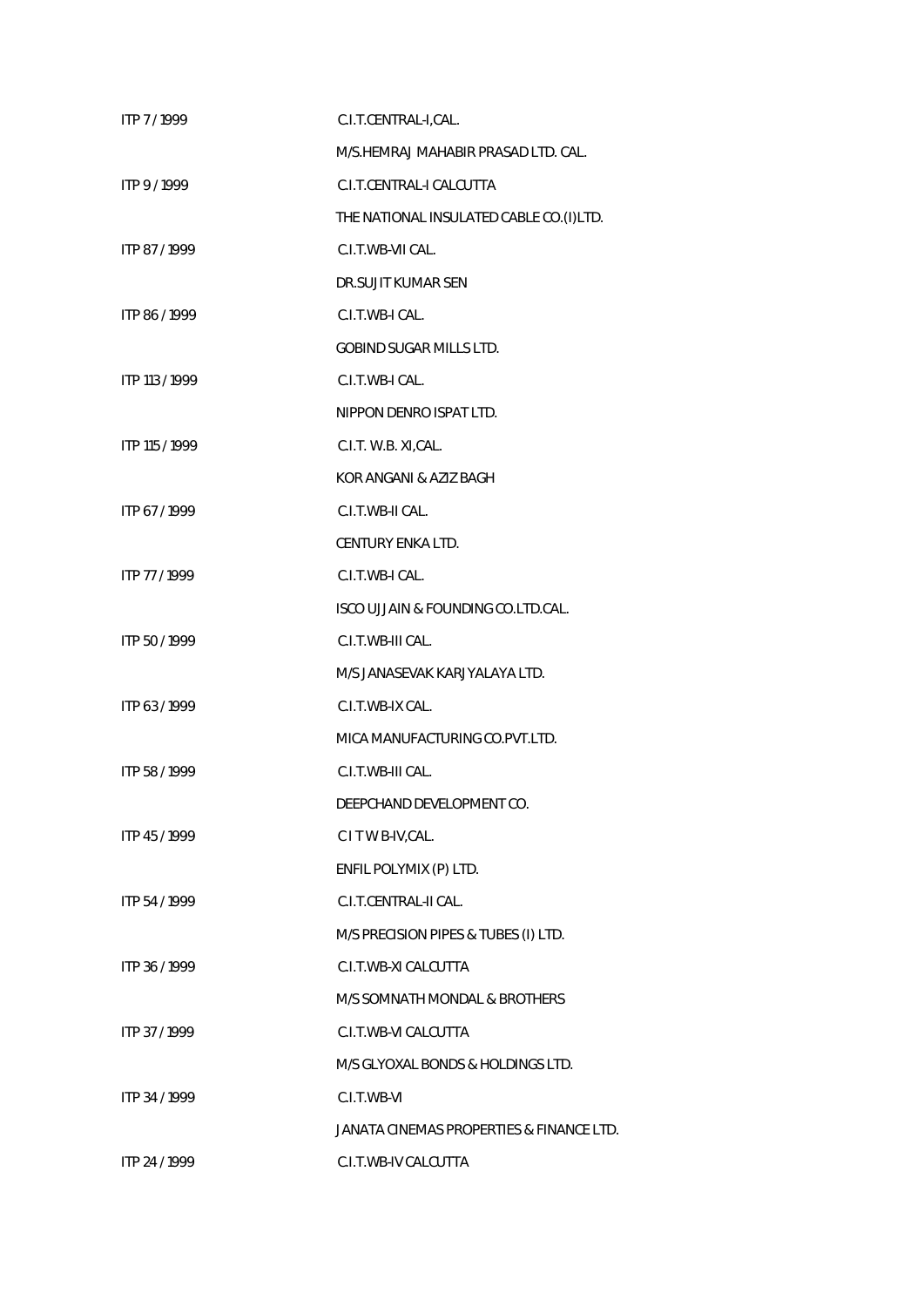|                 | M/S GUJRAT METAL CORPORATION        |
|-----------------|-------------------------------------|
| ITP 21/1999     | WEST BENGAL FINANCE CORPORATION     |
|                 | COMMISSIONER OF INCOME TAX W.B.     |
| ITP 11 / 2000   | C.I.T.WB-IV CAL.                    |
|                 | HANUMAN SUGER & INDUSTRIES LTD.     |
| ITP 13 / 2000   | C.I.T.WB-VI CAL.                    |
|                 | M.K.J.DEVELOPERS LTD.               |
| ITP 7/2000      | C.I.T.WB-I                          |
|                 | UPPER GANGES SUGAR MILLS LTD.       |
| ITR 342/1979    | C.I.T., WB-XIV, CAL                 |
|                 | SRI GANESH CHANDRA KHAN             |
| ITR 98/1979     | COMNR. OF I.T. W.B.-IV. CAL.        |
|                 | M/S. SINGTOM TEA CO.(1946) LTD      |
| ITR 1041 / 1979 | COMMR.OF INCOME TAX CENTRAL-I. CAL. |
|                 | M/S. ORIENT PAPER MILLS LTD         |
| ITR 1169 / 1979 | COMNR.OF INCOME TAX, W.B.-V.CAL.    |
|                 | BECKER GRAY & CO. (1930) LTD        |
| ITR 1203 / 1979 | COMNR.OF INCOME TAX. W.B.-V. CAL.   |
|                 | BECKER GRAY & CO                    |
| ITR 1205 / 1979 | COMNR. OF INCOME TAX, W.B.-V.CAL.   |
|                 | BECKER GRAY & CO.                   |
| ITR 833 / 1979  | COMMR. OF INCOME TAX, W.B.-III.CAL. |
|                 | BRITANNIA BISCUIT CO.LTD            |
| ITR 831/1979    | COMNR.OF INCOME TAX, W.B.-III.CAL.  |
|                 | THE BRITANNIA BISCUIT CO.LTD        |
| ITR 1256 / 1979 | COMNR.OF INCOME TAX, W.B.-1X.       |
|                 | <b>SHIV SANKAR BANERJEE</b>         |
| ITR 1213 / 1979 | COMNR.OF INCOME TAX CENT-I.CAL.     |
|                 | ALLIED RESINS & CHEMICALS (P) LTD   |
| ITR 1212 / 1979 | COMNR.OF INCOME TAX CENT-I.CAL.     |
|                 | THE SHALIMAR WORKS LTD              |
| ITR 1208 / 1979 | COMNR.OF INCOME TAX W.B.-III. CAL.  |
|                 | M/S. MARTIN & HARIS (P) LTD         |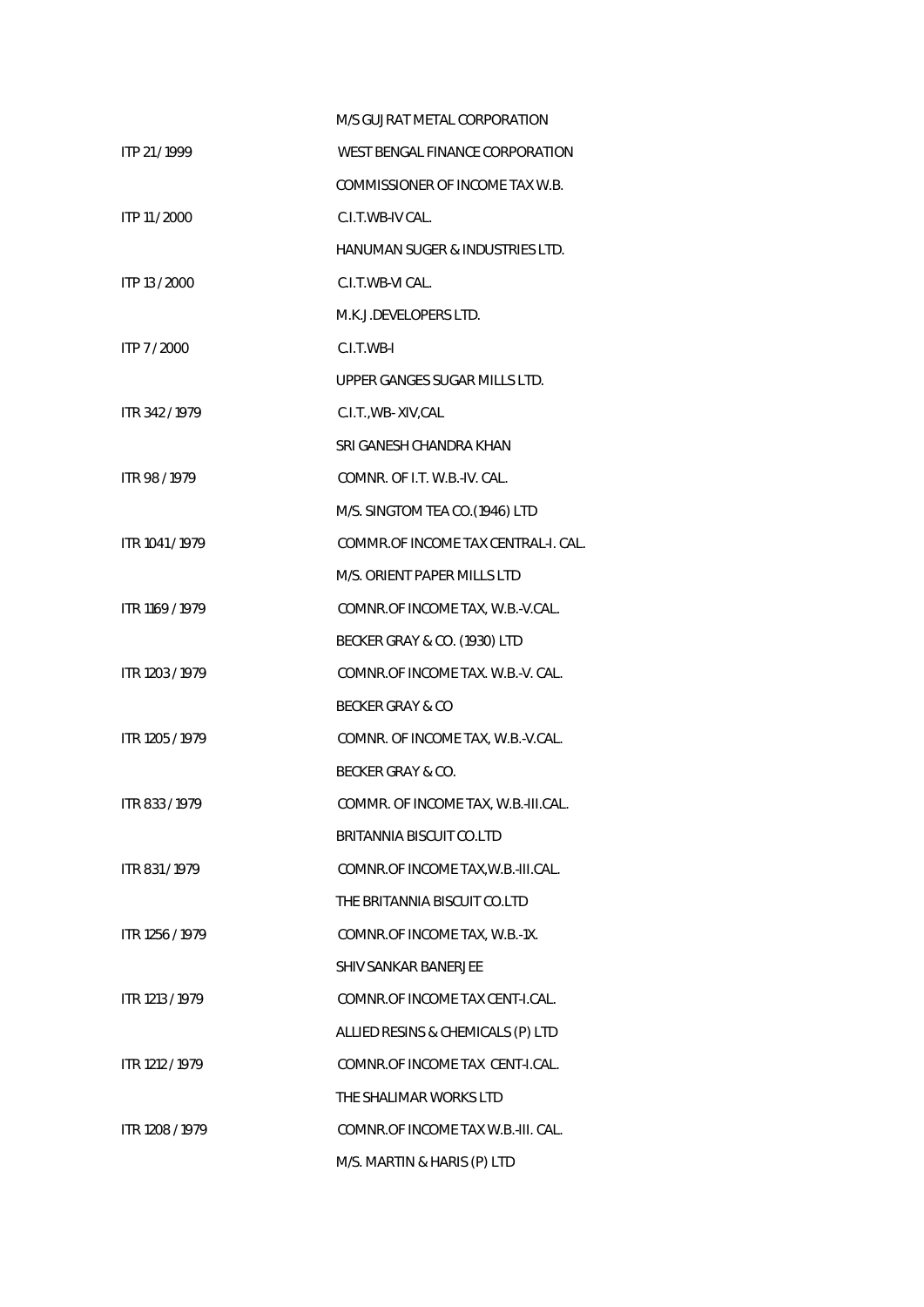| ITR 1204 / 1979 | COMNR.OF INCOME TAX, W.B.-V.CAL.        |
|-----------------|-----------------------------------------|
|                 | BECKER GRAY & CO                        |
| ITR 1174 / 1979 | COMNR. OF INCOME TAX W.B.-V.CAL.        |
|                 | BECKER GRAY & CO.LTD                    |
| ITR 1044 / 1979 | COMMR. OF INCOEM TAX W.B.-IV.           |
|                 | M/S. CALCUTTA JUTE MFG. CO.LTD          |
| ITR 1029 / 1979 | RAJA BOLDEODAS BIRLA, SANTATI KOSH      |
|                 | COMMR.OF INCOME TAX RAJESTHAN           |
| ITR 388 / 1980  | C I T CENTRAL, CAL.                     |
|                 | M/S.HINDUSTHAN MOTORS LTD.              |
| ITR 257/1986    | CITWB-III.                              |
|                 | M/S. HINDUSTHAN PAPER CORPN.            |
| ITR 140 / 1986  | C I T CENTRAL-I, CAL.                   |
|                 | HINDUSTHAN GAS & INDUSTRIES LTD.        |
| ITR 164 / 1987  | C I T CENTRAL-II, CAL.                  |
|                 | ELLENBARRIE INDUSTRIAL GAS LTD.         |
| ITR 307/1987    | THE TELOIJAN TA CO. LTD.                |
|                 | CITWB-IX,LTD.                           |
| ITR 323 / 1987  | K.M.SADHUKHAN & SONS                    |
|                 | C.I.T.                                  |
| ITR 2118 / 1988 | I A C SPL. RANGE-IV, CAL. & ORS.        |
|                 | KAMALA PROPERTIES                       |
| ITR 123 / 1989  | C.I.T W.B.-VI.CALCUTTA.                 |
|                 | <b>HADA TEXTILES INDUSTRIES LTD.</b>    |
| ITR 2/1990      | M/S.S K MITRA & CO.PVT. LTD.            |
|                 | CITWB-III, CAL.                         |
| ITR 101 / 1990  | C.I.T. W.B.-III, CAL.                   |
|                 | I.T.C. LTD.                             |
| ITR 3036 / 1990 | COMMISSIONER OF INCOME TAX CAL.         |
|                 | M/S. MALWA SUGAR MILLS CO. LTD.         |
| ITR 3802 / 1990 | COMMISSIONER OF INCOME TAX, W.B.-IV CAL |
|                 | M/S. GUPTA CABLES P.LTD                 |
| ITR 3074 / 1990 | COMMISSIONER OF INCOME TAX CAL.         |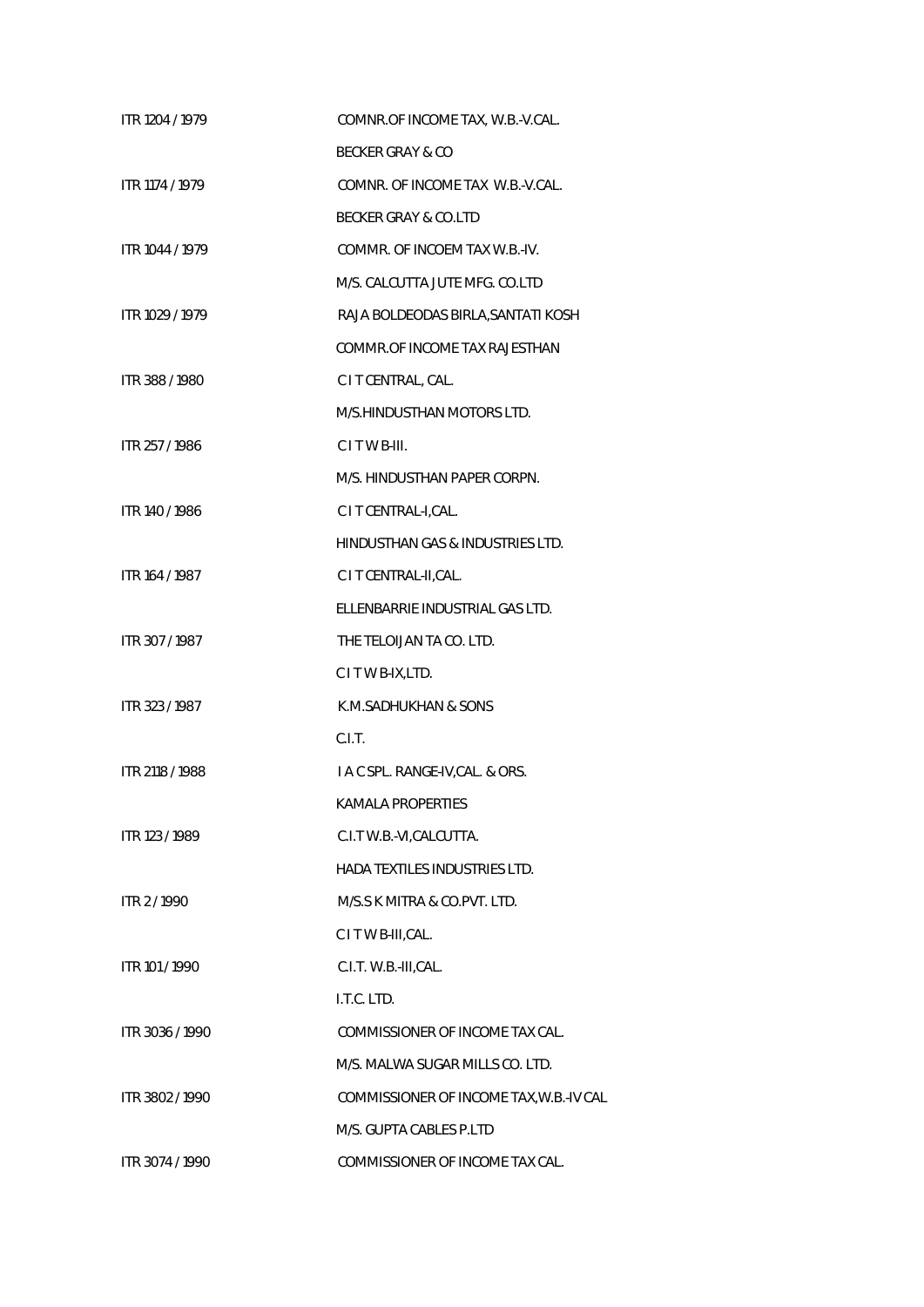## M/S. JIYAJEE RAO COTTON MILLS LTD.

| ITR 1540 / 1990 | MRS. RAJESH THAPAR.                    |
|-----------------|----------------------------------------|
|                 | C W T W B V, CALCUTTA.                 |
| ITR 203 / 1991  | C I T.CENTRAL-I,CAL.                   |
|                 | M/S. KANORIA CHEMICALS INDUSTRIES LTD. |
| ITR 3652/1991   | COMMISSIONER OF INCOME TAX             |
|                 | RICHARDSON & CUBE LTD.                 |
| ITR 1988 / 1991 | COMMISSIONER OF INCOME TAX             |
|                 | M/S CHEVIOF CO.LTD.                    |
| ITR 224 / 1991  | KAJARIA EXPORTS LTD.                   |
|                 | C.I.T. W.B.-I, CAL.                    |
| ITR 263 / 1991  | KANTILAL PATEL & CO.                   |
|                 | C.I.T WB.CAL.                          |
| ITR 48 / 1991   | C.I.T.W.B.-II;CAL.                     |
|                 | RANEEGUNG COAL ASSN.LTD.               |
| ITR 74 / 1991   | C.I.T.W.B.-II;CAL.                     |
|                 | RANEEGUNG COAL ASSN.LTD.               |
| ITR 213 / 1991  | C.I.T.;CENTRAL-I;CAL.                  |
|                 | M/S.UNIVERSAL ELECTRICS LTD.           |
| ITR 78 / 1991   | C I T CENTRAL-I, CAL.                  |
|                 | GOKUL CHAND BANGUR, CAL.               |
| ITR 197 / 1991  | CITWB-II, CAL.                         |
|                 | M/S.RANEEGUNGE COAL ASSO.LTD.          |
| ITR 2976 / 1991 | COMM. OF WEALTH TAX, W.B.-VIII, CAL.   |
|                 | E.E.ARATOON                            |
| ITR 187 / 1992  | M/S.NAV BHARAT VANLIYA LTD.            |
|                 | C.I.T.CON-I,CAL.                       |
| ITR 482/1992    | COMMR.OF WEALTH TAX, W.B.-VIII, CAL.   |
|                 | V.D.CORSTORPHINE                       |
| ITR 2978 / 1992 | C.W.T.                                 |
|                 | E.E.ERATOON                            |
| ITR 2778 / 1992 | COMMR.OF WEALTH TAX                    |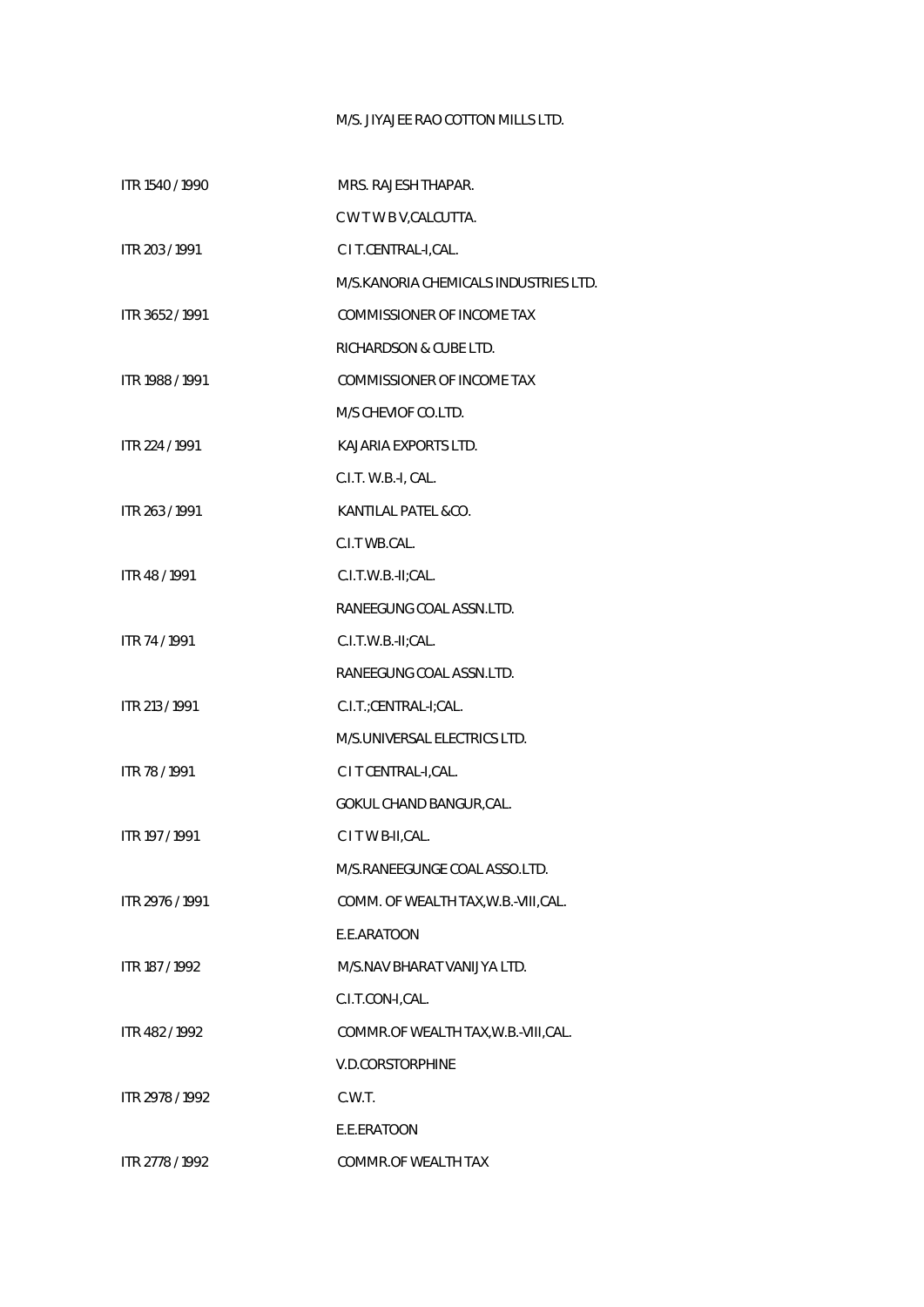|                 | MRS.E.E.ERATON                         |
|-----------------|----------------------------------------|
| ITR 176 / 1992  | M/S.SHREE KRISHNA CO.PVT. LTD.         |
|                 | CITWB-II, CAL.                         |
| ITR 1519 / 1992 | M/S AMINCHAND PYARELAL                 |
|                 |                                        |
| ITR 1233 / 1993 | COMNR. OR INCOME TAX                   |
|                 | M/S. TATA TEA LTD.                     |
| ITR 169 / 1993  | M/S MARTIN & HARRIS (P) LTD.           |
|                 | C.I.T.CENTRAL-I.                       |
| ITR 56 / 1993   | C.T.I., W.B.I., CAL.                   |
|                 | M.N.DASTUR & CO.LTD.                   |
| ITR 161 / 1993  | C.I.T.CEN-II,CAL.                      |
|                 | M/S.DUNLOP INDIA LTD.                  |
| ITR 1388 / 1993 | COMNR. OF INCOME TAX.                  |
|                 | SRI PAHARIMATA COLD STORAGTE (P) LTD.  |
| ITR 2332 / 1993 | C.I.T., W.B.-I CAL                     |
|                 | M/S AGARWAL MILLS LTD.                 |
| ITR 1389 / 1993 | M/S. KARAMCHAND THAPAR & BROS.         |
|                 | COMNR. OF INCOME TAX                   |
| ITR 350 / 1994  | A.S.BAHADUR GURUNG & ORS. (S/A)        |
|                 | COLLECTOR OF CUSTOMS (PREVENTIVE) W.B. |
| ITR 74 / 1994   | C I T W B-III, CALCUTTA.,              |
|                 | I T C LTD.CAL.                         |
| ITR 2 / 1994    | <b>BALARAM SUREKA</b>                  |
|                 | C.I.T. W.B.-VII, CAL.                  |
| ITR 135 / 1995  | PEICO ELECTRONICS & ELECTRICALS LTD.   |
|                 | C.I.T.W.B.-I,CAL.                      |
|                 |                                        |
| ITR 111 / 1995  | C I T W B-VIII, CALCUTTA.& ORS.        |
|                 | <b>BRIJLAL LOHIA &amp; ORS.</b>        |
| ITR 31/1996     | C.I.T., W.B.-III, CAL                  |
|                 | EAST INDIA HOTELS LTD. CAL             |
| ITR 27 / 1996   | C.I.T., W.B.-VI, CAL                   |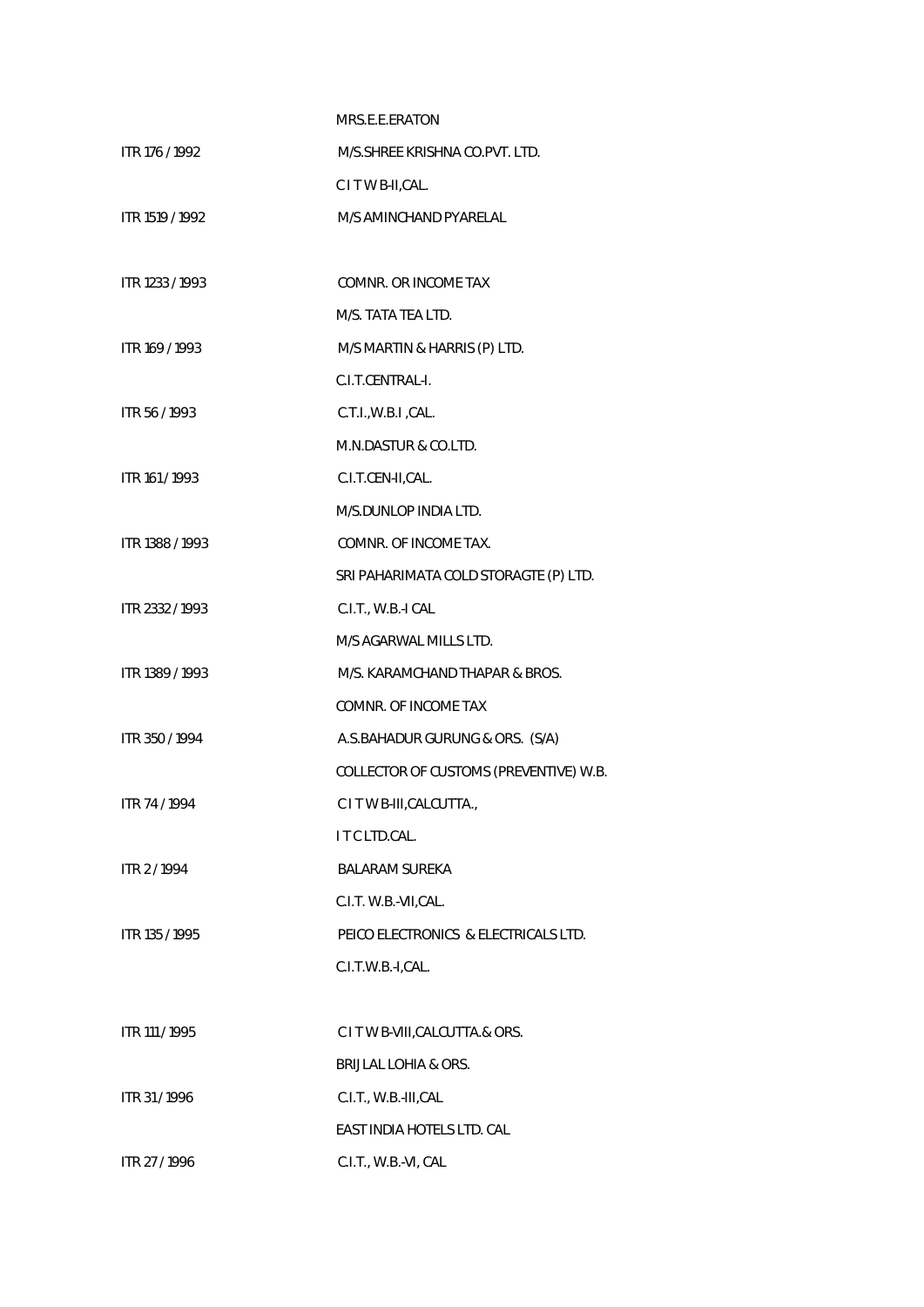|               | MONORATH MERCANTILE LTD.              |
|---------------|---------------------------------------|
| ITR 16 / 1996 | RADHAKRISHNA DHANUKA CHARITY TRUST    |
|               | C.I.T., W.B.-VII, CAL.                |
| ITR 3/1996    | C I T WEST BENGAL III, CALCUTTA       |
|               | DUNLOP INDIA LIMITED                  |
| ITR 12 / 1996 | TUNGABHARA IND.LTD.                   |
|               | C.I.T.CENTRAL I CAL                   |
| ITR 42/1996   | MULTIPLEX BUSINESS LTD.               |
|               | <b>CIT</b>                            |
| ITR 54/1996   | <b>GNESTKEEN WILLIAMS LTD</b>         |
|               | COMMISSIONER OF INCOME TAX WB-IV, CAL |
| ITR 59/1996   | BILASPUR SPINNING MILLS & INDUSLTD    |
|               | CIT CENTRAL - II, CAL                 |
| ITR 44 / 1997 | <b>EAST INDIA HOTELS LTD.</b>         |
|               | C.I.T.WB-II CAL.                      |
| ITR 2/1997    | COMNR.OF INCOME TAX W.B-V CAL.        |
|               | M/S.PHIPSON & CO.                     |
| ITR 51/1998   | C.I.T.WB-III CAL                      |
|               | SHAW SCOTT DISTILERIES (P) LTD.       |
| ITR 48 / 1998 | EIH LTD.                              |
|               | COMUR.OF INCOME TAX WB-III CAL        |
| ITR 46/1998   | C.I.T.WB-VI CAL.                      |
|               | TATA TEA LTD.                         |
| ITR 44 / 1998 | C.I.T.WB-I CAL.                       |
|               | NIPPON DEURO ISPAT LTD.               |
| ITR 41/1998   | J.C.T.LTD.                            |
|               | C.I.T.CENTRAL-II CAL.                 |
| ITR 16 / 1998 | B.M.BAGARIA & CO.                     |
|               | C.I.T.WB-IV CAL                       |
| ITR 39/1998   | THE BANK OF TOKYO MITSUBISHI LTD.     |
|               | C.I.T.WB-III CAL.                     |
| ITR 30/1998   | KUSUM PRODUCTS LIMITED                |
|               | C.I.T. CENTRAL-I CALCUTTA             |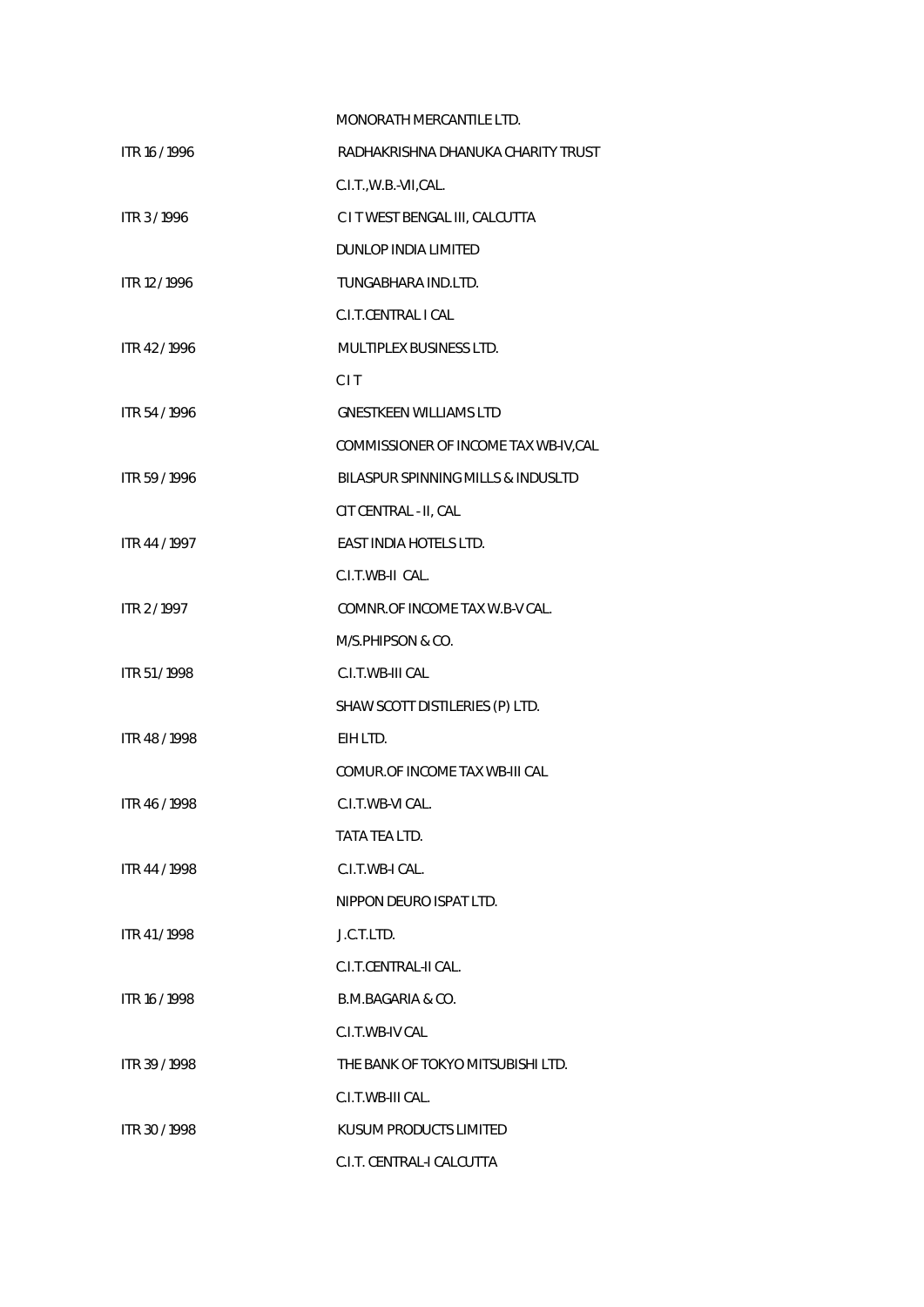| ITR 12 / 1998 | C.I.T.WB-IV CAL.                |
|---------------|---------------------------------|
|               | M/S.CAREW PHIPSON LTD.CAL.      |
| ITR 8/1999    | TEXMACO LIMITED, CALCUTTA       |
|               | C.I.T. WB-I, CALCUTTA           |
| ITR 19 / 1999 | UNITED BANK OF INDIA            |
|               | C.I.T.WB-IV CAL.                |
| ITR 20 / 1999 | BRITANNIA INDUSTRIES LTD.CAL.   |
|               | C.I.T.WB-IV CAL.                |
| ITR 17 / 1999 | THE INDIAN ALUMINIUM CO LIMITED |
|               | C.I.T., WB-III CALCUTTA         |
| ITR 16 / 1999 | <b>COATES OF INDIA LIMITED</b>  |
|               | C.I.T., WB-IV CALCUTTA          |
| ITR 15 / 1999 | <b>COATES OF INDIA LTD</b>      |
|               | C.I.T.WB-IV CALCUTTA            |
| ITR 2/1999    | ORANGE VALLEY TEA LTD.          |
|               | C.I.T.WB-II CAL.                |
| ITR 13 / 2000 | LABORATORIES GRIFFON LTD.       |
|               | C.I.T.WB-IV CAL.                |
| ITR 8 / 2000  | BROOKE BOND INDIA LTD.          |
|               | C.I.T.WB-II CAL.                |
|               |                                 |
| ITR 7 / 2000  | UNITED BANK OF INDIA, CAL       |
|               | C.I.T. W.B.-III, CALCUTTA       |
|               |                                 |
| LPA 2/1997    | SMT. SWAPNAMAYEE DUTTA & ORS    |
|               | STATE OF WEST BENGAL            |
| LPA 1/1997    | MAHABIR PRASAD JALAN            |
|               | <b>BAJARANG PRASAD JALAN</b>    |
|               |                                 |
| MM 877/1990   | M/S. SUPPER TRADING CORPORATIO  |
|               | M/S. H.R.ENTERPRISES & ORS.     |
| MM 615/1994   | <b>MAHANGU CHAMER</b>           |
|               | M/S COAL INDIA LTD.             |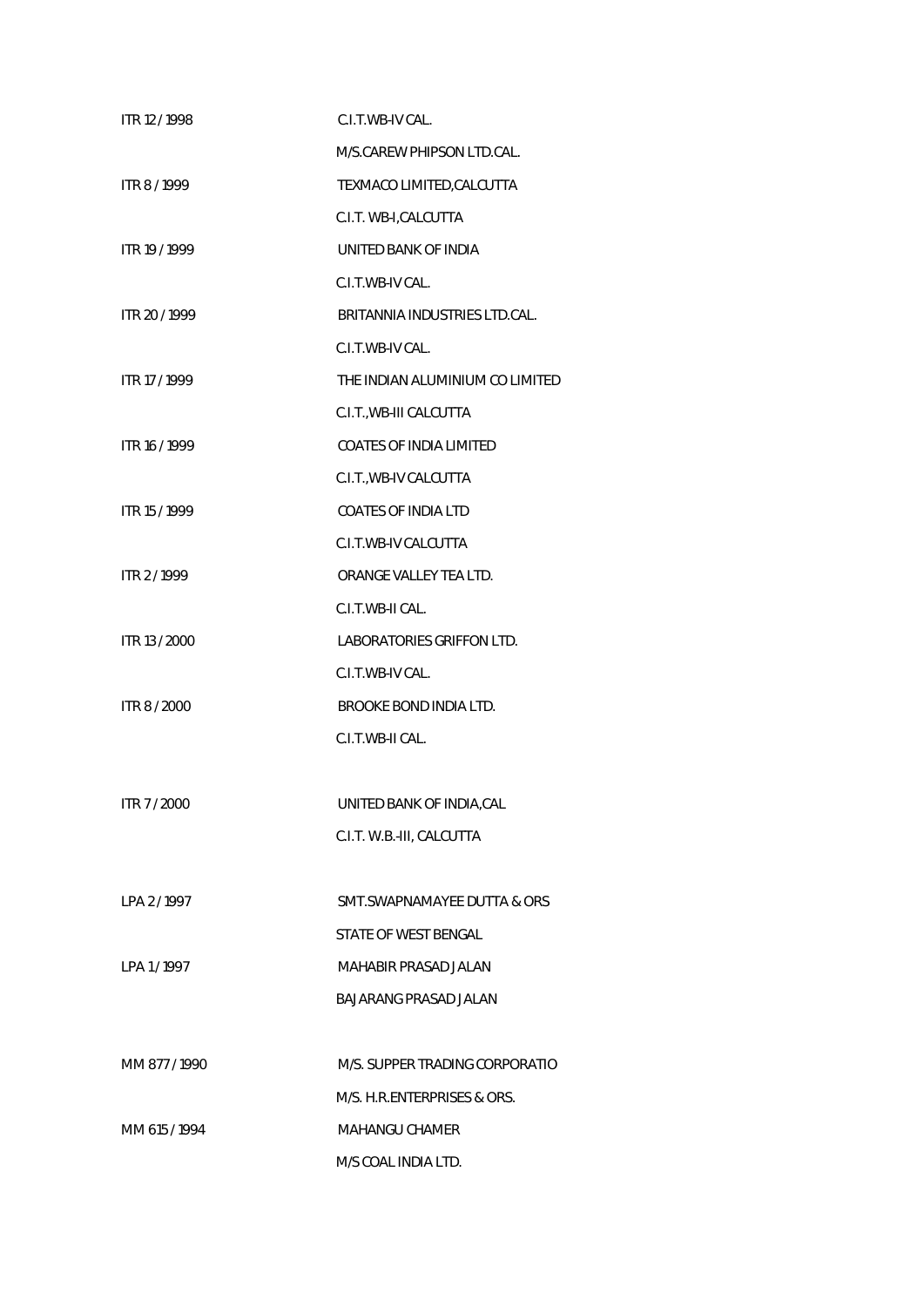| MM 124 / 1994 | DURGA CHARAN MAHATO                      |
|---------------|------------------------------------------|
|               | COAL INDIA LTD.                          |
| MM 1367/1995  | LRBL                                     |
|               | DPS(INDIA)P. LTD.                        |
|               |                                          |
| MS 6A / 1990  | RUSSEL SHAMES LARKIN SHARPE              |
|               | YVONNE CHARMAINE LARKIN SHARPE           |
| MS 3/1991     | MRS. CHRISTINE AGA                       |
|               | MR. MICHAEL DERRICK AGA                  |
| MS 4/1991     | <b>FLORENCE THOMAS</b>                   |
|               | <b>DESMOND THOMAS</b>                    |
| MS1/1992      | MRS FDITH IVY FFNANDF7                   |
|               | MR.MELVIN SEDRIC FERNANDEZ               |
| MS 2A / 1992  | <b>ISAAC HAROLD GOMES</b>                |
|               | MONICA SYLVIA GOMES                      |
| MS 2/1992     | MRS.CYNTHIS DOROTHY RYLE                 |
|               | <b>WILLIAM EDWIN RYLE</b>                |
| MS 5/1992     | MRS.LILY CHEN @ CHENG NEE LILY @ LI.YEN. |
|               | MR WAI TER CHEN @ CHENG                  |
| MS1/1993      | SUNARA BEGUM ALI ALIAS SUNARA SAYERS     |
|               | NARMAN WILLIAMS DENNIS SAYERS            |
| MS1/1995      | <b>TERESA BESTERWITCH</b>                |
|               | <b>JOSEPH BESTERWITCH</b>                |
| MS 2A / 1995  | HENRY D'ROZARIO                          |
|               | MRS. SUSHMA D'ROZARIA                    |
| MS 5/1995     | DEVINA JULA GODFREY                      |
|               | IAN MICHAEL GODFREY                      |
| MS 4/1995     | MRS.INSA JHON                            |
|               | MR. JOHN KURION                          |
| MS 2/1996     | MRS. BARBARA ELLIAS                      |
|               | MR. JEFFEY(ZACOB) ELLIAS                 |
| MS 04/1996    | MICHELLE ANN MARGARET DOWLING            |
|               | KEVIN JUDE DOWLING                       |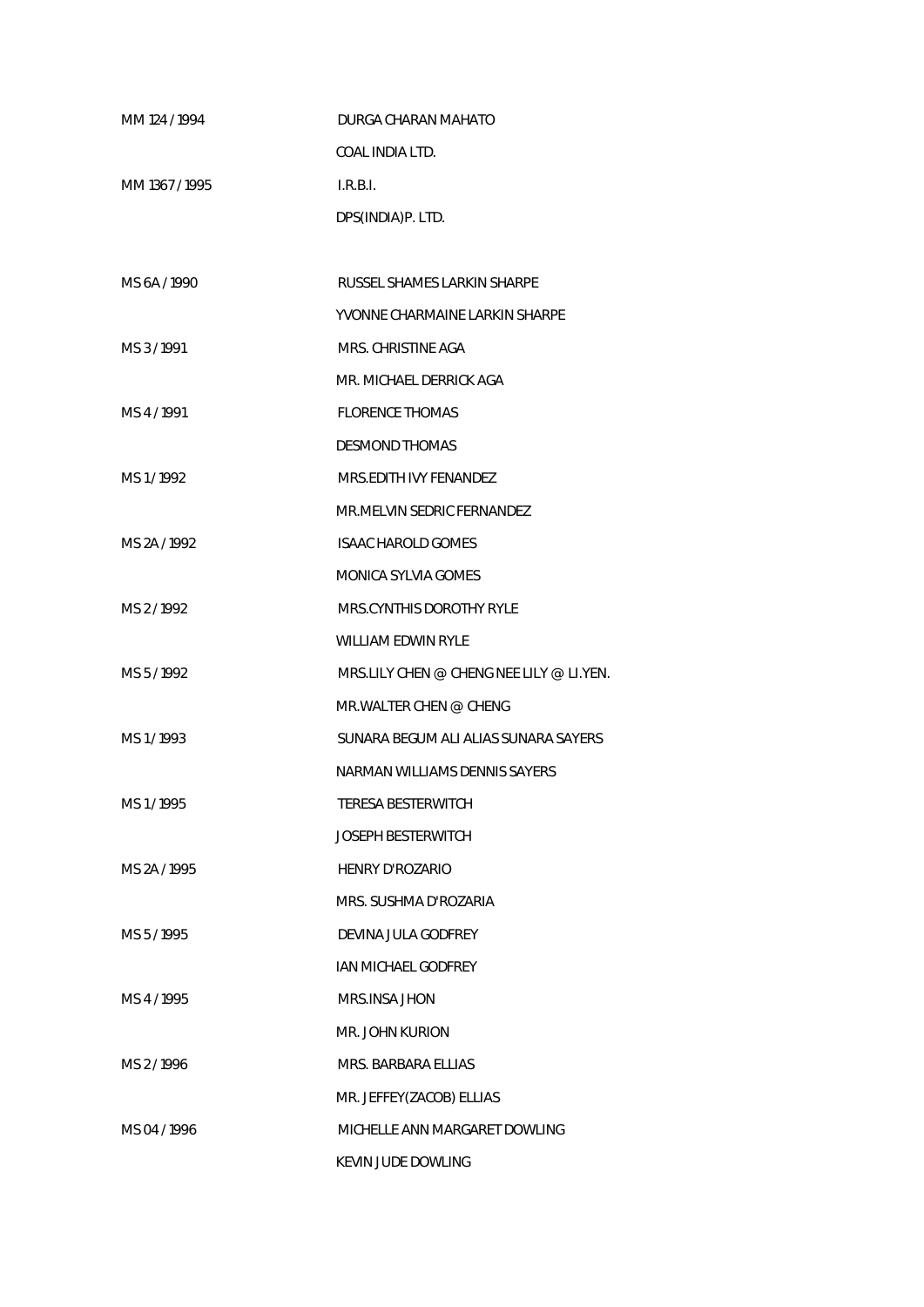| MS 4/1997     | PHILIP MATHEWS                                 |
|---------------|------------------------------------------------|
|               | SHOBANA MATHEWS                                |
| MS 5/1997     | <b>MS.DOREEN RAMANI</b>                        |
|               | <b>HRIDYANATH ANTHONY PILLAEY</b>              |
| MS 6/1997     | <b>FREDERICK JOHN BANLEMAN</b>                 |
|               | CHERYL BANTLEMAN NEE PORTRIDGE                 |
| MS4/1998      | RICHARD BEACHELL                               |
|               | <b>LEANA BEACHELL</b>                          |
| MS 2/1999     | BIPRADA RANJAN SARKAR                          |
|               | <b>RUTH SARKAR</b>                             |
| MS1/1999      | PRITILATA MARYTESRA                            |
|               | AUROBINDA ADHIKARI ALIAS BABU                  |
| MS 3/1999     | MR S. IMA JOHN,                                |
|               | <b>MR.JOHN KURIAN</b>                          |
| MS 2 / 2000   | SANGHAMITRA RANA (NEE DUFFADAR)                |
|               | SHYAMAL SAMSON RANA                            |
|               |                                                |
| NM 918 / 1993 | INDUSTRIAL FINANCE CORP.OF INDIA LTD.          |
|               | HADA TOOLS LTD. (IN LIQUIDATION).              |
| NM 4253/1993  | <b>I.R.B.I.&amp; ORS.</b>                      |
|               | ARBIND BENALI LTD.                             |
| NM 377 / 1995 | AMITABHA GHOSH                                 |
|               | DR.BHABARANJAN SENGUPTA                        |
| NM 1/1997     | INDUSTRIAL RECONSTRUCTION BANK OF INDIA        |
|               | HARI REFRACTORY & CERAMIC WORKS PVT.LTD.       |
| NM 7/1997     | INDUSTRIAL RECONSTRUCTION BANK OF INDIA        |
|               | EAP INDUSTRIES LTD.                            |
| NM 4/1997     | I.R.B.I.                                       |
|               | K.H.S.L. INDUSTRIES LTD.                       |
| NM 5/1997     | I.R.B.I.                                       |
|               | M.B.INDUSTRIES LTD.                            |
| PLA 1A / 1936 | IN THE GOODS OF: KRISTO LALL DUTT @ KRISTA LAL |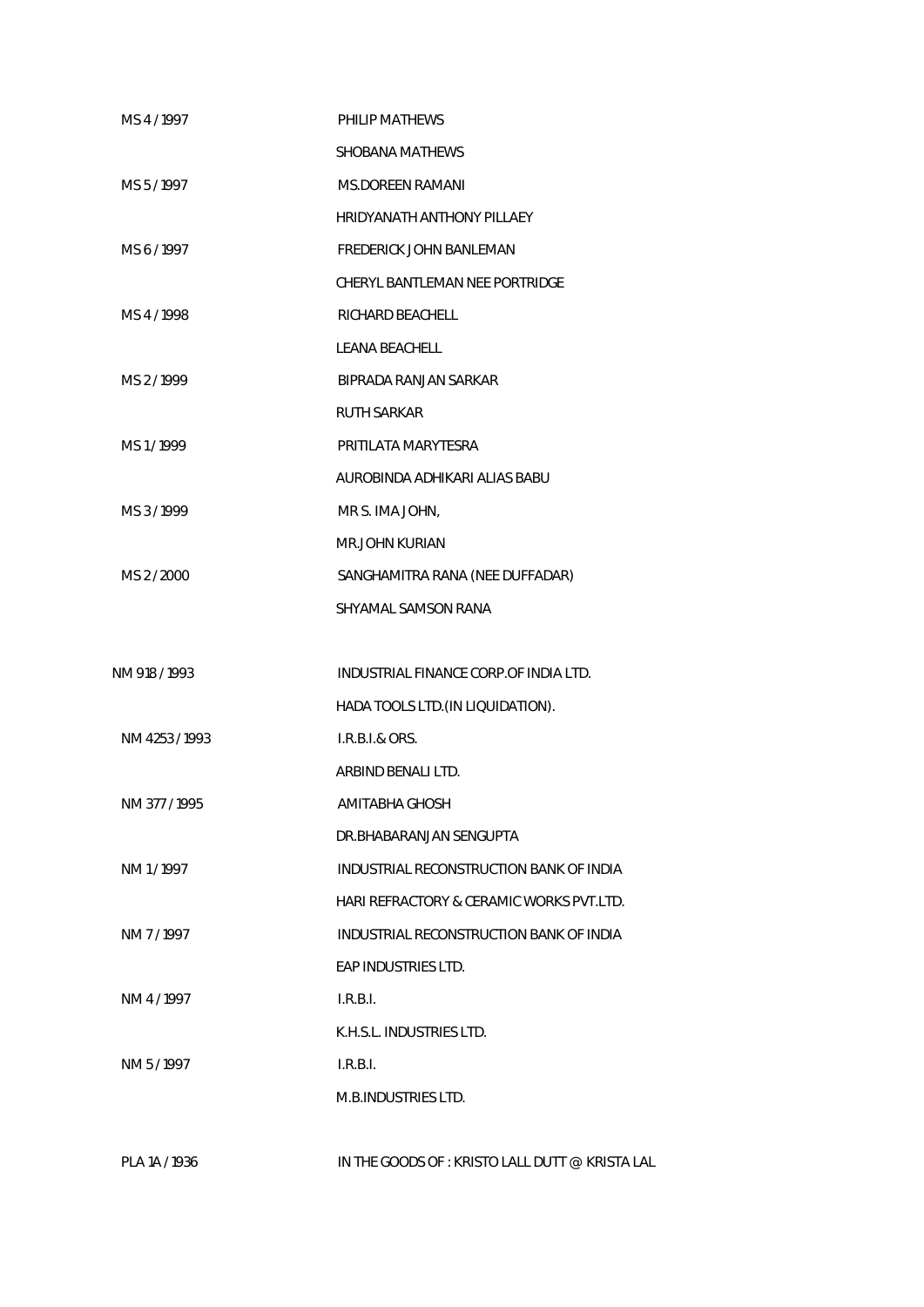| PLA 183 / 1967 | IN THE GOODS OF SAVITRI DEVI SARAFF (DEC)     |
|----------------|-----------------------------------------------|
| PLA 142 / 1979 | IN THE GOODS OF: SURENDRA NATH BANERJEE (DEC) |
| PLA 16 / 1981  | IN THE GOODS OF MOLIN KR. MUKHERJEE DECD      |
| PLA 108 / 1985 | IN THE GOODS OF : PURNA CHANDRA BARICK / JAYA |
|                | <b>NETAI CH BARICK</b>                        |
| PLA 137 / 1986 | PHILIP SIDNEY WELSON                          |
|                | SURYA KUMAR GHESS ENG.                        |
| PLA 172 / 1993 | PRODYUT KUMAR SETH, DECEASED                  |
| PLA 23 / 1994  | ONKAR NATH SAH, DECED                         |
| PLA 198 / 1994 | IN THE GOODS OF DR.MRINALINI GHOSH (DEC)      |
|                | <b>AVIJIT BOSE</b>                            |
| PLA 39 / 1995  | MONIDIPA BOSE                                 |
|                | ANISH ROYCHOWDHURY                            |
| PLA 255 / 1995 | <b>UTPAL BASU</b>                             |
|                |                                               |
| PLA 300 / 1995 | IN THE GOODS OF: RATANLAL BHANTIA             |
|                | MAHAVIR PRASAD BANTIA, RADHESHYAM BANTIA      |
| PLA 299 / 1995 | IN THE GOODS OF: SITA DEVI BHARTIA, DECD.     |
|                |                                               |
| PI A 6/1996    | INTHEGOODS OF-EDWIN BASON ALIAS EDMOND B      |
|                | R.E.ARMSTEAD                                  |
| PLA 7/1996     | IN THE GOODS OF :                             |
|                | SMT PRIYA BALA SINGHAROY, DECEASED            |
| PLA 177 / 1996 | IN THE GOODS OF SURAJ NARAYN DAGA (DEC)       |
|                |                                               |
| PLA 114 / 1997 | IN THE GOODS OF : KANAHAIYALAL BHAGNANI (DEC) |